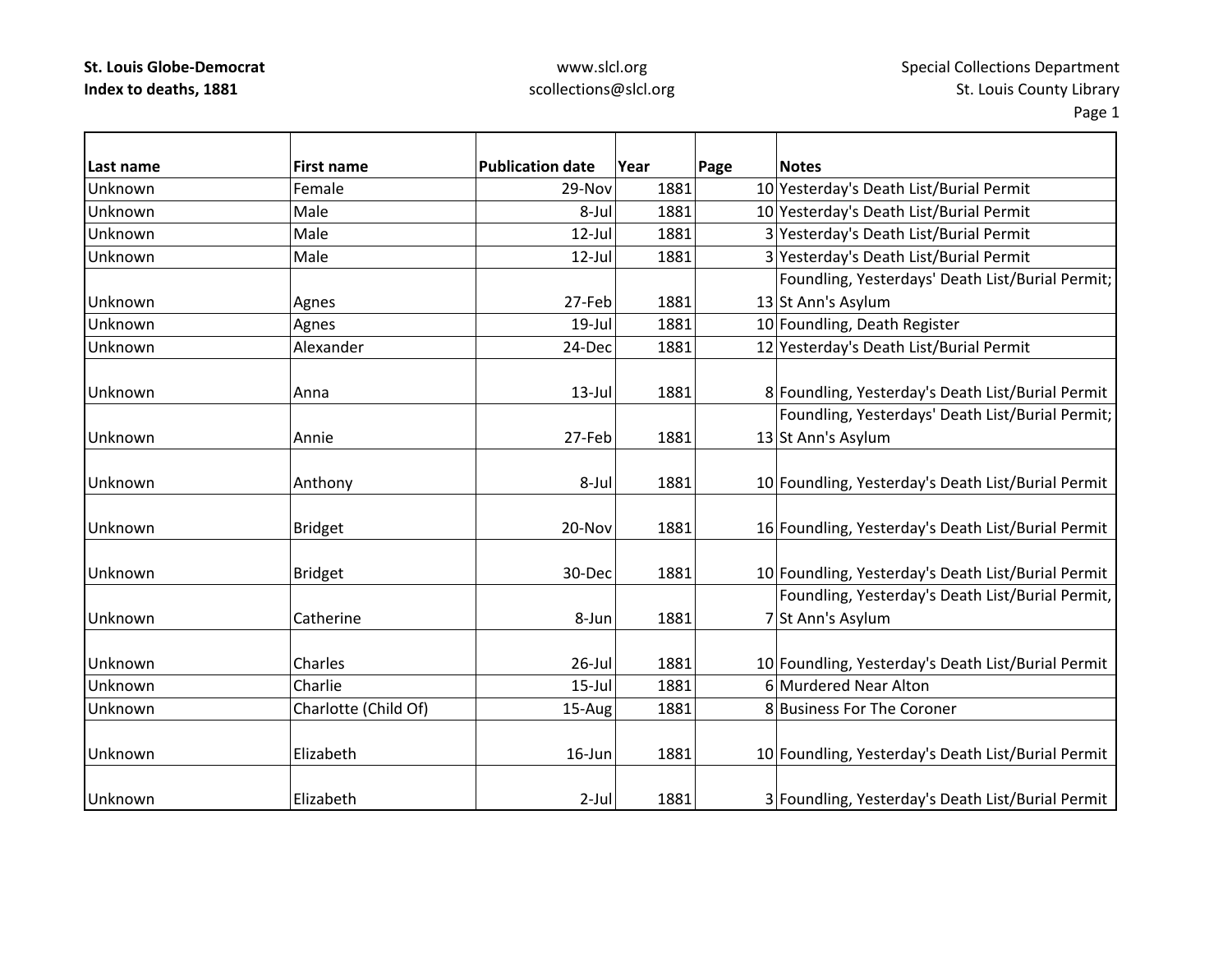### www.slcl.org scollections@slcl.org

| Last name | <b>First name</b> | <b>Publication date</b><br>Year |      | Page | <b>Notes</b>                                       |
|-----------|-------------------|---------------------------------|------|------|----------------------------------------------------|
| Unknown   | Elizabeth         | 8-Nov                           | 1881 |      | 11 Foundling, Yesterday's Death List/Burial Permit |
|           |                   |                                 |      |      | Foundling, Yesterdays' Death List/Burial Permit;   |
| Unknown   | Emelia            | 27-Feb                          | 1881 |      | 13 St Ann's Asylum                                 |
| Unknown   | Emelia            | 9-Aug                           | 1881 |      | 3 Foundling, Yesterday's Death List/Burial Permit  |
| Unknown   | Eudolph R         | 7-Jan                           | 1881 |      | 7 Death Rate/Burial Permit, St. Ann's Asylum       |
|           |                   |                                 |      |      | Foundling, Yesterday's Death List/Burial Permit,   |
| Unknown   | James             | 27-May                          | 1881 |      | 10 St Ann's Asylum                                 |
| Unknown   | Jane              | 22-Jul                          | 1881 |      | 10 Foundling, Yesterday's Death List/Burial Permit |
| Unknown   | John              | 6-Sep                           | 1881 |      | 7 Foundling, Yesterday's Death List/Burial Permit  |
| Unknown   | John Joseph       | 16-Sep                          | 1881 |      | 7 Foundling, Yesterday's Death List/Burial Permit  |
|           |                   |                                 |      |      | Foundling, Yesterday's Death List/Burial Permit    |
| Unknown   | Joseph            | 1-Apr                           | 1881 |      | 10 St Ann's Asylum                                 |
| Unknown   | Joseph            | $26$ -Jul                       | 1881 |      | 10 Foundling, Yesterday's Death List/Burial Permit |
| Unknown   | Joseph            | 13-Sep                          | 1881 |      | 10 Foundling, Yesterday's Death List/Burial Permit |
|           |                   |                                 |      |      | Foundling, Yesterdays' Death List/Burial Permit,   |
| Unknown   | Joseph            | 11-Jan                          | 1881 |      | 8 St Ann's Asylum                                  |
|           |                   |                                 |      |      | Foundling, Yesterday's Death List/Burial Permit,   |
| Unknown   | Laura             | 5-Mar                           | 1881 |      | 8 St. Ann's Asylum                                 |
| Unknown   | Louis             | 28-Jun                          | 1881 |      | 10 Foundling, Yesterday's Death List/Burial Permit |
| Unknown   | Margaret          | 28-Jun                          | 1881 |      | 10 Foundling, Yesterday's Death List/Burial Permit |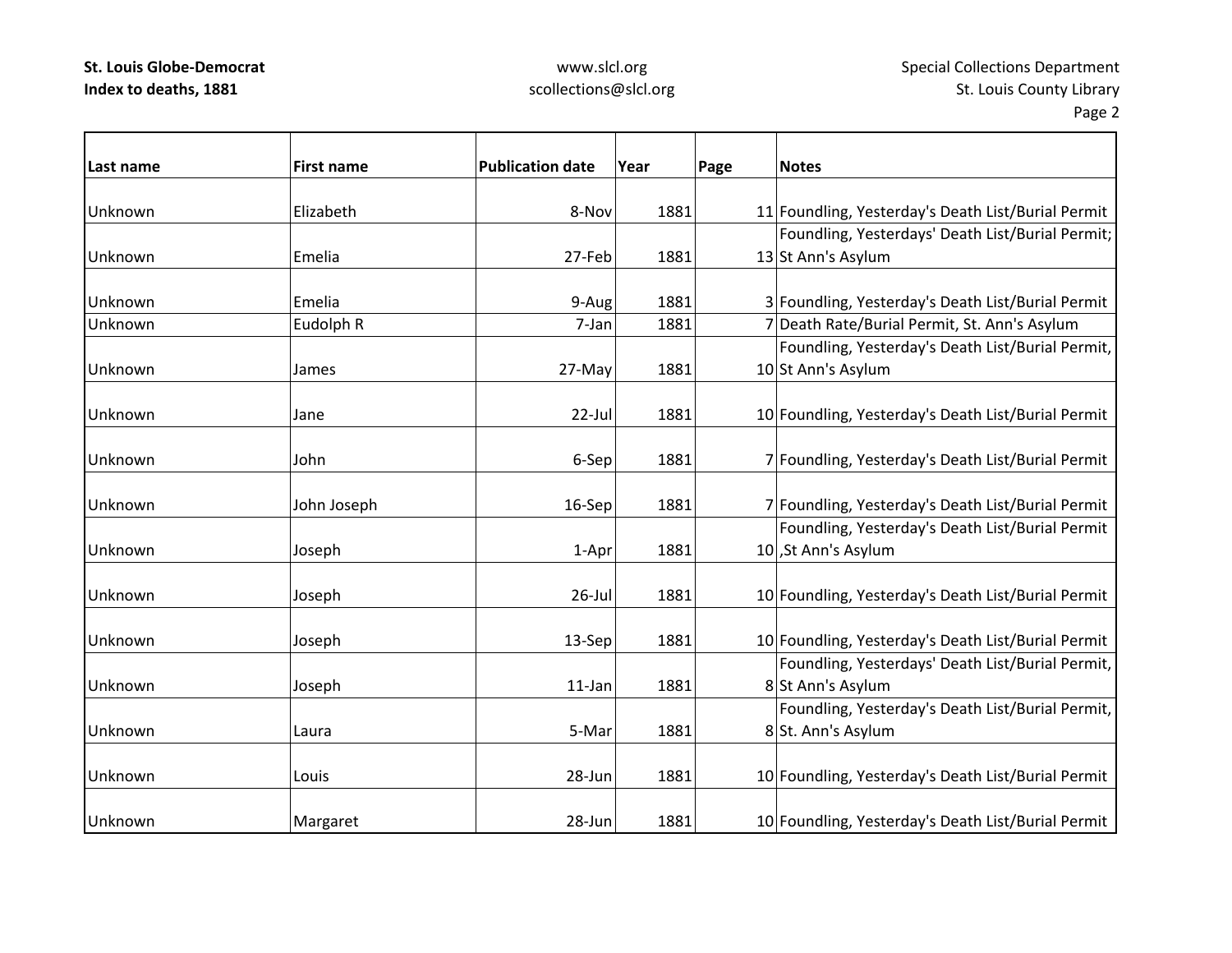### www.slcl.org scollections@slcl.org

Page 3

 $\overline{\phantom{0}}$ 

| Last name | <b>First name</b>   | <b>Publication date</b> | Year | Page | <b>Notes</b>                                       |
|-----------|---------------------|-------------------------|------|------|----------------------------------------------------|
|           |                     |                         |      |      | Foundling, Yesterday's Death List/Burial Permit;   |
| Unknown   | Mary                | 27-Feb                  | 1881 |      | 13 St Ann's Asylum                                 |
|           |                     |                         |      |      | Foundling, Yesterday's Death List/Burial Permit    |
| Unknown   | Mary                | 1-Apr                   | 1881 |      | 10, St Ann's Asylum                                |
|           |                     |                         |      |      |                                                    |
| Unknown   | Mary                | 28-Jun                  | 1881 |      | 10 Foundling, Yesterday's Death List/Burial Permit |
|           |                     |                         |      |      |                                                    |
| Unknown   | Mary                | 9-Aug                   | 1881 |      | 3 Foundling, Yesterday's Death List/Burial Permit  |
| Unknown   | Mary                | 31-Aug                  | 1881 |      | 10 Foundling, Yesterday's Death List/Burial Permit |
|           |                     |                         |      |      |                                                    |
| Unknown   | Mary                | 11-Dec                  | 1881 |      | 20 Yesterdays' Death List/Burial Permit, Foundling |
|           |                     |                         |      |      |                                                    |
| Unknown   | Mary Agnes          | 6-Sep                   | 1881 |      | 7 Foundling, Yesterday's Death List/Burial Permit  |
|           |                     |                         |      |      |                                                    |
| Unknown   | <b>Mary Francis</b> | 29-Nov                  | 1881 |      | 10 Foundling, Yesterday's Death List/Burial Permit |
|           |                     |                         |      |      |                                                    |
| Unknown   | Mary Josephine      | 20-Aug                  | 1881 |      | 9 Foundling, Yesterday's Death List/Burial Permit  |
| Unknown   | <b>Robert E</b>     | 23-Sep                  | 1881 |      | 9 Foundling, Yesterday's Death List/Burial Permit  |
|           |                     |                         |      |      |                                                    |
| Unknown   | Stella Maria        | 30-Dec                  | 1881 |      | 10 Foundling, Yesterday's Death List/Burial Permit |
|           |                     |                         |      |      |                                                    |
| Unknown   | Vincent             | 17-Aug                  | 1881 |      | 8 Foundling, Yesterday's Death List/Burial Permit  |
|           |                     |                         |      |      | Foundling, Yesterdays' Death List/Burial Permit,   |
| Unknown   | William             | 30-Jan                  | 1881 |      | 13 St Ann's Asylum                                 |
|           |                     |                         |      |      | Foundling, Yesterday's Death List/Burial Permit,   |
| Unknown   | William             | 8-Jun                   | 1881 |      | 7 St Ann's Asylum                                  |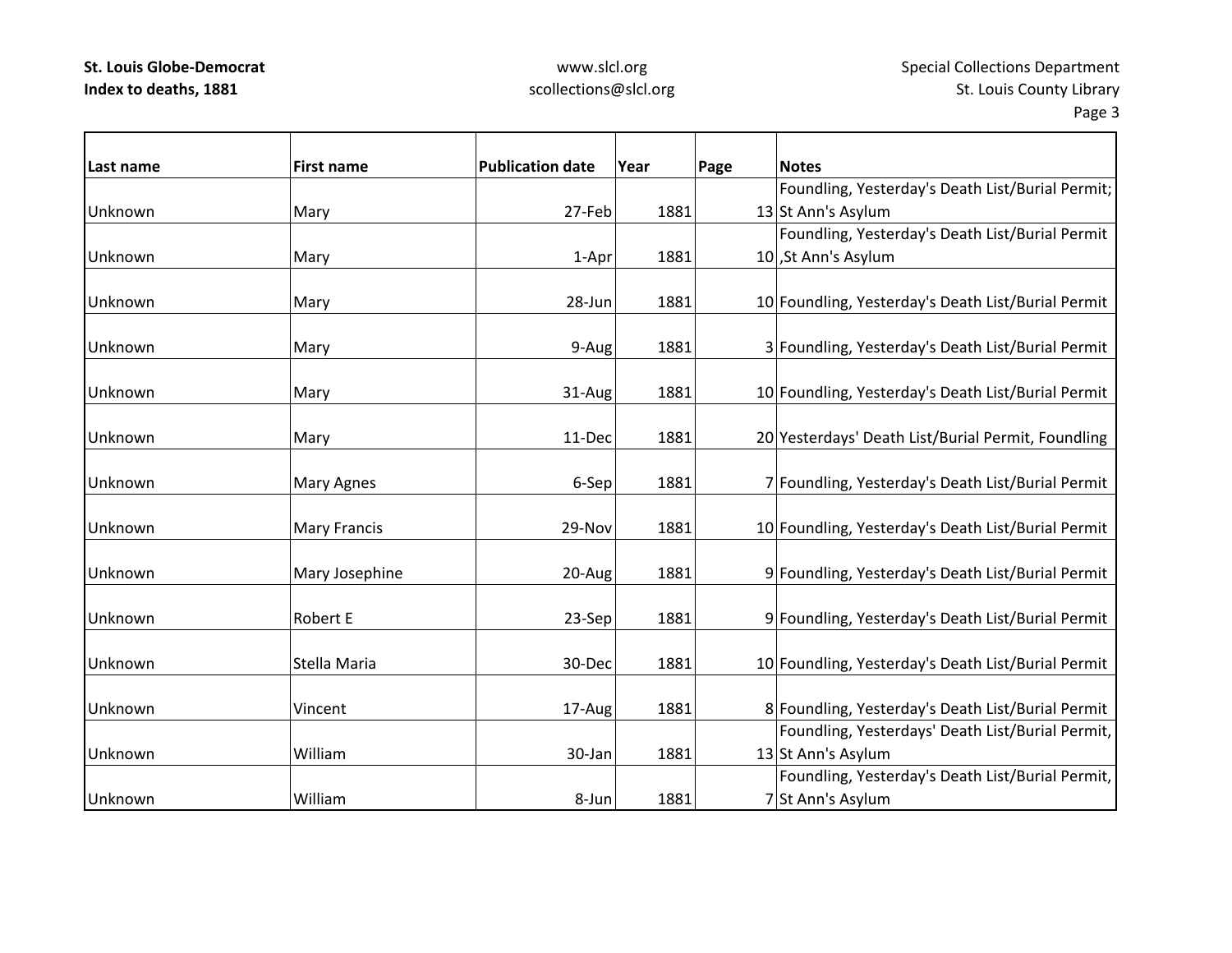### www.slcl.org scollections@slcl.org

| Last name   | <b>First name</b> | <b>Publication date</b> | Year | Page | <b>Notes</b>                                       |
|-------------|-------------------|-------------------------|------|------|----------------------------------------------------|
|             |                   |                         |      |      | Foundling, Yesterday's Death List/Burial Permit,   |
| Unknown     | William           | 25-Jun                  | 1881 |      | 3 St Ann's Asylum                                  |
|             |                   |                         |      |      |                                                    |
| Unknown     | William           | 8-Jul                   | 1881 |      | 10 Foundling, Yesterday's Death List/Burial Permit |
|             |                   |                         |      |      |                                                    |
| Unknown     | William           | 30-Dec                  | 1881 |      | 10 Foundling, Yesterday's Death List/Burial Permit |
| Abel        | Henry             | 15-Sep                  | 1881 |      | 10 Yesterday's Death List/Burial Permit            |
| Abeler      | John G            | 8-Nov                   | 1881 |      | 11 Yesterday's Death List/Burial Permit            |
| Abjohn      | Mary              | 2-Nov                   | 1881 | 5    |                                                    |
| Abjohn      | Mary              | 3-Nov                   | 1881 |      | 10 Yesterday's Death List/Burial Permit            |
| Abjohn      | Thomas            | $17 -$ Jul              | 1881 | 5    |                                                    |
| Abjohn      | <b>Thomas</b>     | 19-Jul                  | 1881 |      | 10 Death Register                                  |
| Able        | Maria             | 12-Oct                  | 1881 |      | 10 Yesterday's Death List/Burial Permit            |
| Abramson    | James             | 11-Dec                  | 1881 |      | 20 Yesterday's Death List/Burial Permit            |
| Abreo       | J J, Mrs          | 7-Jul                   | 1881 |      | 3 Death Of A Prominent Troy Lady                   |
| Abt         | Paulina           | 14-Dec                  | 1881 |      | 10 Yesterday's Death List/Burial Permit            |
| Achenhansen | August B          | 28-Dec                  | 1881 |      | 10 Year's Mortality                                |
| Ackenhausen | Aug               | 6-Feb                   | 1881 | 5    |                                                    |
| Ackenhausen | Aug               | 7-Feb                   | 1881 | 5    |                                                    |
| Ackenhousen | August            | 8-Feb                   | 1881 |      | 6 Yesterday's Death List/Burial Permit             |
| Acker       | AM                | 2-Apr                   | 1881 |      | 9 Yesterday's Death List/Burial Permit             |
| Ackerhausen | Walter H          | 16-Apr                  | 1881 |      | 12 Yesterday's Death List/Burial Permit            |
| Ackerman    | Casper            | 30-Aug                  | 1881 |      | 10 Yesterday's Death List/Burial Permit            |
| Ackermann   | John              | 15-Aug                  | 1881 | 5    |                                                    |
| Ackermann   | John              | 16-Aug                  | 1881 | 5    |                                                    |
| Ackermann   | John              | 16-Aug                  | 1881 |      | 10 Yesterday's Death List/Burial Permit            |
| Ackley      | John              | $31$ -Jul               | 1881 |      | 8 Yesterday's Death List/Burial Permit             |
| Adams       | Edna May          | 8-Mar                   | 1881 |      |                                                    |
| Adams       | Elijah            | 18-Jun                  | 1881 |      | 7 Yesterday's Death List/Burial Permit             |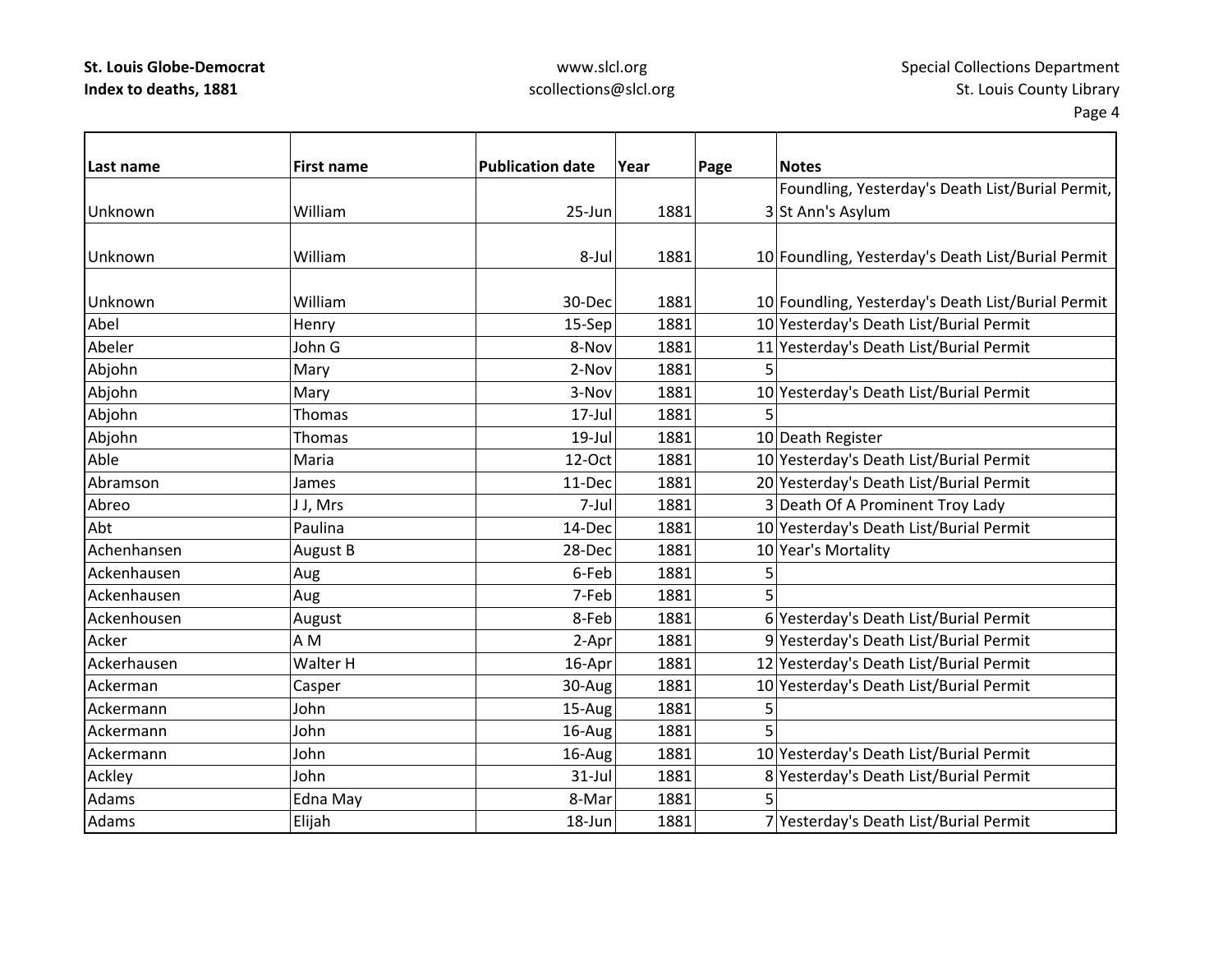# www.slcl.org scollections@slcl.org

| Last name            | <b>First name</b> | <b>Publication date</b> | Year | Page           | <b>Notes</b>                                |
|----------------------|-------------------|-------------------------|------|----------------|---------------------------------------------|
| Adams                | John N            | 20-Sep                  | 1881 |                | 10 Yesterday's Death List/Burial Permit     |
| Adams                | Rosa              | 1-Mar                   | 1881 |                | 10 Yesterday's Death List/Burial Permit     |
| Adams                | Wm                | 16-Jan                  | 1881 | 5              |                                             |
| Agan                 | Elizabeth         | 6-Aug                   | 1881 |                | 3 Yesterday's Death List/Burial Permit      |
| Ager                 | N H Reuben        | 20-Apr                  | 1881 |                | 10 Yesterday's Death List/Burial Permit     |
| Agnes                | Elizabeth         | 20-Dec                  | 1881 |                | 10 Yesterday's Death List/Burial Permit     |
| Ahern                | <b>Bridget</b>    | $1-Jul$                 | 1881 |                | 7 Drowned Herself In Cistern                |
| Ahern                | <b>Bridget</b>    | $2$ -Jul                | 1881 |                | 3 Yesterday's Death List/Burial Permit      |
| Ahern                | <b>Bridget</b>    | 29-Dec                  | 1881 |                | 10 Suicides                                 |
| Ahern                | Ellen             | 14-Jan                  | 1881 |                | 3 Yesterday's Death List/Burial Permit      |
| Ahern                | Robert            | 7-Aug                   | 1881 | 5              |                                             |
| Ahlborn              | Caroline          | 10-Dec                  | 1881 |                | 10 Yesterday's Death List/Burial Permit     |
| Ahlborn              | Caroline          | 21-Dec                  | 1881 |                | 11 Yesterday's Death List/Burial Permit     |
| Ahrenhoersterbaeumer | Gehard H          | 16-Feb                  | 1881 |                | 8 Yesterday's Death List/Burial Permit      |
| Ahronson             | James             | 9-Dec                   | 1881 | 5              |                                             |
| Ahronson             | James             | 10-Dec                  | 1881 | 5              |                                             |
| Aitken               | CC, Mrs           | 4-Dec                   | 1881 | $\overline{2}$ |                                             |
| Akers                | Robert            | 2-Nov                   | 1881 |                | 7 Neighborhood News, Jacksonville, Illinois |
| Akhurst              | Wm C              | 6-Dec                   | 1881 |                |                                             |
| Akhurst              | Wm C              | 7-Dec                   | 1881 |                | 5 Funeral Notice                            |
| Alair                | John              | $13$ -Jul               | 1881 |                | 8 Yesterday's Death List/Burial Permit      |
| Albach               | James             | 30-Aug                  | 1881 |                | 10 Yesterday's Death List/Burial Permit     |
| Albach               | James B           | 29-Aug                  | 1881 | 5              |                                             |
| Albeas               | Annie E           | 27-Jan                  | 1881 |                | 10 Yesterday's Death List/Burial Permit     |
| Albers               | Anna J            | 20-Dec                  | 1881 |                | 10 Yesterday's Death List/Burial Permit     |
| Albers               | Frederick         | 25-Sep                  | 1881 |                | 15 Yesterday's Death List/Burial Permit     |
| Albers               | Ida               | 14-Sep                  | 1881 |                | 10 Yesterday's Death List/Burial Permit     |
| <b>Albers</b>        | John              | 29-Jul                  | 1881 |                | 7 Yesterday's Death List/Burial Permit      |
| Albers               | John H            | 5-Jan                   | 1881 |                | 7 Death List/ Burial Permit                 |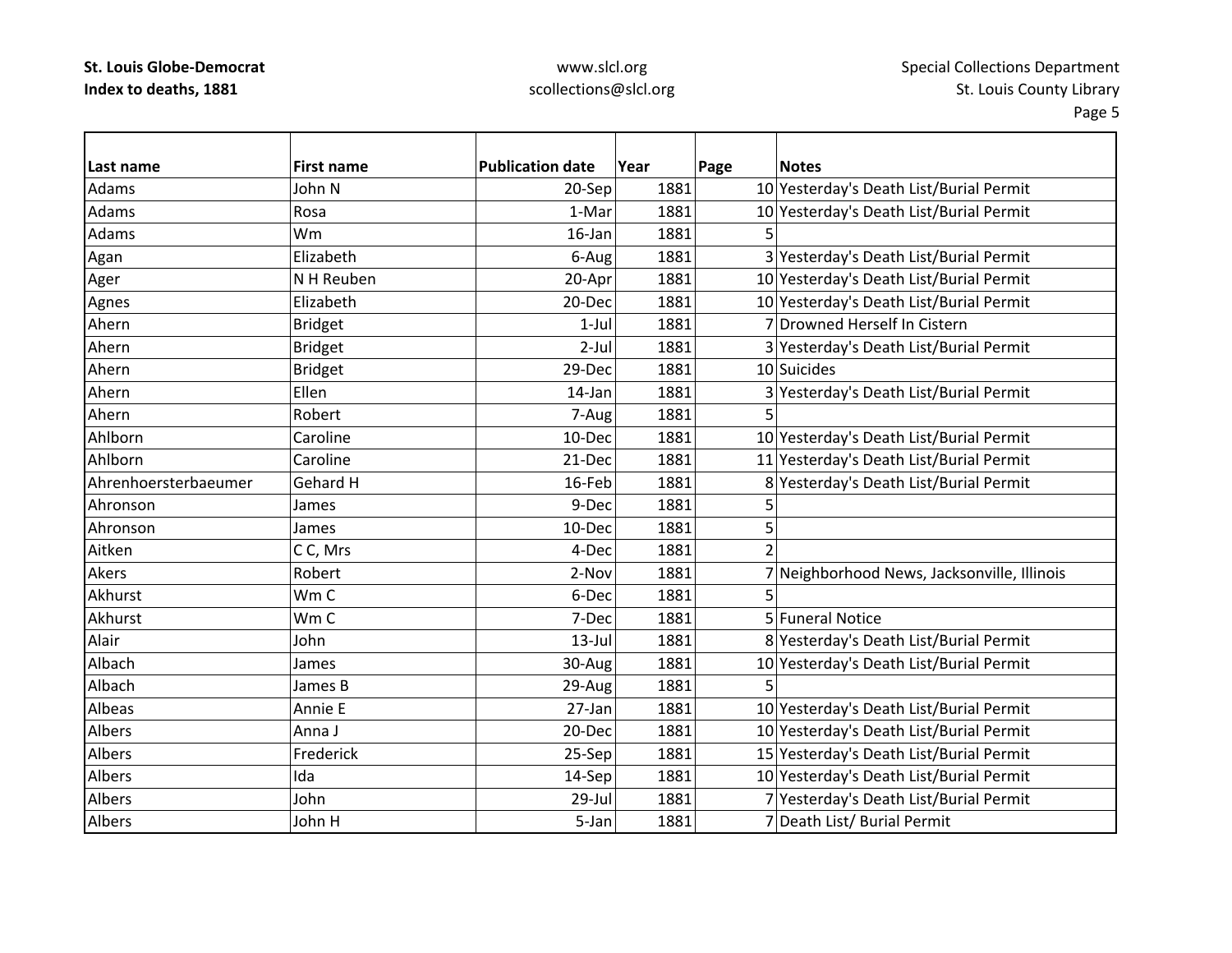### www.slcl.org scollections@slcl.org

**Last name First name Publication date Year Page Notes** AlbersMathias 1981 1881 9 Yesterday's Death List/Burial Permit Albert D'Arcy 31‐Aug 1881 5 AlbertMabel 23-Sep 1881 9 Yesterday's Death List/Burial Permit Alberts Gertrude14-Jul 1881 10 Yesterday's Death List/Burial Permit Alberts Gustave2-Jul 1881 3 Yesterday's Death List/Burial Permit AlbrechtJosephine 16‐Aug 1881 1881 10 Yesterday's Death List/Burial Permit Albrecht Peter21-Jan 1881 3 Yesterday's Death List/Burial Permit Alexander Cash8-Oct | 1881 9 Yesterday's Death List/Burial Permit AlexanderJosephine 17‐May 1881 10 Yesterday's Death List/Burial Permit Alger Genevieve | 4-Jan 1881 5 Alger Genevieve  $\vert$  5-Jan 1881 7 Death List/ Burial Permit Allen Charles J 23‐Apr 1881 5 Allen Elisha 19‐Oct 1881 5 Allen Elisha 20‐Oct 1881 5 AllenElisha 20–Oct 1881 9 Yesterday's Death List/Burial Permit Allen Fannie $26 - Apr$  1881 5 AllenFanny G 27-Apr 1881 7 Yesterday's Death List/Burial Permit AllenGeorge (Infant Of)  $\vert$  13-Jul 1881 8 Yesterday's Death List/Burial Permit Allenn |James M | 21-Nov| 1881| 5 Allenn |James M | 21-Nov| 1881| 5 AllenJas M, Bro  $\vert$  21-Nov  $\vert$  1881 5 AllenRichard 14‐Dec 1881 10 Yesterday's Death List/Burial Permit AllenRichard H, Jr  $13-\text{Dec}$  1881 5 AllenSpencer 30‐Nov 1881 10 Yesterday's Death List/Burial Permit AllenWm (Child Of)  $(14$ -Dec 1881  $10$  Yesterday's Death List/Burial Permit AllshornFrank 13‐Dec 1881 10 Yesterday's Death List/Burial Permit AllstoltBennett 10–Jun 10–Jun 1881 10 Yesterday's Death List/Burial Permit AlmonPatrick 1881 9-Jul 1881 9-Yesterday's Death List/Burial Permit Alsford William $3$ -Jun 1881 6 St Louis In splinters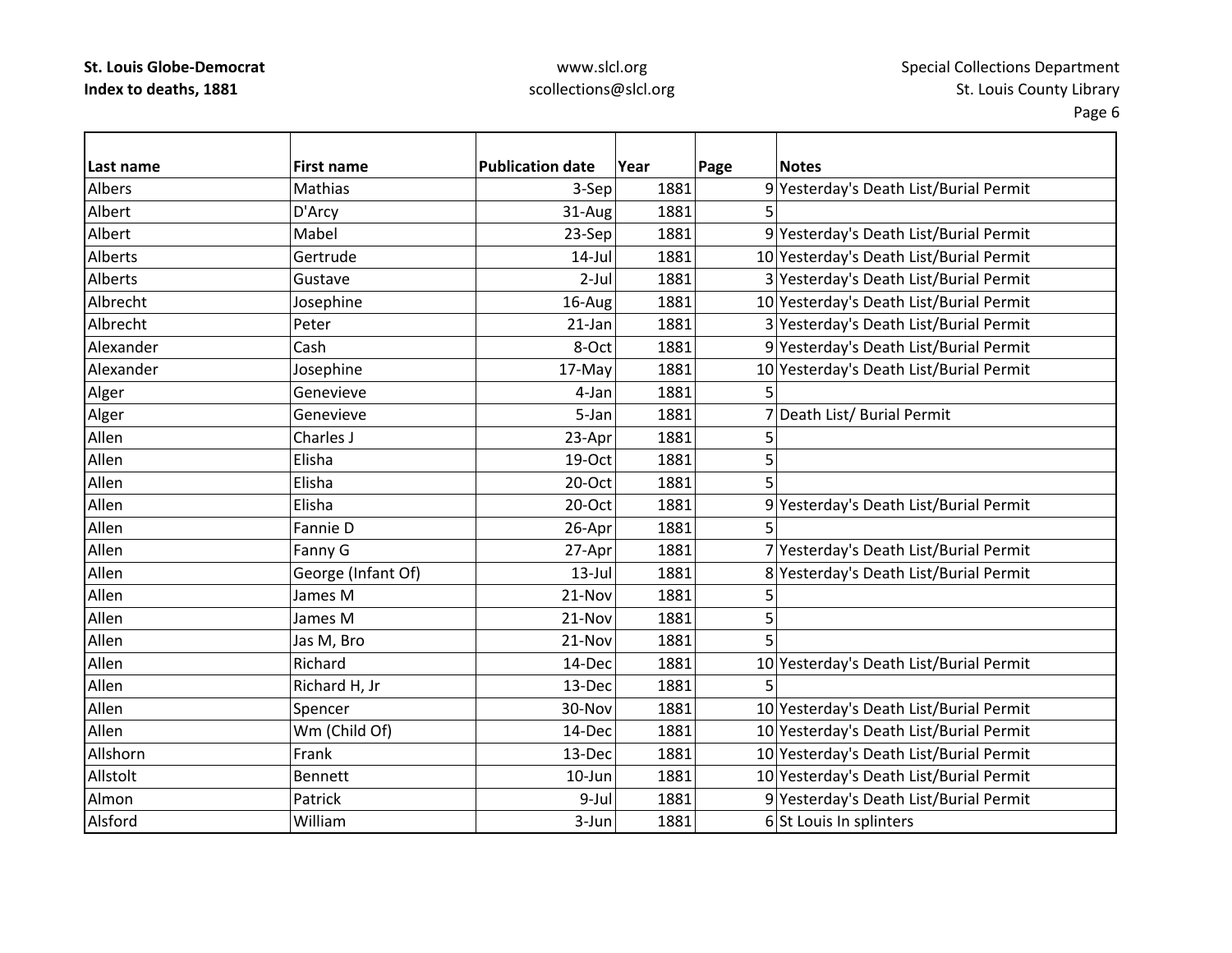# www.slcl.org scollections@slcl.org

| lLast name | <b>First name</b>   | <b>Publication date</b> | Year |      | Page | <b>Notes</b>                            |
|------------|---------------------|-------------------------|------|------|------|-----------------------------------------|
| Alt        | John                | 12-Aug                  |      | 1881 |      | 1 Dead In His Buggy                     |
| Alt        | Katherina           | 30-Jun                  |      | 1881 |      | 10 Yesterday's Death List/Burial Permit |
| Altenbund  | Pauline             | 20-Sep                  |      | 1881 |      | 10 Yesterday's Death List/Burial Permit |
| Alther     | <b>Barbara</b>      | 5-Oct                   |      | 1881 |      | 7 Yesterday's Death List/Burial Permit  |
| Altschuh   | Regina              | 20-Aug                  |      | 1881 |      | 9 Yesterday's Death List/Burial Permit  |
| Amann      | John                | 20-Sep                  |      | 1881 |      | 10 Yesterday's Death List/Burial Permit |
| Amann      | Joseph              | 4-May                   |      | 1881 |      | 3 Yesterday's Death List/Burial Permit  |
| Ambichon   | Paul                | 17-Jul                  |      | 1881 |      | 11 Days Of Death                        |
| Ambowster  | Margarette          | 2-Sep                   |      | 1881 |      | 3 Yesterday's Death List/Burial Permit  |
| Ambrose    | Mary                | 3-Nov                   |      | 1881 |      | 10 Yesterday's Death List/Burial Permit |
| Ambs       | Elizabeth           | 22-Feb                  |      | 1881 | 5    |                                         |
| Ambs       | Elizabeth           | 23-Feb                  |      | 1881 | 5    |                                         |
| Ameiss     | Wilhelmine          | 22-Jul                  |      | 1881 |      | 10 Yesterday's Death List/Burial Permit |
| Amereihn   | Jacob (Infant Of)   | 24-Nov                  |      | 1881 |      | 10 Yesterday's Death List/Burial Permit |
| Ammerate   | Joseph              | 19-May                  |      | 1881 |      | 8 Drowned In Cahokia Creek              |
| Ammermann  | Charles (Infant of) | 21-Dec                  |      | 1881 |      | 11 Yesterday's Death List/Burial Permit |
| Amos       | Louisa              | 17-Nov                  |      | 1881 |      | 10 Yesterday's Death List/Burial Permit |
| Amplemen   | Lotta               | 22-Oct                  |      | 1881 |      | 10 Yesterday's Death List/Burial Permit |
| Andel      | Louisa              | 25-Mar                  |      | 1881 |      | 10 Yesterday's Death List/Burial Permit |
| Anderson   | Adele               | $31$ -Jul               |      | 1881 |      | 8 Yesterday's Death List/Burial Permit  |
| Anderson   | Archie B            | 26-Jan                  |      | 1881 |      | 8 Yesterday's Death List/Burial Permit  |
| Anderson   | Chas                | $15$ -Jul               |      | 1881 |      | 10 Municipal Matters                    |
| Anderson   | Eliza               | 8-Feb                   |      | 1881 |      | 6 Yesterday's Death List/Burial Permit  |
| Anderson   | James               | 15-Dec                  |      | 1881 |      | 9 Yesterday's Death List/Burial Permit  |
| Anderson   | Laura               | 3-May                   |      | 1881 |      | 10 Yesterday's Death List/Burial Permit |
| Anderson   | Lucy C              | 24-Mar                  |      | 1881 |      | 8 Yesterday's Death List/Burial Permit  |
| Anderson   | Maggie              | 3-Jun                   |      | 1881 |      | 7 Yesterday's Death List/Burial Permit  |
| Anderson   | Martin              | 29-Apr                  |      | 1881 |      | 10 Yesterday's Death List/Burial Permit |
| Anderson   | Mary                | 15-Jan                  |      | 1881 |      | 9 Yesterday's Death List/Burial Permit  |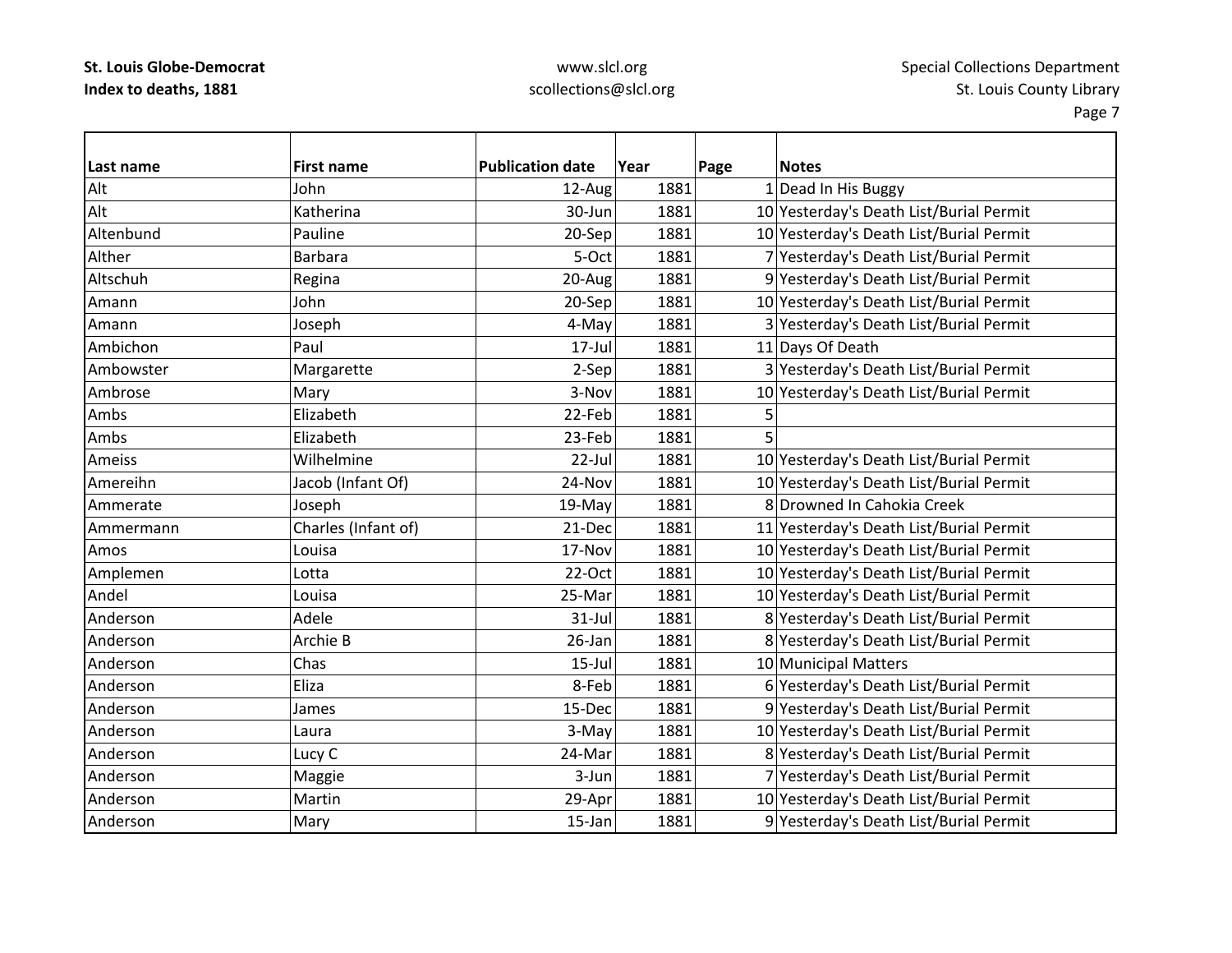# www.slcl.org scollections@slcl.org

| Last name | <b>First name</b> | <b>Publication date</b> | Year | Page | <b>Notes</b>                            |
|-----------|-------------------|-------------------------|------|------|-----------------------------------------|
| Anderson  | Moses             | 21-May                  | 1881 |      | 9 Yesterday's Death List/Burial Permit  |
| Anderson  | Moses             | 21-May                  | 1881 |      | 8 Alias Williams, Coroner's Cases       |
| Anderson  | Moses             | 29-Dec                  | 1881 |      | 10 Homicides                            |
| Anderson  | Sophy             | 28-May                  | 1881 |      | 9 Yesterday's Death List/Burial Permit  |
| Anderson  | T W               | 19-May                  | 1881 |      |                                         |
| Anderson  | Timothy           | 7-Dec                   | 1881 |      | 10 Yesterday's Death List/Burial Permit |
| Andresch  | Amelia            | 27-May                  | 1881 |      | 10 Yesterday's Death List/Burial Permit |
| Andrew    | Mr                | 28-Jun                  | 1881 |      | 8 Coroner's Investigations              |
| Andrews   | Edward            | 13-Dec                  | 1881 |      | 10 Yesterday's Death List/Burial Permit |
| Andrews   | Mathew            | 4-Jul                   | 1881 | 5    |                                         |
| Anes      | Vincenz           | 9-Apr                   | 1881 |      | 8 Coroner's Cases                       |
| Angenendt | Gustave           | 30-Jul                  | 1881 |      | 8 Yesterday's Death List/Burial Permit  |
| Anheuser  | John              | 2-Aug                   | 1881 |      | 3 Yesterday's Death List/Burial Permit  |
| Antliers  | Christ            | 17-Nov                  | 1881 |      | 10 Yesterday's Death List/Burial Permit |
| Anton     | <b>Charles E</b>  | 23-Sep                  | 1881 |      | 6 Splinters                             |
| Anton     | <b>Charles E</b>  | 29-Dec                  | 1881 |      | 10 Suicides                             |
| Anton     | Christine         | 20-Aug                  | 1881 |      | 9 Yesterday's Death List/Burial Permit  |
| Anton     | Edward            | 22-Sep                  | 1881 |      | 8 Shoemaker's Suicide                   |
| Antre     | Maggie M          | 4-Nov                   | 1881 |      | 10 Yesterday's Death List/Burial Permit |
| Anys      | Wyente            | 8-Apr                   | 1881 |      | 3 Splinters                             |
| Appel     | Catherina         | 9-Nov                   | 1881 |      | 10 Yesterday's Death List/Burial Permit |
| Appelbe   | James             | 25-Feb                  | 1881 |      | 7 Yesterday's Death List/Burial Permit  |
| Apperson  | Elizabeth         | 20-Jul                  | 1881 |      | 3 Yesterday's Death List/Burial Permit  |
| Apperson  | Lizzy             | 19-Jul                  | 1881 |      | 6 Killed By A Butter Dish               |
| Apperson  | Mary              | 23-Aug                  | 1881 |      | 7 Yesterday's Death List/Burial Permit  |
| Appleby   | Charles           | 24-Apr                  | 1881 |      | 9 Yesterday's Death List/Burial Permit  |
| Applegate | Jane Francis      | 27-May                  | 1881 | 5    |                                         |
| Appleton  | Emil              | 10-Mar                  | 1881 |      | 10 Yesterday's Death List/Burial Permit |
| Archer    | Cora              | 9-Apr                   | 1881 |      | 8 Yesterday's Death List/Burial Permit  |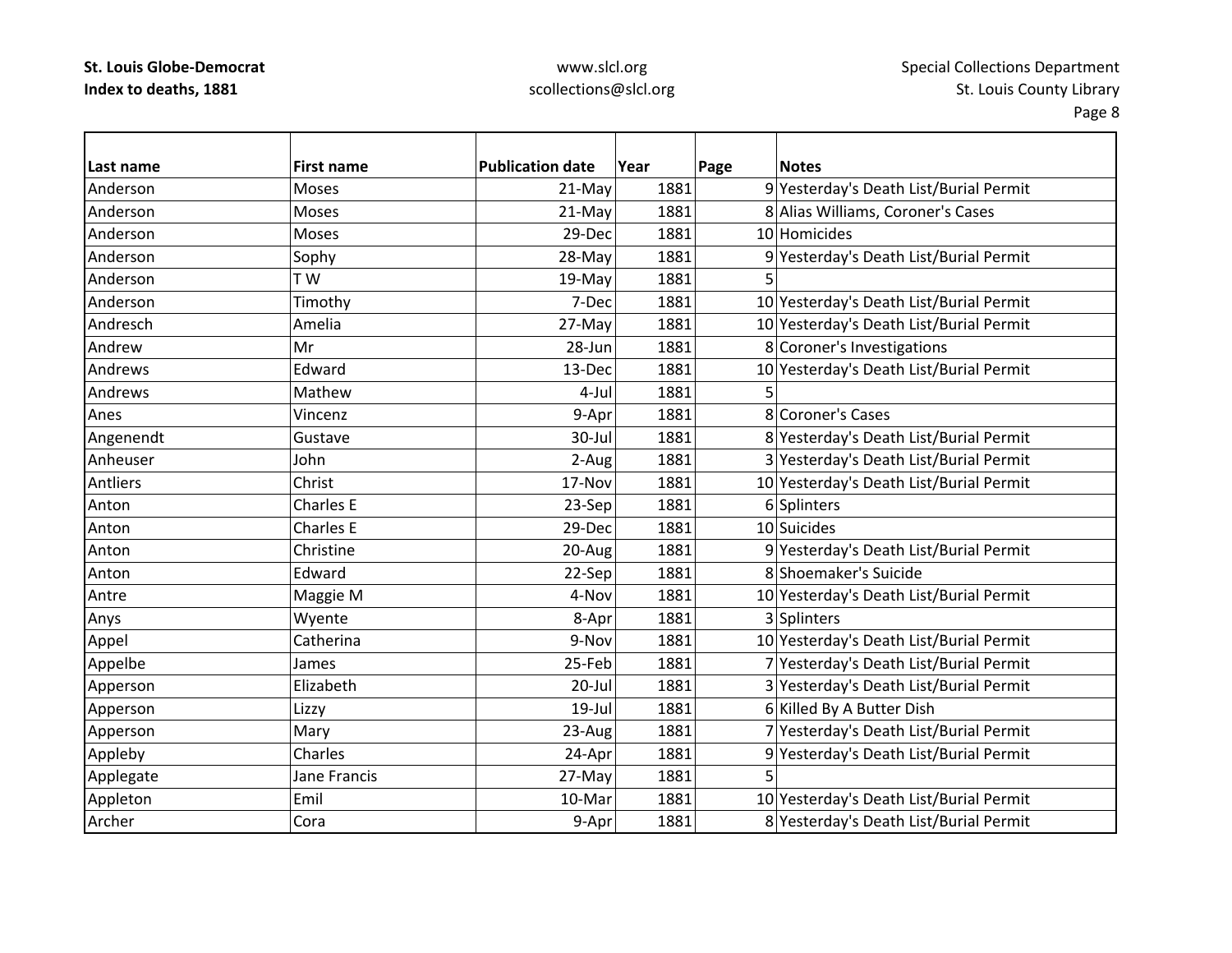# www.slcl.org scollections@slcl.org

| l Last name | <b>First name</b>    | <b>Publication date</b> | Year | Page<br><b>Notes</b>                    |
|-------------|----------------------|-------------------------|------|-----------------------------------------|
| Archibald   | Minnie               | 30-Aug                  | 1881 | 10 Yesterday's Death List/Burial Permit |
| Arendes     | Henry                | 11-Feb                  | 1881 | 3 Yesterday's Death List/Burial Permit  |
| Arensburg   | Leopold              | 23-Dec                  | 1881 | 10 Yesterday's Death List/Burial Permit |
| Arimont     | George               | 6-Jul                   | 1881 | 10 Yesterday's Death List/Burial Permit |
| Armedinger  | Philipp              | 28-Aug                  | 1881 | 8 Yesterday's Death List/Burial Permit  |
| Armfield    | Mary                 | 24-Jul                  | 1881 | 5                                       |
| Armfield    | Mary                 | $26$ -Jul               | 1881 | 10 Yesterday's Death List/Burial Permit |
| Armhein     | Joseph               | $14$ -Jul               | 1881 | 10 Yesterday's Death List/Burial Permit |
| Armstrong   | Charlotte A          | 14-Oct                  | 1881 | 3 Yesterday's Death List/Burial Permit  |
| Armstrong   | R <sub>S</sub>       | $13$ -Jul               | 1881 | 8 Yesterday's Death List/Burial Permit  |
| Armstrong   | Robert S             | $13$ -Jul               | 1881 | 5                                       |
| Arndt       | Ernst                | 3-Apr                   | 1881 | 3 Immigrant's Baby                      |
| Arndt       | H G, Mrs             | $13$ -Jul               | 1881 | 5                                       |
| Arndt       | Matilda              | $14$ -Jul               | 1881 | 5                                       |
| Arndt       | Matilda              | $14$ -Jul               | 1881 | 10 Yesterday's Death List/Burial Permit |
| Arnheim     | Joseph               | $14$ -Jul               | 1881 | 3 Death-Dealing Toy                     |
| Arnhold     | Jeanette             | 23-Aug                  | 1881 | 7 Yesterday's Death List/Burial Permit  |
| Arnold      | Alfred               | 10-Aug                  | 1881 | 5 Death And Desolation                  |
| Arnold      | Alfred               | 11-Aug                  | 1881 | 3 Boiler Explosion Horror               |
| Arnold      | Emma                 | 13-Sep                  | 1881 | 10 Yesterday's Death List/Burial Permit |
| Arnold      | F W, (Infant Son Of) | 20-Aug                  | 1881 | 6 Splinters                             |
| Arnold      | Fred J               | 13-Sep                  | 1881 | 10 Yesterday's Death List/Burial Permit |
| Arnold      | Philip               | 14-Dec                  | 1881 | 10 Yesterday's Death List/Burial Permit |
| Arnold      | Victor               | 20-Aug                  | 1881 | 9 Yesterday's Death List/Burial Permit  |
| Arnolds     |                      | 28-May                  | 1881 | 9 Yesterday's Death List/Burial Permit  |
| Aronson     | Jacob                | 27-Jul                  | 1881 | 10 Yesterday's Death List/Burial Permit |
| Arp         | Lina                 | 28-Jun                  | 1881 | 10 Yesterday's Death List/Burial Permit |
| Arrison     | Henry                | 3-Dec                   | 1881 |                                         |
| Arwien      | Ernist               | 9-Aug                   | 1881 | 3 Yesterday's Death List/Burial Permit  |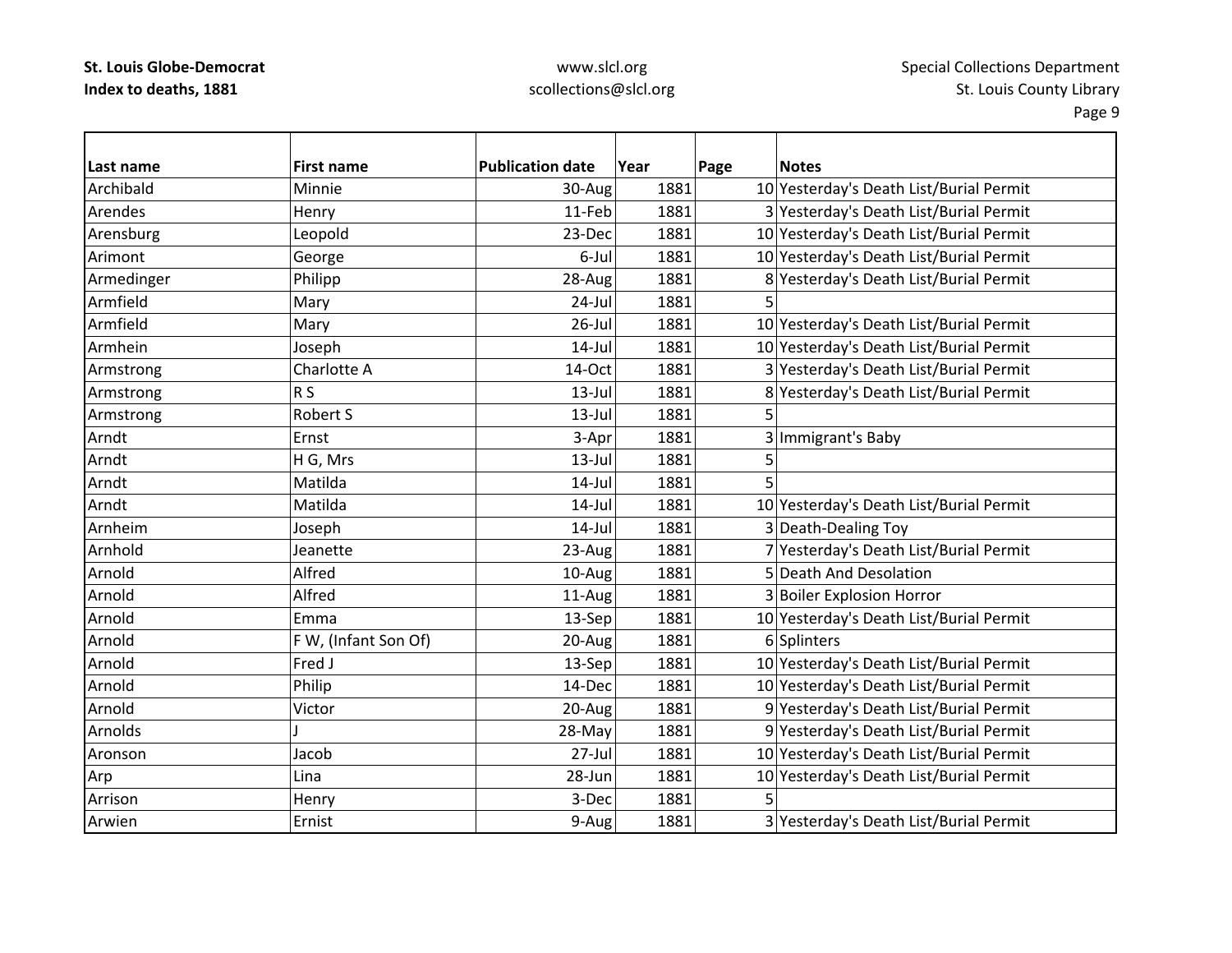# www.slcl.org scollections@slcl.org

| Last name     | <b>First name</b>    | <b>Publication date</b> | Year | Page | <b>Notes</b>                            |
|---------------|----------------------|-------------------------|------|------|-----------------------------------------|
| Ascheatrup    | Annie                | 16-Sep                  | 1881 |      | 7 Yesterday's Death List/Burial Permit  |
| Ash           | Absalom T, Mr        | 27-Nov                  | 1881 |      | 6 Casualties, Sad Accident              |
| Ash           | Edward               | 13-Dec                  | 1881 |      | 11 Daily Small-Pox Bulletin             |
| Ash           | Edward               | 15-Dec                  | 1881 |      | 9 Yesterday's Death List/Burial Permit  |
| Ashberger     | Peter                | 15-Nov                  | 1881 |      | 10 Yesterday's Death List/Burial Permit |
| Ashbey        | Elizabeth (Child Of) | 28-Sep                  | 1881 |      | 8 Day At The Coroner's                  |
| Ashbey        | Lizzie               | 27-Sep                  | 1881 |      | 7 Splinters                             |
| Ashbrook      | John J               | 19-Jun                  | 1881 |      | 9 Yesterday's Death List/Burial Permit  |
| Ashbrook      | Obadiah              | 17-Jan                  | 1881 | 5    |                                         |
| Ashbrook      | Obadiah              | 18-Jan                  | 1881 | 5    |                                         |
| Ashley        | Wm                   | 22-Dec                  | 1881 |      | 10 Yesterday's Death List/Burial Permit |
| Ashman        | Mollie               | 6-May                   | 1881 |      | 10 Yesterday's Death List/Burial Permit |
| Ashton        | William              | 18-Jul                  | 1881 |      | 8 East St Louis                         |
| Astheimer     | Louis                | 17-Jul                  | 1881 |      | 11 Days Of Death                        |
| Atberding     | Lizzie               | 2-Sep                   | 1881 |      | 3 Yesterday's Death List/Burial Permit  |
| <b>Atkins</b> | Henderson            | 2-Feb                   | 1881 |      | 7 Coroner's Inquest                     |
| <b>Atkins</b> | Mary E, Mrs          | 25-Aug                  | 1881 |      | 2 Sudden Death                          |
| <b>Atkins</b> | Mary E, Mrs          | 25-Aug                  | 1881 | 5    |                                         |
| <b>Atkins</b> | Mary E, Mrs          | 26-Aug                  | 1881 |      |                                         |
| <b>Atkins</b> | TH                   | 6-Mar                   | 1881 |      | 10 Yesterday's Death List/Burial Permit |
| Atwood        | Irene                | 7-Apr                   | 1881 |      | 8 Yesterday's Death List/Burial Permit  |
| Aubuchon      | John B               | 27-Nov                  | 1881 | 5    |                                         |
| Aubuchon      | Paul                 | 17-Jul                  | 1881 | 5    |                                         |
| <b>Auders</b> | Ida A                | 13-Jan                  | 1881 |      | 10 Yesterday's Death List/Burial Permit |
| Auer          | Helen                | $1-Jul$                 | 1881 |      | 7 Yesterday's Death List/Burial Permit  |
| Auerback      | Ignatz               | 19-May                  | 1881 |      | 7 Yesterday's Death List/Burial Permit  |
| Auge          | Adam                 | 14-Jun                  | 1881 |      | 10 Yesterday's Death List/Burial Permit |
| Auge          | Adam A               | 13-Jun                  | 1881 | 5    |                                         |
| Augustin      | Rosina               | 26-Nov                  | 1881 |      | 10 Yesterday's Death List/Burial Permit |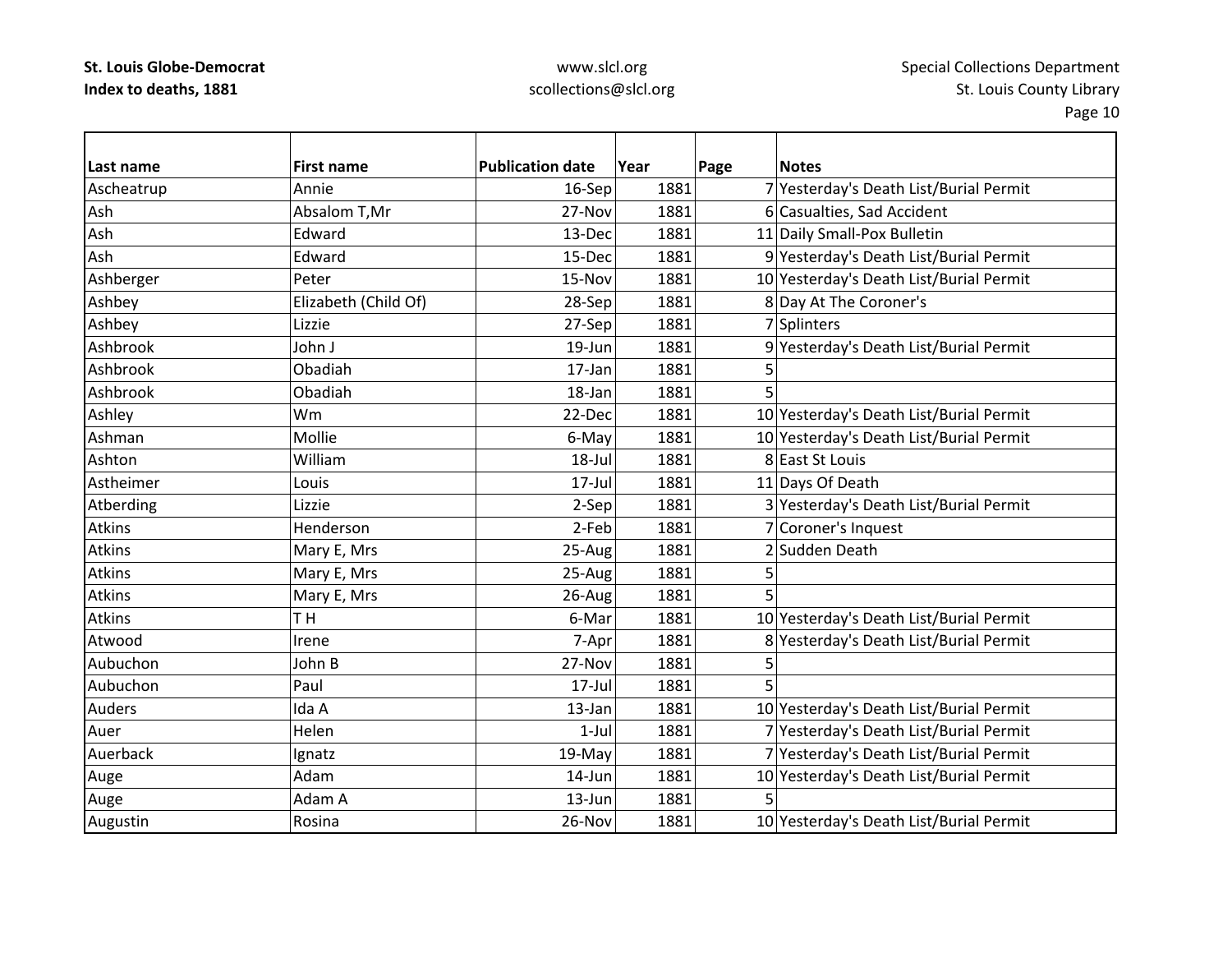# www.slcl.org scollections@slcl.org

| Last name      | <b>First name</b>    | <b>Publication date</b> | Year | Page | <b>Notes</b>                            |
|----------------|----------------------|-------------------------|------|------|-----------------------------------------|
| Aulbach        | <b>Mrs</b>           | 9-Aug                   | 1881 |      | 7 Neighborhood News, Belleville         |
| Aull           | Mary                 | 13-Oct                  | 1881 |      |                                         |
| Aull           | Mary W, Mrs          | 13-Oct                  | 1881 |      | 6 Local In Brief                        |
| Aull           | Mary W, Mrs          | 14-Oct                  | 1881 | 5    |                                         |
| Aull           | Mary W, Mrs          | 15-Oct                  | 1881 |      | 9 Funeral Of Mrs Aull                   |
| Auslinger      | Michael              | $1-Jun$                 | 1881 |      | 7 Yesterday's Death List/Burial Permit  |
| Austerman      | Catherine            | 30-Dec                  | 1881 |      | 10 Yesterday's Death List/Burial Permit |
| Austin         | Albert               | 15-Sep                  | 1881 |      | 10 Yesterday's Death List/Burial Permit |
| Austin         | Leon E J             | 26-Jan                  | 1881 |      | 8 Yesterday's Death List/Burial Permit  |
| Austin         | Leonelle Josephine   | 25-Jan                  | 1881 |      |                                         |
| Austin         | Louisa               | 17-Jun                  | 1881 |      | 3 Yesterday's Death List/Burial Permit  |
| Axta-er        | Precilla             | 25-Jan                  | 1881 |      | 8 Yesterday's Death List/Burial Permit  |
| Aylmer         | Hattie               | $31$ -Jul               | 1881 |      | 8 Yesterday's Death List/Burial Permit  |
| Aylward        | <b>Bernard David</b> | $10-May$                | 1881 | 5    |                                         |
| Aylward        | Maggie               | 27-Apr                  | 1881 | 5    |                                         |
| Aylward        | Maggie               | 28-Apr                  | 1881 |      | 9 Yesterday's Death List/Burial Permit  |
| Bacon          | Mary E               | 29-Apr                  | 1881 | 5    |                                         |
| Bacon          | William M            | 20-Aug                  | 1881 |      | 9 Yesterday's Death List/Burial Permit  |
| Bacon          | Wm M                 | 18-Aug                  | 1881 |      |                                         |
| <b>Badecke</b> | Frank R              | 18-Jun                  | 1881 |      | 7 Yesterday's Death List/Burial Permit  |
| <b>Badger</b>  | Annie E              | 22-Jan                  | 1881 |      | 3 Yesterday's Death List/Burial Permit  |
| Baeger         | Mary                 | 25-Jan                  | 1881 |      | 8 Yesterday's Death List/Burial Permit  |
| <b>Baer</b>    | Cora                 | 15-Feb                  | 1881 | 5    |                                         |
| Baer           | Cora                 | 14-Feb                  | 1881 |      |                                         |
| <b>Baer</b>    | Lina                 | 20-Nov                  | 1881 |      | 16 Yesterday's Death List/Burial Permit |
| Baer           | Marie Christine, Mrs | 6-Feb                   | 1881 | 5    |                                         |
| <b>Baer</b>    | Mary C               | 8-Feb                   | 1881 |      | 6 Yesterday's Death List/Burial Permit  |
| Baerweiler     | Ida                  | 31-Aug                  | 1881 |      | 10 Yesterday's Death List/Burial Permit |
| <b>Baggs</b>   | John                 | 3-Feb                   | 1881 |      | 10 Yesterday's Death List/Burial Permit |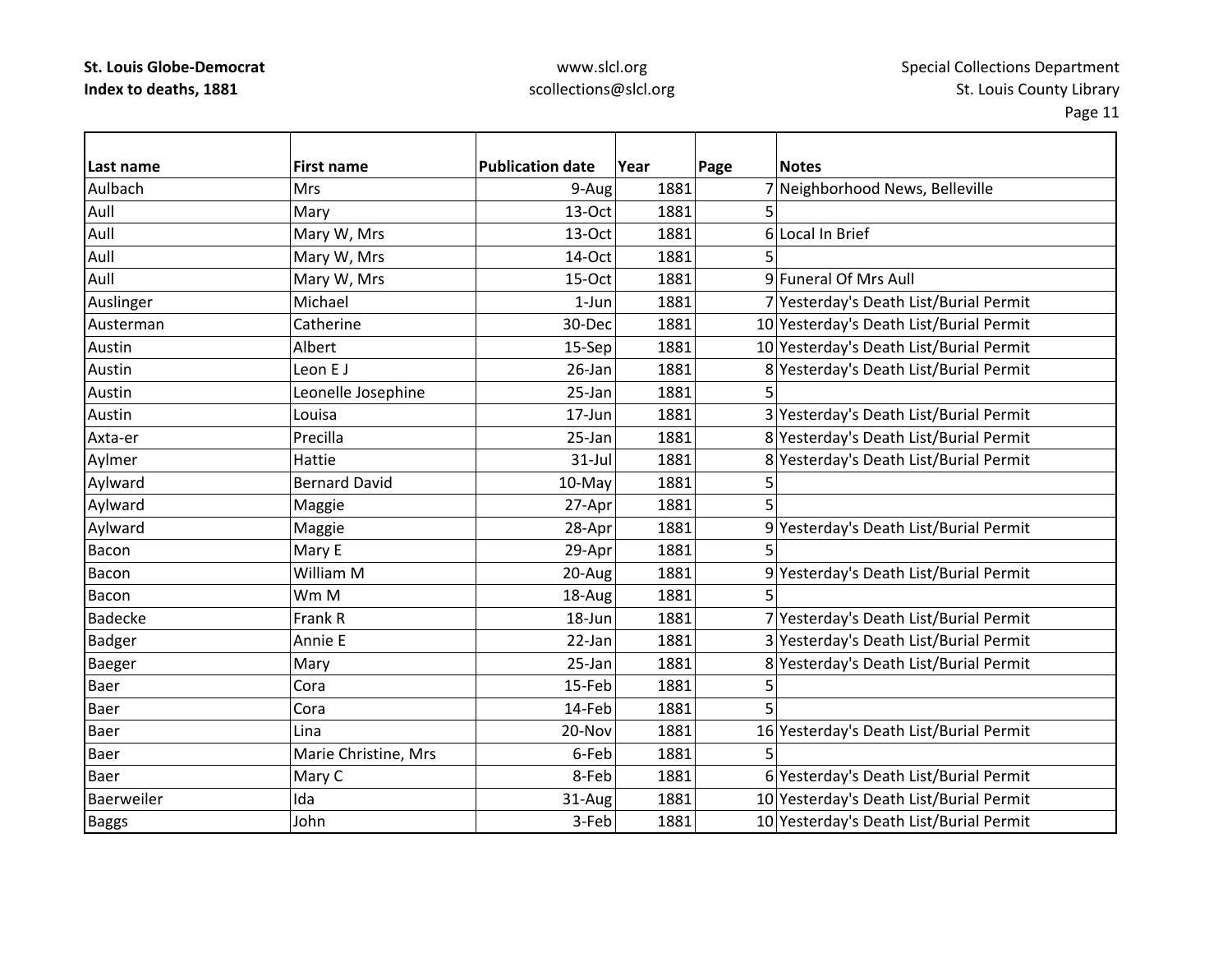### www.slcl.org scollections@slcl.org

Page 12

 $\overline{\phantom{0}}$ 

| Last name      | <b>First name</b>     | <b>Publication date</b> | Year    | Page           | <b>Notes</b>                            |
|----------------|-----------------------|-------------------------|---------|----------------|-----------------------------------------|
| <b>Baier</b>   | Lillie                | $2-Jan$                 | 1881    | 5              |                                         |
| <b>Bailely</b> | Charles               | 28-Jun                  | 1881    |                | 8 Coroner's Investigations              |
| <b>Bailey</b>  | Charles               | 27-Jun                  | 1881 5A |                | St Louis In Splinters                   |
| <b>Bailey</b>  | Charles               | 28-Jun                  | 1881    |                | 10 Yesterday's Death List/Burial Permit |
| <b>Bailey</b>  | <b>Edward D</b>       | 22-May                  | 1881    | 5              |                                         |
| <b>Bailey</b>  | <b>Ethel Winifred</b> | 23-Apr                  | 1881    | 5              |                                         |
| <b>Bailey</b>  | JA                    | 9-Jan                   | 1881    |                | 12 Yesterday's Death List/Burial Permit |
| <b>Bailey</b>  | John A                | 8-Jan                   | 1881    | 5              |                                         |
| <b>Bailey</b>  | John A                | 9-Jan                   | 1881    | 5              |                                         |
| <b>Bailey</b>  | John A                | 29-Dec                  | 1881    |                | 10 Suicides                             |
| <b>Bailey</b>  | John G                | 7-Jan                   | 1881    |                | 3 Farewell To My Friends                |
| <b>Baird</b>   | Charles               | 17-Mar                  | 1881    |                | 10 Yesterday's Death List/Burial Permit |
| <b>Baker</b>   | Allen                 | 5-Feb                   | 1881    |                | 6 Strewn By Steam                       |
| <b>Baker</b>   | Charles               | 5-Feb                   | 1881    |                | 6 Strewn By Steam                       |
| <b>Baker</b>   | Edgar                 | 3-Nov                   | 1881    |                | 10 Yesterday's Death List/Burial Permit |
| <b>Baker</b>   | Elmer J               | 16-Dec                  | 1881    |                | 10 Yesterday's Death List/Burial Permit |
| <b>Baker</b>   | James                 | 9-Nov                   | 1881    |                | 10 Yesterday's Death List/Burial Permit |
| <b>Baker</b>   | James B               | 6-Nov                   | 1881    | 5              |                                         |
| <b>Baker</b>   | James B               | 7-Nov                   | 1881    | 5              |                                         |
| <b>Baker</b>   | James Eugene, Mrs     | 14-Aug                  | 1881    | 5              |                                         |
| <b>Baker</b>   | Virginia              | 14-Jun                  | 1881    |                | 10 Yesterday's Death List/Burial Permit |
| Baldwin        | Bell                  | 21-May                  | 1881    |                | 9 Yesterday's Death List/Burial Permit  |
| Baldwin        | Kate                  | 27-Oct                  | 1881    |                | 9 Yesterday's Death List/Burial Permit  |
| Baldwin        | Rose                  | 2-Feb                   | 1881    | 5              |                                         |
| Baldwin        | Rose                  | 3-Feb                   | 1881    | $\overline{3}$ |                                         |
| Baldwin        | Rose                  | 4-Feb                   | 1881    |                | 10 Yesterday's Death List/Burial Permit |
| <b>Baldwin</b> | Sylvester             | 9-Dec                   | 1881    |                | 10 Notes                                |
| Ball           | Johanna               | 14-Aug                  | 1881    |                | 14 Busy Over Bodies                     |
| Ball           | Johanne               | 16-Aug                  | 1881    |                | 10 Yesterday's Death List/Burial Permit |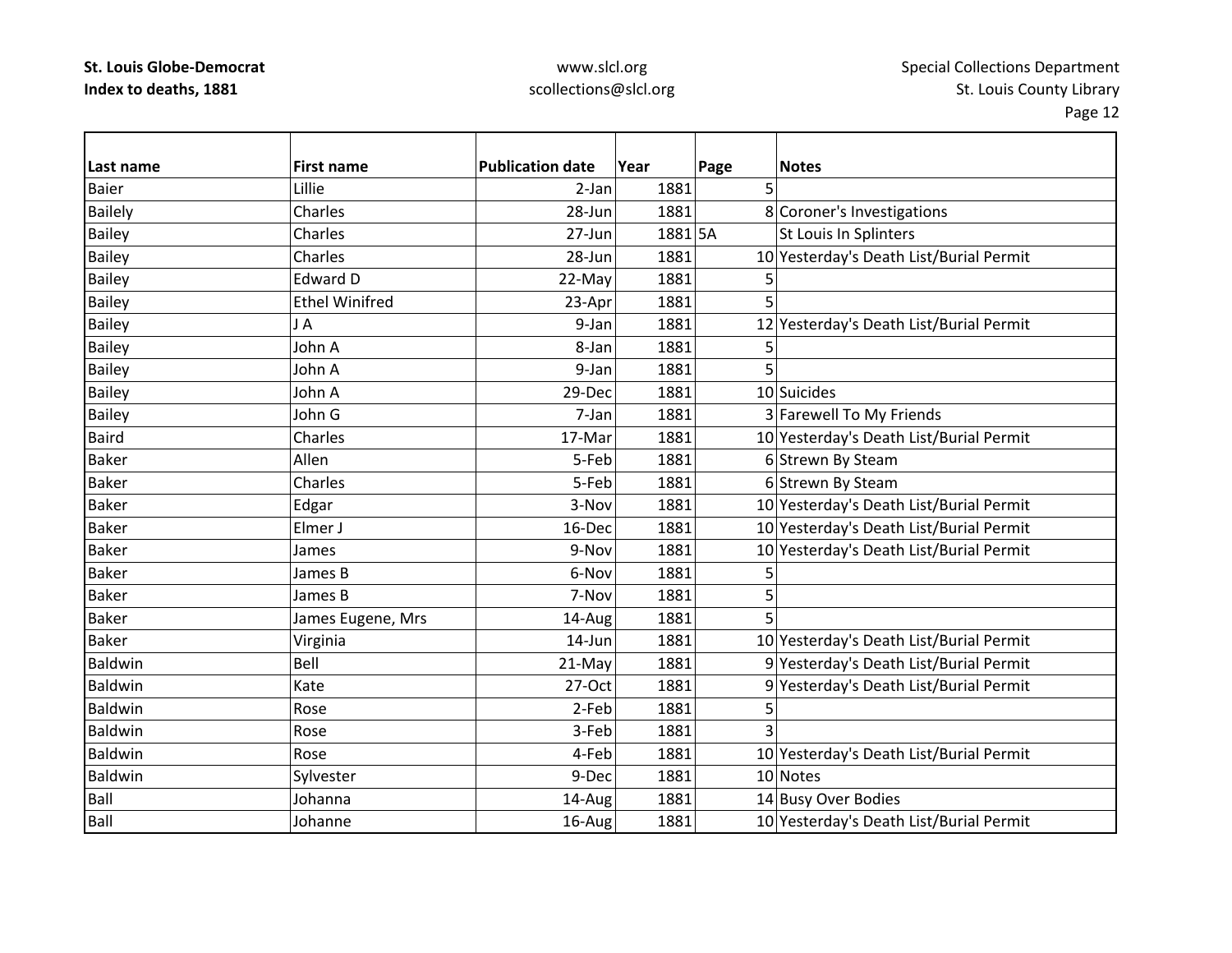# www.slcl.org scollections@slcl.org

| Last name       | <b>First name</b>  | <b>Publication date</b> | Year | Page | <b>Notes</b>                            |
|-----------------|--------------------|-------------------------|------|------|-----------------------------------------|
| Ball            | Sarah              | 5-Jun                   | 1881 |      | 8 Yesterday's Death List/Burial Permit  |
| Ballman         | John               | 28-Jul                  | 1881 |      | 3 Fractured Skull                       |
| Ballmann        | Peter              | 28-Dec                  | 1881 |      | 10 Yesterday's Death List/Burial Permit |
| <b>Balton</b>   | Patrick            | 13-Dec                  | 1881 |      | 3 Locals In Brief                       |
| <b>Bamberg</b>  | <b>Barbara</b>     | $10$ -Jul               | 1881 |      | 8 Yesterday's Death List/Burial Permit  |
| Banahan         | John               | 3-Sep                   | 1881 |      | 9 Yesterday's Death List/Burial Permit  |
| Banahan         | John Patrick       | 3-Sep                   | 1881 | 5    |                                         |
| Baner           | Mary               | 26-May                  | 1881 |      | 10 Yesterday's Death List/Burial Permit |
| Banernfeind     | Eva                | 16-Aug                  | 1881 |      | 10 Yesterday's Death List/Burial Permit |
| Bange           | Herman A           | 28-Mar                  | 1881 | 5    |                                         |
| Bange           | Herman A           | 29-Mar                  | 1881 | 5    |                                         |
| <b>Banks</b>    | Annie              | 10-Jun                  | 1881 |      | 10 Criminal Courts                      |
| <b>Banks</b>    | Benjamin           | 29-Nov                  | 1881 |      | 10 Yesterday's Death List/Burial Permit |
| <b>Banks</b>    | Henry              | 9-Nov                   | 1881 |      | 10 Yesterday's Death List/Burial Permit |
| <b>Banks</b>    | James, Mrs         | 23-Mar                  | 1881 |      | 10 Banks, The Wife Murderer             |
| <b>Banks</b>    | W M                | 26-Mar                  | 1881 |      | 8 Yesterday's Death List/Burial Permit  |
| Bannon          | Catherine, Mrs     | 22-Jul                  | 1881 | 5    |                                         |
| Banon           | John H (Infant Of) | 15-Feb                  | 1881 |      | 7 Coroner's Inquest                     |
| Barber          | <b>Barbara</b>     | 9-Jan                   | 1881 |      | 12 Yesterday's Death List/Burial Permit |
| <b>Barber</b>   | Mary               | 9-Jul                   | 1881 |      | 9 Yesterday's Death List/Burial Permit  |
| <b>Barberik</b> | Matilda, Mrs       | $1-Jul$                 | 1881 |      | 7 Yesterday's Death List/Burial Permit  |
| Barchi          | Peter              | 5-Jul                   | 1881 | 5    |                                         |
| <b>Barchi</b>   | Peter              | 6-Jul                   | 1881 | 5    |                                         |
| Barchi          | Peter              | 7-Jul                   | 1881 |      | 10 Yesterday's Death List/Burial Permit |
| <b>Barclay</b>  | George W, Mr       | 2-Mar                   | 1881 | 5    |                                         |
| Bardenwerper    | Gussie             | 29-Jul                  | 1881 | 5    |                                         |
| <b>Bardslee</b> | Henry G            | 10-Nov                  | 1881 |      | 10 Yesterday's Death List/Burial Permit |
| <b>Bardsley</b> | Rachel             | 24-Mar                  | 1881 |      | 6 Neighborhood News, Alton              |
| Bargen          | Martha             | 19-May                  | 1881 |      | 7 Yesterday's Death List/Burial Permit  |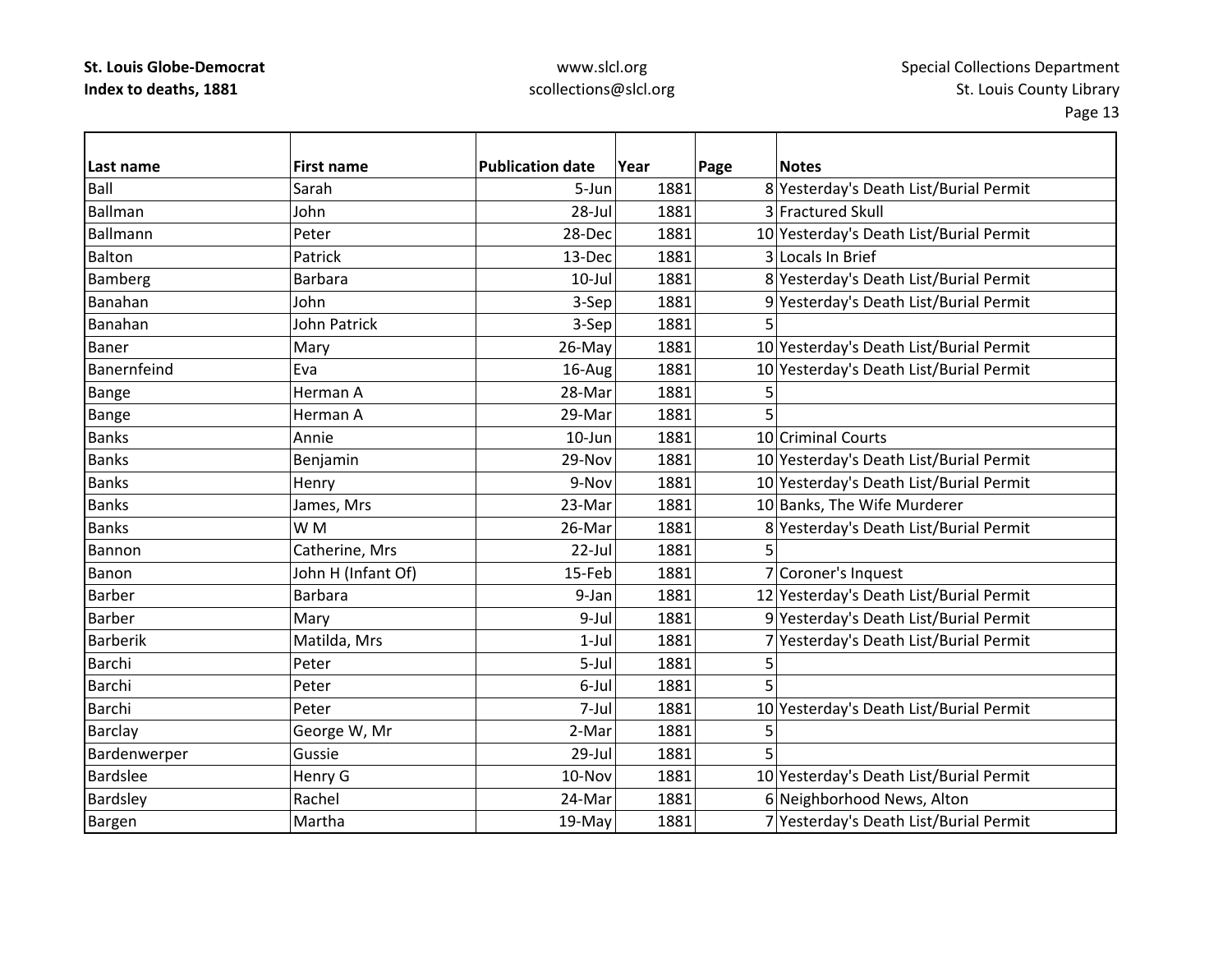# www.slcl.org scollections@slcl.org

| Last name       | <b>First name</b>        | <b>Publication date</b> | Year | Page | <b>Notes</b>                            |
|-----------------|--------------------------|-------------------------|------|------|-----------------------------------------|
| <b>Barker</b>   | <b>Florence Adelaide</b> | 3-Jun                   | 1881 |      | 7 Yesterday's Death List/Burial Permit  |
| <b>Barker</b>   | George                   | 22-Nov                  | 1881 |      | 11 Yesterday's Death List/Burial Permit |
| <b>Barker</b>   | George W                 | 20-Jan                  | 1881 |      | 6 Burial Permits                        |
| <b>Barlow</b>   | Emmeline                 | $23-Oct$                | 1881 |      | 3 Yesterday's Death List/Burial Permit  |
| Barman          | John H                   | 1-Nov                   | 1881 |      | 10 Yesterday's Death List/Burial Permit |
| Barnard         | Eliza M P                | 23-Aug                  | 1881 |      | 7 Yesterday's Death List/Burial Permit  |
| Barnard         | Eliza M P, Mrs           | 21-Aug                  | 1881 | 5    |                                         |
| Barner          | William                  | $19$ -Jul               | 1881 |      | 10 Death Register                       |
| <b>Barnes</b>   | F <sub>S</sub>           | $16$ -Jul               | 1881 |      | 5 Lightning's Freaks                    |
| <b>Barnes</b>   | James S, Hon             | 13-Dec                  | 1881 |      | 7 New Madrid, Mo                        |
| Barnesconi      | S (Infant Of)            | 6-Jul                   | 1881 | 5    |                                         |
| Barney          | <b>Betzie</b>            | 17-Mar                  | 1881 |      | 10 Yesterday's Death List/Burial Permit |
| Barney          | Michael                  | 9-Jul                   | 1881 |      | 9 Yesterday's Death List/Burial Permit  |
| <b>Barnmann</b> | Lena                     | 30-Nov                  | 1881 |      | 10 Yesterday's Death List/Burial Permit |
| <b>Barrett</b>  | Edward                   | 9-Oct                   | 1881 | 8    |                                         |
| <b>Barrett</b>  | John F                   | 23-Dec                  | 1881 | 5    |                                         |
| <b>Barrett</b>  | John F                   | 23-Dec                  | 1881 |      | 10 Yesterday's Death List/Burial Permit |
| <b>Barrett</b>  | Mary                     | 25-Jan                  | 1881 |      | 8 Yesterday's Death List/Burial Permit  |
| Barrioz         | Blanch                   | 29-Jul                  | 1881 |      | 7 Yesterday's Death List/Burial Permit  |
| <b>Barron</b>   | Zachariah                | 6-Sep                   | 1881 |      | 7 Yesterday's Death List/Burial Permit  |
| <b>Barron</b>   | Zackariah                | 5-Sep                   | 1881 | 5    |                                         |
| Barry           | Ellen                    | 22-Jun                  | 1881 | 5    |                                         |
| Barry           | Godfrey                  | 29-Jul                  | 1881 |      | 7 Yesterday's Death List/Burial Permit  |
| Barry           | Johannan                 | 9-Nov                   | 1881 |      | 10 Yesterday's Death List/Burial Permit |
| Barry           | Margaret                 | 19-Oct                  | 1881 |      | 10 Yesterday's Death List/Burial Permit |
| Barry           | Margaret                 | 29-Dec                  | 1881 |      | 10 Suicides                             |
| Barry           | Mary                     | 21-Oct                  | 1881 | 5    |                                         |
| Barry           | Mary                     | 22-Oct                  | 1881 |      | 10 Yesterday's Death List/Burial Permit |
| Barry           | Mary, Mrs                | 22-Oct                  | 1881 | 5    |                                         |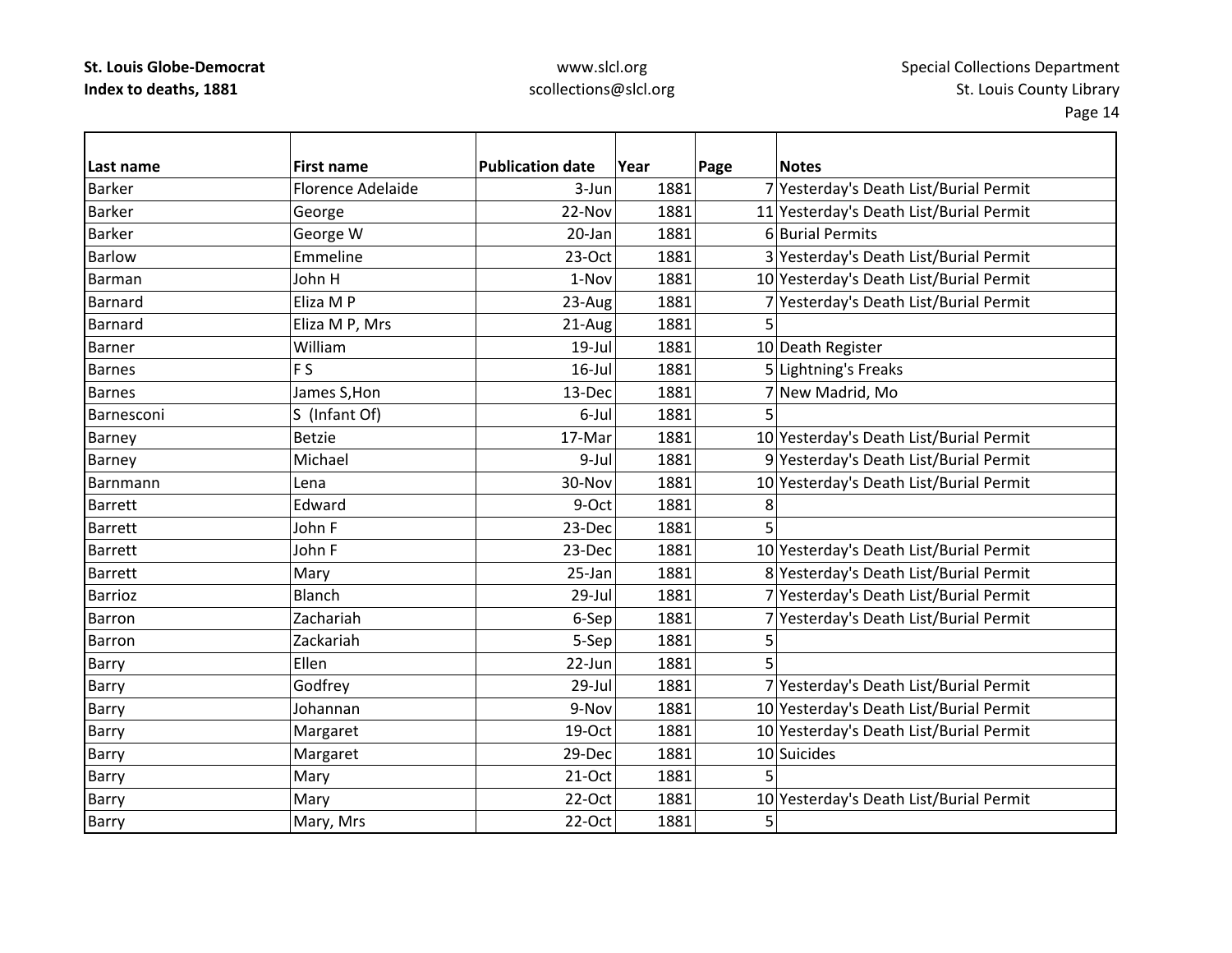# www.slcl.org scollections@slcl.org

| Last name       | <b>First name</b> | <b>Publication date</b> | Year | Page | <b>Notes</b>                            |
|-----------------|-------------------|-------------------------|------|------|-----------------------------------------|
| Barry           | <b>Nellie</b>     | 20-Apr                  | 1881 |      | 10 Yesterday's Death List/Burial Permit |
| Barry           | Odell             | 30-Mar                  | 1881 |      | 7 Yesterday's Death List/Burial Permit  |
| <b>Bartels</b>  | Minnie Lee        | 5-Jan                   | 1881 |      | 7 Death List/ Burial Permit             |
| <b>Barth</b>    | Eugene            | 31-Aug                  | 1881 |      | 10 Yesterday's Death List/Burial Permit |
| <b>Barth</b>    | Ida               | 16-Aug                  | 1881 |      | 10 Yesterday's Death List/Burial Permit |
| <b>Barth</b>    | Rose              | 30-Aug                  | 1881 |      | 10 Yesterday's Death List/Burial Permit |
| <b>Barthel</b>  | Karoline J        | $14$ -Jul               | 1881 |      | 10 Yesterday's Death List/Burial Permit |
| Bartheleder     | Fred              | 10-Aug                  | 1881 |      | 5 Death And Desolation                  |
| <b>Barthy</b>   | Mary B            | 17-Aug                  | 1881 |      | 8 Yesterday's Death List/Burial Permit  |
| <b>Bartle</b>   | James, Mr         | 6-Nov                   | 1881 |      | 6 Locals In Brief                       |
| <b>Bartle</b>   | James, Mr         | 7-Nov                   | 1881 |      | 6 Locals In Brief                       |
| <b>Bartle</b>   | Jas B             | 5-Nov                   | 1881 | 10   |                                         |
| <b>Bartlett</b> | J C               | 9-Sep                   | 1881 | 5    |                                         |
| <b>Bartley</b>  | Annie             | 6-Jan                   | 1881 |      | 10 Yesterday's Mortality/Burial Permit  |
| Bartmann        | Theodore A        | 3-Aug                   | 1881 |      | 3 Yesterday's Death List/Burial Permit  |
| Barton          | John J            | 26-Sep                  | 1881 | 5    |                                         |
| Barton          | Mary E            | 29-Oct                  | 1881 |      | 9 Yesterday's Death List/Burial Permit  |
| <b>Barton</b>   | Thomas            | 9-Oct                   | 1881 | 8    |                                         |
| <b>Bassett</b>  | Cornelius         | 20-Jan                  | 1881 | 5    |                                         |
| <b>Bassett</b>  | Cornelius         | 20-Jan                  | 1881 |      | 6 Burial Permits                        |
| <b>Bassett</b>  | Cornelius         | 28-Dec                  | 1881 |      | 10 Year's Mortality                     |
| <b>Bastian</b>  | Ellen             | 11-Feb                  | 1881 |      | 3 Yesterday's Death List/Burial Permit  |
| <b>Bate</b>     | Elizabeth         | 17-Aug                  | 1881 | 5    |                                         |
| Bateman         | William           | 15-Jun                  | 1881 |      | 7 Yesterday's Death List/Burial Permit  |
| <b>Bates</b>    | Elizabeth         | 17-Aug                  | 1881 |      | 8 Yesterday's Death List/Burial Permit  |
| <b>Bates</b>    | Mary Ann          | 3-Mar                   | 1881 | 5    |                                         |
| <b>Bates</b>    | Mary Ann          | 5-Mar                   | 1881 |      | 8 Yesterday's Death List/Burial Permit  |
| <b>Bateson</b>  | Horace Wagstaff   | 8-Jul                   | 1881 |      |                                         |
| <b>Batt</b>     | George            | 22-Nov                  | 1881 |      | 11 Yesterday's Death List/Burial Permit |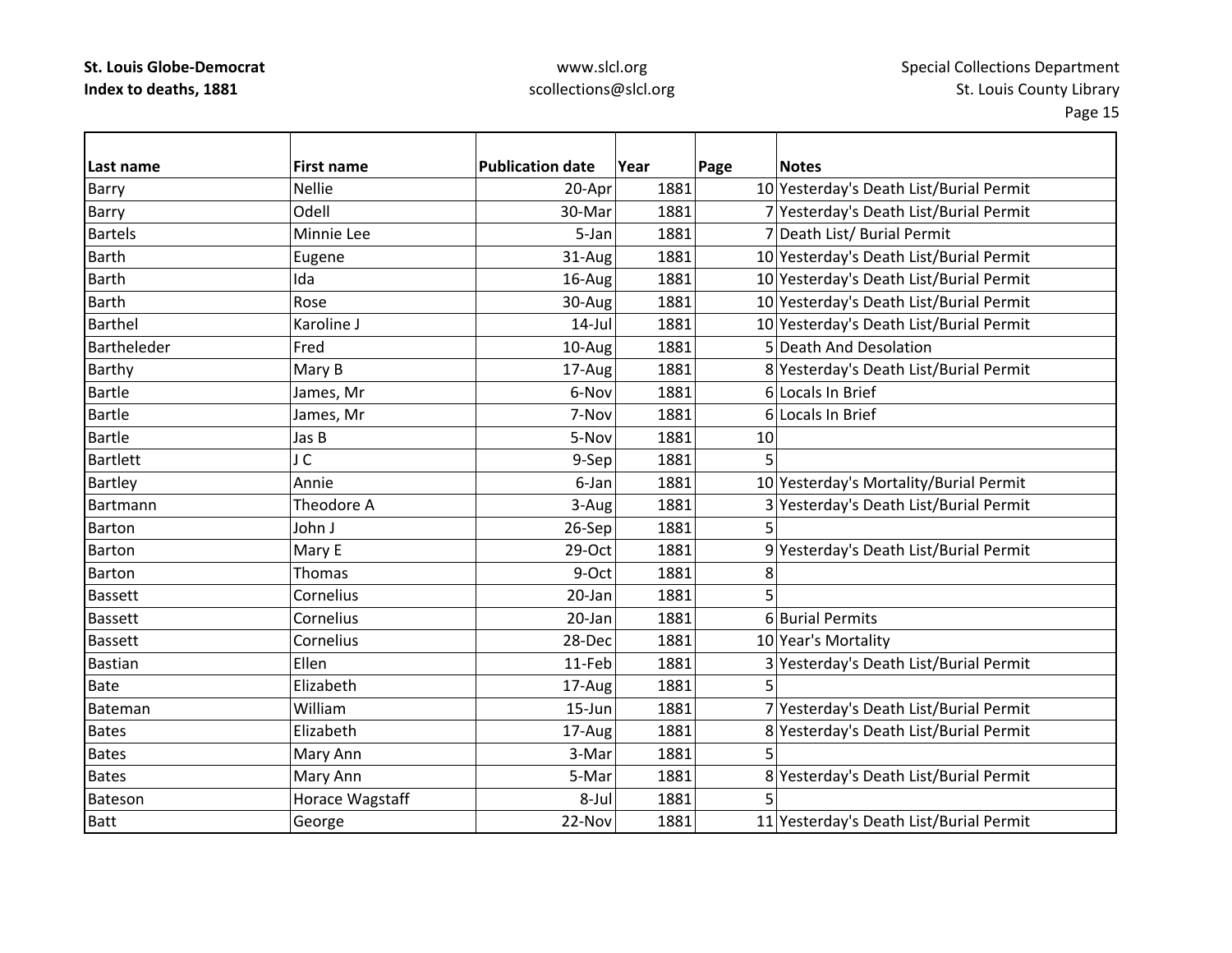# www.slcl.org scollections@slcl.org

| Last name       | <b>First name</b> | <b>Publication date</b> | Year | Page | <b>Notes</b>                            |
|-----------------|-------------------|-------------------------|------|------|-----------------------------------------|
| Baty            | John              | 28-Aug                  | 1881 |      | 8 Yesterday's Death List/Burial Permit  |
| Bauer           | Anna              | 13-Sep                  | 1881 |      | 10 Yesterday's Death List/Burial Permit |
| <b>Bauer</b>    | Cora              | 8-Sep                   | 1881 |      | 10 Yesterday's Death List/Burial Permit |
| <b>Bauer</b>    | Franciska         | 10-Apr                  | 1881 |      | 11 Yesterday's Death List/Burial Permit |
| <b>Bauer</b>    | George            | 1-Nov                   | 1881 |      | 6 Locals in Brief                       |
| <b>Bauer</b>    | George            | 3-Nov                   | 1881 |      | 10 Yesterday's Death List/Burial Permit |
| <b>Bauer</b>    | Henry             | $12$ -Jul               | 1881 |      | 8 Neighborhood News, Belleville         |
| <b>Bauer</b>    | Louis             | 7-Jul                   | 1881 |      | 10 Yesterday's Death List/Burial Permit |
| <b>Bauer</b>    | Mary J            | 25-May                  | 1881 | 5    |                                         |
| <b>Bauer</b>    | Mary J            | 26-May                  | 1881 | 5    |                                         |
| <b>Bauer</b>    | Nicholas          | 1-Nov                   | 1881 |      | 10 Yesterday's Death List/Burial Permit |
| <b>Bauer</b>    | Wilhelmina        | 30-Jun                  | 1881 |      | 10 Yesterday's Death List/Burial Permit |
| <b>Bauge</b>    | Herman A          | 30-Mar                  | 1881 |      | 7 Yesterday's Death List/Burial Permit  |
| <b>Baugh</b>    | Allena            | 23-Oct                  | 1881 |      | 3 Yesterday's Death List/Burial Permit  |
| <b>Baum</b>     | Mary              | $14$ -Jul               | 1881 |      | 10 Yesterday's Death List/Burial Permit |
| Baum            | Mary              | 3-Nov                   | 1881 |      | 6 Locals In Brief                       |
| <b>Baum</b>     | Mary              | 4-Nov                   | 1881 |      | 8 Accepted The Alternative              |
| <b>Baum</b>     | Mary              | 5-Nov                   | 1881 |      | 10 Yesterday's Death List/Burial Permit |
| Baum            | Michael           | $1-Jun$                 | 1881 |      | 7 Yesterday's Death List/Burial Permit  |
| Bauman          | L, Mr             | 2-Dec                   | 1881 |      | 9 Bauman Obsequies                      |
| Bauman          | Louis             | 30-Nov                  | 1881 | 5    |                                         |
| Bauman          | Louis             | 1-Dec                   | 1881 | 5    |                                         |
| Bauman          | Louis             | 2-Dec                   | 1881 |      | 10 Yesterday's Death List/Burial Permit |
| <b>Bawamans</b> | Eugene            | 27-Aug                  | 1881 |      | 9 Yesterday's Death List/Burial Permit  |
| Bayer           | Anna              | 21-Jan                  | 1881 |      | 3 Yesterday's Death List/Burial Permit  |
| <b>Bayer</b>    | Emma              | $19$ -Jul               | 1881 |      | 10 Death Register                       |
| Bayha           | Kate              | 17-Nov                  | 1881 |      | 10 Yesterday's Death List/Burial Permit |
| Bayha           | Kate Caldwell     | 16-Nov                  | 1881 | 5    |                                         |
| <b>Bayless</b>  | Homer             | 5-Nov                   | 1881 |      | 15 Yesterday's Death List/Burial Permit |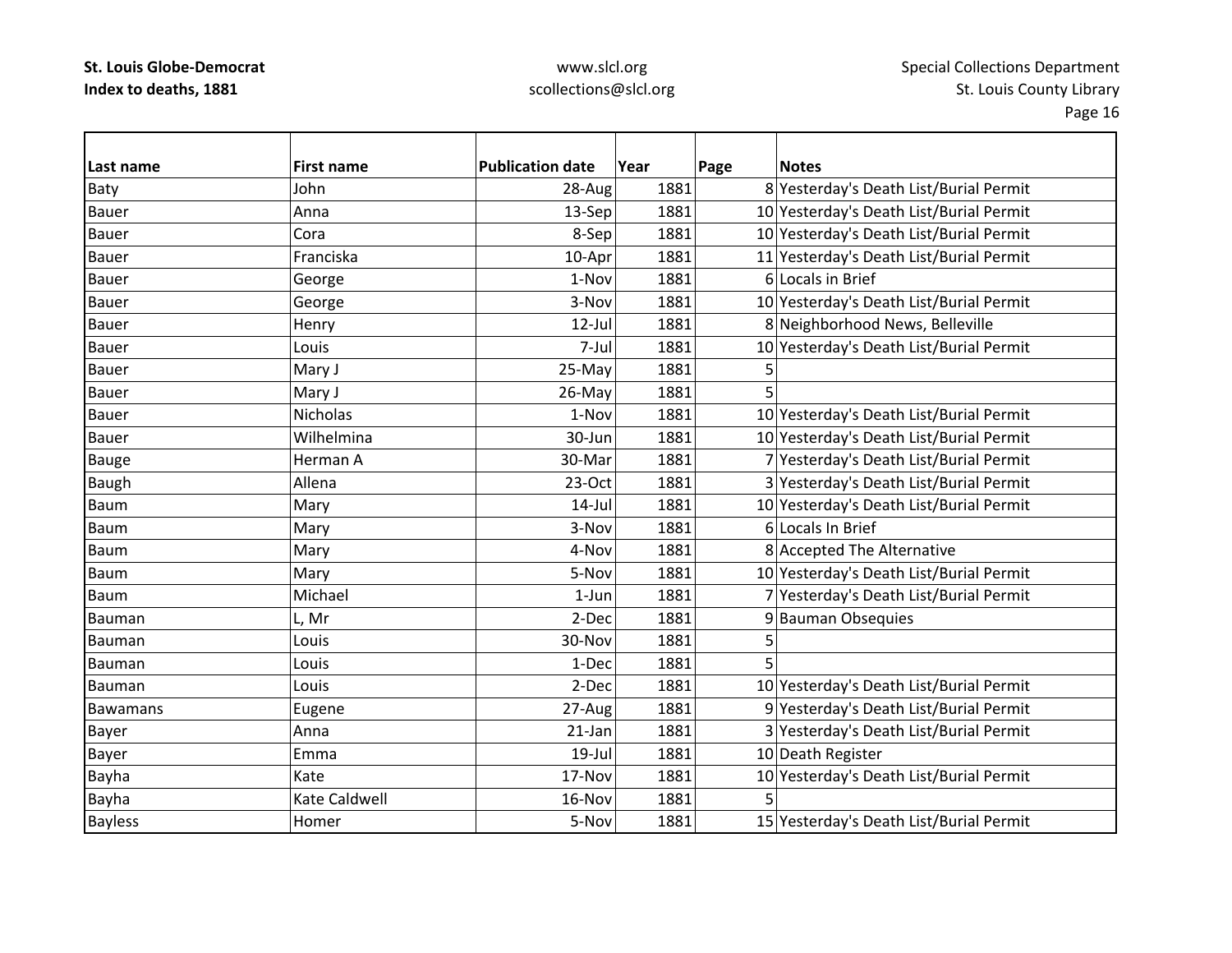### www.slcl.org scollections@slcl.org

| Last name       | <b>First name</b> | <b>Publication date</b> | Year | Page | <b>Notes</b>                            |
|-----------------|-------------------|-------------------------|------|------|-----------------------------------------|
| <b>Bayless</b>  | Homer             | 6-Nov                   | 1881 |      | 15 Yesterday's Death List/Burial Permit |
| <b>Bayliss</b>  | Lulu              | 27-Mar                  | 1881 | 8    |                                         |
| Beabon          | Joseph            | 6-Jul                   | 1881 |      | 10 Yesterday's Death List/Burial Permit |
| Beahan          | Stephen           | 21-May                  | 1881 |      | 9 Yesterday's Death List/Burial Permit  |
| Beal            | Elizabeth, Mrs    | 30-Oct                  | 1881 | 5    |                                         |
| <b>Beale</b>    | John W, Major     | 8-Dec                   | 1881 | 5    |                                         |
| <b>Beale</b>    | John W, Major     | 8-Dec                   | 1881 |      | 10 Yesterday's Death List/Burial Permit |
| <b>Beary</b>    | Charley           | 9-Jul                   | 1881 |      | 8 Coroner's Cases                       |
| Beasley         | <b>Thomas</b>     | 29-Jun                  | 1881 |      | 3 Neighborhood News, Belleville         |
| <b>Beasty</b>   | Patrick           | 6-Oct                   | 1881 |      |                                         |
| <b>Beasy</b>    | Charles           | 8-Jul                   | 1881 |      | 3 Torn To Pieces                        |
| Beasy           | Chas E            | $10$ -Jul               | 1881 |      | 8 Yesterday's Death List/Burial Permit  |
| Beatty          | Grace             | $14$ -Jul               | 1881 |      |                                         |
| <b>Beatty</b>   | Patrick           | 6-Oct                   | 1881 |      | 3 Subject Of Inquiry                    |
| <b>Beaty</b>    | Grace             | $16$ -Jul               | 1881 |      | 8 Municipal Matters                     |
| Beaumont        | Clyde             | $15$ -Jul               | 1881 |      | 10 Municipal Matters                    |
| <b>Beauvais</b> | Julius            | 7-Jul                   | 1881 |      | 10 Yesterday's Death List/Burial Permit |
| <b>Beauvais</b> | Julius A          | 6-Jul                   | 1881 |      |                                         |
| Beberhost       | John              | 19-Feb                  | 1881 |      | 9 Yesterday's Death List/Burial Permit  |
| <b>Beck</b>     | Anna E            | $2-Jun$                 | 1881 |      | 10 Yesterday's Death List/Burial Permit |
| <b>Beck</b>     | Helen             | 6-Aug                   | 1881 |      | 3 Yesterday's Death List/Burial Permit  |
| <b>Beck</b>     | Paul              | 11-Oct                  | 1881 |      | 8 Yesterday's Death List/Burial Permit  |
| <b>Beck</b>     | R <sub>B</sub>    | 7-Jan                   | 1881 |      | 7 Death Rate/Burial Permit              |
| <b>Beck</b>     | <b>Robert B</b>   | 5-Jan                   | 1881 |      | 7 Death of Robert B Beck                |
| <b>Beck</b>     | Robert B          | 6-Jan                   | 1881 | 5    |                                         |
| <b>Beck</b>     | Robert B          | 28-Dec                  | 1881 |      | 10 Year's Mortality                     |
| Beckendorf      | Herman H          | 6-May                   | 1881 |      | 10 Yesterday's Death List/Burial Permit |
| Beckenstedt     | Geo               | 26-May                  | 1881 |      | 10 Yesterday's Death List/Burial Permit |
| <b>Becker</b>   | Anna Mary, Mrs    | 30-Mar                  | 1881 |      | 8 Neighborhood News, Belleville         |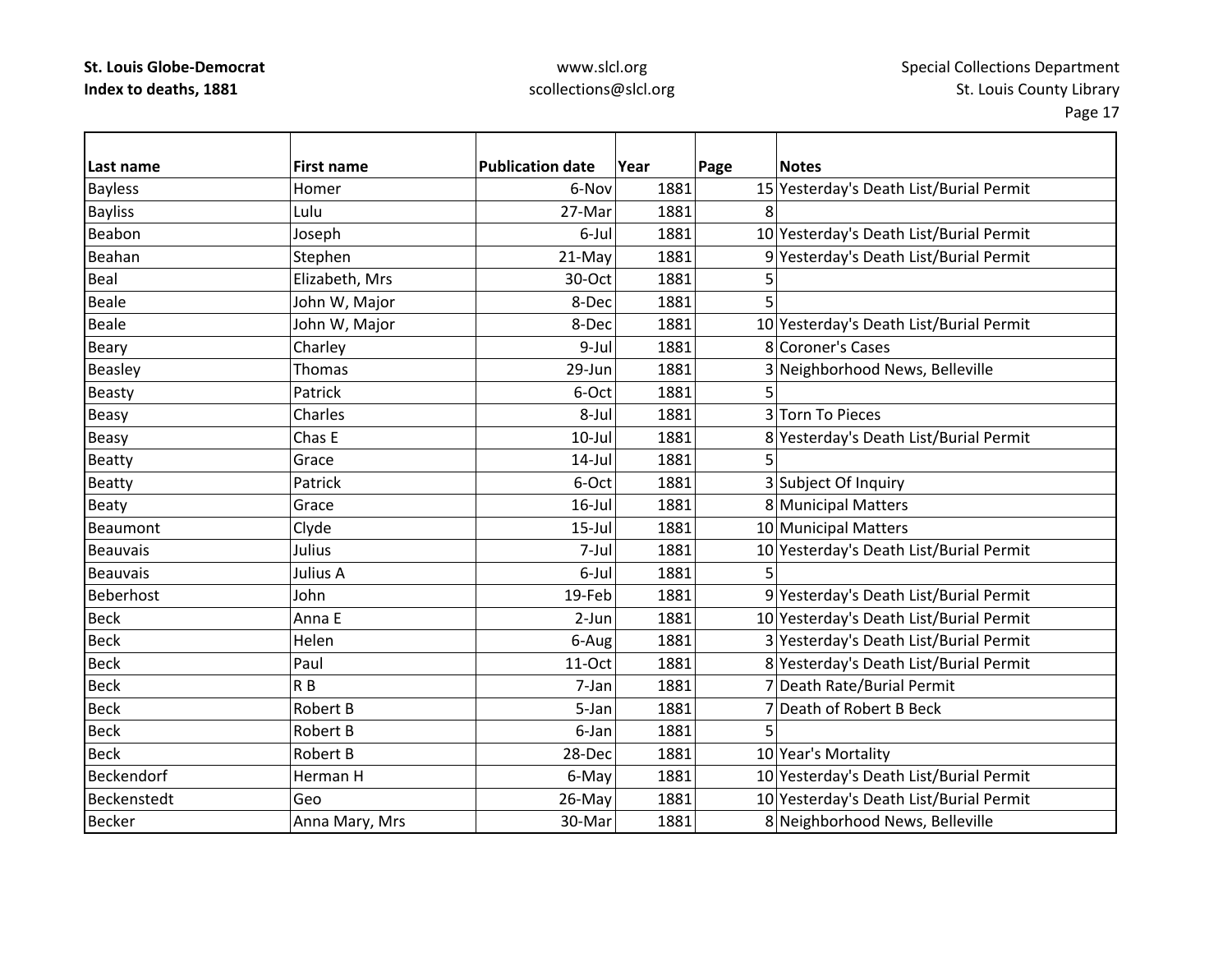# www.slcl.org scollections@slcl.org

| Last name       | <b>First name</b>   | <b>Publication date</b> | Year | Page | <b>Notes</b>                            |
|-----------------|---------------------|-------------------------|------|------|-----------------------------------------|
| <b>Becker</b>   | Henry               | 17-Dec                  | 1881 |      | 10 Yesterday's Death List/Burial Permit |
| <b>Becker</b>   | Jacob               | 25-Aug                  | 1881 |      | 10 Neighborhood News, Belleville        |
| <b>Becker</b>   | Jacob               | 26-Aug                  | 1881 |      | 3 Neighborhood News, Belleville         |
| <b>Becker</b>   | Kate                | 25-Mar                  | 1881 |      | 10 Yesterday's Death List/Burial Permit |
| <b>Becker</b>   | Louis               | 23-Mar                  | 1881 |      | 7 Yesterday's Death List/Burial Permit  |
| <b>Beckers</b>  | Louis <sub>O</sub>  | 12-Nov                  | 1881 | 5    |                                         |
| <b>Beckers</b>  | Louis <sub>O</sub>  | 13-Nov                  | 1881 | 5    |                                         |
| <b>Beckers</b>  | Louis <sub>O</sub>  | 14-Nov                  | 1881 |      | 8 With Lodge Honors                     |
| <b>Beckett</b>  | Mary                | 17-Dec                  | 1881 |      | 10 Yesterday's Death List/Burial Permit |
| <b>Beckett</b>  | <b>Walter Edwin</b> | 13-Oct                  | 1881 |      |                                         |
| <b>Beckett</b>  | <b>Walter Edwin</b> | 14-Oct                  | 1881 |      | 3 Yesterday's Death List/Burial Permit  |
| Beckman         | Valentine           | 17-Sep                  | 1881 |      | 9 Yesterday's Death List/Burial Permit  |
| Beckman         | William (Son Of)    | 21-Dec                  | 1881 |      | 3 Locals In Brief                       |
| Beckman         | Wm, Jr              | 24-Dec                  | 1881 | 5    |                                         |
| Beckmann        | August              | 21-Sep                  | 1881 |      | 12 Yesterday's Death List/Burial Permit |
| Beckmann        | Cornelius           | 24-Dec                  | 1881 |      | 12 Yesterday's Death List/Burial Permit |
| Beckmann        | Katie Jane          | 1-Feb                   | 1881 |      | 3 Yesterday's Death List/Burial Permit  |
| Beckmann        | William             | 22-Dec                  | 1881 |      | 10 Beckmann Suicide                     |
| Beckmeier       | Fredeick            | 3-Sep                   | 1881 |      | 9 Yesterday's Death List/Burial Permit  |
| <b>Beckwith</b> | Charles             | 27-May                  | 1881 |      | 8 Neighborhood News, East St Louis      |
| <b>Beckwith</b> | Charles A           | 26-May                  | 1881 |      | 10 Fell Dead On A Boat                  |
| <b>Beckwith</b> | <b>Charles E</b>    | 27-May                  | 1881 |      | 3 Splinters                             |
| <b>Bedford</b>  | Caroline            | 21-Apr                  | 1881 |      | 10 Yesterday's Death List/Burial Permit |
| <b>Bedford</b>  | Caroline, Mrs       | 20-Apr                  | 1881 | 5.   |                                         |
| <b>Bedford</b>  | Josephine           | 9-Aug                   | 1881 |      | 3 Yesterday's Death List/Burial Permit  |
| <b>Beebe</b>    | Edward H            | 7-Jun                   | 1881 |      | 8 Old St. Louisan Gone                  |
| <b>Beeke</b>    | Martin              | $21$ -Jun               | 1881 |      | 3 Yesterday's Death List/Burial Permit  |
| <b>Beele</b>    | Catherine           | 17-Nov                  | 1881 |      | 10 Yesterday's Death List/Burial Permit |
| <b>Beggs</b>    | Richard             | 5-Aug                   | 1881 | 5    |                                         |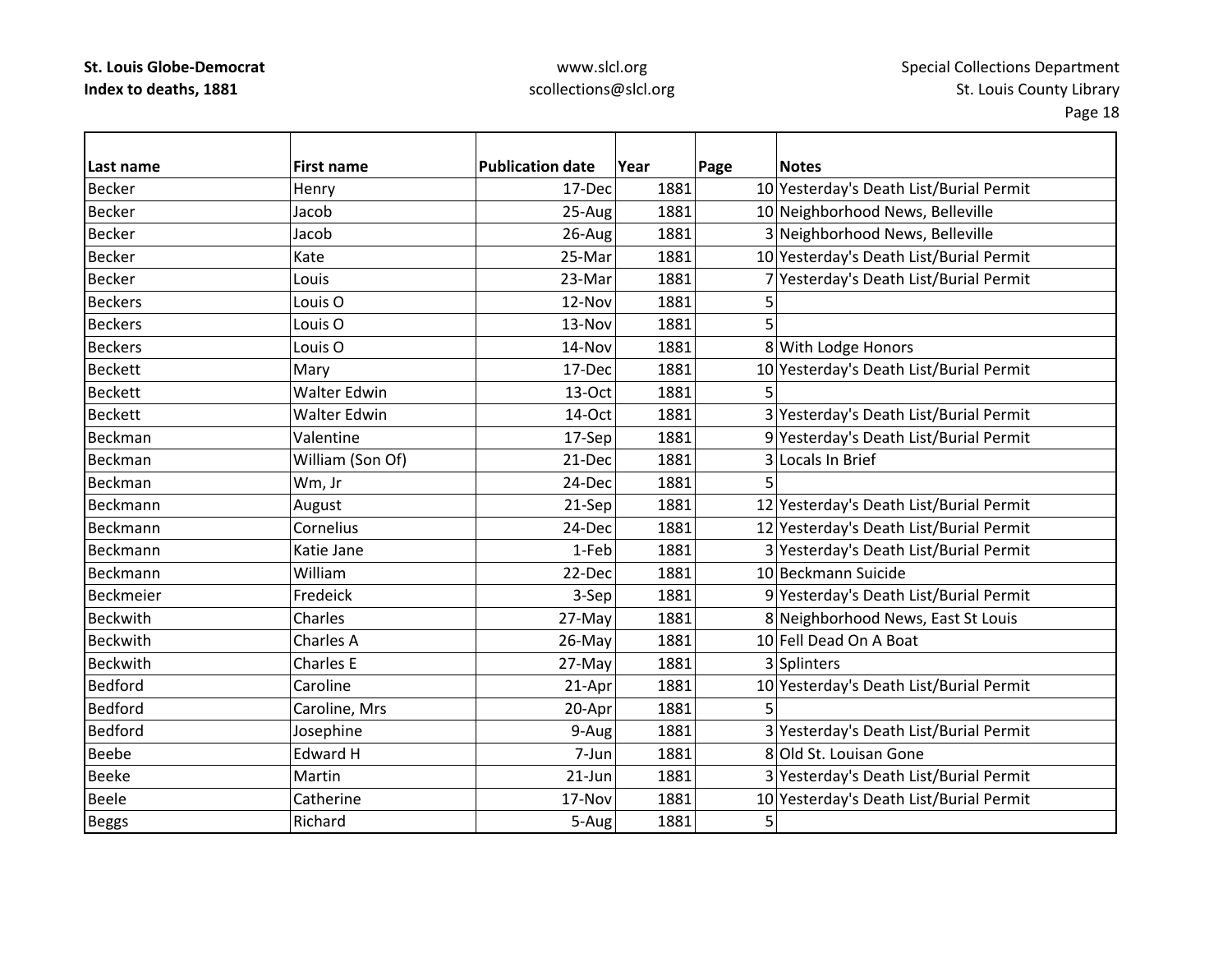# www.slcl.org scollections@slcl.org

| Last name        | <b>First name</b> | <b>Publication date</b> | Year | Page | <b>Notes</b>                            |
|------------------|-------------------|-------------------------|------|------|-----------------------------------------|
| <b>Beggs</b>     | Richard           | 5-Aug                   | 1881 |      | 8 Richard Beggs                         |
| <b>Beggs</b>     | Richard           | 6-Aug                   | 1881 |      | 3 Yesterday's Death List/Burial Permit  |
| <b>Beggs</b>     | Richard           | 6-Aug                   | 1881 |      | 5 Yesterday's Death List/Burial Permit  |
| <b>Beggs</b>     | Richard           | 7-Aug                   | 1881 |      | 8 Burial Of Richard Beggs               |
| <b>Beggs</b>     | Richard           | 28-Dec                  | 1881 |      | 10 Year's Mortality                     |
| Behr             | <b>Bernard</b>    | 14-Sep                  | 1881 |      | 3 Splinters                             |
| Behr             | Bernhard          | 29-Dec                  | 1881 |      | 10 Suicides                             |
| Behr             | Stephen           | 14-Jun                  | 1881 |      | 10 Yesterday's Death List/Burial Permit |
| <b>Behr</b>      | Benard            | 14-Sep                  | 1881 |      | 10 Yesterday's Death List/Burial Permit |
| Behrend          | Marly L           | 27-Jan                  | 1881 | 5    |                                         |
| Behrend          | Mary              | $12$ -Jul               | 1881 |      | 3 Yesterday's Death List/Burial Permit  |
| Behrend          | Mary L H          | $10$ -Jul               | 1881 | 5    |                                         |
| <b>Behrens</b>   | Albert            | 24-Apr                  | 1881 |      | 9 Yesterday's Death List/Burial Permit  |
| <b>Behrens</b>   | Joachim           | 8-Nov                   | 1881 |      | 11 Yesterday's Death List/Burial Permit |
| <b>Behrens</b>   | Minna             | 8-Sep                   | 1881 |      | 10 Yesterday's Death List/Burial Permit |
| Behrnesy         | Otto              | 25-Jan                  | 1881 |      | 8 Yesterday's Death List/Burial Permit  |
| <b>Beibeck</b>   | John              | 22-Apr                  | 1881 |      | 7 Yesterday's Death List/Burial Permit  |
| <b>Beimdieck</b> | Clara Louisa      | 27-Sep                  | 1881 | 5    |                                         |
| Belistein        | Mathilda R        | 16-Mar                  | 1881 |      | 3 Yesterday's Death List/Burial Permit  |
| Bell             | Ernst             | 30-Jul                  | 1881 |      | 8 Yesterday's Death List/Burial Permit  |
| Bell             | Fannie            | 2-Mar                   | 1881 |      | 3 Yesterday's Death List/Burial Permit  |
| Bell             | Neylon Walter     | 4-Sep                   | 1881 | 5    |                                         |
| <b>Beller</b>    | Gerhard           | 28-Sep                  | 1881 |      | 12 Yesterday's Death List/Burial Permit |
| <b>Bellew</b>    | Catherina, Madam  | 12-Oct                  | 1881 |      | 10 Yesterday's Death List/Burial Permit |
| <b>Bellew</b>    | Terence           | 13-Apr                  | 1881 | 5    |                                         |
| <b>Bellew</b>    | Terrance          | 14-Apr                  | 1881 |      | 10 Yesterday's Death List/Burial Permit |
| <b>Bellis</b>    | A F, Mrs          | 18-Aug                  | 1881 | 5    |                                         |
| <b>Belloir</b>   | Adolph            | 6-Jul                   | 1881 |      | 10 Yesterday's Death List/Burial Permit |
| <b>Bellows</b>   | MA                | 18-Jun                  | 1881 |      | 7 Yesterday's Death List/Burial Permit  |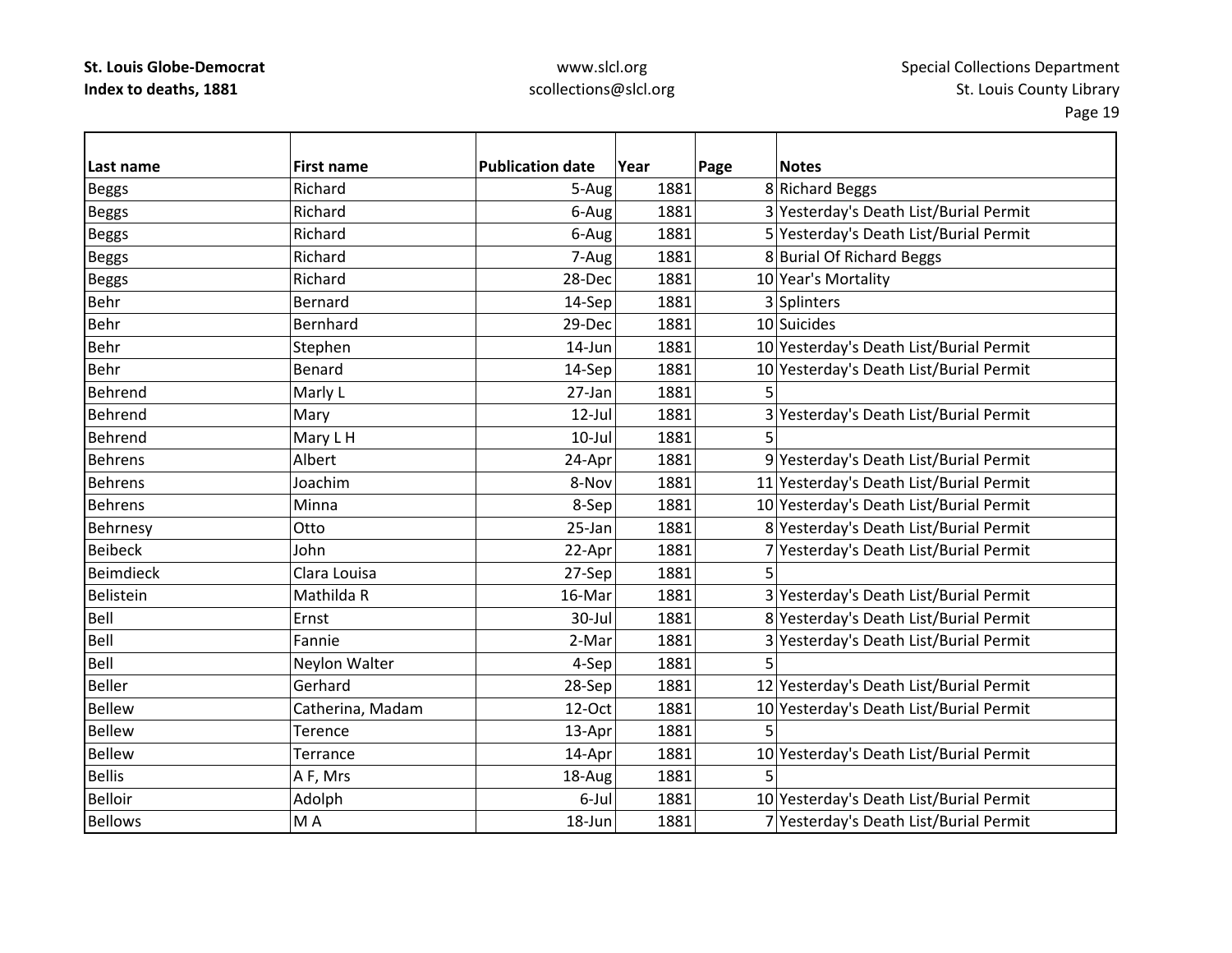# www.slcl.org scollections@slcl.org

| Last name      | <b>First name</b>   | <b>Publication date</b> | Year | Page | <b>Notes</b>                            |
|----------------|---------------------|-------------------------|------|------|-----------------------------------------|
| Belnapp        | Maude               | 6-Sep                   | 1881 |      | 7 Yesterday's Death List/Burial Permit  |
| <b>Belt</b>    | David               | 27-Aug                  | 1881 |      | 9 Yesterday's Death List/Burial Permit  |
| Belt           | Henry B             | 26-Feb                  | 1881 | 5    |                                         |
| <b>Belt</b>    | Henry B             | 27-Feb                  | 1881 |      | 6 Funeral Of Henry B Belt               |
| <b>Belt</b>    | Henry B             | 28-Feb                  | 1881 |      | 2 Funeral Of Henry B Belt               |
| <b>Belt</b>    | Henry B, Capt       | 28-Dec                  | 1881 |      | 10 Year's Mortality                     |
| <b>Belt</b>    | Mary L              | $11$ -Jun               | 1881 |      | 9 Yesterday's Death List/Burial Permit  |
| Belzner        | RV                  | 11-Nov                  | 1881 |      | 10 Yesterday's Death List/Burial Permit |
| <b>Bender</b>  | George              | 1-Dec                   | 1881 |      | 10 Yesterday's Death List/Burial Permit |
| <b>Bender</b>  | Mathilda            | 11-Oct                  | 1881 |      | 8 Yesterday's Death List/Burial Permit  |
| Benkendorf     | Frederick           | 4-Sep                   | 1881 |      | 5 Crushed Between Rollers               |
| Benmer         | Henry               | 8-Jul                   | 1881 |      | 10 Yesterday's Death List/Burial Permit |
| <b>Bennett</b> | Albert              | 6-Jul                   | 1881 |      | 10 Yesterday's Death List/Burial Permit |
| <b>Bennett</b> | Charles             | 1-Nov                   | 1881 |      | 10 Yesterday's Death List/Burial Permit |
| <b>Bennett</b> | Chas W, (Infant Of) | 10-Nov                  | 1881 |      | 10 Yesterday's Death List/Burial Permit |
| <b>Bennett</b> | Edward              | 16-Sep                  | 1881 |      | 7 Yesterday's Death List/Burial Permit  |
| Bennett        | Geo E               | $12$ -Jul               | 1881 |      | 3 Yesterday's Death List/Burial Permit  |
| <b>Bennett</b> | George E            | $10$ -Jul               | 1881 | 5    |                                         |
| Bennett        | Katie J             | 30-Oct                  | 1881 |      | 11 Yesterday's Death List/Burial Permit |
| <b>Bennett</b> | William W           | 2-Feb                   | 1881 | 5    |                                         |
| Bennett        | William W           | 3-Feb                   | 1881 |      |                                         |
| <b>Bennett</b> | Wm W                | 4-Feb                   | 1881 |      | 10 Yesterday's Death List/Burial Permit |
| <b>Bennett</b> | Ziba                | 15-Apr                  | 1881 |      | 5 Yesterday's Death List/Burial Permit  |
| Bennett        | Ziba, Major         | 16-Apr                  | 1881 |      | 3 Splinters                             |
| Benoist        | Leo D S             | 17-Aug                  | 1881 |      | 8 Yesterday's Death List/Burial Permit  |
| <b>Benoist</b> | Leo DeSmet          | 15-Aug                  | 1881 | 5    |                                         |
| Benoist        | Leo DeSmet          | 16-Aug                  | 1881 | 5    |                                         |
| Benoist        | Leo DeSmet          | 17-Aug                  | 1881 | 5    |                                         |
| Benrchler      | Pauline             | 7-Jul                   | 1881 |      | 10 Yesterday's Death List/Burial Permit |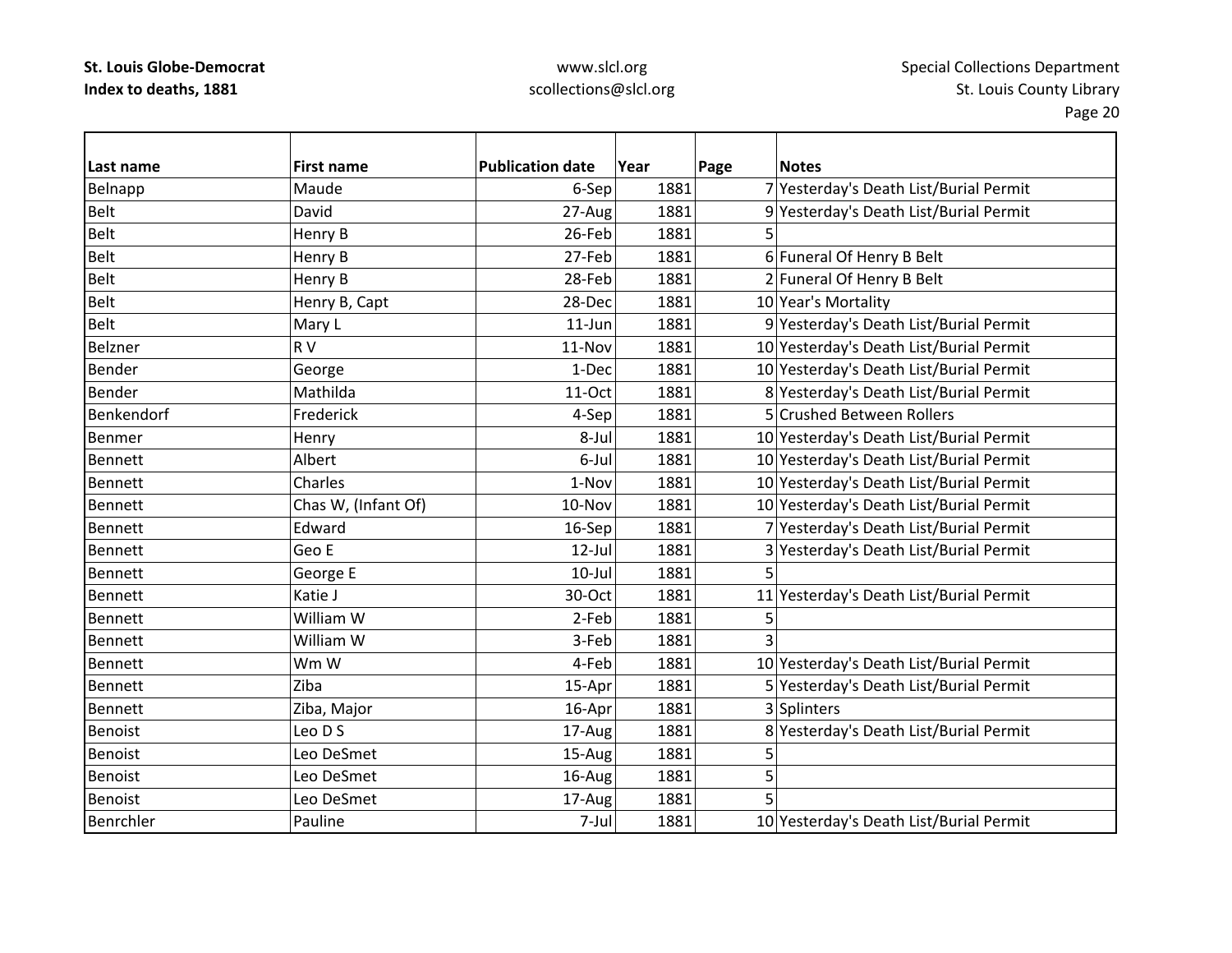### www.slcl.org scollections@slcl.org

| Last name        | <b>First name</b> | <b>Publication date</b> | Year | Page | <b>Notes</b>                            |
|------------------|-------------------|-------------------------|------|------|-----------------------------------------|
| Bensley          | John J, Mr        | 25-Nov                  | 1881 |      | 3 Death Of John J Bensley               |
| Benson           | George            | 20-Feb                  | 1881 |      |                                         |
| Benson           | George            | 22-Feb                  | 1881 |      | 3 Yesterday's Death List/Burial Permit  |
| Bentendorf       | Frederick         | 6-Sep                   | 1881 |      | 7 Yesterday's Death List/Burial Permit  |
| <b>Benter</b>    | Helen             | 9-Jul                   | 1881 |      | 9 Yesterday's Death List/Burial Permit  |
| Benton           | Geo               | 7-Sep                   | 1881 |      | 7 Yesterday's Death List/Burial Permit  |
| Bentz            | Joseph (Son Of)   | 6-Mar                   | 1881 |      | 14 Work For The Coroner                 |
| Benz             | Carl              | 28-Oct                  | 1881 |      | 8 Yesterday's Death List/Burial Permit  |
| Benz             | Laura             | 14-Sep                  | 1881 |      | 10 Yesterday's Death List/Burial Permit |
| Benz             | Richard           | 11-Oct                  | 1881 |      | 8 Yesterday's Death List/Burial Permit  |
| <b>Bequette</b>  | Paul              | 6-Oct                   | 1881 |      | 12 Yesterday's Death List/Burial Permit |
| <b>Berbeck</b>   | Charles           | 19-Nov                  | 1881 | 5    |                                         |
| <b>Berg</b>      | Maria             | 22-Dec                  | 1881 |      | 10 Yesterday's Death List/Burial Permit |
| Berger           | Fred              | 9-Jun                   | 1881 |      | 10 Yesterday's Death List/Burial Permit |
| Bergfeld         | Mary              | 5-Feb                   | 1881 |      | 9 Yesterday's Death List/Burial Permit  |
| Bergin           | Mary              | 9-Jan                   | 1881 | 5    |                                         |
| Bergman          | Cornelius         | 15-Feb                  | 1881 |      | 10 Bergman's Boy                        |
| <b>Berkhardt</b> | John              | 22-Nov                  | 1881 |      | 11 Yesterday's Death List/Burial Permit |
| <b>Bermel</b>    | John              | 21-Nov                  | 1881 | 5    |                                         |
| <b>Bermel</b>    | John              | 23-Nov                  | 1881 |      | 3 Local In Brief                        |
| <b>Bermel</b>    | John              | 23-Nov                  | 1881 |      | 11 Yesterday's Death List/Burial Permit |
| Bernard          | Alice             | 23-Aug                  | 1881 |      | 7 Yesterday's Death List/Burial Permit  |
| Berner           | Heinrick          | 2-Sep                   | 1881 |      | 3 Yesterday's Death List/Burial Permit  |
| Bernero          | Louis             | 7-Sep                   | 1881 |      | 7 Yesterday's Death List/Burial Permit  |
| <b>Bernet</b>    | Charles G         | 20-Oct                  | 1881 | 5    |                                         |
| Berry            | Chas H            | 2-Apr                   | 1881 |      | 9 Yesterday's Death List/Burial Permit  |
| Berry            | Elizabeth         | 17-Aug                  | 1881 |      | 8 Yesterday's Death List/Burial Permit  |
| Berry            | Green C           | 19-Dec                  | 1881 |      | 1 Ride To Death                         |
| <b>Berry</b>     | Green C           | 21-Dec                  | 1881 |      | 3 Jefferson City Disaster               |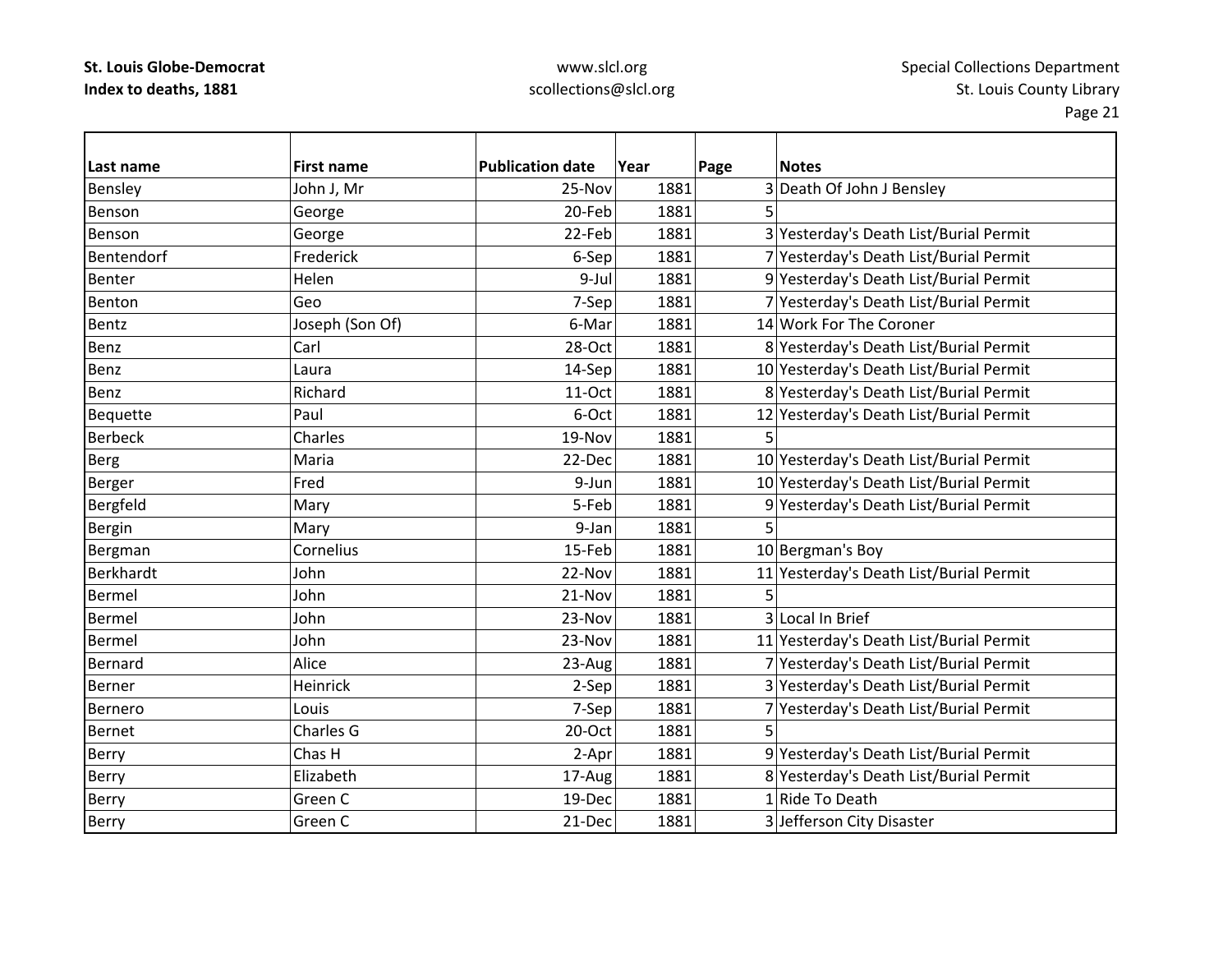### www.slcl.org scollections@slcl.org

| Last name     | <b>First name</b> | <b>Publication date</b> | Year | Page<br><b>Notes</b>                        |
|---------------|-------------------|-------------------------|------|---------------------------------------------|
| Berry         | Hannah            | 30-Aug                  | 1881 | 10 Yesterday's Death List/Burial Permit     |
| Berry         | Jane              | $3$ -Jul                | 1881 | 5                                           |
| Berry         | Jane              | 4-Jul                   | 1881 | 5                                           |
| Berry         | Jane              | 5-Jul                   | 1881 | 5                                           |
| Berry         | Jane              | 6-Jul                   | 1881 | 10 Yesterday's Death List/Burial Permit     |
| Berry         | Jeff              | 18-Sep                  | 1881 | 6 Yesterday's Death List/Burial Permit      |
| Berry         | London            | 19-Nov                  | 1881 | 10 Yesterday's Death List/Burial Permit     |
| Berry         | Loudon            | 19-Nov                  | 1881 |                                             |
| Berry         | Margaret          | 26-Aug                  | 1881 | 8 Yesterday's Death List/Burial Permit      |
| Berry         | Margaret, Mrs     | 24-Aug                  | 1881 | 5                                           |
| <b>Berry</b>  | William, Mr       | 25-Mar                  | 1881 | 7 Neighborhood News, Jacksonville, Illinois |
| <b>Bersch</b> | August            | 21-Sep                  | 1881 | 12 Yesterday's Death List/Burial Permit     |
| Bersch        | Gussie            | 19-Sep                  | 1881 | 5                                           |
| <b>Bersch</b> | John P, Mrs       | 30-Oct                  | 1881 | 15 Municipal Notes                          |
| <b>Berte</b>  | August            | 24-Mar                  | 1881 | 8 Yesterday's Death List/Burial Permit      |
| Berti         | Wm                | 12-Oct                  | 1881 | 10 Yesterday's Death List/Burial Permit     |
| Bertman       | Henry Clay        | 28-Aug                  | 1881 | 5                                           |
| <b>Bertz</b>  | Charles           | 19-Apr                  | 1881 | 10                                          |
| <b>Bertz</b>  | Herman            | 8-Mar                   | 1881 | 8 Yesterday's Death List/Burial Permit      |
| <b>Berver</b> | Henry             | 6-Sep                   | 1881 | 7 Yesterday's Death List/Burial Permit      |
| <b>Besch</b>  | Albert            | 4-Feb                   | 1881 | 10 Yesterday's Death List/Burial Permit     |
| <b>Beser</b>  | Johanna           | 4-Oct                   | 1881 | 10 Yesterday's Death List/Burial Permit     |
| Best          | Laura             | $26$ -Jul               | 1881 | 10 Yesterday's Death List/Burial Permit     |
| Beston        | William           | 20-Apr                  | 1881 | 8 Fatal Fall                                |
| <b>Beston</b> | Wm                | 22-Apr                  | 1881 | 7 Coroner's Work                            |
| Beston        | Wm                | 24-Apr                  | 1881 | 9 Yesterday's Death List/Burial Permit      |
| <b>Bethel</b> | Martin            | 19-Jun                  | 1881 | 9 Yesterday's Death List/Burial Permit      |
| <b>Betsch</b> | Anna Maria        | 30-Sep                  | 1881 | 10 Yesterday's Death List/Burial Permit     |
| <b>Betts</b>  | Chas              | $13$ -Jul               | 1881 | 8 Yesterday's Death List/Burial Permit      |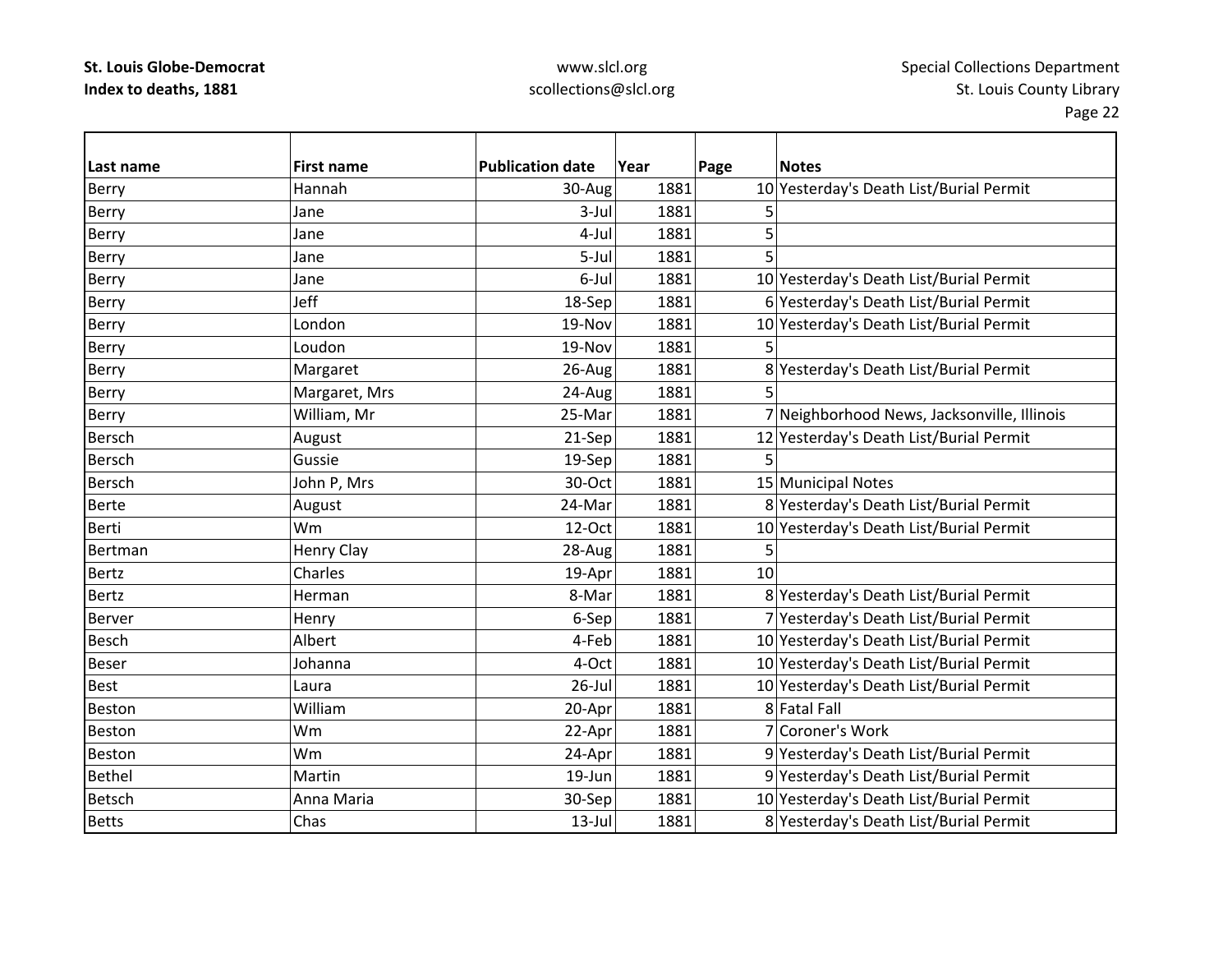### www.slcl.org scollections@slcl.org

| Last name       | <b>First name</b> | <b>Publication date</b> | Year | Page | <b>Notes</b>                            |
|-----------------|-------------------|-------------------------|------|------|-----------------------------------------|
| <b>Betz</b>     | John              | 4-Jul                   | 1881 | 5    |                                         |
| <b>Betz</b>     | John              | 6-Jul                   | 1881 |      | 10 Yesterday's Death List/Burial Permit |
| <b>Beueke</b>   | Lena              | 22-Nov                  | 1881 |      | 11 Yesterday's Death List/Burial Permit |
| <b>Bevans</b>   | TR                | $11$ -Jan               | 1881 |      | 8 Yesterday's Death List/Burial Permit  |
| <b>Bickel</b>   | Maria             | 15-Nov                  | 1881 |      | 10 Yesterday's Death List/Burial Permit |
| <b>Biede</b>    | Michael           | 19-Jul                  | 1881 |      | 10 Death Register                       |
| Biederyell      | Henry             | 2-Feb                   | 1881 |      | 7 Yesterday's Death List/Burial Permit  |
| Bielmeyer       | Maria E           | 16-Aug                  | 1881 |      | 10 Yesterday's Death List/Burial Permit |
| <b>Biendick</b> | Clara             | 28-Sep                  | 1881 |      | 12 Yesterday's Death List/Burial Permit |
| Biermann        | Albert H          | 10-Mar                  | 1881 |      | 10 Yesterday's Death List/Burial Permit |
| Biermann        | August            | 16-Sep                  | 1881 |      | 7 Yesterday's Death List/Burial Permit  |
| Biermann        | Barney            | 7-Aug                   | 1881 |      | 6 Yesterday's Death List/Burial Permit  |
| <b>Bietz</b>    | F H               | 12-Aug                  | 1881 |      | 3 Yesterday's Death List/Burial Permit  |
| Biggerstaff     | JW                | 30-Jan                  | 1881 |      | 13 Work Of The Coroner                  |
| Biggerstaff     | John W            | 31-Jan                  | 1881 | 5    |                                         |
| Biggerstaff     | John W            | 28-Dec                  | 1881 |      | 10 Year's Mortality                     |
| Billerth        | Anna              | 1-Nov                   | 1881 |      | 10 Yesterday's Death List/Burial Permit |
| <b>Binder</b>   | Anna              | 25-Aug                  | 1881 |      | 10 Yesterday's Death List/Burial Permit |
| <b>Birch</b>    | Agnes             | 9-Sep                   | 1881 |      | 10 Yesterday's Death List/Burial Permit |
| <b>Birch</b>    | <b>Weston F</b>   | 19-Jun                  | 1881 | 5    |                                         |
| <b>Birch</b>    | Weston F          | 19-Jun                  | 1881 |      | 9 Yesterday's Death List/Burial Permit  |
| <b>Bird</b>     | Lewis             | 29-Apr                  | 1881 |      | 10 Yesterday's Death List/Burial Permit |
| Birkacht        | Johanna           | 24-Aug                  | 1881 |      | 10 Yesterday's Death List/Burial Permit |
| Birkenmeyer     | Conrad            | $27 -$ Jul              | 1881 |      | 10 Yesterday's Death List/Burial Permit |
| <b>Birkicht</b> | Johanna W         | 25-Aug                  | 1881 | 5    |                                         |
| <b>Birkle</b>   | Margaret          | 30-Nov                  | 1881 |      | 10 Yesterday's Death List/Burial Permit |
| Birkli          | Charles           | 28-Dec                  | 1881 |      | 10 Yesterday's Death List/Burial Permit |
| <b>Bischoff</b> | Henry             | 17-Feb                  | 1881 |      | 8 Yesterday's Death List/Burial Permit  |
| <b>Bischoff</b> | Jacob             | 16-Oct                  | 1881 |      | 9 Yesterday's Death List/Burial Permit  |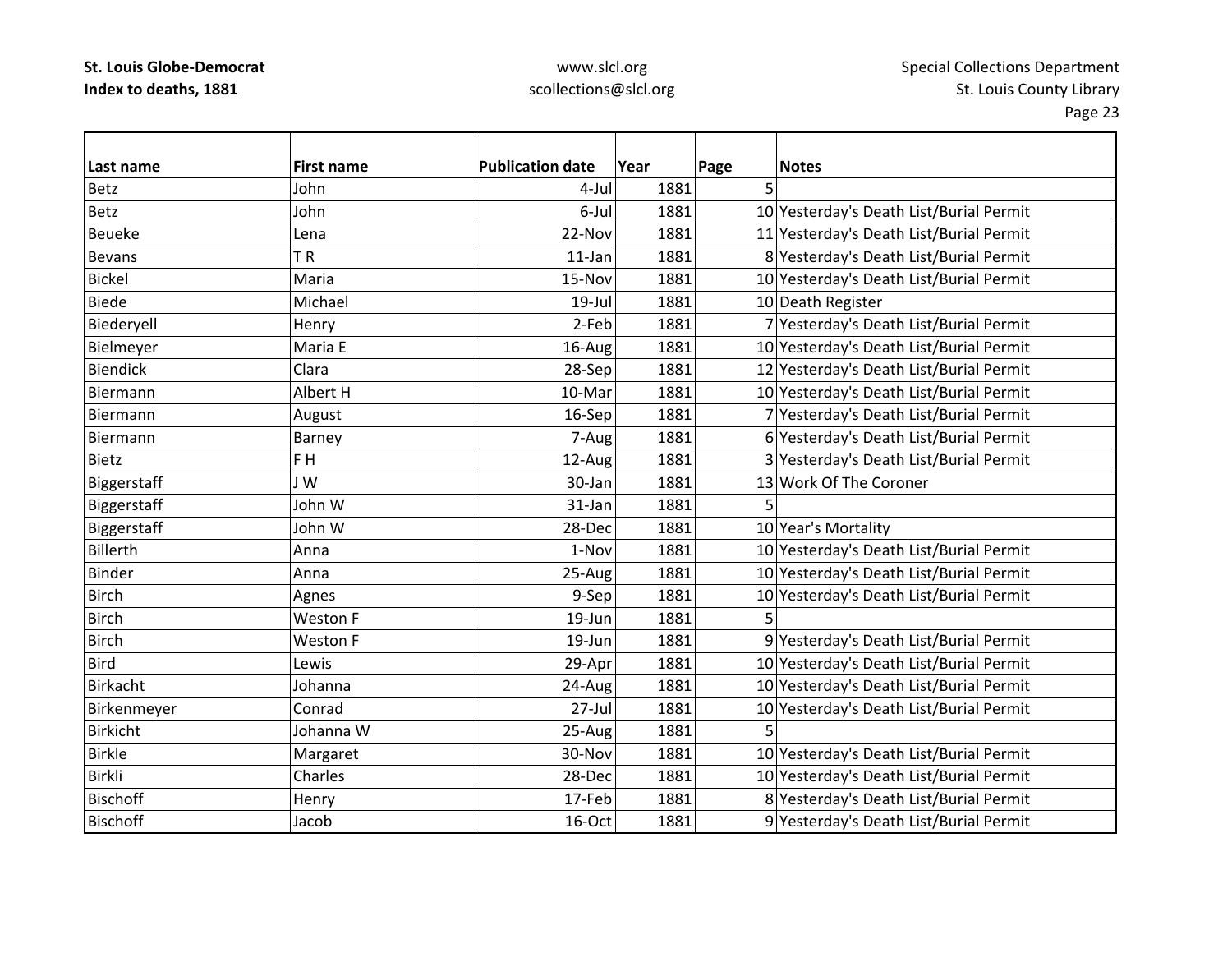# www.slcl.org scollections@slcl.org

| Last name       | <b>First name</b>    | <b>Publication date</b> | Year | Page<br><b>Notes</b>                    |
|-----------------|----------------------|-------------------------|------|-----------------------------------------|
| <b>Bischoff</b> | Louis                | 19-Oct                  | 1881 | 10 Yesterday's Death List/Burial Permit |
| <b>Bishop</b>   | Thomas               | 20-Feb                  | 1881 | 13 Yesterday's Death List/Burial Permit |
| <b>Biskup</b>   | Clarence             | 27-Oct                  | 1881 | 9 Yesterday's Death List/Burial Permit  |
| <b>Bislin</b>   | John (Infant Of)     | 18-Sep                  | 1881 | 6 Yesterday's Death List/Burial Permit  |
| <b>Bitter</b>   | Herman B             | 4-Nov                   | 1881 | 10 Yesterday's Death List/Burial Permit |
| <b>Bitts</b>    | Camilla              | $13$ -Jul               | 1881 | 8 Yesterday's Death List/Burial Permit  |
| <b>Bitts</b>    | Edward               | $15$ -Jul               | 1881 | 10 Municipal Matters                    |
| <b>Biushek</b>  | Mary                 | $14$ -Jul               | 1881 |                                         |
| <b>Bix</b>      | <b>Barbara</b>       | 28-Jun                  | 1881 | 10 Yesterday's Death List/Burial Permit |
| <b>Black</b>    | Amos R               | 19-Apr                  | 1881 | 10                                      |
| <b>Black</b>    | Andrew               | 5-Feb                   | 1881 | 9 Yesterday's Death List/Burial Permit  |
| <b>Black</b>    | Charlie              | 4-Sep                   | 1881 | 5                                       |
| <b>Black</b>    | Henry                | 28-Dec                  | 1881 | 10 Yesterday's Death List/Burial Permit |
| <b>Black</b>    | Josiah               | 18-Dec                  | 1881 | 17 Yesterday's Death List/Burial Permit |
| <b>Black</b>    | Percy                | 7-Sep                   | 1881 | 5                                       |
| <b>Black</b>    | Percy                | 8-Sep                   | 1881 | 10 Yesterday's Death List/Burial Permit |
| Blackman        | Denis                | 17-Nov                  | 1881 | 10 Yesterday's Death List/Burial Permit |
| Blackwell       | Edgar G              | 16-Apr                  | 1881 | 12 Yesterday's Death List/Burial Permit |
| Blackwell       | <b>Edgar Gurnell</b> | 15-Apr                  | 1881 | 5 Yesterday's Death List/Burial Permit  |
| Blaisdell       | Jeremiah             | 21-Oct                  | 1881 | 11 Yesterday's Death List/Burial Permit |
| <b>Blake</b>    | Amos R               | 17-Apr                  | 1881 | 5                                       |
| <b>Blake</b>    | Amos R               | 18-Apr                  | 1881 | 5                                       |
| <b>Blake</b>    | Daniel               | 23-Jan                  | 1881 | 7 Dan Blake Shot Dead                   |
| <b>Blake</b>    | Katie                | 12-Oct                  | 1881 | 10 Yesterday's Death List/Burial Permit |
| <b>Blake</b>    | Kitty                | 12-Oct                  | 1881 | 5                                       |
| <b>Blake</b>    | Lottie Lemoine       | 11-Sep                  | 1881 | 5                                       |
| <b>Blake</b>    | Unknown              | 8-Jul                   | 1881 | 6 Charged With Murder                   |
| <b>Blake</b>    | Will, Capt           | 19-Dec                  | 1881 | 3 Death OF Capt Will Blake              |
| <b>Blake</b>    | Wm H                 | 21-Dec                  | 1881 | 11 Yesterday's Death List/Burial Permit |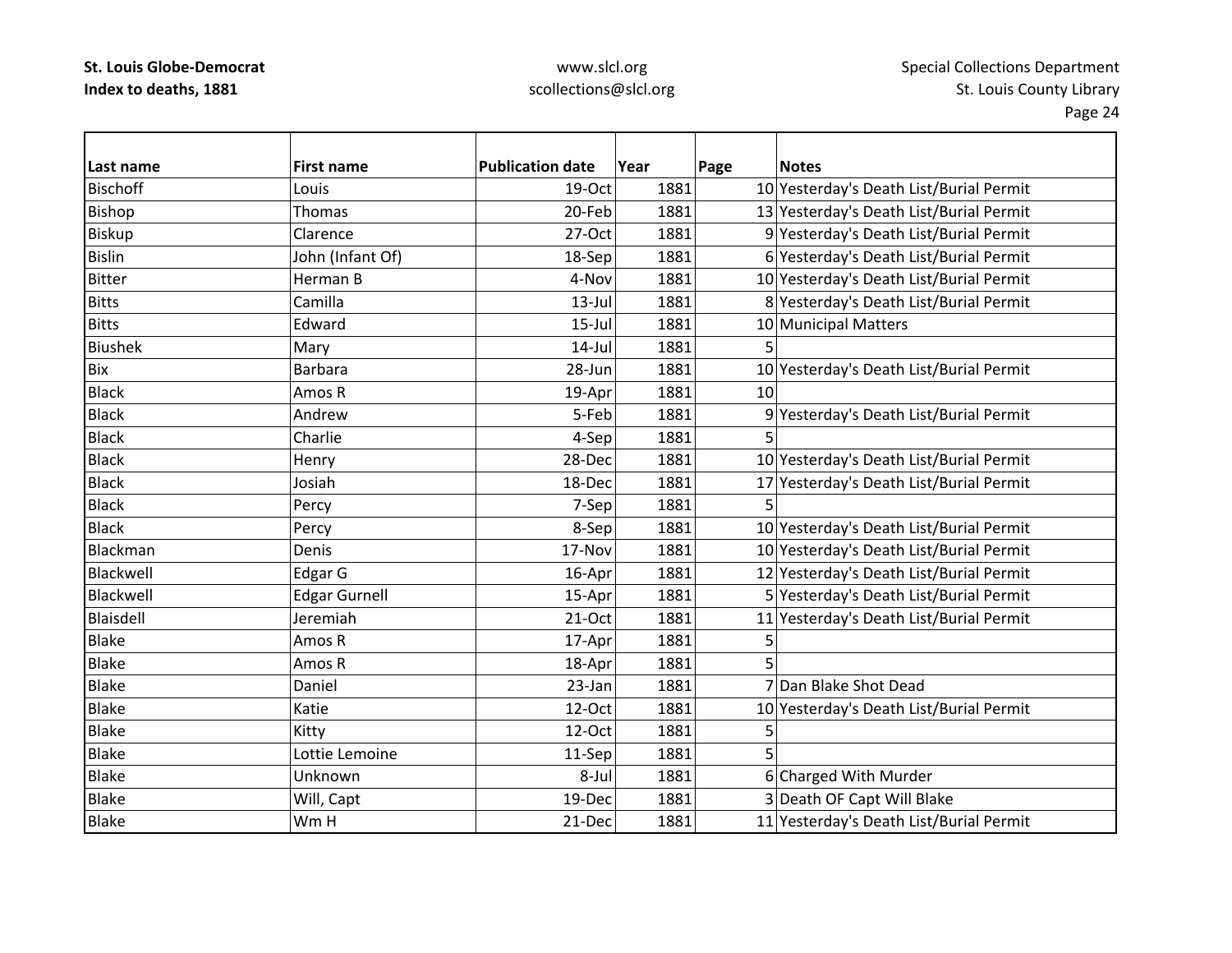# www.slcl.org scollections@slcl.org

| Last name     | <b>First name</b>  | <b>Publication date</b> | Year | Page | <b>Notes</b>                            |
|---------------|--------------------|-------------------------|------|------|-----------------------------------------|
| <b>Blake</b>  | Wm H, Capt         | 19-Dec                  | 1881 | 5    |                                         |
| <b>Blake</b>  | Wm H, Capt         | 20-Dec                  | 1881 | 5    |                                         |
| Blakeley      | Mary               | $21$ -Jun               | 1881 |      | 3 Yesterday's Death List/Burial Permit  |
| <b>Blank</b>  | Euphemia           | 15-Apr                  | 1881 |      | 5 Yesterday's Death List/Burial Permit  |
| <b>Blank</b>  | Euphemia           | 16-Apr                  | 1881 | 5    |                                         |
| <b>Blank</b>  | Euphemia           | 17-Apr                  | 1881 | 5    |                                         |
| <b>Blank</b>  | Lucy A             | 3-Nov                   | 1881 |      | 10 Yesterday's Death List/Burial Permit |
| Blanke        | Hulda              | 23-Jun                  | 1881 | 5    |                                         |
| Blanke        | Hulda              | 24-Jun                  | 1881 | 5    |                                         |
| Blanke        | Hulda              | 25-Jun                  | 1881 |      | 3 Yesterday's Death List/Burial Permit  |
| <b>Blanke</b> | Lucy A             | 1-Nov                   | 1881 | 5    |                                         |
| <b>Blare</b>  | Wm                 | $21$ -Jul               | 1881 |      | 10 Yesterday's Death List/Burial Permit |
| Blasser       | Henry (Infant OF)  | 23-Aug                  | 1881 |      | 6 Splinters                             |
| Blattner      | Maria M            | 8-May                   | 1881 |      |                                         |
| Blease        | Heinrich           | 23-Aug                  | 1881 |      | 7 Yesterday's Death List/Burial Permit  |
| <b>Blech</b>  | Ferdie Alexander   | 28-May                  | 1881 | 5    |                                         |
| Blech         | <b>Ferdinand A</b> | 28-May                  | 1881 |      | 9 Yesterday's Death List/Burial Permit  |
| <b>Bless</b>  | Dalia              | $23-Oct$                | 1881 |      | 3 Yesterday's Death List/Burial Permit  |
| Bleyer        | M                  | 30-Aug                  | 1881 |      | 6 Splinters                             |
| Bleyer        | Moritz             | 27-Aug                  | 1881 | 5    |                                         |
| Bleyer        | Moritz             | 28-Aug                  | 1881 | 5    |                                         |
| Bleyer        | Moritz             | 30-Aug                  | 1881 |      | 10 Yesterday's Death List/Burial Permit |
| Bligh         | Pat                | 13-Sep                  | 1881 |      | 10 Yesterday's Death List/Burial Permit |
| <b>Bliss</b>  | Laura              | 20-Sep                  | 1881 |      | 10 Yesterday's Death List/Burial Permit |
| <b>Block</b>  | Henry              | 2-Oct                   | 1881 |      | 17 Yesterday's Death List/Burial Permit |
| <b>Block</b>  | Henry              | $2-Oct$                 | 1881 |      | 19 Inquiring Into It                    |
| Bloemke       | Henry              | 8-Dec                   | 1881 |      | 10 Yesterday's Death List/Burial Permit |
| Bloeser       | Fritz              | 8-Jul                   | 1881 |      | 3 St Louis In Splinters                 |
| Blong         | Mary               | $10$ -Jul               | 1881 | 5    |                                         |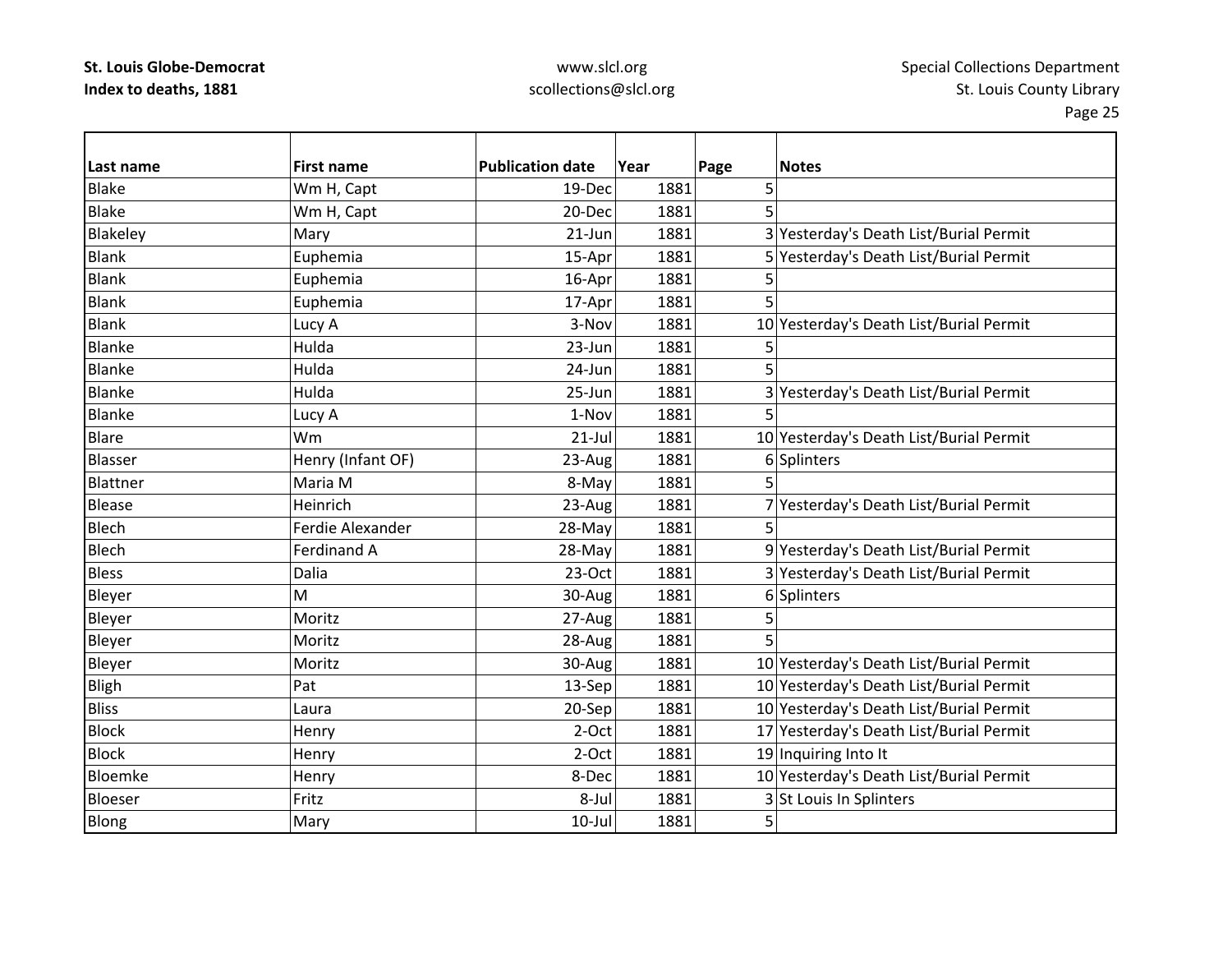# www.slcl.org scollections@slcl.org

| Last name         | <b>First name</b> | <b>Publication date</b> | Year | Page | <b>Notes</b>                            |
|-------------------|-------------------|-------------------------|------|------|-----------------------------------------|
| Blong             | Mary              | 12-Jul                  | 1881 |      | 3 Yesterday's Death List/Burial Permit  |
| Bloom             | Wm                | 20-Dec                  | 1881 |      | 6 Local In Brief                        |
| Bloomer           | Patrick           | 4-Aug                   | 1881 |      | 7 Yesterday's Death List/Burial Permit  |
| <b>Blout</b>      | Isom              | 24-Aug                  | 1881 |      | 10 Yesterday's Death List/Burial Permit |
| Blunden           | James P           | 27-Feb                  | 1881 | 5.   |                                         |
| Boardman          | Sylvester         | 29-Apr                  | 1881 |      | 8 Coroner's Cases                       |
| Boardman          | Will Kyle         | 28-Apr                  | 1881 | 5    |                                         |
| <b>Bobb</b>       | Stephen           | 7-Jul                   | 1881 |      | 10 Yesterday's Death List/Burial Permit |
| <b>Bobinot</b>    | Joseph            | 15-Aug                  | 1881 |      | 7 Neighborhood News, East St Louis      |
| <b>Boch</b>       | Mary              | 30-Aug                  | 1881 |      | 10 Yesterday's Death List/Burial Permit |
| <b>Bochert</b>    | David, Hon        | 7-Aug                   | 1881 |      | 6 Splinters                             |
| <b>Bock</b>       | Hermnan           | 30-Apr                  | 1881 |      | 9 Yesterday's Death List/Burial Permit  |
| <b>Bock</b>       | Louis             | $12$ -Jul               | 1881 |      | 3 Yesterday's Death List/Burial Permit  |
| <b>Bock</b>       | Martin            | 22-Mar                  | 1881 |      | 10 Yesterday's Death List/Burial Permit |
| <b>Bock</b>       | Bertha            | 2-Sep                   | 1881 |      | 3 Yesterday's Death List/Burial Permit  |
| Bockenkamp        | Sophia Amanda     | 5-Oct                   | 1881 |      | 7 Yesterday's Death List/Burial Permit  |
| <b>Bockins</b>    | Annie             | 28-Feb                  | 1881 | 5    |                                         |
| <b>Bockins</b>    | Joseph F          | 23-Aug                  | 1881 |      | 7 Yesterday's Death List/Burial Permit  |
| <b>Bockstruck</b> | Louis             | 31-Aug                  | 1881 |      | 10 Yesterday's Death List/Burial Permit |
| <b>Bodde</b>      | Julius            | 27-Oct                  | 1881 |      | 9 Yesterday's Death List/Burial Permit  |
| Bodeman           | John              | 30-Aug                  | 1881 |      | 10 Yesterday's Death List/Burial Permit |
| <b>Bodine</b>     | Wm                | 4-Nov                   | 1881 |      | 10 Yesterday's Death List/Burial Permit |
| <b>Bodley</b>     | H I, Mrs          | 20-Jan                  | 1881 |      | 3 Splinters                             |
| <b>Bodley</b>     | Sara G, Mrs       | 20-Jan                  | 1881 |      |                                         |
| Boeckemier        | Elise             | 30-Jun                  | 1881 |      | 10 Yesterday's Death List/Burial Permit |
| <b>Boege</b>      | Louisa            | 4-Jan                   | 1881 |      | 10 Yesterday's Mortality/Burial Permit  |
| <b>Boehm</b>      | Charlotte         | 17-Mar                  | 1881 |      | 10 Yesterday's Death List/Burial Permit |
| <b>Boehm</b>      | Emma              | 3-Aug                   | 1881 |      | 3 Yesterday's Death List/Burial Permit  |
| <b>Boehm</b>      | Lorenz            | 26-Apr                  | 1881 |      | 7 Yesterday's Death List/Burial Permit  |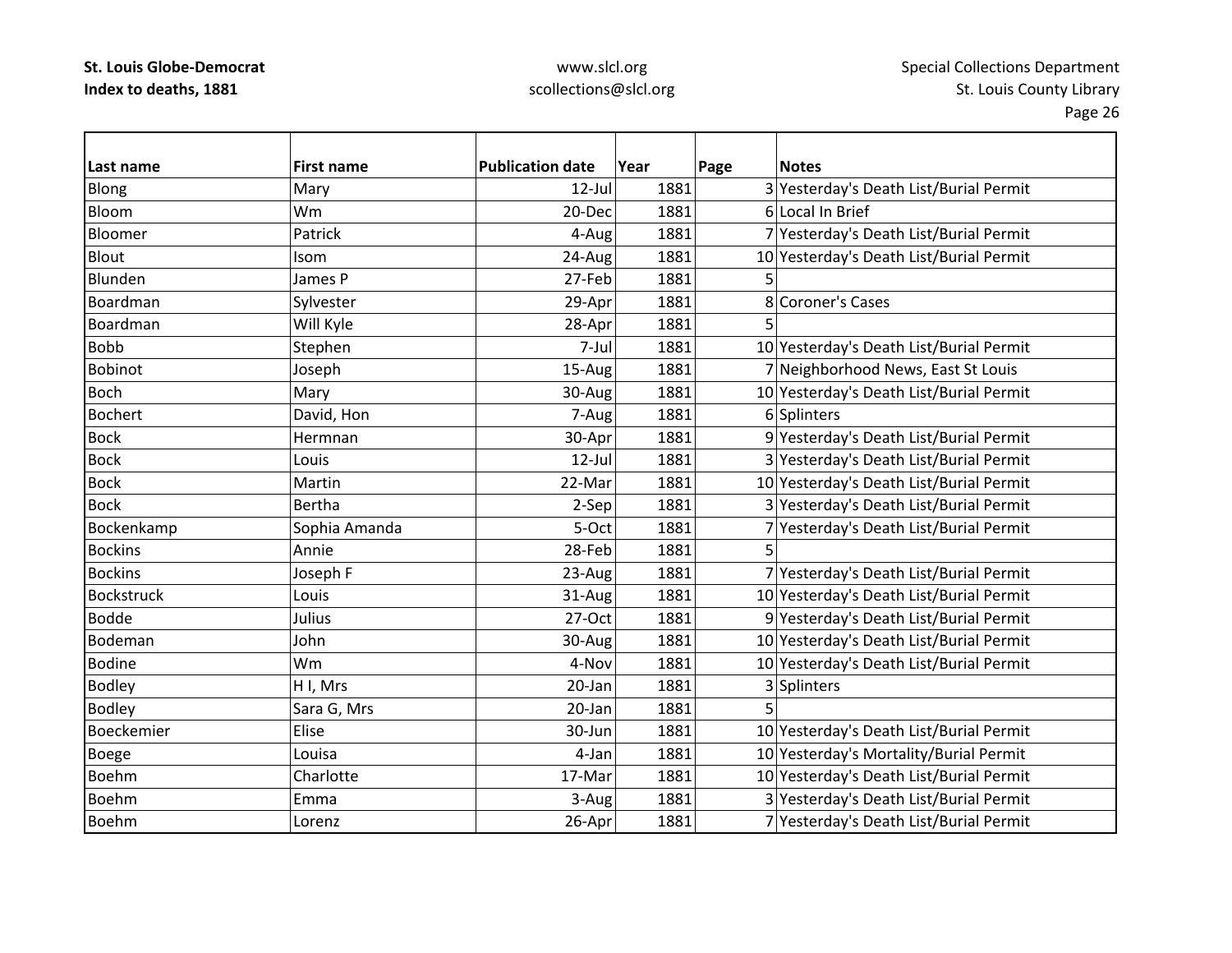### www.slcl.org scollections@slcl.org

| Last name      | <b>First name</b>    | <b>Publication date</b> | Year | Page | <b>Notes</b>                                |
|----------------|----------------------|-------------------------|------|------|---------------------------------------------|
| Boehman        | Catharine            | 9-Apr                   | 1881 |      | 8 Yesterday's Death List/Burial Permit      |
| <b>Boehmer</b> | Fred                 | 29-Aug                  | 1881 |      | 3 Splinters                                 |
| Boehmer        | Fred, Mr (Son Of)    | 31-Aug                  | 1881 |      | 3 Splinters                                 |
| <b>Boehmer</b> | Frederick            | 1-Sep                   | 1881 |      | 10 Yesterday's Death List/Burial Permit     |
| <b>Boelte</b>  | Caroline             | 19-Jun                  | 1881 |      | 9 Yesterday's Death List/Burial Permit      |
| <b>Boemer</b>  | Herman               | 25-May                  | 1881 |      | 5 Hunt Horror, Other Cases                  |
| <b>Boemer</b>  | Herman               | 25-May                  | 1881 |      | 6 Yesterday's Death List/Burial Permit      |
| Boemer         | Herman               | 29-Dec                  | 1881 |      | 10 Suicides                                 |
| Boermann       | Louise               | 16-Oct                  | 1881 |      | 9 Yesterday's Death List/Burial Permit      |
| <b>Boette</b>  | Louis                | $10 -$ Jul              | 1881 |      | 8 Yesterday's Death List/Burial Permit      |
| <b>Boewer</b>  | Herman               | 24-May                  | 1881 |      | 3 Through The Temple                        |
| <b>Bogard</b>  | Margaret             | 30-Apr                  | 1881 |      | 9 Yesterday's Death List/Burial Permit      |
| <b>Bogart</b>  | John B               | 24-Jul                  | 1881 |      |                                             |
| Bogatsky       | Michael              | 26-May                  | 1881 |      | 10 Yesterday's Death List/Burial Permit     |
| <b>Boggs</b>   | Arthur               | 2-Jun                   | 1881 |      | 7 Neighborhood News, Jacksonville, Illinois |
| Bognie         | Marcelin (Infant Of) | 22-Oct                  | 1881 |      | 10 Yesterday's Death List/Burial Permit     |
| <b>Bohle</b>   | Wm                   | $12$ -Jul               | 1881 |      | 3 Yesterday's Death List/Burial Permit      |
| <b>Bohlen</b>  | Charles              | 10-Apr                  | 1881 |      | 11 Yesterday's Death List/Burial Permit     |
| <b>Bohlman</b> | John                 | 29-Dec                  | 1881 |      | 10 Homicides                                |
| Bohlmann       | John                 | 29-Jul                  | 1881 |      | 7 Yesterday's Death List/Burial Permit      |
| <b>Bohm</b>    | Louis                | 2-Dec                   | 1881 |      | 10 Yesterday's Death List/Burial Permit     |
| <b>Bohn</b>    | Fannie               | 16-Aug                  | 1881 |      | 10 Yesterday's Death List/Burial Permit     |
| Bohn           | Fannie Isabel        | 14-Aug                  | 1881 |      |                                             |
| Bohn           | Matilda              | 17-May                  | 1881 |      | 10 Yesterday's Death List/Burial Permit     |
| Bohnenkamp     | Minnie               | 9-Sep                   | 1881 |      | 10 Yesterday's Death List/Burial Permit     |
| Boismenue      | Joseph               | 14-Aug                  | 1881 |      | 6 Neighborhood News, East St Louis          |
| Boismenue      | Joseph, Mr           | 13-Aug                  | 1881 |      | 7 Neighborhood News, East St Louis          |
| <b>Boland</b>  | Algernon             | 25-Oct                  | 1881 |      |                                             |
| <b>Boland</b>  | Catherine            | 27-Oct                  | 1881 |      | 9 Yesterday's Death List/Burial Permit      |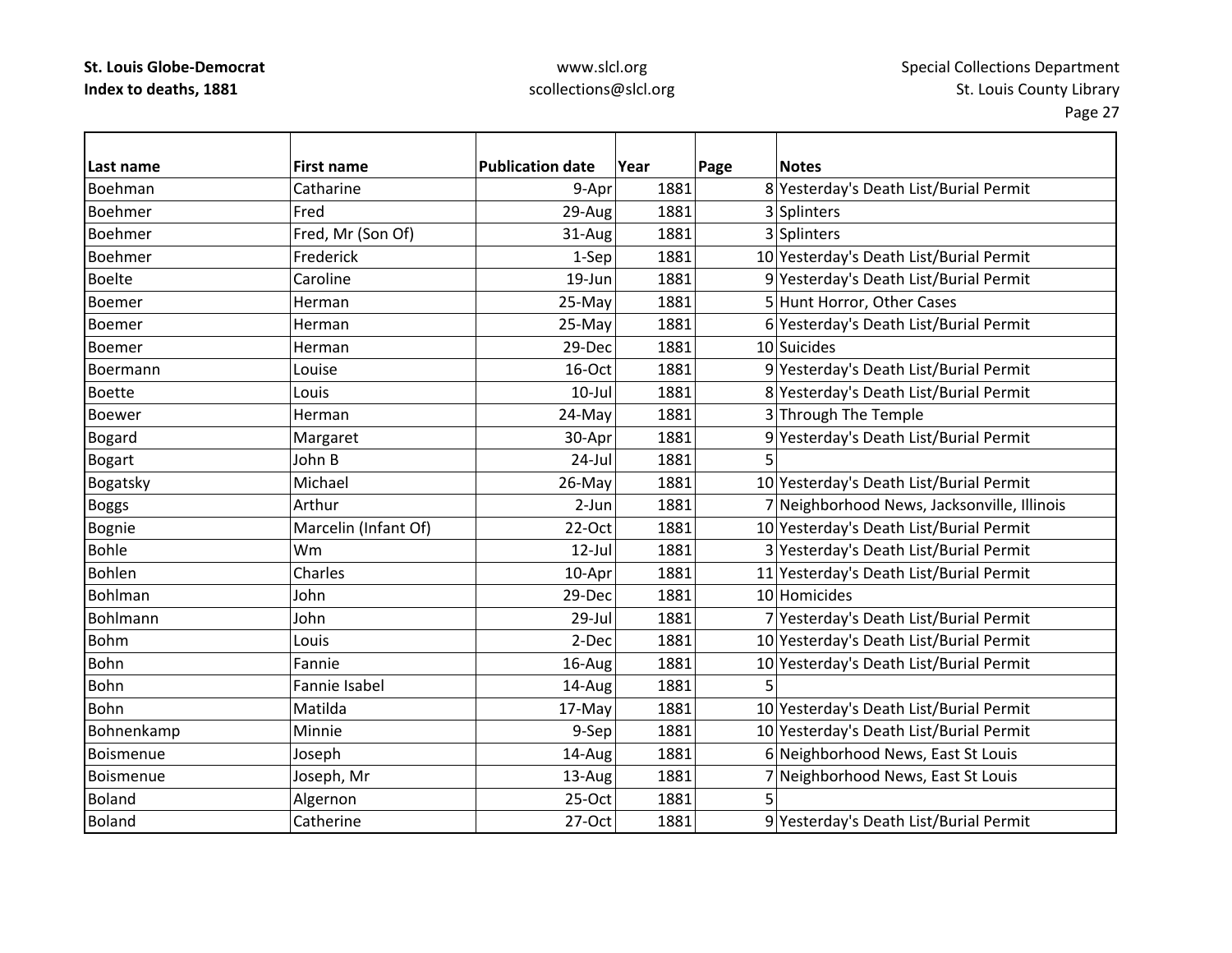# www.slcl.org scollections@slcl.org

| Last name       | <b>First name</b> | <b>Publication date</b> | Year | Page<br><b>Notes</b>                    |
|-----------------|-------------------|-------------------------|------|-----------------------------------------|
| <b>Boland</b>   | John              | 21-Dec                  | 1881 | 7 Dead In A Quarry                      |
| <b>Boland</b>   | John              | 22-Dec                  | 1881 | 2 Locals In Brief                       |
| <b>Boland</b>   | John              | 25-Dec                  | 1881 | 14 Yesterday's Death List/Burial Permit |
| <b>Bolen</b>    | Henry             | $16$ -Jul               | 1881 | 8 Municipal Matters                     |
| <b>Boles</b>    | Agnes             | 19-Nov                  | 1881 | 10 Yesterday's Death List/Burial Permit |
| <b>Bolger</b>   | Mary              | 3-Nov                   | 1881 | 5                                       |
| <b>Bolger</b>   | Mary              | 3-Nov                   | 1881 | 10 Yesterday's Death List/Burial Permit |
| Bolhoefuer      | Minna M           | 20-Mar                  | 1881 | 16 Yesterday's Death List/Burial Permit |
| <b>Bolling</b>  | Algernon          | 26-Oct                  | 1881 | 11 Yesterday's Death List/Burial Permit |
| Bolton          | John              | 11-Dec                  | 1881 | 8 Send For A Priest                     |
| Bolton          | Patrick           | 13-Dec                  | 1881 | 10 Yesterday's Death List/Burial Permit |
| <b>Bolz</b>     | <b>Berth</b>      | 6-Feb                   | 1881 | 2 Yesterday's Death List/Burial Permit  |
| Bonacum         | Edmund            | 25-Sep                  | 1881 | 5                                       |
| Bonacum         | Edmund            | 26-Sep                  | 1881 |                                         |
| Bonacum         | Edward, Mr        | 27-Sep                  | 1881 | 9 Funeral OF Mr Edward Bonacum          |
| Bonacum         | <b>Mrs</b>        | 27-Sep                  | 1881 | 7 Splinters                             |
| <b>Bonchert</b> | Daniel            | 6-Aug                   | 1881 | 8 Probably Drowned Himself              |
| <b>Bond</b>     | Charles           | 1-Oct                   | 1881 | 9 Yesterday's Death List/Burial Permit  |
| <b>Bone</b>     | Louis, Jr         | 29-Nov                  | 1881 | 10 Yesterday's Death List/Burial Permit |
| Bonnaneina      | Catherina         | 23-Nov                  | 1881 | 11 Yesterday's Death List/Burial Permit |
| Bonny           | M                 | 8-Jul                   | 1881 | 5                                       |
| Bontemps        | Augusta           | 10-Apr                  | 1881 | 11 Yesterday's Death List/Burial Permit |
| <b>Booker</b>   | Joseph            | 25-Feb                  | 1881 | 7 Yesterday's Death List/Burial Permit  |
| Booksher        | Ada               | 14-Aug                  | 1881 | 14 Busy Over Bodies                     |
| Boone           | T S, Capt         | 20-Apr                  | 1881 | 2 Mortuary Matters                      |
| <b>Booth</b>    | James W           | 20-Mar                  | 1881 | 16 Yesterday's Death List/Burial Permit |
| <b>Booth</b>    | James W           | 21-Mar                  | 1881 | 8 Buried In Bellefontaine               |
| <b>Booth</b>    | James W, Maj      | 19-Mar                  | 1881 |                                         |
| Booth           | James W, Maj      | 28-Dec                  | 1881 | 10 Year's Mortality                     |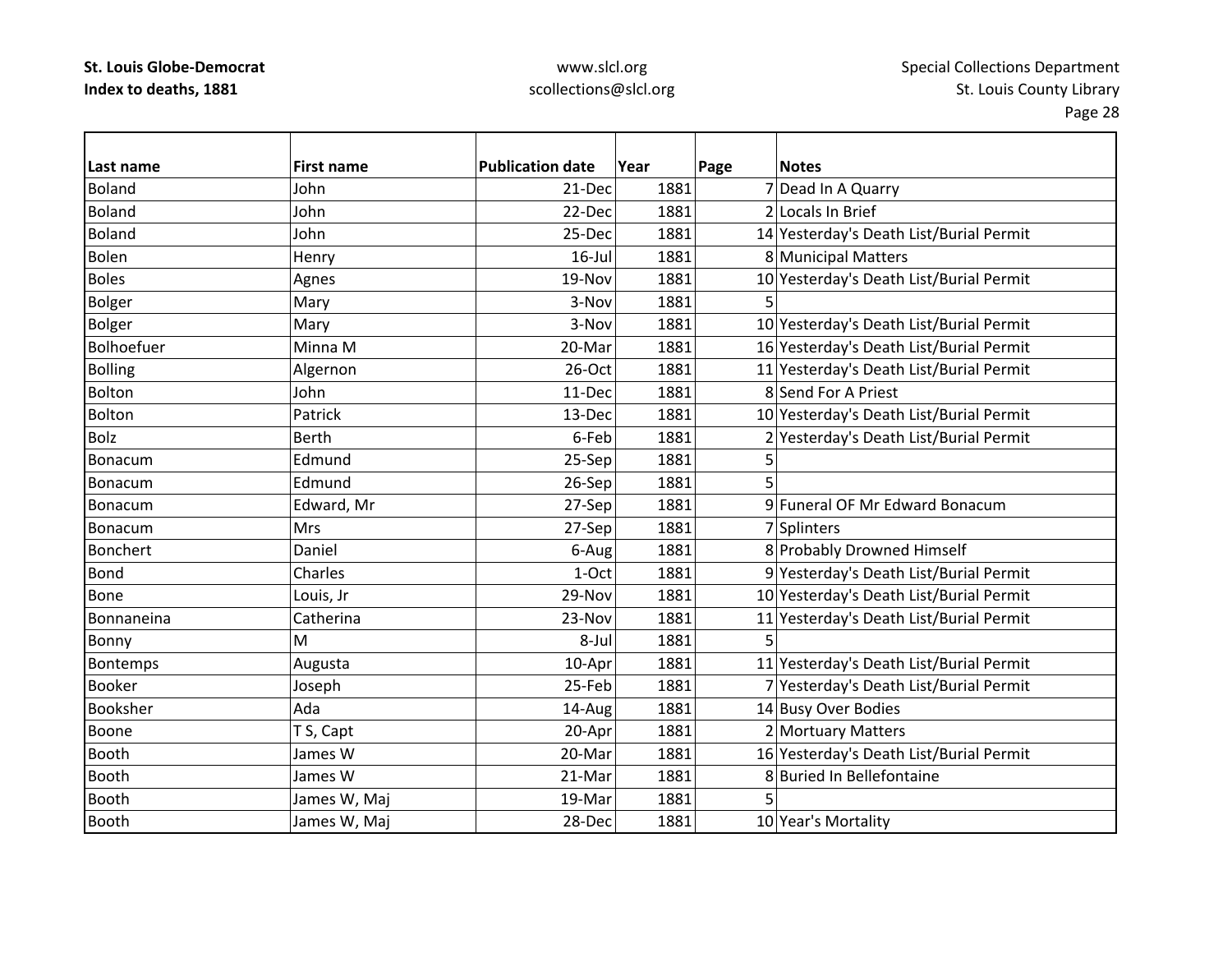# www.slcl.org scollections@slcl.org

| lLast name              | <b>First name</b> | <b>Publication date</b> | Year | Page | <b>Notes</b>                            |
|-------------------------|-------------------|-------------------------|------|------|-----------------------------------------|
| <b>Booth</b>            | James W, Mar      | 20-Mar                  | 1881 | 5    |                                         |
| <b>Booth</b>            | Mary C            | 27-Aug                  | 1881 |      | 9 Yesterday's Death List/Burial Permit  |
| <b>Booth</b>            | O W               | 28-Sep                  | 1881 |      | 8 He Died On The Road                   |
| <b>Booth</b>            | Richard           | 12-Jul                  | 1881 |      | 3 Yesterday's Death List/Burial Permit  |
| Bopp                    | Amelia            | 27-Jul                  | 1881 |      | 10 Yesterday's Death List/Burial Permit |
| Bordenwerper            | August            | 29-Jul                  | 1881 |      | 7 Yesterday's Death List/Burial Permit  |
| <b>Borebers</b>         | Lizzie B          | 4-May                   | 1881 |      | 3 Yesterday's Death List/Burial Permit  |
| Borgeau                 | Mable             | 22-Jul                  | 1881 |      | 10 Yesterday's Death List/Burial Permit |
| Borgerding              | Wilhelmine        | 12-Jun                  | 1881 |      | 16 Yesterday's Death List/Burial Permit |
| Borgman                 | Heinrich W        | 20-Feb                  | 1881 |      | 13 Yesterday's Death List/Burial Permit |
| Borgmann                | Franz W           | $16$ -Jul               | 1881 |      | 8 Municipal Matters                     |
| <b>Borold</b>           | Joseph            | 6-Sep                   | 1881 |      | 7 Yesterday's Death List/Burial Permit  |
| <b>Borth</b>            | Frank             | 17-Jun                  | 1881 |      | 3 Yesterday's Death List/Burial Permit  |
|                         |                   |                         |      |      |                                         |
| Bosborough (Rosborough) | Anna W            | 27-Oct                  | 1881 |      | 9 Yesterday's Death List/Burial Permit  |
| <b>Boschert</b>         | David             | 9-Aug                   | 1881 |      | 3 Yesterday's Death List/Burial Permit  |
| <b>Boschert</b>         | Valerie           | 9-Aug                   | 1881 |      | 3 Yesterday's Death List/Burial Permit  |
| <b>Bosehert</b>         | David L           | 29-Dec                  | 1881 |      | 10 Suicides                             |
| <b>Bosle</b>            | Lizzie            | 29-Oct                  | 1881 |      | 9 Yesterday's Death List/Burial Permit  |
| <b>Bosold</b>           | Joseph            | 4-Sep                   | 1881 |      | 8 How They Died                         |
| <b>Bosold</b>           | Joseph            | 29-Dec                  | 1881 |      | 10 Suicides                             |
| <b>Boss</b>             | Eddie             | 28-Jun                  | 1881 |      | 10 Yesterday's Death List/Burial Permit |
| <b>Bosse</b>            | Louis, Dr         | 28-Nov                  | 1881 | 5    |                                         |
| <b>Bosse</b>            | Louis, Dr         | 29-Nov                  | 1881 | 5    |                                         |
| <b>Bosse</b>            | Louis, Dr         | 28-Dec                  | 1881 |      | 10 Year's Mortality                     |
| <b>Bosse</b>            | Louis, Jr, Dr     | 30-Nov                  | 1881 |      | 10 Funeral of Dr. Louis Bosse, Jr       |
| <b>Bossopl</b>          | John              | 3-Sep                   | 1881 |      | 8 Ball In The Brain                     |
| <b>Botan</b>            | Johanna           | 17-Aug                  | 1881 |      | 8 Yesterday's Death List/Burial Permit  |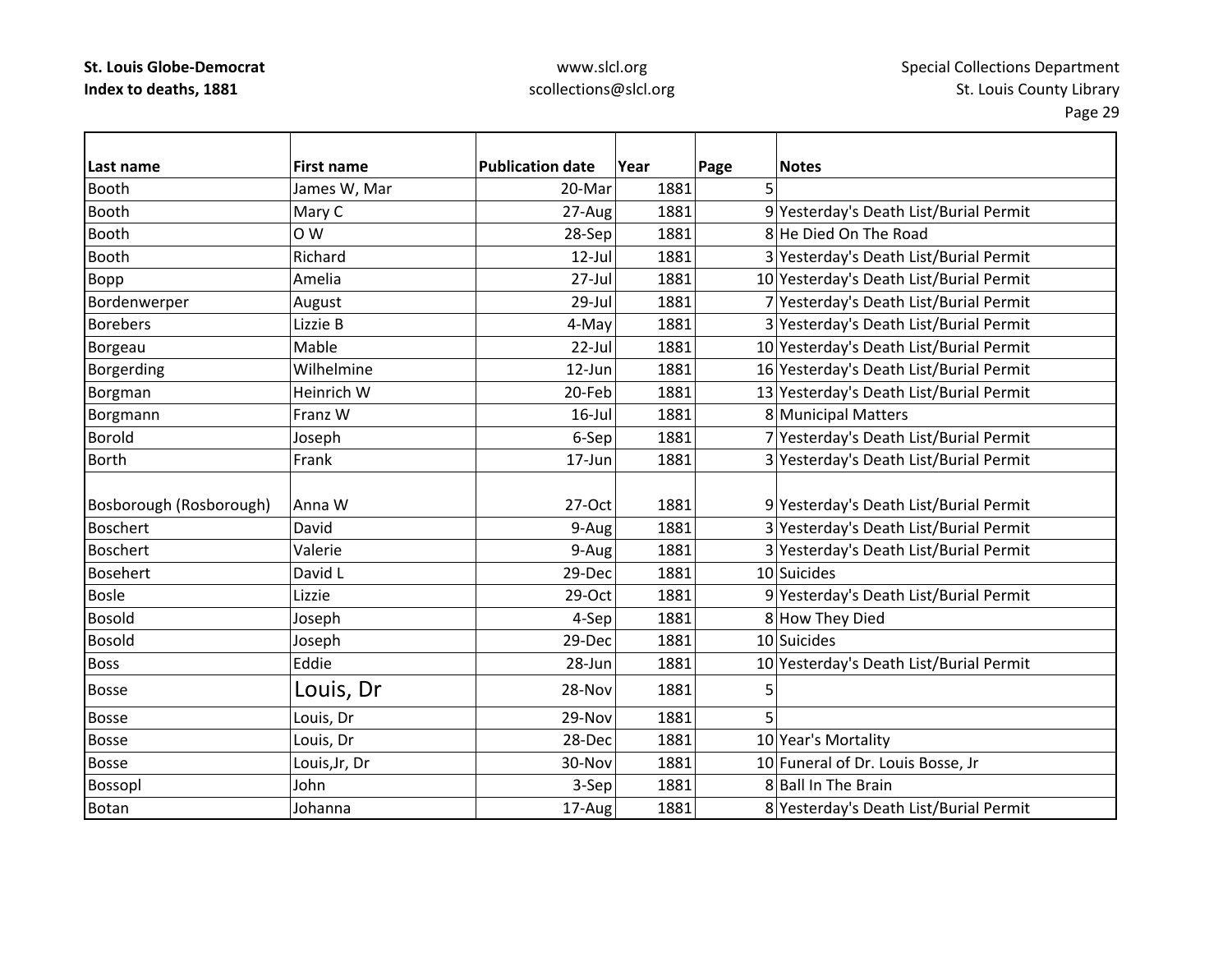# www.slcl.org scollections@slcl.org

| Last name       | <b>First name</b>  | <b>Publication date</b> | Year | Page | <b>Notes</b>                            |
|-----------------|--------------------|-------------------------|------|------|-----------------------------------------|
| <b>Bothe</b>    | <b>Bertha</b>      | 26-Feb                  | 1881 | 5    |                                         |
| <b>Bothe</b>    | Bertha             | 27-Feb                  | 1881 | 5    |                                         |
| <b>Bothe</b>    | Theodore           | 25-Aug                  | 1881 |      | 10 Yesterday's Death List/Burial Permit |
| <b>Bothe</b>    | Wm                 | 25-Aug                  | 1881 |      | 10 Yesterday's Death List/Burial Permit |
| Bothwell        | Lida               | 21-Apr                  | 1881 |      |                                         |
| <b>Boucher</b>  | A S                | 11-Sep                  | 1881 |      | 8 Yesterday's Death List/Burial Permit  |
| <b>Boucher</b>  | Alexis             | 29-Dec                  | 1881 |      | 10 Suicides                             |
| Boucher         | <b>Alexis S</b>    | 10-Sep                  | 1881 |      | 9 Coroner's Inquests                    |
| <b>Bouratti</b> | John               | 29-Apr                  | 1881 |      | 10 Yesterday's Death List/Burial Permit |
| Bourgeois       | Alexander          | 18-Feb                  | 1881 |      | 8 Yesterday's Death List/Burial Permit  |
| Bourgoin        | Clem               | 27-Feb                  | 1881 |      | 13 Yesterday's Death List/Burial Permit |
| <b>Bourke</b>   | Mary               | 19-Apr                  | 1881 | 10   |                                         |
| <b>Bouvier</b>  | Leopold            | 21-Dec                  | 1881 |      | 6 Suicide Of Leopold Bouvier            |
| Bowdern         | Michael            | $27$ -Jul               | 1881 |      |                                         |
| <b>Bowe</b>     | Ellen              | $14$ -Jun               | 1881 |      | 10 Yesterday's Death List/Burial Permit |
| Bowen           | Mary Ann           | 20-Sep                  | 1881 |      | 10 Yesterday's Death List/Burial Permit |
| Bowhan          | Cain               | 6-Sep                   | 1881 |      | 7 Yesterday's Death List/Burial Permit  |
| <b>Bowler</b>   | Constance          | 18-Oct                  | 1881 |      | 7 Yesterday's Death List/Burial Permit  |
| <b>Bowles</b>   | Mary (Infant Of)   | 1-Oct                   | 1881 |      | 6 Splinters                             |
| Bowman          | John               | 25-Dec                  | 1881 |      | 14 Yesterday's Death List/Burial Permit |
| Bowte           | Louisa             | 3-Aug                   | 1881 |      | 3 Yesterday's Death List/Burial Permit  |
| Boyd            | <b>Bartholomew</b> | 18-Sep                  | 1881 |      | 6 Yesterday's Death List/Burial Permit  |
| Boyd            | John               | 25-Mar                  | 1881 |      | 10 Yesterday's Death List/Burial Permit |
| Boyd            | Ralph              | 30-Sep                  | 1881 |      | 10 Yesterday's Death List/Burial Permit |
| Boyd            | Thomas (Twin)      | 8-Jul                   | 1881 |      | 10 Yesterday's Death List/Burial Permit |
| Boyd            | William (Twin)     | 8-Jul                   | 1881 |      | 10 Yesterday's Death List/Burial Permit |
| <b>Boyle</b>    | Bartholomew        | 16-Sep                  | 1881 | 5    |                                         |
| <b>Boyle</b>    | Elizabeth          | $21$ -Jul               | 1881 |      | 10 Yesterday's Death List/Burial Permit |
| <b>Boyle</b>    | John               | 24-Mar                  | 1881 |      | 3 Splinters                             |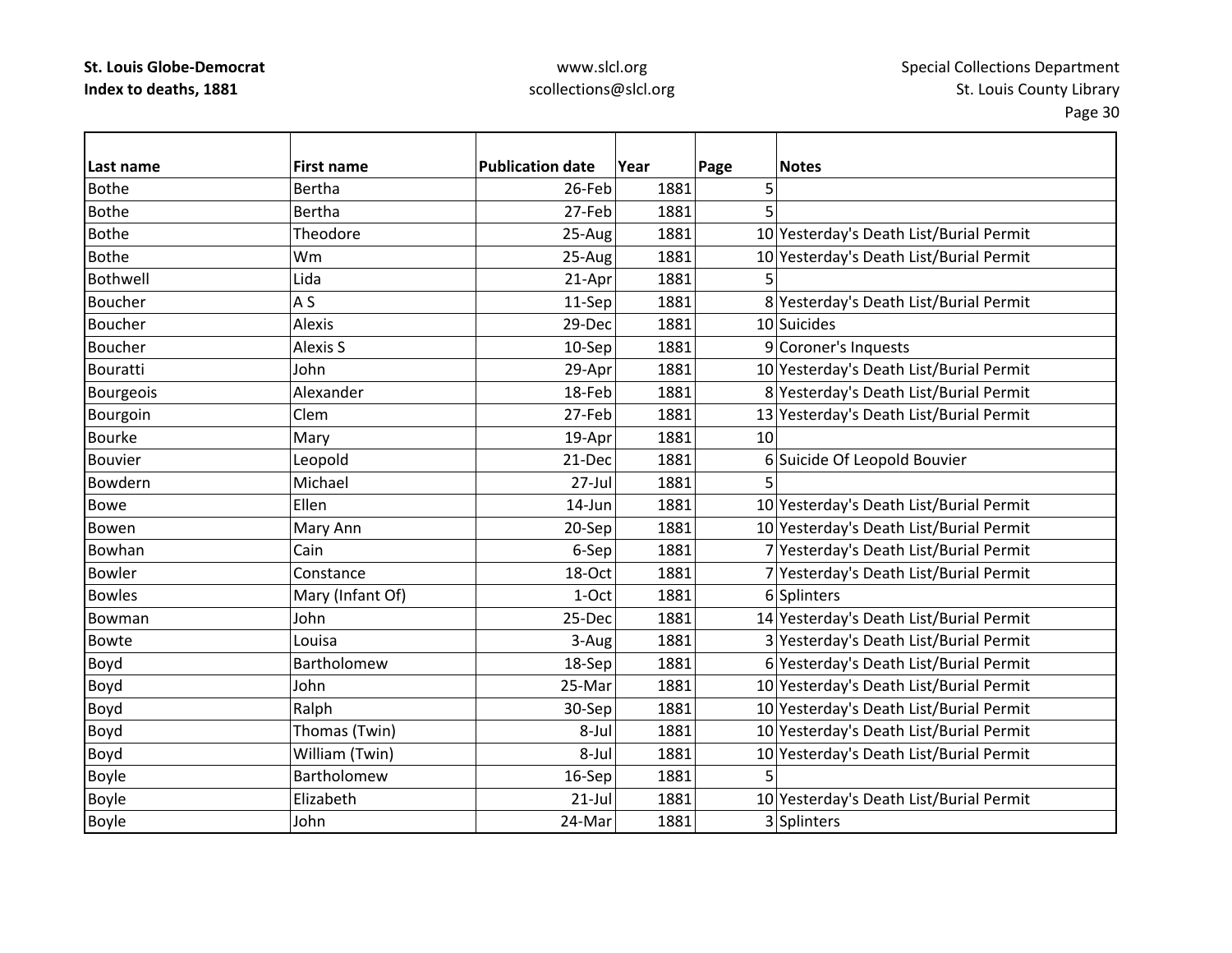### www.slcl.org scollections@slcl.org

| Last name      | <b>First name</b>    | <b>Publication date</b> | Year | Page | <b>Notes</b>                            |
|----------------|----------------------|-------------------------|------|------|-----------------------------------------|
| Boyssoneau     | John                 | 18-Sep                  | 1881 |      | 6 Yesterday's Death List/Burial Permit  |
| <b>Bracken</b> | Mabel                | 16-Sep                  | 1881 |      | 7 Yesterday's Death List/Burial Permit  |
| <b>Brackle</b> | Mary                 | 2-Aug                   | 1881 |      | 3 Yesterday's Death List/Burial Permit  |
| <b>Bradley</b> | Elizabeth            | 25-Nov                  | 1881 |      | 8 Coroner's Inquests                    |
| <b>Bradley</b> | Ethel                | $1-Jul$                 | 1881 |      | 7 Yesterday's Death List/Burial Permit  |
| <b>Bradley</b> | Isabella             | 16-Dec                  | 1881 |      | 10 Yesterday's Death List/Burial Permit |
| <b>Bradley</b> | Isabella (Infant of) | 16-Dec                  | 1881 |      | 10 Yesterday's Death List/Burial Permit |
| <b>Bradley</b> | Isabelle             | 15-Dec                  | 1881 |      |                                         |
| <b>Bradley</b> | John                 | 14-Jun                  | 1881 |      | 10 Yesterday's Death List/Burial Permit |
| Bradshaw       | George               | 30-Nov                  | 1881 | 5    |                                         |
| Bradshaw       | George               | 1-Dec                   | 1881 | 5    |                                         |
| <b>Brady</b>   | Antoin               | 28-Aug                  | 1881 |      | 8 Yesterday's Death List/Burial Permit  |
| <b>Brady</b>   | Daniel               | 20-Jan                  | 1881 |      | 6 Burial Permits                        |
| <b>Brady</b>   | Elizabeth            | 26-Nov                  | 1881 |      | 10 Yesterday's Death List/Burial Permit |
| <b>Brady</b>   | Harriet R, Mrs       | 9-Jun                   | 1881 | 5    |                                         |
| <b>Brady</b>   | Patrick R            | 1-Nov                   | 1881 |      | 10 Yesterday's Death List/Burial Permit |
| <b>Bragg</b>   | <b>Ruby Benton</b>   | 5-Oct                   | 1881 | 5    |                                         |
| <b>Bragg</b>   | <b>Ruby Benton</b>   | 6-Oct                   | 1881 | 5    |                                         |
| Braggeman      | Carrie               | 25-Oct                  | 1881 |      | 7 Yesterday's Death List/Burial Permit  |
| Bramball       | J C, Mr              | 25-Oct                  | 1881 |      | 7 Neighborhood News, Alton              |
| <b>Brammer</b> | Lewis                | 28-Jun                  | 1881 |      | 10 Yesterday's Death List/Burial Permit |
| Branconiero    | JB                   | $13$ -Jul               | 1881 |      | 8 Yesterday's Death List/Burial Permit  |
| <b>Brand</b>   | <b>Bernard</b>       | 3-Sep                   | 1881 |      | 9 Yesterday's Death List/Burial Permit  |
| <b>Brand</b>   | John                 | 24-Mar                  | 1881 |      | 8 Yesterday's Death List/Burial Permit  |
| <b>Brand</b>   | Maria                | 1-Feb                   | 1881 |      | 3 Yesterday's Death List/Burial Permit  |
| <b>Brandel</b> | Herman               | 8-Jul                   | 1881 |      | 10 Yesterday's Death List/Burial Permit |
| <b>Brandt</b>  | Herman (Infant of)   | 22-Dec                  | 1881 |      | 10 Yesterday's Death List/Burial Permit |
| <b>Brandt</b>  | Mary                 | 20-Sep                  | 1881 |      | 10 Yesterday's Death List/Burial Permit |
| <b>Brandt</b>  | Mary W               | 19-Sep                  | 1881 | 5    |                                         |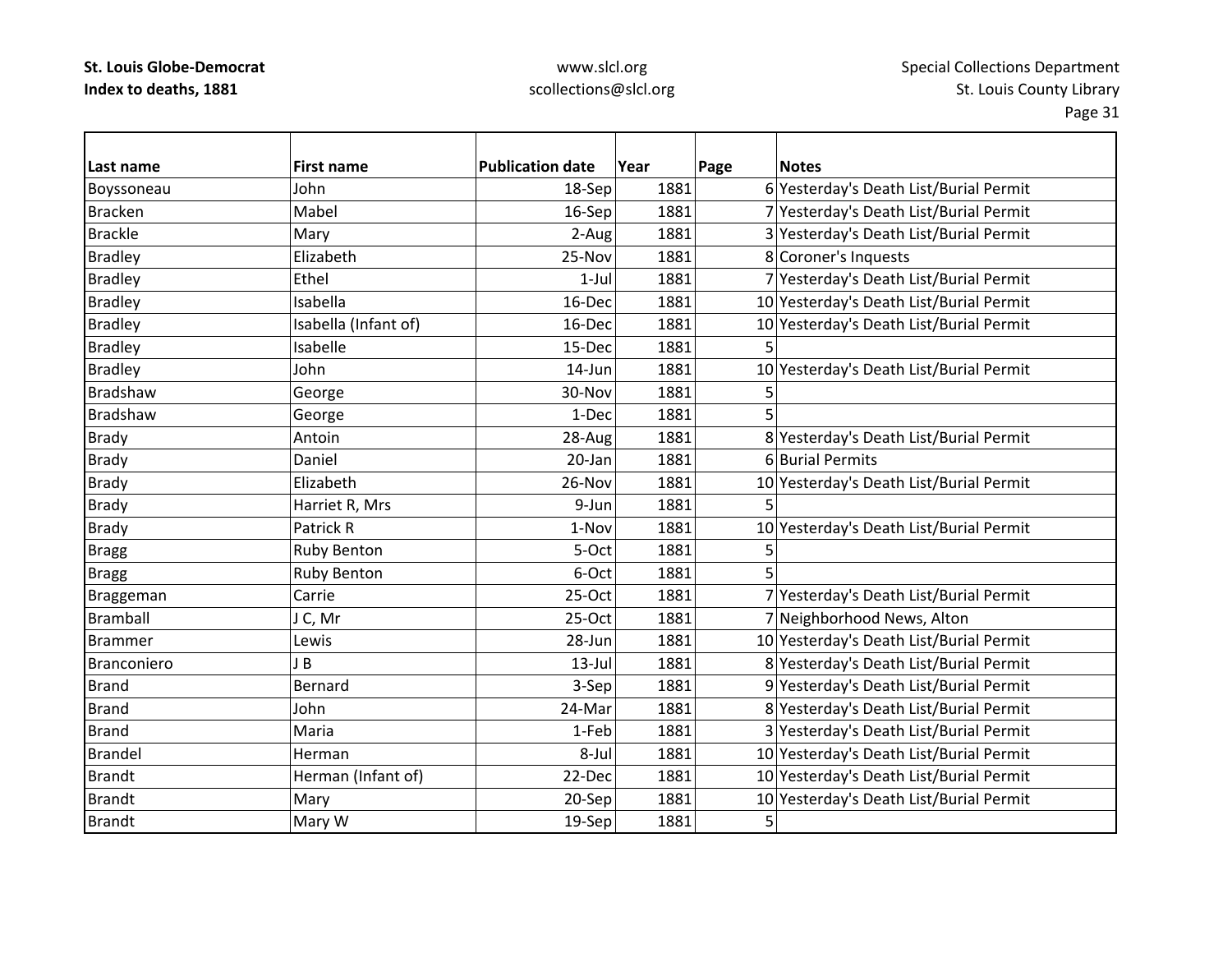# www.slcl.org scollections@slcl.org

| lLast name       | <b>First name</b>  | <b>Publication date</b> | Year | Page | <b>Notes</b>                            |
|------------------|--------------------|-------------------------|------|------|-----------------------------------------|
| Brandymore       | Louis              | 3-Nov                   | 1881 |      | 6 Locals In Brief                       |
| Brandymore       | Louis              | 8-Nov                   | 1881 |      | 11 Yesterday's Death List/Burial Permit |
| Brankman         | Joseph             | 15-Nov                  | 1881 |      | 10 Yesterday's Death List/Burial Permit |
| <b>Brant</b>     | Dorothea           | 16-Aug                  | 1881 |      | 10 Yesterday's Death List/Burial Permit |
| <b>Brant</b>     | Jesse N            | 25-Apr                  | 1881 |      | 8 Neighborhood News                     |
| <b>Brauer</b>    | Carl               | $10$ -Jul               | 1881 |      | 8 Yesterday's Death List/Burial Permit  |
| <b>Braun</b>     | Chas T             | 15-Nov                  | 1881 |      | 10 Yesterday's Death List/Burial Permit |
| <b>Braun</b>     | Henry              | 5-Aug                   | 1881 |      | 7 Yesterday's Death List/Burial Permit  |
| <b>Braun</b>     | Jacob              | 3-Aug                   | 1881 |      | 3 Yesterday's Death List/Burial Permit  |
| <b>Braun</b>     | Lizzie             | 14-Oct                  | 1881 |      | 3 Yesterday's Death List/Burial Permit  |
| <b>Bray</b>      | Chas               | 22-Apr                  | 1881 |      | 7 Yesterday's Death List/Burial Permit  |
| <b>Bray</b>      | Orpha              | 15-Nov                  | 1881 |      | 10 Yesterday's Death List/Burial Permit |
| <b>Brazill</b>   | Wm                 | 18-Mar                  | 1881 |      | 10 Yesterday's Death List/Burial Permit |
| <b>Breck</b>     | Robert B           | 5-Jan                   | 1881 | 5    |                                         |
| Breckenridge     | Julia              | 15-Apr                  | 1881 |      | 5 Yesterday's Death List/Burial Permit  |
| Breckenridge     | Julia              | 16-Apr                  | 1881 | 5    |                                         |
| Breckenridge     | Julia              | 16-Apr                  | 1881 |      | 12 Yesterday's Death List/Burial Permit |
| Breckenridge     | Robert             | 24-Apr                  | 1881 |      | 9 Yesterday's Death List/Burial Permit  |
| <b>Breckman</b>  | Harry              | 13-Jun                  | 1881 |      |                                         |
| <b>Bree</b>      | <b>Francis E</b>   | 11-Sep                  | 1881 |      | 8 Yesterday's Death List/Burial Permit  |
| <b>Breen</b>     | Frankie            | 10-Aug                  | 1881 |      | 7 Yesterday's Death List/Burial Permit  |
| <b>Breffer</b>   | Nelson (Infant Of) | 11-Jun                  | 1881 |      | 6 St Louis In splinters                 |
| <b>Brehm</b>     | Carl               | 14-Jun                  | 1881 |      | 10 Yesterday's Death List/Burial Permit |
| Breitweiser      | Dora               | 12-Oct                  | 1881 |      | 10 Yesterday's Death List/Burial Permit |
| <b>Bremmer</b>   | August             | 17-Jul                  | 1881 |      | 11 Days Of Death                        |
| <b>Bremser</b>   | Henry              | 28-Apr                  | 1881 | 5    |                                         |
| <b>Brendecke</b> | Walter             | 15-Feb                  | 1881 |      | 10 Yesterday's Death List/Burial Permit |
| <b>Brendick</b>  | Walter             | 15-Feb                  | 1881 |      | 7 Coroner's Inquest                     |
| <b>Brenick</b>   | Margaret           | 8-Feb                   | 1881 |      | 6 Yesterday's Death List/Burial Permit  |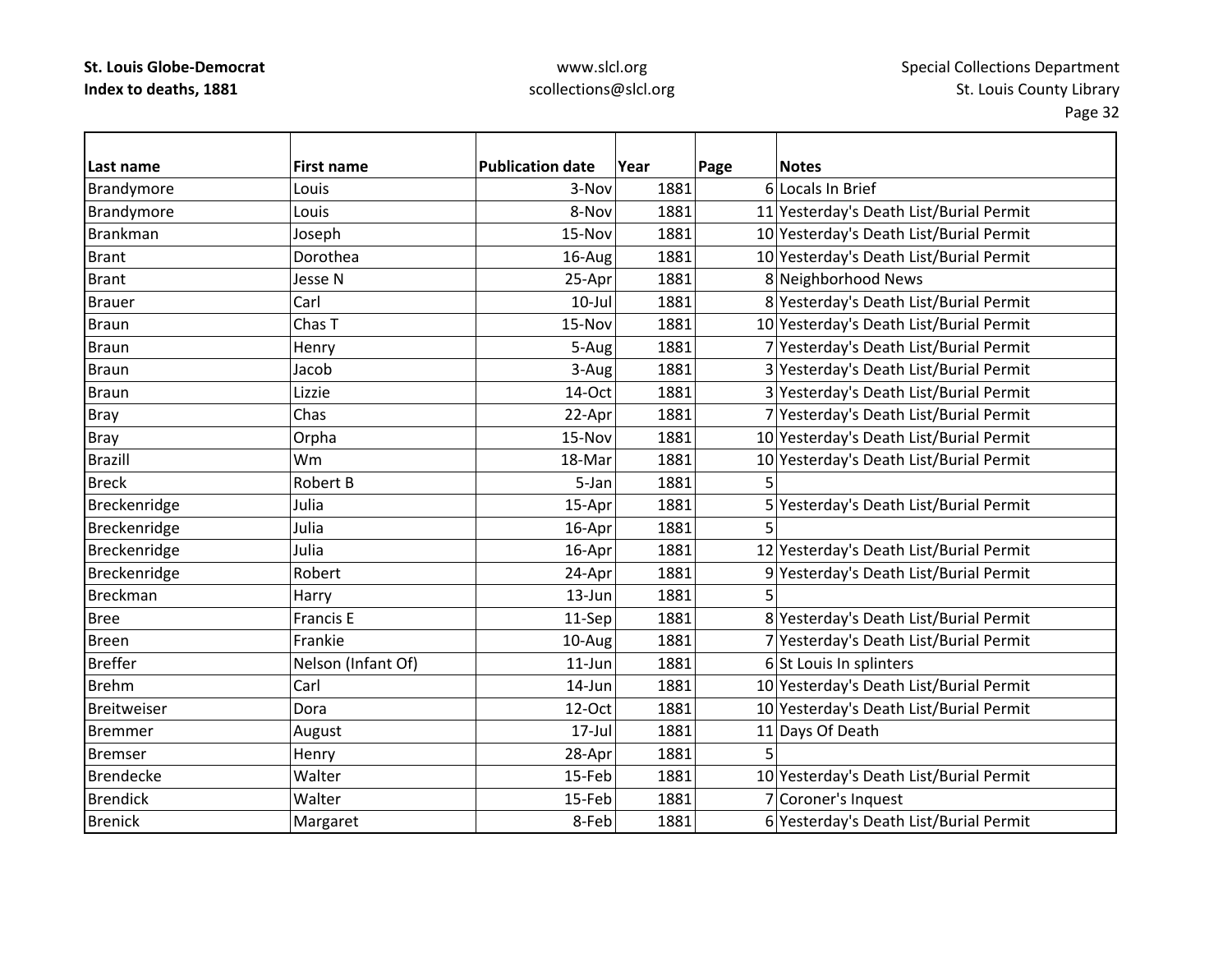# www.slcl.org scollections@slcl.org

| Last name        | <b>First name</b>   | <b>Publication date</b> | Year | Page | <b>Notes</b>                            |
|------------------|---------------------|-------------------------|------|------|-----------------------------------------|
| <b>Brenk</b>     | Ida                 | 20-Apr                  | 1881 |      | 10 Yesterday's Death List/Burial Permit |
| Brennan          | Bilan               | 2-Apr                   | 1881 |      | 9 Yesterday's Death List/Burial Permit  |
| Brennan          | Catharine           | 6-Sep                   | 1881 |      | 7 Yesterday's Death List/Burial Permit  |
| Brennan          | Ellen               | 9-Sep                   | 1881 |      | 10 Yesterday's Death List/Burial Permit |
| Brennan          | Fanny               | 4-Nov                   | 1881 |      | 10 Yesterday's Death List/Burial Permit |
| Brennan          | Kate, Mrs           | 5-Sep                   | 1881 | 5    |                                         |
| Brennan          | Kate, Mrs           | 6-Sep                   | 1881 | 5    |                                         |
| Brennan          | Maragaret, Mrs      | 21-Apr                  | 1881 | 5    |                                         |
| Brennan          | Margaret            | 22-Apr                  | 1881 |      | 7 Yesterday's Death List/Burial Permit  |
| Brennan          | Margaret            | 13-Nov                  | 1881 |      |                                         |
| <b>Brennan</b>   | Patrick             | 5-Aug                   | 1881 |      | 7 Yesterday's Death List/Burial Permit  |
| Brennan          | Thomas              | 25-Mar                  | 1881 |      | 10 Yesterday's Death List/Burial Permit |
| <b>Brennan</b>   | Thos                | 25-Mar                  | 1881 |      | 8 Three Coroner's Cases                 |
| <b>Brenner</b>   | Henry               | 29-Apr                  | 1881 |      | 10 Yesterday's Death List/Burial Permit |
| <b>Bretscher</b> | Abraham (Infant Of) | 12-Oct                  | 1881 |      | 10 Yesterday's Death List/Burial Permit |
| Brevator         | John                | 9-Mar                   | 1881 | 5    |                                         |
| <b>Brevator</b>  | John                | 10-Mar                  | 1881 | 5    |                                         |
| <b>Brevit</b>    | John                | $26$ -Jul               | 1881 |      | 10 Yesterday's Death List/Burial Permit |
| <b>Brewer</b>    | Adolph              | 31-May                  | 1881 |      | 10 Yesterday's Death List/Burial Permit |
| <b>Brewer</b>    | Chas W H            | 24-Feb                  | 1881 |      | 2 Coroner's Cases                       |
| <b>Brewer</b>    | Hannah R            | 19-Apr                  | 1881 | 10   |                                         |
| <b>Brewer</b>    | John                | 25-Feb                  | 1881 |      | 7 Yesterday's Death List/Burial Permit  |
| <b>Brewer</b>    | John S              | 24-Feb                  | 1881 | 5    |                                         |
| <b>Brewer</b>    | John S              | 28-Dec                  | 1881 |      | 10 Year's Mortality                     |
| Bricklayer       | Heinrich            | 19-Jun                  | 1881 |      | 9 Yesterday's Death List/Burial Permit  |
| <b>Brideau</b>   | Fred                | 17-Oct                  | 1881 |      | 6 Local In Brief                        |
| <b>Bridge</b>    | George              | 8-Nov                   | 1881 |      | 10 Hickerson Held                       |
| <b>Bridges</b>   | George              | 29-Dec                  | 1881 |      | 10 Homicides                            |
| <b>Bries</b>     | John                | $21$ -Jun               | 1881 |      | 3 Yesterday's Death List/Burial Permit  |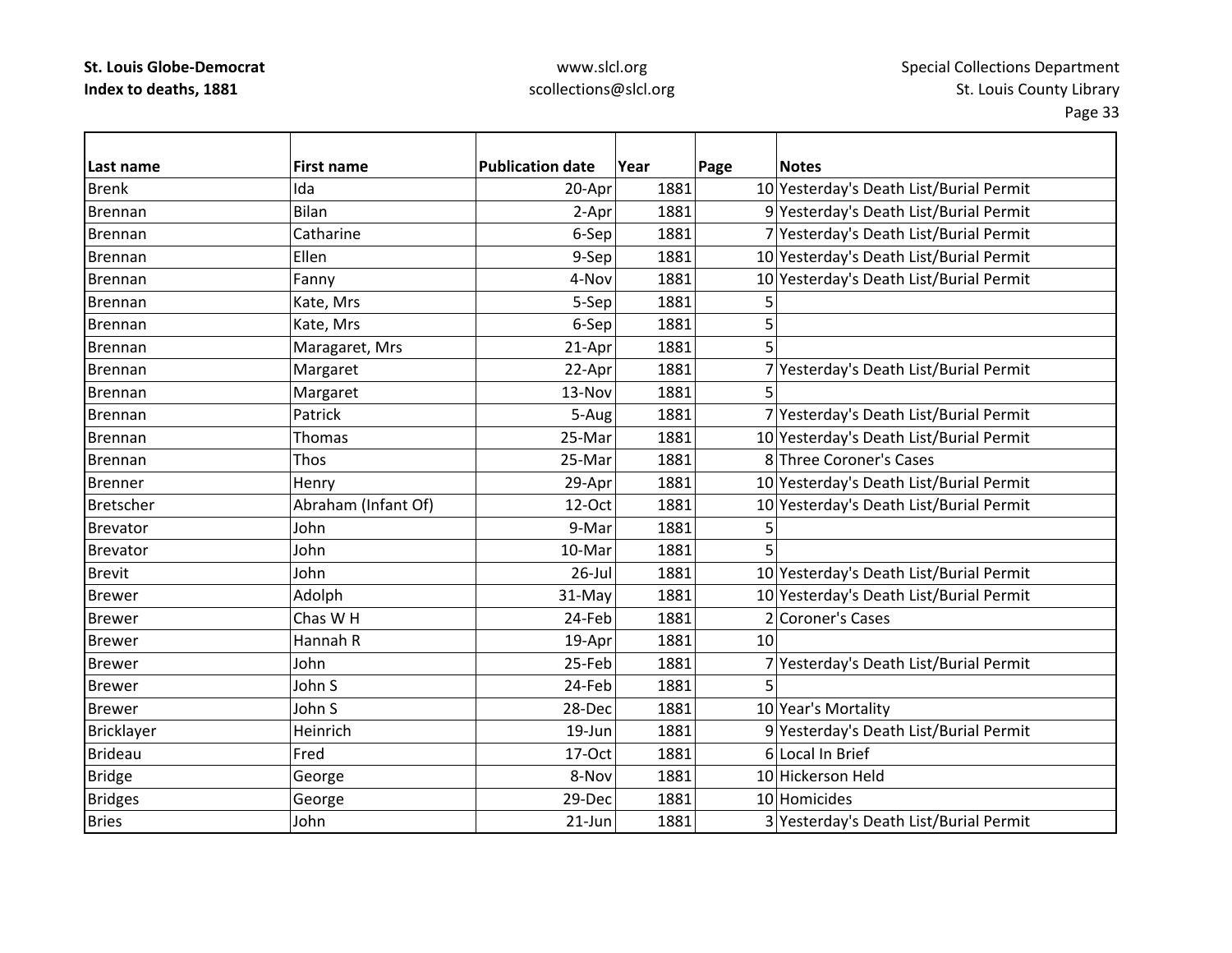# www.slcl.org scollections@slcl.org

| Last name         | <b>First name</b>           | <b>Publication date</b> | Year | Page | <b>Notes</b>                            |
|-------------------|-----------------------------|-------------------------|------|------|-----------------------------------------|
| Briggemann        | M <sub>E</sub>              | 13-Sep                  | 1881 |      | 10 Yesterday's Death List/Burial Permit |
| <b>Briggs</b>     | Geo                         | 5-Nov                   | 1881 |      | 7 Death Of Geo Briggs                   |
| <b>Briggs</b>     | Geo                         | 6-Nov                   | 1881 |      | 7 Death Of Geo Briggs                   |
| <b>Briggs</b>     | George, Mr                  | 6-Nov                   | 1881 |      | 6 Locals In Brief                       |
| <b>Briggs</b>     | George, Mr                  | 7-Nov                   | 1881 |      | 6 Locals In Brief                       |
| <b>Brimson</b>    | Mary F M                    | 1-Nov                   | 1881 |      | 10 Yesterday's Death List/Burial Permit |
| <b>Brimson</b>    | <b>Mary Francis Manning</b> | 30-Oct                  | 1881 | 5    |                                         |
| Brindymore        | Louis                       | 4-Nov                   | 1881 |      | 6 Locals In Brief                       |
| <b>Bring</b>      | Anna                        | 30-Aug                  | 1881 |      | 10 Yesterday's Death List/Burial Permit |
| Brinkkmeyer       | Charles G                   | 7-Nov                   | 1881 | 5    |                                         |
| <b>Brinkmeier</b> | Louise                      | 20-Sep                  | 1881 |      | 10 Yesterday's Death List/Burial Permit |
| Brinkmeyer        | Charles F                   | 8-Nov                   | 1881 |      | 11 Yesterday's Death List/Burial Permit |
| Brinkmeyer        | Charles G                   | 6-Nov                   | 1881 | 5    |                                         |
| Brinkmeyer        | <b>Edward H</b>             | 11-Oct                  | 1881 | 5    |                                         |
| Brinkmeyer        | Ollie                       | $21$ -Jul               | 1881 |      | 10 Yesterday's Death List/Burial Permit |
| <b>Brischoux</b>  | Therese, Miss               | 27-Sep                  | 1881 | 5    |                                         |
| <b>Brischoux</b>  | Therese, Miss               | 28-Sep                  | 1881 | 5    |                                         |
| <b>Briscoe</b>    | Benjamin                    | 30-Dec                  | 1881 |      | 6 Local In Brief                        |
| <b>Brissinger</b> | Frank                       | 29-Dec                  | 1881 |      | 9 Yesterday's Death List/Burial Permit  |
| Brissmeyer        | Frank                       | 29-Dec                  | 1881 |      | 8 Deaths Yesterday                      |
| <b>Brittin</b>    | John,Mr                     | 6-Oct                   | 1881 |      | 6 Death's Doings                        |
| <b>Briveau</b>    | JJ                          | 18-Oct                  | 1881 |      | 7 Yesterday's Death List/Burial Permit  |
| Broadwell         | Daisy                       | 29-Mar                  | 1881 | 5    |                                         |
| Broadwell         | Georgian Marguerite         | 27-Mar                  | 1881 | 8    |                                         |
| Broadwell         | J, Mr (Daughter Of)         | 27-Mar                  | 1881 |      | 7 Splinters                             |
| Brockelmann       | Joseph                      | 11-Nov                  | 1881 |      | 10 Yesterday's Death List/Burial Permit |
| <b>Brockhoff</b>  | Fred                        | $31$ -Jul               | 1881 |      | 6 Splinters                             |
| <b>Brockhoff</b>  | Stephen                     | $17 -$ Jul              | 1881 |      | 11 Days Of Death                        |
| <b>Brockiher</b>  | Ida                         | 14-Aug                  | 1881 |      | 16 Yesterday's Death List/Burial Permit |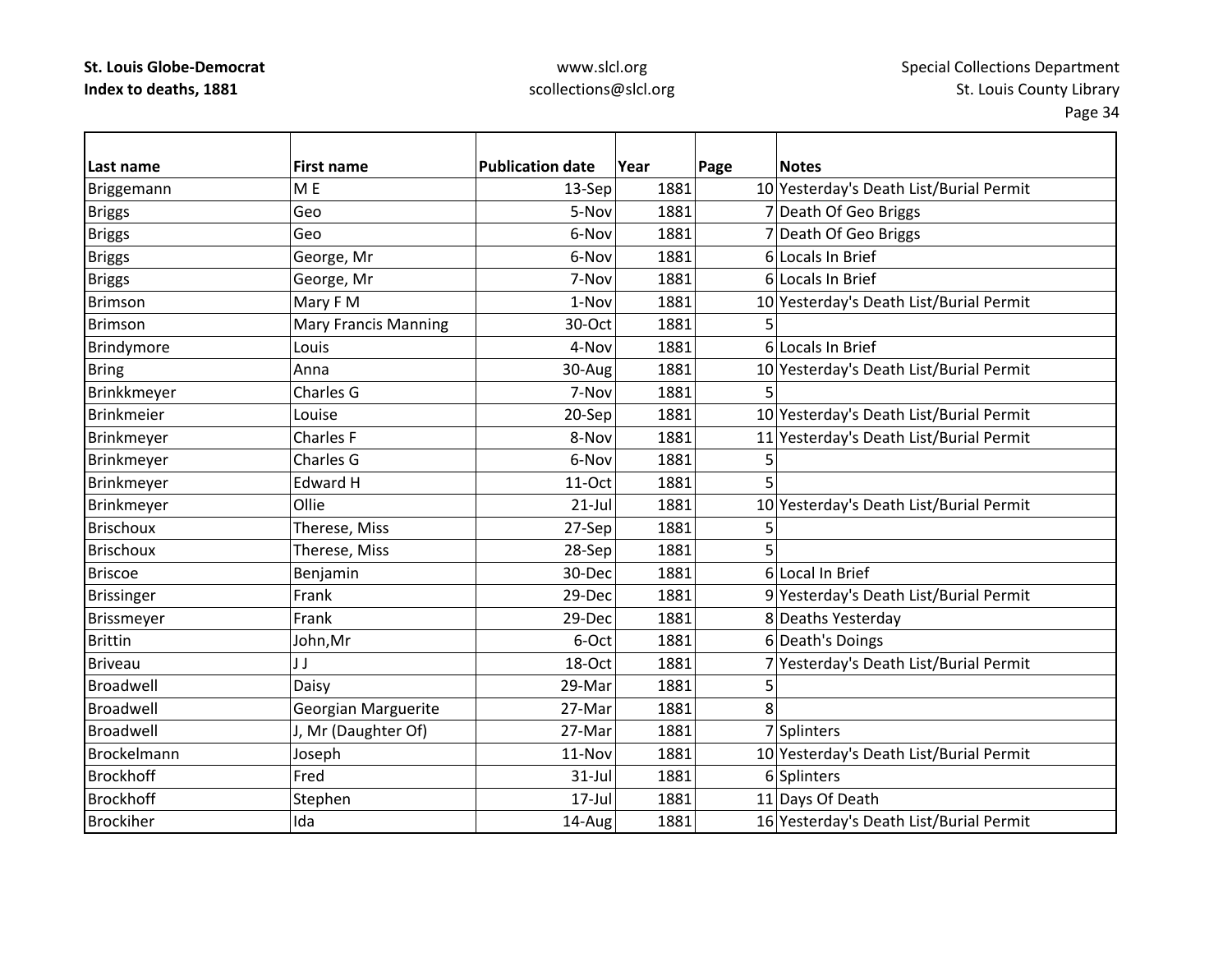### www.slcl.org scollections@slcl.org

| Last name        | <b>First name</b> | <b>Publication date</b> | Year | Page<br><b>Notes</b>                    |
|------------------|-------------------|-------------------------|------|-----------------------------------------|
| <b>Brockman</b>  | Henry             | 20-Apr                  | 1881 | 10 Yesterday's Death List/Burial Permit |
| Brockmeyer       | George            | $13$ -Jul               | 1881 | 8 Yesterday's Death List/Burial Permit  |
| <b>Brodback</b>  | Edwin             | 20-Jan                  | 1881 | 6 Burial Permits                        |
| <b>Broderick</b> | Anna T, Mrs       | 9-Mar                   | 1881 | 7 Yesterday's Death List/Burial Permit  |
| <b>Broderick</b> | Anne, Mrs         | 7-Mar                   | 1881 | 5                                       |
| <b>Broderick</b> | Anne, Mrs         | 8-Mar                   | 1881 | 5                                       |
| <b>Broeder</b>   | Louisa A          | 8-Nov                   | 1881 | 11 Yesterday's Death List/Burial Permit |
| <b>Broemser</b>  | Dora, Mrs         | $14$ -Jul               | 1881 | 2 Kring Will Swing                      |
| <b>Broemser</b>  | Dora, Mrs         | $14$ -Jul               | 1881 | 2 History Of Kring's Case               |
| <b>Broemser</b>  | Gracie            | 14-Jul                  | 1881 | 2 Kring Will Swing                      |
| <b>Broeniser</b> | Dora              | 5-Dec                   | 1881 | 3 Among The Murderers                   |
| <b>Brogan</b>    | James             | 3-Sep                   | 1881 | 9 Yesterday's Death List/Burial Permit  |
| <b>Brogan</b>    | Michael           | 26-Nov                  | 1881 | 10 Yesterday's Death List/Burial Permit |
| Brokelman        | John H            | 3-Jun                   | 1881 | 7 Yesterday's Death List/Burial Permit  |
| <b>Brookhoff</b> | F <sub>B</sub>    | 2-Aug                   | 1881 | 3 Yesterday's Death List/Burial Permit  |
| <b>Brooks</b>    | Fannie            | 26-Nov                  | 1881 | 10 Yesterday's Death List/Burial Permit |
| <b>Brooks</b>    | Henry             | 18-Nov                  | 1881 | 5                                       |
| <b>Brooks</b>    | Henry             | 19-Nov                  | 1881 | 5                                       |
| <b>Brooks</b>    | Henry             | 20-Nov                  | 1881 | 16 Yesterday's Death List/Burial Permit |
| <b>Brooks</b>    | Joel              | $15$ -Jul               | 1881 | 10 Municipal Matters                    |
| <b>Brooks</b>    | Joseph, Mrs       | 20-Nov                  | 1881 | 2 Weary Of Living                       |
| <b>Brooks</b>    | Peter             | 2-Nov                   | 1881 | 9 Yesterday's Death List/Burial Permit  |
| <b>Brooks</b>    | Roneivie          | 30-Aug                  | 1881 | 10 Yesterday's Death List/Burial Permit |
| <b>Brophey</b>   | Walter            | 10-Sep                  | 1881 | 5                                       |
| <b>Brosch</b>    | Joseph            | 20-Sep                  | 1881 | 10 Yesterday's Death List/Burial Permit |
| <b>Brosch</b>    | Margarette        | $10$ -Jun               | 1881 | 10 Yesterday's Death List/Burial Permit |
| <b>Brosiber</b>  | Marie             | 20-Aug                  | 1881 | 9 Yesterday's Death List/Burial Permit  |
| <b>Brothers</b>  | Daniel            | 3-Aug                   | 1881 | 3 Yesterday's Death List/Burial Permit  |
| Brouillard       | Peter             | 20-Aug                  | 1881 | 9 Yesterday's Death List/Burial Permit  |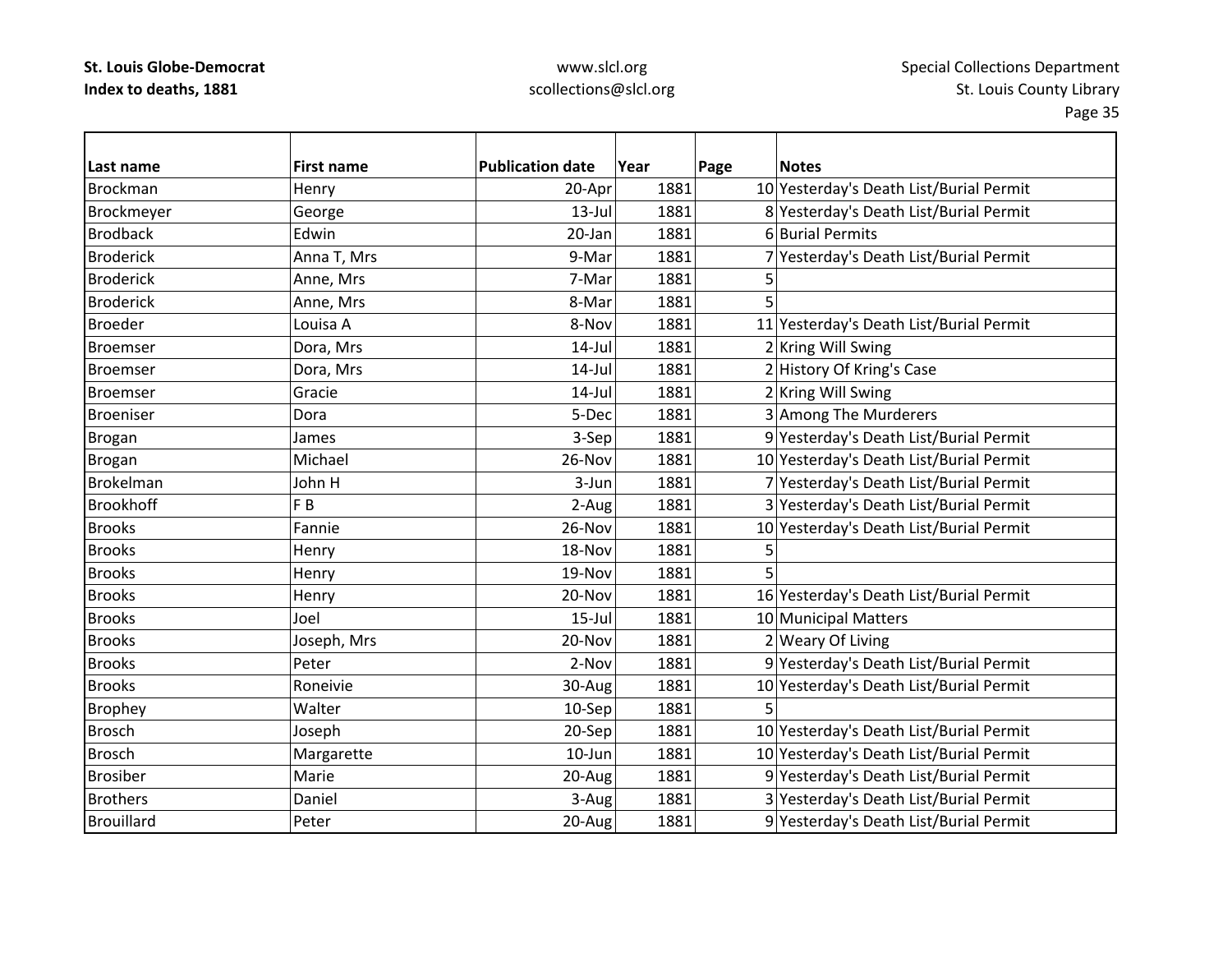# www.slcl.org scollections@slcl.org

|              |                            | <b>Publication date</b> | Year |      | <b>Notes</b>                            |
|--------------|----------------------------|-------------------------|------|------|-----------------------------------------|
| Last name    | <b>First name</b><br>Annie |                         | 1881 | Page |                                         |
| <b>Brown</b> |                            | 26-Aug                  |      |      | 8 Yesterday's Death List/Burial Permit  |
| Brown        | Ben                        | 16-Dec                  | 1881 |      | 2 Fatal Fray                            |
| Brown        | <b>Bridget</b>             | 18-Mar                  | 1881 |      | 10 Yesterday's Death List/Burial Permit |
| <b>Brown</b> | Chas                       | 2-Jun                   | 1881 |      | 10 Yesterday's Death List/Burial Permit |
| Brown        | Elizabeth                  | 8-Jul                   | 1881 |      | 10 Yesterday's Death List/Burial Permit |
| <b>Brown</b> | Elizabeth E                | 12-Apr                  | 1881 |      | 10 Yesterday's Death List/Burial Permit |
| Brown        | Elize                      | 7-Jul                   | 1881 |      | 10 Yesterday's Death List/Burial Permit |
| Brown        | Elsie                      | $10$ -Jul               | 1881 | 5    |                                         |
| <b>Brown</b> | Emma                       | 14-Jun                  | 1881 |      | 10 Yesterday's Death List/Burial Permit |
| Brown        | Frank                      | 18-Jun                  | 1881 |      | 6 St Louis In Splinters                 |
| Brown        | Harriet                    | 23-Nov                  | 1881 | 5    |                                         |
| <b>Brown</b> | Harriet                    | 24-Nov                  | 1881 | 5    |                                         |
| <b>Brown</b> | Harriet                    | 24-Nov                  | 1881 |      | 10 Yesterday's Death List/Burial Permit |
| <b>Brown</b> | James                      | 30-Jan                  | 1881 |      | 13 Work Of The Coroner                  |
| Brown        | James                      | 6-Feb                   | 1881 |      | 2 Yesterday's Death List/Burial Permit  |
| <b>Brown</b> | James                      | 25-Oct                  | 1881 |      | 7 Yesterday's Death List/Burial Permit  |
| <b>Brown</b> | James                      | $23-Oct$                | 1881 | 5    |                                         |
| <b>Brown</b> | James Alphens              | 1-May                   | 1881 | 8    |                                         |
| <b>Brown</b> | James H                    | 17-Sep                  | 1881 |      | 9 Yesterday's Death List/Burial Permit  |
| <b>Brown</b> | Johanna                    | 24-Aug                  | 1881 |      | 10 Yesterday's Death List/Burial Permit |
| Brown        | John                       | $1-Jul$                 | 1881 |      | 7 Yesterday's Death List/Burial Permit  |
| <b>Brown</b> | John                       | 14-Oct                  | 1881 |      | 3 Yesterday's Death List/Burial Permit  |
| <b>Brown</b> | Joseph, Mrs                | 11-Nov                  | 1881 |      | 9 Funeral Of Mrs Joseph Brown           |
| Brown        | Joseph, Mrs                | 13-Nov                  | 1881 |      | 5 Funeral Services                      |
| <b>Brown</b> | Joseph, Mrs                | 14-Nov                  | 1881 |      | 5 Funeral Services                      |
| Brown        | Kate                       | 14-Apr                  | 1881 |      | 10 Yesterday's Death List/Burial Permit |
| <b>Brown</b> | Lillie                     | 10-Mar                  | 1881 |      | 10 Yesterday's Death List/Burial Permit |
| <b>Brown</b> | Lizzie Hayr                | 16-Jan                  | 1881 | 5    |                                         |
| <b>Brown</b> | Margaraet A                | $12$ -Jul               | 1881 | 5    |                                         |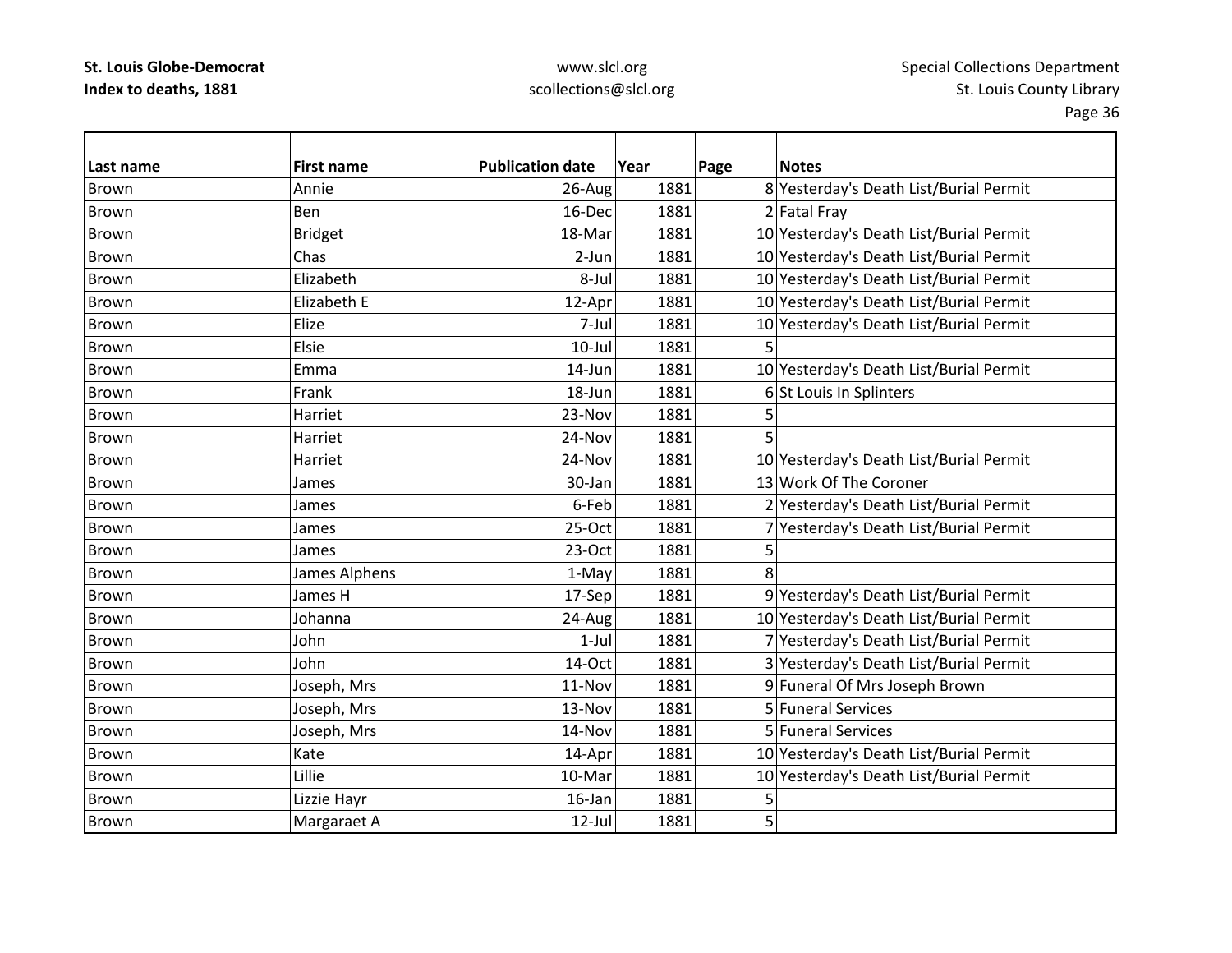# www.slcl.org scollections@slcl.org

| Last name       | <b>First name</b>      | <b>Publication date</b> | Year | Page | <b>Notes</b>                            |
|-----------------|------------------------|-------------------------|------|------|-----------------------------------------|
| <b>Brown</b>    | Mary                   | $19$ -Jul               | 1881 |      | 10 Death Register                       |
| Brown           | Mary                   | 13-Aug                  | 1881 |      | 9 Yesterday's Death List/Burial Permit  |
| <b>Brown</b>    | Michael                | 14-Sep                  | 1881 |      | 10 Yesterday's Death List/Burial Permit |
| <b>Brown</b>    | Nathan                 | 11-Aug                  | 1881 |      | 3 Boiler Explosion Horror               |
| Brown           | Nathan                 | 10-Aug                  | 1881 |      | 5 Death And Desolation                  |
| <b>Brown</b>    | P <sub>P</sub>         | 10-Apr                  | 1881 |      | 16 Death Of P P Brown                   |
| <b>Brown</b>    | Philip P               | 10-Apr                  | 1881 | 5    |                                         |
| <b>Brown</b>    | Sarah                  | 23-Dec                  | 1881 |      | 10 Yesterday's Death List/Burial Permit |
| <b>Brown</b>    | Theodore               | 8-Jun                   | 1881 |      | 7 Yesterday's Death List/Burial Permit  |
| Brown           | Thomas                 | 19-Mar                  | 1881 |      | 7 Yesterday's Death List/Burial Permit  |
| <b>Brown</b>    | Thomas                 | 10-Nov                  | 1881 |      | 10 Yesterday's Death List/Burial Permit |
| <b>Brown</b>    | <b>Thomas</b>          | 20-Nov                  | 1881 |      | 16 Yesterday's Death List/Burial Permit |
| <b>Brown</b>    | Tim                    | 6-Sep                   | 1881 |      | 7 Yesterday's Death List/Burial Permit  |
| <b>Brown</b>    | Tommie                 | 20-Nov                  | 1881 | 5    |                                         |
| <b>Brown</b>    | Virginia K, Mrs        | 8-Nov                   | 1881 |      | 3 Mrs Virginia K Brown                  |
| <b>Brown</b>    | Virginia K, Mrs        | 8-Nov                   | 1881 |      | 3 News From Carrollton                  |
| <b>Brown</b>    | Virginia K, Mrs        | 16-Nov                  | 1881 |      | 6 Laid To Rest                          |
| <b>Brown</b>    | Virginia Keach         | 9-Nov                   | 1881 | 5    |                                         |
| <b>Brown</b>    | W <sub>L</sub>         | 24-Apr                  | 1881 | 5    |                                         |
| <b>Brown</b>    | William                | $12$ -Jul               | 1881 |      | 3 Died At The Work House                |
| <b>Browne</b>   | Wm C                   | 16-Jan                  | 1881 | 5    |                                         |
| <b>Browning</b> | Clara A                | 13-May                  | 1881 | 5    |                                         |
| <b>Browning</b> | Elizabeth              | $13$ -Jul               | 1881 |      | 8 Yesterday's Death List/Burial Permit  |
| <b>Brownsin</b> | William                | 16-Apr                  | 1881 |      | 12 Yesterday's Death List/Burial Permit |
|                 | George W, Judge(Infant |                         |      |      |                                         |
| <b>Browster</b> | Of)                    | 30-Jun                  | 1881 |      | 8 County Notes                          |
| <b>Bruce</b>    | Robert D               | 7-Jan                   | 1881 |      | 7 Death Rate/Burial Permit              |
| <b>Bruce</b>    | <b>Robert Dewar</b>    | 6-Jan                   | 1881 | 5    |                                         |
| <b>Brudna</b>   | Frank                  | 12-Apr                  | 1881 | 5    |                                         |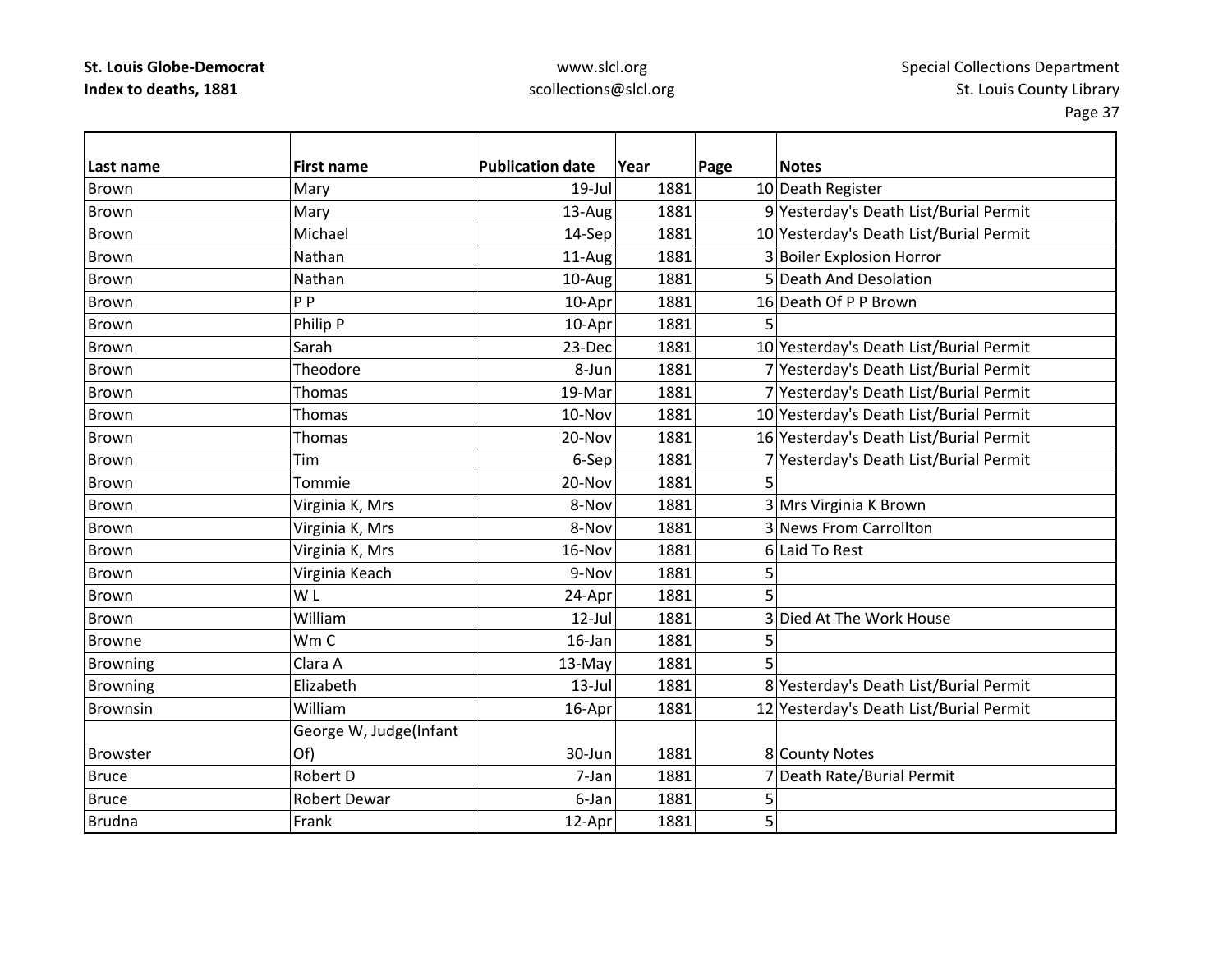# www.slcl.org scollections@slcl.org

| Last name       | <b>First name</b> | <b>Publication date</b> | Year | Page | <b>Notes</b>                            |
|-----------------|-------------------|-------------------------|------|------|-----------------------------------------|
| <b>Brudna</b>   | Frank             | 14-Apr                  | 1881 |      | 10 Yesterday's Death List/Burial Permit |
| Brueggemann     | H, Mrs            | 16-Feb                  | 1881 |      | 7 Neighborhood News, Alton, Illinois    |
| Brueggemann     | Helena            | $31 -$ Jul              | 1881 |      | 8 Yesterday's Death List/Burial Permit  |
| <b>Bruen</b>    | Catherine         | 21-Feb                  | 1881 | 5    |                                         |
| <b>Bruening</b> | Mary A            | $17 -$ Jul              | 1881 |      | 11 Days Of Death                        |
| <b>Bruin</b>    | Nathan            | $21-Oct$                | 1881 |      | 11 Yesterday's Death List/Burial Permit |
| <b>Bruman</b>   | Louise            | 22-Feb                  | 1881 |      | 3 Yesterday's Death List/Burial Permit  |
| <b>Bruming</b>  | Mary Agnes        | $16$ -Jul               | 1881 | 5    |                                         |
| <b>Bruna</b>    | William           | 21-Jan                  | 1881 |      | 3 Neighborhood News, Belleville         |
| Brungard        | Andrew            | $1-Jul$                 | 1881 |      | 7 Yesterday's Death List/Burial Permit  |
| Brungard        | Andrew Sebastian  | 30-Jun                  | 1881 | 5    |                                         |
| <b>Brunnero</b> | Mathias           | $13$ -Jul               | 1881 |      | 8 Yesterday's Death List/Burial Permit  |
| Brushaul        | Theresa           | 28-Sep                  | 1881 |      | 12 Yesterday's Death List/Burial Permit |
| <b>Brushek</b>  | Mary              | 16-Jul                  | 1881 |      | 8 Municipal Matters                     |
| <b>Bryant</b>   | H C, Mr           | 19-Dec                  | 1881 | 5    |                                         |
| Bryant          | Luella M          | 3-Aug                   | 1881 |      | 3 Yesterday's Death List/Burial Permit  |
| <b>Bryant</b>   | N A, Mrs          | 23-Dec                  | 1881 | 5    |                                         |
| <b>Bryant</b>   | <b>Neale</b>      | 6-Jul                   | 1881 |      | 10 Yesterday's Death List/Burial Permit |
| <b>Bryant</b>   | Vancleave D       | $4-Jul$                 | 1881 |      | 3 Neighborhood News, East St Louis      |
| <b>Buans</b>    | Mary Ann          | 18-Jan                  | 1881 |      | 10 Yesterday's Death List/Burial Permit |
| Buchanan        | Charles W         | 19-Feb                  | 1881 | 5    |                                         |
| Buchanan        | Chas W            | 20-Feb                  | 1881 |      | 13 Yesterday's Death List/Burial Permit |
| Buchanan        | Evelyne           | 25-Jan                  | 1881 | 5    |                                         |
| Buchanan        | Wm                | $27 -$ Jul              | 1881 |      | 10 Yesterday's Death List/Burial Permit |
| Buchanan        | Wm C              | 26-Dec                  | 1881 | 5    |                                         |
| <b>Bucher</b>   | John              | 8-Oct                   | 1881 |      | 7 Not Murder, But Dies                  |
| <b>Bucher</b>   | John              | 7-Oct                   | 1881 |      | 6 Probable Murder                       |
| <b>Bucher</b>   | Joseph            | $16$ -Jun               | 1881 |      | 6 East St Louis                         |
| <b>Bucher</b>   | Joseph            | 17-Jun                  | 1881 |      | 7 Neighborhood News, East St Louis      |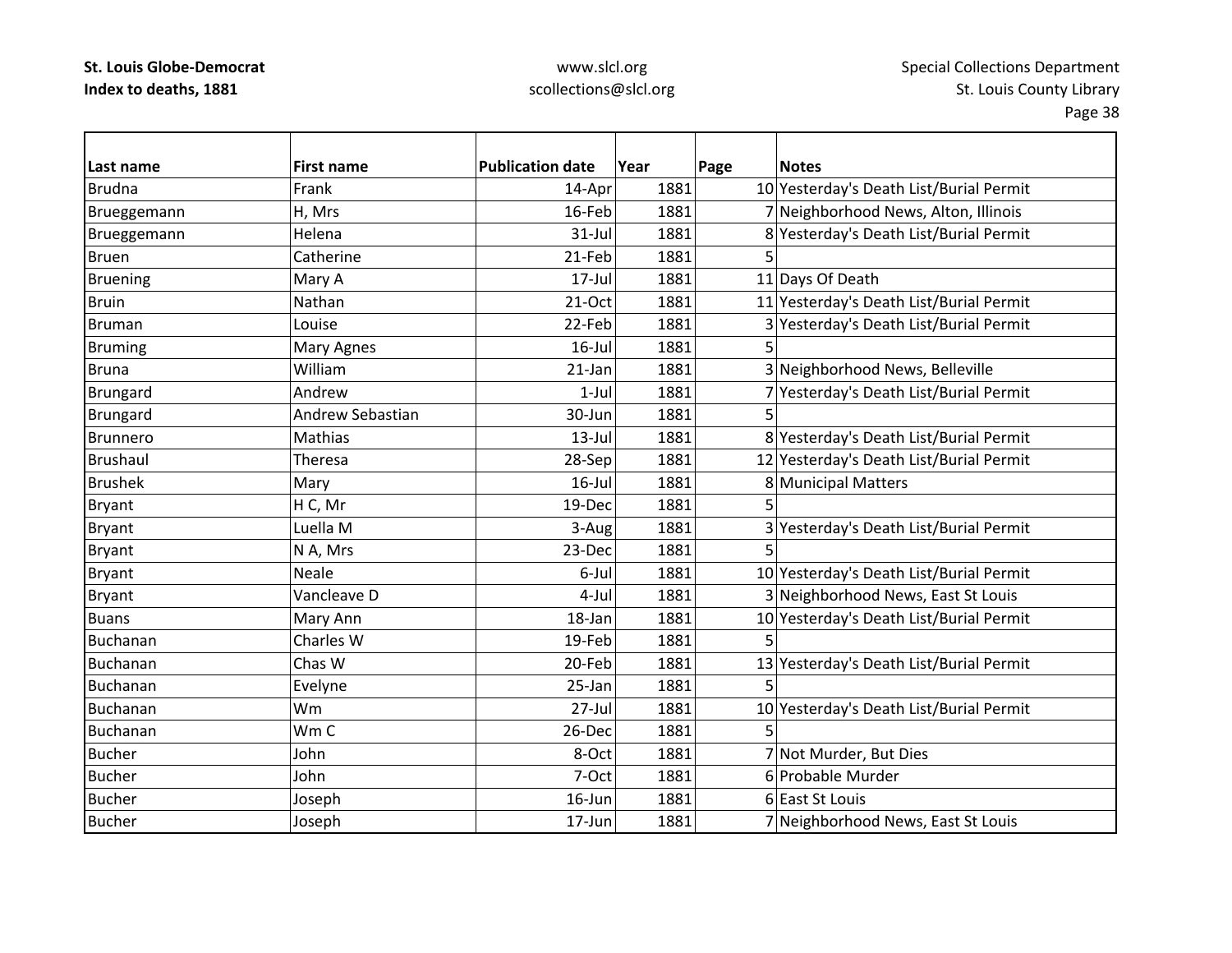# www.slcl.org scollections@slcl.org

| Last name        | <b>First name</b> | <b>Publication date</b> | Year        | Page | <b>Notes</b>                            |
|------------------|-------------------|-------------------------|-------------|------|-----------------------------------------|
| <b>Bucher</b>    | Joseph            | 22-Jun                  | 1881        |      | 7 Neighborhood News, Belleville         |
| <b>Bucher</b>    | Julia             | 27-Jul                  | 1881        |      | 10 Yesterday's Death List/Burial Permit |
| <b>Bucher</b>    | Maggie            | 9-Jan                   | 1881        |      | 12 Yesterday's Death List/Burial Permit |
| <b>Bucher</b>    | SA                | 8-Sep                   | 1881        |      | 8 Suicide of S A Bucher                 |
| <b>Buchheeiz</b> | Emil              | 25-Aug                  | 1881        |      | 10 Yesterday's Death List/Burial Permit |
| <b>Buchhols</b>  | Carl              | 27-Jul                  | 1881        |      | 10 Yesterday's Death List/Burial Permit |
| <b>Buchman</b>   | John              | 26-Nov                  | 1881        |      | 7 East St Louis                         |
| <b>Buchner</b>   | Edward            | 1-Feb                   | 1881        |      | 3 Yesterday's Death List/Burial Permit  |
| <b>Buchter</b>   | John              | 9-Oct                   | 1881        |      | 16 Yesterday's Death List/Burial Permit |
| <b>Buck</b>      | Alice             | 29-Jun                  | 1881        |      | 3 Yesterday's Death List/Burial Permit  |
| <b>Buck</b>      | Charles H, Sr     | 13-Mar                  | 1881        |      | 2 Death Of Charles H Buck, Sr.          |
| <b>Buck</b>      | Chas H            | 28-Dec                  | 1881        |      | 10 Year's Mortality                     |
| <b>Buck</b>      | Chas H, Sr        | 13-Mar                  | 1881        | 8    |                                         |
| <b>Buck</b>      | Chas H, Sr        | 14-Mar                  | 1881        | 5    |                                         |
| <b>Buck</b>      | Chas H, Sr        | 15-Mar                  | 1881        | 5    |                                         |
| <b>Buck</b>      | Chas H, Sr        | 20-Mar                  | 1881        |      | 5 Resolutions of Respect And Condolence |
| <b>Buck</b>      | Othelia           | 18-Jun                  | 1881        |      | 7 Yesterday's Death List/Burial Permit  |
| <b>Buckheit</b>  | Louise            | 27-Apr                  | 1881        |      | 7 Yesterday's Death List/Burial Permit  |
| <b>Bucklely</b>  | Michael           | 21-Jan                  | 1881   7(A) |      |                                         |
| <b>Buckley</b>   | Michael           | 23-Jan                  | 1881        | 5    |                                         |
| <b>Buckley</b>   | Lawrence          | 29-Apr                  | 1881        |      | 10 Yesterday's Death List/Burial Permit |
| <b>Buckley</b>   | Michael           | 22-Jan                  | 1881        | 5    |                                         |
| <b>Buckman</b>   | Harry             | 14-Jun                  | 1881        |      | 10 Yesterday's Death List/Burial Permit |
| <b>Buckrath</b>  | Mina              | 5-Apr                   | 1881        |      | 10 Yesterday's Death List/Burial Permit |
| <b>Budg</b>      | Emil              | 14-Aug                  | 1881        |      | 16 Yesterday's Death List/Burial Permit |
| <b>Buecker</b>   | Wm                | 24-Jun                  | 1881        |      | 2 Yesterday's Death List/Burial Permit  |
| <b>Buehler</b>   | Elizabeth         | $2-Jul$                 | 1881        |      | 3 Yesterday's Death List/Burial Permit  |
| <b>Buehler</b>   | John              | 9-Oct                   | 1881        |      | 4 Somnambulist's Death                  |
| <b>Buehler</b>   | Joseph            | 22-Jul                  | 1881        |      | 2 Captured At Cairo                     |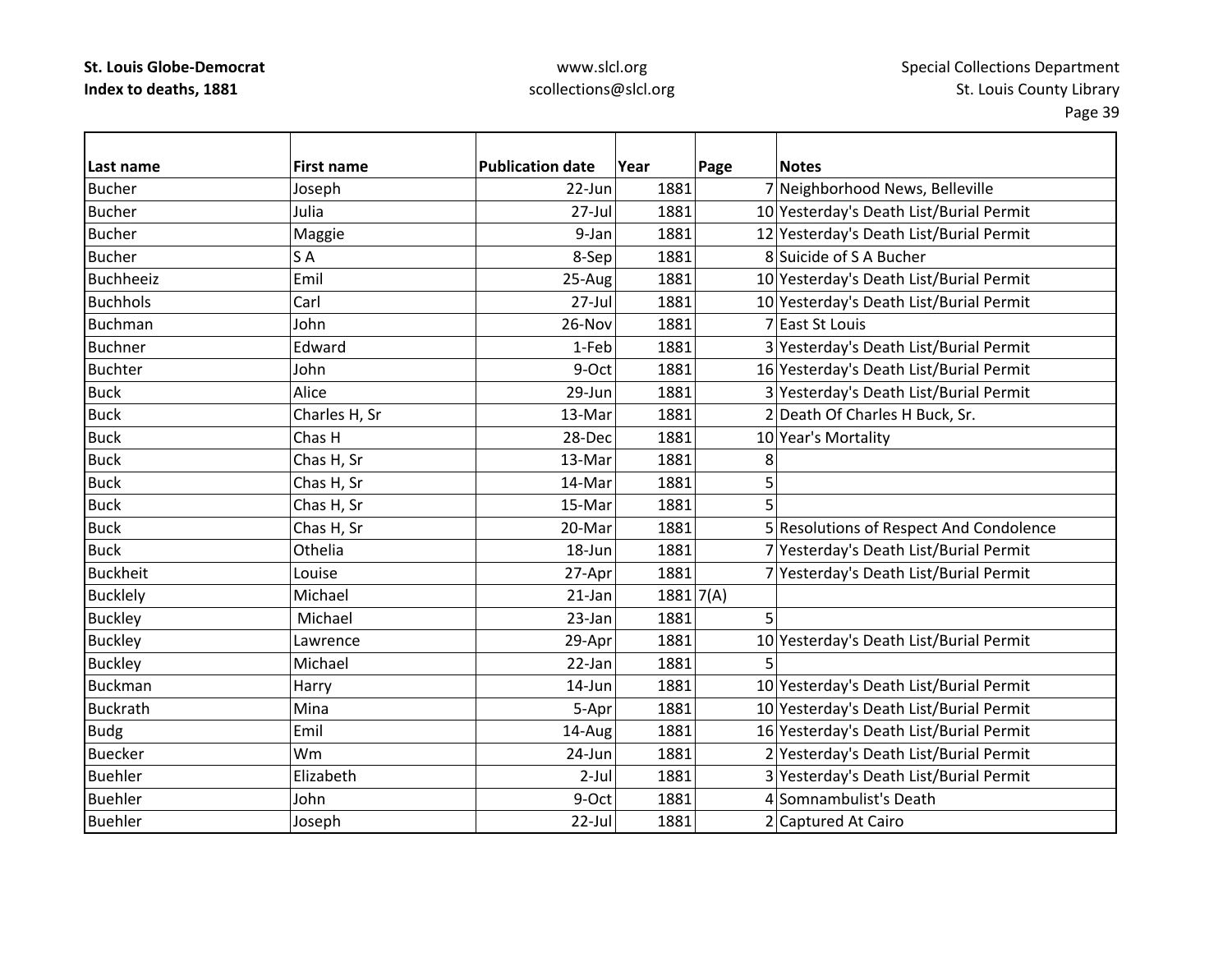### www.slcl.org scollections@slcl.org

**Last name First name Publication date Year Page Notes** Buercher John28-Oct 1881 8 Yesterday's Death List/Burial Permit Buerkel Theodor21-Aug 1881 9 Yesterday's Death List/Burial Permit BufordColonel 1881  $\vert$  30-Aug 1881 10 Yesterday's Death List/Burial Permit BuhrmanChristopher H 30‐Jan 1881 13 Yesterday's Death List/Burial Permit Bulger  $\vert$  Catharine  $\vert$  13-Jan 1881 10 Yesterday's Death List/Burial Permit Bulndy Samuel H 20-Aug 1881 9 Yesterday's Death List/Burial Permit Bultow Wm30-Mar 1881 7 Yesterday's Death List/Burial Permit BumanCharles F 13–Jan 1881 3 Coroner's Cases Bumannn IC CF 18-Jan 18-Jan 1881 10 Yesterday's Death List/Burial Permit BunerHenry 12‐Jul 1881 8 Neighborhood News, East St Louis BuntenAnna 21-Apr 1881 10 Yesterday's Death List/Burial Permit BurchardtMichael 1881 1881 10 Yesterday's Death List/Burial Permit Burdd Annie 31‐Jul 1881 8 Yesterday's Death List/Burial Permit Burdeau $\begin{array}{|c|c|c|c|}\n\hline\n\end{array}$  I T, Captain 15-Mar  $\begin{array}{|c|c|c|}\n\hline\n\end{array}$  1881 5 BurdeauJ T, Capt  $\vert$  16-Mar $\vert$  1881 4 Mourning For A Mariner BurdeauJ T, Capt 17‐Mar 1881 5 Funeral Notice Burdenn 3-Nov 1881 5 Burdenn 5-Nov 1881 10 BurdenWalter 1881 1881 10 Yesterday's Death List/Burial Permit Burgess Elizabeth 7‐Apr 1881 8 Yesterday's Death List/Burial Permit Burgess George 15‐Dec 1881 9 Yesterday's Death List/Burial Permit Burgess Maria, Mrs 21‐Dec 1881 10 Corpse Held Burgess Samuel 27-Jan 1881 10 Yesterday's Death List/Burial Permit Burgess Samuel 28-Dec 1881 10 Year's Mortality Burgess Samuel, Mr 28-Jan 1881 5 Burgess Samuel, Mr 29-Jan 1881 5 Old Citizen Gone To Rest Burghardt 
Humandt 
Unillie IVIII voor alle als-May 1881 7 Yesterday's Death List/Burial Permit Buridge Arah Arah Arah A 3‐Apr 1881 8 Yesterday's Death List/Burial Permit BurkAnthony 28-Oct 1881 8 Yesterday's Death List/Burial Permit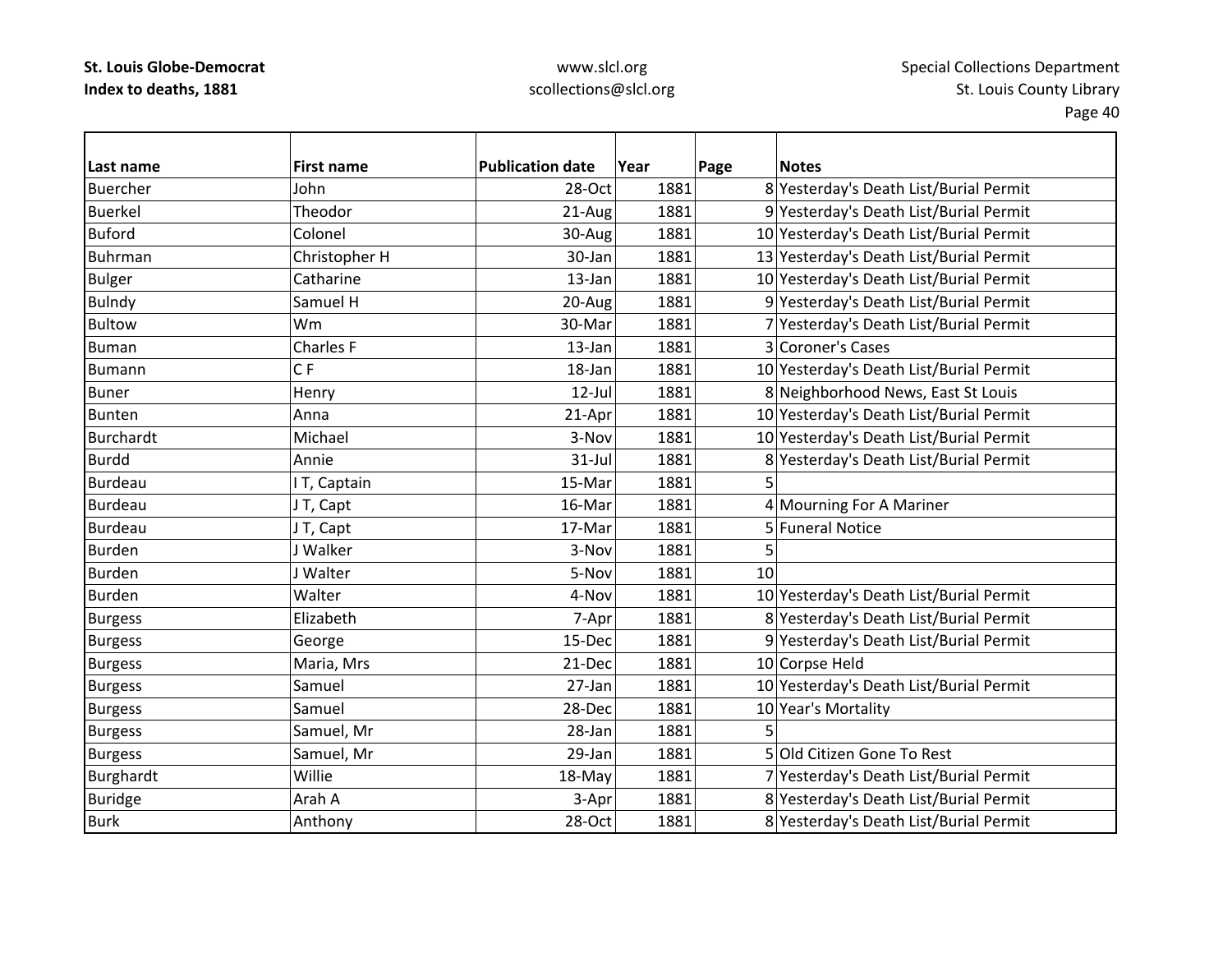# www.slcl.org scollections@slcl.org

| Last name         | <b>First name</b> | <b>Publication date</b> | Year | Page | <b>Notes</b>                            |
|-------------------|-------------------|-------------------------|------|------|-----------------------------------------|
| <b>Burk</b>       | TR                | $26$ -Jul               | 1881 |      | 10 Yesterday's Death List/Burial Permit |
| <b>Burke</b>      | Anna              | 18-Jun                  | 1881 |      | 7 Yesterday's Death List/Burial Permit  |
| <b>Burke</b>      | Elizabeth         | 12-Feb                  | 1881 |      | 6 Yesterday's Death List/Burial Permit  |
| <b>Burke</b>      | John, Mrs         | $15$ -Jul               | 1881 |      | 4 Prisoner At His Wife's Funeral        |
| <b>Burke</b>      | Lafayette         | 28-Dec                  | 1881 |      |                                         |
| <b>Burke</b>      | Mary              | 7-Jan                   | 1881 |      | 7 Death Rate/Burial Permit              |
| <b>Burke</b>      | Mary              | 29-Jun                  | 1881 |      | 3 Yesterday's Death List/Burial Permit  |
| <b>Burke</b>      | Phillip           | 8-May                   | 1881 |      | 16 Yesterday's Death List/Burial Permit |
| <b>Burke</b>      | Sabina            | $15$ -Jul               | 1881 |      | 10 Municipal Matters                    |
| <b>Burke</b>      | Thomas            | 12-Jun                  | 1881 |      | 16 Coroner's Cases                      |
| <b>Burke</b>      | <b>Thomas</b>     | 14-Jun                  | 1881 |      | 10 Yesterday's Death List/Burial Permit |
| <b>Burkharadt</b> | Anna              | 5-Jun                   | 1881 |      | 8 Yesterday's Death List/Burial Permit  |
| <b>Burkhardt</b>  | George F          | 6-Dec                   | 1881 |      | 10 Yesterday's Death List/Burial Permit |
| <b>Burkhardt</b>  | George W (Son Of) | 3-Jun                   | 1881 |      | 8 Child's Horrible Death                |
| <b>Burkhholz</b>  | Maria             | 14-Dec                  | 1881 |      | 10 Yesterday's Death List/Burial Permit |
| <b>Burlew</b>     | Ida               | 28-Oct                  | 1881 |      | 8 Yesterday's Death List/Burial Permit  |
| <b>Burlew</b>     | John (Child Of)   | 28-Oct                  | 1881 |      | 11 Too Much Crape                       |
| Burlingame        | Annie, Miss       | 10-Feb                  | 1881 |      | 7 Neighborhood News, East St. Louis     |
| <b>Burnell</b>    | Lewis             | 14-Apr                  | 1881 |      | 10 Yesterday's Death List/Burial Permit |
|                   |                   |                         |      |      | Alias, see Mounsie, Yesterday's Death   |
| <b>Burnes</b>     | George            | 1-Nov                   | 1881 |      | 10 List/Burial Permit                   |
| <b>Burnett</b>    | Helen M           | 17-May                  | 1881 |      | 10 Yesterday's Death List/Burial Permit |
| <b>Burnett</b>    | Quinton           | 22-Jan                  | 1881 |      | 3 Yesterday's Death List/Burial Permit  |
| <b>Burnett</b>    | Sophia            | 25-Apr                  | 1881 | 5    |                                         |
| <b>Burnett</b>    | Sophia            | 26-Apr                  | 1881 |      | 7 Yesterday's Death List/Burial Permit  |
| <b>Burnett</b>    | T B, Mrs          | 25-Apr                  | 1881 |      | 2 Splinters                             |
| Burnham           | Charles           | 31-Jul                  | 1881 |      | 8 Yesterday's Death List/Burial Permit  |
| <b>Burns</b>      | Alice             | 5-Aug                   | 1881 |      | 7 Yesterday's Death List/Burial Permit  |
| <b>Burns</b>      | Ann               | 7-Aug                   | 1881 |      | 6 Yesterday's Death List/Burial Permit  |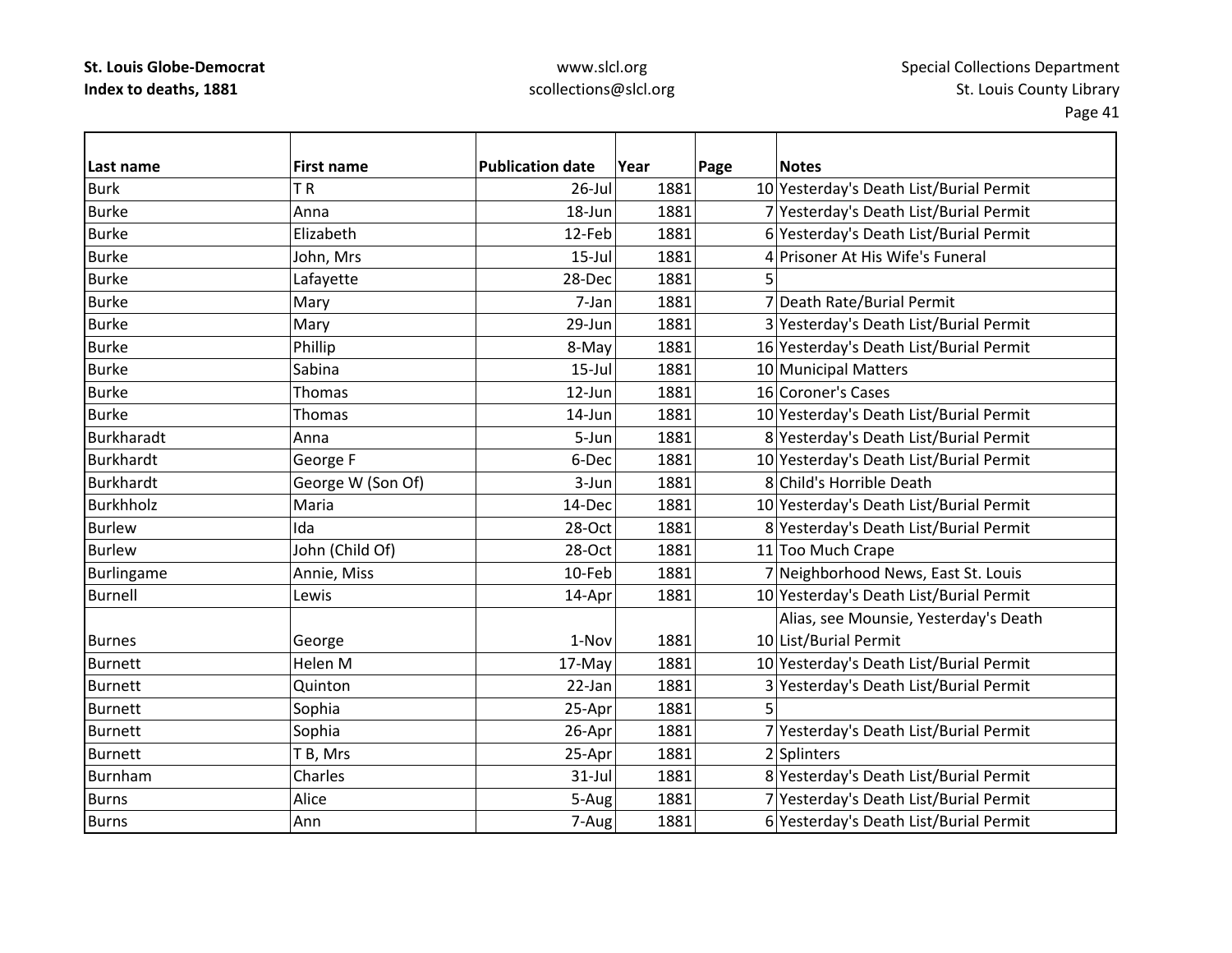# www.slcl.org scollections@slcl.org

| Last name       | <b>First name</b>      | <b>Publication date</b> | Year | Page | <b>Notes</b>                                |
|-----------------|------------------------|-------------------------|------|------|---------------------------------------------|
| <b>Burns</b>    | <b>Blanch</b>          | 26-Jul                  | 1881 |      | 10 Yesterday's Death List/Burial Permit     |
| <b>Burns</b>    | Marcia                 | $19$ -Jul               | 1881 |      | 10 Death Register                           |
| <b>Burns</b>    | Margaret               | 21-Jan                  | 1881 |      | 3 Yesterday's Death List/Burial Permit      |
| <b>Burns</b>    | Michael                | 25-Oct                  | 1881 |      | 7 Yesterday's Death List/Burial Permit      |
| <b>Burns</b>    | Michael                | 23-Dec                  | 1881 |      | 10 Yesterday's Death List/Burial Permit     |
| <b>Burns</b>    | Muncie                 | 29-Oct                  | 1881 |      | 3 Muncie Burns Killed, The Prisoner's Death |
| <b>Burns</b>    | Muncie                 | 31-Oct                  | 1881 |      | 8 Funeral Of Muncie Burns Postponed         |
| <b>Burns</b>    | Muncie                 | 29-Dec                  | 1881 |      | 10 Homicides                                |
| <b>Burns</b>    | Patrick                | 6-Feb                   | 1881 |      | 2 Yesterday's Death List/Burial Permit      |
| <b>Burns</b>    | Patrick                | 27-Mar                  | 1881 | 8    |                                             |
| <b>Burns</b>    | Thos                   | 26-Apr                  | 1881 |      | 7 Yesterday's Death List/Burial Permit      |
| <b>Burr</b>     | <b>Charles E</b>       | 1-Apr                   | 1881 | 5    |                                             |
| <b>Burridge</b> | Sarah A, Mrs           | 2-Apr                   | 1881 | 5    |                                             |
| <b>Burridge</b> | Sarah A, Mrs           | 3-Apr                   | 1881 | 8    |                                             |
| <b>Burris</b>   | Judy                   | 12-Apr                  | 1881 |      | 10 Yesterday's Death List/Burial Permit     |
|                 |                        |                         |      |      |                                             |
| <b>Burwell</b>  | Winnie C Blodgett, Mrs | 26-Nov                  | 1881 | 5    |                                             |
| <b>Burwell</b>  | Winnie C, Mrs          | 25-Nov                  | 1881 | 5    |                                             |
| <b>Burwell</b>  | Winnie O               | 26-Nov                  | 1881 |      | 10 Yesterday's Death List/Burial Permit     |
| <b>Bus</b>      | Clara                  | 20-Aug                  | 1881 |      | 9 Yesterday's Death List/Burial Permit      |
| <b>Busch</b>    | John (Infant Of)       | 29-Nov                  | 1881 |      | 10 Yesterday's Death List/Burial Permit     |
| <b>Busch</b>    | John (Infant Of)       | 29-Nov                  | 1881 |      | 10 Yesterday's Death List/Burial Permit     |
| <b>Bush</b>     | Emanuel                | 15-Apr                  | 1881 |      | 3 Yesterday's Death List/Burial Permit      |
| <b>Bushell</b>  | Joseph E               | 9-Feb                   | 1881 |      | 7 Yesterday's Death List/Burial Permit      |
| <b>Bushell</b>  | Joseph Edwards         | 9-Feb                   | 1881 | 5    |                                             |
| <b>Bushey</b>   | Linda W                | 17-Sep                  | 1881 |      | 9 Yesterday's Death List/Burial Permit      |
| <b>Bushey</b>   | Linda Watson           | 16-Sep                  | 1881 | 5    |                                             |
| <b>Bushey</b>   | Linda Watson           | 17-Sep                  | 1881 | 5    |                                             |
| <b>Bustard</b>  | S Frank                | 17-Sep                  | 1881 | 5    |                                             |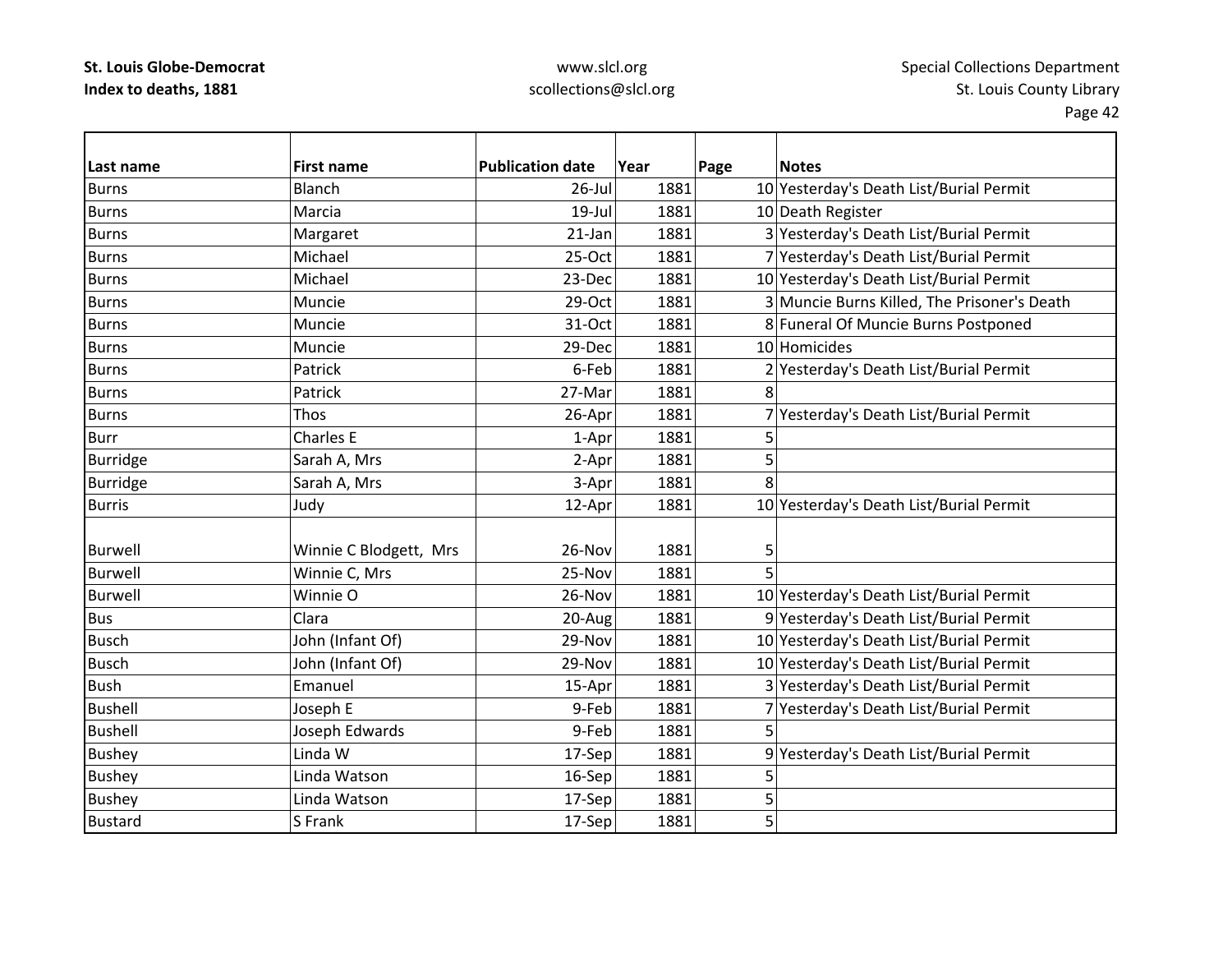# www.slcl.org scollections@slcl.org

| Last name         | <b>First name</b>  | <b>Publication date</b> | Year | Page | <b>Notes</b>                            |
|-------------------|--------------------|-------------------------|------|------|-----------------------------------------|
| <b>Buten</b>      | Anna M J           | 17-Apr                  | 1881 |      | 7 Yesterday's Death List/Burial Permit  |
| Buteron           | Horace             | 9-Jul                   | 1881 |      | 9 Yesterday's Death List/Burial Permit  |
| <b>Butler</b>     | <b>Frank Platt</b> | 27-Mar                  | 1881 | 8    |                                         |
| <b>Butler</b>     | Ellen              | 28-Jul                  | 1881 | 5    |                                         |
| <b>Butler</b>     | Ellen              | 29-Jul                  | 1881 |      | 7 Yesterday's Death List/Burial Permit  |
| <b>Butler</b>     | George             | 17-Sep                  | 1881 |      | 9 Yesterday's Death List/Burial Permit  |
| <b>Butler</b>     | Olive              | 21-Sep                  | 1881 |      | 12 Yesterday's Death List/Burial Permit |
| Buttermore        | Julia              | 18-Aug                  | 1881 |      | 10 Yesterday's Death List/Burial Permit |
| <b>Butts</b>      | Clairborn          | $3$ -Jul                | 1881 |      | 16 Yesterday's Death List/Burial Permit |
| <b>Buttweiler</b> | Willie             | 8-Sep                   | 1881 |      | 10 Yesterday's Death List/Burial Permit |
| <b>Buzan</b>      | William            | 3-Feb                   | 1881 |      | 8 Neighborhood News, Alton              |
| <b>Byers</b>      | Thomas             | 20-Aug                  | 1881 |      | 9 Yesterday's Death List/Burial Permit  |
| Byrn              | <b>TF</b>          | 6-Sep                   | 1881 |      | 7 Yesterday's Death List/Burial Permit  |
| <b>Byrne</b>      | Julia, Mrs         | 18-Nov                  | 1881 | 5    |                                         |
| <b>Byrne</b>      | Julia, Mrs         | 19-Nov                  | 1881 | 5    |                                         |
| <b>Byron</b>      | <b>Bridget</b>     | 15-Sep                  | 1881 | 5    |                                         |
| Byron             | <b>Bridget</b>     | 15-Sep                  | 1881 |      | 10 Yesterday's Death List/Burial Permit |
| Cabanna           | Nancy              | 16-Sep                  | 1881 |      | 7 Yesterday's Death List/Burial Permit  |
| Cabel             | Mary               | 30-Apr                  | 1881 |      | 9 Yesterday's Death List/Burial Permit  |
| Cable             | Mary, Mrs          | 29-Apr                  | 1881 | 5    |                                         |
| Cady              | <b>Bridget</b>     | 16-Jun                  | 1881 |      | 10 Yesterday's Death List/Burial Permit |
| Cady              | Charles F, Mrs     | 25-Feb                  | 1881 |      | 8 Death Of Mrs Charles F Cady           |
| Cady              | Charles F, Mrs     | 28-Feb                  | 1881 |      | 7 Funeral of Mrs Charles F Cady         |
| Cady              | Julia M            | 25-Feb                  | 1881 | 5    |                                         |
| Cady              | Julia M            | 26-Feb                  | 1881 | 5    |                                         |
| Cady              | Julia M            | 27-Feb                  | 1881 | 5    |                                         |
| Cady              | Julia M            | 27-Feb                  | 1881 |      | 13 Yesterday's Death List/Burial Permit |
| Cady              | Julia M, Mrs       | 28-Dec                  | 1881 |      | 10 Year's Mortality                     |
| Caesar            | Amelia             | 17-May                  | 1881 |      | 10 Yesterday's Death List/Burial Permit |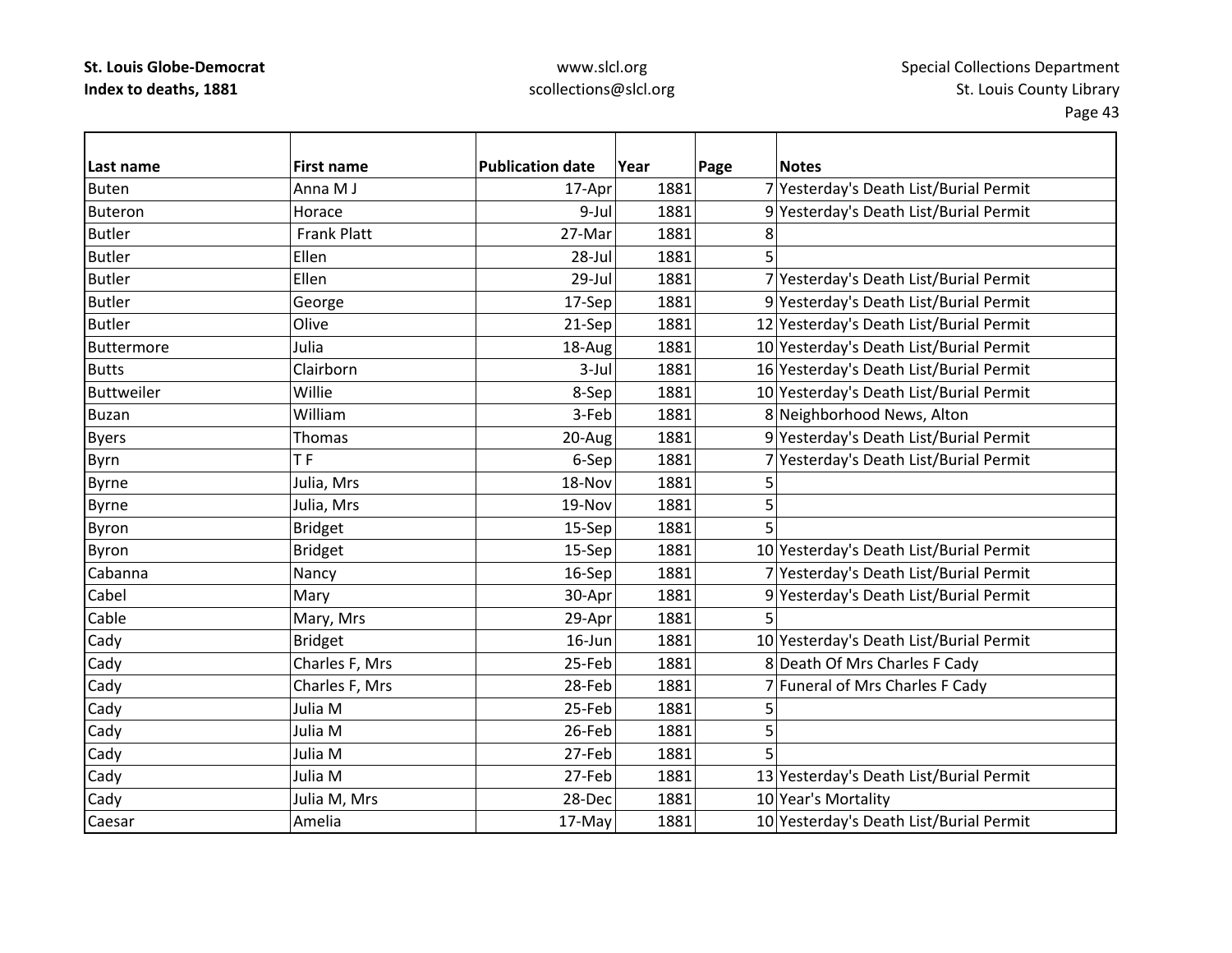Caesar

Caesar

Cahill

Cahill

Cahill

Cahill

Cahill

Cahill

Cahill

Cahill

Cahill

Cahill

Cain

Cain

Cain

Cain

Cain

Cairn

Cairns

Cairns

### www.slcl.org scollections@slcl.org

**Last nameFirst name date Year Page Notes** r |Emily 16-May| 1881| 5 Emily L, Mrs 15-May 1881 8 Cafferata Angelo 27‐Apr 1881 5 Cafferata Angelo 28‐Apr 1881 5 Cafferata Angelo 29‐Apr 1881 5 Cafferata Angelo 30‐Apr 1881 5 CafferataAngelo 28-Dec 1881 10 Year's Mortality Cafferata Stefano26-Dec 1881 5 Cafferata Stefano27-Dec 1881 5 Cafferey Aloysia 3‐Nov 1881 10 Yesterday's Death List/Burial Permit Caguey Catherine 23‐Oct 1881 3 Yesterday's Death List/Burial Permit Anniee M | 1-Jun 1881 5 Anniee M 2-Jun 1881 5 Daniel, Mrs 2-Jun 1881 6 St Louis In splinters Jeremiah (Infant Of) 27‐Nov 1881 11 Yesterday's Death List/Burial Permit Margaret  $\vert$  13-Mar 1881 8 Mauricee 11-Jul 1881 5 Patrick18-Dec 1881 17 Yesterday's Death List/Burial Permit Richard26-Oct 1881 11 Yesterday's Death List/Burial Permit WW B 1-Nov 1-Nov 1881 10 Yesterday's Death List/Burial Permit Wm30-Oct 1881 5 James 21-Aug 1881 9 Yesterday's Death List/Burial Permit James 21-Aug 1881 9 Busy Over Bodies n 18-Nov 1881 5 James 19‐Nov 1881 5 James 19‐Nov 1881 10 Yesterday's Death List/Burial Permit | Mary  $\vert$  9-Aug 1881 3 Yesterday's Death List/Burial Permit s |Esther | 23-Aug | 1881 | 5

John (Mother Of) 28‐Aug 1881 6 Splinters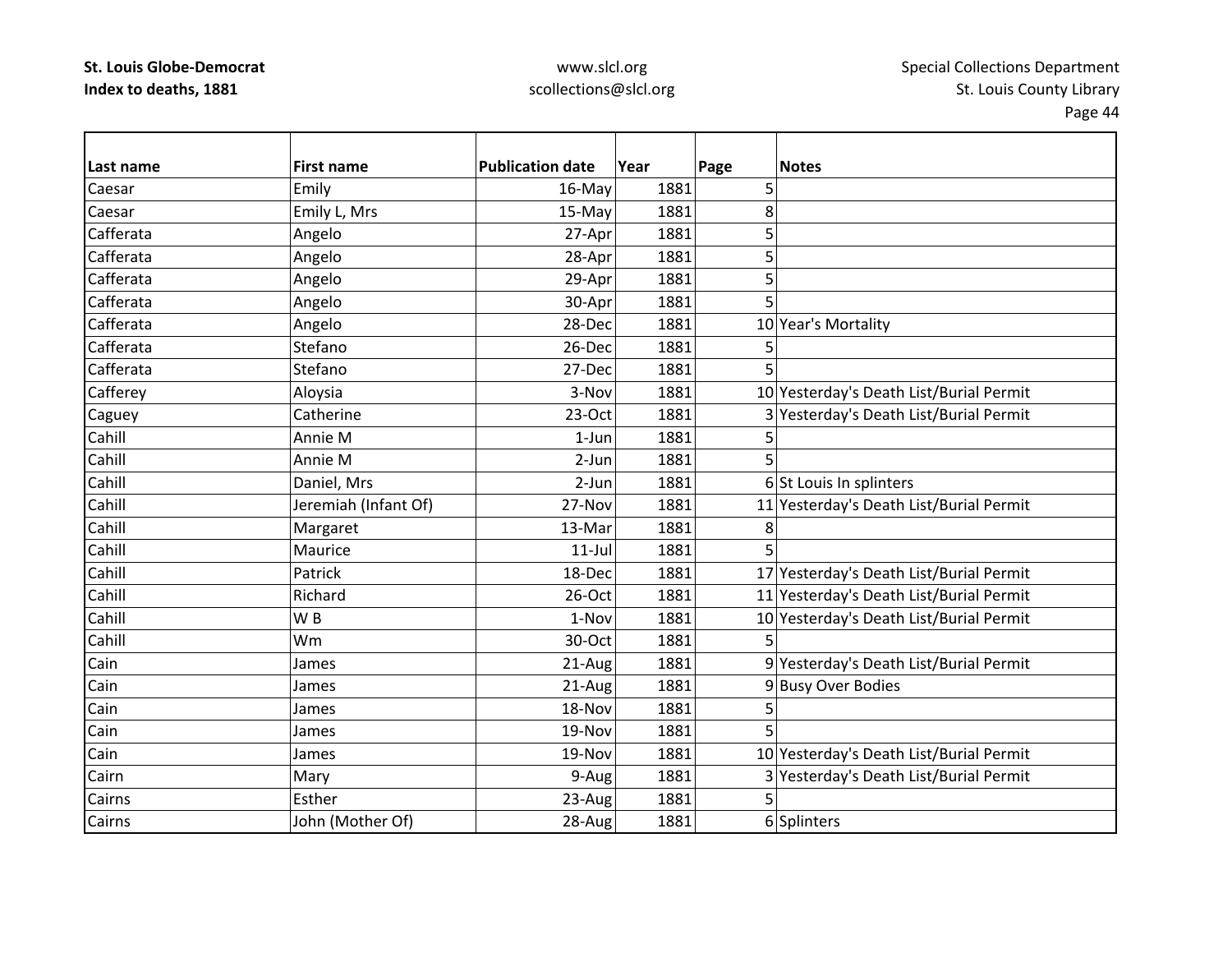### www.slcl.org scollections@slcl.org

**Last nameFirst name Publication date date Year Page Notes** Cairns Joseph 12‐Aug 1881 3 Yesterday's Death List/Burial Permit Cairns Wm11-Jun 1881 9 Yesterday's Death List/Burial Permit CaldwellHannah S, Miss  $24$ -Feb  $1881$  6 Neighborhood News, Alton, Illinois Caldwell Mike29-Nov 1881 10 Yesterday's Death List/Burial Permit CallBenjamin 24-Aug 1881 1881 10 Yesterday's Death List/Burial Permit CallahanJeremiah 12‐Jul 1881 3 Yesterday's Death List/Burial Permit CallinanDaniel 16‐Jul 1881 8 Municipal Matters Calnan Hannah 8‐Aug 1881 5 Calvert Charles10-Feb 1881 7 Instantly Killed **Calvert**  Lillie24-Nov | 1881 | 10 Yesterday's Death List/Burial Permit CalvinJames 2-Dec 1881 10 Yesterday's Death List/Burial Permit CambellWilliam M 30-Aug 1881 7 Coroner's Cases CameronJohn Greig  $23$ -Jan  $1881$  5 CammilloBertha 7‐Sep 1881 7 Yesterday's Death List/Burial Permit Cammoon HH J (Infant Of) 22-Dec 1881 10 Yesterday's Death List/Burial Permit Campand S  $\vert$ S  $\vert$  10 Yesterday's Death List/Burial Permit Campbell Edward 1‐Jun 1881 7 Yesterday's Death List/Burial Permit Campbell Edward 13‐Jul 1881 8 Yesterday's Death List/Burial Permit Campbell George H 16‐Sep 1881 7 Yesterday's Death List/Burial Permit Campbell J A, Dr (Infant Daughter Of) | 26-Aug 1881 5 Campbell  $\vert$  James C,Dr  $\vert$  20-Nov  $\vert$  1881 5 Campbell Mabel 25‐Aug 1881 10 Yesterday's Death List/Burial Permit Campbell Victory 6‐Jan 1881 10 Yesterday's Mortality/Burial Permit Campbell Wm 30‐Jun 1881 10 Yesterday's Death List/Burial Permit Campbell NMM 16 | Wm M 1‐Sep 1881 10 Yesterday's Death List/Burial Permit CaneJane 30‐Aug 1881 10 Yesterday's Death List/Burial Permit CankHenry 12‐Feb 1881 3 Teamster's Suicide CankHenry 29‐Dec 1881 10 Suicides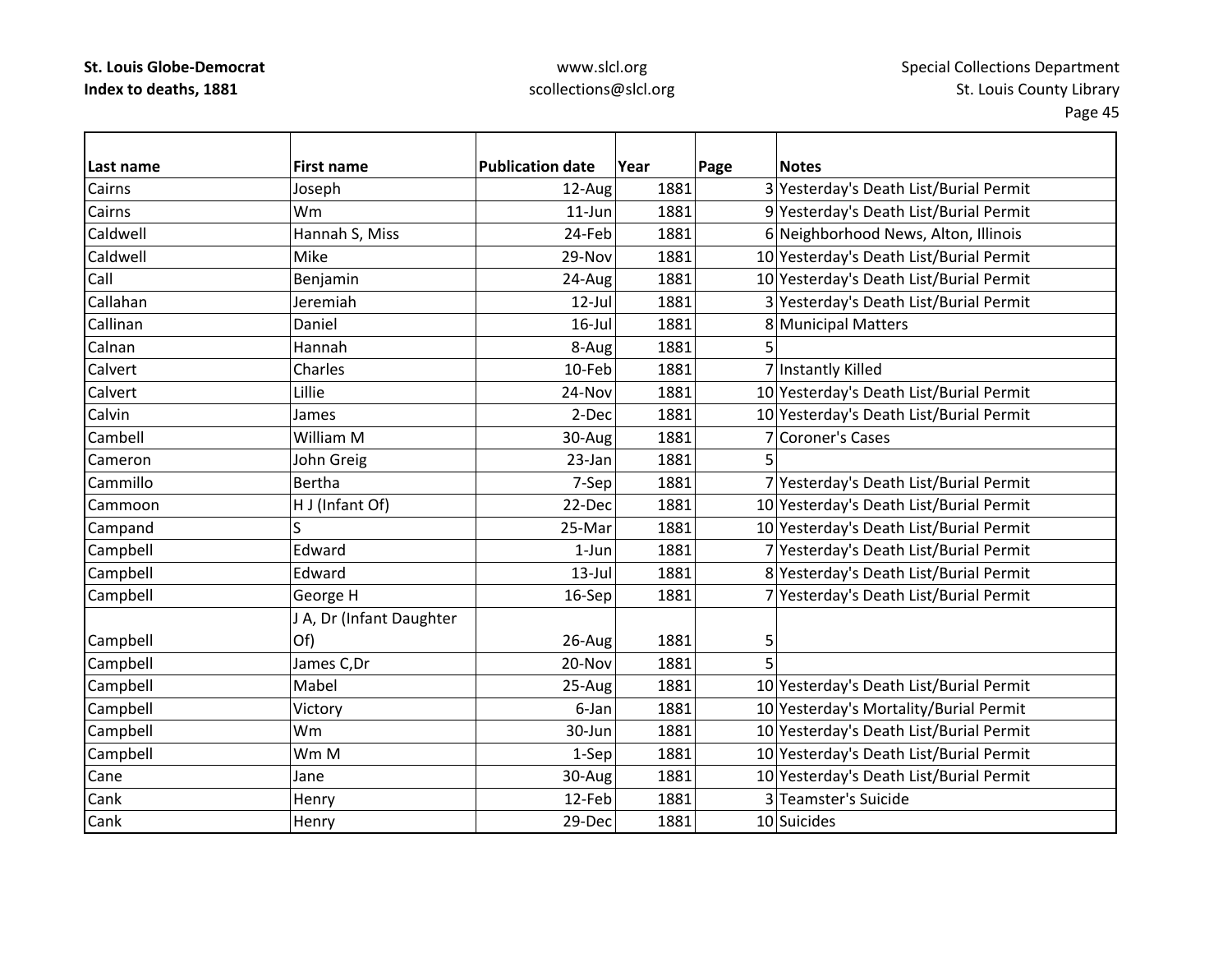### www.slcl.org scollections@slcl.org

**Last name First name Publication date Year Page Notes** CannonGeorge 24-Apr 1881 9 Yesterday's Death List/Burial Permit Cannonn |Thomas | 20-Jul| 1881| 5 CannonThomas 21‐Jul 1881 10 Yesterday's Death List/Burial Permit CantionMary 1881 6-Jan 1881 10 Yesterday's Mortality/Burial Permit **Cantwell**  Katee 5-Jan 1881 5 5 Cantwell Katee 6-Jan 1881 5 Capella Ida 3‐Feb 1881 10 Yesterday's Death List/Burial Permit **Carbell**  William16-Aug 1881 10 Yesterday's Death List/Burial Permit Carey |Mary 27‐Jun 1881 5B Carey Carey 28‐Jun 1881 10 Yesterday's Death List/Burial Permit Carey **Michael 1881** 1881 16 Yesterday's Death List/Burial Permit CaristedAugust 1881 31-Jul 1881 8 Yesterday's Death List/Burial Permit Carlin Geo12-Jan 1881 8 Yesterday's Death List/Burial Permit CarlinJames 22-Dec 1881 10 Yesterday's Death List/Burial Permit CarlineCharles 10‐Jul 1881 8 Yesterday's Death List/Burial Permit Carline/Carroll Catherine 22‐Nov 1881 11 Yesterday's Death List/Burial Permit Carline/Carroll Wm E 22‐Nov 1881 11 Yesterday's Death List/Burial Permit CarlowsCharles P 30‐Mar 1881 7 Yesterday's Death List/Burial Permit **Carlson**  Andrew12-Aug 1881 3 Yesterday's Death List/Burial Permit Carlyle Carlyle Eliza | Eliza | 2‐Mar | 2‐Mar 1881 3 Yesterday's Death List/Burial Permit Carmann | D D M (Infant Son Of)  $\begin{array}{c|c|c|c|c} & & 1881 & & 5 \end{array}$  Yesterday's Death List/Burial Permit Carmi Peter28-Aug 1881 8 Yesterday's Death List/Burial Permit Carney Dan 8‐Sep 1881 10 Yesterday's Death List/Burial Permit Caroll Frieda16-Apr 1881 12 Yesterday's Death List/Burial Permit Carpenter F Eugie 16‐Jan 1881 5 CarrBridget 16‐Dec 1881 10 Yesterday's Death List/Burial Permit Carr Fannie16-Dec 1881 9 Pest House Population Carr Fanniee Selby | 2-Jan | 1881 | 5 CarrLucy 24‐Jun 1881 2 Yesterday's Death List/Burial Permit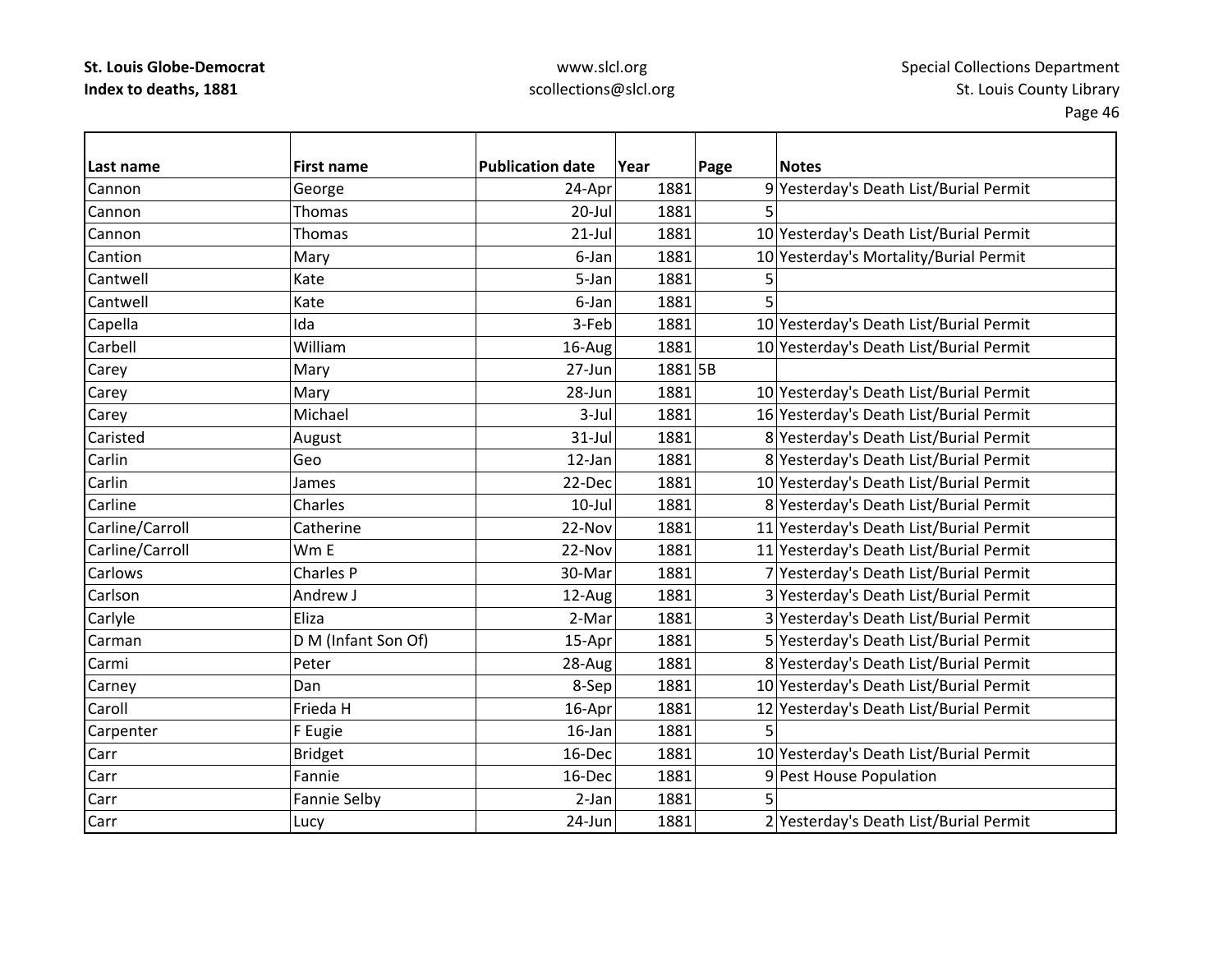# www.slcl.org scollections@slcl.org

| Last name | <b>First name</b>         | <b>Publication date</b> | Year | Page<br><b>Notes</b>                        |
|-----------|---------------------------|-------------------------|------|---------------------------------------------|
| Carr      | Martin                    | 2-Aug                   | 1881 | 3 Yesterday's Death List/Burial Permit      |
| Carrico   | Lavinia                   | 7-Jan                   | 1881 | 7 Death Rate/Burial Permit                  |
| Carrod    | John                      | 8-Jan                   | 1881 | 7 Yesterdays' Death List/Burial Permit      |
| Carroll   | Alice                     | 26-Nov                  | 1881 | 10 Yesterday's Death List/Burial Permit     |
|           | Charles B, Mr (Inant Dau. |                         |      |                                             |
| Carroll   | Of)                       | 13-Aug                  | 1881 | 7 Neighborhood News, East St Louis          |
| Carroll   | D J                       | 28-Oct                  | 1881 | 8 Yesterday's Death List/Burial Permit      |
| Carroll   | Daniel J                  | 28-Oct                  | 1881 | 8 He Followed Her                           |
| Carroll   | James                     | 29-Oct                  | 1881 | 9 Yesterday's Death List/Burial Permit      |
| Carroll   | James K                   | 9-Oct                   | 1881 | 8                                           |
| Carroll   | John                      | 7-Jan                   | 1881 | 5                                           |
| Carroll   | John, Capt                | 28-Dec                  | 1881 | 10 Year's Mortality                         |
| Carroll   | Margaret                  | 12-Aug                  | 1881 | 3 Yesterday's Death List/Burial Permit      |
| Carroll   | Mary                      | $17$ -Jul               | 1881 |                                             |
| Carroll   | Mary                      | 17-Jul                  | 1881 | 11 Days Of Death                            |
| Carroll   | Thos                      | 2-Dec                   | 1881 | 10 Yesterday's Death List/Burial Permit     |
| Carroll   | Wm H                      | 28-Jun                  | 1881 | 10 Yesterday's Death List/Burial Permit     |
| Carter    | erson                     | 22-Nov                  | 1881 | 11 Yesterday's Death List/Burial Permit     |
| Carter    | Catherine                 | 2-Dec                   | 1881 | 10 Yesterday's Death List/Burial Permit     |
| Carter    | Henry                     | 16-Feb                  | 1881 | 8 Yesterday's Death List/Burial Permit      |
| Carter    | John                      | 19-Feb                  | 1881 | 9 Yesterday's Death List/Burial Permit      |
| Carter    | Mollie                    | 3-May                   | 1881 | 10 Yesterday's Death List/Burial Permit     |
| Carter    | Nitia                     | 20-Dec                  | 1881 | 10 Yesterday's Death List/Burial Permit     |
| Carter    | Theodore F                | 22-Jun                  | 1881 |                                             |
| Carter    | Wm                        | 26-Apr                  | 1881 | 7 Yesterday's Death List/Burial Permit      |
| Carton    | Kate                      | 22-Mar                  | 1881 | 10 Yesterday's Death List/Burial Permit     |
| Carver    | Ann                       | 12-Jul                  | 1881 | 3 Yesterday's Death List/Burial Permit      |
| Carver    | Joseph C                  | 3-Mar                   | 1881 | 7 Neighborhood News, Jacksonville, Illinois |
| Cary      | Michael                   | 1-Sep                   | 1881 | 5                                           |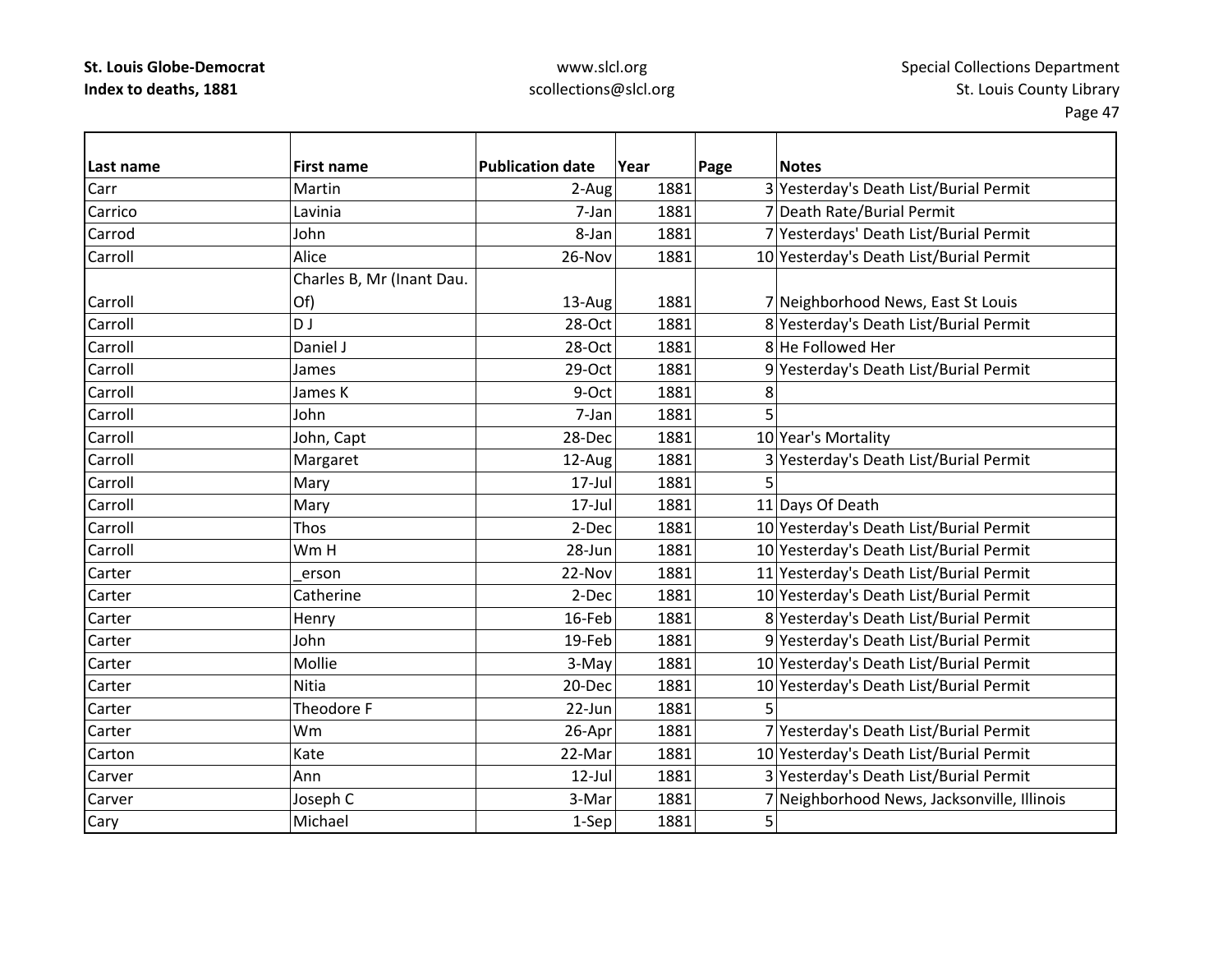### www.slcl.org scollections@slcl.org

**Last name First name Publication date Year Page Notes** Cary Michael 2‐Sep 1881 3 Yesterday's Death List/Burial Permit Cary |Michael | 2-Sep| 1881| 5 Casee |May | 26-Mar 1881 5 CaseSumner 16-Nov 1881 10 Yesterday's Death List/Burial Permit Caselingio Stephen Stephen 14‐Aug 1881 16 Yesterday's Death List/Burial Permit CasesThomas 2-Aug 1881 3 Yesterday's Death List/Burial Permit Casey John 22‐Dec 1881 10 Yesterday's Death List/Burial Permit Casey John W 24‐Apr 1881 5 Casey |Margaret 19-Oct 1881 5 Casey Margaret 21‐Oct 1881 11 Yesterday's Death List/Burial Permit Casey Mary 2‐Oct 1881 17 Yesterday's Death List/Burial Permit Casey Patrick 19‐Feb 1881 9 Yesterday's Death List/Burial Permit Casey 20‐Sep 20‐Sep 1881 10 Yesterday's Death List/Burial Permit 20‐Sep 1881 10 Yesterday's Death List/Burial Permit Cassiday Josepn 3‐Apr 1881 8 Yesterday's Death List/Burial Permit Cassiday Patrick 26‐Mar 1881 8 Yesterday's Death List/Burial Permit Cassidy |Daniel C 9-Apr 1881 5 Cassidy Daniel C 10‐Apr 1881 5 Cassidy **Cassidy Cassidy Cassidy Cassidy Cassidy Cassidy Cassidy Cassidy Cassidy Cassidy Cassid** Cassidy |Patrick | 25‐Mar 1881 5 Castaine (Castavia) Chas 25‐Mar 1881 7 Neighborhood News, Belleville Castavia (Castaine) Charles  $\vert$  24‐Mar $\vert$  1881 $\vert$  6 Neighborhood News, Belleville **Castens** s |Fred Henry 16-Sep| 1881| 5 CastensHenry 17‐Sep 1881 9 Yesterday's Death List/Burial Permit **Castill** Nancy 2-Aug 1881 3 Yesterday's Death List/Burial Permit Casting Lizzie 12‐Jul 1881 3 Yesterday's Death List/Burial Permit CatanzoraPeter 1881 3 Yesterday's Death List/Burial Permit CatlinMaragaret 24-Aug 1881 10 Yesterday's Death List/Burial Permit Caughlin Thos 14‐Aug 1881 16 Yesterday's Death List/Burial Permit CaukHenry 13‐Feb 1881 13 Yesterday's Death List/Burial Permit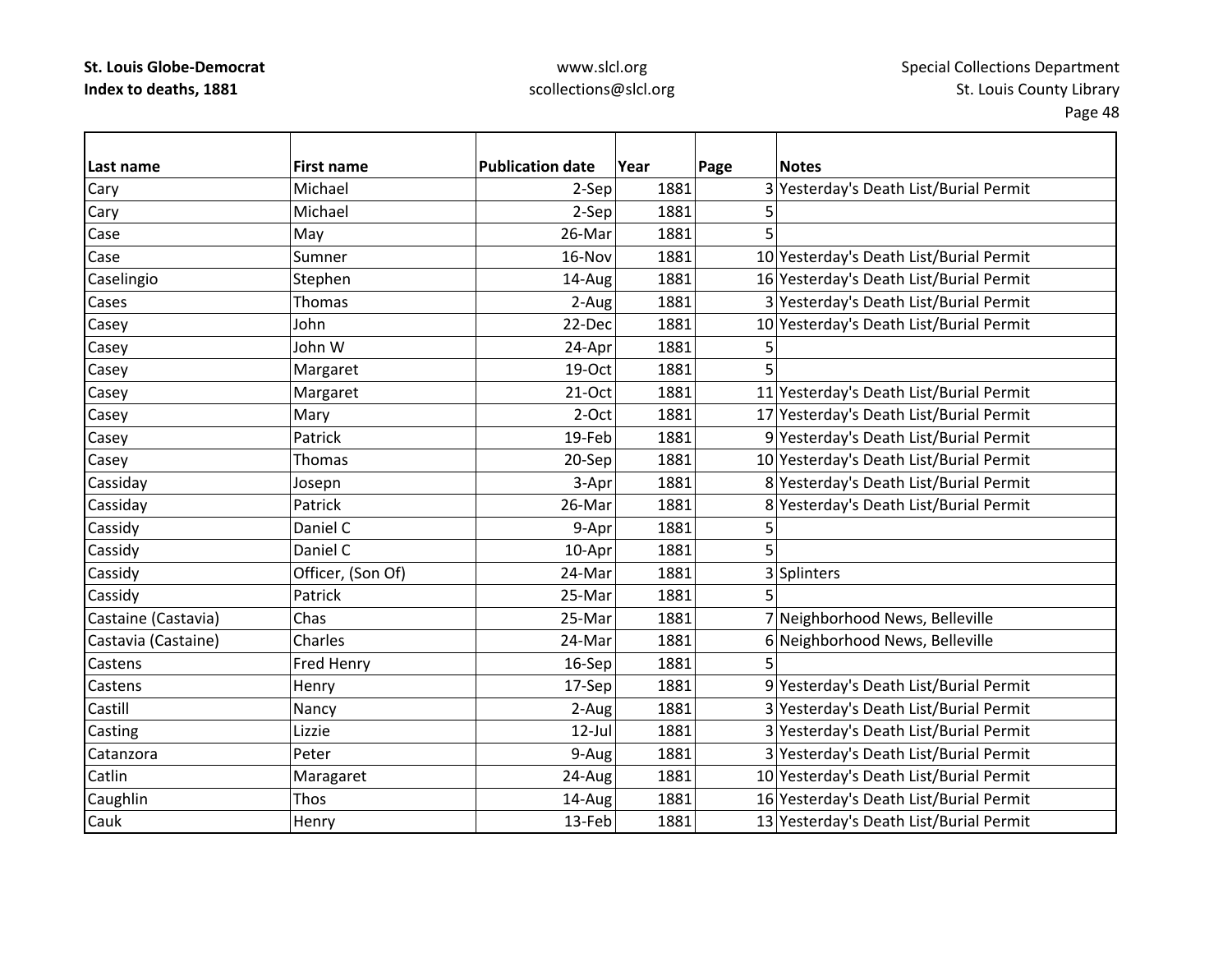**Last name**

Cean

Chair

Chaffries

Challoner

Challoner

Chambers

Chambers

Chambers

**Chambers** 

Chamblin

Chamblin

Chance

Chance

### www.slcl.org scollections@slcl.org

 **First name Publication date Year Page Notes** Cavanaugh Albert (Infant Of) 5‐Feb 1881 9 Yesterday's Death List/Burial Permit Cavanaugh Bridget 26‐Aug 1881 8 Yesterday's Death List/Burial Permit Cavanaugh John 9‐Aug 1881 5 Cavanaugh John 11‐Aug 1881 5 Cavanaugh  $\vert$ Pat  $\vert$  10–Aug 1881 8 St Charles Explosion Moses 16-Aug 1881 16-Aug 1881 10 Yesterday's Death List/Burial Permit Francis 17‐Jun 1881 3 Yesterday's Death List/Burial Permit Wm1-Apr 1881 10 Yesterday's Death List/Burial Permit ChallacombeAaron, Capt 1881 2-Nov 1881 1 Gallant Soldier Robbie $23$ -Jun 1881 5 Robert 23‐Jun 1881 7 Yesterday's Death List/Burial Permit ChamberlainJames T **No. 1891 24-Jun** 1881 **6** St Louis In Splinters Chamberlain (Chambers) Clement J 31‐May 1881 6 Bridegroom Of Death Isabel 17-Jul 1881 11 Days Of Death John29-Dec 1881 10 Suicides John1-Jun 1881 7 Yesterday's Death List/Burial Permit Margaret 2-Apr 1881 9 Yesterday's Death List/Burial Permit n |Mary A | 14-Dec| 1881| 5 Mary A 15‐Dec 1881 9 Yesterday's Death List/Burial Permit Chambourg **Dorothy** Dorothy 16‐Feb 1881 8 Yesterday's Death List/Burial Permit Hiram23-Oct 1881 3 Yesterday's Death List/Burial Permit Hiram23-Oct 1881 5 Chancellorr <u>I</u>T TJ 18–Jan 18–Jan 1881 10 Yesterday's Death List/Burial Permit Chapman  $\vert$ Ann, Mrs (Husband Of)  $\vert$  15-Aug 1881 3 Splinters Chapman Emily 11‐Jan 1881 8 Yesterday's Death List/Burial Permit Chapman James 16‐Aug 1881 10 Yesterday's Death List/Burial Permit Chapman John 10‐Apr 1881 11 Yesterday's Death List/Burial Permit

 $\vert$ Chapman Mary Mary  $\vert$  17-Aug 1881 8 Yesterday's Death List/Burial Permit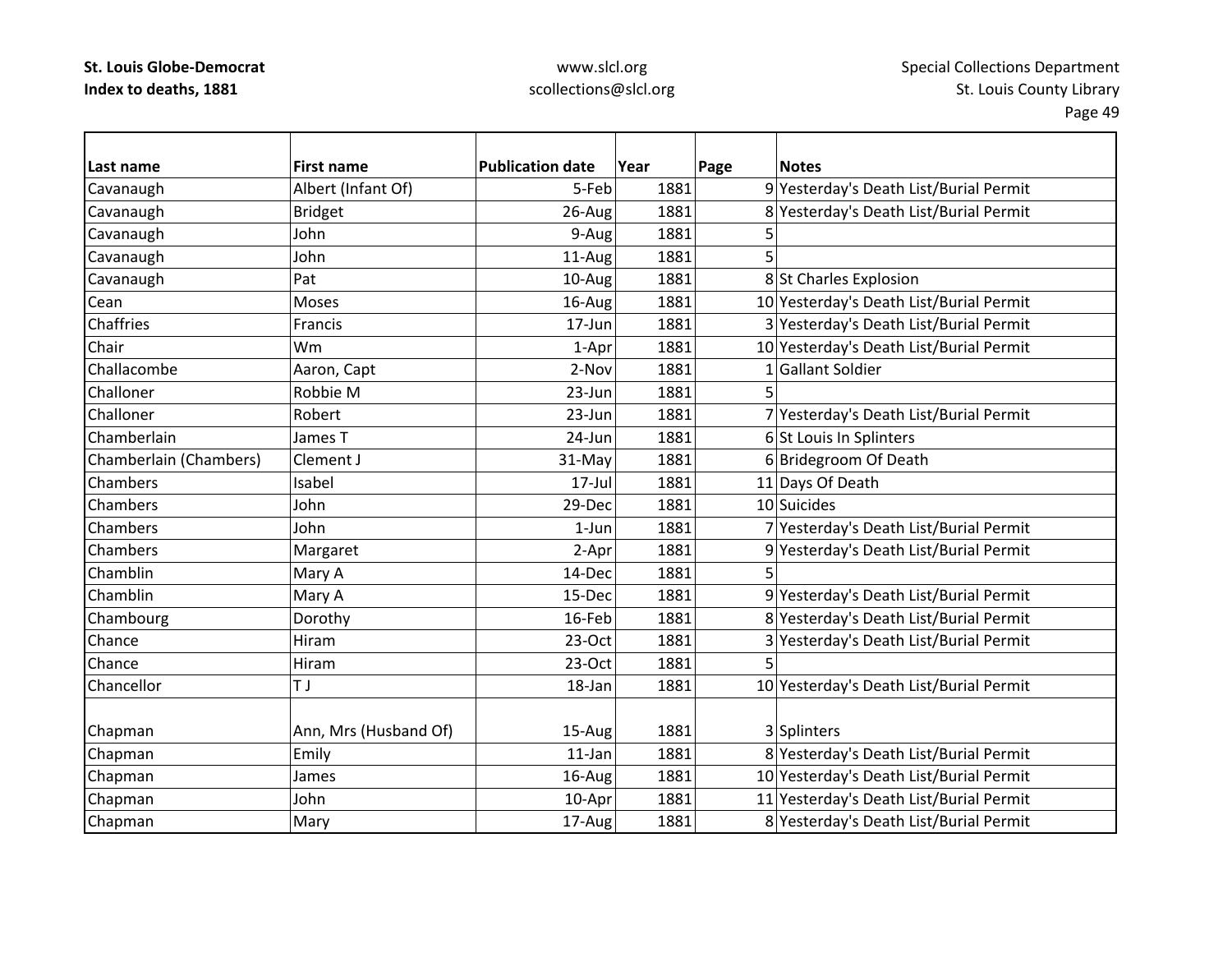# www.slcl.org scollections@slcl.org

| Last name     | <b>First name</b> | <b>Publication date</b> | Year | Page | <b>Notes</b>                            |
|---------------|-------------------|-------------------------|------|------|-----------------------------------------|
| Charlleville  | Louis             | 31-May                  | 1881 |      | 10 Yesterday's Death List/Burial Permit |
| Charpoit      | Celestine         | 12-Aug                  | 1881 |      | 3 Yesterday's Death List/Burial Permit  |
| Chartran      | Paul              | 5-Apr                   | 1881 |      | 10 Yesterday's Death List/Burial Permit |
| Chartrand     | Michael           | 11-Mar                  | 1881 |      | 10 Yesterday's Death List/Burial Permit |
| Chase         | Mary Ann          | 27-Dec                  | 1881 | 5    |                                         |
| Chase         | Mary Ann          | 28-Dec                  | 1881 | 5    |                                         |
| Chase         | Mary Ann          | 28-Dec                  | 1881 |      | 10 Yesterday's Death List/Burial Permit |
| Chatman       | Edy               | 26-Nov                  | 1881 |      | 10 Yesterday's Death List/Burial Permit |
| Chatte        | Julius            | 15-Dec                  | 1881 |      | 9 Yesterday's Death List/Burial Permit  |
| Cheatham      | Robert            | 3-Apr                   | 1881 |      | 7 Splinters                             |
| Chenot        | Emine             | 5-Nov                   | 1881 |      | 15 Yesterday's Death List/Burial Permit |
| Chenot        | Emme              | 6-Nov                   | 1881 |      | 15 Yesterday's Death List/Burial Permit |
| Chessey       | Nicholas          | 10-Jun                  | 1881 |      | 10 Yesterday's Death List/Burial Permit |
| Chevraux      | John              | $2$ -Jul                | 1881 |      | 3 Yesterday's Death List/Burial Permit  |
| Chevroux      | Irene             | 12-Nov                  | 1881 |      | 10 Yesterday's Death List/Burial Permit |
| Child         | Ben G, Mr         | 13-Mar                  | 1881 |      | 6 Benjamin Gray Child                   |
| Child         | Benjamin Gray     | 12-Mar                  | 1881 | 5    |                                         |
| Child         | Benjamin Gray     | 13-Mar                  | 1881 | 8    |                                         |
| Child         | Benjamin Gray J   | 28-Dec                  | 1881 |      | 10 Year's Mortality                     |
| Childs        | Henry T           | 10-Nov                  | 1881 |      | 10 Yesterday's Death List/Burial Permit |
| Chiles        | Henry T           | 9-Nov                   | 1881 | 5    |                                         |
| <b>Chiles</b> | Henry T           | 10-Nov                  | 1881 |      | 9 Henry T Chiles                        |
| Chipman       | John (Infant Of)  | 5-Feb                   | 1881 |      | 9 Yesterday's Death List/Burial Permit  |
| Chisholm      | Mary              | 6-Dec                   | 1881 | 5    |                                         |
| Chism         | John              | 4-Feb                   | 1881 |      | 4 Two Old Settlers                      |
| Chladek       | Frank J           | 25-Sep                  | 1881 |      | 15 Yesterday's Death List/Burial Permit |
| Chouner       | Jos               | 21-Mar                  | 1881 | 5    |                                         |
| Chouner       | Joseph            | 22-Mar                  | 1881 |      |                                         |
| Chouner       | Joseph            | 22-Mar                  | 1881 |      | 10 Yesterday's Death List/Burial Permit |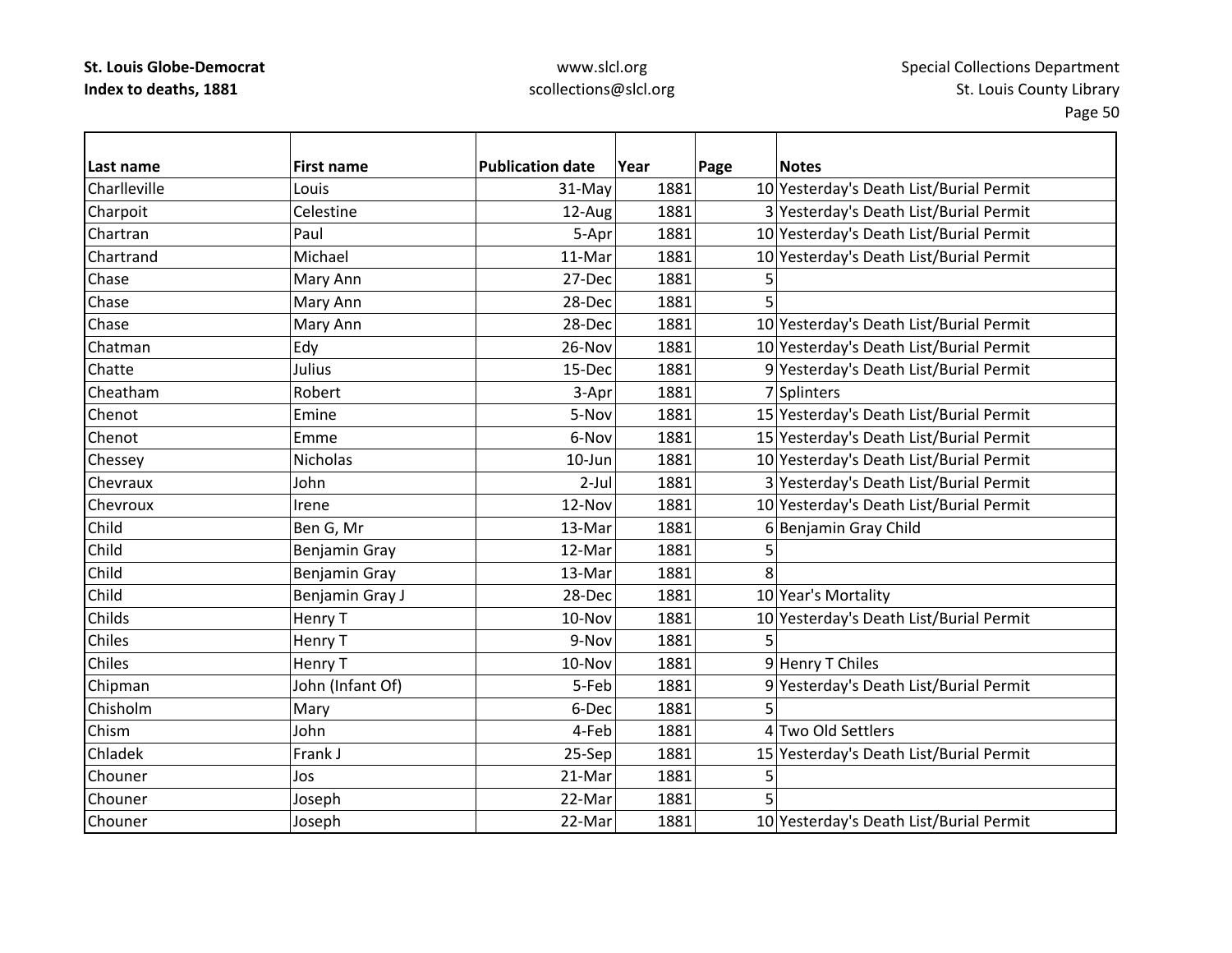# www.slcl.org scollections@slcl.org

| Last name    | <b>First name</b> | <b>Publication date</b> | Year | Page | <b>Notes</b>                                |
|--------------|-------------------|-------------------------|------|------|---------------------------------------------|
| Chouppo      | Willie            | 27-Jun                  | 1881 |      | 4 Three Boys Drowned                        |
| Chrisholm    | Mary              | 7-Dec                   | 1881 |      | 10 Yesterday's Death List/Burial Permit     |
| Christ       | Rudolph           | $14$ -Jul               | 1881 |      | 6 Splinters                                 |
| Christ       | Rudolph           | $15$ -Jul               | 1881 |      | 6 Splinters                                 |
| Christ       | Phoebe            | 30-Jun                  | 1881 |      | 10 Yesterday's Death List/Burial Permit     |
| Christen     | Jacob             | 30-Aug                  | 1881 |      | 10 Yesterday's Death List/Burial Permit     |
| Christian    | John              | 24-Jun                  | 1881 |      | 2 Neighborhood News, East St Louis          |
| Christian    | John              | 24-Jun                  | 1881 |      | 6 St Louis In Splinters                     |
| Christianson | Adolph            | 3-Aug                   | 1881 |      | 3 Yesterday's Death List/Burial Permit      |
| Christianson | Adolphus C        | 2-Aug                   | 1881 | 5    |                                             |
| Christmann   | Albert            | 3-Nov                   | 1881 |      | 10 Yesterday's Death List/Burial Permit     |
| Christoph    | Simon             | 16-Sep                  | 1881 |      | 7 Yesterday's Death List/Burial Permit      |
| Christopher  | Francis           | 8-Nov                   | 1881 |      | 11 Yesterday's Death List/Burial Permit     |
| Church       | Levi              | 9-Apr                   | 1881 |      | 3 Neighborhood News, Jacksonville, Illinois |
| Churchill    | Alfred            | 14-Jan                  | 1881 |      | 3 Yesterday's Death List/Burial Permit      |
| Churchill    | Charlotte         | 21-Sep                  | 1881 |      | 12 Yesterday's Death List/Burial Permit     |
| Churchill    | Fred (Infant)     | 22-Dec                  | 1881 |      | 10 Yesterday's Death List/Burial Permit     |
| Churchill    | Fritz (Infant)    | 22-Dec                  | 1881 |      | 10 Yesterday's Death List/Burial Permit     |
| Churchill    | John E            | 13-Mar                  | 1881 | 8    |                                             |
| Churchill    | Mary, Mrs         | 20-Feb                  | 1881 | 5    |                                             |
| Cibulee      | Amalie            | 1-Nov                   | 1881 |      | 10 Yesterday's Death List/Burial Permit     |
| Clache       | Joel              | $12$ -Jul               | 1881 |      | 8 Neighborhood News, Alton                  |
| Clalncy      | Ambrose           | 11-Aug                  | 1881 |      | 3 Yesterday's Death List/Burial Permit      |
| Clamorgan    | Julius            | 24-Dec                  | 1881 | 5    |                                             |
| Clamorgan    | Julius            | 25-Dec                  | 1881 | 5    |                                             |
| Clamorgan    | Julius            | 26-Dec                  | 1881 | 5    |                                             |
| Clancy       | John              | 5-Jun                   | 1881 |      | 8 Yesterday's Death List/Burial Permit      |
| Clancy       | Margaret, Mrs     | 23-Jan                  | 1881 |      |                                             |
| Clancy       | Martin            | 8-Nov                   | 1881 |      | 11 Yesterday's Death List/Burial Permit     |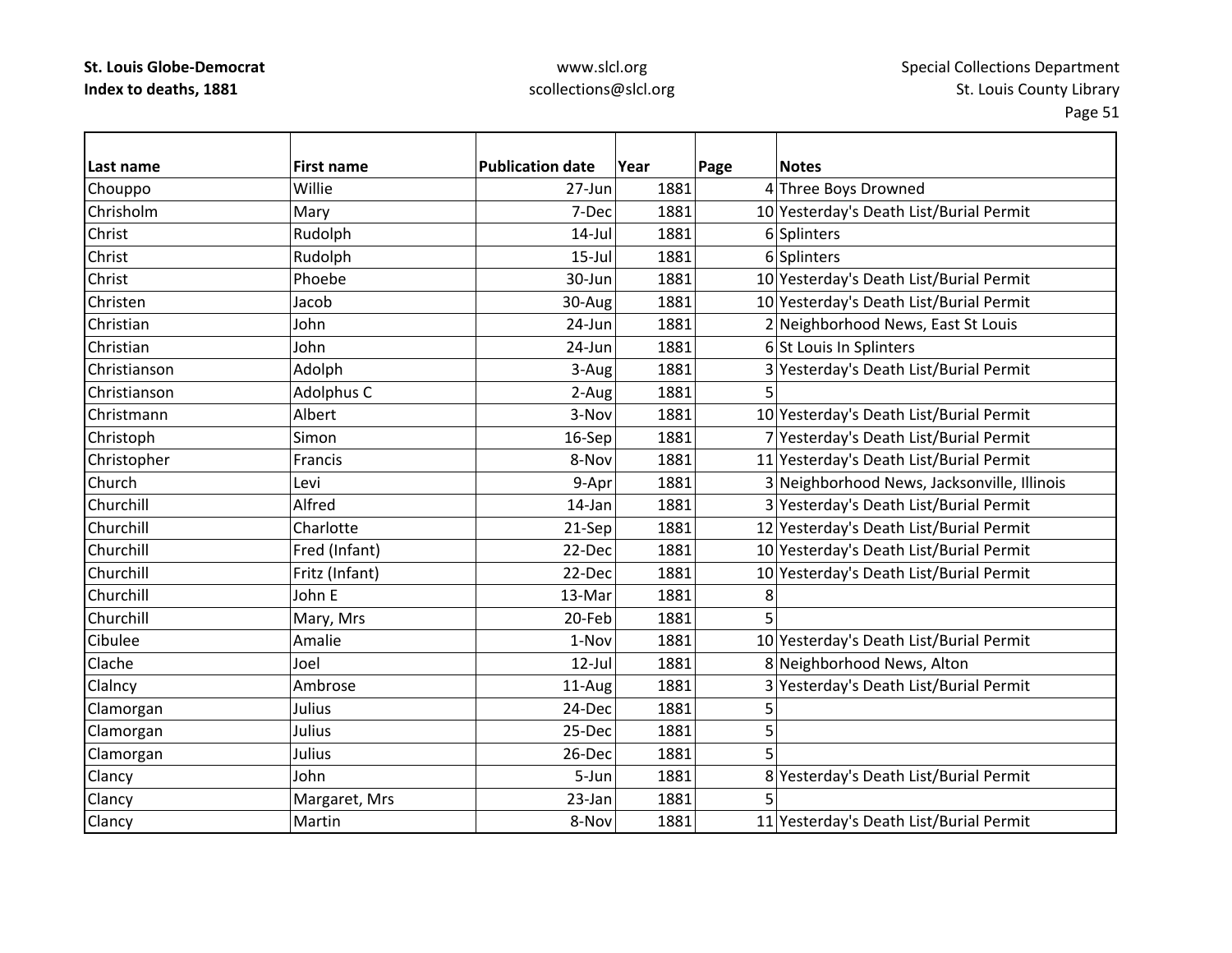# www.slcl.org scollections@slcl.org

| Last name | <b>First name</b>   | <b>Publication date</b> | Year | Page | <b>Notes</b>                            |
|-----------|---------------------|-------------------------|------|------|-----------------------------------------|
| Clarak    | Wm H, Jr            | 1-May                   | 1881 | 8    |                                         |
| Clare     | Ann                 | 9-Jan                   | 1881 | 5    |                                         |
| Clark     | Ambrose             | 14-Jun                  | 1881 |      | 8 Neighborhood News, East St Louis      |
| Clark     | Calvin              | 28-Jun                  | 1881 |      | 10 Yesterday's Death List/Burial Permit |
| Clark     | Charles C           | 20-Aug                  | 1881 |      | 7 Neighborhood News, East St Louis      |
| Clark     | Charles J           | 20-Aug                  | 1881 |      | 9 Yesterday's Death List/Burial Permit  |
| Clark     | Emma                | 3-Apr                   | 1881 |      | 8 Yesterday's Death List/Burial Permit  |
| Clark     | George              | 17-Nov                  | 1881 |      | 7 Neighborhood News, Belleville         |
| Clark     | George              | 18-Nov                  | 1881 |      | 6 Belleville                            |
| Clark     | James               | 26-Nov                  | 1881 |      | 10 Yesterday's Death List/Burial Permit |
| Clark     | Joseph, (Infant Of) | 10-Nov                  | 1881 |      | 10 Yesterday's Death List/Burial Permit |
| Clark     | Lewis               | 16-Aug                  | 1881 |      | 10 Yesterday's Death List/Burial Permit |
| Clark     | Mary E              | 4-Feb                   | 1881 |      | 10 Yesterday's Death List/Burial Permit |
| Clark     | Mary E              | 6-Feb                   | 1881 | 5    |                                         |
|           | Meriwether Louis,   |                         |      |      |                                         |
| Clark     | General             | 29-Oct                  | 1881 | 5    |                                         |
| Clark     | Merriwether L       | $29-Oct$                | 1881 |      | 6 Gen Merriwether L Clark               |
| Clark     | Missouri            | 29-Jan                  | 1881 |      | 7 Yesterday's Death List/Burial Permit  |
| Clark     | Richard             | 18-Nov                  | 1881 |      | 9 Yesterday's Death List/Burial Permit  |
| Clark     | <b>Sterling P</b>   | 12-Feb                  | 1881 | 5    |                                         |
| Clark     | <b>Sterling P</b>   | 13-Feb                  | 1881 |      | 13 Yesterday's Death List/Burial Permit |
| Clark     | Wm                  | 2-Aug                   | 1881 |      | 3 Yesterday's Death List/Burial Permit  |
| Clark     | Wm                  | 30-Aug                  | 1881 |      | 10 Yesterday's Death List/Burial Permit |
| Clark     | Wm H                | 18-Feb                  | 1881 |      | 8 Yesterday's Death List/Burial Permit  |
| Clark     | Eliza               | 12-Oct                  | 1881 |      | 10 Yesterday's Death List/Burial Permit |
| Clark     | George              | 6-Oct                   | 1881 |      | 3 Dared His Own Death                   |
| Clark     | Lotta               | 11-Oct                  | 1881 |      | 8 Yesterday's Death List/Burial Permit  |
| Clarke    | Ida Jane            | 22-Sep                  | 1881 |      | 10 Yesterday's Death List/Burial Permit |
| Clawson   | L J, Jr, Mr         | 28-Jul                  | 1881 |      | 6 Late LJ Clawson, Jr                   |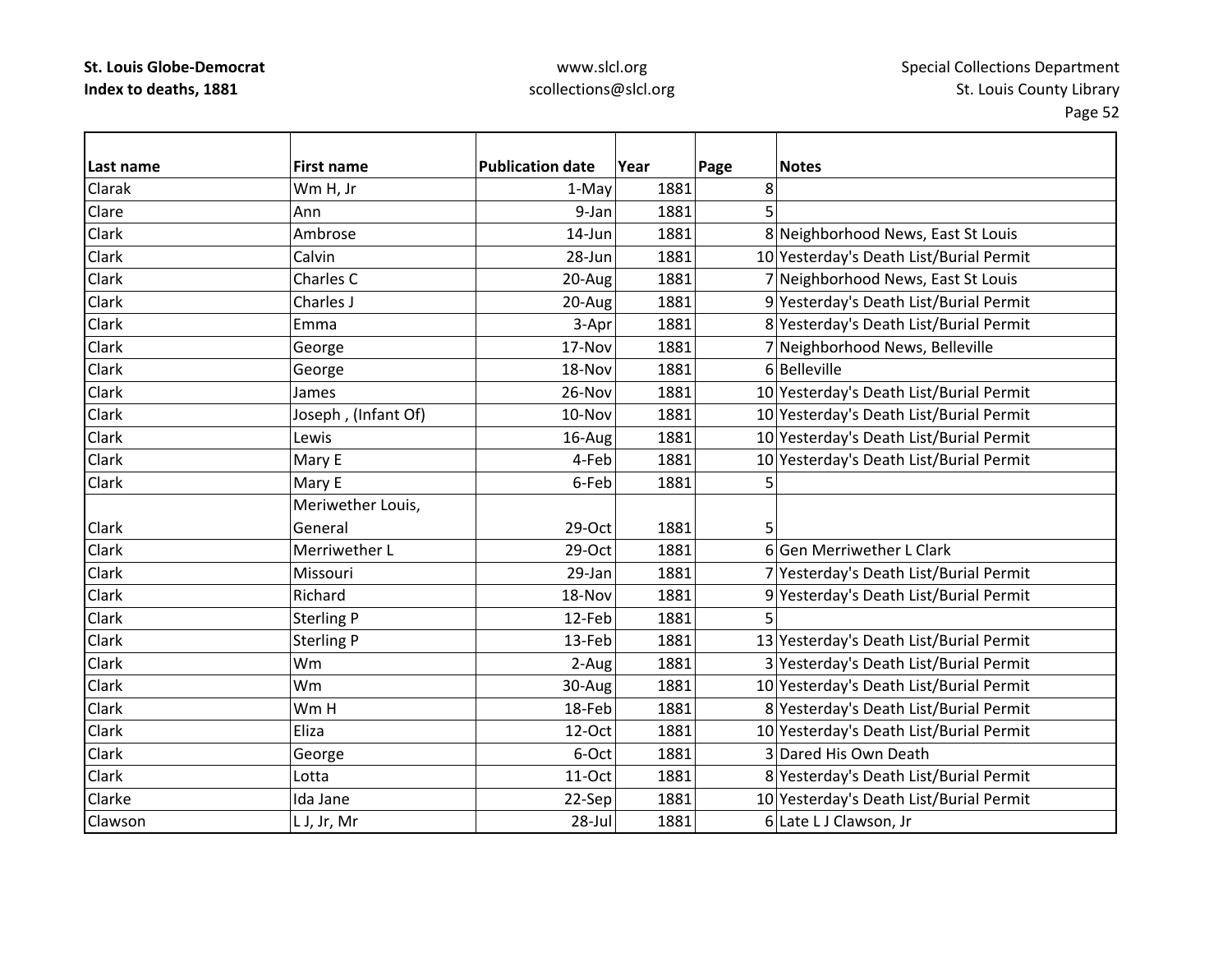# www.slcl.org scollections@slcl.org

| Last name       | <b>First name</b> | <b>Publication date</b> | Year | Page | <b>Notes</b>                            |
|-----------------|-------------------|-------------------------|------|------|-----------------------------------------|
| Clawson         | Lavina            | 18-Nov                  | 1881 |      | 9 Yesterday's Death List/Burial Permit  |
| Clay            | George W          | 23-Apr                  | 1881 |      | 3 Yesterday's Death List/Burial Permit  |
| Cleary          | Catherine         | 1-Sep                   | 1881 | 5    |                                         |
| Cleary          | Catherine         | 2-Sep                   | 1881 |      | 3 Yesterday's Death List/Burial Permit  |
| Cleary          | Mary              | 8-Feb                   | 1881 |      | 6 Yesterday's Death List/Burial Permit  |
| <b>Clemens</b>  | Lillie (Child Of) | 9-Jul                   | 1881 |      | 9 Yesterday's Death List/Burial Permit  |
| Clement         | Anthony           | 14-Aug                  | 1881 |      | 6 Splinters                             |
| <b>Clements</b> | J B, Mrs          | 6-May                   | 1881 |      | 8 Funeral Of Mrs J B Clements           |
| <b>Clements</b> | Mary R            | 3-May                   | 1881 |      |                                         |
| <b>Clements</b> | Mary R            | 4-May                   | 1881 |      | 5 Yesterday's Death List/Burial Permit  |
| Clesen          | Aiois             | 27-Jul                  | 1881 |      | 10 Yesterday's Death List/Burial Permit |
| Clevett         | Joseph            | 23-Nov                  | 1881 |      | 11 Yesterday's Death List/Burial Permit |
| Clifford        | Alice Cody        | 4-Mar                   | 1881 | 5    |                                         |
| Clifford        | Alice Cody, Mrs   | 5-Mar                   | 1881 | 5    |                                         |
| Clifford        | <b>Bridget</b>    | 22-Jan                  | 1881 | 5    |                                         |
| Clifton         | Albert            | 19-Oct                  | 1881 |      | 10 Yesterday's Death List/Burial Permit |
| Clifton         | James W           | 20-Aug                  | 1881 |      | 6 Splinters                             |
| Clifton         | James W           | 23-Aug                  | 1881 |      | 7 Yesterday's Death List/Burial Permit  |
| Clinton         | Kate              | 9-Nov                   | 1881 |      | 10 Yesterday's Death List/Burial Permit |
| Clinton         | Patrick           | 30-Mar                  | 1881 |      | 7 Yesterday's Death List/Burial Permit  |
| Clipper         | Ida               | 9-Mar                   | 1881 |      | 7 Yesterday's Death List/Burial Permit  |
| Clock           | Joseph            | 29-Dec                  | 1881 |      | 10 Suicides                             |
| $C - 0$         | Minnie            | 15-Feb                  | 1881 |      | 10 Yesterday's Death List/Burial Permit |
| Coady           | James             | 12-Apr                  | 1881 |      | 10 Yesterday's Death List/Burial Permit |
| Cobbs           | Beverly           | 6-Feb                   | 1881 | 5    |                                         |
| Cobbs           | Beverly           | 8-Feb                   | 1881 |      | 6 Yesterday's Death List/Burial Permit  |
| Cobo            | Mary              | 14-Jun                  | 1881 |      | 10 Yesterday's Death List/Burial Permit |
| Cochran         | Clementine        | 20-Feb                  | 1881 |      |                                         |
| Cochran         | Clementine        | 22-Feb                  | 1881 |      | 3 Yesterday's Death List/Burial Permit  |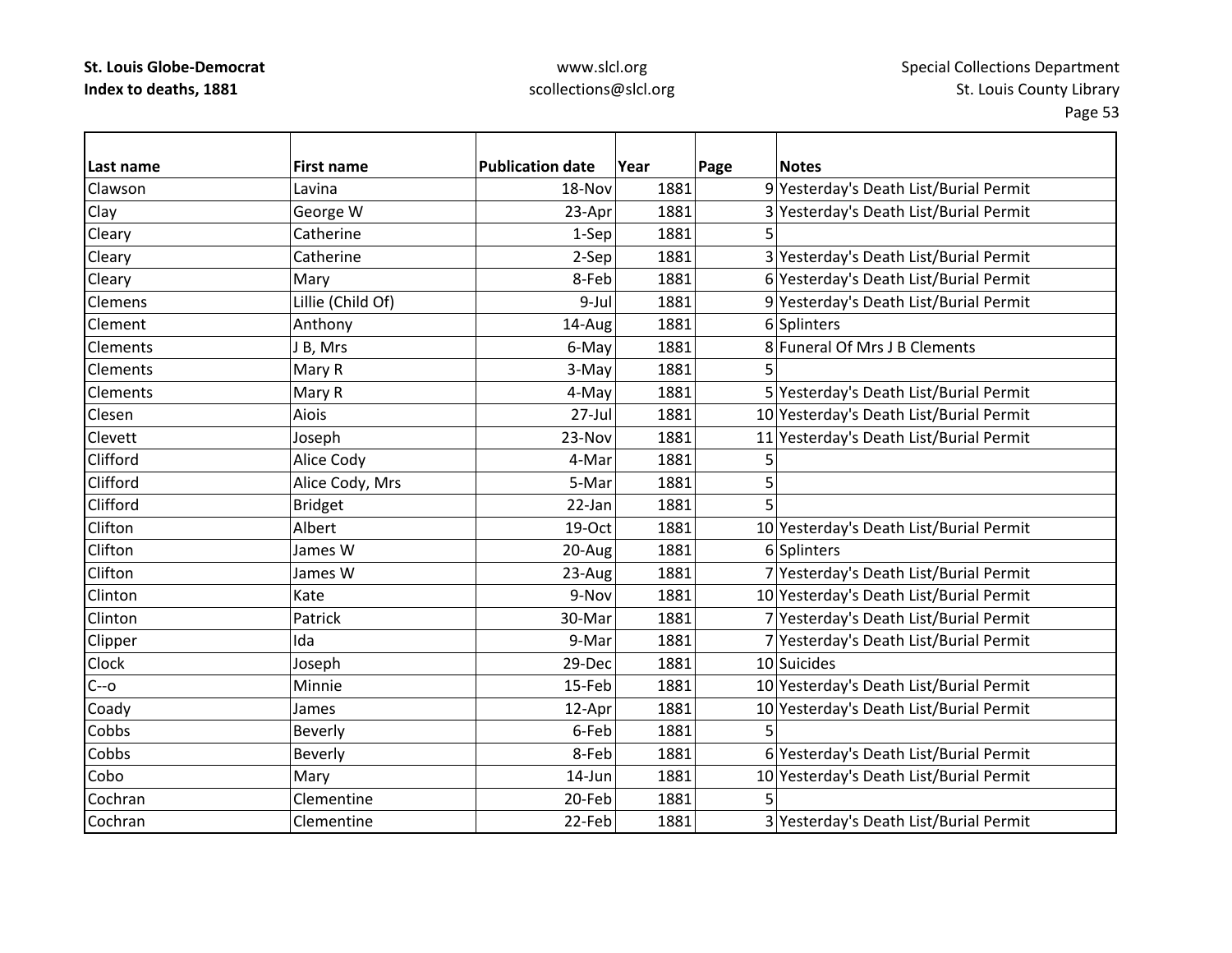### www.slcl.org scollections@slcl.org

| Last name    | <b>First name</b> | <b>Publication date</b> | Year | Page | <b>Notes</b>                            |
|--------------|-------------------|-------------------------|------|------|-----------------------------------------|
| Cochran      | Clemetine         | 21-Feb                  | 1881 | 5    |                                         |
| Cochran      | Geo A             | 14-Sep                  | 1881 |      | 10 Yesterday's Death List/Burial Permit |
| Cochran      | George Alexander  | 14-Sep                  | 1881 | 5    |                                         |
| Cochran      | George Alexander  | 15-Sep                  | 1881 | 5    |                                         |
| Cochran      | John              | $1-Jul$                 | 1881 |      | 7 Yesterday's Death List/Burial Permit  |
| Coeyteaux    | Joseph            | 5-Mar                   | 1881 |      | 8 Yesterday's Death List/Burial Permit  |
| Coffee       | Mike              | 20-Mar                  | 1881 |      | 2 Broil In A Brothel                    |
| Coffee       | Mike              | 6-Apr                   | 1881 |      | 10 Death Of A Cracksman                 |
| Coffey       | Patrick           | 30-Jan                  | 1881 | 5    |                                         |
| Coffey       | Daniel            | 11-Oct                  | 1881 |      | 8 Fatal Slip                            |
| Coffey       | Michael           | 8-Apr                   | 1881 |      | 10 Yesterday's Death List/Burial Permit |
| Coffey       | Mike              | 7-Apr                   | 1881 |      | 10 Mike Coffey's Death                  |
| Coffey       | Thomas            | 26-Apr                  | 1881 |      | 7 Yesterday's Death List/Burial Permit  |
| Coffey       | Tom               | 29-Dec                  | 1881 |      | 10 Suicides                             |
| Cogan        | Thomas            | 9-Jul                   | 1881 |      | 9 Yesterday's Death List/Burial Permit  |
| Cohen        | Lewis             | 31-May                  | 1881 |      | 10 Yesterday's Death List/Burial Permit |
| Cohick       | Edward            | 6-Jul                   | 1881 |      | 10 Yesterday's Death List/Burial Permit |
| Cohn         | Mina              | $20 -$ Jul              | 1881 | 5    |                                         |
| Cohn         | Mina              | $21$ -Jul               | 1881 | 5    |                                         |
| Cokelly      | <b>Dick</b>       | 16-Mar                  | 1881 |      | 6 Splinters                             |
| Colan        | Mary              | 29-Apr                  | 1881 |      | 10 Yesterday's Death List/Burial Permit |
| Colbenschlay | William           | 29-Jun                  | 1881 |      | 3 Yesterday's Death List/Burial Permit  |
| Colclazier   | Martha            | 19-Jun                  | 1881 |      | 9 Yesterday's Death List/Burial Permit  |
| Cold         | Robert G          | $14$ -Jul               | 1881 |      | 10 Yesterday's Death List/Burial Permit |
| Cold         | Samuel H          | 13-Aug                  | 1881 |      | 9 Yesterday's Death List/Burial Permit  |
| Coldarer     | Margaret          | 8-Jul                   | 1881 |      | 10 Yesterday's Death List/Burial Permit |
| Cole         | Arthur A          | 20-Apr                  | 1881 |      | 10 Yesterday's Death List/Burial Permit |
| Cole         | B M, Mrs          | 1-May                   | 1881 | 8    |                                         |
| Cole         | Luke              | 23-Sep                  | 1881 |      | 6 East St Louis                         |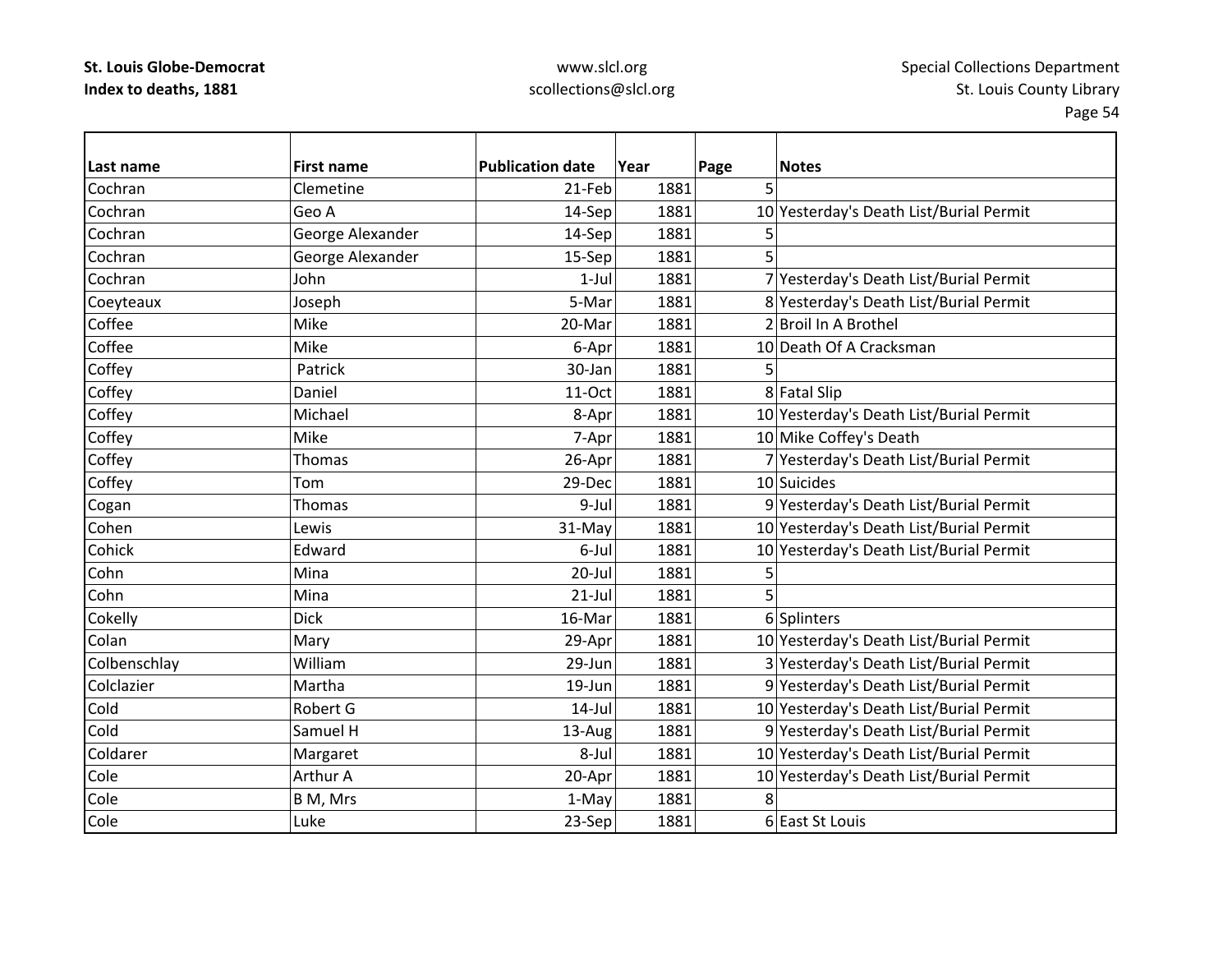# www.slcl.org scollections@slcl.org

| Last name      | <b>First name</b> | <b>Publication date</b> | Year | Page | <b>Notes</b>                            |
|----------------|-------------------|-------------------------|------|------|-----------------------------------------|
| Coleman        | Charles           | 15-Sep                  | 1881 |      | 10 Yesterday's Death List/Burial Permit |
| Coleman        | Edward            | 7-Jul                   | 1881 |      | 10 Yesterday's Death List/Burial Permit |
| Coleman        | James             | 13-Dec                  | 1881 |      | 9 Coleman Homicide In East St. Louis    |
| Coleman        | Lily Valene       | 16-Oct                  | 1881 | 5    |                                         |
| Coleman        | Lily Valene       | 18-Oct                  | 1881 |      |                                         |
| Coleman        | Lizzie            | 12-Jun                  | 1881 |      | 16 Yesterday's Death List/Burial Permit |
| Coleman        | Mary              | 11-Aug                  | 1881 |      | 3 Yesterday's Death List/Burial Permit  |
| Coleman        | Milton J          | 15-Nov                  | 1881 | 5    |                                         |
| Coleman        | Robert            | 2-Jun                   | 1881 |      | 10 Yesterday's Death List/Burial Permit |
| Coles          | Mary J            | 7-Sep                   | 1881 |      | 7 Yesterday's Death List/Burial Permit  |
| Colgan         | Ann               | $15$ -Jul               | 1881 |      | 10 Municipal Matters                    |
| Collan         | Pierce            | 15-Mar                  | 1881 |      | 8 Ease St Louis                         |
| Coller         | Daniel            | 7-Dec                   | 1881 |      | 10 Yesterday's Death List/Burial Permit |
| Collet         | Unknown Child     | 6-Oct                   | 1881 |      | 6 Splinters                             |
| Collett        | Maud              | 6-Oct                   | 1881 |      | 12 Yesterday's Death List/Burial Permit |
| Collett        | May               | $2$ -Jul                | 1881 |      | 3 Yesterday's Death List/Burial Permit  |
| Collier        | Hayward           | 27-Apr                  | 1881 |      | 7 Yesterday's Death List/Burial Permit  |
| <b>Collins</b> | Archie            | $26$ -Jul               | 1881 |      | 10 Yesterday's Death List/Burial Permit |
| <b>Collins</b> | <b>Bridget</b>    | 22-Oct                  | 1881 |      | 10 Yesterday's Death List/Burial Permit |
| <b>Collins</b> | Carrie            | 13-Aug                  | 1881 |      | 9 Yesterday's Death List/Burial Permit  |
| <b>Collins</b> | Clara             | 10-Nov                  | 1881 |      | 10 Yesterday's Death List/Burial Permit |
| Collins        | James             | 24-Sep                  | 1881 |      | 9 Yesterday's Death List/Burial Permit  |
| Collins        | John E            | 28-Dec                  | 1881 |      | 10 Year's Mortality                     |
|                |                   |                         |      |      | Alias, See McCabe, Yesterday's Death    |
| <b>Collins</b> | Mary              | 1-May                   | 1881 |      | 16 List/Burial Permit                   |
| <b>Collins</b> | Mary A            | $15$ -Jul               | 1881 | 5    |                                         |
| <b>Collins</b> | Mary A            | $16$ -Jul               | 1881 |      | 8 Municipal Matters                     |
| <b>Collins</b> | Mary A            | $17$ -Jul               | 1881 |      | 5 Death Of Mrs Mary A Collins           |
| Collins        | Peter             | 13-Apr                  | 1881 | 5    |                                         |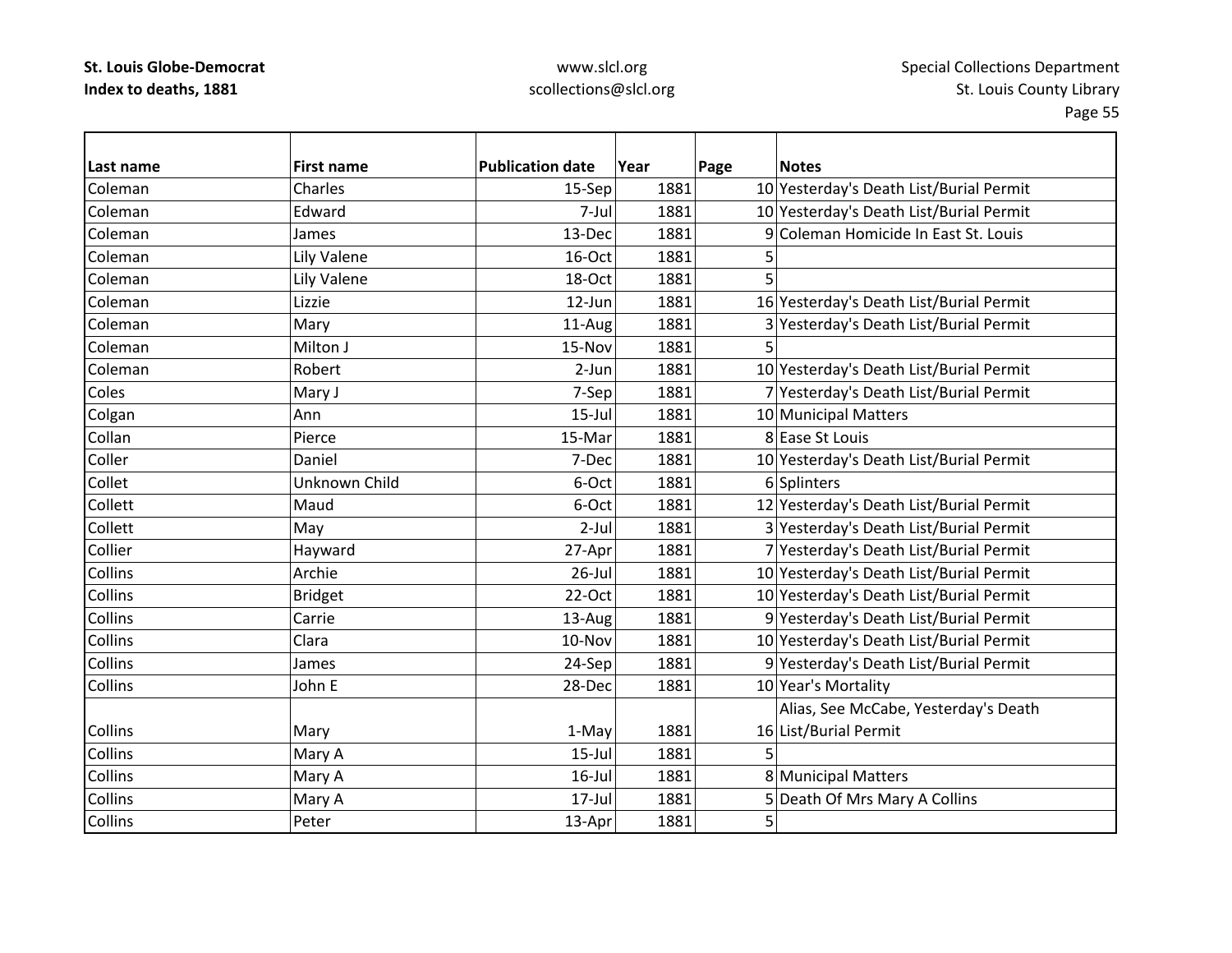### www.slcl.org scollections@slcl.org

**Last nameFirst name Publication date date Year Page Notes Collins** Peter 14–Apr 1881 10 Yesterday's Death List/Burial Permit ColmanHannah 19–19–1881 1881 3 Yesterday's Death List/Burial Permit Coloney Michael 29‐Nov 1881 10 Yesterday's Death List/Burial Permit ColstonCharles 2–Sep 1881 3 Yesterday's Death List/Burial Permit ComnanAntonia D 26-Mar 1881 8 Yesterday's Death List/Burial Permit Compton Jane Jane June 1881 8 Yesterday's Death List/Burial Permit Conboy Michael 21‐Mar 1881 5 Conboy |Michael 22-Mar 1881 5 Conboy Michael 23‐Mar 1881 7 Yesterday's Death List/Burial Permit CondaDina 16‐Sep 1881 7 Yesterday's Death List/Burial Permit CondonDennis 2– 1881 9 Yesterday's Death List/Burial Permit CondonJohn 1881 1881 12 Yesterday's Death List/Burial Permit CondonJohn 11‐Aug 1881 3 Yesterday's Death List/Burial Permit Conery Holiday 29‐Apr 1881 10 Yesterday's Death List/Burial Permit Conley Wm 20‐Nov 1881 16 Yesterday's Death List/Burial Permit Conlin Andrew16-Jul 1881 8 Municipal Matters Conlon Andreww 17-Jul 1881 5 ConlonJames 20 20-Oct 1881 9 Yesterday's Death List/Burial Permit Conlon John 10‐Aug 1881 6 Connell James16-Feb 1881 8 Yesterday's Death List/Burial Permit Connell James $20$ -Oct  $1881$  5 Connell James21-Oct 1881 11 Yesterday's Death List/Burial Permit Connell Maria12‐Oct 1881 10 Yesterday's Death List/Burial Permit Connelly **Pierce** 12‐Jul 1881 3 Yesterday's Death List/Burial Permit Connelly Thomas 17‐Sep 1881 5 ConnerMary 18 18-Jun 1881 7 Yesterday's Death List/Burial Permit Conners Edward30-Apr 1881 9 Yesterday's Death List/Burial Permit **Conners**  Honora13-Jul 1881 8 Yesterday's Death List/Burial Permit Conners John20-Dec 1881 10 Yesterday's Death List/Burial Permit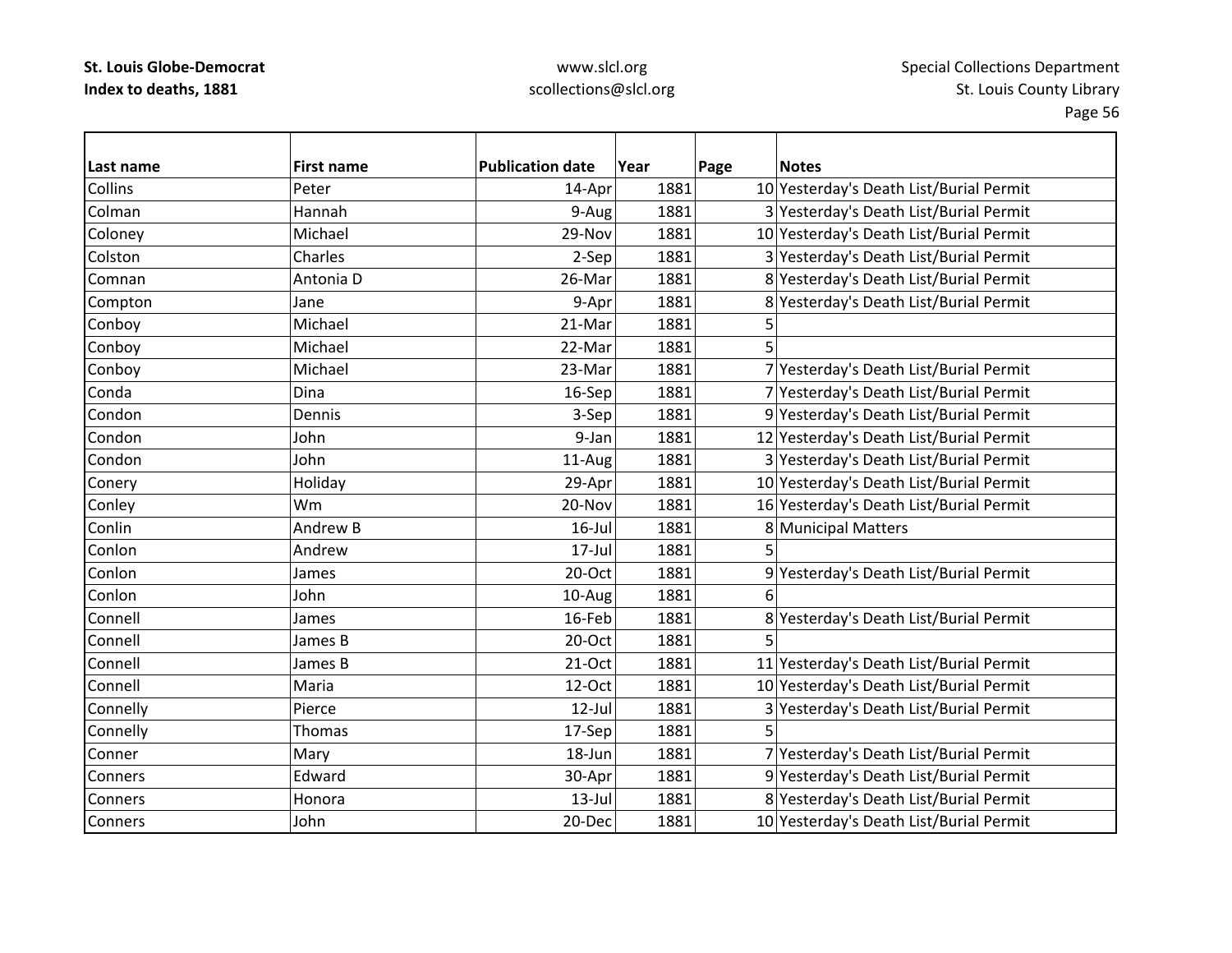# www.slcl.org scollections@slcl.org

| Last name      | <b>First name</b>   | <b>Publication date</b> | Year | Page | <b>Notes</b>                             |
|----------------|---------------------|-------------------------|------|------|------------------------------------------|
| <b>Conners</b> | Michael             | $12$ -Jul               | 1881 |      | 3 Yesterday's Death List/Burial Permit   |
| Conners        | Morgan              | 17-Sep                  | 1881 |      | 9 Yesterday's Death List/Burial Permit   |
| <b>Conners</b> | Richarad            | 3-Apr                   | 1881 | 8    |                                          |
| Conners        | Richard             | 3-Apr                   | 1881 |      | 8 Yesterday's Death List/Burial Permit   |
| Conners        | Rose                | 21-Aug                  | 1881 |      | 9 Yesterday's Death List/Burial Permit   |
| Conners        | Timothy             | 19-Nov                  | 1881 |      | 10 Yesterday's Death List/Burial Permit  |
| Connor         | Mary                | 1-May                   | 1881 |      | 6 nee McCabe, Coroner's Cases            |
| Connor         | Mike, Mrs           | 30-Apr                  | 1881 |      | 6 Murder Or Meningitis                   |
| Connor         | Mike, Mrs           | 30-Apr                  | 1881 |      | 7 Neighborhood News, East St. Louis      |
| Connors        | Morgan              | 15-Sep                  | 1881 | 5    |                                          |
| Connors        | William             | 30-Jun                  | 1881 |      | 10 Yesterday's Death List/Burial Permit  |
| Conrad         | Rosa                | 2-Sep                   | 1881 |      | 3 Yesterday's Death List/Burial Permit   |
| Conroy         | Margaret            | 17-Apr                  | 1881 |      | 7 Yesterday's Death List/Burial Permit   |
| Conroy         | Rosina              | 12-Dec                  | 1881 |      |                                          |
| Conroy         | Rosina              | 13-Dec                  | 1881 |      | 10 Yesterday's Death List/Burial Permit  |
| Constant       | Mary Fuller         | 1-May                   | 1881 | 8    |                                          |
| Converse       | Father, SJ          | 27-Apr                  | 1881 |      | 7 Death Of Father Converse               |
| Converse       | James M J, Rev      | 28-Dec                  | 1881 |      | 10 Year's Mortality                      |
| Converse       | James M J, Rev, S J | 28-Apr                  | 1881 |      | 9 Yesterday's Death List/Burial Permit   |
| Converse       | James M J, Rev, SJ  | 27-Apr                  | 1881 | 5    |                                          |
| Convian        | Ella                | $13$ -Jul               | 1881 |      | 8 Yesterday's Death List/Burial Permit   |
| Conway         | Ann                 | 16-Jun                  | 1881 | 5    |                                          |
| Conway         | Ann                 | 17-Jun                  | 1881 |      | 3 Yesterday's Death List/Burial Permit   |
| Conway         | Ann, Mrs            | 15-Jun                  | 1881 | 5    |                                          |
| Conway         | <b>Bridget</b>      | 30-Sep                  | 1881 | 6    |                                          |
| Conway         | Bridget, Mrs        | 30-Sep                  | 1881 |      | 5 East St Louis                          |
| Conway         | Florence            | 20-Apr                  | 1881 | 5    |                                          |
| Conway         | Florence            | 21-Apr                  | 1881 |      | 10 Yesterday's Death List/Burial Permit  |
| Conway         | Joseph, Mrs         | 21-Nov                  | 1881 |      | 6 Neighborhood News, Death Of Mrs Conway |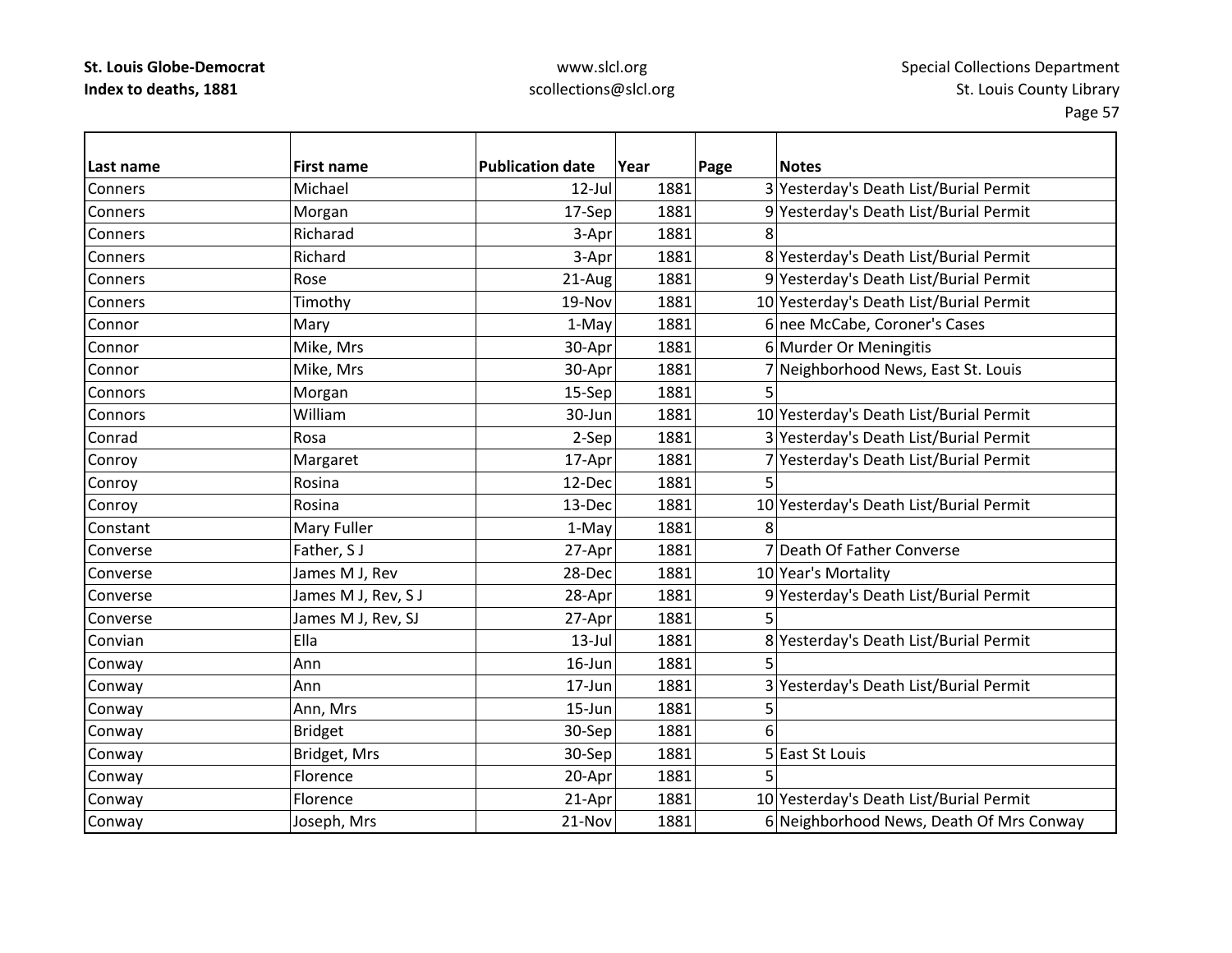### www.slcl.org scollections@slcl.org

Page 58

**Last name First name Publication date Year Page Notes** Conway Margaret 31‐Jul 1881 8 Yesterday's Death List/Burial Permit Conway |Mary E | 21-Jun| 1881| 5 Conway |Mary E | 22-Jun| 1881| 5 Conway Mary E 23-Jun 23-Jun 1881 7 Yesterday's Death List/Burial Permit Conway Michael 1881 20-Oct 1881 11 Yesterday's Death List/Burial Permit Conway Mike Nike 11‐Oct 1881 8 Fatal Step Conway  $\vert$  Mike  $\vert$  13–Oct 1881 6 Neighborhood News, East St Louis CookHenry 14-Aug 1881 1881 14 Busy Over Bodies CookJames 25-Jan 1881 8 Yesterday's Death List/Burial Permit CookJoseph 12‐Jul 1881 3 Yesterday's Death List/Burial Permit Cook| 12-Jul  $|$  1881 3 Yesterday's Death List/Burial Permit Cook Sallie9-Jun 1881 10 Yesterday's Death List/Burial Permit Cooke Adam25‐Oct | 1881 7 Yesterday's Death List/Burial Permit CookeJames 13‐Jul 1881 8 Yesterday's Death List/Burial Permit CoonerWalter 24-Mar 1881 8 Yesterday's Death List/Burial Permit Cooney Emma 29‐Jul 1881 7 Yesterday's Death List/Burial Permit Cooney Mrs 13‐Jul 1881 3 Neighborhood News, Jacksonville, Illinois Cooney Willie 9‐Feb 1881 7 Yesterday's Death List/Burial Permit Cooper Mary Mary 7‐Sep 1881 7‐Yesterday's Death List/Burial Permit 7 Amery 7‐Sep 1881 7 Yesterday's Death List Cooper Thos Thos 14-Aug 1881 2 Attempted Suicide Copeley Richard 17‐Mar 1881 10 Yesterday's Death List/Burial Permit Copely **Richard 15‐Mar 1881** 6 Brakeman's Death Richard 15‐Mar 1881 6 Brakeman's Death CorbetKate T 13-Aug 1881 9 Yesterday's Death List/Burial Permit Corbett |Kate Tillay, Mrs | 10-Aug| 1881| 5 **Corbet** t |Kate Tillaye, Mrs | 13-Aug| 1881| 5 Corbett Sarah30-Sep 1881 10 Yesterday's Death List/Burial Permit **Corbin**  Wm17-Nov 1881 10 Yesterday's Death List/Burial Permit Corbion Lizzie 14‐Aug 1881 16 Yesterday's Death List/Burial Permit CorcoranFrank 5‐Jan 1881 5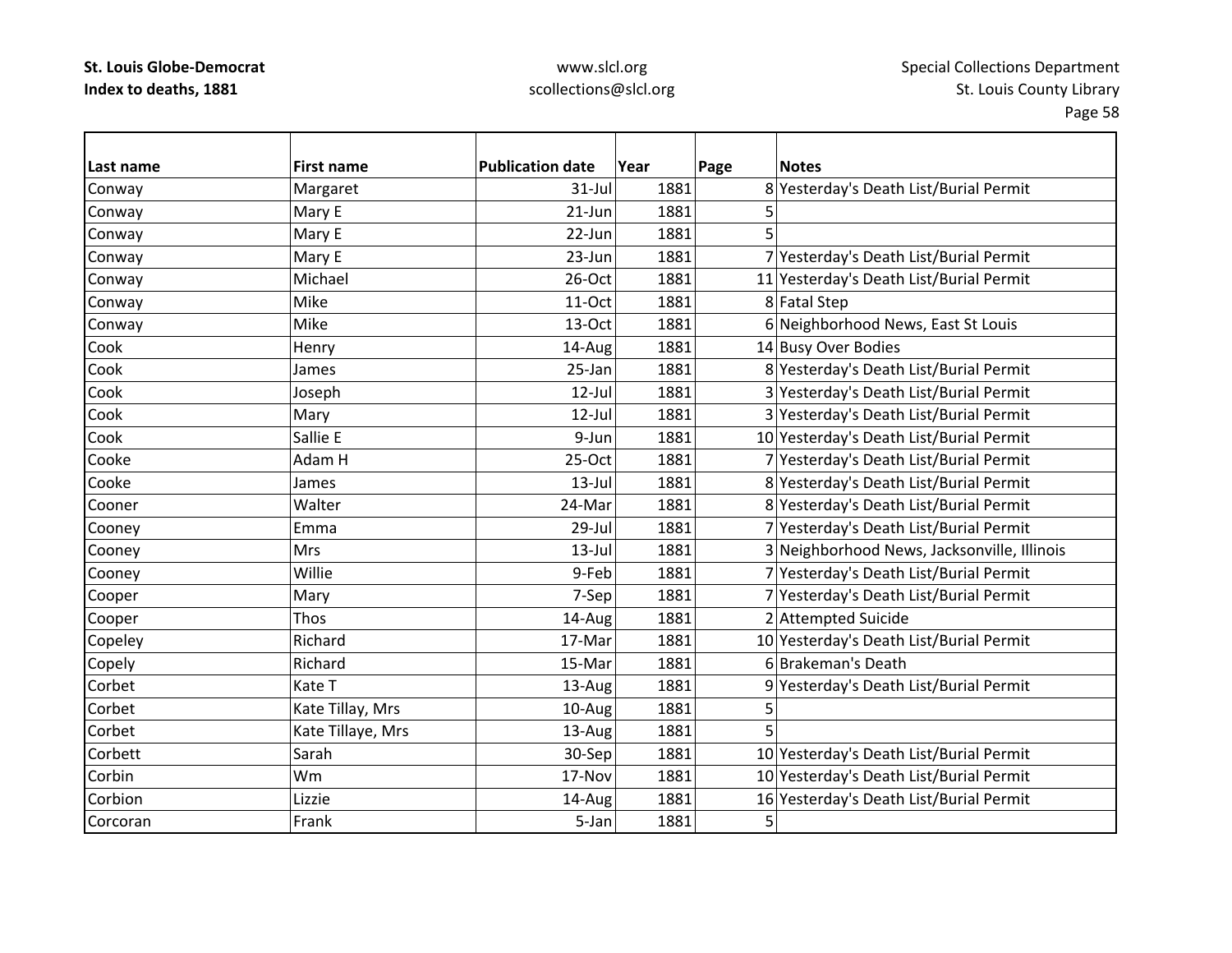# www.slcl.org scollections@slcl.org

| Last name | <b>First name</b> | <b>Publication date</b> | Year | Page | <b>Notes</b>                            |
|-----------|-------------------|-------------------------|------|------|-----------------------------------------|
| Cordes    | Emma              | 27-Aug                  | 1881 |      | 9 Yesterday's Death List/Burial Permit  |
| Cordes    | Herman F          | 27-Apr                  | 1881 |      | 7 Yesterday's Death List/Burial Permit  |
| Cordes    | Lydia             | 1-Nov                   | 1881 |      | 10 Yesterday's Death List/Burial Permit |
| Corizur   | Simon             | 9-Nov                   | 1881 |      | 10 Yesterday's Death List/Burial Permit |
| Corn      | Adam              | $1$ -Jun                | 1881 |      | 7 Yesterday's Death List/Burial Permit  |
| Corney    | Margaret J        | 17-Feb                  | 1881 |      | 8 Yesterday's Death List/Burial Permit  |
| Corrigan  | N J               | $26$ -Jul               | 1881 |      | 10 Yesterday's Death List/Burial Permit |
| Corroll   | James K           | 11-Oct                  | 1881 |      | 8 Yesterday's Death List/Burial Permit  |
| Cortigan  | Francis           | 17-Dec                  | 1881 |      | 10 Yesterday's Death List/Burial Permit |
| Cory      | Morris            | 27-Aug                  | 1881 |      | 9 Yesterday's Death List/Burial Permit  |
| Cosgrove  | Anthony           | 2-Aug                   | 1881 |      | 3 Yesterday's Death List/Burial Permit  |
| Cosgrove  | Wm                | 9-Aug                   | 1881 |      | 3 Yesterday's Death List/Burial Permit  |
| Costello  | James             | 24-Sep                  | 1881 | 5    |                                         |
| Costello  | James             | 25-Sep                  | 1881 |      | 15 Yesterday's Death List/Burial Permit |
| Costello  | Mary              | 4-Dec                   | 1881 |      |                                         |
| Costello  | Mary              | 6-Dec                   | 1881 |      | 10 Yesterday's Death List/Burial Permit |
| Costello  | Theodore          | 23-Jun                  | 1881 |      | 7 Yesterday's Death List/Burial Permit  |
| Costello  | William           | 8-Sep                   | 1881 |      | 10 Yesterday's Death List/Burial Permit |
| Costello  | William           | $16$ -Jun               | 1881 |      | 8 Gave Up The Ghost                     |
| Coughlan  | Mary Jane         | 13-Dec                  | 1881 |      | 10 Yesterday's Death List/Burial Permit |
| Coughlin  | George            | 28-Jun                  | 1881 |      | 10 Yesterday's Death List/Burial Permit |
| Coughlin  | Katie             | 21-Aug                  | 1881 |      | 9 Yesterday's Death List/Burial Permit  |
| Coughlin  | Nora Bridget      | 3-Oct                   | 1881 | 5    |                                         |
| Coughlin  | Peter J           | 3-Sep                   | 1881 | 5    |                                         |
| Coughlin  | <b>Thomas</b>     | 13-Aug                  | 1881 | 5    |                                         |
| Coulter   | JH                | 10-Nov                  | 1881 |      | 10 Yesterday's Death List/Burial Permit |
| Coulter   | JH, Rev           | 9-Nov                   | 1881 | 5    |                                         |
| Coulter   | J H, Rev          | 11-Nov                  | 1881 |      | 3 Local In Brief                        |
| Courcey   | Halliday          | 28-Apr                  | 1881 | 5    |                                         |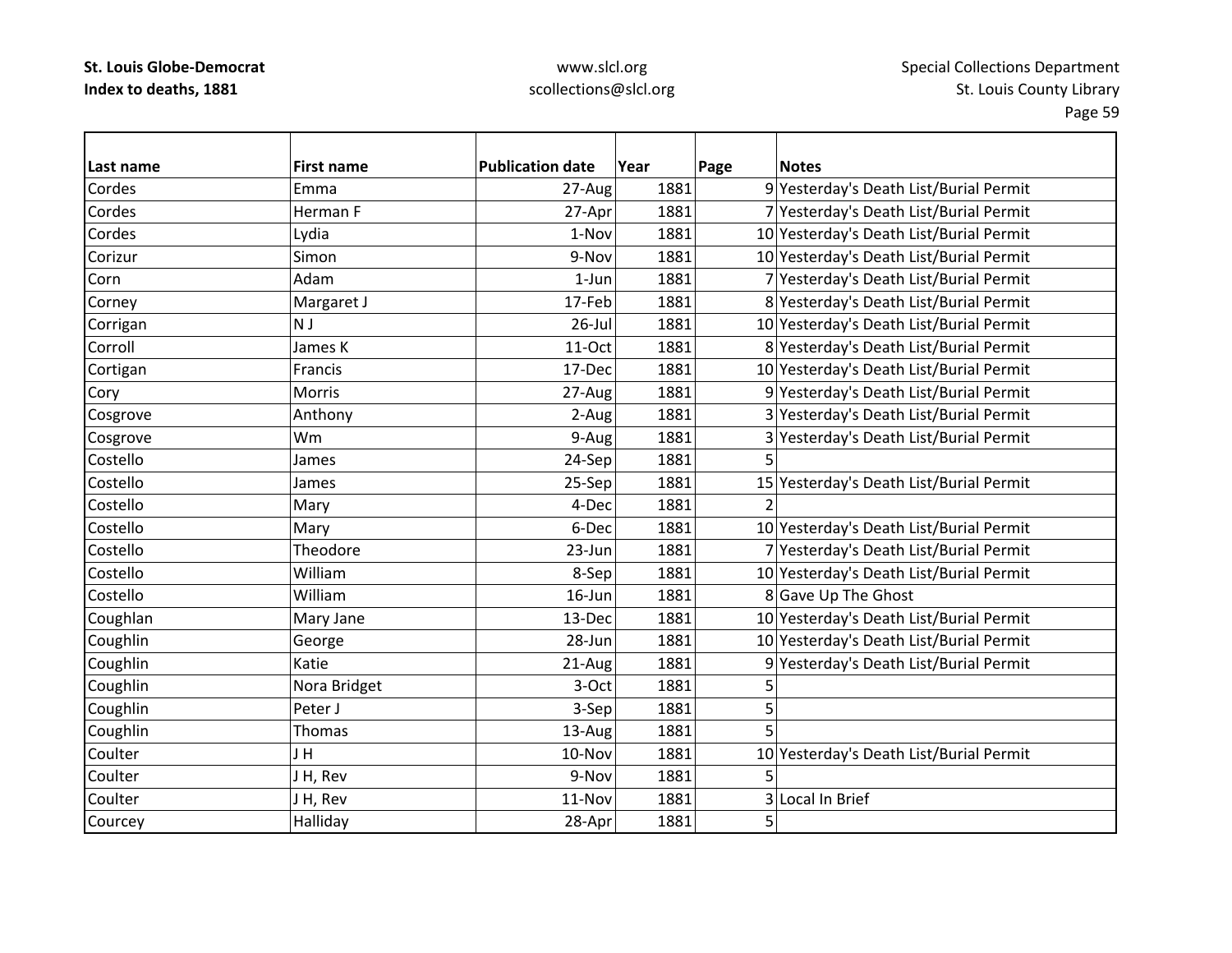# www.slcl.org scollections@slcl.org

| Last name     | <b>First name</b> | <b>Publication date</b> | Year | Page | <b>Notes</b>                                |
|---------------|-------------------|-------------------------|------|------|---------------------------------------------|
| Courtney      | David             | 9-Jan                   | 1881 |      | 12 Yesterday's Death List/Burial Permit     |
| Courtois      | Charles           | 26-Jan                  | 1881 |      | 8 Yesterday's Death List/Burial Permit      |
| Cowey         | Thomas C          | 28-Oct                  | 1881 | 5    |                                             |
| Cowhey        | Thomas C          | 27-Oct                  | 1881 | 5    |                                             |
| Cowhey        | Thos C            | 28-Oct                  | 1881 |      | 8 Yesterday's Death List/Burial Permit      |
|               |                   |                         |      |      | See Cowperthwait, Yesterday's Death         |
| Cowperstrait  | William P         | 24-May                  | 1881 |      | 10 List/Burial Permit                       |
| Cowperthwait  | William P         | 24-May                  | 1881 |      | 10 Yesterday's Death List/Burial Permit     |
| Cowperthwait  | Wm P              | 21-May                  | 1881 | 5    |                                             |
| Cowperthwait  | Wm P              | 22-May                  | 1881 | 5    |                                             |
| Cowperthwait  | Wm P              | 23-May                  | 1881 | 5    |                                             |
| Cowperthwait  | Wm P              | 24-May                  | 1881 | 5    |                                             |
| Cowperthwaite | William P         | 28-Dec                  | 1881 |      | 10 Year's Mortality                         |
| Cox           | Alice             | $15$ -Jul               | 1881 |      | 10 Municipal Matters                        |
| Cox           | Annetta           | 24-Nov                  | 1881 |      | 10 Yesterday's Death List/Burial Permit     |
| Cox           | R S, Mrs          | $31$ -Jul               | 1881 |      | 6 Neighborhood News, Belleville             |
| Cox           | Thomas            | 25-Jun                  | 1881 |      | 3 Yesterday's Death List/Burial Permit      |
| Coyle         | <b>Bridget</b>    | $19$ -Jul               | 1881 |      | 10 Death Register                           |
| Coyle         | James             | 19-Apr                  | 1881 | 10   |                                             |
| Coyle         | James             | 17-May                  | 1881 |      | 10 Yesterday's Death List/Burial Permit     |
| Coyle         | Mathew            | 23-Feb                  | 1881 |      | 6 Neighborhood News, Jacksonville, Illinois |
| Coyne         | Maragaret, Mrs    | 6-Mar                   | 1881 | 5    |                                             |
| Craemer       | Clarence          | 9-Jul                   | 1881 |      | 9 Yesterday's Death List/Burial Permit      |
| Craft         | Alice             | 30-Jan                  | 1881 |      | 13 Yesterday's Death List/Burial Permit     |
| Craft         | <b>Derick</b>     | $3$ -Jul                | 1881 | 5    |                                             |
| Craft         | Derrick           | 24-Jun                  | 1881 |      | 2 Yesterday's Death List/Burial Permit      |
| Craft         | MA                | 2-Dec                   | 1881 |      | 10 Yesterday's Death List/Burial Permit     |
| Craft         | Viola             | 13-Dec                  | 1881 |      | 10 Yesterday's Death List/Burial Permit     |
| Crane         | <b>Mrs</b>        | $2-Jun$                 | 1881 |      | 2 Struck By Lightning                       |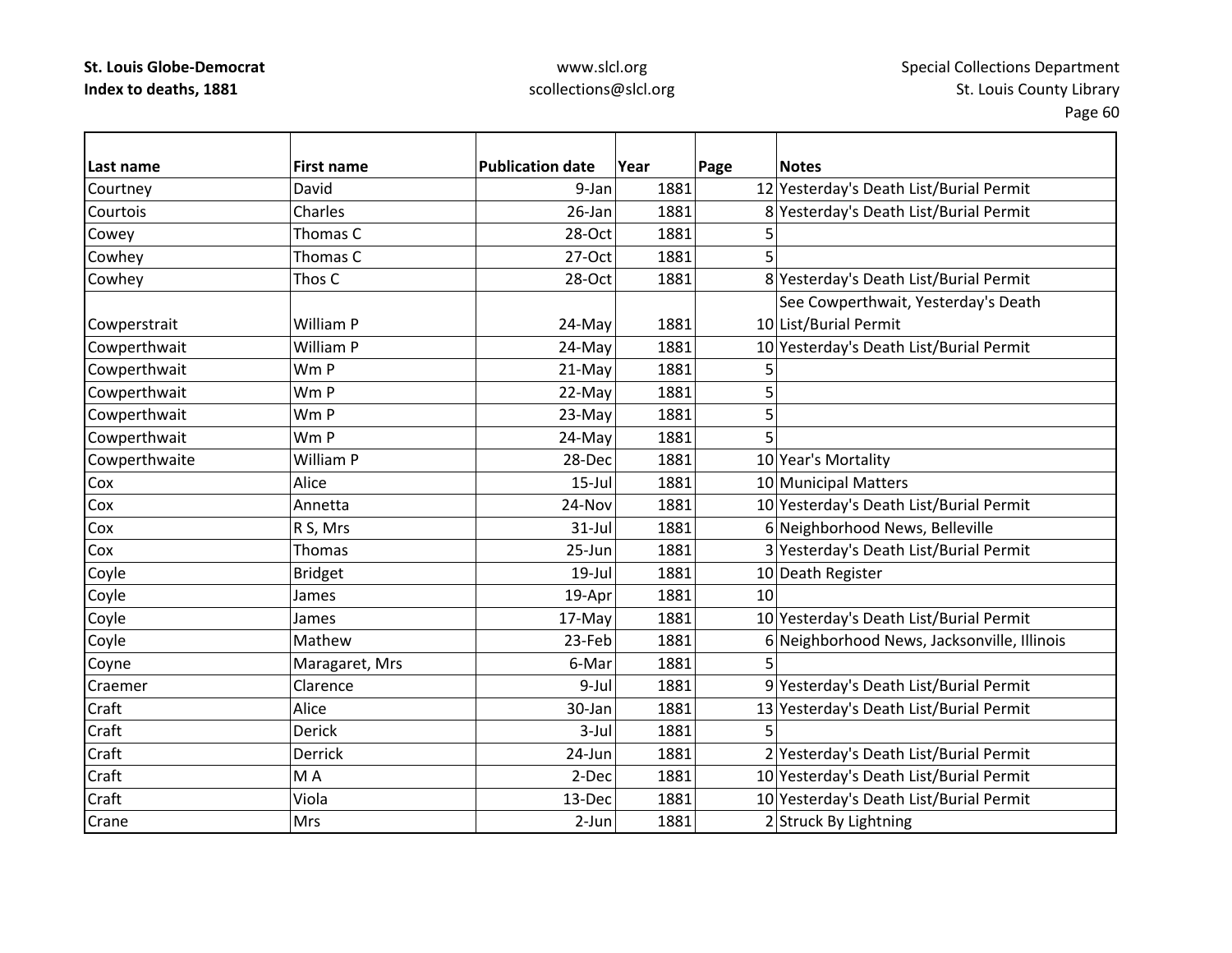# www.slcl.org scollections@slcl.org

| Last name | <b>First name</b> | <b>Publication date</b> | Year | Page | <b>Notes</b>                            |
|-----------|-------------------|-------------------------|------|------|-----------------------------------------|
| Crane     | Mrs               | $16$ -Jul               | 1881 |      | 5 Lightning's Freaks                    |
| Cratz     | Fred              | 23-Mar                  | 1881 |      | 7 Yesterday's Death List/Burial Permit  |
| Cravens   | Edward            | 6-Dec                   | 1881 |      | 10 Yesterday's Death List/Burial Permit |
| Crawer    | Eliza             | 30-Jan                  | 1881 |      | 13 Yesterday's Death List/Burial Permit |
| Crawford  | Edwin             | 5-Jan                   | 1881 |      | 7 Death List/ Burial Permit             |
| Crawford  | Ellen             | $21$ -Jul               | 1881 |      | 10 Yesterday's Death List/Burial Permit |
| Cray      | Jerry             | 17-Jul                  | 1881 |      | 11 Days Of Death                        |
| Creal     | Eddie             | 11-Dec                  | 1881 |      | 20 Yesterday's Death List/Burial Permit |
| Creevy    | Margaret          | 7-Apr                   | 1881 | 5    |                                         |
| Creighton | John              | 3-Apr                   | 1881 | 8    |                                         |
| Creighton | William           | 10-Dec                  | 1881 | 5    |                                         |
| Creighton | William           | 10-Dec                  | 1881 |      | 10 Yesterday's Death List/Burial Permit |
| Crenhan   | Ella              | 16-Aug                  | 1881 |      | 10 Yesterday's Death List/Burial Permit |
| Crimmons  | Lucretia          | 24-Aug                  | 1881 |      | 10 Yesterday's Death List/Burial Permit |
| Crocker   | Frank             | 18-Nov                  | 1881 |      | 9 Department Notes                      |
| Crocker   | Sidney            | 13-Oct                  | 1881 |      | 10 Yesterday's Death List/Burial Permit |
| Crocker   | Sidnie Locke      | 12-Oct                  | 1881 | 5    |                                         |
| Crocket   | Zelta             | 5-Dec                   | 1881 |      | 10 Yesterday's Death List/Burial Permit |
| Crocket   | Zetta             | 5-Dec                   | 1881 |      | 10 Two More Cases- One Death            |
| Crockett  | Hugh              | 28-Jun                  | 1881 |      | 10 Yesterday's Death List/Burial Permit |
| Crombil   | James             | 24-Apr                  | 1881 |      | 9 Yesterday's Death List/Burial Permit  |
| Crommil   | James k           | 10-Apr                  | 1881 |      | 11 Yesterday's Death List/Burial Permit |
| Cron      | Mary              | 14-Jun                  | 1881 |      | 10 Yesterday's Death List/Burial Permit |
| Crone     | Erwin             | $1-Jul$                 | 1881 |      | 7 Yesterday's Death List/Burial Permit  |
| Crone     | Irwin, Baby       | 30-Jun                  | 1881 |      |                                         |
| Cronen    | Leonard           | 13-Dec                  | 1881 |      | 10 Yesterday's Death List/Burial Permit |
| Cronen    | Walter            | 13-Dec                  | 1881 |      | 10 Yesterday's Death List/Burial Permit |
| Cronin    | John              | 27-Aug                  | 1881 |      | 9 Yesterday's Death List/Burial Permit  |
| Crooker   | Harriet           | $14$ -Jul               | 1881 |      | 10 Yesterday's Death List/Burial Permit |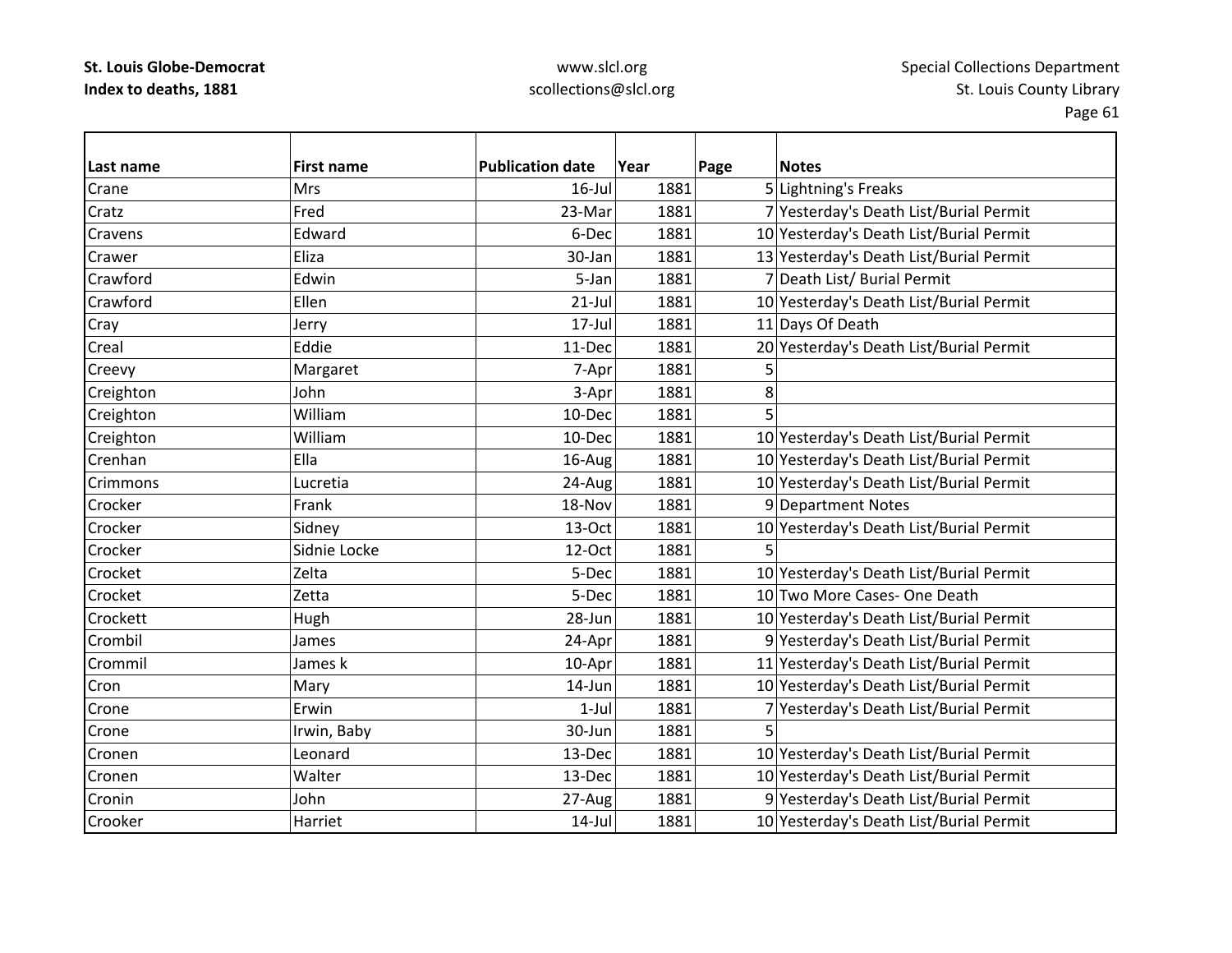**Last name**

### www.slcl.org scollections@slcl.org

Page 62 **First name Publication date Year Page Notes**

| Crosby     | Mary                  | $16$ -Feb | 1881 |   | 8 Yesterday's Death List/Burial Permit  |
|------------|-----------------------|-----------|------|---|-----------------------------------------|
| Crosby     | Mrs(Infant Of)        | $21$ -Jul | 1881 |   | 10 Yesterday's Death List/Burial Permit |
| Cross      | Ann                   | 26-Feb    | 1881 |   |                                         |
| Cross      | Charles               | 7-Jul     | 1881 |   | 10 Yesterday's Death List/Burial Permit |
| Cross      | John, Jr              | 10-Dec    | 1881 |   | 8 Belleville                            |
| Cross      | <b>Wm</b>             | 25-Sep    | 1881 |   | 15 Yesterday's Death List/Burial Permit |
| Crossett   | Charles               | 26-Jul    | 1881 |   | 2 Neighborhood News, East St Louis      |
| Crowley    | Daniel, Officer       | 5-Sep     | 1881 |   | 3 Murderer Captured                     |
| Crowley    | Michael               | 31-May    | 1881 |   | 5 Singular Fatality                     |
| Crowley    | Michael               | 2-Jun     | 1881 |   | 10 Yesterday's Death List/Burial Permit |
| Cruikshank | Alexander             | 6-Jan     | 1881 | 5 |                                         |
| Cruikshank | Alexander             | 28-Dec    | 1881 |   | 10 Year's Mortality                     |
| Crumily    | William               | 9-Mar     | 1881 |   | 7 Yesterday's Death List/Burial Permit  |
| Crummie    | James K               | 10-Apr    | 1881 | 5 |                                         |
| Crump      | Annie                 | 11-Aug    | 1881 |   | 3 Yesterday's Death List/Burial Permit  |
| Crurs      | Franky                | $11$ -Jan | 1881 |   | 8 Yesterday's Death List/Burial Permit  |
| Cruthock   | <b>Ethel Blanche</b>  | 30-Jan    | 1881 | 5 |                                         |
| Cruttwell  | <b>Ethel Blanche</b>  | 1-Feb     | 1881 |   |                                         |
| Cuddy      | James                 | 24-Apr    | 1881 |   | 9 Yesterday's Death List/Burial Permit  |
| Cuerheide  | Philip                | 14-Aug    | 1881 |   | 6 Splinters                             |
| Cullatin   | Edward                | 8-Apr     | 1881 | 5 |                                         |
| Cullen     | Bridget T             | 16-Nov    | 1881 |   | 10 Yesterday's Death List/Burial Permit |
| Cullen     | <b>Bridget Teresa</b> | 15-Nov    | 1881 |   |                                         |
| Cullen     | <b>Bridget Teresa</b> | 16-Nov    | 1881 |   | 3 Local in Brief                        |
| Cullen     | <b>Nellie</b>         | 18-Jun    | 1881 |   | 7 Yesterday's Death List/Burial Permit  |
| Cullen     | Pierce                | 15-Mar    | 1881 | 5 |                                         |
| Cullen     | Pierce                | 16-Mar    | 1881 |   |                                         |
| Cullen     | Pierce                | 17-Mar    | 1881 |   | 10 Yesterday's Death List/Burial Permit |
| Cullen     | Thomas                | 16-Apr    | 1881 |   | 12 Yesterday's Death List/Burial Permit |
|            |                       |           |      |   |                                         |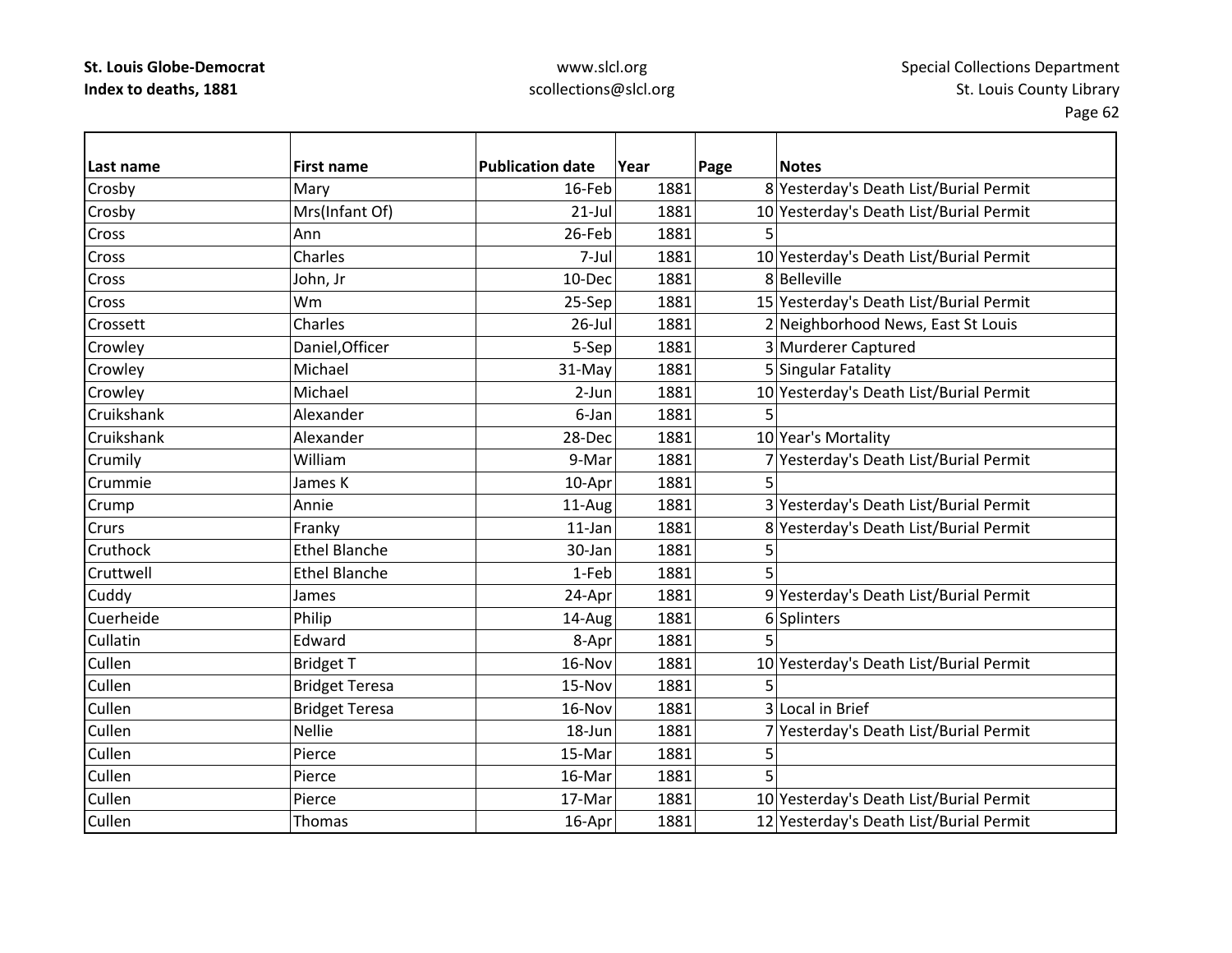### www.slcl.org scollections@slcl.org

Page 63

**Last name First name Publication date Year Page Notes** Culley Sarah J, Mrs 14-Nov 1881 5 Culley Sarah J, Mrs 15‐Nov 1881 5 Culley Sarah J, Mrs 16‐Nov 1881 5 CullinanJames 8‐Mar 1881 8‐Mar 1881 8 Yesterday's Death List/Burial Permit Cullinanee | Timothy | 8-Nov| 1881| 5 CullinaneMamie 24‐Jun 1881 24‐Jun 1881 2 Yesterday's Death List/Burial Permit Cullinanee |Timothy | 9-Nov| 1881| 5 **Culliton** Edward **1891** 1881 10 Down Among The Dead **Culliton** Edward 1881 9-Apr 1881 8 Yesterday's Death List/Burial Permit **Culliton** Edward 10 Suicides 29-Dec 1881 10 Suicides **Culllnine** Timothy 10‐Nov 1881 10 Yesterday's Death List/Burial Permit Cummings August 15-Nov 1881 10 Yesterday's Death List/Burial Permit Cummings John 20‐Jul 1881 3 Yesterday's Death List/Burial Permit Cummings John R 23‐Jun 1881 5 Cummings John R 24‐Jun 1881 2 Yesterday's Death List/Burial Permit Cummings Mary 11‐Jun 1881 9 Yesterday's Death List/Burial Permit Cummings  $\begin{array}{c|c|c|c} \text{Rosette} & \text{Rosette} & \text{Rosette} & \text{Rosette} \end{array}$  16.1-Nov  $\begin{array}{c|c|c|c} \text{Rosell} & \text{Rosell} & \text{Rosell} & \text{Rosell} \end{array}$ Cummins Edward $13$ -Jul  $1881$  5 **Cummins** Eugene 19-Aug 1881 7 Yesterday's Death List/Burial Permit **Cummins** | Margaret  $\vert$  18-May 1881 5 CumminsMargaret 19‐May 1881 7 Yesterday's Death List/Burial Permit **Cummins** s |Thomas H | 17-May| 1881| 5 CumminsThos 16–Jun 16-Jun 1881 10 Yesterday's Death List/Burial Permit Cummiskey Philip Research Philip 6-Oct 1881 5 Cummiskey Philip 7‐Oct 1881 5 **Cundiff**  Sarah27-Oct 1881 9 Yesterday's Death List/Burial Permit CundunorberEmil 30-Oct 1881 11 Yesterday's Death List/Burial Permit Cunningham Charles Charles 16–Aug 1881 7 Coroner's Cases Cunningham Charles S 14-Aug 1881 6 Splinters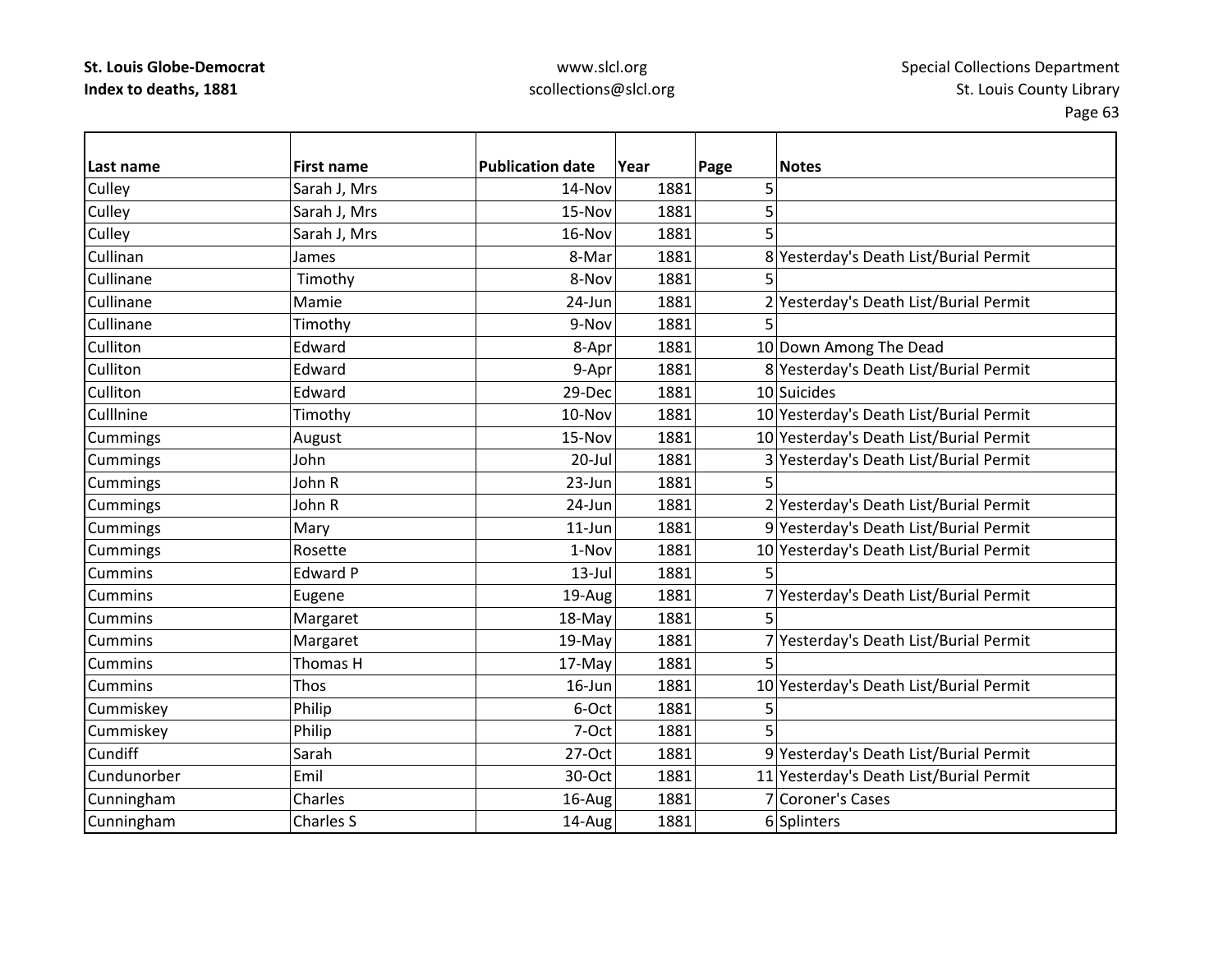### www.slcl.org scollections@slcl.org

**Last name First name Publication date Year Page Notes** Cunningham Charles S 15‐Aug 1881 8 Business For The Coroner Cunningham Chas 19‐Aug 1881 7 Yesterday's Death List/Burial Permit Cunningham Ellen 27‐Aug 1881 9 Yesterday's Death List/Burial Permit Cunningham Ellen, Mrs  $\vert$  26-Aug 1881 5 Cunningham Ellen, Mrs | 27-Aug 1881 5 Cunningham Eugene 2‐Nov 1881 5 Cunningham Eugenia 3‐Nov 1881 10 Yesterday's Death List/Burial Permit Cunningham Georgia 25‐Sep 1881 15 Yesterday's Death List/Burial Permit Cunningham **Hannah Virginia** | 29‐Apr 1881 5 Cunningham James 7‐Jul 1881 10 Yesterday's Death List/Burial Permit  $\lvert$  Cunningham  $\lvert$  Mary  $\lvert$   $\lvert$  20-Sep 1881 10 Yesterday's Death List/Burial Permit Cunningham Wm 15‐Jun 1881 7 Yesterday's Death List/Burial Permit Curley Agnes 26‐Nov 1881 10 Yesterday's Death List/Burial Permit Curley Ellen, Mrs 22‐Feb 1881 5 Curley John 7‐Jul 1881 10 Yesterday's Death List/Burial Permit CurranGeorge 1881 1881 16 Yesterday's Death List/Burial Permit CurranJames 29‐Apr 1881 8 Coroner's Cases CurranJames 1‐May 1881 6 Coroner's Cases CurranJohn 21‐Jun 1881 3 Yesterday's Death List/Burial Permit Curran| Mary  $\begin{array}{ccc} | & 4-Aug| & 1881| & 7 \end{array}$  Yesterday's Death List/Burial Permit CurrieDaniel 2011 1881 8 Three Boys Drowned CurrieDaniel 31-May 1881 1881 10 Yesterday's Death List/Burial Permit Currie Lillie 23‐Jan 1881 5Curriee |Lily D, Mrs | 23-Jan| 1881| 7|Splinters Curry Curry Daniel 29‐May 1881 6 Splinters Curry Lillie 5‐Feb 1881 9 Yesterday's Death List/Burial Permit Curry |Mattie D 17‐Oct 1881 5 Curtel Elizabeth13-Dec 1881 10 Yesterday's Death List/Burial Permit **Curtis** s la la la la la f A (Infant Of) 20-Dec 1881 10 Yesterday's Death List/Burial Permit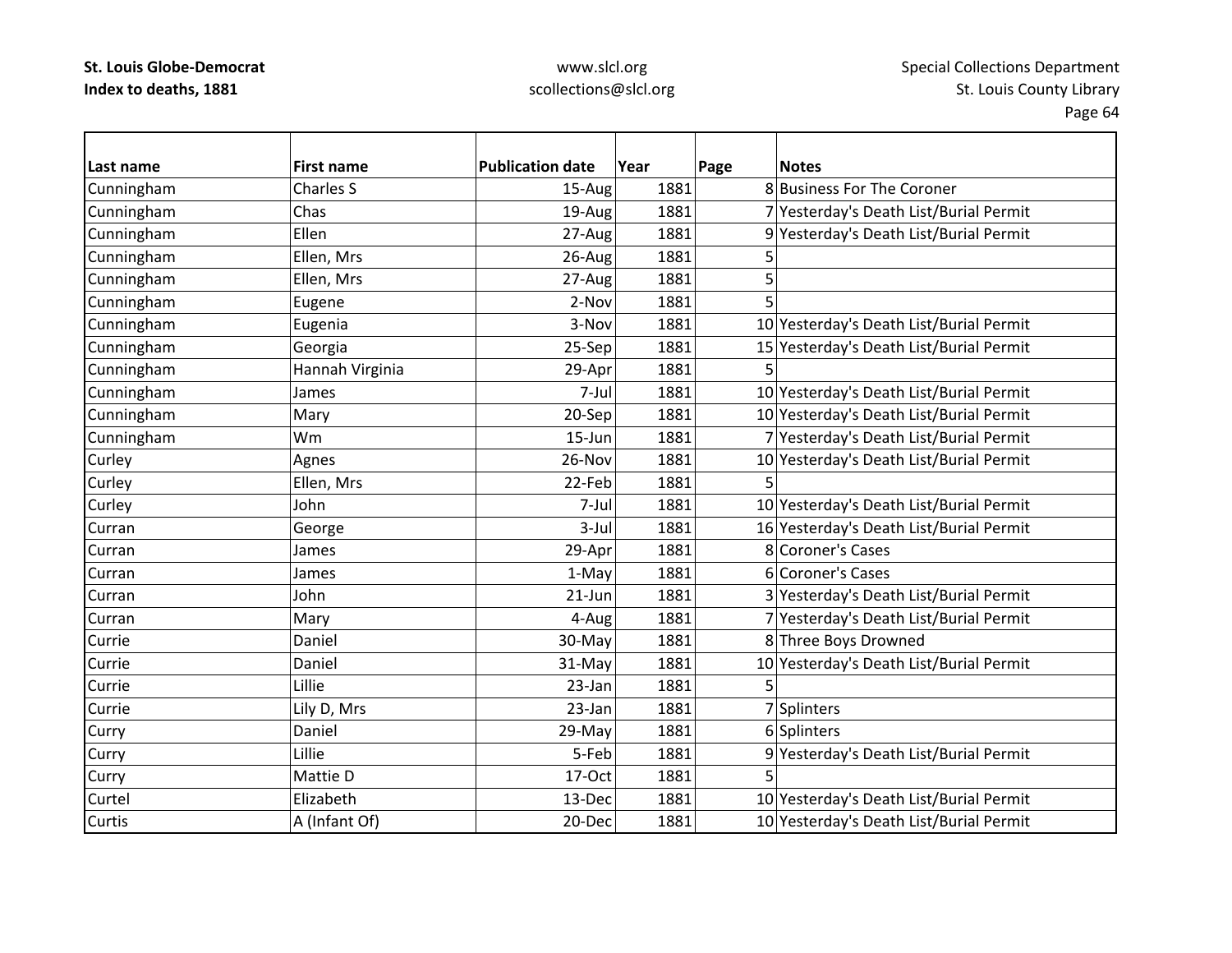### www.slcl.org scollections@slcl.org

**Last name First name Publication date Year Page Notes** Curtis Frank6-Sep 1881 7 Yesterday's Death List/Burial Permit **Curtis** Mary 16-Aug 1881 1881 10 Yesterday's Death List/Burial Permit **Cusack**  John19-Feb 1881 9 Yesterday's Death List/Burial Permit Cusack John18-Feb 1881 5 CushinJohn (Infant) 24-Dec 1881 12 Yesterday's Death List/Burial Permit Cusick John24-Jun 1881 2Yesterday's Death List/Burial Permit Custardd |S Frank | 17-Sep| 1881| 5 Cyphiott Frank 14‐Jul 1881 10 Yesterday's Death List/Burial Permit Dafferattaa | A A 28-Apr 1881 9 Yesterday's Death List/Burial Permit Dagnan Catherine 21-Aug 1881 9 Yesterday's Death List/Burial Permit Dagon John John 2‐Sep 1881 3 Yesterday's Death List/Burial Permit DahinanMary 26-Nov 1881 10 Yesterday's Death List/Burial Permit DahmerJosephine 14‐Jan 1881 3 Yesterday's Death List/Burial Permit Dailey John Francis 1–Mar 1881 10 Yesterday's Death List/Burial Permit Dailey Nora 10‐Aug 1881 7 Yesterday's Death List/Burial Permit Dailey **Patrick** Patrick **Patrick** 1881 **6** Yesterday's Death List/Burial Permit Daley Michael 27‐Feb 1881 13 Yesterday's Death List/Burial Permit Daltonn |Ella | 6-May 1881 5 **Dalton** Joseph 13–Oct 1881 10 Yesterday's Death List/Burial Permit Dalton|Margaret  $\vert$   $\vert$  4-Oct $\vert$  1881 $\vert$  10 Yesterday's Death List/Burial Permit **Dalton** Martin 1881 5-Jun 1881 8 Yesterday's Death List/Burial Permit Daly **Estella** 1-Jul 1881 7 Yesterday's Death List/Burial Permit Daly |Mary | 28-Feb| 1881| 5 Daly 23-Oct 1881 3 Yesterday's Death List/Burial Permit DambarMichael 1881 3 Yesterday's Death List/Burial Permit Dameron Cornelia 2‐Nov 1881 55 Dameron Cornelia 3‐Nov 1881 5 DameronCornelia, Mrs 1998 1998 120 Metal 1881 10 Impressive Obsequies DameroonCornelia 1981 1881 10 Yesterday's Death List/Burial Permit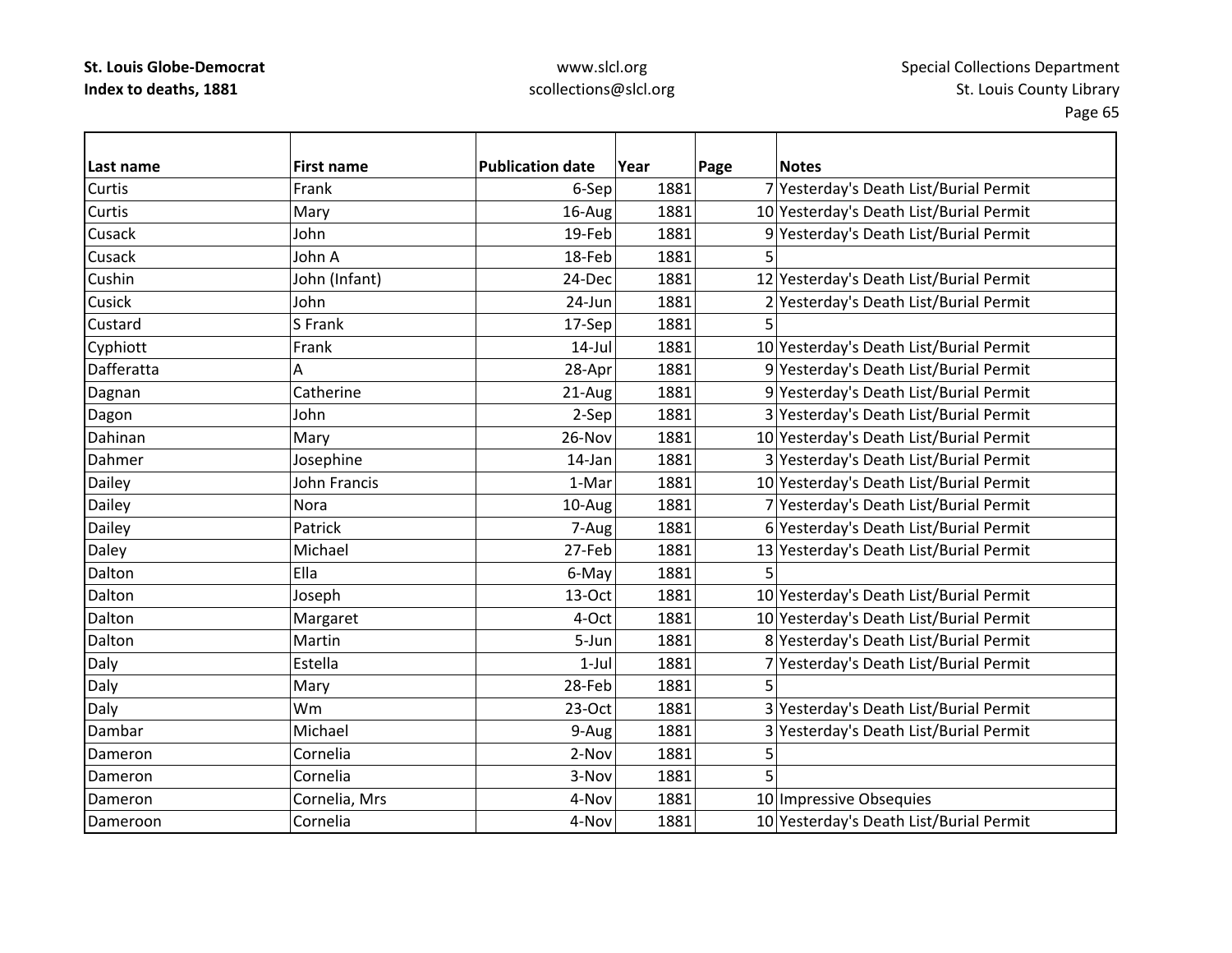### www.slcl.org scollections@slcl.org

**Last nameFirst name Publication date date Year Page Notes** Damm Anna 6‐Aug 1881 3 Yesterday's Death List/Burial Permit DammEdward 16-Aug 1881 10 Yesterday's Death List/Burial Permit DammermanEmma 27-Jun 1881 5A St Louis In Splinters DammermanEmma 28-Jun 1881 8 Coroner's Investigations DammermannEmma 28-Jun 1881 10 Yesterday's Death List/Burial Permit Daniel Lelia20-Feb 1881  $\overline{5}$ Daniel Maggie 10‐Jul 1881 5 DanielMargaret 19–10 9-Jul 1881 9 Yesterday's Death List/Burial Permit Dankner Carl A30-Apr 1881 9 Yesterday's Death List/Burial Permit Danne Diedrich16-Sep 1881 7 Yesterday's Death List/Burial Permit D'Arcy Albert 30‐Aug 1881 10 Yesterday's Death List/Burial Permit Dargin J H 18‐Jun 1881 5 Dargin J H 19‐Jun 1881 5 Darmstaedter Louis19-Aug 1881 8 Neighborhood News, Belleville DarterJoseph T  $17$ –Jul  $1881$  1881  $11$  Days Of Death Daugherty Chas Chas 17‐May 1881 10 Yesterday's Death List/Burial Permit Daum Lizzie 19‐Feb 1881 9 Yesterday's Death List/Burial Permit DaumannCatherine 12‐Jul 1881 3 Yesterday's Death List/Burial Permit Dauthh |Mary Ann | 9-May| 1881| 5 DauthMary Ann 10-May 1881 5 Davenport John John 10‐Apr 1881 11 Yesterday's Death List/Burial Permit Davenport  $\vert$  Leevy Ann  $\vert$  29-Jun $\vert$  1881 3 Yesterday's Death List/Burial Permit DavidsonJ W, Gen 27‐Jun 27‐Jun 27‐Jun 1881 8 Death Of Gen Davidson DavidsonJohn W, Brevet Gen  $\vert$  29-Jun 1881 3 Gen Davidson's Funeral DavisChas 2-Nov 1881 9 Yesterday's Death List/Burial Permit Davis Clifford17-Aug 1881 8 Yesterday's Death List/Burial Permit DavisElias 6-Mar 1881 1881 10 Yesterday's Death List/Burial Permit Davis Henrietta26-May 1881 10 Yesterday's Death List/Burial Permit Davis Irena16-Feb 1881 8 Yesterday's Death List/Burial Permit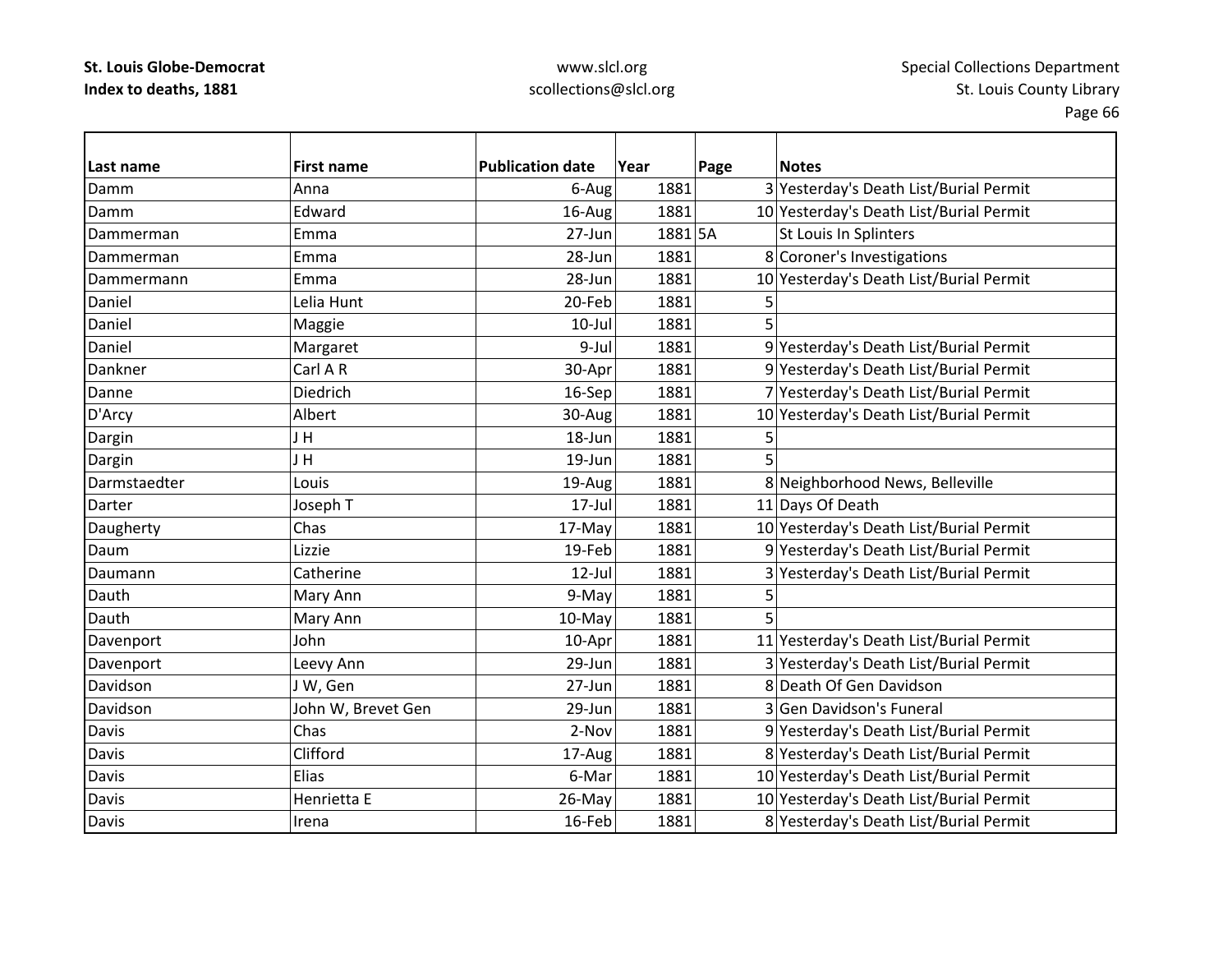# www.slcl.org scollections@slcl.org

| lLast name   | <b>First name</b>   | <b>Publication date</b> | Year    | Page | <b>Notes</b>                            |
|--------------|---------------------|-------------------------|---------|------|-----------------------------------------|
| <b>Davis</b> | Joseph              | $25-Oct$                | 1881    |      | 7 Yesterday's Death List/Burial Permit  |
| <b>Davis</b> | Katy                | 24-Dec                  | 1881    |      | 12 Yesterday's Death List/Burial Permit |
| Davis        | Louis               | 15-Sep                  | 1881    |      | 10 Yesterday's Death List/Burial Permit |
| <b>Davis</b> | Louisa              | 21-Mar                  | 1881    | 5    |                                         |
| Davis        | Louisa              | 22-Mar                  | 1881    | 5    |                                         |
| <b>Davis</b> | Mary                | $27 -$ Jul              | 1881    |      | 10 Yesterday's Death List/Burial Permit |
| Davis        | Mary A              | 8-Apr                   | 1881    |      | 10 Yesterday's Death List/Burial Permit |
| Davis        | Samuel              | 20-Dec                  | 1881    |      | 10 Yesterday's Death List/Burial Permit |
| <b>Davis</b> | Willie              | $1$ -Jul                | 1881    |      | 7 Yesterday's Death List/Burial Permit  |
| Davito       | William             | $11$ -Jan               | 1881    |      | 8 Yesterday's Death List/Burial Permit  |
| Dawe         | Catharine           | 2-Apr                   | 1881    | 5    |                                         |
| Dawson       | Esther Ann, Mrs     | 27-Jun                  | 1881 5B |      |                                         |
| Dawson       | Esther Ann, Mrs     | 28-Jun                  | 1881    |      | 10 Yesterday's Death List/Burial Permit |
| Dawson       | John                | 20-Oct                  | 1881    | 5    |                                         |
| Dawson       | John                | 20-Oct                  | 1881    |      | 9 Yesterday's Death List/Burial Permit  |
| Dawson       | Patrick             | $19$ -Jul               | 1881    |      | 10 Death Register                       |
| Day          | G A, Mrs            | 7-Oct                   | 1881    | 5    |                                         |
| Day          | Honora              | 2-Sep                   | 1881    |      | 3 Yesterday's Death List/Burial Permit  |
| Day          | Mary                | 8-Oct                   | 1881    |      | 9 Yesterday's Death List/Burial Permit  |
| Day          | Thomas              | 25-Sep                  | 1881    |      | 15 Yesterday's Death List/Burial Permit |
| De Bow       | Allie               | 29-Dec                  | 1881    |      | 10 Suicides                             |
| De Leuw      | Elizabeth F, Mrs    | 28-Apr                  | 1881    | 5    |                                         |
| De Pombiray  | Leonie C            | 23-Nov                  | 1881    | 5    |                                         |
| De Turk      | Herbert (Infant of) | 1-Dec                   | 1881    |      | 10 Yesterday's Death List/Burial Permit |
| De Weber     | William F           | 10-Apr                  | 1881    |      | 11 Yesterday's Death List/Burial Permit |
| Dean         | Arthur              | 9-Aug                   | 1881    |      | 3 Yesterday's Death List/Burial Permit  |
| Dean         | David               | 26-Aug                  | 1881    |      | 8 Yesterday's Death List/Burial Permit  |
| Dean         | James               | 12-Jul                  | 1881    |      | 3 Yesterday's Death List/Burial Permit  |
| Dean         | Lillie, Miss        | 14-Oct                  | 1881    |      | 6 Local In Brief                        |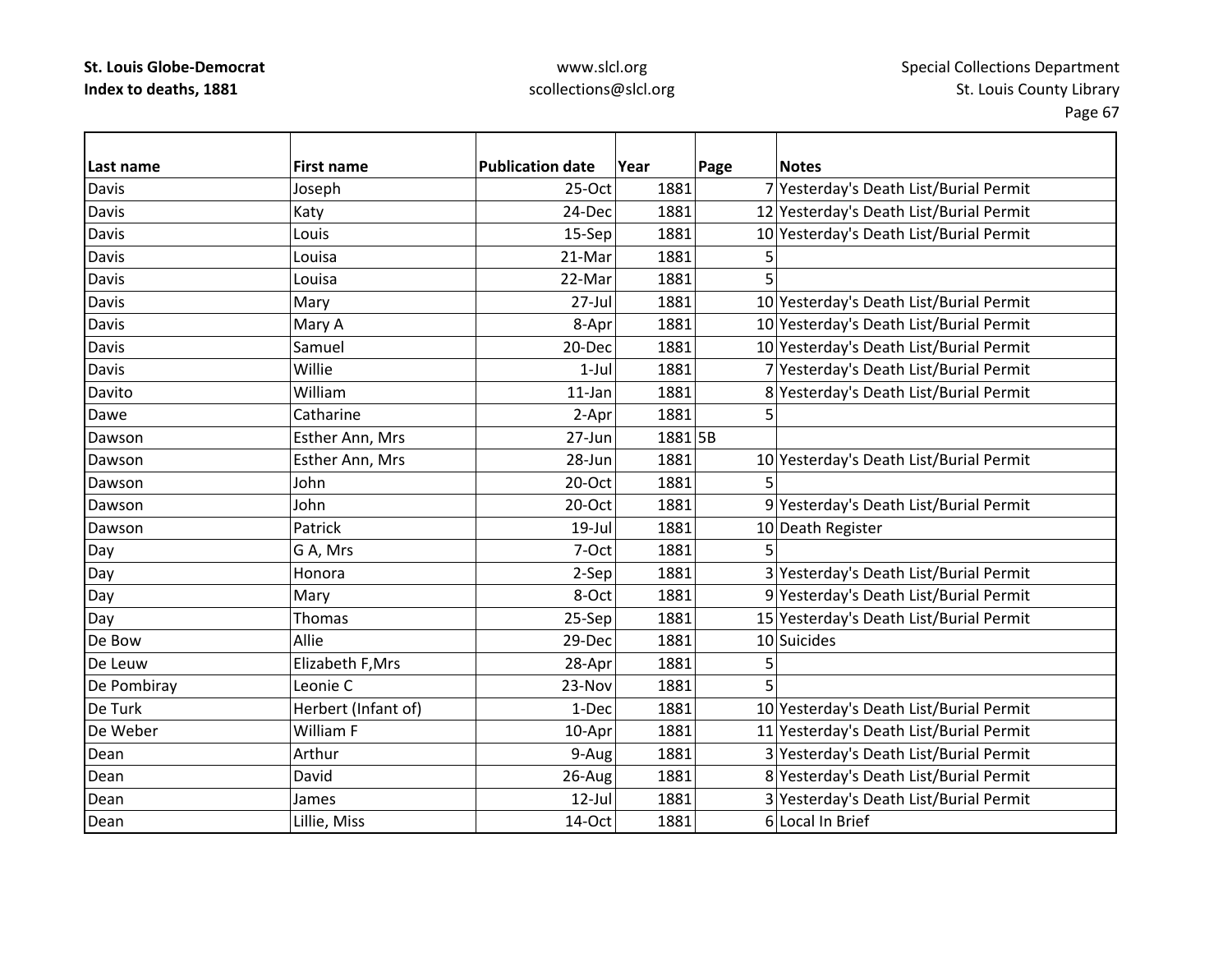### www.slcl.org scollections@slcl.org

**Last name First name Publication date Year Page Notes** DeanThomas E 16‐Oct 1881 9 Yesterday's Death List/Burial Permit DeanThos 19–Aug 1881 3 Yesterday's Death List/Burial Permit **DeBowers**  Frankk K | 4-Sep | 1881 | 5 Debus Laura31-Jul 1881 8 Yesterday's Death List/Burial Permit Deck**Catherine** 5-Nov 1881 15 Yesterday's Death List/Burial Permit Deck Catherine6-Nov 1881 15 Yesterday's Death List/Burial Permit Deck Helen6-Oct 1881 12 Yesterday's Death List/Burial Permit Decker Charles11-Aug 1881 5 Decker Chas13-Aug 1881 9 Yesterday's Death List/Burial Permit Deering Eugene  $\vert$  Eugene  $\vert$  21‐Jul 1881 10 Yesterday's Death List/Burial Permit DeffernerJohn M, Dr 23-Apr 1881 3 Yesterday's Death List/Burial Permit Deffry Julia P 10‐Aug 1881 5 Defriezz IW W C 6-Jul 1881 1881 10 Yesterday's Death List/Burial Permit DefriezWilliam C m C 4-Jul 1881 5 DefriezWilliam C m C 5-Jul 1881 5 Degan John John 11‐Nov 1881 10 Yesterday's Death List/Burial Permit Degen Franz Franz 1881 8-Mar 1881 6 Yesterday's Death List/Burial Permit Degnan James 31‐Aug 1881 5 Degnan John John 25‐Oct 1881 7 Yesterday's Death List/Burial Permit Degnan 1900hn and  $\vert$  1881 8 Yesterday's Death List/Burial Permit Dehier Katie8-Jul 1881 10 Yesterday's Death List/Burial Permit DeihlHenry 11-Aug 1881 3 Boiler Explosion Horror Deilibious Paulinee 7-Jan 1881 7 Death Rate/Burial Permit DelachGeorge 21-Jun 1881 3 Yesterday's Death List/Burial Permit DelaherUnknown (Male Child)  $|7$ -Jul 1881 3 St Louis In Splinters Delahney 25‐Aug 1881 10 Yesterday's Death List/Burial Permit 25‐Aug 1881 10 Yesterday's Death List/Burial Permit Delaney Francis Francis 24‐Jun 1881 2 Yesterday's Death List/Burial Permit Delaney John 5‐Oct 1881 7 Yesterday's Death List/Burial Permit Delaney Joseph 25‐Oct 1881 5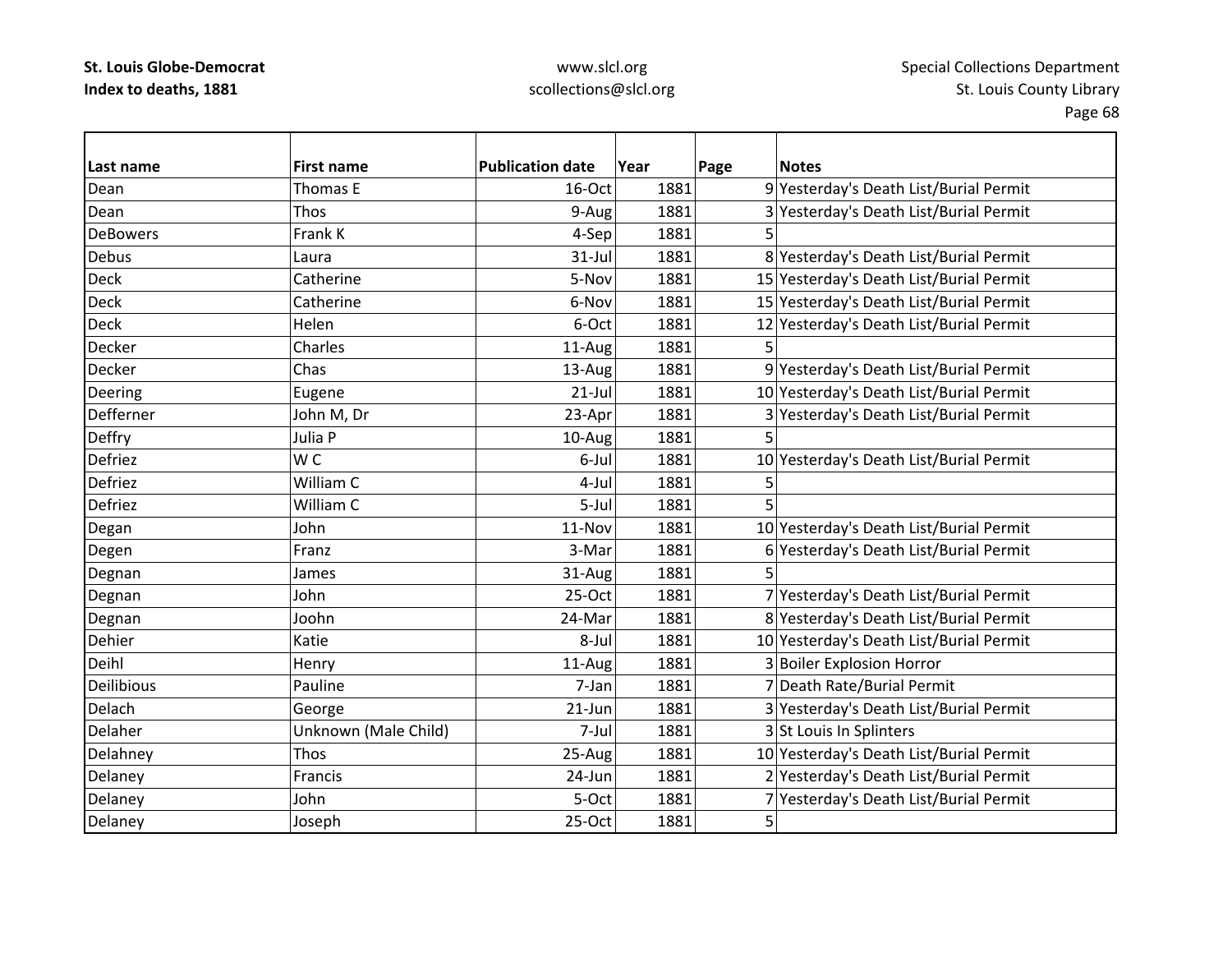### www.slcl.org scollections@slcl.org

**Last name First name Publication date Year Page Notes** Delaney Joseph 26-Oct 1881 11 Yesterday's Death List/Burial Permit DelavanMelinda 24‐Sep 1881 9 Yesterday's Death List/Burial Permit DeLeuwElizabeth 29-Apr 1881 10 Yesterday's Death List/Burial Permit DelkeCarl 16–Jun 16-Jun 1881 10 Yesterday's Death List/Burial Permit DeLonghrey Patrick  $\vert$ Patrick  $\vert$  10-Jul 1881 8 Yesterday's Death List/Burial Permit DeLoughery Patrick Research Patrick Beloughery 5 Demas Ned30-Mar 1881 7 Yesterday's Death List/Burial Permit Demattoss S S J, Jr 8-Jul | 8-Jul | 1881 | 5 DemiSamuel 12‐Jul 1881 3 Yesterday's Death List/Burial Permit Deming Clinton F 2‐Mar 1881 5 Deming Walter 5‐Mar 1881 5 Deming Natter Wing Number 1881 5 Dempsa Mary Mary 10-Nov 1881 10-Nov 1881 10 Yesterday's Death List/Burial Permit DenehanEllen, Mrs 15-Dec 1881 5 DenehauEllen, Mrs  $14-\text{Dec}$  1881 5 Deneny Margaret Frances 16-Apr 1881 5 Deneny Margaret Frances November 1881 5 DenerJosephine 18-Aug 18-Aug 1881 10 Yesterday's Death List/Burial Permit Dennebar Ellen16-Dec 1881 10 Yesterday's Death List/Burial Permit **Dennert**  Julius6-Sep 1881 7 Yesterday's Death List/Burial Permit DennertPaul 1881 8-Aug 1881 8 Mangled By A Street Car Dennert Paul 9‐Aug 1881 6 Splinters Deoer Wm6-Jul 1881 10 Yesterday's Death List/Burial Permit Depenbrock August August 20-Oct 1881 9 Yesterday's Death List/Burial Permit Derbald Charles 31‐Jul 1881 6 Neighborhood News, Belleville DermotPaul 10‐Aug 1881 7 Coroner's Work DermtonSamuel 13-Jul 1881 2 Suicide By Drowning DerotiGiovanni 1881 1881 10 Yesterday's Death List/Burial Permit DerrMargeth 1881 5-Nov 1881 15 Yesterday's Death List/Burial Permit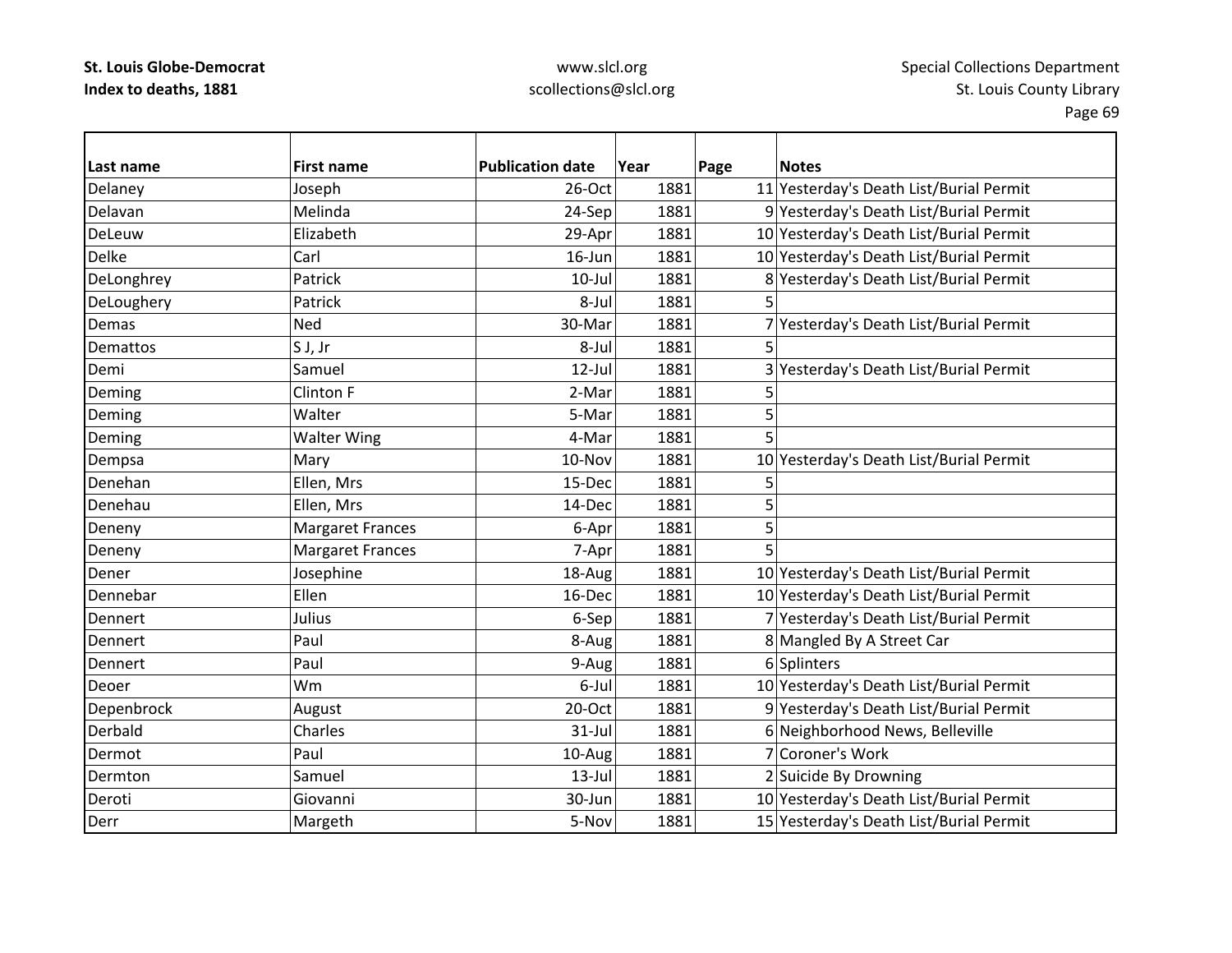# www.slcl.org scollections@slcl.org

| Last name     | <b>First name</b>    | <b>Publication date</b> | Year | Page | <b>Notes</b>                            |
|---------------|----------------------|-------------------------|------|------|-----------------------------------------|
| Derr          | Margeth              | 6-Nov                   | 1881 |      | 15 Yesterday's Death List/Burial Permit |
| Deschapelles  | <b>Helen Bretton</b> | 20-Dec                  | 1881 | 5    |                                         |
| Deschapelles  | <b>Helen Bretton</b> | 21-Dec                  | 1881 | 5    |                                         |
| Deschapelles  | <b>Helen Bretton</b> | 22-Dec                  | 1881 | 5    |                                         |
| Desloge       | Jules                | 11-Dec                  | 1881 |      | 20 Yesterday's Death List/Burial Permit |
| Desloge       | <b>Jules Hudson</b>  | 10-Dec                  | 1881 | 5    |                                         |
| Dettmer       | William              | 16-May                  | 1881 |      | 3 Neighborhood News, Belleville         |
| Deuey         | W S                  | 18-Jan                  | 1881 |      | 10 Yesterday's Death List/Burial Permit |
| Devaney       | Maggie, Miss         | 18-Jun                  | 1881 | 5    |                                         |
| Devaney       | Maggie, Miss         | 19-Jun                  | 1881 | 5    |                                         |
| Devaney       | Michael              | 14-Oct                  | 1881 |      | 3 Yesterday's Death List/Burial Permit  |
| Devanney      | Annie                | $26$ -Jul               | 1881 |      | 10 Yesterday's Death List/Burial Permit |
| Devanney      | James                | 27-Oct                  | 1881 |      | 9 Yesterday's Death List/Burial Permit  |
| Devany        | Margareat            | 19-Jun                  | 1881 |      | 9 Yesterday's Death List/Burial Permit  |
| Deveney       | Margaret F           | 7-Apr                   | 1881 |      | 8 Yesterday's Death List/Burial Permit  |
| Devereux      | J P, Judge           | 25-May                  | 1881 |      | 10 Judge J P Devereux                   |
| Devereux      | John P, Judge        | 23-May                  | 1881 | 5    |                                         |
| Devereux      | John P, Judge        | 28-Dec                  | 1881 |      | 10 Year's Mortality                     |
| Devin         | Michael              | 15-Oct                  | 1881 |      | 8 Double Fatality                       |
| Devine        | Michael              | 17-Oct                  | 1881 |      | 3 Suburban, East St Louis               |
| Deviney       | Catherine            | 15-Nov                  | 1881 |      | 6 Local In Brief                        |
| Deviney       | Catherine, Mrs       | 13-Nov                  | 1881 |      | 6 Under The Wheels                      |
| Deviney       | Catherine, Mrs       | 14-Nov                  | 1881 |      | 6 Local In Brief                        |
| Deviney       | John                 | 21-Apr                  | 1881 |      | 10 Yesterday's Death List/Burial Permit |
| Devitt        | James                | $15$ -Jul               | 1881 |      | 10 Municipal Matters                    |
| Devoy         | Lawrence             | 2-Mar                   | 1881 | 5    |                                         |
| Dewer         | Mary                 | 9-Jul                   | 1881 |      | 9 Yesterday's Death List/Burial Permit  |
| Dexter        | Harriet              | 25-Feb                  | 1881 |      | 7 Yesterday's Death List/Burial Permit  |
| <b>Dhieme</b> | Anna C               | 19-Apr                  | 1881 | 10   |                                         |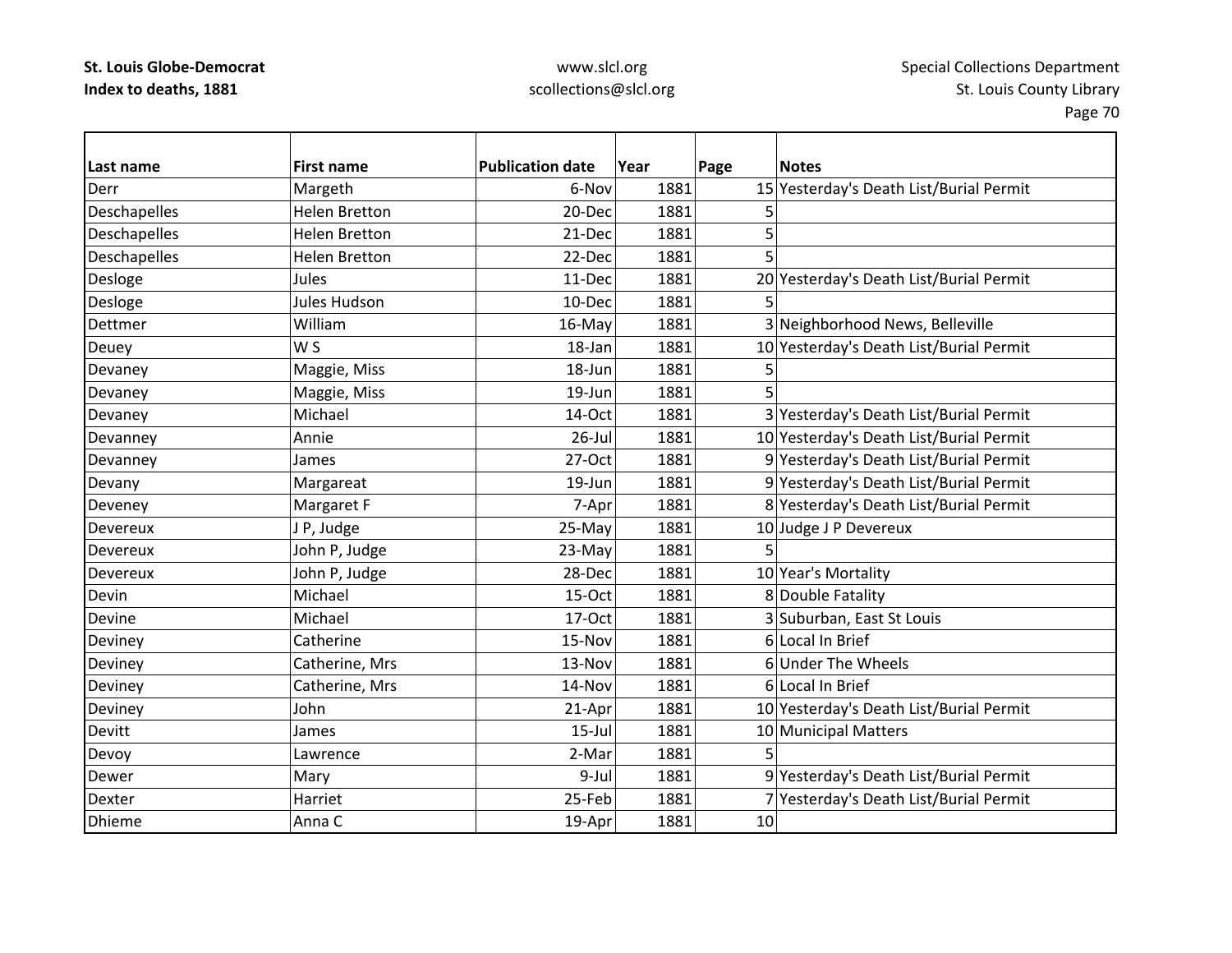# www.slcl.org scollections@slcl.org

| lLast name     | <b>First name</b>    | <b>Publication date</b> | Year | Page | <b>Notes</b>                            |
|----------------|----------------------|-------------------------|------|------|-----------------------------------------|
| <b>Dick</b>    | Andie                | 29-Jun                  | 1881 |      | 3 Yesterday's Death List/Burial Permit  |
| Dickenson      | Jennie               | 18-Mar                  | 1881 |      | 10 Yesterday's Death List/Burial Permit |
| <b>Dickey</b>  | David J              | 9-Aug                   | 1881 | 5    |                                         |
| <b>Dickey</b>  | David J              | 10-Aug                  | 1881 |      | 7 Yesterday's Death List/Burial Permit  |
| <b>Dickey</b>  | Mary E               | 25-Sep                  | 1881 | 5    |                                         |
| Dickhoner      | Gottlieb (Infant Of) | 23-Nov                  | 1881 |      | 11 Yesterday's Death List/Burial Permit |
| Dickinson      | Jennie Storry        | 17-Mar                  | 1881 | 5    |                                         |
| <b>Dickman</b> | August               | 19-Oct                  | 1881 |      | 10 Yesterday's Death List/Burial Permit |
| Dickman        | Charles              | 5-Aug                   | 1881 |      | 7 Yesterday's Death List/Burial Permit  |
| Dickson        | A S                  | $12$ -Jul               | 1881 |      | 3 Yesterday's Death List/Burial Permit  |
| Dickson        | Alanson S            | $11$ -Jul               | 1881 | 5    |                                         |
| Dickson        | Alanson S            | $12$ -Jul               | 1881 | 5    |                                         |
| Dickson        | Chas                 | $12$ -Jul               | 1881 |      | 3 Yesterday's Death List/Burial Permit  |
| Dickson        | Elizabeth, Mrs       | 27-Feb                  | 1881 |      | 13 Yesterday's Death List/Burial Permit |
| Dickson        | Elizabeth, Mrs       | 27-Feb                  | 1881 |      | 16 Funeral of Mrs Dickson               |
| Dickson        | Julia                | 30-Oct                  | 1881 | 5    |                                         |
| Dickson        | Julia                | 31-Oct                  | 1881 | 5    |                                         |
| Dicterle       | Louise               | 3-Dec                   | 1881 |      | 10 Yesterday's Death List/Burial Permit |
| Didnan         | John                 | $25-Oct$                | 1881 | 5    |                                         |
| Dieckenhoff    | Johanna              | 7-Jan                   | 1881 |      | 7 Death Rate/Burial Permit              |
| Dieckhoff      | Johanna              | 5-Jan                   | 1881 | 5    |                                         |
| Dieckman       | Anna                 | 12-Aug                  | 1881 |      | 3 Yesterday's Death List/Burial Permit  |
| Dieckmann      | Agnes, Mrs           | 18-Mar                  | 1881 |      | 8 Luckless Lynchers                     |
| Dieckmann      | William, Mrs         | 28-Jun                  | 1881 |      | 10 On Trial For Murder                  |
| Dieckmeyer     | JH                   | $11$ -Jan               | 1881 |      | 8 Yesterday's Death List/Burial Permit  |
| Diehl          | Christian, Mr        | 10-Aug                  | 1881 |      | 5 Death And Desolation                  |
| Diehl          | Henry                | 11-Aug                  | 1881 |      | 3 Neighborhood News, East St Louis      |
| Diehl          | Rosa                 | 14-Aug                  | 1881 |      | 16 Yesterday's Death List/Burial Permit |
| Diekhorner     | Henry                | 22-Jul                  | 1881 |      | 3 Broken Bones                          |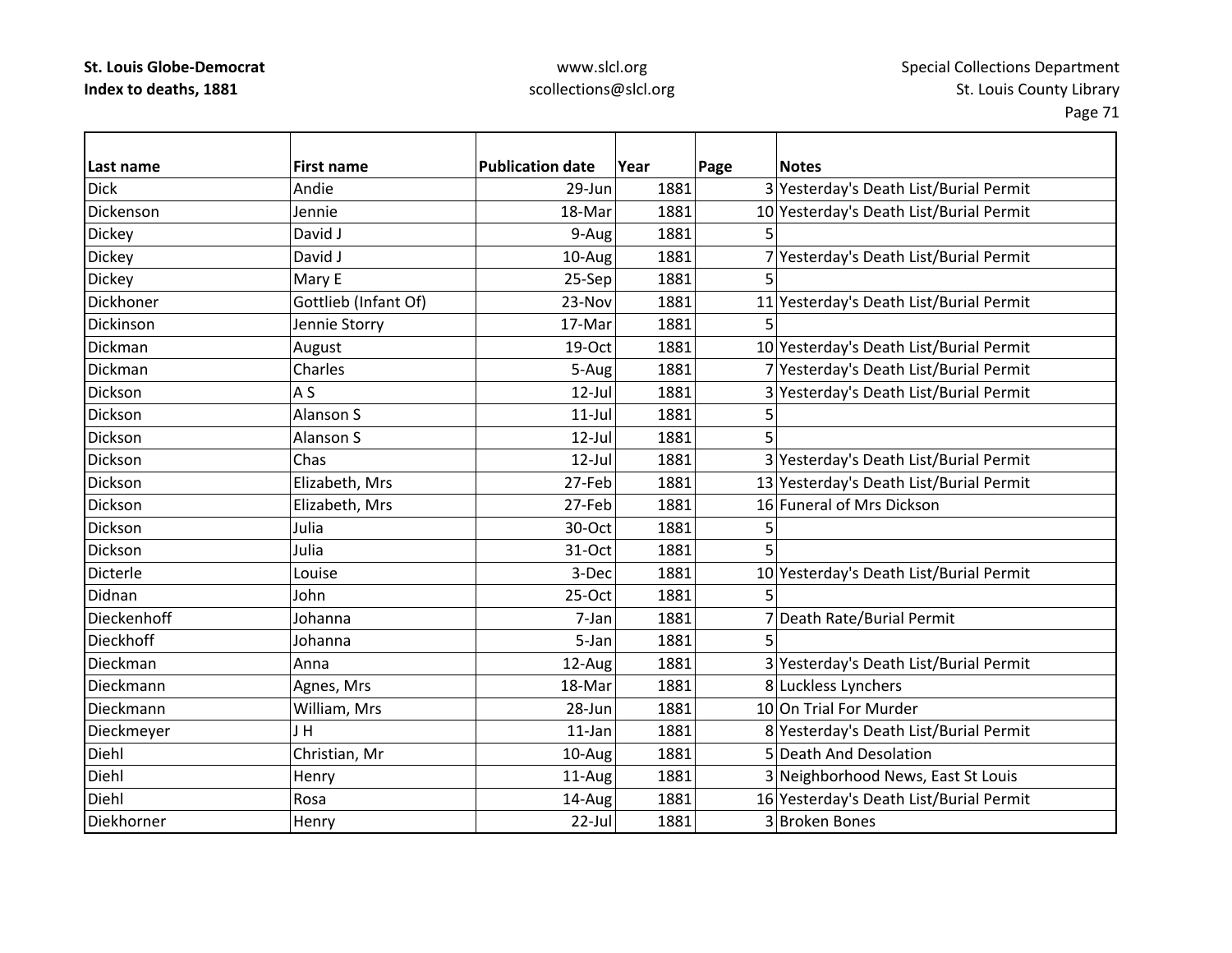# www.slcl.org scollections@slcl.org

| Last name      | <b>First name</b> | <b>Publication date</b> | Year | Page | <b>Notes</b>                                  |
|----------------|-------------------|-------------------------|------|------|-----------------------------------------------|
| Diekmann       | Annie             | 10-Aug                  | 1881 | 5    |                                               |
| Diekmann       | Annie             | 11-Aug                  | 1881 | 5    |                                               |
| Diel           | Alida             | 3-Mar                   | 1881 | 5    |                                               |
| Diel           | Alida             | 4-Mar                   | 1881 | 5    |                                               |
| Diel           | Alida             | 5-Mar                   | 1881 | 5    |                                               |
| Diel           | Alida             | 5-Mar                   | 1881 |      | 8 Yesterday's Death List/Burial Permit        |
| Dielenheim     | Margaretta F      | 1-Dec                   | 1881 |      | 10 Yesterday's Death List/Burial Permit       |
| <b>Diemert</b> | Joseph            | 31-Jul                  | 1881 | 5    |                                               |
| <b>Diemert</b> | Joseph            | $31$ -Jul               | 1881 |      | 8 Yesterday's Death List/Burial Permit        |
| Diepenbrok     | Geo               | 17-May                  | 1881 |      | 10 Yesterday's Death List/Burial Permit       |
| Dierker        | Bernadina M       | 17-Feb                  | 1881 |      | 8 Yesterday's Death List/Burial Permit        |
| <b>Dierkes</b> | Herman A          | 2-Apr                   | 1881 |      | 9 Yesterday's Death List/Burial Permit        |
| <b>Dierkes</b> | Hermann           | 23-Nov                  | 1881 |      | 11 Yesterday's Death List/Burial Permit       |
| <b>Diesel</b>  | John Christoff    | 14-Mar                  | 1881 |      | 8 Diesel's Death                              |
| <b>Diessel</b> | John C            | 29-Dec                  | 1881 |      | 10 Suicides                                   |
| Dieterle       | J Frederick       | 18-Mar                  | 1881 |      | 10 Yesterday's Death List/Burial Permit       |
| Dieterle       | Lewis             | 30-Nov                  | 1881 | 5    |                                               |
| Diewlin        | Emma              | 8-Jun                   | 1881 |      | 7 Yesterday's Death List/Burial Permit        |
| <b>Diggs</b>   | Kate E, Mrs       | 21-Nov                  | 1881 | 5    |                                               |
| <b>Diggs</b>   | Kate E, Mrs       | 24-Nov                  | 1881 | 5    |                                               |
| <b>Diggs</b>   | Katie E, Mrs      | 23-Nov                  | 1881 | 5    |                                               |
| Dignan         | John              | 24-Oct                  | 1881 | 5    |                                               |
| Dignan         | Kate, Miss        | 20-Aug                  | 1881 | 5    |                                               |
| <b>Dilion</b>  | W <sub>E</sub>    | 8-Jan                   | 1881 |      | 7 Yesterdays' Death List/Burial Permit        |
| Dill           | Catharine         | 19-Feb                  | 1881 |      | 9 Yesterday's Death List/Burial Permit        |
| Dill           | Peter             | 13-Oct                  | 1881 |      | 10 Yesterday's Death List/Burial Permit       |
| Dillard        | Bella             | 13-Oct                  | 1881 |      | 6 Local In Brief                              |
|                |                   |                         |      |      | Inquest On Henry kroll-Other Cases Before The |
| <b>Dillard</b> | Lotta             | 14-Oct                  | 1881 |      | 3 Coroner                                     |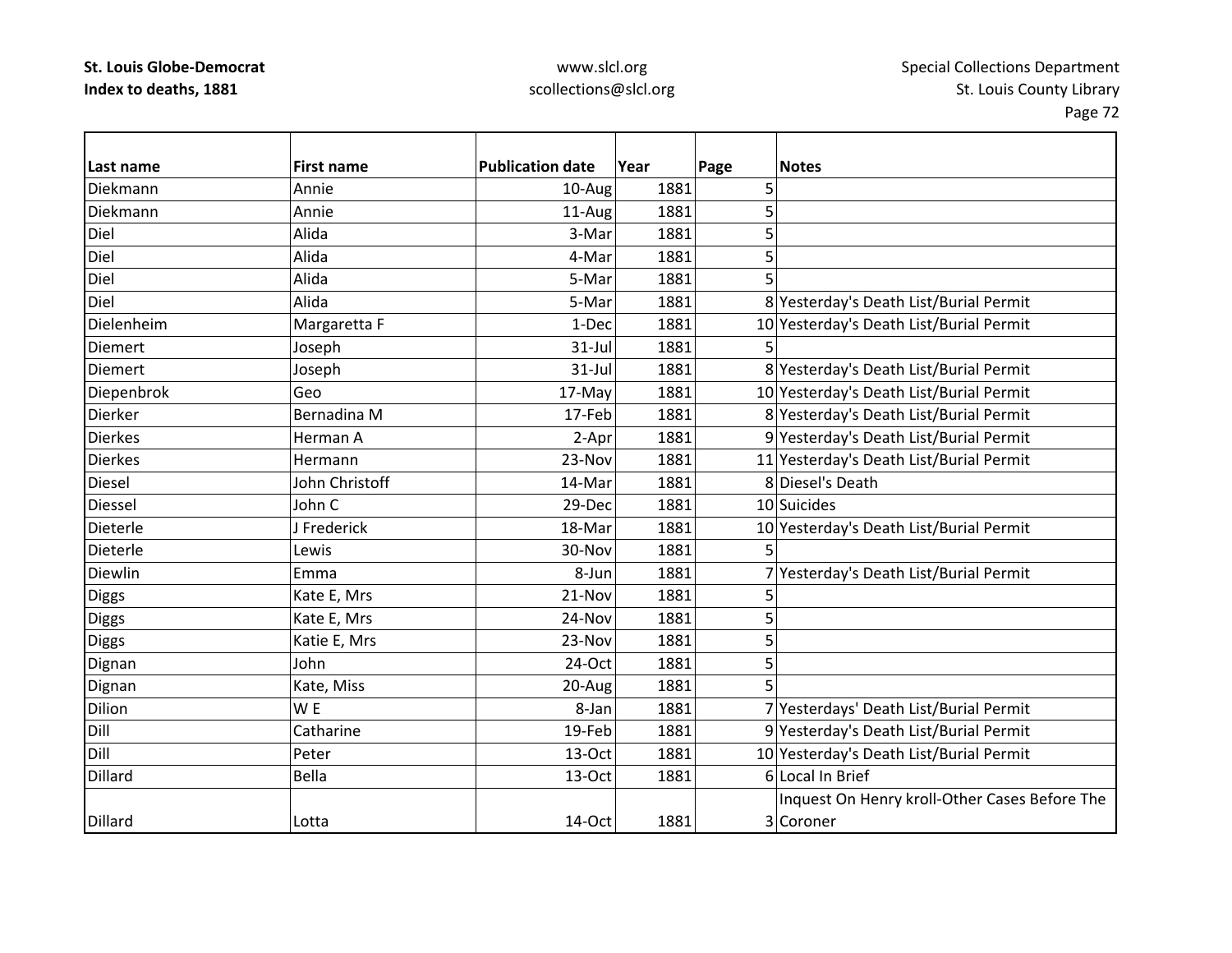### www.slcl.org scollections@slcl.org

Page 73

 $\overline{\phantom{0}}$ 

| Last name      | <b>First name</b>     | <b>Publication date</b> | Year | Page<br><b>Notes</b>                    |
|----------------|-----------------------|-------------------------|------|-----------------------------------------|
| Dillingham     | Leonard               | 13-Sep                  | 1881 | 10 Yesterday's Death List/Burial Permit |
| <b>Dillion</b> | Margaret, Miss        | 7-Nov                   | 1881 | 5.                                      |
| Dillman        | Genevavia             | 13-Aug                  | 1881 | 9 Yesterday's Death List/Burial Permit  |
| Dillman        | Genevieve             | 13-Aug                  | 1881 | 8 Coroner's Work                        |
| Dillon         | Adela                 | 22-Dec                  | 1881 | 10 Yesterday's Death List/Burial Permit |
| Dillon         | Della                 | 12-Oct                  | 1881 | 2 Drowned Child                         |
| Dillon         | Martha                | 12-Oct                  | 1881 | 2 Drowned Child                         |
| Dillon         | <b>William Ernest</b> | 7-Jan                   | 1881 | 5                                       |
| Dillon         | Margaret,             | 8-Nov                   | 1881 | 11 Yesterday's Death List/Burial Permit |
| Dillono        | Margaret, Miss        | 5-Nov                   | 1881 | 10                                      |
| Dillono        | Margaret, Miss        | 6-Nov                   | 1881 | 5                                       |
| Dilmlre        | Andrew                | $12$ -Jul               | 1881 | 3 Yesterday's Death List/Burial Permit  |
| Dimong         | Margaret              | 23-Aug                  | 1881 | 7 Yesterday's Death List/Burial Permit  |
| Dinan          | Mary E                | 29-Jul                  | 1881 | 5                                       |
| Dinan          | Mary E                | 30-Jul                  | 1881 | 5                                       |
| Dinan          | Mary E                | 30-Jul                  | 1881 | 8 Yesterday's Death List/Burial Permit  |
| Dino           | Henry (Infant Of)     | 10-Dec                  | 1881 | 10 Yesterday's Death List/Burial Permit |
| Dippel         | Henry                 | 17-Aug                  | 1881 | 8 Yesterday's Death List/Burial Permit  |
| Disberry       | R                     | 21-Nov                  | 1881 | 3 Local In Brief                        |
| Disberry       | R                     | 29-Nov                  | 1881 | 10 Yesterday's Death List/Burial Permit |
| Disch          | Englebert             | 10-Mar                  | 1881 | 10 Identified As Englebert Disch        |
| <b>Discher</b> | <b>Bernard J</b>      | 19-Oct                  | 1881 | 10 Yesterday's Death List/Burial Permit |
| Ditch          | Nelhe                 | 27-Nov                  | 1881 |                                         |
| <b>Dite</b>    | Ernst                 | 2-Sep                   | 1881 | 3 Yesterday's Death List/Burial Permit  |
| Ditsche        | Gustave               | 5-Nov                   | 1881 | 10 Yesterday's Death List/Burial Permit |
| <b>Dittman</b> | Aug                   | 1-Dec                   | 1881 | 7 Neighborhood News, Belleville         |
| Ditto          | Rosa                  | 20-Sep                  | 1881 | 10 Yesterday's Death List/Burial Permit |
| <b>Dix</b>     | Susan                 | 26-May                  | 1881 | 10 Yesterday's Death List/Burial Permit |
| <b>Dobbins</b> | Soloman               | $15 - Jun$              | 1881 | 7 Yesterday's Death List/Burial Permit  |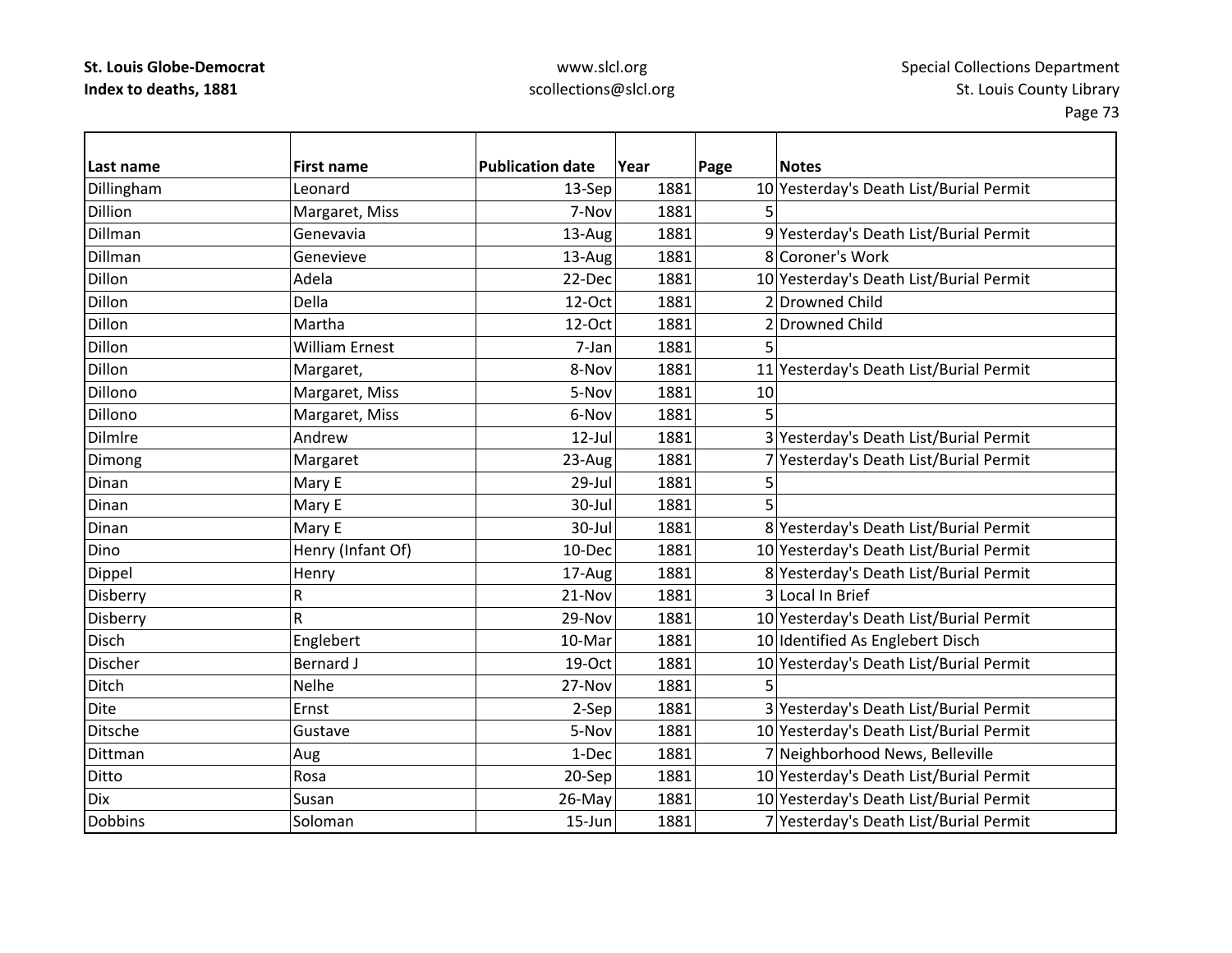# www.slcl.org scollections@slcl.org

| Last name      | <b>First name</b> | <b>Publication date</b> | Year | Page | <b>Notes</b>                            |
|----------------|-------------------|-------------------------|------|------|-----------------------------------------|
| <b>Dobbins</b> | Thomas J          | 10-Jan                  | 1881 | 5    |                                         |
| Dobbins        | Thomas J          | $11$ -Jan               | 1881 |      | 8 Yesterday's Death List/Burial Permit  |
| Dobson         | Stephen           | 25-Aug                  | 1881 |      | 10 Yesterday's Death List/Burial Permit |
| Dobson         | William J         | 11-Dec                  | 1881 |      | 20 Yesterday's Death List/Burial Permit |
| Dobyns         | Daisy             | 9-Sep                   | 1881 |      | 10 Yesterday's Death List/Burial Permit |
| Docter         | EH                | 4-Jan                   | 1881 |      | 10 Yesterday's Mortality/Burial Permit  |
| Dodd           | Mrs               | 25-Sep                  | 1881 |      | 15 Yesterday's Death List/Burial Permit |
| Dodrsey        | Amanda            | $1-Jun$                 | 1881 |      | 7 Yesterday's Death List/Burial Permit  |
| Doelger        | Henry             | 30-Dec                  | 1881 |      | 10 Yesterday's Death List/Burial Permit |
| Doelling       | Augusta Alma      | 11-Sep                  | 1881 | 5    |                                         |
| Doelling       | Gussie            | 13-Sep                  | 1881 |      | 10 Yesterday's Death List/Burial Permit |
| Doellner       | Osbert            | 8-Jul                   | 1881 |      | 10 Yesterday's Death List/Burial Permit |
| Doering        | Lena              | 21-Dec                  | 1881 |      | 11 Yesterday's Death List/Burial Permit |
| Doerr          | Carl              | 12-Jul                  | 1881 |      | 3 Yesterday's Death List/Burial Permit  |
| Doerr          | Harry             | 6-Aug                   | 1881 |      | 5 Yesterday's Death List/Burial Permit  |
| Doerr          | Harry             | 7-Aug                   | 1881 | 5    |                                         |
| Doerr          | Henry             | 7-Aug                   | 1881 |      | 6 Yesterday's Death List/Burial Permit  |
| Doerr          | Louie             | $10$ -Jun               | 1881 |      | 10 Yesterday's Death List/Burial Permit |
| Doersom        | John              | 8-Oct                   | 1881 |      | 9 Yesterday's Death List/Burial Permit  |
| Doherty        | <b>Miss</b>       | 25-May                  | 1881 |      | 10 In Memoriam                          |
| Doht           | Theodore          | 30-Apr                  | 1881 |      | 9 Yesterday's Death List/Burial Permit  |
| Dolan          | Barney            | 26-Oct                  | 1881 |      | 11 Coroner's Inquests                   |
| Dolan          | <b>Bernhard F</b> | 6-Jul                   | 1881 |      | 10 Yesterday's Death List/Burial Permit |
| Dolan          | Elizabeth         | 12-Jul                  | 1881 |      | 3 Yesterday's Death List/Burial Permit  |
| Dolan          | Elizabeth, Mrs    | $11$ -Jul               | 1881 | 5    |                                         |
| Dolan          | Margaret, Mrs     | 15-Sep                  | 1881 | 5    |                                         |
| Dolan          | Pat               | 2-Dec                   | 1881 |      | 10 Yesterday's Death List/Burial Permit |
| Dolbee         | Chrissie          | 9-Sep                   | 1881 |      |                                         |
| <b>Dolbee</b>  | Chrissie          | 11-Sep                  | 1881 |      | 8 Yesterday's Death List/Burial Permit  |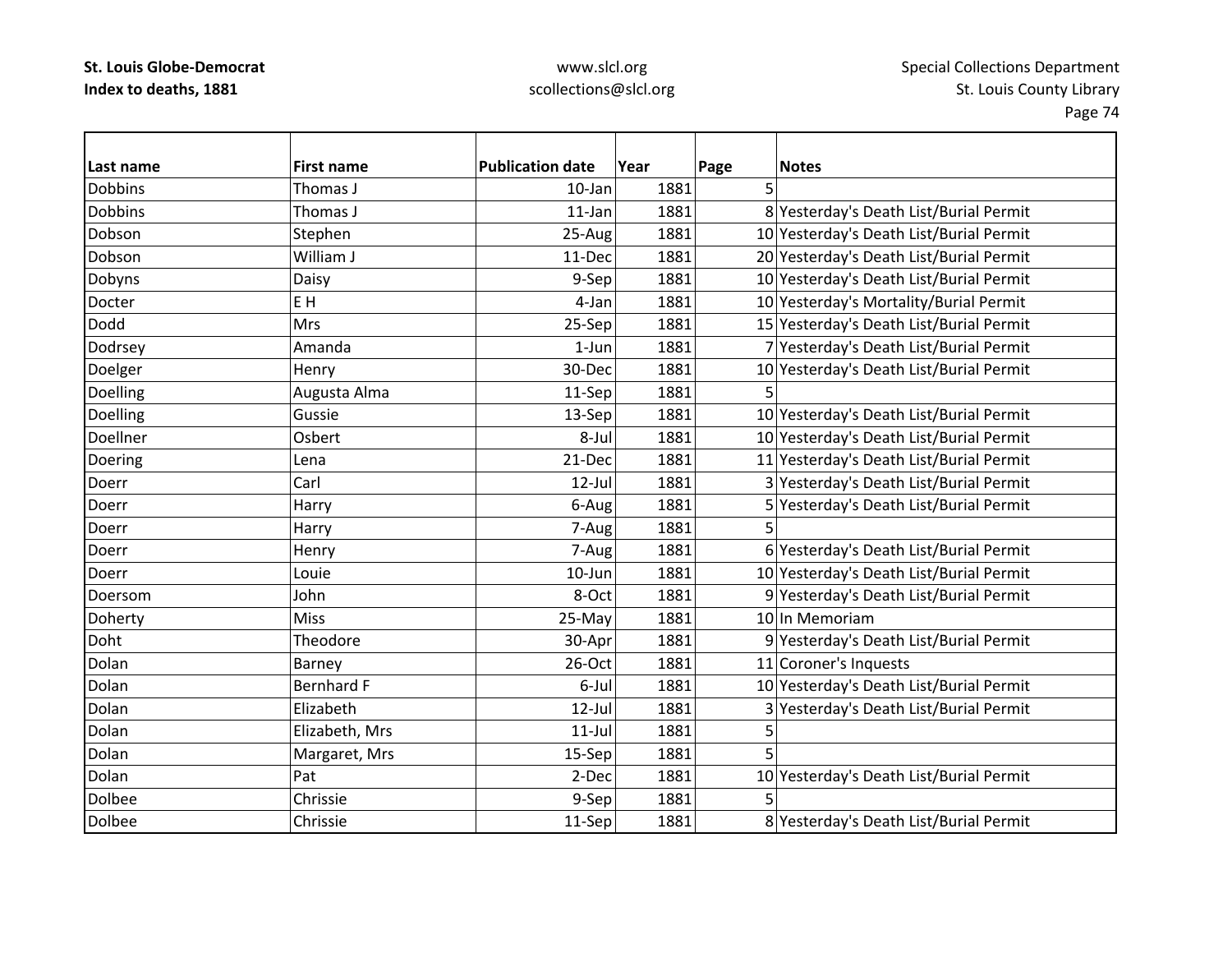# www.slcl.org scollections@slcl.org

| Last name     | <b>First name</b>        | <b>Publication date</b> | Year | Page | <b>Notes</b>                            |
|---------------|--------------------------|-------------------------|------|------|-----------------------------------------|
| <b>Dolbee</b> | <b>Frederick Shickle</b> | 2-Sep                   | 1881 | 5    |                                         |
| Doleln        | Edward                   | 21-Aug                  | 1881 |      | 9 Yesterday's Death List/Burial Permit  |
| Dolin         | Mary                     | $26$ -Jul               | 1881 |      | 10 Yesterday's Death List/Burial Permit |
| Dolin         | Mary W                   | 24-Jul                  | 1881 | 5    |                                         |
| Doll          | Conrad                   | 11-Dec                  | 1881 | 5    |                                         |
| Doll          | Conrad                   | 13-Dec                  | 1881 |      | 10 Yesterday's Death List/Burial Permit |
| Dollman       | Louis                    | 30-Aug                  | 1881 |      | 10 Yesterday's Death List/Burial Permit |
| Dolun         | Margaret                 | 16-Sep                  | 1881 |      | 7 Yesterday's Death List/Burial Permit  |
| Don           | Peter. (Infant Of)       | 13-May                  | 1881 |      | 3 Splinters                             |
| Donahan       | Father, Rev              | $26$ -Jul               | 1881 |      | 2 Neighborhood News, East St Louis      |
| Donglan       | Margaret                 | 5-Aug                   | 1881 |      | 7 Yesterday's Death List/Burial Permit  |
| Doniher       | Michael                  | 8-Aug                   | 1881 | 5    |                                         |
| Donk          | Agusta A                 | 22-Apr                  | 1881 |      | 7 Yesterday's Death List/Burial Permit  |
| Donk          | Auguste Agatha           | 20-Apr                  | 1881 | 5    |                                         |
| Donk          | Auguste Agatha           | 21-Apr                  | 1881 | 5    |                                         |
| Donnelly      | Anna M                   | 26-May                  | 1881 | 5    |                                         |
| Donnelly      | Catherine                | 25-Jun                  | 1881 |      | 3 Yesterday's Death List/Burial Permit  |
| Donnelly      | John                     | 19-Jul                  | 1881 |      | 10 Death Register                       |
| Donnelly      | John                     | 3-Dec                   | 1881 |      | 10 Yesterday's Death List/Burial Permit |
| Donnelly      | Mary                     | 26-Nov                  | 1881 |      | 10 Yesterday's Death List/Burial Permit |
| Donnelly      | <b>Netty</b>             | 27-Aug                  | 1881 |      | 9 Yesterday's Death List/Burial Permit  |
| Donnelly      | Patrick                  | 26-Aug                  | 1881 |      | 8 Yesterday's Death List/Burial Permit  |
| Donnelly      | Thomas Joseph            | 26-Feb                  | 1881 | 5    |                                         |
| Donnelly      | <b>William David</b>     | 11-Aug                  | 1881 | 5    |                                         |
| Donnelly      | <b>William David</b>     | 12-Aug                  | 1881 | 5    |                                         |
| Donnelly      | Wm                       | 12-Aug                  | 1881 |      | 3 Yesterday's Death List/Burial Permit  |
| Donner        | Chas                     | 22-Dec                  | 1881 |      | 10 Yesterday's Death List/Burial Permit |
| Donnewald     | Cora M                   | 12-Feb                  | 1881 |      | 6 Yesterday's Death List/Burial Permit  |
| Donnewald     | John                     | 24-Sep                  | 1881 |      | 9 Yesterday's Death List/Burial Permit  |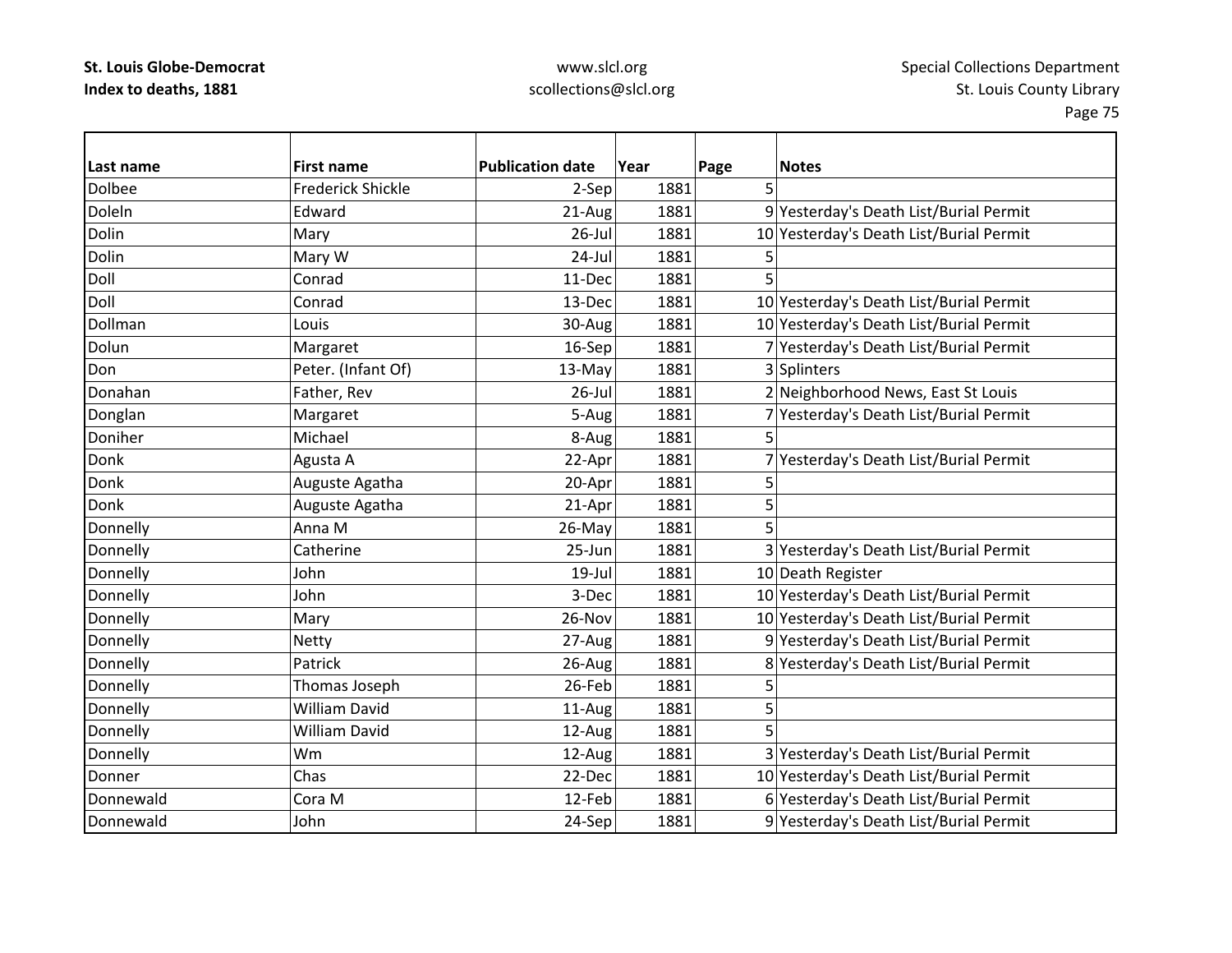# www.slcl.org scollections@slcl.org

| Last name | <b>First name</b> | <b>Publication date</b> | Year | Page | <b>Notes</b>                            |
|-----------|-------------------|-------------------------|------|------|-----------------------------------------|
| Donohue   | <b>Bridget</b>    | $3$ -Jul                | 1881 |      | 16 Yesterday's Death List/Burial Permit |
| Donovan   | Annie             | 14-Aug                  | 1881 |      | 8 Resting In The Morgue                 |
| Donovan   | Daniel, Mrs       | 13-Aug                  | 1881 |      | 6 Daniel Donovan                        |
| Donovan   | Henry             | 8-Feb                   | 1881 |      | 6 Yesterday's Death List/Burial Permit  |
| Donovan   | Jerry             | 28-Jul                  | 1881 |      | 3 Other Inquests                        |
| Donovan   | Jerry             | 30-Jul                  | 1881 |      | 8 Yesterday's Death List/Burial Permit  |
| Donovan   | <b>Mrs</b>        | 14-Aug                  | 1881 |      | 14 Busy Over Bodies                     |
| Doody     | James             | $19$ -Jul               | 1881 |      | 10 Death Register                       |
| Dooley    | Elizabeth         | 8-Oct                   | 1881 | 5    |                                         |
| Dooley    | Elizabeth         | 8-Oct                   | 1881 |      | 9 Yesterday's Death List/Burial Permit  |
| Dooley    | Harry             | 11-Sep                  | 1881 | 5    |                                         |
| Dooley    | P Harry           | 13-Sep                  | 1881 |      | 10 Yesterday's Death List/Burial Permit |
| Doorack   | Philomena         | $26$ -Jul               | 1881 |      | 10 Yesterday's Death List/Burial Permit |
| Dopp      | Catherine         | 8-May                   | 1881 | 5    |                                         |
| Dora      | Thomas M          | $1$ -Jun                | 1881 | 5    |                                         |
| Dora      | Thomas M          | $1-Jun$                 | 1881 |      | 7 Yesterday's Death List/Burial Permit  |
| Doran     | Barney            | 29-Oct                  | 1881 |      | 7 Coroner                               |
| Doran     | Barney            | 29-Oct                  | 1881 |      | 9 Yesterday's Death List/Burial Permit  |
| Doran     | <b>Bridget</b>    | 19-Sep                  | 1881 |      | 8 Coroner's Cases                       |
| Doran     | <b>Bridget</b>    | 20-Sep                  | 1881 |      | 10 Yesterday's Death List/Burial Permit |
| Doran     | Bridget, Mrs      | 18-Sep                  | 1881 |      | 3 Splinters                             |
| Doran     | Ellen E           | 3-Nov                   | 1881 |      | 10 Yesterday's Death List/Burial Permit |
| Doran     | Margaret          | 26-Oct                  | 1881 |      | 11 Coroner's Inquests                   |
| Doran     | Margaret          | $27-Oct$                | 1881 |      | 9 Yesterday's Death List/Burial Permit  |
| Doran     | Officer           | 5-Dec                   | 1881 |      | 3 Among The Murderers                   |
| Doran     | Pat, Officer      | 9-Nov                   | 1881 | 5    |                                         |
| Doran     | Patrick           | 9-Nov                   | 1881 |      | 5 Doran's Death                         |
| Doran     | Patrick           | 10-Nov                  | 1881 |      | 10 Yesterday's Death List/Burial Permit |
| Doran     | Patrick, Officer  | 8-Nov                   | 1881 |      | 5 Day Of Liberty                        |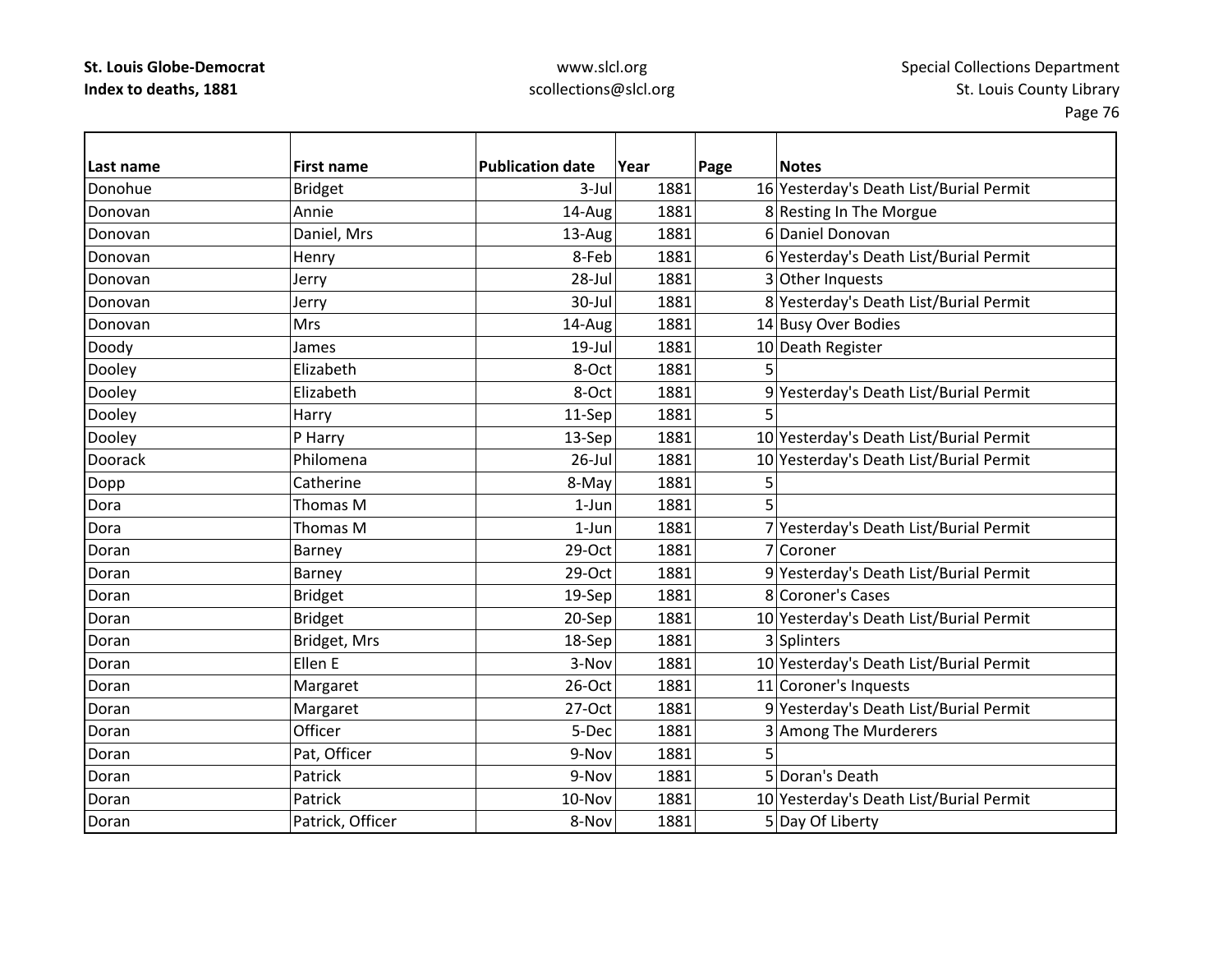# www.slcl.org scollections@slcl.org

| Last name       | <b>First name</b> | <b>Publication date</b> | Year | Page | <b>Notes</b>                                 |
|-----------------|-------------------|-------------------------|------|------|----------------------------------------------|
| Doran           | Patrick, Officer  | 10-Nov                  | 1881 |      | 9 Dust To Dust                               |
| Doran           | Patrick, Officer  | 29-Dec                  | 1881 |      | 10 Homicides                                 |
| Dorey           | Dolentine         | 30-Jan                  | 1881 |      | 13 Yesterday's Death List/Burial Permit      |
| Dorey           | Dolentine, Mrs    | 30-Jan                  | 1881 | 5    |                                              |
| Dorey           | Elsie             | 18-Jan                  | 1881 | 5    |                                              |
| Dorey           | Elsie             | 18-Jan                  | 1881 |      | 10 Yesterday's Death List/Burial Permit      |
| Dorflinger      | William           | 15-Aug                  | 1881 |      | 7 Mills Fire                                 |
| Dorflinger      | William           | 16-Aug                  | 1881 |      | 10 Yesterday's Death List/Burial Permit      |
| Dorflinger      | Wm                | 13-Aug                  | 1881 |      | 2 Two Of The Injured Dead                    |
| Dorn            | Claus             | 27-Mar                  | 1881 | 8    |                                              |
| Dorn            | Claus             | 28-Mar                  | 1881 | 5    |                                              |
| Dorn            | Johanna           | 28-Sep                  | 1881 |      | 12 Yesterday's Death List/Burial Permit      |
| Dornheim        | Louis (Infant Of) | 23-Dec                  | 1881 |      | 10 Yesterday's Death List/Burial Permit      |
| Doro            | Louis             | 28-Aug                  | 1881 |      | 8 Yesterday's Death List/Burial Permit       |
| Dorsey          | <b>Miles</b>      | $12$ -Jul               | 1881 |      | 3 Yesterday's Death List/Burial Permit       |
| <b>Dott</b>     | Peter             | 17-Jun                  | 1881 |      | 3 Yesterday's Death List/Burial Permit       |
| Dougherty       | Ann               | 2-Apr                   | 1881 |      | 9 Yesterday's Death List/Burial Permit       |
| Dougherty       | Eugene            | 11-Mar                  | 1881 |      | 10 Yesterday's Death List/Burial Permit      |
| Dougherty       | Frank             | 18-Jun                  | 1881 |      | 7 Yesterday's Death List/Burial Permit       |
| Dougherty       | Henry             | 6-Jan                   | 1881 |      | 10 Yesterday's Mortality/Burial Permit       |
| Dougherty       | James             | 1-Dec                   | 1881 |      | 6 Crushed To Death                           |
| Dougherty       | Mary Ann          | 5-Dec                   | 1881 |      | 10 Yesterday's Death List/Burial Permit      |
| Douglas         | James Marsh       | 11-Aug                  | 1881 | 5    |                                              |
| Douglas         | Stephen A         | 6-Jan                   | 1881 |      | 10 Yesterday's Mortality/Burial Permit       |
| Douglass        | Bell              | 27-Aug                  | 1881 |      | 9 Yesterday's Death List/Burial Permit       |
| Douglass        | Celia             | 30-Jun                  | 1881 |      | 10 Yesterday's Death List/Burial Permit      |
| <b>Douglass</b> | Chas              | 12-Jun                  | 1881 |      | 16 Yesterday's Death List/Burial Permit      |
| Douglass        | George            | 7-Jan                   | 1881 |      | 7 Death Rate/Burial Permit, St. Ann's Asylum |
| Douglass        | Nettie            | 13-Jan                  | 1881 |      | 10 Yesterday's Death List/Burial Permit      |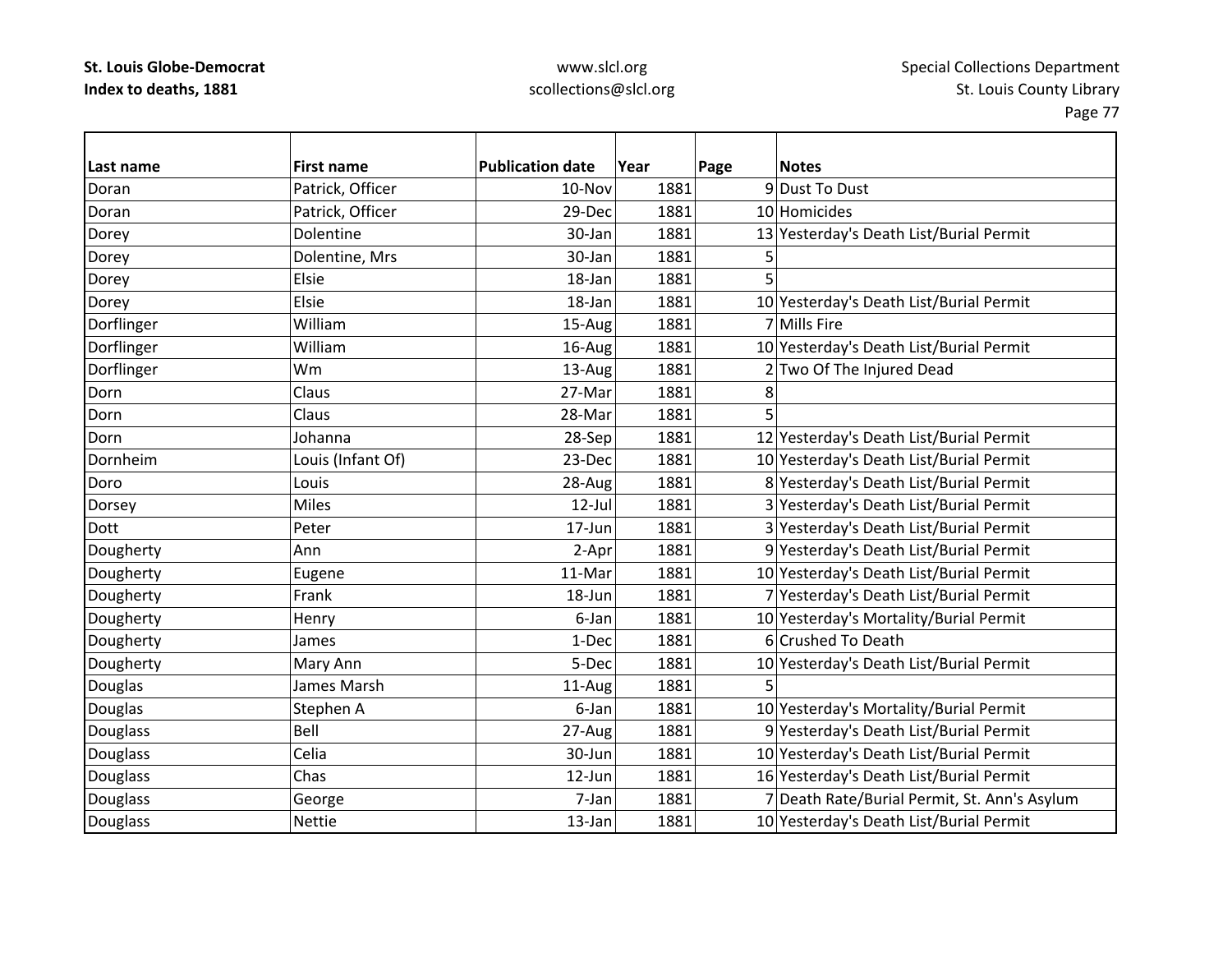# www.slcl.org scollections@slcl.org

| Last name      | <b>First name</b> | <b>Publication date</b> | Year | Page | <b>Notes</b>                            |
|----------------|-------------------|-------------------------|------|------|-----------------------------------------|
| Dow            | Johathan, Mrs     | 10-Feb                  | 1881 |      | 7 Neighborhood News, Alton, Illinois    |
| Dowden         | Abraham           | 31-Jul                  | 1881 |      | 8 Yesterday's Death List/Burial Permit  |
| Dowden         | Richard           | 17-Nov                  | 1881 |      | 10 Yesterday's Death List/Burial Permit |
| Dowdle         | Annie             | 9-Oct                   | 1881 |      | 16 Yesterday's Death List/Burial Permit |
| Dowling        | Geo B             | 20-Aug                  | 1881 |      | 9 Yesterday's Death List/Burial Permit  |
| Dowling        | George B          | 18-Aug                  | 1881 | 5    |                                         |
| Dowling        | George B          | 19-Aug                  | 1881 | 5    |                                         |
| Dowling        | John              | 1-Sep                   | 1881 |      | 10 Yesterday's Death List/Burial Permit |
| Downey         | Archibald         | 12-Sep                  | 1881 | 5    |                                         |
| Downey         | <b>Thomas</b>     | 16-Sep                  | 1881 |      | 7 Yesterday's Death List/Burial Permit  |
| Downie         | Charles L         | 26-Nov                  | 1881 |      | 9 Sudden Death                          |
| Downie         | Charles L         | 28-Nov                  | 1881 |      | 2 Local In Brief                        |
| Downie         | Chas L            | 27-Nov                  | 1881 |      | 11 Yesterday's Death List/Burial Permit |
| Doyle          | Ellen             | 16-Feb                  | 1881 |      | 8 Yesterday's Death List/Burial Permit  |
| Doyle          | John              | 28-Oct                  | 1881 |      | 8 Yesterday's Death List/Burial Permit  |
| Doyle          | Patrick           | 1-Mar                   | 1881 |      | 9 Coroner's Work                        |
| Doyle          | Patrick           | 2-Mar                   | 1881 |      | 3 Yesterday's Death List/Burial Permit  |
| Draden         | Alexander         | 4-Nov                   | 1881 |      | 10 Yesterday's Death List/Burial Permit |
| <b>Drake</b>   | Garrell           | 9-Aug                   | 1881 |      |                                         |
| Draper         | Cora E            | 5-Nov                   | 1881 |      | 15 Yesterday's Death List/Burial Permit |
| Draper         | Cora E            | 6-Nov                   | 1881 |      | 15 Yesterday's Death List/Burial Permit |
| Draper         | Cora E Collins    | 4-Nov                   | 1881 | 5    |                                         |
| <b>Draper</b>  | Cora E Collins    | 5-Nov                   | 1881 | 10   |                                         |
| Drasel         | John              | 28-Apr                  | 1881 |      | 9 Yesterday's Death List/Burial Permit  |
| <b>Drecher</b> | John              | 29-Oct                  | 1881 |      | 9 Yesterday's Death List/Burial Permit  |
| Dreckshage     | Gottleib D        | 29-Dec                  | 1881 |      | 10 Suicides                             |
| Dreckshage     | Gottlieb D        | 24-Apr                  | 1881 |      | 9 Yesterday's Death List/Burial Permit  |
| <b>Dreher</b>  | Katie             | 1-Sep                   | 1881 |      | 10 Yesterday's Death List/Burial Permit |
| Drennan        | James             | 30-Jun                  | 1881 |      | 10 Yesterday's Death List/Burial Permit |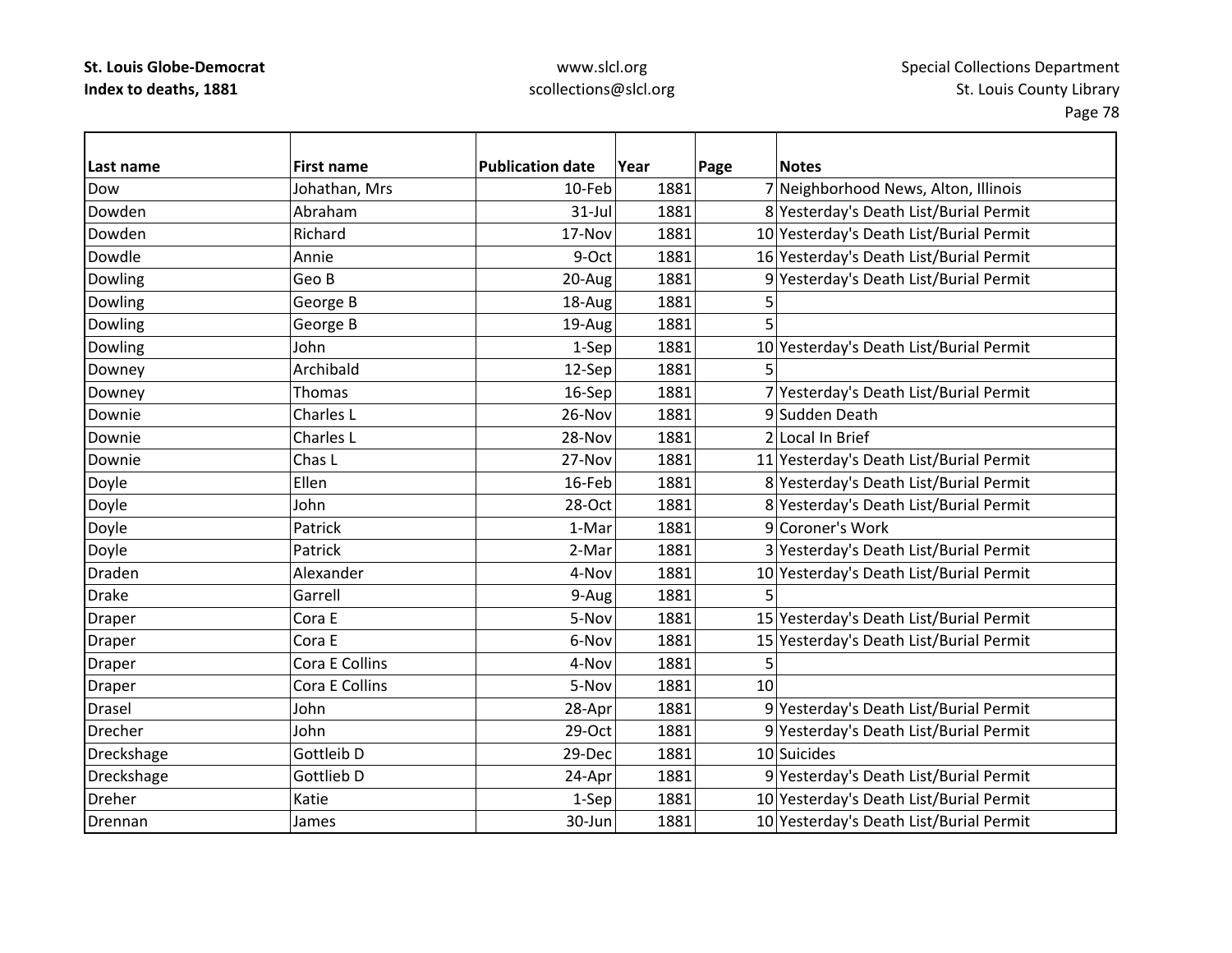# www.slcl.org scollections@slcl.org

| Last name       | <b>First name</b>  | <b>Publication date</b> | Year | Page<br><b>Notes</b>                    |
|-----------------|--------------------|-------------------------|------|-----------------------------------------|
| <b>Drentle</b>  | Peter              | 19-Feb                  | 1881 | 4 Brained And Burned                    |
| Drescher        | William            | 29-Sep                  | 1881 | 5                                       |
| Drescher        | William            | 30-Sep                  | 1881 | 10 Yesterday's Death List/Burial Permit |
| <b>Dressel</b>  | Lawrence           | $15 - Jun$              | 1881 | 7 Yesterday's Death List/Burial Permit  |
| Dresto          | Louisa             | 6-Jul                   | 1881 | 10 Yesterday's Death List/Burial Permit |
| Drewing         | Lewis              | 23-Aug                  | 1881 | 6 Splinters                             |
| <b>Drewing</b>  | Louis              | 23-Aug                  | 1881 | 7 Yesterday's Death List/Burial Permit  |
| <b>Dreyer</b>   | Sallie L, Mrs      | 7-Jul                   | 1881 | 5                                       |
| Driemeyer       | Edward (Infant Of) | 20-Nov                  | 1881 | 16 Yesterday's Death List/Burial Permit |
| Driscoil        | Willie             | 16-Sep                  | 1881 | 7 Yesterday's Death List/Burial Permit  |
| Driscol         | Mary, Mrs          | 30-Sep                  | 1881 | 6                                       |
| Driscoll        | Mary               | 2-Oct                   | 1881 | 17 Yesterday's Death List/Burial Permit |
| <b>Driscoll</b> | Sarah              | 20-Dec                  | 1881 | 5                                       |
| <b>Driscoll</b> | Sarah              | 21-Dec                  | 1881 | 5                                       |
| <b>Driscoll</b> | Sarah              | 21-Dec                  | 1881 | 11 Yesterday's Death List/Burial Permit |
| Driscoll        | Tommie             | 30-Aug                  | 1881 | 10 Yesterday's Death List/Burial Permit |
| <b>Driskel</b>  | Gertrude           | 9-Aug                   | 1881 | 3 Yesterday's Death List/Burial Permit  |
| Drochelman      | Willie             | 14-Aug                  | 1881 | 16 Yesterday's Death List/Burial Permit |
| Drohe           | August             | 7-Jul                   | 1881 | 3 St Louis In Splinters                 |
| Droll           | August             | 8-Jul                   | 1881 | 10 Yesterday's Death List/Burial Permit |
| Drue            | B <sub>M</sub>     | 18-Aug                  | 1881 | 6 Shot Like A Dog                       |
| <b>Drukker</b>  | Simon S            | 30-Jul                  | 1881 | 5                                       |
| <b>Drukker</b>  | Simon S            | $31$ -Jul               | 1881 | 8 Yesterday's Death List/Burial Permit  |
| Drummond        | Daniel             | 24-Aug                  | 1881 | 10 Yesterday's Death List/Burial Permit |
| Dryden          | James N            | 17-Jun                  | 1881 | 3 Yesterday's Death List/Burial Permit  |
| Dryden          | James Nathaniel    | $15 - Jun$              | 1881 | 5                                       |
| Dryden          | James Nathaniel    | 16-Jun                  | 1881 | 5                                       |
| Dryer           | R H, Mrs           | 8-Jul                   | 1881 | 3 Neighborhood News, Kirkwood           |
| <b>Dubois</b>   | Charles            | $17 -$ Jul              | 1881 | 11 Days Of Death                        |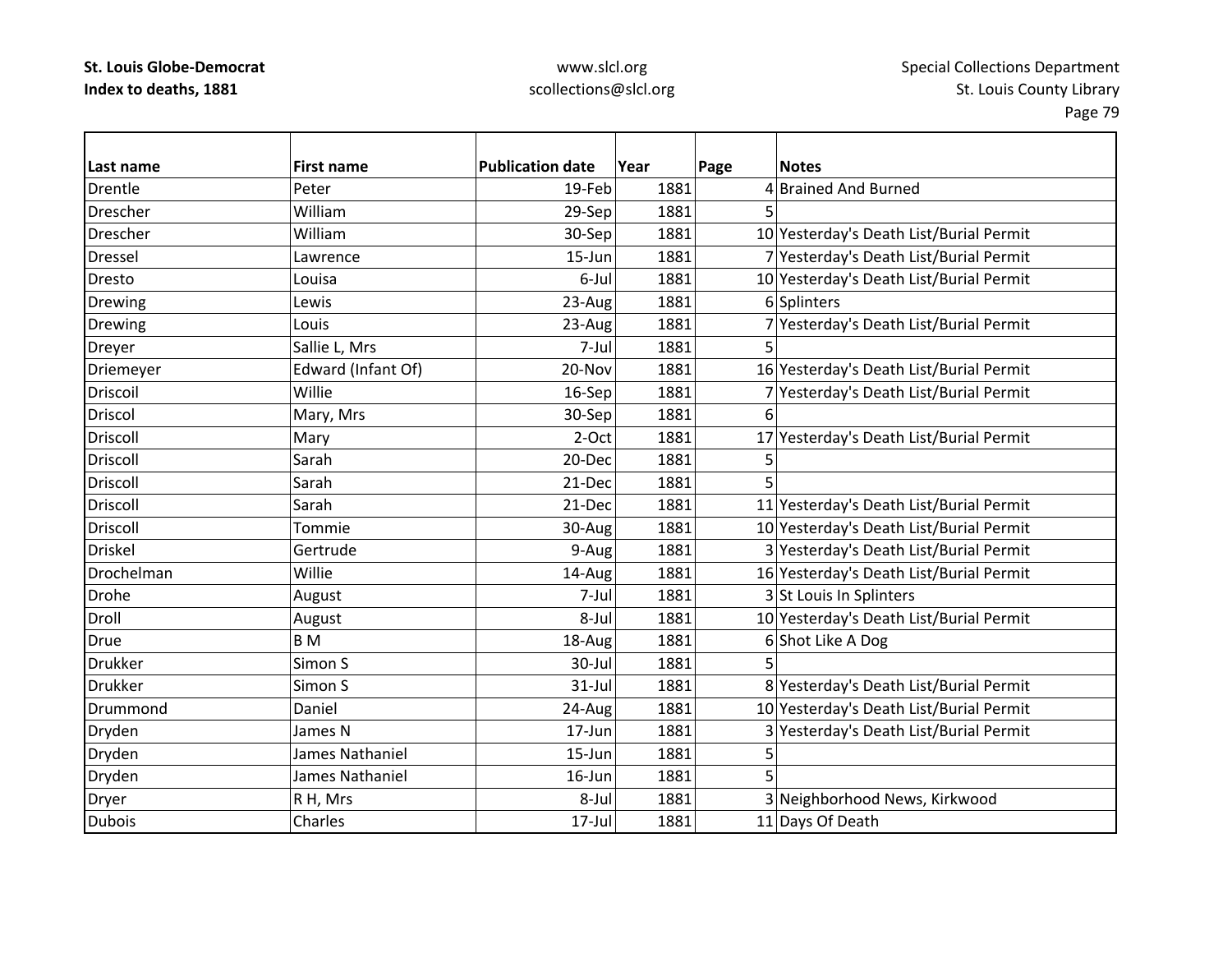# www.slcl.org scollections@slcl.org

| Last name       | <b>First name</b> | <b>Publication date</b> | Year | Page | <b>Notes</b>                            |
|-----------------|-------------------|-------------------------|------|------|-----------------------------------------|
| <b>DuBois</b>   | IC R, Mr          | 4-Nov                   | 1881 |      | 8 Neighborhood News, Alton              |
| Ducker          | Dorothea          | $26$ -Jul               | 1881 |      | 10 Yesterday's Death List/Burial Permit |
| <b>Duckett</b>  | Kate              | 10-Apr                  | 1881 |      | 11 Yesterday's Death List/Burial Permit |
| Dudley          | James H           | 15-Oct                  | 1881 |      | 8 Coroner's Cases                       |
| Dueker          | Ida Margaret      | 18-Jan                  | 1881 |      | 10 Yesterday's Death List/Burial Permit |
| <b>Duerbeck</b> | Christiana        | 26-Oct                  | 1881 |      | 11 Yesterday's Death List/Burial Permit |
| Duffey          | Abascilla         | $26$ -Jul               | 1881 |      | 10 Yesterday's Death List/Burial Permit |
| <b>Duffey</b>   | James             | 7-Aug                   | 1881 |      | 6 Yesterday's Death List/Burial Permit  |
| <b>Duffey</b>   | Margaret          | 22-Feb                  | 1881 |      | 3 Yesterday's Death List/Burial Permit  |
| Duffey          | Thomas            | 8-Mar                   | 1881 |      | 8 Yesterday's Death List/Burial Permit  |
| <b>Duffy</b>    | Patrick T         | $24$ -Jul               | 1881 |      |                                         |
| Duffy           | Thomas            | 24-Dec                  | 1881 |      | 12 Yesterday's Death List/Burial Permit |
| Dugan           | James             | $1-Jul$                 | 1881 |      | 7 Yesterday's Death List/Burial Permit  |
| Dugan           | Maggie            | 25-May                  | 1881 |      | 6 Yesterday's Death List/Burial Permit  |
| Dugge           | Elizabeth         | 17-Jul                  | 1881 |      | 11 Days Of Death                        |
| <b>Dumas</b>    | Clara             | 16-Jun                  | 1881 |      | 10 Yesterday's Death List/Burial Permit |
| Dumont          | Mary L            | 2-Nov                   | 1881 | 5    |                                         |
| Duncan          | George            | 10-Nov                  | 1881 |      | 10 Yesterday's Death List/Burial Permit |
| Duncan          | W W               | 29-Nov                  | 1881 |      | 10 Yesterday's Death List/Burial Permit |
| Duncan          | Wm W              | 28-Nov                  | 1881 | 5    |                                         |
| Dunkmann        | Hermann           | $19$ -Jul               | 1881 |      | 10 Death Register                       |
| Dunn            | Ellen             | 2-Nov                   | 1881 |      | 9 Yesterday's Death List/Burial Permit  |
| Dunn            | James E, Capt     | 12-Sep                  | 1881 |      |                                         |
| Dunn            | James E, Capt     | 14-Sep                  | 1881 |      | 6 Capt Dunn's Funeral                   |
| Dunn            | Mabel             | 12-Nov                  | 1881 |      | 5 She Was Suffocated                    |
| Dunn            | Mabel             | 13-Nov                  | 1881 |      | 15 Yet Another                          |
| Dunn            | Mabel             | 14-Nov                  | 1881 |      | 3 Child Victims                         |
| Dunn            | Margaretta A      | 14-Apr                  | 1881 |      | 10 Yesterday's Death List/Burial Permit |
| Dunn            | Mary              | 22-Mar                  | 1881 |      | 10 Yesterday's Death List/Burial Permit |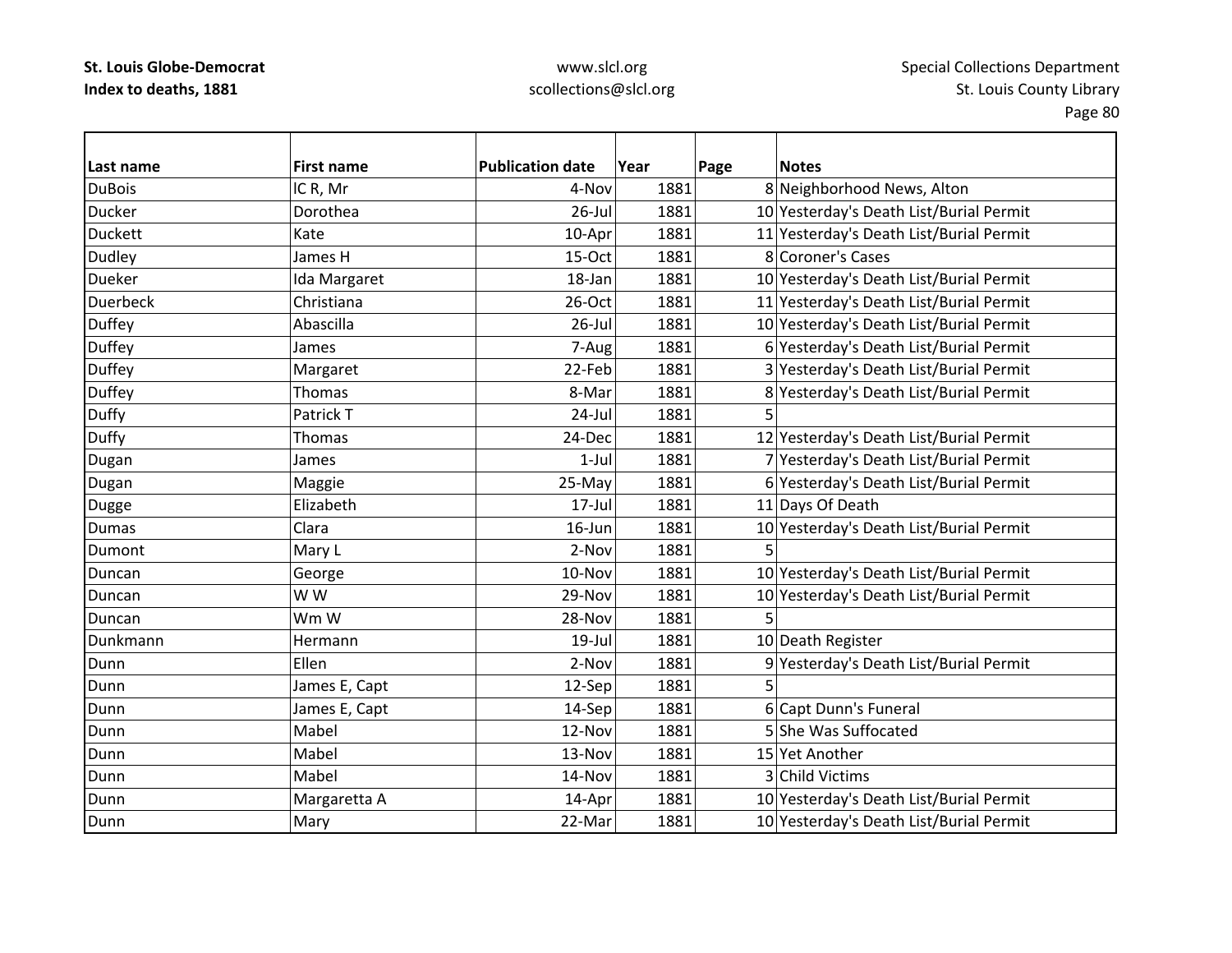# www.slcl.org scollections@slcl.org

| lLast name      | <b>First name</b>   | <b>Publication date</b> | Year | Page | <b>Notes</b>                            |
|-----------------|---------------------|-------------------------|------|------|-----------------------------------------|
| Dunn            | Maude               | 13-Nov                  | 1881 |      | 15 Yet Another                          |
| Dunn            | Maude               | 14-Nov                  | 1881 |      | 3 Child Victims                         |
| Dunn            | Sarah               | 7-Jul                   | 1881 | 5    |                                         |
| Dunn            | Sarah               | 8-Jul                   | 1881 |      | 10 Yesterday's Death List/Burial Permit |
| Dunn            | W Taugher, Mrs      | 15-Sep                  | 1881 | 5.   |                                         |
| Dunn            | Winifred            | 16-Sep                  | 1881 |      | 7 Yesterday's Death List/Burial Permit  |
| Dunsworth       | Theresa             | 21-Sep                  | 1881 |      | 12 Yesterday's Death List/Burial Permit |
| Durgan          | <b>Dick</b>         | 29-Apr                  | 1881 |      | 10 Yesterday's Death List/Burial Permit |
| Durgin          | May Viola           | 26-Dec                  | 1881 | 5    |                                         |
| Durgin          | May Viola           | 27-Dec                  | 1881 | 5    |                                         |
| Durgin          | Rose                | 27-Apr                  | 1881 |      | 7 Yesterday's Death List/Burial Permit  |
| Durner          | James               | 26-Nov                  | 1881 |      | 6 Local In Brief                        |
| Durner          | James               | 26-Nov                  | 1881 |      | 9 Long Jim On A Stretcher               |
| <b>Dussold</b>  | Carrie              | 21-Sep                  | 1881 |      | 12 Yesterday's Death List/Burial Permit |
| <b>Duste</b>    | Maggie              | 5-Oct                   | 1881 |      | 7 Yesterday's Death List/Burial Permit  |
| <b>Dustin</b>   | Maud                | 7-Mar                   | 1881 | 5    |                                         |
| Duval           | Alice               | 6-Jan                   | 1881 |      | 10 Yesterday's Mortality/Burial Permit  |
| <b>Duwall</b>   | Charles             | 6-May                   | 1881 |      | 10 Yesterday's Death List/Burial Permit |
| <b>Dweetzek</b> | Joseph              | 29-Nov                  | 1881 |      | 10 Yesterday's Death List/Burial Permit |
| <b>Dwire</b>    | Daniel              | 27-May                  | 1881 |      | 10 Yesterday's Death List/Burial Permit |
| Dwyer           | John                | 8-Mar                   | 1881 |      | 8 Yesterday's Death List/Burial Permit  |
| Dwyer           | Mary                | 8-May                   | 1881 |      | 16 Yesterday's Death List/Burial Permit |
| Dwyer           | Michael (Infant Of) | 12-Nov                  | 1881 |      | 10 Yesterday's Death List/Burial Permit |
| Dwyer           | William             | 23-Aug                  | 1881 |      | 7 Yesterday's Death List/Burial Permit  |
| Dyer            | Caroline            | 24-Apr                  | 1881 |      | 9 Yesterday's Death List/Burial Permit  |
| Dyer            | Corinne Aglae       | 22-Apr                  | 1881 | 5    |                                         |
| Dyer            | Corinne Aglae       | 23-Apr                  | 1881 | 5    |                                         |
| Dyer            | Martha              | $25-Oct$                | 1881 |      | 7 Yesterday's Death List/Burial Permit  |
| Dyer            | Robert L            | 23-Jan                  | 1881 | 5    |                                         |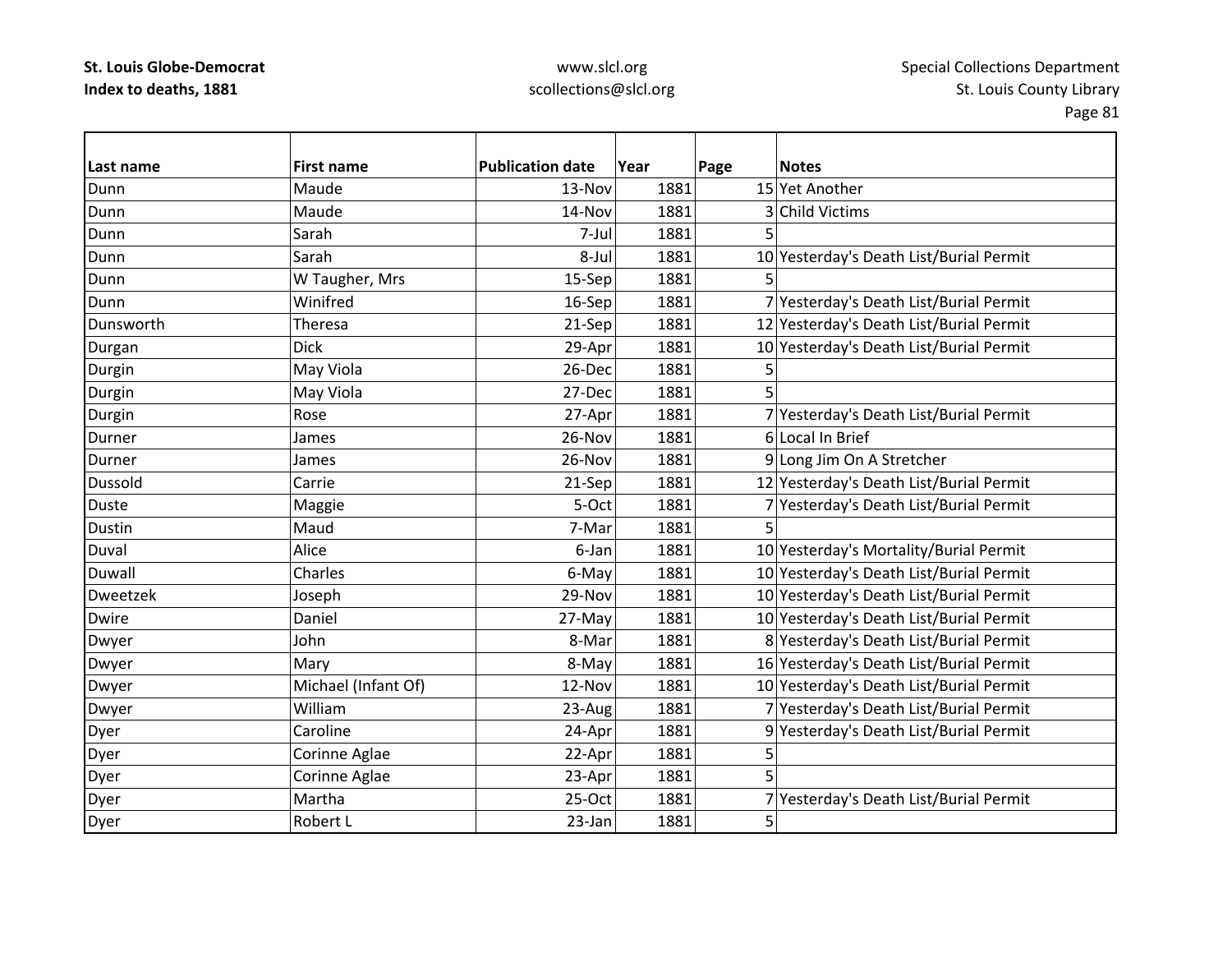# www.slcl.org scollections@slcl.org

| Last name       | <b>First name</b>  | <b>Publication date</b> | Year | Page | <b>Notes</b>                                |
|-----------------|--------------------|-------------------------|------|------|---------------------------------------------|
| Eagen           | John               | 7-Dec                   | 1881 |      | 10 Yesterday's Death List/Burial Permit     |
| Eagle           | Virginia           | 21-Dec                  | 1881 |      | 11 Yesterday's Death List/Burial Permit     |
| Ealer           | Lina               | 8-Sep                   | 1881 |      | 10 Yesterday's Death List/Burial Permit     |
| Earles          | William            | 30-May                  | 1881 | 5    |                                             |
| Earles          | William            | 31-May                  | 1881 | 5    |                                             |
| Early           | John               | 2-Feb                   | 1881 |      | 7 Neighborhood News, Jacksonville, Illinois |
| Early           | Mike               | 9-Mar                   | 1881 |      | 7 Yesterday's Death List/Burial Permit      |
| Early           | Thomas, Mr         | 16-Jan                  | 1881 |      | 8 Sat On By The Coroner                     |
| Earson          | Mary               | 19-Oct                  | 1881 |      | 10 Yesterday's Death List/Burial Permit     |
| Eastabrook      | Nancy, Mrs         | 7-Dec                   | 1881 |      | 11 Neighborhood News, Alton                 |
| Easton          | James T            | 4-Oct                   | 1881 |      | 10 Yesterday's Death List/Burial Permit     |
| Easton          | James Tasker       | 3-Oct                   | 1881 | 5    |                                             |
| Eaton           | Annie              | 29-Dec                  | 1881 |      | 9 Yesterday's Death List/Burial Permit      |
| Ebell           | Bertha             | 2-Dec                   | 1881 |      | 10 Yesterday's Death List/Burial Permit     |
| Eberle          | Minna              | 19-Feb                  | 1881 |      | 9 Yesterday's Death List/Burial Permit      |
| Ebinger         | Frank              | 24-Aug                  | 1881 |      | 10 Yesterday's Death List/Burial Permit     |
| Ebinger         | Pauline            | 26-Aug                  | 1881 |      | 8 Yesterday's Death List/Burial Permit      |
| Ebrich          | Lisette            | 6-Jul                   | 1881 |      | 10 Yesterday's Death List/Burial Permit     |
| Eck             | Philipena          | 12-Nov                  | 1881 |      | 10 Yesterday's Death List/Burial Permit     |
| Eckard          | Fred               | 22-Mar                  | 1881 |      | 10 Yesterday's Death List/Burial Permit     |
| Eckardt         | Eva                | 12-Jan                  | 1881 |      | 8 Yesterday's Death List/Burial Permit      |
| Eckel           | Peter, Mr (Son Of) | 1-Sep                   | 1881 |      | 3 Neighborhood News, Belleville             |
| Eckelkamp       | Mary               | 17-Nov                  | 1881 |      |                                             |
| Eckelmann       | Margaret           | 30-Nov                  | 1881 |      | 10 Yesterday's Death List/Burial Permit     |
| <b>Eckerick</b> | Elizabeth          | 9-Aug                   | 1881 |      | 3 Yesterday's Death List/Burial Permit      |
| Eckermann       | Geo                | 16-Aug                  | 1881 |      | 10 Yesterday's Death List/Burial Permit     |
| Eckert          | Christine          | 23-Aug                  | 1881 |      | 7 Yesterday's Death List/Burial Permit      |
| <b>Eckert</b>   | Jacob              | 26-Sep                  | 1881 | 5    |                                             |
| Eckert          | Jacob, Mr          | 25-Sep                  | 1881 | 5    |                                             |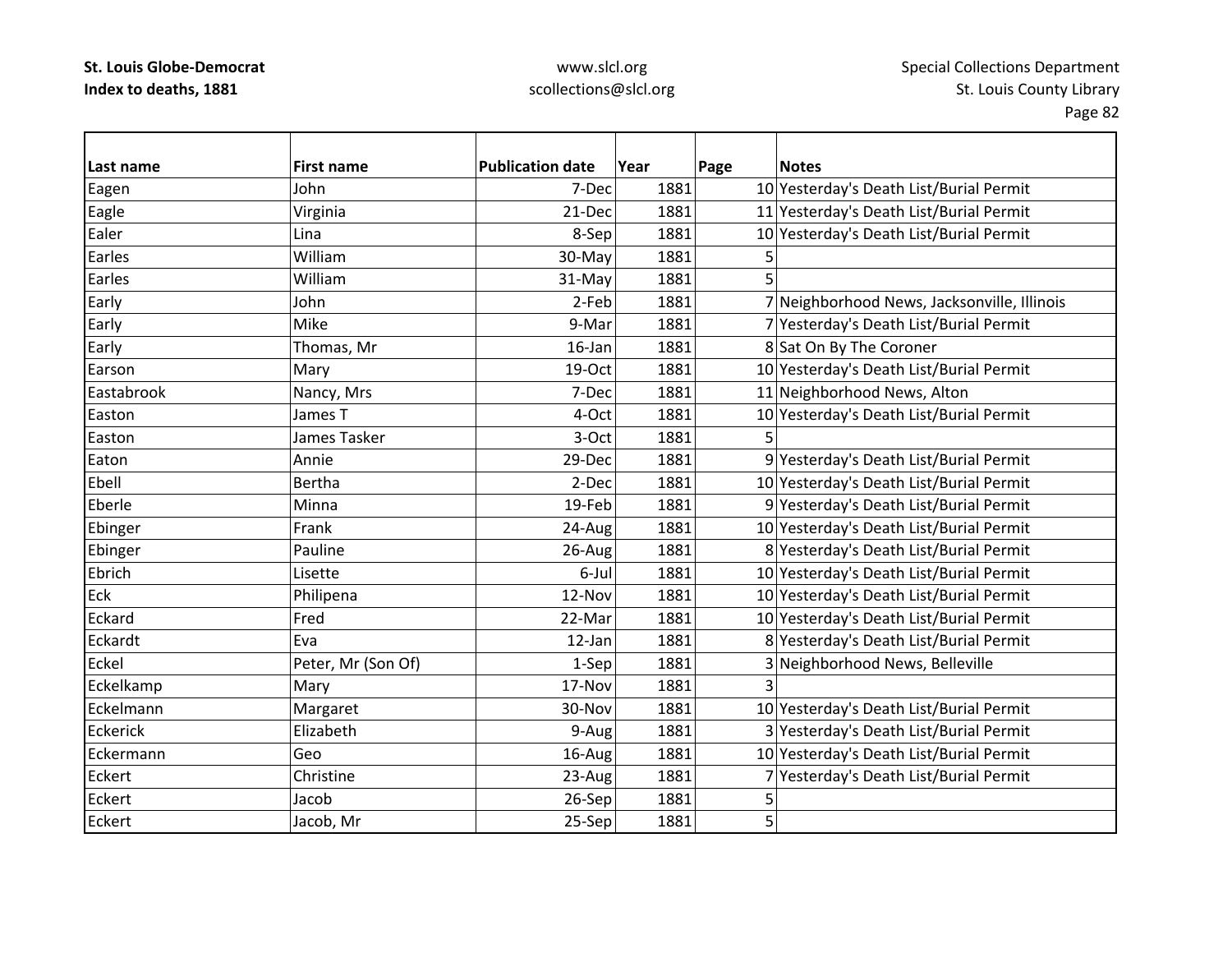# www.slcl.org scollections@slcl.org

| Last name   | <b>First name</b>  | <b>Publication date</b> | Year | Page | <b>Notes</b>                            |
|-------------|--------------------|-------------------------|------|------|-----------------------------------------|
| Eddy        | Eveline            | 18-Sep                  | 1881 |      | 6 Yesterday's Death List/Burial Permit  |
| Eddy        | Julia              | 10-Mar                  | 1881 |      | 10 Yesterday's Death List/Burial Permit |
| Edelman     | Andrew             | 9-Jan                   | 1881 |      | 12 Yesterday's Death List/Burial Permit |
| Edgar       | John               | 20-Apr                  | 1881 | 5    |                                         |
| Edgar       | John               | 20-Apr                  | 1881 |      | 10 Yesterday's Death List/Burial Permit |
| Edgingdon   | L M, Miss          | 8-Jun                   | 1881 | 5    |                                         |
| Edgington   | Lizzie M           | 8-Jun                   | 1881 |      | 7 Disgusted With Herself                |
| Edgington   | Lizzie M           | 9-Jun                   | 1881 |      | 10 Yesterday's Death List/Burial Permit |
| Edington    | Lizzie M           | 29-Dec                  | 1881 |      | 10 Suicides                             |
| Edling      | Henry              | 26-Jul                  | 1881 |      | 10 Yesterday's Death List/Burial Permit |
| Edwards     | A H, Hon (Wife Of) | 1-Sep                   | 1881 |      | 3 Neighborhood News, St. Charles        |
| Edwards     | Harrison           | 21-Nov                  | 1881 |      | 7 Brother-In-Law's Blood                |
| Edwards     | Harrison           | 25-Nov                  | 1881 |      | 7 East St Louis                         |
| Edwards     | Julia              | 11-Jan                  | 1881 |      | 8 Burned To Death                       |
| Edwards     | Julia              | 11-Jan                  | 1881 |      | 8 Yesterday's Death List/Burial Permit  |
| Edwards     | Mary E             | 29-Oct                  | 1881 |      | 9 Yesterday's Death List/Burial Permit  |
| Edy         | Arthur             | 9-Jul                   | 1881 |      | 9 Yesterday's Death List/Burial Permit  |
| Edy         | Arthur Klinge      | 8-Jul                   | 1881 | 5    |                                         |
| Edy         | Julia, Mrs         | 9-Mar                   | 1881 | 5    |                                         |
| Egan        | Margaret           | 5-Aug                   | 1881 |      | 7 Yesterday's Death List/Burial Permit  |
| Egbert      | Daniel             | 19-Jul                  | 1881 |      | 10 Death Register                       |
| Egendoerfer | John               | 6-Oct                   | 1881 |      | 12 Yesterday's Death List/Burial Permit |
| Eggeman     | Clara              | 6-Sep                   | 1881 |      | 7 Yesterday's Death List/Burial Permit  |
| Egle        | Alois              | 5-Nov                   | 1881 |      | 15 Yesterday's Death List/Burial Permit |
| Egle        | Alois              | 6-Nov                   | 1881 |      | 15 Yesterday's Death List/Burial Permit |
| Ehlert      | Adolf C            | 26-Apr                  | 1881 |      | 7 Yesterday's Death List/Burial Permit  |
| Ehlert      | Adolph C           | 24-Apr                  | 1881 | 5    |                                         |
| Ehlert      | Adolph C           | 25-Apr                  | 1881 | 5    |                                         |
| Ehlert      | Adolph C           | 28-Dec                  | 1881 |      | 10 Year's Mortality                     |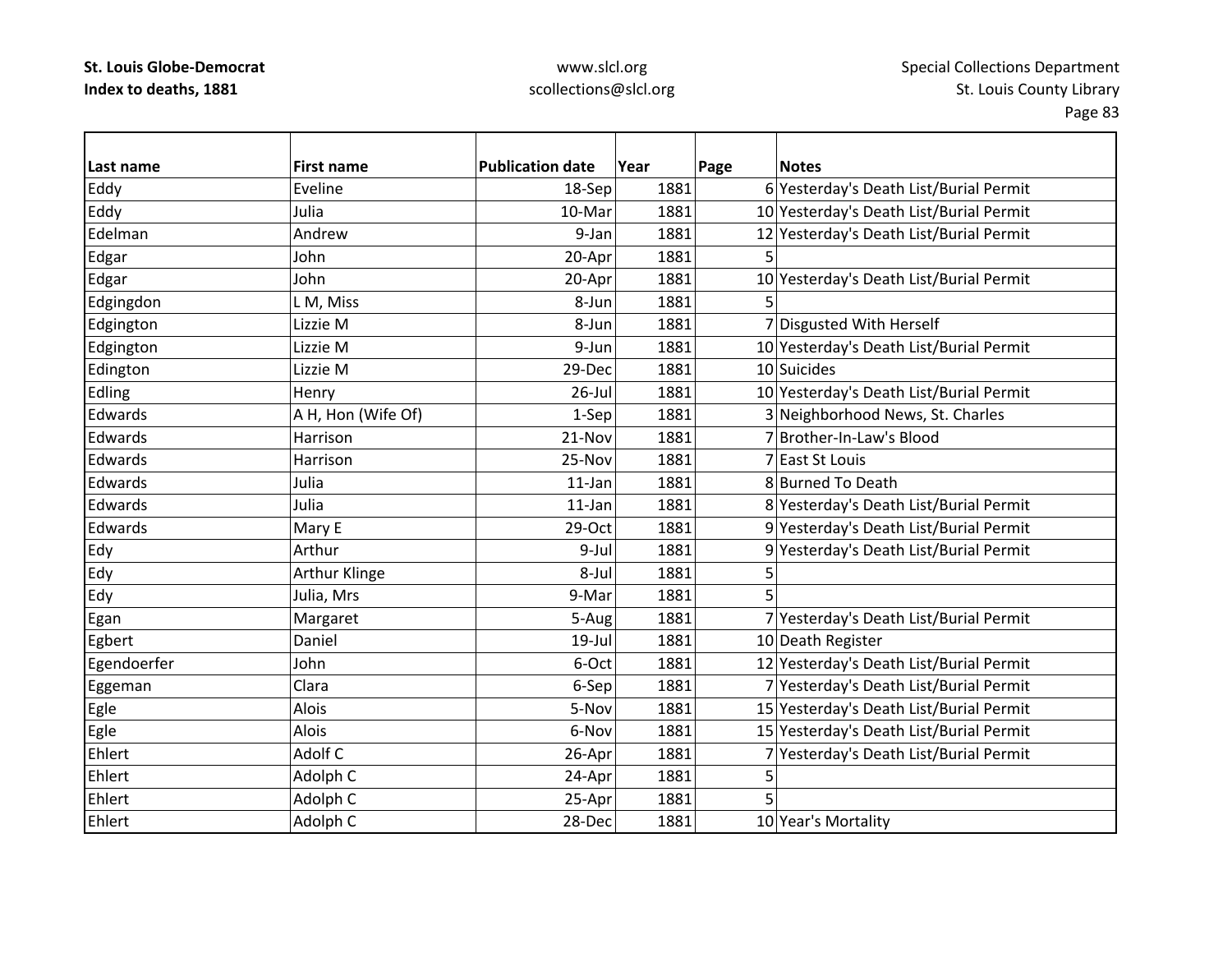# www.slcl.org scollections@slcl.org

| Last name   | <b>First name</b>        | <b>Publication date</b> | Year | Page | <b>Notes</b>                            |
|-------------|--------------------------|-------------------------|------|------|-----------------------------------------|
| Ehlert      | Bennie                   | 26-Feb                  | 1881 | 5    |                                         |
| Ehlert      | Bennie                   | 27-Feb                  | 1881 |      | 13 Yesterday's Death List/Burial Permit |
| Ehmann      | Louisa                   | 17-Apr                  | 1881 |      | 7 Yesterday's Death List/Burial Permit  |
| Ehren       | Adolph A                 | 13-Aug                  | 1881 |      | 8 Coroner's Work                        |
| Ehrharadt   | Lena                     | 1-Dec                   | 1881 |      | 10 Yesterday's Death List/Burial Permit |
| Ehrhardt    | Anna                     | 5-Dec                   | 1881 |      | 10 Yesterday's Death List/Burial Permit |
| Ehrhardt    | Fred                     | 9-Feb                   | 1881 |      | 7 Yesterday's Death List/Burial Permit  |
| Ehrhardt    | Frederick                | 4-Feb                   | 1881 |      | 10 Yesterday's Death List/Burial Permit |
| Ehrhardt    | Louisa                   | 12-Aug                  | 1881 |      | 3 Yesterday's Death List/Burial Permit  |
| Ehrler      | Joseph                   | 29-Dec                  | 1881 |      | 9 Yesterday's Death List/Burial Permit  |
| Ehrlicker   | Chas                     | 21-Aug                  | 1881 |      | 9 Yesterday's Death List/Burial Permit  |
| Eich        | Dina                     | 1-Nov                   | 1881 |      | 10 Yesterday's Death List/Burial Permit |
| Eichenberg  | Aug                      | 6-Jul                   | 1881 |      | 10 Yesterday's Death List/Burial Permit |
| Eichholz    | <b>Wealthy Elizabeth</b> | 28-Aug                  | 1881 |      | 8 Yesterday's Death List/Burial Permit  |
| Eichler     | Wm                       | 8-Nov                   | 1881 |      | 11 Yesterday's Death List/Burial Permit |
| Eickelman   | Joseph                   | 3-May                   | 1881 |      | 10 Yesterday's Death List/Burial Permit |
| Eickman     | Eugenia                  | 13-Jan                  | 1881 |      | 3 Coroner's Cases                       |
| Eickman     | Eugenia                  | $14$ -Jan               | 1881 |      | 3 Yesterday's Death List/Burial Permit  |
| Eigenseer   | Frederick                | 13-Sep                  | 1881 |      | 10 Yesterday's Death List/Burial Permit |
| Eika        | John M                   | 22-Nov                  | 1881 |      | 11 Yesterday's Death List/Burial Permit |
| Eileard     | Edward                   | 17-Apr                  | 1881 |      | 7 Yesterday's Death List/Burial Permit  |
| Eillermann  | Lirette                  | 17-Jul                  | 1881 |      | 11 Days Of Death                        |
| Eillers     | Christ                   | 23-Aug                  | 1881 |      | 7 Yesterday's Death List/Burial Permit  |
| Eillers     | Gerhard                  | 17-Apr                  | 1881 |      | 7 Yesterday's Death List/Burial Permit  |
| Einig       | Mary                     | 19-Aug                  | 1881 |      | 7 Yesterday's Death List/Burial Permit  |
| Eisberg     | Henry                    | 9-Aug                   | 1881 |      | 3 Yesterday's Death List/Burial Permit  |
| Eisenberger | Wm R                     | 17-Mar                  | 1881 |      | 10 Stealing A Ride                      |
| Eisenbort   | Johanna                  | 17-Jun                  | 1881 |      | 3 Yesterday's Death List/Burial Permit  |
| Eisenburg   | Wm R                     | 18-Mar                  | 1881 |      | 2 East St Louis                         |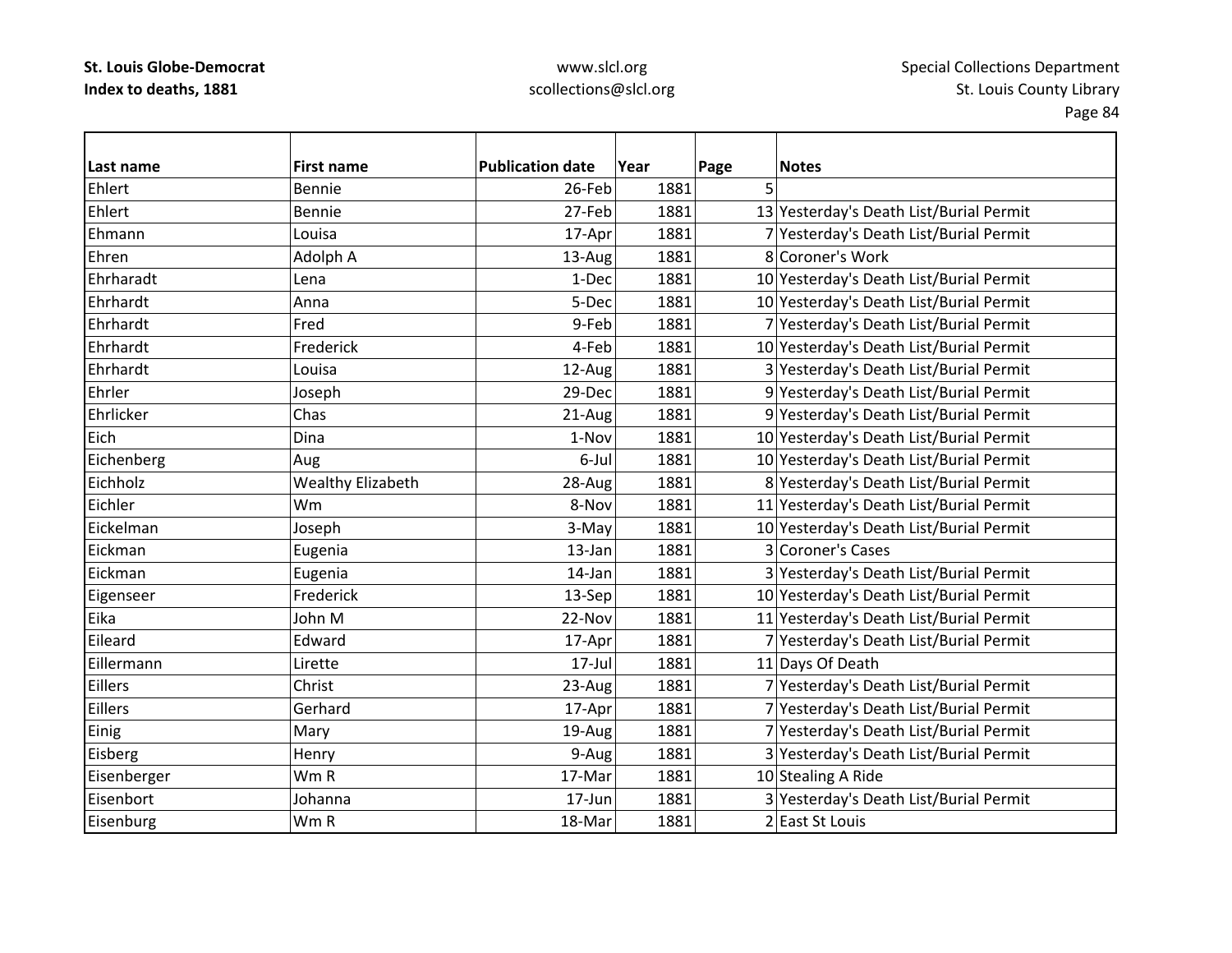### www.slcl.org scollections@slcl.org

**Last name First name Publication date Year Page Notes** EisenhauerGeorge 2-Feb 1881 7 Yesterday's Death List/Burial Permit Eisenring Johann 12‐Oct 1881 10 Yesterday's Death List/Burial Permit Eisser John7-Jul 1881 10 Yesterday's Death List/Burial Permit Ekhof Elizabeth4-Nov 1881 10 Yesterday's Death List/Burial Permit Eldredge Harry 26‐Sep 1881 5 Eldridge J Harry J Harry 28‐Sep 1881 12 Yesterday's Death List/Burial Permit Elerman John 4‐Aug 1881 7 Yesterday's Death List/Burial Permit Eliff Susan2-Aug 1881 3 Yesterday's Death List/Burial Permit ElleMollie 16‐Sep 1881 7 Yesterday's Death List/Burial Permit Ellerbacht Anton25-Sep 1881 15 Yesterday's Death List/Burial Permit ElliottGeo H 24‐Mar 1881 8 Yesterday's Death List/Burial Permit ElliottGeorge Henry **Contract 1881** 5 Elliott Mabel Fanniee 2-Jull 1881 5 ElliottMabell 2-Jul 1881 3 Yesterday's Death List/Burial Permit EllisGeorge H  $26$ -Jun  $1881$  5 Ellis Alfred5-Nov 1881 15 Yesterday's Death List/Burial Permit Ellis Alfred6-Nov 1881 15 Yesterday's Death List/Burial Permit EllisCharles **6**-Jul 1881 10 Yesterday's Death List/Burial Permit Elliss let the set of the set of the set of the set of the set of the set of the set of the set of the set of the s EP 10-Apr 1881 10-Apr 1881 11 Yesterday's Death List/Burial Permit EllisEugene E **Accord 1881 Eugene E** 4-Apr 1881 **8 Coroner's Cases** EllisEugene P 1881 3-Apr 1881 9 Fearful Fate EllisGeorge 28-Jun 1881 10 Yesterday's Death List/Burial Permit EllisHulbert 26-Jul 1881 10 Yesterday's Death List/Burial Permit Ellis Hurlburt 25‐Jul 1881 5Ellspermann Adam 13‐Dec 1881 10 Yesterday's Death List/Burial Permit Elms Ellen $26$ -Jun 1881 5 Elms Ellen $25$ -Jun 1881 5 ElmsEllen, Mrs 25‐Jun 25‐Jun 1881 7 Sad Suicide Elms $J$  C, Mrs  $|$  27-Jun 1881 8 Mrs Elms' Death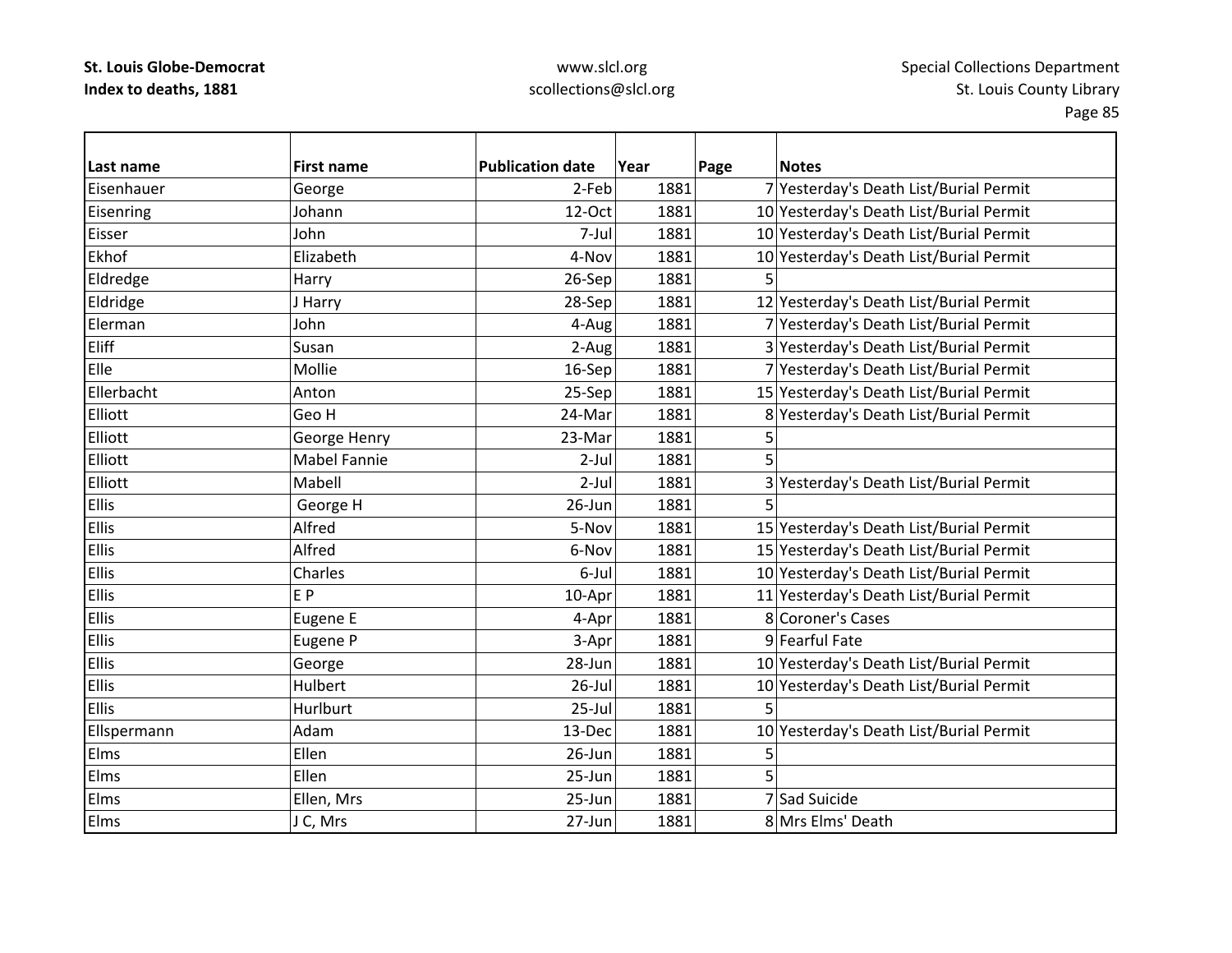### www.slcl.org scollections@slcl.org

**Last name First name Publication date Year Page Notes** Elsaesser Rosanna15-Sep 1881 10 Yesterday's Death List/Burial Permit Elwell Geo1-May 1881 16 Yesterday's Death List/Burial Permit Elwell Sarah $24$ -Aug 1881  $10$  Yesterday's Death List/Burial Permit ElwoodAnnie 23–Oct 1881 3 Yesterday's Death List/Burial Permit Ely **Alice** 16‐Sep 1881 7 Yesterday's Death List/Burial Permit Ely Ann, Mrs 9‐Jan 1881 12 Yesterday's Death List/Burial Permit Ely Charles, Sr, Mrs 1881 5 Ely Charles, Sr, Mrs 1881 5 Emanuel Jacob 22‐Jul 1881 5 EmerleAlbert 19‐Nov 1881 10 Yesterday's Death List/Burial Permit Emery Margaret 17-Apr 1881 7 Yesterday's Death List/Burial Permit EmmersonAlex 15‐Dec 1881 9 Yesterday's Death List/Burial Permit EnanAmanda 22-Apr 1881 7 Yesterday's Death List/Burial Permit EndersGeorge 12-Apr 1881 10 Yesterday's Death List/Burial Permit Endres Bertha21-Jun 1881 3 Yesterday's Death List/Burial Permit EndresGeorge, Sr  $10-Apr$  1881 5 EndresGeorge, Sr  $11-Apr$  1881 5 Engel **Louis C** 21-Jun 1881 6 St Louis In Splinters Engel Louis C 29‐Dec 1881 10 Suicides Engelhardt Bernhardt 21‐Oct 1881 11 Yesterday's Death List/Burial Permit Engelking  $|Hulda$   $|Hulda$  1881  $|Hulba$  1881 10 Yesterday's Death List/Burial Permit Enggemos Mary Mary 10‐Aug 1881 7 Yesterday's Death List/Burial Permit England Harry Harry 1881 8-Jun 1881 6 Neighborhood News, Jacksonville, Illinois Englekrout Elizabeth Elizabeth 13–Apr 1881 2 Death Of A Centenarian English William 22‐Feb 1881 3 Yesterday's Death List/Burial Permit EnlerLena E 20-Dec 1881 10 Yesterday's Death List/Burial Permit EnusHarry **1881** 5-Aug 1881 7 Yesterday's Death List/Burial Permit Enyart Mary 29‐Oct 1881 5 Enyart Mary Mary 1881 30-Oct 1881 12 Yesterday's Death List/Burial Permit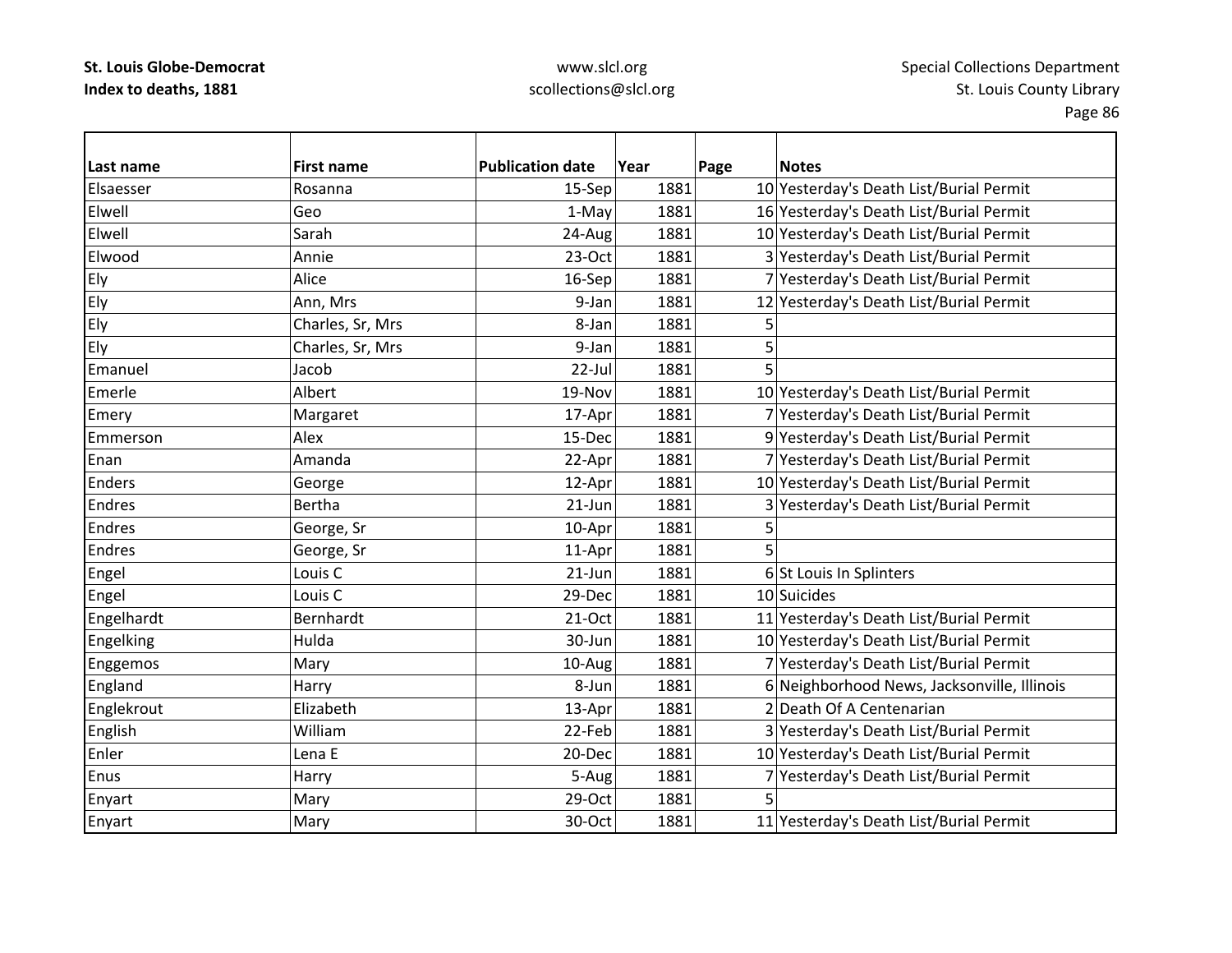# www.slcl.org scollections@slcl.org

| Last name     | <b>First name</b>     | <b>Publication date</b> | Year<br>1881 | Page<br>5 | <b>Notes</b>                            |
|---------------|-----------------------|-------------------------|--------------|-----------|-----------------------------------------|
| Epstein       | Annie                 | 9-Apr                   |              | 5         |                                         |
| Epstein       | Annie                 | 10-Apr                  | 1881         |           |                                         |
| Epstein       | Annie                 | 10-Apr                  | 1881         |           | 11 Yesterday's Death List/Burial Permit |
| Erb           | Helena                | 26-May                  | 1881         |           | 10 Yesterday's Death List/Burial Permit |
| Erb           | Mr                    | 30-Dec                  | 1881         |           | 3 Erb Dies At 9 O'Clock                 |
| Erdmann       | David                 | 7-Dec                   | 1881         |           | 10 Yesterday's Death List/Burial Permit |
| Ericcson      | Hilda                 | 6-Apr                   | 1881         |           | 10 yesterday's Death List/Burial Permit |
| Erig          | Lisetta               | $3-Jul$                 | 1881         | 5         |                                         |
| Erig          | Unknown (Lisetta)Erig | 4-Jul                   | 1881         | 5         |                                         |
| Erkelein      | Casper                | 1-Mar                   | 1881         |           | 10 Yesterday's Death List/Burial Permit |
| Erly          | Minnie                | 30-Aug                  | 1881         |           | 10 Yesterday's Death List/Burial Permit |
| Erner         | John (Infant Of)      | 19-Nov                  | 1881         |           | 10 Yesterday's Death List/Burial Permit |
| Ernst         | George                | 5-Feb                   | 1881         |           | 9 Yesterday's Death List/Burial Permit  |
| Ernst         | Henry                 | 17-Mar                  | 1881         |           | 10 Yesterday's Death List/Burial Permit |
| Erskine       | Ann                   | 5-Nov                   | 1881         |           | 15 Yesterday's Death List/Burial Permit |
| Erskine       | Ann                   | 6-Nov                   | 1881         |           | 15 Yesterday's Death List/Burial Permit |
| Erskine       | Ann, Mrs              | 5-Nov                   | 1881         | 5         |                                         |
| Eschenbruener | Daniel, Rev           | 3-Sep                   | 1881         |           | 9 Yesterday's Death List/Burial Permit  |
| Eschenbruener | Daniel, Rev           | 3-Sep                   | 1881         |           | 3 Splinters                             |
| Espy          | Joseph B              | $13$ -Jul               | 1881         |           | 8 Yesterday's Death List/Burial Permit  |
| <b>Essig</b>  | Martha                | $23-Oct$                | 1881         |           | 3 Yesterday's Death List/Burial Permit  |
| Estill        | Maggie                | 6-Feb                   | 1881         | 5         |                                         |
| Ette          | Dionysius             | 27-Apr                  | 1881         |           | 7 Yesterday's Death List/Burial Permit  |
| Etterli       | Joseph                | 28-Dec                  | 1881         |           | 10 Yesterday's Death List/Burial Permit |
| Ettman        | Solomon               | $13$ -Jul               | 1881         |           | 8 Yesterday's Death List/Burial Permit  |
| Etzel         | Peter                 | 5-Oct                   | 1881         |           | 7 Yesterday's Death List/Burial Permit  |
| Eubank        | W C                   | 6-Sep                   | 1881         |           | 7 Yesterday's Death List/Burial Permit  |
| Eul           | August                | $12$ -Jul               | 1881         |           | 3 Yesterday's Death List/Burial Permit  |
| Eultgen       | Annie                 | 24-Nov                  | 1881         |           | 10 Yesterday's Death List/Burial Permit |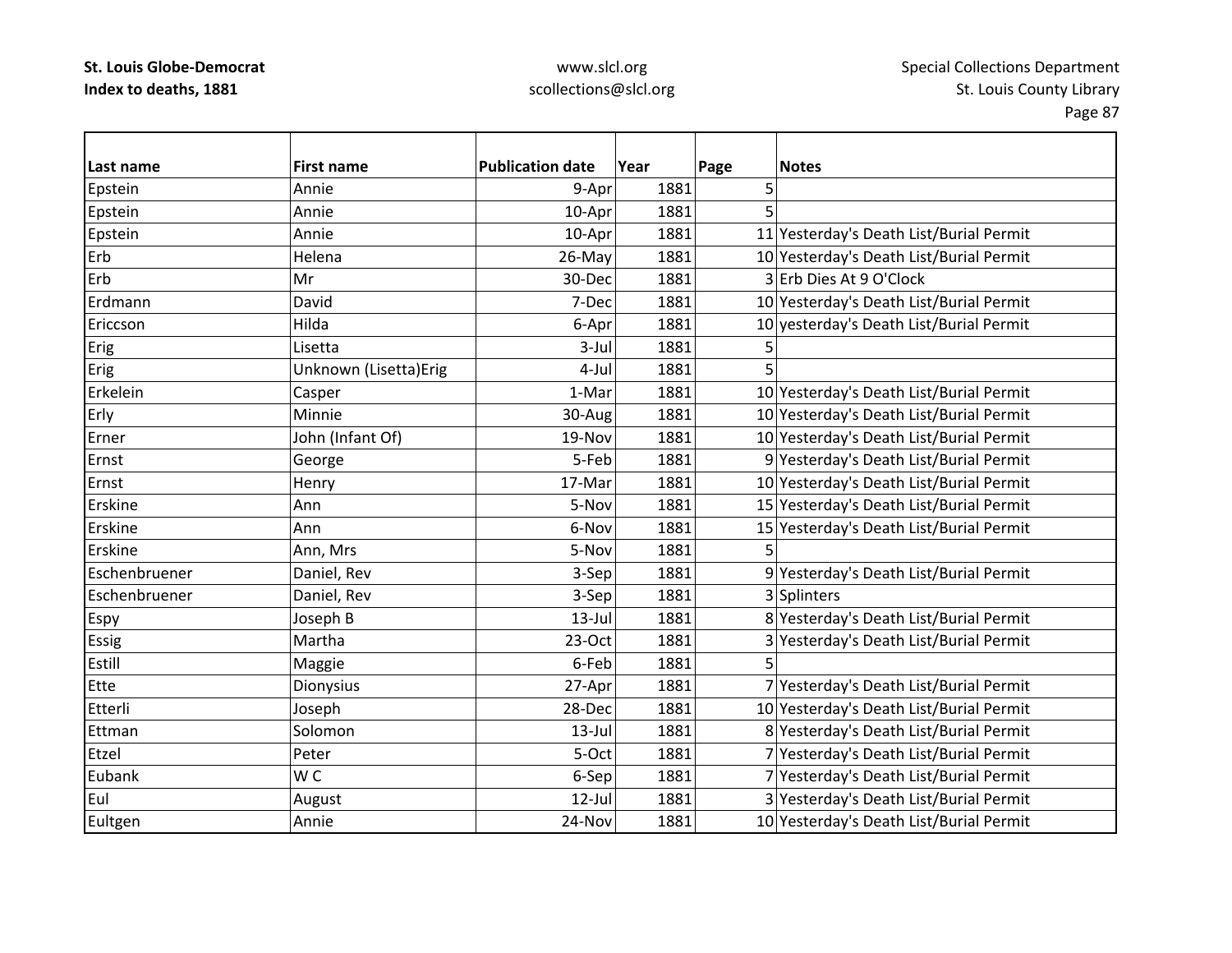### www.slcl.org scollections@slcl.org

**Last name First name Publication date Year Page Notes** Evans Blanche21-Apr 1881 10 Yesterday's Death List/Burial Permit Evans Byrd 4‐Apr 1881 5 Evanss 5-Apr| 1881| 5 EvansByrd 6–Apr 1881 10 Yesterday's Death List/Burial Permit EvansWesley 19‐Jan 1881 8 Yesterday's Death List/Burial Permit Evans Wm30-Aug 1881 1881 10 Yesterday's Death List/Burial Permit Evens Mr and Mrs (Daughter Of) 20-Apr 1881 5 Everly |H, Mrs 29-Oct 1881 5 Everly Maria 29‐Oct 1881 9 Yesterday's Death List/Burial Permit EversHenry 16-Aug 16-Aug 1881 10 Yesterday's Death List/Burial Permit  $\begin{array}{|c|c|c|c|c|}\hline \text{Ewing} & & \text{J S, Prof} & & \text{14-Nov} & & \text{1881} & & \text{7} \end{array}$ Ewing  $\vert$  J S, Prof  $\vert$  15-Nov  $\vert$  1881 9 Neighborhood News, Belleville Ewing M J, Mrs 27‐Jan 1881 5 Eylwood Ann, Mrs 22‐Oct 1881 5 Faberr | F A 25‐Feb 1881 7 Yesterday's Death List/Burial Permit Faber James7-Jul 1881 10 Yesterday's Death List/Burial Permit Faber Julian17-Jun 1881 3 Yesterday's Death List/Burial Permit Fachh |Charles | 17-Dec| 1881 5 FachCharles 20-Dec 1881 10 Yesterday's Death List/Burial Permit FachCharles, Sr  $18-\text{Dec}$  1881 5 FahJos 1990 1-Jun 1881 7 Yesterday's Death List/Burial Permit Fahey Botton Eddie 1881 8 Neighborhood News, East St. Louis Fahey **Edward** Edward **Example 2** Fahey 8-Dec 1881 9 Fatal Accident In East St. Louis FahienMathilda 18‐Oct 1881 7 Yesterday's Death List/Burial Permit Fahreahein $Charles J H$  16-Oct 1881 9|Permit See Fahrenheim, Yesterday's Death List/Burial FahrenheimCharles J H 16-Oct 1881 9 Yesterday's Death List/Burial Permit Fahrenholz Anton22-Jan 1881 3 Yesterday's Death List/Burial Permit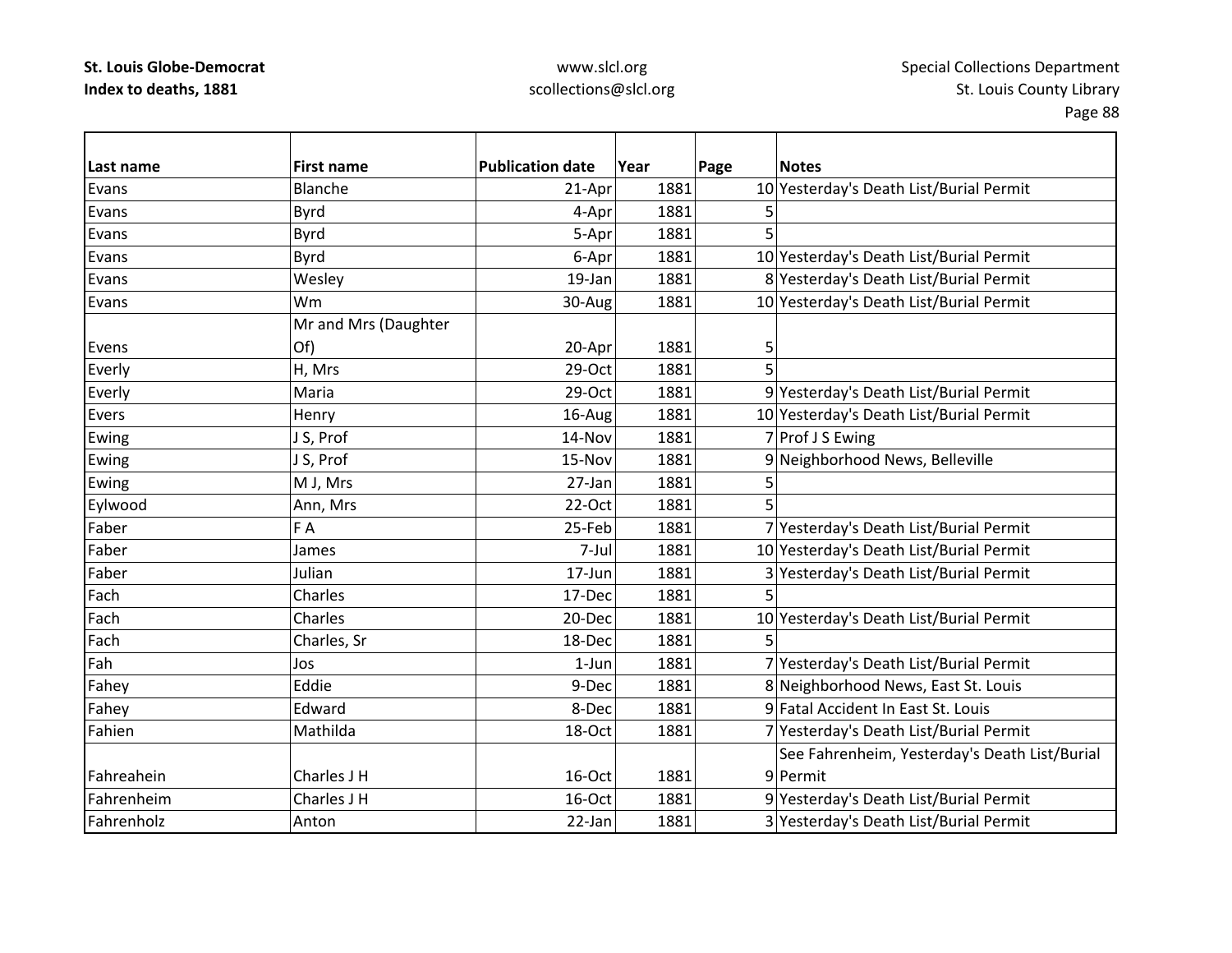### www.slcl.org scollections@slcl.org

**Last name First name Publication date Year Page Notes** Failkaa |Frank 13-Jun| 1881| 3|Drowned While Bathing Fairbrother Mabel 29‐Sep 1881 5 Fairchildd |Percival C | 28-Sep| 1881| 5 FairchildPercival C 28‐Sep 1881 12 Yesterday's Death List/Burial Permit FairfieldRobert 6‐Sep 1881 7 Yesterday's Death List/Burial Permit FairoAlbert C 6‐Feb 1881 2 Yesterday's Death List/Burial Permit FalkaFrieda 20‐Jul 1881 3 Yesterday's Death List/Burial Permit Fallonn |B, Mrs 1-Feb| 1881| 5 Fallonn |B, Mrs 2-Feb| 1881| 5 FallonCatherine **1881** 3-Jun 1881 7 Yesterday's Death List/Burial Permit Fallonn 1-Aug 1881 2 Splinters FallonJames 2-Aug 1881 3 Yesterday's Death List/Burial Permit FallonJames W  $\vert$  31-Jul 1881 8 Sad Suicide Fallonn James W, 29-Dec 1881 10 Suicides FalluoLucie 23-Dec 1881 10 Yesterday's Death List/Burial Permit Fane Harriet 26‐Jan 1881 5Fanning Ann Ann 10 Yesterday's Death List/Burial Permit Fanning |Patrick | 6-Oct 1881 5 Fanning |Patrick | 7-Oct 1881 5 FarenbachCatherine 31-May 1881 10 Yesterday's Death List/Burial Permit Farley Mary Mary  $\vert$  8-May  $\vert$  1881  $\vert$  1881 16 Yesterday's Death List/Burial Permit Farmer Susan20-Jul 1881 6 Splinters FarrMary Ann 1881 21-Jan 1881 3 Yesterday's Death List/Burial Permit FarrarPearl 1881 1881 10 Yesterday's Death List/Burial Permit FarrarPearly D'Esta  $\begin{array}{ccc} 1 & 3-\text{Dec} & 1881 \end{array}$  5 Farrarr IW WE 11-Jan 11-Jan 1881 8 Yesterday's Death List/Burial Permit Farrell Dennis7-Dec 1881 10 Yesterday's Death List/Burial Permit Farrell Dennis, Jr 5‐Dec 1881 5 FarrellDennis,Jr 6‐Dec 1881 5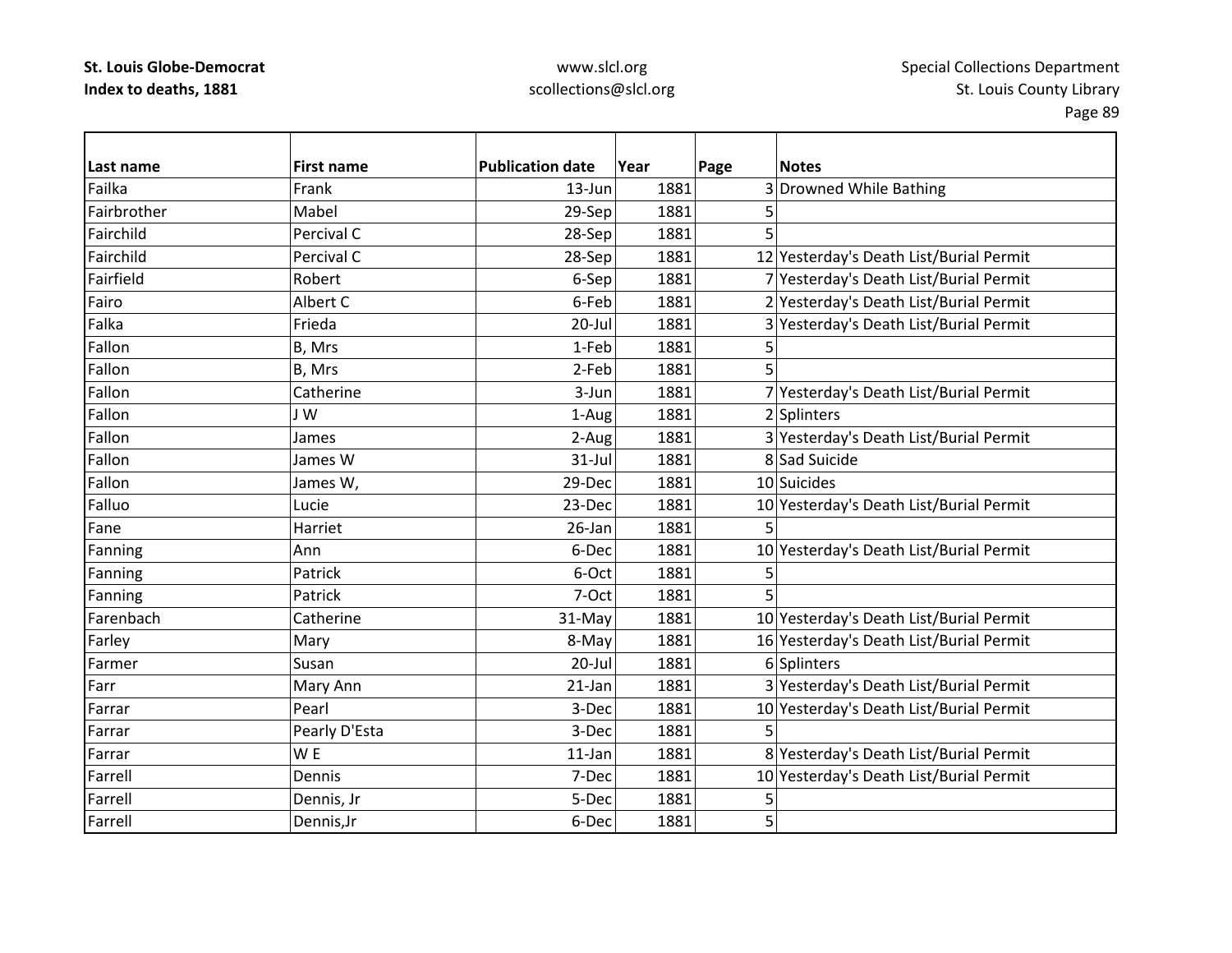Farrell

Farrell

Farrell

Farrell

Farrell

Farrell

Farrell

Farrell

Farrer

Fassett

Fath

Fath

Fea

Feak

Fechtel

Feckler

Feehan

Feerick

Feha

### www.slcl.org scollections@slcl.org

Page 90

**Last name First name Publication date Year Page Notes** Edwin, Religious 10 Yesterday's Death List/Burial Permit Johanna Woodlock 15‐Nov 1881 5 $5$  Johanna Woodlock 16‐Nov 1881 5Lucy 14‐Jun 1881 10 Yesterday's Death List/Burial Permit Robert30-Jun 1881 10 Yesterday's Death List/Burial Permit Thomas26-Nov 1881 10 Yesterday's Death List/Burial Permit William7-Aug 1881 6 Yesterday's Death List/Burial Permit Wm29-Nov 1881 10 Yesterday's Death List/Burial Permit John23-Jun 1881 7 Yesterday's Death List/Burial Permit Fassbender Wilhelm $27 - Aug$   $1881$  5 FassbenderWilhelm, Prof 1881 **28-Aug 1881** 5 MM B, Mrs 22‐Sep 1881 10 Yesterday's Death List/Burial Permit h |Richard B 20-Apr 1881 5 Richard B 21-Apr 1881 10 Yesterday's Death List/Burial Permit FaulhaberJoseph 30-Aug 1881 10 Yesterday's Death List/Burial Permit Faulkner James9-Jan 1881 12 Yesterday's Death List/Burial Permit Fay Mary A 25‐Oct 1881 7 Yesterday's Death List/Burial Permit Fay Mary A, Mrs 1881 5 Fay Mary A, Mrs  $\vert$  25-Oct  $\vert$  1881 5 James 20‐Apr 1881 5 Jacob22-Jul 1881 10 Yesterday's Death List/Burial Permit Therese30-Jun 1881 10 Yesterday's Death List/Burial Permit Anton4-Apr 1881 2 Splinters Mary, Mrs 18–Feb 1881 5 Feeney **Peter** Peter 19–Aug 1881 7 Yesterday's Death List/Burial Permit Feeney |Thomas H 21-Apr| 1881| 5 Lizzie1-Jul 1881 7 Yesterday's Death List/Burial Permit FeersterHenry 18-Jun 1881 6 St Louis In Splinters George 6-Sep 1881 7 Yesterday's Death List/Burial Permit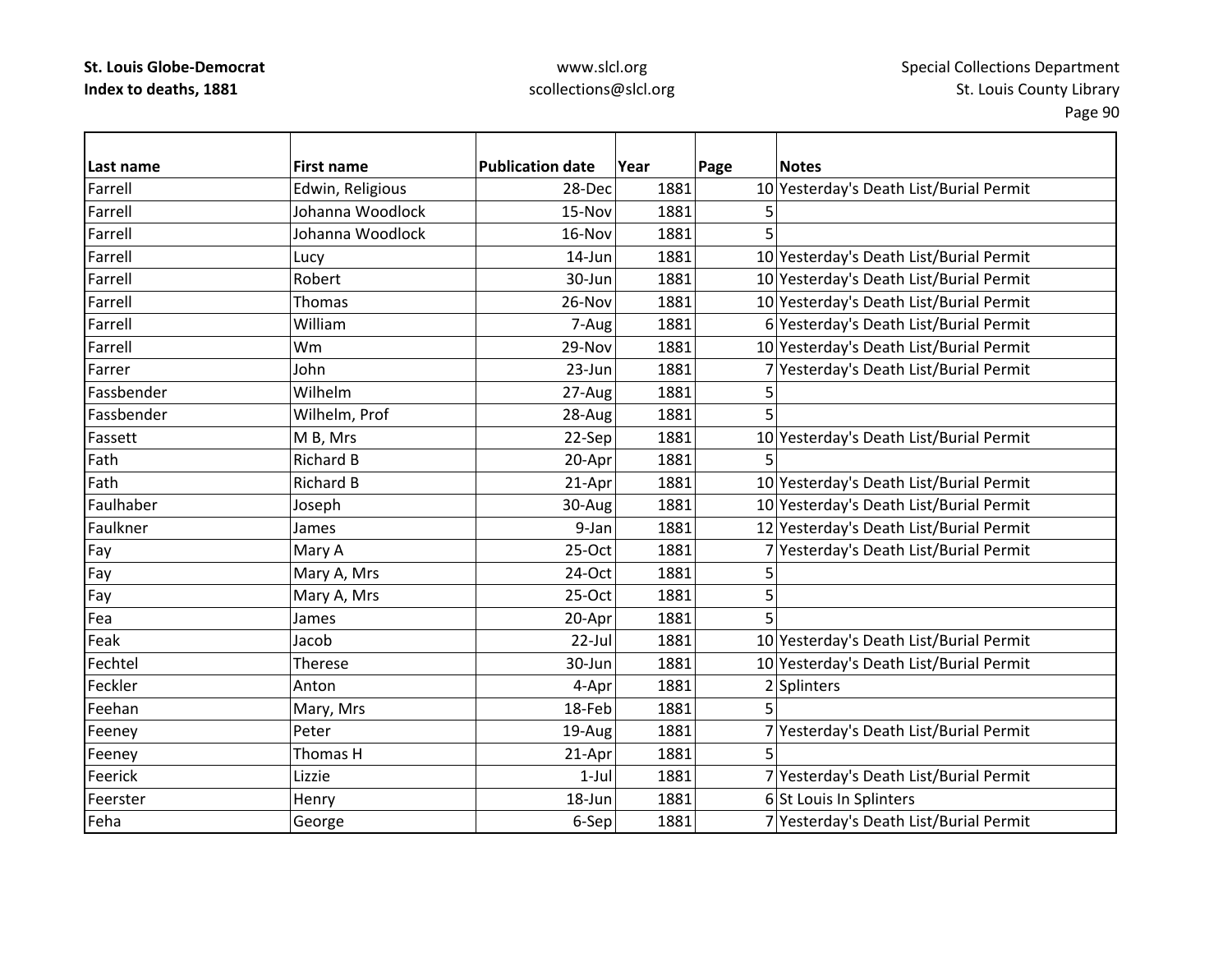# www.slcl.org scollections@slcl.org

| Last name   | <b>First name</b> | <b>Publication date</b> | Year |           | <b>Notes</b>                            |
|-------------|-------------------|-------------------------|------|-----------|-----------------------------------------|
| Fehl        | CA                | $15$ -Jul               | 1881 | Page<br>5 |                                         |
| Fehl        | Conrad H          | $16$ -Jul               | 1881 | 5         |                                         |
|             |                   |                         |      |           |                                         |
| Fehl        | Hugo              | 17-Jul                  | 1881 |           | 11 Days Of Death                        |
| Fehrnbach   | Cecelia           | 20-Dec                  | 1881 |           | 10 Yesterday's Death List/Burial Permit |
| Feidmiller  | Henry             | 26-Nov                  | 1881 |           | 9 Sudden Death                          |
| Feidt       | Daniel            | 19-Feb                  | 1881 |           | 9 Yesterday's Death List/Burial Permit  |
| Feiler      | G, Mr             | 11-Sep                  | 1881 | 5         |                                         |
| Feiler      | Gottleib          | 13-Sep                  | 1881 |           | 10 Yesterday's Death List/Burial Permit |
| Feldes      | Wilhelm           | 16-Aug                  | 1881 |           | 10 Yesterday's Death List/Burial Permit |
| Feldmueller | Henrich           | 27-Nov                  | 1881 |           | 11 Yesterday's Death List/Burial Permit |
| Fell        | <b>Edward J</b>   | 20-Mar                  | 1881 | 5         |                                         |
| Felton      | Francis           | 3-Jun                   | 1881 |           | 7 Yesterday's Death List/Burial Permit  |
| Felton      | John H            | 24-Oct                  | 1881 | 5         |                                         |
| Felton      | John H            | 25-Oct                  | 1881 |           | 7 Yesterday's Death List/Burial Permit  |
| Fenn        | Henry             | $14$ -Jul               | 1881 |           | 10 Yesterday's Death List/Burial Permit |
| Fenwick     | William           | 17-Jul                  | 1881 |           | 6 Splinters                             |
| Fenwick     | Wm                | 19-Jul                  | 1881 |           | 10 Death Register                       |
| Ferara      | Joseph            | 28-Feb                  | 1881 | 5         |                                         |
| Ferara      | Joseph            | 1-Mar                   | 1881 | 5         |                                         |
| Ferara      | Joseph G          | 1-Mar                   | 1881 |           | 10 Yesterday's Death List/Burial Permit |
| Ferber      | Christian H       | 26-Nov                  | 1881 |           | 10 Yesterday's Death List/Burial Permit |
| Ferdinand   | Prince            | 19-Feb                  | 1881 |           | 6 Splinters                             |
| Ferguson    | Annie             | 16-Sep                  | 1881 |           | 7 Yesterday's Death List/Burial Permit  |
| Ferguson    | Emma              | 11-Nov                  | 1881 |           | 10 Yesterday's Death List/Burial Permit |
| Ferguson    | Harry             | 21-Apr                  | 1881 |           | 10 Yesterday's Death List/Burial Permit |
| Ferguson    | John R            | $11-Oct$                | 1881 | 5         |                                         |
| Ferguson    | John R            | 12-Oct                  | 1881 |           | 10 Yesterday's Death List/Burial Permit |
| Ferguson    | Mary              | 11-Oct                  | 1881 | 5         |                                         |
| Ferguson    | Mary              | 11-Oct                  | 1881 |           | 8 Yesterday's Death List/Burial Permit  |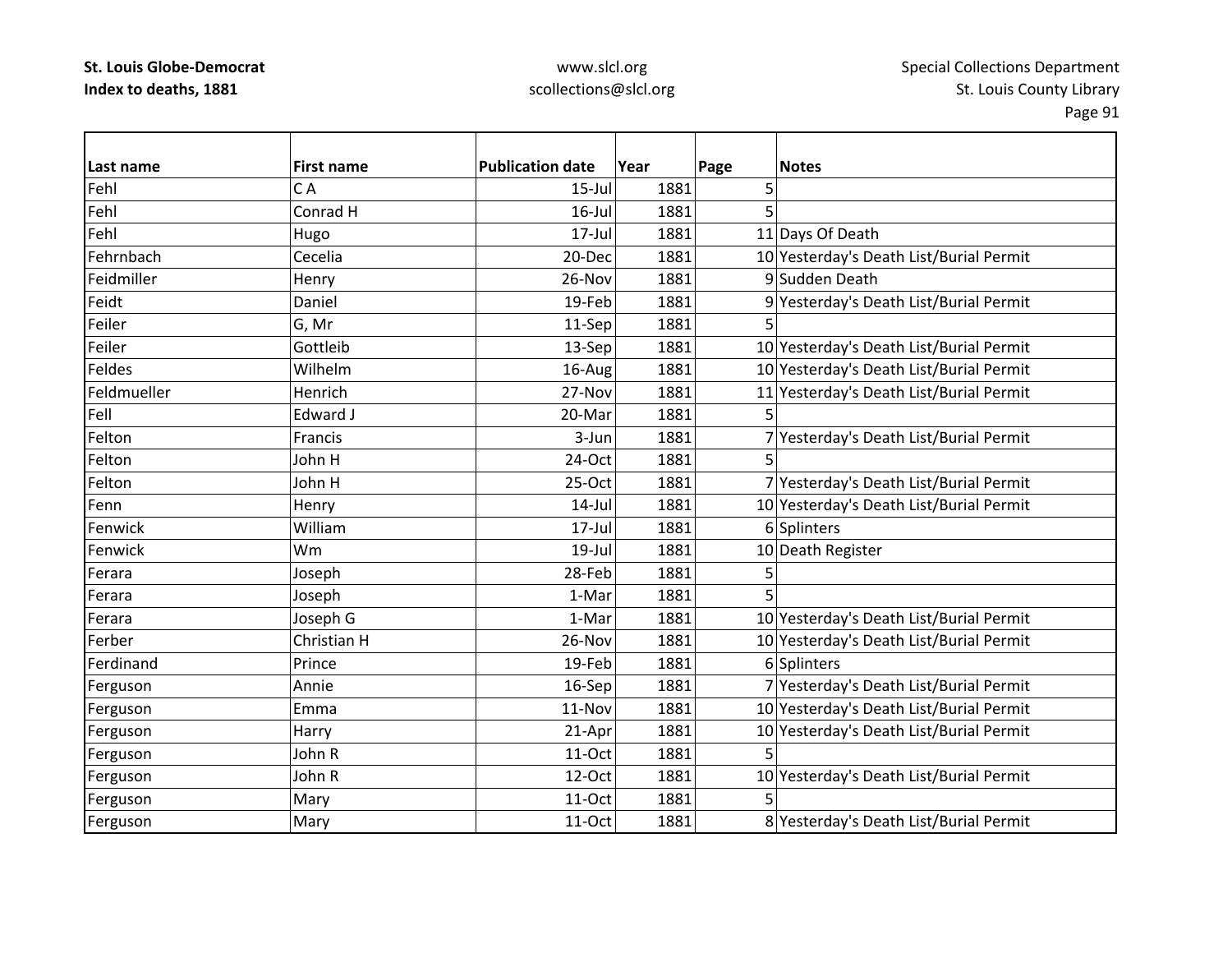# www.slcl.org scollections@slcl.org

| Last name | <b>First name</b> | <b>Publication date</b> | Year | Page | <b>Notes</b>                            |
|-----------|-------------------|-------------------------|------|------|-----------------------------------------|
| Ferguson  | Unknown (Male)    | 15-Aug                  | 1881 |      | 3 Splinters                             |
| Ferguson  | Wm H              | 13-Sep                  | 1881 |      | 10 Yesterday's Death List/Burial Permit |
| Feric     | August H R        | 6-Mar                   | 1881 |      | 10 Yesterday's Death List/Burial Permit |
| Fermenzia | Veronica          | 8-Sep                   | 1881 |      | 10 Yesterday's Death List/Burial Permit |
| Ferrott   | Georgine          | 7-Dec                   | 1881 |      | 10 Yesterday's Death List/Burial Permit |
| Fettig    | Joseph            | 4-Nov                   | 1881 |      | 10 Yesterday's Death List/Burial Permit |
| Feurich   | William           | 18-Jul                  | 1881 |      | 3 Splinters                             |
| Feustel   | Bernhardt         | 3-Apr                   | 1881 | 8    |                                         |
| Fewey     | Thos A            | 22-Apr                  | 1881 |      | 7 Yesterday's Death List/Burial Permit  |
| Fey       | Katie             | $12$ -Jul               | 1881 |      | 3 Yesterday's Death List/Burial Permit  |
| Feydt     | Theodore          | 19-Jun                  | 1881 |      | 9 Yesterday's Death List/Burial Permit  |
| Fialka    | Frank             | 13-Jun                  | 1881 |      | 2 St Louis In splinters                 |
| Fianagan  | Hugh              | 12-Aug                  | 1881 |      | 3 Yesterday's Death List/Burial Permit  |
| Ficker    | Anton             | 5-Apr                   | 1881 |      | 3 Splinters                             |
| Ficker    | Anton             | 6-Apr                   | 1881 |      | 10 yesterday's Death List/Burial Permit |
| Fidler    | Pauline           | $12$ -Jul               | 1881 | 5    |                                         |
| Fidler    | Pauline           | $13$ -Jul               | 1881 |      | 8 Yesterday's Death List/Burial Permit  |
| Fiebieger | W (Infant Of)     | 13-Dec                  | 1881 |      | 10 Yesterday's Death List/Burial Permit |
| Fiedler   | <b>Bertha</b>     | 12-Jun                  | 1881 |      | 16 Yesterday's Death List/Burial Permit |
| Field     | Mary, Mrs         | 12-Nov                  | 1881 |      | 10 Death Of The Vokes' Aunt             |
| Field     | Stephen           | 30-Oct                  | 1881 |      | 11 Yesterday's Death List/Burial Permit |
| Fields    | Carrie            | 31-May                  | 1881 |      | 10 Yesterday's Death List/Burial Permit |
| Fienup    | Lidia             | 13-Feb                  | 1881 |      | 13 Yesterday's Death List/Burial Permit |
| Fienup    | Lidie             | 11-Feb                  | 1881 | 5    |                                         |
| Fienup    | Lidie             | 12-Feb                  | 1881 | 5    |                                         |
| Fienup    | Lidie             | 13-Feb                  | 1881 | 5    |                                         |
| Fierson   | Annie             | 9-Feb                   | 1881 |      | 7 Yesterday's Death List/Burial Permit  |
| Fierson   | Wickliffe         | 7-Dec                   | 1881 |      | 10 Yesterday's Death List/Burial Permit |
| Fife      | Wm B              | 8-Jul                   | 1881 | 5    |                                         |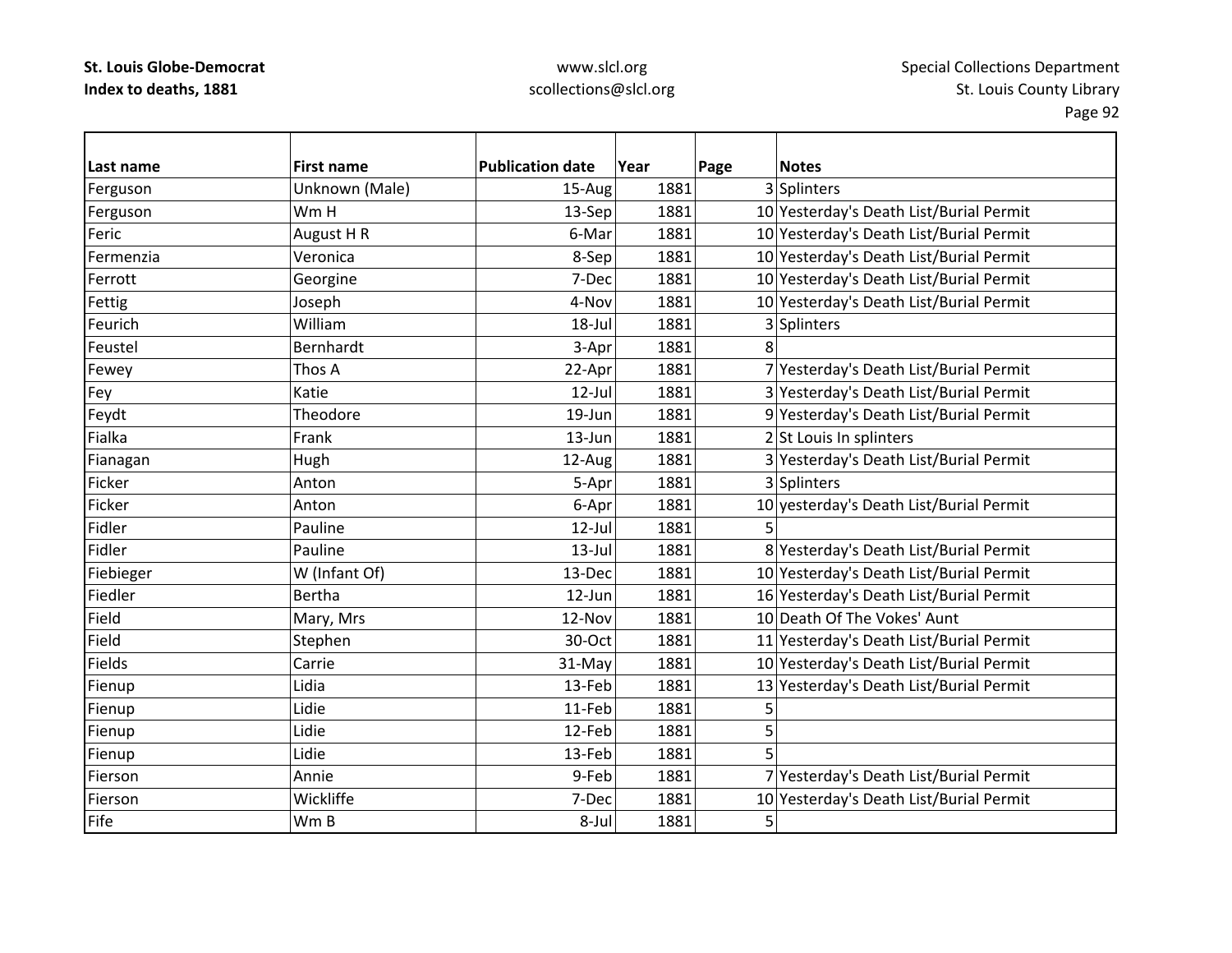### www.slcl.org scollections@slcl.org

Page 93

**Last name First name Publication date Year Page Notes** FifeW<sub>m</sub> B m B | 9-Jul 1881 5 FifeW<sub>m</sub> B 9-Jul 1881 9Yesterday's Death List/Burial Permit Figgemeyer  $|D|$ ina  $|A|$  9-Aug 1881 3 Yesterday's Death List/Burial Permit Figgenmeyer John M 9‐Sep 1881 10 Yesterday's Death List/Burial Permit Figueiredo  $\blacksquare$ Maria T C  $\blacksquare$  2‐Oct 1881 17 Yesterday's Death List/Burial Permit Filbert Louis19-Nov 1881 9 Louis Filbert Filbert Louis19-Nov 1881 10 Yesterday's Death List/Burial Permit Fillely **Cauca Coliver D** 24‐Aug 1881 5 Funeral Notice Fillely **Diver D** 26-Aug 1881 3 Oliver D Filley Filley 25-Aug 1881 8 |O D Filley Filley |Oliver D | 22-Aug 1881 5 Filley 23-Aug 1881 6 |At Rest Filley **Coliver D** 25-Aug 1881 5 Funeral Notice Filley **COLIVER COLLEGAN COLLEGAN COLLEGAN COLLEGAN COLLEGAN COLLEGAN COLLEGAN COLLEGAN COLLEGAN COLLEGAN COLLEGAN COLLEGAN COLLEGAN COLLEGAN COLLEGAN COLLEGAN COLLEGAN COLLEGAN COLLEGAN COLLEGAN COLLEGAN COLLEGAN COLLEGAN** Fillinger Franz Franz 10 Yesterday's Death List/Burial Permit FillmoreElmer 24-May 1881 1881 10 Yesterday's Death List/Burial Permit FindeisonTheodore 29-Dec 1881 10 Suicides Findly Mary A 4–Aug 1881 7 Yesterday's Death List/Burial Permit FindneisenTheodore 26‐Mar 1881 7 Suicide's History FindneisenTheodore 27-Mar 1881 16 Friday Morning's Suicide Fine Susan20-Apr 1881 5 Fine Susan $21-Apr$  1881 5 Fine Susan21-Apr 1881 10 Yesterday's Death List/Burial Permit FinePauline 1881 8-Feb 1881 6 Yesterday's Death List/Burial Permit Finegan George H 1881 1881 10 Yesterday's Death List/Burial Permit Finigan Elizaabeth, Mrs | 3-Jan 1881 5 Finigan Elizabeth, Mrs | 2-Jan 1881 5 Finkk IS S<sub>B</sub>  $3$ -Feb 1881 8 Neighborhood News, Alton FinkbineMr, (Adopted Baby Of)  $\vert$  2-Aug 1881 7 Neighborhood News, East St Louis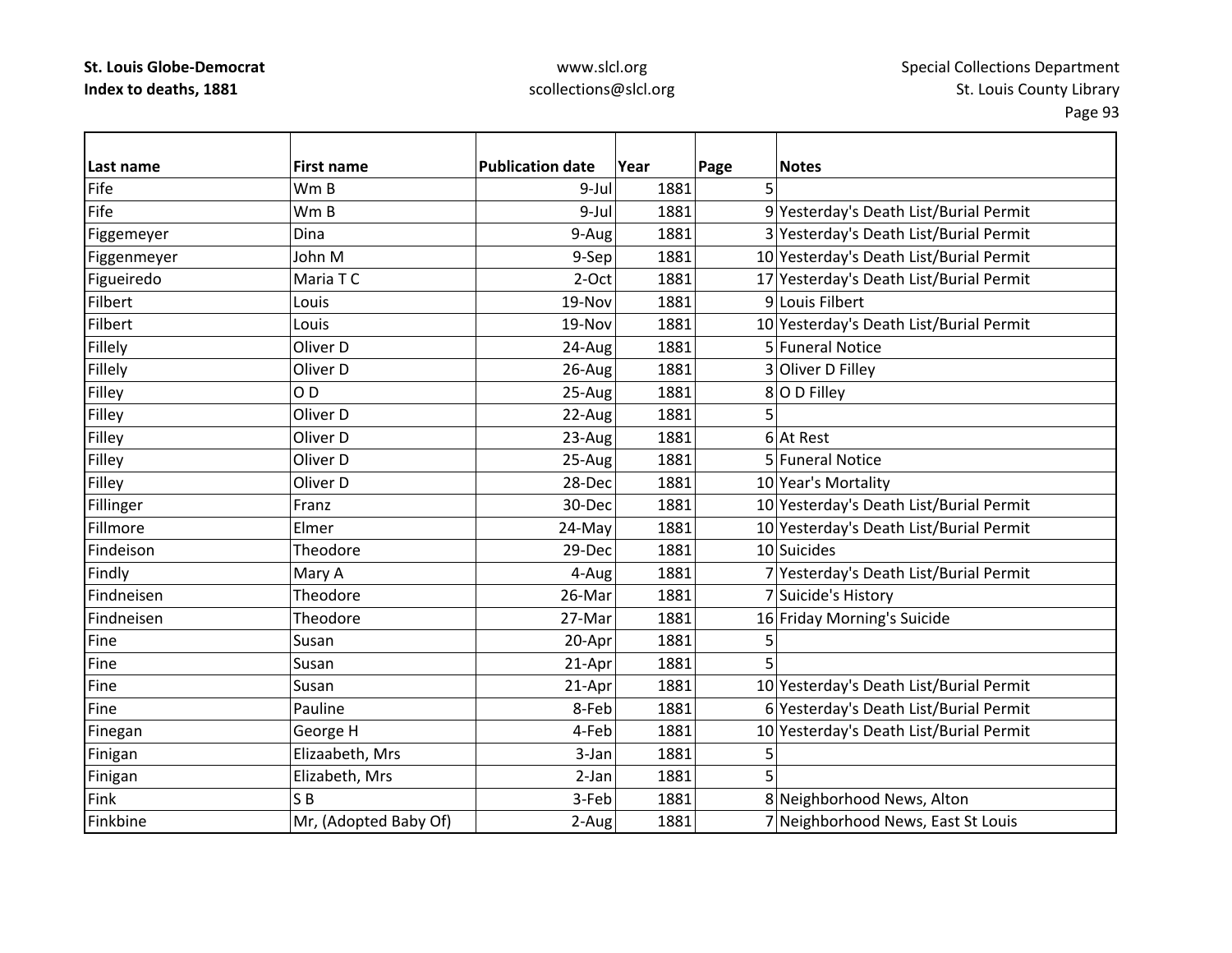# www.slcl.org scollections@slcl.org

| Last name | <b>First name</b> | <b>Publication date</b> | Year | Page | <b>Notes</b>                            |
|-----------|-------------------|-------------------------|------|------|-----------------------------------------|
| Finkeldey | John              | 22-Dec                  | 1881 |      | 10 Yesterday's Death List/Burial Permit |
| Finley    | Andrew            | 5-Oct                   | 1881 |      | 7 Yesterday's Death List/Burial Permit  |
| Finley    | Edward            | 4-Oct                   | 1991 |      | 8 Day At The Coroner's                  |
| Finly     | Andrew            | 4-Oct                   | 1881 | 5    |                                         |
| Finn      | Amelia            | 17-Apr                  | 1881 |      | 7 Yesterday's Death List/Burial Permit  |
| Finn      | Edward            | 20-Apr                  | 1881 | 5    |                                         |
| Finn      | Edward            | 22-Apr                  | 1881 |      | 7 Yesterday's Death List/Burial Permit  |
| Finn      | Mary              | 12-Jun                  | 1881 | 5    |                                         |
| Finn      | Mary              | 14-Jun                  | 1881 |      | 10 Yesterday's Death List/Burial Permit |
| Finn      | Patrick           | $11$ -Jun               | 1881 |      | 9 Yesterday's Death List/Burial Permit  |
| Finn      | Mary              | 11-Jun                  | 1881 | 5    |                                         |
| Finnegan  | George H          | 4-Feb                   | 1881 | 5    |                                         |
| Finnegan  | George H          | 10-Feb                  | 1881 | 5    |                                         |
| Finnegan  | James             | 29-May                  | 1881 | 5    |                                         |
| Finnegan  | James             | 30-May                  | 1881 | 5    |                                         |
| Finnegan  | James             | 31-May                  | 1881 |      | 10 Yesterday's Death List/Burial Permit |
| Finnegan  | Lizzie            | 2-Jan                   | 1881 |      | 13 Coroner's Cases                      |
| Finnegan  | Lizzie            | 4-Jan                   | 1881 |      | 10 Yesterday's Mortality/Burial Permit  |
| Finnegan  | Mary              | 30-Oct                  | 1881 |      | 11 Yesterday's Death List/Burial Permit |
| Finnegan  | Tim               | 22-Jul                  | 1881 |      | 10 Yesterday's Death List/Burial Permit |
| Finney    | James             | 4-Nov                   | 1881 |      | 10 Yesterday's Death List/Burial Permit |
| Finney    | James S           | 2-Nov                   | 1881 | 5    |                                         |
| Finney    | James S           | 3-Nov                   | 1881 | 5    |                                         |
| Finney    | Kate              | 21-Oct                  | 1881 |      | 11 Yesterday's Death List/Burial Permit |
| Finney    | Leicester         | 15-Apr                  | 1881 |      | 3 Yesterday's Death List/Burial Permit  |
| Finney    | M L               | 9-Nov                   | 1881 |      | 10 Yesterday's Death List/Burial Permit |
| Finney    | Marie Louise      | 6-Nov                   | 1881 | 5    |                                         |
| Finney    | Mary A            | 27-Nov                  | 1881 |      | 11 Yesterday's Death List/Burial Permit |
| Finney    | Marie Louise      | 7-Nov                   | 1881 | 5    |                                         |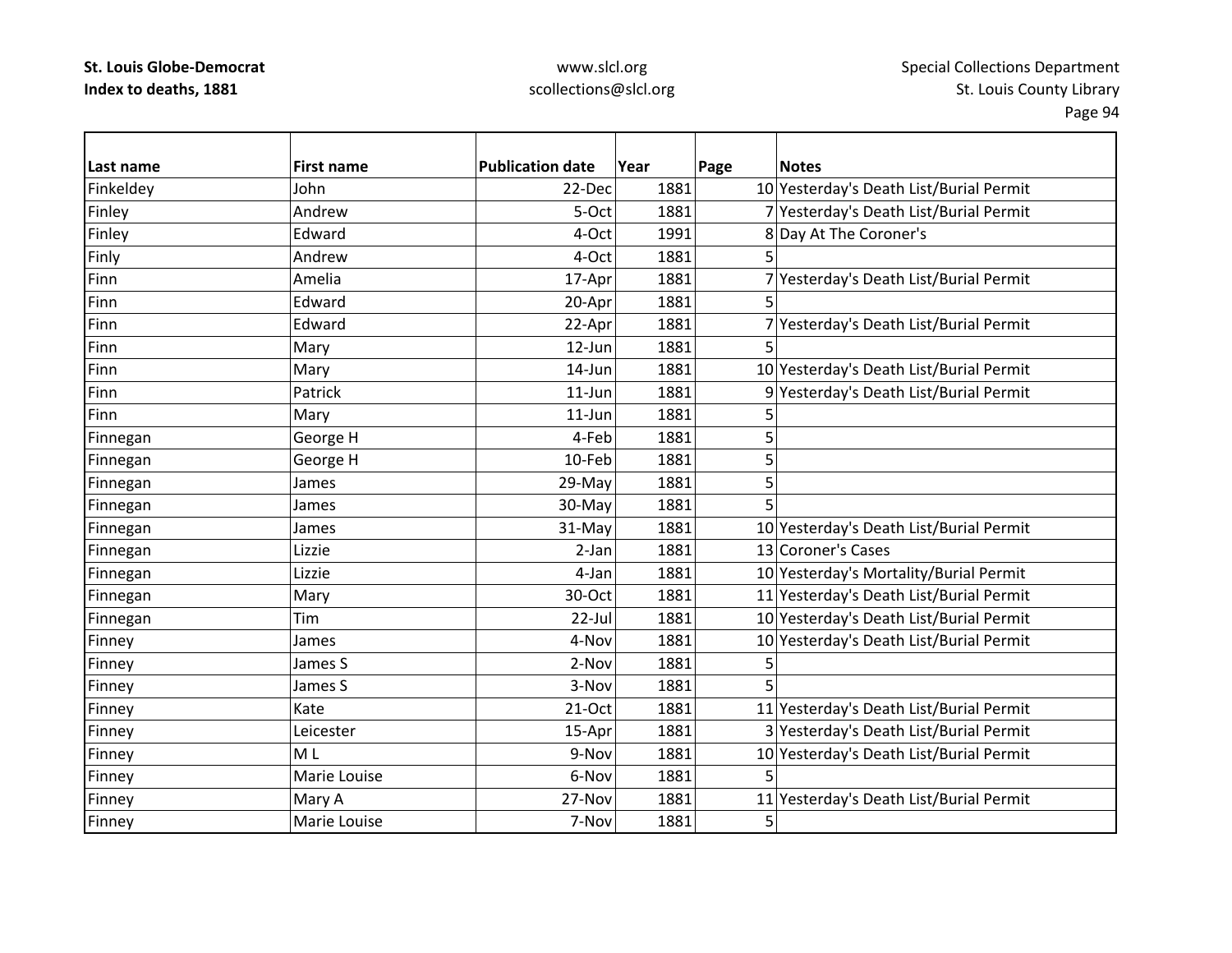### www.slcl.org scollections@slcl.org

**Last nameFirst name Publication date date Year Page Notes** Finny Leicester 14‐Apr 1881 5 FirleMary 1881 1881 10 Yesterday's Death List/Burial Permit **Fisch** Wm H m H | 5-Apr| 1881| 5 FischbachJacob 21‐Jun 1881 3 Yesterday's Death List/Burial Permit Fischer Anna Elizabeth 7‐Jun 1881 5 Fischer Anna Elizabeth8-Jun 1881 5 Fischer Anton21-Apr 1881 10 Yesterday's Death List/Burial Permit Fischer Anton $8-\text{Sep}$  1881 3 Blow With A Brick Fischer Anton29-Dec 1881 10 Homicides Fischerr IC  $\begin{array}{|c|c|c|c|c|c|c|c|}\n\hline\n\text{CJ (Infant Of)} & & & 14-Nov & 1881 & 5\n\end{array}$ FischerErnst 14‐Jul 1881 3 Carpenter Found Dead Fischer Frederick17-Nov 1881 10 Yesterday's Death List/Burial Permit FischerGeorge 15‐Jan 1881 9 George Fischer's Death Fischer**Theodore** 27-Nov 1881 7 Suicides, All For Love Fisher Anna Elizabeth8-Jun 1881 7 Yesterday's Death List/Burial Permit Fisher Anton9-Sep 1881 3 Coroner's Inquests Fisher Anton11-Sep 1881 8 Yesterday's Death List/Burial Permit Fisher Charless 14-Jan 1881 3 Blood Over A Body FisherCharles, Mr 1–Mar 1-Mar 1881 8 Death of Charles Fisher Fisher Christy L 17‐Feb 1881 5 FisherErnest **16-Jul 1881** 8 Municipal Matters Fisherr IF F C 25‐Oct 1881 7 Yesterday's Death List/Burial Permit Fisher Frank11-Nov 1881 10 Yesterday's Death List/Burial Permit FisherFrank (Infant Of) 20‐Nov 1881 16 Yesterday's Death List/Burial Permit Fisher Lillie16-Apr 1881 12 Yesterday's Death List/Burial Permit Fisher Mollie5-Aug 1881 7 Yesterday's Death List/Burial Permit Fisher Susanna23-Aug 1881 7 Yesterday's Death List/Burial Permit FisherTheo. 27‐Apr 1881 7 Yesterday's Death List/Burial Permit FiskJames R 24-Apr | 24-Apr | 1881 | 9 Yesterday's Death List/Burial Permit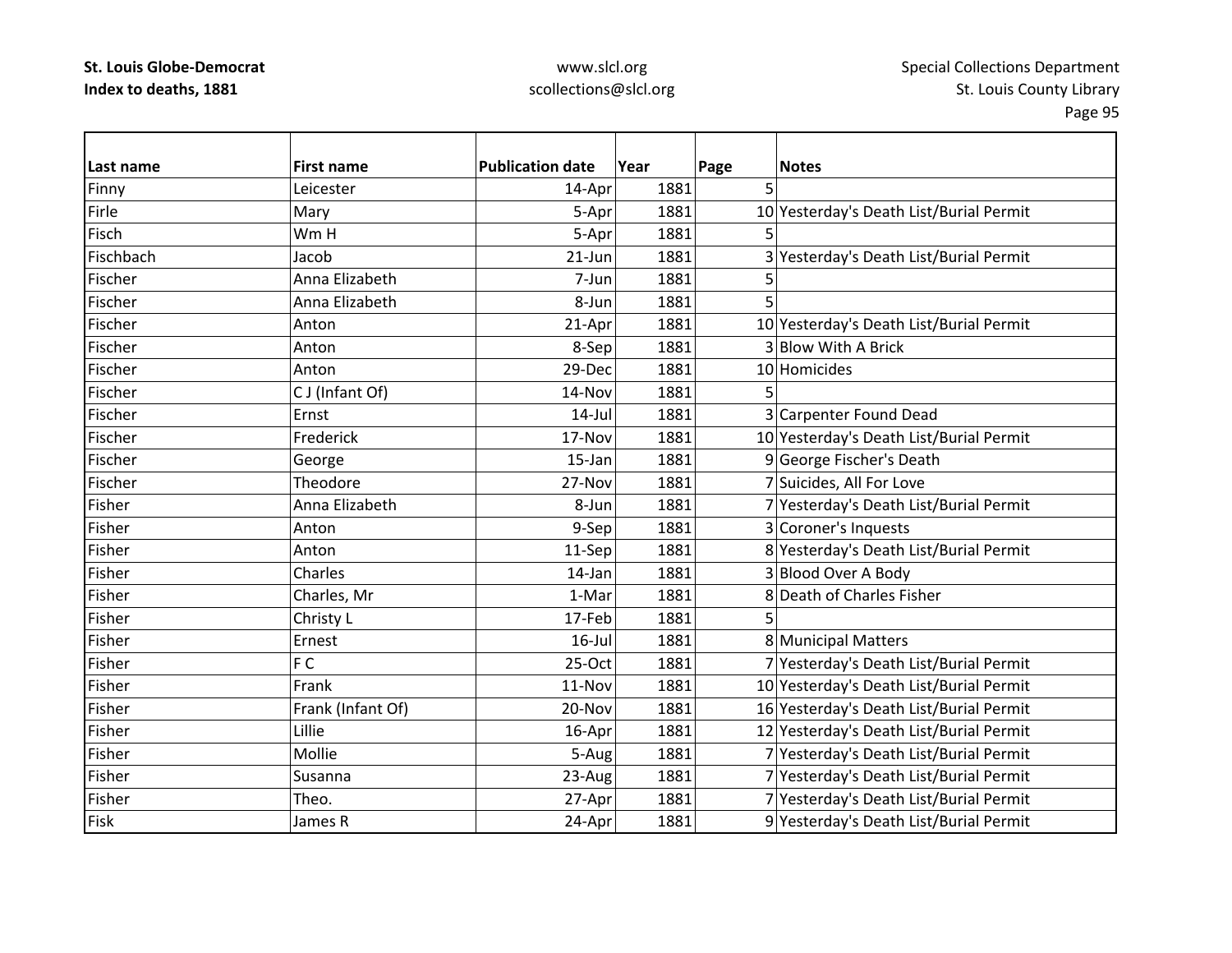### www.slcl.org scollections@slcl.org

**Last name First name Publication date Year Page Notes** FitchGeo W 6-Jul 1881 10 Yesterday's Death List/Burial Permit **Fitz**  Ida18-Aug 1881 10 Yesterday's Death List/Burial Permit Fitzgerald Ellen 24‐Nov 1881 10 Yesterday's Death List/Burial Permit Fitzgerald John John 21‐Jun 1881 3 Yesterday's Death List/Burial Permit Fitzgerald  $\vert$ John  $\vert$  22-Jul 1881 10 Yesterday's Death List/Burial Permit Fitzgerald John 20‐Oct 1881 9 Yesterday's Death List/Burial Permit Fitzgerald John 26‐Aug 1881 5 Fitzgerald Julia 30‐Jan 1881 13 Yesterday's Death List/Burial Permit Fitzgerald Julia 2‐Sep 1881 3 Yesterday's Death List/Burial Permit Fitzgerald Mary Mary 1881 9-Aug 1881 3 Yesterday's Death List/Burial Permit Fitzgerald Mrs Mrs 27‐Nov 1881 7 Local In Brief Fitzgerald Patrick 14‐Jul 1881 5 Fitzgerald Patrick 15‐Jul 1881 5 Fitzgerald **Patrick** Patrick 16‐Jul 1881 8 Municipal Matters Fitzgerald Richard Richard 18-Oct 1881 7 Yesterday's Death List/Burial Permit Fitzgibbons Geo 21‐May 1881 9 Yesterday's Death List/Burial Permit Fitzmaurice John7-Sep 1881 7 Yesterday's Death List/Burial Permit Fitzmorris Patrick29-Nov 1881 7 Neighborhood News, East St Louis **Fitzmorris**  Patrick30-Nov 1881 6 Neighborhood News, East St Louis Fitzpatrick Dennis 8‐Apr 1881 10 Yesterday's Death List/Burial Permit Fitzpatrick Margaret Margaret 6‐Jan 1881 10 Yesterday's Mortality/Burial Permit Fitzsimmons**Catherine**  $22-Sep$   $1881$  5 Fitzsimmons Catherine23-Sep 1881 9 Yesterday's Death List/Burial Permit FitzsimmonsJohn J J 5‐Jun 1881 5 Flagg |A J, Mr | 26-May 1881 5 Flagg Electronic Rate 21-Aug 1881 9 Yesterday's Death List/Burial Permit Flaherty John John 2‐Nov 1881 9 Yesterday's Death List/Burial Permit Flahir Wm14-Jun 1881 10 Yesterday's Death List/Burial Permit Flaming Mary Mary 15‐Jan 1881 9 Yesterday's Death List/Burial Permit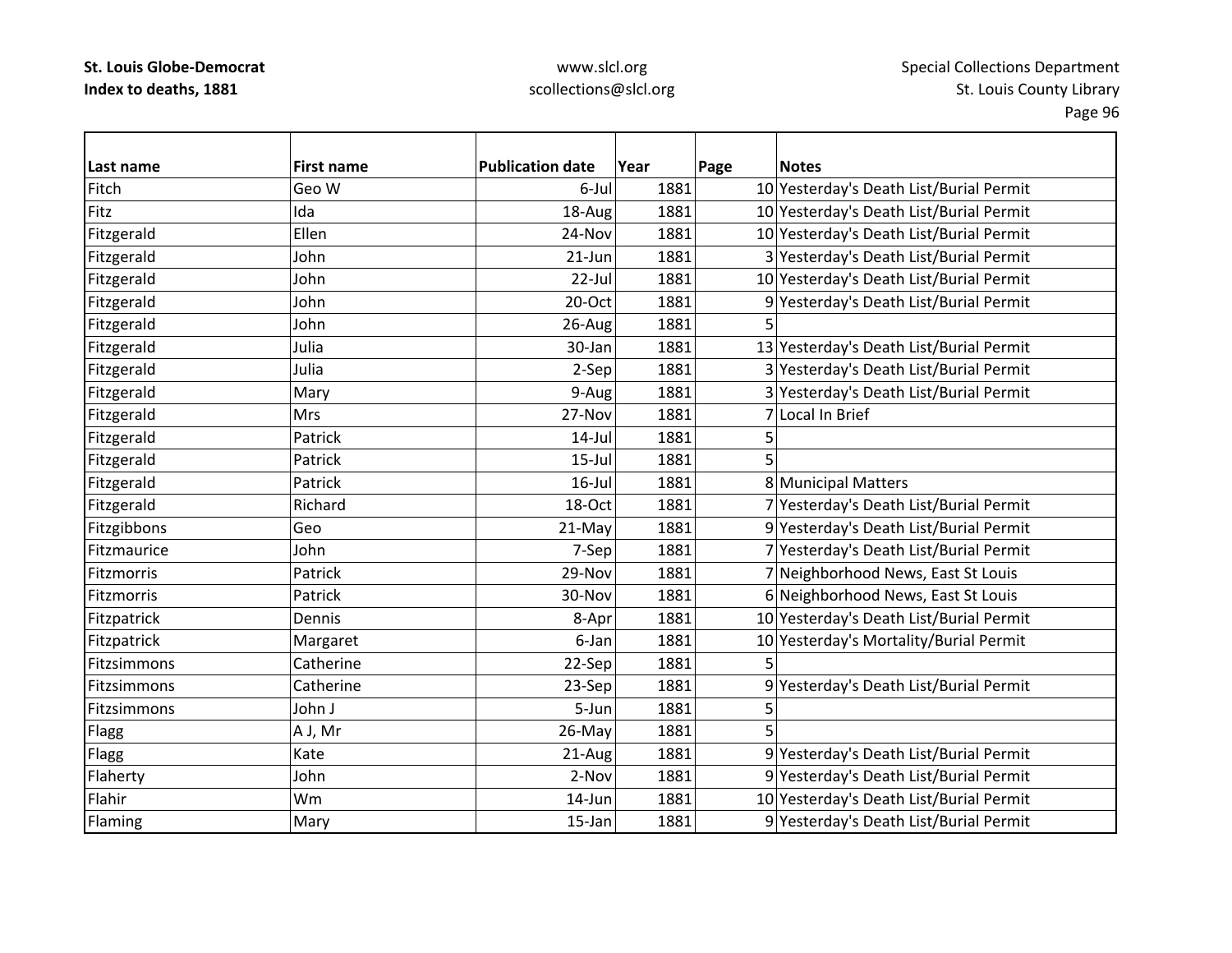# www.slcl.org scollections@slcl.org

| Last name  | <b>First name</b> | <b>Publication date</b> | Year | Page | <b>Notes</b>                                   |
|------------|-------------------|-------------------------|------|------|------------------------------------------------|
| Flannery   | Timothy           | 11-Nov                  | 1881 |      | 10 Yesterday's Death List/Burial Permit        |
| Flannery   | Wm                | 21-Oct                  | 1881 |      | 11 Yesterday's Death List/Burial Permit        |
| Flannigan  | Mary              | 8-Nov                   | 1881 |      | 11 Yesterday's Death List/Burial Permit        |
| Flash      | Edward            | 5-Nov                   | 1881 |      | 10 Yesterday's Death List/Burial Permit        |
| Flato      | Edward            | 19-Mar                  | 1881 | 5    |                                                |
| Flebe      | Emil              | 13-Oct                  | 1881 |      | 10 Yesterday's Death List/Burial Permit        |
| Fleber     | Herman            | 14-Aug                  | 1881 |      | 16 Yesterday's Death List/Burial Permit        |
| Fleetwood  | Geo S             | $21-Oct$                | 1881 |      | 11 Yesterday's Death List/Burial Permit        |
| Fleetwood  | George B, Mr      | 20-Oct                  | 1881 | 5    |                                                |
| Fleischman | Sophia Amanda     | 5-Oct                   | 1881 |      | 7 Yesterday's Death List/Burial Permit         |
| Fleisler   | <b>Nellie</b>     | 21-Jun                  | 1881 |      | 3 Yesterday's Death List/Burial Permit         |
| Fleissner  | Charlotte         | 11-Sep                  | 1881 |      | 8 Yesterday's Death List/Burial Permit         |
| Fleming    | Albert            | 26-Apr                  | 1881 |      | 7 Yesterday's Death List/Burial Permit         |
| Fleming    | Andrew            | 20-Feb                  | 1881 |      | 13 Yesterday's Death List/Burial Permit        |
| Fleming    | Ed                | 12-Jan                  | 1881 |      | 8 Yesterday's Death List/Burial Permit         |
| Fleming    | Mae Florence      | 31-Jul                  | 1881 | 5    |                                                |
| Fleming    | Mae Florence      | 1-Aug                   | 1881 | 5    |                                                |
| Fleming    | Mae Florence      | 2-Aug                   | 1881 | 5    |                                                |
| Fleming    | Mary              | 14-Jan                  | 1881 | 5    |                                                |
|            |                   |                         |      |      | See Flaming, Yesterday's Death List/Burial     |
| Fleming    | Mary              | 15-Jan                  | 1881 |      | 9 Permit                                       |
| Flesh      | Ella J K          | 26-Jun                  | 1881 | 5    |                                                |
| Fletchen   | Ana Maria         | 9-Jun                   | 1881 |      | 10 Yesterday's Death List/Burial Permit        |
|            |                   |                         |      |      | Yesterday's Death List/Burial Permit, St Ann's |
| Fletcher   | Clara             | 27-May                  | 1881 |      | 10 Asylum                                      |
| Fletcher   | Mary              | 10-Jul                  | 1881 |      | 8 Yesterday's Death List/Burial Permit         |
| Fletcher   | <b>Nellie</b>     | 28-Oct                  | 1881 | 5    |                                                |
| Fletcher   | <b>Nellie</b>     | 29-Oct                  | 1881 | 5    |                                                |
| Fletcher   | <b>Nellie</b>     | 29-Oct                  | 1881 |      | 9 Yesterday's Death List/Burial Permit         |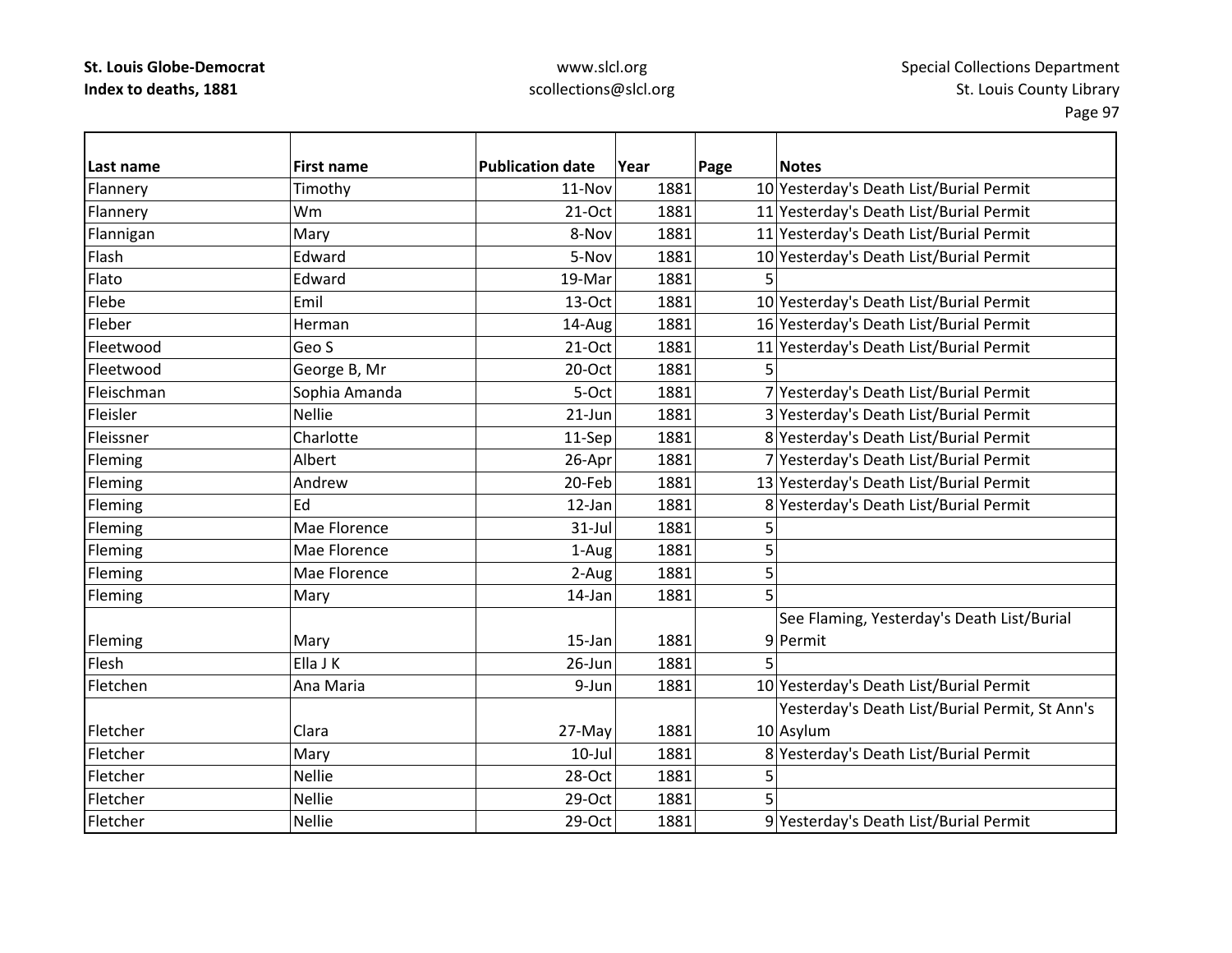### www.slcl.org scollections@slcl.org

**Last name First name Publication date Year Page Notes** FletcherNellie, Miss  $|$  28-Oct 1881 3 Locals In Brief Flint Edwin $14$ -Jun  $1881$  5 Flippen Fanny J Ranny J 8-Feb  $\vert$  8-Feb 1881 6 Yesterday's Death List/Burial Permit Flippin Fanny J, Miss 6‐Feb 1881 5 Fllynn Mary Mary 10‐Jul 1881 8 Yesterday's Death List/Burial Permit Flogmeier NMM 16‐Dec 1881 10 Yesterday's Death List/Burial Permit 16‐Dec 1881 10 Yesterday's Death List/Burial Permit Flood Charles 9‐Feb 1881 7 Yesterday's Death List/Burial Permit FloodJames, Sr 26-Nov 1881 8 Corpse At The Crossing Florchinger Annie 26-Apr 1881 7 Yesterday's Death List/Burial Permit 1881 Flouryl Peter 22‐Nov 1881 11 Yesterday's Death List/Burial Permit Floyd Martha 23‐Aug 1881 7 Yesterday's Death List/Burial Permit Flucheneker Wm28-Aug 1881 8 Yesterday's Death List/Burial Permit Flynn **Anthony Anthony 1881** Bylesterday's Death List/Burial Permit Flynn **1881** Iohn John 1881 4-Nov 1881 8 Played For His Own Wake Flynn Joseph 6‐Mar 1881 5 Flynn Joseph Joseph 6-Mar 1881 14 Work For The Coroner Flynn Larry Larry 29-Apr 1881 10 Yesterday's Death List/Burial Permit Flynn **Patrick** Patrick 22-Jul 1881 10 Yesterday's Death List/Burial Permit Fochens Athalia13-Jul 1881 8 Yesterday's Death List/Burial Permit Foden Wm4-Aug 1881 7 Yesterday's Death List/Burial Permit Foell Wilhelm9-Aug 1881 3 Yesterday's Death List/Burial Permit Foelsch William30-Apr 1881 9 Yesterday's Death List/Burial Permit Foerstel Emma12-Aug 1881 3 Yesterday's Death List/Burial Permit FoersterAugust 17‐Mar 1881 10 Over The Dead Foerster Frederick4-Apr 1881 8 Coroner's Cases Foerster Frederick5-Apr 1881 10 Yesterday's Death List/Burial Permit Foerster Herman18-Jun 1881 7 Yesterday's Death List/Burial Permit FoerstermanHenry 18 18-Oct 1881 7 Yesterday's Death List/Burial Permit Folely Bridget 14‐Nov 1881 5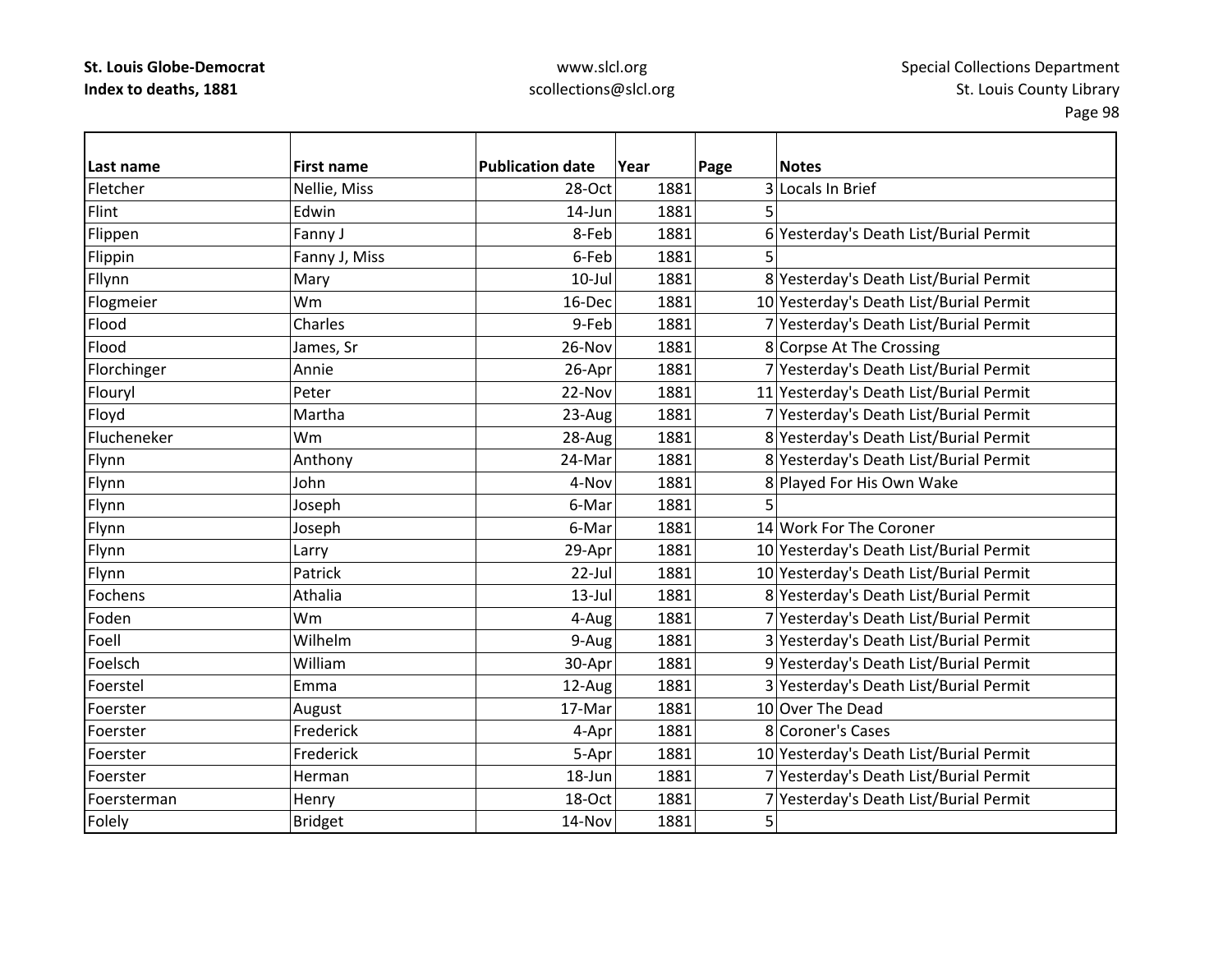### www.slcl.org scollections@slcl.org

**Last name First name Publication date Year Page Notes** Foley |Bridget | 15-Nov| 1881| 5 Foley Bridget 16‐Nov 1881 10 Yesterday's Death List/Burial Permit Foley **Ellen** Ellen 14‐Jun 1881 10 Yesterday's Death List/Burial Permit Foley James Jumes 16‐Apr 1881 12 Yesterday's Death List/Burial Permit Foley Maragaret, Mrs | 22-Jul 1881 5 Foley **Margaret** 1881 1881 1881 10 Yesterday's Death List/Burial Permit |Foley | Martin (Infant Of) 23-Nov 1881 11 Yesterday's Death List/Burial Permit Foley Martin (Stillborn Infant Of) 21-Nov 1881 3 Local In Brief Foley **Mary 1881** 28-Apr 1881 9 Yesterday's Death List/Burial Permit Folgeding Thenry Henry 28-Jun 1881 10 Yesterday's Death List/Burial Permit FolkeFrances **8-Nov** 1881 11 Yesterday's Death List/Burial Permit Folluoo |Seleucia | 22-Dec 1881 5 FoltePhillipine 14‐Jul 1881 10 Yesterday's Death List/Burial Permit FoneHarriet 27‐Jan 1881 10 Yesterday's Death List/Burial Permit FoneHarriet, Mrs  $27$ -Jan 1881 5 Forbes Louis 21‐Aug 1881 9 Yesterday's Death List/Burial Permit Ford Annie 22‐Nov 1881 11 Yesterday's Death List/Burial Permit FordJohn 20–Apr 1881 10 Yesterday's Death List/Burial Permit FordNewton 14‐Aug 1881 14‐Busy Over Bodies FordNewton 14‐Aug 1881 16 Yesterday's Death List/Burial Permit Fordd 16-Nov 1881 5 Fordd |Walter J | 27-Nov | 1881 | 5 Forehen Michael 21‐Aug 1881 5 Forgey Mina G 3‐May 1881 10 Yesterday's Death List/Burial Permit ForihenMichael 23-Aug 1881 7 Yesterday's Death List/Burial Permit Forkk |Thomas | 9-Oct 1881 1881 16 Yesterday's Death List/Burial Permit Formbals Theodore15-Sep 1881 3 Suburban Sayings, Alton Illinois Forristal Lawrence25-Aug 1881 10 Yesterday's Death List/Burial Permit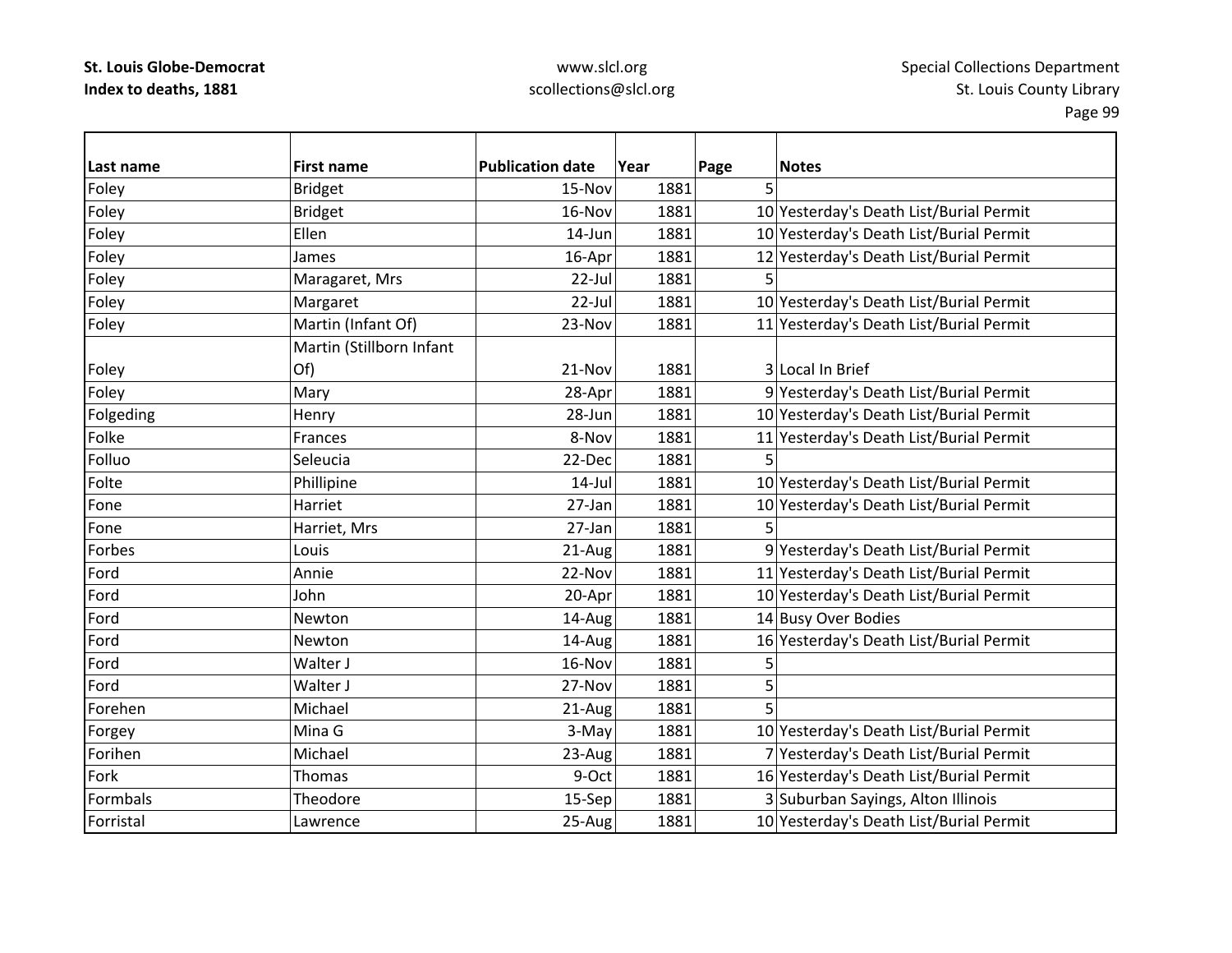| Last name  | <b>First name</b>    | <b>Publication date</b> | Year | Page | <b>Notes</b>                            |
|------------|----------------------|-------------------------|------|------|-----------------------------------------|
| Forster    | August B             | 29-Dec                  | 1881 |      | 10 Suicides                             |
| Forster    | Emily                | 30-Jun                  | 1881 |      | 10 Yesterday's Death List/Burial Permit |
| Forster    | Ida                  | 3-Apr                   | 1881 |      | 8 Yesterday's Death List/Burial Permit  |
| Forsterman | Henry F              | 16-Oct                  | 1881 | 5    |                                         |
| Forsyth    | Jennie               | 15-Apr                  | 1881 |      | 5 Yesterday's Death List/Burial Permit  |
| Forsythe   | Marthilde            | 6-Jul                   | 1881 |      | 10 Yesterday's Death List/Burial Permit |
| Fortier    | Leah                 | 15-Nov                  | 1881 | 5    |                                         |
| Fossbinder | Wilhelm              | 28-Aug                  | 1881 |      | 8 Yesterday's Death List/Burial Permit  |
| Foste      | Anne                 | 6-Apr                   | 1881 |      | 10 yesterday's Death List/Burial Permit |
| Foster     | <b>Charles E</b>     | 6-May                   | 1881 |      | 10 Cases For The Coroner                |
| Foster     | Chas E               | 6-May                   | 1881 |      | 10 Yesterday's Death List/Burial Permit |
| Foster     | Fred                 | 29-Dec                  | 1881 |      | 10 Suicides                             |
| Foster     | Herman               | 29-Dec                  | 1881 |      | 10 Suicides                             |
| Fowler     | <b>Rose McEntire</b> | 30-Jan                  | 1881 |      |                                         |
| Fox        | Alexander            | 12-Jan                  | 1881 |      | 8 Yesterday's Death List/Burial Permit  |
| Fox        | Alexander            | 11-Jan                  | 1881 | 5    |                                         |
| Fox        | Amelia               | 9-Mar                   | 1881 |      | 7 Yesterday's Death List/Burial Permit  |
| Fox        | Lillie               | 17-Aug                  | 1881 |      | 8 Yesterday's Death List/Burial Permit  |
| Fox        | Mary                 | 1-Sep                   | 1881 |      | 10 Yesterday's Death List/Burial Permit |
| Fox        | Mary                 | 25-Dec                  | 1881 | 5    |                                         |
| Fox        | Mary                 | 26-Dec                  | 1881 |      |                                         |
| Fox        | Mary A               | 11-Oct                  | 1881 |      | 8 Yesterday's Death List/Burial Permit  |
| Fox        | Patrick              | 22-Feb                  | 1881 |      | 7 Neighborhood News, East St. Louis     |
| Fox        | Patrick              | $15 - Jun$              | 1881 | 5    |                                         |
| Fox        | Patrick              | $16$ -Jun               | 1881 |      |                                         |
| Fox        | Patrick              | 17-Jun                  | 1881 |      | 3 Yesterday's Death List/Burial Permit  |
| Fox        | Peter                | 5-Dec                   | 1881 |      | 10 Yesterday's Death List/Burial Permit |
| Fox        | Robert               | 25-Aug                  | 1881 |      | 10 Yesterday's Death List/Burial Permit |
| Fox        | Willie               | 13-Mar                  | 1881 |      | 16 Yesterday's Death List/Burial Permit |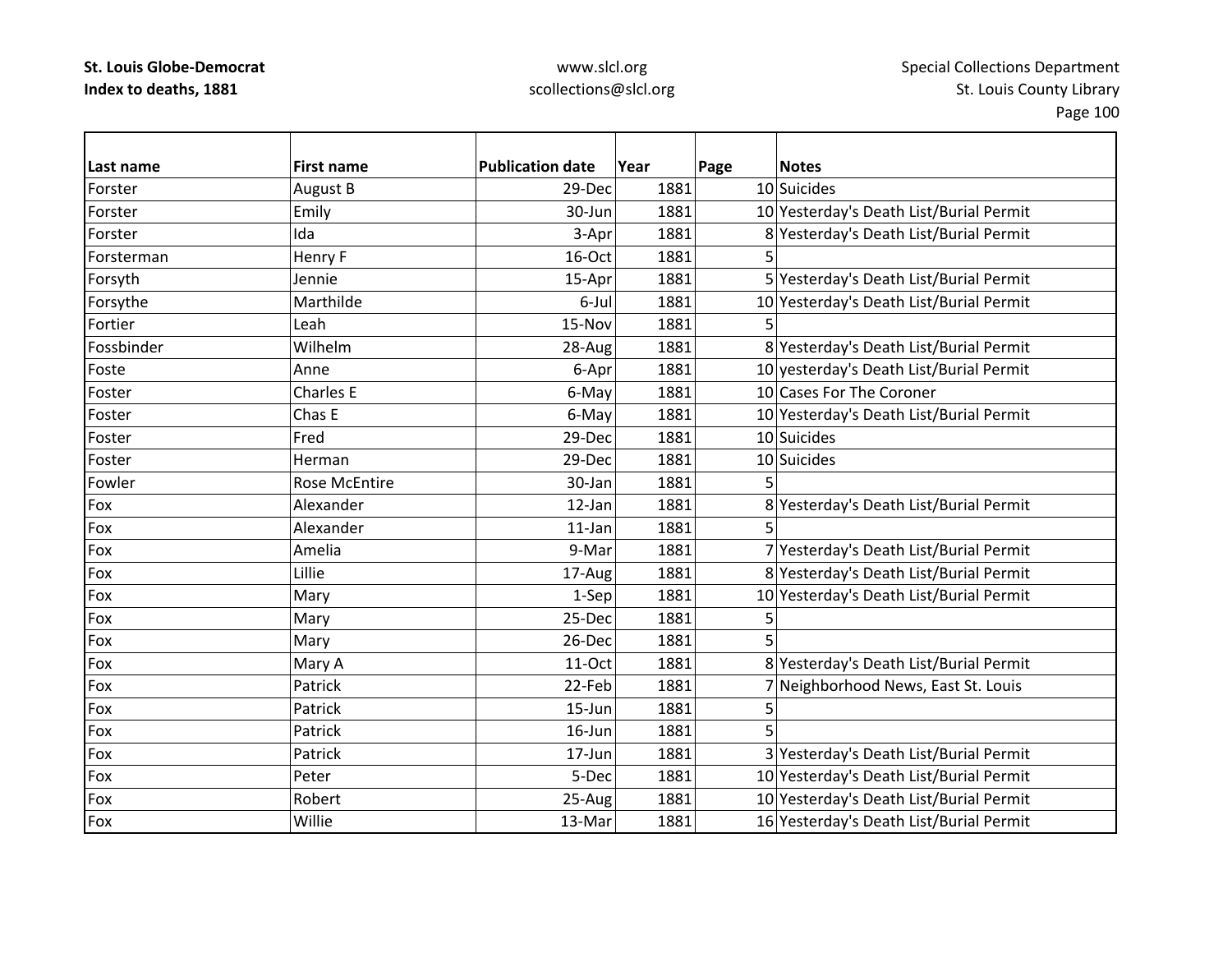| Last name   | <b>First name</b> | <b>Publication date</b> | Year        | Page | <b>Notes</b>                            |
|-------------|-------------------|-------------------------|-------------|------|-----------------------------------------|
| Foy         | Florence          | 12-Aug                  | 1881        | 5    |                                         |
| Foy         | Florence          | 13-Aug                  | 1881        |      | 9 Yesterday's Death List/Burial Permit  |
| Foyt        | Lillie            | 28-Oct                  | 1881        |      | 8 Yesterday's Death List/Burial Permit  |
| Frail       | Michael           | $19$ -Jul               | 1881        |      | 10 Death Register                       |
| Francis     | Ann               | 28-Oct                  | 1881        |      | 8 Yesterday's Death List/Burial Permit  |
| Frank       | Athanasius        | 7-Apr                   | 1881        |      | 8 Yesterday's Death List/Burial Permit  |
| Frank       | Charles R         | 6-Sep                   | 1881        |      | 7 Yesterday's Death List/Burial Permit  |
| Frank       | Clara L           | 22-Sep                  | 1881        |      | 10 Yesterday's Death List/Burial Permit |
| Frank       | John              | 6-Jul                   | 1881        |      | 10 Yesterday's Death List/Burial Permit |
| Franke      | Clara             | 7-Aug                   | 1881        |      | 6 Yesterday's Death List/Burial Permit  |
| Franke      | Elizabeth H       | 22-Feb                  | 1881        |      | 3 Yesterday's Death List/Burial Permit  |
| Franke      | Louis             | 12-Jun                  | 1881        |      | 16 Coroner's Cases                      |
| Franke      | Louis             | 29-Dec                  | 1881        |      | 10 Suicides                             |
| Franke      | Ludwig H          | 12-Jun                  | 1881        |      | 16 Yesterday's Death List/Burial Permit |
| Frankel     | N S (Son Of)      | $12$ -Jul               | 1881        |      |                                         |
| Franklin    | James             | 11-Aug                  | 1881        |      | 3 Yesterday's Death List/Burial Permit  |
| Franklin    | Joseph            | $1-Jul$                 | 1881        |      | 7 Yesterday's Death List/Burial Permit  |
| Franklin    | Nancy             | 10-Mar                  | 1881        |      | 10 Yesterday's Death List/Burial Permit |
| Franklin    | Roxana            | $1$ -Jul                | 1881        |      | 7 Yesterday's Death List/Burial Permit  |
| Franz       | Fritz             | $12$ -Jul               | 1881        |      | 3 Yesterday's Death List/Burial Permit  |
| Franz       | Henry             | $23-Oct$                | 1881        |      | 3 Yesterday's Death List/Burial Permit  |
| Fraser      | Daniel            | 28-Dec                  | 1881        |      | 10 Year's Mortality                     |
| Fraser      | Daniel            | 10-May                  | 1881        | 5    |                                         |
| Fraser      | Mathew            | 21-Jan                  | 1881   7(A) |      |                                         |
| Fraser      | Mathew H          | 22-Jan                  | 1881        | 5    |                                         |
| Fraser      | Mathew H          | 23-Jan                  | 1881        | 5    |                                         |
| Frauenhofer | <b>Thomas</b>     | 3-Jun                   | 1881        |      | 7 Yesterday's Death List/Burial Permit  |
| Frawley     | Cornelius         | 8-May                   | 1881        |      |                                         |
| Frederick   | Carl              | 9-Aug                   | 1881        |      | 3 Yesterday's Death List/Burial Permit  |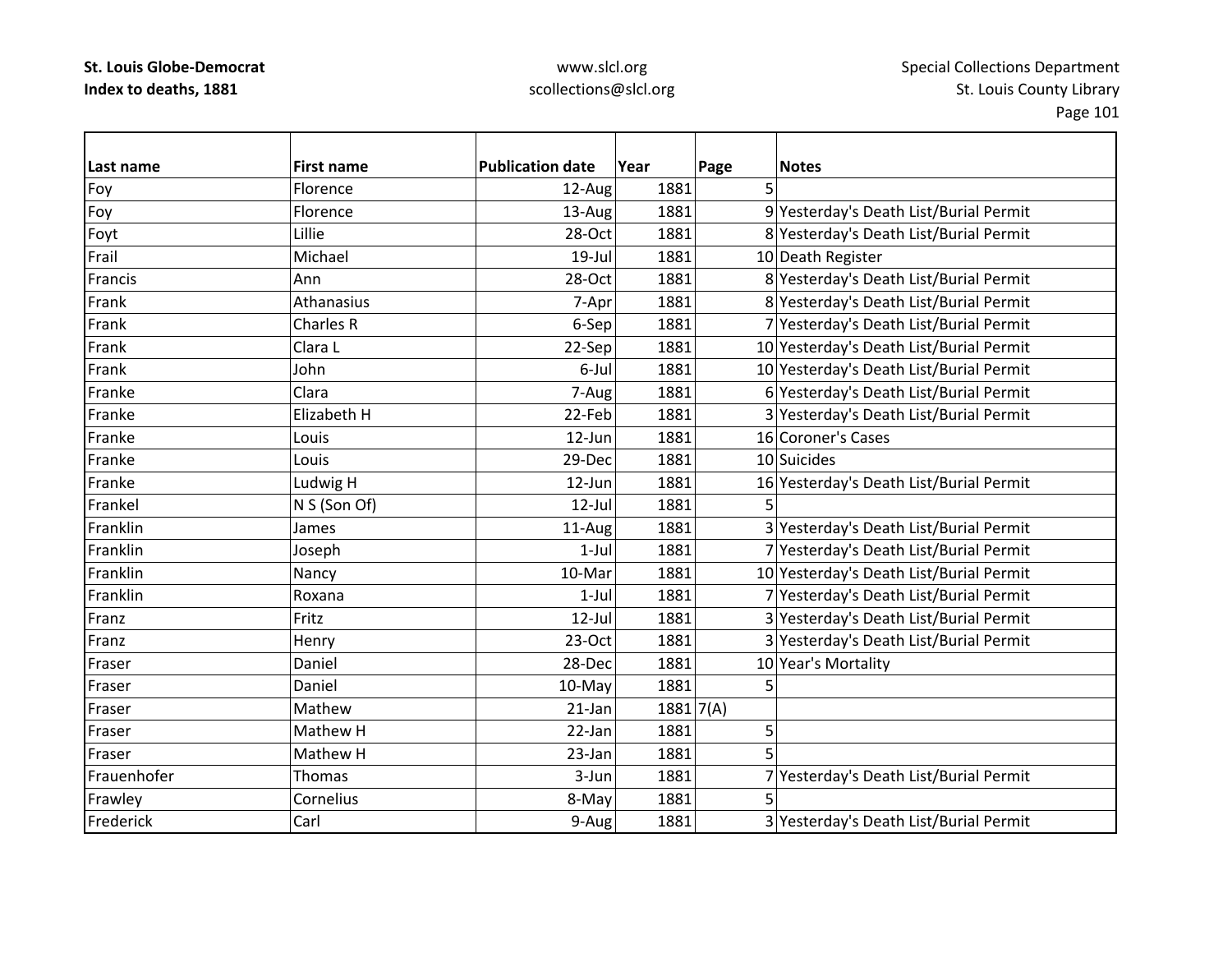| Last name      | <b>First name</b> | <b>Publication date</b> | Year | Page | <b>Notes</b>                            |
|----------------|-------------------|-------------------------|------|------|-----------------------------------------|
| Frederick      | Louis             | 29-Jun                  | 1881 |      | 3 Yesterday's Death List/Burial Permit  |
| Frederick      | Geo W             | 9-Jan                   | 1881 |      | 12 Yesterday's Death List/Burial Permit |
| Fredericksson  | CA                | 5-Jan                   | 1881 |      | 8 Death of C A Fredericksson            |
| Fredricksson   | CA                | 6-Jan                   | 1881 |      | 10 Yesterday's Mortality/Burial Permit  |
| Fredriksson    | CA                | 6-Jan                   | 1881 |      |                                         |
| Fredriksson    | CA                | 7-Jan                   | 1881 |      | 8 Funeral of C A Fredriksson            |
| Freeman        | Sallie            | 22-Aug                  | 1881 |      | 4 Slaughtered On Sunday                 |
| Freeman        | James             | $2$ -Jul                | 1881 |      | 3 Yesterday's Death List/Burial Permit  |
| Freeman        | Sallie            | 23-Aug                  | 1881 |      | 3 Sunday's Tragedy                      |
| Freeman        | Sallie            | 29-Dec                  | 1881 |      | 10 Homicides                            |
| Freen          | Henry             | 25-May                  | 1881 |      | 6 Yesterday's Death List/Burial Permit  |
| Freese         | Henrietta         | 5-Oct                   | 1881 |      | 7 Yesterday's Death List/Burial Permit  |
| Freese         | L G               | 22-Feb                  | 1881 |      | 3 Yesterday's Death List/Burial Permit  |
| Frehe          | Wm                | 23-Nov                  | 1881 |      | 11 Yesterday's Death List/Burial Permit |
| Freiderich     | Leonard           | 13-Aug                  | 1881 |      | 9 Yesterday's Death List/Burial Permit  |
| Freitag        | Chas              | 21-Apr                  | 1881 |      | 10 Yesterday's Death List/Burial Permit |
| Freligh        | Kinney E          | $14$ -Jul               | 1881 |      | 10 Yesterday's Death List/Burial Permit |
| Freligh        | Kinnie            | $13$ -Jul               | 1881 |      |                                         |
| Freller        | Lina              | $1-Jul$                 | 1881 |      | 7 Yesterday's Death List/Burial Permit  |
| Freming        | Louis             | 12-Nov                  | 1881 |      | 10 Yesterday's Death List/Burial Permit |
| Fremont        | Wm                | 27-Oct                  | 1881 |      | 3 Locals In Brief                       |
| French         | Chas H            | 26-Aug                  | 1881 |      | 8 Yesterday's Death List/Burial Permit  |
| French         | Kate              | 4-Nov                   | 1881 |      | 10 Yesterday's Death List/Burial Permit |
| French         | O'Bannon          | $12$ -Jul               | 1881 |      | 3 Yesterday's Death List/Burial Permit  |
| Fresch         | William           | 24-Mar                  | 1881 |      | 8 Yesterday's Death List/Burial Permit  |
| Freund         | Henry             | 27-Oct                  | 1881 |      | 8 Gallagher Murder Trial                |
| Frichte        | Henry             | 18-Jun                  | 1881 |      | 7 Yesterday's Death List/Burial Permit  |
| Frichtenbeiner | Thomas            | 13-Dec                  | 1881 |      | 10 Yesterday's Death List/Burial Permit |
| Frick          | Elizabeth         | 13-Sep                  | 1881 |      | 10 Yesterday's Death List/Burial Permit |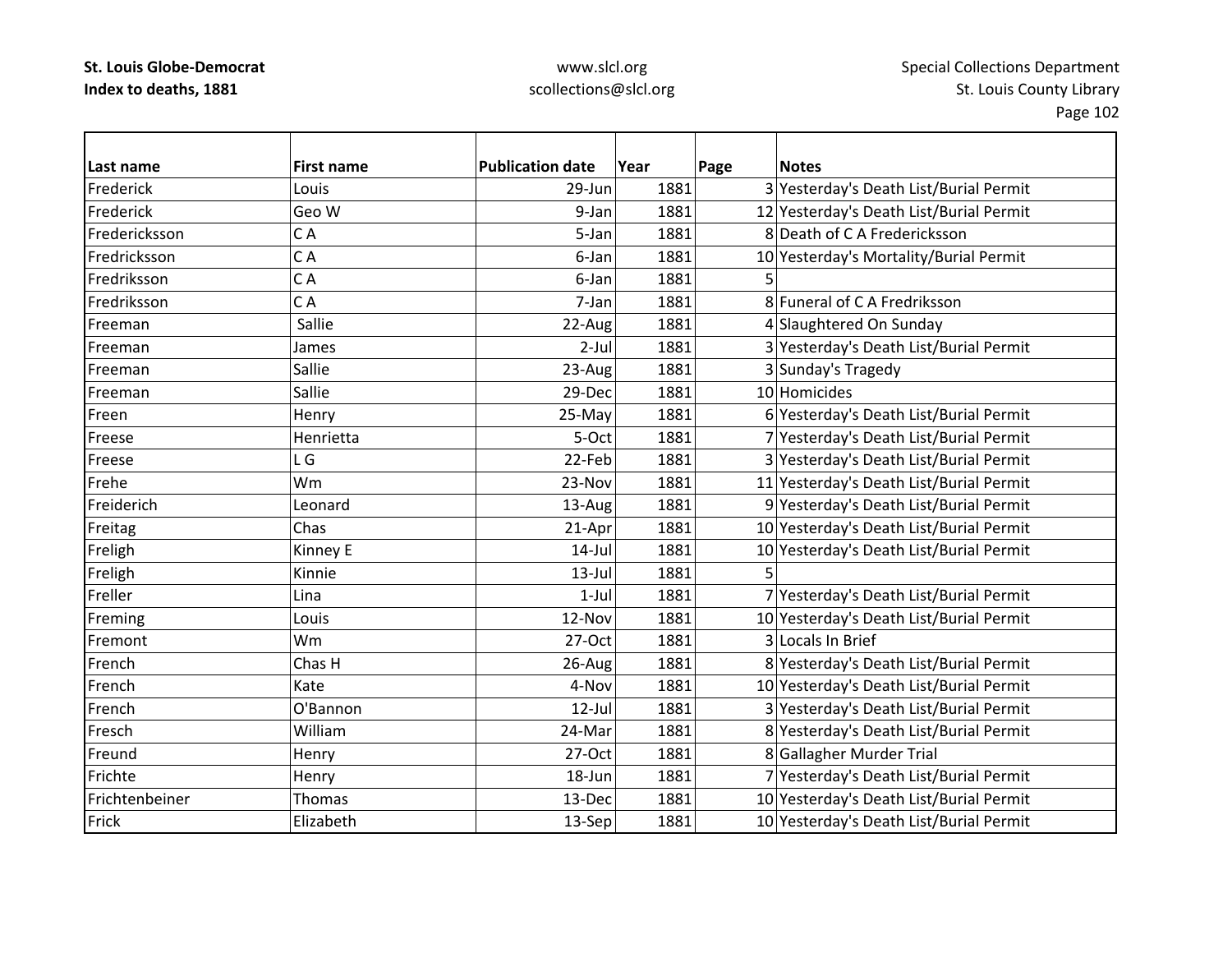| l Last name | <b>First name</b> | <b>Publication date</b> | Year | Page<br><b>Notes</b>                    |
|-------------|-------------------|-------------------------|------|-----------------------------------------|
| Friedeborn  | Julius            | 18-Feb                  | 1881 | 8 Dead At The Doctor's                  |
| Friedeborn  | Julius            | 20-Feb                  | 1881 | 13 Yesterday's Death List/Burial Permit |
| Friehant    | Heinrich B        | 18-Jun                  | 1881 | 7 Yesterday's Death List/Burial Permit  |
| Friemand    | Wm                | 30-Oct                  | 1881 | 11 Yesterday's Death List/Burial Permit |
| Friemund    | Wm                | 28-Oct                  | 1881 | 8 He Followed Her                       |
| Fries       | Lorenz            | 17-Mar                  | 1881 | 5                                       |
| Fries       | Lorenze           | 19-Mar                  | 1881 | 7 Yesterday's Death List/Burial Permit  |
| Frisbee     | J W               | $21$ -Jun               | 1881 | 6 Frisbee's Fate                        |
| Frisbee     | J W               | 22-Jun                  | 1881 | 6 St Louis In Splinters                 |
| Frisbee     | JW                | 23-Jun                  | 1881 | 2 St Louis In Splinters                 |
| Frisby      | Belle (Infant Of) | $19$ -Jul               | 1881 | 3 Splinters                             |
| Frits       | Albertine         | 26-Apr                  | 1881 | 7 Yesterday's Death List/Burial Permit  |
| Fritschle   | Aug               | 6-Feb                   | 1881 | 5                                       |
| Fritsibe    | William           | $29-Oct$                | 1881 | 9 Yesterday's Death List/Burial Permit  |
| Fritz       | Albertina Weltin  | 26-Apr                  | 1881 | 5                                       |
| Fritz       | Carl              | $11$ -Jun               | 1881 | 5                                       |
| Fritz       | Carl              | $12$ -Jun               | 1881 | 5                                       |
| Fritz       | Carl              | 12-Jun                  | 1881 | 16 Yesterday's Death List/Burial Permit |
| Fritz       | Crescentia        | 16-Mar                  | 1881 | 3 Yesterday's Death List/Burial Permit  |
| Fritz       | Richard           | $1-Jun$                 | 1881 | 7 Yesterday's Death List/Burial Permit  |
| Fritz       | William           | 24-Jun                  | 1881 | 2 Yesterday's Death List/Burial Permit  |
| Frohardt    | Sarah             | 8-Nov                   | 1881 | 5                                       |
| Frohardt    | Sarah             | 9-Nov                   | 1881 | 5                                       |
| Frohley     | Joseph            | 27-Feb                  | 1881 | 13 Yesterday's Death List/Burial Permit |
| Frohne      | Christina         | $1-Jun$                 | 1881 | 7 Yesterday's Death List/Burial Permit  |
| Frohne      | Christine         | 30-May                  | 1881 | 5                                       |
| Frost       | Anna C            | 13-Feb                  | 1881 | 13 Yesterday's Death List/Burial Permit |
| Frost       | John T            | 28-Apr                  | 1881 | 9 Yesterday's Death List/Burial Permit  |
| Frost       | Louisa, Mrs       | $31$ -Jul               | 1881 | 6 Neighborhood News, Belleville         |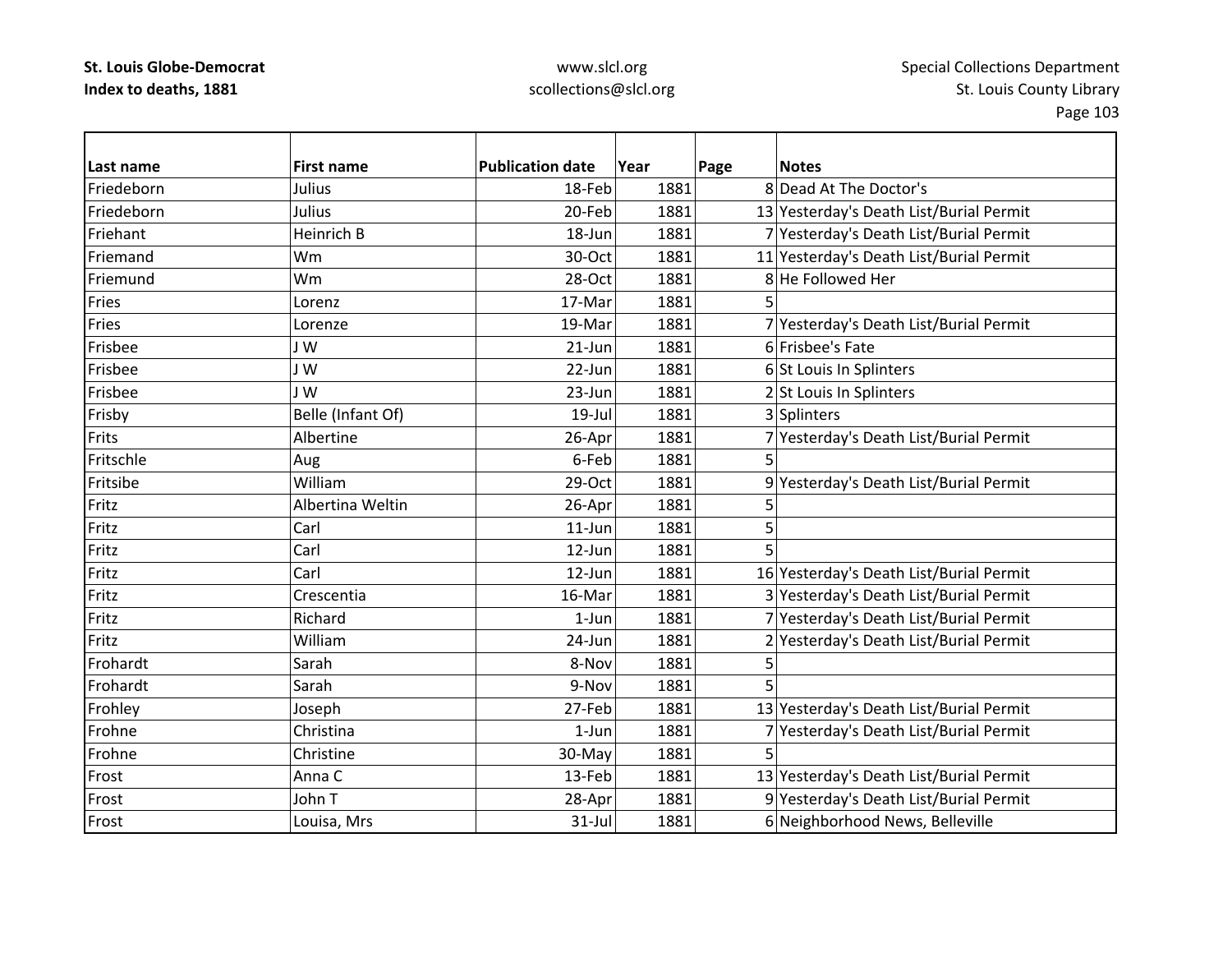| Last name    | <b>First name</b> | <b>Publication date</b> | Year | Page | <b>Notes</b>                                |
|--------------|-------------------|-------------------------|------|------|---------------------------------------------|
| Frostmeyer   | Frederick         | 20-Aug                  | 1881 |      | 7 Neighborhood News, Jacksonville, Illinois |
| Froud        | Frank             | 2-Oct                   | 1881 |      | 17 Yesterday's Death List/Burial Permit     |
| Frund        | Rudolph           | 28-Jun                  | 1881 |      | 10 Yesterday's Death List/Burial Permit     |
| Frye         | Theodore          | 26-Mar                  | 1881 |      | 9 Frye's Fearful Fate                       |
| <b>Fuchs</b> | Joseph A          | 20-Feb                  | 1881 |      | 13 Yesterday's Death List/Burial Permit     |
| Fuerst       | Henry             | 18-Feb                  | 1881 |      | 8 Yesterday's Death List/Burial Permit      |
| Fuertsch     | August            | 17-Sep                  | 1881 |      | 9 Yesterday's Death List/Burial Permit      |
| Fulenwider   | Robert B          | 18-Dec                  | 1881 | 5    |                                             |
| Fulenwider   | <b>Robert B</b>   | 19-Dec                  | 1881 | 5    |                                             |
| Fulenwider   | Robert B          | 20-Dec                  | 1881 |      | 10 Yesterday's Death List/Burial Permit     |
| Fulton       | Jane              | 26-Aug                  | 1881 |      | 8 Yesterday's Death List/Burial Permit      |
| Funk         | Carl              | 15-Sep                  | 1881 |      | 10 Yesterday's Death List/Burial Permit     |
| Funk         | Conradina         | $15$ -Jul               | 1881 |      | 10 Municipal Matters                        |
| Funk         | SB, Mr            | 28-Jan                  | 1881 |      | 6 Neighborhood News, Alton                  |
| Funke        | Chris             | 9-Jan                   | 1881 |      | 12 Yesterday's Death List/Burial Permit     |
| Funke        | Christian         | 9-Jan                   | 1881 | 5    |                                             |
| Funkie       | Kate M            | 6-Jul                   | 1881 |      | 10 Yesterday's Death List/Burial Permit     |
| Furey        | Ann               | 13-Dec                  | 1881 | 5    |                                             |
| Furey        | Ann               | 14-Dec                  | 1881 | 5    |                                             |
| Furlong      | Cora A            | 19-Dec                  | 1881 | 5    |                                             |
| Furlong      | Cora A            | 20-Dec                  | 1881 |      | 10 Yesterday's Death List/Burial Permit     |
| Furlong      | Eugene            | 23-Sep                  | 1881 |      | 9 Yesterday's Death List/Burial Permit      |
| Furlong      | Richard           | 26-Feb                  | 1881 |      | 8 Killed By An Engine                       |
| Furlong      | Richard           | 28-Feb                  | 1881 |      | 2 East St. Louis                            |
| Furlong      | Richard           | 4-Mar                   | 1881 |      | 2 Neighborhood News, East St. Louis         |
| Fury         | Ann               | 15-Dec                  | 1881 |      | 9 Yesterday's Death List/Burial Permit      |
| Fury         | David             | 28-Aug                  | 1881 |      | 8 Yesterday's Death List/Burial Permit      |
| Fury         | David Joseph      | 26-Aug                  | 1881 | 5    |                                             |
| Fury         | David Joseph      | 27-Aug                  | 1881 | 5    |                                             |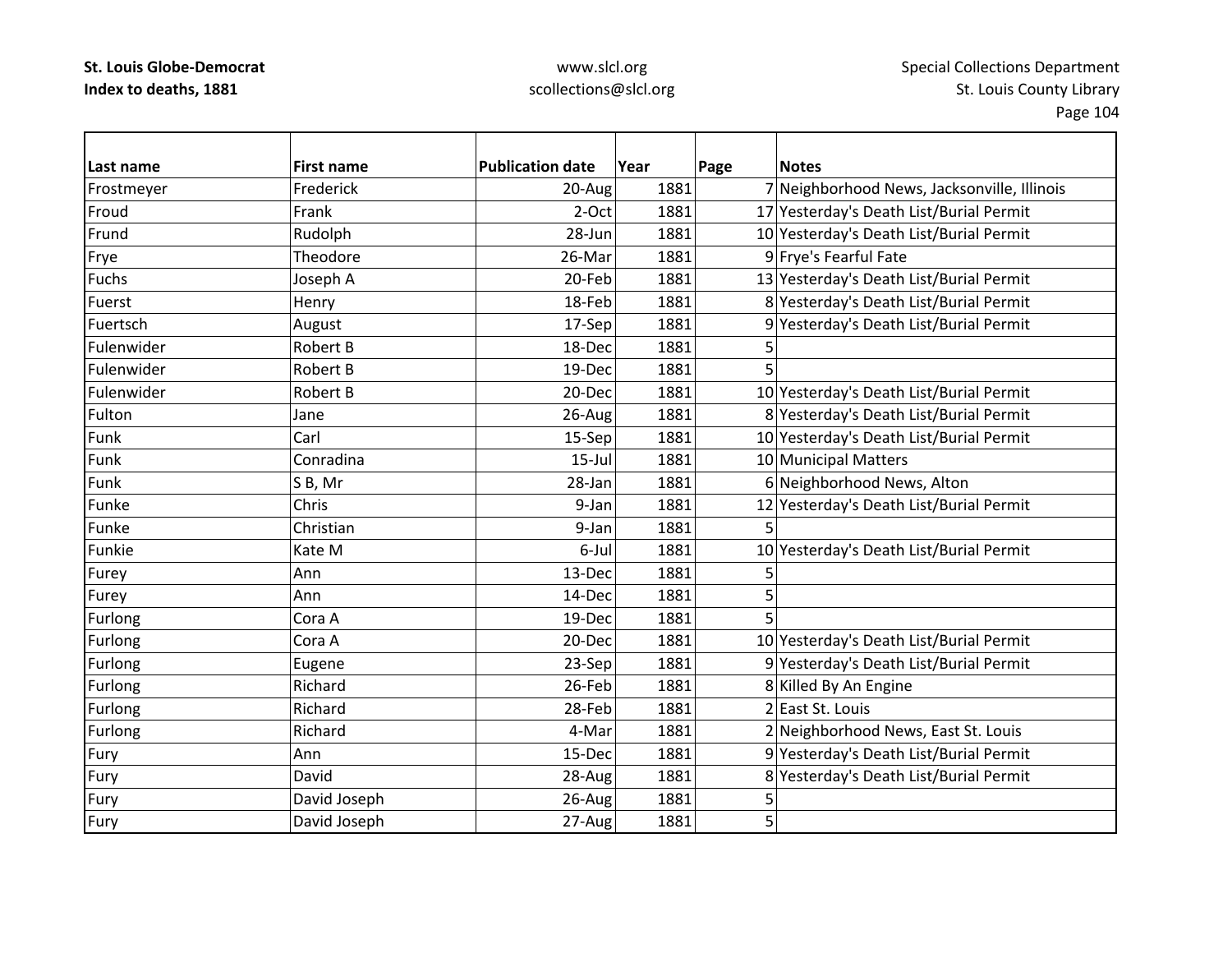| Last name  | <b>First name</b> | <b>Publication date</b> | Year | Page | <b>Notes</b>                                    |
|------------|-------------------|-------------------------|------|------|-------------------------------------------------|
| Gaabel     | Henry             | $21-Oct$                | 1881 |      | 11 Yesterday's Death List/Burial Permit         |
| Gabline    | Rosa              | 21-Oct                  | 1881 |      | 11 Yesterday's Death List/Burial Permit         |
| Gaess      | Dierke J          | 17-Apr                  | 1881 |      | 7 Yesterday's Death List/Burial Permit          |
| Gaffin     | Allen             | 5-Oct                   | 1881 |      | 7 Alias, see Green, Coroner's Cases             |
|            |                   |                         |      |      | Alias, see Green, Yesterday's Death List/Burial |
| Gaffin     | Allen             | 9-Oct                   | 1881 |      | 16 Permit                                       |
| Gaffney    | Josephine         | 6-Aug                   | 1881 |      | 3 Yesterday's Death List/Burial Permit          |
| Gailbreath | J N, Rev          | 8-Mar                   | 1881 |      | 3 Splinters                                     |
| Gaines     | James             | $13$ -Jul               | 1881 |      | 8 Yesterday's Death List/Burial Permit          |
| Gains      | Geo               | 30-Oct                  | 1881 |      | 11 Yesterday's Death List/Burial Permit         |
| Gairns     | F B, Mrs          | 8-Dec                   | 1881 |      | 10 Yesterday's Death List/Burial Permit         |
| Gairns     | Florida B         | 8-Dec                   | 1881 |      |                                                 |
| Galispee   | James             | 2-Aug                   | 1881 |      | Dead In An Out House                            |
| Gallager   | Ann, Mrs          | 30-Jul                  | 1881 | 5    |                                                 |
| Gallagher  | Amm               | $31-Jul$                | 1881 |      | 8 Yesterday's Death List/Burial Permit          |
| Gallagher  | Ann, Mrs          | 30-Jul                  | 1881 |      | 3 Splinters                                     |
| Gallagher  | Ann, Mrs          | $31$ -Jul               | 1881 |      |                                                 |
| Gallagher  | Elizabeth         | 24-Apr                  | 1881 |      | 9 Yesterday's Death List/Burial Permit          |
| Gallagher  | Hugh              | 13-Aug                  | 1881 |      | 9 Yesterday's Death List/Burial Permit          |
| Gallagher  | John              | $16$ -Jan               | 1881 | 5    |                                                 |
| Gallagher  | Mollie            | 19-Nov                  | 1881 |      | 10 Yesterday's Death List/Burial Permit         |
| Gallagher  | Neil              | $2$ -Jul                | 1881 |      | 3 Yesterday's Death List/Burial Permit          |
| Gallagher  | Peter             | $12$ -Jul               | 1881 |      | 3 Yesterday's Death List/Burial Permit          |
| Gallagher  | Thomas            | 2-Nov                   | 1881 |      | 9 Yesterday's Death List/Burial Permit          |
| Gallagher  | Thomas William    | 1-Nov                   | 1881 | 5    |                                                 |
| Gallaher   | Wm G, Rev         | 9-Dec                   | 1881 |      | 2 Death's Doings                                |
| Galli      | Joseph            | 31-May                  | 1881 |      | 10 Yesterday's Death List/Burial Permit         |
| Galliga    | Mamie             | 1-Nov                   | 1881 |      | 10 Yesterday's Death List/Burial Permit         |
| Gallmeyer  | Leo               | 3-Sep                   | 1881 |      | 9 Yesterday's Death List/Burial Permit          |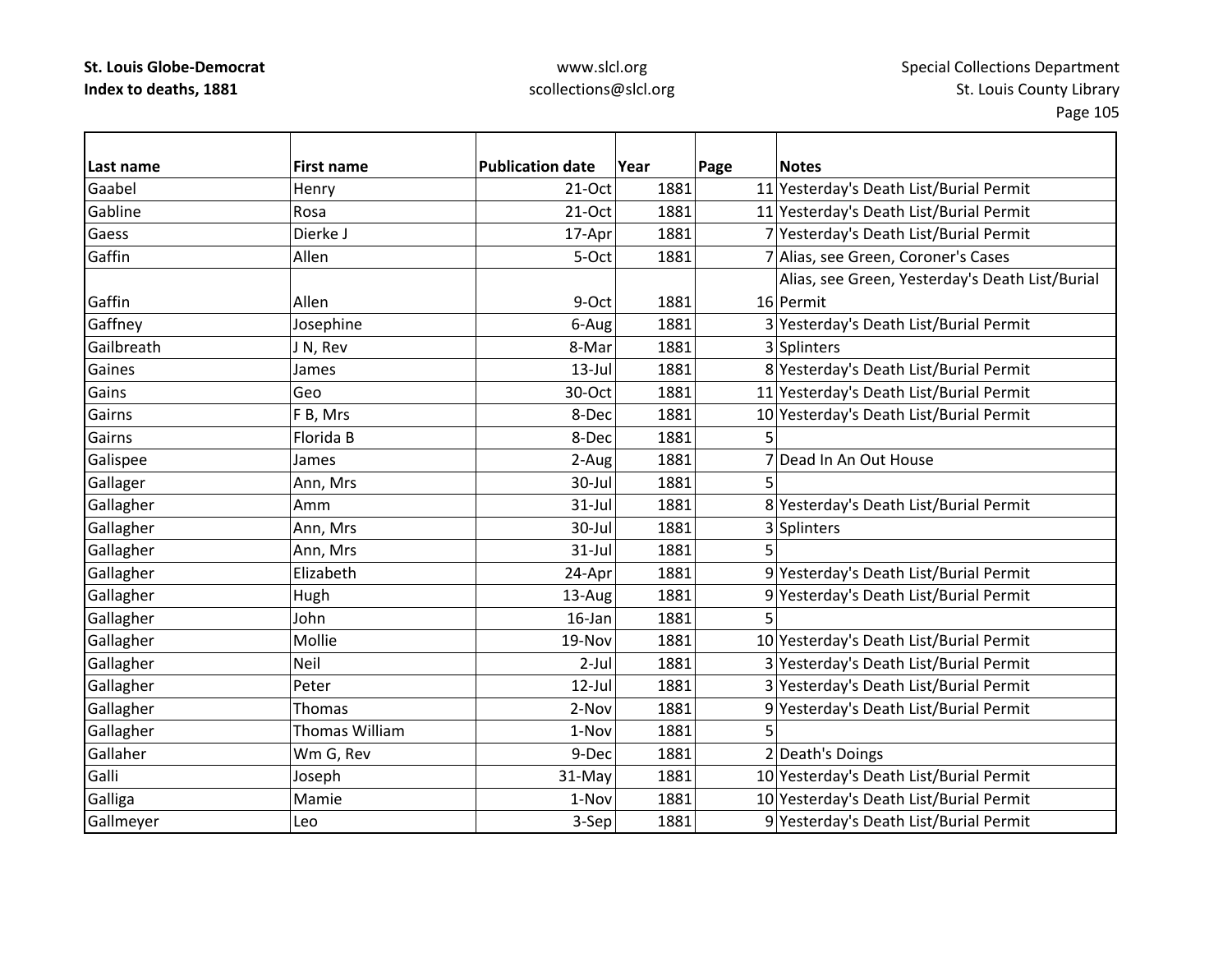| Last name | <b>First name</b> | <b>Publication date</b> | Year | Page | <b>Notes</b>                            |
|-----------|-------------------|-------------------------|------|------|-----------------------------------------|
| Galvin    | James             | 29-Nov                  | 1881 |      | 2 Local In Brief                        |
| Galvin    | Julia             | 24-Aug                  | 1881 |      | 10 Yesterday's Death List/Burial Permit |
| Galvin    | Mary              | 18-Aug                  | 1881 |      | 10 Yesterday's Death List/Burial Permit |
| Gamewill  | Thorton           | 18-Dec                  | 1881 |      |                                         |
| Gampp     | Frederick         | 27-Apr                  | 1881 |      | 7 Yesterday's Death List/Burial Permit  |
| Ganbotz   | Susanna           | 26-Oct                  | 1881 |      | 11 Yesterday's Death List/Burial Permit |
| Ganey     | D, Mr             | 23-Mar                  | 1881 | 5    |                                         |
| Gangrass  | Fred              | 30-Jun                  | 1881 |      | 7 Neighborhood News, East St Louis      |
| Gannon    | Patrick           | 16-Mar                  | 1881 |      | 3 Yesterday's Death List/Burial Permit  |
| Gansner   | Clara             | 9-Jul                   | 1881 |      | 9 Yesterday's Death List/Burial Permit  |
| Ganter    | Louis             | $13$ -Jul               | 1881 |      | 8 Yesterday's Death List/Burial Permit  |
| Ganzhorn  | Maria             | 9-Mar                   | 1881 | 5    |                                         |
| Ganzhorn  | Maria             | 10-Mar                  | 1881 |      | 10 Yesterday's Death List/Burial Permit |
| Garaghty  | Patrick Joseph    | 13-Nov                  | 1881 |      |                                         |
| Garbett   | John T            | 29-Jul                  | 1881 |      | 8 Through The Brain                     |
| Garbett   | John T            | 30-Jul                  | 1881 |      | 8 Yesterday's Death List/Burial Permit  |
| Garbett   | John T            | 29-Dec                  | 1881 |      | 10 Suicides                             |
| Gardner   | Agnes             | 22-Nov                  | 1881 |      | 11 Yesterday's Death List/Burial Permit |
| Gardner   | Lizzie (Baby Of)  | 6-Jul                   | 1881 |      | 10 Yesterday's Death List/Burial Permit |
| Gardner   | Margaret          | 16-Feb                  | 1881 |      | 8 Yesterday's Death List/Burial Permit  |
| Garland   | Mageveny E        | 31-Aug                  | 1881 |      | 10 Yesterday's Death List/Burial Permit |
| Garnes    | James H           | $12$ -Jul               | 1881 | 5    |                                         |
| Garnes    | James H           | $13$ -Jul               | 1881 |      |                                         |
| Garrett   | Hibberd (Harry)   | $26$ -Jun               | 1881 |      | 6 St Louis In Splinters                 |
| Garrett   | Hibbert           | 9-Jun                   | 1881 |      |                                         |
| Garrett   | <b>Hibbert</b>    | 9-Jun                   | 1881 |      | 10 Shot Himself In A Shed               |
| Garrett   | Hibbert           | 9-Jun                   | 1881 |      | 10 Yesterday's Death List/Burial Permit |
| Garrett   | Hibbert           | $10$ -Jun               | 1881 |      | 7 Garrett Suicide                       |
| Garrett   | Hibbert           | 29-Dec                  | 1881 |      | 10 Suicides                             |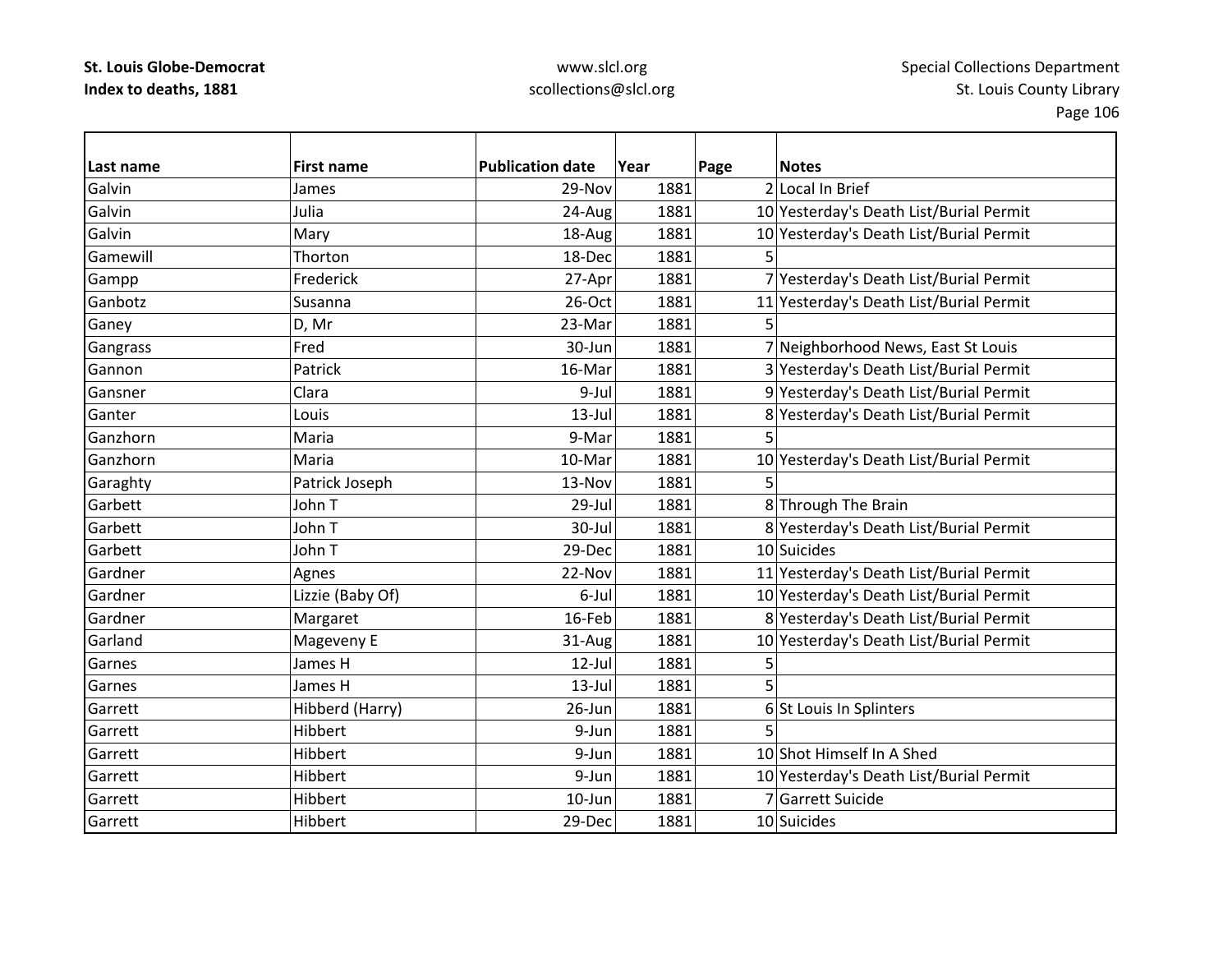| Last name  | <b>First name</b> | <b>Publication date</b> | Year | Page | <b>Notes</b>                            |
|------------|-------------------|-------------------------|------|------|-----------------------------------------|
| Garrettson | James F           | 3-Apr                   | 1881 | 8    |                                         |
| Garrigan   | Patrick           | 27-May                  | 1881 | 5    |                                         |
| Garrison   | A B               | 22-Aug                  | 1881 |      | 8 A B Garrison                          |
| Garrison   | Abram B           | 17-Aug                  | 1881 | 5    |                                         |
| Garrison   | Abram B           | 19-Aug                  | 1881 | 5    |                                         |
| Garrison   | Abram B           | 20-Aug                  | 1881 | 5    |                                         |
| Garrison   | Abram B           | 20-Aug                  | 1881 |      | 8 A B Garrison's Death                  |
| Garrison   | Abram B           | 21-Aug                  | 1881 | 5    |                                         |
| Garrison   | Abram B           | 28-Dec                  | 1881 |      | 10 Year's Mortality                     |
| Garrison   | George            | 24-Nov                  | 1881 |      | 10 Yesterday's Death List/Burial Permit |
| Garrison   | Oliver E          | 12-May                  | 1881 | 5    |                                         |
| Garrison   | Oliver E          | 13-May                  | 1881 |      | 3 Splinters                             |
| Garrison   | Oliver E          | 13-May                  | 1881 | 5    |                                         |
| Garrison   | Oliver E          | 14-May                  | 1881 | 5    |                                         |
| Garrison   | Oliver E          | 18-May                  | 1881 | 5    |                                         |
| Garrison   | Oliver E          | 28-Dec                  | 1881 |      | 10 Year's Mortality                     |
| Garth      | Joanna, Mrs       | 19-Jan                  | 1881 | 5    |                                         |
| Garth      | Joanna, Mrs       | 20-Jan                  | 1881 | 5    |                                         |
| Gartland   | <b>Bridget</b>    | 1-Nov                   | 1881 |      | 6 Locals In Brief, Two Entries          |
| Gartland   | <b>Bridget</b>    | 2-Nov                   | 1881 |      | 9 Yesterday's Death List/Burial Permit  |
| Gartland   | <b>Nellie</b>     | 9-Aug                   | 1881 |      | 3 Yesterday's Death List/Burial Permit  |
| Gartner    | Agnes             | 24-Nov                  | 1881 |      | 10 Department Notes                     |
| Gartner    | Isabella          | 8-Nov                   | 1881 |      | 11 Yesterday's Death List/Burial Permit |
| Gartrell   | Sarah             | 17-Mar                  | 1881 | 5    |                                         |
| Gartrill   | Sarah             | 17-Mar                  | 1881 |      | 10 Yesterday's Death List/Burial Permit |
| Garvey     | James             | 20-Apr                  | 1881 |      | 10 Yesterday's Death List/Burial Permit |
| Garvey     | <b>Nellie</b>     | 5-Nov                   | 1881 |      | 10 Yesterday's Death List/Burial Permit |
| Garvin     | Georgia           | 30-Aug                  | 1881 |      | 10 Yesterday's Death List/Burial Permit |
| Garvin     | Georgia, Mrs      | 29-Aug                  | 1881 | 5    |                                         |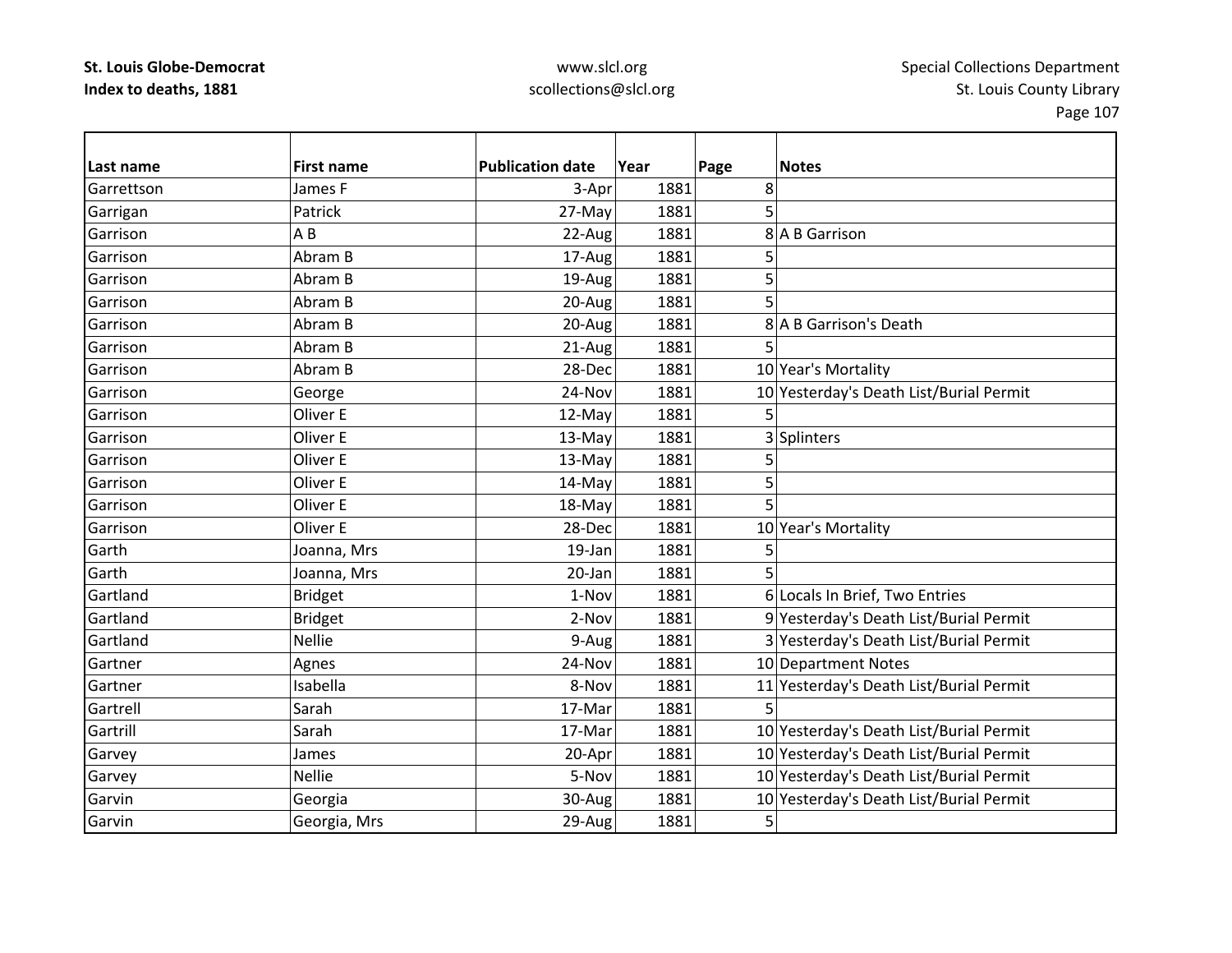| Last name | <b>First name</b> | <b>Publication date</b> | Year | Page | <b>Notes</b>                            |
|-----------|-------------------|-------------------------|------|------|-----------------------------------------|
| Gaskins   | Sarah             | 3-Sep                   | 1881 |      | 9 Yesterday's Death List/Burial Permit  |
| Gastorf   | Veronica, Mrs     | 14-Aug                  | 1881 | 5    |                                         |
| Gatewood  | Fannie            | $14$ -Jul               | 1881 |      | 6 Funeral Of Fannie Gatewood            |
| Gatewood  | Fanny             | $14$ -Jul               | 1881 |      | 10 Yesterday's Death List/Burial Permit |
| Gatewood  | Francis           | $16$ -Jul               | 1881 |      | 8 A Card                                |
| Gaty      | John              | 8-Apr                   | 1881 | 5    |                                         |
| Gauch     | Adolph            | 15-Jan                  | 1881 |      | 9 Yesterday's Death List/Burial Permit  |
| Gaurner   | Wilbert           | 12-Nov                  | 1881 |      | 10 Yesterday's Death List/Burial Permit |
| Gaus      | Joseph            | 30-Apr                  | 1881 |      | 9 Yesterday's Death List/Burial Permit  |
| Gearane   | Dennis            | $11$ -Jun               | 1881 |      | 9 Yesterday's Death List/Burial Permit  |
| Geary     | Ellen             | 23-Apr                  | 1881 |      | 3 Yesterday's Death List/Burial Permit  |
| Geavey    | David M           | 25-Mar                  | 1881 |      | 10 Yesterday's Death List/Burial Permit |
| Gebel     | Elizabeth         | 13-Sep                  | 1881 |      | 10 Yesterday's Death List/Burial Permit |
| Gebhardt  | Female Child      | 4-Jun                   | 1881 |      | 7 Coroner's Cases                       |
| Gebhardt  | Henry             | 2-Jun                   | 1881 |      | 10 Yesterday's Death List/Burial Permit |
| Gebhart   | Geo               | 14-Jun                  | 1881 |      | 10 Yesterday's Death List/Burial Permit |
| Gee       | Wah               | 30-Dec                  | 1881 |      | 10 Chinaman's Funeral                   |
| Geer      | Wm H              | 31-Aug                  | 1881 |      | 10 Yesterday's Death List/Burial Permit |
| Geeres    | Elizabeth         | 25-Aug                  | 1881 |      | 10 Yesterday's Death List/Burial Permit |
| Geers     | Henry             | 20-Sep                  | 1881 |      | 10 Yesterday's Death List/Burial Permit |
| Geers     | Herman            | 23-Nov                  | 1881 |      | 11 Yesterday's Death List/Burial Permit |
| Geers     | Hermann           | 18-Nov                  | 1881 |      | 9 Inquests And Verdicts                 |
| Geers     | Rosa              | $12$ -Jul               | 1881 |      | 3 Yesterday's Death List/Burial Permit  |
| Gehrmann  | Gertrude          | 7-Apr                   | 1881 |      | 8 Yesterday's Death List/Burial Permit  |
| Geibhardt | Henry             | 30-May                  | 1881 |      | 8 Three Boys Drowned                    |
| Geider    | Edward            | 6-Feb                   | 1881 | 5    |                                         |
| Geider    | Edward            | 7-Feb                   | 1881 | 5    |                                         |
| Geider    | Edward            | 8-Feb                   | 1881 |      | 6 Yesterday's Death List/Burial Permit  |
| Geier     | Henry             | 24-Nov                  | 1881 |      | 10 Yesterday's Death List/Burial Permit |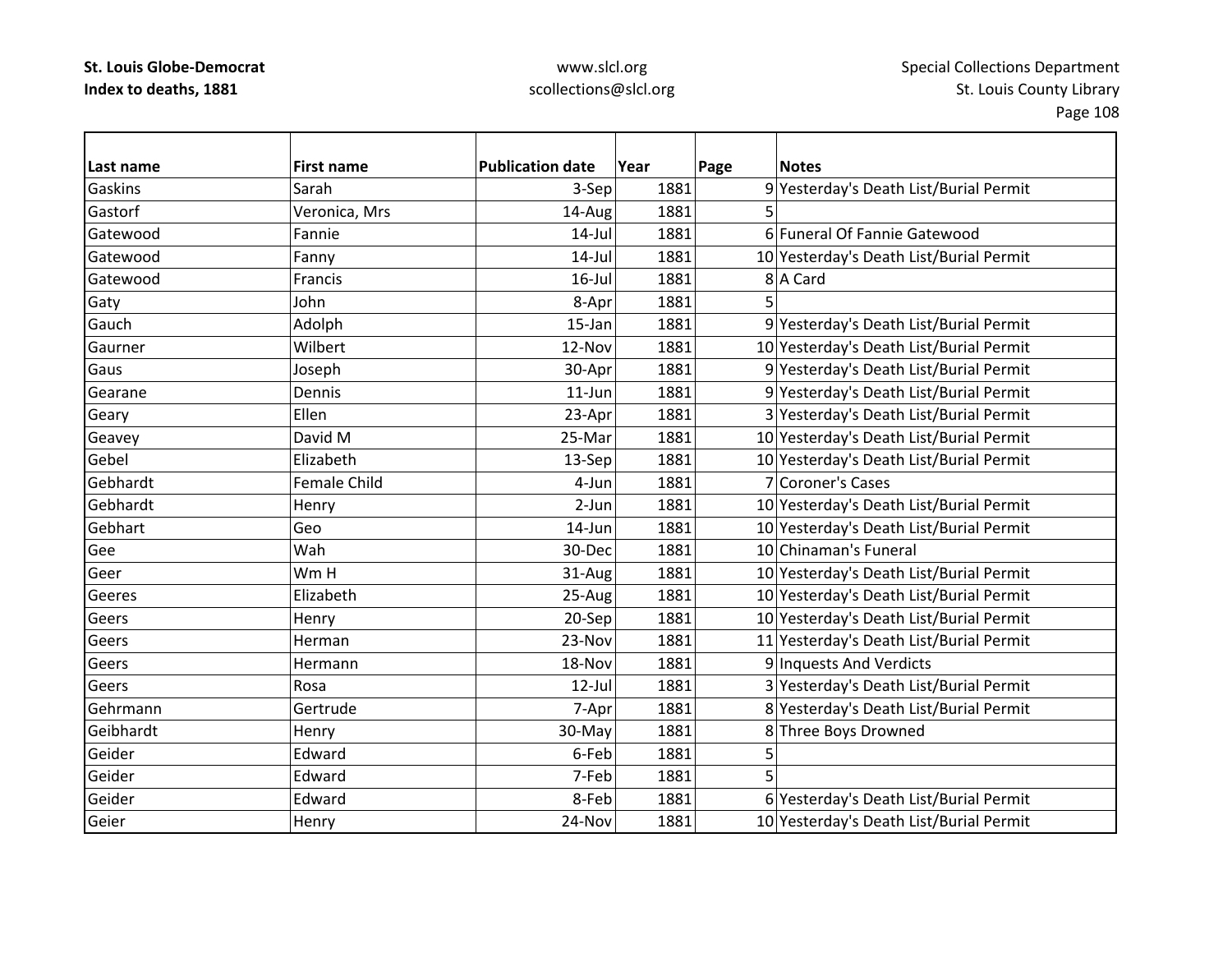| Last name | <b>First name</b>       | <b>Publication date</b> | Year | Page | <b>Notes</b>                            |
|-----------|-------------------------|-------------------------|------|------|-----------------------------------------|
| Geiger    | Margrethe               | 31-Aug                  | 1881 |      | 10 Yesterday's Death List/Burial Permit |
| Geiney    | Ellen E                 | 26-Jan                  | 1881 |      | 8 Yesterday's Death List/Burial Permit  |
| Geisel    | Maria                   | 5-Aug                   | 1881 |      | 7 Yesterday's Death List/Burial Permit  |
| Geisler   | Julia                   | 10-Oct                  | 1881 | 5    |                                         |
| Geisler   | Julia                   | 11-Oct                  | 1881 |      | 8 Yesterday's Death List/Burial Permit  |
| Geissert  | Elizabeth Perro, Mrs    | 10-Apr                  | 1881 | 5    |                                         |
| Geissert  | Elizabeth, Mrs          | 9-Apr                   | 1881 | 5    |                                         |
| Geiter    | Louisa                  | 25-Dec                  | 1881 |      | 14 Yesterday's Death List/Burial Permit |
| Geitz     | Reuben E                | 29-Dec                  | 1881 |      | 10 Suicides                             |
| Gelhot    | Heinrich                | 22-Jul                  | 1881 |      | 10 Yesterday's Death List/Burial Permit |
| Gemmer    | Frederica               | 20-Dec                  | 1881 |      | 10 Yesterday's Death List/Burial Permit |
| Gemmer    | Friedericke             | 19-Dec                  | 1881 | 5    |                                         |
| Gemmer    | Friedericke             | 20-Dec                  | 1881 |      |                                         |
| Gemmer    | Ida                     | 30-Jun                  | 1881 |      | 10 Yesterday's Death List/Burial Permit |
| Genail    | Officer                 | 5-Sep                   | 1881 |      | 3 Splinters                             |
| Genail    | Paschal, Officer        | 5-Sep                   | 1881 | 5    |                                         |
| Genail    | Paschall                | 6-Sep                   | 1881 |      | 8 Genail's Death                        |
| Genail    | Paschel                 | 6-Sep                   | 1881 |      | 7 Yesterday's Death List/Burial Permit  |
| Genail    | Pasquale                | 4-Sep                   | 1881 |      | 6 Genail's Death                        |
| Gendder   | Catherine H             | $19$ -Jul               | 1881 |      | 10 Death Register                       |
| Gendemann | Katie                   | 13-Aug                  | 1881 |      | 9 Yesterday's Death List/Burial Permit  |
| Gens      | Anna l                  | 14-Oct                  | 1881 |      | 3 Yesterday's Death List/Burial Permit  |
| Geraghty  | Honora                  | 4-Jan                   | 1881 |      | 10 Yesterday's Mortality/Burial Permit  |
| Gerard    | Charles                 | 27-Apr                  | 1881 |      | 7 Yesterday's Death List/Burial Permit  |
| Gerard    | George                  | 12-Nov                  | 1881 |      | 10 Yesterday's Death List/Burial Permit |
| Gerber    | Leon                    | 6-Dec                   | 1881 |      | 10 Yesterday's Death List/Burial Permit |
| Gerdemann | <b>Nellie Catherine</b> | 16-Feb                  | 1881 | 5    |                                         |
| Gerdes    | Ida                     | 11-Oct                  | 1881 |      | 8 Yesterday's Death List/Burial Permit  |
| Gerguson  | Harry H                 | 24-Apr                  | 1881 | 5    |                                         |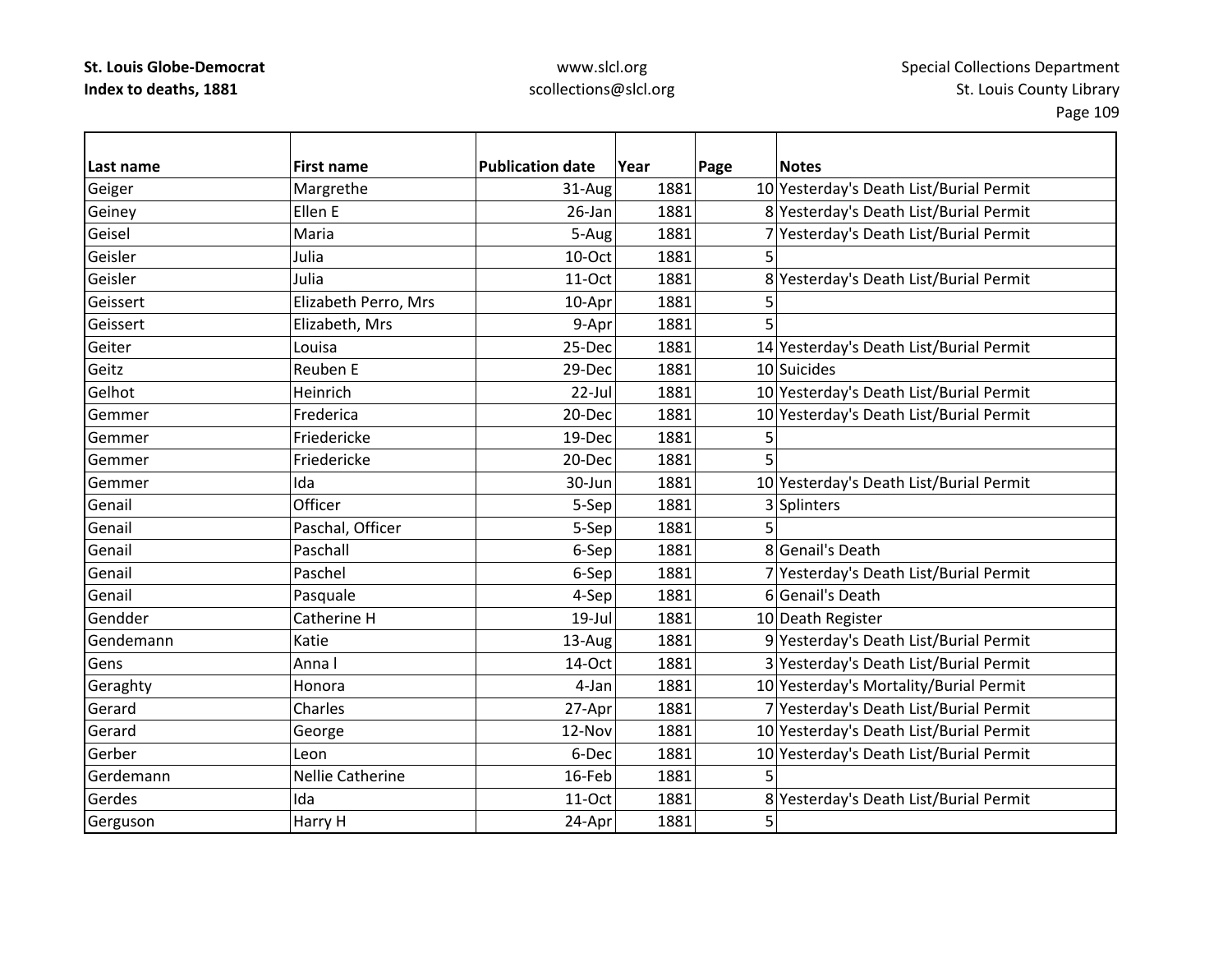| l Last name | <b>First name</b> | <b>Publication date</b> | Year | <b>Notes</b><br>Page                    |
|-------------|-------------------|-------------------------|------|-----------------------------------------|
| Gerhard     | Albert            | 13-Oct                  | 1881 | 10 Yesterday's Death List/Burial Permit |
| Gerhardt    | Jacob             | $14$ -Jul               | 1881 | 10 Yesterday's Death List/Burial Permit |
| Gerine      | John              | 19-Jul                  | 1881 | 3 Splinters                             |
| Gerke       | Aly               | 8-Jul                   | 1881 | 10 Yesterday's Death List/Burial Permit |
| Gerkil      | Annie             | 1-May                   | 1881 | 16 Yesterday's Death List/Burial Permit |
| German      | Mary              | 2-Aug                   | 1881 | 3 Yesterday's Death List/Burial Permit  |
| Germann     | Martin            | $2-Jul$                 | 1881 | 5                                       |
| Germann     | Martin            | $3$ -Jul                | 1881 | 5                                       |
| Germann     | Martin            | $3-Jul$                 | 1881 | 16 Yesterday's Death List/Burial Permit |
| Germe       | John              | $20 -$ Jul              | 1881 | 6 Splinters                             |
| Gerren      | Louis             | $31-Jul$                | 1881 | 8 Yesterday's Death List/Burial Permit  |
| Gerritzen   | John              | 19-Sep                  | 1881 | 5                                       |
| Gerritzen   | John              | 20-Sep                  | 1881 | 10 Yesterday's Death List/Burial Permit |
| Gersbach    | Solomon           | 22-Mar                  | 1881 | 10 Yesterday's Death List/Burial Permit |
| Gersic      | Henry             | 8-Apr                   | 1881 | 5                                       |
| Gersie      | Henry             | 9-Apr                   | 1881 | 8 Yesterday's Death List/Burial Permit  |
| Gerwig      | Lorenz            | 23-Jun                  | 1881 | 7 Yesterday's Death List/Burial Permit  |
| Gerzynski   | Joseph            | 28-Sep                  | 1881 | 12 Yesterday's Death List/Burial Permit |
| Getty       | Mary J            | 10-Mar                  | 1881 | 5                                       |
| Getty       | Mary J            | 11-Mar                  | 1881 | 10 Yesterday's Death List/Burial Permit |
| Getz        | Ruben E           | 19-Jul                  | 1881 | 10 Death Register                       |
| Ghio        | Marly C           | 25-Jan                  | 1881 | 8 Yesterday's Death List/Burial Permit  |
| Gibbons     | Ann, Mrs          | 20-Aug                  | 1881 | 7 Neighborhood News, Belleville         |
| Gibbons     | Catharine         | 20-Sep                  | 1881 | 10 Yesterday's Death List/Burial Permit |
| Gibbons     | Edward            | 14-Aug                  | 1881 | 16 Yesterday's Death List/Burial Permit |
| Giblin      | Margaret          | 22-Dec                  | 1881 | 10 Yesterday's Death List/Burial Permit |
| Gibson      | Abraham           | 8-Aug                   | 1881 | 3 Splinters                             |
| Gibson      | Abraham           | 12-Aug                  | 1881 | 3 Yesterday's Death List/Burial Permit  |
| Gibson      | Annie             | $26$ -Jul               | 1881 | 10 Yesterday's Death List/Burial Permit |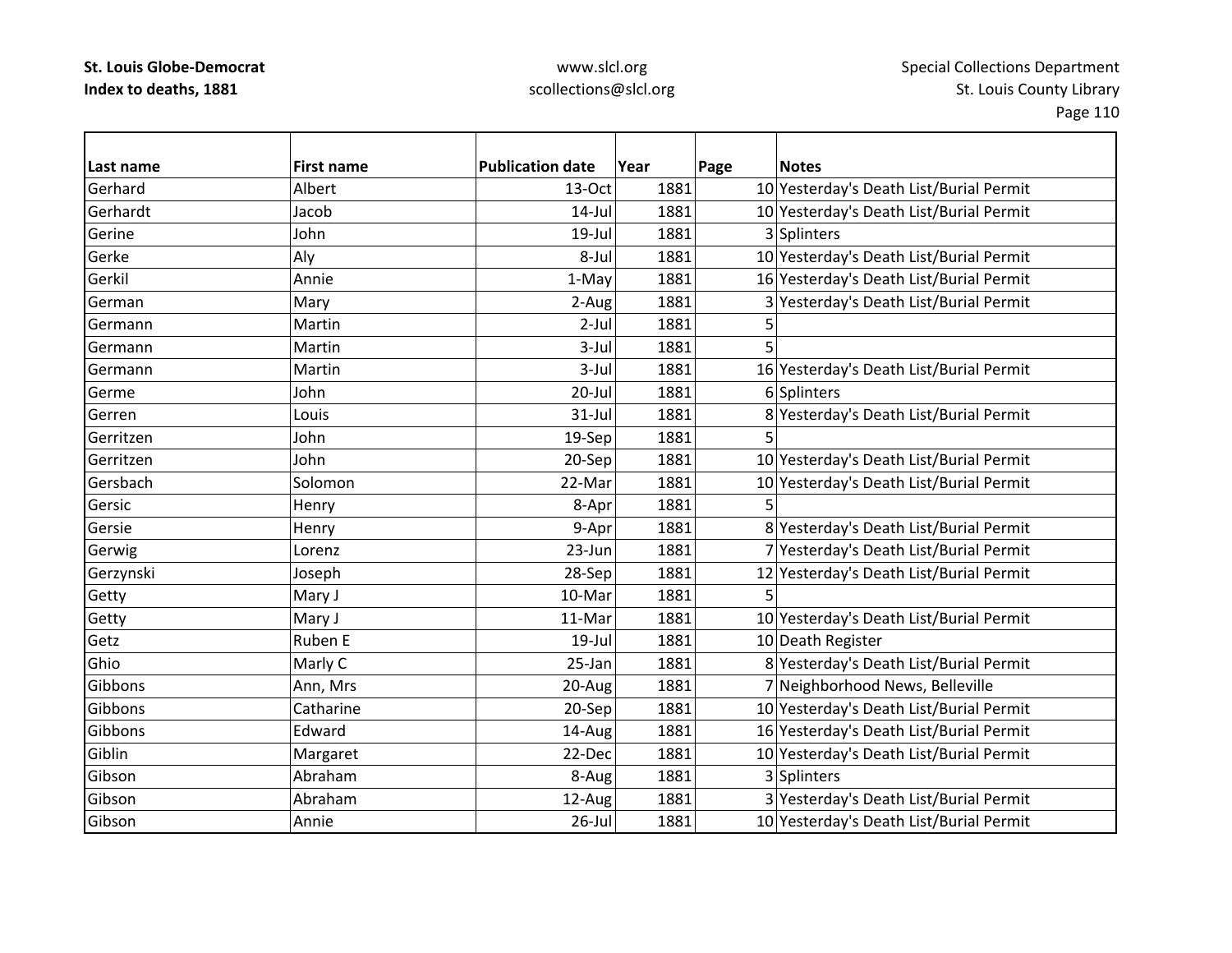### www.slcl.org scollections@slcl.org

**Last nameFirst name Publication date date Year Page Notes** Gibson Archie 28‐Jan 1881 5 GibsonArchie 28-Dec 1881 10 Year's Mortality Gibson Archie 27‐Jan 1881 5 **Gibson** Archie, Lieut 1881 | 29-Jan | 29-Jan | 29-Jan | 29-Jan | 9 | Soldier Sleeps GibsonCharles 27-Jan 1881 2 Soldier's Sleep Gibsonn |Ella M 25-Jan 1881 5 GibsonElla M 26‐Jan 1881 8 Yesterday's Death List/Burial Permit Gibson James 9‐Jun 1881 5 GibsonJames 10‐Jun 1881  $10$ -Jun 1881 10 Yesterday's Death List/Burial Permit GibsonJohn 31-Aug 1881 10 Yesterday's Death List/Burial Permit GibsonJohn 28–Sep 1881 12 Yesterday's Death List/Burial Permit GibsonLouisa 19‐Jun 1881 9 Yesterday's Death List/Burial Permit GibsonRichard 1881 1881 10 Yesterday's Death List/Burial Permit Gidding Arthur Arthur 22-Jul 1881 10 Relieved By Death Gidding Arthur  $\vert$  1881 7 Neighborhood News, East St Louis Giebler Samuel 1‐Jul 1881 7 Yesterday's Death List/Burial Permit **Giers**  Herman16-Nov 1881 3 Secondary Symptoms of Suicide Gieseke Heinrich17-Nov 1881 10 Yesterday's Death List/Burial Permit Gieseke Lewis 2‐Aug 1881 3 Yesterday's Death List/Burial Permit Giesekoetter Bernard19-Jul 1881 10 Death Register GihonMitchell 12‐Jul 1881 3 Yesterday's Death List/Burial Permit GihonMitchell 17-Jul 1881 11 Days Of Death Gilber Geo27-Aug 1881 9 Yesterday's Death List/Burial Permit **Gilbert**  SS B, Dr 7-Jul 1881 7-Neighborhood News, Alton Gildehaus Elizabeth17-Apr 1881 7 Yesterday's Death List/Burial Permit GilerenFrank 10 | 30-Nov | 30-Nov | 30-Nov | 1881 | 10 Yesterday's Death List/Burial Permit Gilespie Sam P 3‐Nov 1881 10 Yesterday's Death List/Burial Permit GilfoilMichael 19‐Mar 1881 7 Yesterday's Death List/Burial Permit Gilford William17-Jul 1881 11 Days Of Death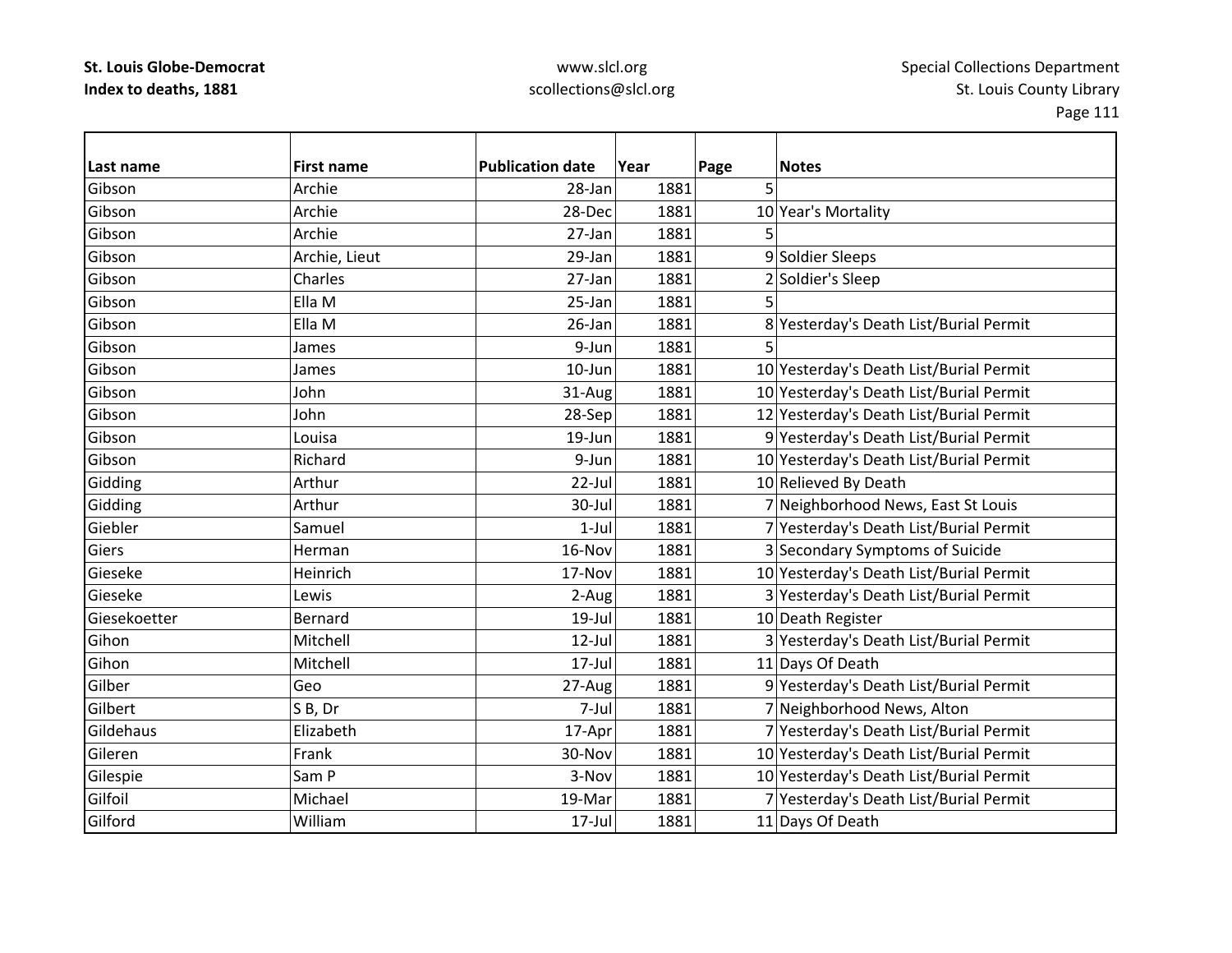| Last name  | <b>First name</b>  | <b>Publication date</b> | Year | Page | <b>Notes</b>                            |
|------------|--------------------|-------------------------|------|------|-----------------------------------------|
| Gilgen     | Maria, (Infant Of) | $23-Oct$                | 1881 |      | 3 Yesterday's Death List/Burial Permit  |
| Gill       | Mary               | 18-Sep                  | 1881 |      | 6 Yesterday's Death List/Burial Permit  |
| Gill       | Thomas (Infant Of) | 21-Dec                  | 1881 |      | 11 Yesterday's Death List/Burial Permit |
| Gillen     | <b>Bernard</b>     | $21$ -Jan               | 1881 |      | 3 Yesterday's Death List/Burial Permit  |
| Gillen     | 0                  | $14$ -Jul               | 1881 |      | 10 Yesterday's Death List/Burial Permit |
| Gillen     | Thos               | 21-Aug                  | 1881 |      | 9 Yesterday's Death List/Burial Permit  |
| Gillespie  | David, Hon         | 2-Aug                   | 1881 |      | 2 Grim Reaper                           |
| Gillespie  | David, Hon         | $25-Aug$                | 1881 |      | 10 Neighborhood News, Alton, Il         |
| Gillespie  | Judge              | 3-Aug                   | 1881 |      | 8 Neighborhood News, East St Louis      |
| Gillespie  | Lulu               | 30-Jun                  | 1881 |      | 10 Yesterday's Death List/Burial Permit |
| Gillespie  | Mary               | 4-Oct                   | 1881 |      | 10 Yesterday's Death List/Burial Permit |
| Gilligan   | Martin             | 5-Oct                   | 1881 |      | 7 Yesterday's Death List/Burial Permit  |
| Gilligan   | Mary               | 6-Dec                   | 1881 |      | 10 Yesterday's Death List/Burial Permit |
| Gilmer     | Rosa               | 21-May                  | 1881 |      | 9 Yesterday's Death List/Burial Permit  |
| Gilroy     | John               | $27 -$ Jul              | 1881 |      | 10 Yesterday's Death List/Burial Permit |
| Gionalli   | Andrew             | 6-Dec                   | 1881 |      | 10 Yesterday's Death List/Burial Permit |
| Girbe      | Fred               | $12$ -Jul               | 1881 |      | 7 St Louis In Splinters                 |
| Girbz      | Frederick          | $14$ -Jul               | 1881 |      | 10 Yesterday's Death List/Burial Permit |
| Gissing    | John               | 8-Nov                   | 1881 |      | 11 Yesterday's Death List/Burial Permit |
| Givens     | James              | 17-Feb                  | 1881 |      | 8 Yesterday's Death List/Burial Permit  |
| Gladden    | Mary S             | 14-Apr                  | 1881 |      | 10 Yesterday's Death List/Burial Permit |
| Glanton    | Savannah           | $20$ -Jul               | 1881 |      | 3 Yesterday's Death List/Burial Permit  |
| Glasner    | Nicholas           | 12-Apr                  | 1881 |      | 8 No One To Blame                       |
| Glassmeyer | Henry              | 12-Jul                  | 1881 |      | 8 Neighborhood News, Alton              |
| Glaurver   | Jacob              | 8-Feb                   | 1881 |      | 6 Yesterday's Death List/Burial Permit  |
| Gleason    | Alice              | 12-Nov                  | 1881 |      | 10 Yesterday's Death List/Burial Permit |
| Gleason    | Delia              | 2-Dec                   | 1881 |      | 10 Yesterday's Death List/Burial Permit |
| Gleason    | Julia              | 19-Nov                  | 1881 |      | 10 Yesterday's Death List/Burial Permit |
| Gleason    | Maria C            | 6-Jul                   | 1881 |      | 10 Yesterday's Death List/Burial Permit |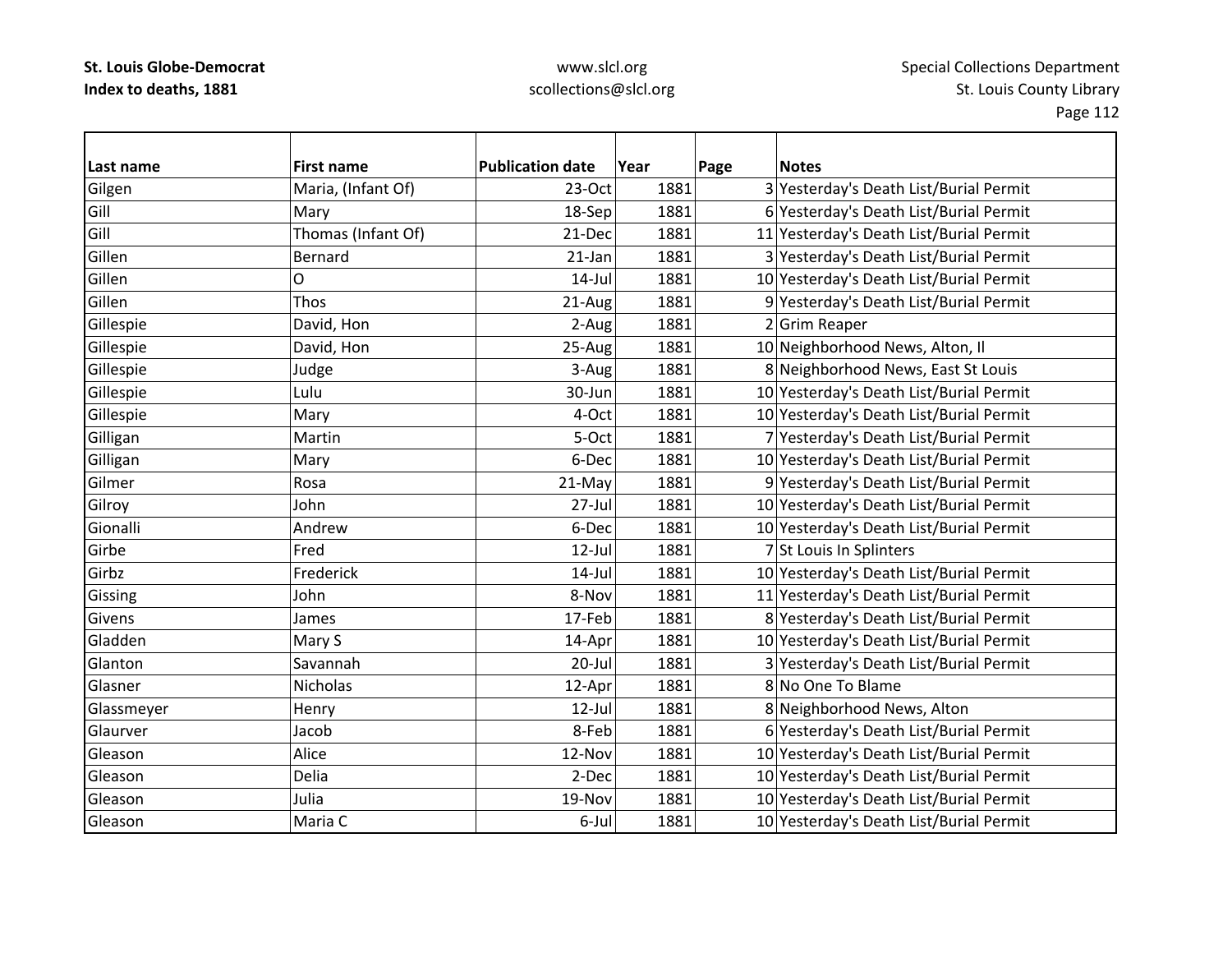| Last name | <b>First name</b>   | <b>Publication date</b> | Year | Page | <b>Notes</b>                            |
|-----------|---------------------|-------------------------|------|------|-----------------------------------------|
| Gleason   | Sarah, Mrs          | 14-Aug                  | 1881 |      | 16 Yesterday's Death List/Burial Permit |
| Gleason   | Timothy             | 30-Mar                  | 1881 | 5    |                                         |
| Glenn     | <b>Bridget A</b>    | 6-Jan                   | 1881 |      | 10 Yesterday's Mortality/Burial Permit  |
| Glenn     | Bridget, Mrs        | 4-Jan                   | 1881 |      |                                         |
| Glenn     | Francis             | $25-Oct$                | 1881 |      | 7 Yesterday's Death List/Burial Permit  |
| Glenny    | Emma B              | 22-Jul                  | 1881 |      | 10 Yesterday's Death List/Burial Permit |
| Glesh     | Ellen               | 28-Jun                  | 1881 |      | 10 Yesterday's Death List/Burial Permit |
| Glingler  | Wm                  | 18-Nov                  | 1881 |      | 9 Yesterday's Death List/Burial Permit  |
| Glock     | Lizzie (Husband Of) | 14-Aug                  | 1881 |      | 14 Busy Over Bodies                     |
| Gloganer  | Clotilde            | 30-Aug                  | 1881 |      | 10 Yesterday's Death List/Burial Permit |
| Glover    | Lida                | 22-Feb                  | 1881 |      | 3 Yesterday's Death List/Burial Permit  |
| Glover    | Sarah, Mrs          | 10-Sep                  | 1881 |      | 3 Neighborhood News, East St Louis      |
| Glynn     | Bridget, Mrs        | 5-Jan                   | 1881 |      |                                         |
| Goadby    | H A                 | 3-Jan                   | 1881 | 5    |                                         |
| Gocke     | John A              | 22-Oct                  | 1881 |      | 10 Yesterday's Death List/Burial Permit |
| Godfrey   | Catherine           | 12-Aug                  | 1881 |      | 3 Yesterday's Death List/Burial Permit  |
| Godfrey   | James R             | 8-Sep                   | 1881 |      | 2 Mr James R Godfrey                    |
| Godfrey   | Robert William      | 6-Aug                   | 1881 |      | 5 Yesterday's Death List/Burial Permit  |
| Godlow    | Georgia             | $16$ -Jul               | 1881 |      | 8 Municipal Matters                     |
| Goebel    | Gustae              | 19-Mar                  | 1881 | 5    |                                         |
| Goebel    | Gustave             | 18-Mar                  | 1881 | 5    |                                         |
| Goebel    | Ida                 | 27-Oct                  | 1881 |      | 9 Yesterday's Death List/Burial Permit  |
| Goeble    | Gustavus            | 20-Mar                  | 1881 |      | 16 Yesterday's Death List/Burial Permit |
| Goergens  | Louis               | 31-Aug                  | 1881 |      | 10 Yesterday's Death List/Burial Permit |
| Goetling  | Albert              | 12-Jun                  | 1881 | 5    |                                         |
| Goetling  | Albert              | 14-Jun                  | 1881 |      | 10 Yesterday's Death List/Burial Permit |
| Goetling  | John F              | 30-Oct                  | 1881 |      | 11 Yesterday's Death List/Burial Permit |
| Goetz     | Rueben E            | 17-Jul                  | 1881 |      | 6 Splinters                             |
| Goff      | Eliza               | 6-Oct                   | 1881 |      | 12 Yesterday's Death List/Burial Permit |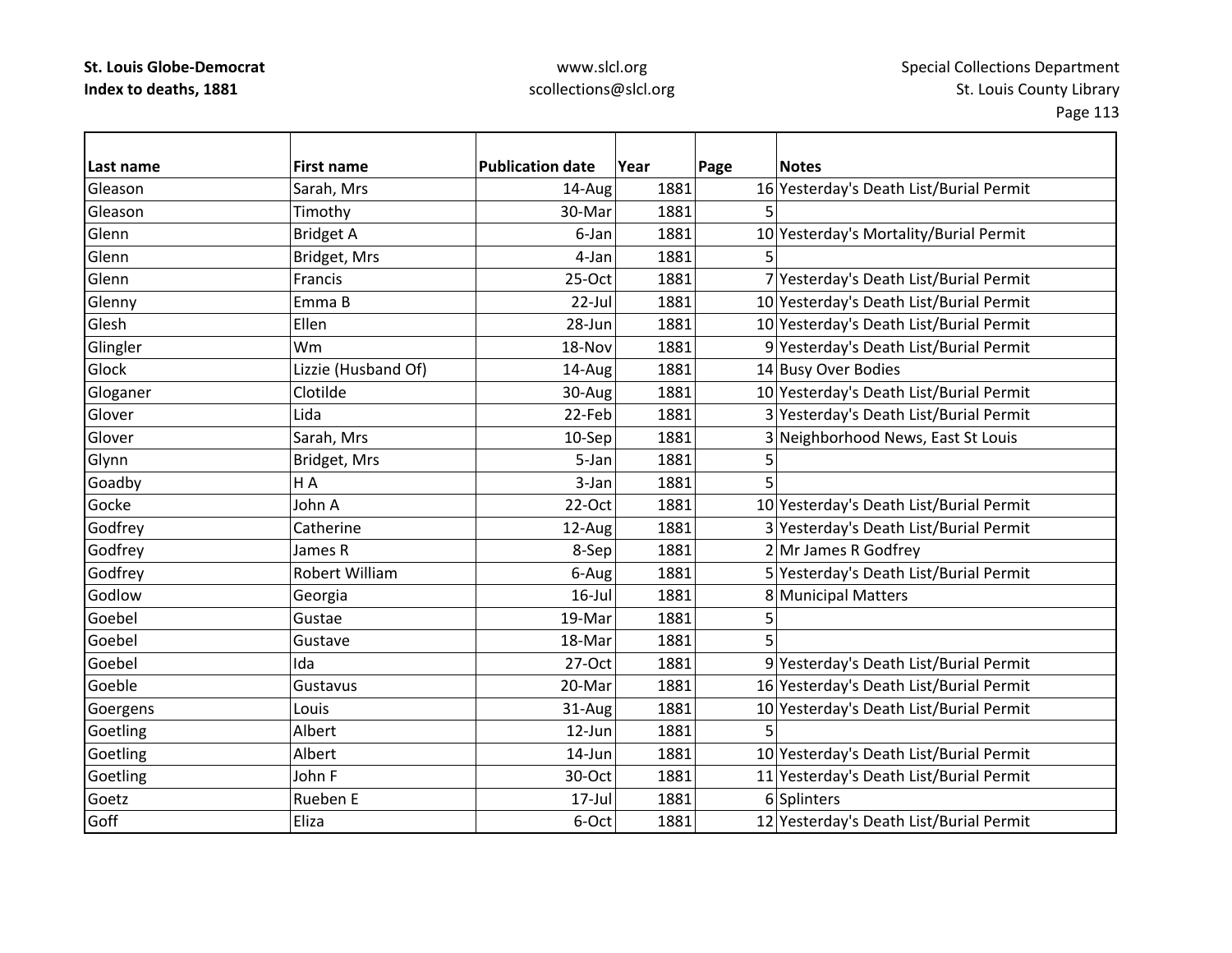| Last name   | <b>First name</b> | <b>Publication date</b> | Year | Page | <b>Notes</b>                            |
|-------------|-------------------|-------------------------|------|------|-----------------------------------------|
| Goff        | Lida J            | 9-Oct                   | 1881 | 8    |                                         |
| Goff        | Louis             | 1-Nov                   | 1881 | 5    |                                         |
| Goff        | Lula J            | 6-Oct                   | 1881 | 5    |                                         |
| Goffer      | Caroline          | 12-Feb                  | 1881 |      | 6 Yesterday's Death List/Burial Permit  |
| Goffin      | Allen             | 29-Dec                  | 1881 |      | 10 Alias, see Green, Homicides          |
| Gogan       | Dennis            | 6-Dec                   | 1881 |      | 10 Yesterday's Death List/Burial Permit |
| Going       | Catherine         | 2-Jan                   | 1881 |      | 13 Coroner's Cases                      |
| Goins       | Catherine         | 24-May                  | 1881 |      | 10 Yesterday's Death List/Burial Permit |
| Golby       | Albert L          | $16$ -Aug               | 1881 |      | 10 Yesterday's Death List/Burial Permit |
| Goldberg    | Augusta           | 23-Apr                  | 1881 |      | 9 Murdered By Morphine                  |
| Goldberg    | Augusta           | 24-Apr                  | 1881 |      | 9 Yesterday's Death List/Burial Permit  |
| Goldberg    | Augusta A         | 29-Dec                  | 1881 |      | 10 Suicides                             |
| Goldburg    | Augusta, Miss     | 23-Apr                  | 1881 | 5    |                                         |
| Golden      | Cecelia           | $24$ -Jul               | 1881 | 5    |                                         |
| Golden      | Mary              | 17-Mar                  | 1881 |      | 10 Yesterday's Death List/Burial Permit |
| Golden      | Willie            | 11-Sep                  | 1881 |      | 8 Yesterday's Death List/Burial Permit  |
| Goldhammer  | Catherine         | 27-Aug                  | 1881 |      | 9 Yesterday's Death List/Burial Permit  |
| Goldschmidt | Isabella          | 21-May                  | 1881 |      | 9 Yesterday's Death List/Burial Permit  |
| Goldsmith   | Ernest W          | 23-Aug                  | 1881 | 5    |                                         |
| Goldsmith   | Ernst W           | 24-Aug                  | 1881 |      | 10 Yesterday's Death List/Burial Permit |
| Goldsmith   | Fannie            | 19-Jun                  | 1881 |      | 9 Yesterday's Death List/Burial Permit  |
| Goldsmith   | <b>Fanny Maud</b> | 19-Jun                  | 1881 |      |                                         |
| Goldstein   | Augusta           | 3-Nov                   | 1881 |      | 10 Yesterday's Death List/Burial Permit |
| Goll        | Ada               | 23-Aug                  | 1881 |      | 7 Yesterday's Death List/Burial Permit  |
| Gonter      | Louis             | 6-Apr                   | 1881 |      | 2 Splinters                             |
| Good        | William           | 24-Jun                  | 1881 |      | 2 Yesterday's Death List/Burial Permit  |
| Good        | Wm                | 23-Jun                  | 1881 |      |                                         |
| Goodby      | Sallie I          | 17-Nov                  | 1881 |      | 10 Yesterday's Death List/Burial Permit |
| Goodell     | Jennie            | 7-Dec                   | 1881 |      | 10 Yesterday's Death List/Burial Permit |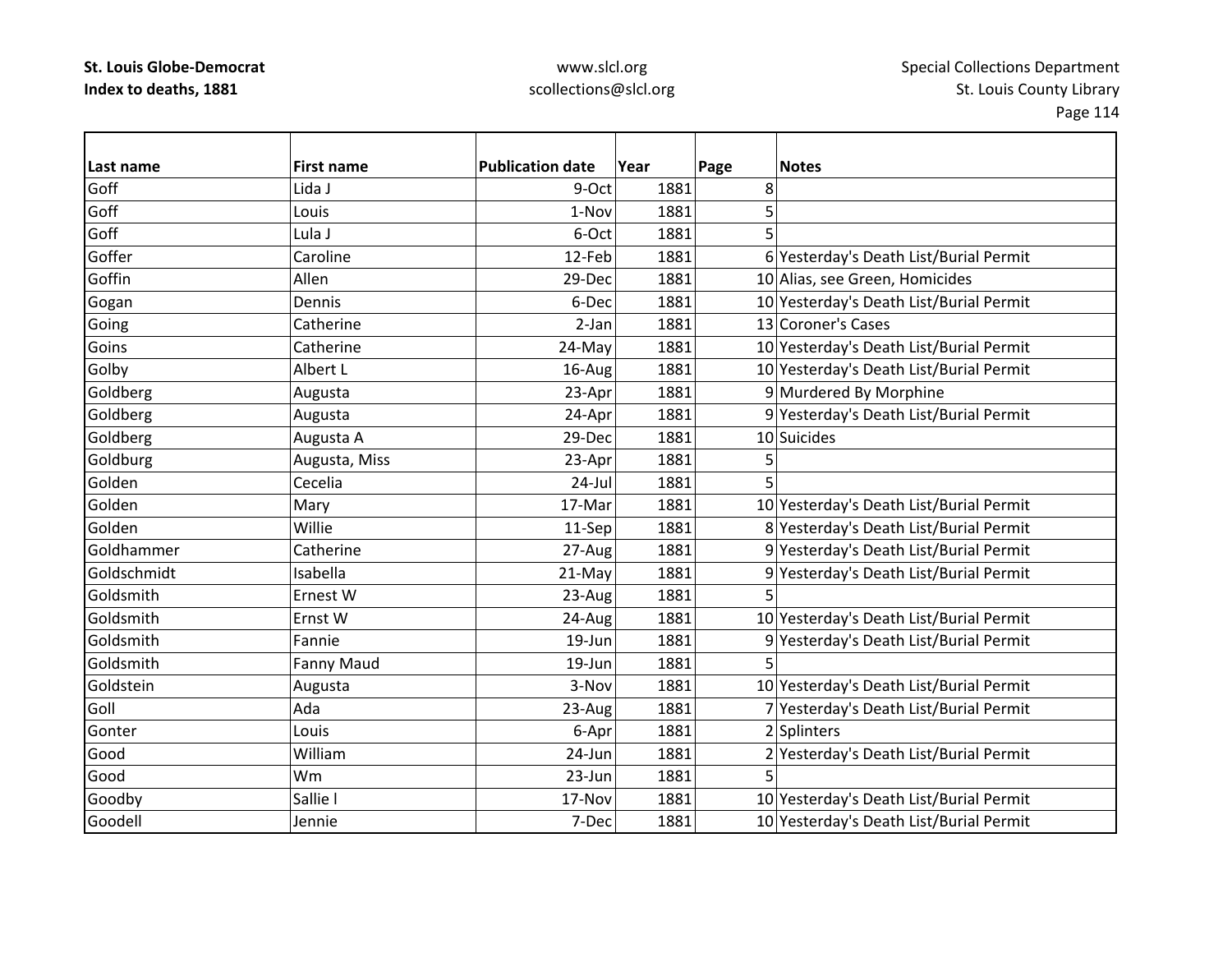### www.slcl.org scollections@slcl.org

**Last name First name Publication date Year Page Notes** Goodett Charles31-Aug 1881 10 Yesterday's Death List/Burial Permit Goodhue J M 14‐Oct 1881 8 Deathh Of J M Goodhue Goodhue J M 16‐Oct 1881 15 Drowning Of J M Goodhue Goodkeye Bridget A 20‐Nov 1881 5 GoodmanAdolph 30-Aug 1881 1881 10 Yesterday's Death List/Burial Permit GoodrichMary R 1981 1881 1881 1881 10 Yesterday's Death List/Burial Permit Goodwin John 26‐May 1881 10 Yesterday's Death List/Burial Permit GoortGeo B 24-Apr 1881 9 Yesterday's Death List/Burial Permit GordanChristiana 10‐Jul 1881 8 Yesterday's Death List/Burial Permit GordonAnna 11|Yesterday's Death List/Burial Permit 1881 11|Seterday's Death List/Burial Permit Gordon Edward 19‐Apr 1881 10 Gordon**Otto**  $8-Auq$  1881 3 Fatal Swim Gordon**Otto** 9-Aug 1881 6 Splinters Gorhamm |Anna,Mrs | 31-May| 1881| 5 GorhamHugh 21-Apr 1881 10 Yesterday's Death List/Burial Permit Gorhamm |Hugh | 19-Apr| 1881| 5 GorhamMary 1881 30-Apr 1881 9 Yesterday's Death List/Burial Permit GormanMary 23-Sep 1881 9 Yesterday's Death List/Burial Permit GormanThomas 11‐Mar 1881 10 Yesterday's Death List/Burial Permit Gororkii S S 1881 1881 7 Yesterday's Death List/Burial Permit Gorry James  $\vert$  James  $\vert$  8-Jul  $\vert$  1881 10 Yesterday's Death List/Burial Permit GorsuchWilliam J 2-Sep 1881 3 Yesterday's Death List/Burial Permit Gorsuch Willie 1‐Sep 1881 5 Goss Geo26-Nov 1881 10 Yesterday's Death List/Burial Permit Goss Sebastiann | 3-Dec 1881 5 Goss Sebastian4-Dec 1881 2 Goss Sebastian5-Dec 1881 10 Yesterday's Death List/Burial Permit Gossel Edda2-Jul 1881 3 Yesterday's Death List/Burial Permit GostorfVeronica, Mrs 15-Aug 15881 5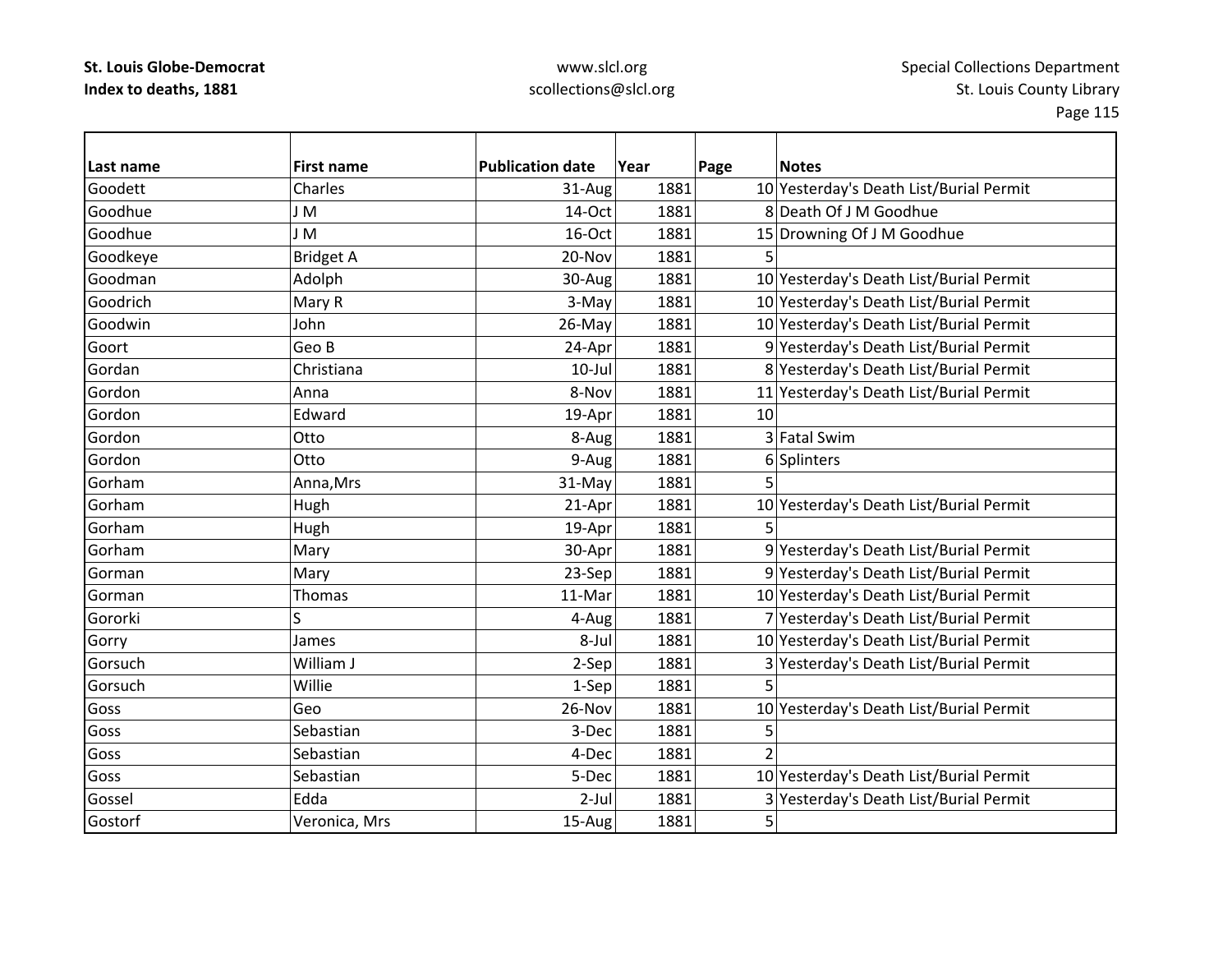| Last name    | <b>First name</b>  | <b>Publication date</b> | Year | Page | <b>Notes</b>                            |
|--------------|--------------------|-------------------------|------|------|-----------------------------------------|
| Gotthold     | Dora, Mrs          | 3-Aug                   | 1881 | 5    |                                         |
| Gottholt     | Dora               | 5-Aug                   | 1881 |      | 7 Yesterday's Death List/Burial Permit  |
| Gotz         | Joseph             | 3-Sep                   | 1881 |      | 9 Yesterday's Death List/Burial Permit  |
| Gowans       | Melissa Campbell   | 19-Jun                  | 1881 | 5    |                                         |
| Gowdy        | Martha J           | 26-Nov                  | 1881 |      | 10 Yesterday's Death List/Burial Permit |
| Gowham       | Ann                | $1$ -Jun                | 1881 |      | 7 Yesterday's Death List/Burial Permit  |
| Grabbe       | James              | 1-Aug                   | 1881 |      |                                         |
| Grabenshroer | Henry(Infant Of)   | 3-Aug                   | 1881 |      | 3 Yesterday's Death List/Burial Permit  |
| Grable       | JJ                 | 2-Aug                   | 1881 |      | 3 Yesterday's Death List/Burial Permit  |
| Graboro      | Karlcord           | 22-Sep                  | 1881 |      | 10 Yesterday's Death List/Burial Permit |
| Grace        | Mary               | 9-Mar                   | 1881 |      | 7 Yesterday's Death List/Burial Permit  |
| Grace        | Mary E             | 1-Oct                   | 1881 |      | 9 Yesterday's Death List/Burial Permit  |
| Grace        | Mary, Mrs          | 8-Mar                   | 1881 | 5    |                                         |
| Grady        | Catherine          | 16-Aug                  | 1881 |      | 10 Yesterday's Death List/Burial Permit |
| Grady        | John               | $2-Jul$                 | 1881 |      | 3 Yesterday's Death List/Burial Permit  |
| Grady        | John               | $19$ -Jul               | 1881 |      | 10 Death Register                       |
| Grady        | Katie              | 9-Feb                   | 1881 | 5    |                                         |
| Grady        | Michael            | 20-Aug                  | 1881 |      | 9 Yesterday's Death List/Burial Permit  |
| Grady        | <b>Thomas</b>      | 18-Aug                  | 1881 |      |                                         |
| Grady        | Thomas             | 18-Aug                  | 1881 |      | 8 Coroner's Cases                       |
| Grady        | Thos               | 19-Aug                  | 1881 |      | 7 Yesterday's Death List/Burial Permit  |
| Graefe       | Oscar Edwin        | 23-Jun                  | 1881 | 5    |                                         |
| Graeff       | John (Daughter Of) | 6-Sep                   | 1881 |      | 8 Neighborhood News, Belleville         |
| Graeff       | John (Wife Of)     | 6-Sep                   | 1881 |      | 8 Neighborhood News, Belleville         |
| Graff        | Jacob              | 18-Mar                  | 1881 |      | 10 Yesterday's Death List/Burial Permit |
| Gragg        | Emma               | 24-Sep                  | 1881 |      | 9 Yesterday's Death List/Burial Permit  |
| Graham       | Geo W              | 22-Apr                  | 1881 |      | 7 Yesterday's Death List/Burial Permit  |
| Graham       | Wm (Infant Of)     | 17-Dec                  | 1881 |      | 10 Yesterday's Death List/Burial Permit |
| Graichen     | Wilhelmine         | 24-Jun                  | 1881 |      | 2 Yesterday's Death List/Burial Permit  |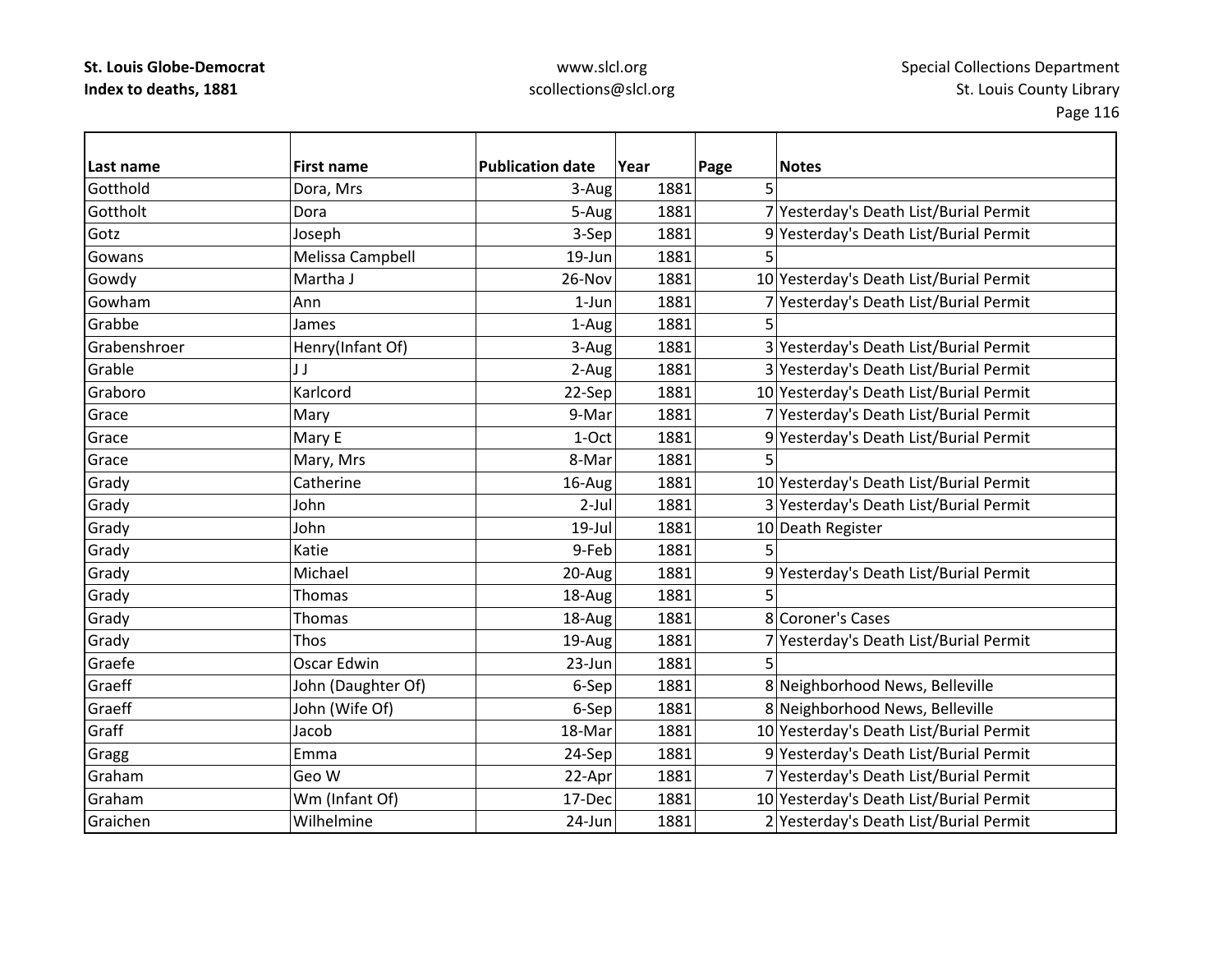| Last name  | <b>First name</b> | <b>Publication date</b> | Year | Page | <b>Notes</b>                            |
|------------|-------------------|-------------------------|------|------|-----------------------------------------|
| Gramlich   | Jean              | $12$ -Jul               | 1881 |      | 3 Yesterday's Death List/Burial Permit  |
| Grannemann | <b>Bertha</b>     | 15-Sep                  | 1881 |      | 10 Yesterday's Death List/Burial Permit |
| Grannis    | Mary Kay          | 18-Jan                  | 1881 |      | 10 Yesterday's Death List/Burial Permit |
| Grannis    | Mary King         | 16-Jan                  | 1881 |      |                                         |
| Grant      | Martha            | 18-Dec                  | 1881 |      | 17 Yesterday's Death List/Burial Permit |
| Grant      | Richard           | 8-May                   | 1881 |      | 6 St. Louis In Splinters                |
| Grant      | Robert            | 10-May                  | 1881 |      | 10 Coroner's Work                       |
| Grasser    | Albert            | 3-Dec                   | 1881 |      | 10 Yesterday's Death List/Burial Permit |
| Grathaus   | Chas              | 12-Jul                  | 1881 |      | 3 Yesterday's Death List/Burial Permit  |
| Graubner   | Caroline L        | 6-May                   | 1881 |      | 10 Yesterday's Death List/Burial Permit |
| Grausch    | Edw               | 20-Feb                  | 1881 |      | 13 Yesterday's Death List/Burial Permit |
| Grave      | Anthony           | 16-Oct                  | 1881 |      | 9 Yesterday's Death List/Burial Permit  |
| Graves     | Annie, Mrs        | 3-Feb                   | 1881 |      |                                         |
| Graves     | Mary O            | 16-Aug                  | 1881 |      | 10 Yesterday's Death List/Burial Permit |
| Gray       | Elizabeth         | 6-Aug                   | 1881 |      | 5 Yesterday's Death List/Burial Permit  |
| Gray       | Elizabeth S       | 7-Aug                   | 1881 |      | 6 Yesterday's Death List/Burial Permit  |
| Gray       | Hickey            | 3-Jan                   | 1881 |      | 8 Over The Dead                         |
| Gray       | James S M         | 24-May                  | 1881 |      | 10 Yesterday's Death List/Burial Permit |
| Gray       | Jennie            | 9-Mar                   | 1881 | 5    |                                         |
| Gray       | Jennie            | 10-Mar                  | 1881 | 5    |                                         |
| Gray       | Jennie Adelel     | 3-Jun                   | 1881 |      | 7 Yesterday's Death List/Burial Permit  |
| Gray       | Kitty             | 2-Dec                   | 1881 |      | 2 Local In Brief                        |
| Gray       | Thomas            | 17-Aug                  | 1881 |      | 8 Yesterday's Death List/Burial Permit  |
| Gray       | Wm H              | 4-Jul                   | 1881 | 5    |                                         |
| Graydon    | A E               | 27-Oct                  | 1881 |      | 9 Yesterday's Death List/Burial Permit  |
| Graydon    | Annie E           | 27-Oct                  | 1881 | 5    |                                         |
| Grayson    | Harriett          | 30-Oct                  | 1881 |      | 11 Yesterday's Death List/Burial Permit |
| Grebb      | Pauline           | 1-Jun                   | 1881 |      | 7 Yesterday's Death List/Burial Permit  |
| Greber     | Theresa           | 19-Feb                  | 1881 |      | 9 Yesterday's Death List/Burial Permit  |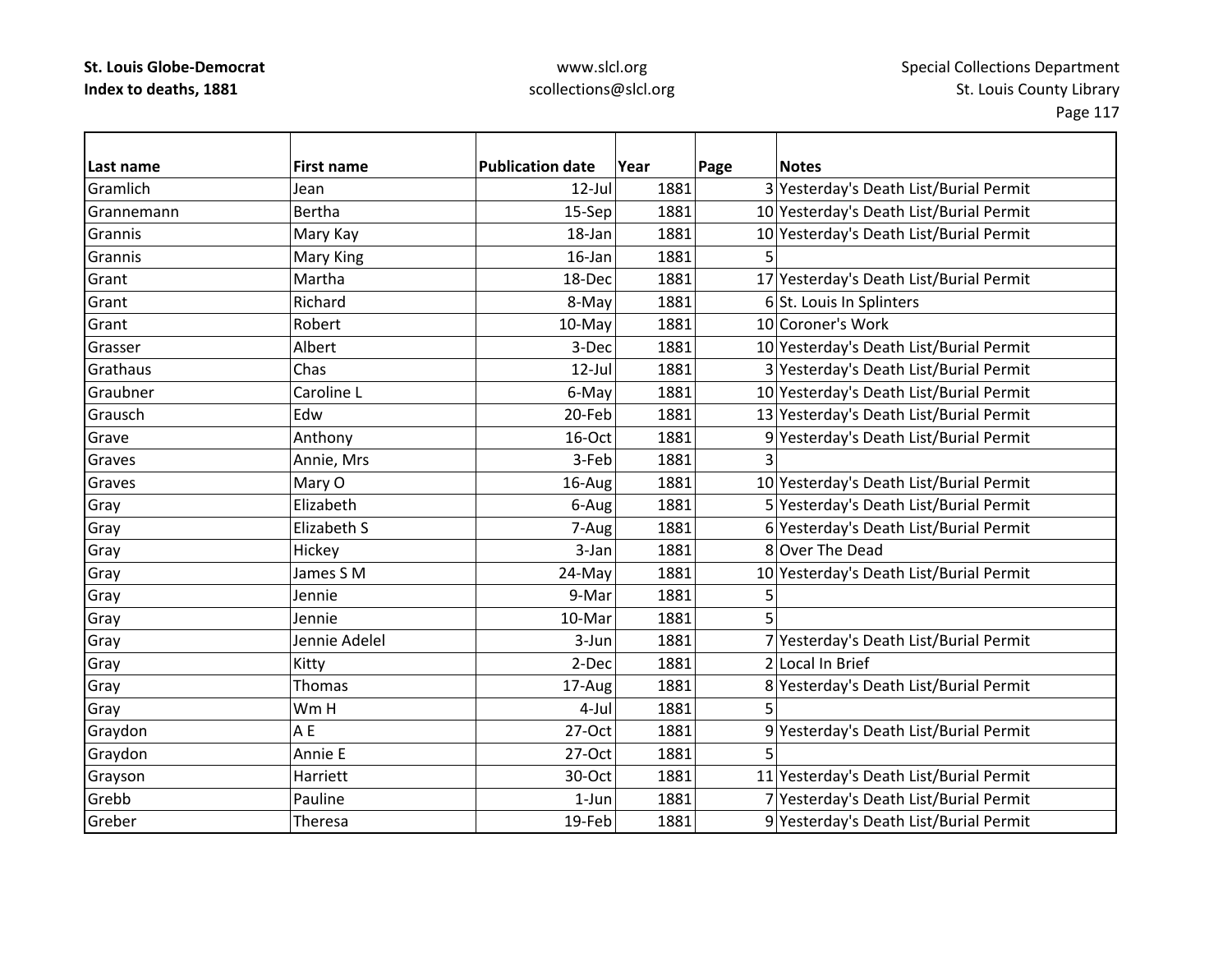| Last name              | <b>First name</b> | <b>Publication date</b> | Year | Page | <b>Notes</b>                            |
|------------------------|-------------------|-------------------------|------|------|-----------------------------------------|
| Greel                  | Maude E           | 16-Jun                  | 1881 |      | 10 Yesterday's Death List/Burial Permit |
| Greeley                | Amme              | 18-Jan                  | 1881 |      | 10 Yesterday's Death List/Burial Permit |
| Green                  | Alice             | 30-Aug                  | 1881 |      | 10 Yesterday's Death List/Burial Permit |
| Green                  | Allen             | 5-Oct                   | 1881 |      | 7 Coroner's Cases                       |
| Green                  | Allen             | 29-Dec                  | 1881 |      | 10 Homicides                            |
| Green                  | Annie             | 16-Aug                  | 1881 |      | 10 Yesterday's Death List/Burial Permit |
| Green                  | Catharine         | $11$ -Jan               | 1881 |      | 8 Yesterday's Death List/Burial Permit  |
| Green                  | Charles J         | $13$ -Jul               | 1881 |      |                                         |
| Green                  | Charley           | $14$ -Jul               | 1881 |      | 10 Yesterday's Death List/Burial Permit |
| Green                  | Emma S, Mrs       | 30-Jun                  | 1881 |      | 7 Neighborhood News, Belleville         |
| Green                  | John              | 20-Dec                  | 1881 |      | 10 Yesterday's Death List/Burial Permit |
| Green                  | Lillie, Miss      | 14-Oct                  | 1881 |      | 6 See Dean, Local In Brief              |
| Green                  | Louis             | 17-Mar                  | 1881 |      | 10 Yesterday's Death List/Burial Permit |
| Green                  | Maria             | 24-Sep                  | 1881 |      | 9 Doings Of The Coroner                 |
| Green                  | Phebe             | 22-Dec                  | 1881 |      | 10 Yesterday's Death List/Burial Permit |
| Green                  | Phoebe Helen      | 21-Dec                  | 1881 | 5    |                                         |
| Green(alias McGriffin, |                   |                         |      |      |                                         |
| Gaffin)                | Allen             | 9-Oct                   | 1881 |      | 16 Yesterday's Death List/Burial Permit |
| Greenfield             | Pauline           | 19-Oct                  | 1881 |      | 10 Yesterday's Death List/Burial Permit |
| Greenleaf              | EL.               | 14-Apr                  | 1881 | 5    |                                         |
| Greenleaf              | E <sub>L</sub>    | 16-Apr                  | 1881 |      | 7 Neighborhood News, Jacksonville, Il   |
| Greenleaf              | Eugene L          | 15-Apr                  | 1881 |      | 5 Yesterday's Death List/Burial Permit  |
| Greensett              | Walter            | 1-Mar                   | 1881 |      | 10 Yesterday's Death List/Burial Permit |
| Greevan                | Mary              | 25-Sep                  | 1881 |      | 15 Yesterday's Death List/Burial Permit |
| Grefrath               | Gottfried         | 5-Jun                   | 1881 |      | 8 Yesterday's Death List/Burial Permit  |
| Gregerson              | Geo               | $21-Oct$                | 1881 |      | 11 Yesterday's Death List/Burial Permit |
| Gregerson              | George            | 18-Oct                  | 1881 |      | 9 Suicide At The City Hospital          |
| Gregerson              | George            | 29-Dec                  | 1881 |      | 10 Suicides                             |
| Gregson                | John              | 13-May                  | 1881 | 5    |                                         |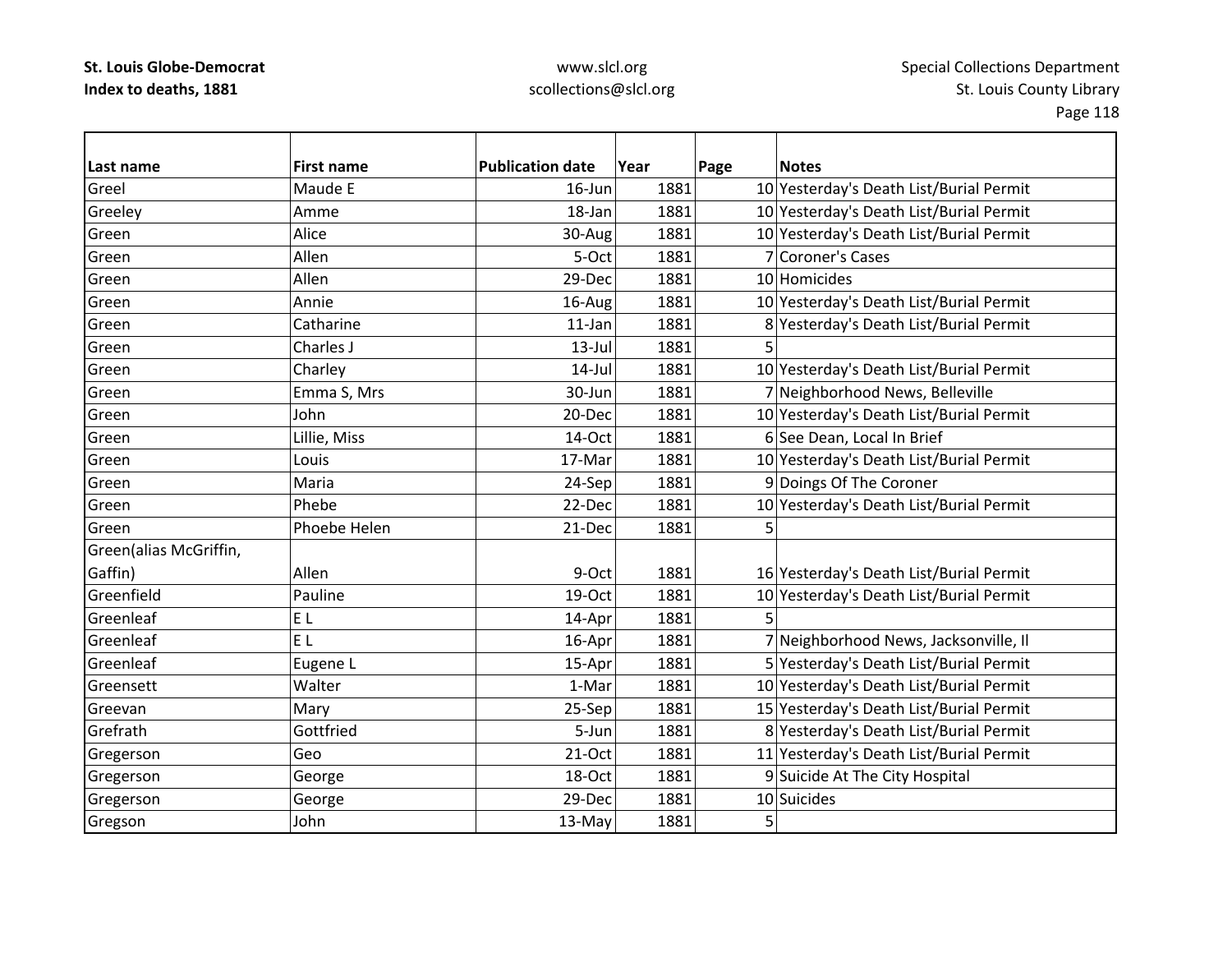| Last name  | <b>First name</b> | <b>Publication date</b> | Year    | Page | <b>Notes</b>                            |
|------------|-------------------|-------------------------|---------|------|-----------------------------------------|
| Grers      | Herman            | 29-Dec                  | 1881    |      | 10 Suicides                             |
| Gresch     | Sebastian         | 13-Oct                  | 1881    |      | 10 Yesterday's Death List/Burial Permit |
| Greser     | Elizabeth         | 2-Sep                   | 1881    |      | 3 Yesterday's Death List/Burial Permit  |
| Gresman    | Valentine         | 25-May                  | 1881    |      | 5 Hunt Horror, Other Cases              |
| Gresseke   | Anna              | 17-Apr                  | 1881    |      | 7 Yesterday's Death List/Burial Permit  |
| Greve      | F H               | 1-Aug                   | 1881    | 5    |                                         |
| Greve      | F H               | 2-Aug                   | 1881    | 5    |                                         |
| Greve      | F H               | 3-Aug                   | 1881    | 5    |                                         |
| Grey       | Jenny             | 10-Mar                  | 1881    |      | 10 Yesterday's Death List/Burial Permit |
| Grey       | Wm H              | 6-Jul                   | 1881    |      | 10 Yesterday's Death List/Burial Permit |
| Grief      | Conrad            | 24-Dec                  | 1881    |      | 12 Yesterday's Death List/Burial Permit |
| Grieferths | Gottfried         | 4-Jun                   | 1881    |      | 7 Coroner's Cases                       |
| Grierson   | Frankie           | 29-Jun                  | 1881    |      | 3 Yesterday's Death List/Burial Permit  |
| Griese     | George            | 28-Jun                  | 1881    |      | 10 Yesterday's Death List/Burial Permit |
| Griese     | Georgie           | 27-Jun                  | 1881 5B |      |                                         |
| Griesker   | Katherina         | 28-Aug                  | 1881    |      | 8 Yesterday's Death List/Burial Permit  |
| Griesmann  | Valentine         | 26-May                  | 1881    |      | 10 Yesterday's Death List/Burial Permit |
| Grifferth  | Gotfried          | 3-Jun                   | 1881    |      | 6 St Louis In splinters                 |
| Griffin    | James E           | 7-Aug                   | 1881    |      | 6 Yesterday's Death List/Burial Permit  |
| Griffith   | Mary              | 20-Feb                  | 1881    |      | 13 Yesterday's Death List/Burial Permit |
| Griggs     | Cora E            | 17-Jul                  | 1881    | 5    |                                         |
| Griggs     | Cora E            | $19$ -Jul               | 1881    |      | 10 Death Register                       |
| Grimm      | Herman            | 29-Oct                  | 1881    |      | 9 Yesterday's Death List/Burial Permit  |
| Grimsley   | John J            | 27-Jan                  | 1881    |      | 4 Death Of John J Grimsley              |
| Grimsley   | John J            | 27-Jan                  | 1881    |      | 10 Yesterday's Death List/Burial Permit |
| Griner     | Edwin             | 28-Aug                  | 1881    | 5    |                                         |
| Griner     | Edwin             | 30-Aug                  | 1881    |      | 10 Yesterday's Death List/Burial Permit |
| Grisman    | Michael           | 12-Jun                  | 1881    |      | 16 Yesterday's Death List/Burial Permit |
| Griswold   | <b>Theresa</b>    | 4-Oct                   | 1881    |      | 10 Yesterday's Death List/Burial Permit |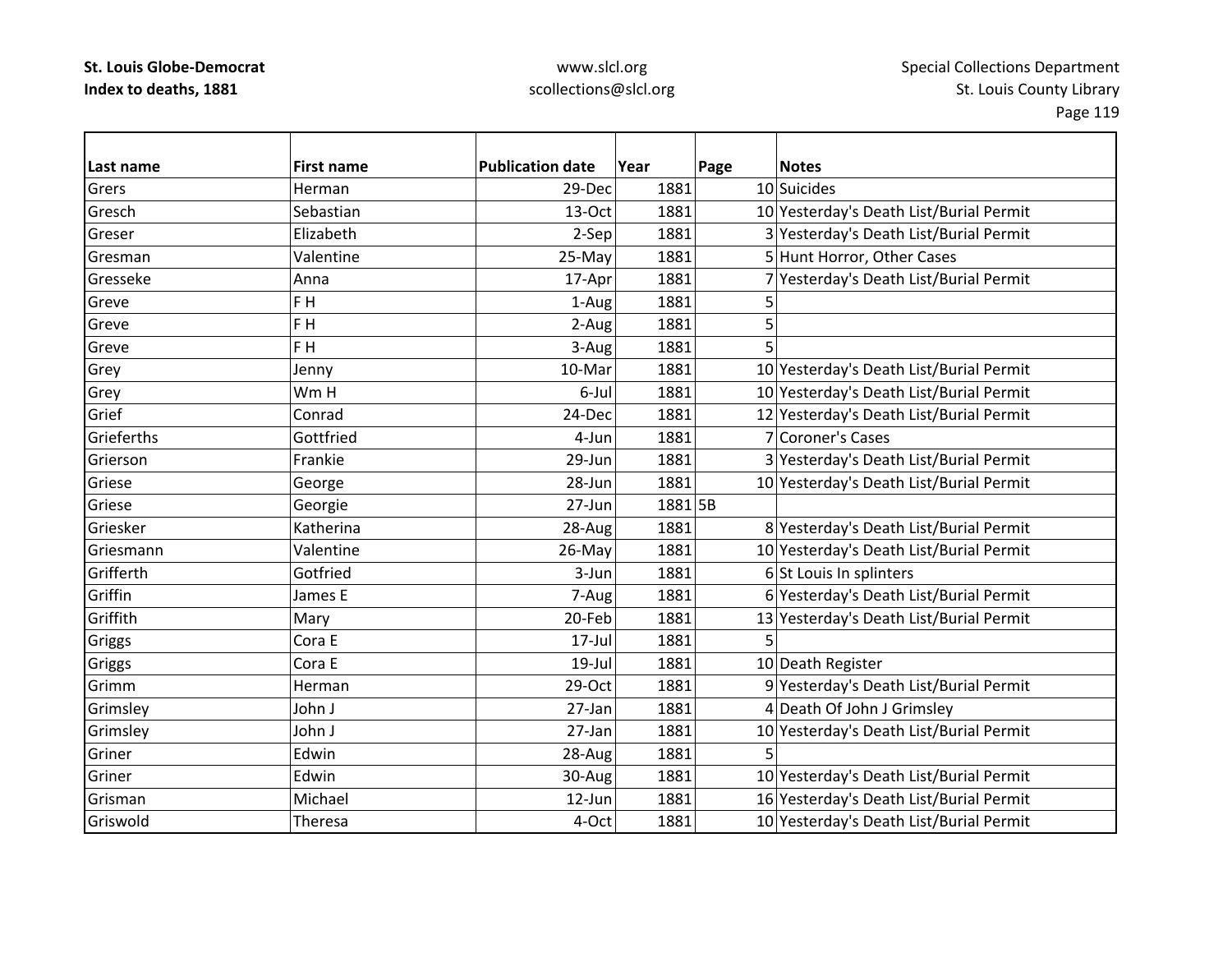| Last name     | <b>First name</b> | <b>Publication date</b> | Year | Page | <b>Notes</b>                            |
|---------------|-------------------|-------------------------|------|------|-----------------------------------------|
| Groene        | Hanna             | 14-Oct                  | 1881 |      | 3 Yesterday's Death List/Burial Permit  |
| Grof          | Dora              | 11-Nov                  | 1881 |      | 10 Yesterday's Death List/Burial Permit |
| Grogan        | Patrick           | 1-Apr                   | 1881 |      | 8 Falling Walls                         |
| Grogan        | Patrick           | 2-Apr                   | 1881 |      | 9 Coroner's Cases                       |
| Groker        | Frank             | 9-Sep                   | 1881 |      | 10 Yesterday's Death List/Burial Permit |
| Gropper       | Louisa            | $12$ -Jul               | 1881 |      | 3 Yesterday's Death List/Burial Permit  |
| Grosby        | Elizabeth         | 9-Mar                   | 1881 |      | 7 Yesterday's Death List/Burial Permit  |
| Grote         | Ostien            | $15$ -Jan               | 1881 |      | 9 Yesterday's Death List/Burial Permit  |
| Groves        | Mary              | 6-Mar                   | 1881 |      | 10 Yesterday's Death List/Burial Permit |
| Groves        | Octavia E         | 8-Feb                   | 1881 | 5    |                                         |
| Grubenhoff    | Mathias           | 7-Dec                   | 1881 |      | 10 Yesterday's Death List/Burial Permit |
| Gruennayel    | Robert            | 7-Apr                   | 1881 |      | 8 Yesterday's Death List/Burial Permit  |
| Gruin         | Michael           | 6-Sep                   | 1881 |      | 7 Yesterday's Death List/Burial Permit  |
| Grund         | Elizabeth List    | 3-May                   | 1881 |      |                                         |
| Grund         | Elizabeth         | 4-May                   | 1881 |      | 3 Yesterday's Death List/Burial Permit  |
| Grund         | Elizabeth List    | 4-May                   | 1881 |      | 5 Yesterday's Death List/Burial Permit  |
| Grundy        | Mary Ann          | 17-Feb                  | 1881 |      | 8 Yesterday's Death List/Burial Permit  |
| Grunkowska    | Mary              | 30-Aug                  | 1881 |      | 10 Yesterday's Death List/Burial Permit |
| Grupe         | Edward            | 28-Dec                  | 1881 |      | 10 Yesterday's Death List/Burial Permit |
| Grupe         | George M          | 26-Nov                  | 1881 | 5    |                                         |
| Grupe         | Mina              | 2-Aug                   | 1881 |      | 3 Yesterday's Death List/Burial Permit  |
| Guaak         | Emma              | 11-Aug                  | 1881 |      | 3 Yesterday's Death List/Burial Permit  |
| Guarin        | Mary              | 17-Oct                  | 1881 |      |                                         |
| Gubbins       | L G               | 21-Sep                  | 1881 |      | 12 Yesterday's Death List/Burial Permit |
| Gudoschowitch | Napoleon          | $15$ -Jul               | 1881 |      | 10 Municipal Matters                    |
| Guede         | Otto              | 20-Jan                  | 1881 |      | 6 Burial Permits                        |
| Guene         | Charles           | 8-Sep                   | 1881 |      | 10 Yesterday's Death List/Burial Permit |
| Guerdan       | Emil F            | 31-May                  | 1881 |      | 10 Yesterday's Death List/Burial Permit |
| Guessel       | Wm                | 21-Nov                  | 1881 |      | 3 Local In Brief                        |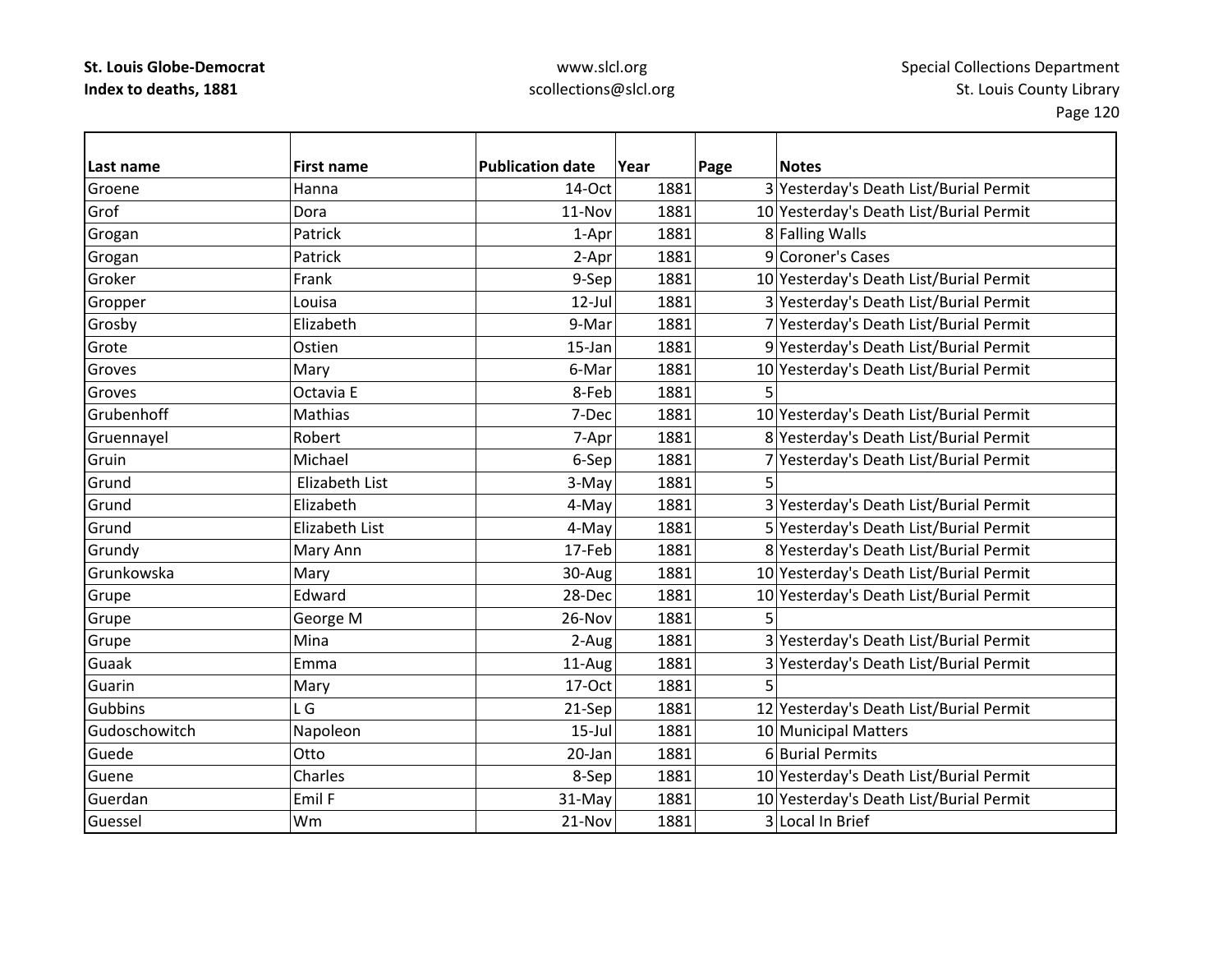### www.slcl.org scollections@slcl.org

**Last nameFirst name Publication date date Year Page Notes** GuetermannFrancisca 29-Nov 1881 10 Yesterday's Death List/Burial Permit GundlachEliza, Mrs 19‐Mar 19‐Mar 1881 4 Mortuary Matters Gunning Hannah 186–Apr 1881 10 yesterday's Death List/Burial Permit **Gunsolios** Chas T **8**-Sep 1881 1881 10 Yesterday's Death List/Burial Permit Gunter Louis7-Apr 1881 8 Yesterday's Death List/Burial Permit Guntley Catherina 1881 1881 10 Yesterday's Death List/Burial Permit Guntly Elizabeth 7‐Jul 1881 10 Yesterday's Death List/Burial Permit Gurnel Albert23-Nov 1881 11 Yesterday's Death List/Burial Permit GurntherPeter 18–Dec 1881 17 Yesterday's Death List/Burial Permit GusJoseph 16‐Apr 16‐Apr 1881 12 Yesterday's Death List/Burial Permit GusJoseph (Infant of) 121-Dec 1881 11 Yesterday's Death List/Burial Permit **Guss** Harriett 27‐Oct 1881 9 Yesterday's Death List/Burial Permit **Guth** Ida 28‐Jun 1881 10 Yesterday's Death List/Burial Permit Gutheil Frank24-Apr 1881 9 Yesterday's Death List/Burial Permit Guthiel Frank23-Apr 1881 8 Splinters Guthriee |Addison Brady 15-Sep| 1881| 5 Guthrie Caroline 20‐Nov 1881 16 Yesterday's Death List/Burial Permit GuthrieJoseph 14‐Sep 1881 10 Yesterday's Death List/Burial Permit GuthrieJoseph Rolla  $13-$ Sep  $1881$  5 Gutpeund Theresia 12-Jan 1881 8 Yesterday's Death List/Burial Permit Gutzler Louis3-Jul 1881 16 Yesterday's Death List/Burial Permit GutzmanLulu 10‐Jul 1881 8 Yesterday's Death List/Burial Permit Guy |Willie A | 26-Apr| 1881| 5 Guy 26-Apr 1881 7 Yesterday's Death List/Burial Permit 26-Apr 1881 7 Yesterday's Death List/Burial Permit Haack Dorothea15-Jul 1881 10 Municipal Matters Haag 13–Oct 1881 10 Yesterday's Death List/Burial Permit 13–000 13–000 1881 10 Yesterday's Death List/Burial Permit Haag |Wm | 29-Dec 1881 10 Suicides HaakeMina 1881 1881 10 Yesterday's Death List/Burial Permit Haas Alfred2-Jul 1881 3 Yesterday's Death List/Burial Permit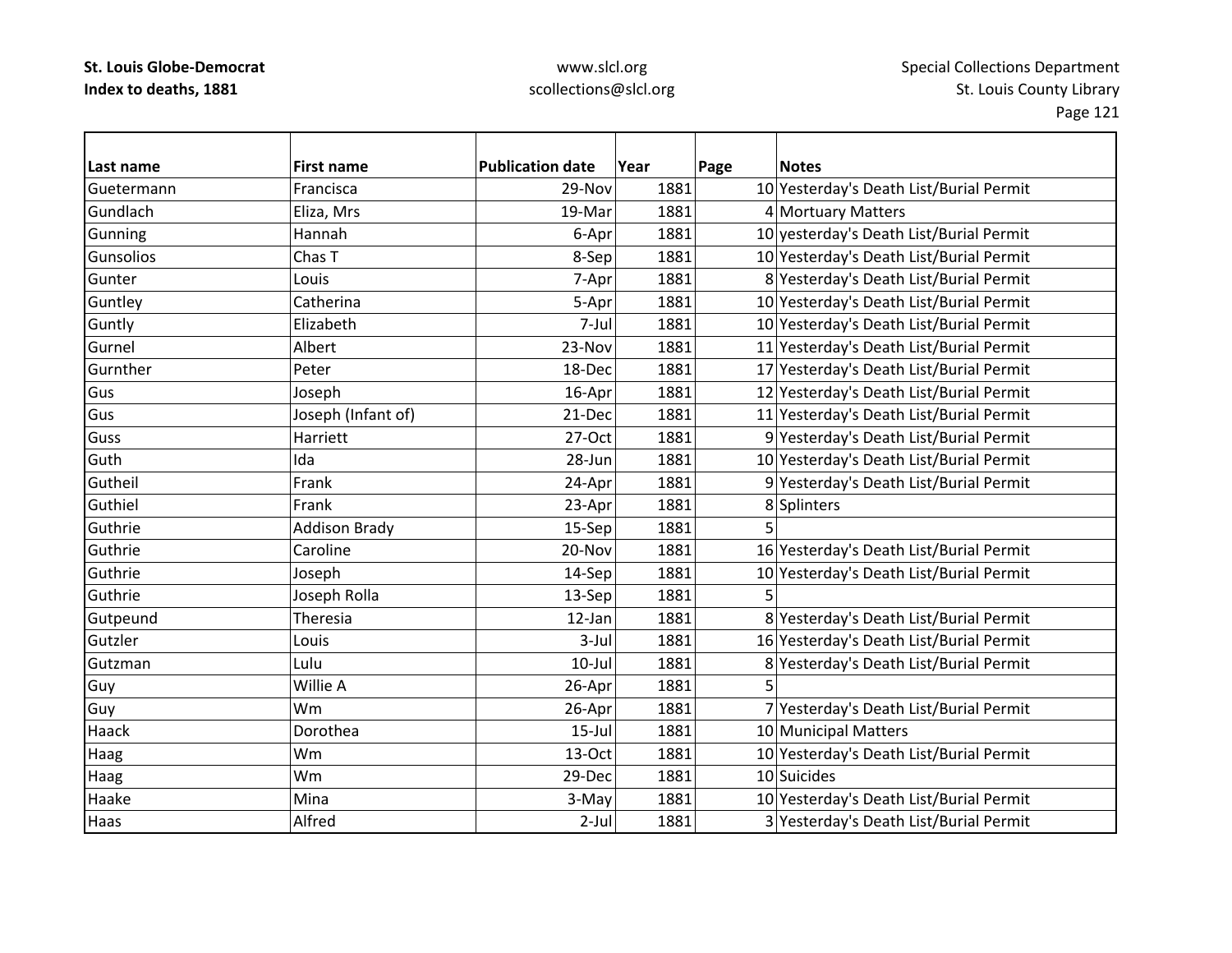| Last name     | <b>First name</b> | <b>Publication date</b> | Year | Page | <b>Notes</b>                            |
|---------------|-------------------|-------------------------|------|------|-----------------------------------------|
| Haas          | Emma              | 11-Oct                  | 1881 |      | 8 Yesterday's Death List/Burial Permit  |
| Haas          | Hally             | 9-Jul                   | 1881 |      | 9 Yesterday's Death List/Burial Permit  |
| Haas          | Matilda, Mrs      | 27-Feb                  | 1881 |      | 6 Lynchers Left                         |
| Haase         | Friedrich         | 30-Dec                  | 1881 |      | 10 Yesterday's Death List/Burial Permit |
| Habersettle   | Catherine         | 11-Oct                  | 1881 |      | 8 Yesterday's Death List/Burial Permit  |
| Haberzettel   | Annie (Mother Of) | 11-Oct                  | 1881 |      | 2 Sad Case                              |
| Haberzettle   | Catherine, Mrs    | 9-Oct                   | 1881 |      | 3 Locals In Brief                       |
| <b>Habick</b> | Maria E           | 9-Aug                   | 1881 |      | 3 Yesterday's Death List/Burial Permit  |
| Hackett       | Christopher       | 29-Dec                  | 1881 |      | 9 Yesterday's Death List/Burial Permit  |
| Hackney       | Esther            | 28-Aug                  | 1881 |      | 8 Yesterday's Death List/Burial Permit  |
| Haefs         | August            | 15-Dec                  | 1881 |      | 9 Yesterday's Death List/Burial Permit  |
| Haendlin      | Mike, Mrs         | 31-May                  | 1881 |      | 10 Yesterday's Death List/Burial Permit |
| Haeppeler     | Elizabeth         | 8-Dec                   | 1881 |      | 10 Yesterday's Death List/Burial Permit |
| Haeubert      | Unknown           | 13-Apr                  | 1881 |      | 6 Neighborhood News, Belleville         |
| Hagen         | John              | 18-Sep                  | 1881 |      | 6 Yesterday's Death List/Burial Permit  |
| Hagen         | John              | 3-Nov                   | 1881 |      | 10 Yesterday's Death List/Burial Permit |
| Hagen         | John Marshall     | 2-Nov                   | 1881 | 5    |                                         |
| Hagen         | Owen              | 8-Oct                   | 1881 | 5    |                                         |
| Hagen         | Owen              | 9-Oct                   | 181  |      | 16 Yesterday's Death List/Burial Permit |
| Hagerty       | Mary              | 26-Oct                  | 1881 | 5    |                                         |
| Hagerty       | Mary              | 27-Oct                  | 1881 |      | 9 Yesterday's Death List/Burial Permit  |
| Hagger        | Horace            | 18-Nov                  | 1881 |      | 9 Yesterday's Death List/Burial Permit  |
| Hahn          | Augusta           | 20-Jul                  | 1881 |      | 3 Yesterday's Death List/Burial Permit  |
| Hahn          | Chas Aug          | 2-Nov                   | 1881 | 5    |                                         |
| Hahn          | Chas Aug          | 3-Nov                   | 1881 | 5    |                                         |
| Hahn          | Chas Aug          | 4-Nov                   | 1881 |      | 10 Yesterday's Death List/Burial Permit |
| Hahn          | Franz             | 13-Oct                  | 1881 |      | 10 Yesterday's Death List/Burial Permit |
| Hahn          | Franz M           | 12-Nov                  | 1881 |      | 10 Yesterday's Death List/Burial Permit |
| Hahn          | Henry             | $14$ -Jul               | 1881 |      | 3 Death-Dealing Toy                     |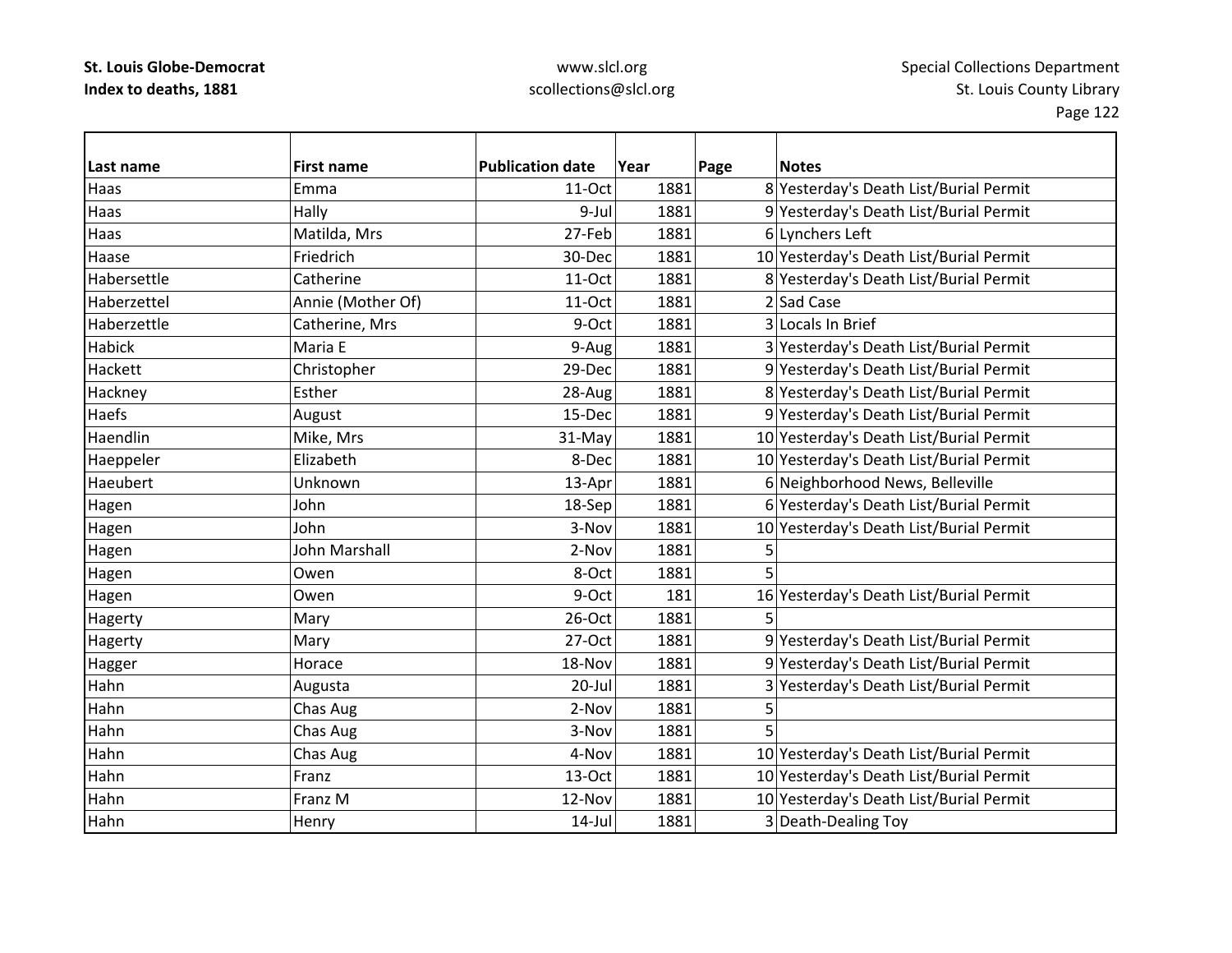| Last name | <b>First name</b> | <b>Publication date</b> | Year | Page | <b>Notes</b>                            |
|-----------|-------------------|-------------------------|------|------|-----------------------------------------|
| Hahn      | Henry             | $14$ -Jul               | 1881 |      | 10 Yesterday's Death List/Burial Permit |
| Hahn      | Margaret          | 19-Mar                  | 1881 |      |                                         |
| Haig      | George            | $12$ -Jul               | 1881 |      | 3 Yesterday's Death List/Burial Permit  |
| Haight    | Lottie            | 1-May                   | 1881 | 8    |                                         |
| Haight    | Lottie            | 1-May                   | 1881 |      | 16 Yesterday's Death List/Burial Permit |
| Hain      | Frank             | 4-May                   | 1881 |      | 3 Yesterday's Death List/Burial Permit  |
| Haines    | William M         | 22-Feb                  | 1881 | 5    |                                         |
| Hake      | Herman H          | 10-Dec                  | 1881 | 5    |                                         |
| Hake      | Herman H          | 11-Dec                  | 1881 | 5    |                                         |
| Hale      | James             | 21-Dec                  | 1881 |      | 11 Yesterday's Death List/Burial Permit |
| Haley     | Simon             | $21$ -Jul               | 1881 |      | 10 Yesterday's Death List/Burial Permit |
| Hall      | Geo W             | $12$ -Jul               | 1881 |      | 3 Yesterday's Death List/Burial Permit  |
| Hall      | George Otis       | 14-Jan                  | 1881 | 5    |                                         |
| Hall      | Sohia             | 29-Apr                  | 1881 |      | 10 Yesterday's Death List/Burial Permit |
| Hall      | William           | 2-Aug                   | 1881 |      | 7 Laclede Homicide                      |
| Hall      | William           | 19-Nov                  | 1881 |      | 7 Murder Trial In St. Louis County      |
| Hall      | William           | $31$ -Jul               | 1881 |      | 2 Murdered By Mulligan                  |
| Hall      | William           | 1-Aug                   | 1881 |      | 8 Laclede Tragedy                       |
| Hall      | William           | 3-Aug                   | 1881 |      | 8 Disturbing The Dead                   |
| Hall      | Bill              | 5-Sep                   | 1881 |      | 8 Filled With Slugs                     |
| Hall      | Ralph             | 8-Jul                   | 1881 |      | 10 Yesterday's Death List/Burial Permit |
| Hall      | William           | 11-Aug                  | 1881 |      | 6 Laclede Homicide                      |
| Halle     | Elizabeth         | 1-Mar                   | 1881 |      | 10 Yesterday's Death List/Burial Permit |
| Haller    | John              | 7-Aug                   | 1881 |      | 6 Yesterday's Death List/Burial Permit  |
| Haller    | Paul              | 7-Jul                   | 1881 |      | 10 Yesterday's Death List/Burial Permit |
| Hallock   | Newton S          | 31-Aug                  | 1881 | 5    |                                         |
| Hallock   | Newton S          | 1-Sep                   | 1881 | 5    |                                         |
| Hallock   | Newton S          | 2-Sep                   | 1881 |      | 3 Yesterday's Death List/Burial Permit  |
| Hallock   | Newton S          | $2-Sep$                 | 1881 | 5    |                                         |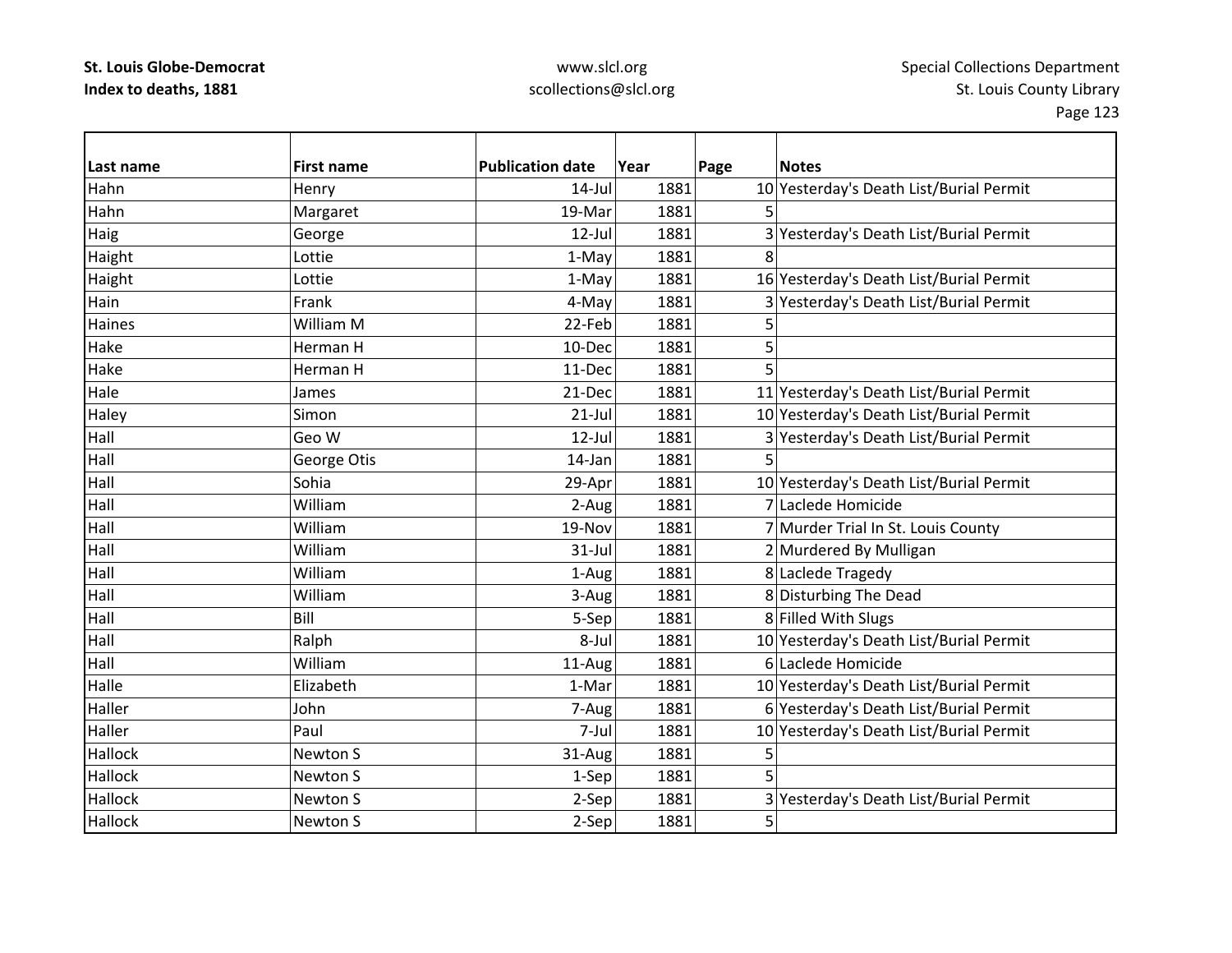### www.slcl.org scollections@slcl.org

**Last nameFirst name Publication date date Year Page Notes** Halpin Mary Mary 26-Nov 1881 10 Yesterday's Death List/Burial Permit 16 Mary 26-Nov 2018 1881 Halpin Mary Hannifan, MrsHalpin 1881 5 Halpin Nellie 1881 – Nellie 1881 – Halpin Halpin Halpin Halpin Halpin Halpin Halpin Halpin Halpin Ha Halpin 10‐Aug 1881 7 Yesterday's Death List/Burial Permit 16alpin 1881 7 Yesterday's Death List/Burial Permit Halsteen Otto27-Sep 1881 9 Terminated His Troubles Halstein**Otto** 29-Dec 1881 10 Suicides HaltemanAnna Delilah 1881 **bilang Participal di Participal di Participal di S** HaltemanRobert O 17-Nov 1881 3 HaltemanRobert O 18-Nov 18-Nov 1881 9 Yesterday's Death List/Burial Permit HaltemannArthur 1881 11 Yesterday's Death List/Burial Permit 1881 HaltermanAnnie 10‐Nov 1881 10‐Nov 1881 10 Yesterday's Death List/Burial Permit Haltinger Ferdinand Ferdinand 14‐Jul 1881 10 Yesterday's Death List/Burial Permit HamMaggie 30-Dec 1881 10 Yesterday's Death List/Burial Permit HamelmannCharles 19 | 19-Jul 1881 10 Death Register Hamensteadtt |George | 28-Oct 1881 5 HamiltonArchibald 15‐Dec 1881 8 Neighborhood News, East St. Louis HamiltonErnest Elliott **1881 1881** 5 Hamilton Jennie 25‐Feb 1881 5 Hamilton Jennie T 3‐Apr 1881 8 HamiltonJohn  $14$ -Aug  $1881$   $14$  Busy Over Bodies Hamilton Joseph 26‐Jul 1881 10 Yesterday's Death List/Burial Permit HamiltonMinnie Virginia Eitzen | 25-Nov | 1881 | 5 HamiltonTheodore 19‐Jun 1881 9 Yesterday's Death List/Burial Permit HammelFrederick(Infant Of) 28-Dec 1881 10 Yesterday's Death List/Burial Permit HammelsonWillie 10 | 10-Jun 1881 10 Yesterday's Death List/Burial Permit Hammerstaedt Geo29-Oct 1881 9 Yesterday's Death List/Burial Permit Hammler Louis5-Aug 1881 7 Yesterday's Death List/Burial Permit HammonGeorge 13‐Dec 1881 10 Yesterday's Death List/Burial Permit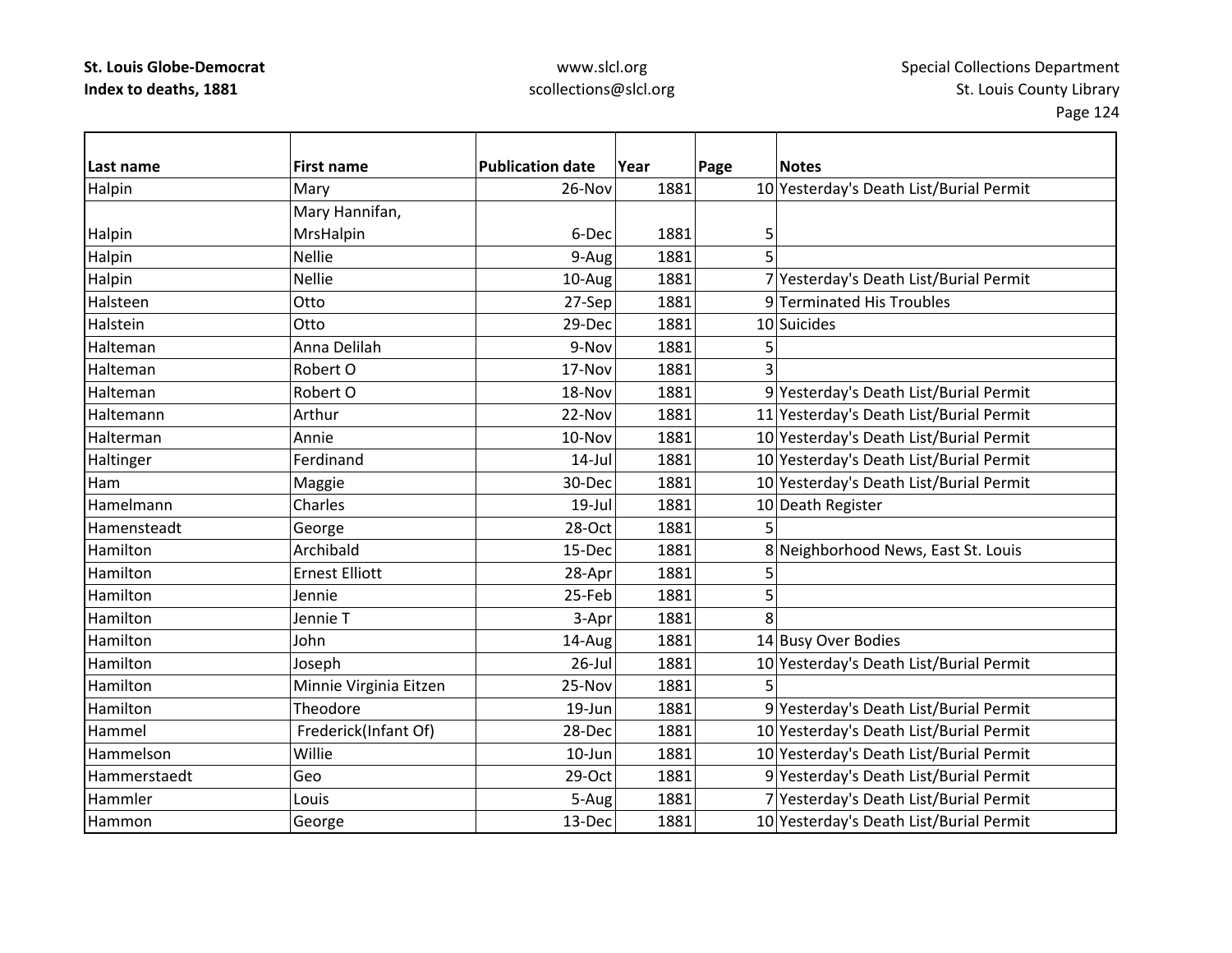| Last name      | <b>First name</b> | <b>Publication date</b> | Year | Page | <b>Notes</b>                                 |
|----------------|-------------------|-------------------------|------|------|----------------------------------------------|
| Hammond        | Chas              | 5-Aug                   | 1881 |      | 7 Yesterday's Death List/Burial Permit       |
| Hammond        | Leah              | 26-Mar                  | 1881 |      | 8 Yesterday's Death List/Burial Permit       |
| Hammond        | Leah Parker       | 25-Mar                  | 1881 | 5    |                                              |
| Hammond        | Lucy (Infant Of)  | 30-Dec                  | 1881 |      | 10 Yesterday's Death List/Burial Permit      |
| Hampson        | Laura M           | 30-Mar                  | 1881 |      |                                              |
| Hanafin        | Kate              | 11-Aug                  | 1881 |      | 3 Yesterday's Death List/Burial Permit       |
| Hananny        | Patrick           | 12-Aug                  | 1881 |      | 3 Yesterday's Death List/Burial Permit       |
| Hance          | Jesse             | 6-Dec                   | 1881 |      | 10 Yesterday's Death List/Burial Permit      |
| Hand           | Elia              | 1-May                   | 1881 |      | 16 Yesterday's Death List/Burial Permit      |
| Hand           | Jas C             | 6-Feb                   | 1881 |      |                                              |
| Handley        | Aaron             | 3-Jan                   | 1881 |      | 8 Over The Dead                              |
| Handley        | Lucy              | 12-Aug                  | 1881 |      | 3 Yesterday's Death List/Burial Permit       |
| Handman        | Arthur            | 7-Jan                   | 1881 |      | 7 Death Rate/Burial Permit, St. Ann's Asylum |
| Hanecke        | Henry             | 23-Aug                  | 1881 |      | 7 Yesterday's Death List/Burial Permit       |
| Haner          | Mike              | 28-Dec                  | 1881 |      | 10 Yesterday's Death List/Burial Permit      |
| Hanfield       | James W           | 4-Nov                   | 1881 |      | 10 Yesterday's Death List/Burial Permit      |
| Hanfield       | Jas W             | 4-Nov                   | 1881 | 5    |                                              |
| Hank           | Mary              | $11$ -Jan               | 1881 |      | 8 Yesterday's Death List/Burial Permit       |
| <b>Hankins</b> | George            | 5-Sep                   | 1881 |      | 3 Splinters                                  |
| Hanlan         | <b>Blance</b>     | 28-Jun                  | 1881 |      | 10 Yesterday's Death List/Burial Permit      |
| Hanley         | Julia             | 18-May                  | 1881 |      | 7 Yesterday's Death List/Burial Permit       |
| Hanley         | Margaret, Mrs     | 17-Dec                  | 1881 |      | 6 East St. Louis                             |
| Hanly          | Julia             | 17-May                  | 1881 | 5    |                                              |
| Hanly          | Julia             | 18-May                  | 1881 | 5    |                                              |
| Hann           | Sarah Ann         | 18-Jun                  | 1881 | 5    |                                              |
| Hannagan       | JJ                | 30-Jan                  | 1881 | 5    |                                              |
| Hannan         | John              | 19-Aug                  | 1881 |      | 7 Yesterday's Death List/Burial Permit       |
| Hanne          | Frank             | 13-Aug                  | 1881 |      | 9 Yesterday's Death List/Burial Permit       |
| Hannibal       | Herman            | 25-Dec                  | 1881 |      | 14 Yesterday's Death List/Burial Permit      |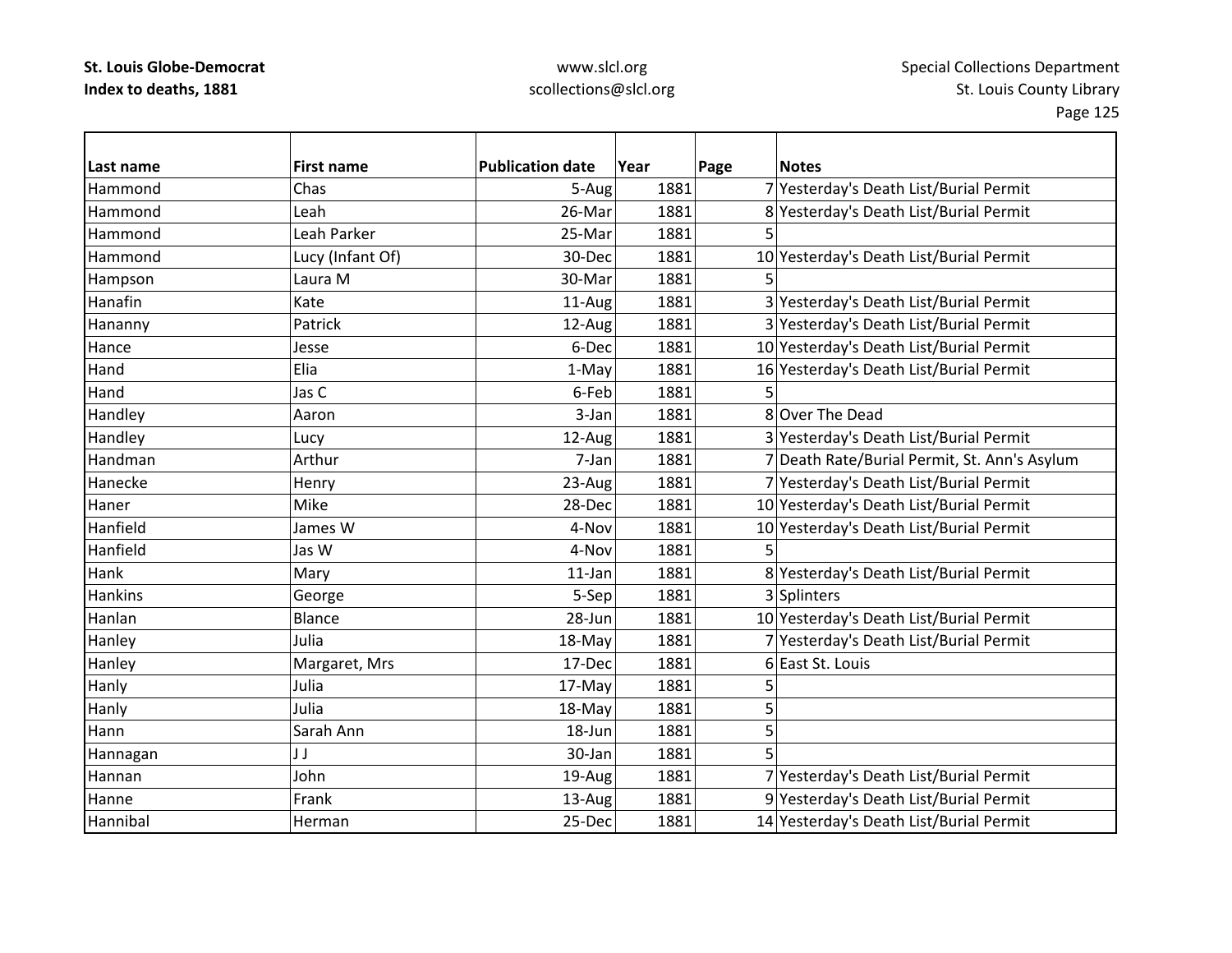| Last name   | <b>First name</b>  | <b>Publication date</b> | Year | Page | <b>Notes</b>                            |
|-------------|--------------------|-------------------------|------|------|-----------------------------------------|
| Hannigan    | Christiana         | 4-Jul                   | 1881 | 5    |                                         |
| Hannigan    | Christiana         | 6-Jul                   | 1881 |      | 10 Yesterday's Death List/Burial Permit |
| Hannigan    | Johanna            | 7-Dec                   | 1881 | 5    |                                         |
| Hannigan    | Johanna            | 8-Dec                   | 1881 | 5    |                                         |
| Hannigan    | Johanna            | 9-Dec                   | 1881 | 5    |                                         |
| Hannigan    | John               | 18-Feb                  | 1881 |      | 8 Yesterday's Death List/Burial Permit  |
| Hannigan    | Michael (Child Of) | 19-Feb                  | 1881 |      | 9 Scalded To Death                      |
| Hanorcke    | Frank              | 22-Nov                  | 1881 |      | 11 Yesterday's Death List/Burial Permit |
| Hansebott   | Rosa               | 5-Nov                   | 1881 |      | 15 Yesterday's Death List/Burial Permit |
| Hansen      | Julius             | 26-Jan                  | 1881 |      | 3 See Hansen, Murderer's Mistake        |
| Hanske      | Julius             | 26-Jan                  | 1881 |      | 3 See Hansen, Murderer's Mistake        |
| Hanske      | Julius             | 28-Jan                  | 1881 |      | 3Judged By A Jury                       |
| Hanske      | Julius             | 29-Jan                  | 1881 |      | 8 Alley Tragedy                         |
| Hanske      | Julius             | 2-Feb                   | 1881 |      | 3 Man Whom Stull Murdered               |
| Hanske      | Julius             | 3-Feb                   | 1881 |      | 8 Murdered For Money                    |
| Hanske      | Julius             | 4-Feb                   | 1881 |      | 6 Mournful Mission                      |
| Hanske      | Julius             | 15-Feb                  | 1881 |      | 8 Hanske's Body                         |
| Hanson      | Anna               | 8-Feb                   | 1881 |      | 6 Yesterday's Death List/Burial Permit  |
| Haplacke    | Bernard            | 30-Jan                  | 1881 |      | 3 Yesterday's Death List/Burial Permit  |
| Haradebrock | Geo L              | $13$ -Jul               | 1881 |      | 8 Yesterday's Death List/Burial Permit  |
| Hard        | Freddie W          | 1-May                   | 1881 | 8    |                                         |
| Hardenbrook | George L           | $14$ -Jul               | 1881 | 5    |                                         |
| Hardenbrook | George L           | 28-Dec                  | 1881 |      | 10 Year's Mortality                     |
| Harding     | George             | 6-Mar                   | 1881 |      | 10 Yesterday's Death List/Burial Permit |
| Hardy       | Anna M             | 23-Aug                  | 1881 |      | 7 Yesterday's Death List/Burial Permit  |
| Hardy       | Mary               | 18-Oct                  | 1881 |      | 7 Yesterday's Death List/Burial Permit  |
| Hare        | Thomas B           | 5-Mar                   | 1881 |      | 8 Yesterday's Death List/Burial Permit  |
| Harity      | James              | 26-May                  | 1881 |      | 10 Yesterday's Death List/Burial Permit |
| Harkleroad  | Isaac              | 15-Aug                  | 1881 |      | 3 Mr Isaac Harkleroad                   |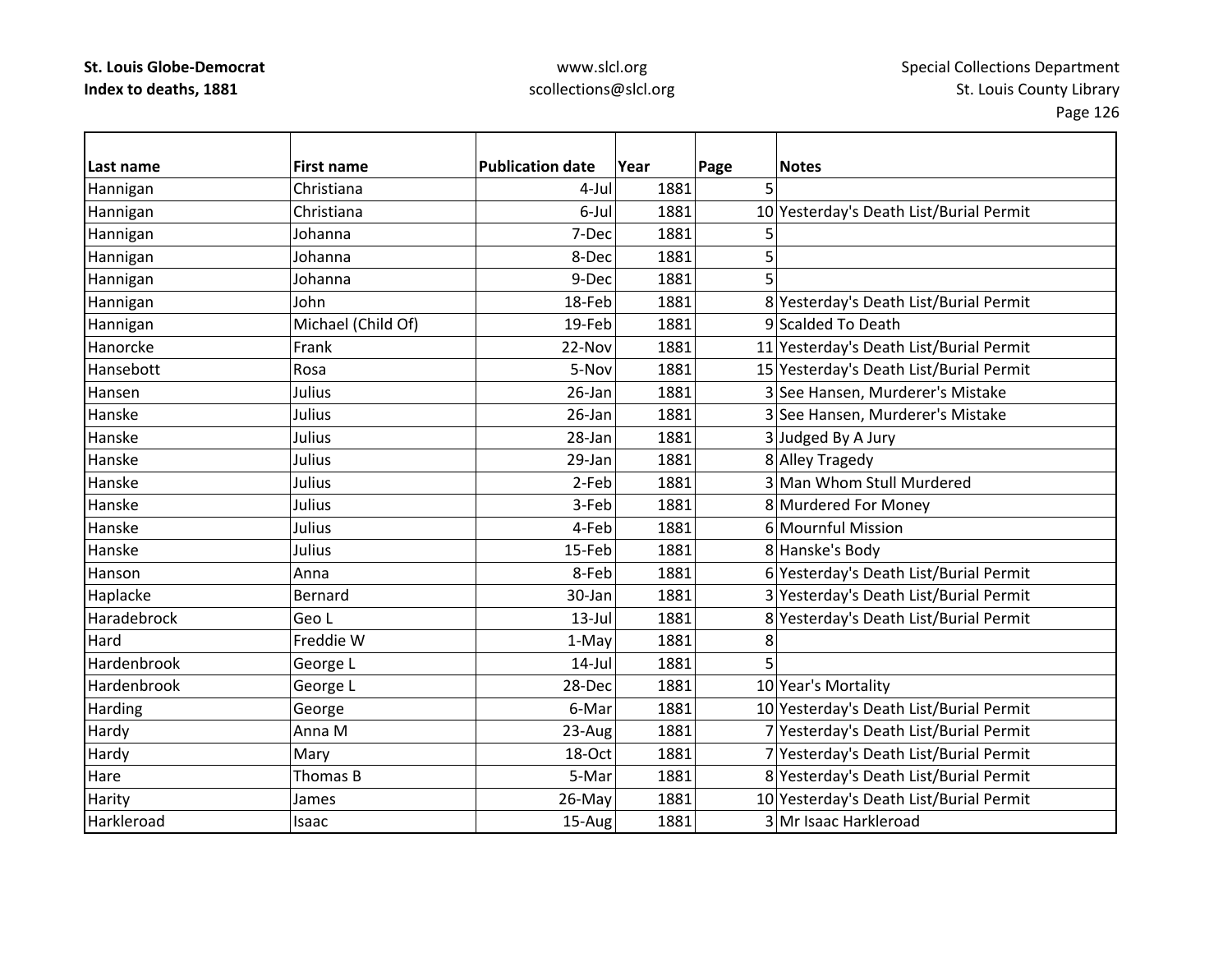### www.slcl.org scollections@slcl.org

**Last name First name Publication date Year Page Notes** Harkleroad John 15‐Aug 1881 3 Mr Isaac Harkleroad **Harkness** s |U UP 16-Aug 1881 10 Yesterday's Death List/Burial Permit Harley James (Infant Of) 1881 1881 10 Yesterday's Death List/Burial Permit HarnchCatherine 18–000 18–000 1881 7 Yesterday's Death List/Burial Permit Harney Cordelia  $\vert$ Cordelia  $\vert$  6-Jul 1881 10 Yesterday's Death List/Burial Permit Harper Eva 1–Oct 1881 9 Yesterday's Death List/Burial Permit 1681 Harrington Elizabeth 24‐Feb 1881 5 Harrington Geo 66 | 9-Jun 1881 | 1881 | 10 Yesterday's Death List/Burial Permit Harriss | A A R | 7-Apr| 1881| 5 Harriss IA AR 1881 1881 10 Yesterday's Death List/Burial Permit HarrisAlbert 22‐Jul 1881 10 Yesterday's Death List/Burial Permit Harris Charles 24‐Mar 1881 8 Yesterday's Death List/Burial Permit Harris Chas29-Apr 1881 10 Yesterday's Death List/Burial Permit HarrisChas (Infant Of) 6‐Dec 1881 10 Yesterday's Death List/Burial Permit Harris Elizabeth11-Oct 1881 8 Yesterday's Death List/Burial Permit **Harris** s |Ellis | 27-Dec| 1881| 5 **Harris**  Laura29-Oct 1881 9 Yesterday's Death List/Burial Permit HarrisMargaret 18–Sep 1881 6 Yesterday's Death List/Burial Permit Harris|Mary  $\vert$  15-Jan $\vert$  1881 $\vert$  9 $\vert$ Yesterday's Death List/Burial Permit Harris| 15‐Sep | 1881 | 15‐Sep | 1881 | 10 Yesterday's Death List/Burial Permit Harris Nannie $17-Apr$  1881 5 Harris William30-Mar 1881 3 Splinters Harris Willie28-Dec 1881 10 Yesterday's Death List/Burial Permit HarrisonAlice 12–Oct 1881 10 Yesterday's Death List/Burial Permit HarroldMary 13 Mary 13 Mary 13 Yesterday's Death List/Burial Permit Hart Chass 19-Jul 1881 10 Death Register **Hart** Grant 11-Aug 1881 3 Neighborhood News, East St Louis **Hart**  Willie27-Aug 1881 9 Yesterday's Death List/Burial Permit Hartagan Mary Mary 19‐Oct 1881 10 Yesterday's Death List/Burial Permit Hartagan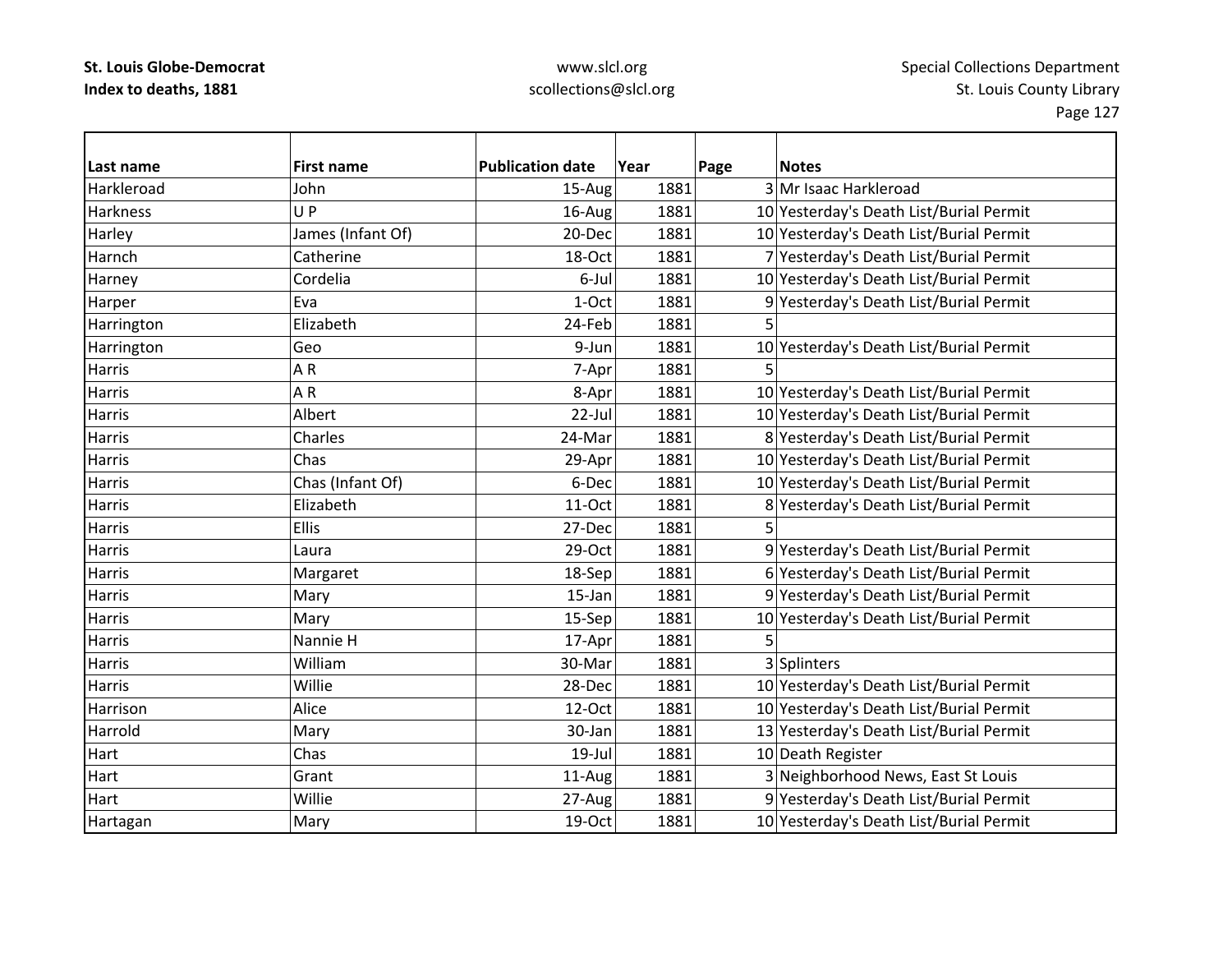| Last name | <b>First name</b> | <b>Publication date</b> | Year | Page | <b>Notes</b>                            |
|-----------|-------------------|-------------------------|------|------|-----------------------------------------|
| Hartman   | <b>Barbara</b>    | 19-Apr                  | 1881 | 10   |                                         |
| Hartman   | Herman A          | 9-Apr                   | 1881 |      | 8 Yesterday's Death List/Burial Permit  |
| Hartman   | John              | 24-May                  | 1881 |      | 10 Yesterday's Death List/Burial Permit |
| Hartmann  | Conrad            | 11-Mar                  | 1881 | 5    |                                         |
| Hartmann  | Conrad            | 11-Mar                  | 1881 |      | 10 Yesterday's Death List/Burial Permit |
| Hartmann  | Fred              | 14-Aug                  | 1881 |      | 16 Yesterday's Death List/Burial Permit |
| Hartmann  | Johanna           | 30-Oct                  | 1881 |      | 11 Yesterday's Death List/Burial Permit |
| Hartwell  | Elizabeth J       | 26-Mar                  | 1881 |      | 8 Yesterday's Death List/Burial Permit  |
| Harty     | Kate              | 16-Dec                  | 1881 |      | 10 Yesterday's Death List/Burial Permit |
| Harty     | Katie             | 15-Dec                  | 1881 | 5    |                                         |
| Harty     | Katie             | 16-Dec                  | 1881 | 5    |                                         |
| Harty     | Thomas            | 14-Jun                  | 1881 |      | 10 Yesterday's Death List/Burial Permit |
| Harvey    | Clarence          | 12-Feb                  | 1881 |      | 6 Yesterday's Death List/Burial Permit  |
| Harvey    | Jennie            | 11-Nov                  | 1881 |      | 10 Yesterday's Death List/Burial Permit |
| Hase      | Fred              | 28-Dec                  | 1881 | 5    |                                         |
| Hase      | Fred              | 29-Dec                  | 1881 | 5    |                                         |
| Hasler    | Conrad            | 18-Oct                  | 1881 |      | 7 Yesterday's Death List/Burial Permit  |
| Hasse     | Fritz, Mrs        | 18-May                  | 1881 |      | 6 Waiting For The Rope                  |
| Hassete   | Lizzie (Child Of) | 14-Dec                  | 1881 |      | 10 Yesterday's Death List/Burial Permit |
| Hatch     | A C               | 11-Mar                  | 1881 |      | 8 Story Of A Shot                       |
| Hatch     | A C               | 12-Mar                  | 1881 |      | 6 Hatch Homicide                        |
| Hatch     | A C               | 13-Mar                  | 1881 |      | 3 Hatch Homicide                        |
| Hatch     | A C               | 29-Dec                  | 1881 |      | 10 Homicides                            |
| Hatch     | Albert C          | 10-Mar                  | 1881 |      | 4 Slain On The Street                   |
| Hatch     | Albert C          | 13-Mar                  | 1881 | 8    |                                         |
| Hatch     | Alfred C          | 26-Mar                  | 1881 |      | 9 Hatch Homicide                        |
| Hatch     | Alfred C          | 27-Mar                  | 1881 |      | 16 Free As Fancy                        |
| Hatch     | Gracie            | 6-Aug                   | 1881 |      | 3 Yesterday's Death List/Burial Permit  |
| Hatchman  | James             | 8-Jul                   | 1881 | 5    |                                         |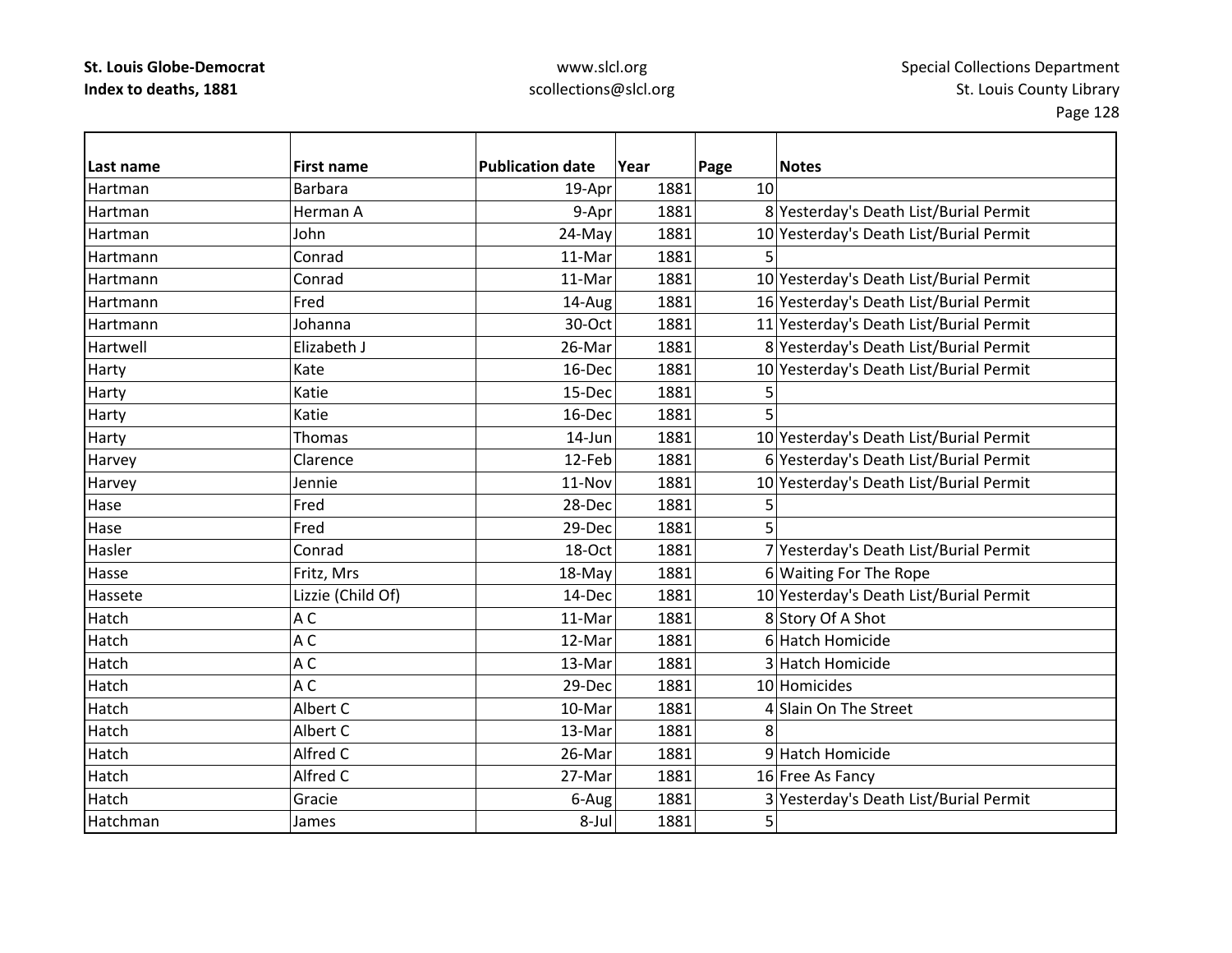| Last name     | <b>First name</b> | <b>Publication date</b> | Year | Page | <b>Notes</b>                                |
|---------------|-------------------|-------------------------|------|------|---------------------------------------------|
| Hattler       | John              | 20-Apr                  | 1881 |      | 3 Neighborhood News, Belleville             |
| Hatz          | Lena              | 7-Jul                   | 1881 |      | 10 Yesterday's Death List/Burial Permit     |
| Haufield      | James W`          | 3-Nov                   | 1881 | 5    |                                             |
| Haughey       | Peter             | 20-Sep                  | 1881 | 5    |                                             |
| Haughey       | Peter             | 20-Sep                  | 1881 |      | 10 Yesterday's Death List/Burial Permit     |
| Hauldrick     | George            | 22-Dec                  | 1881 | 5    |                                             |
| Haurer        | Jacob             | 7-Jul                   | 1881 |      | 10 Yesterday's Death List/Burial Permit     |
| Hausebott     | Rosa              | 6-Nov                   | 1881 |      | 15 Yesterday's Death List/Burial Permit     |
| Hauser        | Marcus            | $19$ -Jul               | 1881 |      | 10 Death Register                           |
| Hausholder    | George            | 13-Sep                  | 1881 |      | 10 Yesterday's Death List/Burial Permit     |
| Hauske        | Julius            | 29-Dec                  | 1881 |      | 10 Homicides                                |
| Havley        | Martha            | 8-Oct                   | 1881 |      | 9 Yesterday's Death List/Burial Permit      |
| Havrel        | Anna              | 27-Aug                  | 1881 |      | 9 Yesterday's Death List/Burial Permit      |
| Hawken        | Joseph H A        | 6-Apr                   | 1881 | 5    |                                             |
| Hawken        | Joseph H A        | 7-Apr                   | 1881 | 5    |                                             |
| Hawken        | Joseph H A        | 8-Apr                   | 1881 |      | 10 Yesterday's Death List/Burial Permit     |
| <b>Hawkes</b> | M T, Mrs          | $31$ -Jul               | 1881 |      | 2 Suicides                                  |
| Hawkings      | Mary              | 20-Sep                  | 1881 |      | 10 Yesterday's Death List/Burial Permit     |
| Hawthorn      | Adelia            | 11-Sep                  | 1881 |      | 8 Yesterday's Death List/Burial Permit      |
| Hawthorn      | Josephine         | 2-Sep                   | 1881 |      | 3 Yesterday's Death List/Burial Permit      |
| Hawtin        | Alma, Jr          | 11-May                  | 1881 | 5    |                                             |
| Hayde         | Frank             | 22-Mar                  | 1881 |      | 10 Yesterday's Death List/Burial Permit     |
| Hayden        | Charles           | 27-Jan                  | 1881 |      | 6 Neighborhood News, Jacksonville, Illinois |
| Hayden        | Joseph F          | 27-May                  | 1881 |      | 10 Yesterday's Death List/Burial Permit     |
| Hayden        | Nathaniel         | 28-Apr                  | 1881 |      | 9 Yesterday's Death List/Burial Permit      |
| Hayden        | William, Mr       | 28-Mar                  | 1881 |      | 5 Death Roll                                |
| Hayes         | Arthur            | $13$ -Jul               | 1881 |      | 8 Yesterday's Death List/Burial Permit      |
| Hayes         | <b>Bridget</b>    | 29-Dec                  | 1881 |      | 10 Suicides                                 |
| Hayes         | <b>Edward B</b>   | 9-Sep                   | 1881 |      | 10 Yesterday's Death List/Burial Permit     |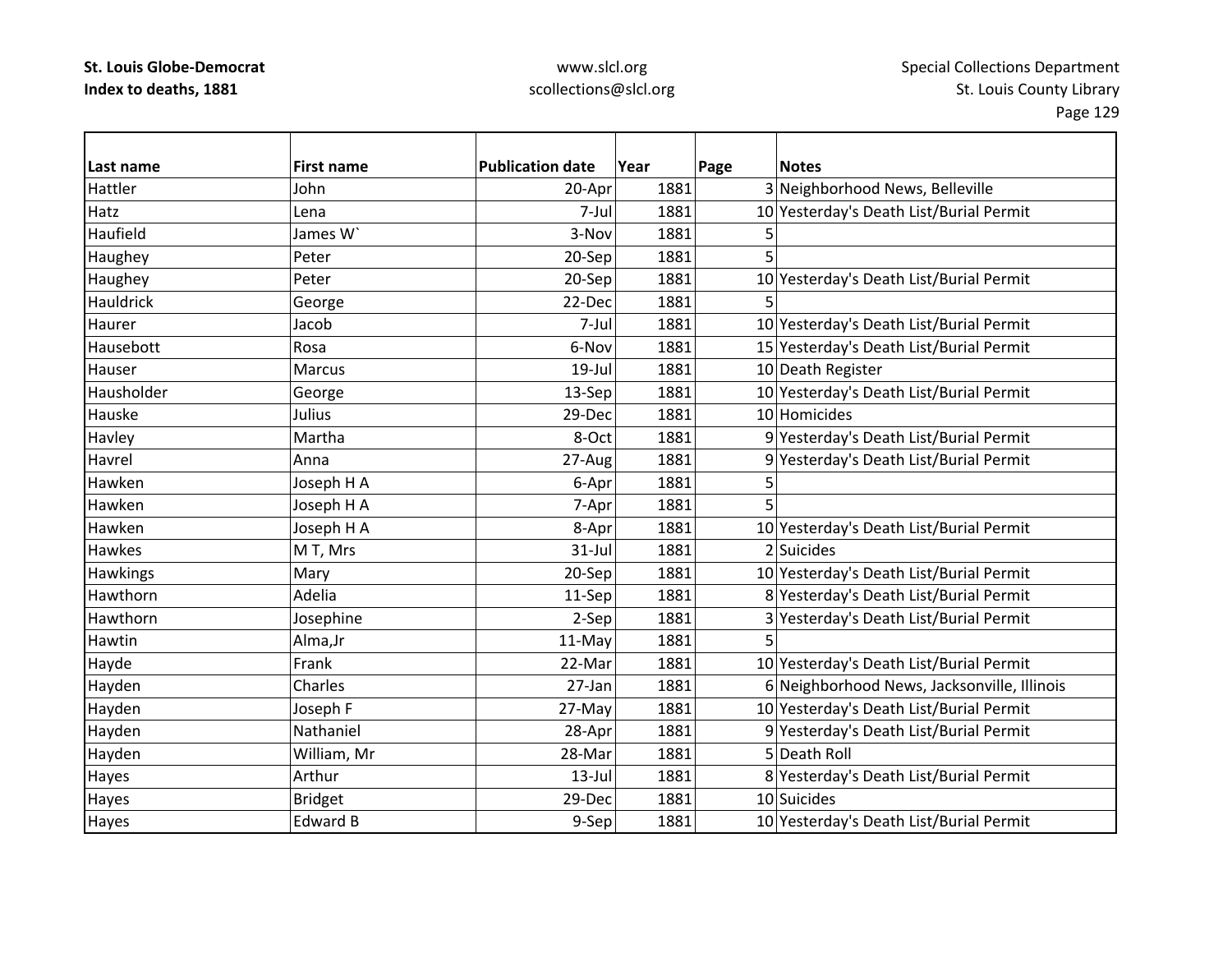| Last name    | <b>First name</b> | <b>Publication date</b> | Year | Page | <b>Notes</b>                                |
|--------------|-------------------|-------------------------|------|------|---------------------------------------------|
| <b>Hayes</b> | John              | 16-Feb                  | 1881 | 5    |                                             |
| Hayes        | Katie             | 20-Feb                  | 1881 |      | 13 Yesterday's Death List/Burial Permit     |
| Hayes        | Libbie            | 28-Jun                  | 1881 |      | 10 Yesterday's Death List/Burial Permit     |
| Hayes        | Mary              | 14-Aug                  | 1881 |      | 16 Yesterday's Death List/Burial Permit     |
| Hayes        | Mary              | 11-Dec                  | 1881 |      |                                             |
| Hayes        | Nicholas          | 9-Jul                   | 1881 |      | 9 Yesterday's Death List/Burial Permit      |
| Hayes        | William           | 11-Dec                  | 1881 |      | 20 Yesterday's Death List/Burial Permit     |
| Haynes       | Ella              | $16$ -Jul               | 1881 |      | 8 Municipal Matters                         |
| Hays         | Bridget, Mrs      | 12-Mar                  | 1881 |      | 4 Hanging To Her Bed-Post                   |
| Hays         | Bridget,, Mrs     | 13-Mar                  | 1881 |      | 10 Coroner's Cases                          |
| Hays         | David             | 2-Apr                   | 1881 |      | 9 Yesterday's Death List/Burial Permit      |
| Hays         | Henry             | 4-May                   | 1881 |      | 3 Yesterday's Death List/Burial Permit      |
| Hays         | John              | 17-Feb                  | 1881 |      | 8 Yesterday's Death List/Burial Permit      |
| Hays         | Maggie            | 2-Sep                   | 1881 |      | 3 Yesterday's Death List/Burial Permit      |
| Hays         | Mary Ann          | 10-Dec                  | 1881 | 5    |                                             |
| Hays         | Mary Ann          | 11-Dec                  | 1881 | 5    |                                             |
| Hays         | Miles B           | 7-Dec                   | 1881 |      | 10 Yesterday's Death List/Burial Permit     |
| Hays         | Nicholas          | 8-Jul                   | 1881 | 5    |                                             |
| Hays         | Robert            | 3-Mar                   | 1881 |      | 7 Robert Hays                               |
| Hays         | Wm                | 30-Aug                  | 1881 |      | 10 Yesterday's Death List/Burial Permit     |
| Hazenstab    | Sebastian         | 24-Apr                  | 1881 | 5    |                                             |
| Hazenstab    | Sebastian         | 25-Apr                  | 1881 | 5    |                                             |
| Heacock      | Mary              | 9-Oct                   | 1881 |      | 16 Yesterday's Death List/Burial Permit     |
| Heacock      | Mary Eva          | 9-Oct                   | 1881 |      | 8 Funeral Notice                            |
| Headington   | Margaret, Mrs     | 5-Feb                   | 1881 |      | 7 Neighborhood News, Jacksonville, Illinois |
| Heakel       | Carl              | 12-Mar                  | 1881 | 5    |                                             |
| Heale        | Charles           | 28-Jun                  | 1881 |      | 8 Coroner's Investigations                  |
| Heale        | John W, Major     | 7-Dec                   | 1881 | 5    |                                             |
| Healey       | Ann               | 25-Oct                  | 1881 | 5    |                                             |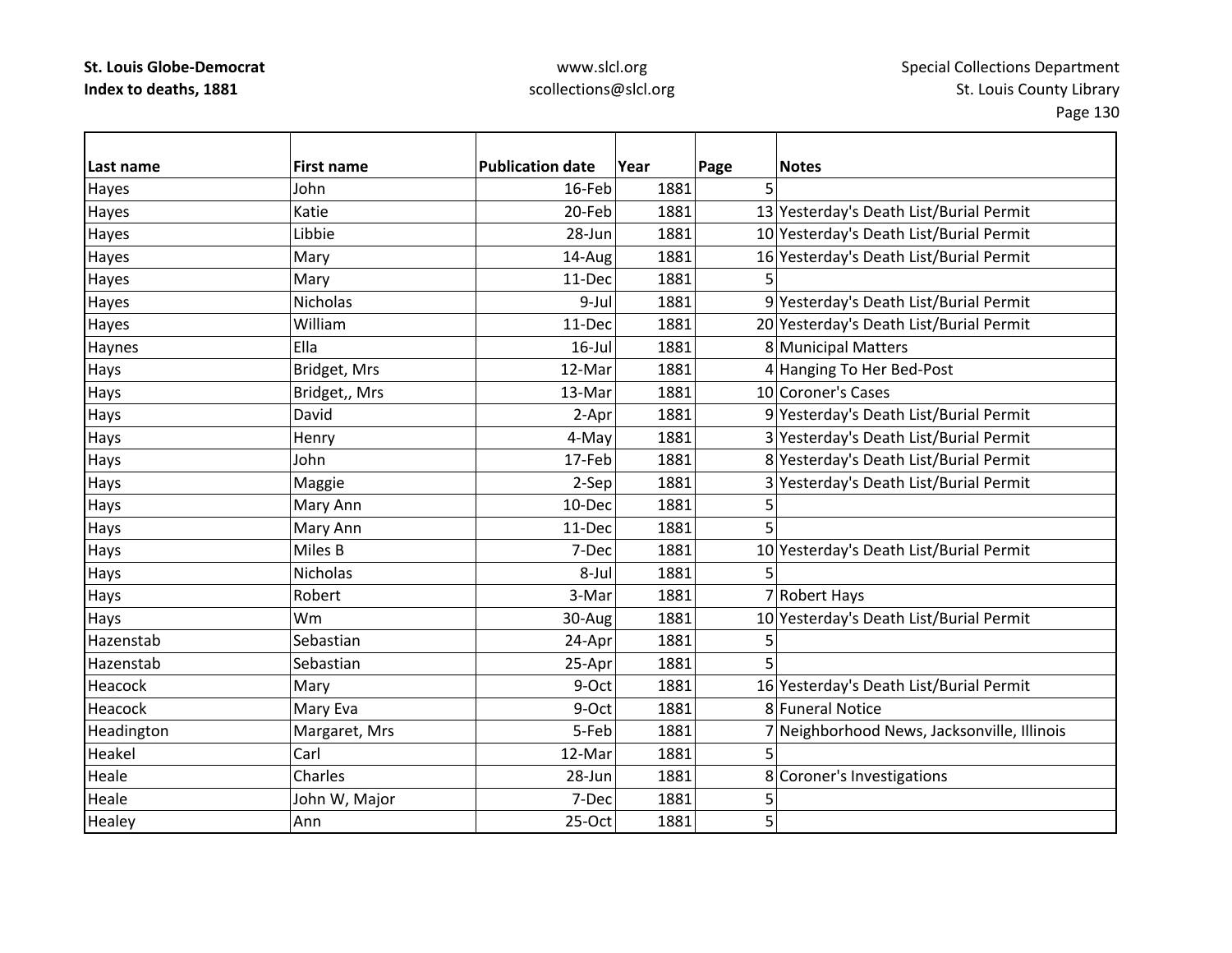### www.slcl.org scollections@slcl.org

**Last name First name Publication date Year Page Notes** Hearty Thomas 10-Apr 1881 11 Yesterday's Death List/Burial Permit 16-Apr 1881 HeathEdward 1981 1881 10 Yesterday's Death List/Burial Permit HebenhabAugust 1881 1881 10 Yesterday's Death List/Burial Permit HebererPeter 20‐Feb 1881 3 Neighborhood News, Belleville HeckeWillie 15‐Jun 1881 7 Yesterday's Death List/Burial Permit Heckel Chas13-Mar 1881  $\bf 8$ Heckemeyer Joseph H 24-Jun 1881 5 Hecker**Catharine** 6-Sep 1881 7 Yesterday's Death List/Burial Permit HeckerFrederick, Col 26‐Mar 1881 6 Neighborhood News, Belleville HeckerFrederick, Col 26-Mar 1881 7 Tributes To The Late Col Hecker HeckerFrederick, Col 29-Mar 1881 8 Frederick Hecker HeckerKate, Mrs  $3-Sep$  1881 5 Heckerr |Kate, Mrs | 4-Sep| 1881| 5 **Heckert**  Frank12-Jul 1881 3 Yesterday's Death List/Burial Permit Hedges  $\begin{vmatrix} B & \cdot & \cdot \\ \cdot & \cdot & \cdot \\ \cdot & \cdot & \cdot \end{vmatrix}$  21-Jan 1881 7(A) Hedges B F 22‐Jan 1881 5 Hedges B F, Mr 22-Jan 1881 7 Public School Points, Death of Principal Hedges B F, Prof 28-Dec 1881 10 Year's Mortality HeedeRudolph 25-Mar 1881 1881 10 Yesterday's Death List/Burial Permit Heer Bernard11-Nov 1881 10 Yesterday's Death List/Burial Permit HeerMary 24‐Jun 1881 24‐Jun 2881 2 Yesterday's Death List/Burial Permit **Hees** Justus (Infant Of) 10 1881 1881 16 Yesterday's Death List/Burial Permit HefferanHarry **6**–Oct 1881 12 Yesterday's Death List/Burial Permit Heffernan John J 28‐Apr 1881 5 Heffernann 29-Apr 1881 5 HeffernanJohn J 29-Apr 1881 10 Yesterday's Death List/Burial Permit HeffernanP W The S-Apr  $\vert$  5-Apr  $\vert$  1881 10 Yesterday's Death List/Burial Permit HeidCharles F **1881** 3-Mar 1881 6 Yesterday's Death List/Burial Permit Heidbrink**Otto** 1-Oct 1881 9 Yesterday's Death List/Burial Permit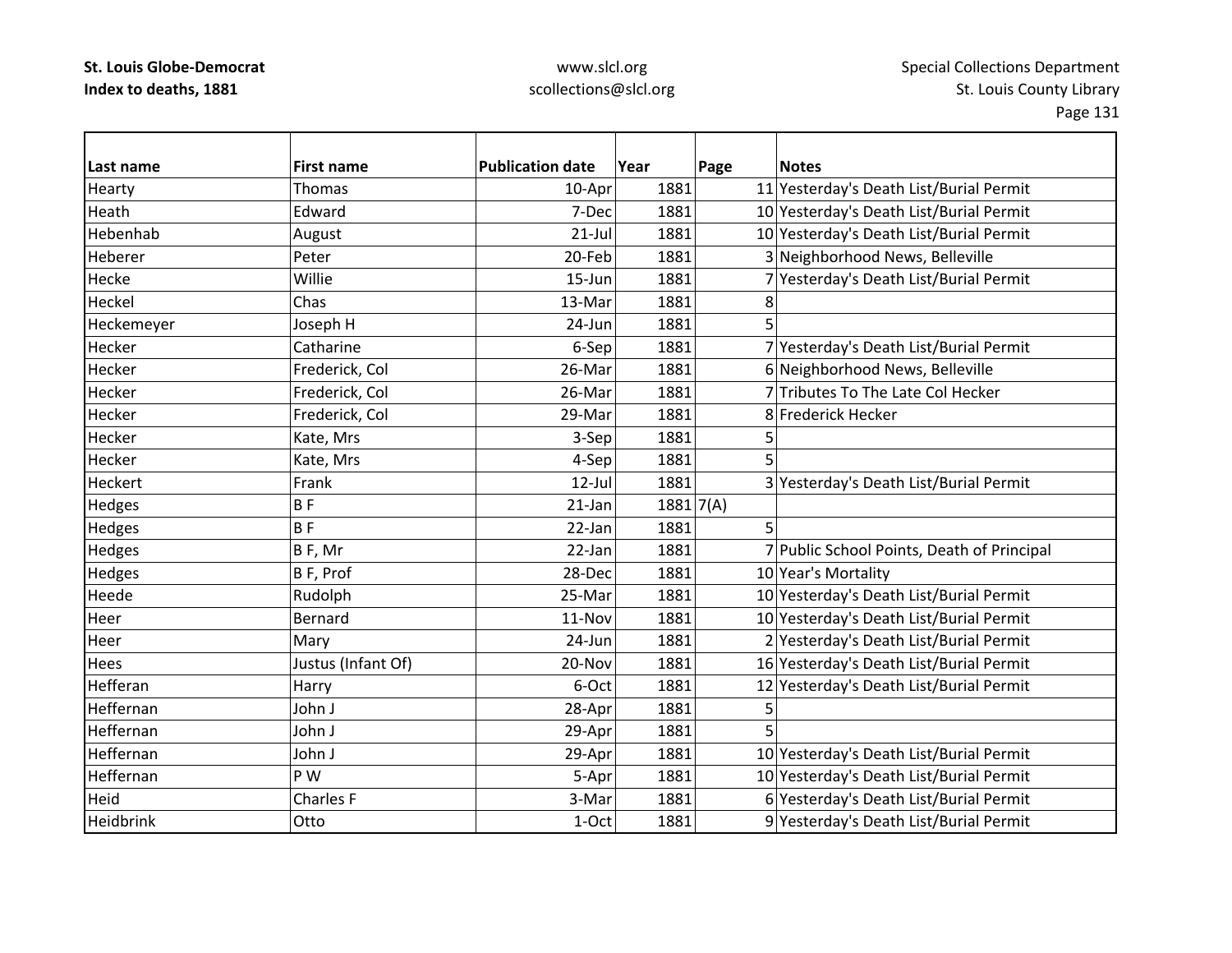| Last name  | <b>First name</b>       | <b>Publication date</b> | Year | Page | <b>Notes</b>                            |
|------------|-------------------------|-------------------------|------|------|-----------------------------------------|
| Heideman   | н                       | 16-Aug                  | 1881 |      | 10 Yesterday's Death List/Burial Permit |
| Heidmeyer  | Christian               | $26$ -Jan               | 1881 |      | 8 Yesterday's Death List/Burial Permit  |
| Heidorn    | F A                     | 28-Dec                  | 1881 |      | 10 Year's Mortality                     |
| Heidorn    | F A, St Louis Treasurer | 24-Sep                  | 1881 | 5    |                                         |
| Heidorn    | Francis A, Mr           | 24-Sep                  | 1881 |      | 6 Full Of Years And Honor               |
| Heidorn    | Henry                   | 13-Mar                  | 1881 | 8    |                                         |
| Heil       | John                    | 4-Nov                   | 1881 |      | 10 Yesterday's Death List/Burial Permit |
| Heil       | Joseph                  | 24-Apr                  | 1881 |      | 9 Yesterday's Death List/Burial Permit  |
| Heilback   | Ernest                  | 18-Jan                  | 1881 |      | 10 Yesterday's Death List/Burial Permit |
| Heim       | Charles B               | 18-Jul                  | 1881 |      | 5 Great Surprise                        |
| Heimann    | William H               | 31-May                  | 1881 |      | 10 Yesterday's Death List/Burial Permit |
| Heimbach   | John F                  | 27-Apr                  | 1881 |      | 7 Yesterday's Death List/Burial Permit  |
| Heimberger | William                 | $3$ -Jul                | 1881 |      | 16 Yesterday's Death List/Burial Permit |
| Heimitz    | Edward                  | 26-Oct                  | 1881 |      |                                         |
| Heinenkamp | <b>Bernard</b>          | 28-Dec                  | 1881 |      | 10 Yesterday's Death List/Burial Permit |
| Heing      | Joseph                  | 20-Sep                  | 1881 |      | 10 Yesterday's Death List/Burial Permit |
| Heinmiller | Emma                    | 21-Aug                  | 1881 | 5    |                                         |
| Heinmuller | Emma                    | 23-Aug                  | 1881 |      | 7 Yesterday's Death List/Burial Permit  |
| Heinrichs  | Edward                  | $27-Oct$                | 1881 |      | 9 Yesterday's Death List/Burial Permit  |
| Heinricks  | Lizzie                  | 13-Sep                  | 1881 |      | 10 Yesterday's Death List/Burial Permit |
| Heintz     | Sebastian               | 12-Aug                  | 1881 |      | 3 Yesterday's Death List/Burial Permit  |
| Heiseler   | Edward                  | 30-Jul                  | 1881 |      | 8 Yesterday's Death List/Burial Permit  |
| Heiserman  | Louise                  | 23-Aug                  | 1881 |      | 7 Yesterday's Death List/Burial Permit  |
| Heising    | F <sub>H</sub>          | 1-Dec                   | 1881 |      | 10 Yesterday's Death List/Burial Permit |
| Heisler    | Emma                    | 17-Jun                  | 1881 |      | 3 Yesterday's Death List/Burial Permit  |
| Heissler   | Sarah                   | 29-Jul                  | 1881 |      | 7 Yesterday's Death List/Burial Permit  |
| Heitmeier  | Alexander               | 7-Sep                   | 1881 |      | 7 Yesterday's Death List/Burial Permit  |
| Heitret    | Clara                   | 25-Dec                  | 1881 |      | 14 Yesterday's Death List/Burial Permit |
| Helbig     | Lulu                    | 3-Sep                   | 1881 |      | 9 Yesterday's Death List/Burial Permit  |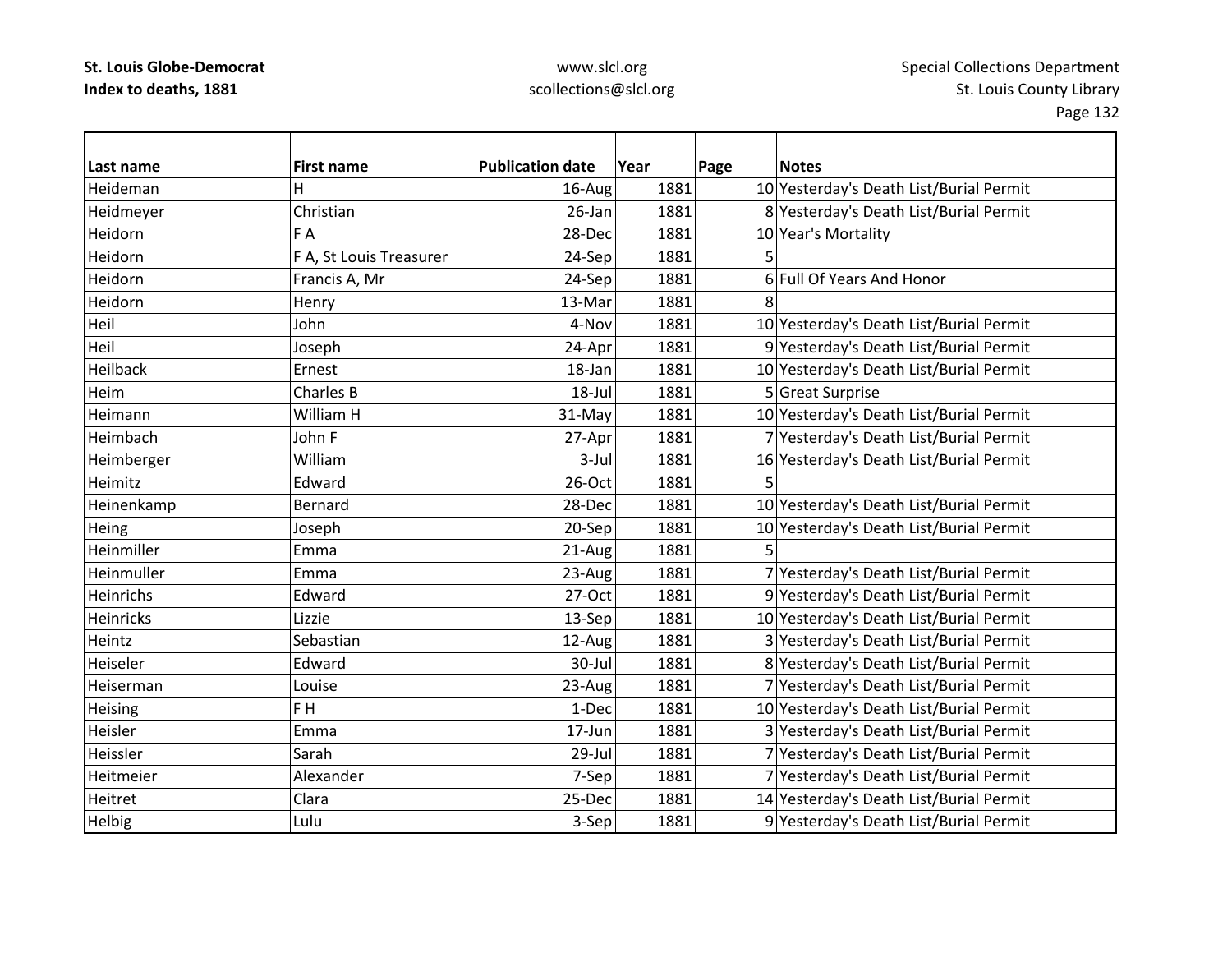| Last name       | <b>First name</b> | <b>Publication date</b> | Year | <b>Notes</b><br>Page                        |
|-----------------|-------------------|-------------------------|------|---------------------------------------------|
| Helborn         | Margaretha        | 11-Nov                  | 1881 | 10 Yesterday's Death List/Burial Permit     |
| Heldman         | Herman            | 14-Aug                  | 1881 | 14 Busy Over Bodies                         |
| Heldt           | Herman B          | 9-Nov                   | 1881 | 10 Yesterday's Death List/Burial Permit     |
|                 |                   |                         |      | See Heltuser, Yesterday's Death List/Burial |
| Helduser        | Daniel            | 15-Nov                  | 1881 | 10 Permit                                   |
| Helgenberg      | John              | 14-May                  | 1881 | 5                                           |
| Heller          | Elizabeth         | 29-Dec                  | 1881 | 9 Yesterday's Death List/Burial Permit      |
| Heller          | Selina            | 3-Feb                   | 1881 | 10 Yesterday's Death List/Burial Permit     |
| Helling         | Marie Emelie      | 4-Oct                   | 1881 | 10 Yesterday's Death List/Burial Permit     |
| Hellwig         | John              | 8-Oct                   | 1881 | 9 Yesterday's Death List/Burial Permit      |
| Helm            | Alice J Babb      | 16-Feb                  | 1881 | 7 Neighborhood News, Jacksonville, Illinois |
| Helm            | Louisa            | 26-Jan                  | 1881 | 8 Yesterday's Death List/Burial Permit      |
| Helmacher       | Lawrence          | 2-Mar                   | 1881 | 3 Yesterday's Death List/Burial Permit      |
| Helmbacher      | Anna              | 18-Aug                  | 1881 | 10 Yesterday's Death List/Burial Permit     |
| Helmer          | GH                | 22-Dec                  | 1881 | 10 Yesterday's Death List/Burial Permit     |
| Helmer          | Geo H             | 20-Dec                  | 1881 | 7 Sad Event                                 |
| <b>Helmonds</b> | Elizabeth         | 22-Nov                  | 1881 | 11 Yesterday's Death List/Burial Permit     |
| Heltuser        | Daniel            | 15-Nov                  | 1881 | 10 Yesterday's Death List/Burial Permit     |
| Heltz           | Chas              | 8-Sep                   | 1881 | 10 Yesterday's Death List/Burial Permit     |
| Helzor          | Goodrich          | 17-Feb                  | 1881 | 8 Watchman Drowned                          |
| Hemenous        | Walker            | 20-Oct                  | 1881 | 9 Yesterday's Death List/Burial Permit      |
| Hemmick         | Anton             | 15-Sep                  | 1881 | 10 Yesterday's Death List/Burial Permit     |
| Hempellmann     | Bertha            | 24-Dec                  | 1881 | 5                                           |
| Hempelmann      | Bertha H          | 23-Dec                  | 1881 | 5                                           |
| Hempelmaun      | <b>Bertha</b>     | 24-Dec                  | 1881 | 14 Yesterday's Death List/Burial Permit     |
| Hendee          | Haner, Rev        | 28-Dec                  | 1881 | 10 Year's Mortality                         |
| Hendee          | Homer, Rev        | 8-Feb                   | 1881 | 5                                           |
| Hendee          | Homer, Rev        | 9-Feb                   | 1881 | 5                                           |
| Hendee          | Homer, Rev        | 9-Feb                   | 1881 | 7 Veteran Minister Dead                     |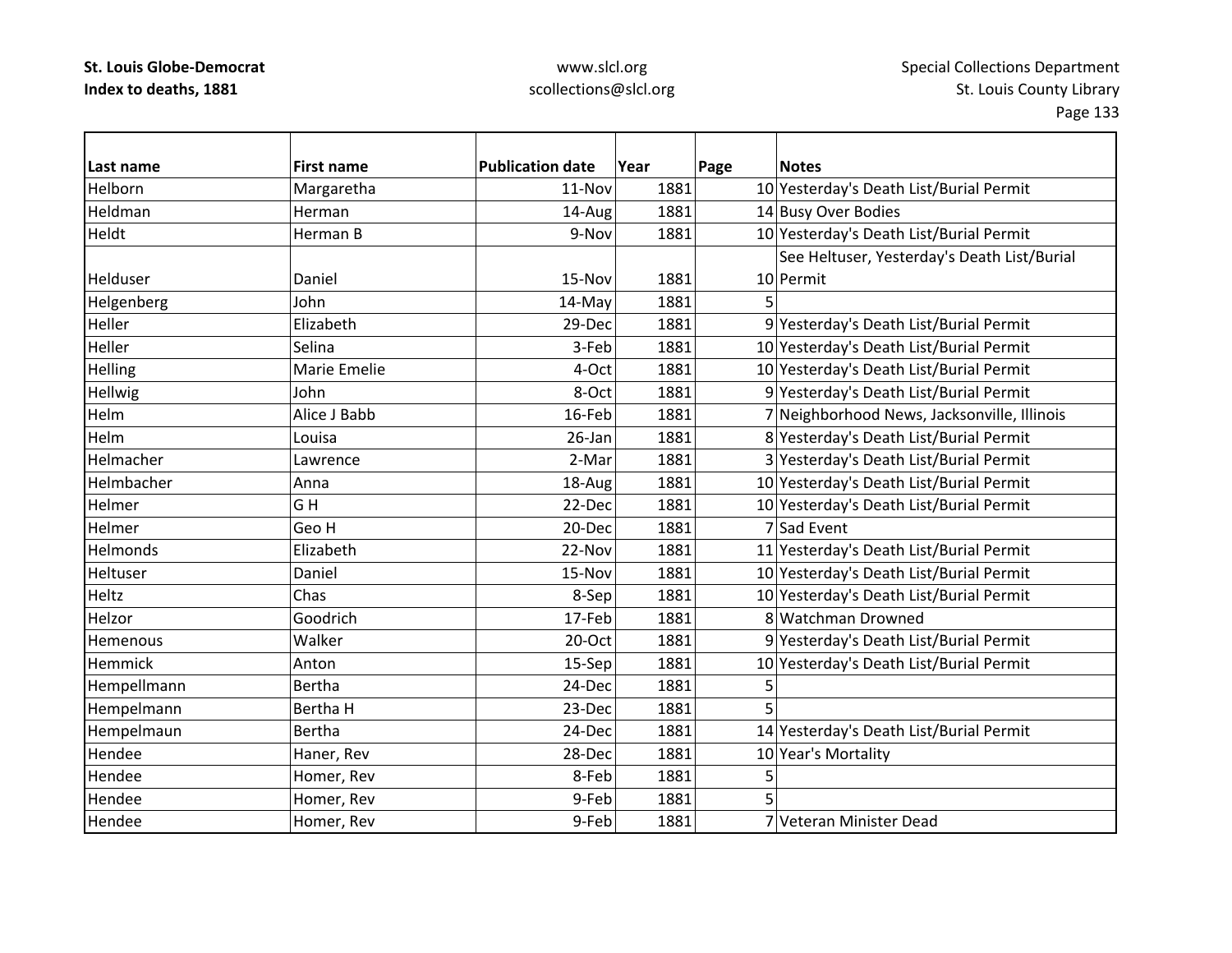| Last name  | <b>First name</b> | <b>Publication date</b> | Year | Page | <b>Notes</b>                            |
|------------|-------------------|-------------------------|------|------|-----------------------------------------|
| Henderson  | Edmond            | 8-Dec                   | 1881 |      | 10 Yesterday's Death List/Burial Permit |
| Henderson  | Jos M             | 14-Sep                  | 1881 | 5    |                                         |
| Henderson  | Jos Wm            | 15-Sep                  | 1881 | 5    |                                         |
| Henderson  | Kate, Mrs         | 17-May                  | 1881 | 5    |                                         |
| Henderson  | Martha, Mrs       | 8-Oct                   | 1881 | 5    |                                         |
| Henderson  | Martha, Mrs       | 8-Oct                   | 1881 |      | 6 Local In Brief                        |
| Henderson  | Reuben            | 25-Jun                  | 1881 |      | 3 Yesterday's Death List/Burial Permit  |
| Henderson  | Rosanah           | 29-Oct                  | 1881 | 5    |                                         |
| Henderson  | Rosanah           | 30-Oct                  | 1881 | 5    |                                         |
| Henderson  | Rosannah          | 30-Oct                  | 1881 |      | 11 Yesterday's Death List/Burial Permit |
| Henderson  | Willie            | 15-Jun                  | 1881 |      | 7 Yesterday's Death List/Burial Permit  |
| Henderson  | Wm                | $20 -$ Jul              | 1881 |      | 3 Yesterday's Death List/Burial Permit  |
| Hendley    | Catharine         | 17-Jun                  | 1881 |      | 3 Yesterday's Death List/Burial Permit  |
| Hendrix    | Fanny             | 20-Dec                  | 1881 |      | 10 Yesterday's Death List/Burial Permit |
| Heneberry  | Julia             | 22-Jul                  | 1881 |      | 10 Yesterday's Death List/Burial Permit |
| Hening     | Theodore          | 17-Jun                  | 1881 |      | 3 Yesterday's Death List/Burial Permit  |
| Henis      | Wm                | 19-Nov                  | 1881 |      | 10 Coroner's Day Book                   |
| Henis      | Wm                | 23-Nov                  | 1881 |      | 11 Yesterday's Death List/Burial Permit |
| Henke      | Johann            | 19-Apr                  | 1881 | 10   |                                         |
| Henkel     | Otto              | 15-Mar                  | 1881 |      |                                         |
| Henkel     | Wilhelmine        | 24-Aug                  | 1881 |      | 10 Yesterday's Death List/Burial Permit |
| Henkemeyer | Conrad            | 22-Nov                  | 1881 |      | 11 Yesterday's Death List/Burial Permit |
| Henkler    | Wm                | $14$ -Jul               | 1881 |      | 3 Death-Dealing Toy                     |
| Henkler    | Wm                | $14$ -Jul               | 1881 |      | 10 Yesterday's Death List/Burial Permit |
| Henley     | Ellen             | 8-Nov                   | 1881 |      | 11 Yesterday's Death List/Burial Permit |
| Henlin     | Thos J            | 27-Aug                  | 1881 |      | 9 Yesterday's Death List/Burial Permit  |
| Henna      | Antoine           | 13-Sep                  | 1881 |      | 3 Splinters                             |
| Henna      | Antoine           | 22-Sep                  | 1881 |      | 10 Yesterday's Death List/Burial Permit |
| Henneberg  | Wm                | $14$ -Jun               | 1881 |      | 10 Yesterday's Death List/Burial Permit |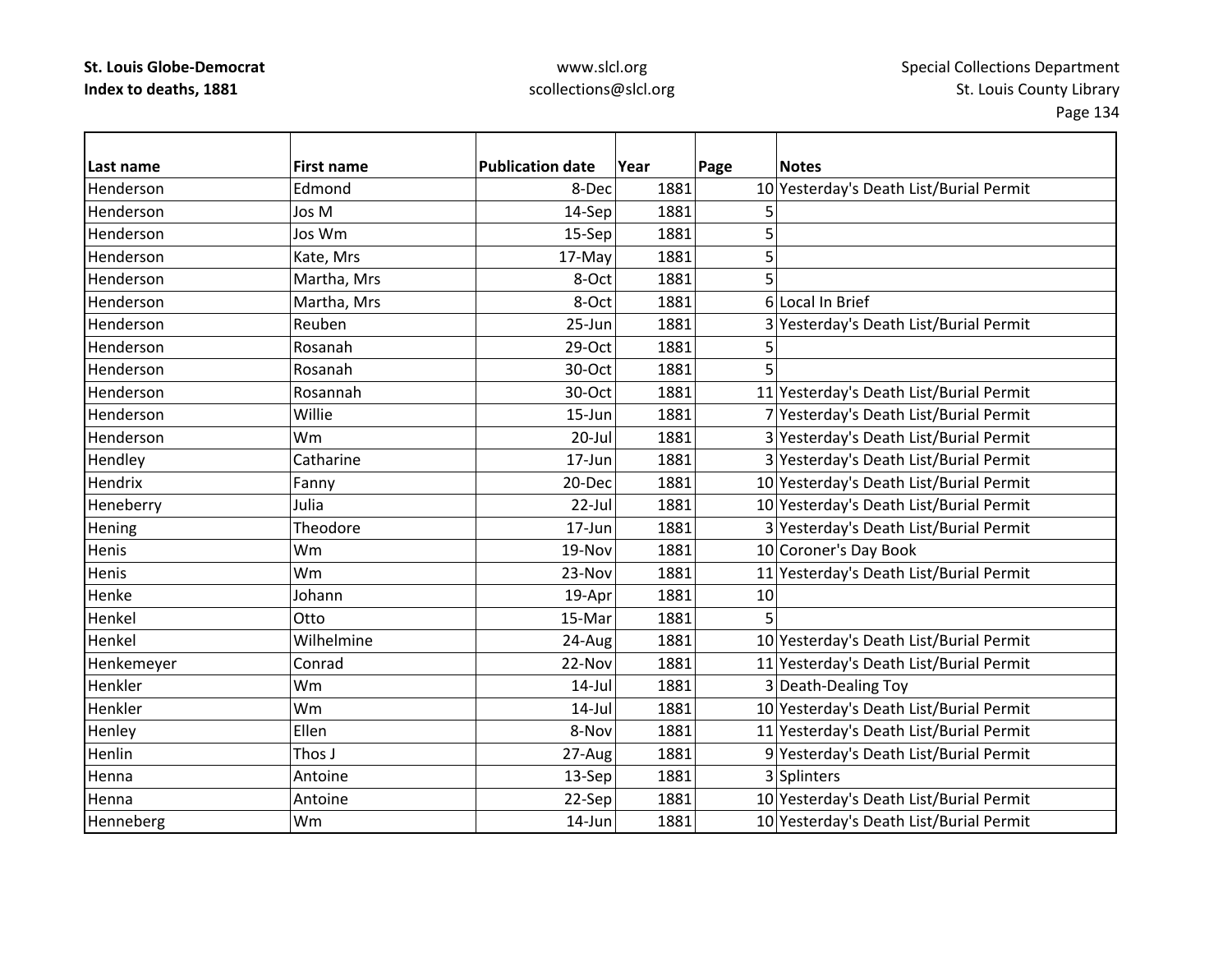| Last name      | <b>First name</b> | <b>Publication date</b> | Year | Page | <b>Notes</b>                            |
|----------------|-------------------|-------------------------|------|------|-----------------------------------------|
| Hennegan       | John              | 20-May                  | 1881 |      | 10 Crushed And Killed                   |
| Hennemann      | Amanda            | 21-Apr                  | 1881 |      | 10 Yesterday's Death List/Burial Permit |
| Henner         | Andrew            | 13-Oct                  | 1881 |      | 10 Yesterday's Death List/Burial Permit |
| Hennessey      | Robert            | $20 -$ Jul              | 1881 |      | 3 Yesterday's Death List/Burial Permit  |
| Henny          | Ursula            | 18-Feb                  | 1881 |      | 8 Yesterday's Death List/Burial Permit  |
| Henry          | David L           | 23-Dec                  | 1881 |      | 10 Yesterday's Death List/Burial Permit |
| Henry          | David Lorenzo     | 22-Dec                  | 1881 | 5    |                                         |
| Henry          | Lucy              | 22-Oct                  | 1881 |      | 6 Local In Brief                        |
| Henry          | Lucy              | 23-Oct                  | 1881 |      | 6 Lucy Henry                            |
| Henry          | Lucy              | 25-Oct                  | 1881 |      | 7 Yesterday's Death List/Burial Permit  |
| Henry          | Mathilda          | 20-Nov                  | 1881 |      | 16 Yesterday's Death List/Burial Permit |
| Henry          | Richard K         | 24-Aug                  | 1881 | 5    |                                         |
| Henry          | Richard K         | 25-Aug                  | 1881 |      |                                         |
| Henschen       | Adelia E H        | 5-Jan                   | 1881 |      | 7 Death List/ Burial Permit             |
| Hensick        | <b>Nellie</b>     | 27-Oct                  | 1881 |      | 9 Yesterday's Death List/Burial Permit  |
| Hepheas        | Ann               | 16-Sep                  | 1881 |      | 7 Yesterday's Death List/Burial Permit  |
| Hepner         | Louisa, Mrs       | 30-Apr                  | 1881 | 5    |                                         |
| Heppting       | Lina              | 1-Nov                   | 1881 |      | 10 Yesterday's Death List/Burial Permit |
| Herbea         | John              | 28-Aug                  | 1881 |      | 8 Yesterday's Death List/Burial Permit  |
| Herbeck        | Charles           | 20-Nov                  | 1881 | 5    |                                         |
| Herbeck        | Chas T            | 22-Nov                  | 1881 |      | 11 Yesterday's Death List/Burial Permit |
| Herberger      | Julius W          | $19$ -Jul               | 1881 |      | 10 Death Register                       |
| Herbert        | JE                | 26-Mar                  | 1881 |      |                                         |
| Herbert        | James E           | 22-Mar                  | 1881 |      | 10 Yesterday's Death List/Burial Permit |
| Herbert        | Louisa            | 4-Nov                   | 1881 |      | 10 Yesterday's Death List/Burial Permit |
| <b>Herbert</b> | Sophie            | 17-Nov                  | 1881 |      | 10 Yesterday's Death List/Burial Permit |
| Herkemier      | Henry             | 4-Nov                   | 1881 |      | 10 Yesterday's Death List/Burial Permit |
| Herlter        | Julius            | 8-Feb                   | 1881 |      | 6 Yesterday's Death List/Burial Permit  |
| Herman         | Charles F         | 16-Jan                  | 1881 |      | 8 Sat On By The Coroner                 |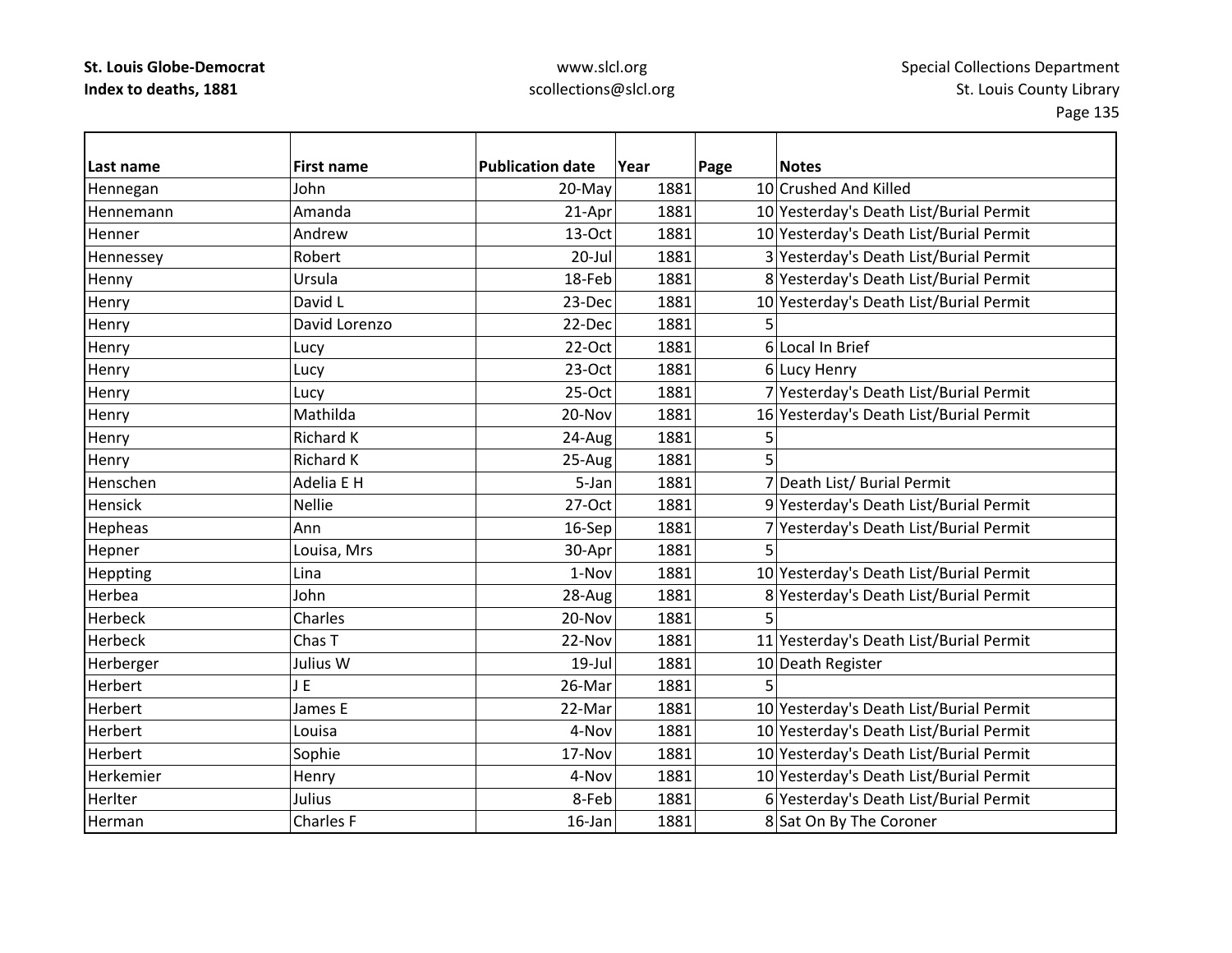| Last name       | <b>First name</b>  | <b>Publication date</b> | Year | Page | <b>Notes</b>                            |
|-----------------|--------------------|-------------------------|------|------|-----------------------------------------|
| Hermann         | August             | 16-Oct                  | 1881 |      | 9 Yesterday's Death List/Burial Permit  |
| <b>Hermans</b>  | Theodore           | 7-Dec                   | 1881 |      | 10 Yesterday's Death List/Burial Permit |
| Herndon         | Albert             | 29-Dec                  | 1881 |      | 9 Yesterday's Death List/Burial Permit  |
| Herndon         | Lavin R H          | 26-Jun                  | 1881 | 5    |                                         |
| Herndon         | Wm H               | 15-Sep                  | 1881 |      | 10 Yesterday's Death List/Burial Permit |
| Herod           | Deila              | 8-Dec                   | 1881 |      | 10 Yesterday's Death List/Burial Permit |
| Herr            | Ida                | 23-Jun                  | 1881 |      | 7 Yesterday's Death List/Burial Permit  |
| Herrmann        | Valentine          | 16-Nov                  | 1881 |      | 10 Yesterday's Death List/Burial Permit |
| Herrn           | Albert             | 23-Nov                  | 1881 |      | 11 Yesterday's Death List/Burial Permit |
| Herschfeldt     | Henry Herman       | 16-Aug                  | 1881 |      | 7 Coroner's Cases                       |
| Herter          | Henry              | $16$ -Jul               | 1881 |      | 8 Municipal Matters                     |
| <b>Hertling</b> | Katharine          | 18-Feb                  | 1881 |      | 8 Yesterday's Death List/Burial Permit  |
| Hervey          | Ford               | 12-Dec                  | 1881 |      | 2 Coroner's Cases                       |
| Herwig          | Ida                | 11-Sep                  | 1881 |      | 8 Yesterday's Death List/Burial Permit  |
| Heslop          | Catherine, Mrs     | 15-Sep                  | 1881 |      | 3 Suburban Sayings, Alton Illinois      |
| Hess            | Leo                | 13-Oct                  | 1881 |      | 10 Yesterday's Death List/Burial Permit |
| Hesse           | Hermann            | 7-Jul                   | 1881 |      | 10 Yesterday's Death List/Burial Permit |
| Hesse           | Walter             | 23-Mar                  | 1881 |      | 7 Yesterday's Death List/Burial Permit  |
| Hessen          | John               | 12-Aug                  | 1881 |      | 3 Yesterday's Death List/Burial Permit  |
| Heuckler        | Louise             | 27-Oct                  | 1881 |      | 9 Yesterday's Death List/Burial Permit  |
| Heuer           | John               | $11$ -Jun               | 1881 |      | 9 Yesterday's Death List/Burial Permit  |
| Heuer           | Wilhelm            | $14$ -Jul               | 1881 |      | 10 Yesterday's Death List/Burial Permit |
| Heumann         | Conrad, (Child Of) | 2-Feb                   | 1881 |      | 10 Lunatic Let Loose                    |
| Heumann         | Conrad, (Wife Of)  | 2-Feb                   | 1881 |      | 10 Lunatic Let Loose                    |
| Heusler         | Charles            | $12$ -Jul               | 1881 |      | 3 Yesterday's Death List/Burial Permit  |
| Hewet           | Edward             | $14$ -Jul               | 1881 |      | 10 Yesterday's Death List/Burial Permit |
| Hewett          | James              | 17-Nov                  | 1881 |      | 10 Yesterday's Death List/Burial Permit |
| Heyman          | Carolina           | 14-Dec                  | 1881 |      | 5 Fortschritts Toechter Lodge           |
| Heyman          | Charles            | 14-Apr                  | 1881 |      | 10 Yesterday's Death List/Burial Permit |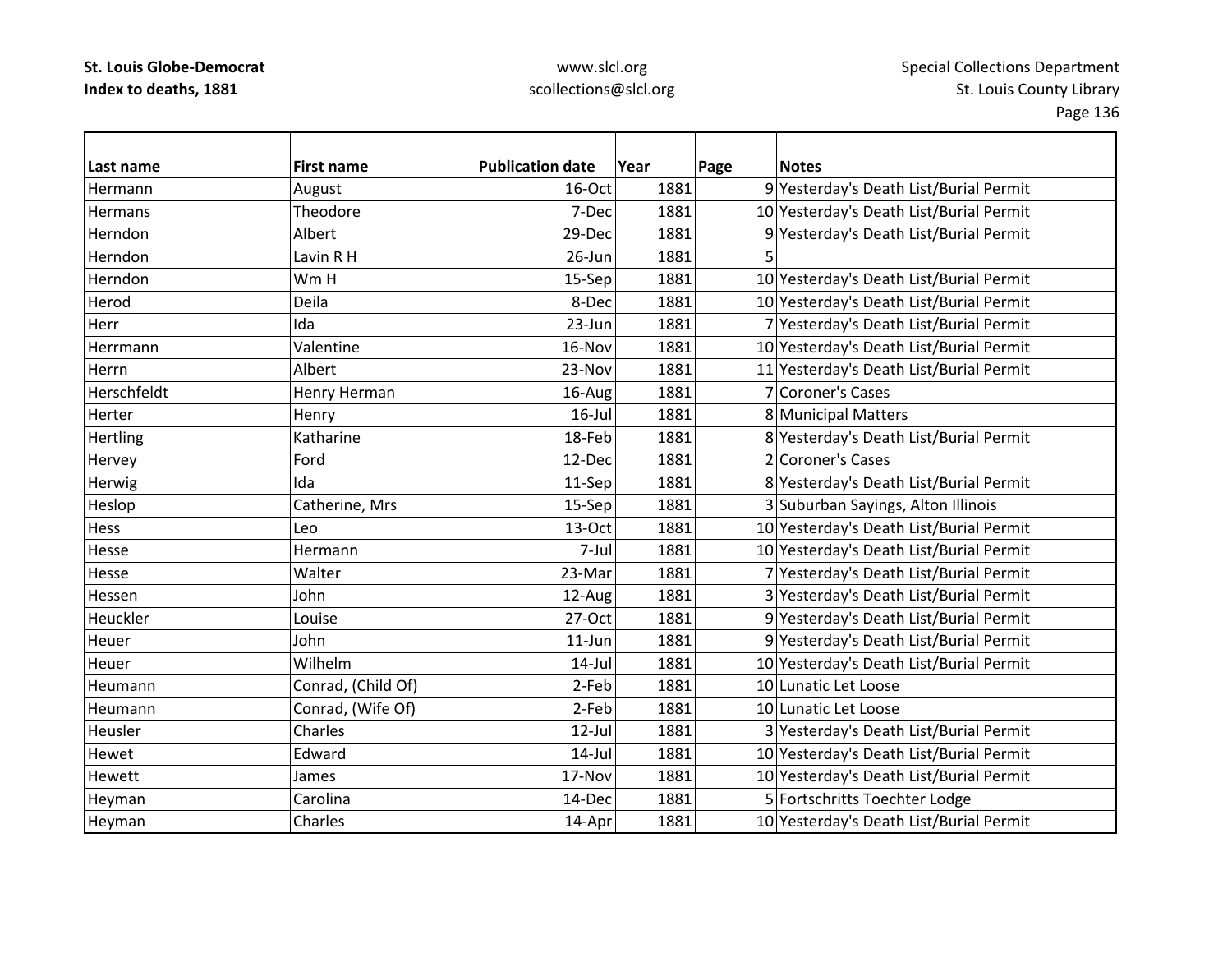### www.slcl.org scollections@slcl.org

 $\overline{\phantom{0}}$ 

| Last name    | <b>First name</b>     | <b>Publication date</b> | Year | Page | <b>Notes</b>                            |
|--------------|-----------------------|-------------------------|------|------|-----------------------------------------|
| Heyman       | Karolina              | 13-Dec                  | 1881 | 5    |                                         |
| Heyman       | Karolina              | 14-Dec                  | 1881 | 5    |                                         |
| Heymer       | Charles               | 13-Apr                  | 1881 | 5    |                                         |
| Hibberd      | Albert                | 4-Feb                   | 1881 |      | 10 Yesterday's Death List/Burial Permit |
| Hickey       | Catherine             | 22-Nov                  | 1881 |      | 11 Yesterday's Death List/Burial Permit |
| Hickey       | John                  | 19-Oct                  | 1881 |      | 3 Suburban News, East St Louis          |
| <b>Hicks</b> | Albert H              | 13-Dec                  | 1881 |      | 11 Daily Small-Pox Bulletin             |
| <b>Hicks</b> | Albert R              | 14-Dec                  | 1881 |      | 10 Yesterday's Death List/Burial Permit |
| <b>Hicks</b> | Jacob C               | 15-Jun                  | 1881 |      | 7 Yesterday's Death List/Burial Permit  |
| <b>Hicks</b> | Lewis Leo             | 15-Sep                  | 1881 |      | 10 Yesterday's Death List/Burial Permit |
| Hieth        | Adolph C              | $17 -$ Jul              | 1881 | 5    |                                         |
| Hieth        | Adolph C              | 18-Jul                  | 1881 | 5    |                                         |
| Hieth        | Adolph C              | $19$ -Jul               | 1881 |      | 5 See Huth                              |
| Higgin       | <b>Edmond Charles</b> | 3-Feb                   | 1881 | 3    |                                         |
| Higgin       | John Edward           | 2-Feb                   | 1881 | 5    |                                         |
| Higgins      | Eliza                 | 25-Dec                  | 1881 |      | 14 Yesterday's Death List/Burial Permit |
| Higgins      | Eliza, Mrs            | 25-Dec                  | 1881 | 5    |                                         |
| Higgins      | Elizabeth             | 25-Dec                  | 1881 |      | 14 Yesterday's Death List/Burial Permit |
| Higgins      | John                  | 1-Nov                   | 1881 |      | 10 Yesterday's Death List/Burial Permit |
| Hildebrand   | Mamie                 | 27-Nov                  | 1881 |      | 11 Yesterday's Death List/Burial Permit |
| Hilgeman     | HW                    | 29-Nov                  | 1881 | 5    |                                         |
| Hilgeman     | HW                    | 30-Nov                  | 1881 |      | 10 Yesterday's Death List/Burial Permit |
| Hilger       | Pauline               | 20-Feb                  | 1881 |      | 13 Yesterday's Death List/Burial Permit |
| Hilke        | Anna                  | 16-Oct                  | 1881 |      | 9 Yesterday's Death List/Burial Permit  |
| Hilker       | Adele                 | 13-Oct                  | 1881 |      | 10 Yesterday's Death List/Burial Permit |
| Hill         | David                 | 8-Aug                   | 1881 |      | 7 Neighborhood News, Belleville         |
| Hill         | Hannah                | 27-Apr                  | 1881 |      | 7 Yesterday's Death List/Burial Permit  |
| Hill         | Lewis                 | 29-Jun                  | 1881 |      | 2 St Louis In Splinters                 |
| HIII         | Lewis                 | 30-Jun                  | 1881 |      | 2 Splinters                             |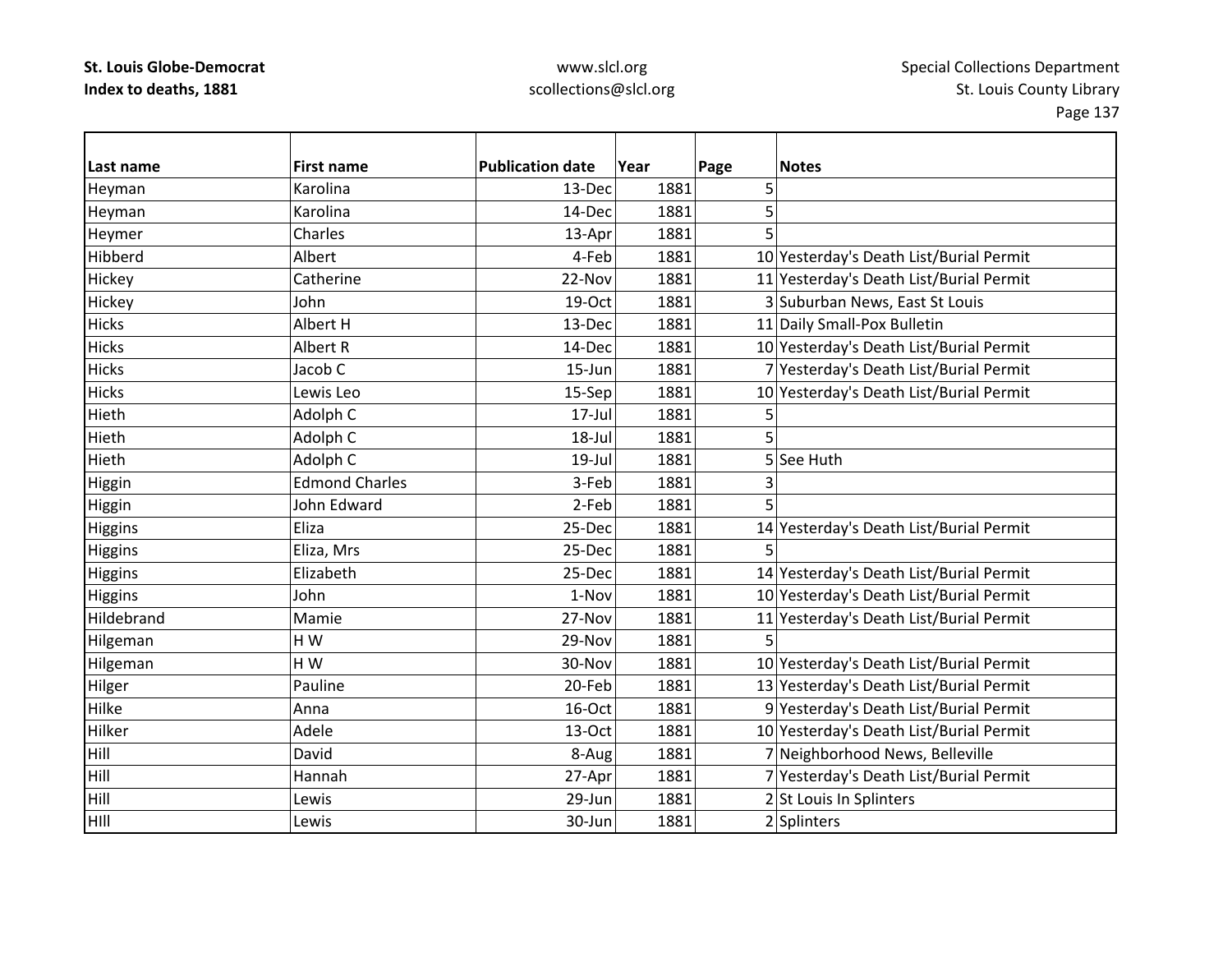| Last name    | <b>First name</b>      | <b>Publication date</b> | Year | Page | <b>Notes</b>                                |
|--------------|------------------------|-------------------------|------|------|---------------------------------------------|
| Hill         | Louis                  | $4-Jul$                 | 1881 |      | 3 Splinters                                 |
| HIII         | Louis V                | 4-Jul                   | 1881 |      | 3 Neighborhood News, East St Louis          |
| Hilland      | Thos                   | 2-Sep                   | 1881 |      | 3 Yesterday's Death List/Burial Permit      |
| Hillbert     | Benjamin               | 18-Dec                  | 1881 |      | 17 Yesterday's Death List/Burial Permit     |
| Hillebrande  | Fredericke             | 19-Jul                  | 1881 |      | 10 Death Register                           |
| Hilliar      | Clarence Edgar         | 12-May                  | 1881 | 5    |                                             |
| Hillier      | Sarah                  | 30-Dec                  | 1881 |      | 10 Yesterday's Death List/Burial Permit     |
| Hilpesh      | Elizabeth              | 24-Mar                  | 1881 |      | 8 Yesterday's Death List/Burial Permit      |
| Hilsman      | Mathilda               | 8-Oct                   | 1881 |      | 9 Yesterday's Death List/Burial Permit      |
| Hime         | John Oliver            | 4-Jul                   | 1881 | 5    |                                             |
| Himming      | August                 | $19$ -Jul               | 1881 |      | 10 Death Register                           |
| Hindlemann   | Henry                  | 14-Aug                  | 1881 |      | 16 Yesterday's Death List/Burial Permit     |
| Hine         | Mary Jane, Mrs         | 12-Mar                  | 1881 |      | 6 Neighborhood News, Jacksonville, Illinois |
| <b>Hines</b> | Emma                   | 2-Jun                   | 1881 |      | 10 Yesterday's Death List/Burial Permit     |
|              |                        |                         |      |      |                                             |
| <b>Hines</b> | Henrietta (Husband Of) | 26-Nov                  | 1881 |      | 6 Local In Brief                            |
| Hines        | Johanna                | 24-May                  | 1881 |      | 10 Yesterday's Death List/Burial Permit     |
| Hinker       | Maria M                | 8-Jul                   | 1881 |      | 10 Yesterday's Death List/Burial Permit     |
| Hippe        | Wm                     | 4-Jan                   | 1881 |      | 10 Yesterday's Mortality/Burial Permit      |
| Hirschbaum   | Rose                   | 9-Nov                   | 1881 |      | 10 Yesterday's Death List/Burial Permit     |
| Hirschberg   | Bertha                 | 6-Feb                   | 1881 | 5    |                                             |
| Hirschberg   | Bertha, Mrs            | 6-Feb                   | 1881 |      | 5 Funeral Notice                            |
|              |                        |                         |      |      |                                             |
| Hirshburger  | Henry                  | 15-Aug                  | 1881 |      | 7 Hirshburger's Remains Found               |
| Hirtz        | Rosa                   | 2-Aug                   | 1881 |      | 3 Yesterday's Death List/Burial Permit      |
| Hitch        | Chas A                 | 4-Feb                   | 1881 |      | 10 Yesterday's Death List/Burial Permit     |
| Hlavsa       | Maria                  | 21-Jan                  | 1881 |      | 3 Yesterday's Death List/Burial Permit      |
| Hoagland     | Missouri               | 16-Oct                  | 1881 |      | 9 Yesterday's Death List/Burial Permit      |
| Hobbs        | Amelia                 | 11-Mar                  | 1881 |      | 10 Yesterday's Death List/Burial Permit     |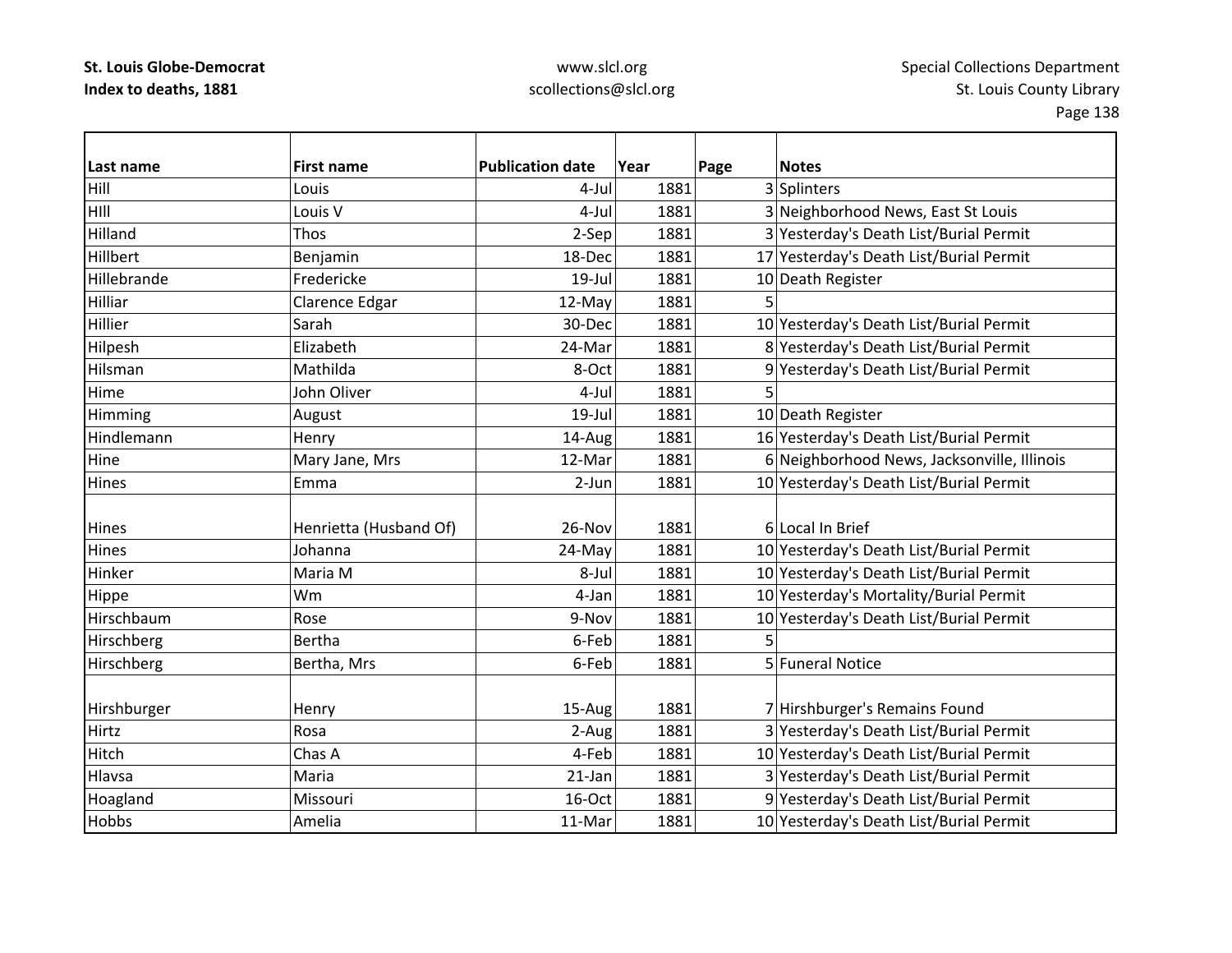### www.slcl.org scollections@slcl.org

 $\overline{\phantom{0}}$ 

| Last name    | <b>First name</b>   | <b>Publication date</b> | Year | Page | <b>Notes</b>                            |
|--------------|---------------------|-------------------------|------|------|-----------------------------------------|
| <b>Hobbs</b> | Mary                | 30-Nov                  | 1881 |      | 10 Yesterday's Death List/Burial Permit |
| <b>Hobbs</b> | Samuel              | 5-Dec                   | 1881 |      | 10 Yesterday's Death List/Burial Permit |
| Hoberkorn    | Margaret            | 30-Jul                  | 1881 |      | 8 Yesterday's Death List/Burial Permit  |
| Hobet        | Anna                | 27-Oct                  | 1881 |      | 9 Yesterday's Death List/Burial Permit  |
| Hoblit       | GH, Dr              | 12-Sep                  | 1881 | 5    |                                         |
| Hochstadler  | August              | 24-Nov                  | 1881 |      | 10 Department Notes                     |
| Hochwolder   | Jacob               | 10-Mar                  | 1881 |      | 10 Yesterday's Death List/Burial Permit |
| Hock         | Joseph              | 14-Dec                  | 1881 |      | 10 Yesterday's Death List/Burial Permit |
| Hockemeyer   | Joseph              | 25-Jun                  | 1881 |      | 3 Yesterday's Death List/Burial Permit  |
| Hod          | John                | 30-Sep                  | 1881 |      | 10 Yesterday's Death List/Burial Permit |
| Hodder       | Alice M             | 19-Aug                  | 1881 |      | 7 Yesterday's Death List/Burial Permit  |
| Hodder       | Alice M, Mrs        | 17-Aug                  | 1881 |      |                                         |
| Hodder       | Alice M, Mrs        | 18-Aug                  | 1881 |      |                                         |
| Hodder       | MR                  | 30-Jun                  | 1881 |      | 10 Yesterday's Death List/Burial Permit |
| Hodgen       | Meta                | 20-Jan                  | 1881 |      | 6 Burial Permits                        |
| Hodgens      | Helen               | 5-Oct                   | 1881 |      | 7 Yesterday's Death List/Burial Permit  |
| Hodgins      | <b>Ellen Marie</b>  | 4-Oct                   | 1881 | 5    |                                         |
| Hoeffner     | Celestine           | 15-Nov                  | 1881 |      | 10 Yesterday's Death List/Burial Permit |
| Hoeflinger   | Joseph              | 26-Aug                  | 1881 |      | 8 Yesterday's Death List/Burial Permit  |
| Hoehn        | <b>Barbara</b>      | 7-Aug                   | 1881 |      | 6 Yesterday's Death List/Burial Permit  |
| Hoehn        | <b>Barbara Geis</b> | 6-Aug                   | 1881 |      | 5 Yesterday's Death List/Burial Permit  |
| Hoehn        | <b>Barbara Geis</b> | 7-Aug                   | 1881 |      |                                         |
| Hoerle       | Johann              | 5-Feb                   | 1881 |      | 9 Yesterday's Death List/Burial Permit  |
| Hoever       | Frank H             | 26-Jan                  | 1881 |      | 8 Yesterday's Death List/Burial Permit  |
| Hofferman    | Geo                 | 2-Aug                   | 1881 |      | 3 Yesterday's Death List/Burial Permit  |
| Hoffman      | August              | 21-Sep                  | 1881 |      | 12 Yesterday's Death List/Burial Permit |
| Hoffman      | Catharine           | $14$ -Jul               | 1881 |      | 10 Yesterday's Death List/Burial Permit |
| Hoffman      | Eva                 | $1-Jul$                 | 1881 |      | 7 Yesterday's Death List/Burial Permit  |
| Hoffman      | Franceska           | 24-Nov                  | 1881 |      | 10 Yesterday's Death List/Burial Permit |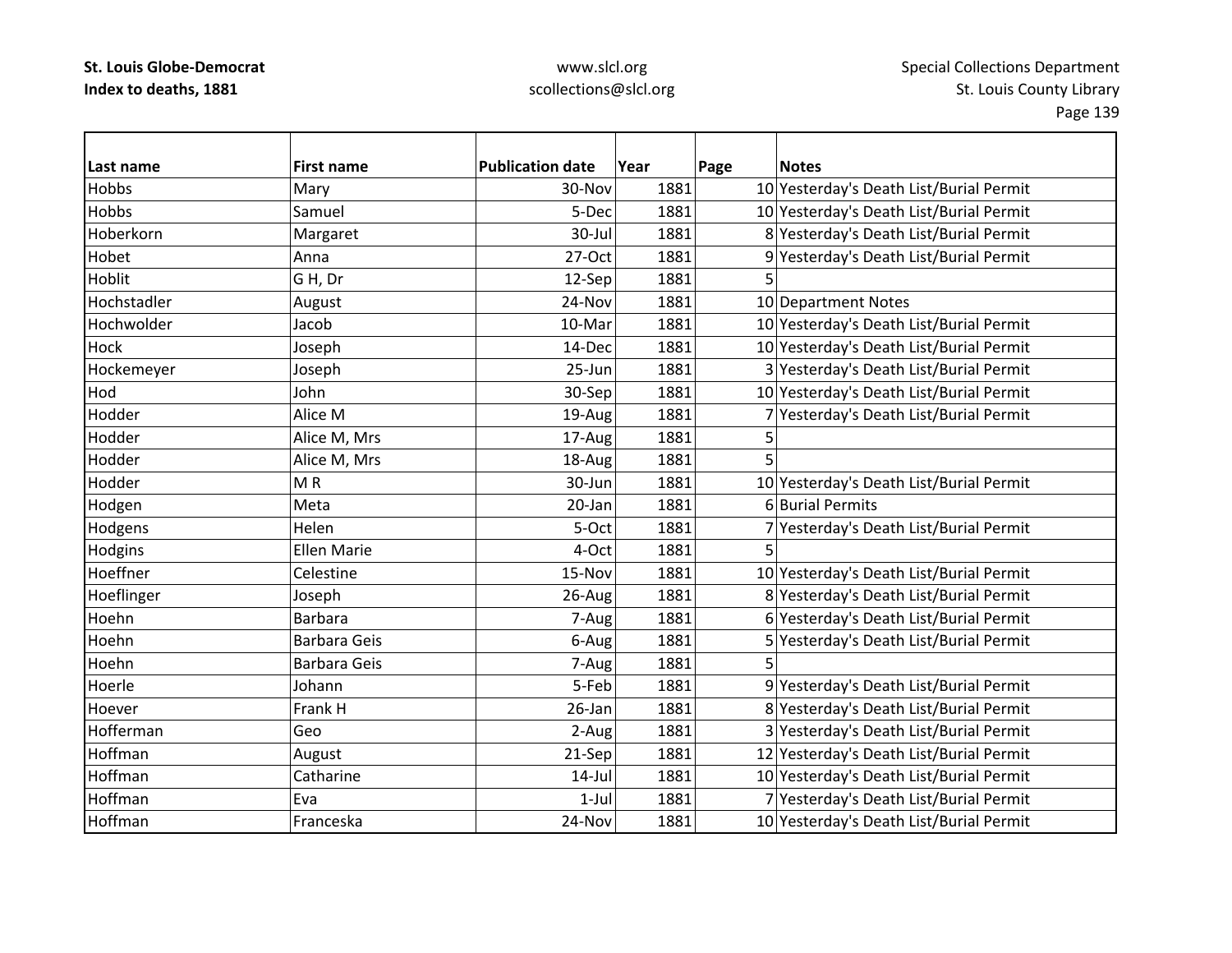### www.slcl.org scollections@slcl.org

 $\overline{\phantom{0}}$ 

| Last name   | <b>First name</b> | <b>Publication date</b> | Year | Page | <b>Notes</b>                            |
|-------------|-------------------|-------------------------|------|------|-----------------------------------------|
| Hoffman     | Gustave           | 9-Jul                   | 1881 |      | 9 Yesterday's Death List/Burial Permit  |
| Hoffman     | John              | 8-Sep                   | 1881 |      | 10 Yesterday's Death List/Burial Permit |
| Hoffman     | John              | 25-Sep                  | 1881 |      | 15 Yesterday's Death List/Burial Permit |
| Hoffman     | John              | 9-Nov                   | 1881 |      | 10 Yesterday's Death List/Burial Permit |
| Hoffman     | Louisa            | 11-Mar                  | 1881 |      | 10 Yesterday's Death List/Burial Permit |
| Hoffman     | M Catherine       | 6-Jul                   | 1881 |      | 10 Yesterday's Death List/Burial Permit |
| Hoffman     | Mamie             | 23-Jun                  | 1881 |      | 7 Yesterday's Death List/Burial Permit  |
| Hoffman     | Mary              | 6-Jul                   | 1881 |      | 10 Yesterday's Death List/Burial Permit |
| Hoffman     | Michael           | 30-Nov                  | 1881 |      | 10 Yesterday's Death List/Burial Permit |
| Hoffman     | ValeIntine        | 20-Sep                  | 1881 |      | 10 Yesterday's Death List/Burial Permit |
| Hoffmann    | Adolph            | 27-Oct                  | 1881 |      | 9 Yesterday's Death List/Burial Permit  |
| Hoffmann    | Charles D         | 18-Oct                  | 1881 |      | 7 Suburban News, Belleville             |
| Hoffmann    | Heinrich          | 13-Dec                  | 1881 |      | 10 Yesterday's Death List/Burial Permit |
| Hoffmann    | Henry             | 11-Dec                  | 1881 |      |                                         |
| Hoffmann    | Henry             | 12-Dec                  | 1881 |      |                                         |
| Hoffmann    | Hermann           | 24-Dec                  | 1881 |      | 12 Yesterday's Death List/Burial Permit |
| Hoffmeister | Eva               | 6-Dec                   | 1881 |      | 10 Yesterday's Death List/Burial Permit |
| Hogan       | Anna              | 27-Aug                  | 1881 |      | 9 Yesterday's Death List/Burial Permit  |
| Hogan       | Arthur            | 29-Dec                  | 1881 |      | 9 Yesterday's Death List/Burial Permit  |
| Hogan       | Daniel            | 13-Aug                  | 1881 |      | 9 Yesterday's Death List/Burial Permit  |
| Hogan       | Hugh              | 1-Nov                   | 1881 |      | 7 Bathed in Molten Metal                |
| Hogan       | Hugh              | 3-Nov                   | 1881 |      | 6 Locals In Brief                       |
| Hogan       | Jerry             | 17-Nov                  | 1881 |      | 7 Neighborhood News, East St Louis      |
| Hogan       | Lizzie            | 21-Feb                  | 1881 |      | 8 Servant's Sudden Death                |
| Hogan       | Lizzie            | 24-Feb                  | 1881 |      | 2 Coroner's Cases                       |
| Hogan       | Lizzie            | 25-Feb                  | 1881 |      | 7 Yesterday's Death List/Burial Permit  |
| Hogan       | Margaret          | $12$ -Jul               | 1881 |      | 3 Yesterday's Death List/Burial Permit  |
| Hogan       | Mary              | $26$ -Jul               | 1881 |      | 10 Yesterday's Death List/Burial Permit |
| Hogan       | Patrick           | 18-Sep                  | 1881 |      | 6 Yesterday's Death List/Burial Permit  |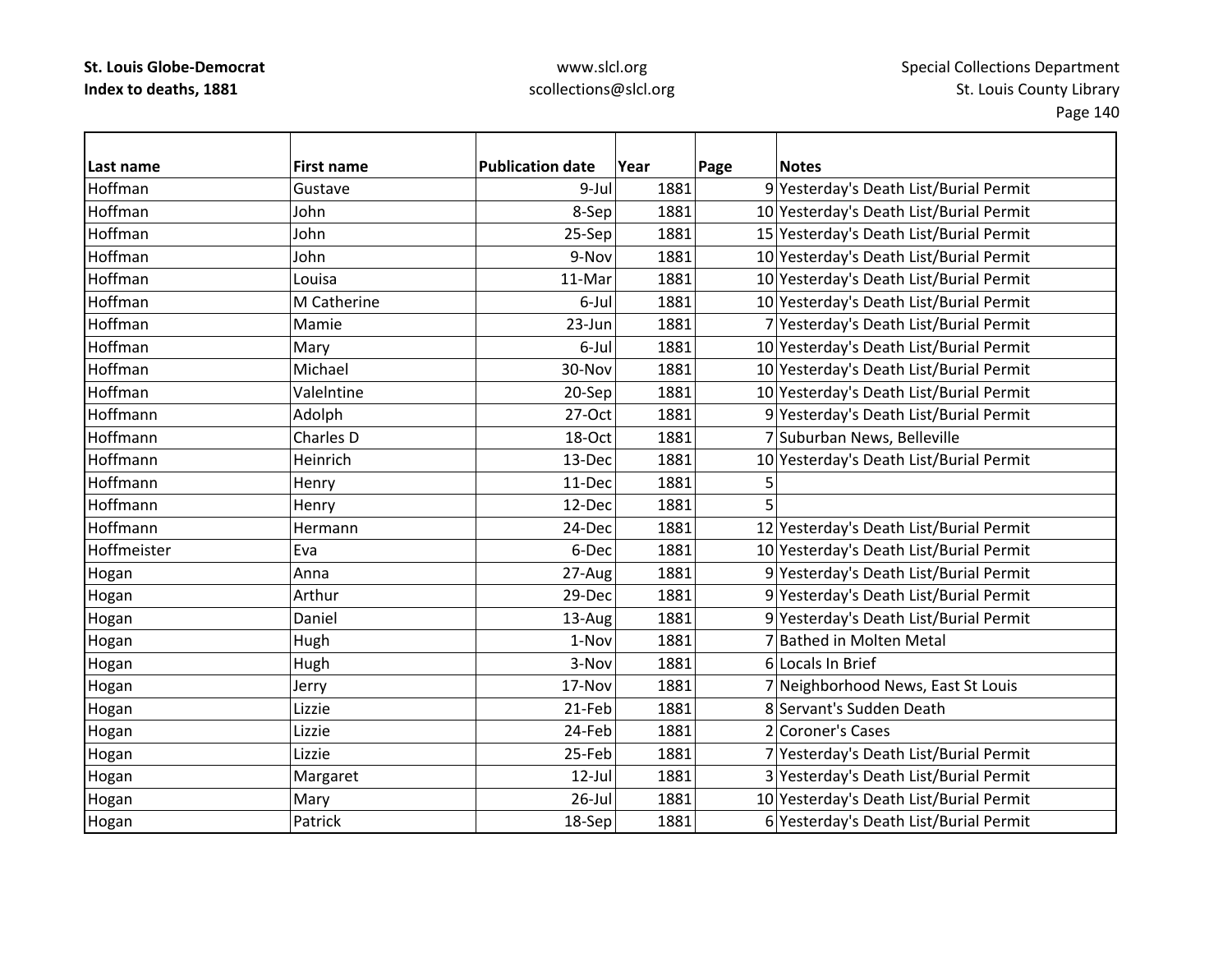| Last name     | <b>First name</b> | <b>Publication date</b> | Year | Page | <b>Notes</b>                                |
|---------------|-------------------|-------------------------|------|------|---------------------------------------------|
| Hoge          | A J               | 12-Nov                  | 1881 |      | 10 Hospital Suicide                         |
| Hogland       | Chas              | $21$ -Jan               | 1881 |      | 3 Yesterday's Death List/Burial Permit      |
| Hogreth       | Gustave           | 13-Sep                  | 1881 |      | 10 Yesterday's Death List/Burial Permit     |
| Hoheisel      | Alois             | 3-Nov                   | 1881 |      | 10 Yesterday's Death List/Burial Permit     |
| Hoher         | Annie             | 15-Jan                  | 1881 |      | 9 Yesterday's Death List/Burial Permit      |
| Holaeland     | Carrie            | 13-Aug                  | 1881 |      | 9 Yesterday's Death List/Burial Permit      |
| Holan         | Patrick           | 16-Apr                  | 1881 |      | 12 Yesterday's Death List/Burial Permit     |
| Holbrook      | DH                | 7-Jan                   | 1881 |      | 7 Death Rate/Burial Permit                  |
| Holden        | Sarah             | 27-Jan                  | 1881 |      | 10 Yesterday's Death List/Burial Permit     |
| Holden        | Thomas            | 5-Apr                   | 1881 |      | 10 Yesterday's Death List/Burial Permit     |
| Holderle      | Anna              | 29-Jul                  | 1881 |      | 7 Yesterday's Death List/Burial Permit      |
| Holderle      | Gotlieb           | 7-Aug                   | 1881 |      | 6 Yesterday's Death List/Burial Permit      |
| Holderle      | Leonard           | 7-Augl                  | 1881 |      | 6 Yesterday's Death List/Burial Permit      |
| Holdrich      | Geo               | 23-Dec                  | 1881 |      | 10 Yesterday's Death List/Burial Permit     |
| Holl          | James             | $19$ -Jul               | 1881 |      | 10 Death Register                           |
| Holland       | George            | 22-Nov                  | 1881 |      | 11 Yesterday's Death List/Burial Permit     |
| Holland       | Peter             | 12-Aug                  | 1881 |      | 3 Yesterday's Death List/Burial Permit      |
| Holland       | Thomas            | 1-Sep                   | 1881 |      | 6 Splinters                                 |
| Holland       | Thomas            | 2-Sep                   | 1881 |      | 7 All Owing To Drink                        |
| Hollenberg    | Henry             | 8-Apr                   | 1881 |      | 10 Yesterday's Death List/Burial Permit     |
| Hollenborger  | Henry             | 7-Aug                   | 1881 |      | 6 Yesterday's Death List/Burial Permit      |
| Holliday      | John J            | 19-Sep                  | 1881 | 5    |                                             |
| Holliday      | John J            | 20-Sep                  | 1881 |      | 10 Yesterday's Death List/Burial Permit     |
| Holliday      | John J            | 21-Sep                  | 1881 |      | 7 Obsequies Of John J Holliday              |
| Holliday      | John J            | 28-Dec                  | 1881 |      | 10 Year's Mortality                         |
| Holliday      | John J            | 20-Sep                  | 1881 | 5    |                                             |
| <b>Hollis</b> | James M           | 23-Nov                  | 1881 |      | 11 Yesterday's Death List/Burial Permit     |
| Hollman       | Minnie            | 21-Sep                  | 1881 |      | 12 Yesterday's Death List/Burial Permit     |
| Hollowbush    | Thomas            | $16$ -Jul               | 1881 |      | 6 Neighborhood News, Jacksonville, Illinois |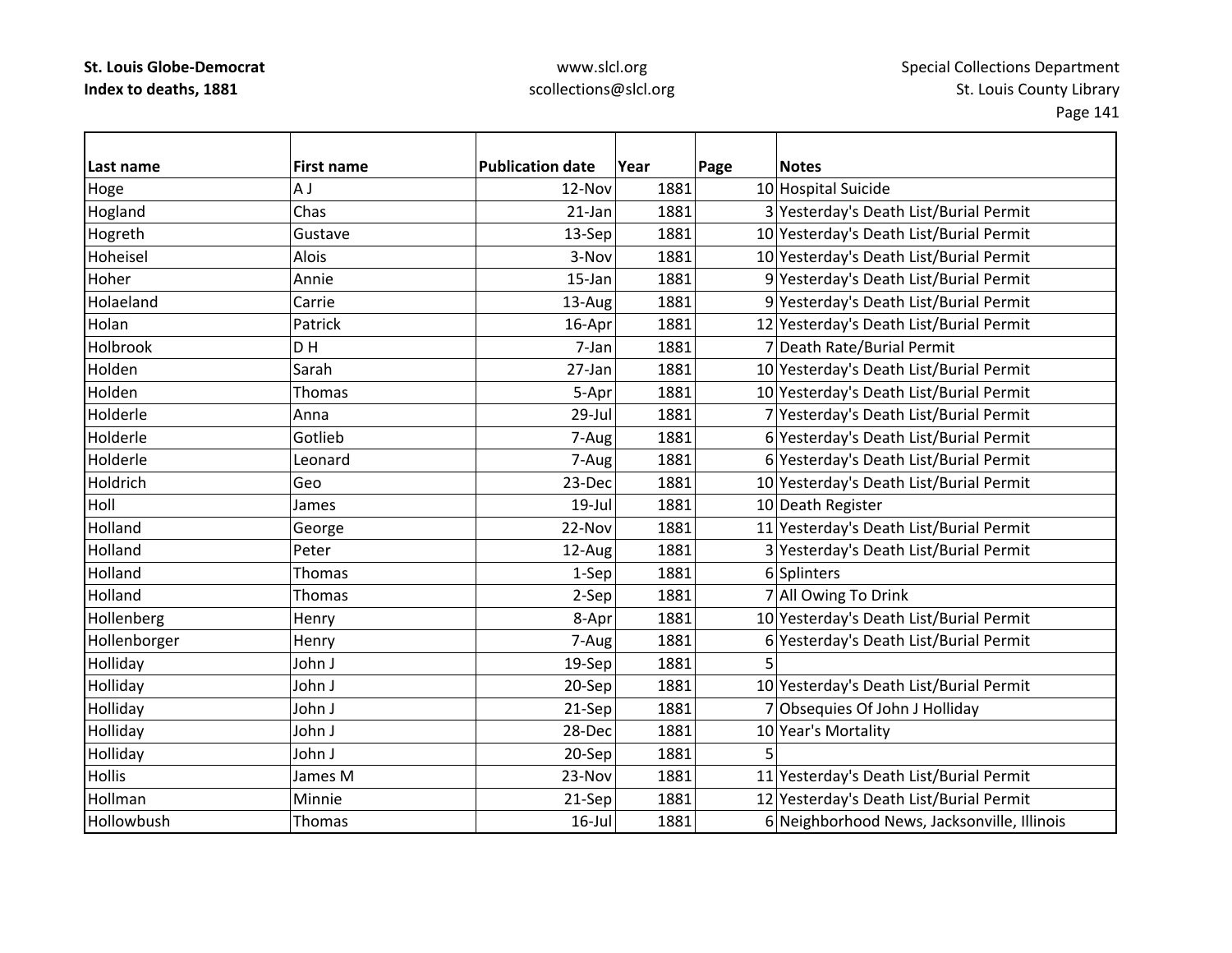| Last name   | <b>First name</b> | <b>Publication date</b> | Year | Page | <b>Notes</b>                            |
|-------------|-------------------|-------------------------|------|------|-----------------------------------------|
| Hollowbush  | Thomas, Hon       | 18-Feb                  | 1881 |      | 4 Hon Thos Hollowbush                   |
| Holm        | John              | 7-Sep                   | 1881 |      | 7 Neighborhood News, Alton              |
| Holman      | Mary A            | 26-Feb                  | 1881 | 5    |                                         |
| Holman      | Mary Ann          | 27-Feb                  | 1881 |      | 13 Yesterday's Death List/Burial Permit |
| Holmes      | Adam              | 11-Mar                  | 1881 |      | 10 Yesterday's Death List/Burial Permit |
| Holmes      | Dickey            | 25-Sep                  | 1881 |      | 4 Children Died                         |
| Holmes      | Maggie            | 25-Sep                  | 1881 |      | 4 Children Died                         |
| Holmes      | Margaret          | 20-Sep                  | 1881 |      |                                         |
| Holmes      | Rachel            | 29-Jul                  | 1881 |      | 7 Yesterday's Death List/Burial Permit  |
| Holmes      | Willis H          | 11-Nov                  | 1881 |      | 10 Yesterday's Death List/Burial Permit |
| Holtman     | Clara             | 12-Apr                  | 1881 |      | 10 Six Inquests                         |
| Holtman     | Clara             | 12-Apr                  | 1881 |      | 10 Yesterday's Death List/Burial Permit |
| Holtman     | Louis             | 14-Jun                  | 1881 |      | 10 Yesterday's Death List/Burial Permit |
| Holton      | <b>Bessie</b>     | 1-Oct                   | 1881 |      |                                         |
| Holtzhammer | Peter             | 18-Jul                  | 1881 |      | 3 Mild Mercury                          |
| Holub       | <b>Barbara</b>    | 8-Jul                   | 1881 |      | 10 Yesterday's Death List/Burial Permit |
| Holzer      | Christian         | 26-Mar                  | 1881 |      | 8 Yesterday's Death List/Burial Permit  |
| Holzhammer  | Peter             | $18 -$ Jul              | 1881 |      | 3 Splinters                             |
| Holzhammer  | Peter             | $19$ -Jul               | 1881 |      | 10 Death Register                       |
| Holzworth   | Anna M            | 5-Apr                   | 1881 |      | 10 Yesterday's Death List/Burial Permit |
| Homal       | Margaret          | 29-Dec                  | 1881 |      | 10 Suicides                             |
| Homer       | Charles           | 25-Aug                  | 1881 |      |                                         |
| Homes       | Margaret          | 21-Sep                  | 1881 |      | 12 Yesterday's Death List/Burial Permit |
| Honig       | Maria Estelle     | $16$ -Jun               | 1881 | 5    |                                         |
| Honig       | Marie             | 17-Jun                  | 1881 |      | 3 Yesterday's Death List/Burial Permit  |
| Hoock       | Aleda             | 7-Aug                   | 1881 |      | 6 Yesterday's Death List/Burial Permit  |
| Hoo-e       | Mathew            | 15-Feb                  | 1881 |      | 10 Yesterday's Death List/Burial Permit |
| Hooke       | Aurelia           | 22-Apr                  | 1881 |      | 7 Yesterday's Death List/Burial Permit  |
| Hoover      | G W               | 12-Jul                  | 1881 |      | 3 Yesterday's Death List/Burial Permit  |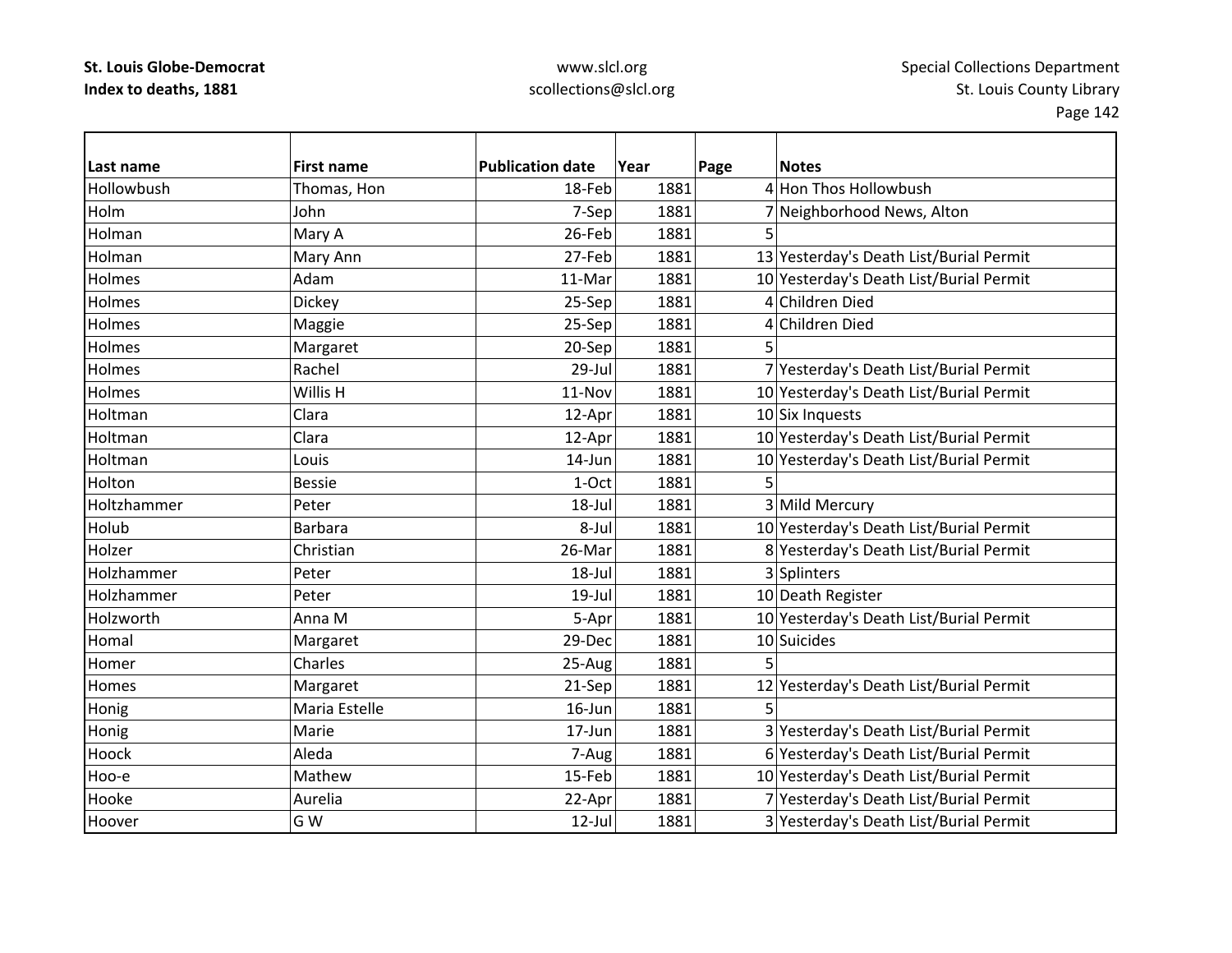| Last name      | <b>First name</b>         | <b>Publication date</b> | Year | Page | <b>Notes</b>                            |
|----------------|---------------------------|-------------------------|------|------|-----------------------------------------|
| Hoover         | George W, Companion       | 9-Mar                   | 1881 | 5    |                                         |
| Hope           | Jesse                     | 15-Apr                  | 1881 |      | 3 Yesterday's Death List/Burial Permit  |
| Hope           | Jessie                    | 14-Apr                  | 1881 | 5    |                                         |
| Hope           | Jessie                    | 15-Apr                  | 1881 |      | 5 Yesterday's Death List/Burial Permit  |
| Hope           | Miller H                  | 4-Aug                   | 1881 |      | 7 Yesterday's Death List/Burial Permit  |
| Hopkins        | Arthur                    | 23-Nov                  | 1881 |      | 11 Yesterday's Death List/Burial Permit |
| <b>Hopkins</b> | <b>Belle</b>              | 3-Sep                   | 1881 |      | 9 Yesterday's Death List/Burial Permit  |
| Hopkins        | G B, (Infant Of)          | 10-Nov                  | 1881 |      | 10 Yesterday's Death List/Burial Permit |
| Hopkins        | George B, Mrs             | 11-Nov                  | 1881 |      | 3 Local In Brief                        |
|                |                           |                         |      |      |                                         |
| <b>Hopkins</b> | George B, Mrs (Infant Of) | 11-Nov                  | 1881 |      | 3 Local In Brief                        |
| Hopkins        | Helen                     | 16-Sep                  | 1881 |      | 7 Yesterday's Death List/Burial Permit  |
| Hopkins        | Julia                     | 10-Nov                  | 1881 | 5    |                                         |
| Hopkins        | Julia P                   | 11-Nov                  | 1881 |      | 10 Yesterday's Death List/Burial Permit |
| <b>Hopkins</b> | Julia, Mrs                | 10-Nov                  | 1881 |      | 7 Death Of Mrs Julia Hopkins            |
| Hoppmann       | Charles D                 | 19-Oct                  | 1881 |      | 3 Suburban News, Belleville             |
| Hoppstetter    | Gustave                   | 19-Oct                  | 1881 |      | 10 Yesterday's Death List/Burial Permit |
| Hopwood        | Wm                        | 26-Aug                  | 1881 |      | 8 Yesterday's Death List/Burial Permit  |
| Hoque          | <b>Edward Lindsey</b>     | 7-Oct                   | 1881 |      |                                         |
| Horan          | James                     | 30-Nov                  | 1881 |      | 10 Yesterday's Death List/Burial Permit |
| Horan          | James                     | 29-Nov                  | 1881 | 5    |                                         |
| Horan          | Richard                   | 14-Jan                  | 1881 |      | 3 Yesterday's Death List/Burial Permit  |
| <b>Horins</b>  | Dorin                     | 8-Jun                   | 1881 |      | 7 Yesterday's Death List/Burial Permit  |
| Horman         | <b>August B</b>           | 21-Dec                  | 1881 |      | 11 Yesterday's Death List/Burial Permit |
| Horn           | Caroline                  | 24-Mar                  | 1881 |      | 8 Yesterday's Death List/Burial Permit  |
| Horn           | Fred                      | 29-Dec                  | 1881 |      | 10 Suicides                             |
| Horn           | Frederick                 | 13-Aug                  | 1881 |      | 8 Coroner's Work                        |
| Horn           | Frederick                 | 14-Aug                  | 1881 |      | 16 Yesterday's Death List/Burial Permit |
| Horn           | Julius                    | $19$ -Jul               | 1881 |      | 10 Death Register                       |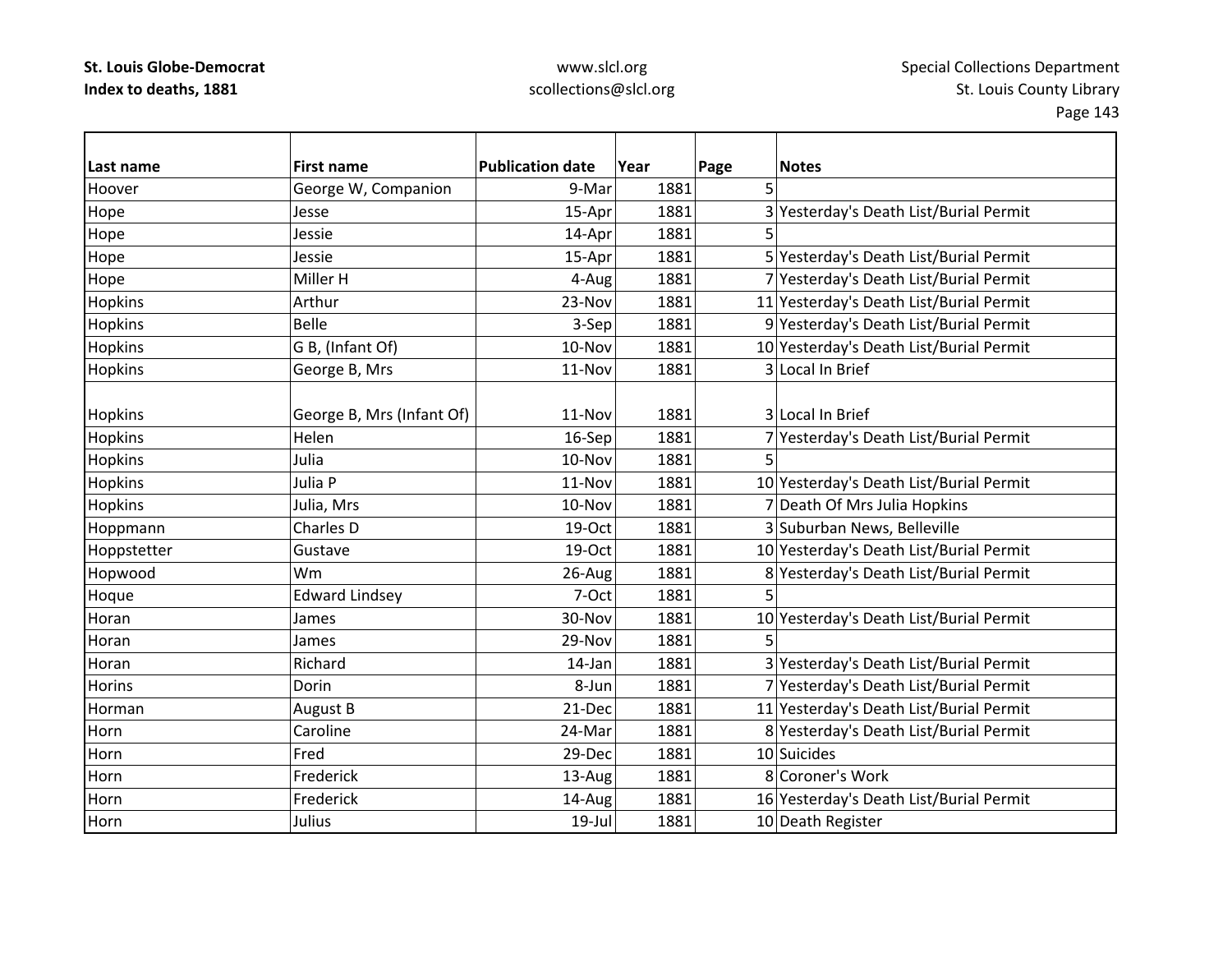| Last name   | <b>First name</b>     | <b>Publication date</b> | Year | Page | <b>Notes</b>                            |
|-------------|-----------------------|-------------------------|------|------|-----------------------------------------|
| Horn        | Maria                 | 18-Mar                  | 1881 |      | 10 Yesterday's Death List/Burial Permit |
| Horn        | <b>William Sidney</b> | 17-Dec                  | 1881 | 5    |                                         |
| Horn        | <b>William Sidney</b> | 18-Dec                  | 1881 | 5    |                                         |
| Horn        | Wm                    | 18-Dec                  | 1881 |      | 17 Yesterday's Death List/Burial Permit |
| Hornback    | <b>Edward S</b>       | 2-Apr                   | 1881 |      | 9 Yesterday's Death List/Burial Permit  |
| Hornbrecht  | Ann M                 | 8-May                   | 1881 |      | 16 Yesterday's Death List/Burial Permit |
| Horne       | Katie                 | $19$ -Jul               | 1881 |      | 10 Death Register                       |
| Hornell     | John, Mrs             | $21$ -Jul               | 1881 |      | 8 Suicide In A Cistern                  |
| Hornik      | Jacob                 | 18-Jan                  | 1881 |      | 10 Yesterday's Death List/Burial Permit |
| Hornsby     | Mary A                | 20-Mar                  | 1881 |      | 16 Yesterday's Death List/Burial Permit |
| Horstman    | Lamelberthos          | 18-Aug                  | 1881 |      | 10 Yesterday's Death List/Burial Permit |
| Horstman    | Minna K               | 20-Sep                  | 1881 | 5    |                                         |
| Horstmeyer  | Henry                 | 25-Jan                  | 1881 |      | 8 Yesterday's Death List/Burial Permit  |
| Hortice     | Isabelle              | 6-Jan                   | 1881 |      | 10 Yesterday's Mortality/Burial Permit  |
| Hortig      | <b>Charles A</b>      | 1-Nov                   | 1881 |      | 10 Yesterday's Death List/Burial Permit |
| Hortsmann   | Mina                  | 21-Sep                  | 1881 |      | 12 Yesterday's Death List/Burial Permit |
| Hosenstab   | Sebastian             | 26-Apr                  | 1881 |      | 7 Yesterday's Death List/Burial Permit  |
| Hosse       | Martin                | 1-Dec                   | 1881 |      | 10 Yesterday's Death List/Burial Permit |
| Hough       | Benjamin              | 2-Mar                   | 1881 |      | 3 Yesterday's Death List/Burial Permit  |
| Hough       | Rachel                | 29-Oct                  | 1881 |      | 9 Yesterday's Death List/Burial Permit  |
| Houk        | Lawton                | 27-Jun                  | 1881 |      | 7 Drowning Of Lawton Houk               |
| Houk        | Lawton                | $1-Jul$                 | 1881 |      | 7 Floater Found                         |
| Houk        | Lawton                | $2-Jul$                 | 1881 |      | 6 Splinters                             |
| Houptman    | Fritz                 | 14-Aug                  | 1881 |      | 6 Splinters                             |
| Householder | George                | 13-Sep                  | 1881 | 5    |                                         |
| Houser      | Jacob                 | 30-Aug                  | 1881 | 5    |                                         |
| Houston     | Mary R                | 7-Jul                   | 1881 |      | 10 Yesterday's Death List/Burial Permit |
| Hovey       | Mary S                | 30-Nov                  | 1881 |      | 10 Yesterday's Death List/Burial Permit |
| How         | Amelia                | 11-Mar                  | 1881 | 5    |                                         |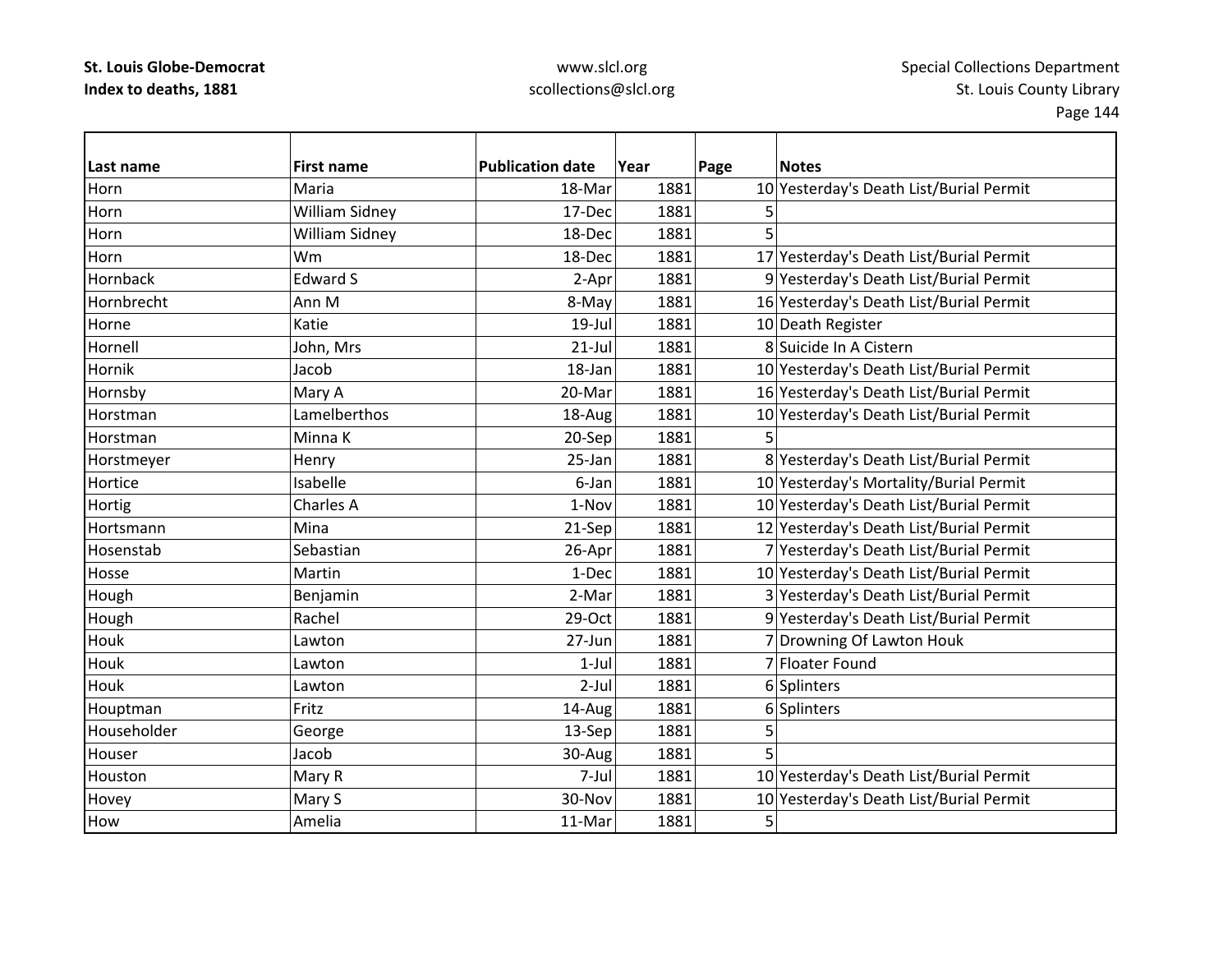| Last name | <b>First name</b> | <b>Publication date</b> | Year | Page | <b>Notes</b>                                |
|-----------|-------------------|-------------------------|------|------|---------------------------------------------|
| How       | Godfrey           | 5-Apr                   | 1881 |      | 10 Yesterday's Death List/Burial Permit     |
| Howard    | B, Mrs            | 26-Jan                  | 1881 | 5    |                                             |
| Howard    | Celia             | 10-Dec                  | 1881 |      | 10 Yesterday's Death List/Burial Permit     |
| Howard    | Charles H         | 18-Jun                  | 1881 |      | 3 Neighborhood News, Jacksonville, Illinois |
| Howard    | Fannie            | 6-Dec                   | 1881 |      | 10 Yesterday's Death List/Burial Permit     |
| Howard    | Geo               | 14-Aug                  | 1881 |      | 16 Yesterday's Death List/Burial Permit     |
| Howard    | Hester            | 29-Mar                  | 1881 |      | 9 Two Stories About A Corpse                |
| Howard    | Isabella          | $1-Jul$                 | 1881 |      | 7 Yesterday's Death List/Burial Permit      |
| Howard    | James             | 5-Mar                   | 1881 |      | 8 Yesterday's Death List/Burial Permit      |
| Howard    | Judson G          | 29-Dec                  | 1881 |      | 10 Suicides                                 |
| Howard    | Judson Gillman    | 23-Oct                  | 1881 |      | 6 Coroner                                   |
| Howard    | Lemuel            | $19$ -Jul               | 1881 |      | 10 Death Register                           |
| Howard    | Lillie            | $26$ -Jul               | 1881 |      | 10 Yesterday's Death List/Burial Permit     |
| Howard    | Maude             | $15$ -Jul               | 1881 |      | 10 Municipal Matters                        |
| Howard    | Maude             | 11-Dec                  | 1881 |      | 3 Subjects For The Coroner                  |
| Howard    | Maude May         | 6-Dec                   | 1881 |      | 8 Coroner's Cases                           |
| Howard    | Michael           | 9-Jul                   | 1881 |      | 9 Yesterday's Death List/Burial Permit      |
| Howard    | Robert H          | 29-Mar                  | 1881 |      |                                             |
| Howard    | Robert H          | 29-Mar                  | 1881 |      | 6 Death Of Robert H Howard                  |
| Howe      | Cora Estelle      | 25-Jun                  | 1881 |      |                                             |
| Howe      | Henry             | 1-Oct                   | 1881 |      | 6 Splinters                                 |
| Howe      | Henry             | $2-Oct$                 | 1881 |      | 19 Inquiring Into It                        |
| Howe      | Jennie            | 28-Feb                  | 1881 |      |                                             |
| Howe      | Jennie            | 1-Mar                   | 1881 |      | 10 Yesterday's Death List/Burial Permit     |
| Hoyt      | Catharine J       | 16-Jun                  | 1881 | 5    |                                             |
| Hoyt      | Catharine J       | $17$ -Jun               | 1881 |      | 3 Yesterday's Death List/Burial Permit      |
| Huber     | Bertha            | 28-Oct                  | 1881 |      | 8 Yesterday's Death List/Burial Permit      |
| Huber     | George            | 5-Feb                   | 1881 |      | 9 Yesterday's Death List/Burial Permit      |
| Huber     | Jacob             | 14-Aug                  | 1881 |      | 16 Yesterday's Death List/Burial Permit     |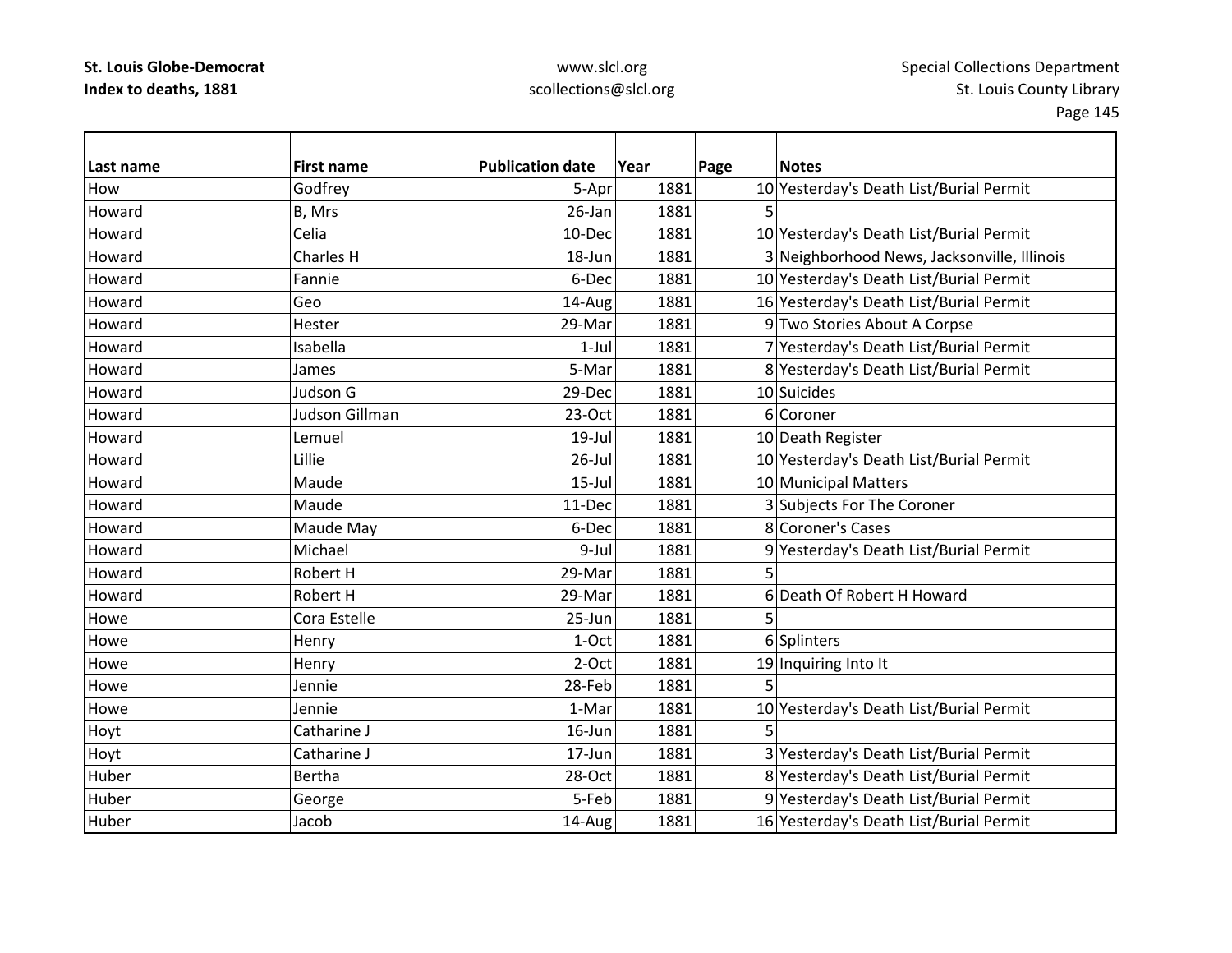## www.slcl.org scollections@slcl.org

| Last name    | <b>First name</b> | <b>Publication date</b> | Year | Page | <b>Notes</b>                             |
|--------------|-------------------|-------------------------|------|------|------------------------------------------|
| Hudson       | <b>Jules</b>      | 9-Dec                   | 1881 | 5    |                                          |
| Hudson       | Louis             | 24-Nov                  | 1881 |      | 10 Yesterday's Death List/Burial Permit  |
| Huebner      | Albert            | 4-May                   | 1881 |      | 10 Felled With A Flower-Pot              |
| <b>Hueff</b> | Michael           | 29-Dec                  | 1881 |      | 10 Suicides                              |
| Huegmer      | Albert            | 3-May                   | 1881 |      | 10 Murder That Might Have Been Forgotten |
| <b>Huelf</b> | J Michael         | $21-Oct$                | 1881 |      | 3 Surfeit Of Suicides                    |
| Hug          | Geo J             | 20-Sep                  | 1881 |      | 10 Yesterday's Death List/Burial Permit  |
| Hugbart      | Ludwel            | $13$ -Jul               | 1881 |      | 8 Yesterday's Death List/Burial Permit   |
| Hughes       | <b>Demoris</b>    | 30-Jun                  | 1881 |      | 10 Yesterday's Death List/Burial Permit  |
| Hughes       | Francis           | 16-Nov                  | 1881 | 5    |                                          |
| Hughes       | Frank             | 16-Nov                  | 1881 |      | 10 Yesterday's Death List/Burial Permit  |
| Hughes       | J W, Ex-Sheriff   | 19-Oct                  | 1881 |      | 3 Suburban News, Belleville              |
| Hughes       | James W           | 18-Oct                  | 1881 |      | 7 Suburban News, Belleville              |
| Hughes       | Mary              | 29-Dec                  | 1881 |      | 9 Yesterday's Death List/Burial Permit   |
| Hughes       | Mary Anderson     | 1-Feb                   | 1881 |      |                                          |
| Hughes       | Maude             | 2-Feb                   | 1881 |      | 7 Yesterday's Death List/Burial Permit   |
| Hughes       | Mrs (Infant Of)   | 15-Aug                  | 1881 |      | 3 Splinters                              |
| Hughes       | Robert            | 21-Oct                  | 1881 |      | 3 Neighborhood News, Belleville          |
| Hughes       | Thomas            | 9-Apr                   | 1881 |      | 8 Yesterday's Death List/Burial Permit   |
| Hughes       | Thomas            | 16-Aug                  | 1881 |      | 10 Yesterday's Death List/Burial Permit  |
| Hughes       | Thomas M          | 11-Sep                  | 1881 |      | 8 Yesterday's Death List/Burial Permit   |
| Hughes       | William           | 17-Dec                  | 1881 |      | 10 Yesterday's Death List/Burial Permit  |
| <b>Hughs</b> | Felix             | 25-Feb                  | 1881 |      |                                          |
| Hugo         | Anna              | 1-Nov                   | 1881 |      | 10 Yesterday's Death List/Burial Permit  |
| Huhn         | John              | 4-Aug                   | 1881 |      | 7 Yesterday's Death List/Burial Permit   |
| Huhn         | Joseph            | 3-Aug                   | 1881 | 5    |                                          |
| Huimergarth  | Christtina        | 23-Aug                  | 1881 |      | 7 Yesterday's Death List/Burial Permit   |
| Hulber       | Mary              | 5-Aug                   | 1881 |      | 7 Yesterday's Death List/Burial Permit   |
| Hull         | Clifford          | $12$ -Jul               | 1881 |      | 3 Yesterday's Death List/Burial Permit   |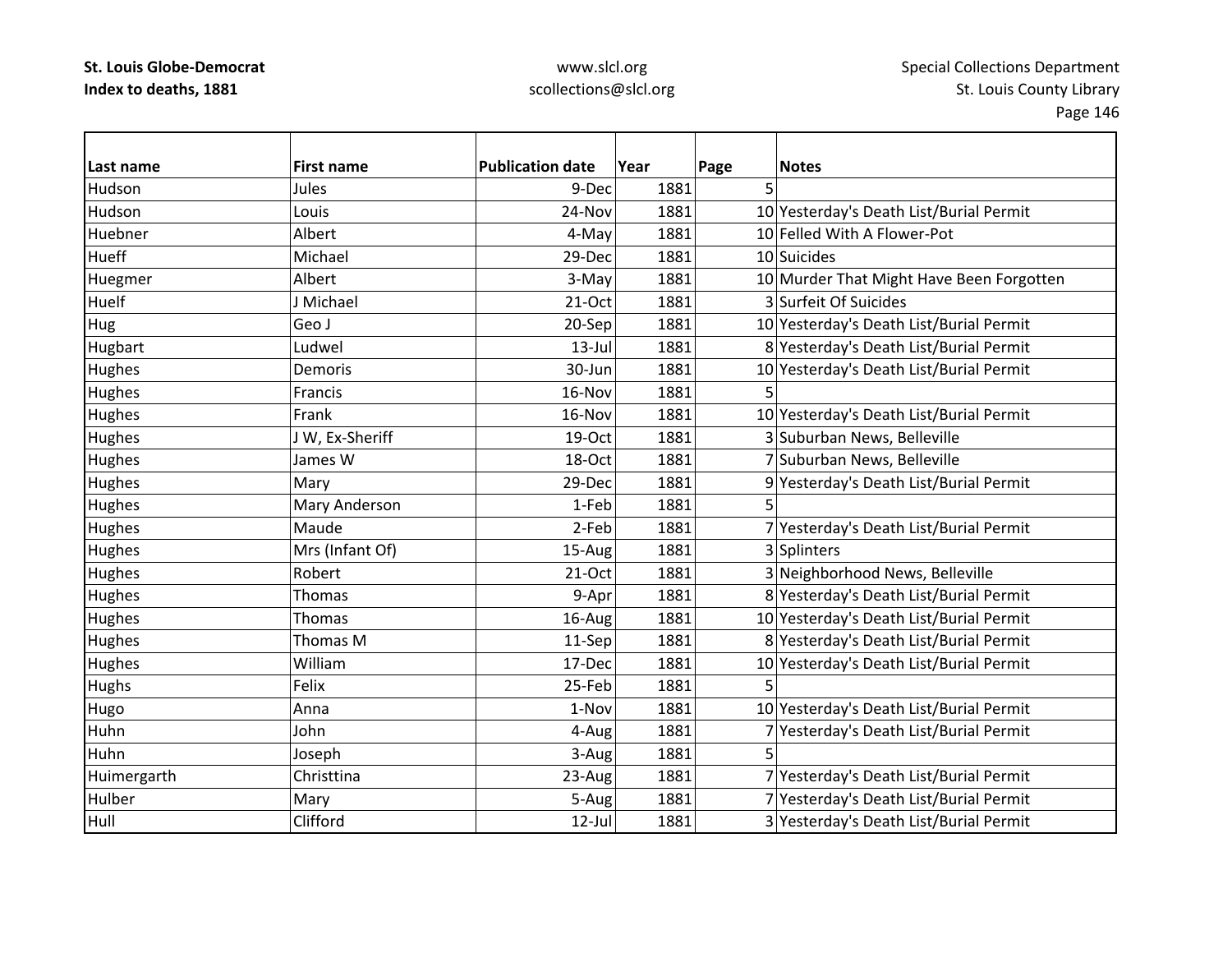### www.slcl.org scollections@slcl.org

**Last name First name Publication date Year Page Notes** Hull Clifton Edwin 10‐Jul 1881 5 Hull Warren28-Oct | 1881 8 Yesterday's Death List/Burial Permit Hull Warren Craig 26‐Oct 1881 5 Hull Warren Craig 27‐Oct 1881 5 HullsmannFrank (Child Of)  $13$ -Aug  $|$  1881 9 Yesterday's Death List/Burial Permit HulsmanBurt 6-Dec 1881 10 Yesterday's Death List/Burial Permit Hume $\left|\text{Emelia}\right\rangle$  19–Jun  $\left|\text{Im}\right\rangle$  1881 9 $\left|\text{Yesterday}\right\rangle$ s Death List/Burial Permit HumeGeorge w 29-Jan 1881 8 County Matters HumesGeorge **6**-Mar 1881 14 Work For The Coroner **Humes** Peter 21‐Jun 1881 3 Yesterday's Death List/Burial Permit Hummel Annie29-Oct 1881 9 Yesterday's Death List/Burial Permit Hummel Annie3-May 1881 10 Yesterday's Death List/Burial Permit Hummel Jacob22-May 1881 16 Yesterday's Death List/Burial Permit Hummel John 1881 36-Mar 1881 8 Yesterday's Death List/Burial Permit **Hund**  Geo18-Jun 1881 7 Yesterday's Death List/Burial Permit Hung 1881 | Wang | S-Jan | 5-Jan | 1881 | 7 | Death List/ Burial Permit Hung Nang Wang 1881 5-Jan 1881 7 Dead Chinaman Hungward Joseph 15–Jun 1881 7 Yesterday's Death List/Burial Permit Hunicke Ehrhard6-Jul 1881 10 Yesterday's Death List/Burial Permit **Hunn** n IC C B 4-Jun 1881 5 **Hunn** Catherine **8**-Jul 1881 10 Yesterday's Death List/Burial Permit **Hunn** Mary 20-Jul 1881 3 Yesterday's Death List/Burial Permit Hunsicker Stephanie 5‐Oct 1881 7 Yesterday's Death List/Burial Permit Hunt Amelia22-Nov 1881 11 Yesterday's Death List/Burial Permit Hunt Charles20-May 1881 1881 10 Crushed And Killed Huntt || G G C, Mrs 20-Nov 1881 5 Huntt || G G C, Mrs  $21$ -Nov  $1881$  5 Huntt lG G C, Mrs 21-Nov 1881 5 HuntGeo B  $25-May$  1881 5 Hunt Horror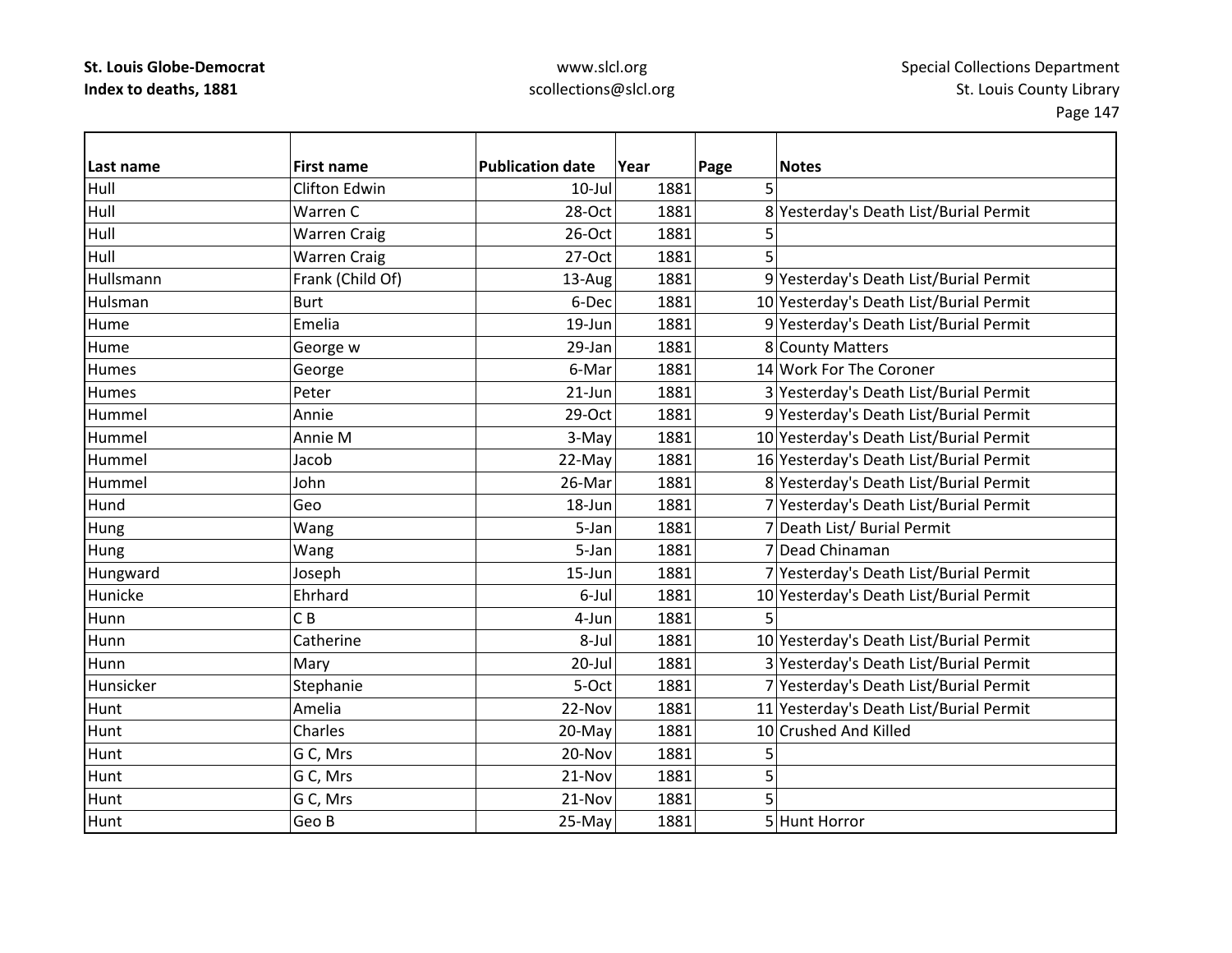| Last name        | <b>First name</b> | <b>Publication date</b> | Year | Page<br><b>Notes</b>                    |
|------------------|-------------------|-------------------------|------|-----------------------------------------|
| Hunt             | Geo B             | 26-May                  | 1881 | 3 Splinters                             |
| Hunt             | George B          | 24-May                  | 1881 | 5 Killed On A Car                       |
| Hunt             | Samuel            | 24-May                  | 1881 | 10 Yesterday's Death List/Burial Permit |
| Hunt             | Timothy           | 8-Mar                   | 1881 | 5                                       |
| Hunt             | Timothy           | 9-Mar                   | 1881 | 5                                       |
| Hunt             | Timothy           | 10-Mar                  | 1881 | 10 Yesterday's Death List/Burial Permit |
| Hunt             | Timothy           | 28-Dec                  | 1881 | 10 Year's Mortality                     |
| Hunter           | Amy               | 14-Aug                  | 1881 | 16 Yesterday's Death List/Burial Permit |
| Hunter           | William           | $19$ -Jul               | 1881 | 10 Death Register                       |
| Hurley           | James             | 12-Apr                  | 1881 | $10$ Six Inquests                       |
| Hurley           | Mary Jane         | 2-Oct                   | 1881 | 17 Yesterday's Death List/Burial Permit |
| <b>Hurst</b>     | Ephrosine         | 1-Dec                   | 1881 | 10 Yesterday's Death List/Burial Permit |
| Hurtgen          | Johann            | 18-Jun                  | 1881 | 7 Yesterday's Death List/Burial Permit  |
| Husman           | Louis             | 9-Oct                   | 1881 | 16 Yesterday's Death List/Burial Permit |
| Husman           | Mathilda          | 12-Aug                  | 1881 | 3 Yesterday's Death List/Burial Permit  |
| Hussman          | Louis             | 22-Feb                  | 1881 | 3 Yesterday's Death List/Burial Permit  |
| Huston           | Mamie C, Mrs      | 29-May                  | 1881 | 5                                       |
| Hutcher          | John              | 17-Jun                  | 1881 | 6 Torrid Term                           |
| Hutchings        | Harriet           | 24-May                  | 1881 | 5                                       |
| <b>Hutchings</b> | Harriet           | 25-May                  | 1881 | 6 Yesterday's Death List/Burial Permit  |
| Hutchinson       | Ida               | 28-Sep                  | 1881 | 12 Yesterday's Death List/Burial Permit |
| Hutchinson       | Leonora           | 19-Nov                  | 1881 | 10 Yesterday's Death List/Burial Permit |
| Hutchison        | Nellie J          | 13-Aug                  | 1881 | 9 Yesterday's Death List/Burial Permit  |
| Huth             | Adolph            | $19$ -Jul               | 1881 | 10 Death Register                       |
| Huth             | Adolph C          | $19$ -Jul               | 1881 | 7 Death Of Huth                         |
| Huth             | Adolph C          | 19-Jul                  | 1881 | 5                                       |
| Huth             | Adolphus C        | 17-Jul                  | 1881 | 5                                       |
| Hutmacher        | Louis             | 9-Apr                   | 1881 | 8 Yesterday's Death List/Burial Permit  |
| <b>Hutt</b>      | John              | 21-Apr                  | 1881 | 10 Yesterday's Death List/Burial Permit |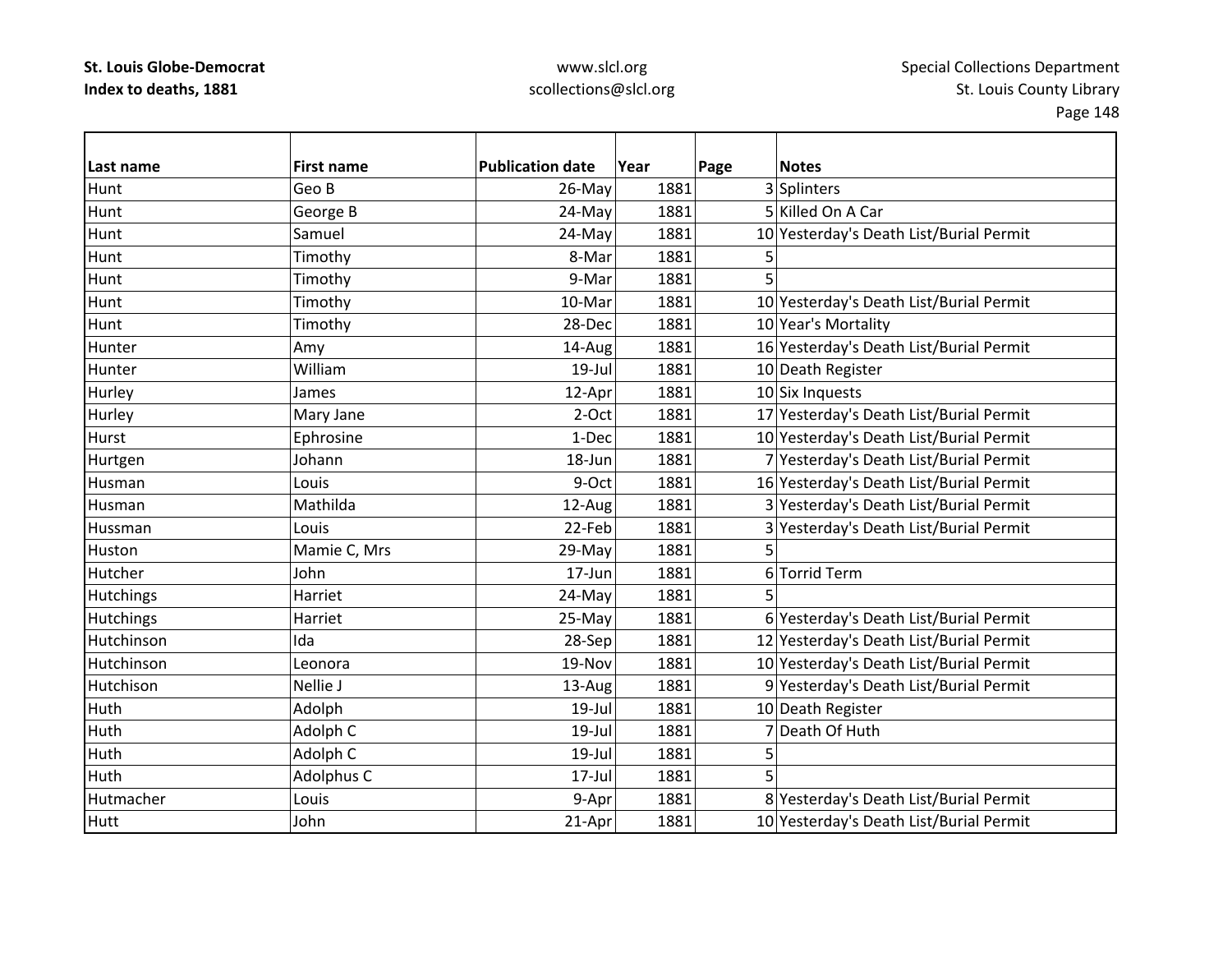| Last name | <b>First name</b> | <b>Publication date</b> | Year | Page | <b>Notes</b>                            |
|-----------|-------------------|-------------------------|------|------|-----------------------------------------|
| Hutter    | George            | 20-Apr                  | 1881 |      | 10 Yesterday's Death List/Burial Permit |
| Hyatt     | Charles           | $1$ -Jul                | 1881 |      | 7 Yesterday's Death List/Burial Permit  |
| Hyatt     | Charles F         | 3-Jul                   | 1881 | 5    |                                         |
| Hyde      | <b>Francis B</b>  | 2-Mar                   | 1881 |      | 3 Yesterday's Death List/Burial Permit  |
| Hyde      | Francis Beason    | 1-Mar                   | 1881 | 5    |                                         |
| Hyland    | <b>Nellie</b>     | 8-May                   | 1881 | 5    |                                         |
| Hynes     | Frank             | 19-Mar                  | 1881 |      | 7 Yesterday's Death List/Burial Permit  |
| Hynes     | Lydia             | $10$ -Jul               | 1881 | 5    |                                         |
| Hynes     | Lydia             | $12$ -Jul               | 1881 |      | 3 Yesterday's Death List/Burial Permit  |
| Hynes     | Maria, Mrs        | 4-Jan                   | 1881 | 5    |                                         |
| Hynes     | Mary              | 8-Oct                   | 1881 |      | 9 Yesterday's Death List/Burial Permit  |
| Ilsley    | A M, Mr           | $21$ -Jan               | 1881 |      | 3 Splinters                             |
| Inden     | John Anton        | 3-Oct                   | 1881 |      | 8 Accidentally Drowned                  |
| Ingalls   | Susan             | $31$ -Jul               | 1881 |      | 8 Yesterday's Death List/Burial Permit  |
| Ingalls   | Susan, Mrs        | $31$ -Jul               | 1881 | 5    |                                         |
| Ingham    | Roland            | 4-Feb                   | 1881 |      | 4 Two Old Settlers                      |
| Ingraham  | George            | 28-Sep                  | 1881 |      | 3 Ingraham Murder Trial                 |
| Ingraham  | George            | 29-Sep                  | 1881 |      | 6 Another Murderer Convicted            |
| Ingram    | George            | 8-Apr                   | 1881 |      | 10 Down Among The Dead                  |
| Ingram    | George            | 10-Apr                  | 1881 |      | 11 Yesterday's Death List/Burial Permit |
| Ingram    | George            | 29-Dec                  | 1881 |      | 10 Homicides                            |
| Inman     | Augusta, Miss     | 11-Oct                  | 1881 |      | 7 Neighborhood News, Alton              |
| Inngman   | Emma              | 5-Apr                   | 1881 |      | 10 Yesterday's Death List/Burial Permit |
| Irlaender | Maria             | 3-Nov                   | 1881 |      | 10 Yesterday's Death List/Burial Permit |
| Irving    | Sophia            | 25-Mar                  | 1881 |      | 10 Yesterday's Death List/Burial Permit |
| Irwin     | Matilda           | 26-Jan                  | 1881 |      | 8 Yesterday's Death List/Burial Permit  |
| Isaac     | Elisha            | 22-Feb                  | 1881 |      | 3 Yesterday's Death List/Burial Permit  |
| Isaacson  | Maria             | 9-Jun                   | 1881 |      | 10 Yesterday's Death List/Burial Permit |
| Isensee   | Elizabeth         | 20-Dec                  | 1881 |      | 10 Yesterday's Death List/Burial Permit |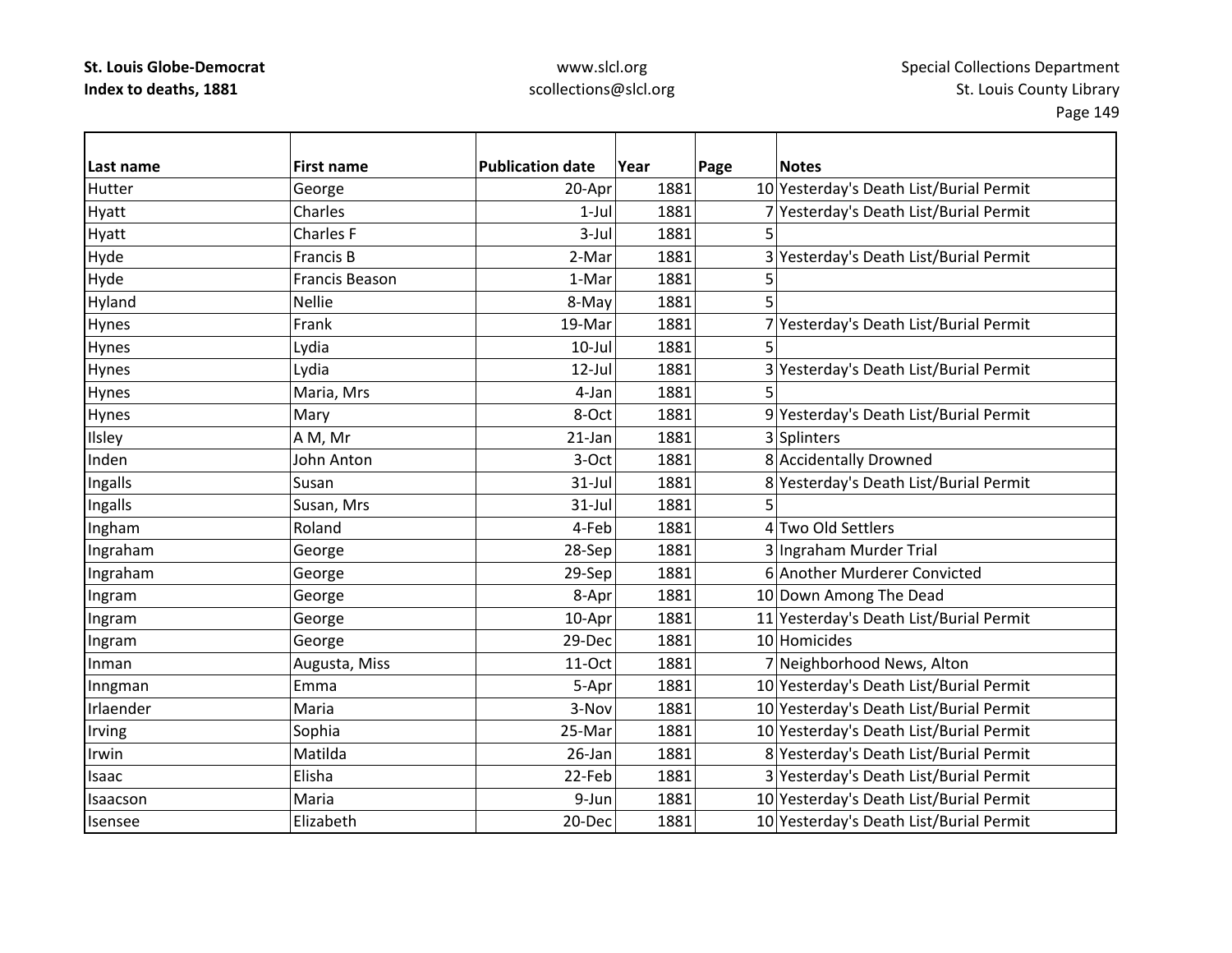| Last name    | <b>First name</b> | <b>Publication date</b> | Year | Page | <b>Notes</b>                            |
|--------------|-------------------|-------------------------|------|------|-----------------------------------------|
| Itsley       | A <sub>M</sub>    | $20$ -Jan               | 1881 |      | 8 Discussing The Dead                   |
| <b>Ivers</b> | Maggie O          | 10-Aug                  | 1881 | 5    |                                         |
| Jaccard      | Julia             | 10-Mar                  | 1881 |      | 10 Yesterday's Death List/Burial Permit |
| Jaccard      | Julia, Miss       | 9-Mar                   | 1881 |      |                                         |
| Jackman      | Edward            | 22-Dec                  | 1881 |      | 10 Yesterday's Death List/Burial Permit |
| Jackson      | Andrew            | 4-May                   | 1881 |      | 3 Yesterday's Death List/Burial Permit  |
| Jackson      | Augustus          | 16-Aug                  | 1881 |      | 10 Yesterday's Death List/Burial Permit |
| Jackson      | Chas              | 3-Nov                   | 1881 |      | 10 Yesterday's Death List/Burial Permit |
| Jackson      | Clayton           | 12-Nov                  | 1881 |      | 10 Yesterday's Death List/Burial Permit |
| Jackson      | Daniel            | $15 -$ Jul              | 1881 |      | 10 Municipal Matters                    |
| Jackson      | Edward            | $1-Jul$                 | 1881 |      | 7 Yesterday's Death List/Burial Permit  |
| Jackson      | Elizabeth         | 18-May                  | 1881 |      | 7 Yesterday's Death List/Burial Permit  |
| Jackson      | Gilbert           | $3$ -Jul                | 1881 |      | 16 Yesterday's Death List/Burial Permit |
| Jackson      | Jessie            | 20-Oct                  | 1881 |      | 9 Yesterday's Death List/Burial Permit  |
| Jackson      | John              | 1-May                   | 1881 |      | 16 Yesterday's Death List/Burial Permit |
| Jackson      | John              | 16-Jun                  | 1881 |      | 10 Yesterday's Death List/Burial Permit |
| Jackson      | John              | 19-Aug                  | 1881 |      | 7 Yesterday's Death List/Burial Permit  |
| Jackson      | Joseph            | 27-Oct                  | 1881 |      | 9 Yesterday's Death List/Burial Permit  |
| Jackson      | Julia             | 25-Sep                  | 1881 |      | 15 Yesterday's Death List/Burial Permit |
| Jackson      | Leroy             | 29-Dec                  | 1881 |      | 9 Yesterday's Death List/Burial Permit  |
| Jackson      | Martha            | 29-Jan                  | 1881 |      | Yesterday's Death List/Burial Permit    |
| Jackson      | Richard           | 30-Mar                  | 1881 | 5    |                                         |
| Jackson      | Thomas            | 19-Feb                  | 1881 |      | 9 Yesterday's Death List/Burial Permit  |
| Jacob        | Theodore          | 30-Oct                  | 1881 |      | 11 Yesterday's Death List/Burial Permit |
| Jacoben      | Pauline           | 9-Aug                   | 1881 |      | 3 Yesterday's Death List/Burial Permit  |
| Jacobs       | Caroline          | 9-Nov                   | 1881 | 5    |                                         |
| Jacobs       | Caroline          | 10-Nov                  | 1881 |      | 10 Yesterday's Death List/Burial Permit |
| Jacobs       | Lucy              | 4-Nov                   | 1881 |      | 10 Yesterday's Death List/Burial Permit |
| Jacobs       | Lucy May          | 2-Nov                   | 1881 | 5    |                                         |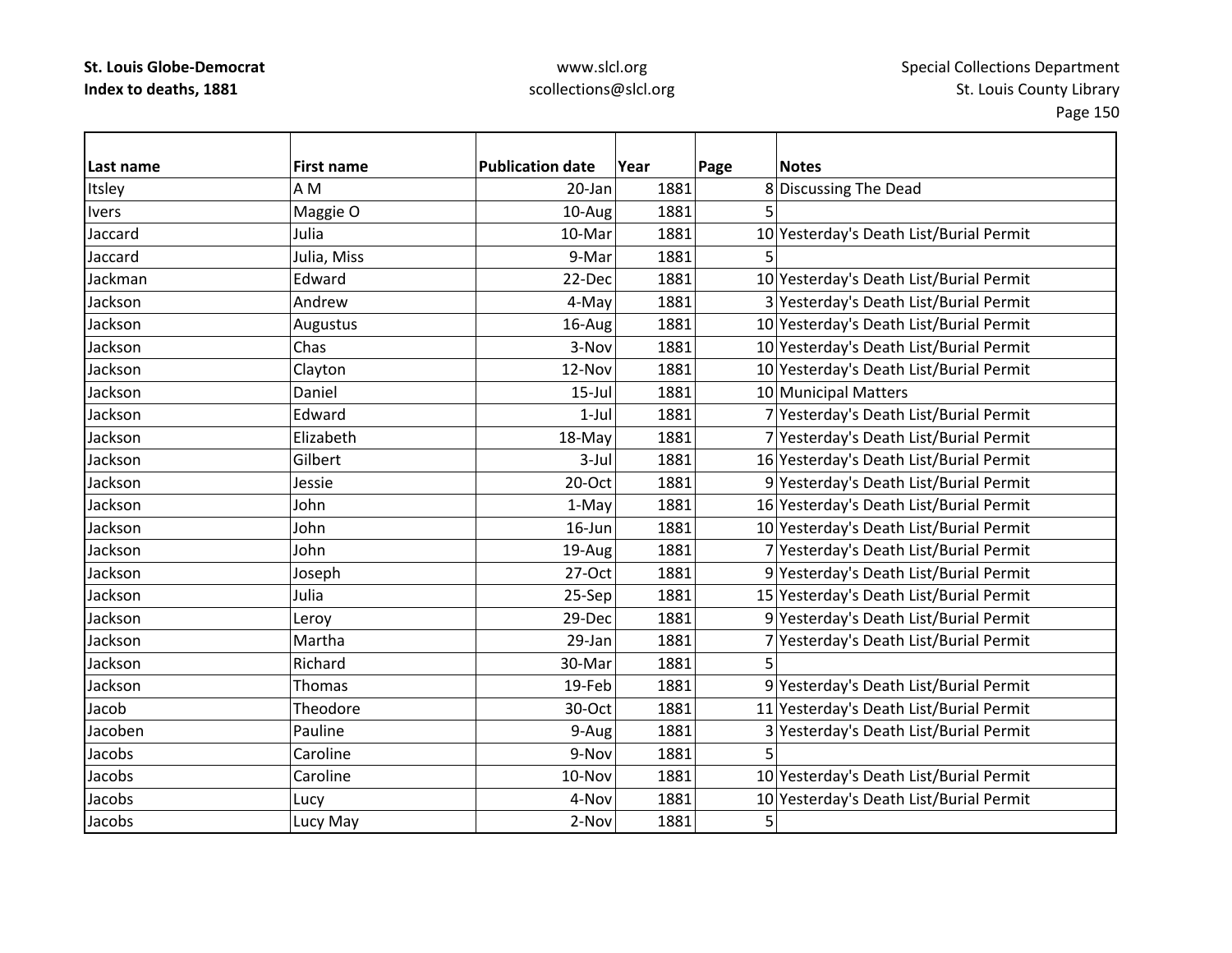### www.slcl.org scollections@slcl.org

**Last name First name Publication date Year Page Notes** Jacobss 3-Nov 1881 5 Jacobs Lucy May 4‐Nov 1881 5 Jacobss IS J 17‐Feb 1881 8 Yesterday's Death List/Burial Permit Jacobs Wm29-Nov 1881 10 Yesterday's Death List/Burial Permit Jacobsmeyer Joseph  $\vert$  20-Dec 1881  $\vert$  20-Dec  $\vert$  1881  $\vert$  10  $\vert$  Yesterday's Death List/Burial Permit Jacoby Lilliee 9‐Feb 1881 7 Yesterday's Death List/Burial Permit Jacquemin Frederick 6‐Oct 1881 5 Jacquemin Frederick Research Beauty Superintendent Section 1881 3 Obsequies of F Jacquemin Jacquemin Frederick, Mr 6‐Oct 1881 3 Death Of Frederick Jacquemin Jacques Frank Frank 29‐Jun 1881 3 Yesterday's Death List/Burial Permit 3 Jaeger Christian 17‐Aug 1881 8 Yesterday's Death List/Burial Permit Jaeger Christian 16‐Aug 1881 5 Jaeger Frank (Infant of) 23‐Dec 1881 10 Yesterday's Death List/Burial Permit (Infant of) 23‐Dec 1881 John 2-Nov 1881 9 Yesterday's Death List/Burial Permit Jaeger Lina (Lina 13‐Apr 1881 5 Jaeggi Fred 17‐Dec 1881 10 Yesterday's Death List/Burial Permit Jaiger Lina 14‐Apr 1881 10 Yesterday's Death List/Burial Permit James Chas 9‐Aug 1881 3 Yesterday's Death List/Burial Permit JamesEdward, Mrs 1981 **1881** 1881 **6** Neighborhood News, Florissant JamesIsabel 23-Nov 1881 11 Yesterday's Death List/Burial Permit JamesJohn E E 30-Apr 1881 9 Yesterday's Death List/Burial Permit James Malinda3-Apr 1881 8 Yesterday's Death List/Burial Permit James Wm12-Nov 1881 9 Bumped To Death James Wm12-Nov 1881 10 Yesterday's Death List/Burial Permit Jankosky Henry 6‐Jul 1881 10 Yesterday's Death List/Burial Permit JankowakiMary 16–Jul 1881 8 Municipal Matters Jankowsky |Annie | 21-Jul | 1881 | 10 |Yesterday's Death List/Burial Permit JansenJohn 13–Sep 1881 10 Yesterday's Death List/Burial Permit JansenSophia, Miss 25‐Feb 1881 6 Neighborhood News, Belleville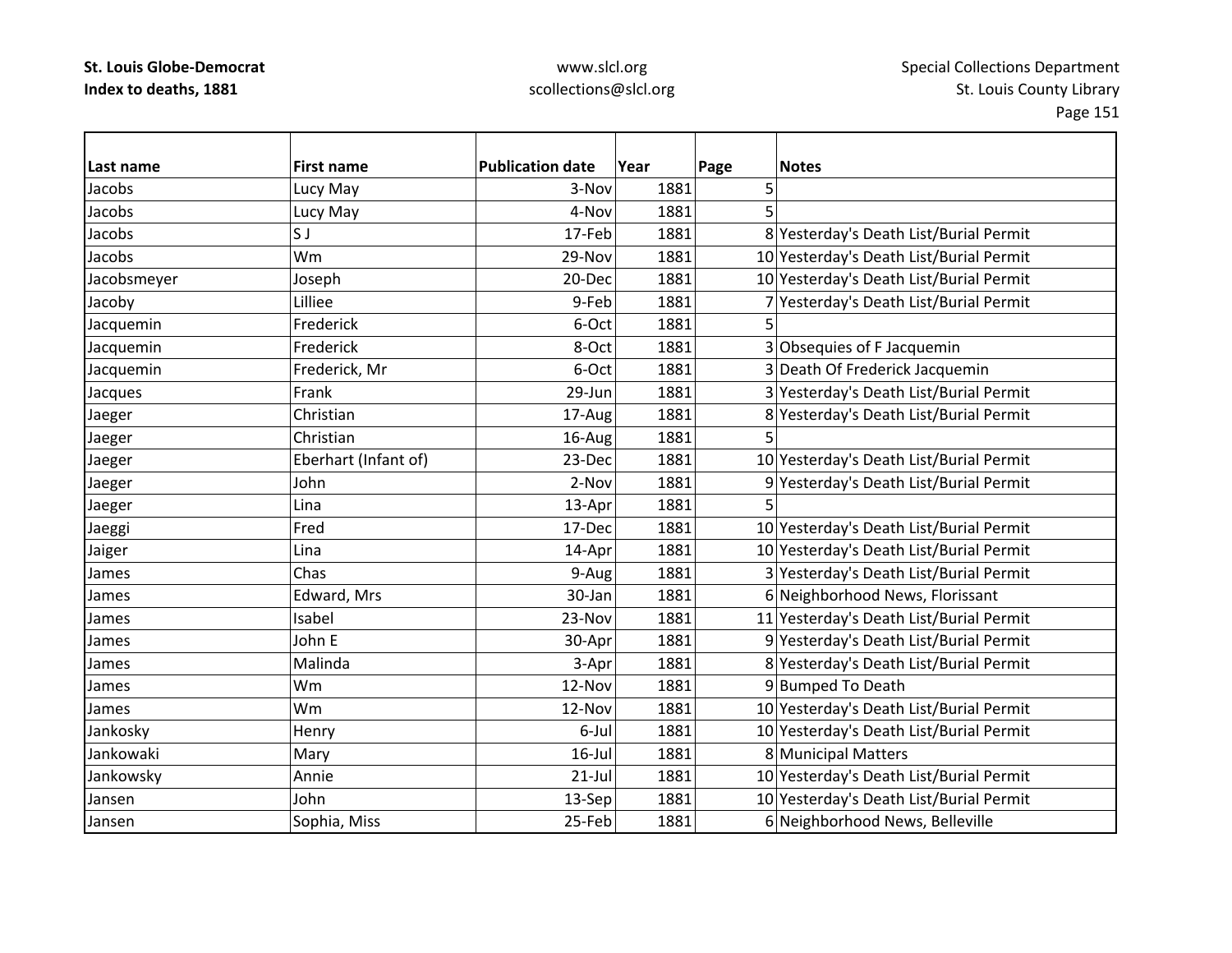| Last name       | <b>First name</b>        | <b>Publication date</b> | Year | Page<br><b>Notes</b>                    |
|-----------------|--------------------------|-------------------------|------|-----------------------------------------|
| Jantzer         | Louis                    | 7-Dec                   | 1881 | 10 Yesterday's Death List/Burial Permit |
| Jaques          | Frank G                  | 28-Jun                  | 1881 | 5                                       |
| Jaros           | Joseph                   | 16-Oct                  | 1881 | 5                                       |
| Jarosh          | Joseph                   | 16-Oct                  | 1881 | 6 Local In Brief                        |
| Jarrot          | Acorn                    | 24-Aug                  | 1881 | 10 Neighborhood News, East St Louis     |
| Jarrot          | Mose                     | 17-Nov                  | 1881 | 7 Neighborhood News, East St Louis      |
| Jarrott         | Acon                     | 15-Nov                  | 1881 | 9 Neighborhood News, Belleville         |
| Jarrott         | Acon                     | 16-Nov                  | 1881 | 7 Neighborhood News, Belleville         |
| Jas             | Frank P                  | 12-Aug                  | 1881 | 3 Yesterday's Death List/Burial Permit  |
| Jausen          | Henry                    | 2-Sep                   | 1881 | 3 Yesterday's Death List/Burial Permit  |
| Jecklin         | John                     | 7-Feb                   | 1881 | 3 Deadly Dose                           |
| Jeehlin         | John                     | 29-Dec                  | 1881 | 10 Suicides                             |
| Jeep            | <b>Florence Adelaide</b> | 5-May                   | 1881 | 5                                       |
| Jeep            | Florence Adelaide        | 6-May                   | 1881 | 5                                       |
| Jefferson       | Eveline                  | 20-Dec                  | 1881 | 10 Yesterday's Death List/Burial Permit |
| Jehle           | Walter                   | $21-Oct$                | 1881 | 11 Yesterday's Death List/Burial Permit |
| Jememann        | Louis                    | 8-Sep                   | 1881 | 10 Yesterday's Death List/Burial Permit |
| Jenkins         | George                   | 4-Jan                   | 1881 | 10 Yesterday's Mortality/Burial Permit  |
| Jenkins         | George, Mr               | 3-Jan                   | 1881 | 8 Over The Dead                         |
| <b>Jenkins</b>  | Patrick                  | 18-Aug                  | 1881 | 6 Splinters                             |
| Jenkins         | Patrick                  | 20-Aug                  | 1881 | 6 Splinters                             |
| Jenkins         | Patrick                  | 21-Aug                  | 1881 | 9 Yesterday's Death List/Burial Permit  |
| Jenkins         | Patrick                  | 21-Aug                  | 1881 | 9 Busy Over Bodies                      |
| Jennings        | Herman                   | 20-Feb                  | 1881 | 13 Yesterday's Death List/Burial Permit |
| Jennings        | Katie                    | 14-Apr                  | 1881 | 10 Yesterday's Death List/Burial Permit |
| Jennings        | Mary                     | 28-Aug                  | 1881 | 8 Yesterday's Death List/Burial Permit  |
| <b>Jennings</b> | <b>Thomas</b>            | $23-Oct$                | 1881 | 6 Fannie Tatum Tragedy                  |
| Jocklin         | John                     | 8-Feb                   | 1881 | 6 Yesterday's Death List/Burial Permit  |
| Johanigmeir     | Witty                    | 23-Jun                  | 1881 | 7 Yesterday's Death List/Burial Permit  |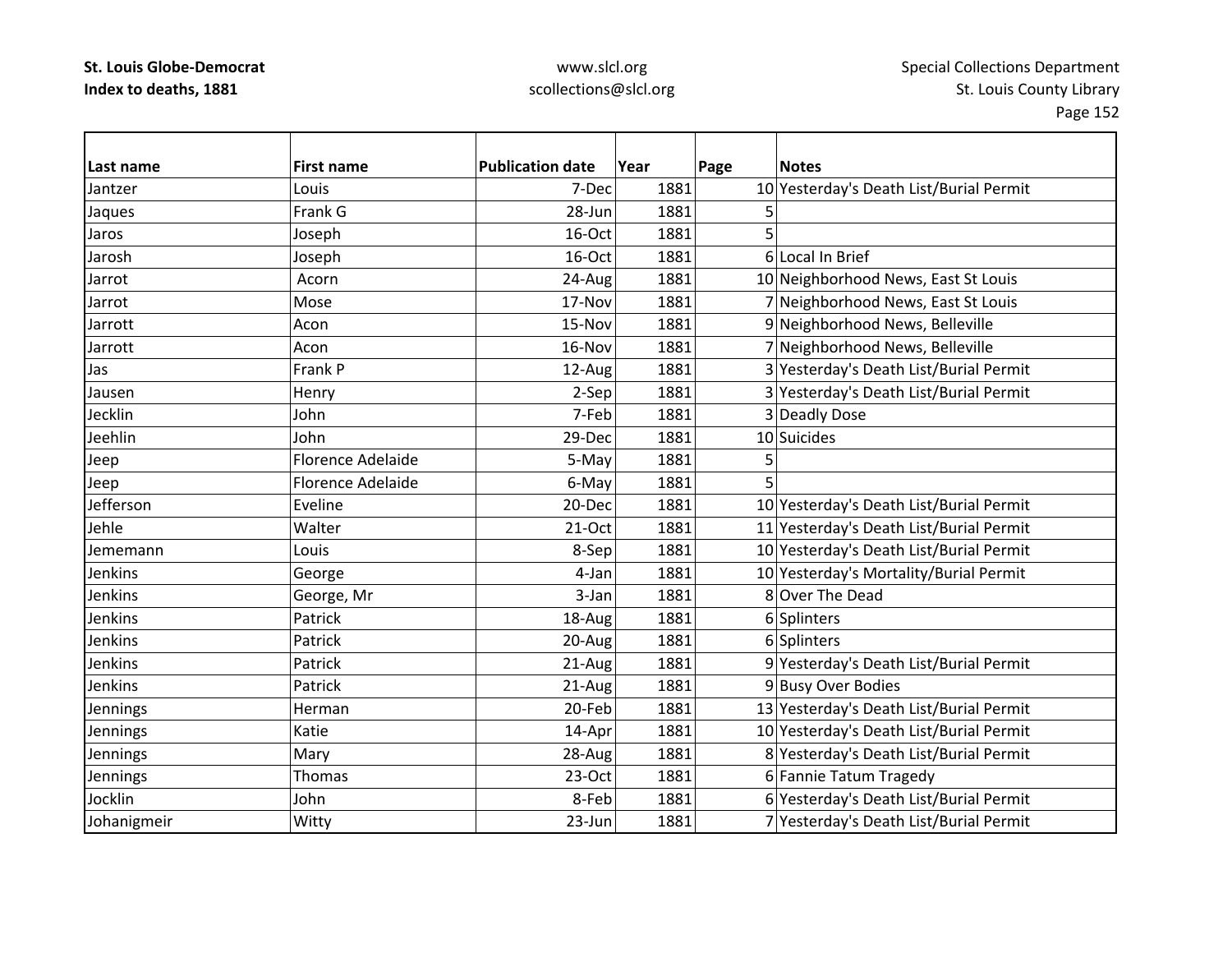| lLast name | <b>First name</b> | <b>Publication date</b> | Year | Page<br><b>Notes</b>                    |
|------------|-------------------|-------------------------|------|-----------------------------------------|
| Johann     | Mari Anna         | 21-Mar                  | 1881 | 5                                       |
| Johann     | Mari Anna, Mrs    | 22-Mar                  | 1881 | 5                                       |
| Johann     | Maria A           | 23-Mar                  | 1881 | 7 Yesterday's Death List/Burial Permit  |
| Johann     | <b>Mrs</b>        | 22-Mar                  | 1881 | 6 Splinters                             |
| Johns      | Anna F            | 22-Jan                  | 1881 | 5                                       |
| Johns      | Leonora W         | 26-Feb                  | 1881 | 5                                       |
| Johns      | P M, Mrs          | 27-Feb                  | 1881 | 5 Funeral Notice                        |
| Johnson    | Anna M            | 25-Aug                  | 1881 | 10 Yesterday's Death List/Burial Permit |
| Johnson    | C                 | $31-May$                | 1881 | 10 Yesterday's Death List/Burial Permit |
| Johnson    | CF (Infant Of)    | 22-Dec                  | 1881 | 10 Yesterday's Death List/Burial Permit |
| Johnson    | Charlie           | 26-Nov                  | 1881 | 10 Yesterday's Death List/Burial Permit |
| Johnson    | Chas              | 14-Jun                  | 1881 | 10 Yesterday's Death List/Burial Permit |
| Johnson    | Colvin            | 23-Aug                  | 1881 | 7 Yesterday's Death List/Burial Permit  |
| Johnson    | Daniel            | $24-May$                | 1881 | 10 Yesterday's Death List/Burial Permit |
| Johnson    | Daniel            | 22-May                  | 1881 | 16 Yesterday's Death List/Burial Permit |
| Johnson    | Edna              | 5-Nov                   | 1881 | 15 Yesterday's Death List/Burial Permit |
| Johnson    | Edna              | 6-Nov                   | 1881 | 15 Yesterday's Death List/Burial Permit |
| Johnson    | Edward(Infant Of) | 24-Dec                  | 1881 | 14 Yesterday's Death List/Burial Permit |
| Johnson    | Elizabeth         | 12-Aug                  | 1881 | 3 Yesterday's Death List/Burial Permit  |
| Johnson    | Eph               | $1-Jul$                 | 1881 | 7 Yesterday's Death List/Burial Permit  |
| Johnson    | Francis           | 6-Jan                   | 1881 | 10 Yesterday's Mortality/Burial Permit  |
| Johnson    | Frank             | 28-Jun                  | 1881 | 8 Coroner's Investigations              |
| Johnson    | Frank             | 30-Jun                  | 1881 | 10 Yesterday's Death List/Burial Permit |
| Johnson    | H <sub>M</sub>    | 11-Jan                  | 1881 | 8 Yesterday's Death List/Burial Permit  |
| Johnson    | Henry             | 26-May                  | 1881 | 10 Yesterday's Death List/Burial Permit |
| Johnson    | Howard            | 10-Aug                  | 1881 | 7 Yesterday's Death List/Burial Permit  |
| Johnson    | John              | 19-Jul                  | 1881 | 10 Death Register                       |
| Johnson    | Leslie Whte       | 27-Mar                  | 1881 | 8                                       |
| Johnson    | Letstie           | $20$ -Jul               | 1881 | 3 Yesterday's Death List/Burial Permit  |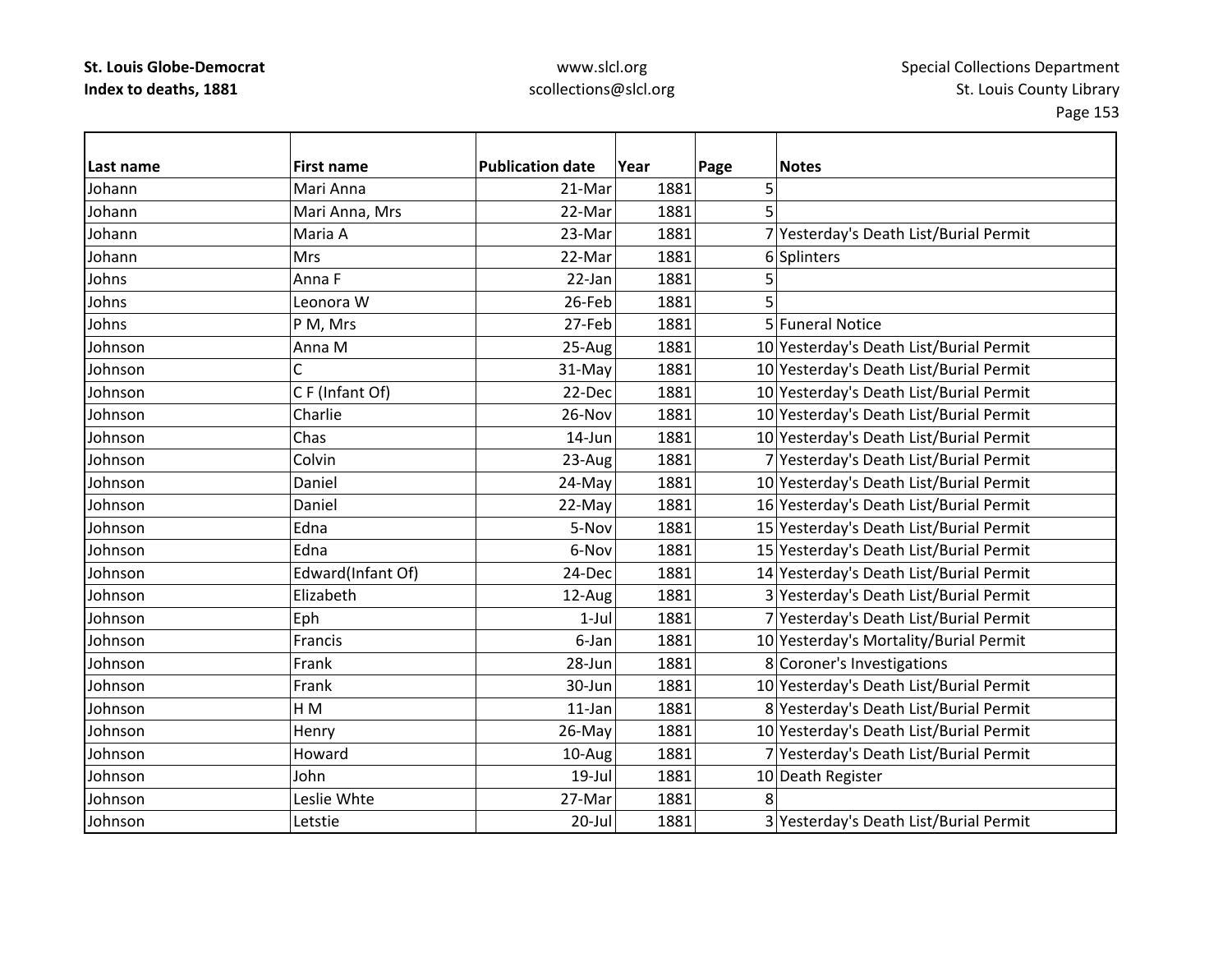| Last name | <b>First name</b>       | <b>Publication date</b> | Year | Page | <b>Notes</b>                                |
|-----------|-------------------------|-------------------------|------|------|---------------------------------------------|
| Johnson   | Lizzie                  | 9-Nov                   | 1881 |      | 10 Yesterday's Death List/Burial Permit     |
| Johnson   | Major                   | 15-Nov                  | 1881 |      | 10 Yesterday's Death List/Burial Permit     |
| Johnson   | Maria                   | 4-Feb                   | 1881 |      | 10 Yesterday's Death List/Burial Permit     |
| Johnson   | Maria                   | 20-Sep                  | 1881 |      | 10 Yesterday's Death List/Burial Permit     |
| Johnson   | Mary Ann                | 8-Jun                   | 1881 |      | 7 Yesterday's Death List/Burial Permit      |
| Johnson   | Minnie                  | 15-Oct                  | 1881 |      | 8 Coroner's Cases                           |
| Johnson   | Monroe                  | $11$ -Jun               | 1881 |      | 9 Yesterday's Death List/Burial Permit      |
| Johnson   | Peter                   | 23-Sep                  | 1881 |      | 9 Yesterday's Death List/Burial Permit      |
| Johnson   | Simon                   | 5-Dec                   | 1881 |      | 10 Yesterday's Death List/Burial Permit     |
| Johnson   | Solomon B               | 25-Feb                  | 1881 | 5    |                                             |
| Johnson   | Sylvia                  | 6-Jul                   | 1881 |      | 10 Yesterday's Death List/Burial Permit     |
|           |                         |                         |      |      |                                             |
| Johnson   | Thelka Amelia Seraphine | 26-Oct                  | 1881 |      | 11 Yesterday's Death List/Burial Permit     |
| Johnson   | Wallace                 | 2-Nov                   | 1881 |      | 7 Neighborhood News, Jacksonville, Illinois |
| Johnson   | William                 | 30-May                  | 1881 |      | 2 Splinters                                 |
| Johnson   | William                 | $12$ -Jun               | 1881 |      | 16 Coroner's Cases                          |
| Johnson   | William                 | 5-Sep                   | 1881 |      | 8 Filled With Slugs                         |
| Johnson   | William W               | 10-Feb                  | 1881 |      | 9 Behind The Bars                           |
| Johnson   | William W               | 31-May                  | 1881 |      | 7 Sentenced To Die                          |
| Johnson   | Wm                      | 14-Jun                  | 1881 |      | 10 Yesterday's Death List/Burial Permit     |
| Johnson   | Wm                      | 8-Jun                   | 1881 |      | 7 Yesterday's Death List/Burial Permit      |
| Johnston  | Annie M                 | 24-Aug                  | 1881 | 5    |                                             |
| Johnston  | Benj                    | 8-Jun                   | 1881 |      | 7 Yesterday's Death List/Burial Permit      |
| Johnston  | Fannie                  | 14-Sep                  | 1881 |      | 10 Yesterday's Death List/Burial Permit     |
| Johnston  | James E, Mr             | 5-Apr                   | 1881 | 5    |                                             |
| Johnston  | Jane                    | 11-Dec                  | 1881 |      | 20 Yesterday's Death List/Burial Permit     |
| Johnston  | Richard                 | 20-Feb                  | 1881 | 5    |                                             |
| Joice     | Cecilia                 | 18-Oct                  | 1881 |      | 7 Yesterday's Death List/Burial Permit      |
| Jones     | Adam                    | 2-Dec                   | 1881 | 5    |                                             |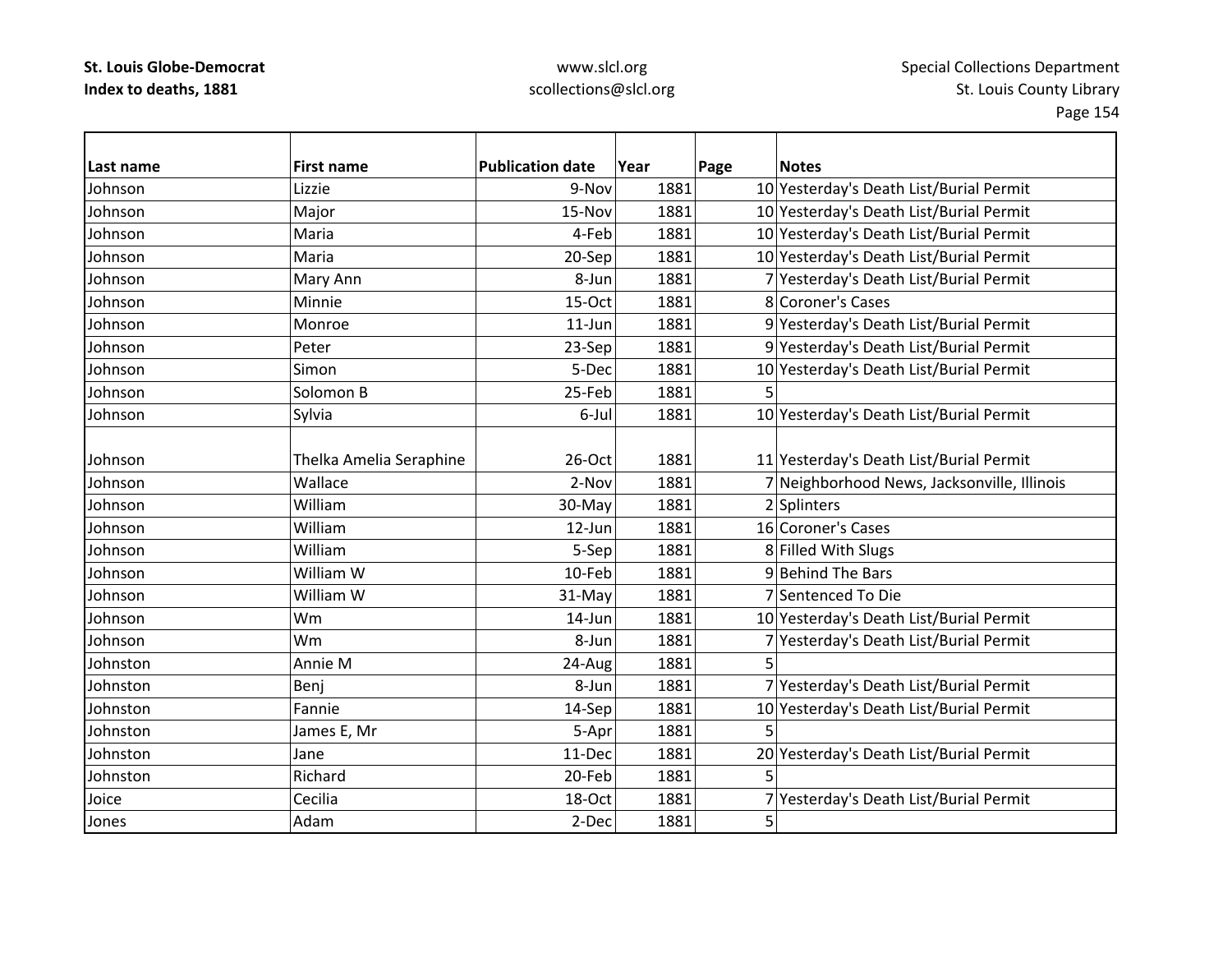| Last name | <b>First name</b> | <b>Publication date</b> | Year | Page | <b>Notes</b>                            |
|-----------|-------------------|-------------------------|------|------|-----------------------------------------|
| Jones     | Aggie M           | $21$ -Jan               | 1881 |      | 3 Yesterday's Death List/Burial Permit  |
| Jones     | Berta H           | 11-Dec                  | 1881 | 5    |                                         |
| Jones     | Berta H           | 12-Dec                  | 1881 | 5    |                                         |
| Jones     | <b>Bertha H</b>   | 13-Dec                  | 1881 |      | 10 Yesterday's Death List/Burial Permit |
| Jones     | Beverly           | 3-Apr                   | 1881 | 8    |                                         |
| Jones     | Catherine         | 28-Dec                  | 1881 |      | 10 Yesterday's Death List/Burial Permit |
| Jones     | Chas              | 21-May                  | 1881 |      | 9 Yesterday's Death List/Burial Permit  |
| Jones     | David             | 26-Jan                  | 1881 |      | 6 David Jones's Will                    |
| Jones     | Ed                | 12-Oct                  | 1881 |      | 10 Yesterday's Death List/Burial Permit |
| Jones     | Edward            | 22-Sep                  | 1881 |      | 10 Yesterday's Death List/Burial Permit |
| Jones     | Ella, Miss        | 20-Feb                  | 1881 |      | 3 Neighborhood News, Alton, Illinois    |
| Jones     | Ellen             | 8-Oct                   | 1881 |      | 9 Yesterday's Death List/Burial Permit  |
| Jones     | Franklin          | 20-Feb                  | 1881 |      | 13 Yesterday's Death List/Burial Permit |
| Jones     | Henry             | 17-Jun                  | 1881 |      | 3 Yesterday's Death List/Burial Permit  |
| Jones     | Ida C             | 21-Aug                  | 1881 |      | 9 Yesterday's Death List/Burial Permit  |
| Jones     | Jennie            | 17-Mar                  | 1881 |      | 10 Yesterday's Death List/Burial Permit |
| Jones     | John              | 11-Nov                  | 1881 |      | 10 Yesterday's Death List/Burial Permit |
| Jones     | Lottie            | 10-Apr                  | 1881 |      | 11 Yesterday's Death List/Burial Permit |
| Jones     | Mary              | 22-Mar                  | 1881 |      | 10 Yesterday's Death List/Burial Permit |
| Jones     | <b>Nellie</b>     | 7-Sep                   | 1881 |      | 7 Yesterday's Death List/Burial Permit  |
| Jones     | Samuel            | 27-Apr                  | 1881 |      | 7 Yesterday's Death List/Burial Permit  |
| Jones     | Thomas            | 8-Mar                   | 1881 |      | 3 Neighborhood News, Belleville         |
| Jones     | Thomas            | 18-Aug                  | 1881 |      | 10 Yesterday's Death List/Burial Permit |
| Jones     | WH                | 13-Jan                  | 1881 |      | 10 Yesterday's Death List/Burial Permit |
| Jones     | William H         | 12-Jan                  | 1881 | 5    |                                         |
| Jones     | Wm H              | 13-Jan                  | 1881 | 5    |                                         |
| Jones     | Wm H              | 28-Dec                  | 1881 |      | 10 Year's Mortality                     |
| Jordan    | JB                | 24-Aug                  | 1881 |      | 10 Yesterday's Death List/Burial Permit |
| Jordan    | James             | 6-Oct                   | 1881 | 5    |                                         |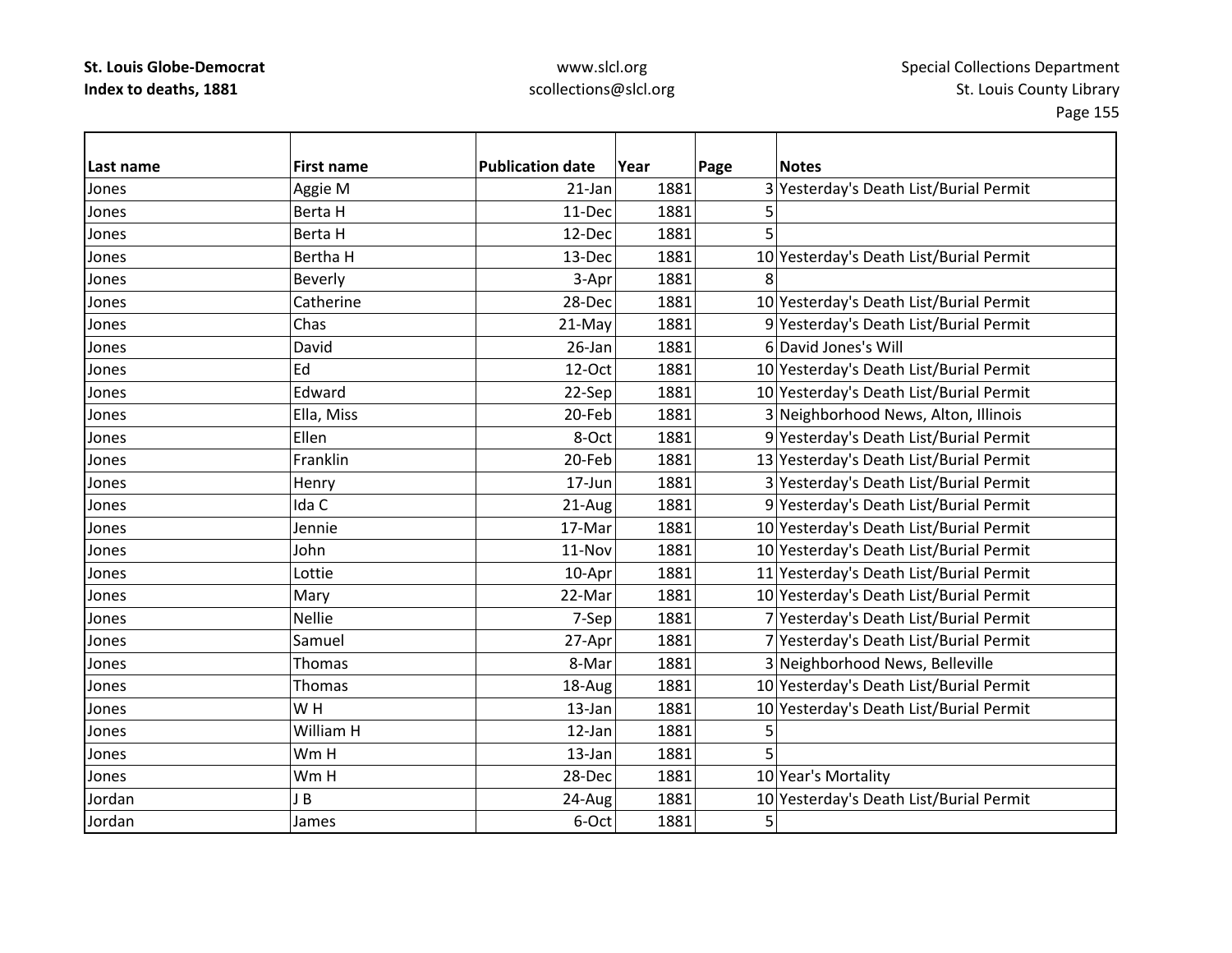## www.slcl.org scollections@slcl.org

 $\overline{\phantom{0}}$ 

| Last name   | <b>First name</b> | <b>Publication date</b> | Year | Page | <b>Notes</b>                            |
|-------------|-------------------|-------------------------|------|------|-----------------------------------------|
| Jordan      | Joseph            | 12-Jul                  | 1881 |      | 3 Yesterday's Death List/Burial Permit  |
| Jordan      | Paul G            | 21-Mar                  | 1881 | 5    |                                         |
| Jort        | Margaretha        | 25-Oct                  | 1881 |      | 7 Yesterday's Death List/Burial Permit  |
| Joseph      | John              | 17-Sep                  | 1881 |      | 9 Yesterday's Death List/Burial Permit  |
| Josephson   | Newman            | 8-Feb                   | 1881 |      | 6 Yesterday's Death List/Burial Permit  |
| Jost        | Arthur            | 14-Oct                  | 1881 |      | 3 Yesterday's Death List/Burial Permit  |
| Jost        | John              | 2-Aug                   | 1881 |      | 6 Ball In His Brain                     |
| Jost        | John E            | 3-Aug                   | 1881 |      | 6 Splinters                             |
| Jost        | John E            | 29-Dec                  | 1881 |      | 10 Suicides                             |
| Joy         | Hanners           | 1-Sep                   | 1881 |      |                                         |
| Joyce       | John              | 8-Nov                   | 1881 |      | 11 Yesterday's Death List/Burial Permit |
| Joyce       | Samuel            | 25-Jan                  | 1881 |      | 8 Yesterday's Death List/Burial Permit  |
| Juan        | Adolph            | $13$ -Jul               | 1881 |      | 8 Yesterday's Death List/Burial Permit  |
| Judge       | Tant              | 29-Jul                  | 1881 |      | 7 Yesterday's Death List/Burial Permit  |
| Juengel     | Charlie           | 23-Dec                  | 1881 | 5    |                                         |
| Juengel     | Charlie           | 24-Dec                  | 1881 | 5    |                                         |
| Juengel     | Charlie           | 25-Dec                  | 1881 | 5    |                                         |
| Juengel     | Chas              | 25-Dec                  | 1881 |      | 14 Yesterday's Death List/Burial Permit |
| Juergenhake | Franciscus        | 2-Aug                   | 1881 |      | 3 Yesterday's Death List/Burial Permit  |
| Julian      | Anna L            | $1$ -Jun                | 1881 |      | 7 Yesterday's Death List/Burial Permit  |
| Julian      | Elizabeth C, Mrs  | 3-May                   | 1881 | 5    |                                         |
| Julian      | Wm H              | 8-Dec                   | 1881 |      | 10 Yesterday's Death List/Burial Permit |
| Julier      | Elizabeth         | 13-Aug                  | 1881 |      | 9 Yesterday's Death List/Burial Permit  |
| Jung        | Jacob             | 13-Sep                  | 1881 |      | 10 Yesterday's Death List/Burial Permit |
| Jung        | Nicholas Joseph   | 26-Nov                  | 1881 |      | 10 Yesterday's Death List/Burial Permit |
| Juntzen     | Helena            | 20-Dec                  | 1881 |      | 10 Yesterday's Death List/Burial Permit |
| Juscovick   | John              | 29-Sep                  | 1881 |      | 2 Inquiry From Abroad                   |
| Juseg       | Jemima            | 14-Oct                  | 1881 |      | 3 Yesterday's Death List/Burial Permit  |
| Juwuazy     | Paol              | 19-Jun                  | 1881 |      | 9 Yesterday's Death List/Burial Permit  |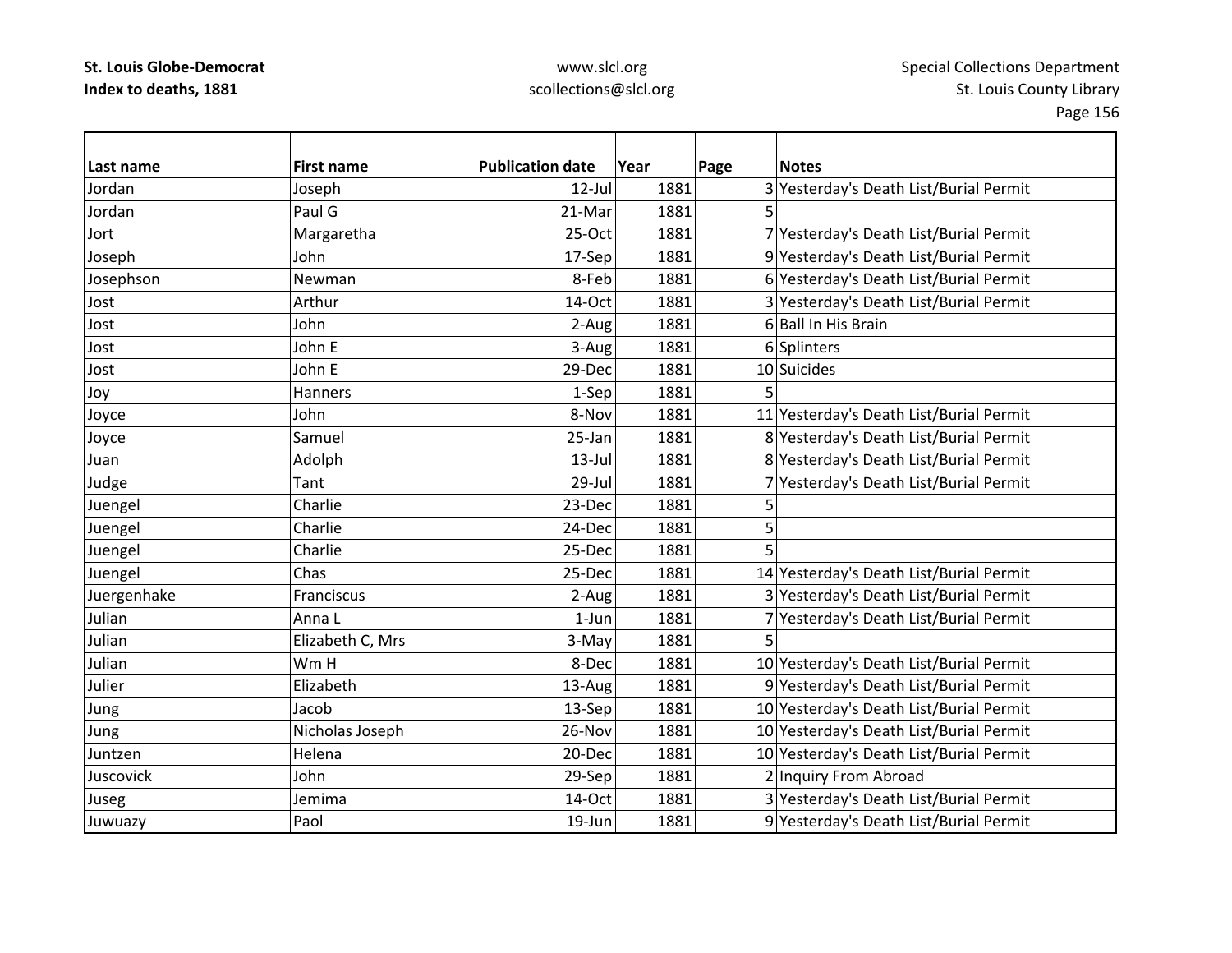| Last name   | <b>First name</b> | <b>Publication date</b> | Year | Page | <b>Notes</b>                            |
|-------------|-------------------|-------------------------|------|------|-----------------------------------------|
| Kable       | Elizabeth         | 25-Oct                  | 1881 |      | 7 Yesterday's Death List/Burial Permit  |
| Kaeser      | Anna              | 29-Nov                  | 1881 |      | 10 Yesterday's Death List/Burial Permit |
| Kagel       | Martha            | 19-Oct                  | 1881 |      | 10 Yesterday's Death List/Burial Permit |
| Kahl        | Marie             | 23-Nov                  | 1881 |      | 11 Yesterday's Death List/Burial Permit |
| Kahlert     | Wm                | 28-Sep                  | 1881 |      | 12 Yesterday's Death List/Burial Permit |
| Kahlfeldt   | Christian         | 6-Feb                   | 1881 |      | 2 Yesterday's Death List/Burial Permit  |
| Kaiser      | Anton             | 28-Jan                  | 1881 |      | 4 Killed Himself With Carbolic Acid     |
| Kaiser      | Anton             | 29-Jan                  | 1881 |      | 7 Yesterday's Death List/Burial Permit  |
| Kaiser      | Anton             | 29-Dec                  | 1881 |      | 10 Suicides                             |
| Kaiser      | Ferd P            | 13-Mar                  | 1881 |      | 16 Yesterday's Death List/Burial Permit |
| Kaiser      | Ferdie P          | 13-Mar                  | 1881 | 8    |                                         |
| Kaiser      | Henry             | 30-Oct                  | 1881 |      | 11 Yesterday's Death List/Burial Permit |
| Kaiser      | Tony              | 27-Jan                  | 1881 |      | 8 Suiciding In The Street               |
| Kalb        | James T           | $14$ -Jul               | 1881 | 5    |                                         |
| Kalb        | James T           | $15$ -Jul               | 1881 |      | 10 Municipal Matters                    |
| Kalb        | James T           | 12-Jul                  | 1881 | 5    |                                         |
| Kalbersberg | C G               | $12$ -Jul               | 1881 |      | 3 Yesterday's Death List/Burial Permit  |
| Kalbersberg | Gustave           | 9-Jul                   | 1881 |      | 6 Dead Without Doctors                  |
| Kalbru      | Karl              | $31-Jul$                | 1881 |      | 8 Yesterday's Death List/Burial Permit  |
| Kalert      | Franz A           | 8-Jul                   | 1881 |      | 10 Yesterday's Death List/Burial Permit |
| Kalert      | Lisetta           | 6-Jan                   | 1881 |      | 10 Yesterday's Mortality/Burial Permit  |
| Kallaher    | Thomas, Sr        | 3-Dec                   | 1881 |      | 3 Neighborhood News, Belleville         |
| Kallen      | Paul              | 5-Aug                   | 1881 |      | 7 Yesterday's Death List/Burial Permit  |
| Kallerin    | <b>Bridget</b>    | 6-Aug                   | 1881 |      | 3 Yesterday's Death List/Burial Permit  |
| Kallinger   | John B            | $21-Oct$                | 1881 |      | 11 Yesterday's Death List/Burial Permit |
| Kalors      | John              | 24-Aug                  | 1881 |      | 10 Yesterday's Death List/Burial Permit |
| Kalvelager  | Henry             | 25-Oct                  | 1881 |      | 7 Yesterday's Death List/Burial Permit  |
| Kaminsky    | Louisa            | 9-Aug                   | 1881 |      | 3 Yesterday's Death List/Burial Permit  |
| Kammerle    | Gotlieb           | 8-Mar                   | 1881 |      | 8 Yesterday's Death List/Burial Permit  |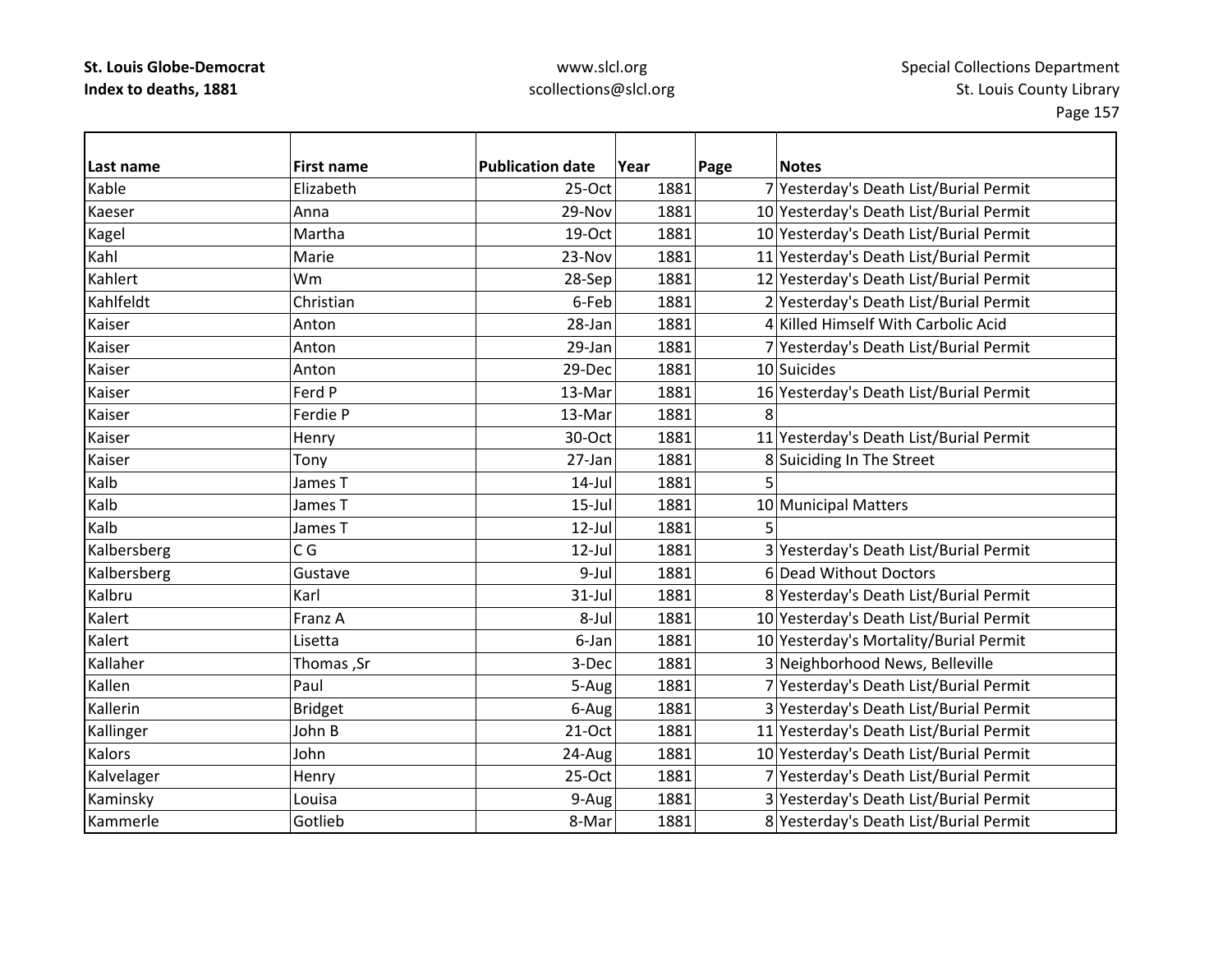| Last name    | <b>First name</b> | <b>Publication date</b> | Year | Page | <b>Notes</b>                            |
|--------------|-------------------|-------------------------|------|------|-----------------------------------------|
| Kamp         | Julia Gangree     | 20-Apr                  | 1881 |      | 10 Yesterday's Death List/Burial Permit |
| Kamp         | Richard           | 12-Oct                  | 1881 |      | 10 Yesterday's Death List/Burial Permit |
| Kampheman    | Wilhelmina        | 13-Jan                  | 1881 |      | 10 Yesterday's Death List/Burial Permit |
| Kamps        | Herman            | 6-Dec                   | 1881 |      | 10 Yesterday's Death List/Burial Permit |
| Kamuf        | Antonetto         | 10-Nov                  | 1881 | 5    |                                         |
| Kamuf        | Antounetto        | 9-Nov                   | 1881 | 5    |                                         |
| Kane         | <b>Bridget</b>    | 19-Jun                  | 1881 |      | 9 Yesterday's Death List/Burial Permit  |
| Kane         | Henry             | 12-Jan                  | 1881 |      | 8 Yesterday's Death List/Burial Permit  |
| Kane         | James             | 20-Aug                  | 1881 |      | 7 Death OF James Kane                   |
| Kane         | James, Capt       | 20-Aug                  | 1881 |      | 6 Splinters                             |
| Kane         | Mike              | 7-Jan                   | 1881 |      | 8 Killing of Mike Kane                  |
| Karaver      | Pauline           | $13$ -Jul               | 1881 |      | 8 Yesterday's Death List/Burial Permit  |
| Karbitein    | Theodore          | 26-Apr                  | 1881 |      | 7 Yesterday's Death List/Burial Permit  |
| Kard         | Katie             | $9$ -Jul                | 1881 |      | 9 Yesterday's Death List/Burial Permit  |
| Karguth      | Richard           | 23-Apr                  | 1881 |      | 3 Yesterday's Death List/Burial Permit  |
| Karney       | Thomas A          | 10-Apr                  | 1881 |      | 11 Yesterday's Death List/Burial Permit |
| Karr         | John, Mrs         | 28-Jul                  | 1881 |      | 3 Neighborhood News, Belleville         |
| Kase         | William G         | 14-Dec                  | 1881 |      | 10 Yesterday's Death List/Burial Permit |
| Kase         | William G, Judge  | 14-Dec                  | 1881 |      | 7 Neighborhood News, East St. Louis     |
| Kase         | Wm G, Judge       | 15-Dec                  | 1881 |      | 8 Neighborhood News, East St. Louis     |
| Kasper       | William           | 18-Mar                  | 1881 |      | 10 Yesterday's Death List/Burial Permit |
| Kassenbrooke | Unknown           | $15$ -Jul               | 1881 |      | 10 Municipal Matters                    |
| Kassling     | Laura             | 27-Apr                  | 1881 |      | 7 Yesterday's Death List/Burial Permit  |
| Kauffer      | Catherine, Madame | 12-Feb                  | 1881 | 5    |                                         |
| Kauffman     | Lewis             | $10$ -Jul               | 1881 |      |                                         |
| Kauffmann    | Lewis             | $12$ -Jul               | 1881 |      | 3 Yesterday's Death List/Burial Permit  |
| Kaufman      | Adel              | 13-May                  | 1881 |      |                                         |
| Kaumf        | Antonette         | 10-Nov                  | 1881 |      | 10 Yesterday's Death List/Burial Permit |
| Kaumkelter   | Bernadine         | 14-Aug                  | 1881 |      | 16 Yesterday's Death List/Burial Permit |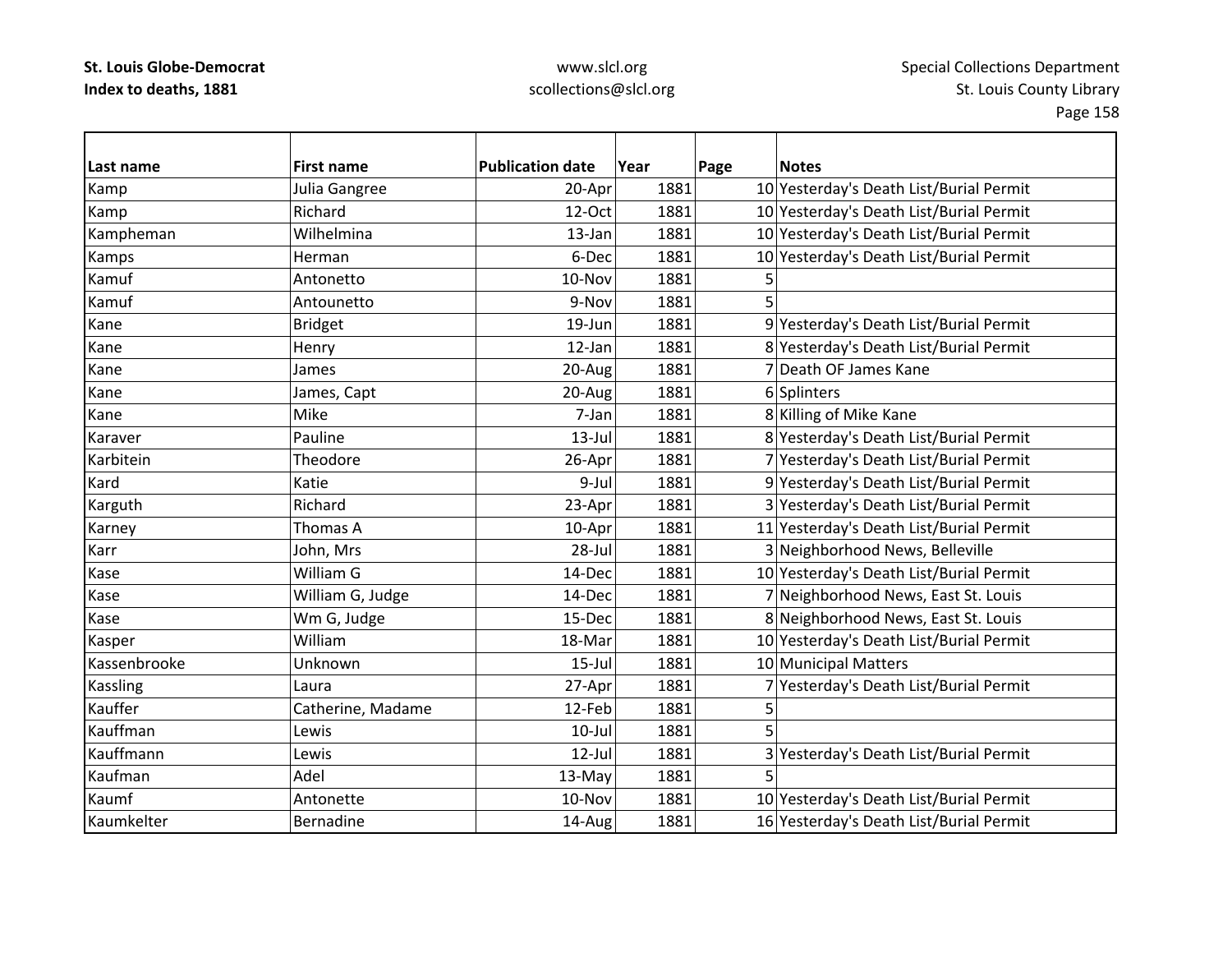| Last name      | <b>First name</b>     | <b>Publication date</b> | Year | Page | <b>Notes</b>                                |
|----------------|-----------------------|-------------------------|------|------|---------------------------------------------|
| Kaumkoetter    | Annie                 | 25-Sep                  | 1881 |      | 15 Yesterday's Death List/Burial Permit     |
| Kavanaugh      | Daniel                | 4-Sep                   | 1881 |      |                                             |
| Kay            | John N                | $21$ -Jul               | 1881 |      | 10 Yesterday's Death List/Burial Permit     |
| Keane          | James William         | 30-Dec                  | 1881 |      |                                             |
| Kearney        | Lizzie                | 2-Mar                   | 1881 |      |                                             |
| Kearney        | Lizzie                | 3-Mar                   | 1881 |      | 6 Yesterday's Death List/Burial Permit      |
| Kearney        | <b>Thomas Ambrose</b> | 10-Apr                  | 1881 |      |                                             |
| Keary          | Eugene                | $3$ -Jul                | 1881 |      | 16 Yesterday's Death List/Burial Permit     |
| Keaten         | Kate, Mrs             | 4-Aug                   | 1881 |      | 7 Yesterday's Death List/Burial Permit      |
| Keating        | Ellen                 | 28-Jun                  | 1881 |      | 10 Yesterday's Death List/Burial Permit     |
| Keating        | John                  | 20-Aug                  | 1881 |      | 9 Yesterday's Death List/Burial Permit      |
| Keating        | Joseph                | 27-Dec                  | 1881 |      |                                             |
| <b>Keating</b> | Thos                  | 14-Jun                  | 1881 |      | 10 Yesterday's Death List/Burial Permit     |
| Keefe          | Florence              | 12-Jun                  | 1881 |      |                                             |
| Keefe          | Wm                    | 20-Nov                  | 1881 |      | 16 Yesterday's Death List/Burial Permit     |
| Keelan         | <b>Thomas</b>         | 18-Dec                  | 1881 |      | 17 Yesterday's Death List/Burial Permit     |
| Keene          | Paul                  | 2-Aug                   | 1881 |      | 3 Yesterday's Death List/Burial Permit      |
| Keener         | Thomas C, Mr          | 27-Jan                  | 1881 |      | 6 Neighborhood News, Jacksonville, Illinois |
| Keener         | Thomas C, Mr          | 3-Feb                   | 1881 |      | 6 Mortuary Matters                          |
| Keener         | Thomas Cooper         | 26-Jan                  | 1881 | 5    |                                             |
| Keevans        | <b>Bridget</b>        | 8-Dec                   | 1881 |      | 10 Yesterday's Death List/Burial Permit     |
| Keferstein     | <b>Emily A</b>        | 2-Apr                   | 1881 |      |                                             |
| Keferstein     | Ermina A              | 3-Apr                   | 1881 |      | 8 Yesterday's Death List/Burial Permit      |
| Kehey          | Helena M              | 8-Dec                   | 1881 |      | 10 Yesterday's Death List/Burial Permit     |
| Kehoe          | Charles               | 18-Jun                  | 1881 |      | 3 Death Of Two Brothers                     |
| Kehoe          | John                  | 18-Jun                  | 1881 |      | 3 Death Of Two Brothers                     |
| Kehoe          | John                  | 20-Jun                  | 1881 |      | 5 St Louis In Splinters                     |
| Kehoe          | John                  | 21-Jun                  | 1881 |      | 3 Yesterday's Death List/Burial Permit      |
| Kehoe          | Thomas                | $21$ -Jun               | 1881 |      | 3 Yesterday's Death List/Burial Permit      |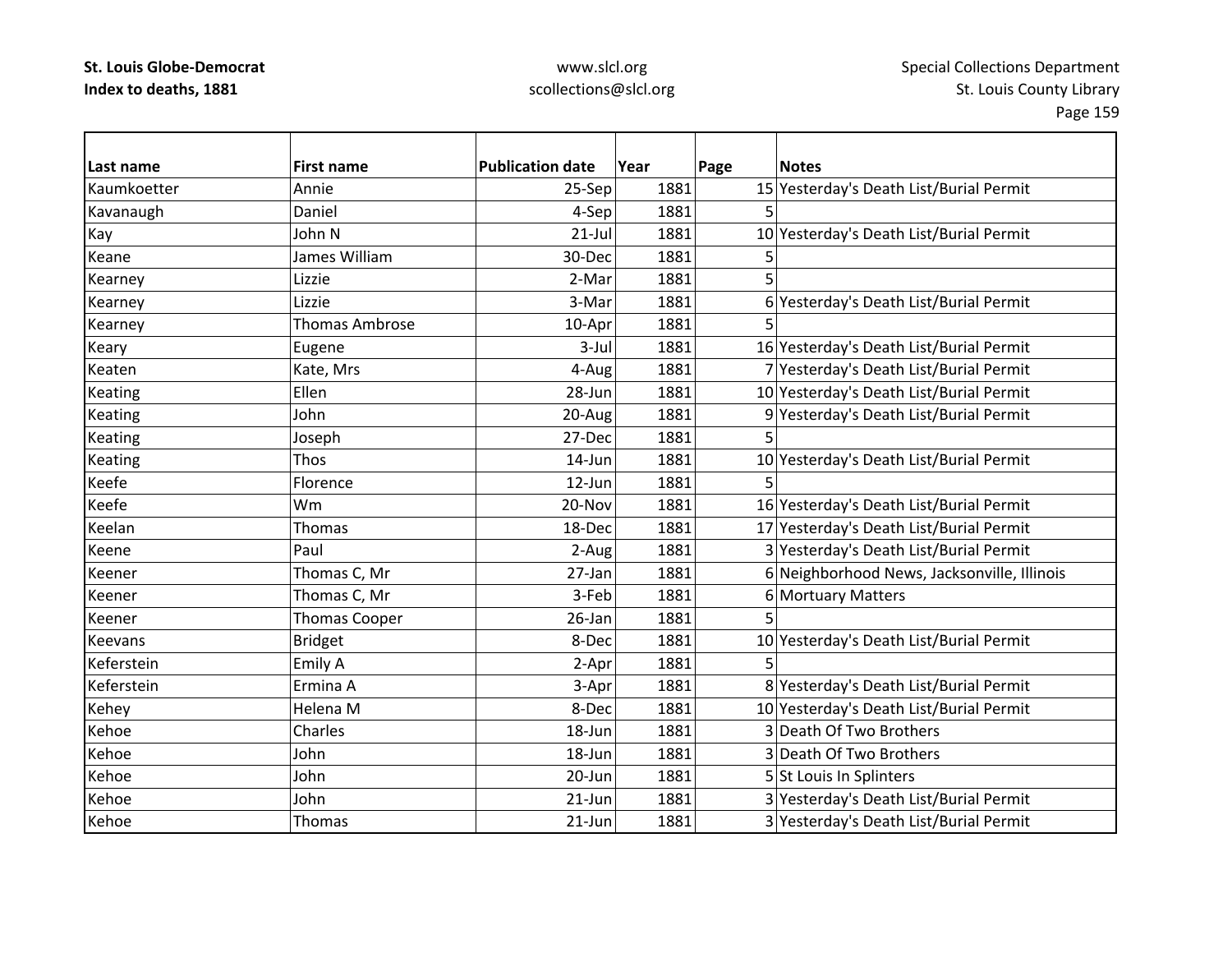| Last name    | <b>First name</b> | <b>Publication date</b> | Year | Page | <b>Notes</b>                            |
|--------------|-------------------|-------------------------|------|------|-----------------------------------------|
| Kehr         | Henry             | 14-Aug                  | 1881 |      | 14 Busy Over Bodies                     |
| Keiben       | Fred              | 9-Jan                   | 1881 |      | 12 Yesterday's Death List/Burial Permit |
| Keieher      | Daniel            | 15-Sep                  | 1881 |      | 10 Yesterday's Death List/Burial Permit |
| Keifer       | Bertha            | 10-Aug                  | 1881 | 5    |                                         |
| Keifer       | Bertha            | 11-Aug                  | 1881 |      | 3 Yesterday's Death List/Burial Permit  |
| Keim         | <b>Isaac H</b>    | 11-Dec                  | 1881 |      | 6 French Visitors                       |
| Keim         | Maria Jacobine    | 26-Aug                  | 1881 |      | 8 Yesterday's Death List/Burial Permit  |
| Keith        | Baby              | 26-Jun                  | 1881 | 5    |                                         |
| Keith        | <b>Bessie</b>     | 20-Feb                  | 1881 | 5    |                                         |
| Keith        | Jacob Wolff       | 27-Apr                  | 1881 | 5    |                                         |
| Keith        | Mamie             | 23-Jun                  | 1881 |      | 7 Yesterday's Death List/Burial Permit  |
| Keith        | Mary E            | 6-Apr                   | 1881 | 5    |                                         |
| Keith        | Mary E            | 7-Apr                   | 1881 |      | 8 Yesterday's Death List/Burial Permit  |
| Keizer       | Elise             | 24-Nov                  | 1881 |      | 10 Yesterday's Death List/Burial Permit |
| Keleher      | Daniel            | 14-Sep                  | 1881 | 5    |                                         |
| Kell         | Rosina            | 21-Dec                  | 1881 |      | 11 Yesterday's Death List/Burial Permit |
| Kellehan     | John              | 28-Dec                  | 1881 |      | 10 Yesterday's Death List/Burial Permit |
| Kelleher     | Mary              | $21$ -Jul               | 1881 |      | 10 Yesterday's Death List/Burial Permit |
| Kellenberger | Johanna, Mrs      | 17-May                  | 1881 |      | 8 Under The Waves                       |
| Keller       | Susanna           | 5-Aug                   | 1881 |      | 7 Yesterday's Death List/Burial Permit  |
| Kelley       | Arthur            | 3-Oct                   | 1881 |      | 7 Hotel Horror                          |
| Kelley       | Arthur            | 4-Oct                   | 1881 |      | 8 Day At The Coroner's                  |
| Kelley       | Arthur            | 6-Oct                   | 1881 |      | 12 Yesterday's Death List/Burial Permit |
| Kelley       | Berty             | 30-Jan                  | 1881 | 5    |                                         |
| Kelley       | Ella              | 20-Dec                  | 1881 |      | 10 Yesterday's Death List/Burial Permit |
| Kelley       | James B           | 13-Nov                  | 1881 | 5    |                                         |
| Kelley       | John              | 12-Jul                  | 1881 |      | 8 Neighborhood News, Belleville         |
| Kelley       | Thomas B          | 6-Jun                   | 1881 |      |                                         |
| Kellly       | John              | $15$ -Jul               | 1881 |      | 7 Ten Dollars For A Man's Life          |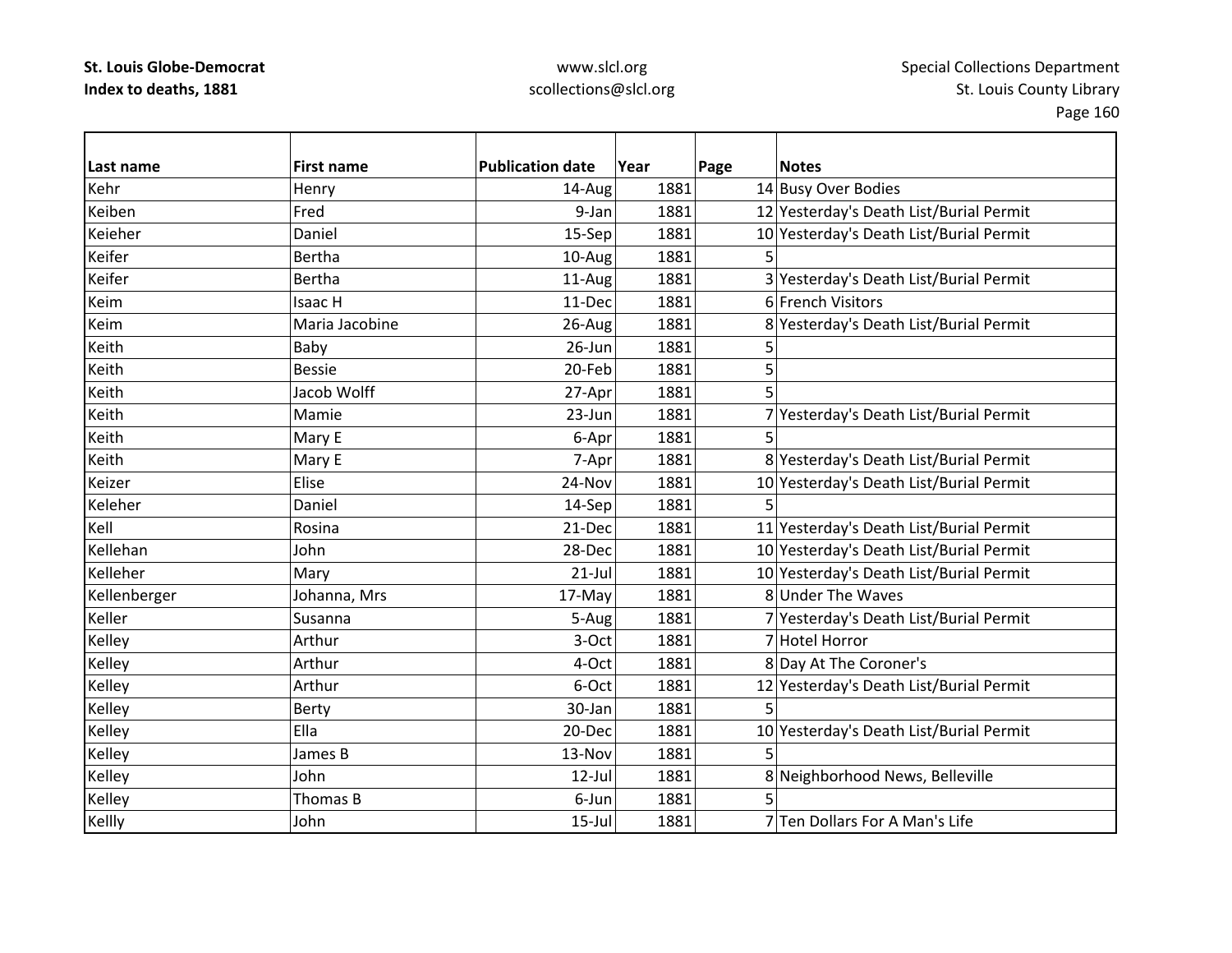| Last name | <b>First name</b>  | <b>Publication date</b> | Year | Page | <b>Notes</b>                            |
|-----------|--------------------|-------------------------|------|------|-----------------------------------------|
| Kellly    | Margaret McCarthy  | $15$ -Jul               | 1881 |      | 6 Splinters                             |
| Kellog    | Alex               | 15-Nov                  | 1881 |      | 10 Yesterday's Death List/Burial Permit |
| Kelly     | Ann Jane           | 3-Dec                   | 1881 |      | 10 Yesterday's Death List/Burial Permit |
| Kelly     | Anna               | 14-Jan                  | 1881 |      | 3 Yesterday's Death List/Burial Permit  |
| Kelly     | Annie              | 4-May                   | 1881 |      | 3 Yesterday's Death List/Burial Permit  |
| Kelly     | Chas G             | 30-Jan                  | 1881 |      | 13 Yesterday's Death List/Burial Permit |
| Kelly     | Frank              | 15-Jun                  | 1881 |      | 7 Yesterday's Death List/Burial Permit  |
| Kelly     | Frank              | 26-Jun                  | 1881 | 5    |                                         |
| Kelly     | Hannora            | 14-Jun                  | 1881 |      | 10 Yesterday's Death List/Burial Permit |
| Kelly     | Hanora             | 13-Jun                  | 1881 | 5    |                                         |
| Kelly     | James              | 4-Apr                   | 1881 | 5    |                                         |
| Kelly     | James              | $13$ -Jul               | 1881 |      | 8 Yesterday's Death List/Burial Permit  |
| Kelly     | John               | 28-Jun                  | 1881 |      | 10 Yesterday's Death List/Burial Permit |
| Kelly     | John               | $15$ -Jul               | 1881 |      | 10 Municipal Matters                    |
| Kelly     | Margareat J        | $15$ -Jul               | 1881 |      | 10 Municipal Matters                    |
| Kelly     | Margaret Josephine | $15$ -Jul               | 1881 | 5    |                                         |
| Kelly     | Mary               | 19-Jul                  | 1881 |      | 19 Death Register                       |
| Kelly     | Mary Anne          | 28-Mar                  | 1881 |      |                                         |
| Kelly     | Mary R             | 2-Aug                   | 1881 |      | 3 Yesterday's Death List/Burial Permit  |
| Kelly     | Michael            | 4-Sep                   | 1881 |      | 8 How They Died                         |
| Kelly     | Michael            | 6-Sep                   | 1881 |      | 7 Yesterday's Death List/Burial Permit  |
| Kelly     | Neil               | 2-Mar                   | 1881 |      | 3 Yesterday's Death List/Burial Permit  |
| Kelly     | Peter              | 8-Oct                   | 1881 |      | 9 Yesterday's Death List/Burial Permit  |
| Kelly     | Peter, Mrs         | 1-Dec                   | 1881 | 5    |                                         |
| Kelly     | Peter, Mrs         | 2-Dec                   | 1881 |      |                                         |
| Kelly     | Richard            | 9-Apr                   | 1881 |      | 8 Yesterday's Death List/Burial Permit  |
| Kelsey    | Dorcas             | 22-Dec                  | 1881 |      | 10 Yesterday's Death List/Burial Permit |
| Kelsey    | Frances            | 13-Feb                  | 1881 |      | 13 Yesterday's Death List/Burial Permit |
| Kelts     | Maud               | 20-Feb                  | 1881 |      | 13 Yesterday's Death List/Burial Permit |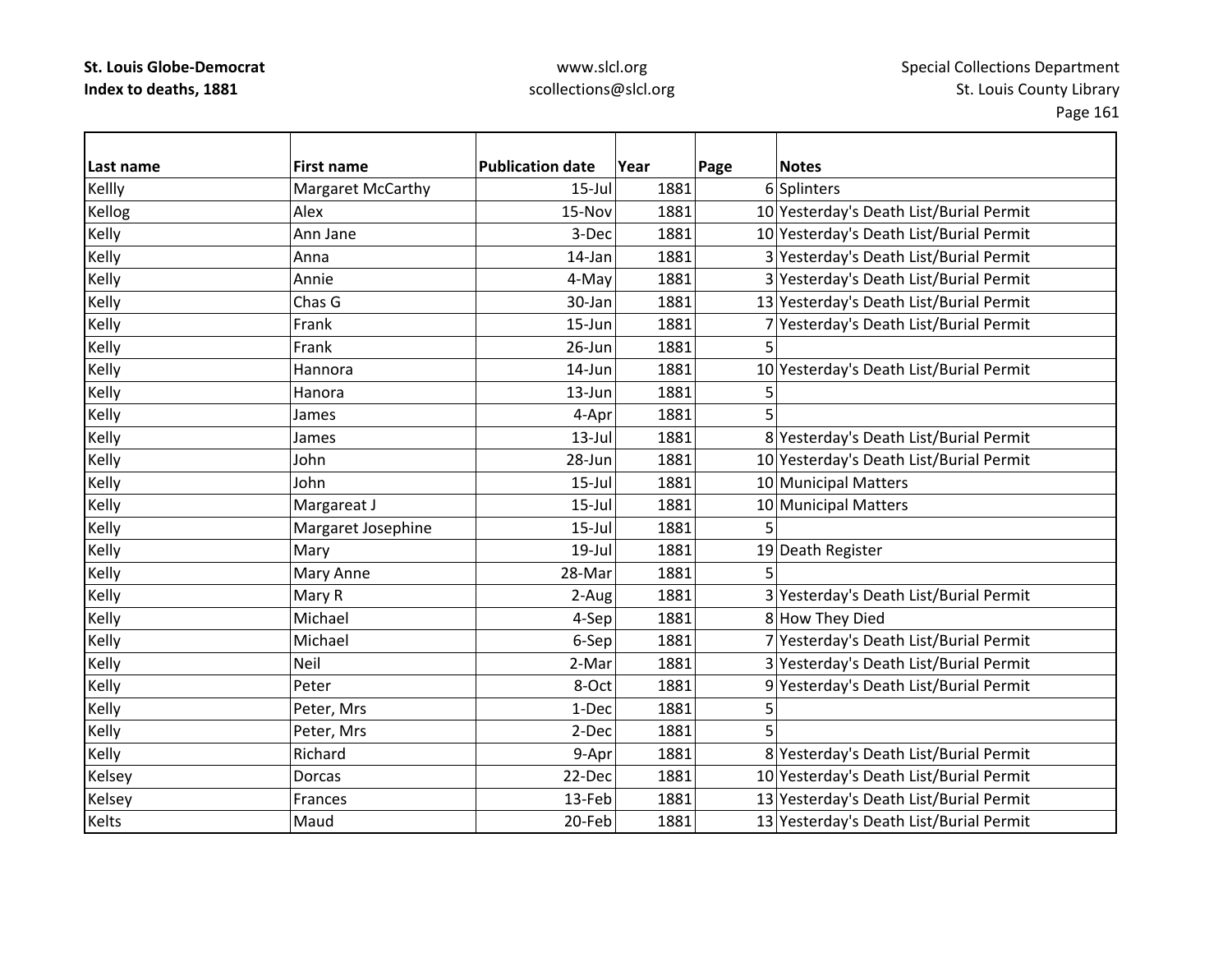| Last name | <b>First name</b> | <b>Publication date</b> | Year | Page | <b>Notes</b>                            |
|-----------|-------------------|-------------------------|------|------|-----------------------------------------|
| Kemler    | <b>Barbara</b>    | $11$ -Jun               | 1881 |      | 9 Yesterday's Death List/Burial Permit  |
| Kemp      | Charles           | 16-Aug                  | 1881 |      | 7 Coroner's Cases                       |
| Kemp      | Chas              | 15-Aug                  | 1881 |      | 8 Business For The Coroner              |
| Kemp      | Chas              | 16-Aug                  | 1881 |      | 10 Yesterday's Death List/Burial Permit |
| Kemper    | George            | 22-Mar                  | 1881 |      | 10 Yesterday's Death List/Burial Permit |
| Kempf     | Alfred L          | 27-Aug                  | 1881 | 5    |                                         |
| Kempf     | Alfred L          | 28-Aug                  | 1881 | 5    |                                         |
| Kempf     | O G               | 12-Nov                  | 1881 |      | 10 Yesterday's Death List/Burial Permit |
| Kempf     | Peter             | 20-Sep                  | 1881 |      | 10 Yesterday's Death List/Burial Permit |
| Kempp     | Michael           | 29-Dec                  | 1881 |      | 8 Deaths Yesterday                      |
| Kempt     | Albert            | 30-Aug                  | 1881 |      | 10 Yesterday's Death List/Burial Permit |
| Kendall   | Clara C           | 3-May                   | 1881 | 5    |                                         |
| Kendell   | Elizabeth         | 8-Feb                   | 1881 |      | 6 Yesterday's Death List/Burial Permit  |
| Kendler   | Elizabeth         | 22-Nov                  | 1881 |      | 11 Yesterday's Death List/Burial Permit |
| Kendrick  | Mary E, Mrs       | 19-May                  | 1881 | 5    |                                         |
| Kenealy   | Mamie             | 24-Jun                  | 1881 |      | 2 Yesterday's Death List/Burial Permit  |
| Kenedy    | John              | 26-Aug                  | 1881 | 5    |                                         |
| Kenkel    | Otto              | 16-Mar                  | 1881 |      | 3 Yesterday's Death List/Burial Permit  |
| Kennah    |                   | 12-Aug                  | 1881 | 5    |                                         |
| Kennah    | Lawrence          | 13-Aug                  | 1881 |      | 9 Yesterday's Death List/Burial Permit  |
| Kennedy   | <b>Bridget</b>    | 14-Aug                  | 1881 |      | 16 Yesterday's Death List/Burial Permit |
| Kennedy   | David             | 9-Aug                   | 1881 |      | 3 Yesterday's Death List/Burial Permit  |
| Kennedy   | Ella              | 1-Oct                   | 1881 |      |                                         |
| Kennedy   | Ella              | 2-Oct                   | 1881 |      | 17 Yesterday's Death List/Burial Permit |
| Kennedy   | Geo, Jr           | 18-Feb                  | 1881 |      | 8 Yesterday's Death List/Burial Permit  |
| Kennedy   | John              | 26-Aug                  | 1881 |      | 8 Yesterday's Death List/Burial Permit  |
| Kennedy   | Michael           | 23-Aug                  | 1881 |      | 7 Yesterday's Death List/Burial Permit  |
| Kennett   | Graham            | $26$ -Jul               | 1881 |      | 10 Yesterday's Death List/Burial Permit |
| Kennett   | Naoma             | 2-Nov                   | 1881 |      | 9 Yesterday's Death List/Burial Permit  |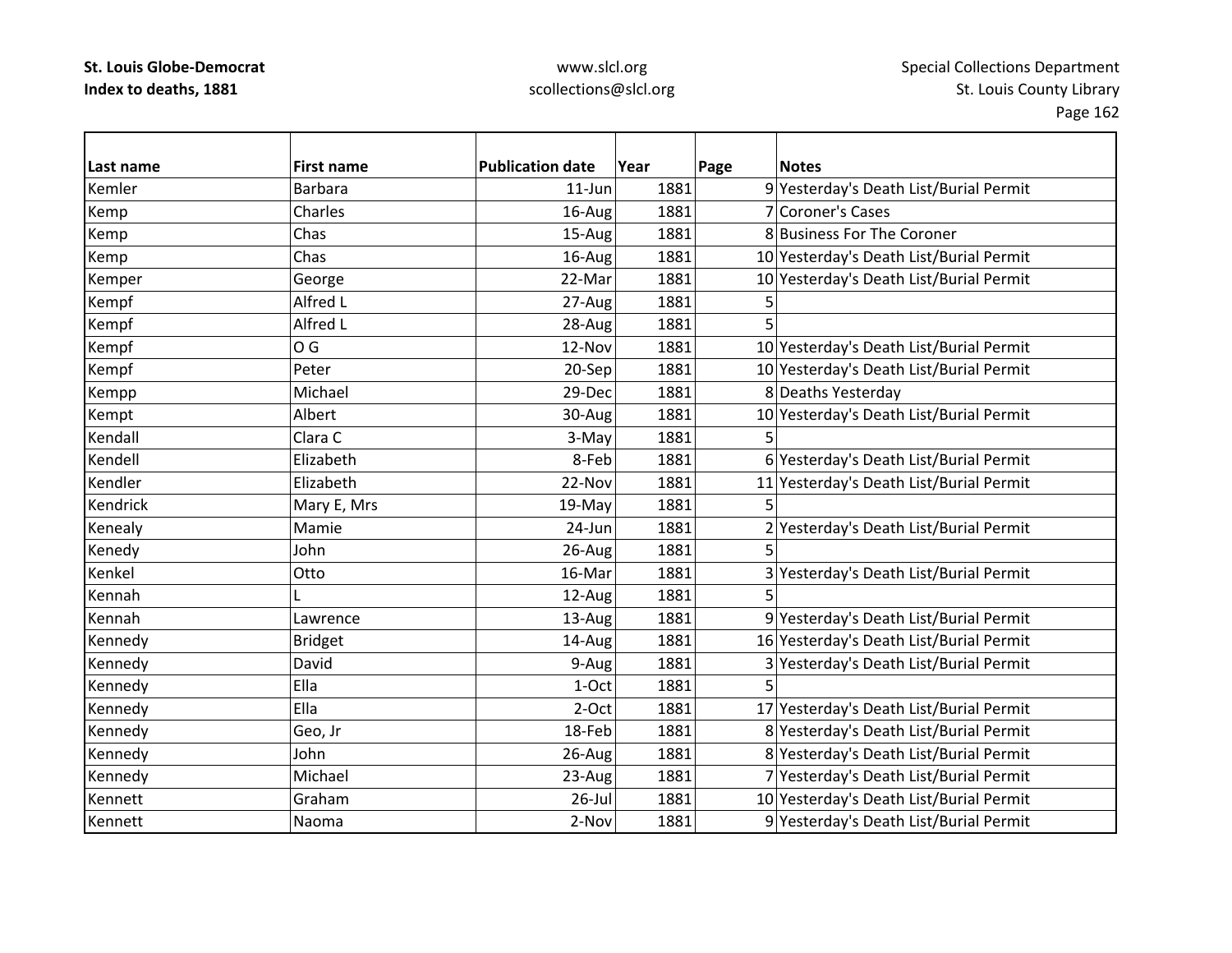| Last name    | <b>First name</b>       | <b>Publication date</b> | Year | Page | <b>Notes</b>                            |
|--------------|-------------------------|-------------------------|------|------|-----------------------------------------|
| Kenney       | Frank                   | 28-Sep                  | 1881 |      | 12 Yesterday's Death List/Burial Permit |
| Kent         | Annie                   | 9-Sep                   | 1881 |      | 10 Yesterday's Death List/Burial Permit |
| Kent         | Edward                  | 28-Jun                  | 1881 |      | 6 St Louis In Splinters                 |
| Kent         | George                  | $10$ -Jul               | 1881 |      | 8 Yesterday's Death List/Burial Permit  |
| Kent         | Rebecka M               | 6-Aug                   | 1881 |      | 3 Yesterday's Death List/Burial Permit  |
| Keppenberger | Charlotte               | 8-Jul                   | 1881 |      | 10 Yesterday's Death List/Burial Permit |
| Kerber       | Justina, Mrs (Child Of) | 28-Feb                  | 1881 |      | 8 Coroner's Cases                       |
| Kercher      | Fred                    | 6-Jul                   | 1881 |      | 10 Yesterday's Death List/Burial Permit |
| Kern         | Anna                    | 12-Aug                  | 1881 |      | 3 Yesterday's Death List/Burial Permit  |
| Kern         | Catherine               | 19-Aug                  | 1881 |      | 7 Yesterday's Death List/Burial Permit  |
| Kern         | Frank                   | 28-Oct                  | 1881 |      | 8 Yesterday's Death List/Burial Permit  |
| Kern         | Fritz                   | 8-Jan                   | 1881 |      | 7 Yesterdays' Death List/Burial Permit  |
| Kern         | Julia                   | 5-Nov                   | 1881 |      | 15 Yesterday's Death List/Burial Permit |
| Kern         | Julia                   | 6-Nov                   | 1881 |      | 15 Yesterday's Death List/Burial Permit |
| Kern         | Mary                    | 30-Apr                  | 1881 | 5    |                                         |
| Kern         | Mary                    | 1-May                   | 1881 | 8    |                                         |
| Kern         | Mary                    | 29-Apr                  | 1881 | 5    |                                         |
| Kern         | Minna                   | 28-Jun                  | 1881 |      | 10 Yesterday's Death List/Burial Permit |
| Kerr         | Anna M                  | $11$ -Jun               | 1881 |      | 9 Yesterday's Death List/Burial Permit  |
| Kerr         | Geo C, Mr               | 7-Nov                   | 1881 |      | 8 Death Of Geo C Kerr                   |
| Kerr         | Geo C, Mr               | 8-Nov                   | 1881 |      | 11 Yesterday's Death List/Burial Permit |
| Kerr         | George C                | 8-Nov                   | 1881 | 5    |                                         |
| Kerr         | George C                | 28-Dec                  | 1881 |      | 10 Year's Mortality                     |
| Kerr         | George C, Mr            | 9-Nov                   | 1881 |      | 11 Funeral Of Mr George C Kerr          |
| Kerr         | <b>Robert B</b>         | 31-May                  | 1881 | 5    |                                         |
| Kertle       | Catherine               | 20-Sep                  | 1881 |      | 10 Yesterday's Death List/Burial Permit |
| Kerwin       | Edwin                   | 18-Oct                  | 1881 |      | 7 Yesterday's Death List/Burial Permit  |
| Kesl         | <b>Nellie</b>           | 11-Mar                  | 1881 | 5    |                                         |
| Kessler      | Clara                   | 23-Apr                  | 1881 |      | 3 Yesterday's Death List/Burial Permit  |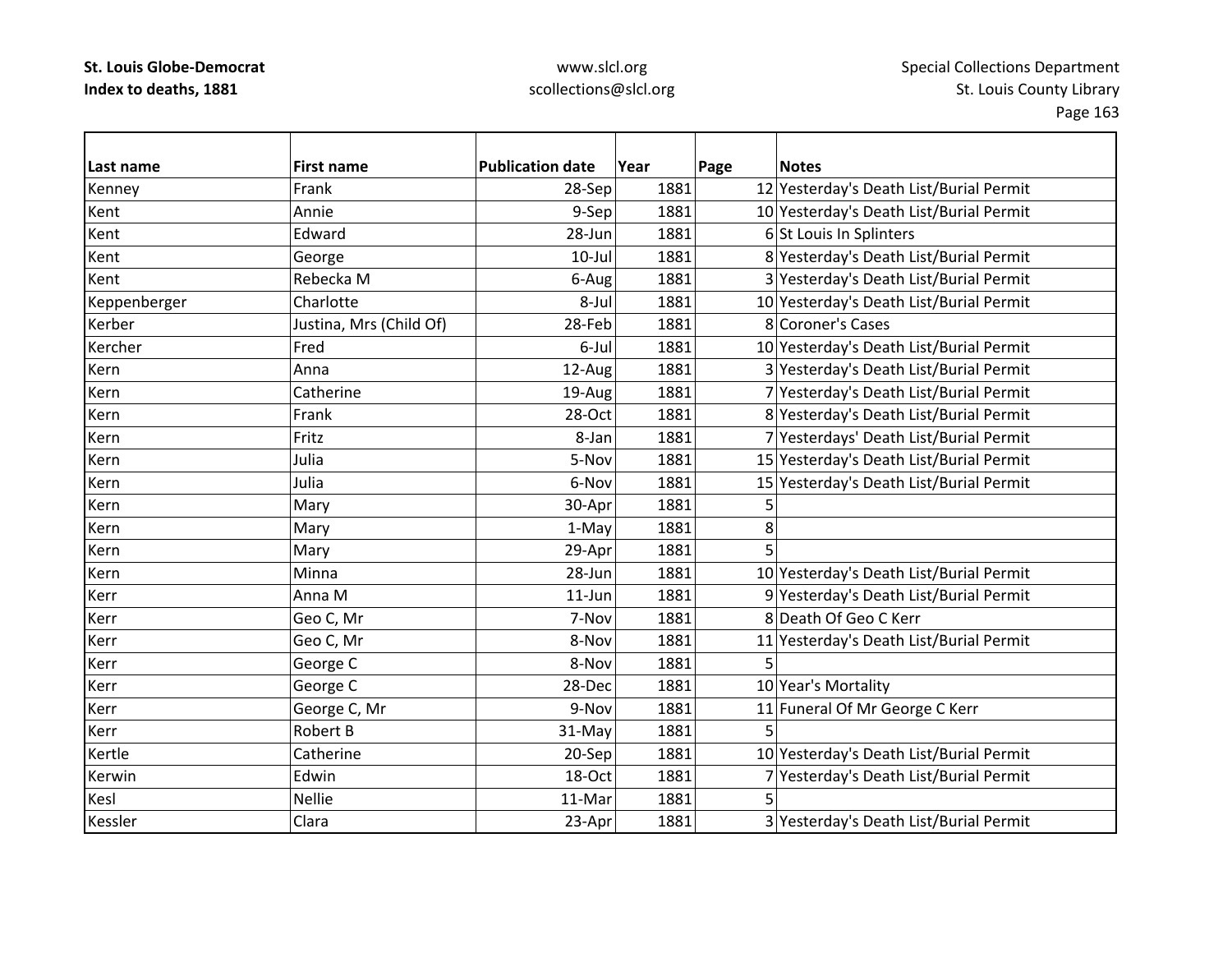| lLast name      | <b>First name</b> | <b>Publication date</b> | Year | Page<br><b>Notes</b>                    |
|-----------------|-------------------|-------------------------|------|-----------------------------------------|
| Kessler         | Hulda             | 9-Jul                   | 1881 | 9 Yesterday's Death List/Burial Permit  |
| Kessler         | Robert            | $10$ -Jul               | 1881 | 8 Yesterday's Death List/Burial Permit  |
| Kessler         | Robert Wm         | 13-Sep                  | 1881 | 10 Yesterday's Death List/Burial Permit |
| <b>Kessling</b> | Alexander         | 22-Mar                  | 1881 | 10 Yesterday's Death List/Burial Permit |
| <b>Kessling</b> | Wm                | 1-Apr                   | 1881 | 10 Yesterday's Death List/Burial Permit |
| Kester          | Robert            | $12$ -Jul               | 1881 | 3 Yesterday's Death List/Burial Permit  |
| Keszel          | Louisa J          | 10-Mar                  | 1881 | 10 Yesterday's Death List/Burial Permit |
| Keunzel         | John G, Mrs       | 4-Dec                   | 1881 |                                         |
| Kewett          | Charles           | 29-Dec                  | 1881 | 10 Suicides                             |
| Kewitt          | Alexander         | 29-Nov                  | 1881 | 10 Yesterday's Death List/Burial Permit |
| Keyes           | Mary, (Childl Of) | $2-Jan$                 | 1881 | 13 Not Much Of A Murder                 |
| Keys            | Howard L          | 22-Mar                  | 1881 | 5                                       |
| Keys            | Joseph            | $20$ -Jul               | 1881 | 5                                       |
| Keys            | Joseph            | $21$ -Jul               | 1881 | 5                                       |
| Keys            | Joseph            | 22-Jul                  | 1881 | 10 Yesterday's Death List/Burial Permit |
| <b>Kibarts</b>  | Samuel            | 6-Jul                   | 1881 | 10 Yesterday's Death List/Burial Permit |
| Kibler          | Frederick         | 28-Aug                  | 1881 | 8 Yesterday's Death List/Burial Permit  |
| Kiburte         | Samuel            | 8-Jul                   | 1881 | 10 Yesterday's Death List/Burial Permit |
| Kiburtz         | Samuel            | 8-Jul                   | 1881 | 3 Death From Malaria                    |
| Kicker          | Eliza J           | 20-Sep                  | 1881 | 10 Yesterday's Death List/Burial Permit |
| Kicker          | John F            | 9-Nov                   | 1881 | 10 Yesterday's Death List/Burial Permit |
| Kickham         | Laurence          | 23-Aug                  | 1881 | 5                                       |
| Kickham         | Laurence          | 24-Aug                  | 1881 | 5                                       |
| Klckham         | Maggie            | 24-Jun                  | 1881 | 5                                       |
| Kickham         | Margareat         | 24-Jun                  | 1881 | 2 Yesterday's Death List/Burial Permit  |
| Kickham         | Michael           | 6-Mar                   | 1881 | 5                                       |
| Kidney          | William           | 2-Mar                   | 1881 | 3 Yesterday's Death List/Burial Permit  |
| Kiebba          | Julius            | 5-Aug                   | 1881 | 7 Yesterday's Death List/Burial Permit  |
| Kiefaher        | Otto              | 17-Sep                  | 1881 | 9 Yesterday's Death List/Burial Permit  |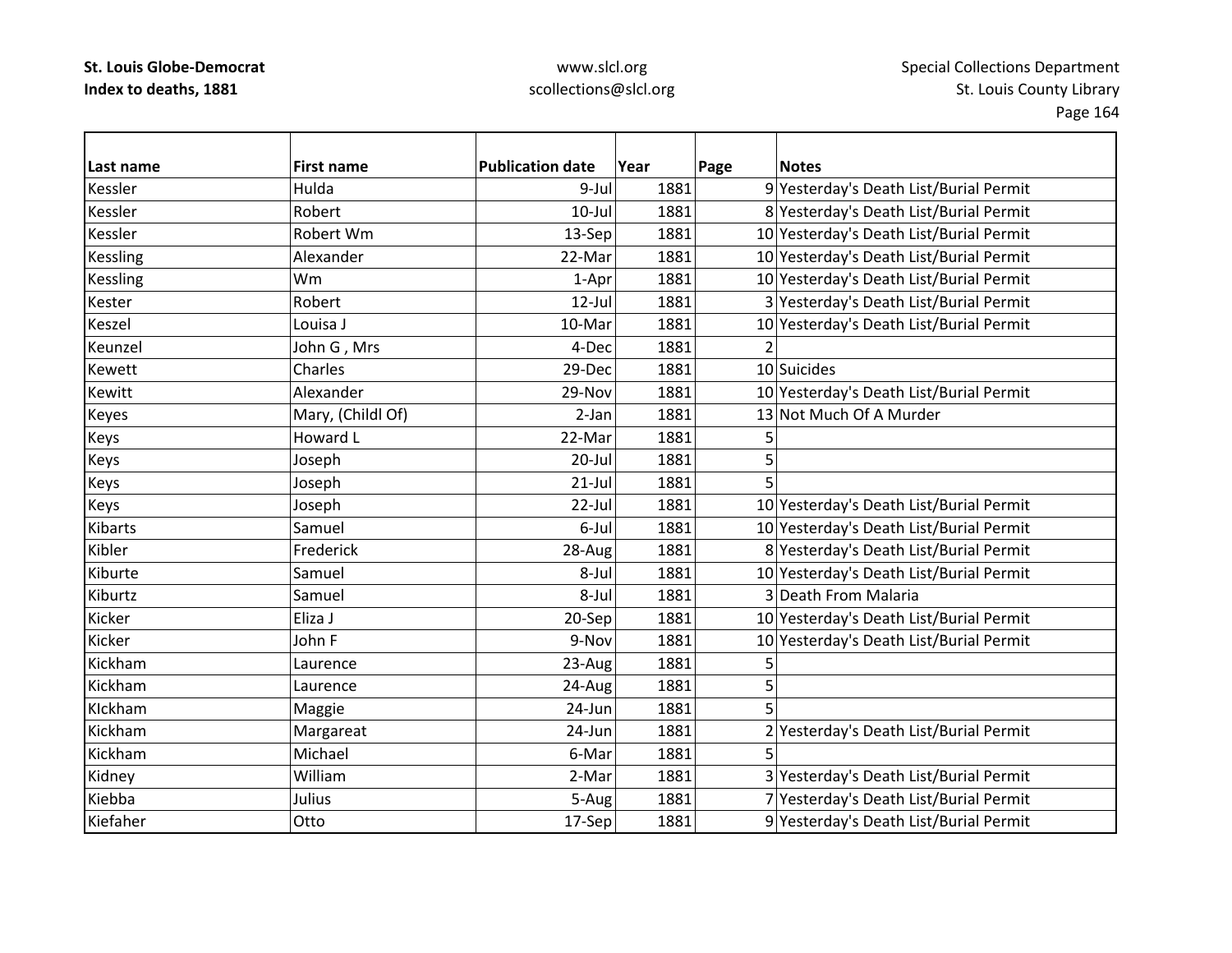| Last name      | <b>First name</b>    | <b>Publication date</b> | Year | Page | <b>Notes</b>                            |
|----------------|----------------------|-------------------------|------|------|-----------------------------------------|
| <b>Kiekers</b> | Emelie M             | 3-Dec                   | 1881 |      | 10 Yesterday's Death List/Burial Permit |
| Kiel           | Henrietta            | 16-Mar                  | 1881 |      | 3 Yesterday's Death List/Burial Permit  |
| Kiel           | Henry                | 20-Feb                  | 1881 |      | 13 Yesterday's Death List/Burial Permit |
| Kiel           | John                 | 9-Nov                   | 1881 |      | 10 Yesterday's Death List/Burial Permit |
| Kiernan        | Ann                  | 6-Sep                   | 1881 |      | 7 Yesterday's Death List/Burial Permit  |
| Kieselhorst    | John W               | 8-Apr                   | 1881 |      | 10 Yesterday's Death List/Burial Permit |
| Kieselhorst    | Wm                   | 6-Apr                   | 1881 | 5    |                                         |
| Kieselhorst    | Wm                   | 7-Apr                   | 1881 |      |                                         |
| Kievitt        | Charles              | 5-Aug                   | 1881 |      | 7 Yesterday's Death List/Burial Permit  |
| Kiger          | Elizabeth, Mrs       | $22$ -Jul               | 1881 | 5    |                                         |
| Kihlberg       | Alfred E             | 30-Mar                  | 1881 |      | 5 Funeral Notice                        |
| Kihlberg       | <b>Alfred Elkins</b> | 26-Mar                  | 1881 | 5    |                                         |
| Kihlberg       | <b>Alfred Elkins</b> | 28-Mar                  | 1881 |      |                                         |
| Kihlberg       | <b>Alfred Elkins</b> | 29-Mar                  | 1881 |      | 5 Funeral Notice                        |
| Kilinlett      | August               | 29-Nov                  | 1881 |      | 10 Yesterday's Death List/Burial Permit |
| Kiminell       | Anthony              | 29-Dec                  | 1881 | 5    |                                         |
| Kimmel         | Jacob                | 16-Aug                  | 1881 |      | 10 Yesterday's Death List/Burial Permit |
| Kimmell        | Anthony              | 30-Dec                  | 1881 |      |                                         |
| Kimmell        | Anthony              | 30-Dec                  | 1881 |      | 10 Yesterday's Death List/Burial Permit |
| Kimmell        | Elijah L             | 14-Feb                  | 1881 | 5    |                                         |
| Kimmell        | John P               | 27-Mar                  | 1881 | 8    |                                         |
| Kimmer         | <b>Mrs</b>           | 1-Sep                   | 1881 |      | 6 Herman Hilden                         |
| Kimmer         | Paul                 | $1-Sep$                 | 1881 |      | 6 Herman Hilden                         |
| Kimmerly       | Jacob                | 15-Aug                  | 1881 |      | 8 Business For The Coroner              |
| Kimmi          | N                    | 23-Nov                  | 1881 |      | 3 Local In Brief                        |
| Kimmi          | Wendolin             | 24-Nov                  | 1881 |      | 10 Yesterday's Death List/Burial Permit |
| Kimpel         | Lillie               | 14-Aug                  | 1881 |      | 16 Yesterday's Death List/Burial Permit |
| Kimwell        | Elijah L             | 15-Feb                  | 1881 |      | 10 Yesterday's Death List/Burial Permit |
| Kindell        | Jesse                | 30-Aug                  | 1881 |      | 10 Yesterday's Death List/Burial Permit |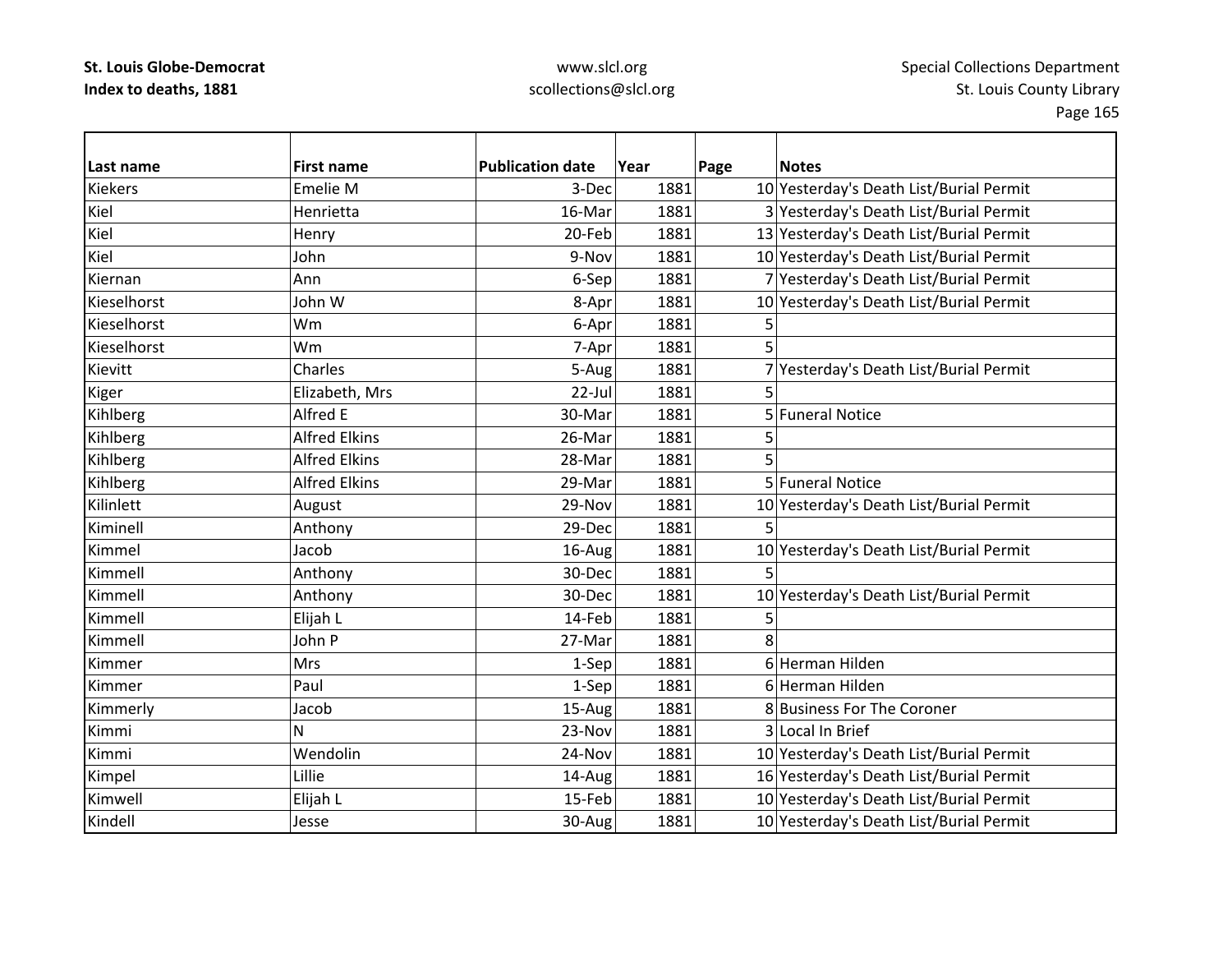| Last name    | <b>First name</b>     | <b>Publication date</b> | Year | Page | <b>Notes</b>                            |
|--------------|-----------------------|-------------------------|------|------|-----------------------------------------|
| <b>King</b>  | Anna M, Mrs           | 14-Aug                  | 1881 |      | 14 Busy Over Bodies                     |
| King         | Jacob                 | 22-Sep                  | 1881 |      | 10 Yesterday's Death List/Burial Permit |
| <b>King</b>  | John                  | 23-Sep                  | 1881 |      | 11 Very Bad Elephant                    |
| King         | Lucella               | 2-Aug                   | 1881 |      | 3 Yesterday's Death List/Burial Permit  |
| King         | Lulu                  | 1-Aug                   | 1881 |      |                                         |
| King         | Mabel                 | 22-Jul                  | 1881 |      | 10 Yesterday's Death List/Burial Permit |
| King         | Margaret              | 14-Dec                  | 1881 |      | 10 Yesterday's Death List/Burial Permit |
| King         | Martha                | 8-Oct                   | 1881 |      | 9 Yesterday's Death List/Burial Permit  |
| King         | Melissa               | 3-May                   | 1881 |      | 10 Yesterday's Death List/Burial Permit |
| King         | William               | $20$ -Jul               | 1881 |      | 3 Yesterday's Death List/Burial Permit  |
| King         | William F             | 26-Nov                  | 1881 |      |                                         |
| King         | William F             | 27-Nov                  | 1881 | 5    |                                         |
| King         | Wm                    | $2-Jun$                 | 1881 |      | 10 Yesterday's Death List/Burial Permit |
| <b>King</b>  | Wm F                  | 27-Nov                  | 1881 |      | 11 Yesterday's Death List/Burial Permit |
| Kingsbury    | <b>Mrs</b>            | 22-Feb                  | 1881 |      | 5 Funeral Notice                        |
| Kingsbury    | Virginia              | 18-Feb                  | 1881 |      | 8 Yesterday's Death List/Burial Permit  |
| Kinkead      | James                 | 9-Dec                   | 1881 |      | 10 Funeral Of James Kinkead             |
| Kinnavey     | <b>Bridget</b>        | 27-Jan                  | 1881 |      |                                         |
| Kinnavey     | <b>Bridget</b>        | 28-Jan                  | 1881 |      |                                         |
| Kinneally    | Daglan                | 1-Nov                   | 1881 |      | 10 Yesterday's Death List/Burial Permit |
| Kinnealy     | Deglin                | 31-Oct                  | 1881 | 5    |                                         |
| Kinneavy     | <b>Bridget</b>        | 29-Jan                  | 1881 |      | 7 Yesterday's Death List/Burial Permit  |
| Kinniff      | Mike                  | 6-Jul                   | 1881 |      | 10 Yesterday's Death List/Burial Permit |
| Kinslor      | Charles (Daughter Of) | 18-Jan                  | 1881 |      | 2 Two Sisters Burned-One Fatally        |
| Kintz        | Anna Maria            | 13-Aug                  | 1881 |      | 6 Splinters                             |
| Kintz        | Chas                  | 1-Nov                   | 1881 |      | 6 Barkeeper's Suicide                   |
| Kippenberger | Charlotte M           | 7-Jul                   | 1881 | 5    |                                         |
| Kirby        | Edward                | 22-Jul                  | 1881 |      | 8 Result Of The Kirby Inquest           |
| Kirby        | Ellwood               | $21$ -Jul               | 1881 |      | 10 Yesterday's Death List/Burial Permit |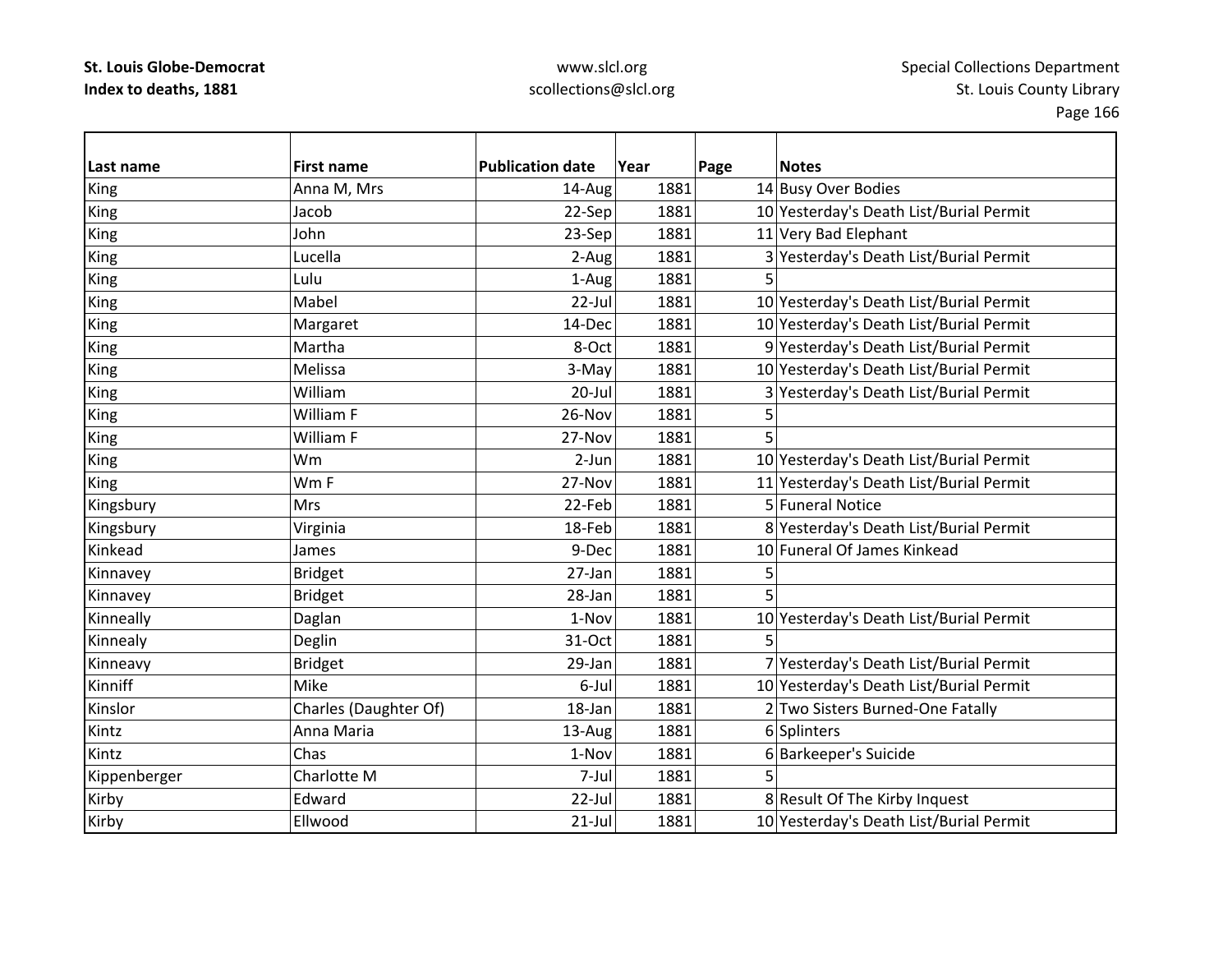| Last name    | <b>First name</b> | <b>Publication date</b> | Year | Page | <b>Notes</b>                            |
|--------------|-------------------|-------------------------|------|------|-----------------------------------------|
| Kirby        | Ellwood, Col      | 20-Jul                  | 1881 |      | 4 Death Of Col Ellwood Kirby            |
| Kirby        | Ellwood, Col      | $21$ -Jul               | 1881 |      | 8 Funeral of Col Ellwood Kirby          |
| Kirby        | Jack, Engineer    | 12-Dec                  | 1881 |      | 2 Sunday At St. Charles                 |
| Kirchner     | Gottlieb          | 16-Oct                  | 1881 |      | 9 Yesterday's Death List/Burial Permit  |
| Kirchner     | Lina              | 29-Jun                  | 1881 |      | 3 Yesterday's Death List/Burial Permit  |
| Kirk         | Dennis            | 6-Mar                   | 1881 |      | 10 Yesterday's Death List/Burial Permit |
| Kirk         | George M          | 24-Dec                  | 1881 | 5    |                                         |
| Kirk         | Le Roy            | 10-Apr                  | 1881 | 5    |                                         |
| Kirk         | Michael           | 27-May                  | 1881 |      | 10 Yesterday's Death List/Burial Permit |
| Kirke        | George M          | 24-Dec                  | 1881 |      | 12 Yesterday's Death List/Burial Permit |
| Kirksby      | Jack              | 9-Dec                   | 1881 |      | 4 Dreadful Drop                         |
| Kirwarn      | Edward            | 18-Oct                  | 1881 | 5    |                                         |
| Kissel       | George            | 30-Jun                  | 1881 | 5    |                                         |
| Kissel       | George            | 28-Dec                  | 1881 |      | 10 Year's Mortality                     |
| Kister       | John              | 19-Jan                  | 1881 |      | 3 Splinters                             |
| Kittenreiner | Casper            | 25-Feb                  | 1881 | 5    |                                         |
| Kittenreiner | Casper            | 26-Feb                  | 1881 | 5    |                                         |
| Kittenreiner | Casper            | 27-Feb                  | 1881 | 5    |                                         |
| Kittenreiner | Casper            | 27-Feb                  | 1881 |      | 13 Yesterday's Death List/Burial Permit |
| Kitzinger    | Lina, Mrs         | $26$ -Jul               | 1881 | 5    |                                         |
| Klanke       | Lottie            | 18-Oct                  | 1881 |      | 7 Yesterday's Death List/Burial Permit  |
| Klass        | Christian         | 14-Sep                  | 1881 |      | 10 Yesterday's Death List/Burial Permit |
|              | Elizabeth         |                         |      |      |                                         |
| Klauber      | Schwarzkoff, Mrs  | 17-Jun                  | 1881 | 5    |                                         |
| Klausner     | Aloysia           | 8-Oct                   | 1881 |      | 9 Yesterday's Death List/Burial Permit  |
| Klee         | Maria             | 1-May                   | 1881 |      | 6 Yesterday's Death List/Burial Permit  |
| Kleibold     | Theodore          | 6-Sep                   | 1881 |      | 7 Yesterday's Death List/Burial Permit  |
| Klein        | Anna              | $15$ -Jul               | 1881 |      | 10 Municipal Matters                    |
| Klein        | Christ H          | 11-Oct                  | 1881 |      | 7 Mr Klein's Last Ball                  |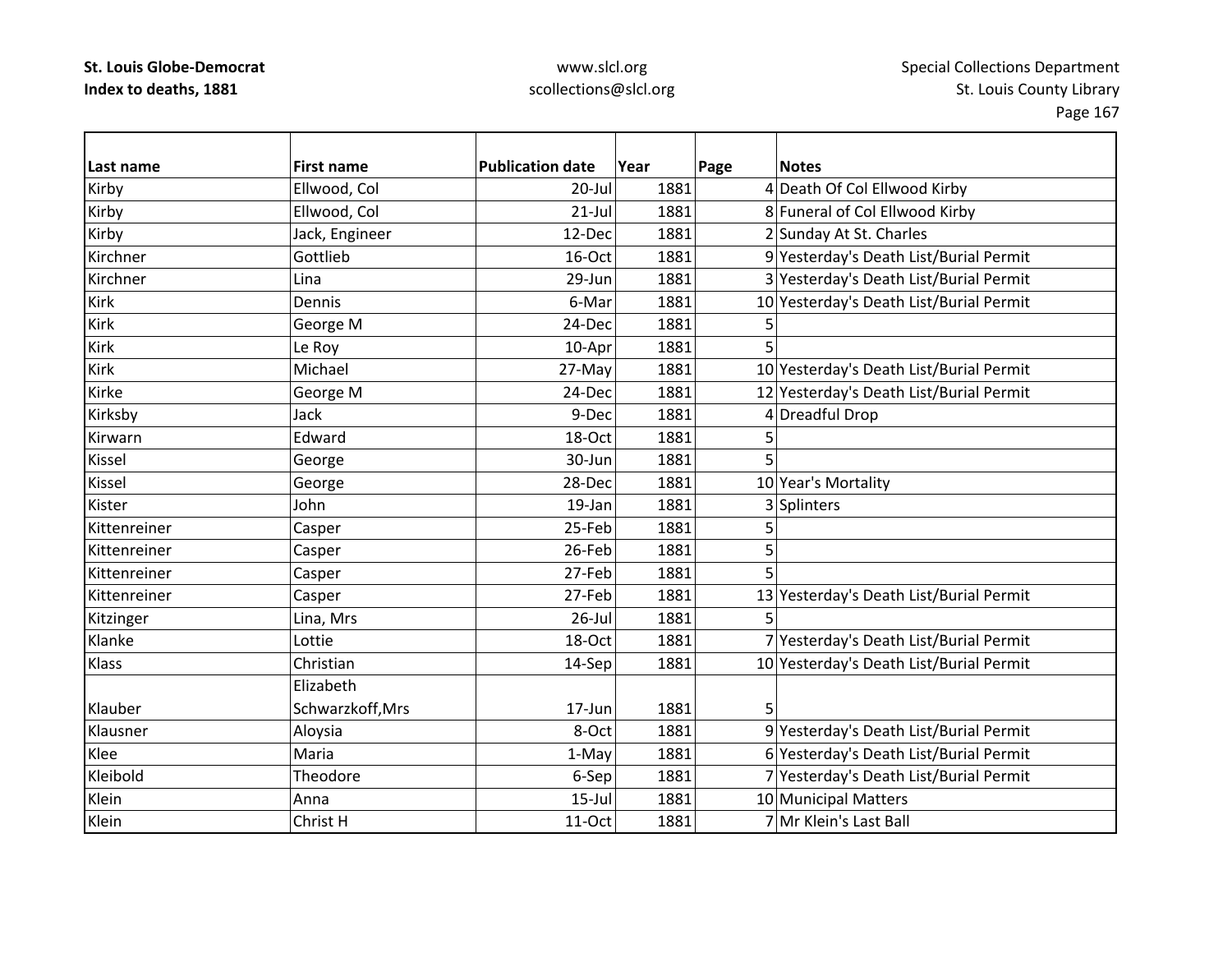| Last name  | <b>First name</b> | <b>Publication date</b> | Year | Page | <b>Notes</b>                            |
|------------|-------------------|-------------------------|------|------|-----------------------------------------|
| Klein      | Geo               | 21-Oct                  | 1881 |      | 11 Yesterday's Death List/Burial Permit |
| Klein      | Walter            | 8-Nov                   | 1881 |      | 11 Yesterday's Death List/Burial Permit |
| Klein      | William           | 30-Aug                  | 1881 |      | 7 Coroner's Cases                       |
| Klein      | Wm                | 29-Aug                  | 1881 |      | 3 Splinters                             |
| Klein      | Wm                | 1-Sep                   | 1881 |      | 10 Yesterday's Death List/Burial Permit |
| Kleinbelt  | August            | 24-Nov                  | 1881 |      | 3 They Can Not Give Thanks              |
| Kleinbelt  | August            | 26-Nov                  | 1881 |      | 9 Sudden Death                          |
| Kleine     | Christ H          | 12-Oct                  | 1881 |      | 10 Yesterday's Death List/Burial Permit |
| Kleine     | Frederick         | 30-Jan                  | 1881 | 5    |                                         |
| Kleine     | Mary              | 20-Jul                  | 1881 |      | 3 Yesterday's Death List/Burial Permit  |
| Kleingries | Annie             | 19-Aug                  | 1881 |      | 7 Yesterday's Death List/Burial Permit  |
| Kleinmeyer | Bernadina         | 17-Nov                  | 1881 |      | 10 Yesterday's Death List/Burial Permit |
| Klerner    | Catherine         | 6-Aug                   | 1881 |      | 3 Yesterday's Death List/Burial Permit  |
| Kless      | Wm                | 5-Nov                   | 1881 |      | 10 Yesterday's Death List/Burial Permit |
| Kliber     | Stephen           | $20$ -Jul               | 1881 |      | 3 Yesterday's Death List/Burial Permit  |
| Klien      | Anna              | 27-Oct                  | 1881 |      | 9 Yesterday's Death List/Burial Permit  |
| Kliment    | Anton             | 16-Aug                  | 1881 |      | 10 Yesterday's Death List/Burial Permit |
| Kline      | Annie             | 20-Sep                  | 1881 |      | 10 Yesterday's Death List/Burial Permit |
| Kling      | Christian         | 10-Jun                  | 1881 |      | 10 Yesterday's Death List/Burial Permit |
| Klinge     | Violetta          | 29-Dec                  | 1881 |      | 9 Yesterday's Death List/Burial Permit  |
| Klingel    | Kate              | 1-Feb                   | 1881 | 5    |                                         |
| Klingel    | Kate              | 2-Feb                   | 1881 |      |                                         |
| Klinkel    | Henry             | 13-Dec                  | 1881 |      | 10 Yesterday's Death List/Burial Permit |
| Klockmann  | Christian         | 24-Mar                  | 1881 |      | 8 Yesterday's Death List/Burial Permit  |
| Kloster    | Hugo              | 21-May                  | 1881 |      | 9 Yesterday's Death List/Burial Permit  |
| Klugos     | Albert            | 14-Aug                  | 1881 |      | 16 Yesterday's Death List/Burial Permit |
| Kluting    | Clara             | 18-Aug                  | 1881 |      | 10 Yesterday's Death List/Burial Permit |
| Knebel     | Anton             | $10$ -Jul               | 1881 |      | 8 Yesterday's Death List/Burial Permit  |
| Knecht     | Kate              | 9-Oct                   | 1881 |      | 16 Yesterday's Death List/Burial Permit |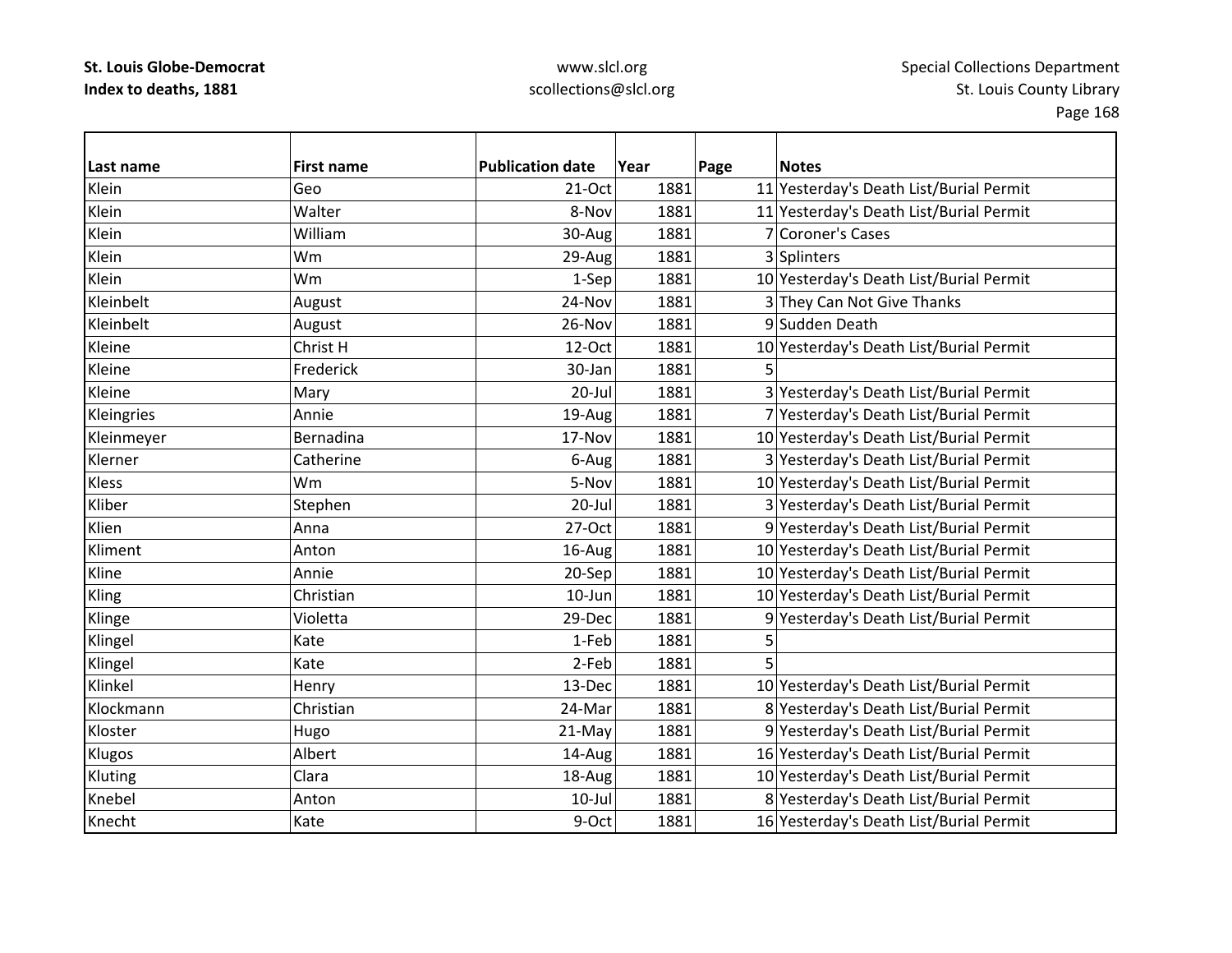| Last name    | <b>First name</b>   | <b>Publication date</b> | Year | Page | <b>Notes</b>                            |
|--------------|---------------------|-------------------------|------|------|-----------------------------------------|
| Knecht       | Lizzie              | 22-Sep                  | 1881 |      | 10 Yesterday's Death List/Burial Permit |
| Kneuzel      | Catherine           | 6-Dec                   | 1881 |      | 10 Yesterday's Death List/Burial Permit |
| Knickmeier   | Ernst               | 10-Dec                  | 1881 |      | 10 Yesterday's Death List/Burial Permit |
| Knickmeier   | Fred W              | 22-May                  | 1881 |      | 16 Yesterday's Death List/Burial Permit |
| Knickmeyer   | FW                  | 21-May                  | 1881 | 5    |                                         |
| Knickmeyer   | F W                 | 22-May                  | 1881 | 5    |                                         |
| Knickmeyer   | Johann Frederich    | 1-Sep                   | 1881 |      | 10 Yesterday's Death List/Burial Permit |
| Kniemeyer    | Margaretha          | 8-Jul                   | 1881 |      | 10 Yesterday's Death List/Burial Permit |
| Knight       | Fanny C             | 27-Mar                  | 1881 | 8    |                                         |
| Knight       | Fanny C             | 28-Mar                  | 1881 | 5    |                                         |
| Knight       | Fanny C             | 29-Mar                  | 1881 | 5    |                                         |
| Knight       | Frank               | 17-Dec                  | 1881 |      | 10 Yesterday's Death List/Burial Permit |
| Knight       | William (Infant Of) | 2-Aug                   | 1881 |      | 3 Yesterday's Death List/Burial Permit  |
| Knittel      | Justine             | 25-Jun                  | 1881 |      | 3 Yesterday's Death List/Burial Permit  |
| Knobihoff    | Emma                | 11-Oct                  | 1881 |      | 8 Yesterday's Death List/Burial Permit  |
| <b>Knobs</b> | Rudolph             | 13-Sep                  | 1881 |      | 10 Yesterday's Death List/Burial Permit |
| Knolls       | Bernardo            | $12$ -Jun               | 1881 |      | 16 Yesterday's Death List/Burial Permit |
| Knonkers     | Christian           | 13-Sep                  | 1881 |      | 10 Yesterday's Death List/Burial Permit |
| Knowles      | E G                 | 28-Mar                  | 1881 |      | 2 Died Among Strangers                  |
| Knowles      | E G                 | 29-Mar                  | 1881 |      | 10 Coroner's Cases                      |
| Knox         | Henry               | 2-Nov                   | 1881 |      | 9 All About A Death Certificate         |
| Knox         | Henry               | 4-Nov                   | 1881 |      | 10 Yesterday's Death List/Burial Permit |
| Knox         | Henry (Infant of)   | 4-Nov                   | 1881 |      | 6 Locals In Brief                       |
| Knox         | John                | $10$ -Jul               | 1881 |      | 8 Yesterday's Death List/Burial Permit  |
| Kober        | Fannie              | 8-Oct                   | 1881 |      | 9 Yesterday's Death List/Burial Permit  |
| Kobes        | Fanny               | 23-Apr                  | 1881 |      | 3 Yesterday's Death List/Burial Permit  |
| Koch         | Annie               | 11-Aug                  | 1881 |      | 3 Yesterday's Death List/Burial Permit  |
| Koch         | Bernard             | 10-Aug                  | 1881 |      | 7 Yesterday's Death List/Burial Permit  |
| Koch         | Franz               | 10-Aug                  | 1881 |      | 7 Yesterday's Death List/Burial Permit  |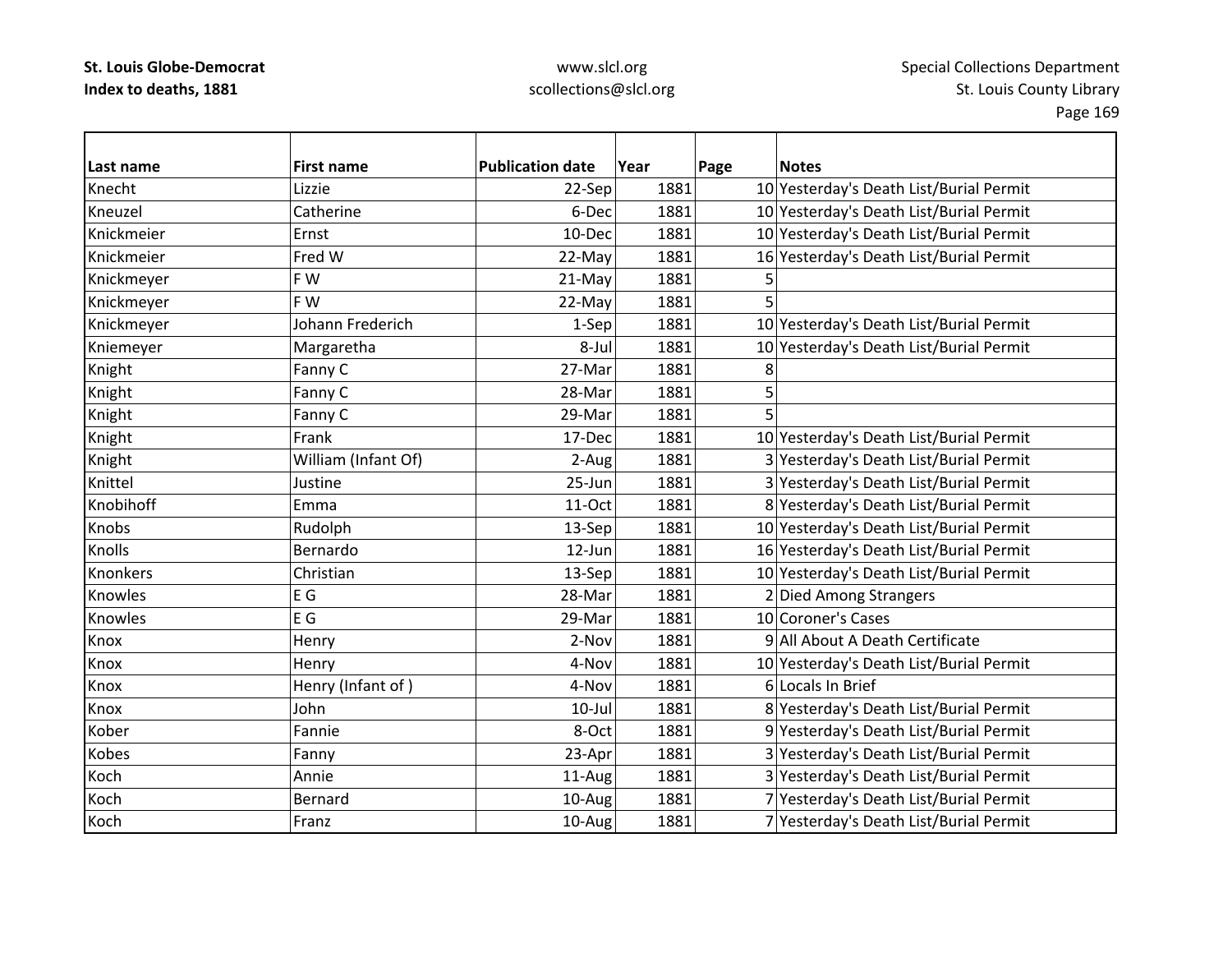| Last name   | <b>First name</b>     | <b>Publication date</b> | Year | Page<br><b>Notes</b>                    |
|-------------|-----------------------|-------------------------|------|-----------------------------------------|
| Koch        | Franz (Infant Of)     | 6-Dec                   | 1881 | 10 Yesterday's Death List/Burial Permit |
| Koch        | Frederick (Infant of) | 20-Dec                  | 1881 | 10 Yesterday's Death List/Burial Permit |
| Koch        | Geo C                 | 29-Dec                  | 1881 | 10 Suicides                             |
| Koch        | Geo J                 | $2-Jun$                 | 1881 | 10 Yesterday's Death List/Burial Permit |
| Koch        | George                | 31-May                  | 1881 | 6 George Koch Strangles Himself         |
| Koch        | John                  | $26$ -Jul               | 1881 | 10 Yesterday's Death List/Burial Permit |
| Koch        | Lewis                 | 16-Aug                  | 1881 | 10 Yesterday's Death List/Burial Permit |
| Koch        | Michael               | 1-Oct                   | 1881 | 6 Splinters                             |
| Koch        | Nicholas              | 30-Sep                  | 1881 | 5 Shoemaker's Last                      |
| Koch        | <b>Nicholas</b>       | 1-Oct                   | 1881 | 9 Yesterday's Death List/Burial Permit  |
| Koch        | Nicholas              | 29-Dec                  | 1881 | 10 Suicides                             |
| Koch        | Sophie                | 24-Aug                  | 1881 | 10 Yesterday's Death List/Burial Permit |
| Koch        | Theodore              | 21-Apr                  | 1881 | 10 Yesterday's Death List/Burial Permit |
| Koch        | Wilhelmine            | $15 - Jun$              | 1881 | 7 Yesterday's Death List/Burial Permit  |
| Koebeler    | Michael               | 30-Aug                  | 1881 | 10 Yesterday's Death List/Burial Permit |
| Koebeler    | Mike                  | 28-Aug                  | 1881 | 6 Splinters                             |
| Koeh        | Christopher           | 26-Oct                  | 1881 | 11 Yesterday's Death List/Burial Permit |
| Koehler     | Frank                 | 21-May                  | 1881 | 6 St Louis In Splinters                 |
| Koehler     | Frank J               | 22-May                  | 1881 | 5                                       |
| Koehler     | Frank J               | 24-May                  | 1881 | 10 Yesterday's Death List/Burial Permit |
| Koeing      | Amelia                | 9-Apr                   | 1881 | 8 Yesterday's Death List/Burial Permit  |
| Koenig      | Gustave               | $23-Oct$                | 1881 | 3 Yesterday's Death List/Burial Permit  |
| Koenig      | Louis H               | 6-Apr                   | 1881 | 10 Yesterday's Death List/Burial Permit |
| Koenigsberg | Max                   | 7-Jan                   | 1881 | 7 Death Rate/Burial Permit              |
| Koenigsburg | Max                   | 6-Jan                   | 1881 | 5                                       |
| Koerner     | Anton                 | 9-Jun                   | 1881 | 10 Yesterday's Death List/Burial Permit |
| Kogan       | James                 | 24-Apr                  | 1881 | 9 Yesterday's Death List/Burial Permit  |
| Kohl        | Andrew                | 20-Nov                  | 1881 | 5                                       |
| Kohl        | Andrew                | 21-Nov                  | 1881 | 5                                       |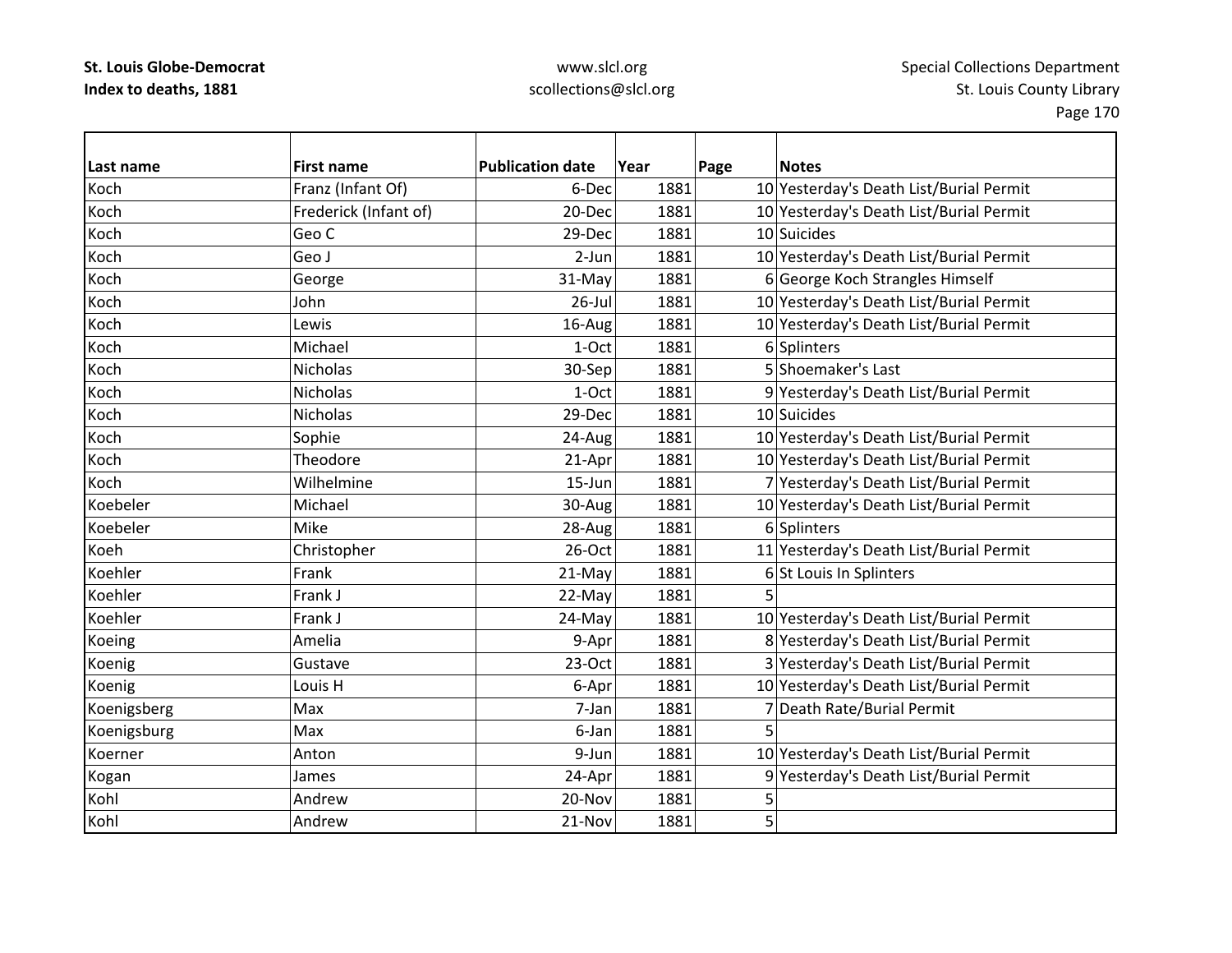# www.slcl.org scollections@slcl.org

Page 171

| Last name   | <b>First name</b>  | <b>Publication date</b> | Year | Page | <b>Notes</b>                            |
|-------------|--------------------|-------------------------|------|------|-----------------------------------------|
| Kohl        | Andrew             | 21-Nov                  | 1881 | 5    |                                         |
| Kohler      | N                  | 23-Jun                  | 1881 |      | 7 Yesterday's Death List/Burial Permit  |
| Kohn        | Anna               | 5-Jul                   | 1881 | 5    |                                         |
| Kohn        | Anna               | 6-Jul                   | 1881 |      | 10 Yesterday's Death List/Burial Permit |
| Kohn        | Louis              | 11-Aug                  | 1881 |      | 3 Yesterday's Death List/Burial Permit  |
| Kohn        | Minna              | $21$ -Jul               | 1881 |      | 10 Yesterday's Death List/Burial Permit |
| Kohner      | Adele              | 11-Oct                  | 1881 |      | 8 yesterday's Death List/Burial Permit  |
| Kohner      | Joseph             | 19-Sep                  | 1881 | 5    |                                         |
| Kohner      | Joseph, Mr         | 19-Sep                  | 1881 |      | 5 Funeral Notice                        |
| Kohse       | Louise             | 10-Aug                  | 1881 | 5    |                                         |
| Kohse       | Louise             | 11-Aug                  | 1881 |      |                                         |
| Kolarat     | Maria M            | 26-Apr                  | 1881 |      | 7 Yesterday's Death List/Burial Permit  |
| Kolbs       | Ludwig             | 1-Mar                   | 1881 |      | 10 Yesterday's Death List/Burial Permit |
| Koldhoff    | Albert             | 29-Jul                  | 1881 |      | 7 Yesterday's Death List/Burial Permit  |
| Komark      | Frank              | 22-Dec                  | 1881 |      | 10 Yesterday's Death List/Burial Permit |
| Kominsky    | Louisa Matilda     | 7-Aug                   | 1881 | 5    |                                         |
| Koos        | Louis C            | 8-Mar                   | 1881 |      | 8 Blew Out His Brains                   |
| Koos        | Louis <sub>C</sub> | 9-Mar                   | 1881 |      | 10 Sent To His Old Home                 |
| Koos        | Louis <sub>C</sub> | 29-Dec                  | 1881 |      | 10 Suicides                             |
| Korach      | Michael            | 9-Sep                   | 1881 |      | 10 Yesterday's Death List/Burial Permit |
| Korlorosky  | O (Infant Of)      | 5-Dec                   | 1881 |      | 10 Yesterday's Death List/Burial Permit |
| Korn        | Catharine          | $1-Jul$                 | 1881 |      | 7 Yesterday's Death List/Burial Permit  |
| Kortland    | Mary O             | $11$ -Jan               | 1881 |      | 8 Yesterday's Death List/Burial Permit  |
| <b>Koss</b> | Louis C            | 8-Mar                   | 1881 |      | 8 Yesterday's Death List/Burial Permit  |
| Kotenhofer  | Joseph             | 5-Dec                   | 1881 |      | 10 Yesterday's Death List/Burial Permit |
| Kounce      | Bell               | 6-Aug                   | 1881 |      | 3 Yesterday's Death List/Burial Permit  |
| Kountz      | Charles            | 2-Nov                   | 1881 |      | 8 Coroner's Inquests                    |
| Kraeft      | Martha             | 15-Jun                  | 1881 |      | 7 Yesterday's Death List/Burial Permit  |
| Kraemer     | Frederick          | 27-Jan                  | 1881 |      | 10 Yesterday's Death List/Burial Permit |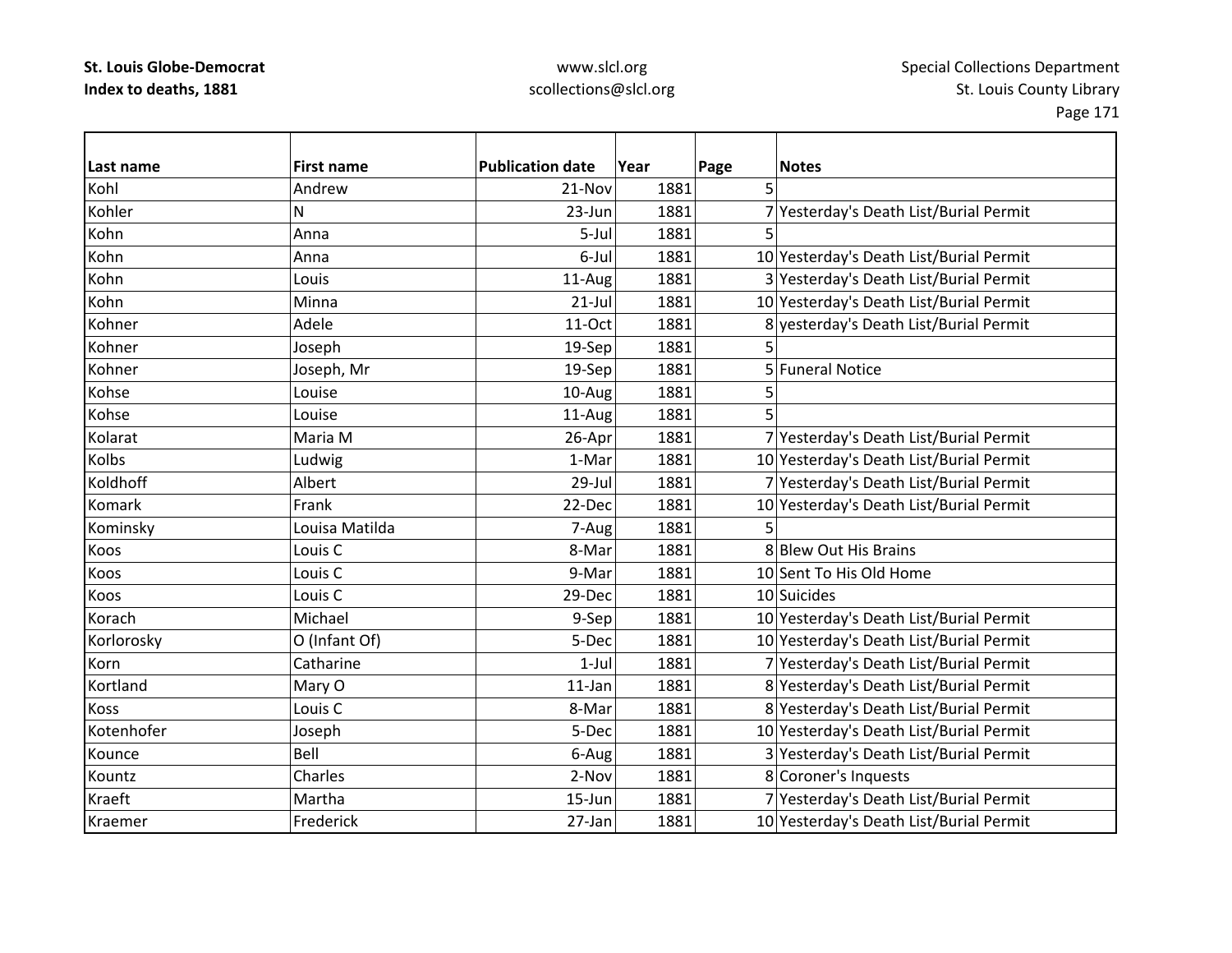### www.slcl.org scollections@slcl.org

**Last name First name Publication date Year Page Notes** Kraemer Joseph 5‐Dec 1881 10 Yesterday's Death List/Burial Permit KraffHenry 1881 1881 10 Yesterday's Death List/Burial Permit Kraft Andrew $22$ -Mar  $1881$  7 Neighborhood News, Belleville KraftRegina 11 11‐Feb 1881 3 Yesterday's Death List/Burial Permit KrahJacob 1881 1881 10 Yesterday's Death List/Burial Permit KrailHenry 29-Dec 1881 10 Suicides KralemannPeter 1981 1-Mar 1881 8 Drinker's Death KralemannPeter H 1881 3-Mar 1881 6 Yesterday's Death List/Burial Permit KrallHenry 14–Oct 1881 3 Yesterday's Death List/Burial Permit KrallemanPeter H 2-Mar 1881 8 Kralleman's Death Krallmann Louise 6‐May 1881 10 Yesterday's Death List/Burial Permit Kramer Elizabeth6-Jul 1881 10 Yesterday's Death List/Burial Permit Kramer Elizabethh 14-Sep 1881 5 Kramer Elizabethh 15-Sep 1881 5 Kramer Elizabeth16-Sep 1881 7 Yesterday's Death List/Burial Permit Kramer Elizabeth Elizabeth 29-Dec 1881 10 Suicides Kramer HF, Mrs  $14$ -Sep 1881 3 Splinters Kramer Honora11-Dec 1881 20 Yesterday's Death List/Burial Permit Kramer John7-Sep 1881 7 Yesterday's Death List/Burial Permit Kramer Reinhard20-Nov 1881 16 Yesterday's Death List/Burial Permit Kranning 
Henry 
Henry 
20-Feb 1881

Henry 2018 1881

Henry 20-Feb 1881  $\frac{4}{100}$  Mounds Proved Fatal Kratky Annie Annie Annie Belui 1881 1881 10 Yesterday's Death List/Burial Permit Krauenberg Caroline | Caroline | 4‐Feb 1881 10 Yesterday's Death List/Burial Permit KraushoarArthur 1881 9-Feb 1881 7 Yesterday's Death List/Burial Permit KrausnickPaul 1881 1881 10 Yesterday's Death List/Burial Permit Krawer Joseph 6‐Sep 1881 7 Yesterday's Death List/Burial Permit Kreese Claraa 6-Mar 1881 14 Work For The Coroner Kreidel Louis2-Oct 1881 19 Inquiring Into It Kreidel Louis6-Oct 1881 12 Yesterday's Death List/Burial Permit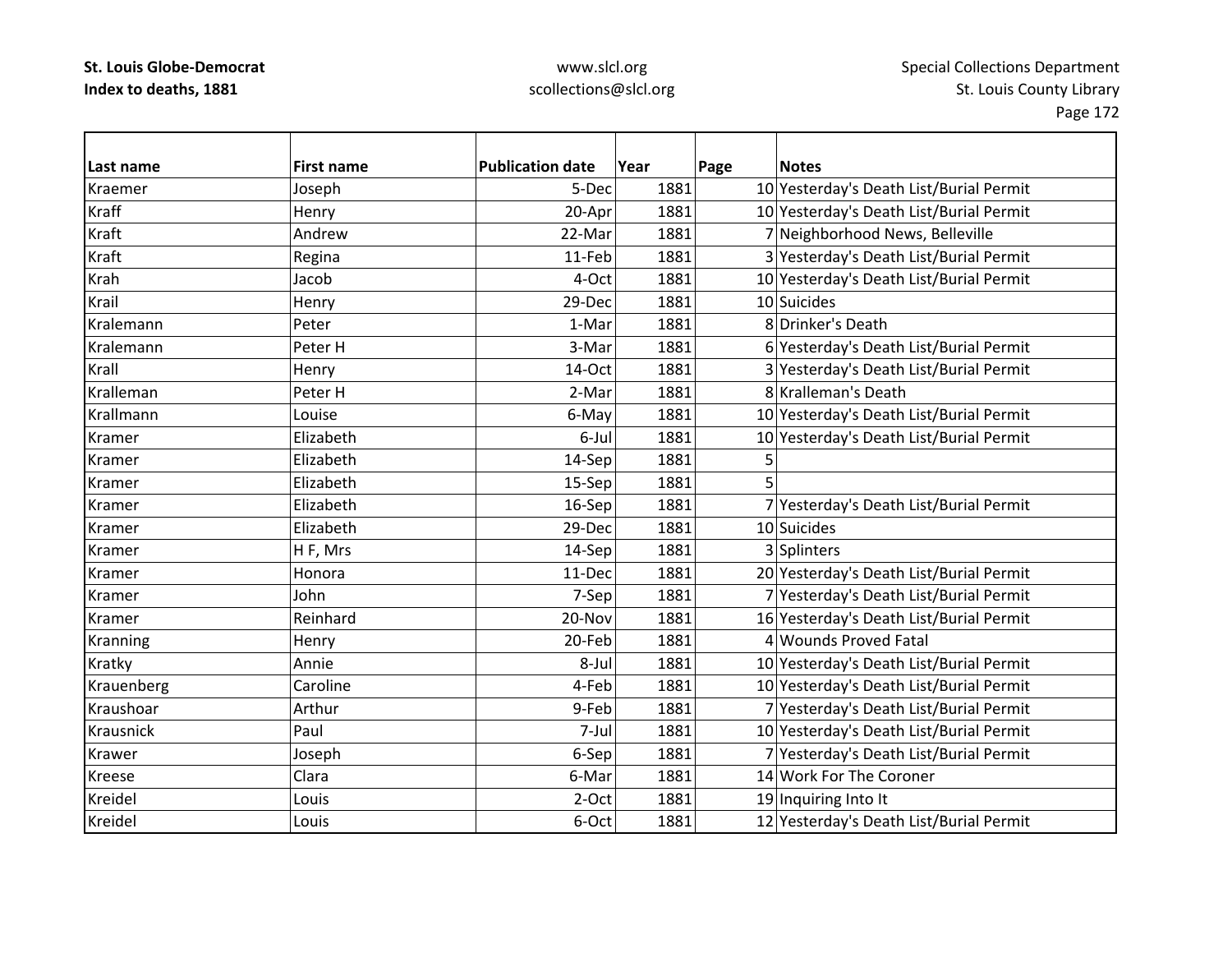### www.slcl.org scollections@slcl.org

**Last name First name Publication date Year Page Notes** KreienbaumAnne 27-Aug 1881 9 Yesterday's Death List/Burial Permit Kreiger J Phillip, Jr 18‐Jan 1881 5 Kreiger  $|J$  Phillip, Jr  $|J - 18-1$ an  $|J - 1881|$  1881 10 Yesterday's Death List/Burial Permit Kreiger Phillip, Jr 19‐Jan 1881 5 Kreinest Anna13-Dec 1881 10 Yesterday's Death List/Burial Permit Kremer Carl 8‐Oct 1881 9 Yesterday's Death List/Burial Permit KrennanHenry **23-Mar** 1881 10 Criminal Courts Krenning Henry Henry 22‐Feb 1881 10 Butcher's Broil Krenning Josephine 1881 7 Yesterday's Death List/Burial Permit Kress Augusta, Mrs(Daughter Of) 8-Jun 1881 6 St Louis In splinters Kress Augusta, Mrs(Daughter Of) 8-Jun 1881 6 Little Girl Fatally Injured Kress Julia10-Jun 1881 10 Yesterday's Death List/Burial Permit KretlowAugust 18‐May 1881 7 Yesterday's Death List/Burial Permit Kretzmer Annette9-Apr 1881 8 Yesterday's Death List/Burial Permit Kreuther Chas23-Aug 1881 7 Yesterday's Death List/Burial Permit Kribbenn |Carrie S | 13-Sep| 1881| 5 KrichJohn 26-Nov 1881 10 Yesterday's Death List/Burial Permit Kricker J M 1‐Jun 1881 5Kricker James1-Jun 1881 7 Yesterday's Death List/Burial Permit Kriedmeier Frederick9-Sep 1881 3 Died From His Wounds Kriedmeir Frederick10-Sep 1881 3 Splinters Kriegbaum  $\vert$ Phillipina  $\vert$  12‐Apr $\vert$  1881 $\vert$  10 Yesterday's Death List/Burial Permit Krieger J Philip 29‐Dec 1881 10 Suicides Krieger JJ Phillip, Jr 19‐Jan 1881 8 Suicide's Sleep Krieger JJ Phillip, Jr 20-Jan 1881 10 Gates Of The Grave Krieger John 3‐Apr 1881 8 Yesterday's Death List/Burial Permit Kriegesmann Anna 11‐Aug 1881 3 Yesterday's Death List/Burial Permit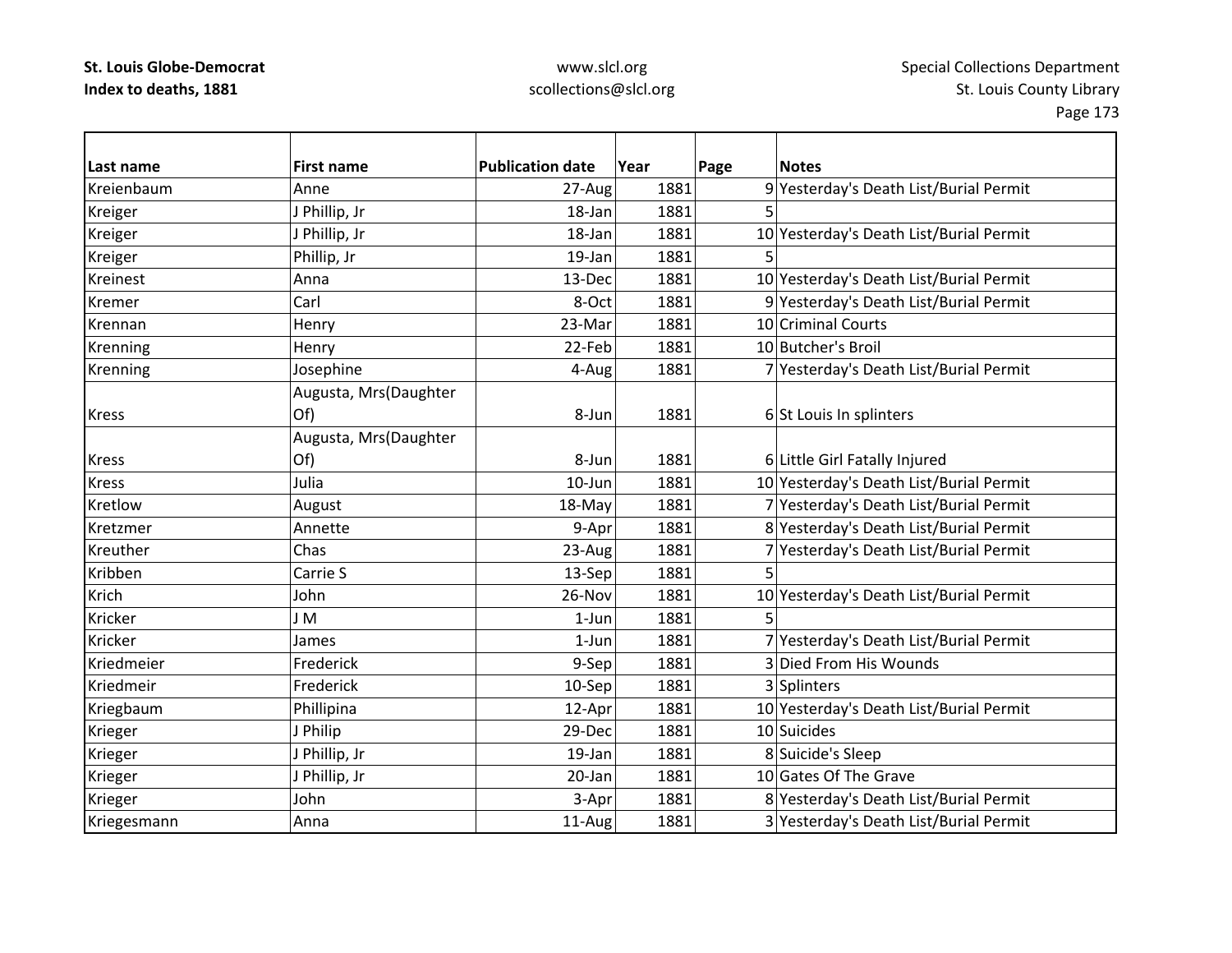## www.slcl.org scollections@slcl.org

Page 174

| Last name      | <b>First name</b> | <b>Publication date</b> | Year | Page | <b>Notes</b>                            |
|----------------|-------------------|-------------------------|------|------|-----------------------------------------|
| Kriegshamer    | John              | 1-Nov                   | 1881 |      | 10 Yesterday's Death List/Burial Permit |
| Kriesman       | Valentine         | 24-May                  | 1881 |      | 5 Case For Investigation                |
| Krietmeyer     | Frederick W       | 11-Sep                  | 1881 |      | 8 Yesterday's Death List/Burial Permit  |
| Krill          | Creseur, Mrs      | 18-Dec                  | 1881 |      | 17 Yesterday's Death List/Burial Permit |
| Krill          | Wm                | 18-Oct                  | 1881 |      | 7 Yesterday's Death List/Burial Permit  |
| <b>Krimmer</b> | Bonaventura       | 2-Sep                   | 1881 |      | 3 Hidden Horror                         |
| Krise          | James F           | 15-Nov                  | 1881 |      | 10 Yesterday's Death List/Burial Permit |
| Krist          | Rudolph           | $16$ -Jul               | 1881 |      | 8 Municipal Matters                     |
| Kristy         | Martha            | 13-Aug                  | 1881 |      | 9 Yesterday's Death List/Burial Permit  |
| Kroll          | Henry             | 14-Oct                  | 1881 |      | 3 Through The Temples                   |
| Krouse         | Philippine        | $19$ -Jul               | 1881 |      | 10 Death Register                       |
| Krueger        | Heinrich          | 24-May                  | 1881 |      | 10 Yesterday's Death List/Burial Permit |
| <b>Krug</b>    | Harry             | 30-Jun                  | 1881 |      | 10 Yesterday's Death List/Burial Permit |
| Krumholz       | John              | 26-Jan                  | 1881 | 5    |                                         |
| Krumholz       | John, Jr          | 27-Jan                  | 1881 |      | 10 Yesterday's Death List/Burial Permit |
| Krumholz       | Wilhelmina        | 18-Oct                  | 1881 | 5    |                                         |
| Krumholz       | Wilhelmina        | 19-Oct                  | 1881 | 5    |                                         |
| <b>Krupp</b>   | Karl              | 14-Oct                  | 1881 |      | 3 Yesterday's Death List/Burial Permit  |
| Kruse          | Henry             | 15-Mar                  | 1881 |      | 10 Chapter Of Casualties                |
| Kruse          | Henry             | 16-Mar                  | 1881 |      | 3 Yesterday's Death List/Burial Permit  |
| <b>Kruss</b>   | Joseph            | $26$ -Jul               | 1881 |      | 10 Yesterday's Death List/Burial Permit |
| Kueb           | Elizabeth         | 7-Aug                   | 1881 |      | 6 Yesterday's Death List/Burial Permit  |
| Kuefer         | Alfred            | 15-Jan                  | 1881 |      | 9 Yesterday's Death List/Burial Permit  |
| Kuehn          | Charles A         | 25-Aug                  | 1881 |      | 10 Yesterday's Death List/Burial Permit |
| Kuehn          | Ida               | 1-Dec                   | 1881 |      | 10 Yesterday's Death List/Burial Permit |
| Kuehn          | Julius            | 13-Jan                  | 1881 |      | 10 Yesterday's Death List/Burial Permit |
| Kuehn          | Marianna          | 24-Jun                  | 1881 |      | 2 Yesterday's Death List/Burial Permit  |
| Kuehnlein      | Emma              | 16-Jun                  | 1881 |      | 10 Yesterday's Death List/Burial Permit |
| Kueji          | Jennie            | 21-Apr                  | 1881 |      | 10 Yesterday's Death List/Burial Permit |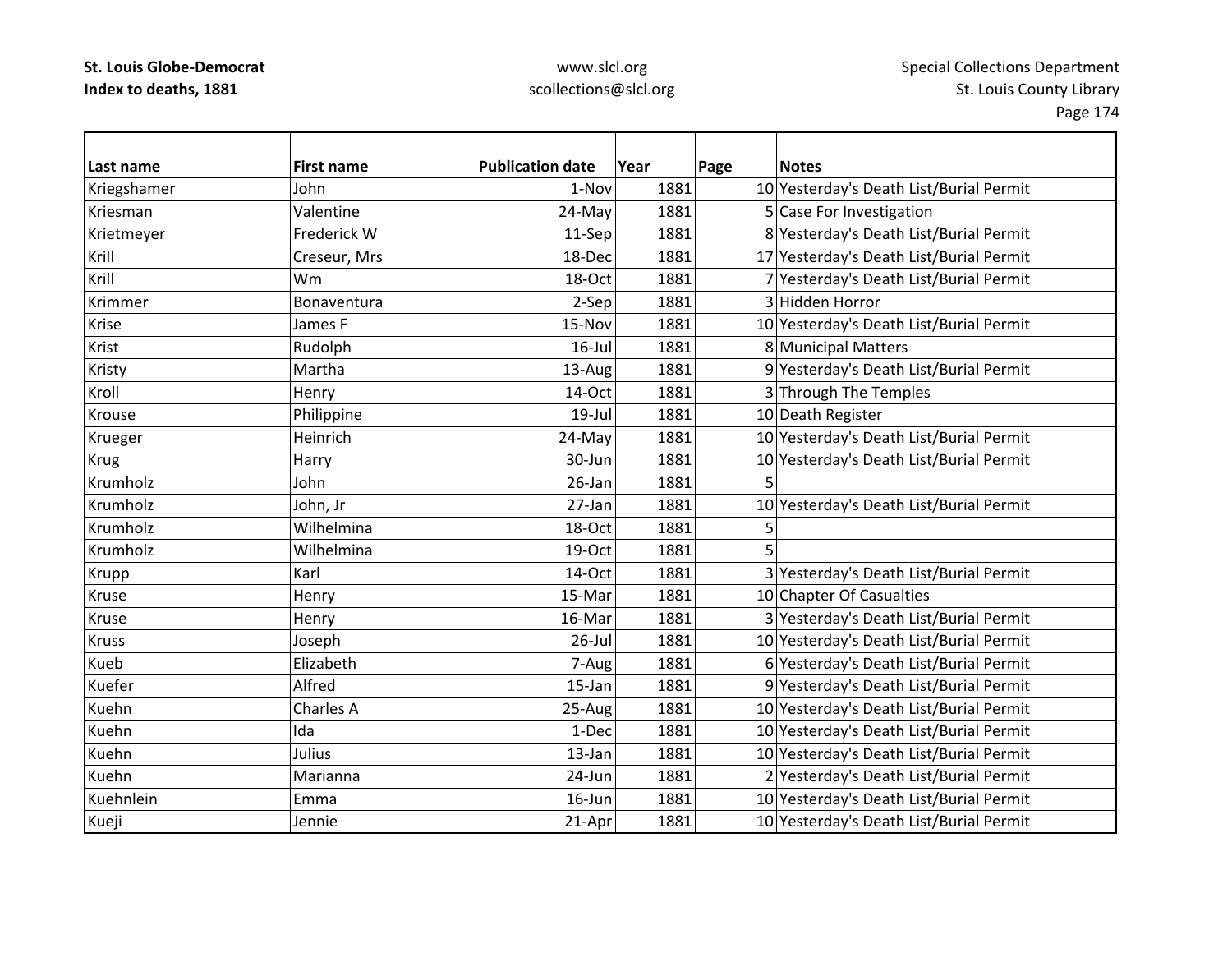| Last name      | <b>First name</b>     | <b>Publication date</b> | Year | <b>Notes</b><br>Page                    |
|----------------|-----------------------|-------------------------|------|-----------------------------------------|
| Kuhl           | Elizabeth             | 28-Aug                  | 1881 | 8 Yesterday's Death List/Burial Permit  |
| Kuhl           | Richard               | 8-Sep                   | 1881 | 10 Yesterday's Death List/Burial Permit |
| <b>Kuhling</b> | August                | 15-Nov                  | 1881 | 10 Yesterday's Death List/Burial Permit |
| Kuhling        | Otto (Infant Of)      | 30-Dec                  | 1881 | 10 Yesterday's Death List/Burial Permit |
| Kuhlman        | Willie                | $16$ -Jun               | 1881 | 10 Yesterday's Death List/Burial Permit |
| Kuhn           | Maria                 | 9-Mar                   | 1881 | 7 Yesterday's Death List/Burial Permit  |
|                |                       |                         |      |                                         |
| Kuhn           | Maria Thamburger, Mrs | 8-Mar                   | 1881 | 5                                       |
| Kuhn           | Maria, Mrs            | 7-Mar                   | 1881 | 5                                       |
| Kuhn           | Minna                 | 28-Apr                  | 1881 | 9 Yesterday's Death List/Burial Permit  |
| Kuhne          | Huge                  | 29-Jul                  | 1881 | 7 Yesterday's Death List/Burial Permit  |
| <b>Kuhns</b>   | Mina                  | 27-Apr                  | 1881 | 10 Coroner's Cases                      |
| Kulenkamp      | Henry, Mr             | 8-Nov                   | 1881 | 8 Neighborhood News, Alton              |
| Kulp           | Jennie                | 22-Apr                  | 1881 |                                         |
| Kundsen        | Samuel                | 21-Oct                  | 1881 | 11 Yesterday's Death List/Burial Permit |
| Kunes          | Frank                 | 15-Jan                  | 1881 | 9 Yesterday's Death List/Burial Permit  |
| Kunevig        | <b>Hy</b>             | 16-Aug                  | 1881 | 10 Yesterday's Death List/Burial Permit |
| Kunkel         | Clara                 | 8-Sep                   | 1881 | 10 Yesterday's Death List/Burial Permit |
| Kunrath        | Adam                  | 5-Nov                   | 1881 | 10 Yesterday's Death List/Burial Permit |
| Kuns           | William R             | 24-Mar                  | 1881 | 8 Yesterday's Death List/Burial Permit  |
| Kuntz          | Charles               | 2-Nov                   | 1881 | 9 Yesterday's Death List/Burial Permit  |
| Kuntz          | Charles               | 29-Dec                  | 1881 | 10 Suicides                             |
| Kuntz          | Clara                 | 17-Nov                  | 1881 | 10 Yesterday's Death List/Burial Permit |
| Kunz           | Anna M                | 14-Aug                  | 1881 | 16 Yesterday's Death List/Burial Permit |
| Kunz           | Annie Maria Heim      | 14-Aug                  | 1881 | 5                                       |
| Kunz           | Augustus              | 23-Aug                  | 1881 | 7 Yesterday's Death List/Burial Permit  |
| Kunzmann       | Katie                 | 6-Sep                   | 1881 | 7 Yesterday's Death List/Burial Permit  |
| Kurtz          | William               | 19-Aug                  | 1881 | 7 Yesterday's Death List/Burial Permit  |
| Kussmann       | Antonia               | 20-Aug                  | 1881 | 9 Yesterday's Death List/Burial Permit  |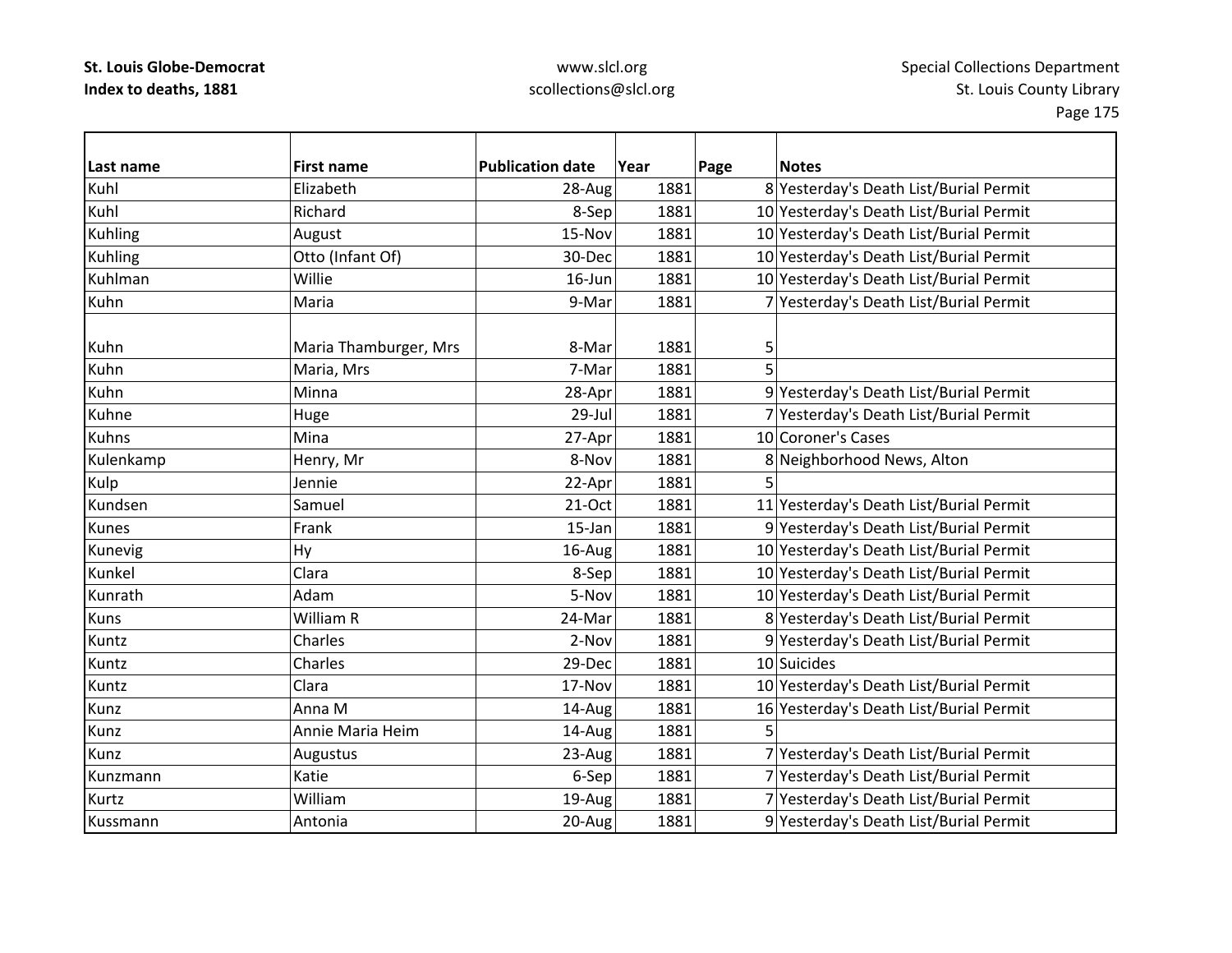| Last name | <b>First name</b> | <b>Publication date</b> | Year | Page | <b>Notes</b>                            |
|-----------|-------------------|-------------------------|------|------|-----------------------------------------|
| Kussmann  | Francis E         | 16-Sep                  | 1881 |      | 7 Yesterday's Death List/Burial Permit  |
| La Busch  | Genevevia         | 9-Aug                   | 1881 |      | 3 Yesterday's Death List/Burial Permit  |
| LaBarge   | Charles J         | 11-Dec                  | 1881 | 5    |                                         |
| LaBarge   | Charles M         | 11-Dec                  | 1881 |      | 20 Yesterday's Death List/Burial Permit |
| Labeau    | Joseph            | 11-Oct                  | 1881 |      | 8 Yesterday's Death List/Burial Permit  |
| LaBush    | Harriet           | 7-Aug                   | 1881 |      | 6 Splinters                             |
| Lacey     | <b>Nellie</b>     | 19-Apr                  | 1881 | 10   |                                         |
| Lachbrach | Elizabeth         | $11$ -Jan               | 1881 |      | 8 Yesterday's Death List/Burial Permit  |
| Lacner    | Philip            | 10-Aug                  | 1881 |      | 7 Yesterday's Death List/Burial Permit  |
| Ladeu     | Annie             | 27-Jul                  | 1881 |      | 10 Yesterday's Death List/Burial Permit |
| Ladew     | Augustus P        | 24-Jan                  | 1881 |      | 4 Overdose Of Opium                     |
| Laemli    | Heinrich          | 12-Jun                  | 1881 |      | 16 Yesterday's Death List/Burial Permit |
| Laenki    | Heinrich          | $11$ -Jun               | 1881 |      | 6 St Louis In splinters                 |
| Lafayon   | Charles           | 14-Dec                  | 1881 |      | 10 Yesterday's Death List/Burial Permit |
| Laforge   | Robert D          | 9-Jun                   | 1881 |      | 10 Murderers For New Madrid             |
| Lahy      | Daniel            | 17-Feb                  | 1881 |      | 8 Yesterday's Death List/Burial Permit  |
| Laibert   | Mintie            | 1-Feb                   | 1881 |      | 10 Death In The Flames                  |
| Laibert   | Mintie            | 2-Feb                   | 1881 |      | 7 Yesterday's Death List/Burial Permit  |
| Laidley   | Latta Edmond      | 22-Jul                  | 1881 | 5    |                                         |
| Laird     | <b>Thomas</b>     | 14-Aug                  | 1881 | 5    |                                         |
| Laird     | Thomas            | 14-Aug                  | 1881 |      | 16 Yesterday's Death List/Burial Permit |
| Laird     | Thomas            | 15-Aug                  | 1881 | 5    |                                         |
| Laird     | Thomas            | 16-Aug                  | 1881 |      | 10 Death Of Thomas Laird                |
| Lais      | Felix             | 6-Jan                   | 1881 |      | 10 Yesterday's Mortality/Burial Permit  |
| Lally     | Margaret          | 13-Sep                  | 1881 |      | 10 Yesterday's Death List/Burial Permit |
| Lally     | Margarette        | 11-Sep                  | 1881 | 5    |                                         |
| Lally     | Stella            | $1-Jul$                 | 1881 |      | 7 Yesterday's Death List/Burial Permit  |
| Lamar     | John S            | 7-Dec                   | 1881 |      | 10 Yesterday's Death List/Burial Permit |
| Lamar     | John S, Officer   | 6-Dec                   | 1881 |      | 6 Local In Brief                        |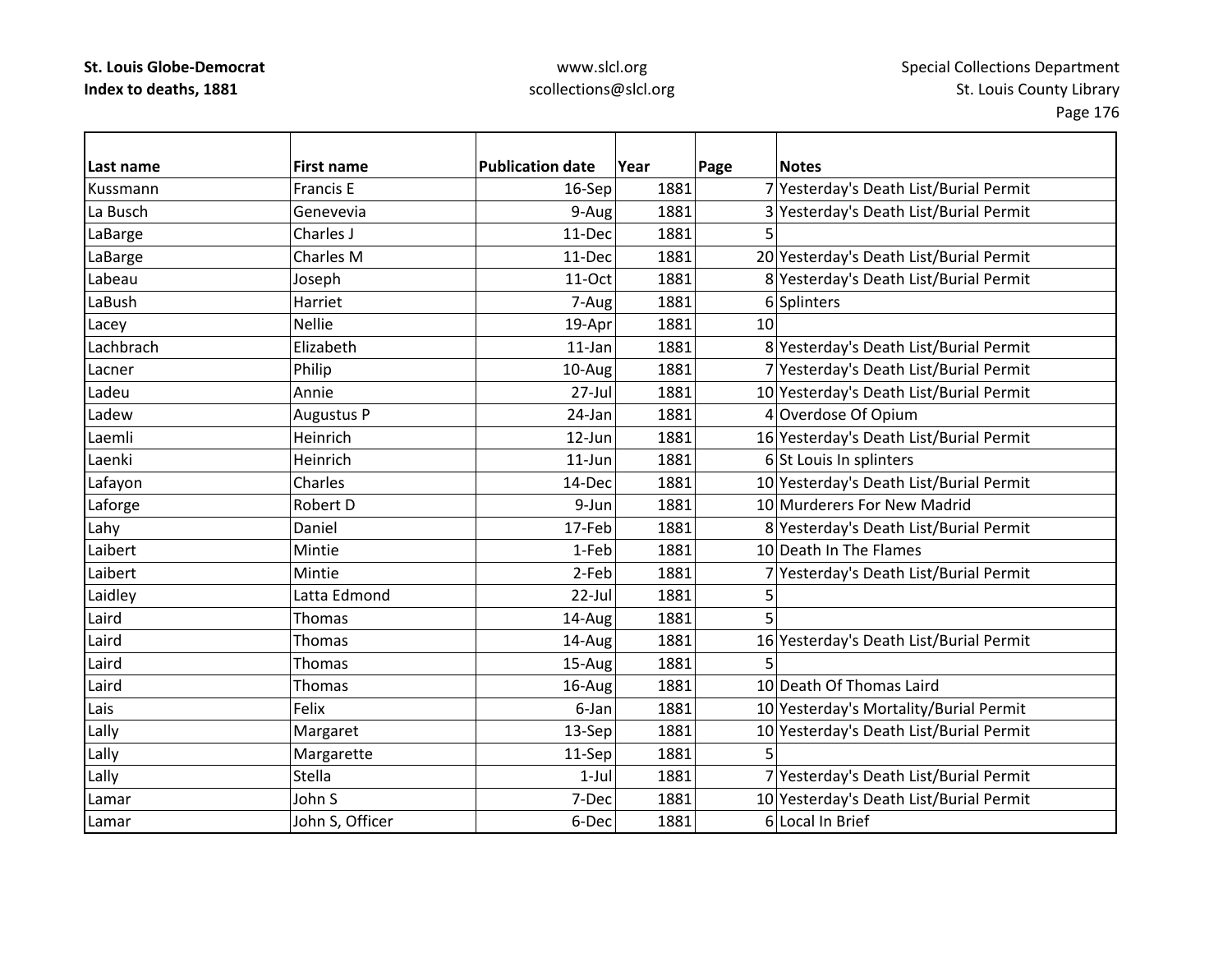### www.slcl.org scollections@slcl.org

**Last name First name Publication date Year Page Notes** LamarJohn S, Officer 7-Dec 1881 7 Funeral Of Officer Lamar LamarPaul 2-Dec 1881 10 Yesterday's Death List/Burial Permit LambeotteStanaislas 15‐Sep 1881 10 Yesterday's Death List/Burial Permit Lamberg Wilhelmine 14‐Apr 1881 10 Yesterday's Death List/Burial Permit LambertLillie E  $13-Apr$  1881 5 Lambert Lillie14-Apr 1881 10 Yesterday's Death List/Burial Permit LambertMary 17-Sep 1881 9 Yesterday's Death List/Burial Permit Lambert Wm18-Nov 1881 10 Yesterday's Death List/Burial Permit LammHenry 1881 1881 10 Yesterday's Death List/Burial Permit Lammering  $\vert$ Augusta  $\vert$  28-Jun $\vert$  1881 10 Yesterday's Death List/Burial Permit Lammers Christian29-Nov 1881 10 Yesterday's Death List/Burial Permit LammersMaria M 14-Jul 1881 10 Yesterday's Death List/Burial Permit LammertMary 28–Jun 1881 10 Yesterday's Death List/Burial Permit Lamont Alice $23$ -Aug 1881 2 Killed By Cosmetics Lamont Alice23-Aug 1881 7 Yesterday's Death List/Burial Permit LamontElllen F  $30-Oct$  1881 5 Lampe Adelheide 20‐Dec 1881 10 Yesterday's Death List/Burial Permit Lamphier Lorenzo 27‐Aug 1881 9 Yesterday's Death List/Burial Permit Lamping Fred Fred 16‐Apr 1881 12 Yesterday's Death List/Burial Permit Lanagan John John 1881 8-May 1881 16 Yesterday's Death List/Burial Permit LancasterMary Elizabeth, Sister | 10-Nov 1881 10 Yesterday's Death List/Burial Permit Lancaster Pauline26-Jul 1881 10 Yesterday's Death List/Burial Permit Lancaster Pearlee C 24-Jul 1881 5 5 Landau Jennie 7‐Feb 1881 5 Landau Jennie 8‐Feb 1881 5 Landenberger John 12‐Jul 1881 3 Yesterday's Death List/Burial Permit LanderMichael 20–Sep 1881 10 Yesterday's Death List/Burial Permit LandersHenry 1881 3 Yesterday's Death List/Burial Permit LandsettleClemens 2-Sep 1881 3 Yesterday's Death List/Burial Permit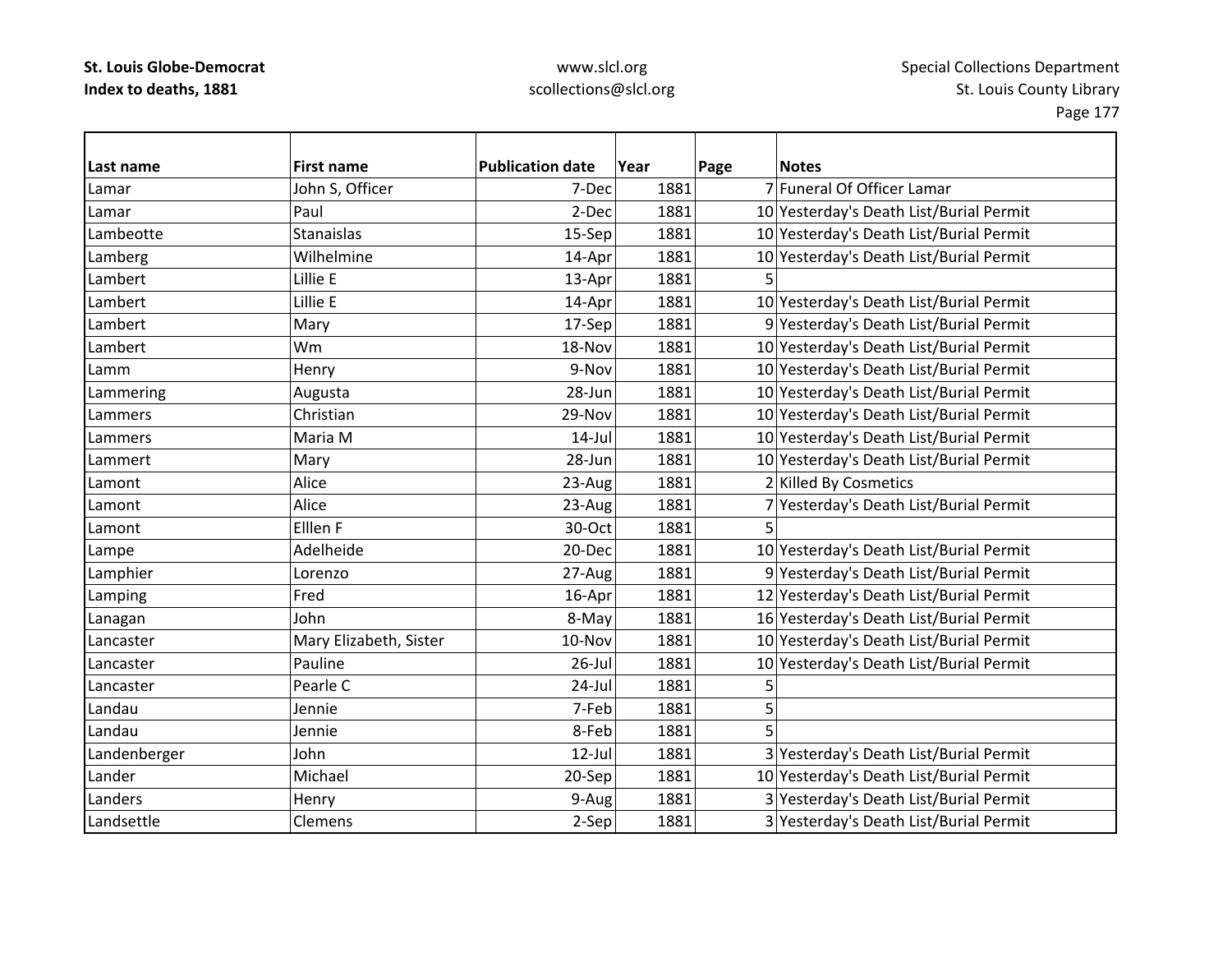### www.slcl.org scollections@slcl.org

**Last name First name Publication date Year Page Notes** LaneBertha **8**-Jul 1881 1881 10 Yesterday's Death List/Burial Permit Lane Elizabeth15‐Dec 1881 9 Yesterday's Death List/Burial Permit Lane Ellen Julia 28‐Sep 1881 5 LaneJames 15‐Dec 1881 9 Yesterday's Death List/Burial Permit LaneOllie 1881 1881 10 Yesterday's Death List/Burial Permit LanePatrick 14‐Jul 1881 10 Yesterday's Death List/Burial Permit LaneThomas Parnell 18–Jun 18–Jun 1881 7 Yesterday's Death List/Burial Permit Lanforty Emily 8‐Feb 1881 6 Yesterday's Death List/Burial Permit Lang Catherine 15‐Jul 1881 10 Municipal Matters Lang Charles 28‐Jul 1881 5 | 28‐Jul 1881 5 | 28‐Jul 1881 5 | 28‐Jul 1881 5 | 1 Lang Chas 29‐Jul 1881 7 Yesterday's Death List/Burial Permit Lang 1869 1881 1891 1892 18–Aug 1881 1881 10 Yesterday's Death List/Burial Permit Lang 106eph 10‐Aug 10‐Aug 1881 7 Yesterday's Death List/Burial Permit Langan Adolph 7‐Aug 1881 6 Yesterday's Death List/Burial Permit Langan 16 Christine 1–May 1–May 1881 16 Yesterday's Death List/Burial Permit Langan Thomas  $\vert$ Thomas  $\vert$  2-Aug 1881 3 Yesterday's Death List/Burial Permit Langdale Marmaduke 22‐May 1881 5 Obituary Lange  $\vert$ August  $\vert$  18-Oct 1881 7 Yesterday's Death List/Burial Permit Lange  $\vert$ Catherina, Mrs  $\vert$  15-Dec 1881 5 Lange Catherina, Mrs 16-Dec 1881 5 Lange Catherine  $\vert$  16-Dec 1881 10 Yesterday's Death List/Burial Permit Langelle Estelle 19‐Apr 1881 10 Langenberg  $\begin{array}{|c|c|c|c|c|c|c|c|c|}\n\hline\end{array}$  Aug F, Mr 3-May 1881 5 Langenkamp Julia 18–Apr 1881 5 Langenkamp Julia 19‐Apr 1881 5 Langerisch Carl 6‐Jul 1881 10 Yesterday's Death List/Burial Permit Langeston Charles C 2‐Sep 1881 3 Yesterday's Death List/Burial Permit Langsdorf Henrietta 8‐Dec 1881 10 Yesterday's Death List/Burial Permit Langsdorf Henrietta | 8-Dec 1881 5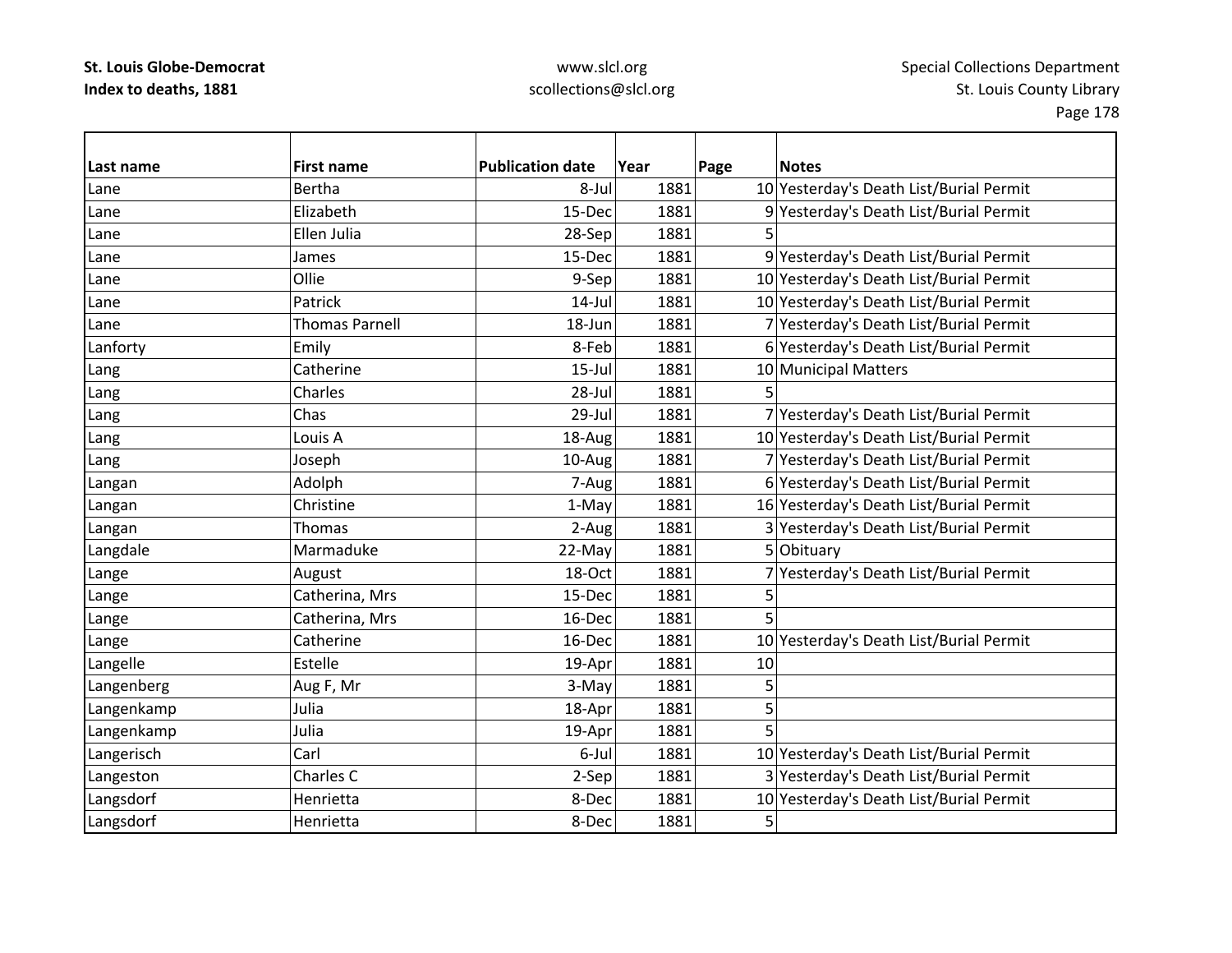| Last name  | <b>First name</b>   | <b>Publication date</b> | Year | Page | <b>Notes</b>                            |
|------------|---------------------|-------------------------|------|------|-----------------------------------------|
| Langwich   | Philomena           | 20-Oct                  | 1881 |      | 9 Yesterday's Death List/Burial Permit  |
| Lanman     | Ernest              | 25-May                  | 1881 |      | 6 Yesterday's Death List/Burial Permit  |
| Laplant    | Willie              | 19-Oct                  | 1881 |      | 10 Yesterday's Death List/Burial Permit |
| Largue     | Grace               | 20-Jan                  | 1881 | 5    |                                         |
| Largue     | Grace               | 24-Jan                  | 1881 | 5    |                                         |
| Larkin     | <b>James Ross</b>   | $24$ -Jul               | 1881 | 5    |                                         |
| Larkin     | James Ross          | $25 -$ Jul              | 1881 | 5    |                                         |
| Larkin     | Lucie               | 22-Nov                  | 1881 |      | 11 Yesterday's Death List/Burial Permit |
| Larkin     | Mary, Mrs           | 28-Aug                  | 1881 | 5    |                                         |
| Larkin     | <b>Susan Ross</b>   | 20-Apr                  | 1881 | 5    |                                         |
| Larkins    | Gabriel             | 9-Mar                   | 1881 |      | 7 Yesterday's Death List/Burial Permit  |
| Larrington | John                | 28-Aug                  | 1881 |      | 8 Yesterday's Death List/Burial Permit  |
| LaRue      | Catherine           | 24-Sep                  | 1881 |      | 9 Yesterday's Death List/Burial Permit  |
| Lasky      | Albert              | 13-Oct                  | 1881 |      | 10 Yesterday's Death List/Burial Permit |
| Lattal     | Chas                | 12-Aug                  | 1881 |      | 3 Yesterday's Death List/Burial Permit  |
| Lattele    | William H           | $1$ -Jun                | 1881 |      | 7 Yesterday's Death List/Burial Permit  |
| Lattner    | Mary                | 16-Aug                  | 1881 |      | 10 Yesterday's Death List/Burial Permit |
| Lauderbach | Theodore            | 9-Aug                   | 1881 |      | 3 Yesterday's Death List/Burial Permit  |
| Lauderman  | William             | 13-Aug                  | 1881 |      | 3 Laid In His Grave                     |
| Lauderman  | William             | 13-Aug                  | 1881 |      | 3 Inquest                               |
| Lauer      | <b>Nicholas</b>     | 10-Apr                  | 1881 |      | 11 Yesterday's Death List/Burial Permit |
| Laughlin   | Daniel              | 8-Feb                   | 1881 |      | 10 Tenderly Touched                     |
| Laughlin   | Edward              | 20-Mar                  | 1881 |      | 16 Yesterday's Death List/Burial Permit |
| Laughlin   | James               | 24-May                  | 1881 | 5    |                                         |
| Laughlin   | James               | 26-May                  | 1881 |      | 10 Yesterday's Death List/Burial Permit |
| Laughlin   | James               | 25-May                  | 1881 | 5    |                                         |
| Laughlin   | John C              | 22-Jan                  | 1881 |      | 3 Yesterday's Death List/Burial Permit  |
| Laughlin   | Tobe                | 8-Feb                   | 1881 |      | 10 Tenderly Touched                     |
| Laumeier   | Catharina Elizabeth | 29-Mar                  | 1881 | 5    |                                         |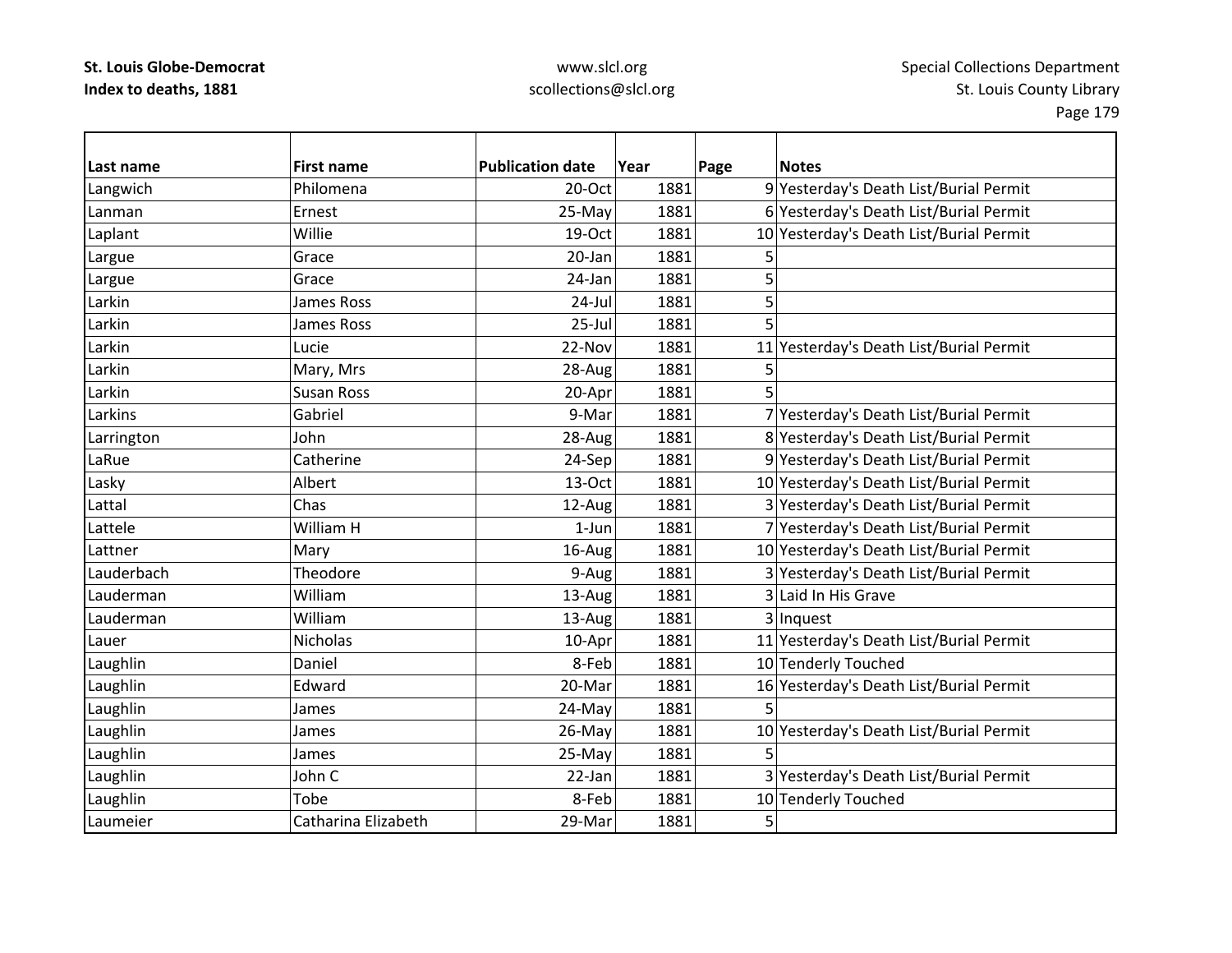| Last name | <b>First name</b>    | <b>Publication date</b> | Year | Page | <b>Notes</b>                            |
|-----------|----------------------|-------------------------|------|------|-----------------------------------------|
| Laumeier  | Catharina Elizabeth  | 30-Mar                  | 1881 | 5    |                                         |
| Laumeier  | Herman H             | 12-Aug                  | 1881 | 5    |                                         |
| Laumeier  | Herman H             | 13-Aug                  | 1881 | 5    |                                         |
| Laumeier  | Herman H             | 14-Aug                  | 1881 | 5    |                                         |
| Laumeier  | Herman H             | 14-Aug                  | 1881 |      | 16 Yesterday's Death List/Burial Permit |
| Laumeier  | Herman H             | 15-Aug                  | 1881 |      | 3 Splinters                             |
| Laumeier  | Willie               | 1-May                   | 1881 | 8    |                                         |
| Laundry   | Charles, Mr (Son Of) | 16-Nov                  | 1881 |      | 7 Neighborhood News, East St Louis      |
| Laurence  | Kate                 | 3-Jul                   | 1881 |      |                                         |
| Lauth     | Mary                 | 19-Nov                  | 1881 |      | 10 Yesterday's Death List/Burial Permit |
| Laux      | Joseph               | 22-Apr                  | 1881 |      | 7 Yesterday's Death List/Burial Permit  |
| Lavaivre  | Scolastique          | 20-Oct                  | 1881 |      | 9 Yesterday's Death List/Burial Permit  |
| Lavin     | Mike                 | 22-Apr                  | 1881 |      | 7 Yesterday's Death List/Burial Permit  |
| Law       | James F              | 3-Aug                   | 1881 |      | 7 Death Of James F Law                  |
| Lawgulte  | Catherine            | 1-Feb                   | 1881 |      | 3 Yesterday's Death List/Burial Permit  |
| Lawler    | James J              | 26-Sep                  | 1881 | 5    |                                         |
| Lawler    | John                 | 27-Apr                  | 1881 |      | 7 Yesterday's Death List/Burial Permit  |
| Lawler    | John                 | 26-Apr                  | 1881 | 5    |                                         |
| Lawler    | Mary                 | 22-Jan                  | 1881 | 5    |                                         |
| Lawler    | Mary                 | 22-Jan                  | 1881 |      | 6 Splinters                             |
| Lawler    | Mary                 | 23-Jan                  | 1881 | 5    |                                         |
| Lawless   | Sylvester            | 16-Mar                  | 1881 | 5    |                                         |
| Lawless   | Sylvestor            | 19-Mar                  | 1881 |      | 7 Yesterday's Death List/Burial Permit  |
| Lawless   | Thomas               | 26-May                  | 1881 |      | 10 Yesterday's Death List/Burial Permit |
| Lawrence  | Catherine            | $3-Jul$                 | 1881 |      | 16 Yesterday's Death List/Burial Permit |
| Lawrence  | Jas Thos             | 14-Mar                  | 1881 | 5    |                                         |
| Lawrence  | Kate                 | $2-Jul$                 | 1881 | 5    |                                         |
| Lawrence  | Margaret Josephine   | 25-Feb                  | 1881 | 5    |                                         |
| Lawson    | Cecelia              | 7-Dec                   | 1881 |      | 10 Yesterday's Death List/Burial Permit |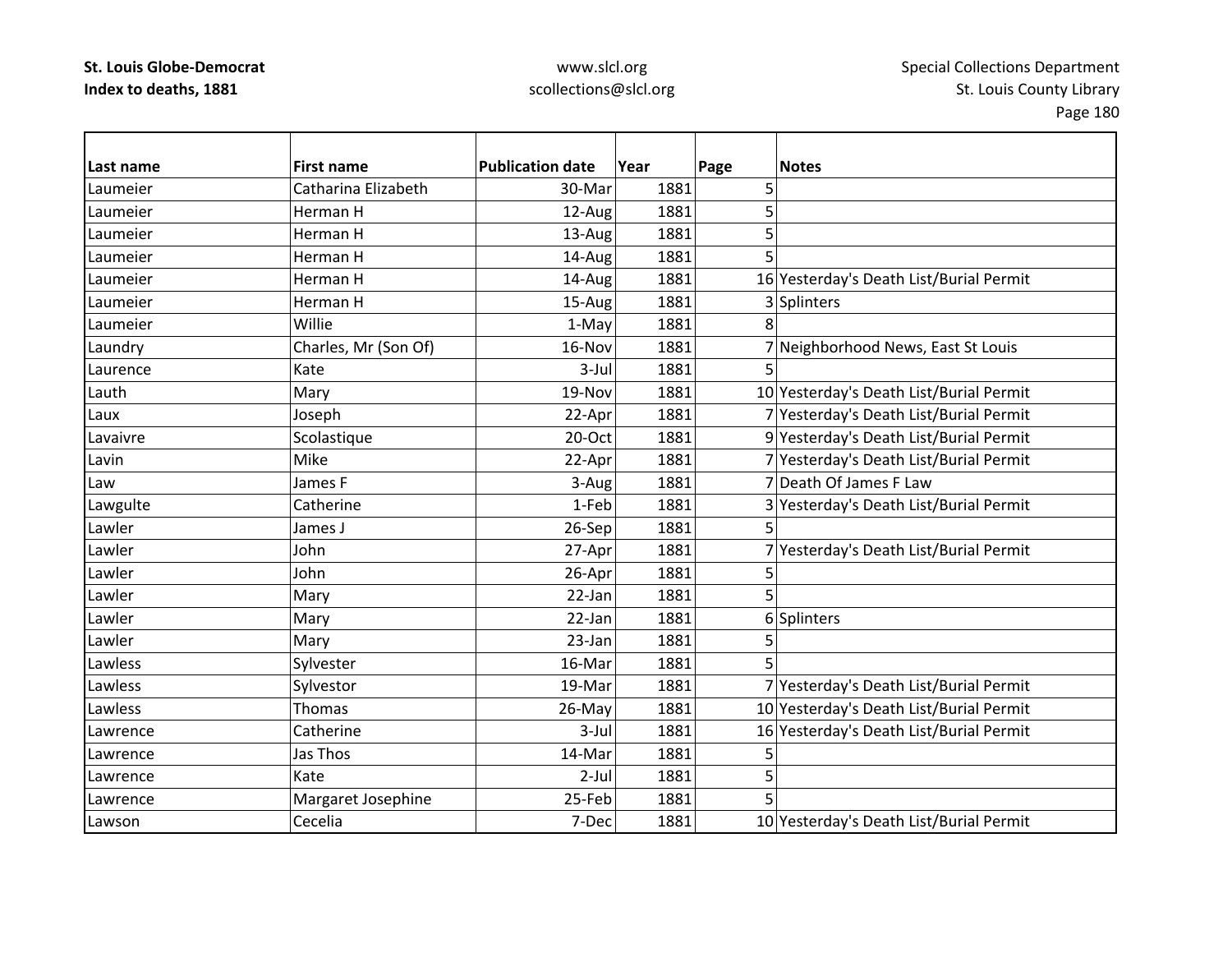| Last name   | <b>First name</b>       | <b>Publication date</b> | Year | Page | <b>Notes</b>                            |
|-------------|-------------------------|-------------------------|------|------|-----------------------------------------|
| Lawton      | Thomas                  | 9-Aug                   | 1881 |      | 3 Yesterday's Death List/Burial Permit  |
| Lay         | Mary                    | 10-Jul                  | 1881 |      | 8 Yesterday's Death List/Burial Permit  |
| Layden      | Margaret                | 25-Dec                  | 1881 |      | 14 Yesterday's Death List/Burial Permit |
| Lea         | Thomas                  | 8-Jan                   | 1881 |      | 7 Yesterdays' Death List/Burial Permit  |
| Lea         | William A               | 20-Feb                  | 1881 |      | 13 Yesterday's Death List/Burial Permit |
| Leah        | Clara                   | 2-Nov                   | 1881 | 5    |                                         |
| Leah        | Clara                   | 4-Nov                   | 1881 |      | 10 Yesterday's Death List/Burial Permit |
| Leahey      | Michael                 | 14-Jun                  | 1881 |      | 10 Yesterday's Death List/Burial Permit |
| Leahy       | William Jos             | 19-Aug                  | 1881 |      |                                         |
| Leahy       | Willie                  | 20-Aug                  | 1881 |      | 9 Yesterday's Death List/Burial Permit  |
| Leake       | John B                  | 22-Jan                  | 1881 |      | 3 Yesterday's Death List/Burial Permit  |
| Leaming     | Margaret                | $21$ -Jun               | 1881 |      | 3 Yesterday's Death List/Burial Permit  |
| Lears       | Nora                    | 16-Dec                  | 1881 |      | 10 Yesterday's Death List/Burial Permit |
| Leary       | Jeremiah (Alias John)   | 19-Apr                  | 1881 | 10   |                                         |
| Leary       | Jeremiah (Alias John)   | 20-Apr                  | 1881 |      | 3 Friendless With A Fortune             |
| Leary       | Julia                   | 12-Jul                  | 1881 |      | 3 Yesterday's Death List/Burial Permit  |
| Lebedag     | Rudolph H               | 7-Dec                   | 1881 |      | 10 Yesterday's Death List/Burial Permit |
| Leblanc     | George                  | 17-Jul                  | 1881 |      | 11 Days Of Death                        |
|             |                         |                         |      |      |                                         |
| LeBourgeois | Elizabeth Charless, Mrs | 27-Jul                  | 1881 | 5    |                                         |
| Lebre       | Joseph                  | 18-Nov                  | 1881 |      | 9 Yesterday's Death List/Burial Permit  |
| Ledbetter   | Samuel                  | 26-Aug                  | 1881 |      | 8 Yesterday's Death List/Burial Permit  |
| Leddy       | Thos                    | 4-Aug                   | 1881 |      | 7 Yesterday's Death List/Burial Permit  |
| Leddy       | Thos P                  | 3-Aug                   | 1881 | 5    |                                         |
| Lederman    | <b>Baldes</b>           | 25-Sep                  | 1881 |      | 15 Yesterday's Death List/Burial Permit |
| Ledwick     | John                    | 21-Sep                  | 1881 |      | 12 Yesterday's Death List/Burial Permit |
| Lee         | Adam                    | 14-May                  | 1881 |      | 2 Death's Doings                        |
| Lee         | <b>Birdie</b>           | 29-Dec                  | 1881 |      | 8 Deaths Yesterday                      |
| Lee         | Catherine               | $2$ -Jul                | 1881 |      | 3 Yesterday's Death List/Burial Permit  |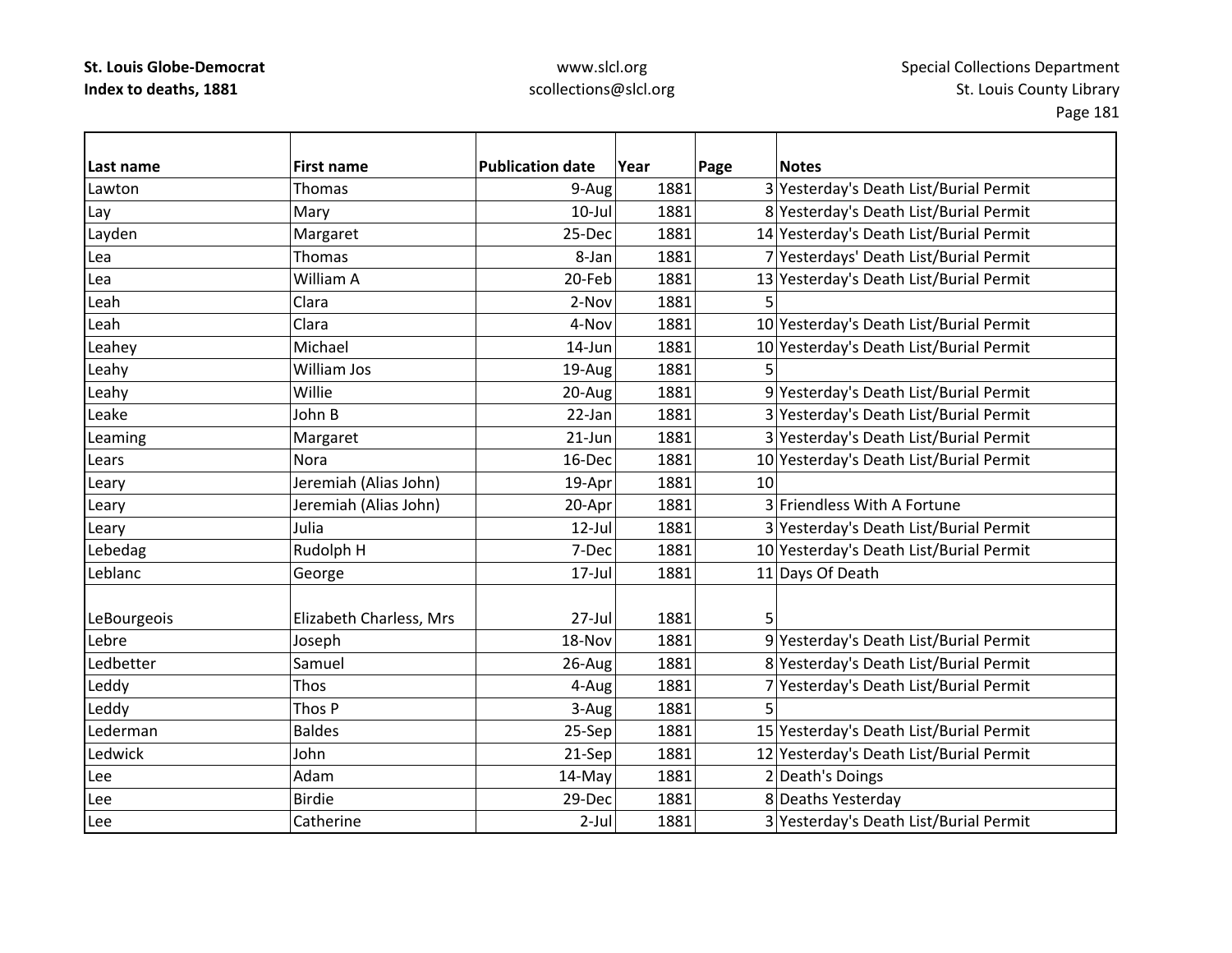| Last name   | <b>First name</b> | <b>Publication date</b> | Year | Page<br><b>Notes</b>                    |
|-------------|-------------------|-------------------------|------|-----------------------------------------|
| Lee         | Grace Ann         | 20-Jan                  | 1881 | 6 Burial Permits                        |
| Lee         | Hattie            | 20-Jul                  | 1881 | 3 Yesterday's Death List/Burial Permit  |
| Lee         | John              | $19$ -Jul               | 1881 | 10 Death Register                       |
| Lee         | Josephine         | 19-Jul                  | 1881 | 10 Death Register                       |
| Lee         | Kate S            | 25-Mar                  | 1881 | 10 Yesterday's Death List/Burial Permit |
| Lee         | Martha            | 10-Dec                  | 1881 | 10 Yesterday's Death List/Burial Permit |
| Lee         | Mary J            | 14-Aug                  | 1881 | 16 Yesterday's Death List/Burial Permit |
| Lee         | Moses             | 16-Nov                  | 1881 | 10 Yesterday's Death List/Burial Permit |
| Lee         | Polly             | 15-Nov                  | 1881 | 10 Yesterday's Death List/Burial Permit |
| Lee         | Sibina            | 21-Aug                  | 1881 | 9 Yesterday's Death List/Burial Permit  |
| Lee         | Susie             | 7-Jul                   | 1881 | 10 Yesterday's Death List/Burial Permit |
| Lee         | <b>Thomas</b>     | 24-May                  | 1881 | 10 Yesterday's Death List/Burial Permit |
| Lee         | Wm J              | 20-Feb                  | 1881 | 5                                       |
| Lee         | Wm J              | 1-Mar                   | 1881 | 10 Yesterday's Death List/Burial Permit |
| Leffevre    | Scolaslique       | 19-Oct                  | 1881 | 5                                       |
| Leger       | Magdalena         | 23-Dec                  | 1881 | 10 Yesterday's Death List/Burial Permit |
| Legh        | Annie             | 1-Dec                   | 1881 | 10 Yesterday's Death List/Burial Permit |
| Legler      | Mathew            | $11$ -Jun               | 1881 | 9 Yesterday's Death List/Burial Permit  |
| Lehleitner  | Helene            | $22$ -Jul               | 1881 | 10 Yesterday's Death List/Burial Permit |
| Lehoux      | Michael           | 3-Nov                   | 1881 | 10 Yesterday's Death List/Burial Permit |
| Leich       | Wilhelmina, Mrs   | 29-Jun                  | 1881 | 10 Investigations By The Coroner        |
| Leich       | Wilhelmine        | 30-Jun                  | 1881 | 10 Yesterday's Death List/Burial Permit |
| Leimenstoll | Annie             | 30-Oct                  | 1881 | 11 Yesterday's Death List/Burial Permit |
| Leimenstoll | Maria Magdalene   | 26-Aug                  | 1881 | 8 Yesterday's Death List/Burial Permit  |
| Leininger   | Joseph            | 17-Mar                  | 1881 | 10 Yesterday's Death List/Burial Permit |
| Leiser      | Leonhard          | 24-Jun                  | 1881 | 2 Yesterday's Death List/Burial Permit  |
| Leising     | Jane              | 8-Sep                   | 1881 | 10 Yesterday's Death List/Burial Permit |
| Leitner     |                   | 6-Jul                   | 1881 | 10 Yesterday's Death List/Burial Permit |
| Leitner     | Theresia          | 5-Jul                   | 1881 | 5                                       |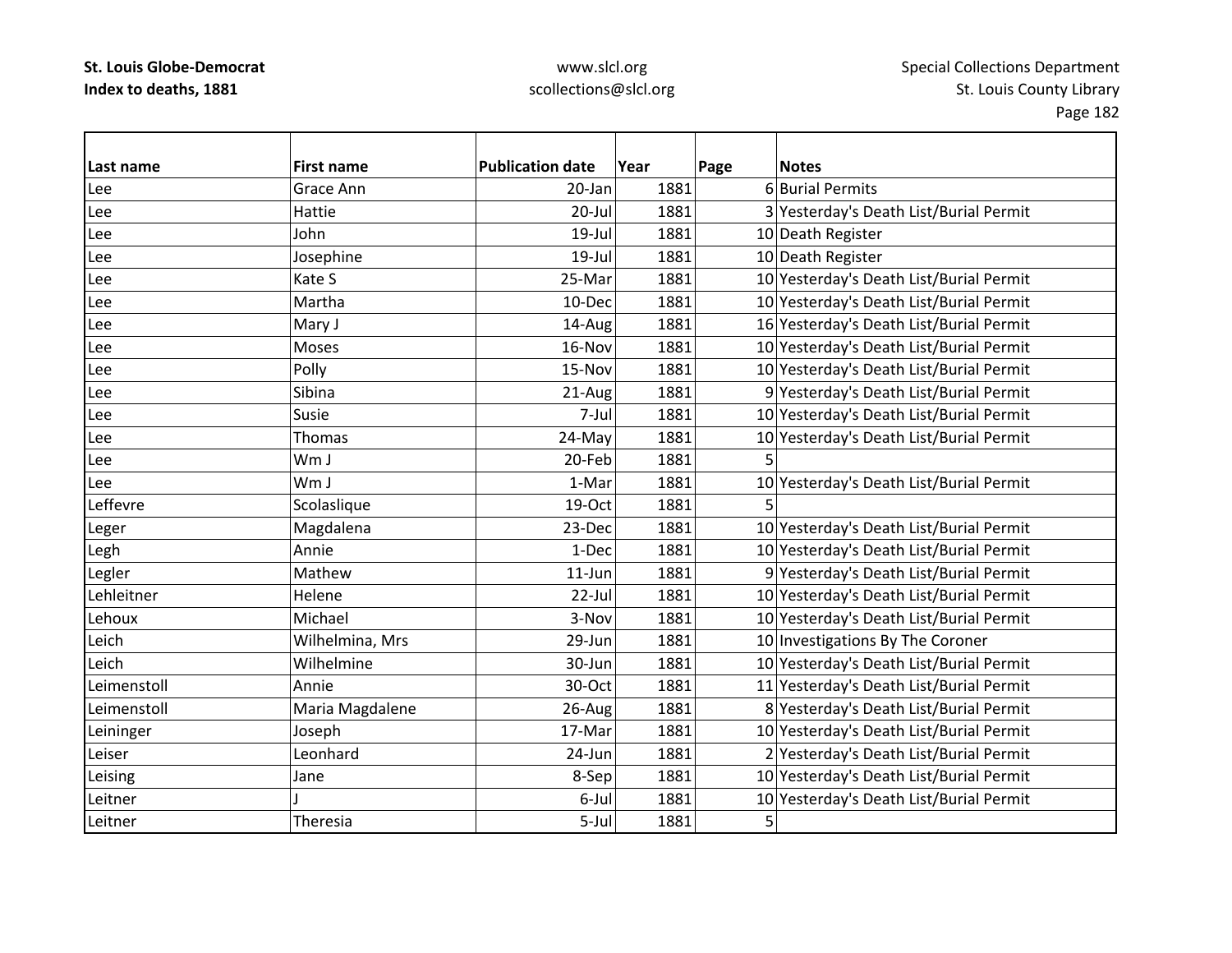| Last name   | <b>First name</b> | <b>Publication date</b> | Year | Page           | <b>Notes</b>                            |
|-------------|-------------------|-------------------------|------|----------------|-----------------------------------------|
| Leitrich    | Louis             | 4-Nov                   | 1881 |                | 10 Yesterday's Death List/Burial Permit |
| Leitz       | Lena              | 28-Jun                  | 1881 |                | 10 Yesterday's Death List/Burial Permit |
| Lenard      | James             | 18-Jan                  | 1881 |                | 10 Yesterday's Death List/Burial Permit |
| Lenhardt    | Meia              | 18-Jan                  | 1881 |                | 10 Yesterday's Death List/Burial Permit |
| Lenordson   | Rachel M          | 17-Aug                  | 1881 |                | 8 Yesterday's Death List/Burial Permit  |
| Lentz       | Mike              | 22-Feb                  | 1881 |                | 3 Yesterday's Death List/Burial Permit  |
| Leo         | <b>Babette</b>    | 6-Jul                   | 1881 |                | 10 Yesterday's Death List/Burial Permit |
| Leo         | Geo               | 4-Aug                   | 1881 |                | 7 Yesterday's Death List/Burial Permit  |
| Leon        | Rita E            | $26$ -Jul               | 1881 |                | 10 Yesterday's Death List/Burial Permit |
| Leon        | Rita Elizabeth    | 24-Jul                  | 1881 | 5              |                                         |
| Leonarad    | William           | 31-Oct                  | 1881 | 5              |                                         |
| Leonard     | Cressie           | 7-Sep                   | 1881 |                | 7 Yesterday's Death List/Burial Permit  |
| Leonard     | Frank             | $12$ -Jul               | 1881 |                | 3 Yesterday's Death List/Burial Permit  |
| Leonard     | Mary              | 16-Jun                  | 1881 | 5              |                                         |
| Leonard     | Mary              | 18-Jun                  | 1881 |                | 7 Yesterday's Death List/Burial Permit  |
| Leonard     | Mary, Miss        | 17-Jun                  | 1881 | 5              |                                         |
| Leonard     | William           | 1-Nov                   | 1881 |                | 10 Yesterday's Death List/Burial Permit |
| Leppellmann | Charles           | 16-Dec                  | 1881 | 5              |                                         |
| Leppelmann  | Charles           | 15-Dec                  | 1881 | $\overline{5}$ |                                         |
| Lepping     | Andrew            | $14$ -Jul               | 1881 |                | 10 Yesterday's Death List/Burial Permit |
| Lepping     | Catharine         | 12-Apr                  | 1881 |                | 10 Yesterday's Death List/Burial Permit |
| Lerding     | Fred              | 24-Sep                  | 1881 |                | 9 Yesterday's Death List/Burial Permit  |
| Lerehe      | Anna M            | 18-Jan                  | 1881 |                | 10 Yesterday's Death List/Burial Permit |
| Leroy       | Caroline          | 24-May                  | 1881 |                | 10 Yesterday's Death List/Burial Permit |
| Lesile      | Guy               | 1-Dec                   | 1881 |                | 10 Yesterday's Death List/Burial Permit |
| Lesky       | Abraham           | 3-Sep                   | 1881 |                | 9 Yesterday's Death List/Burial Permit  |
| Letchaer    | Eliza             | 29-Dec                  | 1881 |                | 10 Homicides                            |
| Letchaer    | Elizabeth         | 6-Jul                   | 1881 |                | 7 Eliza Letcher's Death                 |
| Letcher     | Elizabeth         | 8-Jul                   | 1881 |                | 10 Yesterday's Death List/Burial Permit |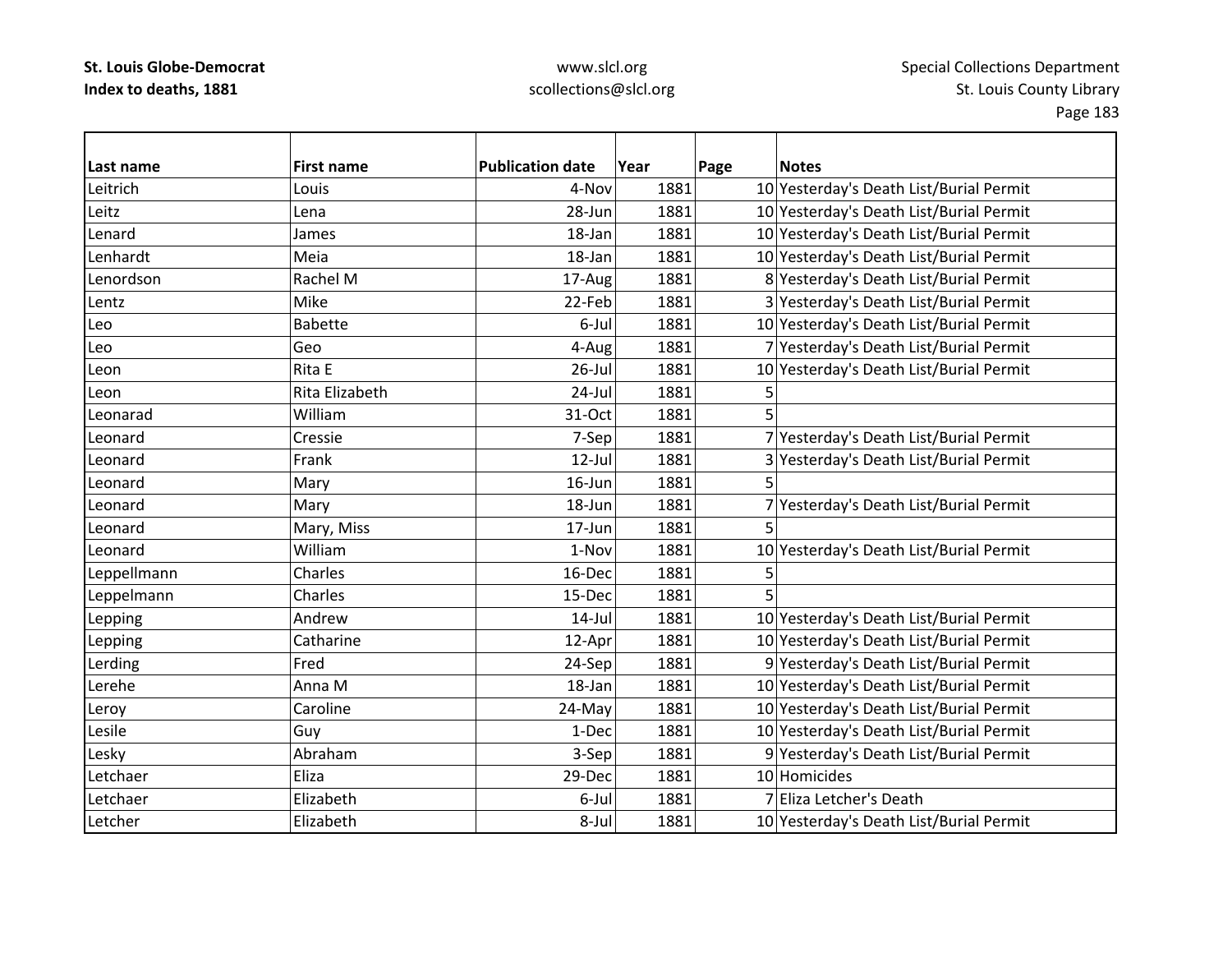### www.slcl.org scollections@slcl.org

**Last name First name Publication date Year Page Notes** Letcher Lizziee 5-Jul 1881 8 Bullet In The Brain Letiber John10-Apr 1881 11 Yesterday's Death List/Burial Permit LetronBen 27-Feb 1881 13 Yesterday's Death List/Burial Permit Letson Benjamin 27‐Feb 1881 5 Lett James25-Feb 1881 7 Yesterday's Death List/Burial Permit Levi Isaac (Infant Of) 22‐Jul 1881 2 Splinters Levi Richard30-Jul 1881 8 Yesterday's Death List/Burial Permit LevsbrockJoseph 14‐Sep 1881 10 Yesterday's Death List/Burial Permit Levsbrock Joseph 14‐Sep 1881 10 Yesterday's Death List/Burial Permit Levy |Charles | 26-May| 1881| 5 Levy  $\vert$  Lucy  $\vert$  16-Oct 1881 6 Local In Brief Lewentrat Jacob23-Jun 1881 7 Yesterday's Death List/Burial Permit Lewis Adelia2-Aug 1881 3 Yesterday's Death List/Burial Permit Lewis Agusta 24‐Jun 1881 2 Yesterday's Death List/Burial Permit Lewis  $\begin{array}{|c|c|c|c|c|}\n\hline\n\text{Agusta Beatrice} & & & 23-\text{Jun} & 1881 & 5\n\end{array}$ Lewis Annie5-Dec 1881 3 Among The Murderers LewisDennis, Mrs 13 -0ct 1881 6 Neighborhood News, Alton Lewis Edward30-Aug 1881 10 Yesterday's Death List/Burial Permit LewisJames 1981 1881 1881 10 yesterday's Death List/Burial Permit LewisJames 13‐Dec 1881 10 Yesterday's Death List/Burial Permit Lewis Louwinia5-Dec 1881 10 Yesterday's Death List/Burial Permit LewisMargreth 21‐Jul 1881 10 Yesterday's Death List/Burial Permit LewisThomas 1986 1881 1881 9 Yesterday's Death List/Burial Permit Leygraff **Herman, Rev Father** 131-Jan 1881 5 Splinters Leyh Heinrich 13‐Dec 1881 10 Yesterday's Death List/Burial Permit LichtensteinAnn E E 30-Jul 1881 8 Yesterday's Death List/Burial Permit LichtensteinAnna Eliza 1881 | 28-Jul 1881 | 5 LichtensteinAnna Eliza 1881 **1881** 5 LiebrunMinna  $\vert$  2-Jul 1881 3 Yesterday's Death List/Burial Permit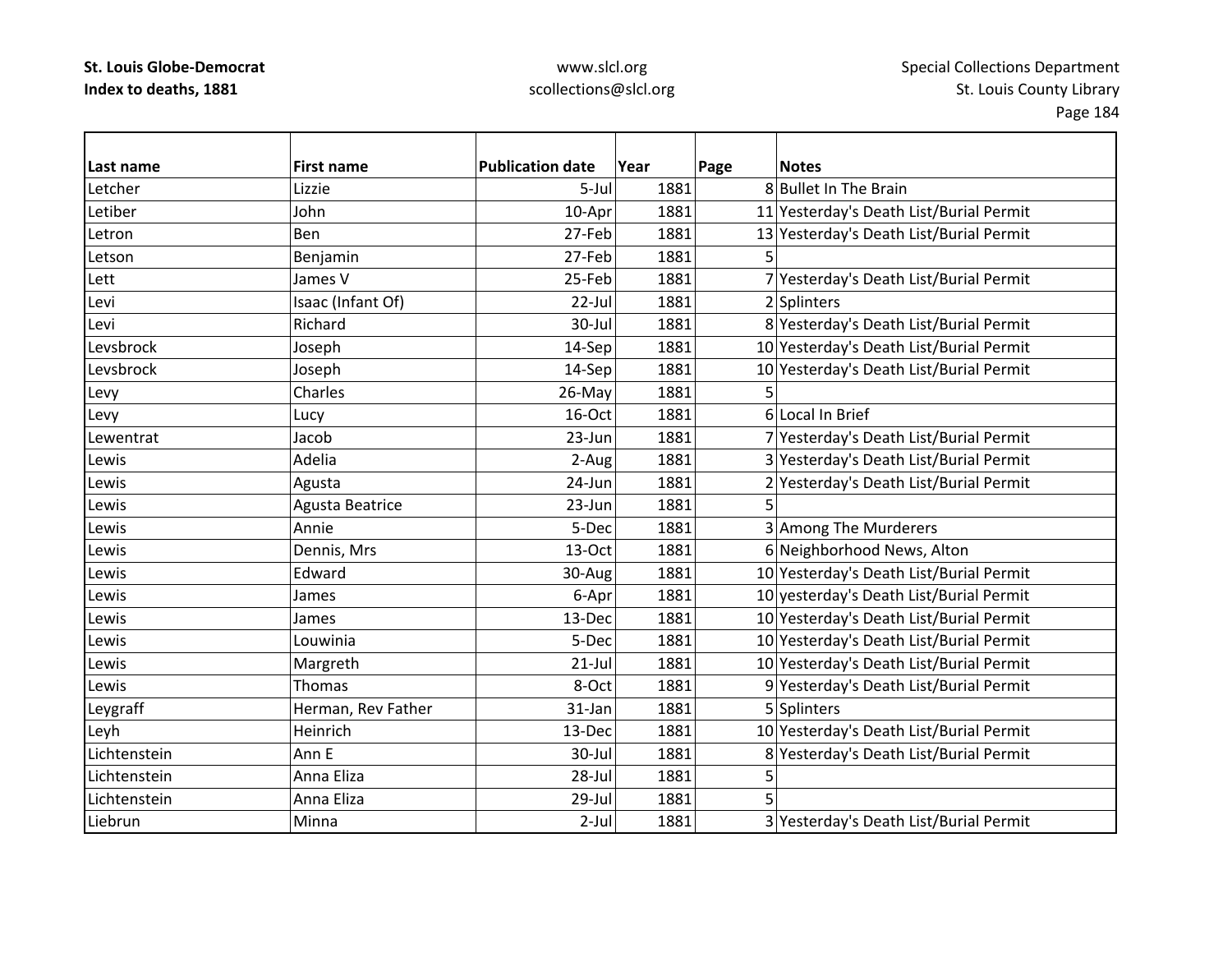## www.slcl.org scollections@slcl.org

 $\overline{\phantom{a}}$ 

| Last name  | <b>First name</b>     | <b>Publication date</b> | Year | Page | <b>Notes</b>                            |
|------------|-----------------------|-------------------------|------|------|-----------------------------------------|
| Lieniz     | <b>Edmond Charles</b> | 13-Mar                  | 1881 |      | 10 Coroner's Cases                      |
| Life       | Enoch                 | 25-Jun                  | 1881 | 5    |                                         |
| Liganowski | Jos                   | 7-Jul                   | 1881 |      | 10 Yesterday's Death List/Burial Permit |
| Lightfoot  | Agnes                 | 25-Jun                  | 1881 |      | 3 Yesterday's Death List/Burial Permit  |
| Liles      | David                 | 4-Sep                   | 1881 |      | 2 Shot Through The Head                 |
| Lill       | Louis                 | 30-Jun                  | 1881 |      | 7 Neighborhood News, Belleville         |
| Linan      | Charles D S           | 31-Aug                  | 1881 | 5    |                                         |
| Linan      | Charles D S           | 1-Sep                   | 1881 |      | 10 Yesterday's Death List/Burial Permit |
| Linberg    | Jennie                | 26-Oct                  | 1881 |      | 11 Yesterday's Death List/Burial Permit |
| Lind       | Andrew                | 29-Nov                  | 1881 |      | 10 Yesterday's Death List/Burial Permit |
| Lind       | George                | 19-Jul                  | 1881 |      | 10 Death Register                       |
| Lindburg   | E W                   | 12-Oct                  | 1881 |      | 10 Yesterday's Death List/Burial Permit |
| Lindell    | Jesse G               | 23-Feb                  | 1881 |      |                                         |
| Lindell    | Jesse G               | 23-Feb                  | 1881 |      | 7 Death Of Jesse G Lindell              |
| Lindell    | Jesse G               | 24-Feb                  | 1881 |      |                                         |
| Lindell    | Jesse G               | 1-Mar                   | 1881 |      | 5 Funeral Notice                        |
| Lindell    | Jesse G               | 3-Mar                   | 1881 |      | 10 Taken To The Tomb                    |
| Lindell    | Jesse G               | 28-Dec                  | 1881 |      | 10 Year's Mortality                     |
| Lindemann  | John                  | 18-Nov                  | 1881 |      | 9 Yesterday's Death List/Burial Permit  |
| Linden     | Catherine E           | 9-Sep                   | 1881 | 5    |                                         |
| Linden     | Catherine E           | 10-Sep                  | 1881 | 5    |                                         |
| Linden     | Catherine E           | 11-Sep                  | 1881 | 5    |                                         |
| Lindermann | Conrad                | 11-Aug                  | 1881 |      | 3 Boiler Explosion Horror               |
| Linders    | Harry                 | 31-May                  | 1881 | 5    |                                         |
| Linders    | Harry                 | $1-Jun$                 | 1881 |      | 7 Yesterday's Death List/Burial Permit  |
| Linders    | Henry                 | 3-Jan                   | 1881 | 5    |                                         |
| Linders    | Henry                 | 4-Jan                   | 1881 |      | 10 Yesterday's Mortality/Burial Permit  |
| Linders    | Mary                  | 14-Jun                  | 1881 |      | 10 Yesterday's Death List/Burial Permit |
| Lindewith  | Carolina              | 8-Jan                   | 1881 |      | 7 Yesterdays' Death List/Burial Permit  |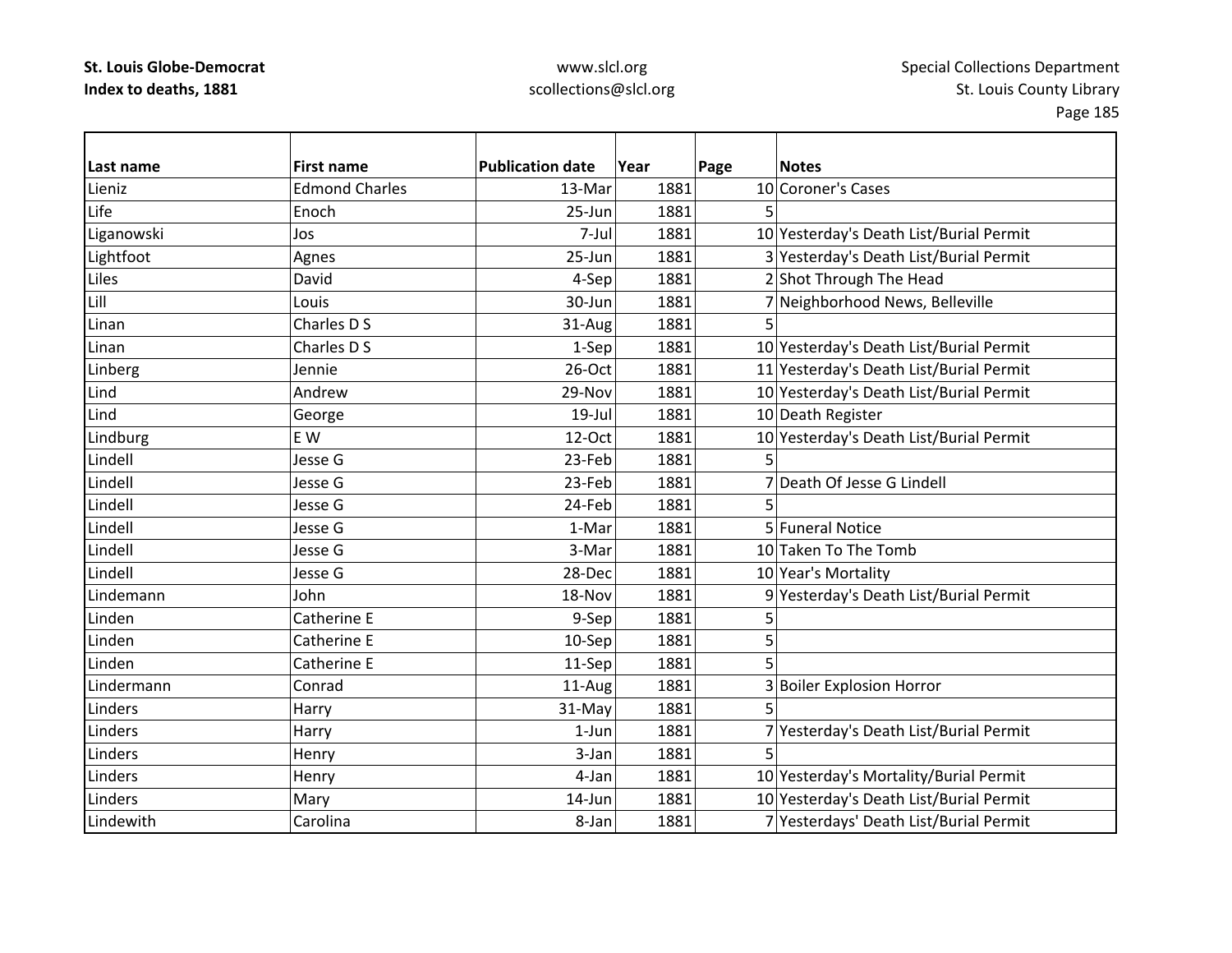| Last name    | <b>First name</b>     | <b>Publication date</b> | Year | Page | <b>Notes</b>                                |
|--------------|-----------------------|-------------------------|------|------|---------------------------------------------|
| Lindhorst    | Josephine             | 1-Sep                   | 1881 |      | 10 Yesterday's Death List/Burial Permit     |
| Lindsay      | Richard               | 22-Mar                  | 1881 |      | 7 Neighborhood News, East St. Louis         |
| Lindsey      | John                  | 6-Feb                   | 1881 |      | 2 Yesterday's Death List/Burial Permit      |
| Lindsley     | Alfred                | 1-Mar                   | 1881 |      | 10 Yesterday's Death List/Burial Permit     |
| Lineus       | Cora                  | 13-Dec                  | 1881 |      | 10 Yesterday's Death List/Burial Permit     |
| Lineus       | Cora H                | 12-Dec                  | 1881 | 5    |                                             |
| Lingenfelder | Jacob                 | 3-Apr                   | 1881 |      | 8 Yesterday's Death List/Burial Permit      |
| Linkemann    | Anna                  | 23-Dec                  | 1881 |      | 10 Yesterday's Death List/Burial Permit     |
| Linne        | Edwin                 | 18-Jun                  | 1881 |      | 7 Yesterday's Death List/Burial Permit      |
| Linsroth     | F W                   | 22-Dec                  | 1881 |      | 10 Yesterday's Death List/Burial Permit     |
| Lintz        | John                  | $1$ -Jul                | 1881 |      | 7 Yesterday's Death List/Burial Permit      |
| Linwell      | John                  | 21-Dec                  | 1881 |      | 11 Yesterday's Death List/Burial Permit     |
| Linz         | <b>Charles Birkle</b> | 28-Dec                  | 1881 |      |                                             |
| Lionberger   | John R, Mrs           | 7-Jul                   | 1881 |      | 10 Mrs Lionberger Funeral                   |
| Lionberger   | Margaret Clarkson     | 6-Jul                   | 1881 | 5    |                                             |
| Lionberger   | Margaretta            | 7-Jul                   | 1881 |      | 10 Yesterday's Death List/Burial Permit     |
| Lippman      | Abraham               | 19-Nov                  | 1881 | 5    |                                             |
| Lippman      | Abraham               | 20-Nov                  | 1881 | 5    |                                             |
| Lipps        | Mary                  | 8-Oct                   | 1881 |      | 9 Yesterday's Death List/Burial Permit      |
| Lips         | Anna                  | 1-Sep                   | 1881 |      | 10 Yesterday's Death List/Burial Permit     |
| Liter        | Geo, Mrs              | 3-Mar                   | 1881 |      | 7 Neighborhood News, Jacksonville, Illinois |
| Little       | Cora                  | 1-Dec                   | 1881 |      | 6 Local In Brief                            |
| Little       | Cora                  | 2-Dec                   | 1881 |      | 6Dust To Dust                               |
| Little       | Cora                  | 30-Nov                  | 1881 |      | 8 Honors To A Pupil                         |
| Little       | Cora S                | 30-Nov                  | 1881 | 5    |                                             |
| Little       | Cora S                | 1-Dec                   | 1881 | 5    |                                             |
| Little       | Cora S                | 1-Dec                   | 1881 |      | 10 Yesterday's Death List/Burial Permit     |
| Little       | Jennie                | 22-Nov                  | 1881 |      | 11 Yesterday's Death List/Burial Permit     |
| Little       | Mary                  | 11-Nov                  | 1881 | 5    |                                             |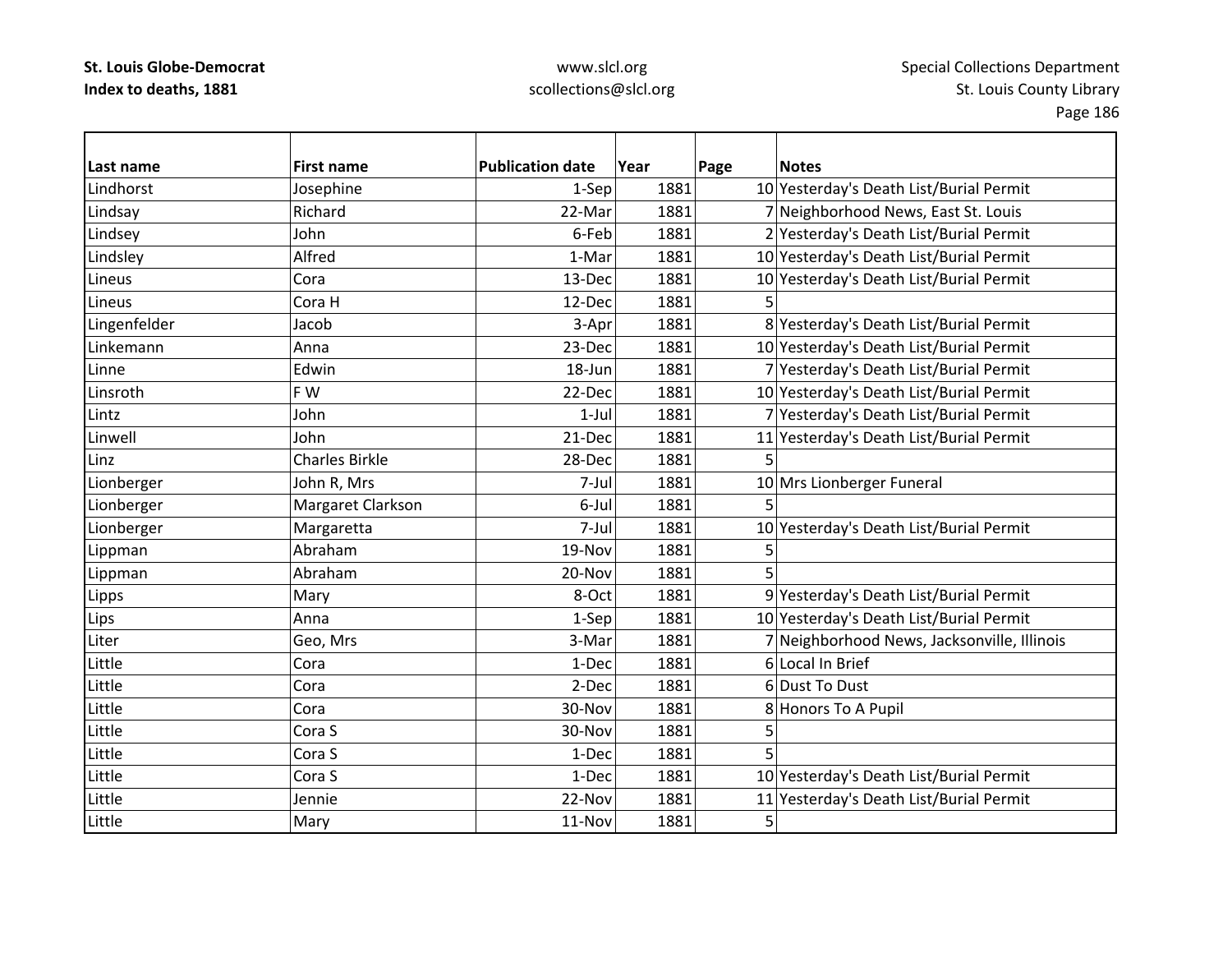| Last name | <b>First name</b> | <b>Publication date</b> | Year | Page<br><b>Notes</b>                    |
|-----------|-------------------|-------------------------|------|-----------------------------------------|
| Little    | Mary              | 12-Nov                  | 1881 | 5                                       |
| Little    | Moses C           | 21-Feb                  | 1881 | 5                                       |
| Little    | Moses C           | 22-Feb                  | 1881 | 5                                       |
| Litton    | Chas M            | 14-Sep                  | 1881 | 10 Yesterday's Death List/Burial Permit |
| Lloyd     | Wm                | 26-Jan                  | 1881 | 8 Yesterday's Death List/Burial Permit  |
| Lobbig    | Charles           | 29-Nov                  | 1881 | 5 Sad Case Of Drowning                  |
| Lockard   | Washington        | 8-Sep                   | 1881 | 10 Yesterday's Death List/Burial Permit |
| Loda      | Guey E            | 1-May                   | 1881 | 16 Yesterday's Death List/Burial Permit |
| Loda      | Guy E             | 30-Apr                  | 1881 | 5                                       |
| Lodes     | George            | 12-Jul                  | 1881 | 3 Yesterday's Death List/Burial Permit  |
| Loepfe    | Lena              | $10 -$ Jul              | 1881 | 8 Yesterday's Death List/Burial Permit  |
| Lofgrew   | John A            | 14-Jan                  | 1881 | 3 Yesterday's Death List/Burial Permit  |
| Loftes    | John J            | 12-Jan                  | 1881 | 8 Yesterday's Death List/Burial Permit  |
| Loftus    | Elizabeth         | 5-Nov                   | 1881 | 10                                      |
| Loftus    | John T            | $12$ -Jan               | 1881 | 5                                       |
| Loftus    | John T            | 13-Jan                  | 1881 | 5                                       |
| Loftus    | Peter             | 27-Feb                  | 1881 | 13 Yesterday's Death List/Burial Permit |
| Logan     | Azo               | 25-Jan                  | 1881 | 8 Yesterday's Death List/Burial Permit  |
| Logan     | Sarah B           | 26-Oct                  | 1881 | 11 Yesterday's Death List/Burial Permit |
| Logan     | Sarah B, Mrs      | $25-Oct$                | 1881 | 5                                       |
| Logeman   | Kate              | 21-Apr                  | 1881 | 10 Yesterday's Death List/Burial Permit |
| Logey     | John L            | 1-Sep                   | 1881 | 10 Yesterday's Death List/Burial Permit |
| Logue     | Thomas J          | 9-Jul                   | 1881 | 5                                       |
| Logue     | Thomas J          | $10$ -Jul               | 1881 | 5                                       |
| Logue     | Thomas J          | $10$ -Jul               | 1881 | 8 Yesterday's Death List/Burial Permit  |
| Lohman    | Chas F A          | 13-Sep                  | 1881 | 10 Yesterday's Death List/Burial Permit |
| Lohrer    | Frank             | 28-May                  | 1881 | 9 Terrible Fate                         |
| Lohrum    | August            | 30-Mar                  | 1881 | 7 Yesterday's Death List/Burial Permit  |
| Lohrum    | Louisa            | 29-Jul                  | 1881 | 7 Yesterday's Death List/Burial Permit  |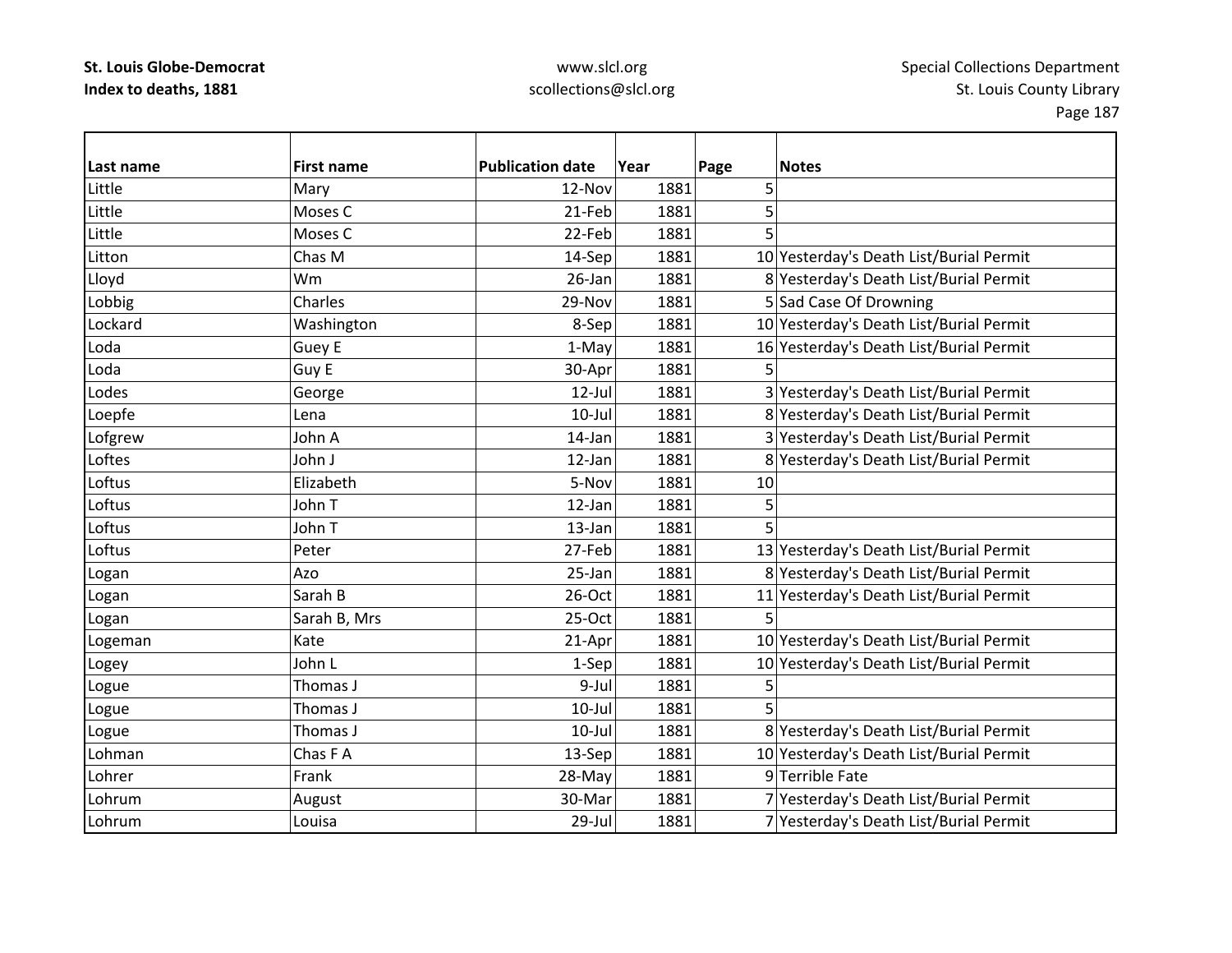| Last name  | <b>First name</b>  | <b>Publication date</b> | Year | Page | <b>Notes</b>                              |
|------------|--------------------|-------------------------|------|------|-------------------------------------------|
| Loitz      | James              | 7-Jan                   | 1881 |      | 7 Death Rate/Burial Permit                |
| Loler      | Mary               | 8-Aug                   | 1881 | 5    |                                           |
| Loler      | Mary               | 9-Aug                   | 1881 |      | 6 Splinters                               |
| Lomasney   | Michael J          | 17-Jun                  | 1881 |      | 3 Yesterday's Death List/Burial Permit    |
| Lonergan   | Michael            | 20-Apr                  | 1881 |      |                                           |
| Lonergan   | Michael            | 21-Apr                  | 1881 |      | 10 Yesterday's Death List/Burial Permit   |
| Long       | Alfred             | 17-Mar                  | 1881 | 5    |                                           |
| Long       | Barney             | 24-Jun                  | 1881 |      | 2 Yesterday's Death List/Burial Permit    |
| Long       | <b>Barney</b>      | 24-Jun                  | 1881 |      | 6 St Louis In Splinters                   |
| Long       | <b>Bartholomew</b> | 28-Jun                  | 1881 |      | 6 Neighborhood News, East St Louis        |
| Long       | Christina          | 24-May                  | 1881 |      | 10 Yesterday's Death List/Burial Permit   |
| Long       | Dickie Compton     | 6-Nov                   | 1881 | 5    |                                           |
| Long       | Dickie Compton     | 7-Nov                   | 1881 | 5    |                                           |
| Long       | James P            | 27-Feb                  | 1881 | 5    |                                           |
| Long       | John               | 5-Feb                   | 1881 |      | 9 Yesterday's Death List/Burial Permit    |
| Long       | Josephine          | 9-Sep                   | 1881 |      | 10 Yesterday's Death List/Burial Permit   |
| Long       | OH                 | 1-Sep                   | 1881 |      | 10 Yesterday's Death List/Burial Permit   |
| Long       | Orin H             | 25-Aug                  | 1881 |      | 3 Bound To Die                            |
| Long       | Orin H             | 1-Sep                   | 1881 |      | 3 More Murderers                          |
| Long       | Owen H             | 29-Dec                  | 1881 |      | 10 Homicides                              |
| Long       | Richard C          | 8-Nov                   | 1881 |      | 11 Yesterday's Death List/Burial Permit   |
| Long       | Sarah              | 16-Aug                  | 1881 |      | 10 Yesterday's Death List/Burial Permit   |
| Long       | <b>Stelle</b>      | $19$ -Jul               | 1881 |      | 10 Death Register                         |
| Longinette | Ferdinand          | 13-Oct                  | 1881 |      | 10 Yesterday's Death List/Burial Permit   |
| Longinotto | Ferdinand          | 14-Oct                  | 1881 |      | 10 Funeral Services At The Italian Church |
| Looney     | Eva                | 12-Apr                  | 1881 | 5    |                                           |
| Lorbery    | George             | 23-Jan                  | 1881 | 5    |                                           |
| Lorch      | <b>Baltas</b>      | 19-Jul                  | 1881 |      | 10 Death Register                         |
| Lord       | Hettie             | 6-Sep                   | 1881 |      | 7 Yesterday's Death List/Burial Permit    |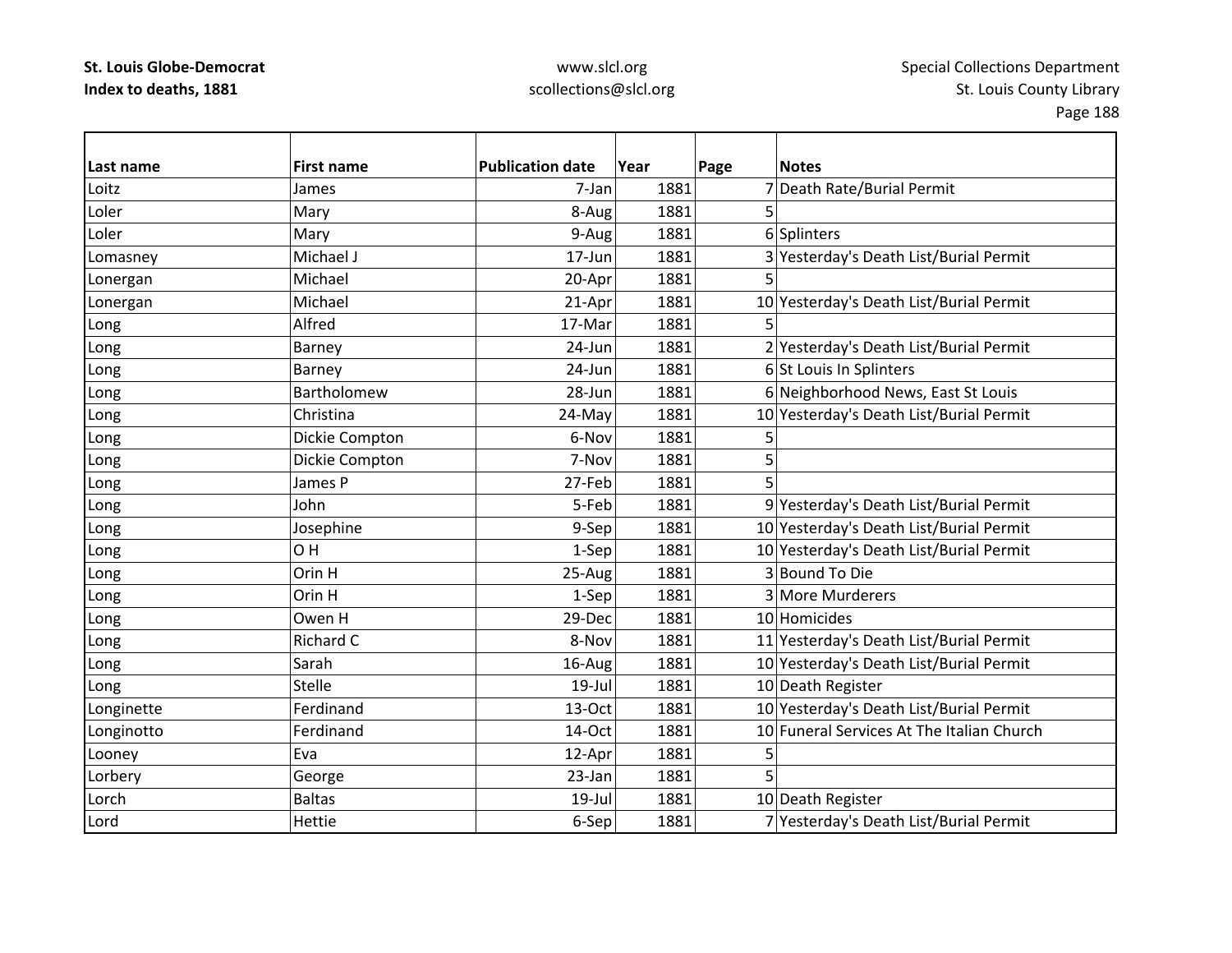| Last name | <b>First name</b> | <b>Publication date</b> | Year | Page | <b>Notes</b>                              |
|-----------|-------------------|-------------------------|------|------|-------------------------------------------|
| Lord      | Rufus             | 25-Jan                  | 1881 |      | 10 Killed By An Engine                    |
| Lorenz    | August            | 19-Jan                  | 1881 |      | 8 Yesterday's Death List/Burial Permit    |
| Lorenz    | Elizabeth         | 7-Apr                   | 1881 |      | 8 Yesterday's Death List/Burial Permit    |
| Lorenz    | Jacob             | 20-Feb                  | 1881 |      | 13 Yesterday's Death List/Burial Permit   |
| Lother    | Mary              | 11-Jun                  | 1881 | 5    |                                           |
| Lother    | Mary              | 12-Jun                  | 1881 | 5    |                                           |
| Lother    | Mary              | 14-Jun                  | 1881 |      | 10 Yesterday's Death List/Burial Permit   |
| Lott      | Jenny             | 17-Nov                  | 1881 |      | 10 Yesterday's Death List/Burial Permit   |
| Lotte     | Joseph            | $17 -$ Jul              | 1881 | 5    |                                           |
| Lotte     | Joseph            | $19 -$ Jul              | 1881 |      | 10 Death Register                         |
| Lottie    | Maude             | 11-Aug                  | 1881 |      | 3 Yesterday's Death List/Burial Permit    |
| Lotz      | Olive             | 13-Sep                  | 1881 |      | 10 Yesterday's Death List/Burial Permit   |
| Louderman | Billly            | 10-Aug                  | 1881 |      | 5 Bloody Deed Of A Murderer Near Midnight |
| Louderman | Billy             | 14-Aug                  | 1881 |      | 4 Louderman's Murderer                    |
| Louderman | Billy             | 5-Dec                   | 1881 |      | 3 Among The Murderers                     |
| Louderman | William           | 15-Aug                  | 1881 |      | 3 Louderman Murder                        |
| Louderman | William E         | 10-Aug                  | 1881 |      | 5 Bloody Deed Of A Murderer Near Midnight |
| Louderman | William E         | 16-Aug                  | 1881 |      | 5 No Longer A Secret                      |
| Louderman | William E         | 29-Dec                  | 1881 |      | 10 Homicides                              |
| Louderman | William E         | 12-Aug                  | 1881 |      | 6 Missing Murderer                        |
| Louderman | Wm E              | 12-Aug                  | 1881 | 5    |                                           |
| Louderman | Billy             | 20-Aug                  | 1881 |      | 8 Louderman Case                          |
| Louison   | Celia, Mrs        | 5-Dec                   | 1881 | 5    |                                           |
| Louison   | Celia, Mrs        | 6-Dec                   | 1881 | 5    |                                           |
| Love      | <b>Ewing Hill</b> | 9-Jul                   | 1881 | 5    |                                           |
| Love      | <b>Ewing Hill</b> | 9-Jul                   | 1881 |      | 9 Yesterday's Death List/Burial Permit    |
| Love      | Henry             | 6-Feb                   | 1881 |      | 2 Yesterday's Death List/Burial Permit    |
| Love      | Ida               | 16-Aug                  | 1881 |      | 10 Yesterday's Death List/Burial Permit   |
| Lovelady  | Andrew            | 29-Jun                  | 1881 |      | 10 Investigations By The Coroner          |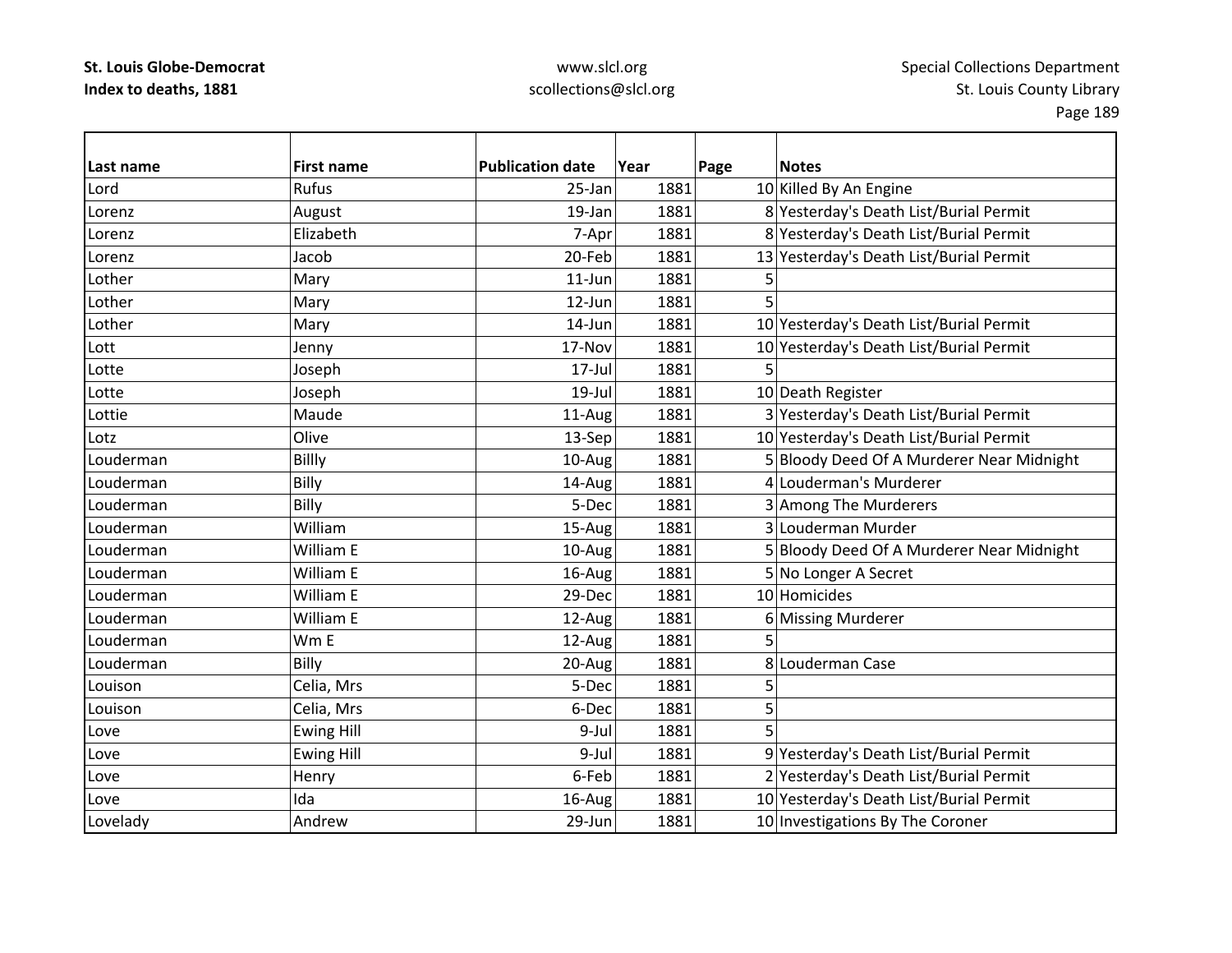| Last name     | <b>First name</b> | <b>Publication date</b> | Year | <b>Notes</b><br>Page                    |
|---------------|-------------------|-------------------------|------|-----------------------------------------|
| Lovelady      | Andrew            | 30-Jun                  | 1881 | 10 Yesterday's Death List/Burial Permit |
| Lovell        | John W            | 15-May                  | 1881 | 8                                       |
| Lovering      | William           | 22-Oct                  | 1881 | 10 Yesterday's Death List/Burial Permit |
| Loweck        | Adolph            | 6-Jul                   | 1881 | 10 Yesterday's Death List/Burial Permit |
| Loweg         | Henry             | $21-Oct$                | 1881 | 11 Yesterday's Death List/Burial Permit |
| Lowry         | J Caldwell        | 11-Apr                  | 1881 | 5                                       |
| Lowry         | Pearl             | 19-Dec                  | 1881 | 6 Locals In Brief                       |
| Lowry         | Pearl             | 20-Dec                  | 1881 | 10 Yesterday's Death List/Burial Permit |
| Lucas         | Anna              | 13-Sep                  | 1881 | 10 Yesterday's Death List/Burial Permit |
| Lucas         | Annie, Mrs        | 6-Sep                   | 1881 | 6 Splinters                             |
| Lucas         | James             | 4-Aug                   | 1881 | 7 Yesterday's Death List/Burial Permit  |
| Lucas         | Willie            | 29-Jun                  | 1881 | 3 Yesterday's Death List/Burial Permit  |
| Lucien        | Mary              | 7-Apr                   | 1881 | 6 Splinters                             |
| Lucien        | Mary              | 8-Apr                   | 1881 | 10 Down Among The Dead                  |
| Lucker        | Caroline          | 14-Aug                  | 1881 | 16 Yesterday's Death List/Burial Permit |
| Luckett       | Emily L, Mrs      | 28-Apr                  | 1881 | 5                                       |
| Lucks         | Emil              | $26$ -Jul               | 1881 | 10 Yesterday's Death List/Burial Permit |
| Luctkewholder | Franz             | 26-Oct                  | 1881 | 11 Yesterday's Death List/Burial Permit |
| Luders        | J H               | 1-Sep                   | 1881 | 5                                       |
| Luders        | J H               | 2-Sep                   | 1881 | 5                                       |
| Luebren       | JH                | 8-Nov                   | 1881 | 11 Yesterday's Death List/Burial Permit |
| Luecker       | Katherina         | 5-Jan                   | 1881 | 7 Death List/ Burial Permit             |
| Lueder        | Henrietta         | 29-Dec                  | 1881 | 3 She Brought The Coroner               |
| Lueders       | Henrietta         | 29-Dec                  | 1881 | 10 Homicides                            |
| Lueders       | Henrietta         | 30-Dec                  | 1881 | 6 Local In Brief                        |
| Lueders       | John H            | 3-Sep                   | 1881 | 5                                       |
| Lueders       | John H            | 4-Sep                   | 1881 | 5                                       |
| Luehrmann     | Charlie           | 20-Mar                  | 1881 | 5                                       |
| Luepke        | Rosa              | 12-Aug                  | 1881 | 3 Yesterday's Death List/Burial Permit  |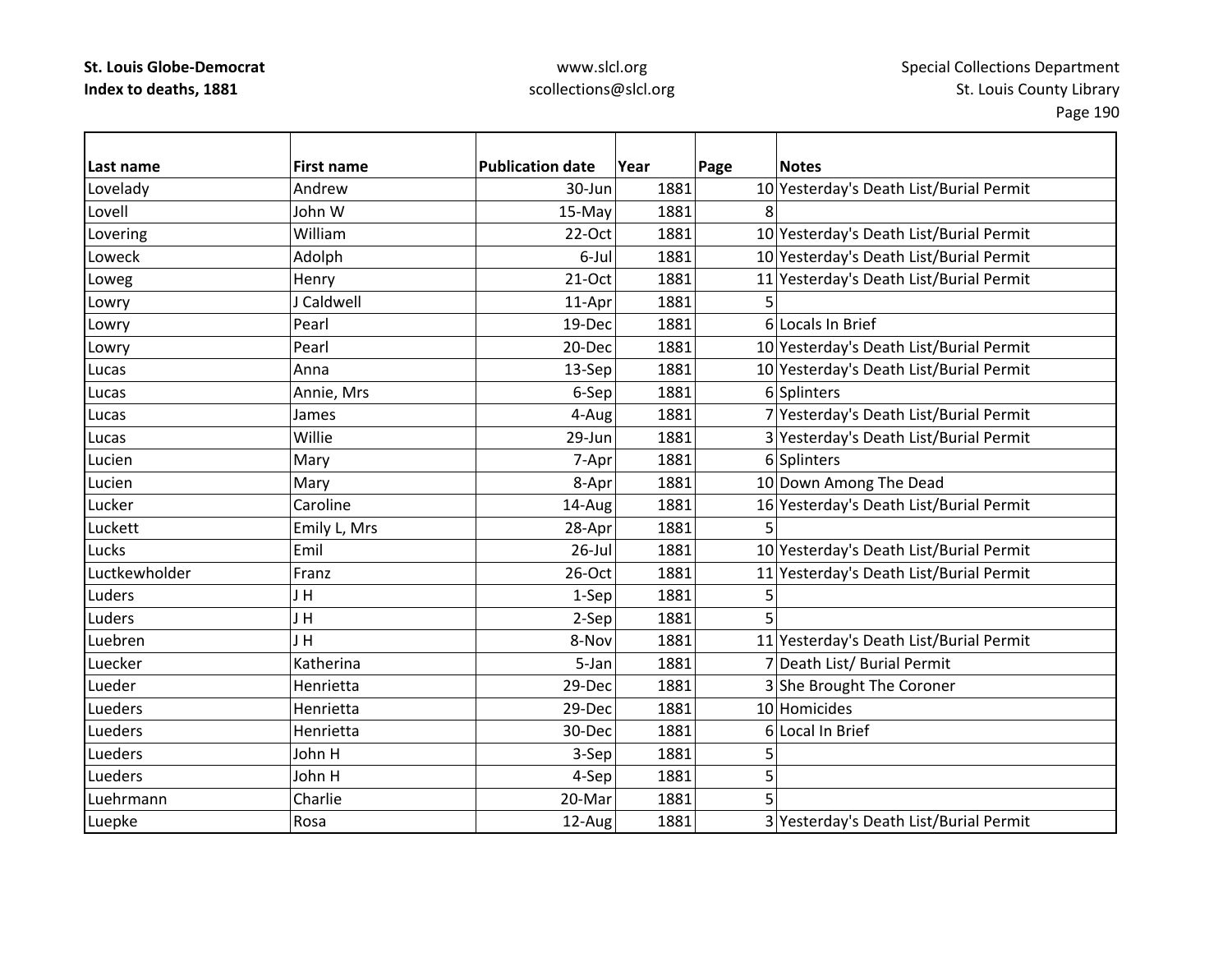| Last name    | <b>First name</b>     | <b>Publication date</b> | Year | Page | <b>Notes</b>                            |
|--------------|-----------------------|-------------------------|------|------|-----------------------------------------|
| Luke         | Joseph H              | 10-Apr                  | 1881 |      | 11 Yesterday's Death List/Burial Permit |
| Luker        | Gustav                | $1$ -Jun                | 1881 |      | 7 Yesterday's Death List/Burial Permit  |
| Luker        | Henry                 | 18-May                  | 1881 |      | 7 Yesterday's Death List/Burial Permit  |
| Lund         | Charles               | $21$ -Jun               | 1881 |      | 3 Yesterday's Death List/Burial Permit  |
| Lundius      | Gustave               | 6-Jul                   | 1881 |      | 10 Yesterday's Death List/Burial Permit |
| Lurgenfelder | Jacob                 | 4-Apr                   | 1881 |      | 8 Coroner's Cases                       |
| Lutz         | Chas                  | 6-Dec                   | 1881 |      | 10 Yesterday's Death List/Burial Permit |
| Lutz         | George                | 26-Apr                  | 1881 |      | 7 Yesterday's Death List/Burial Permit  |
| Lutz         | Rosina Miller         | 27-Nov                  | 1881 | 5    |                                         |
| Lyle         | Mabel                 | 14-Dec                  | 1881 |      | 10 Yesterday's Death List/Burial Permit |
| Lyle         | Mabel Marsh           | 13-Dec                  | 1881 | 5    |                                         |
| Lynch        | Bernard               | 9-Mar                   | 1881 |      | 7 Yesterday's Death List/Burial Permit  |
| Lynch        | Daniel                | 9-Apr                   | 1881 | 5    |                                         |
| Lynch        | Daniel                | 10-Apr                  | 1881 |      | 11 Yesterday's Death List/Burial Permit |
| Lynch        | Ed                    | 20-Dec                  | 1881 |      | 10 Yesterday's Death List/Burial Permit |
| Lynch        | George W              | 26-Mar                  | 1881 | 5    |                                         |
| Lynch        | Helen                 | 29-Dec                  | 1881 |      | 9 Yesterday's Death List/Burial Permit  |
| Lynch        | Mamie M               | 22-Jul                  | 1881 |      |                                         |
| Lynch        | Mary                  | 28-May                  | 1881 |      | 9 Yesterday's Death List/Burial Permit  |
| Lynch        | Mary, Mrs             | 27-May                  | 1881 | 5    |                                         |
| Lyndon       | Mary                  | 6-Sep                   | 1881 |      | 7 Yesterday's Death List/Burial Permit  |
| Lynn         | Alex                  | 6-Apr                   | 1881 | 5    |                                         |
| Lyons        | Daniel                | 28-Feb                  | 1881 |      | 2 Sudden Death of Daniel Lyons          |
| Lyons        | David                 | 28-Aug                  | 1881 |      | 8 Yesterday's Death List/Burial Permit  |
| Lyons        | Ellen, Mrs            | 24-Sep                  | 1881 | 5    |                                         |
| Lyons        | <b>Elworth Monroe</b> | 23-Jun                  | 1881 | 5    |                                         |
| Lyons        | George A              | 22-Feb                  | 1881 |      | 3 Yesterday's Death List/Burial Permit  |
| Lyons        | James                 | 17-Sep                  | 1881 |      | 9 Yesterday's Death List/Burial Permit  |
| Lyons        | Peter                 | 30-Sep                  | 1881 |      | 10 Yesterday's Death List/Burial Permit |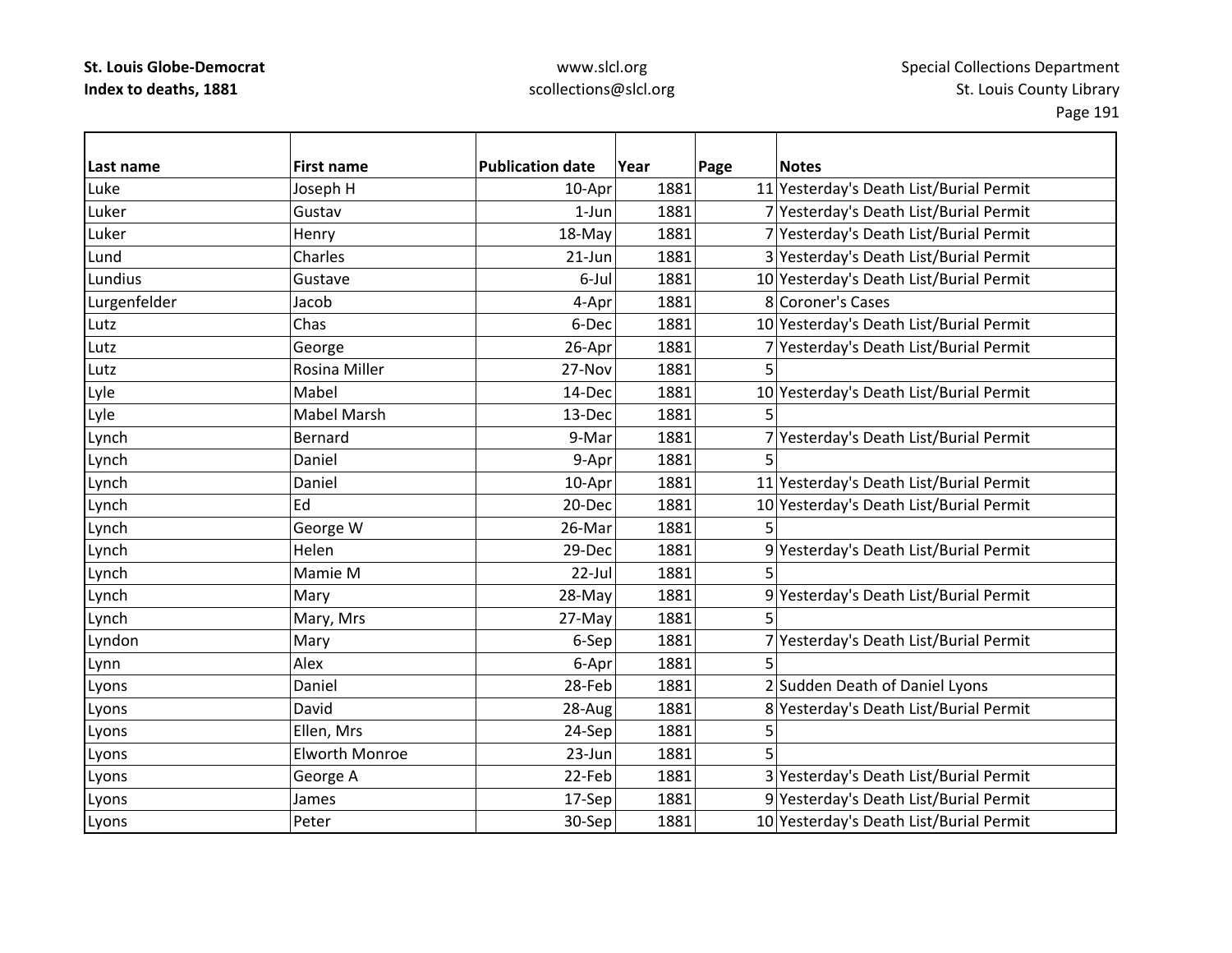| Last name | <b>First name</b> | <b>Publication date</b> | Year | Page | <b>Notes</b>                            |
|-----------|-------------------|-------------------------|------|------|-----------------------------------------|
| Lyons     | Richard           | 21-Jan                  | 1881 |      | 3 Yesterday's Death List/Burial Permit  |
| Lyons     | Richard           | 21-Jan                  | 1881 |      | 10 Not Drunk But Dying                  |
| Lyons     | Willie            | 20-Sep                  | 1881 |      | 10 Yesterday's Death List/Burial Permit |
| Maag      | Eva               | 14-Jun                  | 1881 |      | 10 Yesterday's Death List/Burial Permit |
| Maas      | Catharine         | 10-Apr                  | 1881 |      | 11 Yesterday's Death List/Burial Permit |
| Mac       | Alice C           | 8-Jul                   | 1881 |      | 10 Yesterday's Death List/Burial Permit |
| MacCash   | David             | 19-May                  | 1881 | 5    |                                         |
| MacDonald | John M, Dr        | 24-Mar                  | 1881 | 5    |                                         |
| Mack      | James             | 25-Aug                  | 1881 |      | 10 Yesterday's Death List/Burial Permit |
| Mackin    | W J, Rev          | 8-Jun                   | 1881 |      | 6 St Louis In splinters                 |
| Mackle    | Patrick           | 27-Apr                  | 1881 | 5    |                                         |
| Mackle    | Patrick           | 28-Apr                  | 1881 | 5    |                                         |
| Mackle    | Patrick           | 29-Apr                  | 1881 |      | 10 Yesterday's Death List/Burial Permit |
| Macklin   | Margaret          | 18-Jun                  | 1881 |      | 7 Yesterday's Death List/Burial Permit  |
| Macon     | Jack              | 18-Sep                  | 1881 |      | 6 Yesterday's Death List/Burial Permit  |
| Maddin    | Ralph             | 13-Feb                  | 1881 |      | 13 Yesterday's Death List/Burial Permit |
| Madelaine | Alexandra         | 1-Sep                   | 1881 |      | 10 Yesterday's Death List/Burial Permit |
| Madigan   | Mary E            | 1-Sep                   | 1881 | 5    |                                         |
| Madigan   | Mary E            | 2-Sep                   | 1881 | 5    |                                         |
| Madison   | Wilson            | 22-May                  | 1881 |      | 16 Yesterday's Death List/Burial Permit |
| Madley    | Mary              | $21$ -Jun               | 1881 |      | 3 Yesterday's Death List/Burial Permit  |
| Magili    | Chas C            | 5-Mar                   | 1881 |      | 8 Yesterday's Death List/Burial Permit  |
| Magmon    | Maggie            | 30-Mar                  | 1881 |      | 7 Yesterday's Death List/Burial Permit  |
| Maguire   | <b>Bridget J</b>  | 11-Jan                  | 1881 | 5    |                                         |
| Maguire   | Ed R              | 12-Jan                  | 1881 |      | 8 Yesterday's Death List/Burial Permit  |
| Maguire   | John              | 9-Oct                   | 1881 |      | 16 Yesterday's Death List/Burial Permit |
| Maguire   | Joseph            | 4-Oct                   | 1881 |      |                                         |
| Maguire   | Mary              | 15-Jun                  | 1881 |      | 7 Yesterday's Death List/Burial Permit  |
| Maguire   | Patrick           | 13-Aug                  | 1881 |      | 9 Yesterday's Death List/Burial Permit  |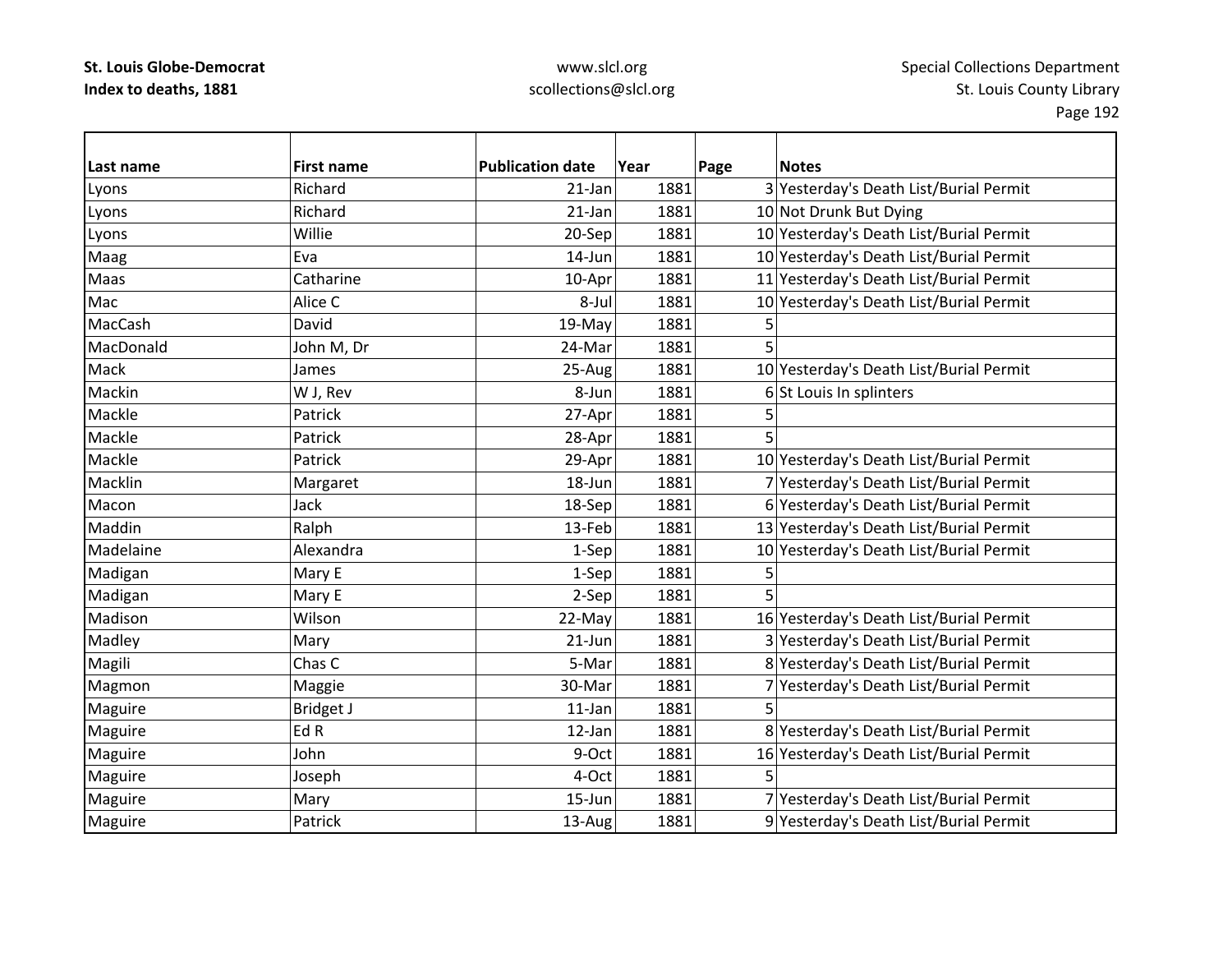## www.slcl.org scollections@slcl.org

 $\overline{\phantom{0}}$ 

| Last name | <b>First name</b>    | <b>Publication date</b> | Year | Page | <b>Notes</b>                                |
|-----------|----------------------|-------------------------|------|------|---------------------------------------------|
| Maguire   | Sarah                | 13-Oct                  | 1881 |      | 10 Yesterday's Death List/Burial Permit     |
| Mahen     | Peter                | 3-Nov                   | 1881 |      | 10 Yesterday's Death List/Burial Permit     |
| Maher     | Francis Joseph       | 22-Jul                  | 1881 | 5    |                                             |
| Maher     | John C               | 25-Dec                  | 1881 | 5    |                                             |
| Maher     | John C               | 26-Dec                  | 1881 |      |                                             |
| Maher     | John C               | 27-Dec                  | 1881 |      | 3 Funeral Of John C Maher                   |
| Maher     | Mary Francis, Sister | 23-Jun                  | 1881 |      | 2 St Louis In Splinters                     |
| Maher     | Mary Francis, Sister | 23-Jun                  | 1881 |      | 7 Yesterday's Death List/Burial Permit      |
| Maher     | Paul D               | 6-Apr                   | 1881 | 5    |                                             |
| Maher     | Paul D               | 7-Apr                   | 1881 | 5    |                                             |
| Maher     | Thomas               | 9-Mar                   | 1881 | 5    |                                             |
| Maher     | Thos                 | 9-Mar                   | 1881 |      | 7 Yesterday's Death List/Burial Permit      |
| Maherwald | John                 | 3-Sep                   | 1881 |      | 9 Yesterday's Death List/Burial Permit      |
| Mahler    | Carrie               | 31-Aug                  | 1881 |      | 10 Yesterday's Death List/Burial Permit     |
| Mahn      | Robert               | 23-Nov                  | 1881 |      | 11 Yesterday's Death List/Burial Permit     |
| Mahoney   | Jerry                | 26-Apr                  | 1881 |      | 7 Yesterday's Death List/Burial Permit      |
| Mahoney   | John                 | 7-Jul                   | 1881 |      | 7 Neighborhood News, East St Louis          |
| Mahoney   | John                 | 8-Jul                   | 1881 |      | 10 Yesterday's Death List/Burial Permit     |
| Mahoney   | John F               | 12-Apr                  | 1881 |      | 10 Yesterday's Death List/Burial Permit     |
| Mahoney   | Margaret             | 14-Jan                  | 1881 |      | 3 Yesterday's Death List/Burial Permit      |
| Mahoney   | Margaret, Mrs        | 12-Jan                  | 1881 | 5    |                                             |
| Mahoney   | Margaret, Mrs        | 13-Jan                  | 1881 |      |                                             |
| Mahoney   | Mary                 | 26-Nov                  | 1881 |      | 10 Yesterday's Death List/Burial Permit     |
| Mahoney   | Thomas               | 12-Aug                  | 1881 |      | 3 Yesterday's Death List/Burial Permit      |
| Mahony    | John                 | 8-Jul                   | 1881 |      | 3 Neighborhood News, East St Louis          |
| Mainske   | Frank                | 9-Aug                   | 1881 |      | 3 Yesterday's Death List/Burial Permit      |
| Majors    | J C, Mrs             | $13$ -Jul               | 1881 |      | 3 Neighborhood News, Jacksonville, Illinois |
| Makentosh | Joe                  | 26-Jul                  | 1881 |      | 10 Yesterday's Death List/Burial Permit     |
| Makin     | Sarah                | 2-Aug                   | 1881 |      | 3 Yesterday's Death List/Burial Permit      |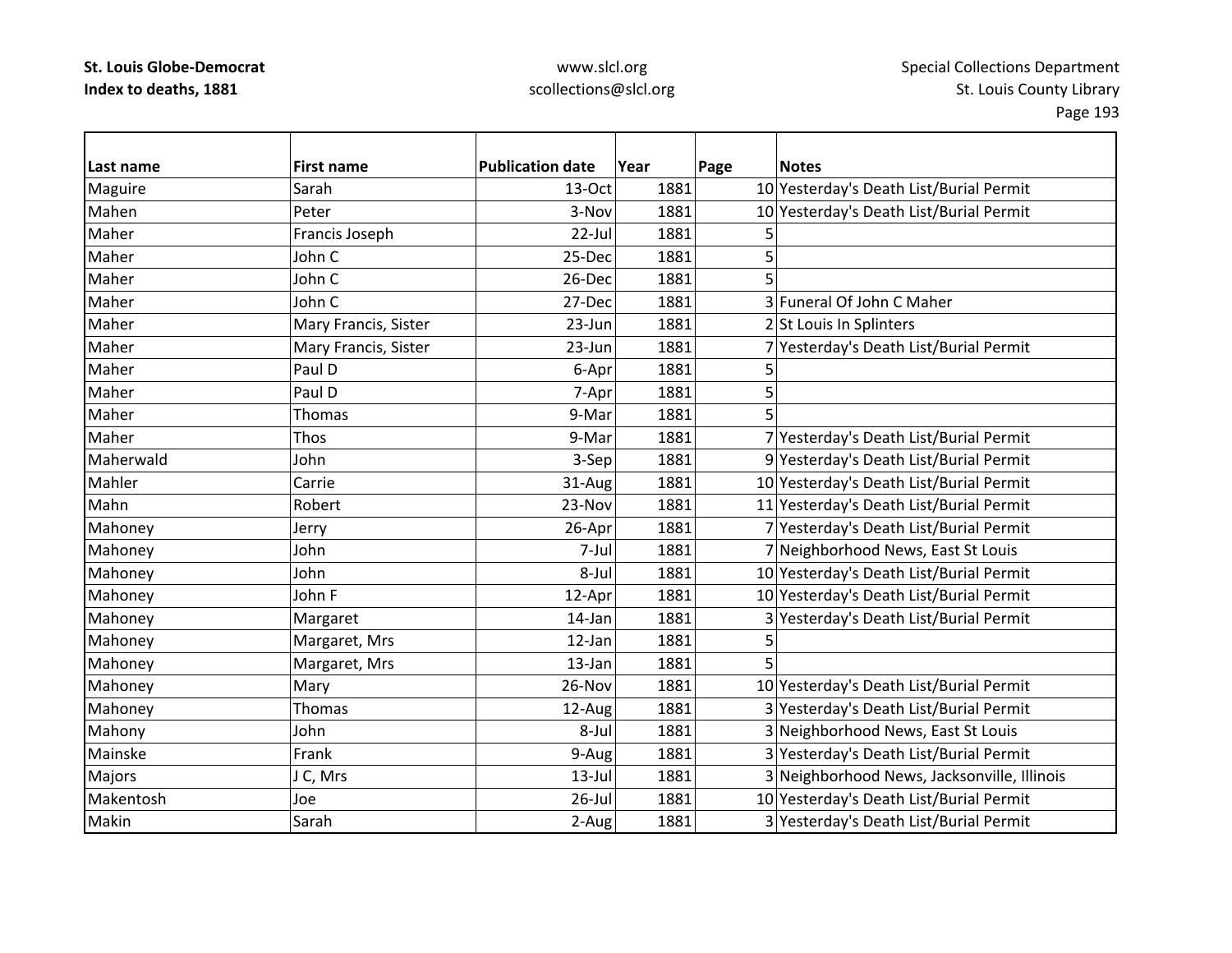| Last name | <b>First name</b>  | <b>Publication date</b> | Year | Page<br><b>Notes</b>                           |
|-----------|--------------------|-------------------------|------|------------------------------------------------|
| Malier    | Margaret           | 5-Dec                   | 1881 | 10 Yesterday's Death List/Burial Permit        |
| Malin     | F P                | 20-Jan                  | 1881 | 6 Burial Permits                               |
| Malin     | <b>Frank Pratt</b> | 19-Jan                  | 1881 | 5                                              |
| Malke     | Adolph O           | 8-Dec                   | 1881 | 10 Yesterday's Death List/Burial Permit        |
| Malloy    | Peter              | $20$ -Oct               | 1881 | 11 Coroner's Inquests                          |
| Malloy    | Peter              | 21-Oct                  | 1881 | 11 Yesterday's Death List/Burial Permit        |
| Maloney   | Andrew             | 31-Aug                  | 1881 | 10 Yesterday's Death List/Burial Permit        |
| Maloney   | Ellen              | $14$ -Jul               | 1881 | 10 Yesterday's Death List/Burial Permit        |
| Maloney   | Ida                | 31-Aug                  | 1881 | 10 Yesterday's Death List/Burial Permit        |
| Maloney   | JP                 | 25-Jun                  | 1881 | 5                                              |
| Maloney   | James              | 28-May                  | 1881 | 9 Yesterday's Death List/Burial Permit         |
| Maloney   | John               | 25-Jun                  | 1881 | 3 Yesterday's Death List/Burial Permit         |
| Maloney   | Kate               | 5-Jan                   | 1881 | 7 Death List/ Burial Permit                    |
| Maloney   | Mary               | 14-Jun                  | 1881 | 10 Yesterday's Death List/Burial Permit        |
| Maloney   | Michael            | 25-Jan                  | 1881 | 8 Yesterday's Death List/Burial Permit         |
| Maloney   | William            | 25-Mar                  | 1881 | 7 Splinters                                    |
| Maloney   | William            | 26-Mar                  | 1881 | 8 Yesterday's Death List/Burial Permit         |
|           |                    |                         |      | Yesterday's Death List/Burial Permit, St Ann's |
| Maloney   | William            | 30-Jan                  | 1881 | 13 Asylum                                      |
| Malony    | James              | 27-May                  | 1881 | 5                                              |
| Mamon     | Mary               | 25-Mar                  | 1881 | 10 Yesterday's Death List/Burial Permit        |
| Manch     | Charlotte          | $10$ -Jul               | 1881 | 8 Yesterday's Death List/Burial Permit         |
| Mangan    | Michael Joseph     | 29-Apr                  | 1881 |                                                |
| Manging   | Regina             | $23 - Jun$              | 1881 | 7 Yesterday's Death List/Burial Permit         |
| Mann      | Ē                  | 13-Aug                  | 1881 | 9 Yesterday's Death List/Burial Permit         |
| Manney    | Michael M          | 27-Oct                  | 1881 | 9 Yesterday's Death List/Burial Permit         |
| Manning   | William Graham     | 22-Feb                  | 1881 | 5                                              |
| Manning   | William Graham     | 23-Feb                  | 1881 | 5                                              |
| Manning   | William Graham     | 24-Feb                  | 1881 | 5                                              |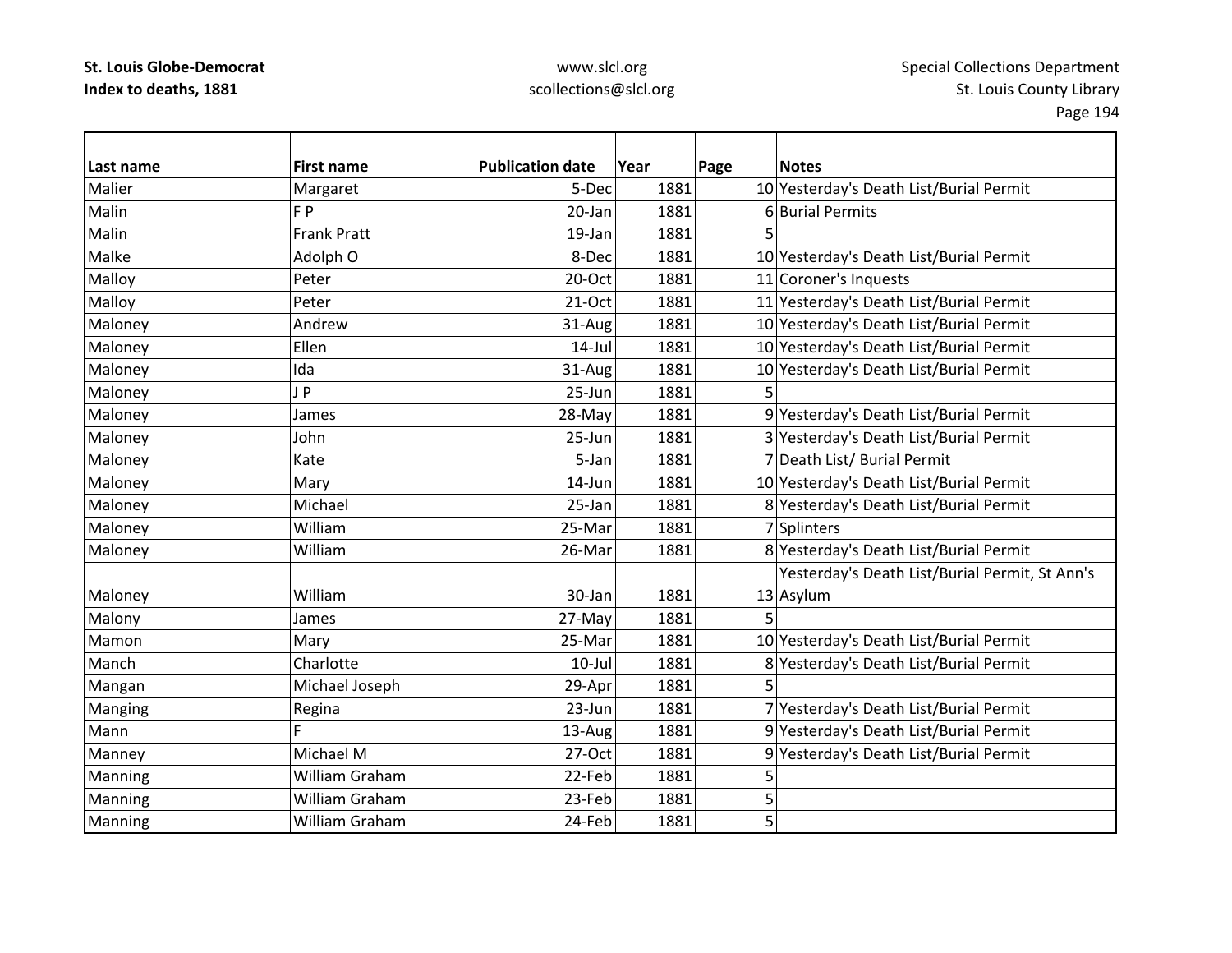## www.slcl.org scollections@slcl.org

 $\overline{\phantom{a}}$ 

| Last name    | <b>First name</b> | <b>Publication date</b> | Year | Page | <b>Notes</b>                                |
|--------------|-------------------|-------------------------|------|------|---------------------------------------------|
| Mansberg     | Wilhelmina        | 26-Aug                  | 1881 |      | 8 Yesterday's Death List/Burial Permit      |
| Manson       | J W, Mrs          | 8-Jun                   | 1881 |      | 6 Neighborhood News, Jacksonville, Illinois |
| Mantey       | August            | 8-Feb                   | 1881 |      | 6 Yesterday's Death List/Burial Permit      |
| Mantle       | Leah              | $20 -$ Jul              | 1881 |      | 3 Yesterday's Death List/Burial Permit      |
| Marachlensky | Annie             | 16-Aug                  | 1881 |      | 10 Yesterday's Death List/Burial Permit     |
| Marashal     | <b>Benoist</b>    | 12-Feb                  | 1881 |      | 6 Yesterday's Death List/Burial Permit      |
| Maratie      | James             | 15-Nov                  | 1881 |      | 10 Yesterday's Death List/Burial Permit     |
| Maratin      | C <sub>M</sub>    | $1-Jun$                 | 1881 |      | 7 Yesterday's Death List/Burial Permit      |
| March        | Emma              | 18-Dec                  | 1881 |      | 17 Yesterday's Death List/Burial Permit     |
| March        | Jesse             | 18-Jun                  | 1881 |      | 7 Yesterday's Death List/Burial Permit      |
| March        | Sarah, Mrs        | 23-Aug                  | 1881 | 5    |                                             |
| Mare         | Maggie            | 3-Dec                   | 1881 |      | 10 Yesterday's Death List/Burial Permit     |
| Margeson     | Frank W           | 22-Dec                  | 1881 |      | 2 Locals In Brief                           |
| Marguarie    | Johanna           | 19-Feb                  | 1881 |      | 9 Yesterday's Death List/Burial Permit      |
| Marick       | Katie             | 5-Oct                   | 1881 |      | 7 Yesterday's Death List/Burial Permit      |
| Mark         | Barbara           | 22-Sep                  | 1881 |      | 10 Yesterday's Death List/Burial Permit     |
| Markey       | JP                | 29-Mar                  | 1881 |      | 10 Coroner's Cases                          |
| Markey       | John P            | 30-Mar                  | 1881 |      | 7 Yesterday's Death List/Burial Permit      |
| Markolf      | Lewis             | 3-Sep                   | 1881 |      | 9 Yesterday's Death List/Burial Permit      |
| Markowiki    | Maria             | $1-Sep$                 | 1881 |      | 10 Yesterday's Death List/Burial Permit     |
| <b>Marks</b> | George            | 9-Nov                   | 1881 |      | 10 Yesterday's Death List/Burial Permit     |
| <b>Marks</b> | Peter             | 22-Apr                  | 1881 | 5    |                                             |
| <b>Marks</b> | Peter             | 23-Apr                  | 1881 | 5    |                                             |
| <b>Marks</b> | Stephen           | 7-Jul                   | 1881 |      | 7 Neighborhood News, Jacksonville, Illinois |
| Marky        | John P            | 28-Mar                  | 1881 |      | 8 Died In A Doze                            |
| Marlatt      | Mary E            | 23-Sep                  | 1881 | 5    |                                             |
| Marlett      | Mary              | 16-Oct                  | 1881 | 5    |                                             |
| Marlow       | Charles, Mr       | 16-Jan                  | 1881 | 5    |                                             |
| Marly        | Susan             | 7-Apr                   | 1881 | 5    |                                             |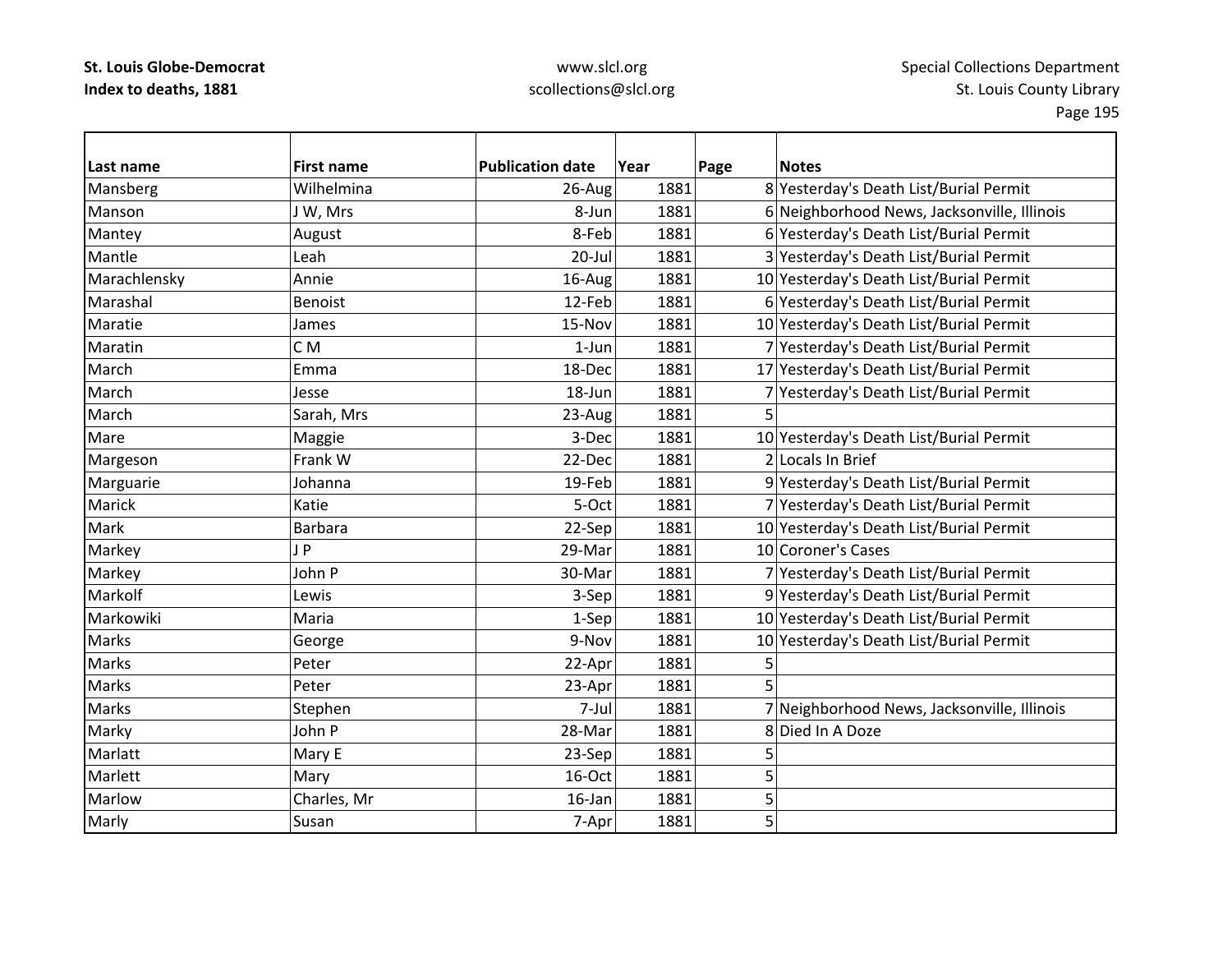| Last name | <b>First name</b>    | <b>Publication date</b> | Year | Page | <b>Notes</b>                            |
|-----------|----------------------|-------------------------|------|------|-----------------------------------------|
| Marly     | Susan                | 8-Apr                   | 1881 | 5    |                                         |
| Marman    | Thomas               | 9-Aug                   | 1881 |      | 3 Yesterday's Death List/Burial Permit  |
| Marol     | Louis                | 6-Jul                   | 1881 |      | 10 Yesterday's Death List/Burial Permit |
| Marre     | Louis                | 5-Jul                   | 1881 | 5    |                                         |
| Marrison  | William              | 17-Feb                  | 1881 | 5    |                                         |
| Marrow    | Robert J             | 6-Dec                   | 1881 |      | 10 Yesterday's Death List/Burial Permit |
| Mars      | Jesse                | 6-Aug                   | 1881 |      | 3 Yesterday's Death List/Burial Permit  |
| Marsch    | Fredreka             | 2-Mar                   | 1881 |      | 3 Yesterday's Death List/Burial Permit  |
| Marsh     | Charles <sub>T</sub> | 15-Feb                  | 1881 | 5    |                                         |
| Marsh     | Nelson               | 2-Sep                   | 1881 | 5    |                                         |
| Marsh     | Nelson               | 3-Sep                   | 1881 |      | 9 Yesterday's Death List/Burial Permit  |
| Marshall  | David                | 21-Oct                  | 1881 |      | 11 Yesterday's Death List/Burial Permit |
| Marshall  | Geo D                | 11-Feb                  | 1881 |      | 3 Yesterday's Death List/Burial Permit  |
| Marshall  | John A               | $15$ -Jul               | 1881 |      | 10 Municipal Matters                    |
| Marshall  | John H               | 7-Apr                   | 1881 |      | 8 Yesterday's Death List/Burial Permit  |
| Marthens  | H C, Dr              | 28-Dec                  | 1881 |      | 10 Year's Mortality                     |
| Marthens  | H C, MD              | 2-Feb                   | 1881 | 5    |                                         |
| Marthens  | H C, MD              | 3-Feb                   | 1881 | 3    |                                         |
| Marthens  | H C, MD              | 3-Feb                   | 1881 |      | 10 Yesterday's Death List/Burial Permit |
| Marthens  | Henry C, Dr          | 3-Feb                   | 1881 |      | 3 Death Of Dr Marthens                  |
| Martin    | <b>Dellie Noel</b>   | 8-May                   | 1881 | 5    |                                         |
| Martin    | Ed                   | 16-Nov                  | 1881 |      | 10 Yesterday's Death List/Burial Permit |
| Martin    | Ellen                | 23-Mar                  | 1881 |      | 7 Yesterday's Death List/Burial Permit  |
| Martin    | Frank                | 6-Jul                   | 1881 |      | 10 Yesterday's Death List/Burial Permit |
| Martin    | James                | 29-Jan                  | 1881 |      | 7 Yesterday's Death List/Burial Permit  |
| Martin    | Jessie               | 7-Dec                   | 1881 |      | 10 Yesterday's Death List/Burial Permit |
| Martin    | John                 | 20-Mar                  | 1881 |      | 16 Yesterday's Death List/Burial Permit |
| Martin    | John                 | 12-Aug                  | 1881 |      | 3 Yesterday's Death List/Burial Permit  |
| Martin    | John                 | 31-Aug                  | 1881 | 5    |                                         |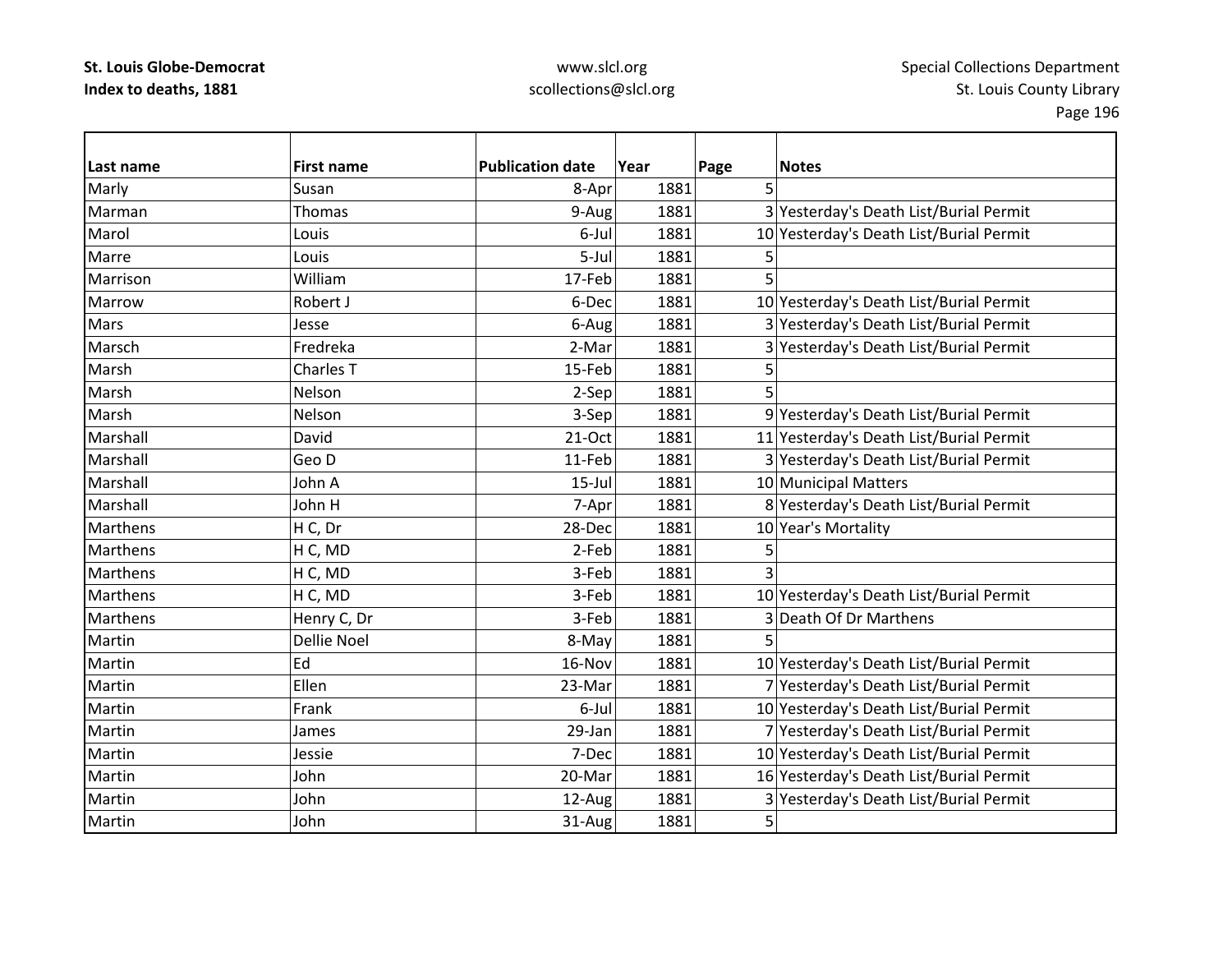| Last name  | <b>First name</b> | <b>Publication date</b> | Year | Page | <b>Notes</b>                            |
|------------|-------------------|-------------------------|------|------|-----------------------------------------|
| Martin     | John              | 1-Sep                   | 1881 |      | 10 Yesterday's Death List/Burial Permit |
| Martin     | Joseph            | $20$ -Jul               | 1881 |      | 3 Yesterday's Death List/Burial Permit  |
| Martin     | Julian            | 19-Oct                  | 1881 |      | 10 Yesterday's Death List/Burial Permit |
| Martin     | Mary              | 3-Jul                   | 1881 |      | 16 Yesterday's Death List/Burial Permit |
| Martin     | Mary Eugenie      | 23-Mar                  | 1881 | 5.   |                                         |
| Martin     | Ollie             | 6-Jul                   | 1881 |      | 10 Yesterday's Death List/Burial Permit |
| Martin     | Paul              | 30-Apr                  | 1881 |      | Neighborhood News, Belleville           |
| Martin     | Stephen W         | 26-Nov                  | 1881 | 5    |                                         |
| Martin     | Stephen W         | 27-Nov                  | 1881 | 5    |                                         |
| Martin     | Willie B          | 30-Oct                  | 1881 | 5    |                                         |
| Martin     | Winfield          | 8-Sep                   | 1881 |      | 10 Yesterday's Death List/Burial Permit |
| Mason      | <b>Alice Maud</b> | $23-Oct$                | 1881 |      | 3 Yesterday's Death List/Burial Permit  |
| Mason      | <b>Alice Maud</b> | $23-Oct$                | 1881 |      |                                         |
| Mason      | John              | 12-Mar                  | 1881 |      | 6 Neighborhood News, Belleville         |
| Mason      | Mary (Child Of)   | 16-Dec                  | 1881 |      | 10 Yesterday's Death List/Burial Permit |
| Massa      | Louis             | 21-Feb                  | 1881 |      | 2 Inspired By Insanity                  |
| Masse      | Peter             | 2-Aug                   | 1881 |      | 3 Yesterday's Death List/Burial Permit  |
| Massengale | Rebecca           | 4-Nov                   | 1881 |      | 10 Yesterday's Death List/Burial Permit |
| Massengale | Rebecca A         | 3-Nov                   | 1881 |      |                                         |
| Massico    | Peter             | 11-Sep                  | 1881 |      | 8 Yesterday's Death List/Burial Permit  |
| Masterson  | Walter            | 16-Feb                  | 1881 | 5    |                                         |
| Masterson  | Walter            | 17-Feb                  | 1881 |      | 8 Yesterday's Death List/Burial Permit  |
| Mastler    | Jacob G           | 6-Dec                   | 1881 |      | 10 Yesterday's Death List/Burial Permit |
| Masure     | Amanda Chenie     | 15-Dec                  | 1881 | 5    |                                         |
| Masure     | Amanda Chenie     | 16-Dec                  | 1881 | 5    |                                         |
| Masure     | Amanda Chenie     | 17-Dec                  | 1881 | 5    |                                         |
| Masure     | Amanda Chenie     | 18-Dec                  | 1881 |      |                                         |
| Masure     | Amanda Chenie     | 18-Dec                  | 1881 |      | 17 Yesterday's Death List/Burial Permit |
| Masure     | Amanda, Mrs       | 19-Dec                  | 1881 |      | 8 Obsequies OF Mrs. Masure              |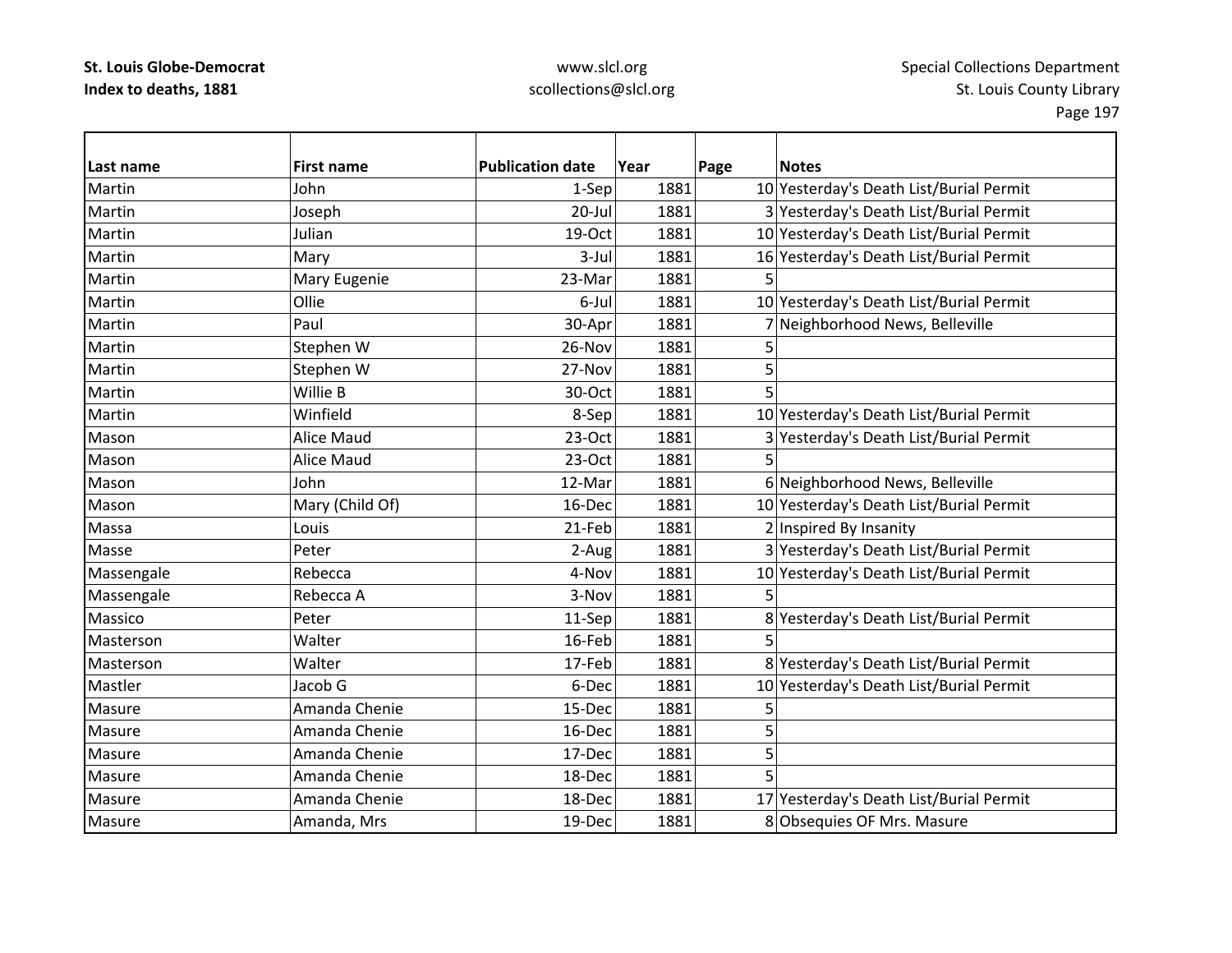| Last name       | <b>First name</b> | <b>Publication date</b> | Year | Page | <b>Notes</b>                            |
|-----------------|-------------------|-------------------------|------|------|-----------------------------------------|
| Math            | Wm                | 1-Oct                   | 1881 |      | 3 Suburban, Belleville                  |
| Mathaei         | J L, Capt         | 7-Nov                   | 1881 |      | 8 Mathaei's Funeral                     |
| Mathaei         | John L            | 6-Nov                   | 1881 |      | 7 Mathaei Murdered                      |
| Mathaei         | John L            | 7-Nov                   | 1881 |      | 8 Could Of Witnesses                    |
| Mathai          | Clara             | 7-Jul                   | 1881 |      | 10 Yesterday's Death List/Burial Permit |
| Matheia         | John S            | 29-Dec                  | 1881 |      | 10 Homicides                            |
| Mathers         | Albert            | 20-Sep                  | 1881 |      | 10 Yesterday's Death List/Burial Permit |
| Mathew          | Joseph, Brother   | 31-Aug                  | 1881 |      | 10 Yesterday's Death List/Burial Permit |
| <b>Mathews</b>  | Charles           | 28-Nov                  | 1881 |      |                                         |
| <b>Mathews</b>  | Charles           | 29-Nov                  | 1881 |      | 10 Yesterday's Death List/Burial Permit |
| <b>Mathews</b>  | Lilly             | 13-Aug                  | 1881 |      | 9 Yesterday's Death List/Burial Permit  |
| Mathews         | Lilly, Mrs        | 12-Aug                  | 1881 | 5    |                                         |
| <b>Mathews</b>  | Lilly, Mrs        | 13-Aug                  | 1881 | 5    |                                         |
| Mathews         | Owen              | 25-Sep                  | 1881 | 5    |                                         |
| Mathey          | Annie             | 30-Mar                  | 1881 |      | 7 Yesterday's Death List/Burial Permit  |
| Mathien         | Joseph            | 5-Dec                   | 1881 |      | 10 Yesterday's Death List/Burial Permit |
| Matil           | August            | 20-Sep                  | 1881 |      | 10 Yesterday's Death List/Burial Permit |
| Matlock         | Mary (Infant Of)  | 25-Jun                  | 1881 |      | 3 Yesterday's Death List/Burial Permit  |
| Matt            | Fred              | 1-Dec                   | 1881 |      | 10 Yesterday's Death List/Burial Permit |
| Mattberm        | Peter             | 29-Jun                  | 1881 |      | 3 Yesterday's Death List/Burial Permit  |
| Matter          | Emma              | 30-Aug                  | 1881 |      | 10 Yesterday's Death List/Burial Permit |
| Matthaei        | Johh L            | 5-Nov                   | 1881 | 10   |                                         |
| Matthaei        | John I            | 5-Nov                   | 1881 |      | 7 Mathaei Murdered                      |
| Matthai         | John L            | 28-Dec                  | 1881 |      | 10 Year's Mortality                     |
| <b>Matthews</b> | Edward            | $21$ -Jan               | 1881 |      | 3 Yesterday's Death List/Burial Permit  |
| Matthews        | Ida               | 10-Nov                  | 1881 |      | 10 Yesterday's Death List/Burial Permit |
| <b>Matthias</b> | Abram             | 27-Oct                  | 1881 |      | 2 By The Chloroform Route               |
| <b>Mattis</b>   | Matilda           | 29-Jan                  | 1881 |      | 7 Yesterday's Death List/Burial Permit  |
| Mauer           | Louis             | 29-Jun                  | 1881 |      | 10 Investigations By The Coroner        |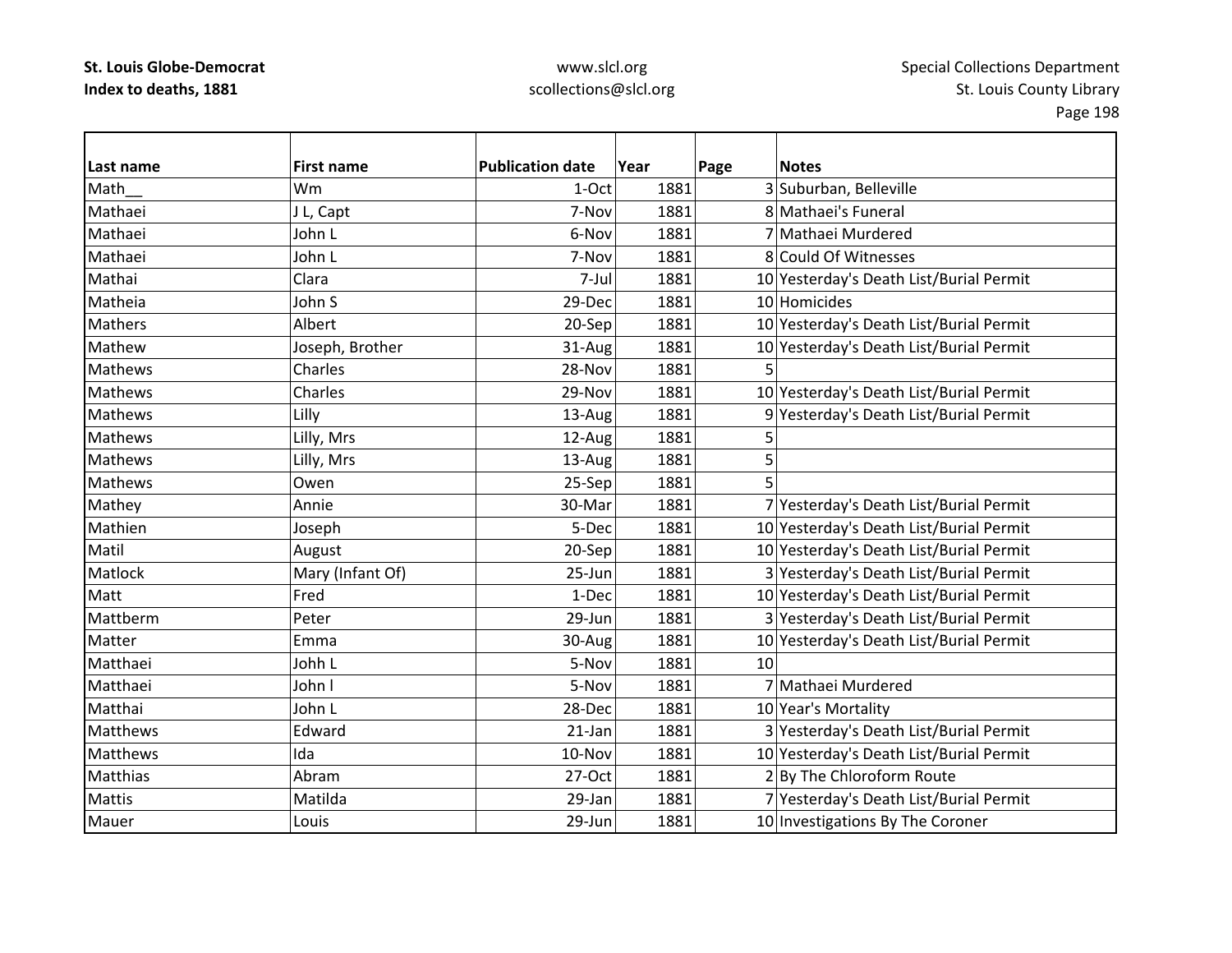## www.slcl.org scollections@slcl.org

5

| Last name        | <b>First name</b>   | <b>Publication date</b> | Year | Page | <b>Notes</b>                            |
|------------------|---------------------|-------------------------|------|------|-----------------------------------------|
| Mauer            | Louis               | 30-Jun                  | 1881 |      | 2 Splinters                             |
| Maul             | Chas                | 29-Dec                  | 1881 |      | 10 Suicides                             |
| Maul             | Otto                | 17-Aug                  | 1881 |      | 8 Yesterday's Death List/Burial Permit  |
| Maul             | Charles             | 10-Apr                  | 1881 |      | 16 Two Inquests                         |
| Maull            | Charles             | 9-Apr                   | 1881 |      | 3 Bullet In His Brain                   |
| Maurer           | Ida                 | 18-Aug                  | 1881 |      | 10 Yesterday's Death List/Burial Permit |
| Maurer           | Louis               | 27-Jun                  | 1881 |      | 4 Three Boys Drowned                    |
| Maver            | Amanda              | 18-May                  | 1881 |      | 7 Yesterday's Death List/Burial Permit  |
| Maxwell          | А                   | 11-Mar                  | 1881 |      | 10 Yesterday's Death List/Burial Permit |
| Maxwell          | A H, Mrs            | 13-Nov                  | 1881 | 5    |                                         |
| Maxwell          | Fannie              | 30-Mar                  | 1881 |      | 7 Yesterday's Death List/Burial Permit  |
| Maxwell          | <b>Fannie Scott</b> | 29-Mar                  | 1881 | 5    |                                         |
| May              | Margaret            | $12$ -Jul               | 1881 |      | 3 Yesterday's Death List/Burial Permit  |
| May              | Wm B, Jr            | 14-Feb                  | 1881 | 5    |                                         |
| May              | Wm B, Jr            | 15-Feb                  | 1881 | 5    |                                         |
| Mayer            | Elizabeth           | 23-Jun                  | 1881 |      | 7 Yesterday's Death List/Burial Permit  |
| Mayer            | Geo                 | 2-Aug                   | 1881 |      | 3 Yesterday's Death List/Burial Permit  |
| Mayer            | Henrietta           | 21-Apr                  | 1881 |      |                                         |
| Mayer            | Mary                | 13-Mar                  | 1881 |      | 16 Yesterday's Death List/Burial Permit |
| Mayer            | Theresa             | $20 -$ Jul              | 1881 |      | 3 Yesterday's Death List/Burial Permit  |
| Mayers           | John                | 11-Sep                  | 1881 |      | 8 Yesterday's Death List/Burial Permit  |
| Mayflower        | Catherine           | $19$ -Jul               | 1881 |      | 10 Death Register                       |
| Maylove          | Annie Katie         | 24-Jul                  | 1881 |      |                                         |
| Mayrose          | Karoline            | 11-Aug                  | 1881 |      | 3 Yesterday's Death List/Burial Permit  |
| <b>McAndrews</b> | Michael             | 23-Nov                  | 1881 |      | 11 Yesterday's Death List/Burial Permit |
| McArthur         | Robert              | 29-Apr                  | 1881 |      | 10 Yesterday's Death List/Burial Permit |
| McAteer          | Daniel              | 30-Aug                  | 1881 |      | 10 Yesterday's Death List/Burial Permit |
| <b>McAuliffe</b> | Cornelius           | 17-Jul                  | 1881 |      | 11 Days Of Death                        |
| <b>McBaine</b>   | Adolphus C          | 29-Jul                  | 1881 |      | 7 Yesterday's Death List/Burial Permit  |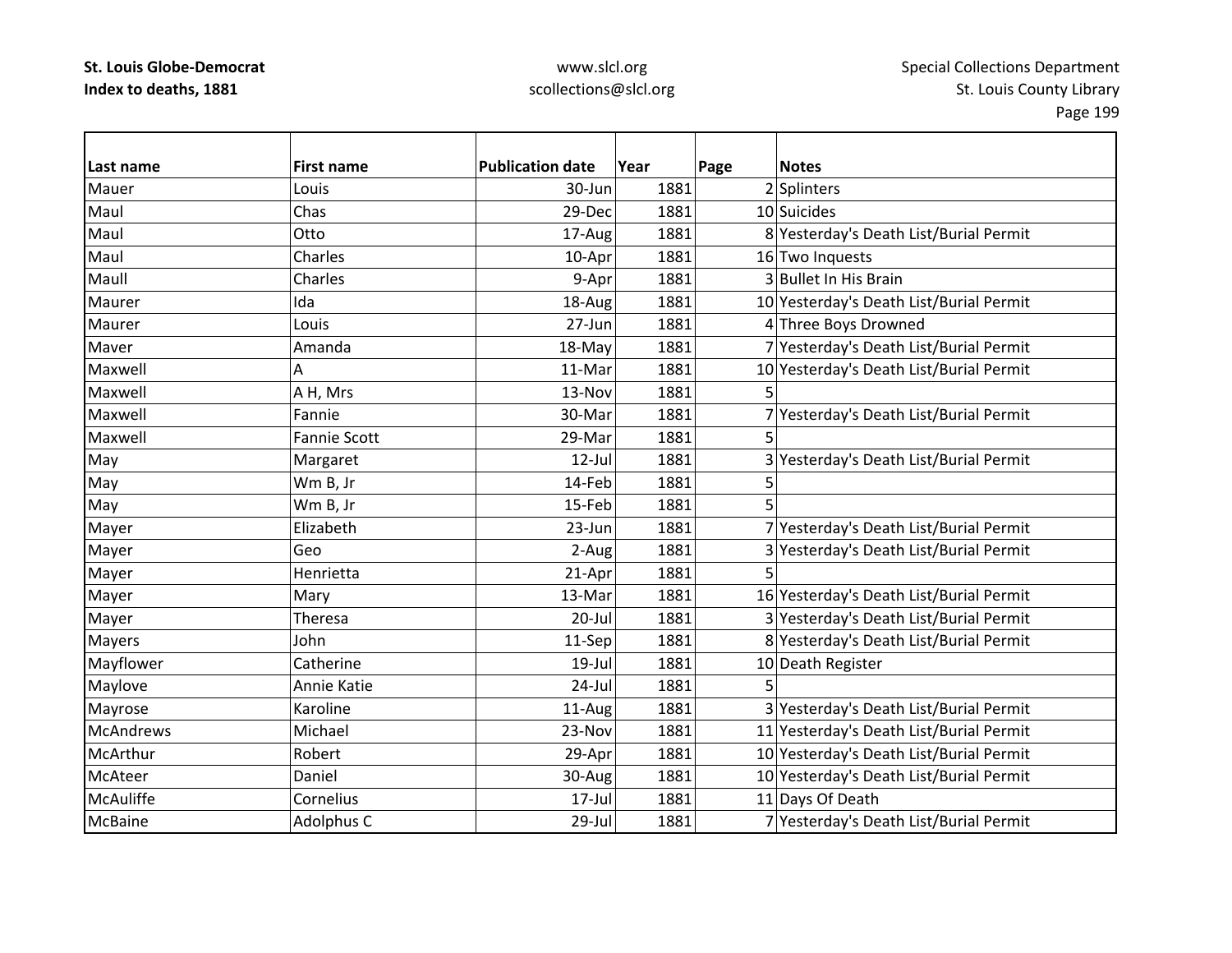| Last name      | <b>First name</b>  | <b>Publication date</b> | Year | Page | <b>Notes</b>                            |
|----------------|--------------------|-------------------------|------|------|-----------------------------------------|
| <b>McBride</b> | Ellen              | 12-Dec                  | 1881 |      | 2 Coroner's Cases                       |
| <b>McBride</b> | Ellen              | 13-Dec                  | 1881 |      | 10 Yesterday's Death List/Burial Permit |
| <b>McCabe</b>  | Elizabeth          | 11-Nov                  | 1881 |      | 10 Yesterday's Death List/Burial Permit |
| <b>McCabe</b>  | Felix              | 8-Sep                   | 1881 |      | 10 Yesterday's Death List/Burial Permit |
| <b>McCabe</b>  | Mary               | 1-May                   | 1881 |      | 6 See Connor, Coroner's Cases           |
| <b>McCabe</b>  | Mary               | 1-May                   | 1881 |      | 16 Yesterday's Death List/Burial Permit |
| McCamley       | John               | 13-Nov                  | 1881 | 5    |                                         |
| McCanlief      | Richard            | 16-Aug                  | 1881 |      | 10 Yesterday's Death List/Burial Permit |
| McCann         | Francis            | $21-Jul$                | 1881 | 5    |                                         |
| McCann         | Frank              | $22$ -Jul               | 1881 |      | 10 Yesterday's Death List/Burial Permit |
| McCann         | Joseph             | 4-Nov                   | 1881 |      | 10 Yesterday's Death List/Burial Permit |
| McCann         | Maggie             | 11-Aug                  | 1881 |      | 3 Yesterday's Death List/Burial Permit  |
| McCann         | Mike               | 9-Jul                   | 1881 |      | 9 Yesterday's Death List/Burial Permit  |
| McCarthy       | Anna               | 8-Oct                   | 1881 |      | 9 Yesterday's Death List/Burial Permit  |
| McCarthy       | Edward             | 17-May                  | 1881 |      | 10 Yesterday's Death List/Burial Permit |
| McCarthy       | Edward, Mr         | 18-May                  | 1881 |      | 6 St Louis In Splinters                 |
| McCarthy       | George             | 4-Oct                   | 1881 |      | 10 Yesterday's Death List/Burial Permit |
| McCarthy       | John H             | 28-Aug                  | 1881 | 5    |                                         |
| McCarthy       | John H             | 28-Aug                  | 1881 |      | 6 Splinters                             |
| McCarthy       | Mary               | 24-Apr                  | 1881 |      | 9 Yesterday's Death List/Burial Permit  |
| McCarthy       | Michael            | 29-Nov                  | 1881 |      | 10 Yesterday's Death List/Burial Permit |
| McCarthy       | Theresa (Child Of) | 9-Jul                   | 1881 |      | 9 Yesterday's Death List/Burial Permit  |
| McCartney      | Mary               | 16-Aug                  | 1881 |      | 10 Yesterday's Death List/Burial Permit |
| McCartney      | Mary, Mrs          | 16-Aug                  | 1881 | 5    |                                         |
| <b>McCarty</b> | <b>Edward P</b>    | 9-Jun                   | 1881 |      |                                         |
| <b>McCarty</b> | Edward P           | 9-Jun                   | 1881 |      | 8 Edward P M'Carty                      |
| <b>McCarty</b> | <b>Edward P</b>    | 10-Jun                  | 1881 |      |                                         |
| <b>McCarty</b> | <b>Edward P</b>    | $11$ -Jun               | 1881 |      | 9 Yesterday's Death List/Burial Permit  |
| McCarty        | <b>Edward P</b>    | 28-Dec                  | 1881 |      | 10 Year's Mortality                     |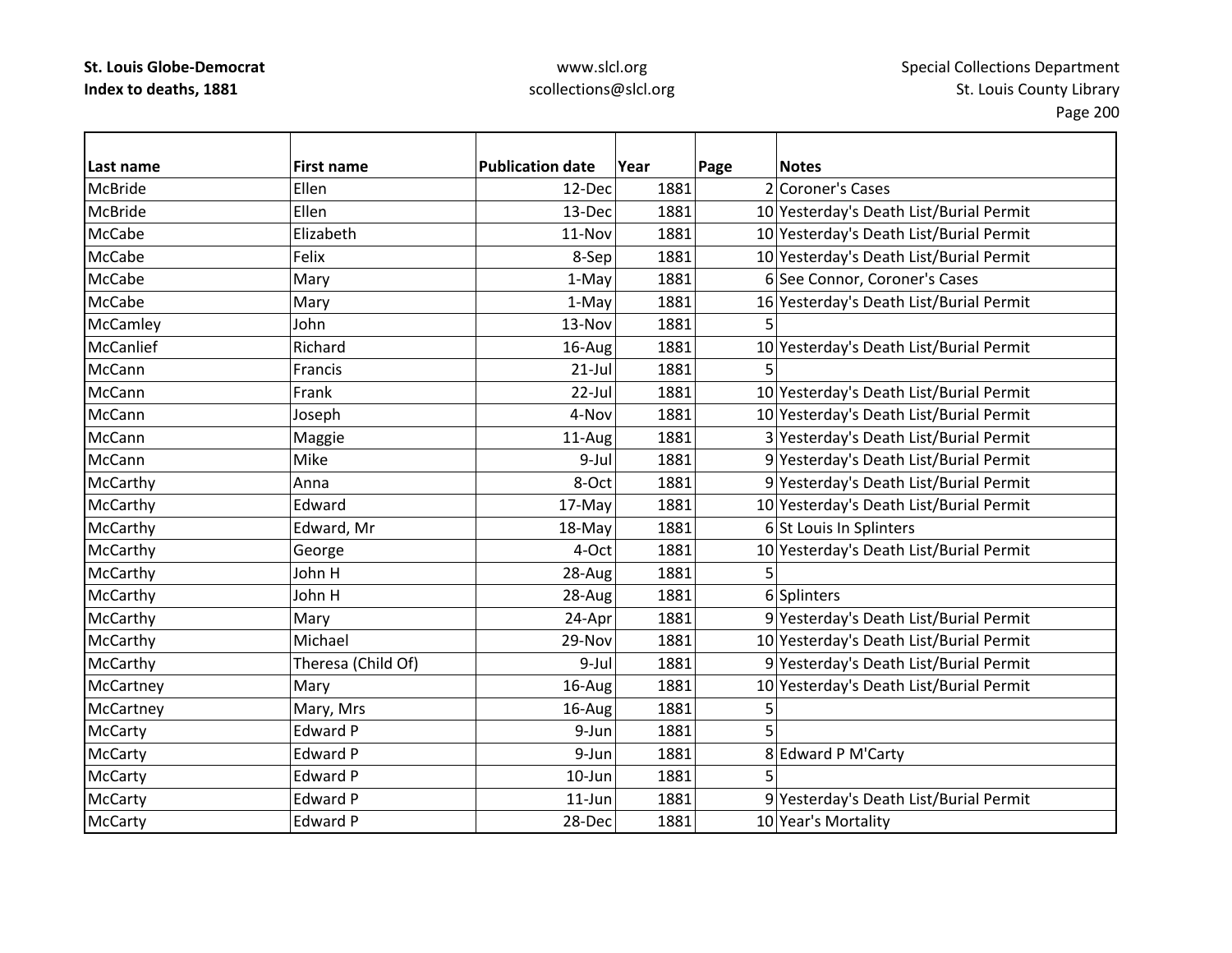| Last name       | <b>First name</b>   | <b>Publication date</b> | Year | Page | <b>Notes</b>                            |
|-----------------|---------------------|-------------------------|------|------|-----------------------------------------|
| <b>McCarty</b>  | Elizabeth           | 18-Sep                  | 1881 |      | 6 Yesterday's Death List/Burial Permit  |
| <b>McCarty</b>  | John                | 30-Aug                  | 1881 |      | 10 Yesterday's Death List/Burial Permit |
| <b>McCarty</b>  | Mr                  | $11$ -Jun               | 1881 |      | 9 Funeral                               |
| McCash          | David               | 18-May                  | 1881 |      | 6 Boy Almost Beheaded                   |
| McCash          | David               | 20-May                  | 1881 |      | 10 Coroner's Cases                      |
| <b>McCash</b>   | Mary                | 19-Aug                  | 1881 | 5    |                                         |
| McCash          | Mary                | 20-Aug                  | 1881 | 5    |                                         |
| <b>McCash</b>   | Mary                | 21-Aug                  | 1881 |      | 9 Yesterday's Death List/Burial Permit  |
| McCawor         | James (Infant Of)   | 24-Dec                  | 1881 |      | 12 Yesterday's Death List/Burial Permit |
| McClellan       | Mary                | $12$ -Jul               | 1881 |      | 3 Yesterday's Death List/Burial Permit  |
| McClelland      | Lucy                | 9-Aug                   | 1881 |      | 3 Yesterday's Death List/Burial Permit  |
| McCloskey       | Patrick, Jr         | 30-Mar                  | 1881 | 5    |                                         |
| McCloskey       | Patrick, Mrs        | 8-Aug                   | 1881 | 5    |                                         |
| McCluney        | Lizzie              | 9-Dec                   | 1881 | 5    |                                         |
| <b>McCluney</b> | Lizzie              | 10-Dec                  | 1881 |      | 10 Yesterday's Death List/Burial Permit |
| McClure         | ER, Mr              | 18-Nov                  | 1881 |      | 7 Death Of E B McClure                  |
| McClure         | Jane, Miss          | 16-Sep                  | 1881 |      |                                         |
| McClure         | Kate                | $26$ -Jul               | 1881 |      | 10 Yesterday's Death List/Burial Permit |
| McClure         | Kate McAndrews, Mrs | 24-Jul                  | 1881 | 5    |                                         |
| McClure         | Kate, Mrs           | 30-Jul                  | 1881 |      | 3 Splinters                             |
| McClure         | Thos                | 24-Jun                  | 1881 |      | 7 Death Of Thomas McClure               |
| McCluskey       | Patrick, Mrs        | 7-Aug                   | 1881 |      |                                         |
| McCollum        | Sarah               | 2-Aug                   | 1881 |      | 3 Yesterday's Death List/Burial Permit  |
| McConlogue      | Margaret            | 5-Feb                   | 1881 |      | 9 Yesterday's Death List/Burial Permit  |
| McConlogue      | Margaret M, Mrs     | 5-Feb                   | 1881 | 5    |                                         |
| McConlogue      | Margaret, Mrs       | 4-Feb                   | 1881 | 5    |                                         |
| McConlogue      | Margaret, Mrs       | 6-Feb                   | 1881 | 5    |                                         |
| McConnell       | Daniel J            | 8-Nov                   | 1881 | 5    |                                         |
| McConnell       | Daniel J            | 9-Nov                   | 1881 |      | 10 Yesterday's Death List/Burial Permit |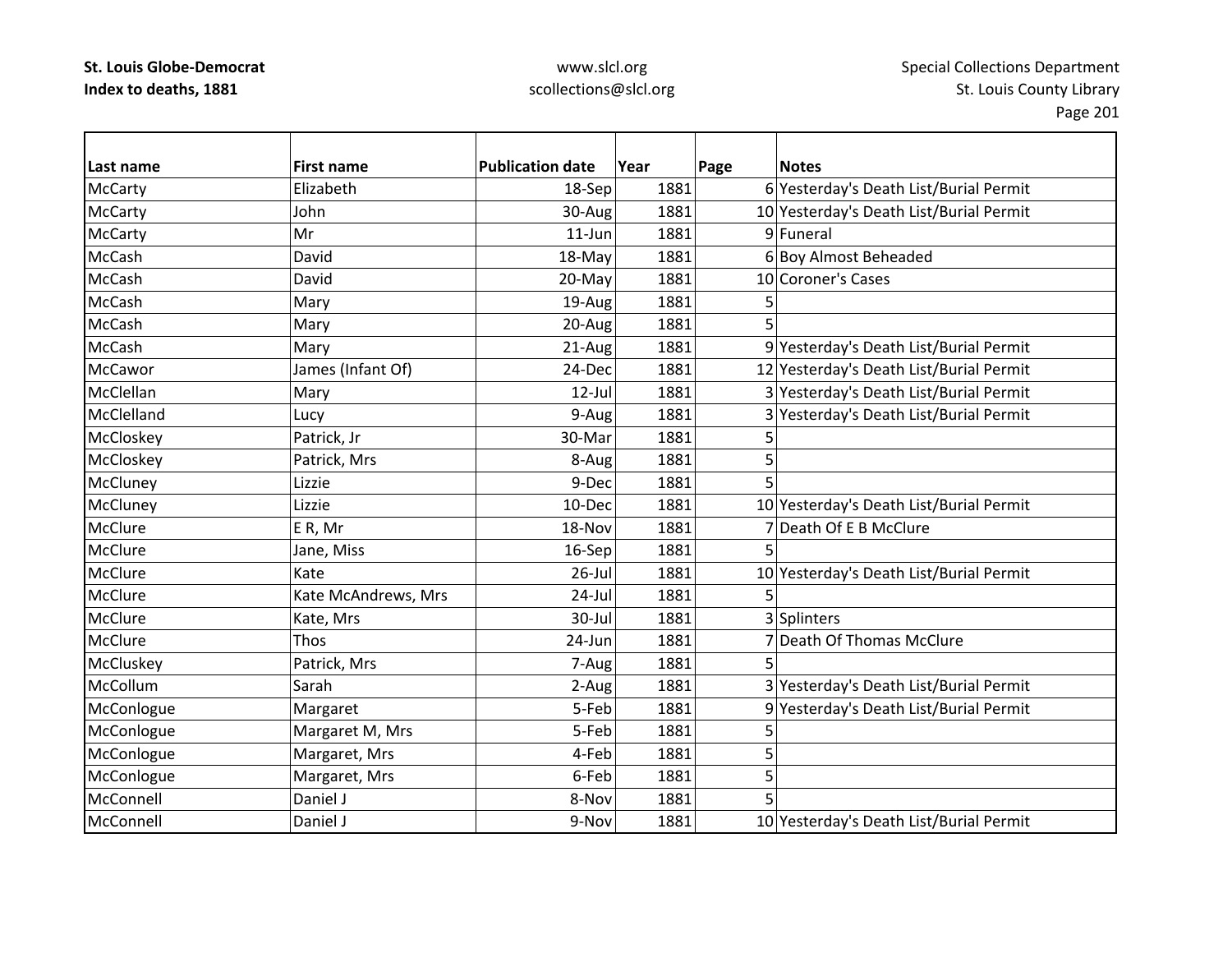| Last name        | <b>First name</b> | <b>Publication date</b> | Year | Page | <b>Notes</b>                            |
|------------------|-------------------|-------------------------|------|------|-----------------------------------------|
| McCord           | Geo W             | 24-Sep                  | 1881 |      | 9 Yesterday's Death List/Burial Permit  |
| McCord           | Louis Eugene      | 6-Jan                   | 1881 | 5    |                                         |
| McCord           | Louis R, Jr       | 7-Jan                   | 1881 |      | 7 Death Rate/Burial Permit              |
| <b>McCormack</b> | Agnes             | 17-Aug                  | 1881 |      | 8 Yesterday's Death List/Burial Permit  |
| McCormack        | Michael           | $10$ -Jul               | 1881 | 5    |                                         |
| <b>McCormick</b> | Francis           | 29-Oct                  | 1881 | 5    |                                         |
| <b>McCormick</b> | Frank             | 29-Oct                  | 1881 |      | 9 Yesterday's Death List/Burial Permit  |
| <b>McCormick</b> | Frank             | 19-Nov                  | 1881 |      | 10 Yesterday's Death List/Burial Permit |
| <b>McCormick</b> | Michael           | $10$ -Jul               | 1881 |      | 8 Yesterday's Death List/Burial Permit  |
| <b>McCormick</b> | Peter             | 10-Apr                  | 1881 |      | 11 Yesterday's Death List/Burial Permit |
| <b>McCormick</b> | <b>Thomas</b>     | 21-Sep                  | 1881 | 5    |                                         |
| <b>McCormick</b> | Thomas            | 22-Sep                  | 1881 |      | 10 Yesterday's Death List/Burial Permit |
| <b>McCourt</b>   | S M, Mr           | 19-May                  | 1881 | 5    |                                         |
| McCoy            | Irene             | 25-Aug                  | 1881 | 5    |                                         |
| McCoy            | Irene             | 26-Aug                  | 1881 |      | 8 Yesterday's Death List/Burial Permit  |
| McCoy            | Mary              | $16$ -Jul               | 1881 |      | 8 Municipal Matters                     |
| McCoy            | Mary Theresa      | 4-Oct                   | 1881 |      | 10 Yesterday's Death List/Burial Permit |
| McCoy            | Mary, Mrs         | 3-Oct                   | 1881 |      |                                         |
| McCoy            | William           | 12-Feb                  | 1881 |      | 6 Yesterday's Death List/Burial Permit  |
| McCoy            | Wm                | $1-Jul$                 | 1881 |      | 7 Yesterday's Death List/Burial Permit  |
| McCree           | Wm                | 21-Sep                  | 1881 |      | 12 Yesterday's Death List/Burial Permit |
| <b>McCreery</b>  | Barney            | 26-Apr                  | 1881 |      | 7 Yesterday's Death List/Burial Permit  |
| McCune           | James             | 21-Sep                  | 1881 |      | 12 Another Pending Inquest              |
| McCune           | James             | 22-Sep                  | 1881 |      | 10 Yesterday's Death List/Burial Permit |
| McCune           | Josie, Mrs        | 9-Dec                   | 1881 |      | 6 Local In Brief                        |
| McCurdy          | Alice Margaret    | 14-Mar                  | 1881 | 5    |                                         |
| McDavid          | Patrick           | 30-Mar                  | 1881 |      | 7 Yesterday's Death List/Burial Permit  |
| McDermott        | Ellen Clara, Mrs  | 17-Mar                  | 1881 |      | 10 Yesterday's Death List/Burial Permit |
| McDermott        | Frank             | 24-Aug                  | 1881 |      | 6 Splinters                             |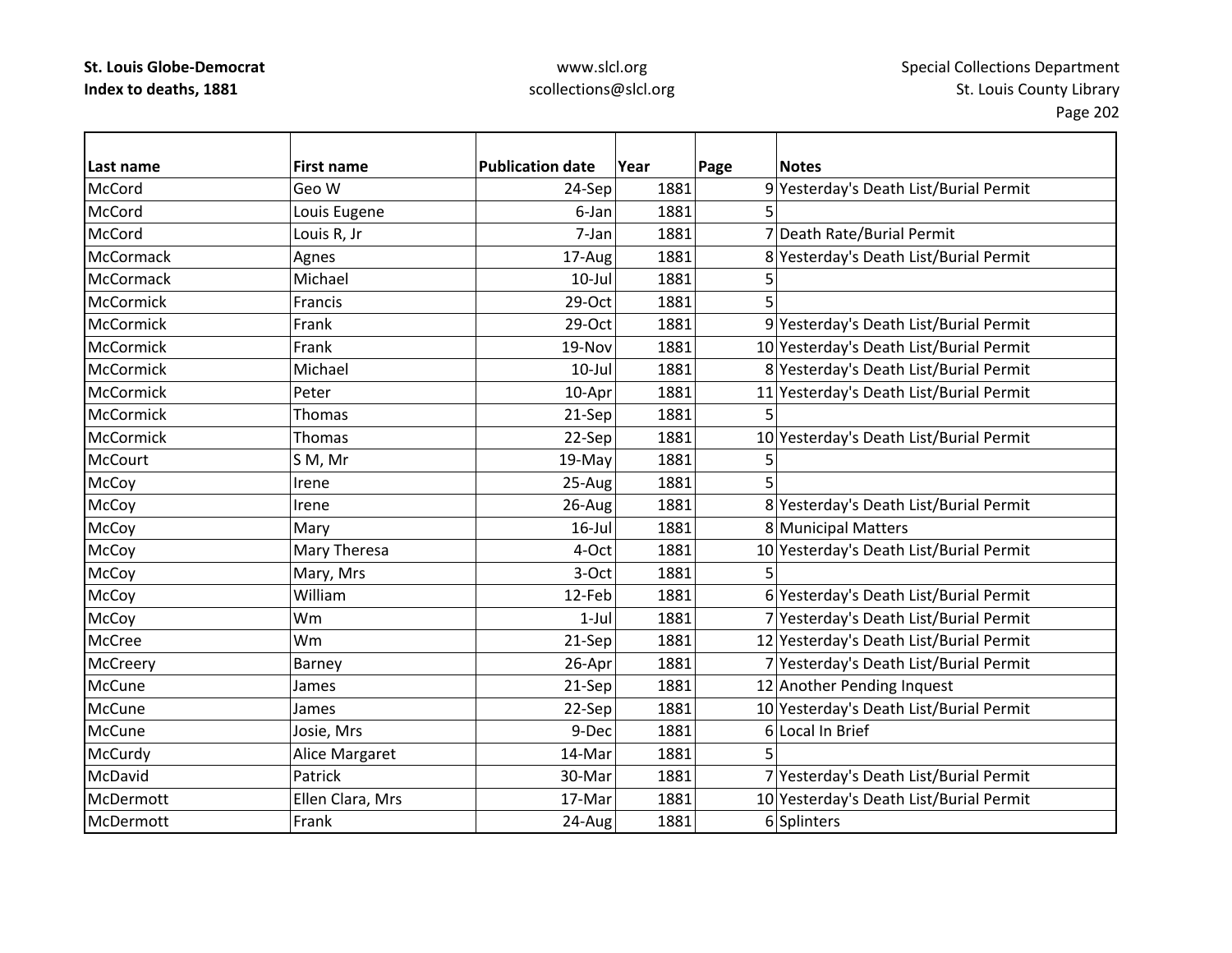| Last name      | <b>First name</b>  | <b>Publication date</b> | Year | Page | <b>Notes</b>                            |
|----------------|--------------------|-------------------------|------|------|-----------------------------------------|
| McDermott      | Frank              | 25-Aug                  | 1881 |      | 8 Frank McDermott's Death               |
| McDermott      | Frank              | 26-Aug                  | 1881 |      | 8 Yesterday's Death List/Burial Permit  |
| McDermott      | James              | 9-Jul                   | 1881 |      | 9 Yesterday's Death List/Burial Permit  |
| McDermott      | Patrick            | 7-Aug                   | 1881 |      | 6 Yesterday's Death List/Burial Permit  |
| McDonald       | <b>Bridget</b>     | 23-Apr                  | 1881 |      | 3 Yesterday's Death List/Burial Permit  |
| McDonald       | Catharine N        | 12-Apr                  | 1881 |      | 10 Six Inquests                         |
| McDonald       | Ellen              | 29-Dec                  | 1881 |      | 9 Yesterday's Death List/Burial Permit  |
| McDonald       | James              | 12-Jul                  | 1881 |      | 3 Yesterday's Death List/Burial Permit  |
| McDonald       | Jennie, Mrs        | 7-Jul                   | 1881 |      |                                         |
| McDonald       | Julia              | 16-Mar                  | 1881 |      | 3 Yesterday's Death List/Burial Permit  |
| McDonald       | Mary               | 5-Jun                   | 1881 |      | 8 Yesterday's Death List/Burial Permit  |
| McDonald       | Maud               | 9-Oct                   | 1881 |      | 16 Yesterday's Death List/Burial Permit |
| McDonald       | Michael            | 21-Jan                  | 1881 |      | 3 Yesterday's Death List/Burial Permit  |
| McDonald       | Patrick H          | 29-Aug                  | 1881 |      | 3 Killing Of M'Donald                   |
| McDonald       | Patrick H          | 29-Dec                  | 1881 |      | 10 Homicides                            |
| McDonald       | Sarah              | 21-Apr                  | 1881 |      | 10 Yesterday's Death List/Burial Permit |
| McDonald       | Sarah, Mrs         | 19-Apr                  | 1881 |      |                                         |
| McDonald       | Susan              | 20-Jul                  | 1881 |      | 3 Yesterday's Death List/Burial Permit  |
| McDonald       | <b>Susan Peake</b> | 20-Jul                  | 1881 | 5    |                                         |
| McDonald       | Virginia           | 8-Jul                   | 1881 |      | 10 Yesterday's Death List/Burial Permit |
| McDonde        | Alex               | 22-Mar                  | 1881 |      | 10 Yesterday's Death List/Burial Permit |
| McDonnell      | Henry              | 28-Aug                  | 1881 |      | 8 Murdered Mail Agent                   |
| McDonough      | Michael            | $10$ -Jul               | 1881 |      | 8 Yesterday's Death List/Burial Permit  |
| McDowall       | Elizabeth, Mrs     | 4-Nov                   | 1881 |      | 8 Neighborhood News, Alton              |
| McDowell       | Rosanna            | 9-Sep                   | 1881 |      | 10 Yesterday's Death List/Burial Permit |
| McDowell       | Rose               | 18-May                  | 1881 |      | 7 Yesterday's Death List/Burial Permit  |
| McDowell       | Rose               | 8-Jul                   | 1881 |      | 10 Yesterday's Death List/Burial Permit |
| McDowell       | Rose, Mrs          | 7-Jul                   | 1881 | 5    |                                         |
| <b>McElroy</b> | George             | 9-Mar                   | 1881 |      | 7 Yesterday's Death List/Burial Permit  |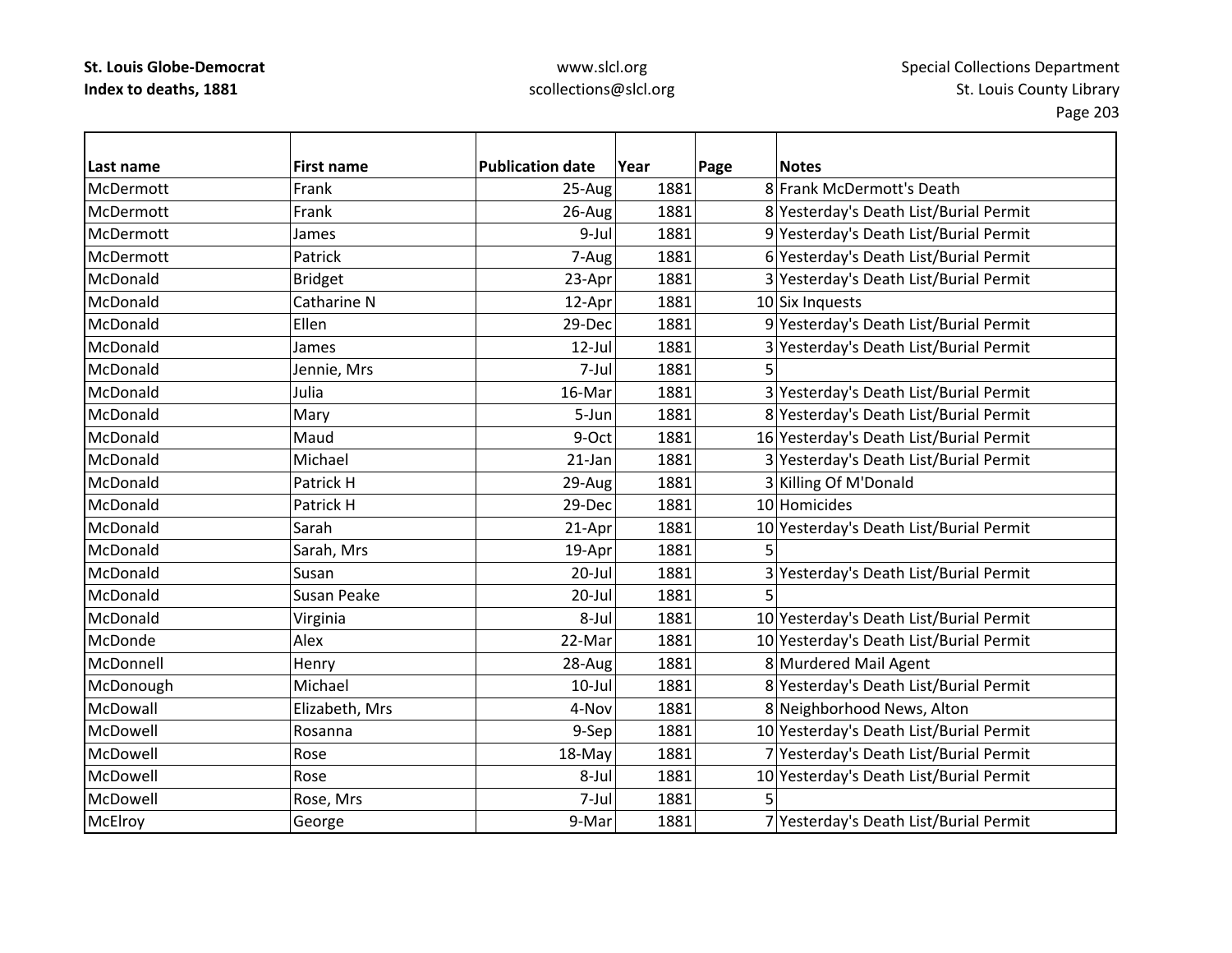| Last name       | <b>First name</b> | <b>Publication date</b> | Year | Page | <b>Notes</b>                            |
|-----------------|-------------------|-------------------------|------|------|-----------------------------------------|
| McElroy         | Ralph             | 30-Jul                  | 1881 | 5    |                                         |
| McEntee         | James             | $25$ -Jul               | 1881 | 5    |                                         |
| McEntee         | James             | $26$ -Jul               | 1881 |      | 10 Yesterday's Death List/Burial Permit |
| <b>McEnter</b>  | Andrew            | 30-Dec                  | 1881 |      | 10 Yesterday's Death List/Burial Permit |
| McEnter         | Margarette        | 12-Jul                  | 1881 |      | 3 Yesterday's Death List/Burial Permit  |
| McEvoy          | Peter             | 11-Oct                  | 1881 |      | 8 Yesterday's Death List/Burial Permit  |
| McFarland       | John              | 17-Jul                  | 1881 |      | 11 Days Of Death                        |
| McFarland       | John S            | $17 -$ Jul              | 1881 |      |                                         |
| McFarrell       | <b>Nettie</b>     | 14-Oct                  | 1881 |      | 3 Yesterday's Death List/Burial Permit  |
| <b>McFaul</b>   | Francis A, Mr     | 10-Oct                  | 1881 | 5    |                                         |
| <b>McFern</b>   | Joel              | $2-Jan$                 | 1881 | 5    |                                         |
| McGahan         | Katie             | $16$ -Jun               | 1881 |      | 10 Yesterday's Death List/Burial Permit |
| McGail          | James             | 1-Nov                   | 1881 |      | 6 Locals In Brief                       |
| McGarrah        | James B           | 29-Aug                  | 1881 |      |                                         |
| <b>McGee</b>    | Chas T            | 24-Nov                  | 1881 |      | 10 Yesterday's Death List/Burial Permit |
| <b>McGee</b>    | Ellen             | 3-Aug                   | 1881 |      | 3 Yesterday's Death List/Burial Permit  |
| <b>McGee</b>    | Maud              | 30-Nov                  | 1881 |      | 10 Yesterday's Death List/Burial Permit |
| <b>McGinnis</b> | Ada               | 9-Oct                   | 1881 |      | 16 Yesterday's Death List/Burial Permit |
| <b>McGinnis</b> | Annie             | 13-Mar                  | 1881 | 8    |                                         |
| <b>McGinnis</b> | Joseph Leo        | 6-Mar                   | 1881 | 5    |                                         |
| McGintey        | Rose              | 4-Jan                   | 1881 |      | 10 Yesterday's Mortality/Burial Permit  |
| McGlinn         | Þ                 | 26-Apr                  | 1881 | 5    |                                         |
| McGlynn         | Eliza             | 9-Mar                   | 1881 |      | 7 Yesterday's Death List/Burial Permit  |
| McGlynn         | Patrick           | 27-Apr                  | 1881 |      | 7 Yesterday's Death List/Burial Permit  |
| McGoogan        | John              | 19-Apr                  | 1881 | 5    |                                         |
| McGoogan        | John              | 20-Apr                  | 1881 | 5    |                                         |
| McGoogan        | John              | 21-Apr                  | 1881 |      | 10 Yesterday's Death List/Burial Permit |
| McGouglin       | Michael           | 23-Jun                  | 1881 |      | 7 Killed While Drunk                    |
| McGowan         | <b>Bridget</b>    | 8-Aug                   | 1881 | 5    |                                         |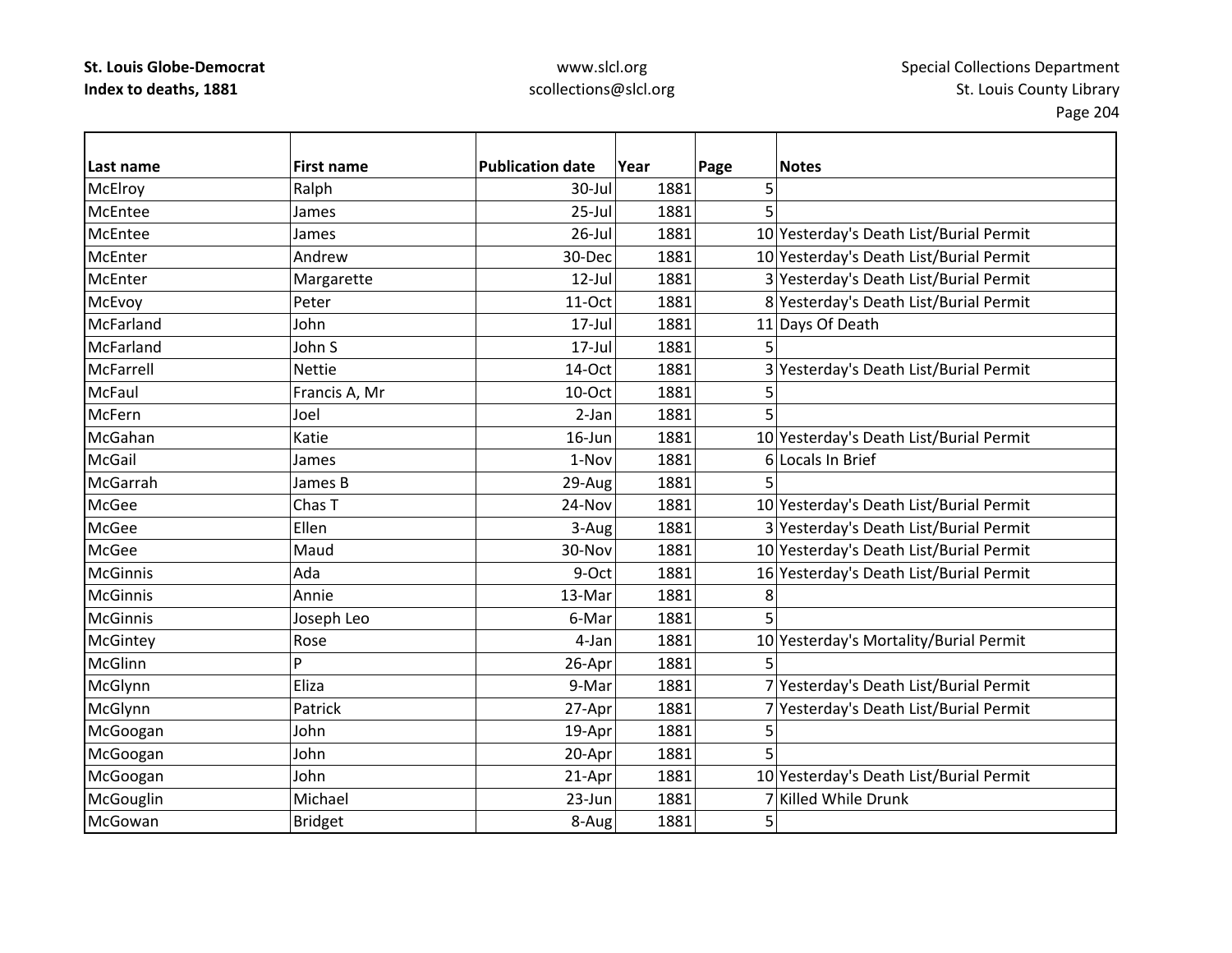| lLast name      | <b>First name</b>      | <b>Publication date</b> | Year | Page<br><b>Notes</b>                            |
|-----------------|------------------------|-------------------------|------|-------------------------------------------------|
| McGowan         | <b>Bridget</b>         | 9-Aug                   | 1881 | 5                                               |
| McGowan         | <b>Bridget</b>         | 10-Aug                  | 1881 | 7 Yesterday's Death List/Burial Permit          |
| McGrady         | Anthony                | 1-Feb                   | 1881 | 3 Yesterday's Death List/Burial Permit          |
| <b>McGraie</b>  | Chas P                 | 18-Oct                  | 1881 | 6 Murdered Recruit                              |
| <b>McGrail</b>  | Anthony                | 1-Feb                   | 1881 | 10 Died Of Apoplexy                             |
| <b>McGrail</b>  | Charles P              | $23-Oct$                | 1881 | 15 Private M'Grail                              |
| <b>McGrail</b>  | James                  | 1-Nov                   | 1881 | 7 Mangled Ironworkers                           |
| McGrath         | Anastasia              | 12-Aug                  | 1881 | 3 Yesterday's Death List/Burial Permit          |
| McGrath         | Catherine              | $23-Oct$                | 1881 | 3 Yesterday's Death List/Burial Permit          |
| McGrath         | Kate                   | 22-Oct                  | 1881 | 6 Local In Brief                                |
| McGrath         | Laurence               | $1-Jul$                 | 1881 | 5                                               |
| McGrath         | Lawrence               | $3-Jul$                 | 1881 | 16 Yesterday's Death List/Burial Permit         |
| McGrath         | Mary                   | 9-Sep                   | 1881 | 10 Yesterday's Death List/Burial Permit         |
| <b>McGraw</b>   | Daniel                 | 2-Aug                   | 1881 | 3 Yesterday's Death List/Burial Permit          |
| McGregor        | Mary E                 | 7-Aug                   | 1881 | 5                                               |
| McGrein         | James                  | 2-Nov                   | 1881 | 8 Coroner's Inquests                            |
| McGriffin       | Allen                  | 5-Oct                   | 1881 | 7 Alias, see Green, Coroner's Cases             |
|                 |                        |                         |      | Alias, see Green, Yesterday's Death List/Burial |
| McGriffin       | Allen                  | 9-Oct                   | 1881 | 16 Permit                                       |
| <b>McGuffin</b> | Allen                  | 29-Dec                  | 1881 | 10 Alias, see Green, Homicides                  |
| McGuire         | Joseph                 | 5-Oct                   | 1881 | 7 Yesterday's Death List/Burial Permit          |
| <b>McGuire</b>  | Kate                   | 25-Feb                  | 1881 | 7 Yesterday's Death List/Burial Permit          |
| <b>McGuire</b>  | Mary                   | 12-Apr                  | 1881 | 10 Yesterday's Death List/Burial Permit         |
| <b>McGuire</b>  | Michael                | 13-Feb                  | 1881 | 13 Yesterday's Death List/Burial Permit         |
| <b>McGuire</b>  | Patrick                | 12-Aug                  | 1881 | 5                                               |
| <b>McGuire</b>  | Patrick                | 13-Aug                  | 1881 | 5                                               |
| <b>McGuire</b>  | <b>William Patrick</b> | 31-Aug                  | 1881 | 10 Yesterday's Death List/Burial Permit         |
| McGurn          | James H                | $31$ -Jul               | 1881 | 5                                               |
| McHale          | Archbishop             | 10-Dec                  | 1881 | 6 Mass For Archbishop McHale                    |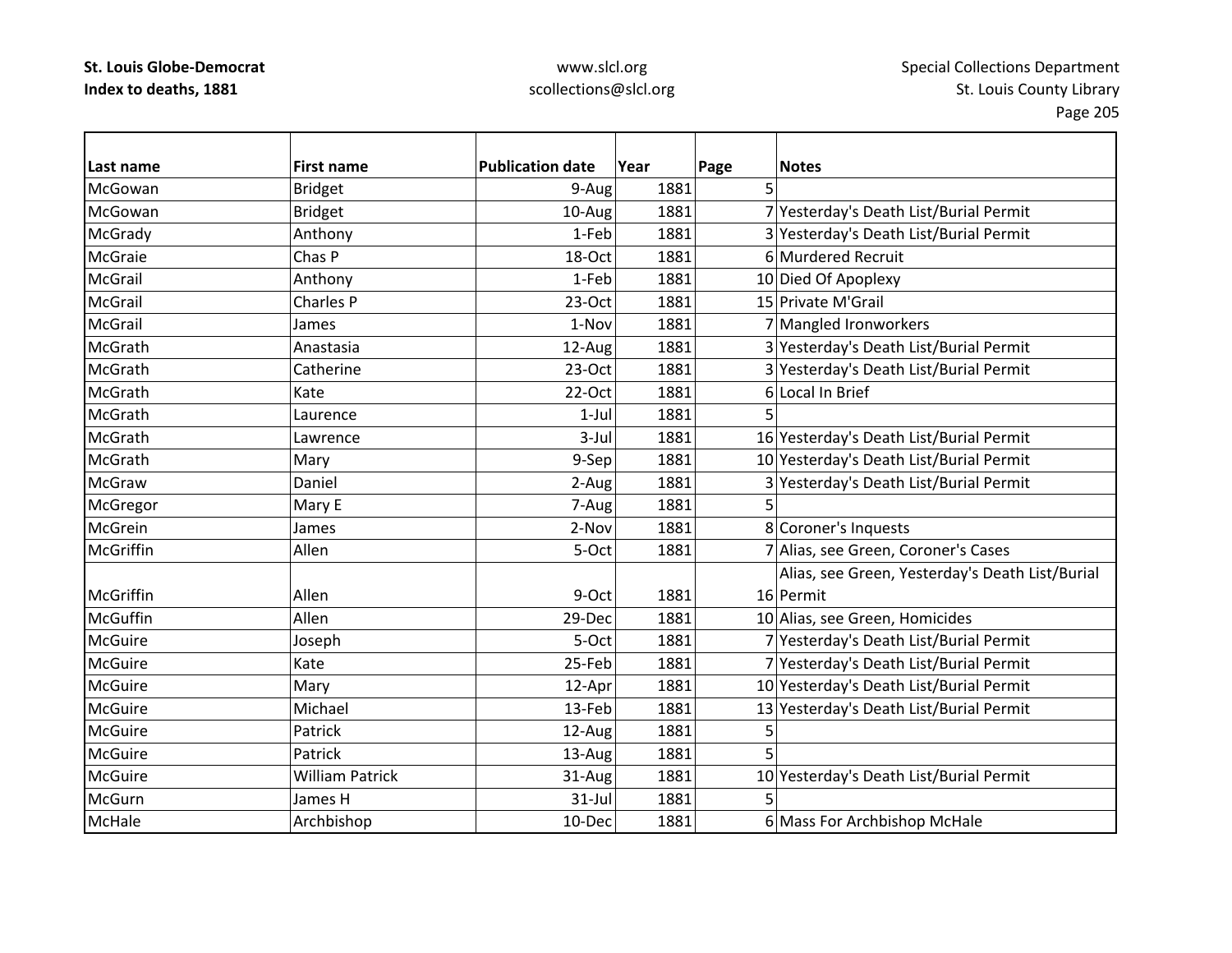## www.slcl.org scollections@slcl.org

 $\overline{\phantom{a}}$ 

| Last name     | <b>First name</b> | <b>Publication date</b> | Year | Page | <b>Notes</b>                            |
|---------------|-------------------|-------------------------|------|------|-----------------------------------------|
| McHale        | Mary              | 2-Nov                   | 1881 | 5    |                                         |
| McHale        | Mary              | 3-Nov                   | 1881 | 5    |                                         |
| McHale        | Mary              | 4-Nov                   | 1881 |      | 10 Yesterday's Death List/Burial Permit |
| McHale        | Michael           | 14-Aug                  | 1881 | 5    |                                         |
| McHale        | Michael           | 15-Aug                  | 1881 | 5    |                                         |
| McHall        | Michael           | 16-Aug                  | 1881 |      | 10 Yesterday's Death List/Burial Permit |
| <b>McHaws</b> | Ruben             | 21-Nov                  | 1881 |      | 6 Inquest At Eureka                     |
| <b>McHugh</b> | James             | 28-Jul                  | 1881 |      | 2 Dreadful Deaths                       |
| McHugh        | James             | 29-Jul                  | 1881 |      |                                         |
| McHugh        | James             | 29-Jul                  | 1881 |      | 8 Two Boys Drowned                      |
| McHugh        | James             | 30-Jul                  | 1881 |      | 8 Yesterday's Death List/Burial Permit  |
| McHugh        | John              | 14-Jun                  | 1881 |      | 10 Yesterday's Death List/Burial Permit |
| <b>McHugh</b> | John              | 28-Jul                  | 1881 |      | 2 Dreadful Deaths                       |
| McHugh        | John              | $29$ -Jul               | 1881 | 5    |                                         |
| McHugh        | John              | $29$ -Jul               | 1881 |      | 8 Two Boys Drowned                      |
| McHugh        | John              | 30-Jul                  | 1881 |      | 8 Yesterday's Death List/Burial Permit  |
| McIndoe       | Hugh              | 4-Oct                   | 1881 |      | 11 Death Of A Lumberman                 |
| McInturff     | Wm G              | 23-Oct                  | 1881 |      | 3 Yesterday's Death List/Burial Permit  |
| McIvane       | John              | 6-Sep                   | 1881 |      | 7 Yesterday's Death List/Burial Permit  |
| McKann        | James             | 8-Sep                   | 1881 |      | 10 Yesterday's Death List/Burial Permit |
| McKawn        | Frederick         | 21-Aug                  | 1881 |      | 9 Yesterday's Death List/Burial Permit  |
| McKay         | Daniel            | $13$ -Jul               | 1881 |      | 8 Yesterday's Death List/Burial Permit  |
| McKay         | Ellen             | 25-Oct                  | 1881 |      | 7 Yesterday's Death List/Burial Permit  |
| McKeag        | Mary Julia        | 22-Jan                  | 1881 |      | 3 Yesterday's Death List/Burial Permit  |
| McKee         | Martha            | 30-Aug                  | 1881 |      | 10 Yesterday's Death List/Burial Permit |
| McKengh       | Timothy           | 25-Aug                  | 1881 |      | 10 Yesterday's Death List/Burial Permit |
| McKenna       | Catherine         | 23-Nov                  | 1881 |      | 11 Yesterday's Death List/Burial Permit |
| McKenna       | Catherine         | 30-Dec                  | 1881 |      | 10 Yesterday's Death List/Burial Permit |
| McKenna       | Robert            | 23-Oct                  | 1881 | 5    |                                         |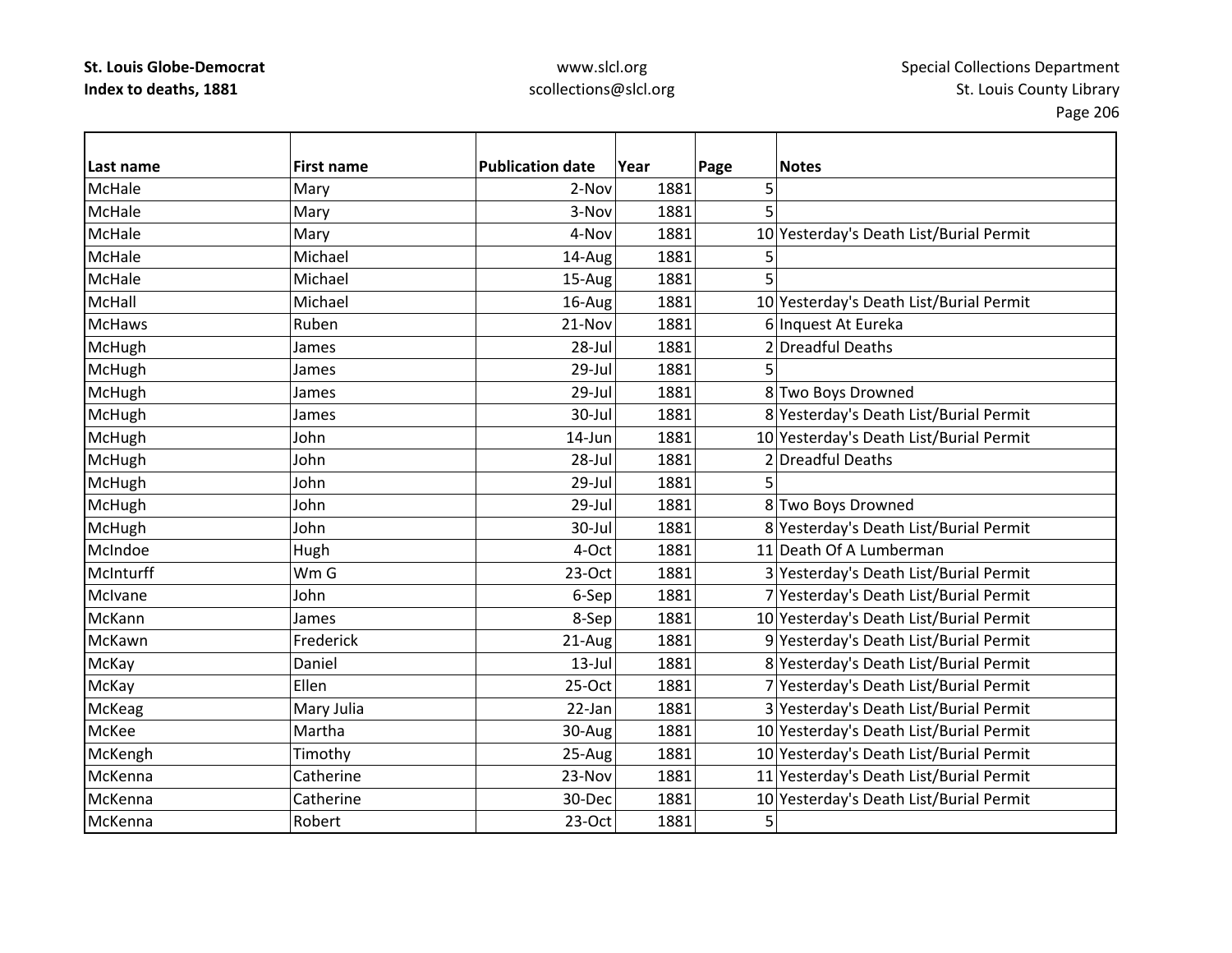## www.slcl.org scollections@slcl.org

5

| Last name       | <b>First name</b> | <b>Publication date</b> | Year | Page | <b>Notes</b>                                |
|-----------------|-------------------|-------------------------|------|------|---------------------------------------------|
| McKenna         | Robert            | $23-Oct$                | 1881 |      | 3 Yesterday's Death List/Burial Permit      |
| McKeough        | Mary              | 28-Oct                  | 1881 |      | 8 Yesterday's Death List/Burial Permit      |
| McKeough        | Timothy           | 24-Aug                  | 1881 |      |                                             |
| <b>McKevitt</b> | Jane              | 2-Aug                   | 1881 |      | 3 Yesterday's Death List/Burial Permit      |
| <b>McKim</b>    | Jne B             | 18-Nov                  | 1881 |      | 6 Local In Brief                            |
| <b>McKim</b>    | John F            | 19-Nov                  | 1881 |      | 10 Yesterday's Death List/Burial Permit     |
| McKinley        | Amanda            | $14$ -Jul               | 1881 |      | 10 Yesterday's Death List/Burial Permit     |
| McKinn          | Frank             | 19-Nov                  | 1881 |      | 10 Coroner's Day Book                       |
| McKinney        | Charles           | 22-Mar                  | 1881 |      | 10 Yesterday's Death List/Burial Permit     |
| McKinney        | Daniel            | 15-Oct                  | 1881 |      | 9 Yesterday's Death List/Burial Permit      |
| McKinney        | Lewis             | 1-Dec                   | 1881 |      | 10 Yesterday's Death List/Burial Permit     |
| McKinzie        | James             | 19-Apr                  | 1881 |      | 2 Fatal Accident At Alton                   |
| <b>McKune</b>   | Peter             | 30-Jun                  | 1881 |      | 10 Yesterday's Death List/Burial Permit     |
| McLaughlin      | James             | 28-May                  | 1881 |      | 8 Floater And A Fatal Fall                  |
| McLaughlin      | James             | 8-Jun                   | 1881 |      | 7 Victim To Drink                           |
| McLaughlin      | James             | 9-Jun                   | 1881 |      | 10 Yesterday's Death List/Burial Permit     |
| McLaughlin      | SH                | 22-Dec                  | 1881 |      | 9 Neighborhood News, Alton                  |
| McLeary         | Joseph            | 27-Dec                  | 1881 |      | 2 Dread Scourge                             |
| McLure          | H B               | 26-May                  | 1881 |      | 7 Neighborhood News, Jacksonville, Illinois |
| McMaher         | John (Infant Of)  | 11-Nov                  | 1881 |      | 10 Yesterday's Death List/Burial Permit     |
| McMahon         | James             | 25-Nov                  | 1881 |      | 7 Belleville                                |
| McMahon         | Mary              | 25-Sep                  | 1881 | 5    |                                             |
| <b>McManus</b>  | Edward            | 26-Mar                  | 1881 |      | 8 Dead In Bed                               |
| <b>McManus</b>  | Lawrence          | 29-Oct                  | 1881 |      | 9 Yesterday's Death List/Burial Permit      |
| <b>McManus</b>  | Rosa              | 24-Sep                  | 1881 |      | 9 Yesterday's Death List/Burial Permit      |
| McMath          | Frances Isabella  | 6-May                   | 1881 | 5    |                                             |
| McMath          | Frances Isabella  | 7-May                   | 1881 | 5    |                                             |
| McMeine         | George            | 29-Apr                  | 1881 |      |                                             |
| <b>McMeins</b>  | Geo W             | 29-Apr                  | 1881 |      | 10 Yesterday's Death List/Burial Permit     |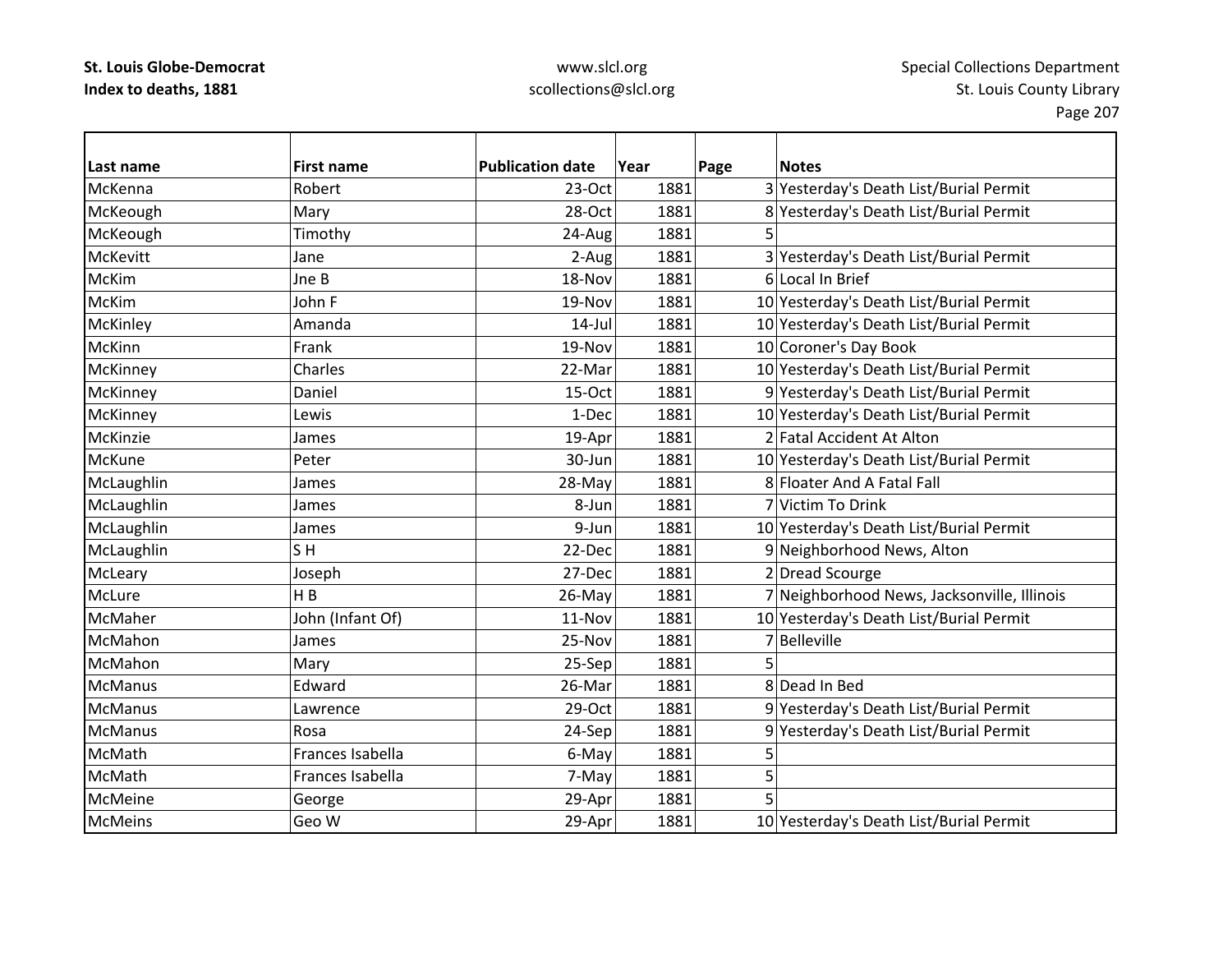| Last name      | <b>First name</b>   | <b>Publication date</b> | Year | Page | <b>Notes</b>                            |
|----------------|---------------------|-------------------------|------|------|-----------------------------------------|
| McMichael      | John                | 28-Apr                  | 1881 |      | 8 Yesterday's Death List/Burial Permit  |
| McMichael      | John W              | 28-Aug                  | 1881 | 5    |                                         |
| McMillan       | Mary                | 1-Dec                   | 1881 |      | 10 Yesterday's Death List/Burial Permit |
| McMurtry       | Sarah               | 22-Oct                  | 1881 |      | 10 Yesterday's Death List/Burial Permit |
| McMurtry       | Sarah, Mrs          | 20-Oct                  | 1881 | 5    |                                         |
| McMurtry       | Sarah, Mrs          | 21-Oct                  | 1881 | 5    |                                         |
| McNamara       | James               | 5-Dec                   | 1881 | 5    |                                         |
| McNamara       | James               | 5-Dec                   | 1881 |      | 6 Local In Brief                        |
| McNamara       | James               | 6-Dec                   | 1881 |      | 10 Yesterday's Death List/Burial Permit |
| McNamara       | John                | 16-Nov                  | 1881 | 5    |                                         |
| McNamara       | John                | 16-Nov                  | 1881 |      | 10 Yesterday's Death List/Burial Permit |
| <b>McNiff</b>  | John                | $22$ -Jul               | 1881 |      |                                         |
| <b>McNiff</b>  | Peter C             | 9-Mar                   | 1881 |      |                                         |
| McO'Blenis     | Robert              | 16-Oct                  | 1881 |      | 9 Yesterday's Death List/Burial Permit  |
| McO'Blenis     | Robert              | 17-Oct                  | 1881 |      | 8 Funeral Of Robert McO'Blenis          |
| McO'Blennis    | Robert B            | 28-Dec                  | 1881 |      | 10 Year's Mortality                     |
| McQuaid        | Harriet F           | $19$ -Jul               | 1881 |      | 10 Death Register                       |
| McQuaid        | Harriet Y, Mrs      | 18-Jul                  | 1881 |      | 8 Death In A Cistern                    |
| McQuaid        | Harriett            | 29-Dec                  | 1881 |      | 10 Suicides                             |
| McQuaid        | James               | 13-Aug                  | 1881 |      | 9 Yesterday's Death List/Burial Permit  |
| <b>McQueen</b> | Agnes               | 9-Jun                   | 1881 |      | 3 Old Man's Story                       |
| McQueen        | William, Mrs        | 31-May                  | 1881 |      | 7 Sentenced To Die                      |
| McWeeney       | Patrick             | 16-Oct                  | 1881 |      | 9 Yesterday's Death List/Burial Permit  |
| McWeeney       | Patrick (Infant Of) | 9-Aug                   | 1881 |      | 3 Yesterday's Death List/Burial Permit  |
| McWeeny        | Catherine           | 13-Aug                  | 1881 | 5    |                                         |
| McWeeny        | Katherine           | 13-Aug                  | 1881 |      | 9 Yesterday's Death List/Burial Permit  |
| Meagher        | Ellen, Mrs          | $13$ -Jul               | 1881 |      |                                         |
| Meagher        | Ellen, Mrs          | $13$ -Jul               | 1881 |      | 8 Yesterday's Death List/Burial Permit  |
| Mealey         | <b>Bridget</b>      | 5-Feb                   | 1881 |      | 9 Yesterday's Death List/Burial Permit  |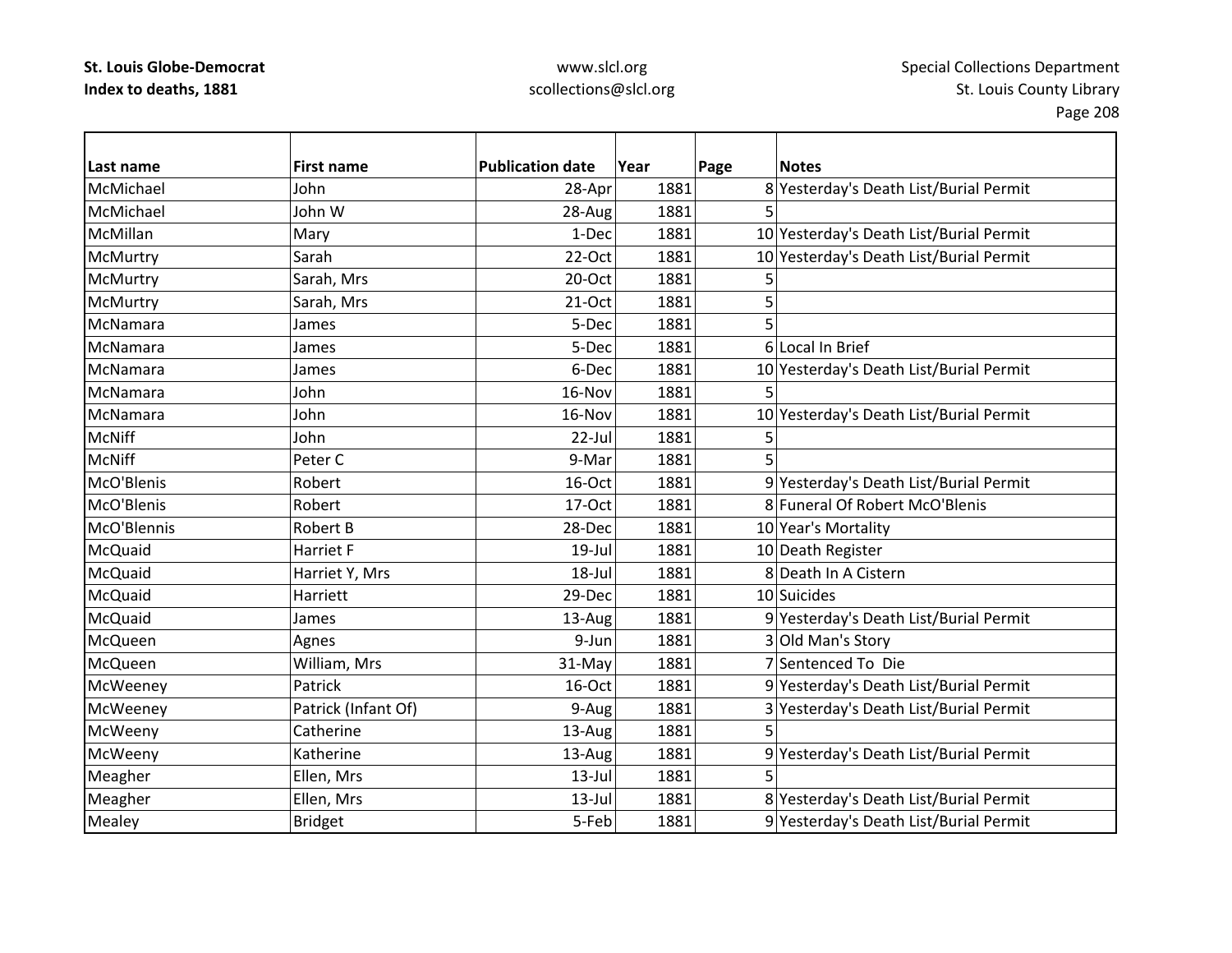| Last name   | <b>First name</b>    | <b>Publication date</b> | Year | Page | <b>Notes</b>                            |
|-------------|----------------------|-------------------------|------|------|-----------------------------------------|
| Mealey      | <b>Bridget, Miss</b> | 4-Feb                   | 1881 | 5    |                                         |
| Meas        | Annie                | 29-Oct                  | 1881 |      | 9 Yesterday's Death List/Burial Permit  |
| Mechan      | James                | 16-Nov                  | 1881 |      | 10 Yesterday's Death List/Burial Permit |
| Mecklenburg | Henry                | 3-Feb                   | 1881 |      | 10 Yesterday's Death List/Burial Permit |
| Mederer     | Henry                | 11-Nov                  | 1881 |      | 10 Yesterday's Death List/Burial Permit |
| Meehan      | Edward               | 15-Sep                  | 1881 | 5    |                                         |
| Meehan      | Edward               |                         | 1881 |      |                                         |
|             |                      | 16-Sep                  |      |      | 7 Yesterday's Death List/Burial Permit  |
| Meehan      | James                | 15-Nov                  | 1881 | 5    |                                         |
| Meehan      | James                | 16-Nov                  | 1881 | 5    |                                         |
| Meehan      | Maggie M             | 8-Nov                   | 1881 |      |                                         |
| Meehan      | Margaret             | 9-Nov                   | 1881 |      | 10 Yesterday's Death List/Burial Permit |
| Meehan      | Patrick              | 26-Nov                  | 1881 |      | 10 Yesterday's Death List/Burial Permit |
| Meehan      | Patrick              | 24-Nov                  | 1881 | 5    |                                         |
| Meehan      | Willie               | $26$ -Jul               | 1881 |      | 6 Splinters                             |
| Meehan      | Wm                   | $26$ -Jul               | 1881 |      | 10 Yesterday's Death List/Burial Permit |
| Mehegan     | Mary                 | 29-Mar                  | 1881 | 5    |                                         |
| Mehl        | Christian            | 10-Mar                  | 1881 |      | 10 Yesterday's Death List/Burial Permit |
| Mehl        | J Henry              | 19-Apr                  | 1881 | 5    |                                         |
| Mehl        | John Henry           | 20-Apr                  | 1881 |      | 10 Yesterday's Death List/Burial Permit |
| Mehling     | Chas E               | 26-Jun                  | 1881 | 5    |                                         |
| Meier       | Adolphus, Jr         | 31-Oct                  | 1881 |      | 5 Death Of Adolphus Meier, Jr           |
| Meier       | Adolphus, Jr         | 31-Oct                  | 1881 |      |                                         |
| Meier       | Adolphus, Jr         | 1-Nov                   | 1881 |      | 3 Obsequies Of Adolphus Meier, Jr       |
| Meier       | Adolphus, Jr         | 1-Nov                   | 1881 |      | 10 Yesterday's Death List/Burial Permit |
| Meier       | Adolphus, Jr         | 28-Dec                  | 1881 |      | 10 Year's Mortality                     |
| Meier       | Adolphus, Jr, Capt   | 23-Nov                  | 1881 |      | 8 Memorial To Capt Adolphus Meier, Jr   |
| Meier       | Anna Louise          | 25-Apr                  | 1881 | 5    |                                         |
| Meier       | Anna Louise          | 26-Apr                  | 1881 | 5    |                                         |
| Meier       | Arnold               | 5-Nov                   | 1881 |      | 15 Yesterday's Death List/Burial Permit |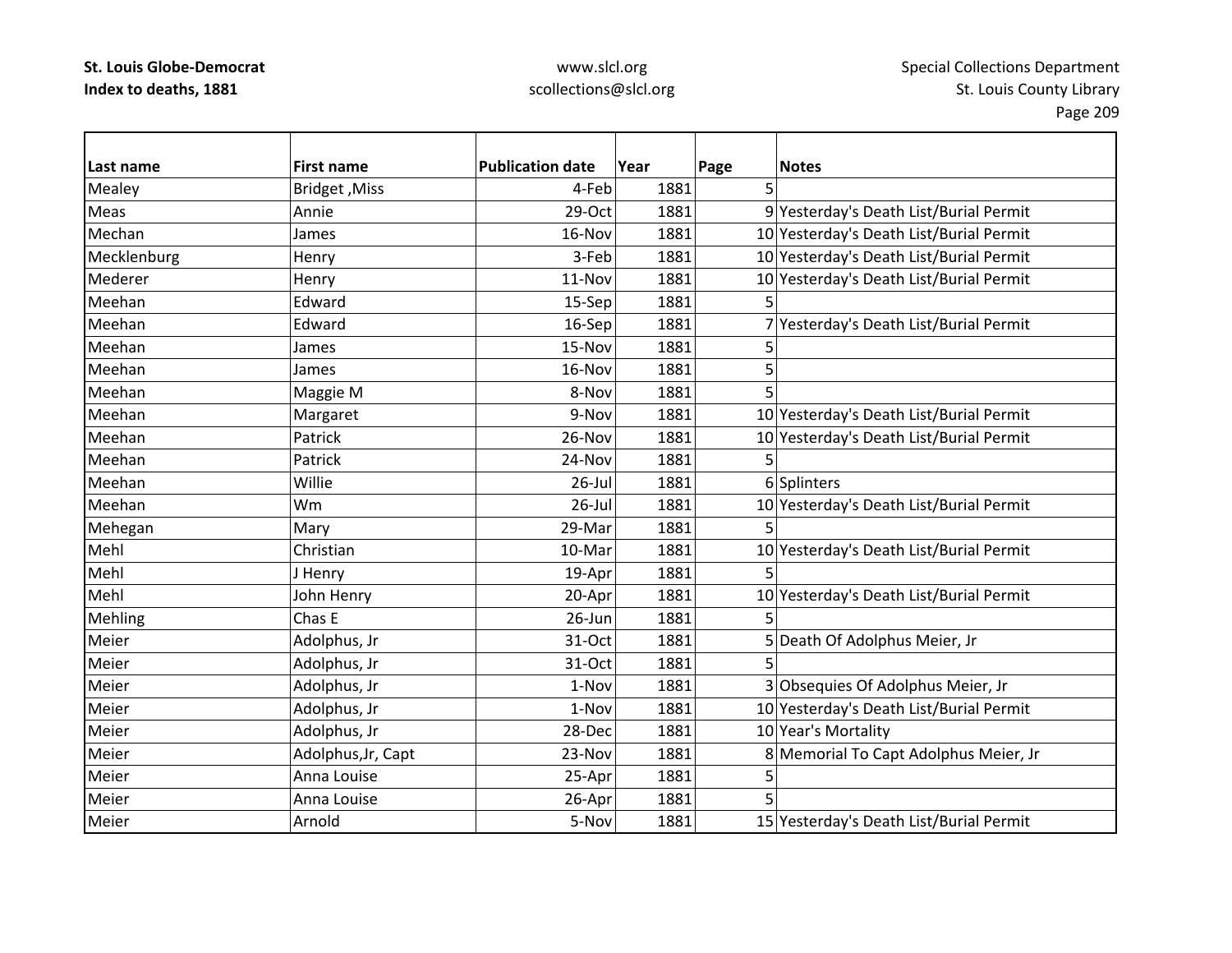| Last name      | <b>First name</b> | <b>Publication date</b> | Year | Page | <b>Notes</b>                                |
|----------------|-------------------|-------------------------|------|------|---------------------------------------------|
| Meier          | Arnold            | 6-Nov                   | 1881 |      | 15 Yesterday's Death List/Burial Permit     |
| Meier          | Charles O         | 30-Apr                  | 1881 |      | 9 Yesterday's Death List/Burial Permit      |
| Meier          | Chas              | 14-Jun                  | 1881 |      | 10 Yesterday's Death List/Burial Permit     |
| Meier          | Conrad            | 18-Aug                  | 1881 |      | 8 Coroner's Cases                           |
| Meier          | Henry (Infant Of) | 7-Aug                   | 1881 |      | 6 Yesterday's Death List/Burial Permit      |
| Meier          | Lambert           | 18-Oct                  | 1881 |      | 7 Yesterday's Death List/Burial Permit      |
| Meier          | Louis             | 27-Apr                  | 1881 |      | 7 Yesterday's Death List/Burial Permit      |
| Meier          | Mary              | 25-Aug                  | 1881 |      | 10 Yesterday's Death List/Burial Permit     |
| Meighan        | Mary J            | 30-Mar                  | 1881 |      | 7 Yesterday's Death List/Burial Permit      |
| Meinberger     | Ernest            | 29-Dec                  | 1881 |      | 10 Suicides                                 |
| Meisel         | Johannan          | 18-Jan                  | 1881 |      | 10 Yesterday's Death List/Burial Permit     |
| Meiser         | George W          | 3-Sep                   | 1881 |      | 3 Girl's Love                               |
| Meisner        | Chas              | $12$ -Jul               | 1881 |      | 3 Yesterday's Death List/Burial Permit      |
| Melendy        | Thomas W          | 6-Aug                   | 1881 |      | 6 Neighborhood News, Jacksonville, Illinois |
| Mellon         | Hy                | $26$ -Jul               | 1881 |      | 10 Yesterday's Death List/Burial Permit     |
| Melstead       | Minna             | 23-Sep                  | 1881 |      | 9 Yesterday's Death List/Burial Permit      |
| Melton         | Susan A           | 15-Jun                  | 1881 | 5    |                                             |
| Melton         | Susan A           | 16-Jun                  | 1881 | 5    |                                             |
| Melton         | Susan A           | $16$ -Jun               | 1881 |      | 10 Yesterday's Death List/Burial Permit     |
| Melville       | Frank             | 29-Nov                  | 1881 |      | 2 Local In Brief                            |
| Mendelar       | Clara Elizabeth   | 15-Nov                  | 1881 | 5    |                                             |
| Mendelar       | Clara Elizabeth   | 16-Nov                  | 1881 | 5    |                                             |
| Mendeler       | Clara             | 16-Nov                  | 1881 |      | 10 Yesterday's Death List/Burial Permit     |
| Mendikoa       | Anna              | 6-Aug                   | 1881 |      | 3 Yesterday's Death List/Burial Permit      |
| Menke          | Hannah F          | 3-Feb                   | 1881 | 3    |                                             |
| Menke          | Hannah F          | 4-Feb                   | 1881 | 5    |                                             |
| Menke          | Wm                | $10$ -Jul               | 1881 |      | 8 Yesterday's Death List/Burial Permit      |
| Menkens        | Mrs               | 7-Jul                   | 1881 | 5    |                                             |
| <b>Menkins</b> | Mita              | 7-Jul                   | 1881 |      | 10 Yesterday's Death List/Burial Permit     |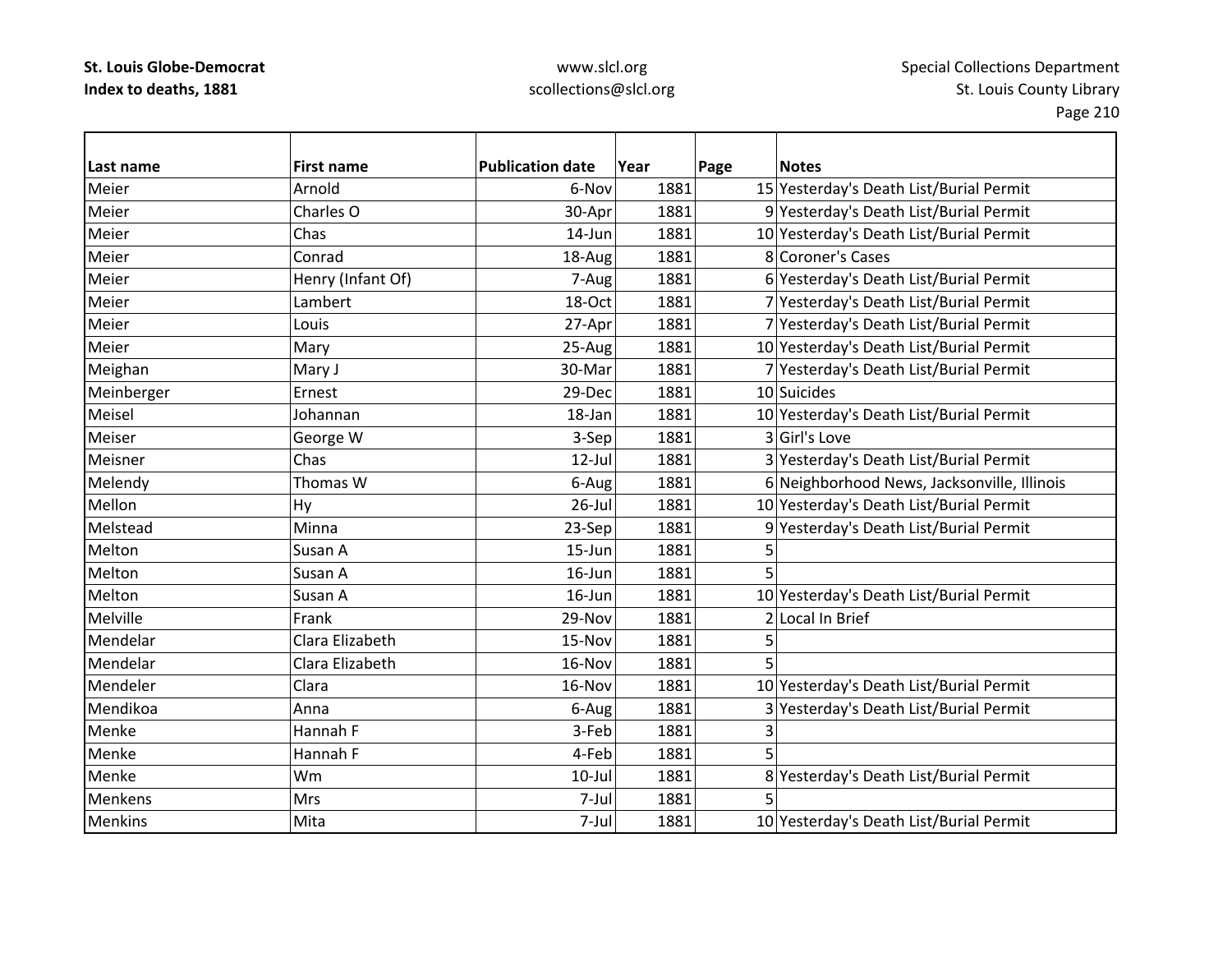| Last name       | <b>First name</b>  | <b>Publication date</b> | Year | Page | <b>Notes</b>                                |
|-----------------|--------------------|-------------------------|------|------|---------------------------------------------|
| <b>Menniges</b> | Elizabeth          | 16-Dec                  | 1881 |      | 10 Yesterday's Death List/Burial Permit     |
| Menown          | Hugh               | 30-Jun                  | 1881 |      | 10 Yesterday's Death List/Burial Permit     |
| Menown          | Hugh Prince Roy    | 29-Jun                  | 1881 | 5    |                                             |
| Menown          | John               | 1-Nov                   | 1881 | 5    |                                             |
| Menown          | John, Mr           | 1-Nov                   | 1881 |      | 6 Locals In Brief                           |
| Menske          | Hannah F           | 5-Feb                   | 1881 |      | 9 Yesterday's Death List/Burial Permit      |
| Menzenheimer    | August             | 15-Feb                  | 1881 |      | 10 Queer Suicide                            |
| Meredith        | Anna D, Mrs        | 23-Aug                  | 1881 |      | 7 Yesterday's Death List/Burial Permit      |
| Meredith        | Mary               | 2-Oct                   | 1881 |      | 17 Yesterday's Death List/Burial Permit     |
| Mereto          | John               | $10$ -Jun               | 1881 |      | 10 Yesterday's Death List/Burial Permit     |
| Merica          | Jacob, Mrs         | $2$ -Jul                | 1881 |      | 7 Neighborhood News, Jacksonville, Illinois |
| Merrideth       | Anna D, Mrs        | 21-Aug                  | 1881 | 5    |                                             |
| Merrill         | Agnes              | 9-Jul                   | 1881 |      | 9 Yesterday's Death List/Burial Permit      |
| Merritt         | Ida E              | 15-Jun                  | 1881 |      | 7 Yesterday's Death List/Burial Permit      |
| Merritt         | Sallie E           | 31-Aug                  | 1881 | 5    |                                             |
| Merritt         | Sallie E           | 1-Sep                   | 1881 |      | 10 Yesterday's Death List/Burial Permit     |
| Merryman        | Susan, Mrs         | $17$ -Jan               | 1881 |      | 8 Death Of Mrs Susan Merryman               |
| Mers            | Henry              | 20-Mar                  | 1881 |      | 8 Murdered Man's Funeral                    |
| Merton          | M E, Mrs           | 31-Oct                  | 1881 |      |                                             |
| Merton          | Mary E             | 1-Nov                   | 1881 |      | 10 Yesterday's Death List/Burial Permit     |
| Mertz           | Henry              | 18-Mar                  | 1881 |      | 8 Luckless Lynchers                         |
| Mertz           | Henry W            | 18-Mar                  | 1881 | 5    |                                             |
| Mertz           | Henry W            | 28-Jun                  | 1881 |      | 10 On Trial For Murder                      |
| Mertz           | Henry W            | 30-Jun                  | 1881 |      | 8 Mertz's Murderer                          |
| Mertz           | Thomas F           | 13-Mar                  | 1881 |      | 16 Yesterday's Death List/Burial Permit     |
| Mertz           | Victor             | 22-Sep                  | 1881 |      | 10 Yesterday's Death List/Burial Permit     |
| Merz            | Fanny              | 25-Jan                  | 1881 |      | 8 Yesterday's Death List/Burial Permit      |
| Merz            | John B             | 18-Mar                  | 1881 |      | 10 Yesterday's Death List/Burial Permit     |
| Mesmer          | Jacob <sub>O</sub> | 14-Jun                  | 1881 |      | 10 Yesterday's Death List/Burial Permit     |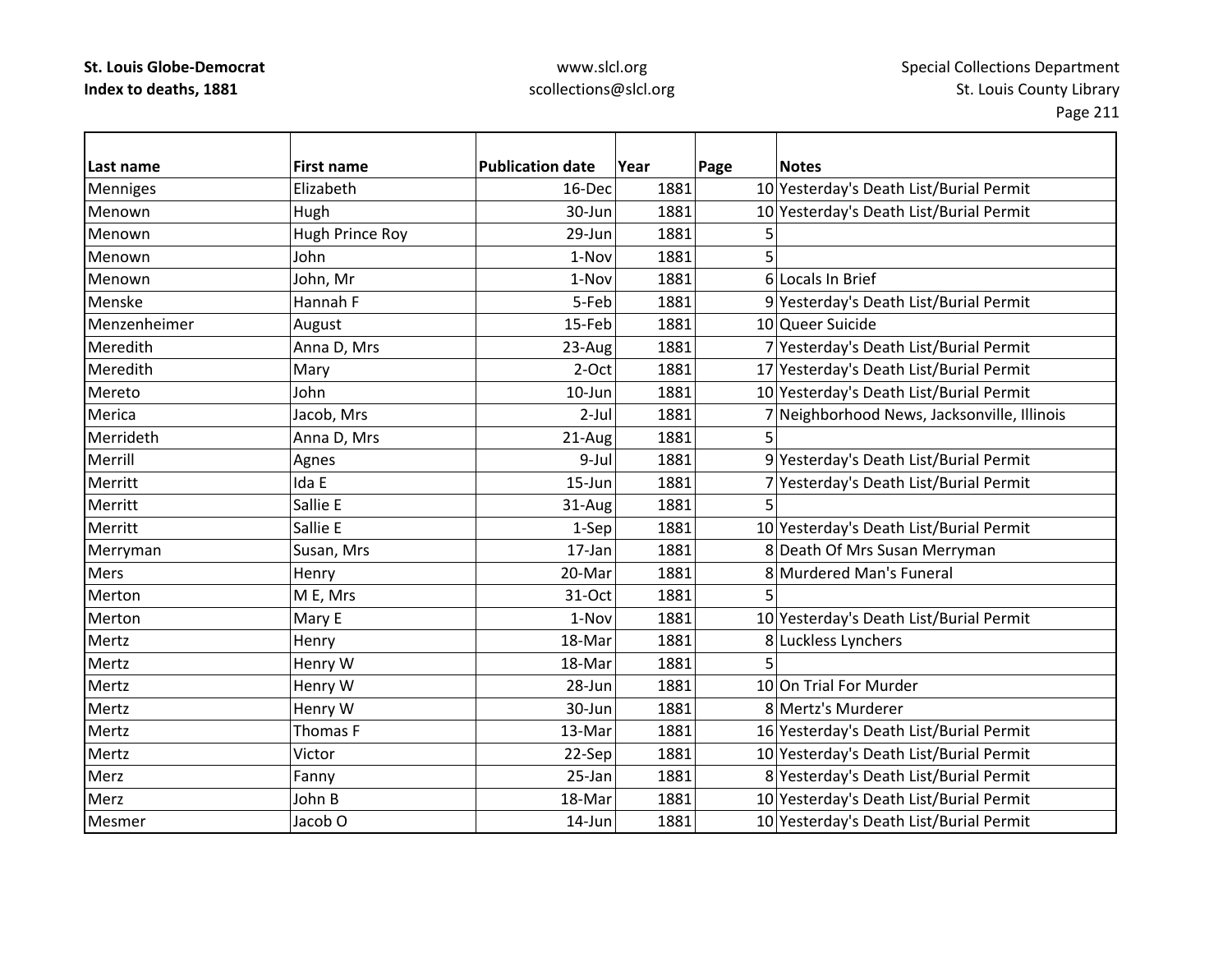| Last name  | <b>First name</b>    | <b>Publication date</b> | Year | Page | <b>Notes</b>                            |
|------------|----------------------|-------------------------|------|------|-----------------------------------------|
| Messer     | Frederick            | 30-Jan                  | 1881 |      | 11 Court Of Criminal Correction         |
| Messer     | Kate M               | 21-Aug                  | 1881 |      | 9 Yesterday's Death List/Burial Permit  |
| Messer     | Katie M              | 19-Aug                  | 1881 | 5    |                                         |
| Messer     | Katie M, Mrs         | 20-Aug                  | 1881 | 5    |                                         |
| Messiner   | Mathias              | 3-Feb                   | 1881 |      | 10 Yesterday's Death List/Burial Permit |
| Messmacher | Theresa              | 10-Aug                  | 1881 |      | 7 Yesterday's Death List/Burial Permit  |
| Messmann   | Joseph               | 28-Sep                  | 1881 |      | 12 Yesterday's Death List/Burial Permit |
| Messmer    | Fred F               | $2-Jun$                 | 1881 |      | 8 Coroner's Cases                       |
| Messmer    | Michael F            | 13-Dec                  | 1881 |      |                                         |
| Messmer    | Patrick W            | 3-Jun                   | 1881 |      | 7 Yesterday's Death List/Burial Permit  |
| Messner    | Frank                | 8-Dec                   | 1881 |      | 10 Yesterday's Death List/Burial Permit |
| Messner    | Maria                | 12-Aug                  | 1881 |      | 3 Yesterday's Death List/Burial Permit  |
| Mester     | Chas (Infant Of)     | 12-Nov                  | 1881 |      | 3 Locals In Brief                       |
| Meter      | Alice                | $23-Oct$                | 1881 |      | 3 Yesterday's Death List/Burial Permit  |
| Mette      | Anna                 | 4-Feb                   | 1881 |      | 10 Yesterday's Death List/Burial Permit |
| Metty      | James                | 20-Nov                  | 1881 |      | 7 Local In Brief                        |
| Metty      | James                | 23-Nov                  | 1881 |      | 11 Yesterday's Death List/Burial Permit |
| Metz       | Agusta               | 1-Oct                   | 1881 |      | 9 Yesterday's Death List/Burial Permit  |
| Metzger    | <b>Warin Stanley</b> | 9-Jan                   | 1881 |      |                                         |
| Meyer      | A (Infant Of)        | $16$ -Jul               | 1881 |      | 8 Municipal Matters                     |
| Meyer      | Anna                 | 26-Apr                  | 1881 |      | 7 Yesterday's Death List/Burial Permit  |
| Meyer      | Clara                | 15-Jun                  | 1881 |      | 7 Yesterday's Death List/Burial Permit  |
| Meyer      | Edward               | 19-Aug                  | 1881 |      | 7 Yesterday's Death List/Burial Permit  |
| Meyer      | Elizabeth            | 4-May                   | 1881 |      | 3 Yesterday's Death List/Burial Permit  |
| Meyer      | Emilie               | 5-Aug                   | 1881 |      | 7 Yesterday's Death List/Burial Permit  |
| Meyer      | F <sub>H</sub>       | 30-Oct                  | 1881 |      | 11 Yesterday's Death List/Burial Permit |
| Meyer      | <b>Francis Anton</b> | 3-Apr                   | 1881 |      | 16 Death Of A German Journalist         |
| Meyer      | Freddy H             | 30-Oct                  | 1881 |      | 11 Baby's Fatal Fall                    |
| Meyer      | Freiderich           | 13-Aug                  | 1881 |      | 9 Yesterday's Death List/Burial Permit  |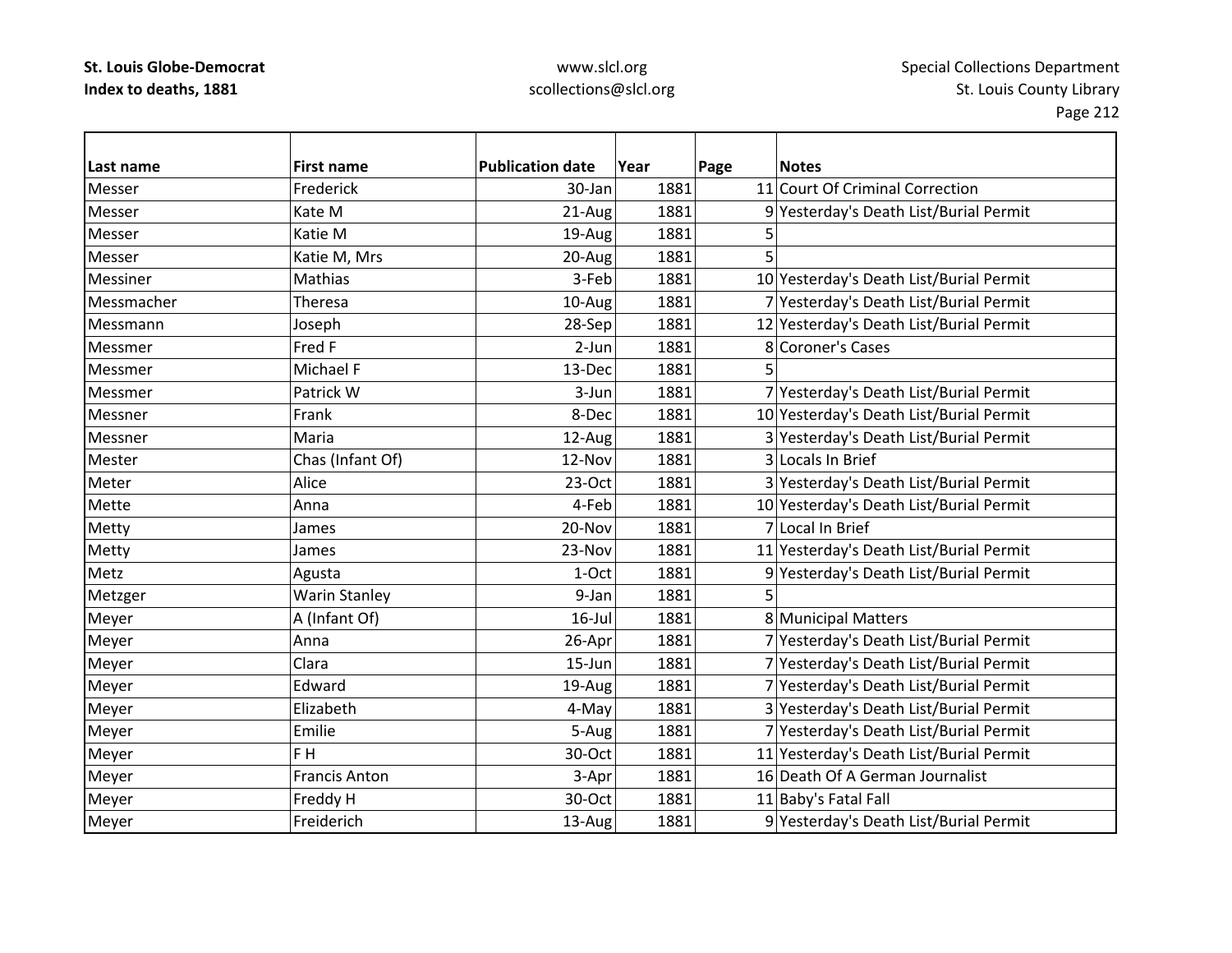| Last name | <b>First name</b> | <b>Publication date</b> | Year | Page | <b>Notes</b>                            |
|-----------|-------------------|-------------------------|------|------|-----------------------------------------|
| Meyer     | Harry             | 19-Feb                  | 1881 | 5    |                                         |
| Meyer     | Harry             | 20-Feb                  | 1881 | 5    |                                         |
| Meyer     | Henrietta         | 13-Aug                  | 1881 |      | 9 Yesterday's Death List/Burial Permit  |
| Meyer     | Henry             | 20-Feb                  | 1881 |      | 13 Yesterday's Death List/Burial Permit |
| Meyer     | Henry             | 28-Sep                  | 1881 |      | 12 Yesterday's Death List/Burial Permit |
| Meyer     | Henry             | 8-Feb                   | 1881 |      | 6 Yesterday's Death List/Burial Permit  |
| Meyer     | Irene Emma        | 14-Jun                  | 1881 | 5    |                                         |
| Meyer     | Jacob             | 13-Oct                  | 1881 |      | 10 Yesterday's Death List/Burial Permit |
| Meyer     | Jacob             | 28-Dec                  | 1881 |      | 10 Year's Mortality                     |
| Meyer     | John              | 17-Mar                  | 1881 |      | 10 Over The Dead                        |
| Meyer     | John              | 20-Mar                  | 1881 |      | 16 Yesterday's Death List/Burial Permit |
| Meyer     | Joseph            | 11-Feb                  | 1881 |      | 3 Splinters                             |
| Meyer     | Joseph            | 12-Feb                  | 1881 |      | 6 Yesterday's Death List/Burial Permit  |
| Meyer     | Julius            | 16-Oct                  | 1881 |      | 9 Yesterday's Death List/Burial Permit  |
| Meyer     | Julius W          | 12-Jul                  | 1881 |      | 3 Yesterday's Death List/Burial Permit  |
| Meyer     | Katie             | 15-Mar                  | 1881 | 5    |                                         |
| Meyer     | Katie             | 16-Mar                  | 1881 |      | 3 Yesterday's Death List/Burial Permit  |
| Meyer     | Lena              | 15-Jun                  | 1881 |      | 7 Yesterday's Death List/Burial Permit  |
| Meyer     | Lilly             | 8-Jul                   | 1881 |      |                                         |
| Meyer     | Lilly             | 9-Jul                   | 1881 |      | 9 Yesterday's Death List/Burial Permit  |
| Meyer     | Louisa            | 3-Nov                   | 1881 |      | 10 Yesterday's Death List/Burial Permit |
| Meyer     | Margaret          | 25-Oct                  | 1881 |      | 7 Yesterday's Death List/Burial Permit  |
| Meyer     | Maria E           | 16-May                  | 1881 | 5    |                                         |
| Meyer     | Maria E, Mrs      | 17-May                  | 1881 | 5    |                                         |
| Meyer     | Mary              | $13$ -Jul               | 1881 |      | 8 Yesterday's Death List/Burial Permit  |
| Meyer     | Mary C            | 17-May                  | 1881 |      | 10 Yesterday's Death List/Burial Permit |
| Meyer     | Minnie            | 6-Oct                   | 1881 |      | 12 Yesterday's Death List/Burial Permit |
| Meyer     | Minnie            | 29-Dec                  | 1881 |      | 10 Suicides                             |
| Meyer     | Sarah E           | 14-Apr                  | 1881 |      | 10 Yesterday's Death List/Burial Permit |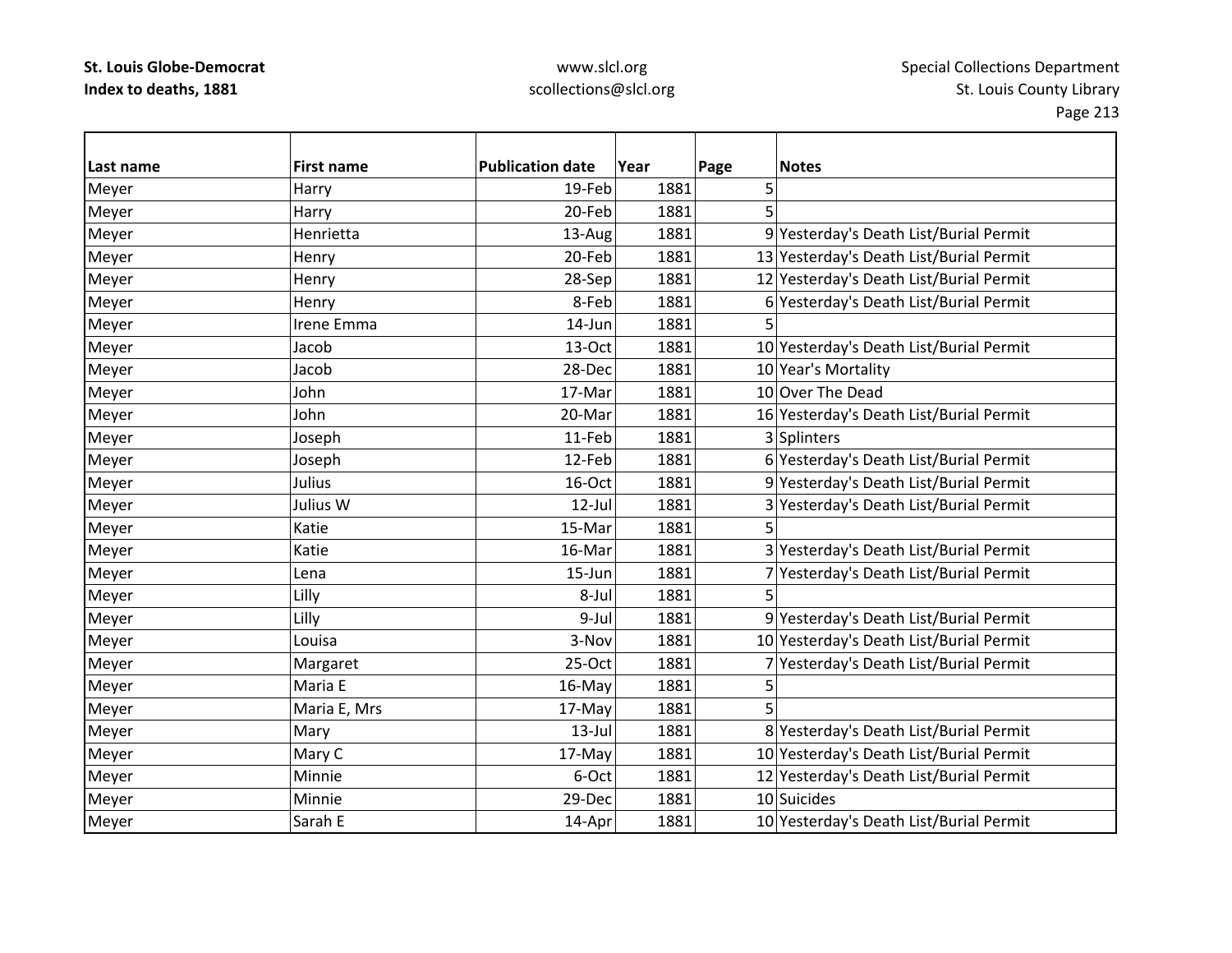| Last name     | <b>First name</b>      | <b>Publication date</b> | Year | Page | <b>Notes</b>                            |
|---------------|------------------------|-------------------------|------|------|-----------------------------------------|
| Meyer         | Lilly                  | 7-Jul                   | 1881 | 5    |                                         |
| <b>Meyers</b> | Amelia                 | 3-Jul                   | 1881 |      | 16 Yesterday's Death List/Burial Permit |
| <b>Meyers</b> | Charlotte              | 12-Jul                  | 1881 |      | 3 Yesterday's Death List/Burial Permit  |
| <b>Meyers</b> | Eda                    | 30-Jun                  | 1881 |      | 10 Yesterday's Death List/Burial Permit |
| <b>Meyers</b> | Mrs                    | 6-Oct                   | 1881 |      | 6 Splinters                             |
| Meyers        | Willie                 | 12-Oct                  | 1881 |      | 10 Yesterday's Death List/Burial Permit |
| Meyers        | Emma E                 | 6-Mar                   | 1881 |      | 10 Yesterday's Death List/Burial Permit |
| Meyersborg    | Charles G              | 2-Mar                   | 1881 | 6    | <b>Texas Topics</b>                     |
| Meyerson      | Corinne Gabrielle      | 20-Nov                  | 1881 |      |                                         |
| Meyre         | Laura                  | 6-Dec                   | 1881 |      | 10 Yesterday's Death List/Burial Permit |
| Meyrose       | Clara                  | 7-Aug                   | 1881 |      | 6 Yesterday's Death List/Burial Permit  |
| Meysenburg    | <b>Edward Arnold</b>   | 11-Feb                  | 1881 |      | 3 Yesterday's Death List/Burial Permit  |
| Meysenburg    | <b>Edward Arnold</b>   | 11-Feb                  | 1881 | 5    |                                         |
| Meysenburg    | Neddie                 | 10-Feb                  | 1881 | 5    |                                         |
| Meysenburg    | Theodore               | 21-Dec                  | 1881 | 11   | Yesterday's Death List/Burial Permit    |
| Meysenburg    | <b>Theodore Ernest</b> | 19-Dec                  | 1881 | 5    |                                         |
| Michael       | Clara                  | 4-May                   | 1881 |      | 3 Yesterday's Death List/Burial Permit  |
| Michael       | Eddie                  | 16-Jun                  | 1881 |      |                                         |
| Michael       | Johanna                | 1-Nov                   | 1881 |      | 10 Yesterday's Death List/Burial Permit |
| Michael       | Martin                 | 30-Oct                  | 1881 |      | 11 Yesterday's Death List/Burial Permit |
| Michaels      | Edward                 | 16-Jun                  | 1881 |      | 10 Yesterday's Death List/Burial Permit |
| Michaels      | Thomas                 | 4-Jan                   | 1881 |      | 10 Yesterday's Mortality/Burial Permit  |
| Michel        | Charles                | 6-Jun                   | 1881 | 5    |                                         |
| Michel        | Charles                | 7-Jun                   | 1881 | 5    |                                         |
| Michel        | F William              | 6-May                   | 1881 | 5    |                                         |
| Michel        | Johnna                 | 8-Feb                   | 1881 |      | 6 Yesterday's Death List/Burial Permit  |
| Michel        | Joseph                 | 28-Jun                  | 1881 |      | 6 St Louis In Splinters                 |
| Michel        | Joseph                 | 29-Jun                  | 1881 |      | 3 Yesterday's Death List/Burial Permit  |
| Michel        | Julius                 | 27-Jun                  | 1881 |      | 4 Three Boys Drowned                    |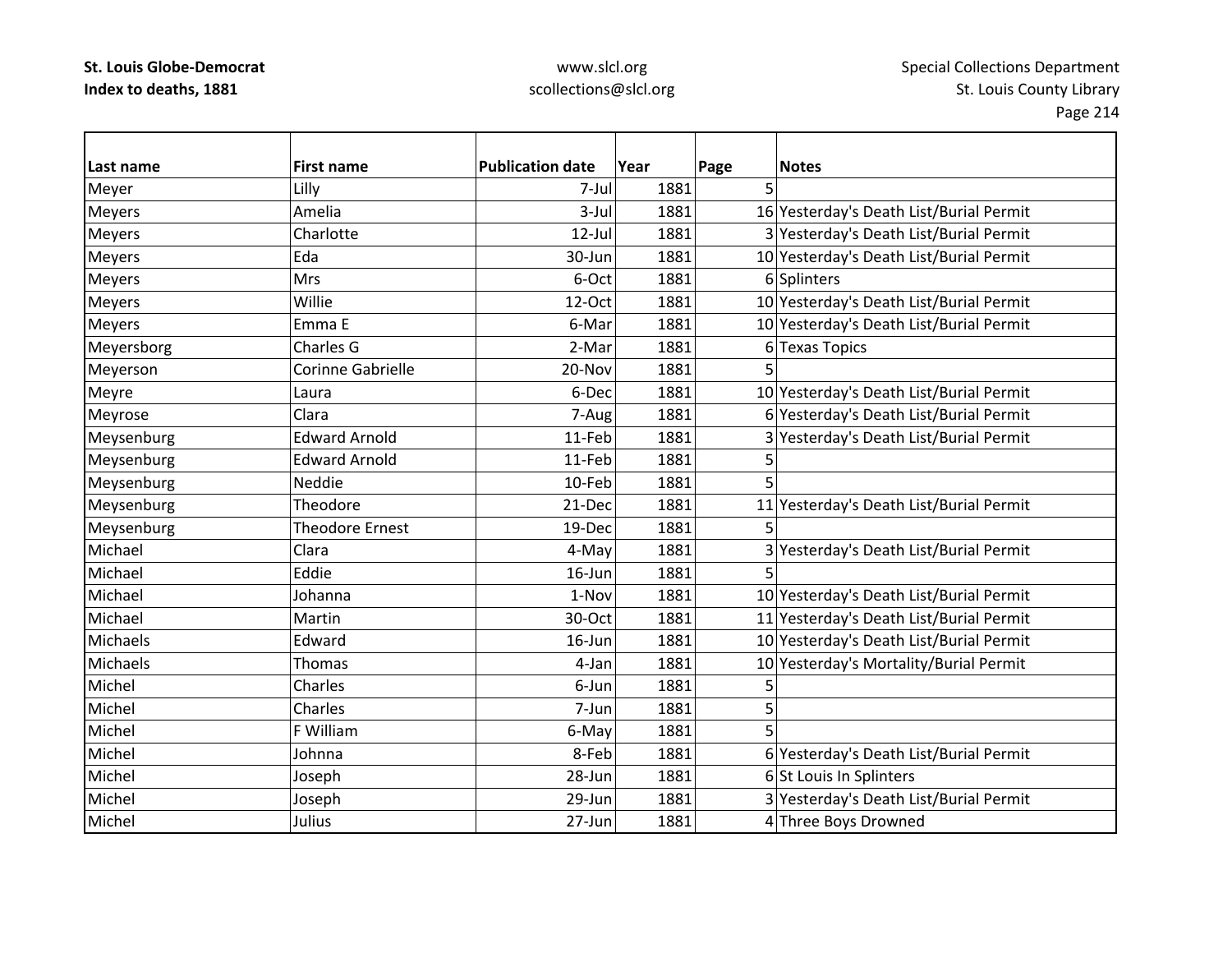| Last name       | <b>First name</b> | <b>Publication date</b> | Year | Page | <b>Notes</b>                            |
|-----------------|-------------------|-------------------------|------|------|-----------------------------------------|
| Michele         | Augusta           | 24-Jun                  | 1881 |      | 2 Yesterday's Death List/Burial Permit  |
| Michell         | Sidney H          | $13$ -Jul               | 1881 |      | 8 Yesterday's Death List/Burial Permit  |
| Michely         | Josephine         | 18-Jan                  | 1881 |      | 10 Yesterday's Death List/Burial Permit |
| Michiels        | Thomas            | 2-Jan                   | 1881 |      |                                         |
| Michiels        | Thomas            | 3-Jan                   | 1881 |      |                                         |
| <b>Michiels</b> | Thomas            | 5-Jan                   | 1881 |      | 8 Pioneer Salesman's Funeral            |
| Mickle          | John              | 13-Sep                  | 1881 |      | 10 Yesterday's Death List/Burial Permit |
| Middlenuer      | Eliza             | 14-Aug                  | 1881 |      | 16 Yesterday's Death List/Burial Permit |
| Middleton       | Walter W B        | $26$ -Jul               | 1881 |      |                                         |
| Middleton       | Walter W B        | 27-Jul                  | 1881 |      | 10 Yesterday's Death List/Burial Permit |
| Mielke          | Michael           | $2-Jul$                 | 1881 |      | 3 Yesterday's Death List/Burial Permit  |
| Mielostan       | Joseph            | 17-Dec                  | 1881 |      | 10 Yesterday's Death List/Burial Permit |
| Mier            | Conrad            | 17-Aug                  | 1881 | 5    |                                         |
| Mier            | Conrad            | 18-Aug                  | 1881 | 5    |                                         |
| Mier            | Sophia E          | 8-Jan                   | 1881 |      | 7 Yesterdays' Death List/Burial Permit  |
| Mier            | Sophia Ernstina   | 7-Jan                   | 1881 | 5    |                                         |
| Miew            | Sophia Ernstina   | 6-Jan                   | 1881 | 5    |                                         |
| Milburn         | John              | 20-Dec                  | 1881 |      | 10 Cremated A Small Pox Patient         |
| Milente         | Louis             | $1-Jul$                 | 1881 |      | 7 Yesterday's Death List/Burial Permit  |
| Mileslagle      | George W          | $12$ -Jul               | 1881 |      | 3 Yesterday's Death List/Burial Permit  |
| Milford         | William           | 17-Aug                  | 1881 | 5    |                                         |
| Milford         | William           | 18-Aug                  | 1881 | 5    |                                         |
| Milford         | Wm M              | 18-Aug                  | 1881 |      | 10 yesterday's Death List/Burial Permit |
| Miller          | Adam              | 7-Apr                   | 1881 | 5    |                                         |
| Miller          | Adam              | 7-Apr                   | 1881 |      | 6 Splinters                             |
| Miller          | Adam              | 8-Apr                   | 1881 | 5    |                                         |
| Miller          | Adam              | 9-Apr                   | 1881 |      | 8 Yesterday's Death List/Burial Permit  |
| Miller          | Albert            | 26-May                  | 1881 |      | 10 Yesterday's Death List/Burial Permit |
| Miller          | Albert            | 5-Aug                   | 1881 |      | 7 Yesterday's Death List/Burial Permit  |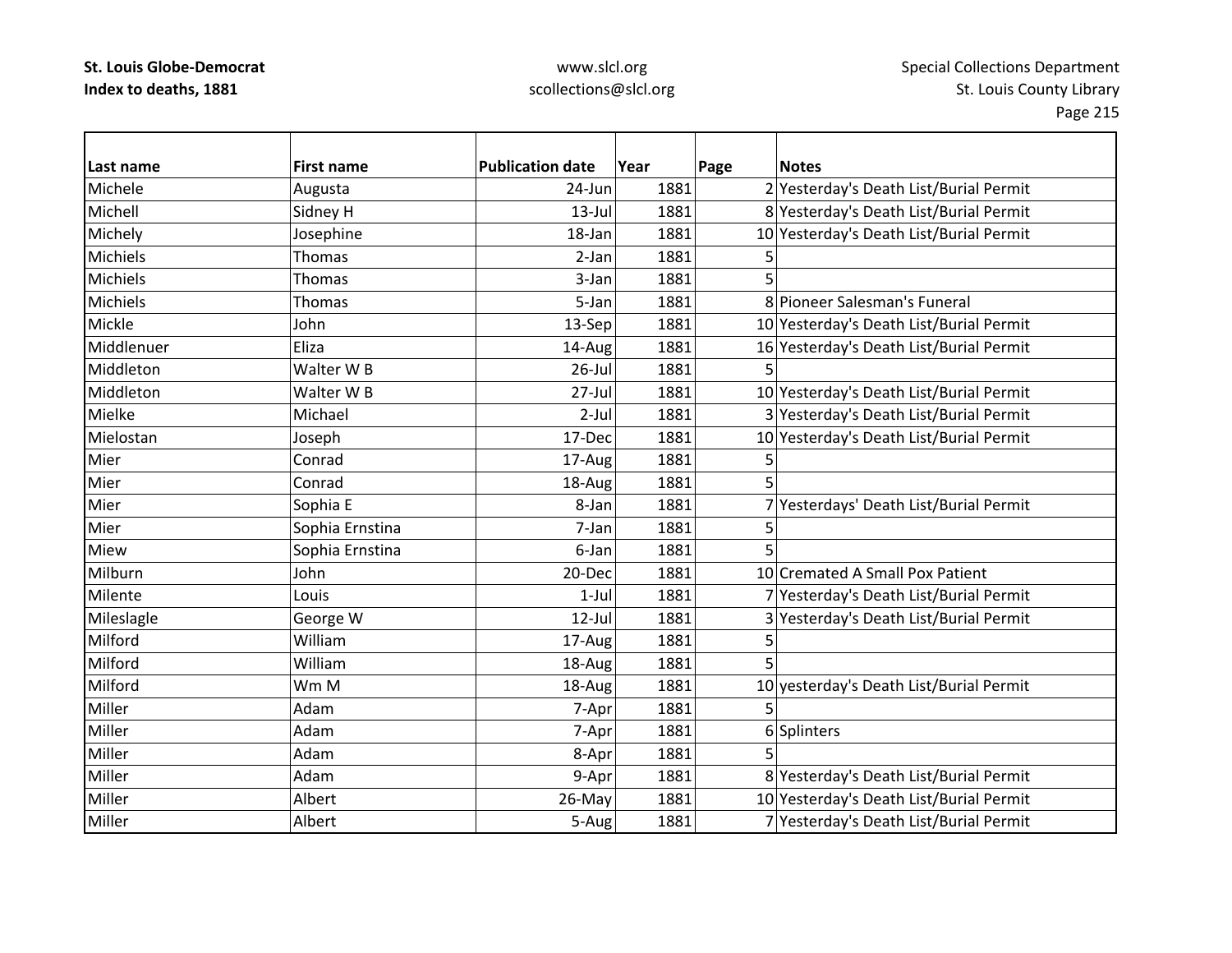| Last name | <b>First name</b>  | <b>Publication date</b> | Year | Page | <b>Notes</b>                            |
|-----------|--------------------|-------------------------|------|------|-----------------------------------------|
| Miller    | Anna M             | 4-Aug                   | 1881 | 5    |                                         |
| Miller    | Anna M             | 5-Aug                   | 1881 | 5    |                                         |
| Miller    | Annie              | 23-Oct                  | 1881 |      | 3 Yesterday's Death List/Burial Permit  |
| Miller    | <b>Charles P</b>   | 23-Nov                  | 1881 |      | 11 Bunko King                           |
| Miller    | Edward             | 16-Apr                  | 1881 |      | 12 Yesterday's Death List/Burial Permit |
| Miller    | Florence M         | 14-Sep                  | 1881 | 5    |                                         |
| Miller    | Frederick          | $15$ -Jul               | 1881 |      | 10 Municipal Matters                    |
| Miller    | Geo                | $1-Jul$                 | 1881 |      | 7 Yesterday's Death List/Burial Permit  |
| Miller    | George             | 8-Oct                   | 1881 |      | 9 Yesterday's Death List/Burial Permit  |
| Miller    | Gerard             | $14$ -Jul               | 1881 |      | 10 Yesterday's Death List/Burial Permit |
| Miller    | Gerard, Mr         | $13$ -Jul               | 1881 |      | 3 Under Falling Walls                   |
| Miller    | Harry              | 27-Apr                  | 1881 |      | 7 Yesterday's Death List/Burial Permit  |
| Miller    | Ignatius           | 11-Mar                  | 1881 |      | 10 Yesterday's Death List/Burial Permit |
| Miller    | James              | 29-Oct                  | 1881 |      | 9 Yesterday's Death List/Burial Permit  |
| Miller    | John               | 19-Apr                  | 1881 | 10   |                                         |
| Miller    | John               | 8-Dec                   | 1881 |      | 10 Yesterday's Death List/Burial Permit |
| Miller    | Joseph             | 22-Jul                  | 1881 |      | 10 Yesterday's Death List/Burial Permit |
| Miller    | Julius (Infant Of) | 6-Dec                   | 1881 |      | 10 Yesterday's Death List/Burial Permit |
| Miller    | Kate               | 13-Oct                  | 1881 |      | 10 Yesterday's Death List/Burial Permit |
| Miller    | Lavra              | 1-Sep                   | 1881 |      | 10 Yesterday's Death List/Burial Permit |
| Miller    | Luther             | 12-Jan                  | 1881 |      | 8 Yesterday's Death List/Burial Permit  |
| Miller    | Mary               | 21-Jun                  | 1881 |      | 3 Yesterday's Death List/Burial Permit  |
| Miller    | Mary               | $12$ -Jul               | 1881 |      | 3 Yesterday's Death List/Burial Permit  |
| Miller    | Mary E, Mrs        | 25-Feb                  | 1881 |      |                                         |
| Miller    | Mary G             | 24-Apr                  | 1881 |      | 9 Yesterday's Death List/Burial Permit  |
| Miller    | Mathias            | 30-Jul                  | 1881 |      | 8 Yesterday's Death List/Burial Permit  |
| Miller    | Saml A             | $12$ -Jul               | 1881 |      | 8 Neighborhood News, Alton              |
| Miller    | Sarah              | 28-Aug                  | 1881 |      | 8 Yesterday's Death List/Burial Permit  |
| Million   | Josephine          | 17-Jul                  | 1881 |      | 11 Days Of Death                        |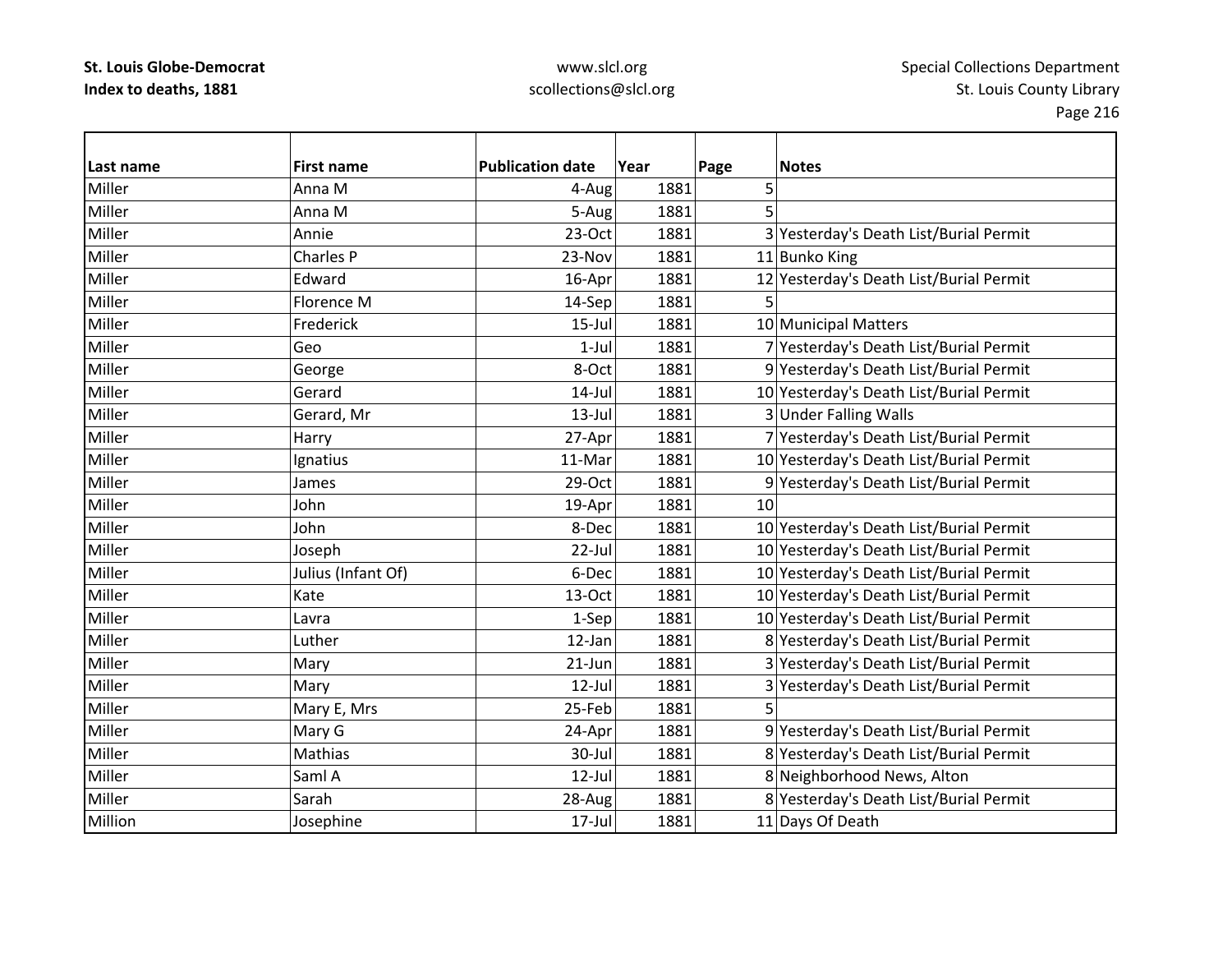| Last name     | <b>First name</b> | <b>Publication date</b> | Year | Page | <b>Notes</b>                            |
|---------------|-------------------|-------------------------|------|------|-----------------------------------------|
| Million       | Marie Louise, Mrs | 15-Dec                  | 1881 | 5    |                                         |
| Mills         | AΚ                | 7-Dec                   | 1881 |      | 10 Yesterday's Death List/Burial Permit |
| Mills         | Alpheus K, Capt   | 6-Dec                   | 1881 | 5    |                                         |
| Mills         | <b>Bessie</b>     | 22-Dec                  | 1881 | 5    |                                         |
| <b>Mills</b>  | <b>Bessie</b>     | 23-Dec                  | 1881 |      | 10 Yesterday's Death List/Burial Permit |
| Mills         | Bessie, Miss      | 25-Dec                  | 1881 |      | 6 Funeral Of Miss Bessie Mills          |
| Mills         | Henry             | 9-Jan                   | 1881 |      | 12 Yesterday's Death List/Burial Permit |
| <b>Mills</b>  | Jennie            | 21-Dec                  | 1881 |      | 6 Grim Reaper's Harvest                 |
| Mills         | <b>Bessie</b>     | 21-Dec                  | 1881 |      |                                         |
| Millsham      | Louise            | 3-Apr                   | 1881 |      | 8 Yesterday's Death List/Burial Permit  |
| Millspaugh    | Henry             | 19-Dec                  | 1881 | 5    |                                         |
| Millspaugh    | Henry             | 20-Dec                  | 1881 | 5    |                                         |
| Millspaugh    | James H           | 21-Dec                  | 1881 |      | 11 Yesterday's Death List/Burial Permit |
| Milne         | Hannah            | 7-Apr                   | 1881 |      | 8 Yesterday's Death List/Burial Permit  |
| Miltenberger  | Mathilda          | 5-Nov                   | 1881 |      | 10 Yesterday's Death List/Burial Permit |
| Milton        | Rosa              | $2$ -Jul                | 1881 |      | 7 Neighborhood News, East St Louis      |
| <b>Miners</b> | Joseph            | 4-May                   | 1881 |      | 3 Yesterday's Death List/Burial Permit  |
| Minor         | A J               | 9-Apr                   | 1881 |      | 8 Gone To His God                       |
| Minor         | Andrew F          | 10-Apr                  | 1881 |      | 11 Yesterday's Death List/Burial Permit |
| Minor         | Andrew J          | 9-Apr                   | 1881 | 5    |                                         |
| Mion          | Rose              | 3-Dec                   | 1881 |      | 8 They Dream Of Dangling                |
| Mispagel      | Henry, Jr         | 16-Feb                  | 1881 |      | 7 Neighborhood News, St. Charles        |
| Mitchell      | Abram S, Mrs      | 24-Feb                  | 1881 |      | 7 Death Of A S Mitchell                 |
| Mitchell      | Ardie M           | 17-May                  | 1881 |      | 10 Yesterday's Death List/Burial Permit |
| Mitchell      | Charles           | 15-Feb                  | 1881 |      | 10 Yesterday's Death List/Burial Permit |
| Mitchell      | Fanny             | 14-Mar                  | 1881 |      | 8 Blow On The Head                      |
| Mitchell      | Frank             | 8-May                   | 1881 |      | 11 Frank Mitchell Drowned               |
| Mitchell      | Frederick         | 7-Jul                   | 1881 |      | 10 Yesterday's Death List/Burial Permit |
| Mitchell      | Louisa            | 31-May                  | 1881 |      | 6 Norway's Giant In America             |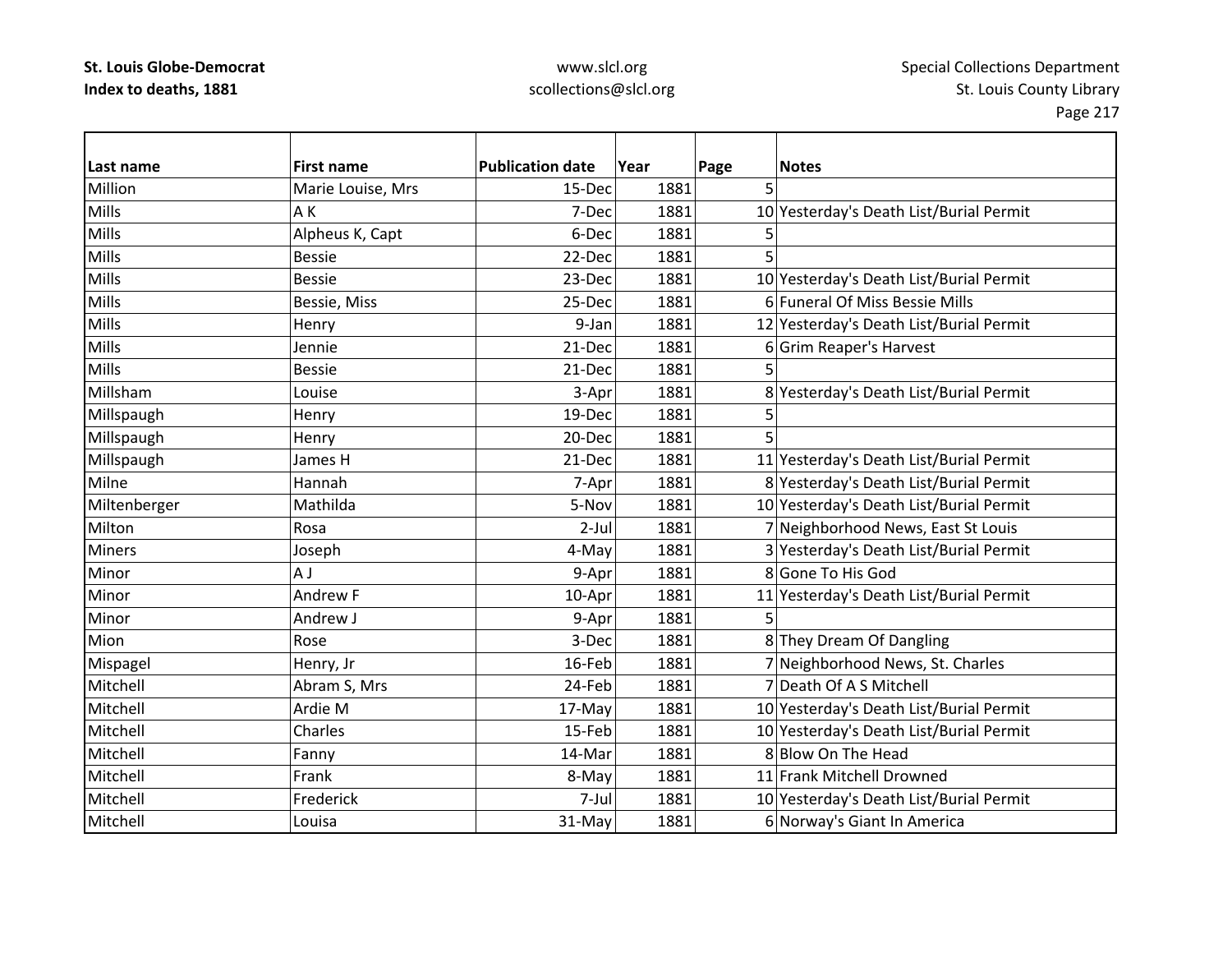| Last name    | <b>First name</b> | <b>Publication date</b> | Year | Page | <b>Notes</b>                            |
|--------------|-------------------|-------------------------|------|------|-----------------------------------------|
| Mitchell     | Sidney            | $12$ -Jul               | 1881 | 5    |                                         |
| M'Kim        | John              | 18-Nov                  | 1881 |      |                                         |
| Moch         | Emil              | 27-Nov                  | 1881 |      | 11 Yesterday's Death List/Burial Permit |
| Moch         | Emil              | 27-Nov                  | 1881 |      | 11 Yesterday's Death List/Burial Permit |
| Mochlinann   | Adolph A          | 18-Aug                  | 1881 |      | 10 Yesterday's Death List/Burial Permit |
| Modge        | William           | 10-May                  | 1881 |      | 6 St Louis In Splinters                 |
| Moehn        | Carl              | 3-Aug                   | 1881 |      | 3 Yesterday's Death List/Burial Permit  |
| Moelith      | Emile             | 26-Jul                  | 1881 |      | 10 Yesterday's Death List/Burial Permit |
| Moeller      | Christina P       | 28-Aug                  | 1881 |      |                                         |
| Moeller      | Hartmann          | 29-Nov                  | 1881 |      | 10 Yesterday's Death List/Burial Permit |
| Moeller      | Maria             | 26-May                  | 1881 |      | 10 Yesterday's Death List/Burial Permit |
| Moffett      | Anna T, Mrs       | 23-Feb                  | 1881 |      |                                         |
| Mohan        | Julian            | 29-Oct                  | 1881 |      | 9 Yesterday's Death List/Burial Permit  |
| Moher        | George            | 1-Oct                   | 1881 |      | 9 Yesterday's Death List/Burial Permit  |
| Mohr         | Emma              | 17-Jul                  | 1881 |      | 11 Days Of Death                        |
| Mohr         | Joseph            | 19-Feb                  | 1881 |      | 9 Yesterday's Death List/Burial Permit  |
| Mohrhaus     | Catherine         | 5-Apr                   | 1881 |      | 10 Yesterday's Death List/Burial Permit |
| Moller       | Christina         | 30-Aug                  | 1881 |      | 10 Yesterday's Death List/Burial Permit |
| Moloney      | John              | $15 - Jun$              | 1881 |      | 7 Yesterday's Death List/Burial Permit  |
| Moloney      | Mark              | 24-Aug                  | 1881 |      | 10 Yesterday's Death List/Burial Permit |
| Moloney      | Mary              | 12-Jun                  | 1881 | 5    |                                         |
| Molter       | Dorothea          | $1-Jul$                 | 1881 |      | 7 Yesterday's Death List/Burial Permit  |
| Monahan      | Margaret          | 29-Nov                  | 1881 |      | 10 Yesterday's Death List/Burial Permit |
| Mongan       | Michael           | 1-May                   | 1881 |      | 16 Yesterday's Death List/Burial Permit |
| Monneumacher | Elize             | 28-Oct                  | 1881 |      | 8 Yesterday's Death List/Burial Permit  |
| Monning      | Oscar, Mr         | 19-Dec                  | 1881 |      | 1 Ride To Death                         |
| Monroe       | Alfred            | 13-Sep                  | 1881 |      | 10 Yesterday's Death List/Burial Permit |
| Monroe       | Ann               | 1-Sep                   | 1881 |      | 10 Yesterday's Death List/Burial Permit |
| Monroe       | Josephine         | $2$ -Jul                | 1881 |      | 3 Yesterday's Death List/Burial Permit  |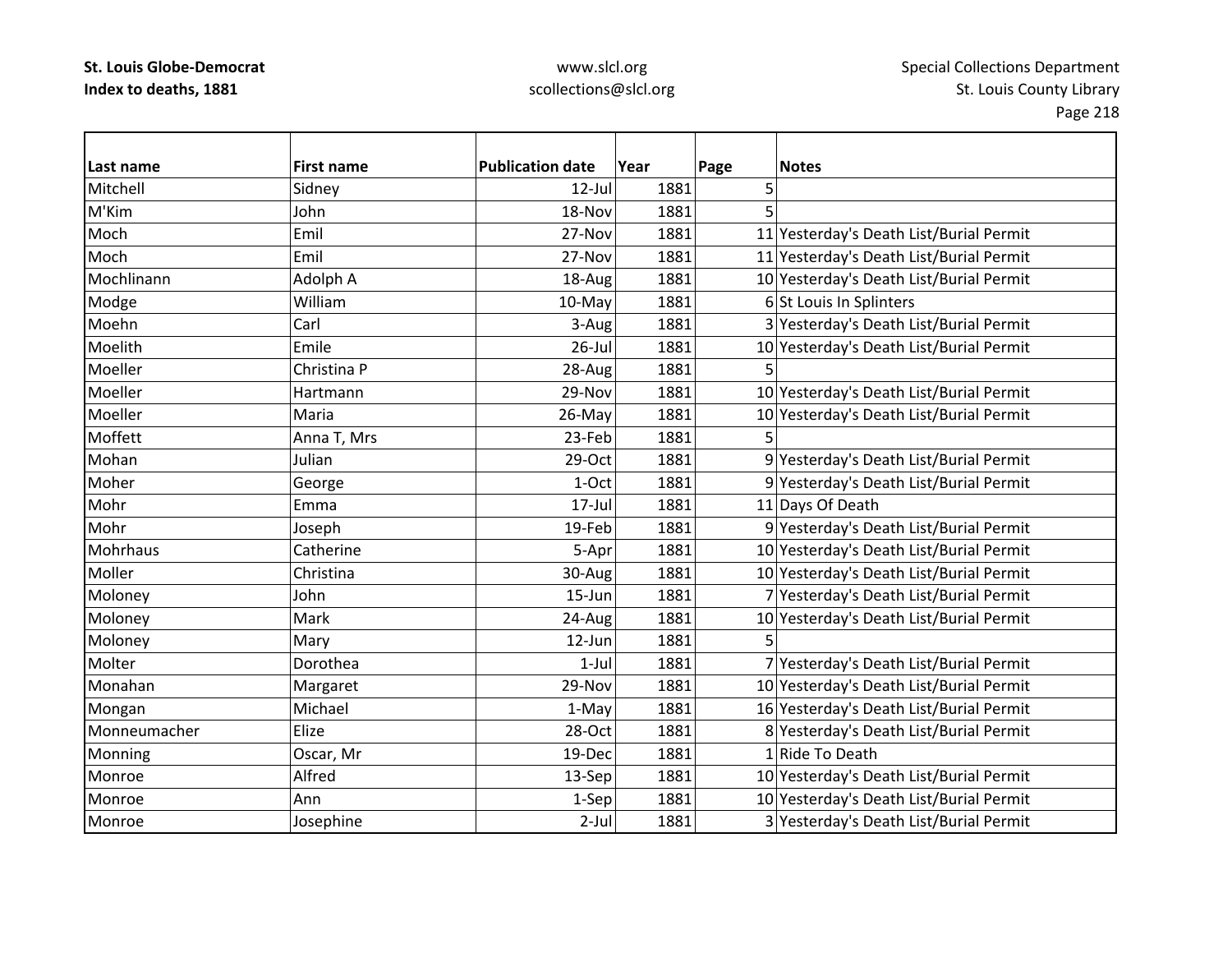## www.slcl.org scollections@slcl.org

 $\overline{\phantom{0}}$ 

| Last name  | <b>First name</b> | <b>Publication date</b> | Year | Page | <b>Notes</b>                            |
|------------|-------------------|-------------------------|------|------|-----------------------------------------|
| Monroe     | Mary              | 26-May                  | 1881 |      | 10 Yesterday's Death List/Burial Permit |
| Mons       | William           | 3-Nov                   | 1881 |      | 10 Yesterday's Death List/Burial Permit |
| Monssu     | Octave            | 19-Apr                  | 1881 | 10   |                                         |
| Montague   | Jas S             | 20-May                  | 1881 |      | 3 Neighborhood News, Alton              |
| Monteene   | Louis             | 10-May                  | 1881 |      | 5 Dead In Bed                           |
| Monteene   | Louis             | 29-Dec                  | 1881 |      | 10 Suicides                             |
| Montgomery | W J               | 29-Oct                  | 1881 | 5    |                                         |
| Montgomery | William C         | 30-Oct                  | 1881 |      | 15 Funeral Of William C Montgomery      |
| Montgomery | Wm J              | 30-Oct                  | 1881 |      | 11 Yesterday's Death List/Burial Permit |
| Monti      | Bernardo          | 8-Jun                   | 1881 | 5    |                                         |
| Monti      | Bernardo          | 9-Jun                   | 1881 | 5    |                                         |
| Mooney     | Delia             | 22-May                  | 1881 |      | 16 Yesterday's Death List/Burial Permit |
| Mooney     | James             | 27-Feb                  | 1881 |      | 13 Yesterday's Death List/Burial Permit |
| Moor       | Ann               | 3-Jun                   | 1881 |      | 7 Yesterday's Death List/Burial Permit  |
| Moore      | Alan Agernon      | 12-Apr                  | 1881 |      |                                         |
| Moore      | Alex              | 19-Oct                  | 1881 |      | 10 Yesterday's Death List/Burial Permit |
| Moore      | Elizabeth         | 3-May                   | 1881 |      | 10 Yesterday's Death List/Burial Permit |
| Moore      | Emma              | 1-Nov                   | 1881 |      |                                         |
| Moore      | George            | $10$ -Jul               | 1881 |      | 8 Yesterday's Death List/Burial Permit  |
| Moore      | Hattie            | 28-May                  | 1881 |      | 9 Yesterday's Death List/Burial Permit  |
| Moore      | Katie             | 12-Mar                  | 1881 | 5    |                                         |
| Moore      | Louisa            | 10-Nov                  | 1881 |      | 10 Yesterday's Death List/Burial Permit |
| Moore      | <b>Mark</b>       | 22-Jan                  | 1881 |      | 3 Yesterday's Death List/Burial Permit  |
| Moore      | Sadie             | 26-Nov                  | 1881 |      | 10 Yesterday's Death List/Burial Permit |
| Moore      | Sam               | 6-Jul                   | 1881 |      | 10 Yesterday's Death List/Burial Permit |
| Moore      | Sarah             | 22-Dec                  | 1881 | 5    |                                         |
| Moore      | Sarah             | 23-Dec                  | 1881 |      | 10 Yesterday's Death List/Burial Permit |
| Moore      | Unknown           | 25-Feb                  | 1881 |      | 4 Rock Road Highwaymen                  |
| Moore      | Wm                | 22-Jun                  | 1881 | 5    |                                         |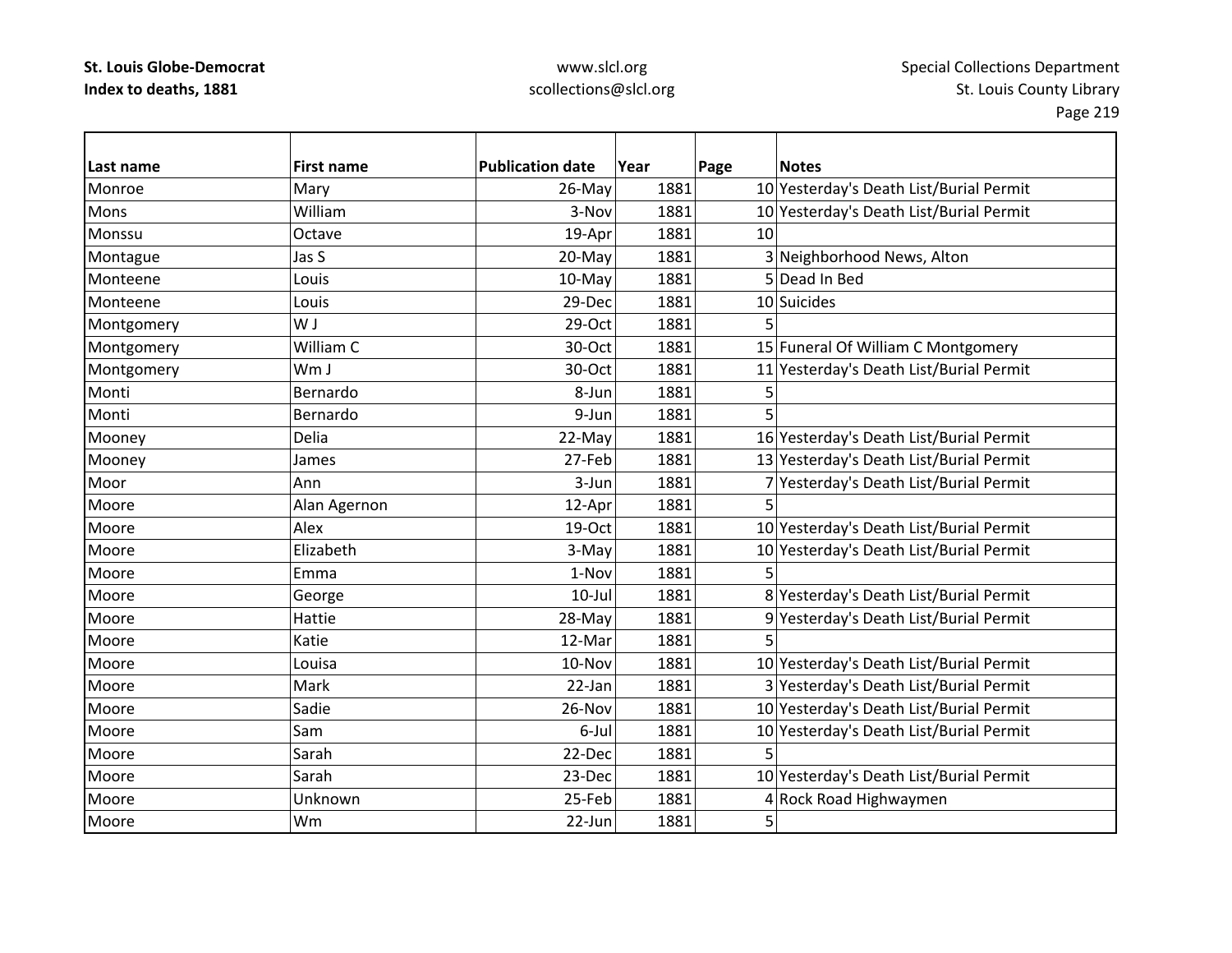### www.slcl.org scollections@slcl.org

**Last name First name Publication date Year Page Notes** Moorkamp Anna Anna Anna 1881 7 Yesterday's Death List/Burial Permit Moran Jim23-Oct 1881 6 Early Morning Murder Moran Jim $24$ -Oct 1881 3 Mahoney A Marksman MoranKatharine 1881 1881 1881 7 Yesterday's Death List/Burial Permit MoranT P 28-Oct 1881 8 Yesterday's Death List/Burial Permit Moran Thomas 18‐Jun 1881 5 MoranThomas 19‐Jun 19‐Jun 1881 9 Yesterday's Death List/Burial Permit MoranThos 21–Oct 1881 11 Yesterday's Death List/Burial Permit MoranTimothy 26-Oct 1881 11 Coroner's Inquests MoranTimothy **27-Oct** 1881 7 Moran's Murder Morann |Timothy P | 27-Oct | 1881 | 5 MoranTimothy P 29-Dec 1881 10 Homicides MoreheadLucius, Prof **2**-Feb 1881 7 Neighborhood News, East St. Louis Morell Hermine6-May 1881 10 Yesterday's Death List/Burial Permit Morgan Christ 25-Oct 1881 7 Yesterday's Death List/Burial Permit Morgan John 8‐May 1881 5 Morgan John, Sr 5‐Oct 1881 5 Morgan Joshua 10‐Aug 1881 5 Death And Desolation Morgan Joshua 11-Aug 1881 3 Boiler Explosion Horror Morgan Martha 11‐Oct 1881 8 Yesterday's Death List/Burial Permit Norgan Morgan Solomon Solomon Resource Superint Band and the Solomon 8-Nov 1881 11 Yesterday's Death List/Burial Permit Morgan Muillie Nuillie hoog and the S-Dec 1881 8 Mormon Service MorhlmanAdolph 18-Aug 1881 6 Splinters Moriarity **Notable 12** 12‐Jul 1881 8 Neighborhood News, East St Louis 1881 Moriarty Jno 11‐Jul 1881 5 Crushed And Scalded Moriarty John 7‐Jun 1881 5 Moriarty John John 1881 7 Yesterday's Death List/Burial Permit Moriarty John John 21‐Sep 1881 12 Yesterday's Death List/Burial Permit Morley Morley Henry Henry 13‐Sep 1881 10 Yesterday's Death List/Burial Permit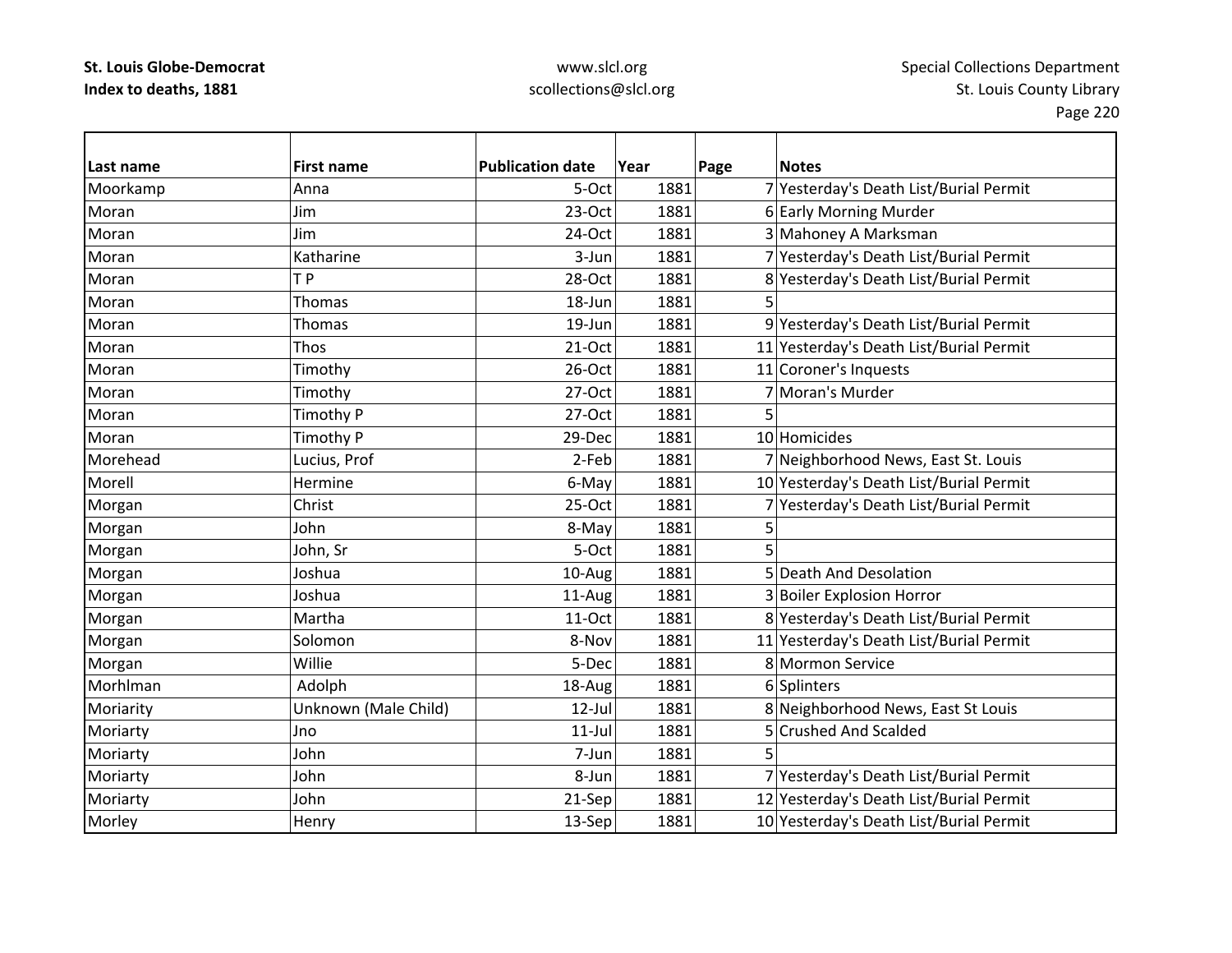### www.slcl.org scollections@slcl.org

**Last name First name Publication date Year Page Notes** Morman Lulu 19‐Apr 1881 10 Morris Albert William $22$ -Jun 1881 5 MorrisClara<sub>D</sub> 30-Dec 1881 10 Yesterday's Death List/Burial Permit Morriss 3-Oct 1881 6 lLesson Of Two Lives Morris Edward19-May 1881 7 Yesterday's Death List/Burial Permit Morris Edwin19-Feb 1881 5 Morris Edwin19-Feb 1881 8 Edwin Morris Morris Edwin20-Feb 1881 4 Funeral Of Edwin Morris Morris Edwin28-Dec 1881 10 Year's Mortality Morriss IF F A, Rev 25-Sep 1881 5 Morriss IF F A, Rev 27‐Sep 1881 9 Local Obsequies MorrisHenry, Rev | 20-Oct | 1881 5 MorrisJames 17‐Sep 1881 9 Yesterday's Death List/Burial Permit Morris Patrick2-Sep 1881 3 Yesterday's Death List/Burial Permit Morris Redmond17-Jun 1881 3 Yesterday's Death List/Burial Permit MorrisonCharles 20 10 30-Jun 1881 10 Yesterday's Death List/Burial Permit MorrisonEllen 1881 1881 10 Yesterday's Death List/Burial Permit MorrisonFrancis 18–Nov 1881 6 Local In Brief MorrisonFrank 17–Nov 1881 9 Calls On The Coroner MorrisonLouise 13–Jul 1881 8 Yesterday's Death List/Burial Permit Morrisonn |Mary E | 14-Aug| 1881| 5 Morrison Wm17-Feb 1881 8 Yesterday's Death List/Burial Permit Morrissey **Edward** Edward 1881 **3**-Feb 1881 8 Neighborhood News, Alton MorrowGeo 4-Aug 1881 7 Yesterday's Death List/Burial Permit MorrowMary 1881 7-Aug 1881 6 Yesterday's Death List/Burial Permit Morroww |Robert J 7-Dec 1881 5 MorschelEmil (Infant Son Of)  $\vert$  26-Sep 1881 5 Morschel Johanna10-Dec 1881 5 Morschel Johanna11-Dec 1881 5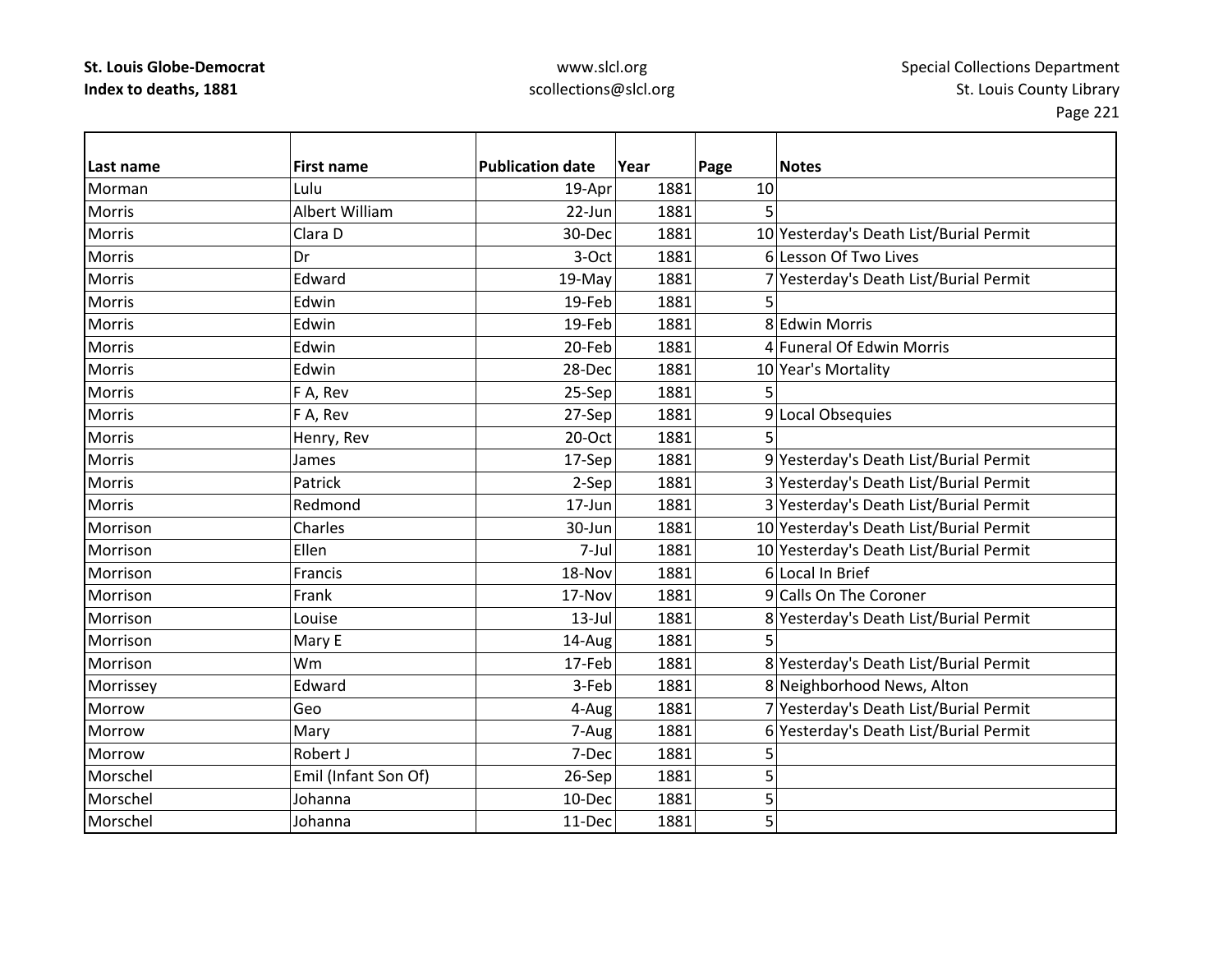| Last name | <b>First name</b>        | <b>Publication date</b> | Year | Page | <b>Notes</b>                            |
|-----------|--------------------------|-------------------------|------|------|-----------------------------------------|
| Morshel   | Christ, Mrs              | 11-Dec                  | 1881 |      | 20 Obsequies In St. Louis County        |
| Morton    | Albert                   | 22-Jul                  | 1881 |      | 10 Yesterday's Death List/Burial Permit |
| Morton    | Joseph                   | 30-Aug                  | 1881 | 5    |                                         |
|           |                          |                         |      |      |                                         |
| Morton    | Samuel (Infant Of) Davis | 20-Dec                  | 1881 |      | 10 Yesterday's Death List/Burial Permit |
| Moruska   | Annie                    | 1-Nov                   | 1881 |      | 10 Yesterday's Death List/Burial Permit |
| Mosconi   | Magdalene                | $26$ -Jul               | 1881 |      | 10 Yesterday's Death List/Burial Permit |
| Mosconi   | Magdelina                | 24-Jul                  | 1881 | 5    |                                         |
| Mosinger  | Henry                    | $2$ -Jul                | 1881 |      | 3 Yesterday's Death List/Burial Permit  |
| Mott      | Toodely                  | $21-Oct$                | 1881 | 5    |                                         |
| Mott      | Toodly                   | $21-Oct$                | 1881 |      | 3 Local In Brief                        |
| Mott      | Toodly                   | 21-Oct                  | 1881 |      | 11 Yesterday's Death List/Burial Permit |
| Moul      | Wm                       | 19-Jul                  | 1881 |      | 10 Death Register                       |
| Moulton   | Ella                     | 30-Aug                  | 1881 |      | 10 Yesterday's Death List/Burial Permit |
| Moulton   | Ellen                    | 28-Aug                  | 1881 |      |                                         |
| Moultrow  | Simon                    | 12-Feb                  | 1881 |      | 6 Yesterday's Death List/Burial Permit  |
| Mounsie   | George                   | 1-Nov                   | 1881 |      | 10 Yesterday's Death List/Burial Permit |
| Mueller   | Andreas                  | $12$ -Jul               | 1881 |      | 3 Yesterday's Death List/Burial Permit  |
| Mueller   | <b>Barbara</b>           | 21-Sep                  | 1881 |      | 12 Yesterday's Death List/Burial Permit |
| Mueller   | Bernhardt                | $11$ -Jan               | 1881 |      | 8 Yesterday's Death List/Burial Permit  |
| Mueller   | Daniel                   | 2-May                   | 1881 | 5    |                                         |
| Mueller   | Daniel                   | 3-May                   | 1881 | 5    |                                         |
| Mueller   | Daniel                   | 13-Sep                  | 1881 |      | 10 Yesterday's Death List/Burial Permit |
| Mueller   | David                    | 4-May                   | 1881 |      | 3 Yesterday's Death List/Burial Permit  |
| Mueller   | Frank                    | $26$ -Jul               | 1881 |      | 10 Yesterday's Death List/Burial Permit |
| Mueller   | Frederick                | 17-Jul                  | 1881 |      | 6 Splinters                             |
| Mueller   | Harry D                  | 19-Mar                  | 1881 | 5    |                                         |
| Mueller   | Harry D                  | 20-Mar                  | 1881 | 5    |                                         |
| Mueller   | Henri                    | 14-Aug                  | 1881 |      | 6 Neighborhood News, St Louis County    |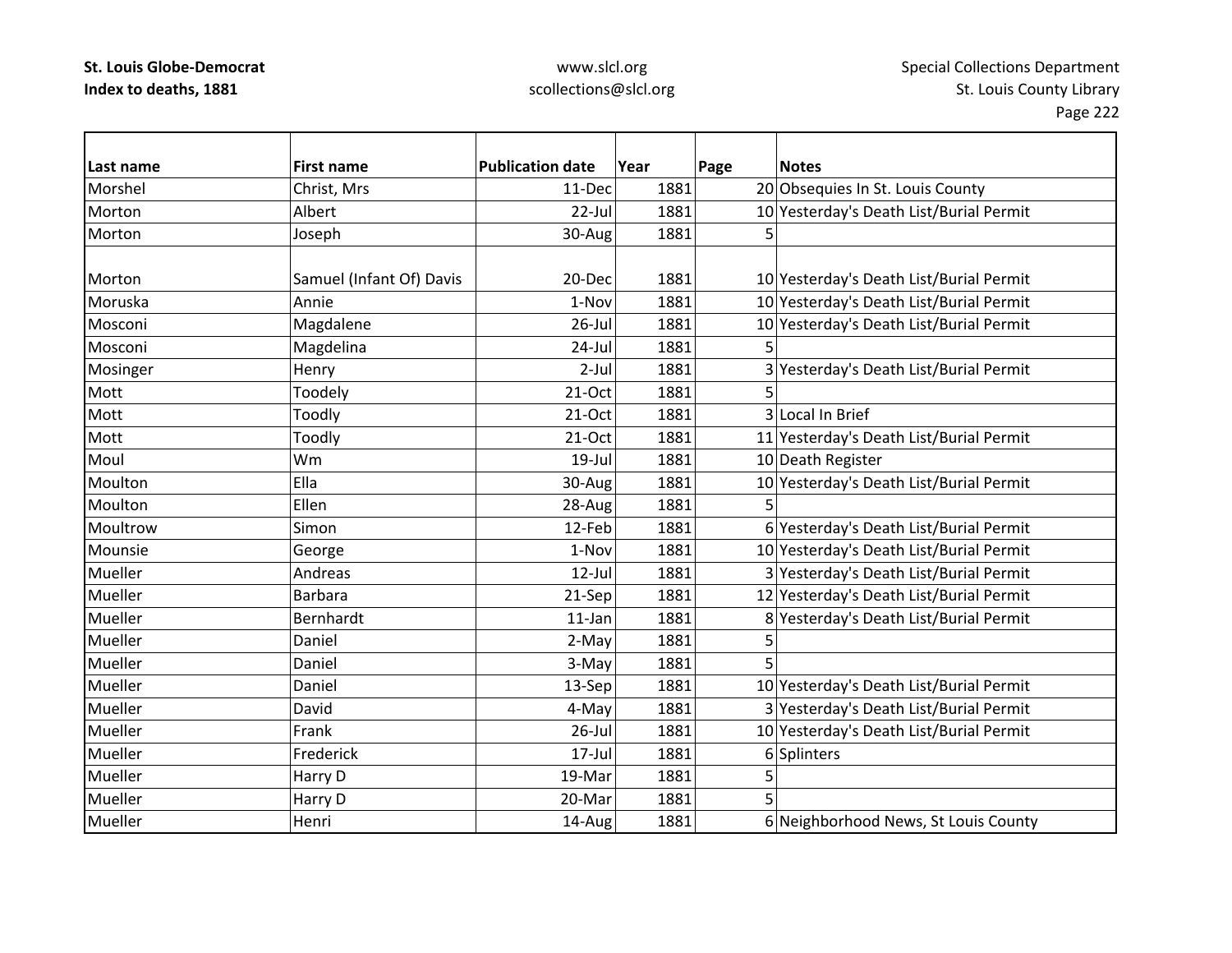| Last name  | <b>First name</b>  | <b>Publication date</b> | Year | Page<br><b>Notes</b>                    |
|------------|--------------------|-------------------------|------|-----------------------------------------|
| Mueller    | John               | 15-May                  | 1881 | 8                                       |
| Mueller    | Joseph             | 7-Sep                   | 1881 | 6 Splinters                             |
| Mueller    | Joseph             | 8-Sep                   | 1881 | 10 Yesterday's Death List/Burial Permit |
| Mueller    | Joseph (Infant Of) | 5-Dec                   | 1881 | 10 Yesterday's Death List/Burial Permit |
| Mueller    | Lizzie             | $13$ -Jul               | 1881 | 8 Yesterday's Death List/Burial Permit  |
| Mueller    | Philip             | 27-Aug                  | 1881 | 5 Settled By A Shot                     |
| Mueller    | Philip             | 14-Sep                  | 1881 | 10 Court Of Criminal Correction         |
| Mueller    | Philip A           | 27-Aug                  | 1881 |                                         |
| Mueller    | Philip A           | 28-Aug                  | 1881 | 8 Coroner's Cases                       |
| Mueller    | Philip A           | 30-Aug                  | 1881 | 10 Yesterday's Death List/Burial Permit |
| Mueller    | Philip A           | 29-Dec                  | 1881 | 10 Homicides                            |
| Mueller    | Phillip A          | 28-Aug                  | 1881 | 5                                       |
| Mueller    | S                  | 4-May                   | 1881 | 3 Yesterday's Death List/Burial Permit  |
| Mueller    | Thos               | 6-Jul                   | 1881 | 10 Yesterday's Death List/Burial Permit |
| Mueller    | Unknown            | 5-Dec                   | 1881 | 3 Among The Murderers                   |
| Muffler    | Lena               | 26-Mar                  | 1881 | 8 Little Lena's Death                   |
| Muhlenfeld | George             | 30-Nov                  | 1881 | 10 Yesterday's Death List/Burial Permit |
| Mulcahy    | Patarick           | 4-Nov                   | 1881 | 10 Yesterday's Death List/Burial Permit |
| Mulcahy    | Patrick            | 4-Nov                   | 1881 | 5                                       |
| Mulherne   | Patrick            | $2$ -Jul                | 1881 | 3 Yesterday's Death List/Burial Permit  |
| Mullally   | Patrick            | 8-Jan                   | 1881 | 7 Yesterdays' Death List/Burial Permit  |
| Mullaly    | Patricia           | 7-Jan                   | 1881 | 5                                       |
| Mullaly    | Patricia           | 8-Jan                   | 1881 | 5                                       |
| Mullarky   | Owen               | 15-Nov                  | 1881 | 10 Yesterday's Death List/Burial Permit |
| Mullen     | Mary C             | 19-Jul                  | 1881 | 10 Death Register                       |
| Mullen     | Thomas B           | 28-May                  | 1881 | 5                                       |
| Muller     | Frederick          | $14$ -Jul               | 1881 | 5                                       |
| Muller     | Frederick          | $15$ -Jul               | 1881 | 5                                       |
| Muller     | Johanna S          | 13-Aug                  | 1881 | 9 Yesterday's Death List/Burial Permit  |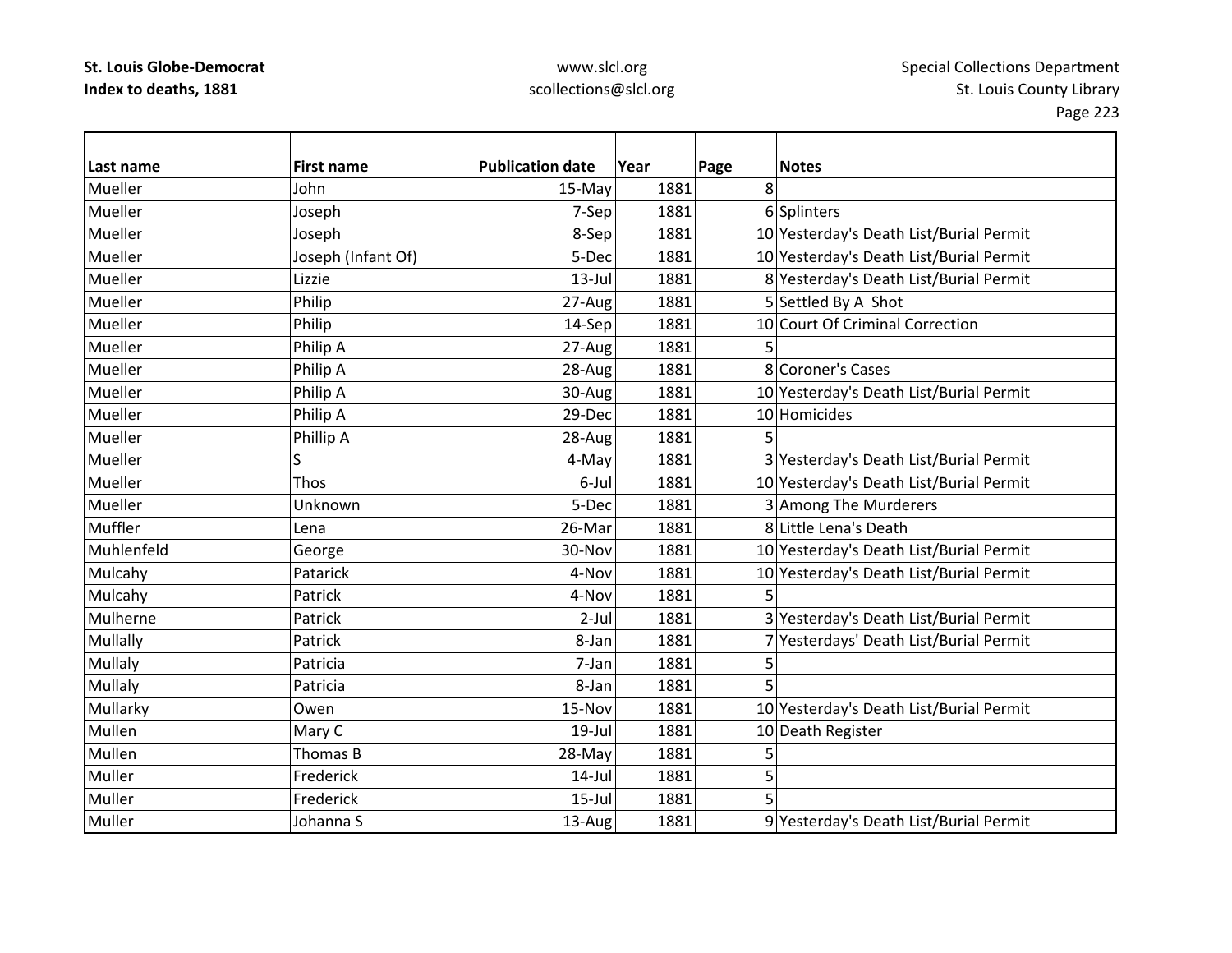| Last name | <b>First name</b> | <b>Publication date</b> | Year | Page | <b>Notes</b>                            |
|-----------|-------------------|-------------------------|------|------|-----------------------------------------|
| Muller    | Reinhold          | 8-Jul                   | 1881 |      | 10 Yesterday's Death List/Burial Permit |
| Mullherne | Patrick           | $1$ -Jul                | 1881 | 5    |                                         |
| Mulliern  | Pat               | $1-Jul$                 | 1881 |      | 3 Splinters                             |
| Mulligan  | James             | 4-Aug                   | 1881 |      | 5 Mulligan Homicide                     |
| Mulligan  | John              | 11-Dec                  | 1881 |      | 20 Yesterday's Death List/Burial Permit |
| Mullin    | Lewis (Infant Of) | 19-Nov                  | 1881 |      | 10 Yesterday's Death List/Burial Permit |
| Mullman   | Paul              | 8-Feb                   | 1881 |      | 6 Yesterday's Death List/Burial Permit  |
| Muloney   | Patrick           | 30-Apr                  | 1881 |      | 9 Yesterday's Death List/Burial Permit  |
| Mund      | John              | $14$ -Jul               | 1881 |      | 10 Yesterday's Death List/Burial Permit |
| Mund      | Olivia            | 6-Jul                   | 1881 |      | 10 Yesterday's Death List/Burial Permit |
| Muniger   | Frank             | 4-Aug                   | 1881 |      | 7 Yesterday's Death List/Burial Permit  |
| Munro     | <b>Miss</b>       | 31-Aug                  | 1881 | 5    |                                         |
| Munsch    | Stephan           | 22-Dec                  | 1881 |      | 10 Yesterday's Death List/Burial Permit |
|           |                   |                         |      |      | Alias, see Mounsie, Yesterday's Death   |
| Munsie    | George            | 1-Nov                   | 1881 |      | 10 List/Burial Permit                   |
| Murch     | Sarah Ann         | 9-Feb                   | 1881 | 5    |                                         |
| Murdoch   | John              | 19-Oct                  | 1881 |      | 10 Yesterday's Death List/Burial Permit |
| Murdock   | John              | 18-Oct                  | 1881 |      | 9 Buried Beneath Bricks                 |
| Murphy    | D J               | 9-Nov                   | 1881 |      | 10 Yesterday's Death List/Burial Permit |
| Murphy    | Daniel            | 16-Jan                  | 1881 |      | 8 Torn By A Train                       |
| Murphy    | Ed                | 8-Dec                   | 1881 |      | 10 Yesterday's Death List/Burial Permit |
| Murphy    | Elizabeth         | 7-Oct                   | 1881 | 5    |                                         |
| Murphy    | Elizabeth         | 8-Oct                   | 1881 |      | 9 Yesterday's Death List/Burial Permit  |
| Murphy    | Ellen, Mrs        | 10-Feb                  | 1881 | 5    |                                         |
| Murphy    | James             | 13-Jan                  | 1881 |      | 3 Coroner's Cases                       |
| Murphy    | James             | 13-Jan                  | 1881 | 5    |                                         |
| Murphy    | James             | 13-Jan                  | 1881 |      | 10 Yesterday's Death List/Burial Permit |
| Murphy    | John              | 28-Aug                  | 1881 |      | 8 Coroner's Cases                       |
| Murphy    | John              | 28-Aug                  | 1881 |      | 8 Yesterday's Death List/Burial Permit  |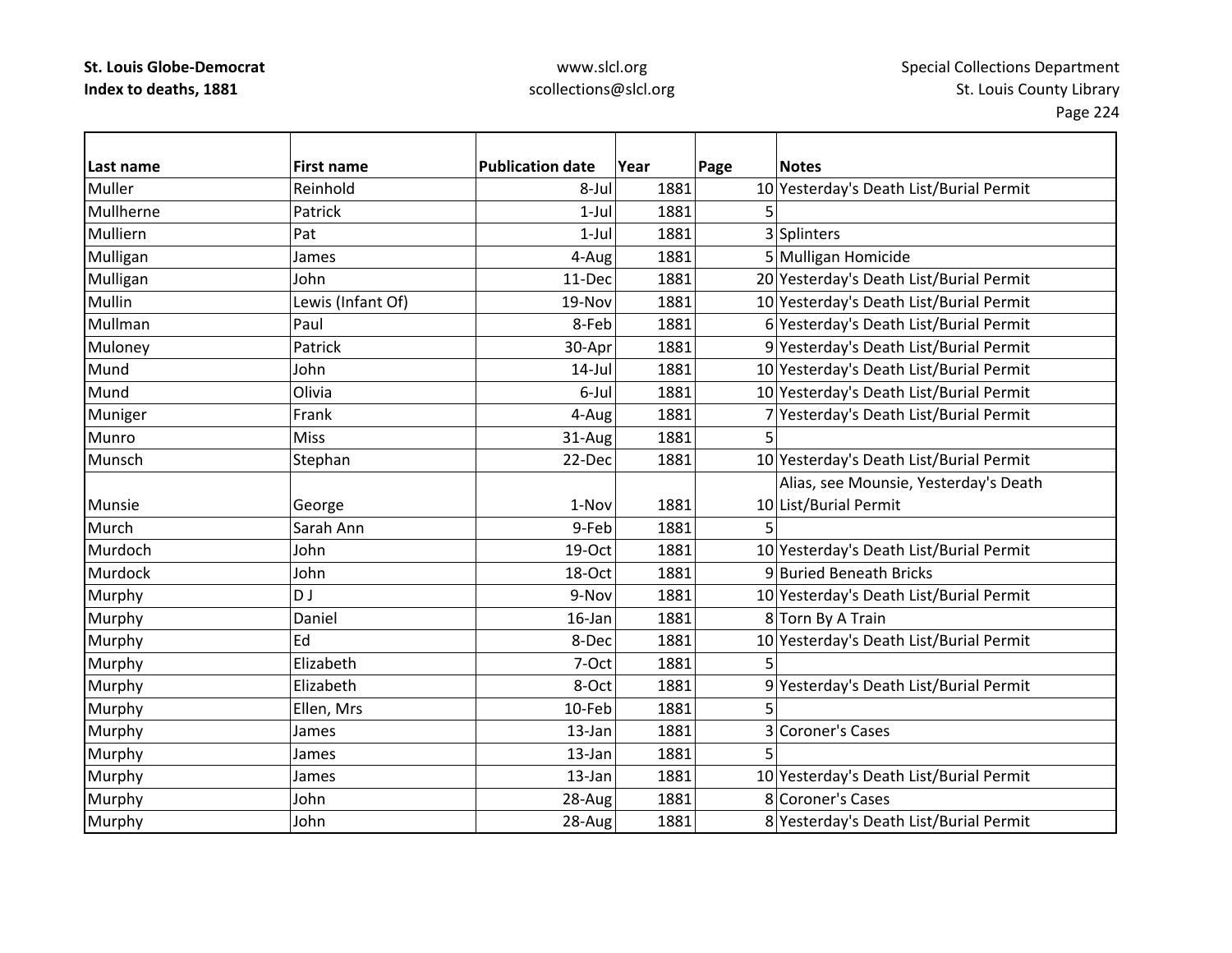| Last name | <b>First name</b> | <b>Publication date</b> | Year | Page | <b>Notes</b>                            |
|-----------|-------------------|-------------------------|------|------|-----------------------------------------|
| Murphy    | John              | 28-Dec                  | 1881 |      | 2 Down To Death                         |
| Murphy    | John              | 29-Dec                  | 1881 |      | 10 Suicides                             |
| Murphy    | Julia             | 25-Nov                  | 1881 |      | 8 Coroner's Inquests                    |
| Murphy    | Julia             | 26-Nov                  | 1881 |      | 10 Yesterday's Death List/Burial Permit |
| Murphy    | Julia             | 2-Dec                   | 1881 |      |                                         |
| Murphy    | Julia             | 3-Dec                   | 1881 |      | 10 Yesterday's Death List/Burial Permit |
| Murphy    | Kate              | $21$ -Jul               | 1881 |      | 10 Yesterday's Death List/Burial Permit |
| Murphy    | Katie L           | 5-Nov                   | 1881 | 10   |                                         |
| Murphy    | Katie L           | 6-Nov                   | 1881 |      | 15 Yesterday's Death List/Burial Permit |
| Murphy    | Katy I            | 5-Nov                   | 1881 |      | 15 Yesterday's Death List/Burial Permit |
| Murphy    | Maggie            | 22-Oct                  | 1881 |      | 3 Maggie Murphy's Death                 |
| Murphy    | Maggie            | $23-Oct$                | 1881 |      | 3 Yesterday's Death List/Burial Permit  |
| Murphy    | Maggie            | 23-Oct                  | 1881 |      | 6 Murphy Case                           |
| Murphy    | Margaret          | $14$ -Jul               | 1881 |      | 10 Yesterday's Death List/Burial Permit |
| Murphy    | Margaret          | 26-Oct                  | 1881 |      | 11 Yesterday's Death List/Burial Permit |
| Murphy    | Margaret Downey   | 22-May                  | 1881 | 5    |                                         |
| Murphy    | Margaret, Mrs     | $1$ -Jul                | 1881 | 5    |                                         |
| Murphy    | Margareth         | $2-Jul$                 | 1881 |      | 3 Yesterday's Death List/Burial Permit  |
| Murphy    | Margie            | $21-Oct$                | 1881 |      | 3 Surfeit Of Suicides                   |
| Murphy    | Mary              | $11$ -Jan               | 1881 |      | 8 Yesterday's Death List/Burial Permit  |
| Murphy    | Mary              | 12-Jun                  | 1881 |      | 16 Yesterday's Death List/Burial Permit |
| Murphy    | Mary A, Mrs       | 20-Feb                  | 1881 | 5    |                                         |
| Murphy    | Michael           | $16$ -Jan               | 1881 |      |                                         |
| Murphy    | <b>Nettie</b>     | 6-Jul                   | 1881 |      | 10 Yesterday's Death List/Burial Permit |
| Murphy    | Patrick           | 3-Feb                   | 1881 |      | 8 His Own Fault                         |
| Murphy    | Patrick           | 2-Mar                   | 1881 | 5    |                                         |
| Murphy    | Patrick           | 5-Mar                   | 1881 |      | 8 Yesterday's Death List/Burial Permit  |
| Murphy    | Peter             | 2-Aug                   | 1881 |      | 3 Yesterday's Death List/Burial Permit  |
| Murphy    | Timothy           | $1-Jun$                 | 1881 | 5    |                                         |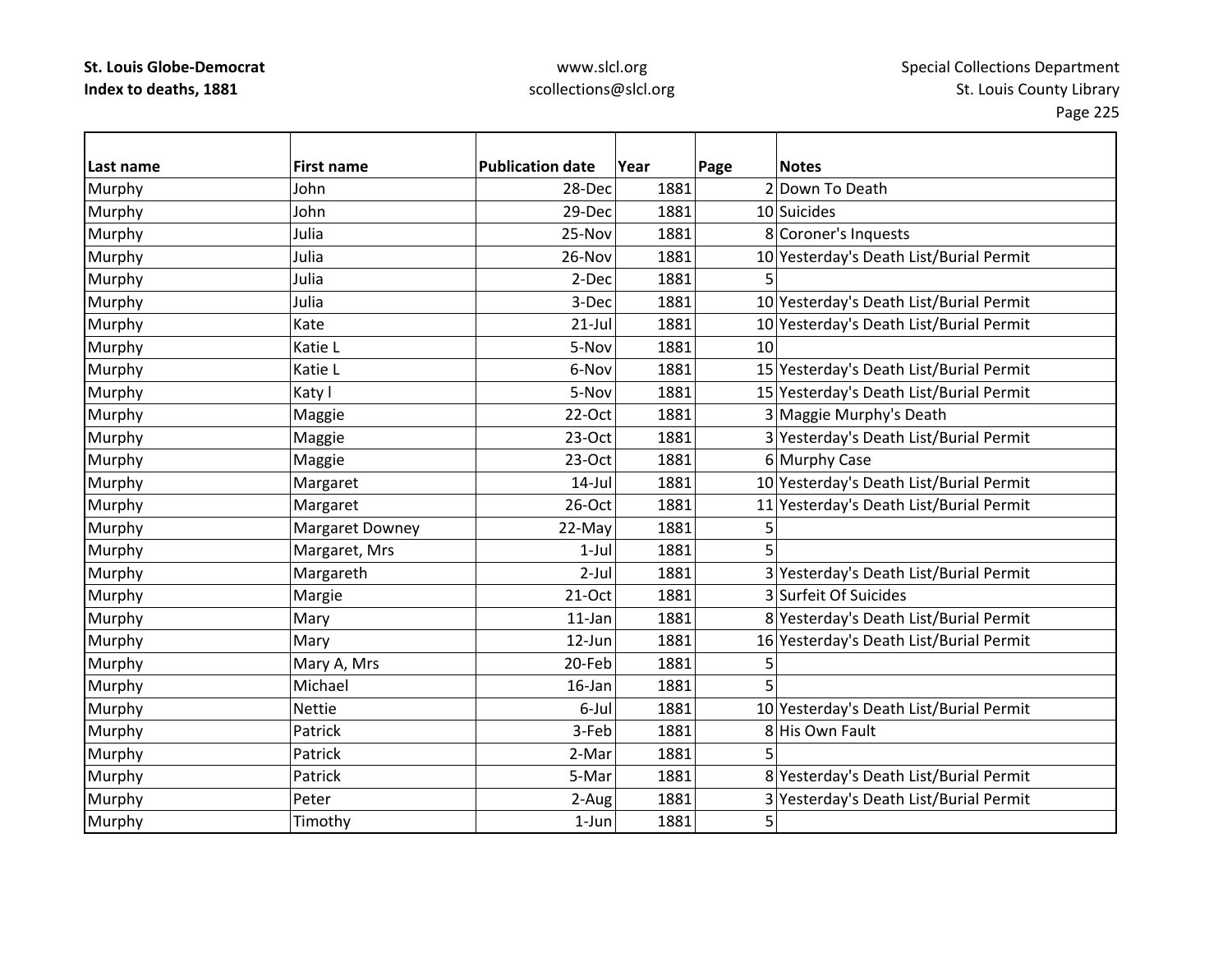## www.slcl.org scollections@slcl.org

 $\overline{\phantom{a}}$ 

| Last name     | <b>First name</b> | <b>Publication date</b> | Year | Page | <b>Notes</b>                            |
|---------------|-------------------|-------------------------|------|------|-----------------------------------------|
| Murphy        | Timothy           | $2-Jun$                 | 1881 |      | 10 Yesterday's Death List/Burial Permit |
| Murphy        | Wm                | 24-Aug                  | 1881 |      | 10 Yesterday's Death List/Burial Permit |
| Murpny        | Mary              | 12-Jun                  | 1881 | 5    |                                         |
| Murray        | Francis           | 14-Aug                  | 1881 | 5    |                                         |
| Murray        | Francis           | 14-Aug                  | 1881 |      | 16 Yesterday's Death List/Burial Permit |
| Murray        | Geo P             | $19$ -Jul               | 1881 |      | 10 Death Register                       |
| Murray        | George            | $18 -$ Jul              | 1881 |      | 8 Horrible Death                        |
| Murray        | Mike              | 22-Sep                  | 1881 |      | 10 Yesterday's Death List/Burial Permit |
| Murray        | Nora              | 19-Nov                  | 1881 |      | 10 Yesterday's Death List/Burial Permit |
| Murray        | Sarah             | 8-Mar                   | 1881 |      | 8 Yesterday's Death List/Burial Permit  |
| Murray        | Walter S          | 5-Nov                   | 1881 | 10   |                                         |
| Murray        | William           | 20-Aug                  | 1881 |      | 9 Yesterday's Death List/Burial Permit  |
| Murrell       | Mary              | 13-Apr                  | 1881 | 5    |                                         |
| Murrell       | Mary              | 14-Apr                  | 1881 | 5    |                                         |
| Murrell       | Mary              | 14-Apr                  | 1881 |      | 10 Yesterday's Death List/Burial Permit |
| Murry         | George            | $19$ -Jul               | 1881 |      | 3 Splinters                             |
| Murry         | Mike              | 2-Aug                   | 1881 |      | 3 Yesterday's Death List/Burial Permit  |
| Murry         | Philephena        | 20-Jul                  | 1881 |      | 3 Yesterday's Death List/Burial Permit  |
| Murry         | William           | 1-Aug                   | 1881 | 5    |                                         |
| Murry         | Wm                | 2-Aug                   | 1881 |      | 3 Yesterday's Death List/Burial Permit  |
| Murtsch       | Elise             | 7-Sep                   | 1881 |      | 7 Yesterday's Death List/Burial Permit  |
| Murzbach      | Henry             | 29-Dec                  | 1881 |      | 10 Suicides                             |
| Music         | Jackson           | 2-Nov                   | 1881 |      | 9 Yesterday's Death List/Burial Permit  |
| <b>Musick</b> | Mattie N          | 19-Aug                  | 1881 |      | 7 Yesterday's Death List/Burial Permit  |
| <b>Musick</b> | Mattie W, Mrs     | 18-Aug                  | 1881 | 5    |                                         |
| <b>Musick</b> | Mattie W, Mrs     | 19-Aug                  | 1881 | 5    |                                         |
| Mussmann      | Henry             | 11-Oct                  | 1881 |      | 8 Yesterday's Death List/Burial Permit  |
| Muszbach      | Henry             | 19-Sep                  | 1881 |      |                                         |
| Muszbach      | Henry             | 19-Sep                  | 1881 |      | 8 Through Head And Heart                |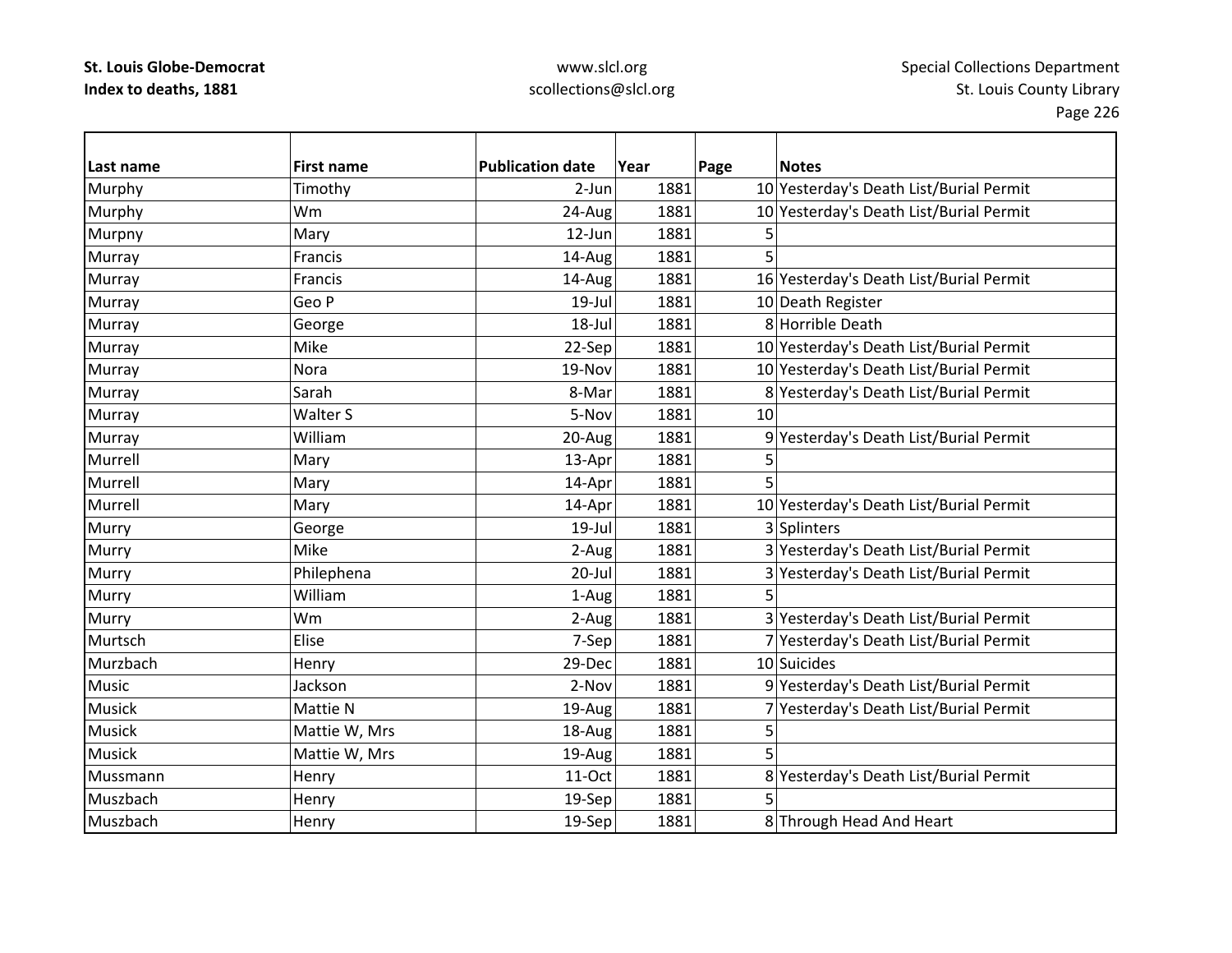| Last name     | <b>First name</b> | <b>Publication date</b> | Year | Page<br><b>Notes</b>                    |
|---------------|-------------------|-------------------------|------|-----------------------------------------|
| Muszbach      | Henry             | 20-Sep                  | 1881 | 5                                       |
| Muszbach      | Henry             | 20-Sep                  | 1881 | 10 Letter Muszbach Left                 |
| Muszbach      | Henry             | 21-Sep                  | 1881 | 12 Yesterday's Death List/Burial Permit |
| Muszbach      | Henry             | 9-Oct                   | 1881 | 3 Locals In Brief                       |
| Muttner       | JF                | 17-Jun                  | 1881 | 3 Yesterday's Death List/Burial Permit  |
| Myer          | Jacob             | 13-Oct                  | 1881 | 5                                       |
| Myer          | Jacob             | 14-Oct                  | 1881 | 10 Funeral Of Jacob Myer                |
| Myer          | Jacob             | 12-Oct                  | 1881 | 5                                       |
| <b>Myers</b>  | Minnie            | 5-Oct                   | 1881 | 16 Tin Cup Dose Of Poison               |
| <b>Myers</b>  | S <sub>F</sub>    | 15-Oct                  | 1881 | 8 Coroner's Cases                       |
| Myring        | Phillipine Sepere | $19$ -Jul               | 1881 | 5                                       |
| <b>Mysing</b> | Anna M            | 1-Apr                   | 1881 | 5                                       |
| <b>Mysing</b> | Annie Maria       | 1-Apr                   | 1881 | 10 Yesterday's Death List/Burial Permit |
| Naert         | Valerie           | 7-Aug                   | 1881 | 6 Yesterday's Death List/Burial Permit  |
| Nagel         | Wm                | 17-Mar                  | 1881 | 10 Yesterday's Death List/Burial Permit |
| Napier        | Mary              | 10-Mar                  | 1881 | 10 Yesterday's Death List/Burial Permit |
| Napier        | Mary, Mrs         | 10-Mar                  | 1881 | 5                                       |
| Nash          | John              | 20-Nov                  | 1881 | 5                                       |
| Nash          | John              | 22-Nov                  | 1881 | 11 Yesterday's Death List/Burial Permit |
| Nau           | Martin            | 7-Apr                   | 1881 | 5                                       |
| Naughton      | Thos              | 2-Jun                   | 1881 | 10 Yesterday's Death List/Burial Permit |
| Naumann       | Emilie            | 8-Jul                   | 1881 | 10 Yesterday's Death List/Burial Permit |
| Neale         | Chris             | 29-Jun                  | 1881 | 10 Investigations By The Coroner        |
| Neale         | Christopher       | $1-Jul$                 | 1881 | 7 Yesterday's Death List/Burial Permit  |
| Nebbing       | Liongsia, Sister  | 22-Jul                  | 1881 | 8 Sister Superior Dead                  |
| Nebbing       | Liongsia, Sister  | 22-Jul                  | 1881 | 10 Yesterday's Death List/Burial Permit |
| <b>Nebel</b>  | Fred              | 8-Apr                   | 1881 | 10 Yesterday's Death List/Burial Permit |
| Neckerman     | Lawrence          | 16-Feb                  | 1881 | 8 Yesterday's Death List/Burial Permit  |
| Nedderhut     | Fred              | 21-Sep                  | 1881 | 5                                       |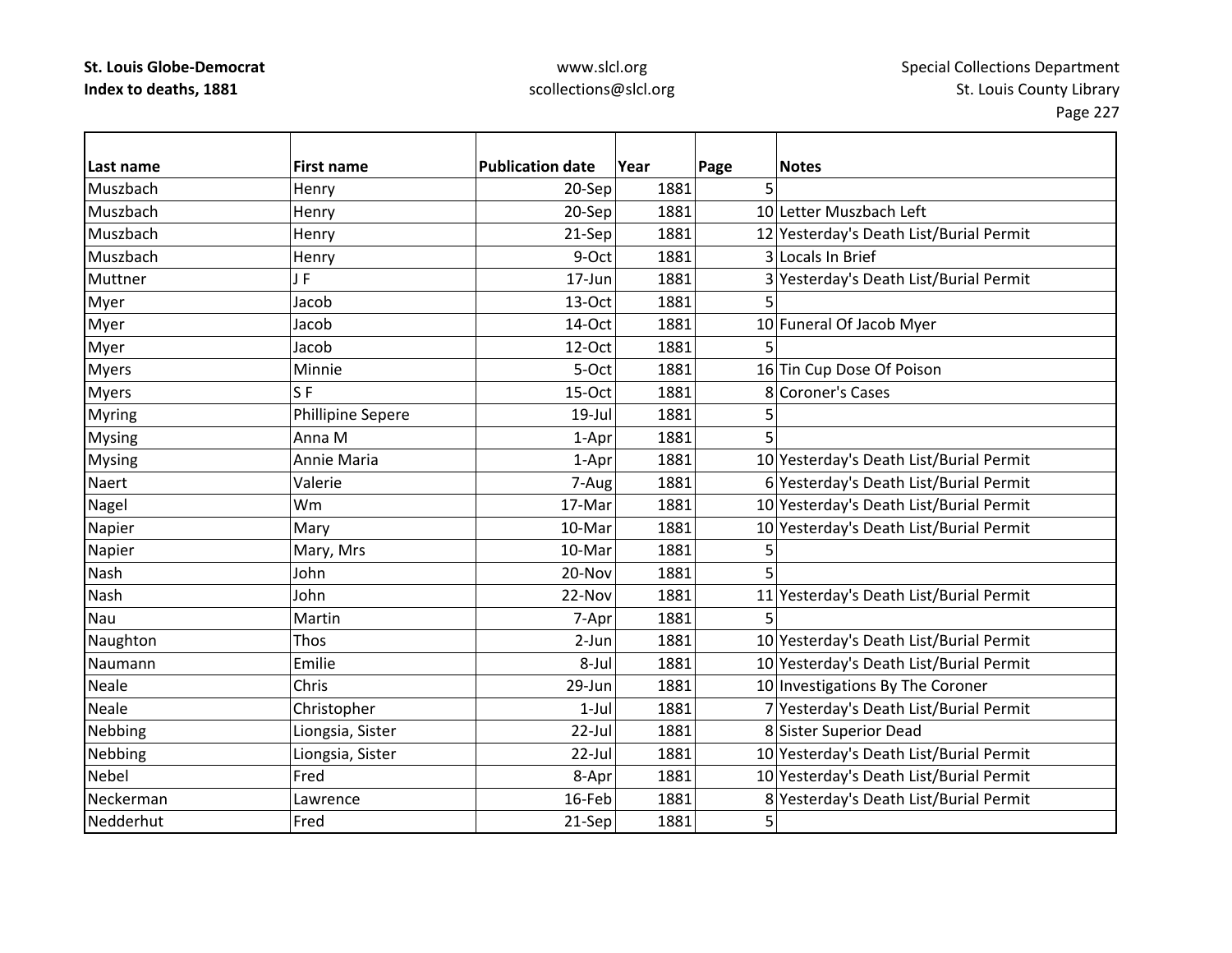| Last name     | <b>First name</b>   | <b>Publication date</b> | Year | Page        | <b>Notes</b>                            |
|---------------|---------------------|-------------------------|------|-------------|-----------------------------------------|
| Nedderhut     | Fred                | 22-Sep                  | 1881 | 5           |                                         |
| Nedderhut     | Fred                | 23-Sep                  | 1881 |             | 9 Yesterday's Death List/Burial Permit  |
| Nedederhut    | Frederick, Mr       | 23-Sep                  | 1881 |             | 6 Splinters                             |
| Nedela        | Joseph              | 21-Aug                  | 1881 |             | 9 Yesterday's Death List/Burial Permit  |
| Needham       | Hannora             | 26-Nov                  | 1881 | 5           |                                         |
| Needham       | Hannora             | 27-Nov                  | 1881 | 5           |                                         |
| Needham       | Nancy               | 1-Apr                   | 1881 |             | 10 Yesterday's Death List/Burial Permit |
| <b>Neef</b>   | Elizabeth           | 11-Aug                  | 1881 |             | 3 Yesterday's Death List/Burial Permit  |
| <b>Neef</b>   | Elizabeth Hermann   | 10-Aug                  | 1881 | 5           |                                         |
| <b>Neff</b>   | Albert              | $11$ -Jan               | 1881 |             | 8 Yesterday's Death List/Burial Permit  |
| Negley        | Charles             | 22-Jul                  | 1881 |             | 10 Yesterday's Death List/Burial Permit |
| Nehl          | Chas W              | $21$ -Jan               |      | 1881   7(A) |                                         |
| Nehl          | Chas W              | 22-Jan                  | 1881 |             | 3 Yesterday's Death List/Burial Permit  |
| Nehl          | Chas W              | 22-Jan                  | 1881 | 5           |                                         |
| Nehl          | Chas W              | 23-Jan                  | 1881 |             |                                         |
| Neimeyer      | Mary                | 24-Dec                  | 1881 |             | 12 Yesterday's Death List/Burial Permit |
| Nelson        | Annie               | 9-Aug                   | 1881 |             | 3 Yesterday's Death List/Burial Permit  |
| Nelson        | Esther              | 4-May                   | 1881 |             | 3 Yesterday's Death List/Burial Permit  |
| Nelson        | Geo                 | 21-Apr                  | 1881 |             | 10 Yesterday's Death List/Burial Permit |
| Nelson        | George              | 20-Apr                  | 1881 | 5           |                                         |
| Nelson        | George              | 28-Dec                  | 1881 |             | 10 Year's Mortality                     |
| Nelson        | George, Mr          | 20-Feb                  | 1881 |             | 3 Neighborhood News, East St. Louis     |
| Nelson        | Gussie              | 22-Dec                  | 1881 |             | 10 Yesterday's Death List/Burial Permit |
| Nelson        | Joseph              | 9-Oct                   | 1881 |             | 16 Yesterday's Death List/Burial Permit |
| Nelson        | Nathan              | 25-Jan                  | 1881 |             | 8 Yesterday's Death List/Burial Permit  |
| Nelson        | W <sub>B</sub>      | 14-Aug                  | 1881 |             | 16 Yesterday's Death List/Burial Permit |
| Nemann        | John                | 27-Oct                  | 1881 |             | 9 Yesterday's Death List/Burial Permit  |
| Nemec         | Joseph              | 1-Dec                   | 1881 |             | 6 Local In Brief                        |
| <b>Nester</b> | Charles (Infant Of) | 12-Nov                  | 1881 |             | 10 Yesterday's Death List/Burial Permit |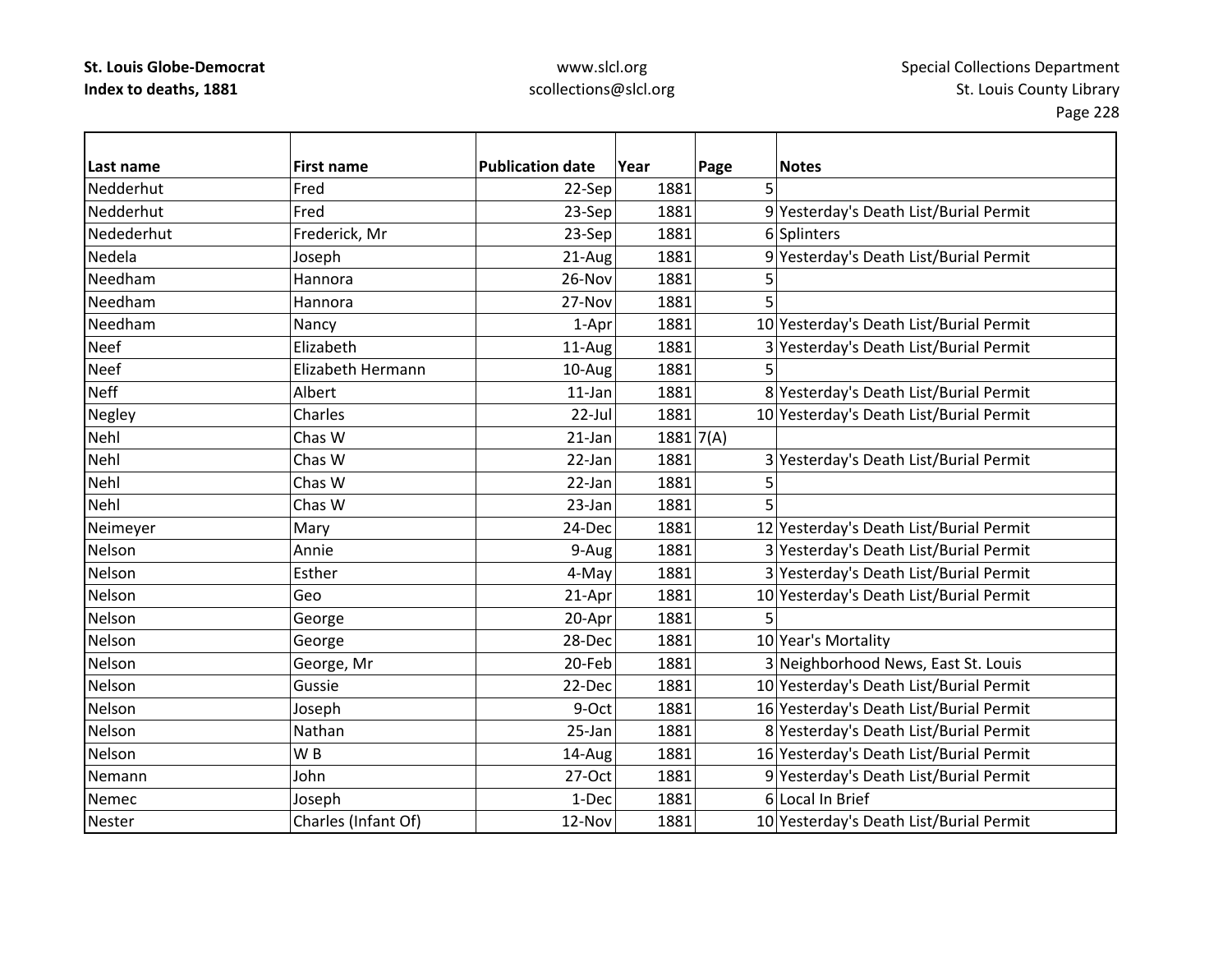## www.slcl.org scollections@slcl.org

 $\overline{\phantom{0}}$ 

| Last name      | <b>First name</b> | <b>Publication date</b> | Year | Page | <b>Notes</b>                            |
|----------------|-------------------|-------------------------|------|------|-----------------------------------------|
| <b>Neudeck</b> | Robert            | 10-Nov                  | 1881 |      | 10 Yesterday's Death List/Burial Permit |
| Neufang        | Philip            | 9-Feb                   | 1881 |      | 7 Yesterday's Death List/Burial Permit  |
| Neuman         | Lotta             | 17-Feb                  | 1881 |      | 8 Yesterday's Death List/Burial Permit  |
| <b>Neville</b> | Wm                | 2-Aug                   | 1881 |      | 3 Yesterday's Death List/Burial Permit  |
| Newberry       | Harry E           | 22-Mar                  | 1881 |      | 10 Yesterday's Death List/Burial Permit |
| Newbury        | Sarah             | 3-May                   | 1881 |      | 10 Yesterday's Death List/Burial Permit |
| Newcomb        | WH                | 4-Jul                   | 1881 |      | 3 Splinters                             |
| Newcum         | WH                | $10$ -Jul               | 1881 | 5    |                                         |
| <b>Newkirk</b> | Thomas A          | 14-Apr                  | 1881 | 5    |                                         |
| <b>Newkirk</b> | Thomas A          | 15-Apr                  | 1881 |      | 5 Funeral Notice                        |
| <b>Newkirk</b> | Thos A            | 15-Apr                  | 1881 |      | 3 Yesterday's Death List/Burial Permit  |
| Newman         | Ada, Mrs          | 8-Sep                   | 1881 | 5    |                                         |
| Newman         | Clara             | $26$ -Jul               | 1881 |      | 10 Yesterday's Death List/Burial Permit |
| Newman         | Lotta             | 16-Feb                  | 1881 |      |                                         |
| Newman         | Maggie            | 16-Dec                  | 1881 |      |                                         |
| Newman         | Margaret T        | 17-Dec                  | 1881 |      | 10 Yesterday's Death List/Burial Permit |
| Newton         | Harry             | 10-Sep                  | 1881 |      | 9 Died From His Injuries                |
| Newton         | <b>Stella</b>     | 17-Nov                  | 1881 |      | 10 Yesterday's Death List/Burial Permit |
| <b>Nichols</b> | Mary A            | 19-Feb                  | 1881 |      | 9 Yesterday's Death List/Burial Permit  |
| <b>Nichols</b> | Mary A, Mrs       | 17-Feb                  | 1881 | 5    |                                         |
| <b>Nichols</b> | Mary A, Mrs       | 18-Feb                  | 1881 | 5    |                                         |
| <b>Nichols</b> | Mary A, Mrs       | 18-Feb                  | 1881 |      | 6 Splinters                             |
| <b>Nichols</b> | Mary Jane         | 29-Nov                  | 1881 |      | 10 Yesterday's Death List/Burial Permit |
| Nicholson      | John              | 20-Oct                  | 1881 |      | 9 Yesterday's Death List/Burial Permit  |
| <b>Nickers</b> | Frederick         | 8-Jul                   | 1881 |      | 10 Yesterday's Death List/Burial Permit |
| Nickerson      | Alfred            | 24-Jun                  | 1881 |      | 2 Yesterday's Death List/Burial Permit  |
| Nickerson      | Alfred, Sr        | 23-Jun                  | 1881 |      |                                         |
| Niebrugge      | Rudolph           | 23-Oct                  | 1881 |      | 3 Yesterday's Death List/Burial Permit  |
| <b>Niehaus</b> | John              | 19-Apr                  | 1881 |      | 10 Yesterday's Death List/Burial Permit |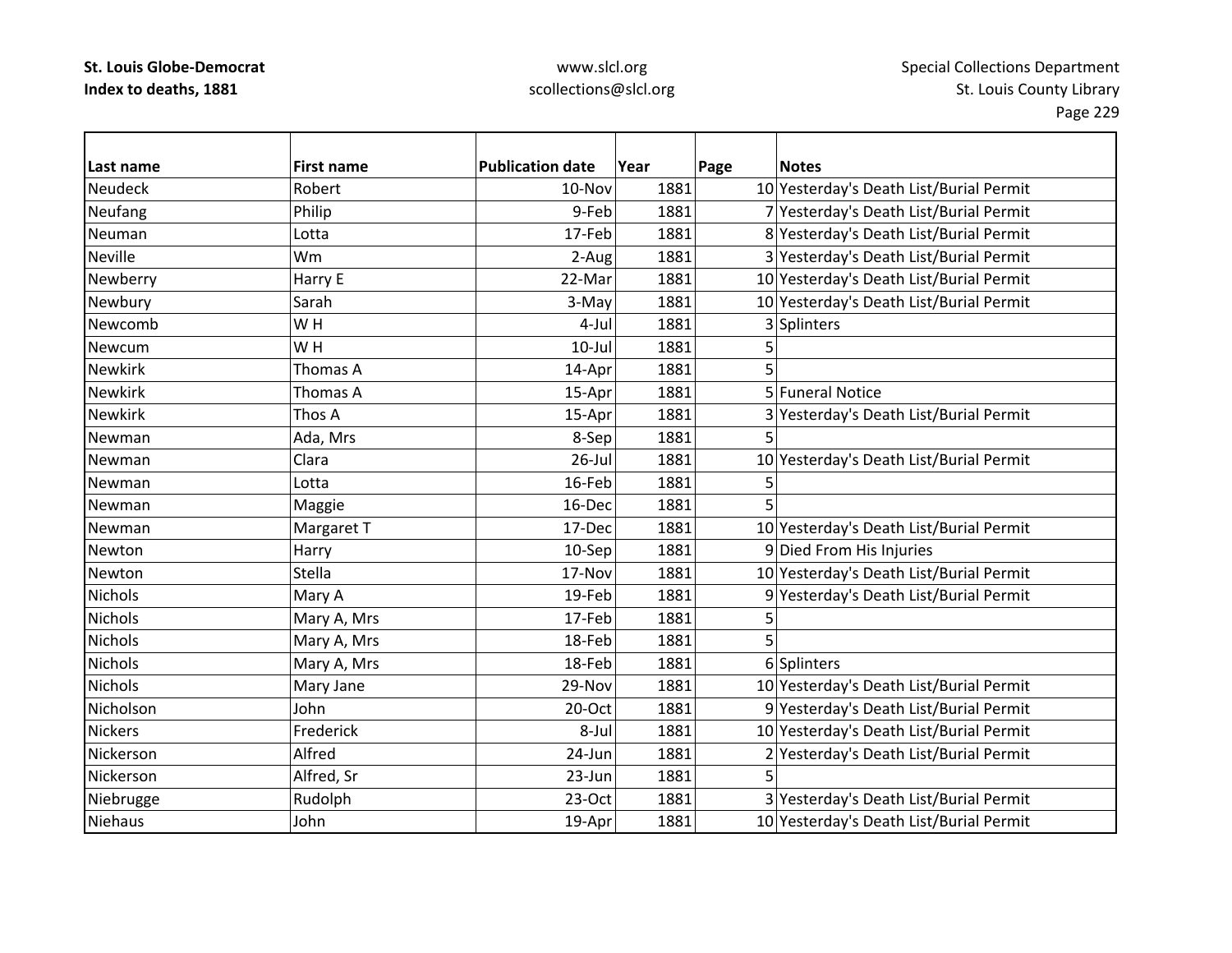| Last name      | <b>First name</b> | <b>Publication date</b> | Year | Page | <b>Notes</b>                            |
|----------------|-------------------|-------------------------|------|------|-----------------------------------------|
| <b>Niehaus</b> | Josephine         | $16$ -Jul               | 1881 |      | 8 Municipal Matters                     |
| <b>Niehaus</b> | Willy             | 24-May                  | 1881 |      | 10 Yesterday's Death List/Burial Permit |
| Nieman         | Frederick         | 19-Apr                  | 1881 | 10   |                                         |
| Nieman         | Henry             | 17-Aug                  | 1881 |      | 3 Splinters                             |
| Niemann        | Henry             | 19-Aug                  | 1881 |      | 7 Yesterday's Death List/Burial Permit  |
| Niemeyer       | Anna              | 3-Aug                   | 1881 |      | 3 Yesterday's Death List/Burial Permit  |
| Niggemann      | Mary Ann          | 23-Aug                  | 1881 |      | 7 Yesterday's Death List/Burial Permit  |
| Niggemann      | William, Mrs      | 23-Aug                  | 1881 |      |                                         |
| Nilana         | James             | $15$ -Jul               | 1881 |      | 10 Municipal Matters                    |
| Nimic          | Gustave           | 30-Nov                  | 1881 |      | 6 Another Homicide                      |
| Nitzer         | Valentine         | 25-Oct                  | 1881 |      | 7 Yesterday's Death List/Burial Permit  |
| <b>Nix</b>     | Ambuda            | 2-Aug                   | 1881 |      | 3 Yesterday's Death List/Burial Permit  |
| <b>Nix</b>     | Geo               | 27-Apr                  | 1881 |      | 7 Yesterday's Death List/Burial Permit  |
| <b>Nix</b>     | John              | 20-Jan                  | 1881 |      | 3 Splinters                             |
| <b>Nix</b>     | John              | $21$ -Jan               | 1881 |      | 10 Not Drunk But Dying                  |
| <b>Nix</b>     | John              | 22-Jan                  | 1881 |      | 3 Yesterday's Death List/Burial Permit  |
| Nixon          | James R           | 9-Jan                   | 1881 | 5    |                                         |
| Nixon          | Jane, Mrs         | 6-Nov                   | 1881 | 5    |                                         |
| Nixon          | Jane, Mrs         | 7-Nov                   | 1881 | 5    |                                         |
| Nixon          | Jane, Mrs         | 8-Nov                   | 1881 |      |                                         |
| Nixon          | Jane, Mrs         | 8-Nov                   | 1881 |      | 11 Yesterday's Death List/Burial Permit |
| Nixon          | Joseph            | 10-Jun                  | 1881 |      | 10 Yesterday's Death List/Burial Permit |
| <b>Nobk</b>    | August            | 23-Apr                  | 1881 |      | 3 Yesterday's Death List/Burial Permit  |
| Nocton         | Edward            | $1-Jul$                 | 1881 |      | 7 Yesterday's Death List/Burial Permit  |
| Noe            | Stanford, Mrs     | 21-Oct                  | 1881 |      | 1 Murder Most Foul                      |
| Noell          | <b>Nellie</b>     | $2$ -Jul                | 1881 |      | 3 Yesterday's Death List/Burial Permit  |
| Noeller        | Elizabeth E       | 29-Oct                  | 1881 |      | 7 Coroner                               |
| Noerr          | Mary              | $3$ -Jul                | 1881 |      | 16 Yesterday's Death List/Burial Permit |
| Nol            | Henry             | 17-Jun                  | 1881 |      | 3 Yesterday's Death List/Burial Permit  |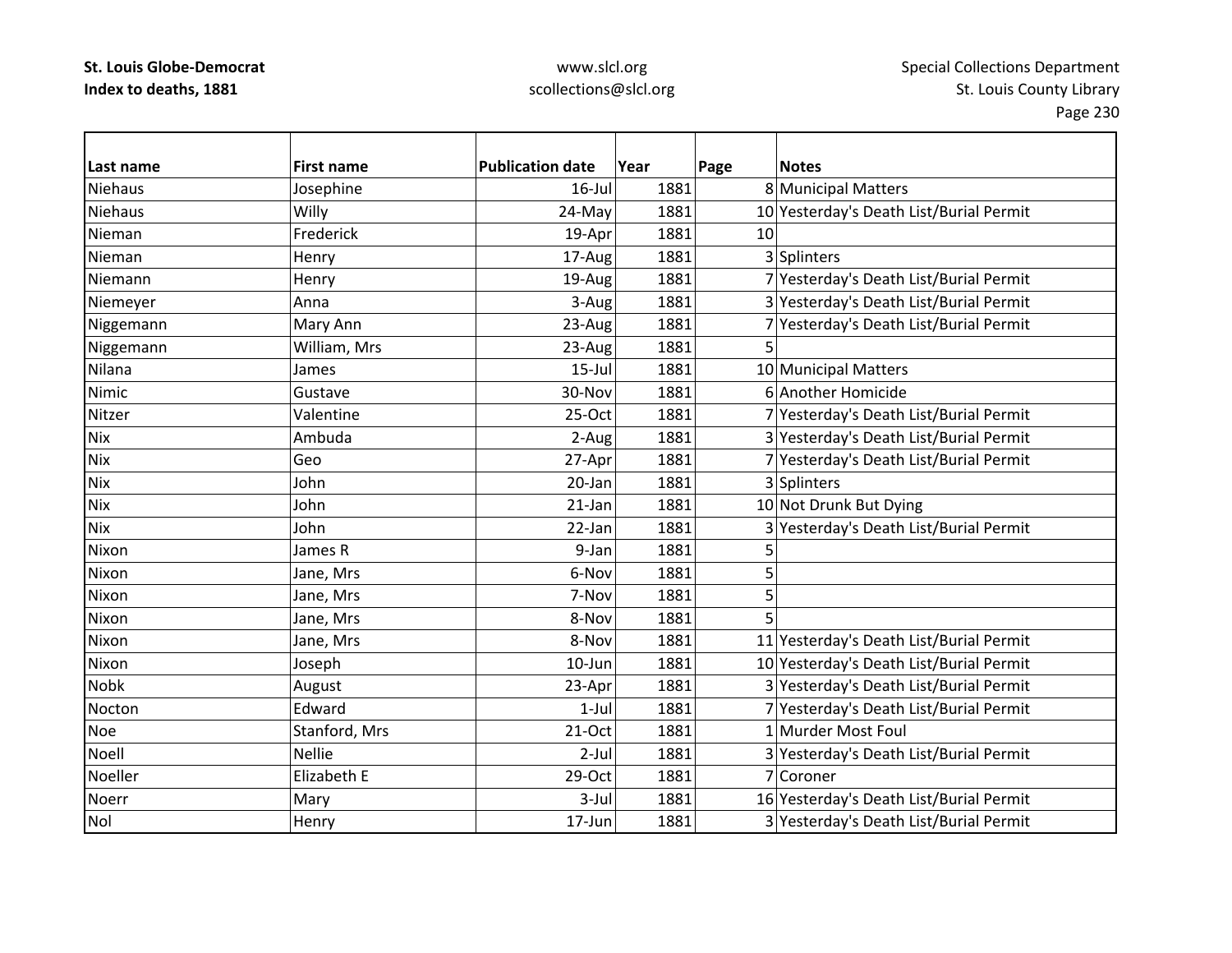| l Last name  | <b>First name</b>  | <b>Publication date</b> | Year | Page | <b>Notes</b>                            |
|--------------|--------------------|-------------------------|------|------|-----------------------------------------|
| Nolan        | <b>Bridget</b>     | 25-Sep                  | 1881 |      | 2 Died                                  |
| Nolan        | <b>Bridget</b>     | 26-Sep                  | 1881 | 5    |                                         |
| Nolan        | Edward             | 24-Apr                  | 1881 |      | 9 Yesterday's Death List/Burial Permit  |
| Nolan        | Tresler            | 15-Jan                  | 1881 |      | 8 Burned To Death                       |
| Nolte        | William            | 10-Apr                  | 1881 |      | 11 Yesterday's Death List/Burial Permit |
| Noltkamper   | Mary               | 11-Feb                  | 1881 |      | 3 Yesterday's Death List/Burial Permit  |
| Nond         | Mary               | 16-Jun                  | 1881 |      | 10 Yesterday's Death List/Burial Permit |
| Nonenkamp    | Catherine          | 15-Jan                  | 1881 |      | 9 Yesterday's Death List/Burial Permit  |
| Noonan       | Elizabeth          | 24-Nov                  | 1881 |      | 10 Yesterday's Death List/Burial Permit |
| Noonan       | James              | 18-Mar                  | 1881 |      | 10 Brakeman Killed                      |
| Noonan       | James              | 19-Mar                  | 1881 | 5    |                                         |
| Noonan       | James              | 20-Mar                  | 1881 |      | 16 Yesterday's Death List/Burial Permit |
| Noonan       | Mary               | 24-Jun                  | 1881 |      | 2 Yesterday's Death List/Burial Permit  |
| Noonan       | Mary Agnes         | $10$ -Jun               | 1881 | 5    |                                         |
| Nooney       | Delia              | 7-Dec                   | 1881 |      | 10 Yesterday's Death List/Burial Permit |
| Nordmeyer    | Lidia              | 1-Sep                   | 1881 |      | 10 Yesterday's Death List/Burial Permit |
| Nordteldt    | William            | 22-Mar                  | 1881 |      | 10 Yesterday's Death List/Burial Permit |
| Norka        | Thomas V           | 23-Nov                  | 1881 |      | 11 Yesterday's Death List/Burial Permit |
| Norlourg     | Nelson             | 16-Aug                  | 1881 |      | 10 Yesterday's Death List/Burial Permit |
| Northrop     | J W                | 5-Aug                   | 1881 | 5    |                                         |
| Northrop     | J W                | 6-Aug                   | 1881 |      | 5 Yesterday's Death List/Burial Permit  |
| Northrop     | Jeremiah W         | 7-Aug                   | 1881 |      | 6 Yesterday's Death List/Burial Permit  |
| Northup      | Thomas S           | 27-Jan                  | 1881 | 5    |                                         |
| Norton       | <b>Grace Annie</b> | 9-Dec                   | 1881 | 5    |                                         |
| Norton       | Mary               | 5-Apr                   | 1881 | 5    |                                         |
| Norton       | Mary               | 6-Apr                   | 1881 | 5    |                                         |
| Norton       | Mary               | 6-Apr                   | 1881 |      | 10 Yesterday's Death List/Burial Permit |
| <b>Novis</b> | George             | 3-Sep                   | 1881 |      | 6 Allen's Grove Suicide                 |
| <b>Novit</b> | George Andrew      | 2-Sep                   | 1881 |      | 5 Drowned While Fishing                 |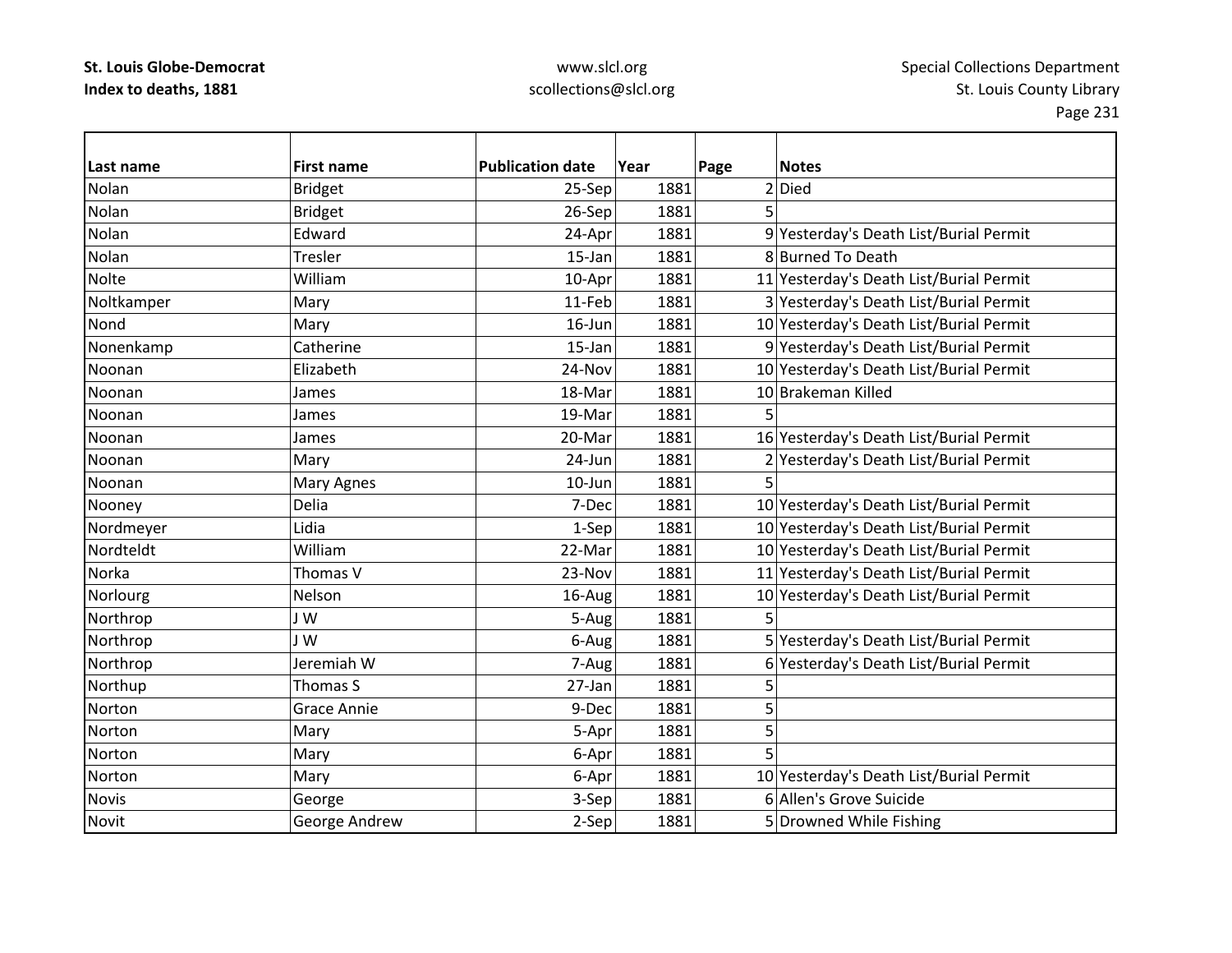| Last name     | <b>First name</b> | <b>Publication date</b> | Year    | Page | <b>Notes</b>                            |
|---------------|-------------------|-------------------------|---------|------|-----------------------------------------|
| Nowath        | Emma              | $13$ -Jul               | 1881    |      | 8 Yesterday's Death List/Burial Permit  |
| Nowath        | Frank             | 30-Mar                  | 1881    |      | 7 Yesterday's Death List/Burial Permit  |
| Nowath        | Willie            | 5-Jun                   | 1881    |      | 8 Yesterday's Death List/Burial Permit  |
| Noyce         | Bill              | 17-Aug                  | 1881    |      | 3 Slain By His Wife's Side              |
| Nugent        | Mary              | 7-Aug                   | 1881    |      | 6 Yesterday's Death List/Burial Permit  |
| Nugent        | Mary, Mrs         | 5-Aug                   | 1881    | 5    |                                         |
| <b>Nutt</b>   | Martha            | 9-Jul                   | 1881    |      | 9 Yesterday's Death List/Burial Permit  |
| O' Brien      | Michael           | 4-Dec                   | 1881    |      |                                         |
| <b>Oataes</b> | Mary Jane         | 6-Mar                   | 1881    |      | 10 Yesterday's Death List/Burial Permit |
| Obear         | Martha W          | 18-Nov                  | 1881    | 5    |                                         |
| OBear         | Martha W          | 19-Nov                  | 1881    | 5    |                                         |
| Obear         | Martha W          | 20-Nov                  | 1881    |      | 16 Yesterday's Death List/Burial Permit |
| Oberbellman   | Chas              | 5-Jun                   | 1881    |      | 8 Yesterday's Death List/Burial Permit  |
| Oberfeld      | Louis             | 11-Aug                  | 1881    |      | 3 Yesterday's Death List/Burial Permit  |
| Obergoener    | Herman H          | 14-Aug                  | 1881    |      | 16 Yesterday's Death List/Burial Permit |
| Obergunner    | Amanda            | 27-Jun                  | 1881 5B |      |                                         |
| Obergunner    | Amanda            | 28-Jun                  | 1881    | 5    |                                         |
| Obergunner    | Amanda            | 29-Jun                  | 1881    |      | 3 Yesterday's Death List/Burial Permit  |
| Obergunner    | Henry H           | 8-Aug                   | 1881    |      | 5 By The River Route                    |
| Oberhelmann   | Charles           | 3-Jun                   | 1881    | 5    |                                         |
| Oberketter    | Mary, Mrs         | 26-Jan                  | 1881    |      | 8 Neighborhood News, St. Charles        |
| Obermann      | Henry             | 2-Apr                   | 1881    |      | 9 Yesterday's Death List/Burial Permit  |
| Obermeyer     | William           | 7-Dec                   | 1881    |      | 10 Yesterday's Death List/Burial Permit |
| O'Blenis      | Robert            | 16-Oct                  | 1881    | 5    |                                         |
| O'Brian       | Margaret          | 20-Apr                  | 1881    |      | 10 Yesterday's Death List/Burial Permit |
| O'Brien       | Alena             | 9-Aug                   | 1881    |      | 3 Yesterday's Death List/Burial Permit  |
| O'Brien       | Charles           | 27-Apr                  | 1881    |      |                                         |
| O'Brien       | Charles           | 1-Oct                   | 1881    |      | 9 Yesterday's Death List/Burial Permit  |
| O'Brien       | Charles           | 29-Apr                  | 1881    |      | 8 Coroner's Cases                       |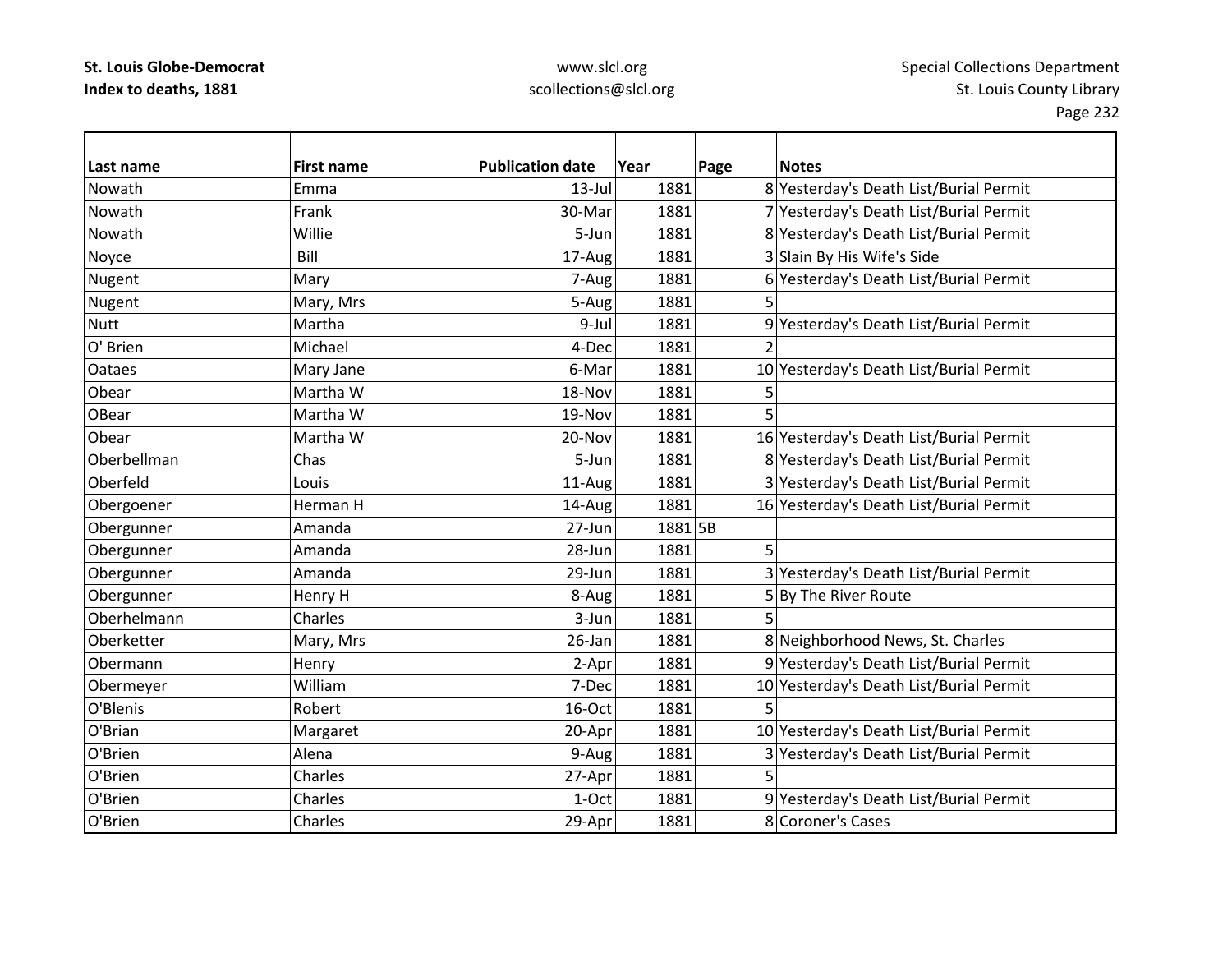## www.slcl.org scollections@slcl.org

 $\overline{\phantom{a}}$ 

| Last name   | <b>First name</b> | <b>Publication date</b> | Year | Page | <b>Notes</b>                            |
|-------------|-------------------|-------------------------|------|------|-----------------------------------------|
| O'Brien     | David             | 22-Dec                  | 1881 |      | 10 Yesterday's Death List/Burial Permit |
| O'Brien     | Denis             | 8-Feb                   | 1881 | 5    |                                         |
| O'Brien     | George            | 29-Jan                  | 1881 |      | 7 Yesterday's Death List/Burial Permit  |
| O'Brien     | Gertrude          | 29-Aug                  | 1881 |      |                                         |
| O'Brien     | Gertrude          | 30-Aug                  | 1881 |      | 10 Yesterday's Death List/Burial Permit |
| O'Brien     | Gertrude Jane     | 28-Aug                  | 1881 | 5    |                                         |
| O'Brien     | James             | 29-Aug                  | 1881 |      | 3 Splinters                             |
| O'Brien     | James             | 5-Sep                   | 1881 |      |                                         |
| O'Brien     | James             | 7-Sep                   | 1881 |      | 7 Yesterday's Death List/Burial Permit  |
| O'Brien     | John              | 8-May                   | 1881 |      | 16 Yesterday's Death List/Burial Permit |
| O'Brien     | John F            | 9-Nov                   | 1881 | 5    |                                         |
| O'Brien     | John F            | 10-Nov                  | 1881 | 5    |                                         |
| O'Brien     | John T            | 11-Nov                  | 1881 |      | 10 Yesterday's Death List/Burial Permit |
| O'Brien     | Joseph            | 17-Jun                  | 1881 |      | 3 Yesterday's Death List/Burial Permit  |
| O'Brien     | Maggie            | 25-Jan                  | 1881 |      | 8 Yesterday's Death List/Burial Permit  |
| O'Brien     | Margaret          | 29-Apr                  | 1881 |      | 10 Yesterday's Death List/Burial Permit |
| O'Brien     | Martin            | 30-Jan                  | 1881 | 5    |                                         |
| O'Brien     | Martin            | 30-Jan                  | 1881 |      | 13 Yesterday's Death List/Burial Permit |
| O'Brien     | Mary              | 16-Oct                  | 1881 | 5    |                                         |
| O'Brien     | Michael           | 5-Dec                   | 1881 |      |                                         |
| O'Brien     | Michael           | 6-Dec                   | 1881 |      | 10 Yesterday's Death List/Burial Permit |
| O'Brien     | Michael           | 3-Jun                   | 1881 |      | 7 Yesterday's Death List/Burial Permit  |
| O'Brien     | R                 | 19-May                  | 1881 |      | 7 Yesterday's Death List/Burial Permit  |
| O'Bryne     | Kate, Miss        | 2-Dec                   | 1881 | 5    |                                         |
| O'Byrne     | Kate              | 3-Dec                   | 1881 |      | 10 Yesterday's Death List/Burial Permit |
| Ochsner     | William           | 28-Jun                  | 1881 |      | 10 Yesterday's Death List/Burial Permit |
| Ochsner     | Wm                | 26-Jun                  | 1881 |      |                                         |
| Oclochlagar | Herman            | 24-Sep                  | 1881 |      | 9 Yesterday's Death List/Burial Permit  |
| O'Connell   | Eugene            | 8-May                   | 1881 | 5    |                                         |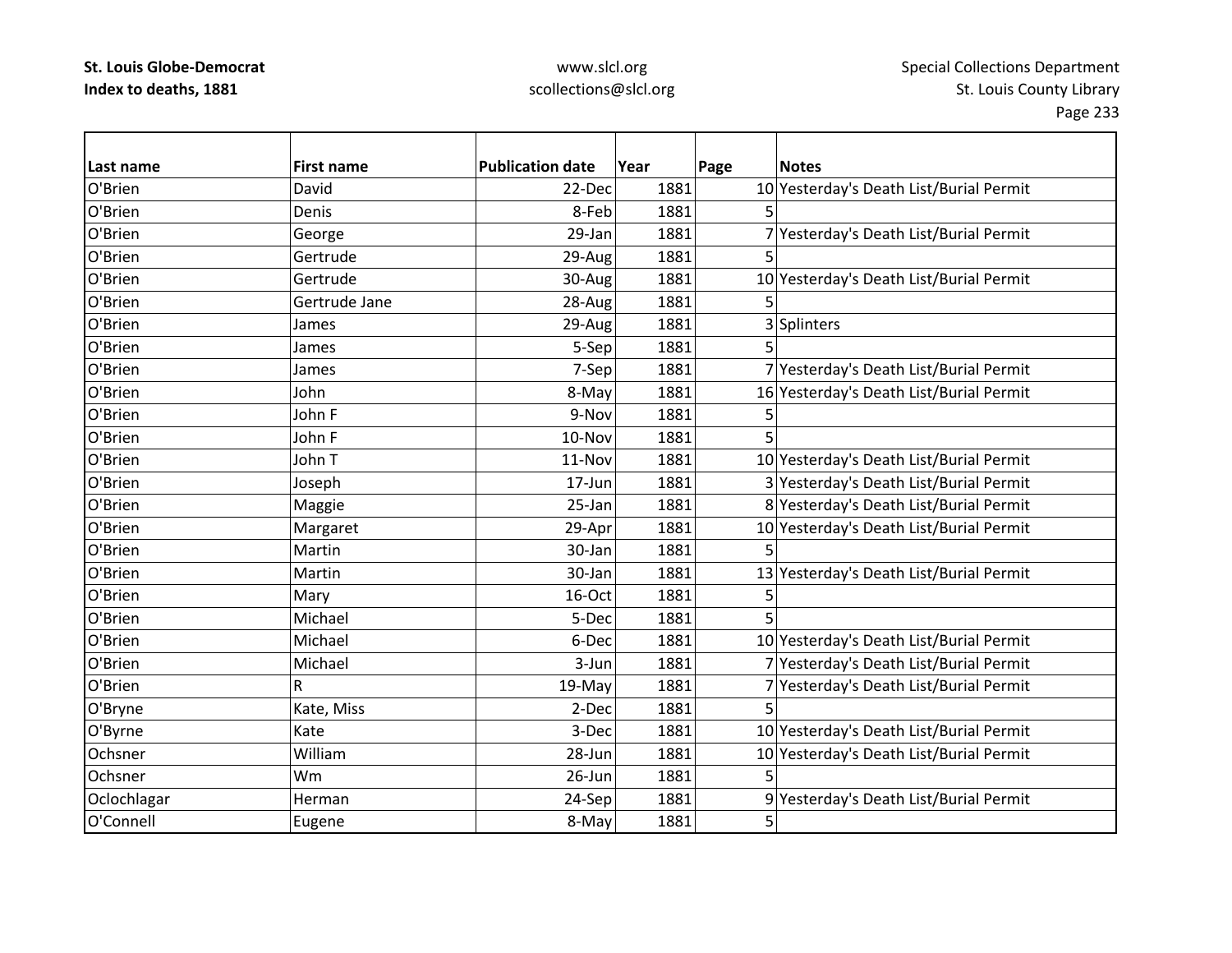| Last name | <b>First name</b> | <b>Publication date</b> | Year | Page | <b>Notes</b>                            |
|-----------|-------------------|-------------------------|------|------|-----------------------------------------|
| O'Connell | John              | 25-May                  | 1881 | 5    |                                         |
| O'Connell | John              | 26-May                  | 1881 |      | 10 Yesterday's Death List/Burial Permit |
| O'Connell | John Michel       | 23-Apr                  | 1881 |      |                                         |
| O'Connell | Joseph            | 25-Feb                  | 1881 |      | 7 Yesterday's Death List/Burial Permit  |
| O'Connell | Maurice           | $31$ -Jul               | 1881 | 5    |                                         |
| O'Connell | Michael J         | 10-Mar                  | 1881 | 5    |                                         |
| O'Connell | Michael J         | 11-Mar                  | 1881 | 5    |                                         |
| O'Connell | Patrick           | 1-Oct                   | 1881 | 5    |                                         |
| O'Connell | Patrick           | $2-Oct$                 | 1881 |      | 17 Yesterday's Death List/Burial Permit |
| O'Connell | Patrick           | 25-Oct                  | 1881 |      | 7 Yesterday's Death List/Burial Permit  |
| O'Connels | Maurice           | 2-Aug                   | 1881 |      | 3 Yesterday's Death List/Burial Permit  |
| O'Conner  | Ellen             | 6-Aug                   | 1881 |      | 3 Yesterday's Death List/Burial Permit  |
| O'Conner  | John (Infant Of)  | 9-Jul                   | 1881 |      | 9 Yesterday's Death List/Burial Permit  |
| O'Conner  | Kate              | $21-Oct$                | 1881 |      | 11 Yesterday's Death List/Burial Permit |
| O'Conner  | Kate              | $21-Oct$                | 1881 |      | 11 How A Corpse Got Out Of Town         |
| O'Conner  | Mary              | 19-May                  | 1881 |      | 10 Cruel Wheels                         |
| O'Conner  | Samuel            | 15-Nov                  | 1881 |      | 10 Yesterday's Death List/Burial Permit |
| O'Connor  | Fannie            | 5-Aug                   | 1881 |      |                                         |
| O'Connor  | Fergus            | 6-Sep                   | 1881 |      | 7 Yesterday's Death List/Burial Permit  |
| O'Connor  | Gertrude V        | $1-Jun$                 | 1881 |      | 7 Yesterday's Death List/Burial Permit  |
| O'Connor  | Mary              | 20-May                  | 1881 |      | 10 Coroner's Cases                      |
| O'Connor  | WH                | $29-Oct$                | 1881 |      | 9 Yesterday's Death List/Burial Permit  |
| O'Connor  | William           | 28-Oct                  | 1881 | 5    |                                         |
| Odell     | Mary E            | 13-Mar                  | 1881 |      | 16 Yesterday's Death List/Burial Permit |
| O'Dell    | Mary E            | 12-Mar                  | 1881 | 5    |                                         |
| O'Donell  | <b>Beatrice</b>   | 14-Dec                  | 1881 |      | 10 Yesterday's Death List/Burial Permit |
| O'Donnell | Catherine         | 26-Jan                  | 1881 | 5    |                                         |
| O'Donnell | Genevieve         | 10-Sep                  | 1881 | 5    |                                         |
| O'Donnell | Genevieve         | 11-Sep                  | 1881 | 5    |                                         |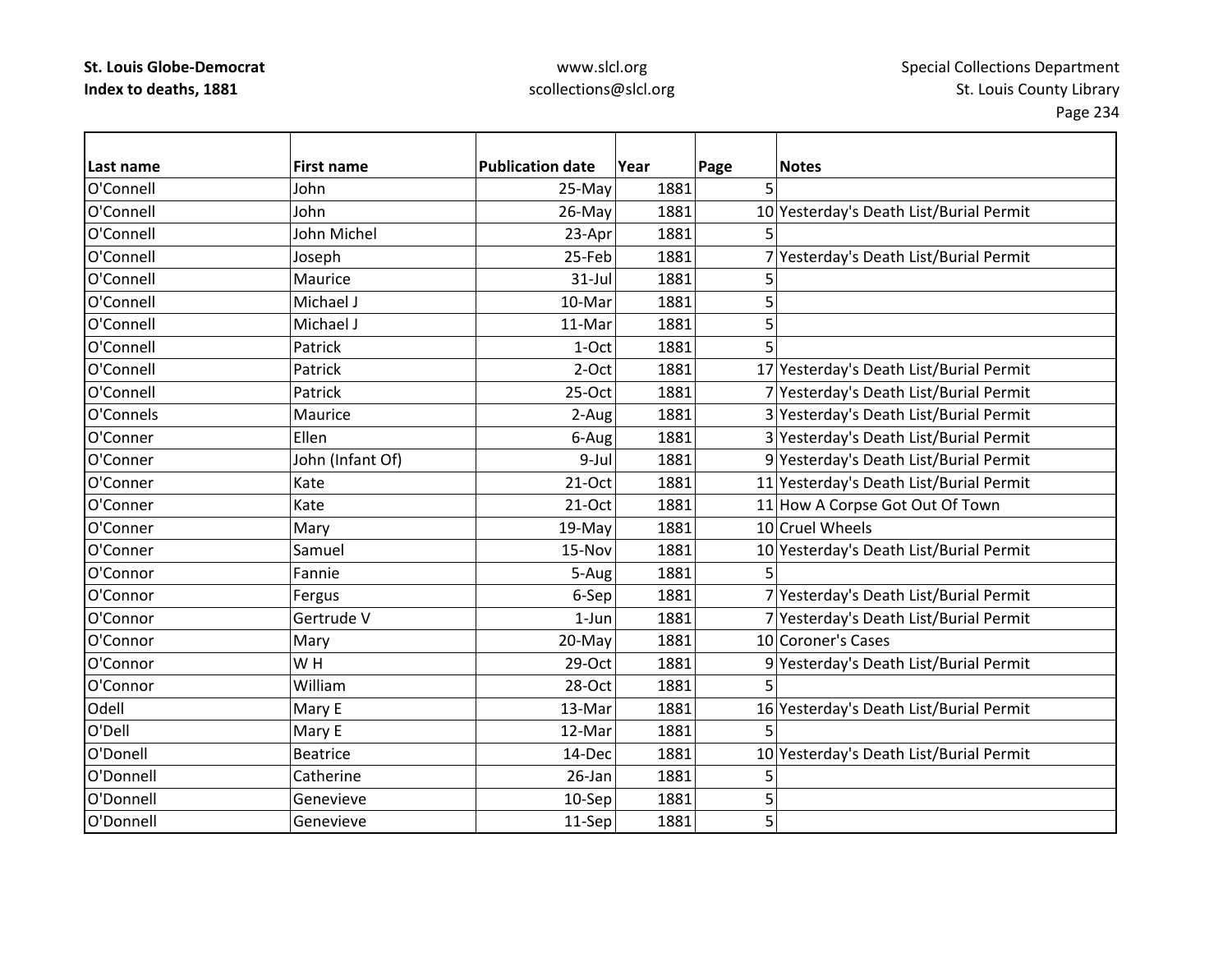## www.slcl.org scollections@slcl.org

 $\overline{\phantom{0}}$ 

| Last name   | <b>First name</b>       | <b>Publication date</b> | Year | Page | <b>Notes</b>                            |
|-------------|-------------------------|-------------------------|------|------|-----------------------------------------|
| O'Donnell   | Genevive                | 13-Sep                  | 1881 |      | 10 Yesterday's Death List/Burial Permit |
| O'Donnell   | James                   | 12-May                  | 1881 | 5    |                                         |
| O'Donnell   | Mary                    | 20-Dec                  | 1881 |      | 10 Yesterday's Death List/Burial Permit |
| O'Donnell   | <b>Nellie</b>           | 20-Mar                  | 1881 |      |                                         |
| O'Donnell   | Patrick                 | 11-Jan                  | 1881 |      | 8 Yesterday's Death List/Burial Permit  |
| O'Donnell   | Thomas                  | 7-Jan                   | 1881 | 5    |                                         |
| O'Donnell   | Thomas                  | 7-Jan                   | 1881 |      | 7 Death Rate/Burial Permit              |
| O'Donnohee  | Martin                  | 30-Jun                  | 1881 |      | 10 Yesterday's Death List/Burial Permit |
| O'Donohoe   | Anne                    | $21-Oct$                | 1881 | 5    |                                         |
| O'Donohue   | Anna                    | 22-Oct                  | 1881 |      | 10 Yesterday's Death List/Burial Permit |
| O'Donohue   | Martin                  | $1-Jul$                 | 1881 | 5    |                                         |
| O'Doud      | Cecilia                 | 19-Jul                  | 1881 |      | 10 Death Register                       |
| Oechsner    | Geo                     | 3-Nov                   | 1881 |      | 10 Yesterday's Death List/Burial Permit |
| Oehmen      | Rudolph P               | 1-Apr                   | 1881 | 5    |                                         |
| Oehmen      | Rudolph P               | 1-Apr                   | 1881 |      | 10 Found In A Cellar                    |
| Oehmen      | Rudolph P               | 2-Apr                   | 1881 |      | 9 Yesterday's Death List/Burial Permit  |
| Oehmen      | Rudolph P               | 3-Apr                   | 1881 | 8    |                                         |
| Oellein     | Fred                    | 7-Feb                   | 1881 |      |                                         |
| Oemher      | James, Rev              | $26$ -Jul               | 1881 |      | 10 Yesterday's Death List/Burial Permit |
| Oestericher | Mrs                     | 15-Apr                  | 1881 |      | 8 Arrest Of Dr J L Fitzporter           |
|             | Beatrice, Sister Of St. |                         |      |      |                                         |
| Of St Mary  | Mary                    | 22-Sep                  | 1881 |      | 10 Yesterday's Death List/Burial Permit |
| Of)Eller    | Cornelius (Infant Of)   | 7-Dec                   | 1881 |      | 10 Yesterday's Death List/Burial Permit |
| O'Finherty  | <b>Bridget</b>          | 18-Jun                  | 1881 |      | 7 Yesterday's Death List/Burial Permit  |
| Ogden       | Frank T                 | 20-Feb                  | 1881 |      | 11 Disgusted With Life                  |
| Ogden       | Frank T                 | 22-Feb                  | 1881 |      | 8 Friday Night's Suicide Identified     |
| Ogden       | Frank T                 | 24-Feb                  | 1881 |      | 10 Carrying Home The Corpse             |
| Ogden       | Frank T                 | 29-Dec                  | 1881 |      | 10 Suicides                             |
| Ogden       | Thomas                  | 11-Dec                  | 1881 |      | 20 Yesterday's Death List/Burial Permit |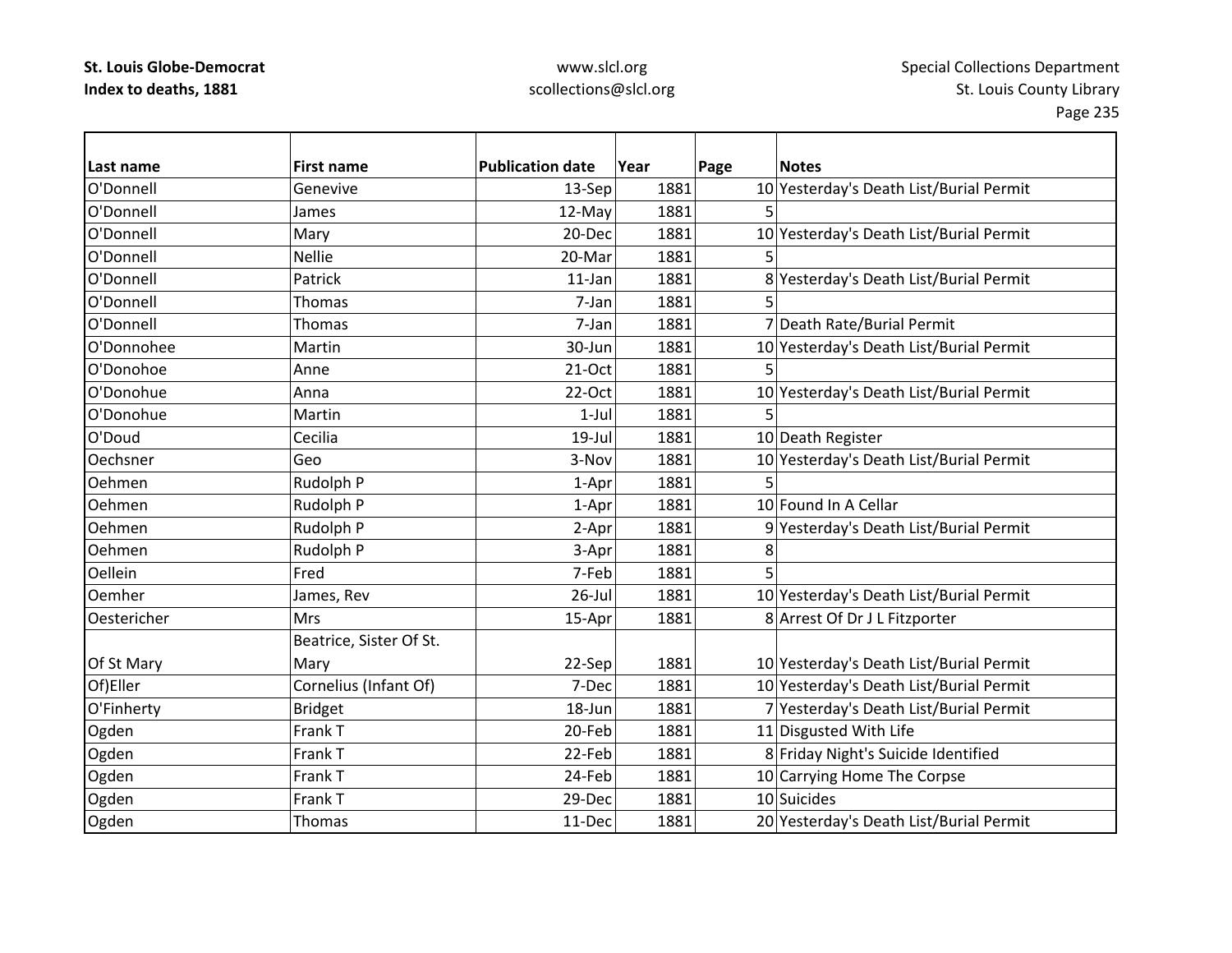| Last name  | <b>First name</b> | <b>Publication date</b> | Year | Page | <b>Notes</b>                            |
|------------|-------------------|-------------------------|------|------|-----------------------------------------|
| Oger       | Gertrude          | $19$ -Jul               | 1881 |      | 10 Death Register                       |
| Ogle       | Amy Canmann       | 24-Jan                  | 1881 | 5    |                                         |
| Ogle       | Amy Canmann, Mrs  | 25-Jan                  | 1881 | 5    |                                         |
| Ogle       | Decatur           | 23-May                  | 1881 |      | 4 Broken Neck                           |
| O'Grady    | John (Infant Of)  | 6-Dec                   | 1881 |      | 10 Yesterday's Death List/Burial Permit |
| O'Hara     | Hugh              | 20-Mar                  | 1881 |      | 6 Killed On The Rail                    |
| O'Hara     | Mike              | $23-Oct$                | 1881 |      | 3 Yesterday's Death List/Burial Permit  |
| O'Hara     | Owen              | 26-Oct                  | 1881 |      | 7 Neighborhood News, Alton              |
| O'Hea      | James B           | 6-Sep                   | 1881 | 5    |                                         |
| O'Hea      | James B           | 7-Sep                   | 1881 |      | 7 Yesterday's Death List/Burial Permit  |
| O'Hearn    | Edward            | 14-Dec                  | 1881 | 5    |                                         |
| O'Hern     | Edward            | 15-Dec                  | 1881 |      | 9 Yesterday's Death List/Burial Permit  |
| Ohler      | Fred              | 9-Sep                   | 1881 |      | 10 Yesterday's Death List/Burial Permit |
| Ohlman     | Susan, Mrs        | 16-Jan                  | 1881 | 5    |                                         |
| O'Kane     | E John            | 9-Jan                   | 1881 |      | 12 Yesterday's Death List/Burial Permit |
| O'Kane     | John, Elder       | 9-Jan                   | 1881 | 5    |                                         |
| O'Keefe    | Mary              | 15-Feb                  | 1881 |      | 10 Yesterday's Death List/Burial Permit |
| Oldeg      | Antionia          | 5-Nov                   | 1881 |      | 15 Yesterday's Death List/Burial Permit |
| Oldeg      | Antionia          | 6-Nov                   | 1881 |      | 15 Yesterday's Death List/Burial Permit |
| Olderdice  | William           | $14$ -Jul               | 1881 |      | 10 Yesterday's Death List/Burial Permit |
| Oldvader   | Frederick         | 15-Apr                  | 1881 |      | 3 Yesterday's Death List/Burial Permit  |
| O'Leary    | James             | 30-Jul                  | 1881 |      | 8 Yesterday's Death List/Burial Permit  |
| O'Leary    | John              | 1-Feb                   | 1881 |      |                                         |
| O'Leary    | John              | 2-Feb                   | 1881 |      | 7 Yesterday's Death List/Burial Permit  |
| O'Leary    | John              | 14-Apr                  | 1881 |      | 10 Yesterday's Death List/Burial Permit |
| Oliphant   | Eliza             | 26-Oct                  | 1881 |      | 11 Yesterday's Death List/Burial Permit |
| Oliphant   | Will Hugh         | $31$ -Jul               | 1881 |      |                                         |
| O'Loughlin | Emilie            | 2-Sep                   | 1881 |      | 3 Yesterday's Death List/Burial Permit  |
| Oltrogge   | HCJ               | $11$ -Jan               | 1881 |      | 8 Yesterday's Death List/Burial Permit  |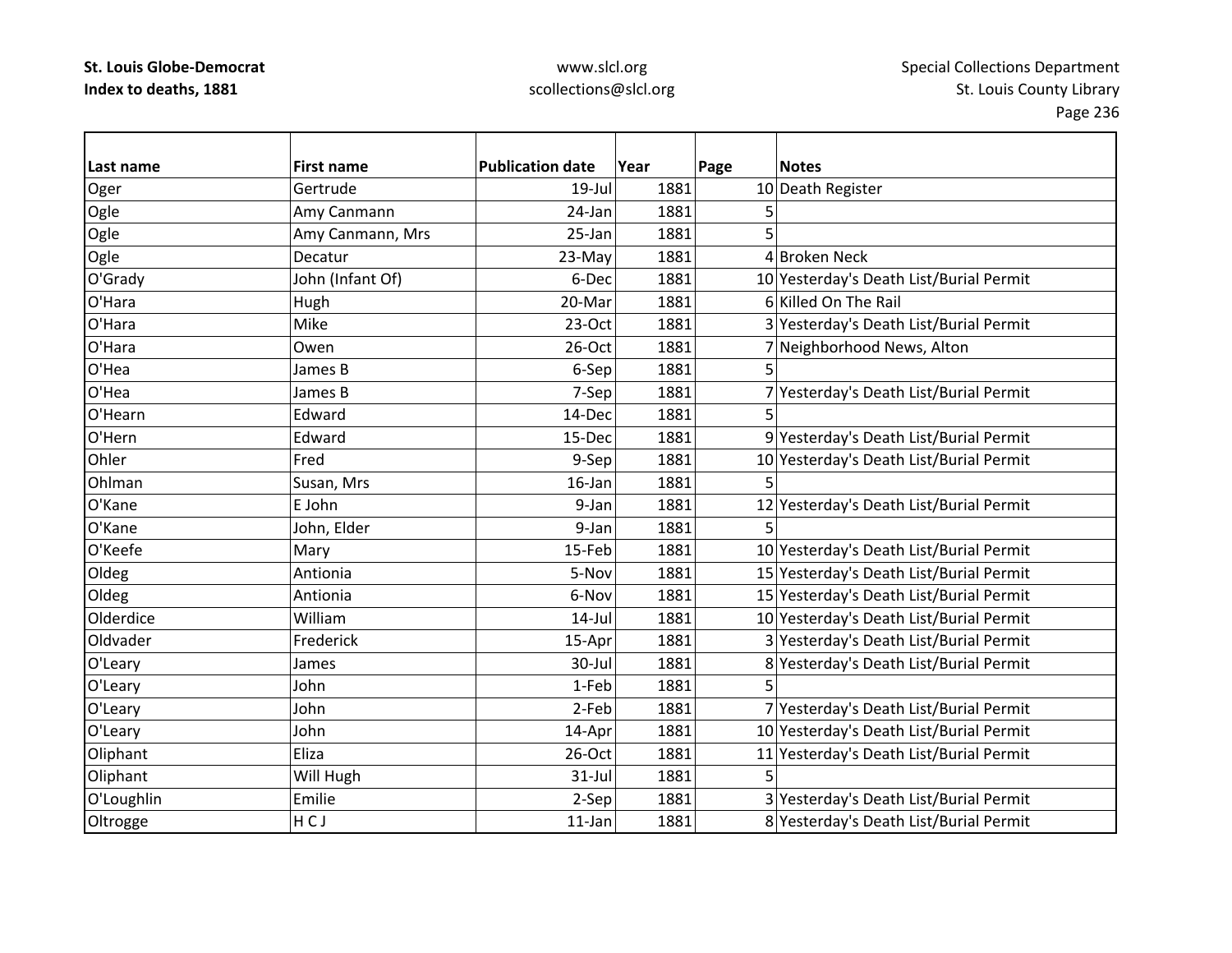## www.slcl.org scollections@slcl.org

 $\overline{\phantom{a}}$ 

| Last name     | <b>First name</b> | <b>Publication date</b> | Year | Page | <b>Notes</b>                            |
|---------------|-------------------|-------------------------|------|------|-----------------------------------------|
| O'Malley      | John              | $11$ -Jul               | 1881 |      | 2 St Louis In Splinters                 |
| O'Malley      | John              | $11$ -Jul               | 1881 | 5    |                                         |
| O'Malley      | John              | 12-Jul                  | 1881 | 5    |                                         |
| O'Malley      | John              | $13$ -Jul               | 1881 |      | 8 Yesterday's Death List/Burial Permit  |
| O'Malley      | Theresa           | 22-Mar                  | 1881 |      |                                         |
| O'Malley      | Theresa           | 23-Mar                  | 1881 |      | 7 Yesterday's Death List/Burial Permit  |
| O'Mara        | Timothy           | 19-Jun                  | 1881 |      | 9 Yesterday's Death List/Burial Permit  |
| O'Neal        | Catherine         | 24-Sep                  | 1881 |      | 9 Yesterday's Death List/Burial Permit  |
| O'Neal        | Isabell           | 17-Aug                  | 1881 |      | 8 Yesterday's Death List/Burial Permit  |
| O'Neil        | Hugh H            | 18-Feb                  | 1881 |      | 8 Yesterday's Death List/Burial Permit  |
| O'Neil        | Michael           | 22-Oct                  | 1881 |      | 10 Yesterday's Death List/Burial Permit |
| Oppermann     | Louisa            | 28-Oct                  | 1881 |      | 8 Yesterday's Death List/Burial Permit  |
| O'Reilley     | James             | 11-Feb                  | 1881 | 5    |                                         |
| O'Reilley     | James             | 12-Feb                  | 1881 | 5    |                                         |
| O'Reilley     | James             | 13-Feb                  | 1881 |      | 5 Died                                  |
| O'Reilley     | James             | 13-Feb                  | 1881 |      | 13 Yesterday's Death List/Burial Permit |
| O'Reilly      | James             | 6-Apr                   | 1881 |      | 10 Yesterday's Death List/Burial Permit |
| Oreutt        | Geo H             | 26-Jan                  | 1881 |      | 8 Yesterday's Death List/Burial Permit  |
| Orgeig        | Mathias           | 17-Dec                  | 1881 |      | 10 Yesterday's Death List/Burial Permit |
| Orlemann      | Philippine        | $14$ -Jul               | 1881 |      | 10 Yesterday's Death List/Burial Permit |
| O'Rourk       | Mary              | $13$ -Jul               | 1881 |      | 8 Yesterday's Death List/Burial Permit  |
| O'Rourke      | Ann               | 11-Jan                  | 1881 |      | 8 Yesterday's Death List/Burial Permit  |
| O'Rourke      | Ann, Mrs          | 9-Jan                   | 1881 |      |                                         |
| Ort           | Julia W           | 24-Sep                  | 1881 |      | 9 Yesterday's Death List/Burial Permit  |
| Orton         | Levi              | 4-Feb                   | 1881 |      | 10 Yesterday's Death List/Burial Permit |
| Orton         | Levi Miller       | 3-Feb                   | 1881 | 3    |                                         |
| Ortrom        | Geo               | $11$ -Jun               | 1881 |      | 9 Yesterday's Death List/Burial Permit  |
| O'Shea        | Geo               | $10$ -Jul               | 1881 |      | 8 Yesterday's Death List/Burial Permit  |
| <b>Ossick</b> | Sophia, Mrs       | 4-Feb                   | 1881 |      | 4 Coroner's Inquest                     |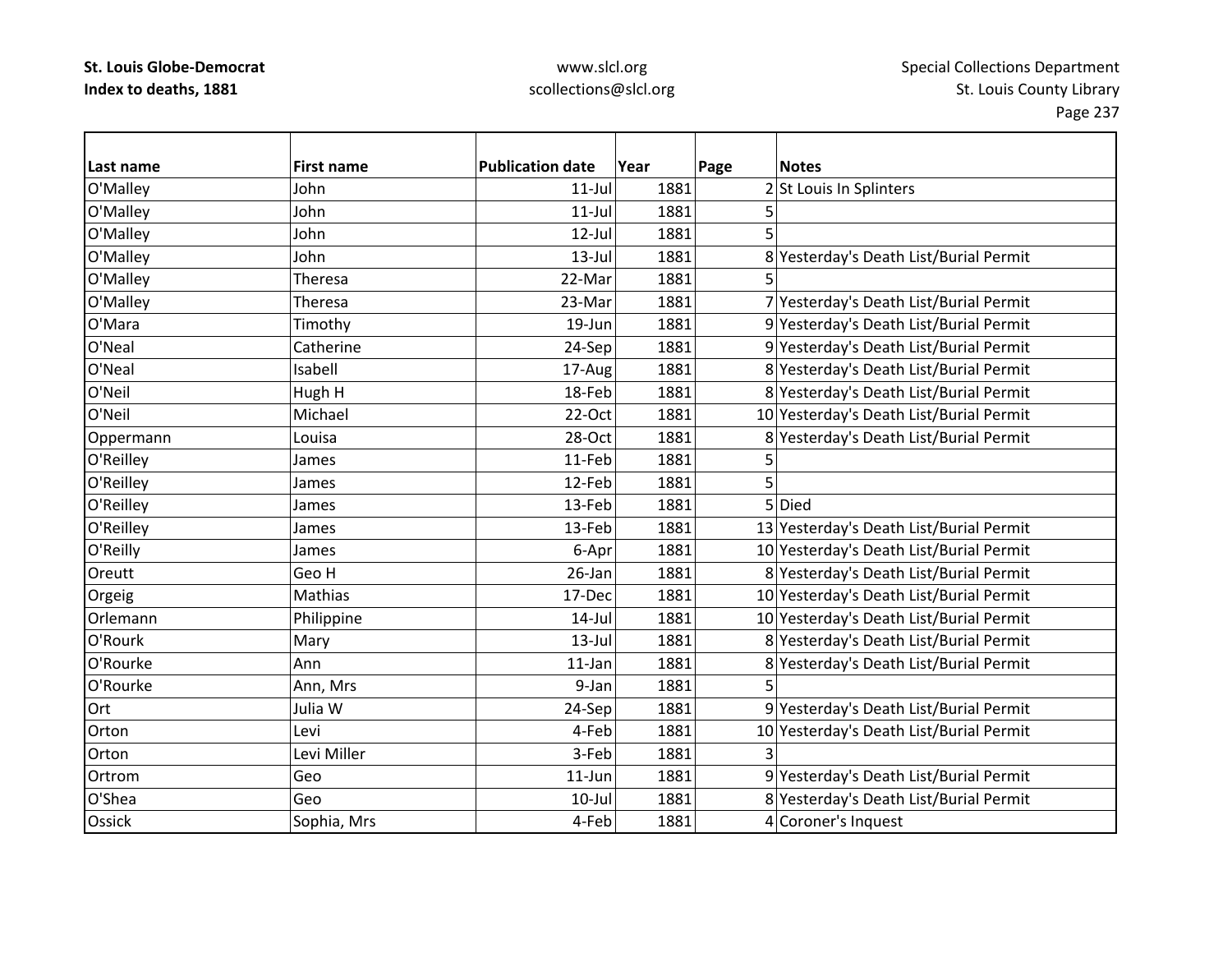| Last name  | <b>First name</b> | <b>Publication date</b> | Year | <b>Notes</b><br>Page                    |
|------------|-------------------|-------------------------|------|-----------------------------------------|
| Ossigk     | Sophia, Mrs       | 5-Feb                   | 1881 | 9 Yesterday's Death List/Burial Permit  |
| Osterhage  | Lulu              | 6-Jul                   | 1881 | 10 Yesterday's Death List/Burial Permit |
| Ostertag   | Charles           | 1-Apr                   | 1881 | 10 Yesterday's Death List/Burial Permit |
| Osterwald  | Gertrude Lillian  | 28-Apr                  | 1881 | 5                                       |
| O'Sullivan | Thomas            | 5-Sep                   | 1881 | 5                                       |
| O'Sullivan | Thomso            | 6-Sep                   | 1881 | 7 Yesterday's Death List/Burial Permit  |
| Otey       | Albert L          | 24-Aug                  | 1881 | 10 Yesterday's Death List/Burial Permit |
| O'Tool     | Lawrence          | 8-Nov                   | 1881 | 11 Yesterday's Death List/Burial Permit |
| O'Toole    | Edward            | 27-Dec                  | 1881 |                                         |
| O'Toole    | Edward            | 29-Dec                  | 1881 | 9 Yesterday's Death List/Burial Permit  |
| Otricht    | Gesina            | 11-Sep                  | 1881 | 8 Yesterday's Death List/Burial Permit  |
| Ott        | Luther H          | $16$ -Jan               | 1881 | 5                                       |
| Ott        | George            | 14-Jul                  | 1881 | 10 Yesterday's Death List/Burial Permit |
| Ottens     | Frank             | $13$ -Jul               | 1881 | 8 Yesterday's Death List/Burial Permit  |
| Otto       | Bill              | 6-Aug                   | 1881 | 3 Yesterday's Death List/Burial Permit  |
| Otto       | Joseph            | 16-Feb                  | 1881 | 8 Yesterday's Death List/Burial Permit  |
| Otto       | Reinhart          | 3-Nov                   | 1881 | 10 Yesterday's Death List/Burial Permit |
| Otto       | William           | 5-Aug                   | 1881 | 5                                       |
| Oventrop   | Henry             | 12-Jan                  | 1881 | 8 Yesterday's Death List/Burial Permit  |
| Overton    | Dema              | 2-Apr                   | 1881 | 9 Yesterday's Death List/Burial Permit  |
| Owens      | Dwyer             | 26-Sep                  | 1881 | 7 Another Odiferous Deceased In Transit |
| Owents     | Dwyer             | 27-Sep                  | 1881 | 7 Splinters                             |
| Owents     | William           | 8-May                   | 1881 | 16 Yesterday's Death List/Burial Permit |
| Oxley      | Mary A            | 26-Dec                  | 1881 | 5                                       |
| Pabst      | Johanna           | 2-Apr                   | 1881 | 9 Yesterday's Death List/Burial Permit  |
| Padfield   | Louisa V, Mrs     | 9-Aug                   | 1881 | 7 Neighborhood News, Belleville         |
| Pahl       | Nicholas          | 4-Jan                   | 1881 | 10 Yesterday's Mortality/Burial Permit  |
| Paison     | Louis             | 15-Jun                  | 1881 | 7 Yesterday's Death List/Burial Permit  |
| Paiton     | Katie             | 27-Oct                  | 1881 | 9 Yesterday's Death List/Burial Permit  |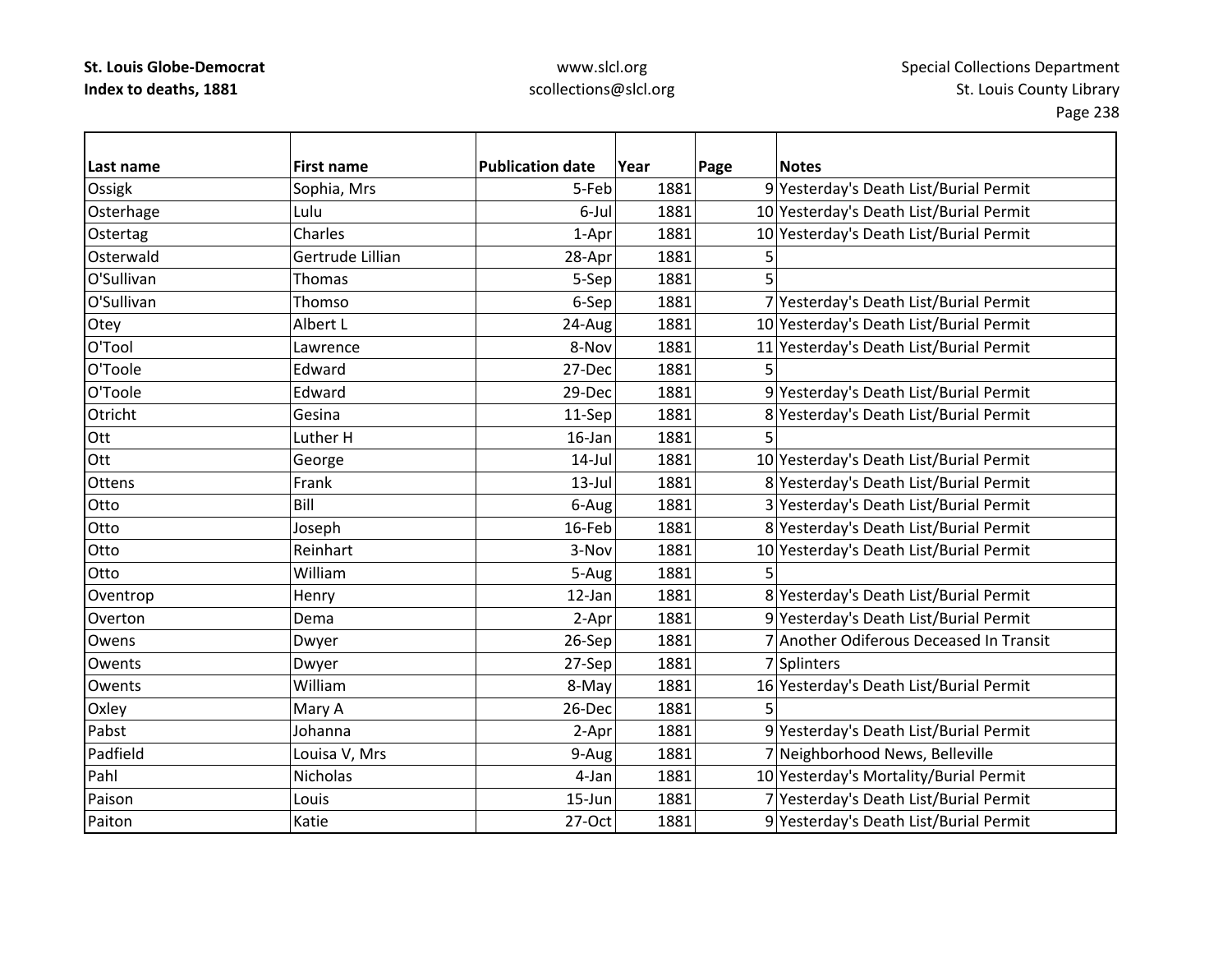| Last name  | <b>First name</b> | <b>Publication date</b> | Year | Page | <b>Notes</b>                            |
|------------|-------------------|-------------------------|------|------|-----------------------------------------|
| Palecek    | Josephine         | 17-Nov                  | 1881 |      | 10 Yesterday's Death List/Burial Permit |
| Palmer     | James             | 17-Dec                  | 1881 |      | 3 Local In Brief                        |
| Palmer     | James             | 25-Dec                  | 1881 |      | 14 Yesterday's Death List/Burial Permit |
| Palmer     | M <sub>L</sub>    | 10-Sep                  | 1881 |      | 9 Coroner's Inquests                    |
| Palmer     | Mary              | 13-Aug                  | 1881 |      | 9 Yesterday's Death List/Burial Permit  |
| Palmer     | Mathilda          | 20-Nov                  | 1881 |      | 16 Yesterday's Death List/Burial Permit |
| Palmer     | Mathilda, Mrs     | 19-Nov                  | 1881 | 5    |                                         |
| Palmer     | Matilda           | 19-Nov                  | 1881 |      | 10 Coroner's Day Book                   |
| Palmer     | N E, Mrs          | 18-Feb                  | 1881 |      | 8 Yesterday's Death List/Burial Permit  |
| Paratridge | Stephen           | 8-Oct                   | 1881 |      | 9 Yesterday's Death List/Burial Permit  |
| Pardee     | L G               | 6-May                   | 1881 |      | 6 St Louis In Splinters                 |
| Parina     | Julia             | 5-Nov                   | 1881 | 10   |                                         |
| Parina     | Julia A           | 5-Nov                   | 1881 |      | 15 Yesterday's Death List/Burial Permit |
| Parina     | Julia A           | 6-Nov                   | 1881 |      | 15 Yesterday's Death List/Burial Permit |
| Paris      | <b>Stella</b>     | 14-Jan                  | 1881 |      | 3 Yesterday's Death List/Burial Permit  |
| Parish     | Hattie            | 14-Aug                  | 1881 |      | 16 Yesterday's Death List/Burial Permit |
| Park       | F M               | 29-Jun                  | 1881 |      | 3 Yesterday's Death List/Burial Permit  |
| Park       | Frank             | 29-Jun                  | 1881 |      | 10 Investigations By The Coroner        |
| Park       | Frank W           | 28-Jun                  | 1881 |      | 8 Coroner's Investigations              |
| Park       | Pauline, Mrs      | $14$ -Jul               | 1881 |      | 7 Neighborhood News, Belleville         |
| Park       | Robert            | 5-Apr                   | 1881 |      | 10 Crushed By Wheels                    |
| Park       | Robert            | 6-Apr                   | 1881 |      | 8 Coroner's Cases                       |
| Park       | Robert            | 6-Apr                   | 1881 |      | 10 yesterday's Death List/Burial Permit |
| Parker     | CA, Mr            | 27-May                  | 1881 |      | 8 Neighborhood News, Alton              |
| Parker     | Letitia           | 14-Oct                  | 1881 |      | 3 Yesterday's Death List/Burial Permit  |
| Parker     | Mary              | 3-Aug                   | 1881 |      | 3 Yesterday's Death List/Burial Permit  |
| Parker     | Morris            | 9-Aug                   | 1881 |      | 3 Yesterday's Death List/Burial Permit  |
| Parker     | Morris O          | 9-Aug                   | 1881 | 5    |                                         |
| Parker     | Olga              | $17$ -Jul               | 1881 |      | 11 Days Of Death                        |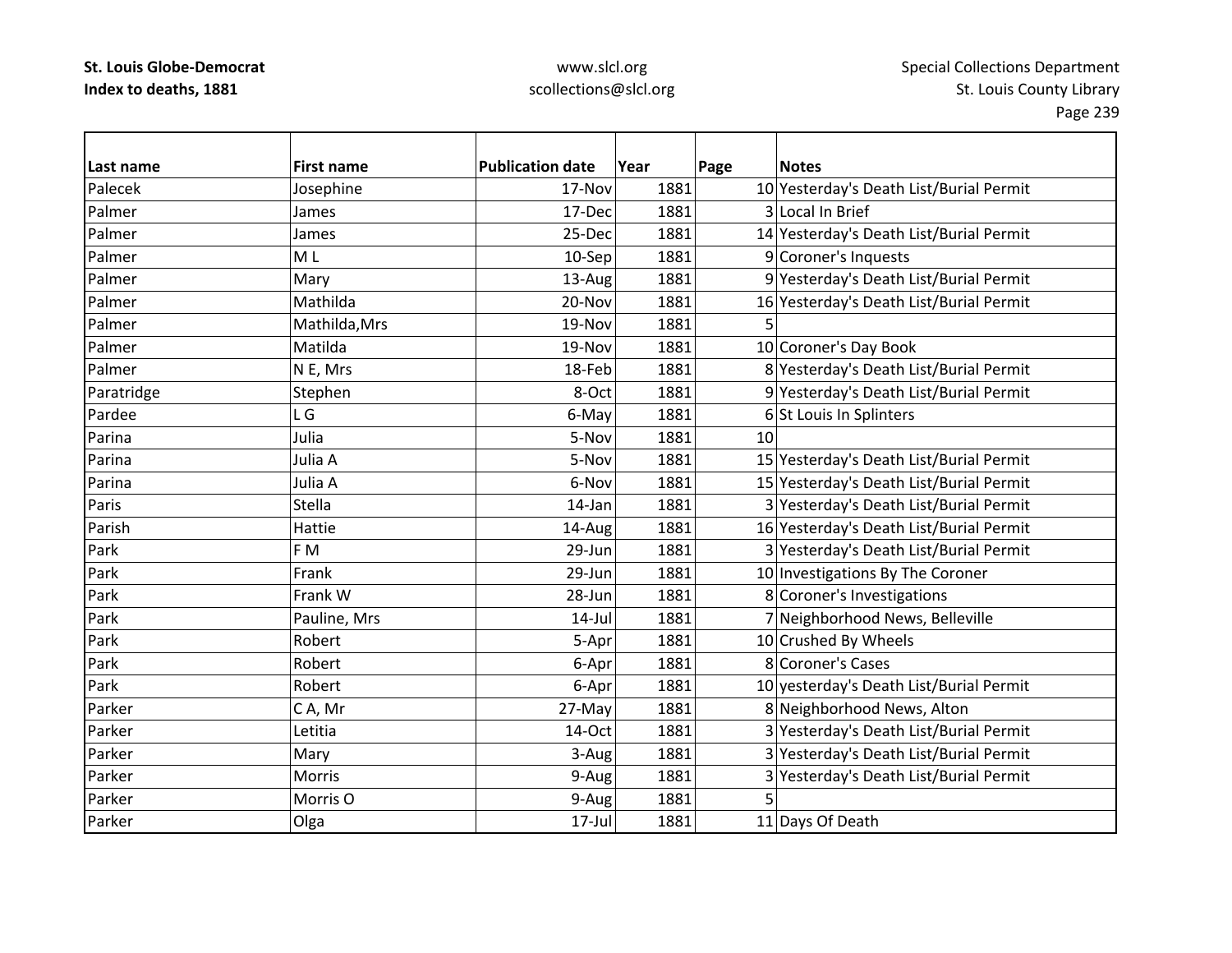| Last name | <b>First name</b> | <b>Publication date</b> | Year | Page<br><b>Notes</b>                    |
|-----------|-------------------|-------------------------|------|-----------------------------------------|
| Parker    | Wm M              | 26-Oct                  | 1881 | 5                                       |
| Parritt   | Charles           | 19-Oct                  | 1881 | 10 Yesterday's Death List/Burial Permit |
| Parsons   | Joseph            | 14-Oct                  | 1881 | 3 Yesterday's Death List/Burial Permit  |
| Parsons   | Sarah             | 30-Jan                  | 1881 | 13 Yesterday's Death List/Burial Permit |
| Partridge | Stephen           | 6-Oct                   | 1881 | 5                                       |
| Partridge | Stephen           | 7-Oct                   | 1881 | 5                                       |
| Partridge | Stephen           | 8-Oct                   | 1881 | 5                                       |
| Partridge | Stephen           | 9-Oct                   | 1881 | 8 Funeral Notice                        |
| Partridge | Stephen, Mr       | 8-Oct                   | 1881 | 6 Local In Brief                        |
| Pason     | Stephen           | 28-Dec                  | 1881 | 10 Year's Mortality                     |
| Pate      | Maria M           | $16$ -Jun               | 1881 | 10 Yesterday's Death List/Burial Permit |
| Patillo   | Violet            | 15-Dec                  | 1881 | 9 Yesterday's Death List/Burial Permit  |
| Paton     | Mike              | 20-Aug                  | 1881 | 3 Killed On A Corner                    |
| Patrick   | James             | $15$ -Jul               | 1881 | 5                                       |
| Patrick   | James             | $15 -$ Jul              | 1881 | 10 Municipal Matters                    |
| Patrick   | Thomas R          | 23-Feb                  | 1881 | 5                                       |
| Patrick   | Thomas R          | 24-Feb                  | 1881 | 5                                       |
| Patterson | Isabella, Mrs     | 7-Mar                   | 1881 | 5                                       |
| Patterson | Isabella, Mrs     | 8-Mar                   | 1881 | 5                                       |
| Patterson | Wm                | 18-May                  | 1881 | 6 Coroner's Cases                       |
| Patton    | Elizabeth C       | 4-May                   | 1881 | 3 Yesterday's Death List/Burial Permit  |
| Paul      | Dora              | 25-Jun                  | 1881 | 3 Yesterday's Death List/Burial Permit  |
| Paust     | F W               | 2-Mar                   | 1881 | 5                                       |
| Paust     | F W               | 3-Mar                   | 1881 | 5                                       |
| Paust     | Fred W            | 5-Mar                   | 1881 | 8 Yesterday's Death List/Burial Permit  |
| Pavey     | Ruby              | 24-Jul                  | 1881 | 5                                       |
| Paxson    | Harriet M, Mrs    | 5-Jun                   | 1881 | 5                                       |
| Paxson    | Harriet M, Mrs    | 6-Jun                   | 1881 | 5                                       |
| Paxson    | Harriet M, Mrs    | 7-Jun                   | 1881 | 5                                       |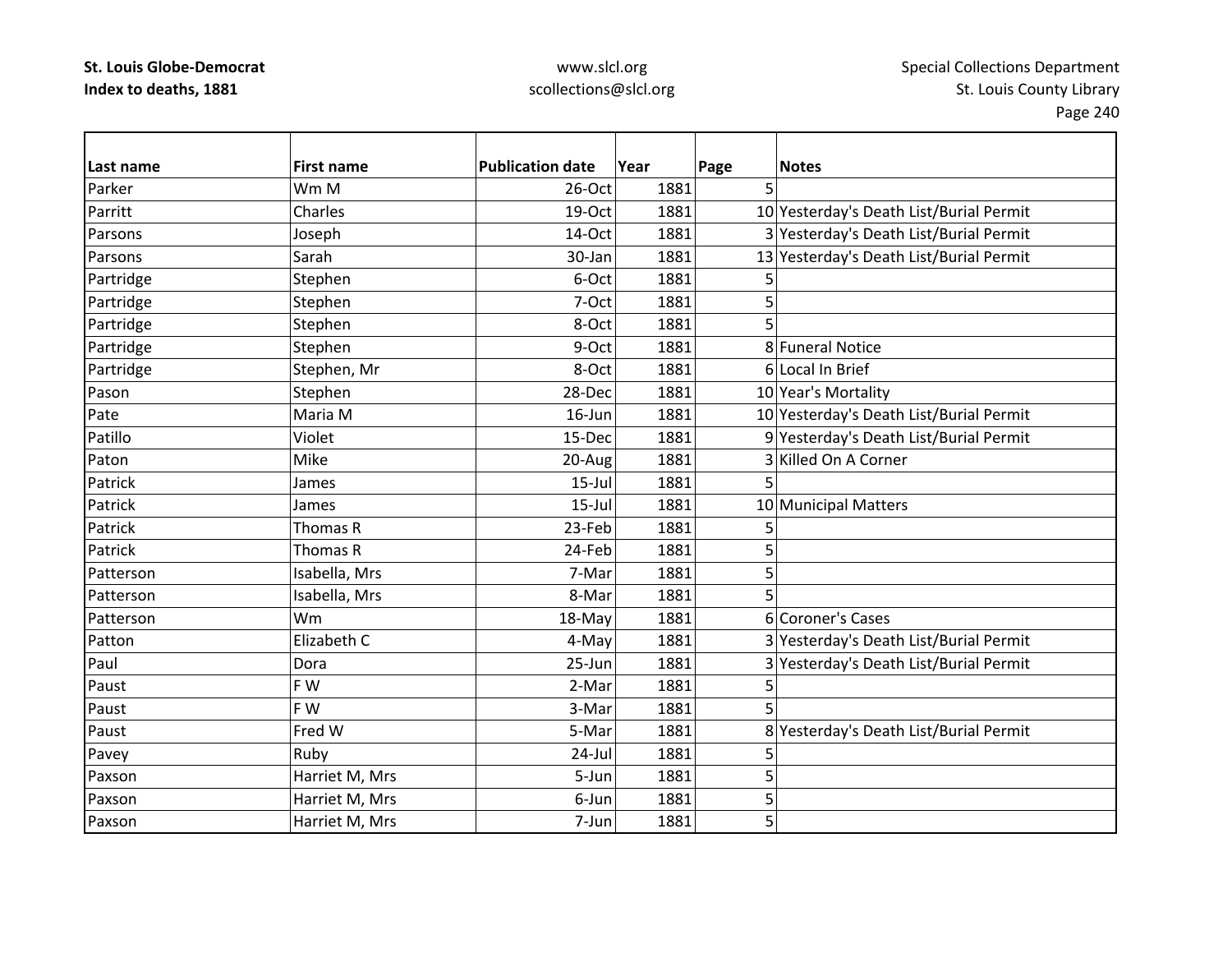| Last name | <b>First name</b>      | <b>Publication date</b> | Year | Page<br><b>Notes</b>                    |
|-----------|------------------------|-------------------------|------|-----------------------------------------|
| Paxson    | Maud                   | 23-Dec                  | 1881 | 5                                       |
| Paxson    | Stephen                | 23-Apr                  | 1881 | 5                                       |
| Paxson    | Stephen                | 24-Apr                  | 1881 | 5                                       |
| Paxson    | Stephen                | 24-Apr                  | 1881 | 17 Stephen Paxson                       |
| Paxton    | Maud                   | 23-Dec                  | 1881 | 10 Yesterday's Death List/Burial Permit |
| Payne     | Henry A                | 6-Jul                   | 1881 | 10 Yesterday's Death List/Burial Permit |
| Payne     | Wm                     | $12$ -Jul               | 1881 | 3 Yesterday's Death List/Burial Permit  |
| Payton    | Michael                | 29-Dec                  | 1881 | 10 Homicides                            |
| Payton    | Mike                   | 3-Sep                   | 1881 | 6 Likely To Swing                       |
| Pean      | <b>Bessie</b>          | 9-Apr                   | 1881 | 8 Yesterday's Death List/Burial Permit  |
| Pearce    | James E                | 2-Apr                   | 1881 | 9 Yesterday's Death List/Burial Permit  |
| Peare     | Chas                   | 19-Oct                  | 1881 | 10 Yesterday's Death List/Burial Permit |
| Pearson   | Aubrey                 | 15-Nov                  | 1881 | 11 Crushed Under Car Wheels             |
| Pearson   | Aubrey B               | 16-Nov                  | 1881 | 3 How A Boy Was Killed                  |
| Pearson   | Aubrey B               | 16-Nov                  | 1881 | 5                                       |
| Pearson   | Aubrey B               | 17-Nov                  | 1881 | 10 Yesterday's Death List/Burial Permit |
| Pechan    | Francis                | 1-Dec                   | 1881 | 10 Yesterday's Death List/Burial Permit |
| Peck      | Nora                   | 17-Dec                  | 1881 | 10 Yesterday's Death List/Burial Permit |
| Pecker    | Laura                  | $16$ -Jun               | 1881 | 10 Yesterday's Death List/Burial Permit |
| Pedani    | Albert                 | 17-Sep                  | 1881 | 9 Yesterday's Death List/Burial Permit  |
| Peeken    | Amalia W               | 5-Nov                   | 1881 | 10 Yesterday's Death List/Burial Permit |
| Pehler    | Amalie E               | 31-May                  | 1881 | 10 Yesterday's Death List/Burial Permit |
| Peiffer   | WF                     | $15$ -Jul               | 1881 | 10 Municipal Matters                    |
| Peirim    | James                  | 12-Jul                  | 1881 | 3 Yesterday's Death List/Burial Permit  |
| Peisch    | John H (Infant Son Of) | 13-Mar                  | 1881 | 8                                       |
| Peisch    | John St George         | 6-Jan                   | 1881 | 5                                       |
| Peister   | Henry                  | 5-Aug                   | 1881 | 7 Yesterday's Death List/Burial Permit  |
| Pell      | Fannie Gertrude        | $3-Jul$                 | 1881 | 5 Obituary                              |
| Pell      | Margaret               | 8-Jun                   | 1881 | 7 Yesterday's Death List/Burial Permit  |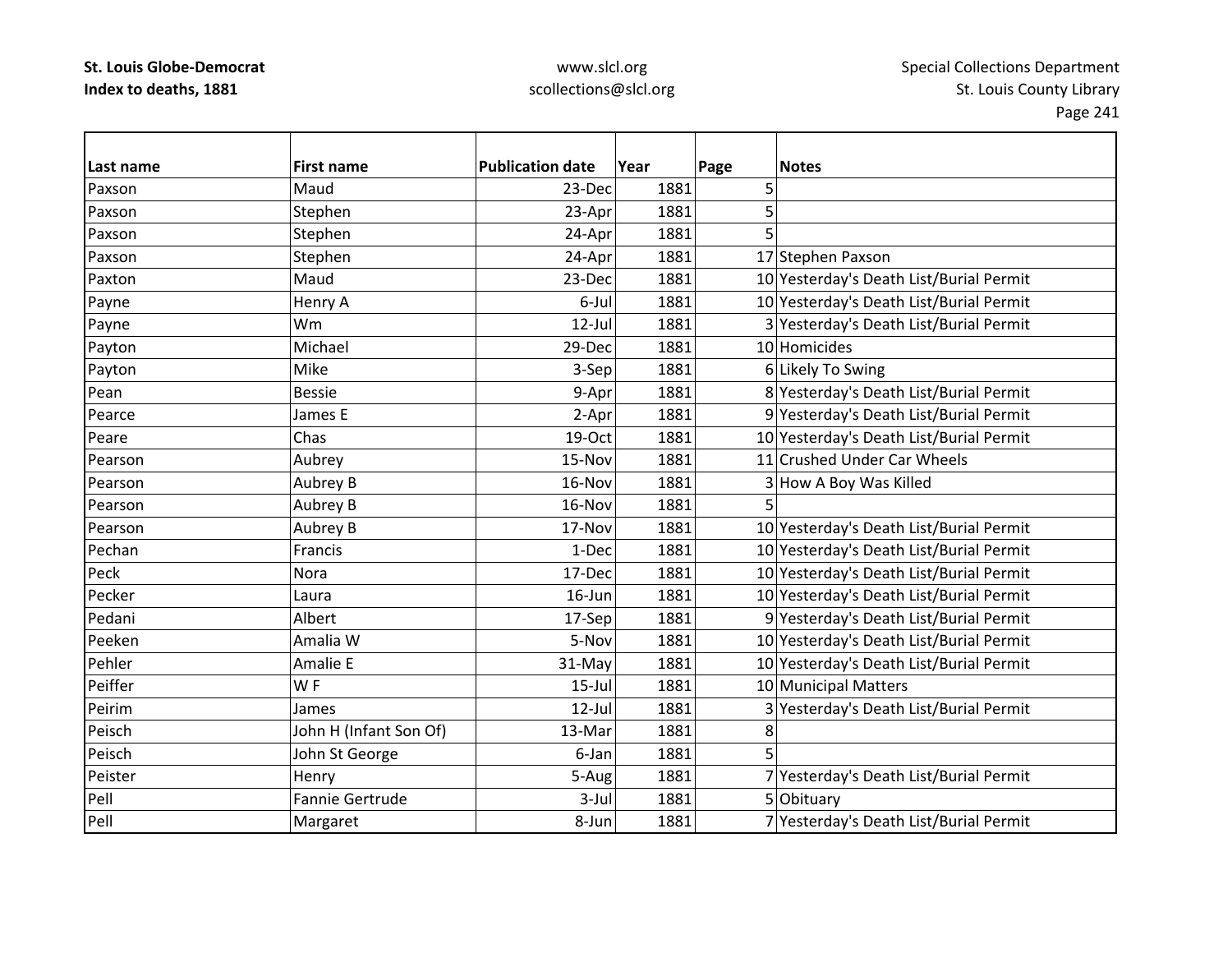| Last name  | <b>First name</b>        | <b>Publication date</b> | Year | Page | <b>Notes</b>                            |
|------------|--------------------------|-------------------------|------|------|-----------------------------------------|
| Pelster    | Maria                    | 24-Dec                  | 1881 |      | 12 Yesterday's Death List/Burial Permit |
| Pelters    | Fritz                    | 19-Jun                  | 1881 |      | 9 Yesterday's Death List/Burial Permit  |
| Pendegrass | Michael F                | 22-Dec                  | 1881 |      | 10 Yesterday's Death List/Burial Permit |
| Pendergast | Edward                   | 14-Oct                  | 1881 |      | 3 Yesterday's Death List/Burial Permit  |
| Pendergast | Michael F                | 21-Dec                  | 1881 | 5    |                                         |
| Pendleton  | Mary                     | 12-Jun                  | 1881 |      | 16 Yesterday's Death List/Burial Permit |
| Penfield   | Sarah A                  | 22-Nov                  | 1881 |      | 11 Yesterday's Death List/Burial Permit |
| Penn       | Ë                        | 15-Jan                  | 1881 |      | 9 Yesterday's Death List/Burial Permit  |
| Penne      | William C                | 21-Aug                  | 1881 |      | 9 Yesterday's Death List/Burial Permit  |
| Pennington | William                  | 6-Apr                   | 1881 |      | 10 yesterday's Death List/Burial Permit |
| Penrod     | Jackson                  | 6-Feb                   | 1881 |      | 2 Yesterday's Death List/Burial Permit  |
| Pepperling | Karolina                 | 1-Feb                   | 1881 |      | 3 Yesterday's Death List/Burial Permit  |
| Perkings   | <b>William Potterion</b> | 4-Feb                   | 1881 |      |                                         |
| Perkins    | Edward                   | 11-Dec                  | 1881 |      | 20 Yesterday's Death List/Burial Permit |
| Perkins    | Edward W                 | 11-Dec                  | 1881 | 5    |                                         |
| Perkins    | Eney                     | $11$ -Jun               | 1881 |      | 9 Yesterday's Death List/Burial Permit  |
| Perkins    | HW                       | 30-Jul                  | 1881 |      |                                         |
| Perkins    | H W                      | 31-Jul                  | 1881 |      | 8 Yesterday's Death List/Burial Permit  |
| Perkins    | Wm P                     | 4-Feb                   | 1881 |      | 10 Yesterday's Death List/Burial Permit |
| Perks      | Samuel, Mr               | 8-Jun                   | 1881 |      | 6 Neighborhood News, Alton              |
| Perry      | Samuel                   | 31-May                  | 1881 |      | 10 Yesterday's Death List/Burial Permit |
| Person     | Martin                   | 29-Oct                  | 1881 |      | 9 Yesterday's Death List/Burial Permit  |
| Pesch      | Mary                     | 20-Aug                  | 1881 |      |                                         |
| Pesch      | Mary                     | 21-Aug                  | 1881 |      | 9 Yesterday's Death List/Burial Permit  |
| Pesch      | Mary Miller              | 19-Aug                  | 1881 | 5    |                                         |
| Pesold     | Robert                   | 21-Nov                  | 1881 | 5    |                                         |
| Pesold     | Robert                   | 21-Nov                  | 1881 |      |                                         |
| Petering   | Herman                   | 10-Aug                  | 1881 |      | 7 Yesterday's Death List/Burial Permit  |
| Petering   | Margareth                | 18-Feb                  | 1881 |      | 8 Yesterday's Death List/Burial Permit  |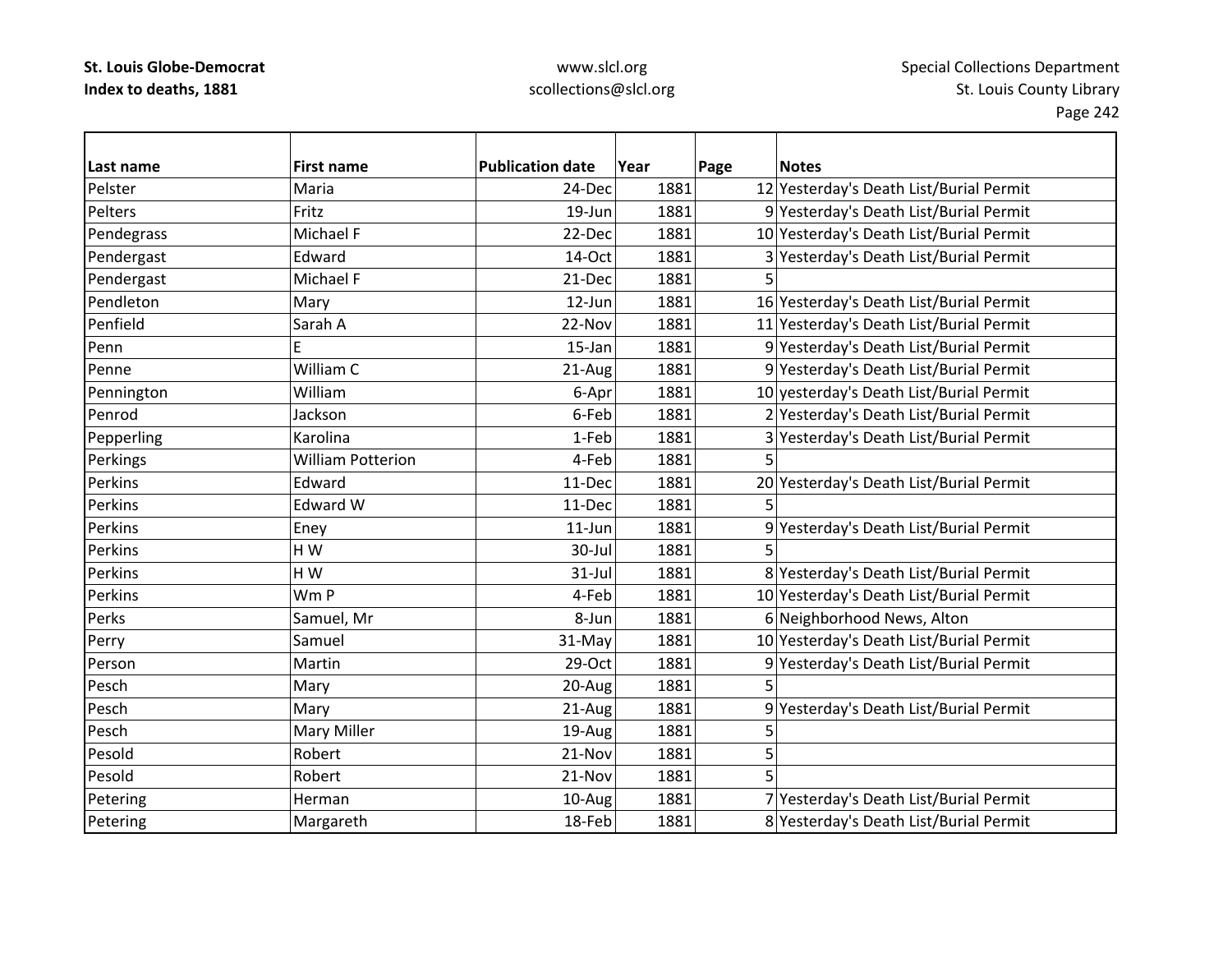| Last name | <b>First name</b>  | <b>Publication date</b> | Year | Page | <b>Notes</b>                            |
|-----------|--------------------|-------------------------|------|------|-----------------------------------------|
| Peters    | Edward             | 22-Jul                  | 1881 |      | 10 Yesterday's Death List/Burial Permit |
| Peters    | JP, Prof           | 20-Feb                  | 1881 | 5    |                                         |
| Peters    | Julius A           | 24-Aug                  | 1881 | 5    |                                         |
| Peters    | Julius A           | 26-Aug                  | 1881 | 5    |                                         |
| Peters    | Laura              | 28-Oct                  | 1881 |      | 8 Yesterday's Death List/Burial Permit  |
| Peters    | Nannie Leonore     | 17-May                  | 1881 |      | 10 Yesterday's Death List/Burial Permit |
| Peters    | Wm                 | 13-Aug                  | 1881 |      | 9 Yesterday's Death List/Burial Permit  |
| Peters    | Nannie Leonore     | 15-May                  | 1881 | 8    |                                         |
| Peterson  | AC                 | 7-Jun                   | 1881 |      | 3 Resting On A Slab                     |
| Peterson  | A <sub>C</sub>     | $10$ -Jun               | 1881 |      | 10 Yesterday's Death List/Burial Permit |
| Peterson  | A C, Rev           | 9-Jun                   | 1881 |      | 3 Peterson's Remains                    |
| Peterson  | C <sub>C</sub>     | 29-Dec                  | 1881 |      | 10 Suicides                             |
| Peterson  | Katharine Gertrude | $11$ -Jul               | 1881 |      |                                         |
| Peterson  | P <sub>C</sub>     | 4-May                   | 1881 |      | 3 Yesterday's Death List/Burial Permit  |
| Petit     | Julia, Mrs         | 15-Feb                  | 1881 |      | 8 Friendless And Destitute              |
| Petrie    | Louise E           | 14-Dec                  | 1881 |      | 10 Yesterday's Death List/Burial Permit |
| Pettibone | Levi               | 25-Jun                  | 1881 | 5    |                                         |
| Pettibone | Levi               | 26-Jun                  | 1881 |      | 16 Ready For The Tomb                   |
| Pettibone | Levi               | 28-Dec                  | 1881 |      | 10 Year's Mortality                     |
| Pettiford | Chas               | $12$ -Jul               | 1881 |      | 3 Yesterday's Death List/Burial Permit  |
| Pettker   | Rosie              | 14-Jun                  | 1881 | 5    |                                         |
| Petzold   | Ernestine          | 10-Dec                  | 1881 |      | 10 Yesterday's Death List/Burial Permit |
| Peyton    | Mike               | 2-Sep                   | 1881 |      | 6 Parker A Murderer                     |
| Peyton    | Mike               | 5-Dec                   | 1881 |      | 3 Among The Murderers                   |
| Peyton    | <b>Mrs</b>         | 7-Dec                   | 1881 |      | 11 Neighborhood News, East St. Louis    |
| Pezolt    | Lena               | 3-Sep                   | 1881 |      | 9 Yesterday's Death List/Burial Permit  |
| Pezolt    | Robert             | 22-Nov                  | 1881 |      | 11 Yesterday's Death List/Burial Permit |
| Pfaff     | Frederich          | 12-Apr                  | 1881 |      | 10 Yesterday's Death List/Burial Permit |
| Pfaff     | Frederick          | 12-Apr                  | 1881 |      | 10 Six Inquests                         |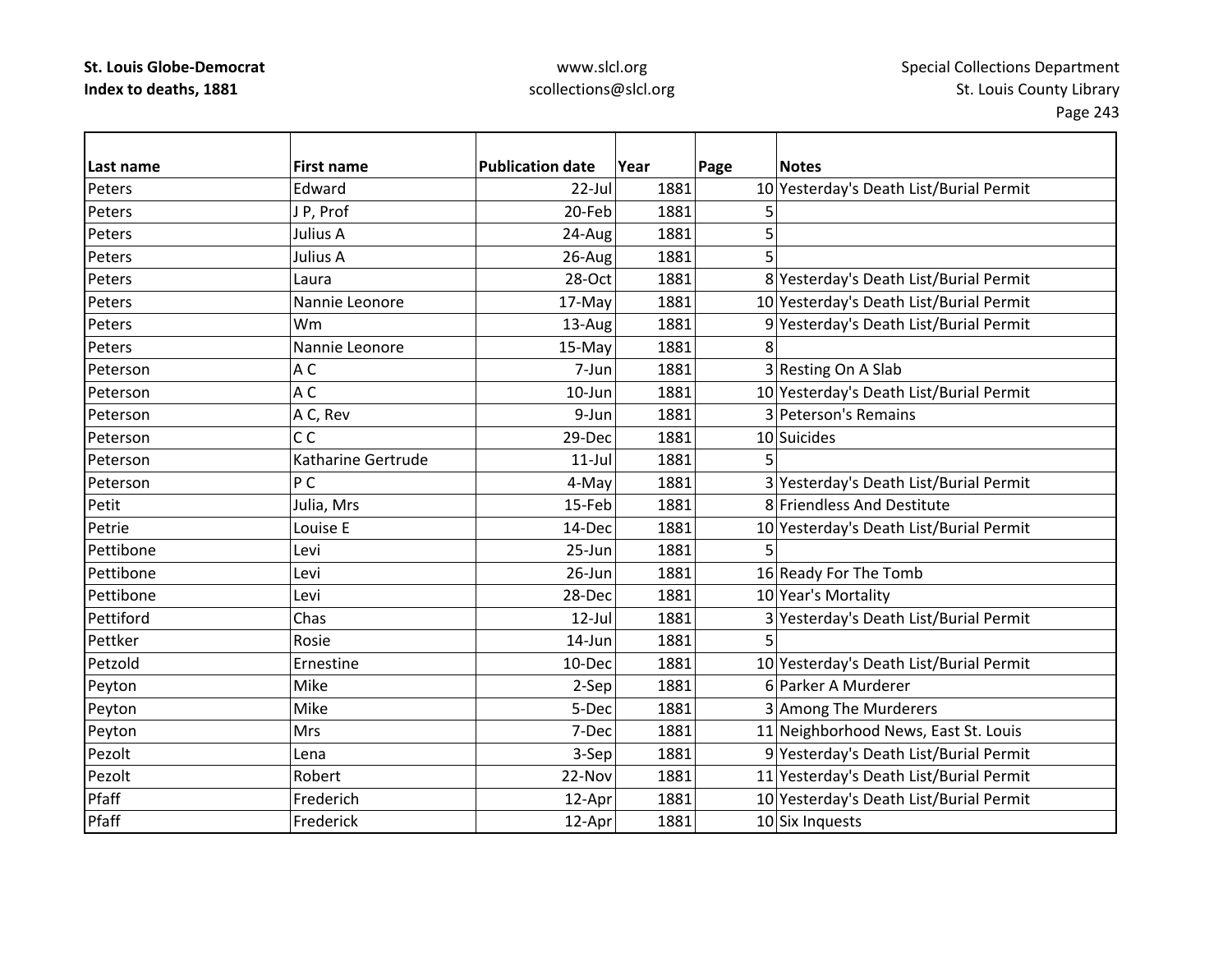| Last name    | <b>First name</b> | <b>Publication date</b> | Year | Page | <b>Notes</b>                            |
|--------------|-------------------|-------------------------|------|------|-----------------------------------------|
| Pfeifer      | Amelia            | 17-Mar                  | 1881 |      | 10 Yesterday's Death List/Burial Permit |
| Pfeifer      | Maria             | 18-Aug                  | 1881 |      | 10 Yesterday's Death List/Burial Permit |
| Pfeiffer     | Mary T            | 5-Aug                   | 1881 |      | 7 Yesterday's Death List/Burial Permit  |
| Pfeiffer     | W S               | $14$ -Jul               | 1881 |      | 6 Pfeiffer's Death                      |
| Pfieffer     | Leopold           | 28-Feb                  | 1881 |      | 8 Coroner's Cases                       |
| Pfiffer      | Julius            | $2-Jun$                 | 1881 |      | 10 Yesterday's Death List/Burial Permit |
| Pfisterer    | Clara             | 22-May                  | 1881 |      | 16 Yesterday's Death List/Burial Permit |
| Pflughmacher | Joseph            | $11$ -Jun               | 1881 |      | 6 Neighborhood News, Belleville         |
| Pfoff        | Christina         | 5-Nov                   | 1881 |      | 15 Yesterday's Death List/Burial Permit |
| Pfoff        | Christina         | 6-Nov                   | 1881 |      | 15 Yesterday's Death List/Burial Permit |
| Pfouts       | John G, Mr        | 27-Mar                  | 1881 |      | 7 Splinters                             |
| Phaffe       | Frederick         | 11-Apr                  | 1881 |      | 8 Sudden Death                          |
| Phelan       | Catherine         | 6-Aug                   | 1881 |      | 3 Yesterday's Death List/Burial Permit  |
| Phelan       | Sarah M L, Mrs    | 1-Nov                   | 1881 | 5    |                                         |
| Phelan       | Sarah M L,, Mrs   | 3-Nov                   | 1881 |      | 10 Yesterday's Death List/Burial Permit |
| Phelps       | Nanny             | 17-Jun                  | 1881 |      | 3 Yesterday's Death List/Burial Permit  |
| Philibert    | Benjamin          | 18-Dec                  | 1881 | 5    |                                         |
| Philibert    | Benjamin          | 19-Dec                  | 1881 | 5    |                                         |
| Philibert    | Benjamin          | 20-Dec                  | 1881 | 5    |                                         |
| Philibert    | Benjamin          | 20-Dec                  | 1881 |      | 8 Benjamin Philibert                    |
| Philibert    | Benjamin          | 21-Dec                  | 1881 |      | 10 Earth To Earth                       |
| Philibert    | Benjamin          | 23-Dec                  | 1881 |      |                                         |
| Phillips     | James             | 13-Oct                  | 1881 |      | 6 Boy Frightened To Death               |
| Phillips     | Mary              | 26-May                  | 1881 |      | 10 Yesterday's Death List/Burial Permit |
| Phipps       | Hannah            | 25-Sep                  | 1881 | 5    |                                         |
| Phipps       | LD, Mrs           | 25-Mar                  | 1881 | 5    |                                         |
| Physick      | Martha A          | 3-May                   | 1881 | 5    |                                         |
| Physick      | Martha A          | 4-May                   | 1881 |      | 5 Yesterday's Death List/Burial Permit  |
| Picker       | Fred W            | 19-Sep                  | 1881 | 5    |                                         |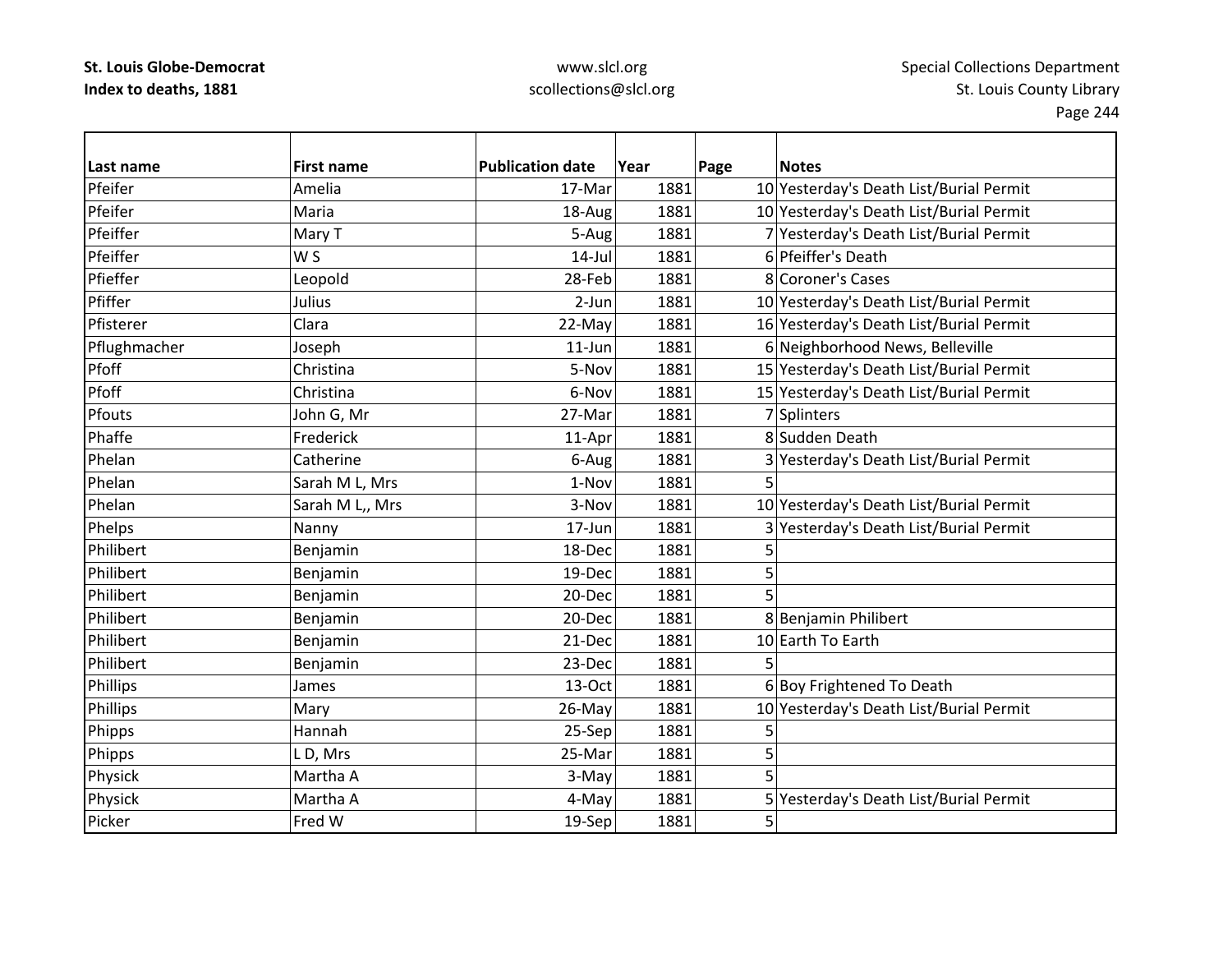| l Last name | <b>First name</b> | <b>Publication date</b> | Year | Page | <b>Notes</b>                            |
|-------------|-------------------|-------------------------|------|------|-----------------------------------------|
| Picker      | Fred W            | 20-Sep                  | 1881 | 5    |                                         |
| Picker      | Fred W            | 21-Sep                  | 1881 |      | 12 Yesterday's Death List/Burial Permit |
| Pickett     | Mrs (Infant Of)   | 30-Aug                  | 1881 |      | 6 Splinters                             |
| Pieper      | <b>Bertlia</b>    | 18-Mar                  | 1881 |      | 10 Yesterday's Death List/Burial Permit |
| Pierce      | Allen             | 3-Nov                   | 1881 |      | 10 Yesterday's Death List/Burial Permit |
| Pierce      | Parker            | 6-Jul                   | 1881 |      | 10 Yesterday's Death List/Burial Permit |
| Pierson     | Blanche           | 29-Aug                  | 1881 | 5    |                                         |
| Pierson     | Martha            | 30-Aug                  | 1881 |      | 10 Yesterday's Death List/Burial Permit |
| Pierson     | Melinda           | 12-Oct                  | 1881 |      | 10 Yesterday's Death List/Burial Permit |
| Pieser      | Margaretha        | 26-Mar                  | 1881 |      | 8 Yesterday's Death List/Burial Permit  |
| Pietzer     | John              | 11-Feb                  | 1881 |      | 3 Yesterday's Death List/Burial Permit  |
| Piggott     | Eugene            | 24-Jun                  | 1881 | 5    |                                         |
| Piggott     | Eugene            | 25-Jun                  | 1881 |      | 3 Yesterday's Death List/Burial Permit  |
| Piggott     | IN, Dr            | 28-Dec                  | 1881 |      | 10 Year's Mortality                     |
| Piggott     | Sarah             | 15-Dec                  | 1881 | 5    |                                         |
| Piggott     | Sarah             | 15-Dec                  | 1881 |      | 9 Yesterday's Death List/Burial Permit  |
| Pilley      | Ellen Clara, Mrs  | 17-Mar                  | 1881 |      |                                         |
| Pillore     | Wm                | 15-Jan                  | 1881 |      | 9 Yesterday's Death List/Burial Permit  |
| Pilum       | Wm                | 25-Dec                  | 1881 |      | 14 Yesterday's Death List/Burial Permit |
| Pincher     | Charles           | $26$ -Jul               | 1881 |      | 7 Coroner's Inquest                     |
| Pinger      | Christ            | $25$ -Jul               | 1881 |      | 8 Probable Suicide                      |
| Pinger      | J C               | $27 -$ Jul              | 1881 |      | 10 Yesterday's Death List/Burial Permit |
| Pinkert     | Helene            | 25-May                  | 1881 |      | 6 Yesterday's Death List/Burial Permit  |
| Pinkney     | Mary (Infant Of)  | 17-Oct                  | 1881 |      | 6 Local In Brief                        |
| Pinman      | Peter, Mrs        | 21-Oct                  | 1881 |      | 3 Local In Brief                        |
| Pippitt     | John H            | 19-Apr                  | 1881 | 10   |                                         |
| Pirniak     | Marian            | 8-Sep                   | 1881 |      | 10 Yesterday's Death List/Burial Permit |
| Pironi      | Christoforo       | 17-Nov                  | 1881 |      | 10 Buried With Society Honors           |
| Pironi      | Christopher       | 17-Nov                  | 1881 |      | 10 Yesterday's Death List/Burial Permit |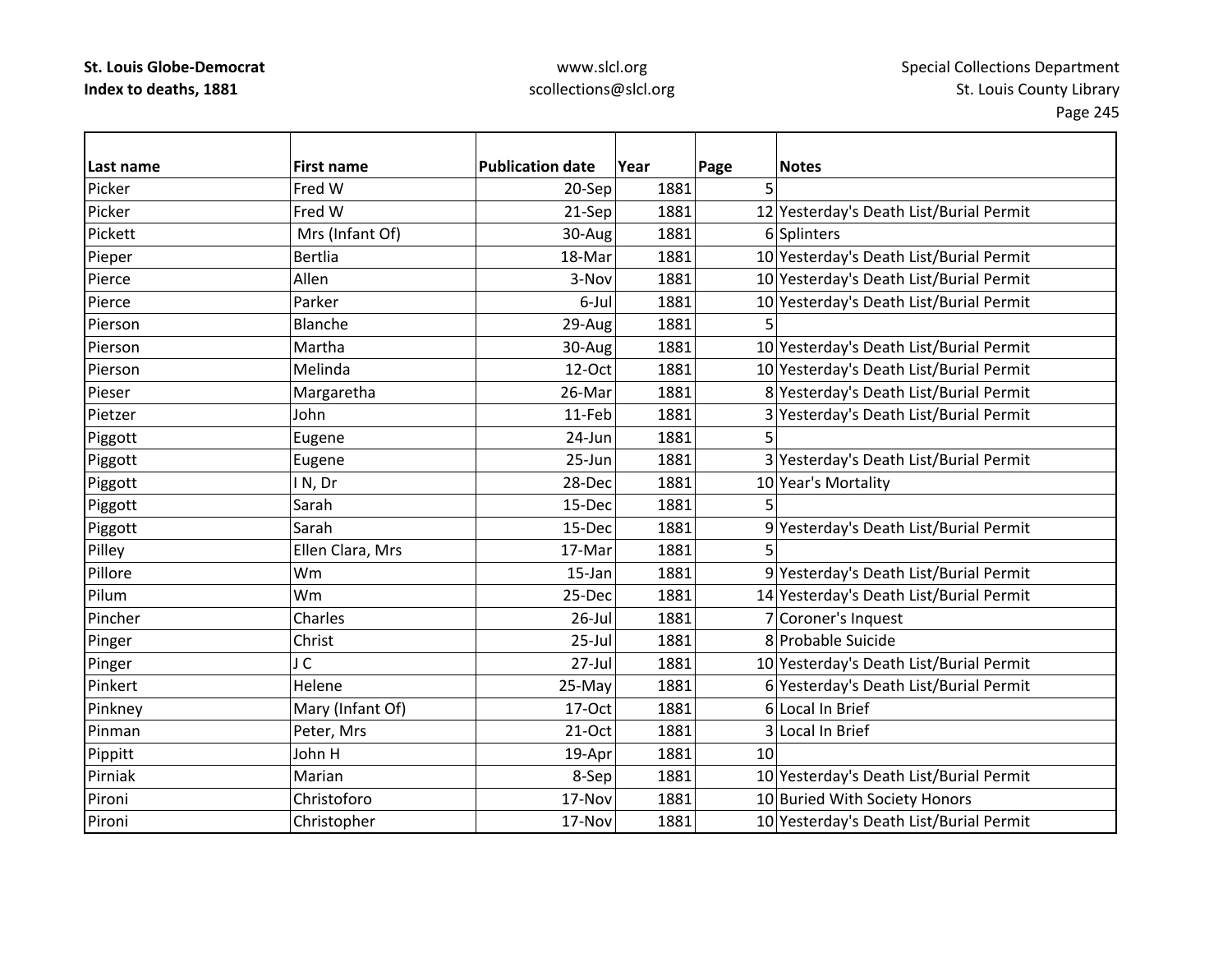| Last name | <b>First name</b>  | <b>Publication date</b> | Year | Page | <b>Notes</b>                            |
|-----------|--------------------|-------------------------|------|------|-----------------------------------------|
| Pironi    | Cristoforo         | 16-Nov                  | 1881 | 5    |                                         |
| Pistos    | <b>Nettie</b>      | 1-Oct                   | 1881 |      | 9 Yesterday's Death List/Burial Permit  |
| Pittman   | Edward F           | 10-Apr                  | 1881 |      |                                         |
| Pitz      | Louisa             | 21-May                  | 1881 |      | 9 Yesterday's Death List/Burial Permit  |
| Plage     | Arthur             | 3-Aug                   | 1881 |      | 3 Yesterday's Death List/Burial Permit  |
| Plagemann | Sophia             | $14$ -Jul               | 1881 |      | 10 Yesterday's Death List/Burial Permit |
| Planet    | William            | 15-Jan                  | 1881 |      | 9 Yesterday's Death List/Burial Permit  |
| Plant     | Lewis              | 19-Nov                  | 1881 |      | 9 Lewis Plant                           |
| Plant     | Louis <sub>P</sub> | 26-Oct                  | 1881 |      | 3 Death Of Louis P Plant                |
| Plant     | Louis P            | 21-Nov                  | 1881 |      | 6 Local In Brief                        |
| Plant     | Louis <sub>P</sub> | 22-Nov                  | 1881 |      | 11 Yesterday's Death List/Burial Permit |
| Plant     | Louis Paquard      | 28-Dec                  | 1881 |      | 10 Year's Mortality                     |
| Plant     | Louis Poignand     | 21-Nov                  | 1881 | 5    |                                         |
| Plant     | R P                | 19-Jan                  | 1881 |      | 8 Yesterday's Death List/Burial Permit  |
| Plant     | Rozel Poignand     | 19-Jan                  | 1881 | 5    |                                         |
| Plant     | Sarah F Allen      | 23-Jan                  | 1881 | 5    |                                         |
| Plochman  | Arthur Eugene      | 22-Aug                  | 1881 | 5    |                                         |
| Plochman  | Arthur Eugene      | 23-Aug                  | 1881 |      | 7 Yesterday's Death List/Burial Permit  |
| Plochman  | <b>Emil Paul</b>   | 16-Feb                  | 1881 | 5    |                                         |
| Plochman  | <b>Emil Paul</b>   | 17-Feb                  | 1881 |      | 8 Yesterday's Death List/Burial Permit  |
| Plochman  | Oscar (Child Of)   | 17-Feb                  | 1881 |      | 3 Child's Sufferings And Death          |
| Plower    | George             | $13$ -Jul               | 1881 |      | 8 Yesterday's Death List/Burial Permit  |
| Plowman   | George             | 28-Sep                  | 1881 |      | 12 Yesterday's Death List/Burial Permit |
| Pluempe   | Frank              | $15$ -Jul               | 1881 |      | 10 Municipal Matters                    |
| Plump     | Mitchell           | 26-Oct                  | 1881 |      | 11 Yesterday's Death List/Burial Permit |
| Poertner  | Laura M            | 14-Sep                  | 1881 |      | 10 Yesterday's Death List/Burial Permit |
| Pohl      | Amalia             | 5-Nov                   | 1881 |      | 10 Yesterday's Death List/Burial Permit |
| Pohl      | Amelia             | 5-Nov                   | 1881 |      | 7 Joked To Death                        |
| Pohle     | Annie              | 16-Aug                  | 1881 |      | 10 Yesterday's Death List/Burial Permit |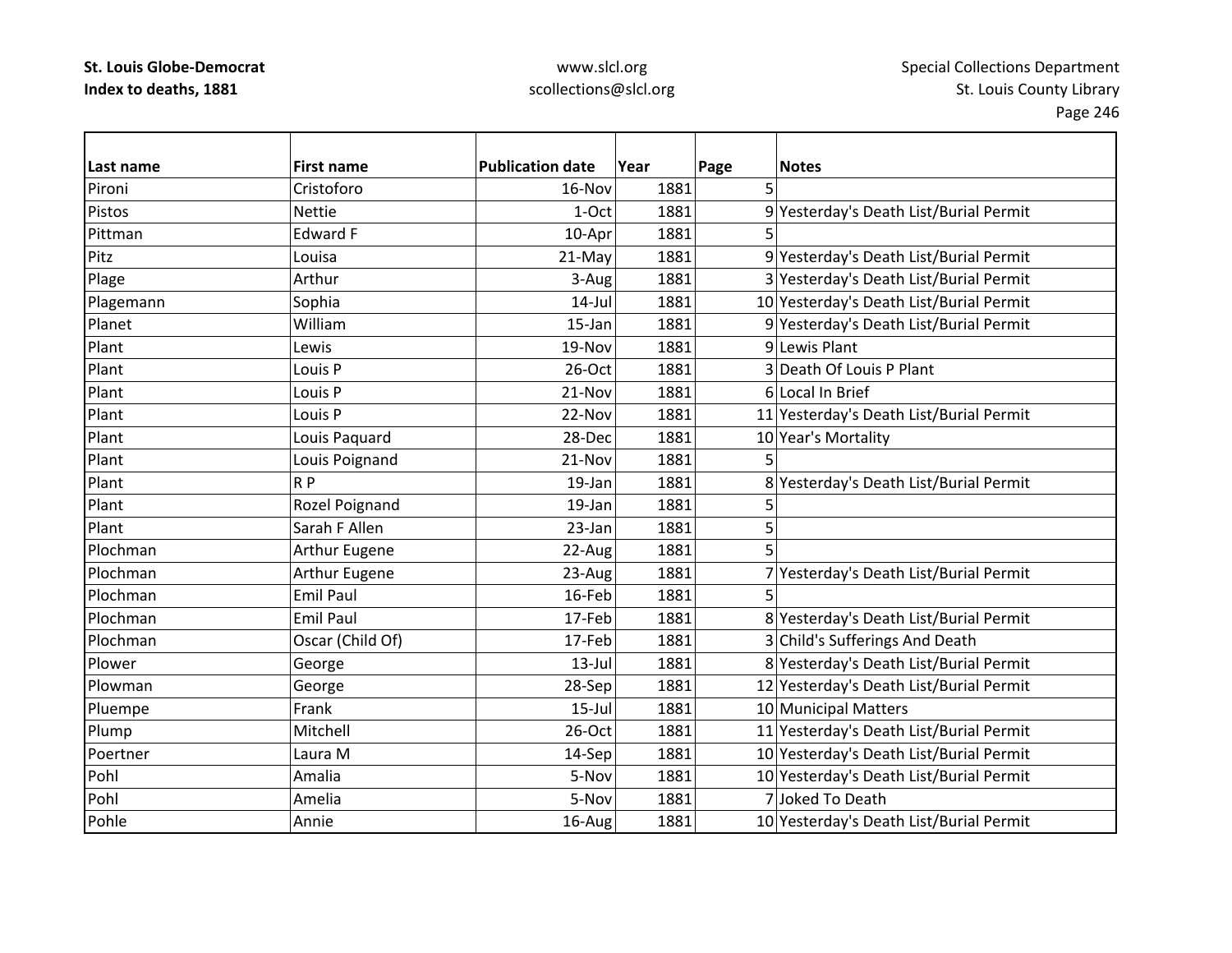| Last name  | <b>First name</b>   | <b>Publication date</b> | Year | Page | <b>Notes</b>                            |
|------------|---------------------|-------------------------|------|------|-----------------------------------------|
| Pohlman    | Herman              | 1-Dec                   | 1881 |      | 10 Yesterday's Death List/Burial Permit |
| Pointon    | Eliza               | 11-Mar                  | 1881 |      | 10 Yesterday's Death List/Burial Permit |
| Pointon    | Eliza J             | 10-Mar                  | 1881 |      |                                         |
| Polaski    | Frank (Infant Of)   | $31$ -Jul               | 1881 |      | 8 Yesterday's Death List/Burial Permit  |
| Polkofskie | Rosalia             | $12$ -Jul               | 1881 |      | 3 Yesterday's Death List/Burial Permit  |
| Pollak     | Theresa             | 24-Apr                  | 1881 |      | 9 Yesterday's Death List/Burial Permit  |
| Pollard    | Adeline             | 21-Sep                  | 1881 |      | 12 Yesterday's Death List/Burial Permit |
| Pollard    | Ernest              | 13-Sep                  | 1881 |      | 10 Yesterday's Death List/Burial Permit |
| Pollard    | John                | 13-Nov                  | 1881 |      |                                         |
| Pollard    | Michael             | $2-Jul$                 | 1881 |      | 3 Yesterday's Death List/Burial Permit  |
| Pollard    | WK                  | $16$ -Jul               | 1881 |      | 8 Municipal Matters                     |
| Polling    | John                | $12$ -Jul               | 1881 |      | 3 Yesterday's Death List/Burial Permit  |
| Polzin     | John M              | 13-Dec                  | 1881 |      | 10 Yesterday's Death List/Burial Permit |
| Pomberay   | Charlotte Leona L M | 24-Nov                  | 1881 |      | 10 Yesterday's Death List/Burial Permit |
| Pombiray   | Leonie              | 21-Nov                  | 1881 | 5    |                                         |
| Pomeroy    | Chester W           | 10-Feb                  | 1881 | 5    |                                         |
| Pomeroy    | Chester W           | 11-Feb                  | 1881 |      | 3 Yesterday's Death List/Burial Permit  |
| Pomeroy    | Chester W           | 11-Feb                  | 1881 |      | 8 Funeral Of Chester W Pomeroy          |
| Pommer     | Otto                | $26$ -Jul               | 1881 |      | 10 Yesterday's Death List/Burial Permit |
| Pope       | Charles             | 12-Aug                  | 1881 |      | 3 Yesterday's Death List/Burial Permit  |
| Pope       | Hyson               | 3-Nov                   | 1881 |      | 10 Yesterday's Death List/Burial Permit |
| Popham     | <b>Edward A</b>     | 31-May                  | 1881 |      | 10 Yesterday's Death List/Burial Permit |
| Popp       | Phillip             | 29-Jul                  | 1881 |      | 7 Neighborhood News, Belleville         |
| Porcher    | Eugene              | 11-Oct                  | 1881 |      | 8 Yesterday's Death List/Burial Permit  |
| Porg       | August              | 9-Apr                   | 1881 |      | 8 Yesterday's Death List/Burial Permit  |
| Porter     | Blanche             | 30-Aug                  | 1881 |      | 10 Yesterday's Death List/Burial Permit |
| Porter     | Welly               | $15$ -Jul               | 1881 |      | 10 Municipal Matters                    |
| Porter     | William             | $21$ -Jan               | 1881 |      | 3 Yesterday's Death List/Burial Permit  |
| Posin      | Stephen             | 24-Apr                  | 1881 |      | 9 Yesterday's Death List/Burial Permit  |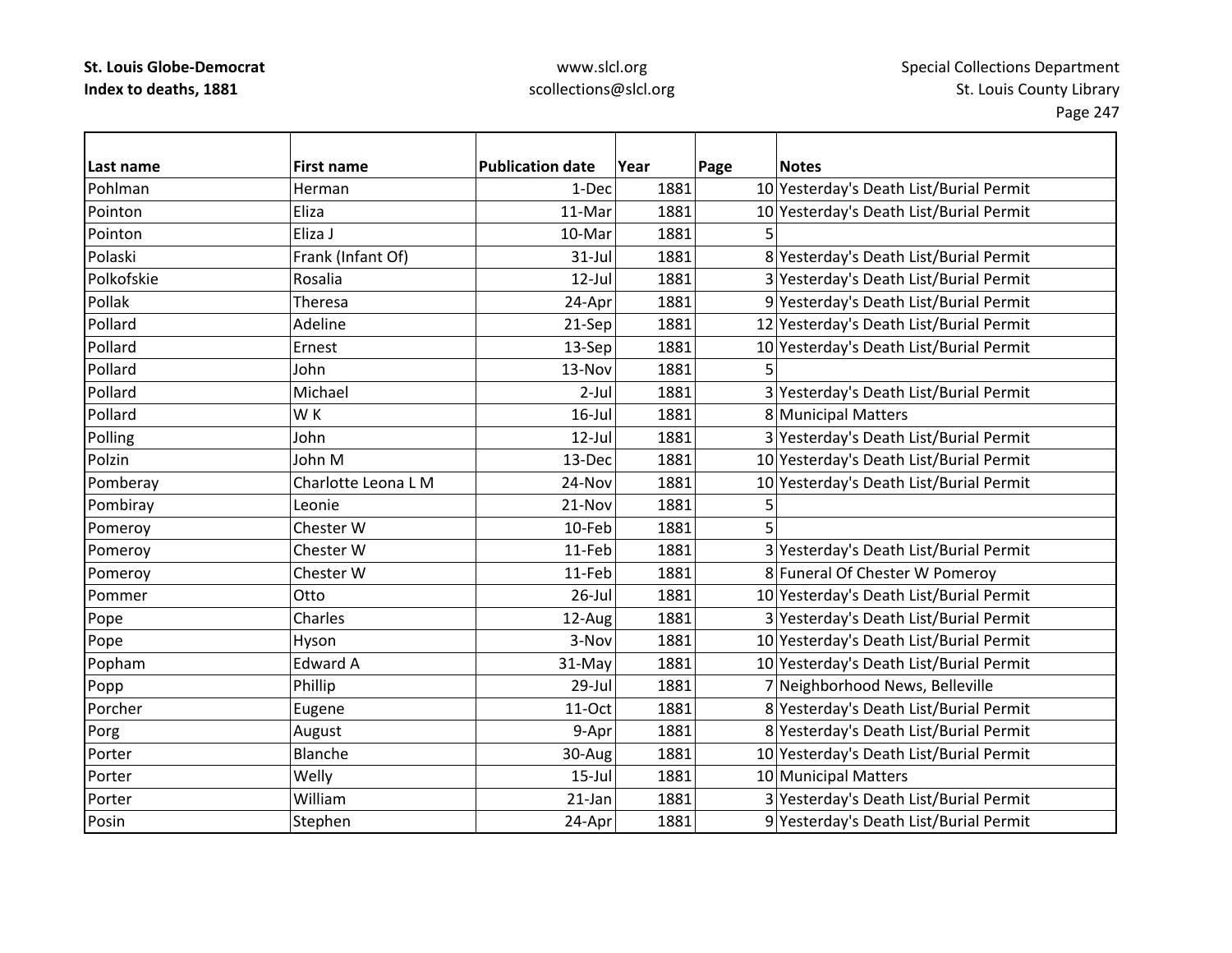| Last name | <b>First name</b> | <b>Publication date</b> | Year | Page | <b>Notes</b>                            |
|-----------|-------------------|-------------------------|------|------|-----------------------------------------|
| Post      | Maggie            | 19-Aug                  | 1881 |      | 8 Penalty For Pain                      |
| Post      | Maggie            | 23-Aug                  | 1881 |      | 7 Yesterday's Death List/Burial Permit  |
| Post      | Maggie            | 29-Dec                  | 1881 |      | 10 Homicides                            |
| Post      | TD, Mrs           | 9-Dec                   | 1881 |      | 4 Louisiana Mystery                     |
| Potts     | Virginia          | 16-Feb                  | 1881 |      | 8 Yesterday's Death List/Burial Permit  |
| Potts     | Virginia, Mrs     | 15-Feb                  | 1881 | 5    |                                         |
| Powell    | William           | 14-Aug                  | 1881 |      | 16 Yesterday's Death List/Burial Permit |
| Powells   | Frederick         | 12-Apr                  | 1881 |      | $10$ Six Inquests                       |
| Power     | Charles B, Mrs    | 20-May                  | 1881 |      | 10 Death Of An Estimable Lady           |
| Power     | Mary Ann          | 6-Jan                   | 1881 |      | 8 Whole Truth Told Before the Coroner   |
| Powers    | Charles           | 6-Jul                   | 1881 |      | 10 Yesterday's Death List/Burial Permit |
| Powers    | Josephine         | 9-Aug                   | 1881 |      | 3 Yesterday's Death List/Burial Permit  |
| Powers    | Lawrence          | 20-Jul                  | 1881 |      | 3 Yesterday's Death List/Burial Permit  |
| Powers    | Mary Ann          | 7-Jan                   | 1881 |      | 7 Death Rate/Burial Permit              |
| Powers    | Mike              | 10-Nov                  | 1881 |      | 3 Locals In Brief                       |
| Powers    | Mike              | 17-Nov                  | 1881 |      | 10 Yesterday's Death List/Burial Permit |
| Powers    | Mile              | 11-Nov                  | 1881 |      | 9 Coroner's Inquests                    |
| Powers    | <b>Thomas</b>     | 1-Apr                   | 1881 | 5    |                                         |
| Powers    | Thomas            | 2-Apr                   | 1881 | 9    | Yesterday's Death List/Burial Permit    |
| Pozonni   | Arthur Wellesley  | 30-Oct                  | 1881 | 5    |                                         |
| Pozzoni   | Annie Louisa      | 2-Nov                   | 1881 | 5    |                                         |
| Pozzoni   | Arthur Wellesly   | 31-Oct                  | 1881 | 5    |                                         |
| Pozzoni   | Lillie            | 31-Oct                  | 1881 | 5    |                                         |
| Prather   | <b>BF</b>         | 30-Dec                  | 1881 |      | 10 Yesterday's Death List/Burial Permit |
| Prather   | B F, Prof         | 29-Dec                  | 1881 | 5    |                                         |
| Prather   | Ben F             | 30-Dec                  | 1881 |      |                                         |
| Prather   | Mr                | 29-Dec                  | 1881 |      | 3 Local In Brief                        |
| Pratt     | Charles W, Mr     | 10-Aug                  | 1881 |      | 7 Death On A Sleeper                    |
| Pratt     | Chas W            | 10-Aug                  | 1881 | 5    |                                         |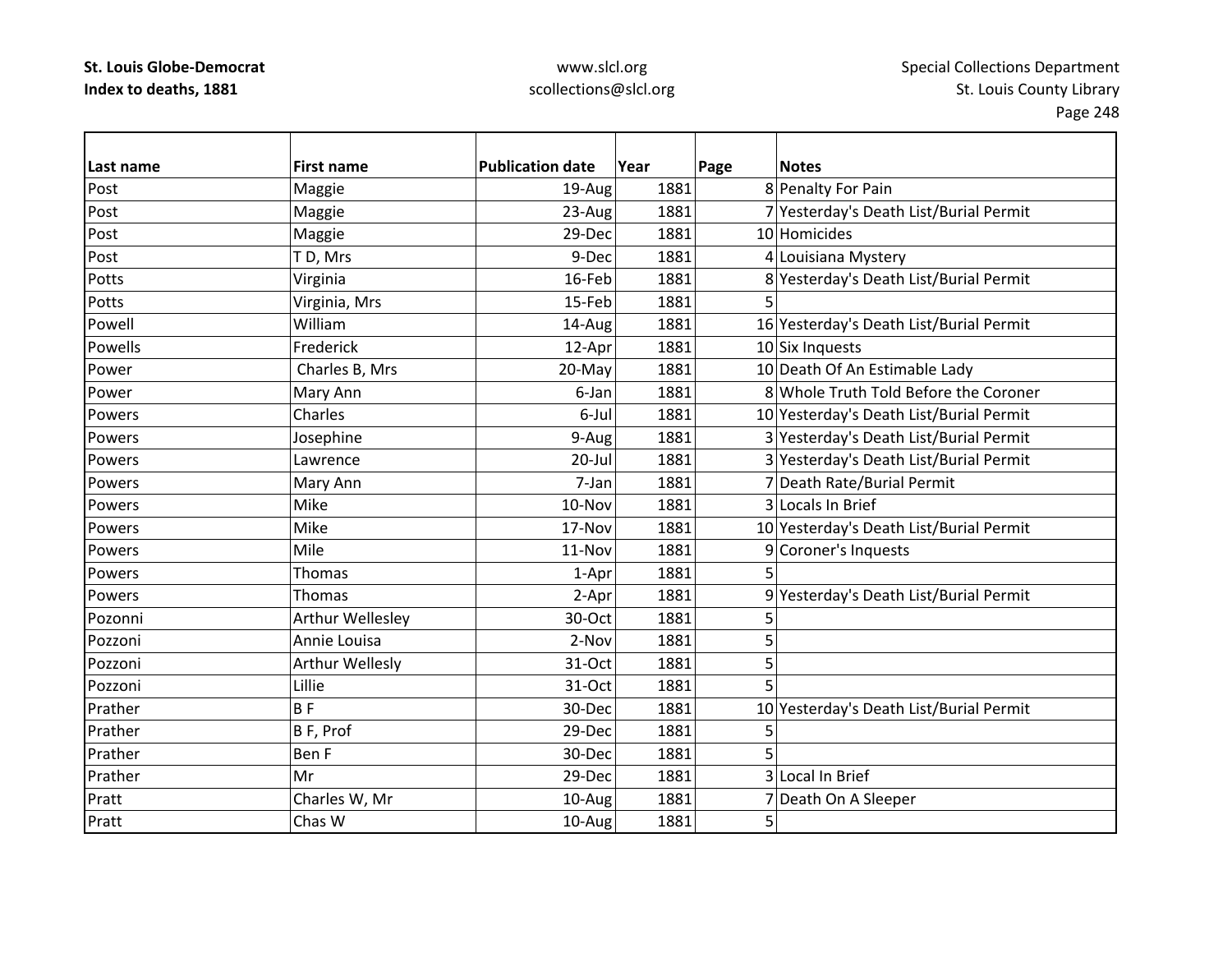| Last name | <b>First name</b>  | <b>Publication date</b> | Year | Page | <b>Notes</b>                            |
|-----------|--------------------|-------------------------|------|------|-----------------------------------------|
| Pratt     | Chas W             | 11-Aug                  | 1881 |      | 3 Yesterday's Death List/Burial Permit  |
| Pratt     | Chas W             | 11-Aug                  | 1881 |      |                                         |
| Pratt     | John               | 26-Aug                  | 1881 |      | 8 Yesterday's Death List/Burial Permit  |
| Pratt     | Robert             | 3-Jan                   | 1881 |      | 8 Over The Dead                         |
| Pratt     | Robert             | 4-Jan                   | 1881 |      | 10 Yesterday's Mortality/Burial Permit  |
| Praul     | Lydia              | 11-Dec                  | 1881 | 5    |                                         |
| Pressner  | Elizabeth          | 8-Feb                   | 1881 |      | 6 Yesterday's Death List/Burial Permit  |
| Preston   | Anna Maria         | 27-Jan                  | 1881 |      | 10 Yesterday's Death List/Burial Permit |
| Preston   | Wilhelmine         | 18-May                  | 1881 |      | 7 Yesterday's Death List/Burial Permit  |
| Prettyman | Nathan P           | 10-Aug                  | 1881 |      | 3 Dead At His Door                      |
| Prettyman | Nathan P           | 15-Dec                  | 1881 |      | 8 Trial Of Corry                        |
| Prettyman | Nathaniel          | 12-Aug                  | 1881 |      | 3 Yesterday's Death List/Burial Permit  |
| Prettyman | Nathaniel          | 29-Dec                  | 1881 |      | 10 Homicides                            |
| Prettyman | Nathaniel          | 11-Aug                  | 1881 |      | 8 Simple Story                          |
| Prettyman | <b>Nathaniel B</b> | 11-Aug                  | 1881 | 5    |                                         |
| Prettyman | Nathaniel B        | 11-Aug                  | 1881 |      | 7 Splinters                             |
| Prewell   | Rittie             | 19-Jan                  | 1881 |      | 8 Yesterday's Death List/Burial Permit  |
| Prewitt   | George             | $12$ -Jul               | 1881 |      | 3 Yesterday's Death List/Burial Permit  |
| Price     | Annie Lee          | 23-Feb                  | 1881 | 5    |                                         |
| Price     | Edith E            | 22-Sep                  | 1881 |      | 10 Yesterday's Death List/Burial Permit |
| Price     | Ernest             | 23-Aug                  | 1881 |      | 7 Yesterday's Death List/Burial Permit  |
| Price     | Nannie E           | 26-Dec                  | 1881 |      |                                         |
| Price     | Richard            | 6-Oct                   | 1881 |      | 9 Killed En Route To The Pageant        |
| Prickett  | Allison P          | 19-Jun                  | 1881 | 5    |                                         |
| Priest    | Josiah E           | 15-Feb                  | 1881 |      | 10 Yesterday's Death List/Burial Permit |
| Priest    | Josiah E           | 15-Feb                  | 1881 | 5    |                                         |
| Priest    | Josiah E, Mr       | 13-Feb                  | 1881 |      | 8 Death Of Josiah E Priest              |
| Primus    | Johannes           | 16-Mar                  | 1881 |      | 3 Yesterday's Death List/Burial Permit  |
| Printz    | Charles, Officer   | 27-Nov                  | 1881 |      | 8 Sanders Seen                          |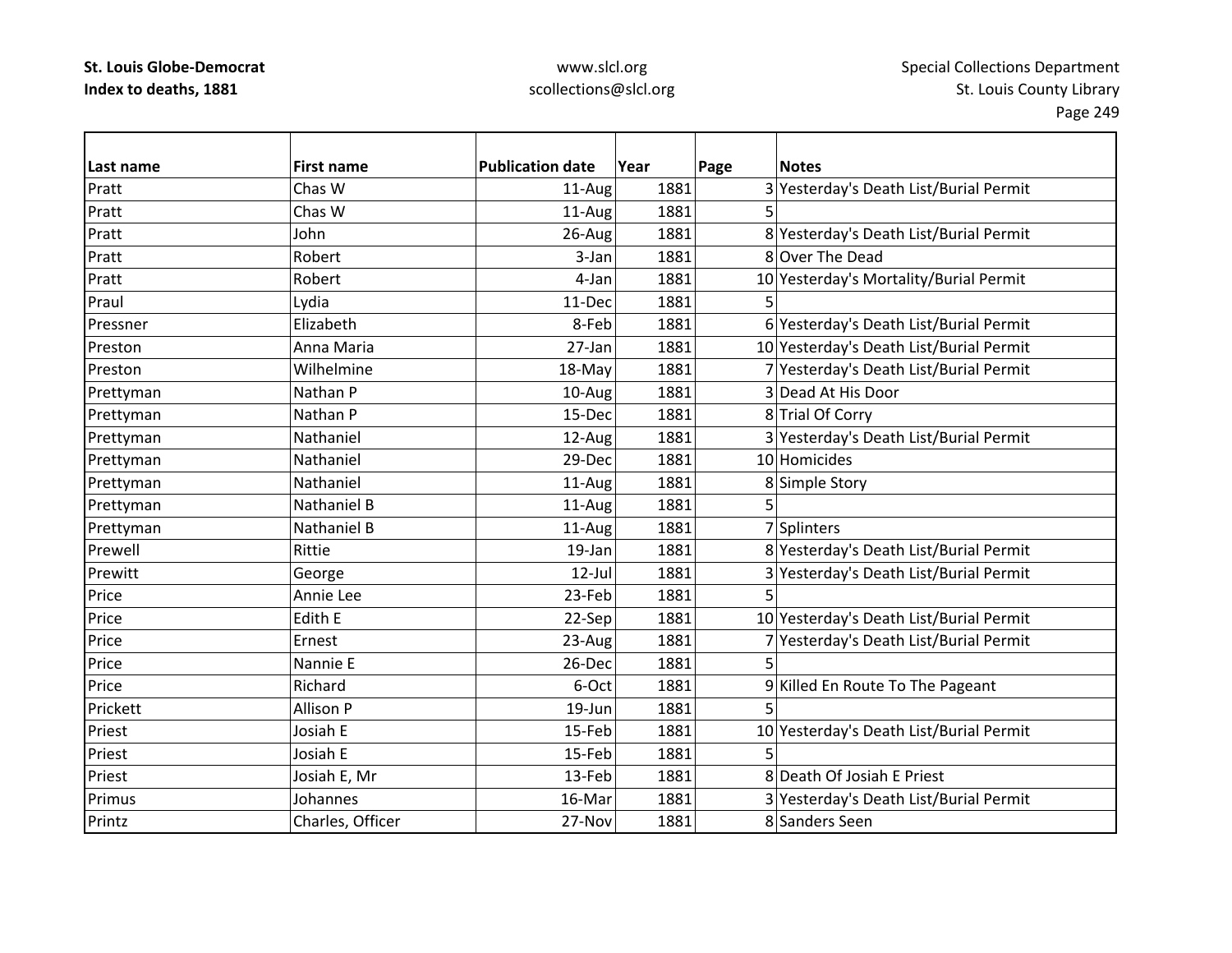## www.slcl.org scollections@slcl.org

 $\overline{\phantom{a}}$ 

| Last name | <b>First name</b>     | <b>Publication date</b> | Year | Page | <b>Notes</b>                              |
|-----------|-----------------------|-------------------------|------|------|-------------------------------------------|
| Pritz     | Angela                | 28-May                  | 1881 |      | 9 Yesterday's Death List/Burial Permit    |
| Probasco  | Rose                  | 12-Oct                  | 1881 | 5    |                                           |
| Propert   | Elizabeth             | 2-Aug                   | 1881 |      | 3 Yesterday's Death List/Burial Permit    |
| Prophy    | Walter                | 13-Sep                  | 1881 |      | 10 Yesterday's Death List/Burial Permit   |
| Prorke    | Lilly                 | 23-Mar                  | 1881 |      | 7 Yesterday's Death List/Burial Permit    |
| Prudence  | <b>Pearl Gertrude</b> | 28-Jul                  | 1881 | 5    |                                           |
| Prudence  | Pearl Gertrude        | 29-Jul                  | 1881 | 5    |                                           |
| Pruitt    | Alexander             | 1-Sep                   | 1881 |      | 10 Yesterday's Death List/Burial Permit   |
| Puese     | Elizabeth             | 4-Oct                   | 1881 |      | 10 Yesterday's Death List/Burial Permit   |
| Pugh      | John                  | 18-Dec                  | 1881 |      |                                           |
| Pugh      | John                  | 18-Dec                  | 1881 |      | 15 Death Of A Trusted Bank Attache        |
| Pugh      | John                  | 19-Dec                  | 1881 | 5    |                                           |
| Pugh      | John                  | 20-Dec                  | 1881 |      | 10 Yesterday's Death List/Burial Permit   |
| Pullen    | Ida A                 | 25-Dec                  | 1881 | 5    |                                           |
| Pullen    | Ida A                 | 26-Dec                  | 1881 |      |                                           |
| Puls      | Lucinda               | 31-May                  | 1881 |      | 10 Yesterday's Death List/Burial Permit   |
| Purdom    | Mary                  | $21$ -Jul               | 1881 |      | 10 Yesterday's Death List/Burial Permit   |
| Pusz      | Lena                  | 19-Apr                  | 1881 | 10   |                                           |
| Pybus     | Jeffrey H             | 3-Feb                   | 1881 | 3    |                                           |
| Pybus     | Jeffry H              | 4-Feb                   | 1881 | 5    |                                           |
| Pyer      | Henry                 | $16$ -Jul               | 1881 |      | 8 Municipal Matters                       |
| Pyrus     | Jeffry H              | 4-Feb                   | 1881 |      | 10 Yesterday's Death List/Burial Permit   |
| Qiurollo  | Armando               | 14-Oct                  | 1881 |      | 10 Funeral Services At The Italian Church |
| Qiurollo  | Augustino             | 13-Oct                  | 1881 | 5    |                                           |
| Qiurollo  | Augustino             | 14-Oct                  | 1881 |      | 3 Yesterday's Death List/Burial Permit    |
| Quade     | Kate                  | $11$ -Jun               | 1881 |      | 9 Yesterday's Death List/Burial Permit    |
| Quant     | Fred                  | 25-Feb                  | 1881 |      | 7 Yesterday's Death List/Burial Permit    |
| Queenan   | Mary Theresa          | 24-Sep                  | 1881 | 5    |                                           |
| Queenan   | <b>Mary Theresa</b>   | 25-Sep                  | 1881 | 5    |                                           |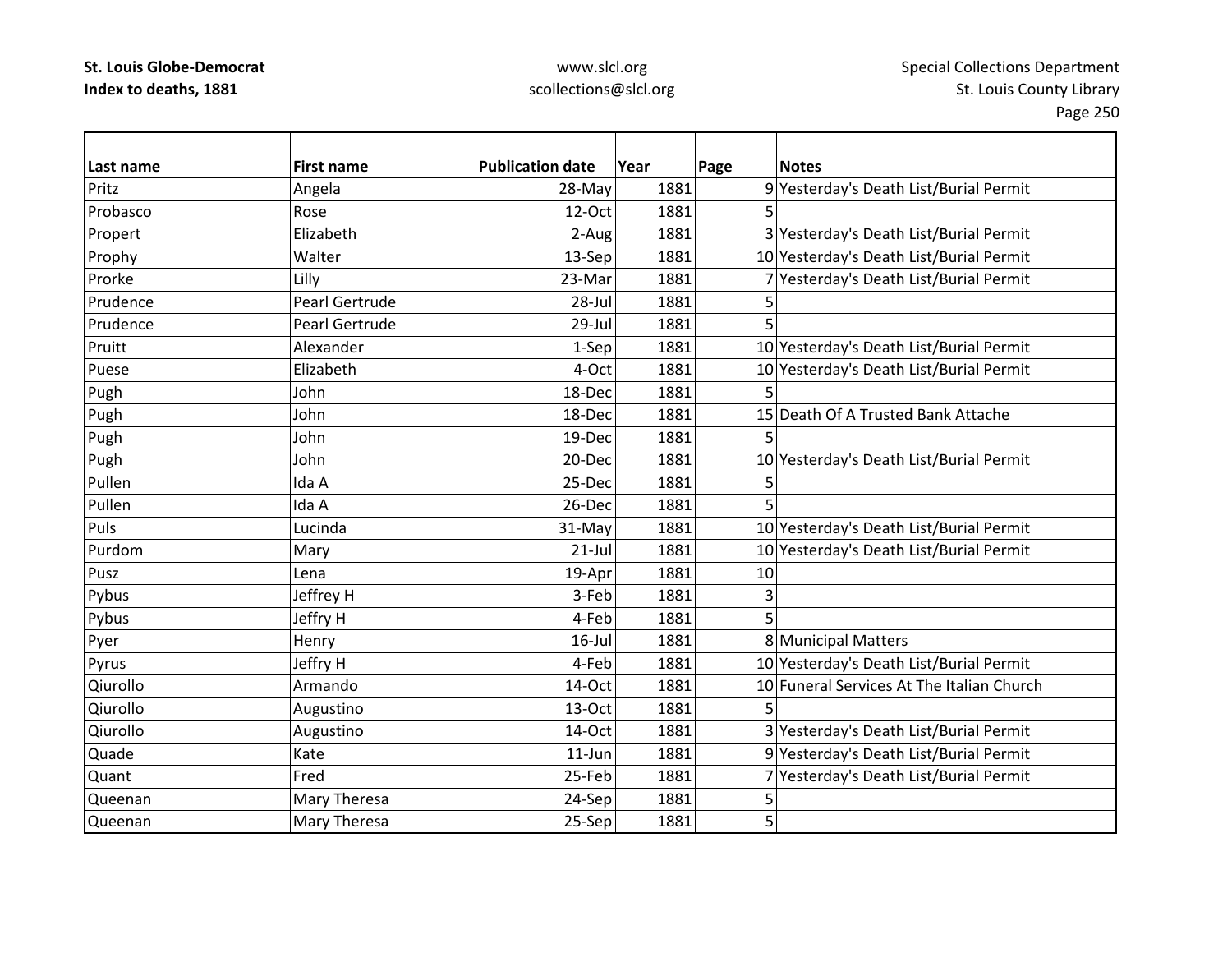| Last name | <b>First name</b> | <b>Publication date</b> | Year | Page<br><b>Notes</b>                    |
|-----------|-------------------|-------------------------|------|-----------------------------------------|
| Quesnel   | Harry             | 9-Sep                   | 1881 | 5                                       |
| Quigley   | Martin            | 9-Aug                   | 1881 | 5                                       |
| Quigley   | Martin            | 10-Aug                  | 1881 | 7 Yesterday's Death List/Burial Permit  |
| Quigley   | Mary              | $13$ -Jan               | 1881 | 10 Yesterday's Death List/Burial Permit |
| Quigley   | Mary, Mrs         | 12-Jan                  | 1881 | 5                                       |
| Quigley   | Mary, Mrs         | 13-Jan                  | 1881 | 5                                       |
| Quigley   | Pat               | 10-Dec                  | 1881 | 6 Fatal Plunge In Hot Lard              |
| Quigley   | Patrick           | 11-Dec                  | 1881 |                                         |
| Quinlan   | <b>Bridget</b>    | 1-Sep                   | 1881 | 10 Yesterday's Death List/Burial Permit |
| Quinlan   | John              | 21-Dec                  | 1881 | 11 Yesterday's Death List/Burial Permit |
| Quinlin   | Mary              | 8-Jan                   | 1881 | 7 Yesterdays' Death List/Burial Permit  |
| Quinlivan | Ellen, Mrs        | 18-Oct                  | 1881 | 5                                       |
| Quinlivan | Robert            | $10$ -Jul               | 1881 | 8 Yesterday's Death List/Burial Permit  |
| Quinn     | <b>Bessie</b>     | 16-Aug                  | 1881 | 10 Yesterday's Death List/Burial Permit |
| Quinn     | Bessie, Miss      | 15-Aug                  | 1881 | 5                                       |
| Quinn     | Kate              | 7-Jul                   | 1881 | 10 Yesterday's Death List/Burial Permit |
| Quinn     | Kate(Child Of)    | 7-Jul                   | 1881 | 10 Yesterday's Death List/Burial Permit |
| Quinn     | Maria             | 16-Dec                  | 1881 | 10 Yesterday's Death List/Burial Permit |
| Quinn     | Thomas            | 23-Sep                  | 1881 | 9 Yesterday's Death List/Burial Permit  |
| Quinter   | Lizzie            | 16-Jun                  | 1881 | 10 Yesterday's Death List/Burial Permit |
| Quirk     | Mary              | 18-Mar                  | 1881 | 10 Yesterday's Death List/Burial Permit |
| Qumlivan  | Ellen             | 19-Oct                  | 1881 | 10 Yesterday's Death List/Burial Permit |
| Raaf      | E G               | 5-Jul                   | 1881 | 5                                       |
| Raaf      | E G               | 6-Jul                   | 1881 | 10 Yesterday's Death List/Burial Permit |
| Rack      | Johanna           | $25-Oct$                | 1881 | 7 Yesterday's Death List/Burial Permit  |
| Rader     | Anna              | $11$ -Jul               | 1881 | 5                                       |
| Radman    | Heinrich          | 20-Dec                  | 1881 | 10 Yesterday's Death List/Burial Permit |
| Radzeck   | Willie            | 6-Dec                   | 1881 | 8 Coroner's Cases                       |
| Radzom    | Mag Elizabeth     | 28-Oct                  | 1881 | 8 Yesterday's Death List/Burial Permit  |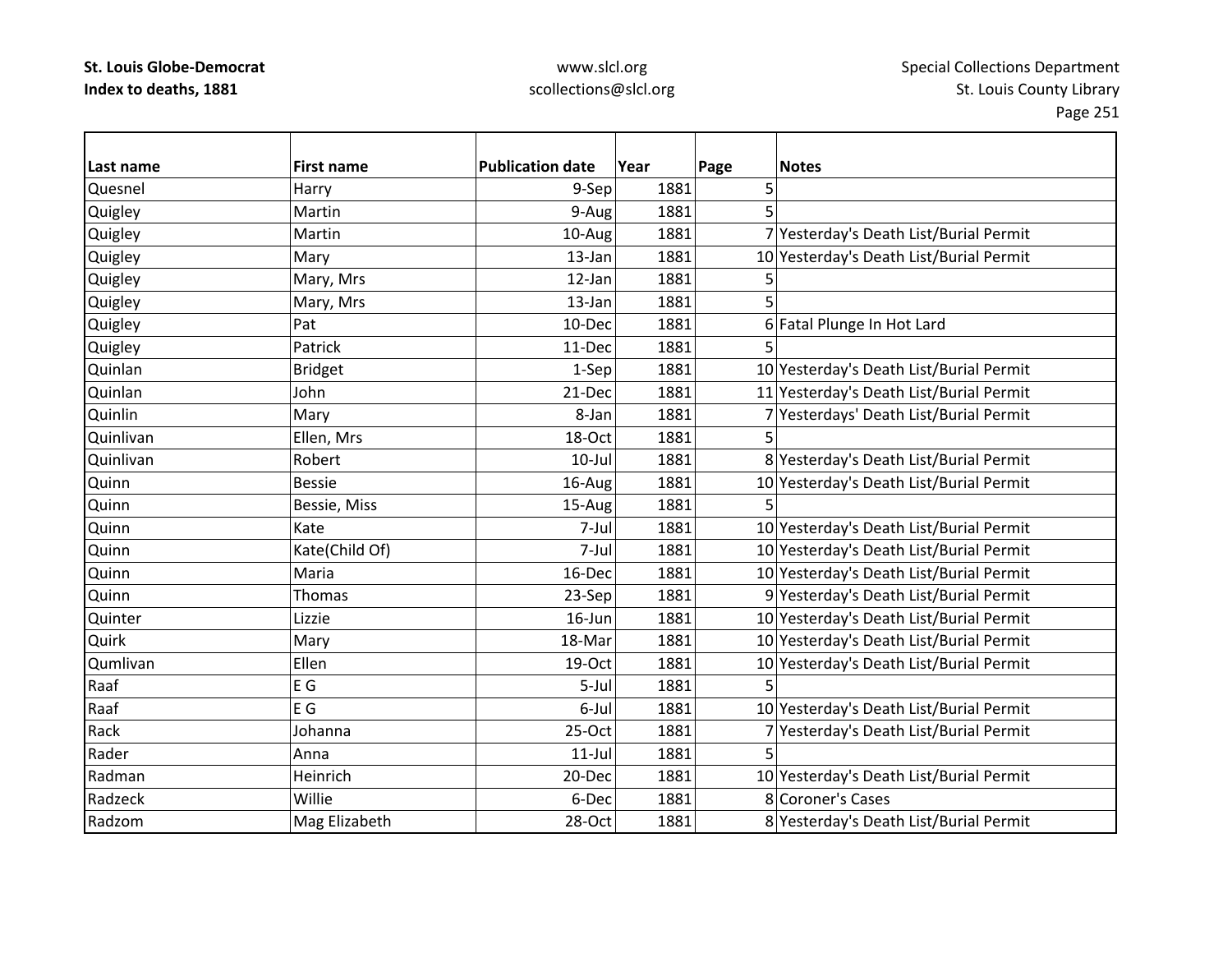| Last name | <b>First name</b> | <b>Publication date</b> | Year | Page | <b>Notes</b>                            |
|-----------|-------------------|-------------------------|------|------|-----------------------------------------|
| Raeder    | Anna              | $12$ -Jul               | 1881 | 5    |                                         |
| Raedner   | Christian         | 19-Aug                  | 1881 |      | 7 Yesterday's Death List/Burial Permit  |
| Rafferty  | Denis             | 20-Oct                  | 1881 |      | 7 Fatally Crushed By Car Wheels         |
| Rafferty  | Dennis            | 21-Oct                  | 1881 |      | 11 Yesterday's Death List/Burial Permit |
| Rafferty  | James             | 8-Nov                   | 1881 |      | 11 Yesterday's Death List/Burial Permit |
| Rafter    | Patrick           | $21-Oct$                | 1881 |      | 3 Cut His Throat                        |
| Rafter    | Patrick           | 23-Oct                  | 1881 |      | 6 Patrick Rafter                        |
| Rahill    | Tim               | 28-Dec                  | 1881 |      | 10 Year's Mortality                     |
| Rahill    | Tim, Detective    | 16-Nov                  | 1881 |      |                                         |
| Rahill    | Tim, Officer      | 18-Nov                  | 1881 |      | 8 Funeral Of Officer Rahill             |
| Rahill    | Timothy, Officer  | 16-Nov                  | 1881 |      | 9 Death Of Detective Rahill             |
| Rahmeir   | <b>Bernard H</b>  | 4-Jan                   | 1881 |      | 10 Yesterday's Mortality/Burial Permit  |
| Raiathel  | Katherine         | 23-Sep                  | 1881 |      | 9 Yesterday's Death List/Burial Permit  |
| Raider    | Ann               | $12$ -Jul               | 1881 |      | 3 Yesterday's Death List/Burial Permit  |
| Rain      | Ormala            | 5-Dec                   | 1881 |      | 10 Yesterday's Death List/Burial Permit |
| Ralph     | Margaret          | 29-Nov                  | 1881 |      | 10 Yesterday's Death List/Burial Permit |
| Ralton    | John              | $21$ -Jul               | 1881 |      | 10 Yesterday's Death List/Burial Permit |
| Ramlinger | Francis           | 14-Jun                  | 1881 |      | 10 Yesterday's Death List/Burial Permit |
| Ramsey    | Adelphia          | 27-Jul                  | 1881 |      | 10 Yesterday's Death List/Burial Permit |
| Ramsey    | Wm                | 27-Nov                  | 1881 |      | 11 Yesterday's Death List/Burial Permit |
| Ramsey    | Wm                | 27-Nov                  | 1881 |      | 11 Yesterday's Death List/Burial Permit |
| Ran       | John              | 29-Dec                  | 1881 |      | 10 Suicides                             |
| Ran       | Lily              | 18-Jan                  | 1881 |      | 10 Yesterday's Death List/Burial Permit |
| Randall   | Clarence          | $31-Jul$                | 1881 |      | 8 Yesterday's Death List/Burial Permit  |
| Randall   | Hannah            | 17-May                  | 1881 |      | 10 Yesterday's Death List/Burial Permit |
| Randall   | Hannah, Mrs       | 16-May                  | 1881 | 5    |                                         |
| Randall   | Isaac             | 11-Mar                  | 1881 | 5    |                                         |
| Range     | Wm                | 16-Oct                  | 1881 |      | 9 Yesterday's Death List/Burial Permit  |
| Ranlett   | SA, Mr            | 28-Sep                  | 1881 |      | 3 Death Of Mr S A Ranlett               |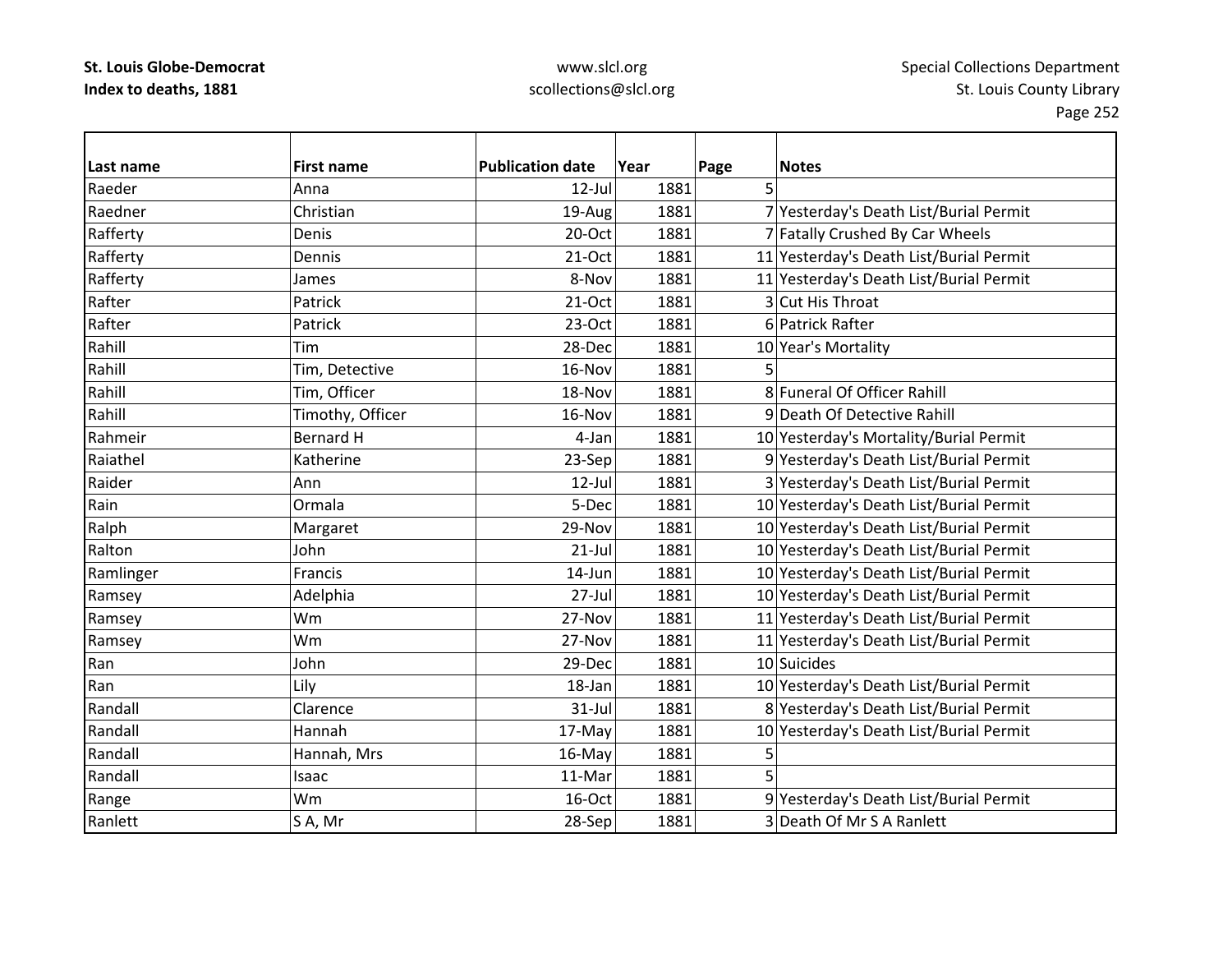| lLast name | <b>First name</b>   | <b>Publication date</b> | Year | Page | <b>Notes</b>                            |
|------------|---------------------|-------------------------|------|------|-----------------------------------------|
| Ranlett    | Seth A              | 1-Oct                   | 1881 | 5    |                                         |
| Ranth      | Michael             | 8-Jul                   | 1881 |      | 3 Neighborhood News, Belleville         |
| Rapp       | John                | 8-Oct                   | 1881 |      | 9 Yesterday's Death List/Burial Permit  |
| Rapp       | Jophia              | $19$ -Jul               | 1881 |      | 10 Death Register                       |
| Rappold    | Unknown             | 21-Dec                  | 1881 |      | 3 Small-Pox Bulletin                    |
| Rarrohn    | Ann S               | 7-Aug                   | 1881 |      | 6 Yesterday's Death List/Burial Permit  |
| Rash       | Percy               | 6-Apr                   | 1881 |      | 10 Yesterday's Death List/Burial Permit |
| Rasson     | J B                 | 29-Dec                  | 1881 |      | 10 Suicides                             |
| Rasson     | J B                 | 19-May                  | 1881 |      | 7 Yesterday's Death List/Burial Permit  |
| Rathburn   | WP                  | 18-Jan                  | 1881 |      | 10 Yesterday's Death List/Burial Permit |
| Rathzier   | August              | 18-Oct                  | 1881 |      | 7 Yesterday's Death List/Burial Permit  |
| Ratz       | Henry E             | 7-Sep                   | 1881 |      | 7 Yesterday's Death List/Burial Permit  |
| Ratz       | <b>Henry Edward</b> | 3-Sep                   | 1881 | 5    |                                         |
| Ratz       | <b>Henry Edward</b> | 6-Sep                   | 1881 | 5    |                                         |
| Rau        | John                | 10-May                  | 1881 |      | 5 Swung From The Ceiling                |
| Rau        | Julia               | $21$ -Jul               | 1881 |      | 10 Yesterday's Death List/Burial Permit |
| Rau        | <b>Tillie</b>       | $17$ -Jan               | 1881 |      |                                         |
| Rauer      | Andrew              | 15-Jan                  | 1881 |      | 9 Yesterday's Death List/Burial Permit  |
| Raufer     | Ferdinand           | 13-Sep                  | 1881 |      | 10 Yesterday's Death List/Burial Permit |
| Raulings   | Christopher C       | 11-Feb                  | 1881 | 5    |                                         |
| Rausch     | August              | 13-Mar                  | 1881 |      | 16 Yesterday's Death List/Burial Permit |
| Rauzau     | Hermann             | 1-Mar                   | 1881 |      | 10 Yesterday's Death List/Burial Permit |
| Rawlins    | Christopher C       | 12-Feb                  | 1881 |      | 6 Yesterday's Death List/Burial Permit  |
| Ray        | Chas                | 28-Oct                  | 1881 |      | 8 Yesterday's Death List/Burial Permit  |
| Ray        | Eliza               | 20-Nov                  | 1881 |      | 16 Yesterday's Death List/Burial Permit |
| Ray        | Mary J              | 24-Apr                  | 1881 |      | 9 Yesterday's Death List/Burial Permit  |
| Ray        | <b>Thomas</b>       | 19-Apr                  | 1881 | 10   |                                         |
| Ray        | William             | $11$ -Jul               | 1881 | 5    |                                         |
| Ray        | William             | 14-May                  | 1881 | 5    |                                         |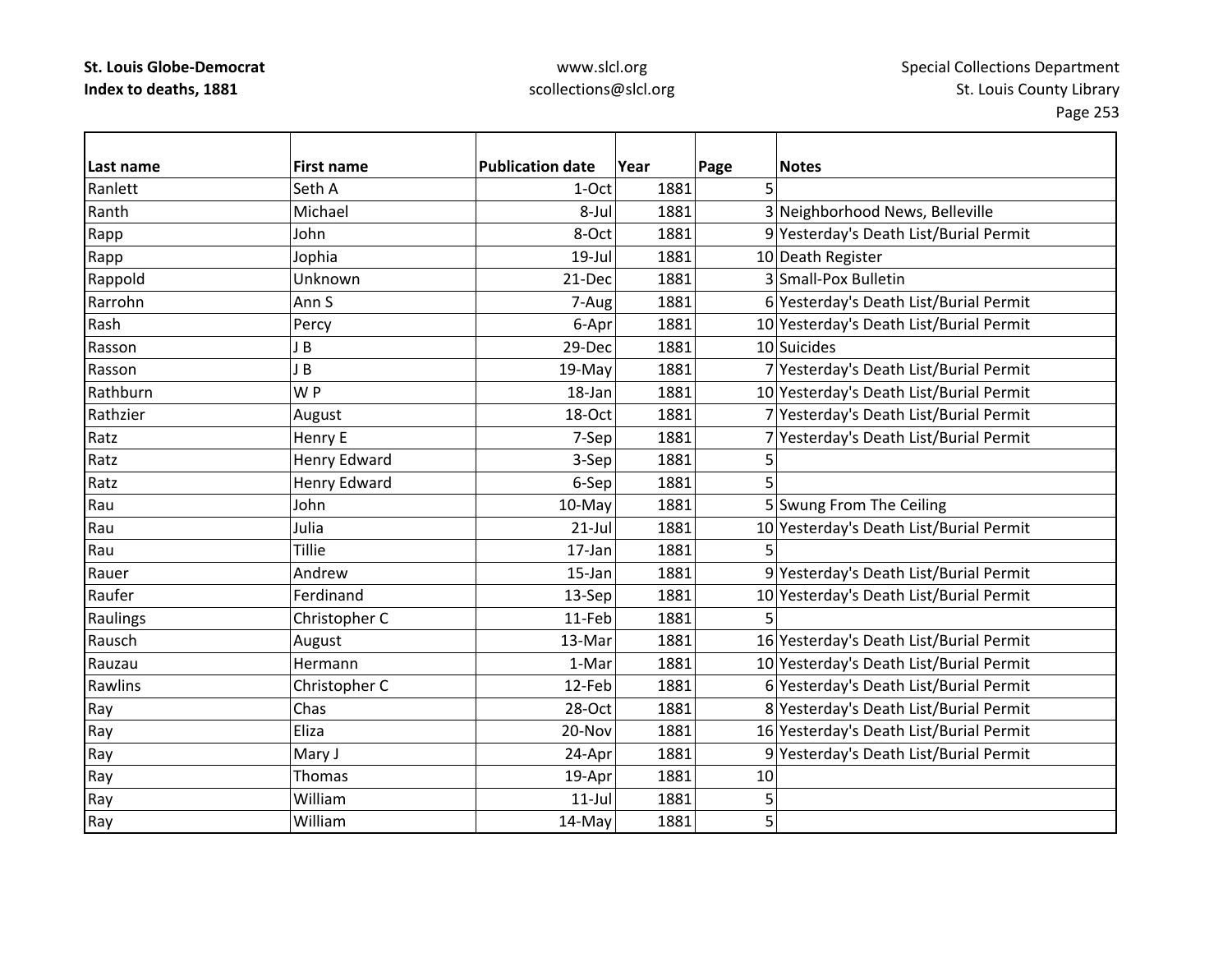| Last name       | <b>First name</b> | <b>Publication date</b> | Year | Page | <b>Notes</b>                            |
|-----------------|-------------------|-------------------------|------|------|-----------------------------------------|
| Rayburn         | Catherine         | 28-Apr                  | 1881 |      | 5 Funeral Notice                        |
| Rayburn         | Catherine         | 29-Apr                  | 1881 |      | 5 Funeral Notice                        |
| Rayburn         | Catherine, Mrs    | 27-Apr                  | 1881 |      |                                         |
| Raymond         | Earsley Jane      | $15$ -Jun               | 1881 |      | 7 Yesterday's Death List/Burial Permit  |
| Raymond         | <b>Nellie</b>     | 6-Feb                   | 1881 | 5    |                                         |
| Raymond         | <b>Nettie</b>     | 8-Feb                   | 1881 |      | 6 Yesterday's Death List/Burial Permit  |
| Re <sub>z</sub> | Andrew            | 3-Jan                   | 1881 |      | 8 Over The Dead                         |
| Ready           | John              | 14-Oct                  | 1881 |      | 3 Yesterday's Death List/Burial Permit  |
| Reahr           | Mary Ann          | 16-Mar                  | 1881 |      | 3 Yesterday's Death List/Burial Permit  |
| Reaum           | Mabel             | $13$ -Jul               | 1881 |      | 8 Yesterday's Death List/Burial Permit  |
| Rebumann        | Caroline          | 26-Jul                  | 1881 |      | 10 Yesterday's Death List/Burial Permit |
| Reckert         | Hugo              | 31-Oct                  | 1881 |      |                                         |
| Recnorer        | Joseph            | 28-Jan                  | 1881 |      | 6 Neighborhood News, Belleville         |
| Rector          | Henry             | 17-Feb                  | 1881 |      | 8 Yesterday's Death List/Burial Permit  |
| Rector          | <b>Thomas</b>     | 10-Jun                  | 1881 | 5    |                                         |
| Rector          | Thomas            | $11$ -Jun               | 1881 | 5    |                                         |
| Rector          | <b>Thomas</b>     | $11$ -Jun               | 1881 |      | 9 Yesterday's Death List/Burial Permit  |
| Redmond         | Eliza             | 18-Dec                  | 1881 |      | 17 Yesterday's Death List/Burial Permit |
| Redmond         | Eliza             | 18-Dec                  | 1881 | 5    |                                         |
| Redner          | Cecelia           | 8-Dec                   | 1881 |      | 10 Yesterday's Death List/Burial Permit |
| Reed            | Albert            | $3$ -Jul                | 1881 |      | 16 Yesterday's Death List/Burial Permit |
| Reed            | Ellen             | 26-Aug                  | 1881 |      | 8 Yesterday's Death List/Burial Permit  |
| Reed            | James             | 3-Aug                   | 1881 |      | 3 Yesterday's Death List/Burial Permit  |
| Reed            | John (Mrs)        | 2-Apr                   | 1881 |      | 9 Coroner's Cases                       |
| Reed            | Samuel H          | 30-Jan                  | 1881 |      | 13 Yesterday's Death List/Burial Permit |
| Reed            | Sidney            | 7-Apr                   | 1881 |      | 8 Yesterday's Death List/Burial Permit  |
| Reedy           | Ellen             | 29-Oct                  | 1881 |      | 7 Coroner                               |
| Reedy           | Ellen             | 30-Oct                  | 1881 |      | 11 Yesterday's Death List/Burial Permit |
| Rees            | John G            | $26$ -Jul               | 1881 |      | 10 Yesterday's Death List/Burial Permit |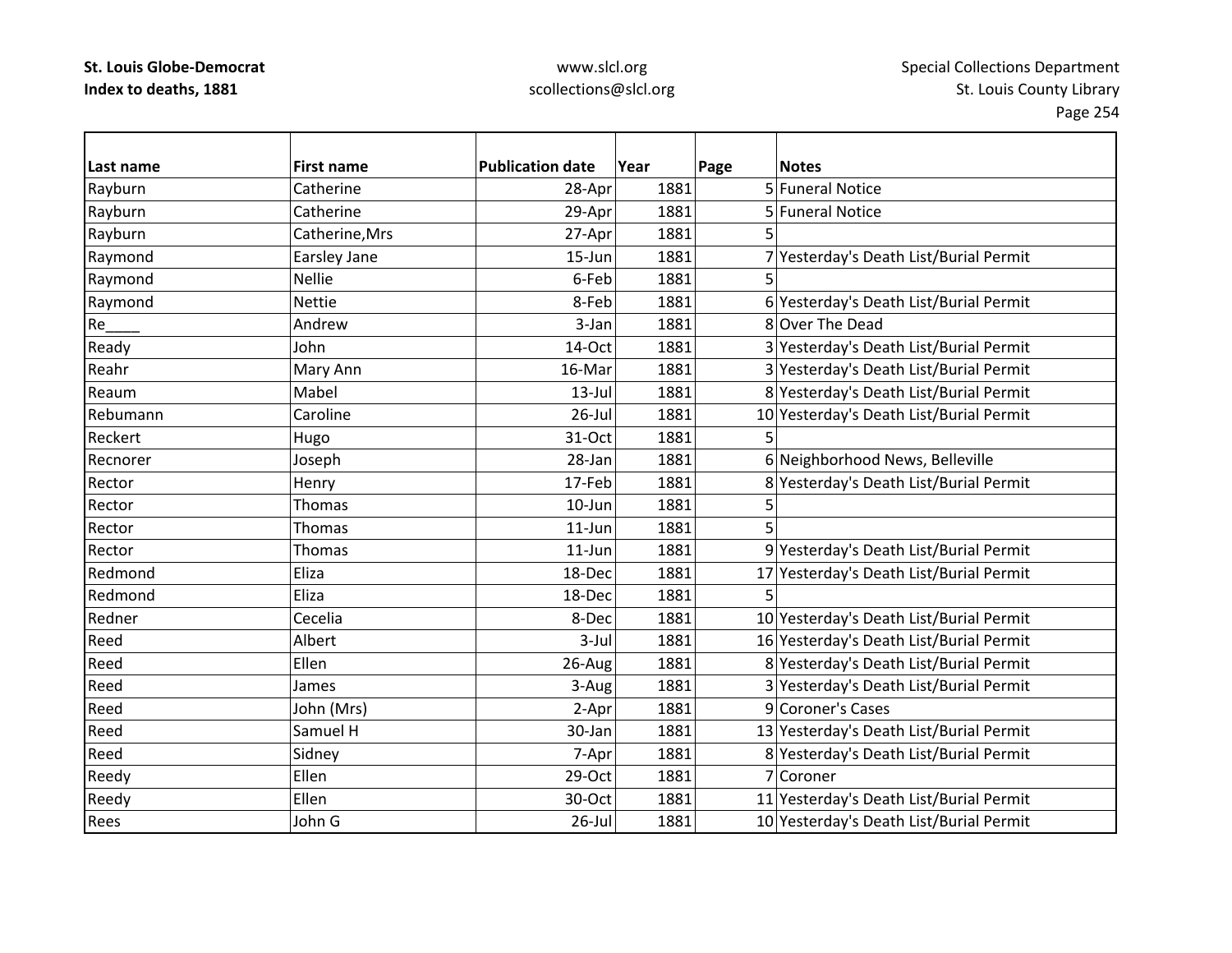| Last name     | <b>First name</b>          | <b>Publication date</b> | Year | Page | <b>Notes</b>                                    |
|---------------|----------------------------|-------------------------|------|------|-------------------------------------------------|
| Reeves        | Ann                        | 17-Nov                  | 1881 |      | 10 Yesterday's Death List/Burial Permit         |
| Reeves        | Charles                    | 11-Aug                  | 1881 |      | 3 Murderer Captured                             |
| Reeves        | Wm                         | 17-Feb                  | 1881 | 5    |                                                 |
| Reeves        | Wm                         | 19-Feb                  | 1881 |      | 9 Yesterday's Death List/Burial Permit          |
| Regan         | <b>Margaret Clone</b>      | 26-Sep                  | 1881 | 5    |                                                 |
| Regel         | Henry                      | 19-Mar                  | 1881 |      | 7 Yesterday's Death List/Burial Permit          |
| Rehage        | William                    | 16-Oct                  | 1881 |      |                                                 |
| Rehbern       | Lydia                      | 23-Aug                  | 1881 |      | 7 Yesterday's Death List/Burial Permit          |
| Rehkoff       | Caroline                   | 8-Apr                   | 1881 |      | 10 Yesterday's Death List/Burial Permit         |
| Reichenbach   | Meta, Mrs                  | 28-Sep                  | 1881 | 5    |                                                 |
| Reichenbacher | Maria                      | 26-Mar                  | 1881 |      | 8 Yesterday's Death List/Burial Permit          |
| Reicke        | Johanna                    | $26$ -Jul               | 1881 |      | 10 Yesterday's Death List/Burial Permit         |
| Reidel        | Spohia                     | 3-Aug                   | 1881 |      | 3 Yesterday's Death List/Burial Permit          |
| Reidmaier     | Benedict                   | 18-May                  | 1881 |      | 7 Yesterday's Death List/Burial Permit          |
| Reidy         | John                       | 12-Oct                  | 1881 | 5    |                                                 |
| Reidy         | John                       | 13-Oct                  | 1881 | 5    |                                                 |
| Reiferiss     | Katherine                  | 31-Jul                  | 1881 |      | 8 Yesterday's Death List/Burial Permit          |
| Reifschneider | Paulina                    | 1-Mar                   | 1881 |      | 10 Yesterday's Death List/Burial Permit         |
| Reiker        | Adelia                     | 12-Aug                  | 1881 |      | 3 Yesterday's Death List/Burial Permit          |
| Reiker        | Otto                       | $14$ -Jul               | 1881 |      | 10 Yesterday's Death List/Burial Permit         |
|               |                            |                         |      |      | Yesterday's Death List/ Burial Permit, St Ann's |
| Reilly        | Annie M                    | 30-Jan                  | 1881 |      | 13 Asylum                                       |
| Reilly        | <b>Beatrice</b>            | 25-Mar                  | 1881 |      | 10 Yesterday's Death List/Burial Permit         |
| Reilly        | Chris                      | 28-Jun                  | 1881 |      | 10 Yesterday's Death List/Burial Permit         |
| Reilly        | Eliza                      | 5-Nov                   | 1881 |      | 10 Yesterday's Death List/Burial Permit         |
|               |                            |                         |      |      |                                                 |
| Reilly        | Elizabeth, Mrs, (Child Of) | 21-Jan                  | 1881 |      | 10 Not Drunk But Dying                          |
| Reilly        | Hugh                       | 3-May                   | 1881 |      | 10 Yesterday's Death List/Burial Permit         |
| Reilly        | Michael (Infant Of)        | 25-Dec                  | 1881 |      | 14 Yesterday's Death List/Burial Permit         |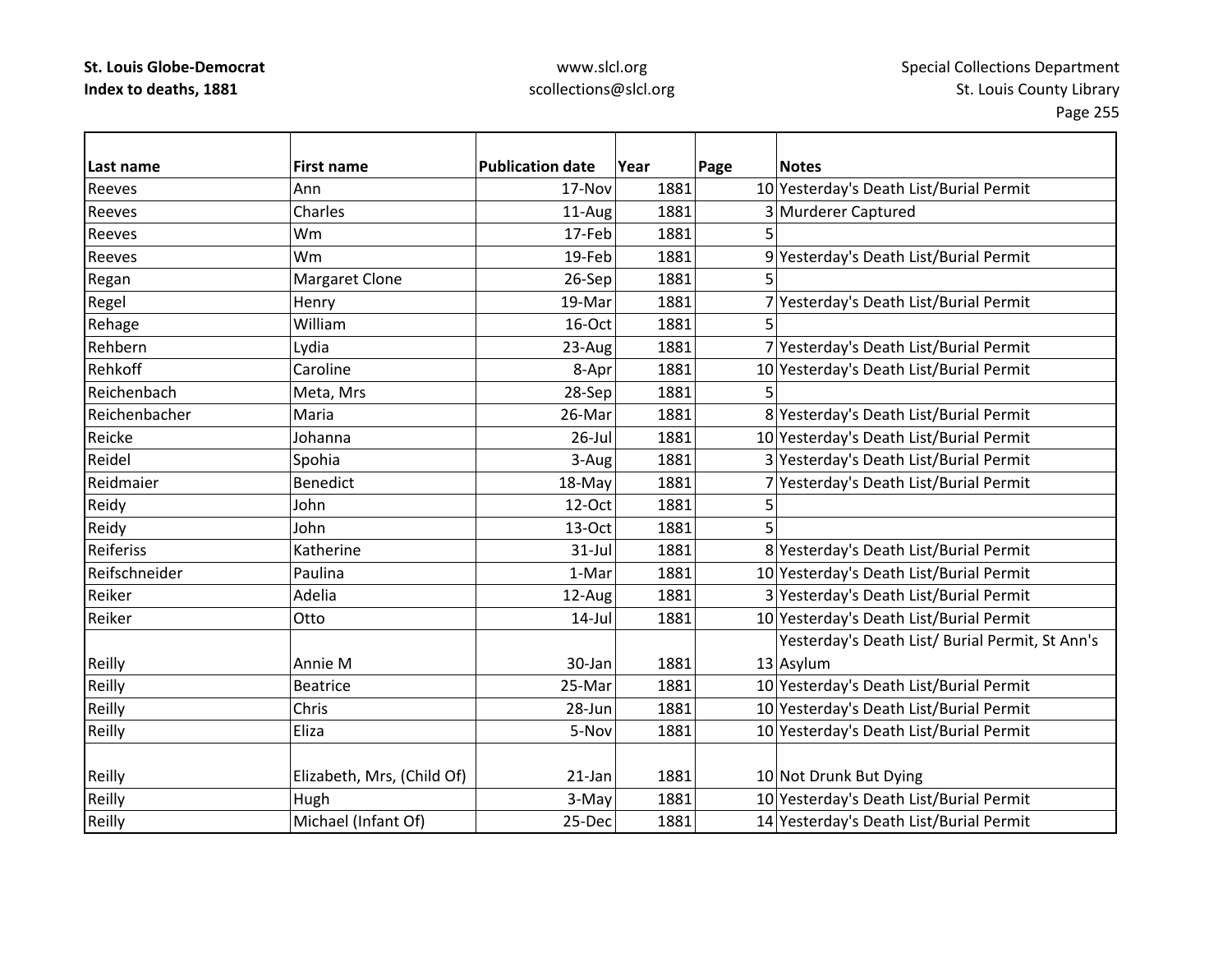## www.slcl.org scollections@slcl.org

 $\overline{\phantom{0}}$ 

| Last name    | <b>First name</b> | <b>Publication date</b> | Year | Page | <b>Notes</b>                            |
|--------------|-------------------|-------------------------|------|------|-----------------------------------------|
| Reilly       | <b>Thomas</b>     | 5-Augl                  | 1881 | 5    |                                         |
| Reily        | Louise            | 20-Sep                  | 1881 |      | 10 Yesterday's Death List/Burial Permit |
| Reinemann    | George            | 3-Dec                   | 1881 |      | 10 Yesterday's Death List/Burial Permit |
| Reinharadt   | Ludwig            | 6-Sep                   | 1881 |      | 7 Yesterday's Death List/Burial Permit  |
| Reinhardt    | Gottfried, Mrs    | 10-Nov                  | 1881 |      | 10 Yesterday's Death List/Burial Permit |
| Reinhardt    | Sophia            | 17-Sep                  | 1881 |      | 9 Yesterday's Death List/Burial Permit  |
| Reinholz     | Charles E         | 6-Feb                   | 1881 |      | 2 Yesterday's Death List/Burial Permit  |
| Reinke       | Elenwa            | 26-Apr                  | 1881 |      | 7 Yesterday's Death List/Burial Permit  |
| Reins        | Heinrich MD       | 16-Feb                  | 1881 |      | 8 Yesterday's Death List/Burial Permit  |
| Reinstaedler | Andrew            | $12$ -Jul               | 1881 |      | 3 Yesterday's Death List/Burial Permit  |
| Reinstein    | <b>Edward H</b>   | 10-Apr                  | 1881 |      | 11 Yesterday's Death List/Burial Permit |
| Reinwers     | Frederick         | 19-Apr                  | 1881 | 10   |                                         |
| Reis         | Amalia            | 6-Dec                   | 1881 |      | 10 Yesterday's Death List/Burial Permit |
| Reis         | Edward            | 13-Aug                  | 1881 |      | 9 Yesterday's Death List/Burial Permit  |
| Reis         | Eliza             | 13-Mar                  | 1881 | 8    |                                         |
| Reis         | Eliza             | 14-Mar                  | 1881 | 5    |                                         |
| Reis         | John              | 20-Mar                  | 1881 | 5    |                                         |
| Reis         | Mary              | 2-Sep                   | 1881 |      | 3 Yesterday's Death List/Burial Permit  |
| Reis         | Valenteine A      | 3-Nov                   | 1881 |      | 10 Yesterday's Death List/Burial Permit |
| Reise        | Caroline          | 14-Jun                  | 1881 |      | 10 Yesterday's Death List/Burial Permit |
| Reister      | Christian         | 9-Nov                   | 1881 |      | 2 Locals In Brief                       |
| Reister      | Christian         | 10-Nov                  | 1881 |      | 3 Locals In Brief                       |
| Reister      | Christian         | 11-Nov                  | 1881 |      | 10 Yesterday's Death List/Burial Permit |
| Reisz        | Carl              | 6-Aug                   | 1881 |      | 3 Yesterday's Death List/Burial Permit  |
| Reite        | Geo               | 16-Aug                  | 1881 |      | 10 Yesterday's Death List/Burial Permit |
| Reiter       | Margaret          | 24-Apr                  | 1881 |      | 9 Yesterday's Death List/Burial Permit  |
| Reke         | August            | 15-Sep                  | 1881 |      | 10 Yesterday's Death List/Burial Permit |
| Relieiss     | Wm                | 11-Jan                  | 1881 |      | 8 Yesterday's Death List/Burial Permit  |
| Reller       | Louisa            | 24-Sep                  | 1881 |      | 9 Yesterday's Death List/Burial Permit  |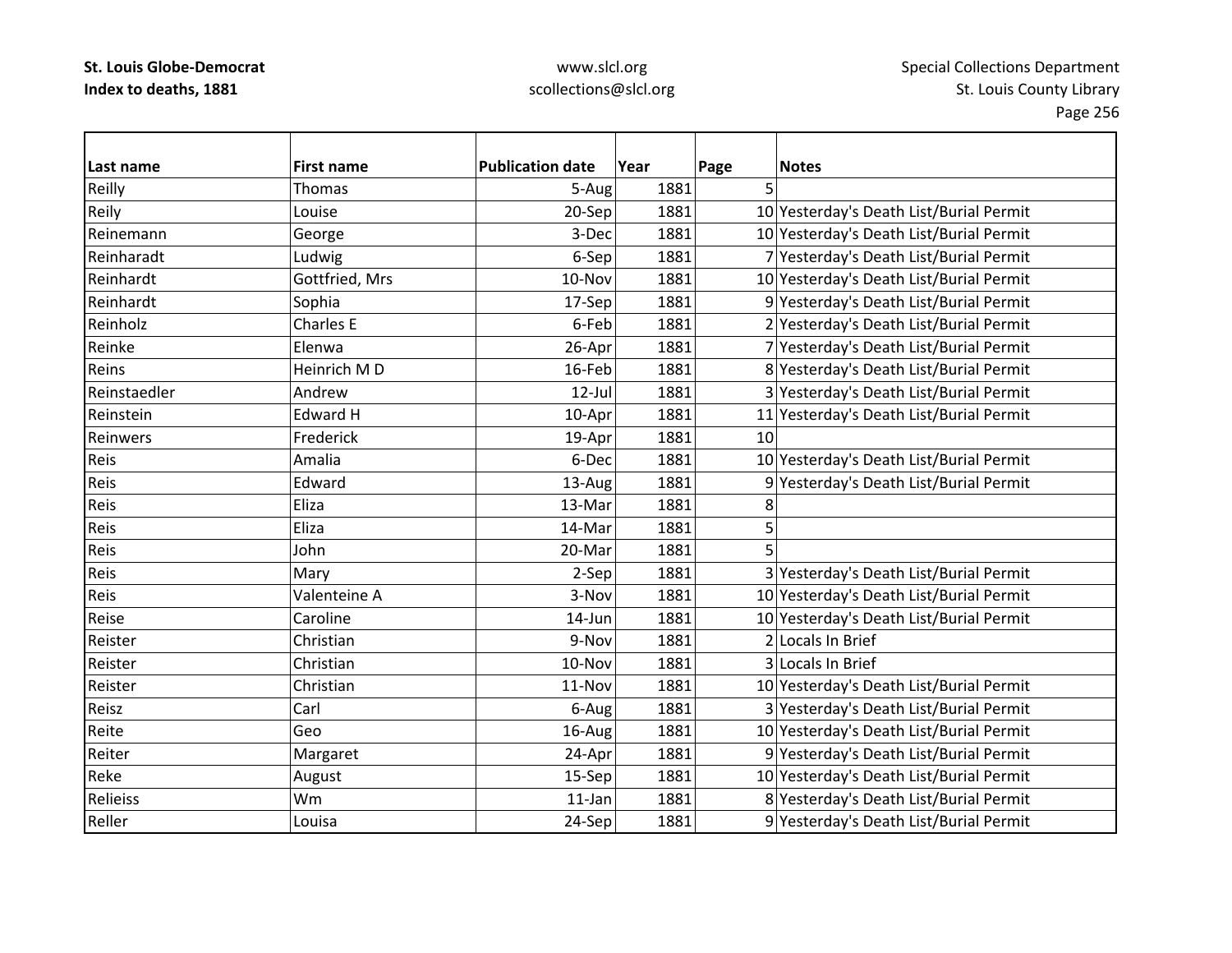| Last name  | <b>First name</b> | <b>Publication date</b> | Year | Page | <b>Notes</b>                            |
|------------|-------------------|-------------------------|------|------|-----------------------------------------|
| Renard     | Harry             | 15-Nov                  | 1881 |      | 10 Yesterday's Death List/Burial Permit |
| Renche     | Frank             | 8-May                   | 1881 |      | 4 Killed By Lightning                   |
| Renner     | John              | 26-Aug                  | 1881 |      | 8 Yesterday's Death List/Burial Permit  |
| Reno       | Amanda            | 5-Dec                   | 1881 |      | 10 Yesterday's Death List/Burial Permit |
| Reno       | John R            | 30-Jun                  | 1881 |      | 10 Yesterday's Death List/Burial Permit |
| Renouard   | Hyacinth          | 14-Jan                  | 1881 |      |                                         |
| Renouard   | Hyacinth          | 16-Jan                  | 1881 |      | 5 Funeral Notice                        |
| Rentz      | Joseph            | 10-Apr                  | 1881 |      | 11 Yesterday's Death List/Burial Permit |
| Renzelman  | Mary              | 16-Aug                  | 1881 |      | 10 Yesterday's Death List/Burial Permit |
| Repets     | Theresa           | 11-Feb                  | 1881 |      | 3 Yesterday's Death List/Burial Permit  |
| Repetto    | George            | 12-Feb                  | 1881 | 5    |                                         |
| Repetto    | Teressa, Mrs      | 28-Dec                  | 1881 |      | 10 Year's Mortality                     |
| Repetto    | Terissa, Mrs      | 10-Feb                  | 1881 | 5    |                                         |
| Ressler    | Ellen E           | 23-Jan                  | 1881 | 5    |                                         |
| Retaliato  | Joseph            | 14-Oct                  | 1881 |      | 3 Yesterday's Death List/Burial Permit  |
| Reur       | Rosallia          | $16$ -Jul               | 1881 |      | 8 Municipal Matters                     |
| Reusch     | Peter             | 28-May                  | 1881 |      | 9 Yesterday's Death List/Burial Permit  |
| Reuss      | Anna              | 24-Mar                  | 1881 |      | 10 Yesterday's Death List/Burial Permit |
| Revelle    | Wm M (Infant of)  | 29-Nov                  | 1881 |      | 10 Yesterday's Death List/Burial Permit |
| Revels     | Mary              | 28-Apr                  | 1881 |      | 9 Yesterday's Death List/Burial Permit  |
| Revikorb   | Theodore          | 8-Sep                   | 1881 |      | 10 Yesterday's Death List/Burial Permit |
| Reynolds   | George A          | 27-Mar                  | 1881 | 8    |                                         |
| Reynolds   | Joel P            | 26-Oct                  | 1881 |      | 11 Yesterday's Death List/Burial Permit |
| Reynolds   | William           | 11-Dec                  | 1881 | 5    |                                         |
| Rheinagle  | George            | 24-Aug                  | 1881 |      | 10 Yesterday's Death List/Burial Permit |
| Rheinbardt | Philopena         | $14$ -Jul               | 1881 |      | 10 Yesterday's Death List/Burial Permit |
| Rheinfeld  | Edward            | $10$ -Jul               | 1881 |      | 8 Yesterday's Death List/Burial Permit  |
| Rhodes     | Edmund            | 3-Feb                   | 1881 |      | 10 Yesterday's Death List/Burial Permit |
| Rhone      | Carrie            | 9-Nov                   | 1881 |      | 10 Yesterday's Death List/Burial Permit |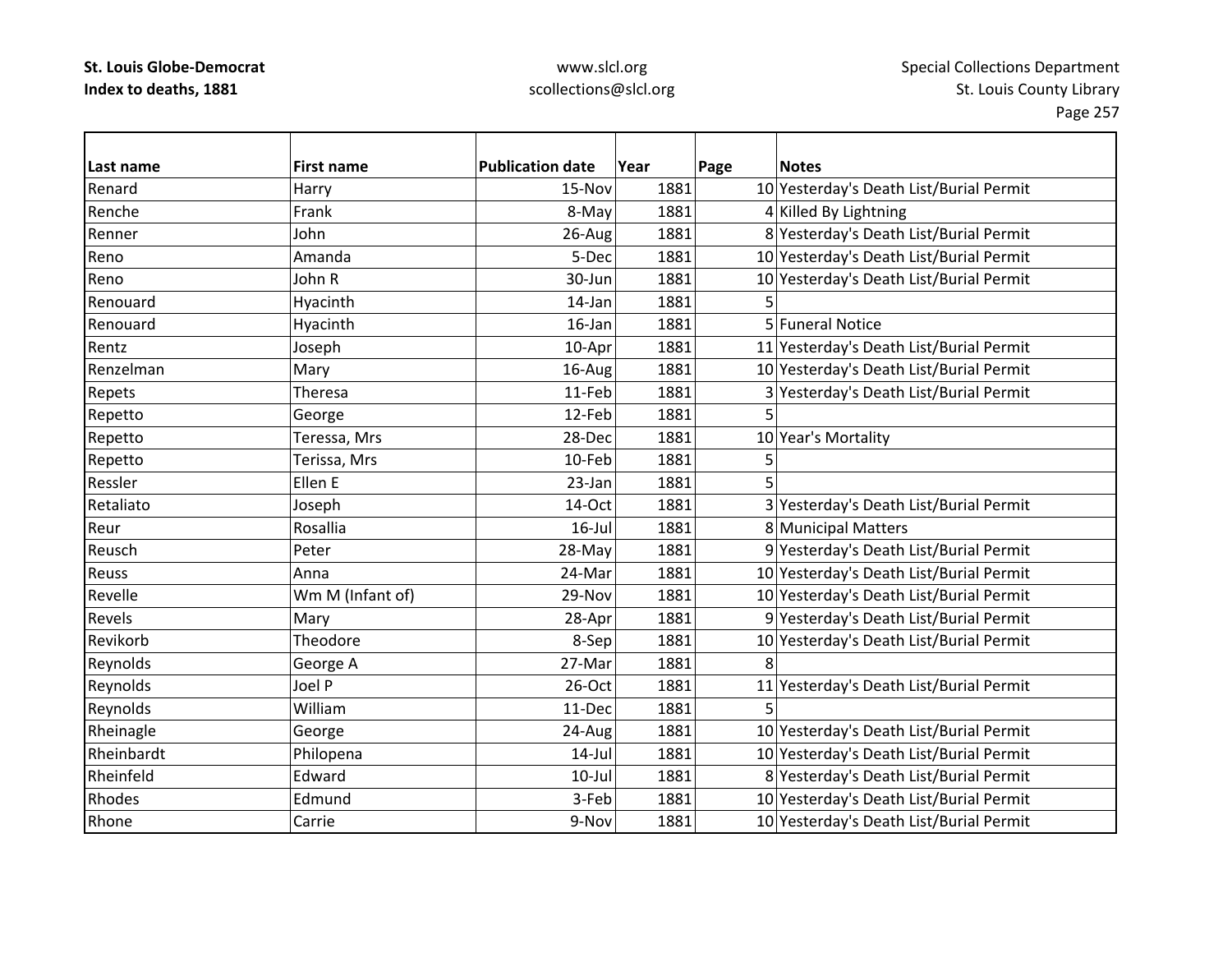## www.slcl.org scollections@slcl.org

 $\overline{\phantom{a}}$ 

| Last name   | <b>First name</b>    | <b>Publication date</b> | Year | Page | <b>Notes</b>                               |
|-------------|----------------------|-------------------------|------|------|--------------------------------------------|
| Rhuer       | Louis                | 13-Aug                  | 1881 |      | 9 Yesterday's Death List/Burial Permit     |
| Ricci       | Anna                 | 8-Oct                   | 1881 |      | 9 Yesterday's Death List/Burial Permit     |
| Rice        | Clara                | 5-Aug                   | 1881 |      |                                            |
| Rice        | Clara                | 6-Aug                   | 1881 |      | 3 Yesterday's Death List/Burial Permit     |
| Rice        | Mollie               | 20-Nov                  | 1881 |      | 16 Yesterday's Death List/Burial Permit    |
| Rice        | <b>Robert Emmet</b>  | 17-Feb                  | 1881 |      | 8 Yesterday's Death List/Burial Permit     |
| Rich        | Simon                | 22-Mar                  | 1881 |      | 10 Yesterday's Death List/Burial Permit    |
| Richarads   | Thomas T             | 26-May                  | 1881 |      | 10 Yesterday's Death List/Burial Permit    |
| Richarads   | Thos T, Es           | 25-May                  | 1881 |      | 2 Shrouded In Mystery                      |
| Richaradson | Dank M               | 9-Oct                   | 1881 | 8    |                                            |
| Richards    | <b>Thomas Tilden</b> | 26-May                  | 1881 | 5    |                                            |
| Richards    | Thomas Tilden        | 26-May                  | 1881 |      | 7 Mystery Unsolved                         |
| Richards    | <b>Thomas Y</b>      | 29-Dec                  | 1881 |      | 10 Suicides                                |
| Richardson  | Daniel               | 3-Sep                   | 1881 |      | 9 Yesterday's Death List/Burial Permit     |
| Richardson  | Dank M               | 9-Oct                   | 1881 |      | 16 Yesterday's Death List/Burial Permit    |
| Richardson  | Grace                | 2-Jan                   | 1881 | 5    |                                            |
| Richardson  | Hugh                 | 26-Nov                  | 1881 |      | 10 Yesterday's Death List/Burial Permit    |
| Richardson  | W R, Mrs             | 7-Apr                   | 1881 |      | 7 Neighborhood New, Jacksonville, Illinois |
| Richmond    | Emilie               | 4-Sep                   | 1881 |      |                                            |
| Richmond    | Emily                | 6-Sep                   | 1881 |      | 7 Yesterday's Death List/Burial Permit     |
| Richmond    | Frank, (Infant Of)   | 16-Nov                  | 1881 |      | 10 Yesterday's Death List/Burial Permit    |
| Richt       |                      | 3-Aug                   | 1881 |      |                                            |
| Richt       | Jacob                | 4-Aug                   | 1881 |      | 7 Yesterday's Death List/Burial Permit     |
| Richter     | Frederick            | $2-Oct$                 | 1881 |      | 17 Yesterday's Death List/Burial Permit    |
| Ricker      | Stephen              | $15$ -Jul               | 1881 |      | 10 Municipal Matters                       |
| Rickert     | Catherine            | $19$ -Jul               | 1881 |      | 10 Death Register                          |
| Rickert     | Josephine            | 27-Jan                  | 1881 |      | 10 Yesterday's Death List/Burial Permit    |
| Rickham     | Lawrence             | 25-Aug                  | 1881 |      | 10 Yesterday's Death List/Burial Permit    |
| Ridgely     | James I              | 13-Dec                  | 1881 |      | 9 Memorial Exercises                       |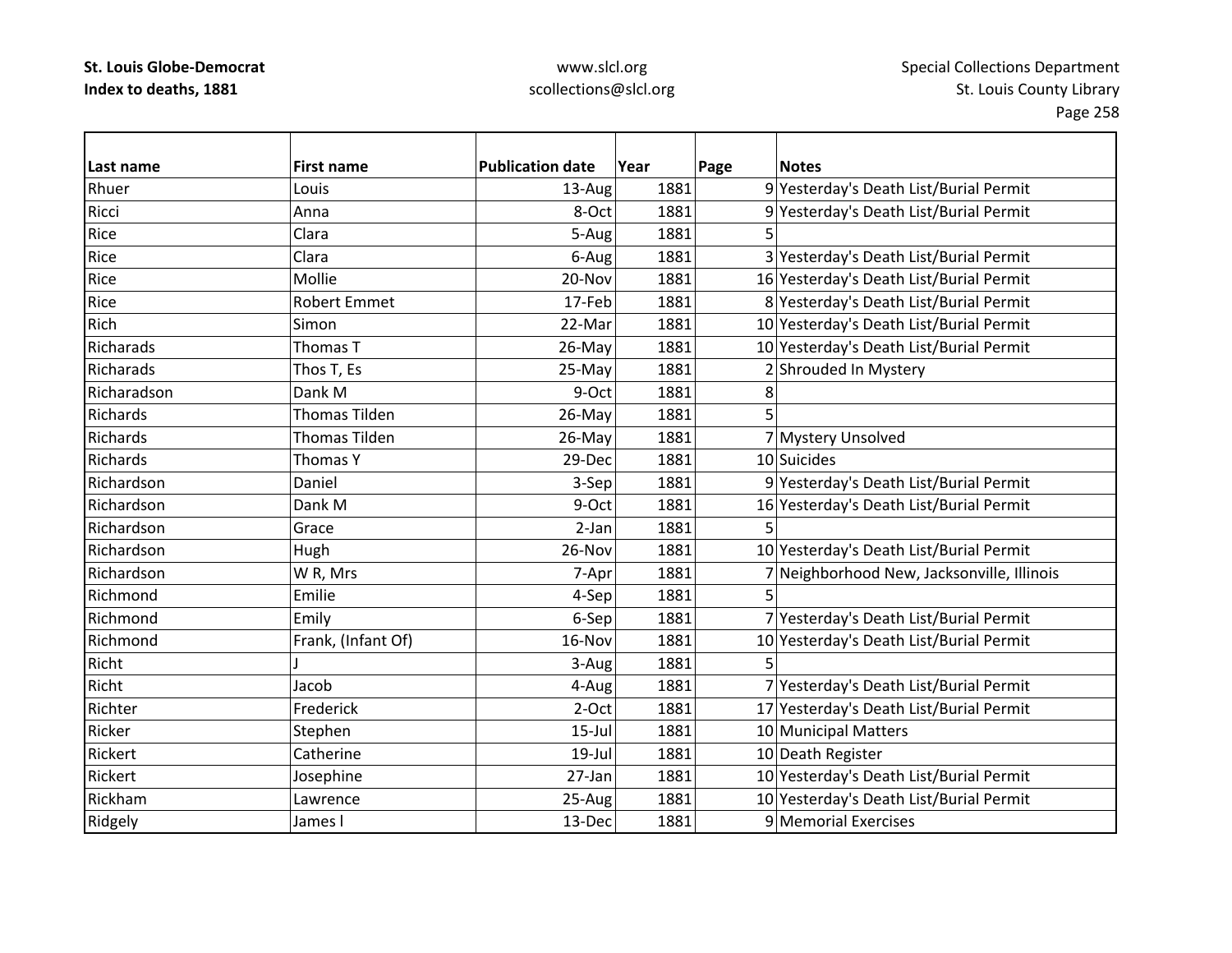| Last name   | <b>First name</b>        | <b>Publication date</b> | Year | Page | <b>Notes</b>                            |
|-------------|--------------------------|-------------------------|------|------|-----------------------------------------|
| Riedmaier   | <b>Benedict</b>          | 18-May                  | 1881 |      | 6 Coroner's Cases                       |
| Riehl       | Annie                    | 30-Jun                  | 1881 |      | 10 Yesterday's Death List/Burial Permit |
| Riehl       | Mike, Mrs                | 6-May                   | 1881 |      | 7 Young Wife's Woe                      |
| Riehmann    | Frederick                | 14-Aug                  | 1881 |      | 16 Yesterday's Death List/Burial Permit |
| Rieke       | Frederick Wilham         | 26-Dec                  | 1881 | 5    |                                         |
| Rieke       | <b>Frederick William</b> | 24-Dec                  | 1881 | 5    |                                         |
| Rieke       | Frederick William        | 25-Dec                  | 1881 | 5    |                                         |
| Riekmann    | Louise                   | 22-Nov                  | 1881 |      | 11 Yesterday's Death List/Burial Permit |
| <b>Ries</b> | Adelhite                 | 15-Nov                  | 1881 |      | 10 Yesterday's Death List/Burial Permit |
| <b>Ries</b> | Catherine                | 1-Oct                   | 1881 |      | 9 Yesterday's Death List/Burial Permit  |
| <b>Ries</b> | John                     | 28-Sep                  | 1881 |      | 12 Yesterday's Death List/Burial Permit |
| <b>Ries</b> | John E                   | 28-Sep                  | 1881 |      | 8 Day At The Coroner's                  |
| Ries        | John W                   | 14-Nov                  | 1881 | 5    |                                         |
| <b>Ries</b> | Odelhite, Mrs            | 15-Nov                  | 1881 | 5    |                                         |
| Riesmeyer   | William G                | 4-Jul                   | 1881 |      |                                         |
| Rigger      | <b>Mrs</b>               | 14-May                  | 1881 |      | 3 Belleville                            |
| Rihers      | Jacobine                 | 6-Dec                   | 1881 |      | 10 Yesterday's Death List/Burial Permit |
| Riley       | Annie Ammie              | 14-Jan                  | 1881 |      |                                         |
| Riley       | Bartley                  | 4-Jan                   | 1881 |      | 10 Yesterday's Mortality/Burial Permit  |
| Riley       | Bernard                  | 13-Oct                  | 1881 |      | 10 Yesterday's Death List/Burial Permit |
| Riley       | Eliza                    | 4-Nov                   | 1881 | 5    |                                         |
| Riley       | Eliza                    | 5-Nov                   | 1881 | 5    |                                         |
| Riley       | <b>Ellen</b>             | 2-Jan                   | 1881 |      |                                         |
| Riley       | Michael                  | 8-Nov                   | 1881 |      | 11 Yesterday's Death List/Burial Permit |
| Riley       | Patrick                  | $21-Jun$                | 1881 |      | 3 Yesterday's Death List/Burial Permit  |
| Rimmer      | Elizabeth N              | 24-Dec                  | 1881 |      | 12 Yesterday's Death List/Burial Permit |
| Ring        | Ida                      | 26-Jan                  | 1881 |      | 8 Yesterday's Death List/Burial Permit  |
| Ringwold    | Sophia                   | 28-Aug                  | 1881 |      | 8 Yesterday's Death List/Burial Permit  |
| Rippley     | Chas                     | $1-Jul$                 | 1881 |      | 7 Yesterday's Death List/Burial Permit  |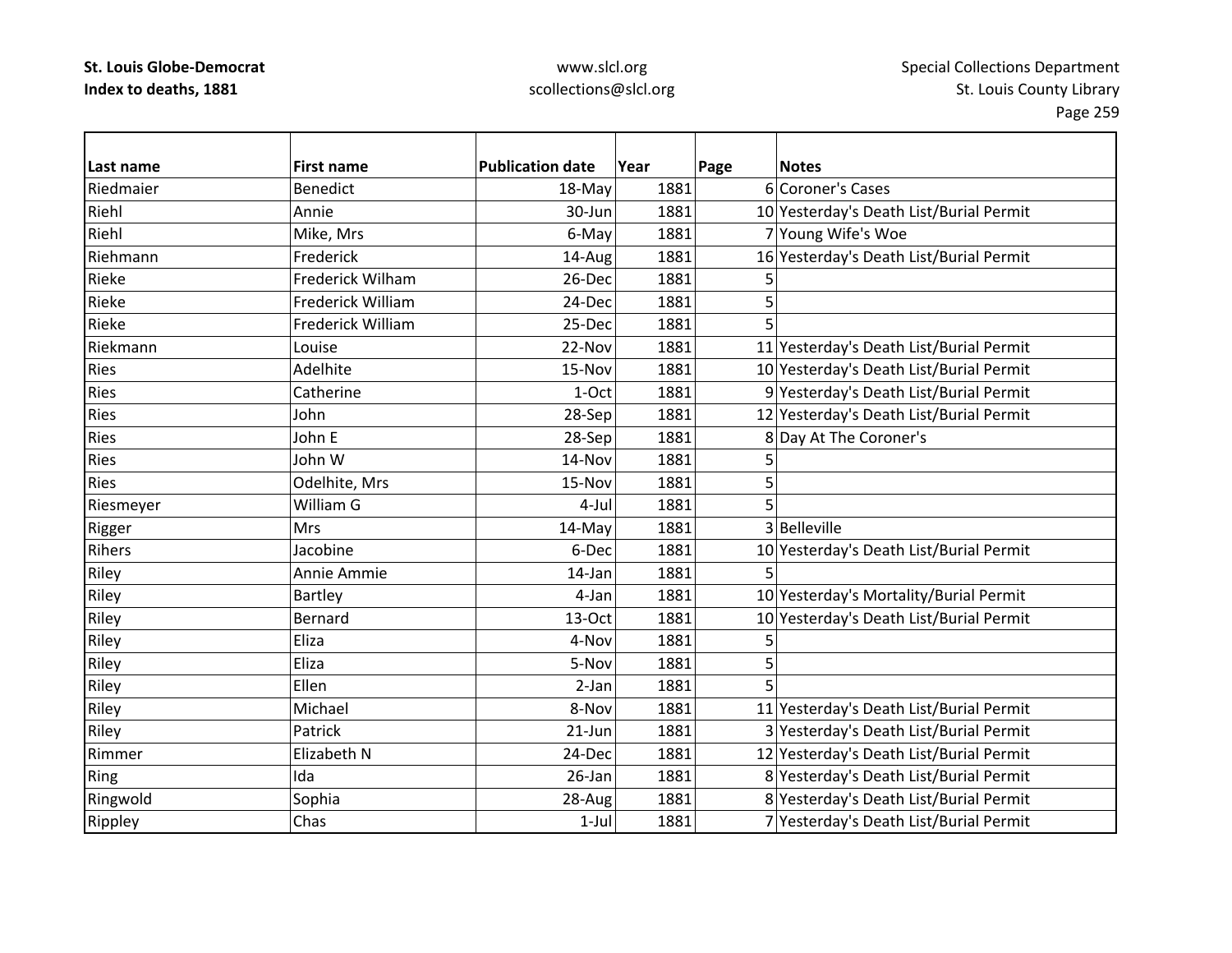| Last name      | <b>First name</b> | <b>Publication date</b> | Year | Page           | <b>Notes</b>                            |
|----------------|-------------------|-------------------------|------|----------------|-----------------------------------------|
| Ritchet        | Alexander         | 16-Sep                  | 1881 |                | 7 Yesterday's Death List/Burial Permit  |
| Ritchey        | Nancy             | 17-Dec                  | 1881 |                | 3 Faithful Servant                      |
| Ritchie        | Anna W            | 4-Dec                   | 1881 | 2              |                                         |
| Ritchie        | William H S       | 10-Aug                  | 1881 | 5              |                                         |
| Ritchie        | Wm H S            | 10-Aug                  | 1881 |                | 7 Yesterday's Death List/Burial Permit  |
| Rites          | Eva               | 30-Oct                  | 1881 |                | 11 Yesterday's Death List/Burial Permit |
| Ritter         | Reuben            | 19-Jan                  | 1881 |                | 8 Yesterday's Death List/Burial Permit  |
| Rixilten       | Dan               | 4-Aug                   | 1881 |                | 7 Yesterday's Death List/Burial Permit  |
| Roach          | Ethel             | 7-Aug                   | 1881 | 5              |                                         |
| Roach          | Joan              | 27-Feb                  | 1881 |                | 13 Yesterday's Death List/Burial Permit |
| Roach          | John              | 25-Feb                  | 1881 |                | 8 Run Over And Killed                   |
| Roach          | John              | 26-Feb                  | 1881 |                | 7 Coroner's Inquest                     |
| Roache         | Mary Alice        | 13-Dec                  | 1881 |                | 10 Yesterday's Death List/Burial Permit |
| Roahl          | Anna              | 17-Sep                  | 1881 |                | 9 Yesterday's Death List/Burial Permit  |
| Robbine        | Nancy M           | 24-Nov                  | 1881 |                | 10 Yesterday's Death List/Burial Permit |
| <b>Robbins</b> | George Z          | 27-Feb                  | 1881 |                | 13 Yesterday's Death List/Burial Permit |
| <b>Robbins</b> | Miriam            | 23-Nov                  | 1881 | 5              |                                         |
| <b>Robbins</b> | Nancy Miriam      | 24-Nov                  | 1881 | 5              |                                         |
| Robert         | Anna              | 7-Aug                   | 1881 |                | 6 Yesterday's Death List/Burial Permit  |
| Roberts        | Corinna           | 20-Feb                  | 1881 |                | 13 Yesterday's Death List/Burial Permit |
| Roberts        | John              | 6-Sep                   | 1881 |                | 7 Yesterday's Death List/Burial Permit  |
| Robertson      | Blunt             | 4-Oct                   | 1881 |                | 8 Day At The Coroner's                  |
| Robertson      | <b>Blunt</b>      | 6-Oct                   | 1881 |                | 12 Yesterday's Death List/Burial Permit |
| Robertson      | Blunt             | 29-Dec                  | 1881 |                | 10 Homicides                            |
| Robertson      | Henry (Child Of)  | 13-Oct                  | 1881 |                | 10 Yesterday's Death List/Burial Permit |
| Robertson      | Joseph            | $16$ -Jul               | 1881 |                | 5 Lightning's Freaks                    |
| Robertson      | Mary L            | 3-Jan                   | 1881 | 5              |                                         |
| Robertson      | Mary L            | 4-Jan                   | 1881 | 5              |                                         |
| Robertson      | Zachariah F       | 12-Sep                  | 1881 | $\overline{5}$ |                                         |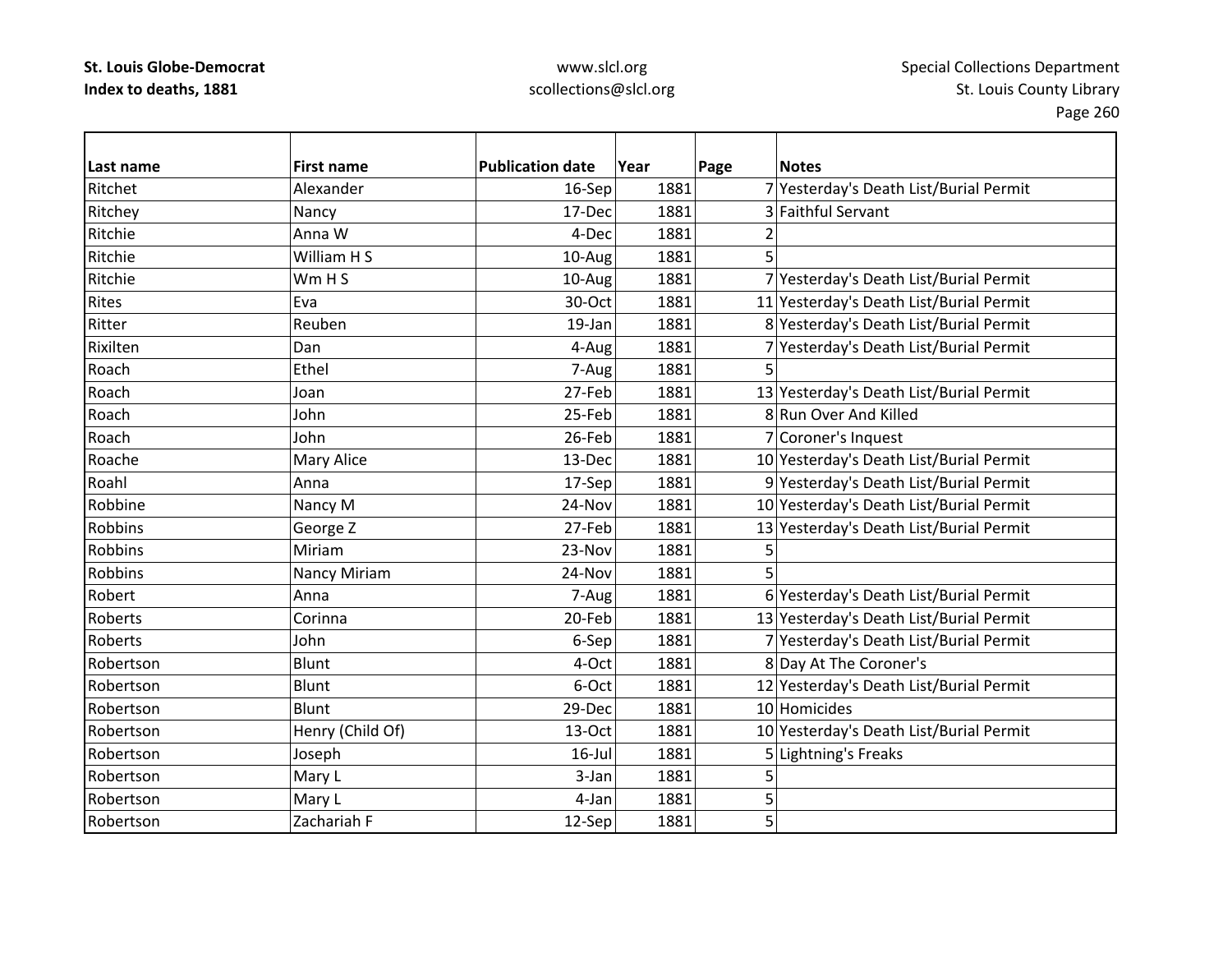| Last name     | <b>First name</b>       | <b>Publication date</b> | Year | Page<br><b>Notes</b>                    |
|---------------|-------------------------|-------------------------|------|-----------------------------------------|
| <b>Robins</b> | Emily H                 | 18-Jun                  | 1881 | 5                                       |
| Robins        | Emily H                 | 18-Jun                  | 1881 | 7 Yesterday's Death List/Burial Permit  |
| Robins        | Emily H                 | 19-Jun                  | 1881 | 5                                       |
| Robinson      | Ida                     | 3-Apr                   | 1881 | 8 Yesterday's Death List/Burial Permit  |
| Robinson      | John                    | $26$ -Jul               | 1881 | 10 Yesterday's Death List/Burial Permit |
| Robinson      | Joseph                  | 30-Dec                  | 1881 | 10 Yesterday's Death List/Burial Permit |
| Robinson      | Kate                    | 5-Oct                   | 1881 | 7 Yesterday's Death List/Burial Permit  |
| Robinson      | Lilllie                 | $26$ -Jul               | 1881 | 10 Yesterday's Death List/Burial Permit |
| Robinson      | Mary                    | 7-May                   | 1881 | 5                                       |
| Robinson      | Richard                 | 9-Nov                   | 1881 | 5                                       |
| Robinson      | Richard C               | 8-Nov                   | 1881 | 11 Yesterday's Death List/Burial Permit |
| Robinson      | Wm A                    | 21-Dec                  | 1881 | 11 Yesterday's Death List/Burial Permit |
|               |                         |                         |      |                                         |
| Robison       | Sophia, Mrs (Infant Of) | 3-Nov                   | 1881 | 6 Locals In Brief                       |
| Rochow        | James                   | 26-Sep                  | 1881 |                                         |
| Rocklagen     | Frank                   | 17-Jun                  | 1881 | 6 St Louis In Splinters                 |
| Rodenruth     | Richard                 | 27-Jul                  | 1881 | 10 Yesterday's Death List/Burial Permit |
| Rodger        | John                    | 9-Sep                   | 1881 | 10 Yesterday's Death List/Burial Permit |
| Rodgers       | Clive                   | 27-Oct                  | 1881 | 9 Yesterday's Death List/Burial Permit  |
| Rodgers       | Elizabeth               | 13-Sep                  | 1881 | 10 Yesterday's Death List/Burial Permit |
| Rodgers       | Willie                  | 20-Sep                  | 1881 | 10 Yesterday's Death List/Burial Permit |
| Rodigrunda    | Mary, Sister            | $20 -$ Jul              | 1881 | 3 Yesterday's Death List/Burial Permit  |
| Rodther       | Lulu                    | 27-Mar                  | 1881 | 7 Dead In The Cistern                   |
| Roebe         | Ida                     | 26-Sep                  | 1881 | 5                                       |
| Roebe         | Ida                     | 27-Sep                  | 1881 | 5                                       |
| Roebe         | Ida                     | 28-Sep                  | 1881 | 12 Yesterday's Death List/Burial Permit |
| Roeben        | Kate C                  | 1-Sep                   | 1881 | 10 Yesterday's Death List/Burial Permit |
| Roedel        | Elizabeth               | 17-Apr                  | 1881 | 7 Yesterday's Death List/Burial Permit  |
| Roeder        | Jacob                   | $14$ -Jul               | 1881 | 10 Yesterday's Death List/Burial Permit |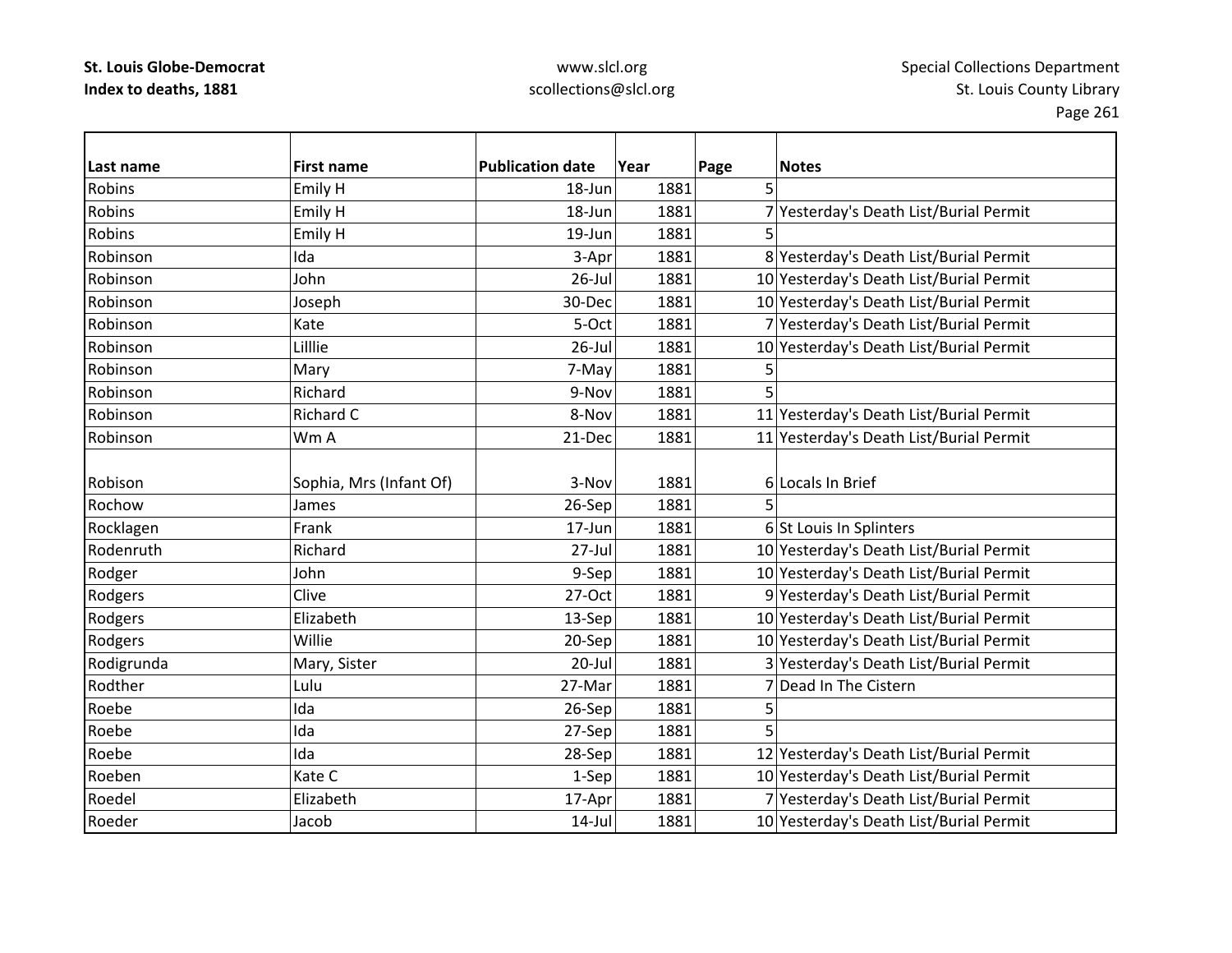## www.slcl.org scollections@slcl.org

 $\overline{\phantom{a}}$ 

| Last name | <b>First name</b> | <b>Publication date</b> | Year | Page | <b>Notes</b>                            |
|-----------|-------------------|-------------------------|------|------|-----------------------------------------|
| Roeder    | John              | 9-Nov                   | 1881 |      | 10 Yesterday's Death List/Burial Permit |
| Roeder    | Lulu              | 28-Mar                  | 1881 |      | 4 Splinters                             |
| Roedner   | Christian         | 18-Aug                  | 1881 |      |                                         |
| Roehe     | Mary              | 20-Sep                  | 1881 |      | 10 Yesterday's Death List/Burial Permit |
| Roemer    | Augusta           | 5-Mar                   | 1881 |      | 8 Yesterday's Death List/Burial Permit  |
| Roepke    | Anna              | 25-Oct                  | 1881 |      | 7 Yesterday's Death List/Burial Permit  |
| Roerich   | Herman            | 9-Jul                   | 1881 |      | 8 Coroner's Cases                       |
| Roesch    | Pauline           | 7-Dec                   | 1881 |      | 10 Yesterday's Death List/Burial Permit |
| Roeser    | Peter             | $10$ -Jul               | 1881 |      | 8 Yesterday's Death List/Burial Permit  |
| Roeslein  | Maria             | 30-Nov                  | 1881 |      | 10 Yesterday's Death List/Burial Permit |
| Roesler   | Frank             | 3-Sep                   | 1881 |      | 9 Yesterday's Death List/Burial Permit  |
| Roesler   | Frankie S         | 2-Sep                   | 1881 | 5    |                                         |
| Roetrich  | Herman            | 9-Jul                   | 1881 |      | 9 Yesterday's Death List/Burial Permit  |
| Roetting  | Edwin             | 30-Sep                  | 1881 |      | 10 Yesterday's Death List/Burial Permit |
| Roever    | Emanuel C         | 3-Mar                   | 1881 |      | 6 Yesterday's Death List/Burial Permit  |
| Roever    | <b>Emanuel H</b>  | 1-Mar                   | 1881 | 5    |                                         |
| Roever    | <b>Emanuel H</b>  | 2-Mar                   | 1881 | 5    |                                         |
| Rogan     | Margaret          | 22-Feb                  | 1881 |      | 3 Yesterday's Death List/Burial Permit  |
| Rogers    | Frank             | 14-Oct                  | 1881 |      | 3 Yesterday's Death List/Burial Permit  |
| Rogers    | Henry             | 25-Dec                  | 1881 |      | 14 Yesterday's Death List/Burial Permit |
| Rogers    | John              | 12-Oct                  | 1881 |      | 10 Yesterday's Death List/Burial Permit |
| Rogers    | Milton            | 27-Apr                  | 1881 |      | 10 Coroner's Cases                      |
| Rogers    | Sarah C           | 18-Jun                  | 1881 | 5    |                                         |
| Rogers    | Sarah C           | $19 - Jun$              | 1881 | 5    |                                         |
| Rogers    | Wm                | 26-Apr                  | 1881 |      | 7 Yesterday's Death List/Burial Permit  |
| Rogles    | Jacob             | $1$ -Jul                | 1881 |      | 7 Yesterday's Death List/Burial Permit  |
| Rohan     | Gardner           | 24-Aug                  | 1881 |      | 10 Yesterday's Death List/Burial Permit |
| Rohan     | Mary              | 11-Aug                  | 1881 |      | 3 Yesterday's Death List/Burial Permit  |
| Rohan     | Michael           | 11-Aug                  | 1881 | 5    |                                         |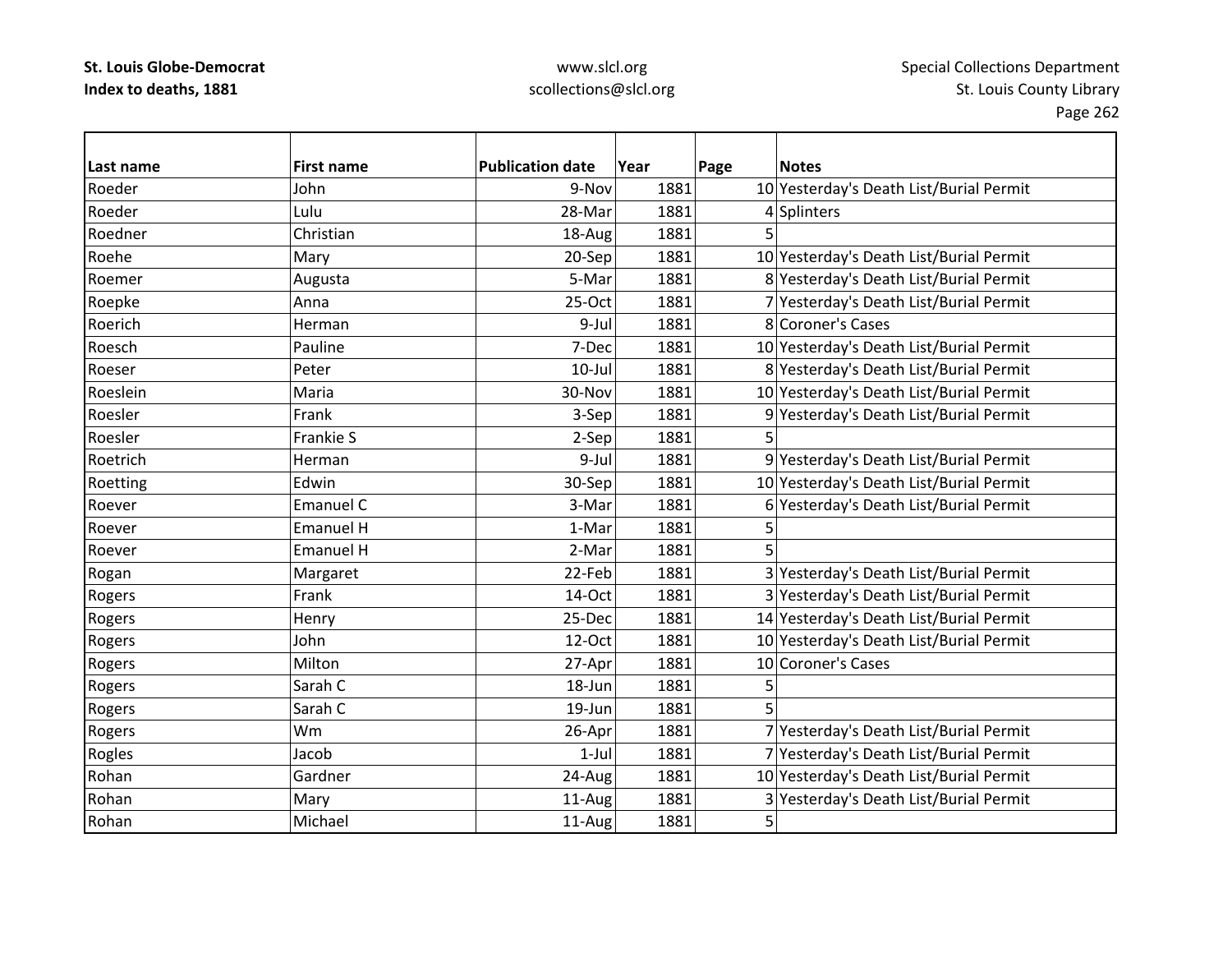| lLast name | <b>First name</b>   | <b>Publication date</b> | Year | Page | <b>Notes</b>                                    |
|------------|---------------------|-------------------------|------|------|-------------------------------------------------|
| Roher      | Chas H              | 8-Apr                   | 1881 | 5    |                                                 |
| Rohlfing   | Alice               | 12-Feb                  | 1881 | 5    |                                                 |
| Rohlfing   | Alice M             | 12-Feb                  | 1881 |      | 6 Yesterday's Death List/Burial Permit          |
| Rohlfing   | Eugene              | 27-Apr                  | 1881 |      | 7 Yesterday's Death List/Burial Permit          |
| Rohlfing   | <b>Eugene Henry</b> | 26-Apr                  | 1881 | 5    |                                                 |
| Rohling    | Henry C             | 5-Feb                   | 1881 |      | 9 Yesterday's Death List/Burial Permit          |
| Rohr       | Mary                | $11$ -Jan               | 1881 |      | 8 Yesterday's Death List/Burial Permit          |
| Rohrer     | Charles H           | 9-Apr                   | 1881 |      | 8 Yesterday's Death List/Burial Permit          |
|            |                     |                         |      |      | Foundling, Yesterday's Death List/Burial Permit |
| Roker      | Francis             | 1-Apr                   | 1881 |      | 10, St Ann's Asylum                             |
| Rolan      | Lizzie              | 5-Nov                   | 1881 |      | 10 Yesterday's Death List/Burial Permit         |
| Roland     | Ada                 | 17-Sep                  | 1881 |      | 9 Yesterday's Death List/Burial Permit          |
| Rolf       | Wilhelmine          | 26-May                  | 1881 |      | 10 Yesterday's Death List/Burial Permit         |
| Roll       | Eva                 | $1-Jul$                 | 1881 |      | 7 Yesterday's Death List/Burial Permit          |
| Rolling    | John L              | 18-Dec                  | 1881 |      | 17 Yesterday's Death List/Burial Permit         |
| Rollins    | Elizabeth           | 23-Apr                  | 1881 |      | 3 Yesterday's Death List/Burial Permit          |
| Rombuch    | Julia               | 8-Sep                   | 1881 |      | 10 Yesterday's Death List/Burial Permit         |
| Rooke      | William             | 30-Nov                  | 1881 |      | 6 Local In Brief                                |
| Rooke      | Wm                  | 1-Dec                   | 1881 |      | 6 Local In Brief                                |
| Rooney     | Christ              | $15$ -Jul               | 1881 |      | 10 Municipal Matters                            |
| Rooney     | Julia               | 16-Aug                  | 1881 |      | 10 Yesterday's Death List/Burial Permit         |
| Rooney     | Michael             | 13-Apr                  | 1881 |      |                                                 |
| Rooney     | Michael             | 14-Apr                  | 1881 |      | 10 Yesterday's Death List/Burial Permit         |
| Rooney     | Mike                | 21-Sep                  | 1881 |      | 12 Yesterday's Death List/Burial Permit         |
| Root       | Nettie Wineland     | $26$ -Jul               | 1881 | 5    |                                                 |
| Roper      | Percy Edwards       | 24-May                  | 1881 | 5    |                                                 |
| Rosborough | Hannah W            | 26-Oct                  | 1881 | 5    |                                                 |
| Roscoe     | Fred                | 7-Jul                   | 1881 |      | 10 Yesterday's Death List/Burial Permit         |
| Rose       | Annie E             | 23-Apr                  | 1881 |      | 3 Yesterday's Death List/Burial Permit          |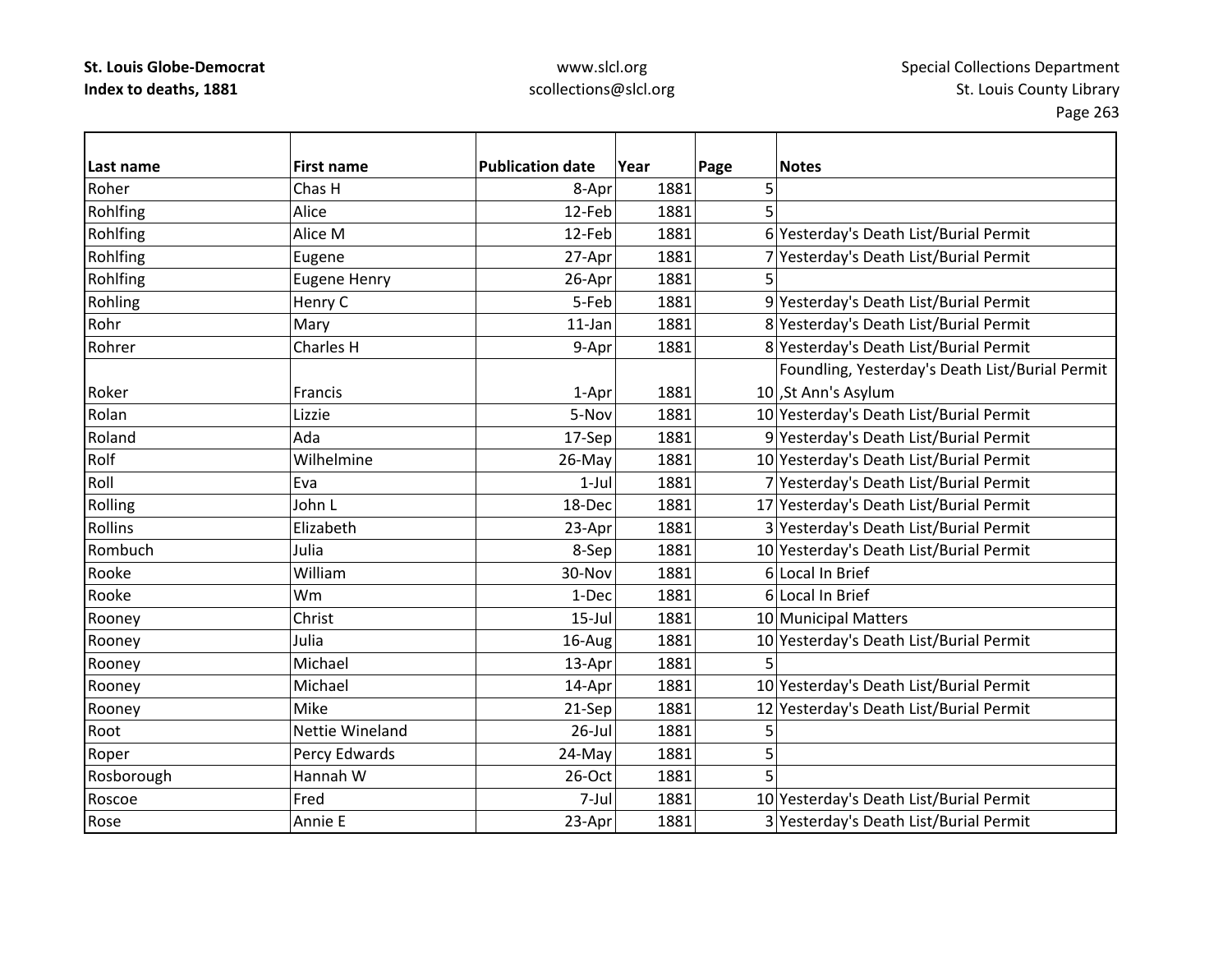| Last name  | <b>First name</b>   | <b>Publication date</b> | Year | Page | <b>Notes</b>                            |
|------------|---------------------|-------------------------|------|------|-----------------------------------------|
| Rose       | Cornelius B         | 24-May                  | 1881 |      | 10 Yesterday's Death List/Burial Permit |
| Rose       | Eddie               | 20-Jul                  | 1881 | 5    |                                         |
| Rose       | Edward              | $21$ -Jul               | 1881 |      | 10 Yesterday's Death List/Burial Permit |
| Rose       | Fannie              | 3-Oct                   | 1881 |      |                                         |
| Rose       | <b>Jesse Edward</b> | 21-Sep                  | 1881 |      |                                         |
| Rose       | <b>Jesse Edward</b> | 22-Sep                  | 1881 |      | 10 Yesterday's Death List/Burial Permit |
| Rose       | Mary A              | 28-Apr                  | 1881 |      | 9 Yesterday's Death List/Burial Permit  |
| Rose       | William             | 19-Mar                  | 1881 | 5    |                                         |
| Rosebrough | Wilson Wind         | 9-Oct                   | 1881 | 8    |                                         |
| Roseburg   | Chas (Infant Of)    | 11-Dec                  | 1881 |      | 20 Yesterday's Death List/Burial Permit |
| Rosemaner  | Lydia               | 6-Sep                   | 1881 |      | 7 Yesterday's Death List/Burial Permit  |
| Rosenbaum  | Allie               | 8-Aug                   | 1881 |      | 8 Killed By A Flower Vase               |
| Rosenbaum  | Louis Oliver        | 8-Aug                   | 1881 | 5    |                                         |
| Rosenbaum  | Louis Oliver        | 9-Aug                   | 1881 | 5    |                                         |
| Rosenbaum  | Oliver              | 9-Aug                   | 1881 |      | 3 Yesterday's Death List/Burial Permit  |
| Rosenberg  | Louis (Infant Of)   | 6-Dec                   | 1881 |      | 10 Yesterday's Death List/Burial Permit |
| Rosenburg  | Harry               | 12-Feb                  | 1881 | 5    |                                         |
| Rosenmeyer | Joseph              | 10-Apr                  | 1881 |      | 11 Yesterday's Death List/Burial Permit |
| Rosplica   | William             | 15-Aug                  | 1881 |      | 7 Mills Fire                            |
| Rosplicka  | Mary                | $31$ -Jul               | 1881 |      | 8 Yesterday's Death List/Burial Permit  |
| Ross       | John W              | 11-Aug                  | 1881 |      | 3 Yesterday's Death List/Burial Permit  |
| Ross       | Mary                | 10-Feb                  | 1881 |      |                                         |
| Ross       | Mary                | 11-Feb                  | 1881 |      | 3 Yesterday's Death List/Burial Permit  |
| Ross       | Mary                | 12-Aug                  | 1881 |      | 3 Yesterday's Death List/Burial Permit  |
| Ross       | Mary, Mrs           | 9-Feb                   | 1881 |      |                                         |
| Ross       | Wm David            | 4-Oct                   | 1881 |      | 10 Yesterday's Death List/Burial Permit |
| Rossau     | John P              | 19-May                  | 1881 |      | 6 St Louis In Splinters                 |
| Rossi      | Lillie Margaret     | 18-Sep                  | 1881 |      | 6 Yesterday's Death List/Burial Permit  |
| Rossner    | Leroy               | 22-Mar                  | 1881 |      | 10 Yesterday's Death List/Burial Permit |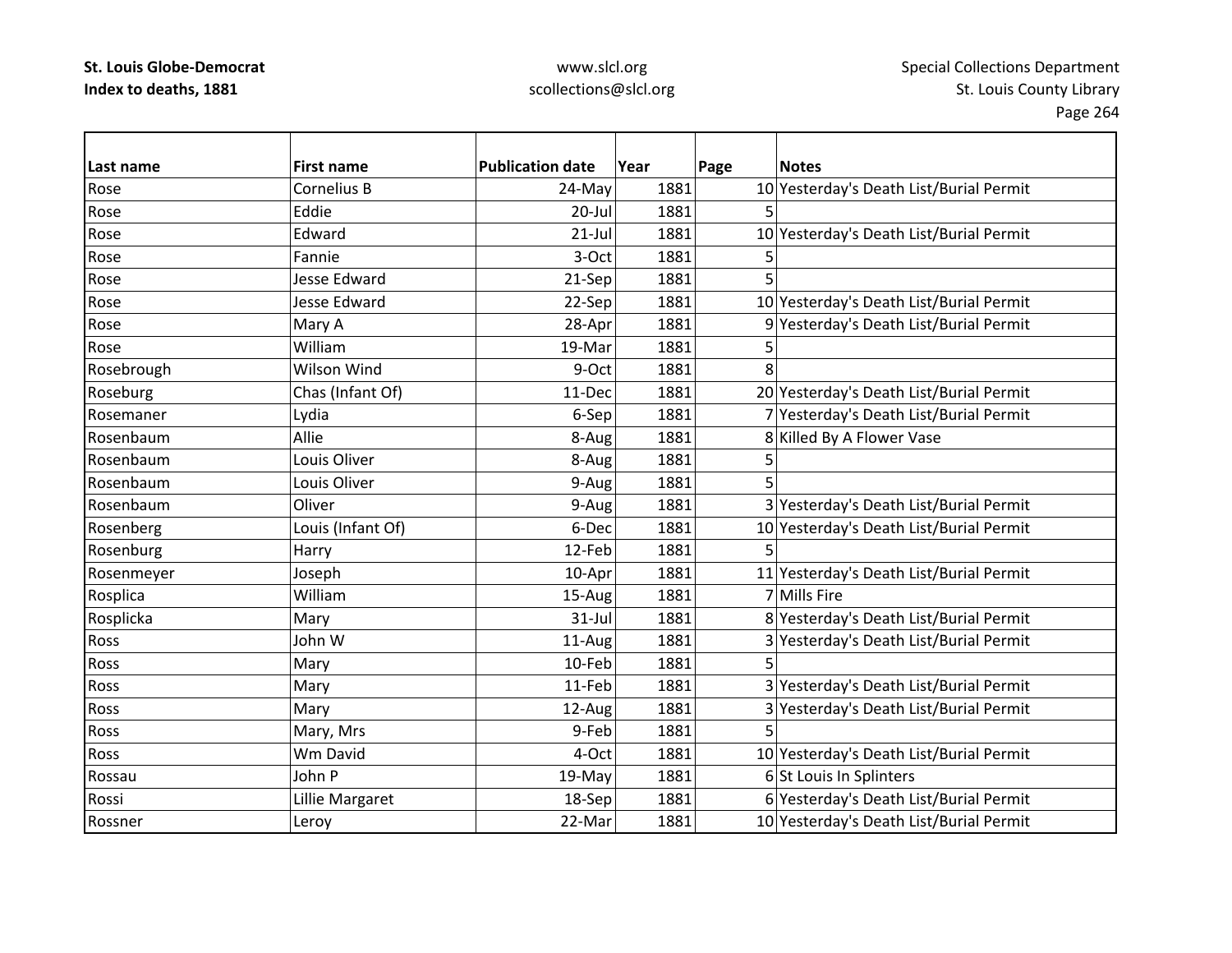## www.slcl.org scollections@slcl.org

 $\overline{\phantom{0}}$ 

| Last name     | <b>First name</b> | <b>Publication date</b> | Year | Page | <b>Notes</b>                                |
|---------------|-------------------|-------------------------|------|------|---------------------------------------------|
| Roth          | Fred              | 12-Oct                  | 1881 |      | 10 Yesterday's Death List/Burial Permit     |
| Roth          | Gertrude          | 16-Dec                  | 1881 | 5    |                                             |
| Roth          | Gertrude          | 17-Dec                  | 1881 |      | 10 Yesterday's Death List/Burial Permit     |
| Roth          | Herman            | 6-Feb                   | 1881 |      | 2 Yesterday's Death List/Burial Permit      |
| Roth          | Mary              | 20-Feb                  | 1881 |      | 13 Yesterday's Death List/Burial Permit     |
| Roth          | Mary              | 13-Dec                  | 1881 |      | 10 Yesterday's Death List/Burial Permit     |
| Rothenbuecher | Maria             | 16-Aug                  | 1881 |      | 10 Yesterday's Death List/Burial Permit     |
| Rothermal     | Dollie E A        | 19-Feb                  | 1881 |      | 9 Yesterday's Death List/Burial Permit      |
| Rothory       | Anastasia         | $12$ -Jul               | 1881 |      | 3 Yesterday's Death List/Burial Permit      |
| Rothweiler    | E W               | 20-Jan                  | 1881 |      | 6 Burial Permits                            |
| Rotschon      | John              | 18-Dec                  | 1881 |      | 17 Yesterday's Death List/Burial Permit     |
| Rottman       | Sophia            | 7-Dec                   | 1881 |      | 10 Yesterday's Death List/Burial Permit     |
| Rounkrause    | Herman            | $15$ -Jan               | 1881 |      | 9 Yesterday's Death List/Burial Permit      |
| Rounnell      | Henry             | 21-Apr                  | 1881 |      | 10 Yesterday's Death List/Burial Permit     |
| Rountree      | Thomas, Jr        | 12-Apr                  | 1881 |      | 7 Neighborhood News, Jacksonville, Illinois |
| Rourke        | Barney            | 3-Apr                   | 1881 |      | 8 Yesterday's Death List/Burial Permit      |
| Rourke        | Rosanna           | 20-Nov                  | 1881 |      | 16 Yesterday's Death List/Burial Permit     |
| Roussin       | Theresa Blanche   | 25-Dec                  | 1881 |      |                                             |
| Rousson       | Theresa           | 25-Dec                  | 1881 |      | 14 Yesterday's Death List/Burial Permit     |
| Route         | Felicite, Mother  | 24-Sep                  | 1881 |      | 4 Called To Her Reward                      |
| Rowan         | James             | 23-Oct                  | 1881 |      | 3 Yesterday's Death List/Burial Permit      |
| Rowell        | Eugenia May       | 20-Feb                  | 1881 | 5    |                                             |
| Rowen         | Mary              | 1-Oct                   | 1881 |      | 9 Yesterday's Death List/Burial Permit      |
| Rowley        | Claudius A        | 5-Oct                   | 1881 | 5    |                                             |
| Royer         | John              | 27-Nov                  | 1881 |      | 7 Startling Discovery                       |
| Royer         | John              | 28-Nov                  | 1881 |      | 6John Royer's Death                         |
| Royer         | John J            | 28-Nov                  | 1881 | 5    |                                             |
| Royer         | John J            | 29-Nov                  | 1881 | 5    |                                             |
| Royer         | John J            | 29-Nov                  | 1881 |      | 9 Royer's Mysterious Death                  |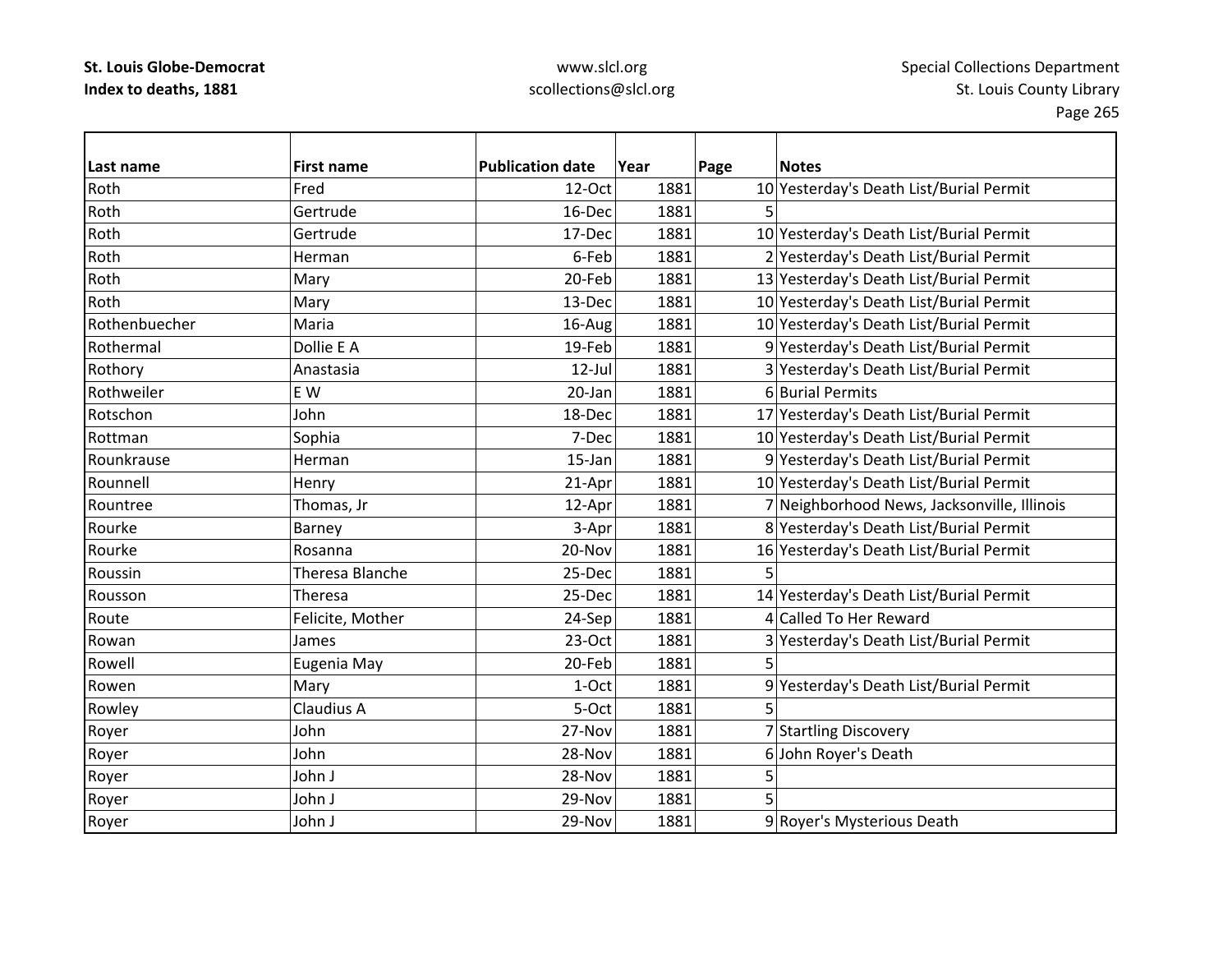| Last name    | <b>First name</b>     | <b>Publication date</b> | Year | Page | <b>Notes</b>                            |
|--------------|-----------------------|-------------------------|------|------|-----------------------------------------|
| Royer        | John J                | 29-Nov                  | 1881 |      | 10 Yesterday's Death List/Burial Permit |
| Royster      | Rob                   | 5-Jun                   | 1881 |      | 8 Yesterday's Death List/Burial Permit  |
| Rozier       | Mary                  | 6-Jan                   | 1881 | 5    |                                         |
| Rozier       | <b>William Skewes</b> | 30-Oct                  | 1881 | 5    |                                         |
| Rubadu       | Frank                 | 22-Apr                  | 1881 |      | 7 Yesterday's Death List/Burial Permit  |
| Ruben        | Frida                 | 31-Aug                  | 1881 |      | 10 Yesterday's Death List/Burial Permit |
| Ruby         | Lizzie                | 22-Jul                  | 1881 |      | 10 Yesterday's Death List/Burial Permit |
| Rucker       | Fred                  | 18-Aug                  | 1881 |      | 7 Neighborhood News, East St Louis      |
| Rudd         | Ann H, Mrs            | 26-Dec                  | 1881 |      | 8 Death Of Mrs Ann H Rudd               |
| Rudel        | Rudolph               | 16-Sep                  | 1881 |      | 7 Yesterday's Death List/Burial Permit  |
| Rudelof      | Henry                 | 6-Nov                   | 1881 |      | 5 Fatal Fall                            |
| Rudelof      | Henry                 | 7-Nov                   | 1881 |      | 6 Fatal Fall                            |
| Rudolph      | Anna                  | 29-Dec                  | 1881 |      | 10 Suicides                             |
| Rudolph      | Anna, Mrs             | 9-Oct                   | 1881 |      | 4 By The Paris-Green Route              |
| Rudolph      | Annie                 | 11-Oct                  | 1881 |      | 8 Yesterday's Death List/Burial Permit  |
| Rudolph      | Burtrom               | $13$ -Jul               | 1881 |      | 8 Yesterday's Death List/Burial Permit  |
| Rudolph      | Joseph                | 9-Jun                   | 1881 |      | 10 North St Louis Locals                |
| Rudolph      | Joseph                | 13-Jun                  | 1881 |      | 2 St Louis In splinters                 |
| Rudolph      | Joseph                | 14-Jun                  | 1881 |      | 10 Yesterday's Death List/Burial Permit |
| Rudolph      | Josephine             | $26$ -Jul               | 1881 |      | 10 Yesterday's Death List/Burial Permit |
| Ruegg        | Emma                  | 2-Apr                   | 1881 |      | 9 Yesterday's Death List/Burial Permit  |
| Ruehl        | Louisa                | 12-Feb                  | 1881 |      | 6 Yesterday's Death List/Burial Permit  |
| Ruekert      | Ferdinand             | 16-Nov                  | 1881 |      | 10 Yesterday's Death List/Burial Permit |
| Ruethnick    | Dora                  | 28-Jun                  | 1881 |      | 10 Yesterday's Death List/Burial Permit |
| Rumpf        | <b>Barbara</b>        | 27-Apr                  | 1881 |      | 7 Yesterday's Death List/Burial Permit  |
| Rumples      | Clara                 | 12-Jun                  | 1881 |      | 16 Yesterday's Death List/Burial Permit |
| Rumsteag     | John F                | $21$ -Jun               | 1881 |      | 3 Yesterday's Death List/Burial Permit  |
| Ruppenthal   | Lizzie                | 29-Apr                  | 1881 | 5    |                                         |
| Ruppenthaler | Mary                  | 30-Apr                  | 1881 |      | 9 Yesterday's Death List/Burial Permit  |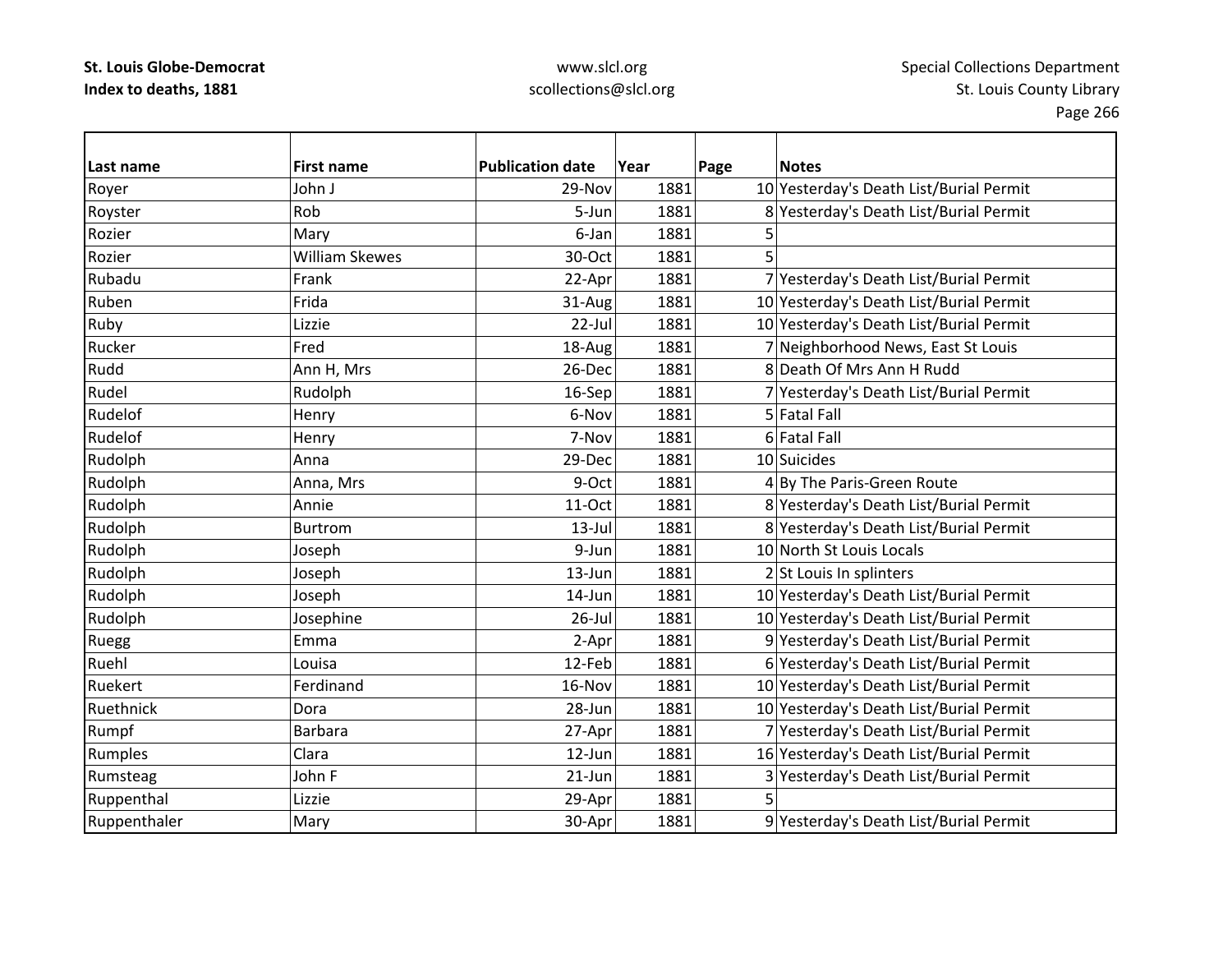| Last name  | <b>First name</b> | <b>Publication date</b> | Year | <b>Notes</b><br>Page                           |
|------------|-------------------|-------------------------|------|------------------------------------------------|
| Rupprecht  | Martin            | 7-Aug                   | 1881 | 6 Splinters                                    |
| Rusch      | Fred              | 30-Mar                  | 1881 | 7 Yesterday's Death List/Burial Permit         |
| Ruspicka   | William           | 15-Aug                  | 1881 | 7 See Rosplica, Mills Fire                     |
| Ruspicka   | William           | 16-Aug                  | 1881 | 10 Yesterday's Death List/Burial Permit        |
| Russell    | Catherine         | 17-Apr                  | 1881 | 7 Mrs Catherine Russell's Death                |
| Russell    | Ed                | 25-Jun                  | 1881 | 5 St Louis In Splinters                        |
| Russell    | Edward            | 22-Jun                  | 1881 | 6 St Louis In Splinters                        |
| Russell    | Edward            | 24-Jun                  | 1881 | 6 St Louis In Splinters                        |
| Russell    | Emma              | 28-Oct                  | 1881 | 8 Yesterday's Death List/Burial Permit         |
| Russell    | James             | 18-Aug                  | 1881 | 10 Yesterday's Death List/Burial Permit        |
| Russell    | Jennie            | 15-Mar                  | 1881 | 5                                              |
| Russell    | Minnie Lee        | 2-Jan                   | 1881 | 13 Coroner's Cases                             |
| Russell    | Thomas H          | 17-Nov                  | 1881 | 7 He Came Here In '40                          |
| Russell    | Thomas S          | 19-Nov                  | 1881 | 9Dust To Dust                                  |
| Russell    | Thos              | 19-Nov                  | 1881 | 10 Yesterday's Death List/Burial Permit        |
|            |                   |                         |      | Alias, see Hays, Yesterday's Death List/Burial |
| Russell    |                   | 30-Aug                  | 1881 | 10 Permit                                      |
| Rutal      | Louise            | 25-Mar                  | 1881 | 8 Three Coroner's Cases                        |
| Rutherford | Albert H          | 13-Dec                  | 1881 | 11 Daily Small-Pox Bulletin                    |
| Rux        | Chas              | 16-Aug                  | 1881 | 10 Yesterday's Death List/Burial Permit        |
| Rux        | Charles           | 16-Aug                  | 1881 | 7 Coroner's Cases                              |
| Ruxer      | Caroline          | 14-Aug                  | 1881 | 14 Busy Over Bodies                            |
| Ruxer      | Emelia            | 12-Apr                  | 1881 | 10 Yesterday's Death List/Burial Permit        |
| Ruxer      | Emilia            | 12-Apr                  | 1881 | $10$ Six Inquests                              |
| Ryan       | <b>Bridget</b>    | 26-Oct                  | 1881 | 5                                              |
| Ryan       | <b>Bridget</b>    | $27-Oct$                | 1881 | 9 Yesterday's Death List/Burial Permit         |
| Ryan       | Catherine         | 3-Apr                   | 1881 | 8 Yesterday's Death List/Burial Permit         |
| Ryan       | Catherine, Mrs    | 2-Apr                   | 1881 | 5                                              |
| Ryan       | Catherine, Mrs    | 3-Apr                   | 1881 | 8                                              |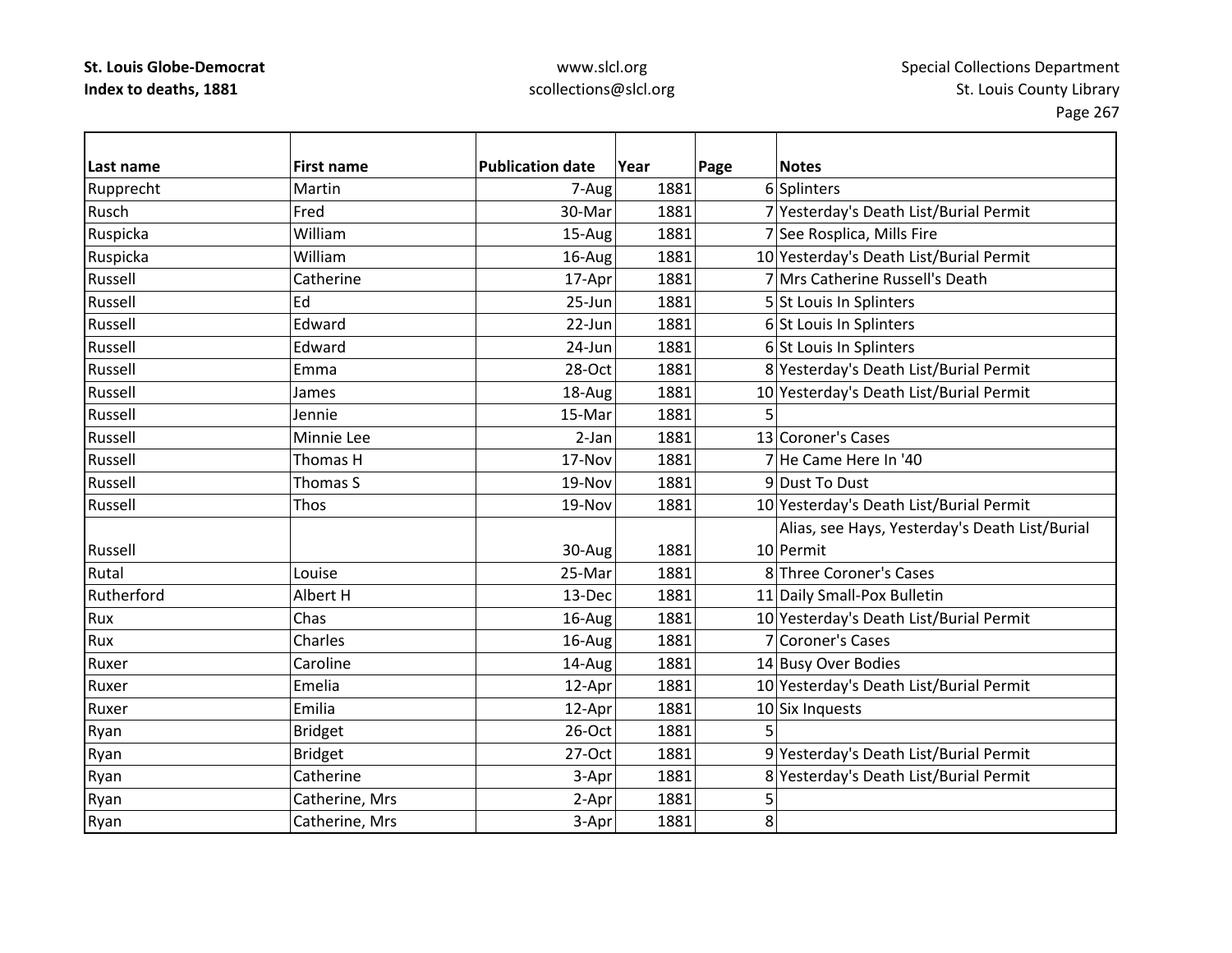| Last name | <b>First name</b> | <b>Publication date</b> | Year | Page | <b>Notes</b>                            |
|-----------|-------------------|-------------------------|------|------|-----------------------------------------|
| Ryan      | Catherine, Mrs    | $14$ -Jul               | 1881 |      | 7 Neighborhood News, East St Louis      |
| Ryan      | Cornelius         | 4-Dec                   | 1881 |      |                                         |
| Ryan      | Cornelius         | 5-Dec                   | 1881 | 5    |                                         |
| Ryan      | Cornelius         | 6-Dec                   | 1881 |      | 10 Yesterday's Death List/Burial Permit |
| Ryan      | Dennis            | 3-May                   | 1881 |      | 10 Yesterday's Death List/Burial Permit |
| Ryan      | Dennis, Mrs       | $12$ -Jul               | 1881 |      | 2 East St Louis                         |
| Ryan      | Ellen S           | 28-May                  | 1881 |      | 9 Yesterday's Death List/Burial Permit  |
| Ryan      | Henry             | $19$ -Jul               | 1881 |      | 10 Death Register                       |
| Ryan      | Henry R           | 15-Feb                  | 1881 | 5    |                                         |
| Ryan      | James             | 13-Jan                  | 1881 |      | 10 Yesterday's Death List/Burial Permit |
| Ryan      | James             | $18 -$ Jul              | 1881 |      | 8 East St Louis                         |
| Ryan      | Jane              | 23-Aug                  | 1881 |      | 7 Yesterday's Death List/Burial Permit  |
| Ryan      | John A            | 5-Dec                   | 1881 |      |                                         |
| Ryan      | John A            | 7-Dec                   | 1881 |      | 10 Yesterday's Death List/Burial Permit |
| Ryan      | John A, Jr        | 6-Dec                   | 1881 | 5    |                                         |
| Ryan      | John A, Jr        | 7-Dec                   | 1881 | 5    |                                         |
| Ryan      | Johnny            | 8-Jul                   | 1881 |      | 3 Neighborhood News, East St Louis      |
| Ryan      | Mary              | 29-Dec                  | 1881 |      | 9 Yesterday's Death List/Burial Permit  |
| Ryan      | Mike              | 9-Jul                   | 1881 |      | 9 Yesterday's Death List/Burial Permit  |
| Ryan      | Mike, Mrs         | 28-May                  | 1881 | 5    |                                         |
| Ryan      | Mike, Mrs         | 29-May                  | 1881 |      | 5 Funeral Notice                        |
| Ryan      | <b>Nelly Hart</b> | 27-May                  | 1881 |      |                                         |
| Ryan      | Patrick           | 7-Dec                   | 1881 |      | 10 Yesterday's Death List/Burial Permit |
| Ryan      | Sarah             | 3-Nov                   | 1881 |      | 10 Yesterday's Death List/Burial Permit |
| Ryan      | Thomas            | $12$ -Jul               | 1881 |      | 2 East St Louis                         |
| Ryan      | Thomas            | $12$ -Jul               | 1881 |      | 3 Yesterday's Death List/Burial Permit  |
| Ryan      | Thomas            | $12$ -Jul               | 1881 |      | 8 Neighborhood News, East St Louis      |
| Ryan      | <b>Thomas</b>     | 18-Jul                  | 1881 |      |                                         |
| Ryan      | Thomas            | $19$ -Jul               | 1881 |      | 10 Death Register                       |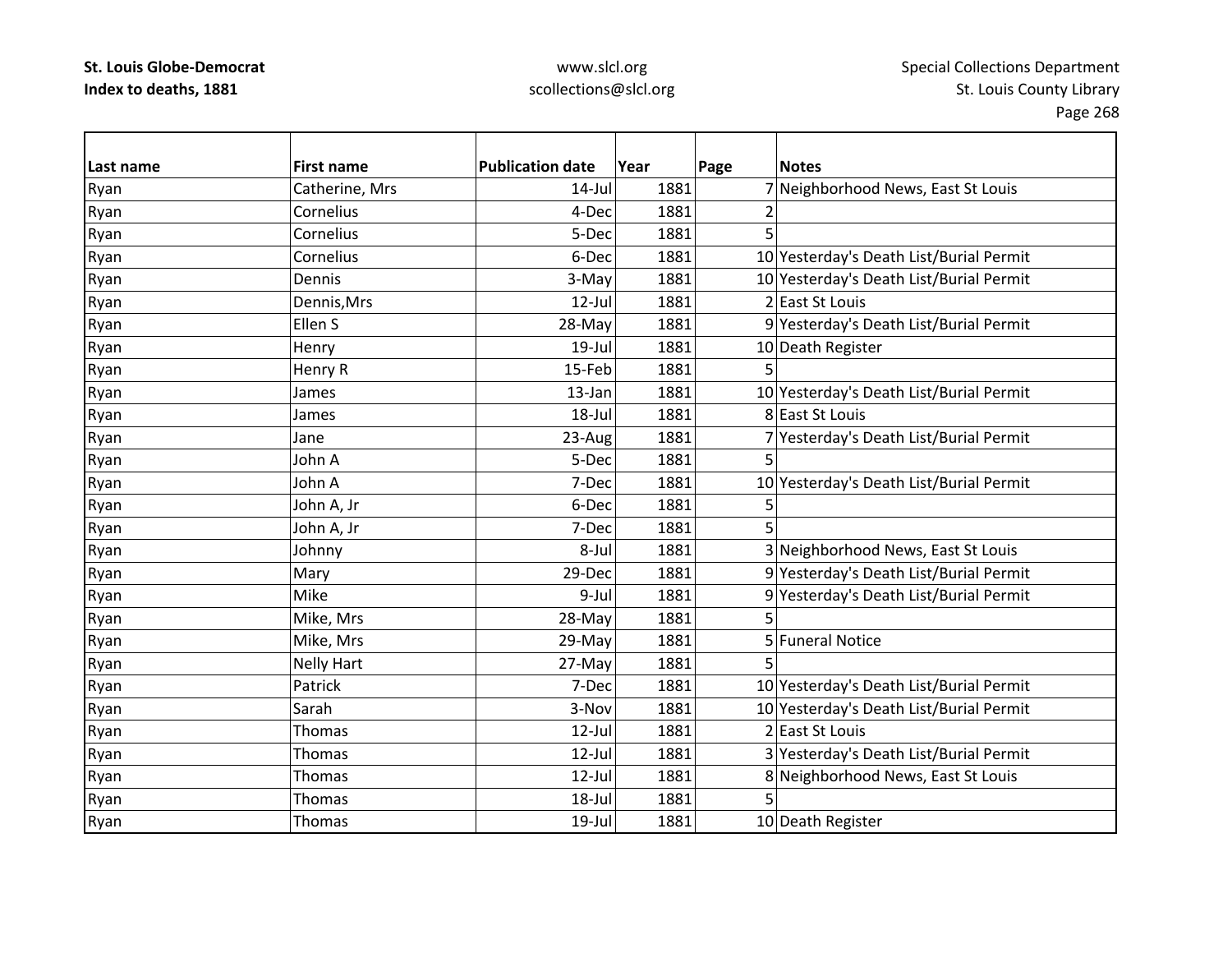| Last name | <b>First name</b>   | <b>Publication date</b> | Year | Page | <b>Notes</b>                            |
|-----------|---------------------|-------------------------|------|------|-----------------------------------------|
| Ryan      | Thomas              | 25-Nov                  | 1881 | 5    |                                         |
| Ryan      | Thomas              | 26-Nov                  | 1881 |      | 10 Yesterday's Death List/Burial Permit |
| Ryan      | Thomas              | 18-Dec                  | 1881 |      |                                         |
| Ryan      | Thos                | 20-Dec                  | 1881 |      | 10 Yesterday's Death List/Burial Permit |
| Ryan      | Henry D             | 13-Mar                  | 1881 | 8    |                                         |
| Ryan      | <b>Walter Frank</b> | 28-Feb                  | 1881 | 5    |                                         |
| Saal      | Albane              | $14$ -Jul               | 1881 |      | 10 Yesterday's Death List/Burial Permit |
| Sabini    | AR                  | 4-Aug                   | 1881 |      | Yesterday's Death List/Burial Permit    |
| Sabini    | Annunziata R, Mrs   | 4-Aug                   | 1881 | 5    |                                         |
| Sabini    | Anunziata R, Mrs    | 28-Dec                  | 1881 |      | 10 Year's Mortality                     |
| Sacher    | Agnes               | $2-Jun$                 | 1881 |      | 10 Yesterday's Death List/Burial Permit |
| Sachs     | William             | 9-Jul                   | 1881 |      | 9 Yesterday's Death List/Burial Permit  |
| Sack      | Franz               | 12-Aug                  | 1881 |      | 3 Yesterday's Death List/Burial Permit  |
| Saegar    | John                | 7-Sep                   | 1881 |      | 7 Neighborhood News, Alton              |
| Saeger    | John                | 9-Sep                   | 1881 |      | 6 Causalities, Found Dead               |
| Sagael    | Fridericke          | 3-Jul                   | 1881 | 5    |                                         |
| Sage      | Α                   | 9-Aug                   | 1881 |      | 3 Yesterday's Death List/Burial Permit  |
| Sage      | Edith S             | 10-Dec                  | 1881 | 5    |                                         |
| Sage      | Edith S             | 11-Dec                  | 1881 | 5    |                                         |
| Sage      | Edith S             | 11-Dec                  | 1881 |      | 20 Yesterday's Death List/Burial Permit |
| Sagel     | Fridericke          | $2$ -Jul                | 1881 | 5    |                                         |
| Salomon   | Carl E, Gen         | $11$ -Jan               | 1881 |      | 10 Death Of Gen Salomon                 |
| Salomon   | Chas E, Gen         | $11$ -Jan               | 1881 |      |                                         |
| Salomon   | Chas E, Gen         | 28-Dec                  | 1881 |      | 10 Year's Mortality                     |
| Salorgne  | Theodore            | 12-Nov                  | 1881 | 5    |                                         |
| Salorgne  | Theodore            | 13-Nov                  | 1881 | 5    |                                         |
| Salorgne  | Theodore            | 14-Nov                  | 1881 |      | 8 Obsequies Of Theo Salorgne            |
| Salorgne  | Theodore            | 28-Dec                  | 1881 |      | 10 Year's Mortality                     |
| Salter    | <b>Bessie</b>       | 6-Aug                   | 1881 |      | 3 Yesterday's Death List/Burial Permit  |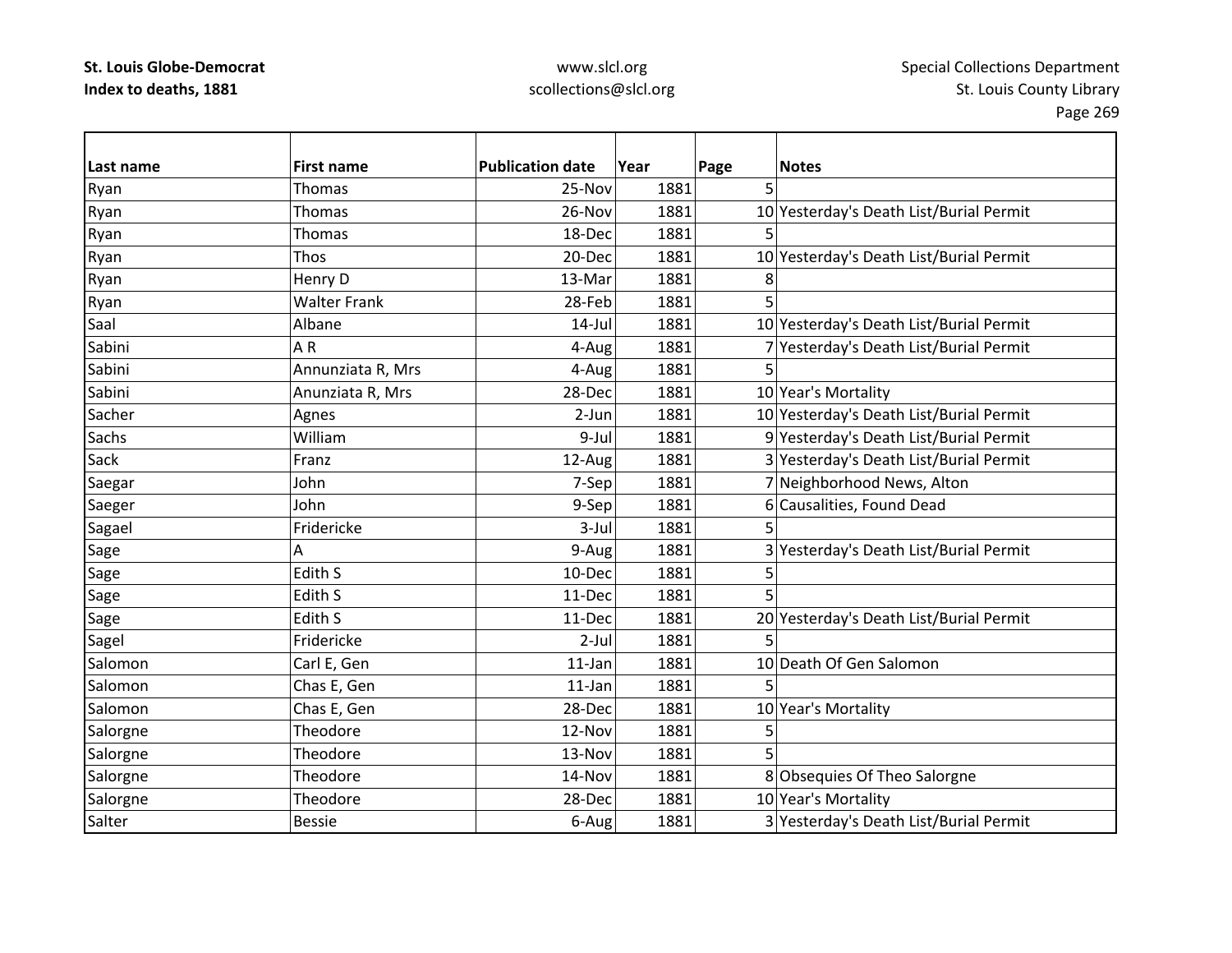## www.slcl.org scollections@slcl.org

 $\overline{\phantom{0}}$ 

| Last name      | <b>First name</b>   | <b>Publication date</b> | Year | Page | <b>Notes</b>                            |
|----------------|---------------------|-------------------------|------|------|-----------------------------------------|
| <b>Samuels</b> | Sarah               | 7-Dec                   | 1881 |      | 10 Yesterday's Death List/Burial Permit |
| Sand           | Bernhardt           | $21$ -Jun               | 1881 |      | 3 Yesterday's Death List/Burial Permit  |
| Sanders        | Adam                | 26-Nov                  | 1881 |      | 10 Yesterday's Death List/Burial Permit |
| Sanders        | Dina                | 19-Aug                  | 1881 |      | 7 Yesterday's Death List/Burial Permit  |
| Sanders        | Henry A             | 2-May                   | 1881 | 5    |                                         |
| Sanders        | Henry A             | 3-May                   | 1881 |      | 10 Yesterday's Death List/Burial Permit |
| Sanders        | Maack               | 5-Dec                   | 1881 |      | 3 Among The Murderers                   |
| Sanders        | Mabaly              | 9-Aug                   | 1881 |      | 3 Yesterday's Death List/Burial Permit  |
| Sanders        | Mack                | 15-Feb                  | 1881 |      | 8 Fixing His Fate                       |
| Sanders        | Mack                | 31-May                  | 1881 |      | 7 Sentenced To Swing                    |
| Sanders        | Mack                | $13$ -Jul               | 1881 |      | 10 Saved From Swinging                  |
| <b>Sanders</b> | Mack                | 3-Dec                   | 1881 |      | 8 They Dream Of Dangling                |
| Sanders        | Mack                | 11-Dec                  | 1881 |      | 9 Their Crimes                          |
| Sanders        | Milly               | 29-Oct                  | 1881 |      | 9 Yesterday's Death List/Burial Permit  |
| Sands          | W <sub>P</sub>      | 26-Apr                  | 1881 |      | 7 Yesterday's Death List/Burial Permit  |
| Sanguinet      | Mary E              | 9-Jul                   | 1881 |      | 9 Yesterday's Death List/Burial Permit  |
| Santon         | William H           | 10-Apr                  | 1881 |      | 11 Yesterday's Death List/Burial Permit |
| Sargeant       | <b>Thomas</b>       | 5-Mar                   | 1881 |      | 8 Yesterday's Death List/Burial Permit  |
| Sargent        | Ann, Mrs            | 14-Dec                  | 1881 |      | 10 Yesterday's Death List/Burial Permit |
| Sargent        | Carrie, Miss        | 6-Oct                   | 1881 |      | 6 Death's Doings                        |
| Sargent        | Lilly               | 27-Aug                  | 1881 |      | 9 Yesterday's Death List/Burial Permit  |
| Sarsfield      | Patrick             | 3-Sep                   | 1881 |      | 9 Yesterday's Death List/Burial Permit  |
| Satchell       | Elizabeth           | 9-Mar                   | 1881 |      | 7 Yesterday's Death List/Burial Permit  |
| Satchell       | Lizzie              | $2-Oct$                 | 1881 |      | 17 Yesterday's Death List/Burial Permit |
| Sattel         | Maria Ann           | 18-Mar                  | 1881 |      | 10 Yesterday's Death List/Burial Permit |
| Sauer          | Lotte               | 13-Aug                  | 1881 |      | 9 Yesterday's Death List/Burial Permit  |
| Sauer          | Louise T            | 18-Mar                  | 1881 |      |                                         |
| Sauer          | William             | 18-Mar                  | 1881 |      | 10 Yesterday's Death List/Burial Permit |
| <b>Sauers</b>  | <b>Willie Terry</b> | 13-Mar                  | 1881 | 8    |                                         |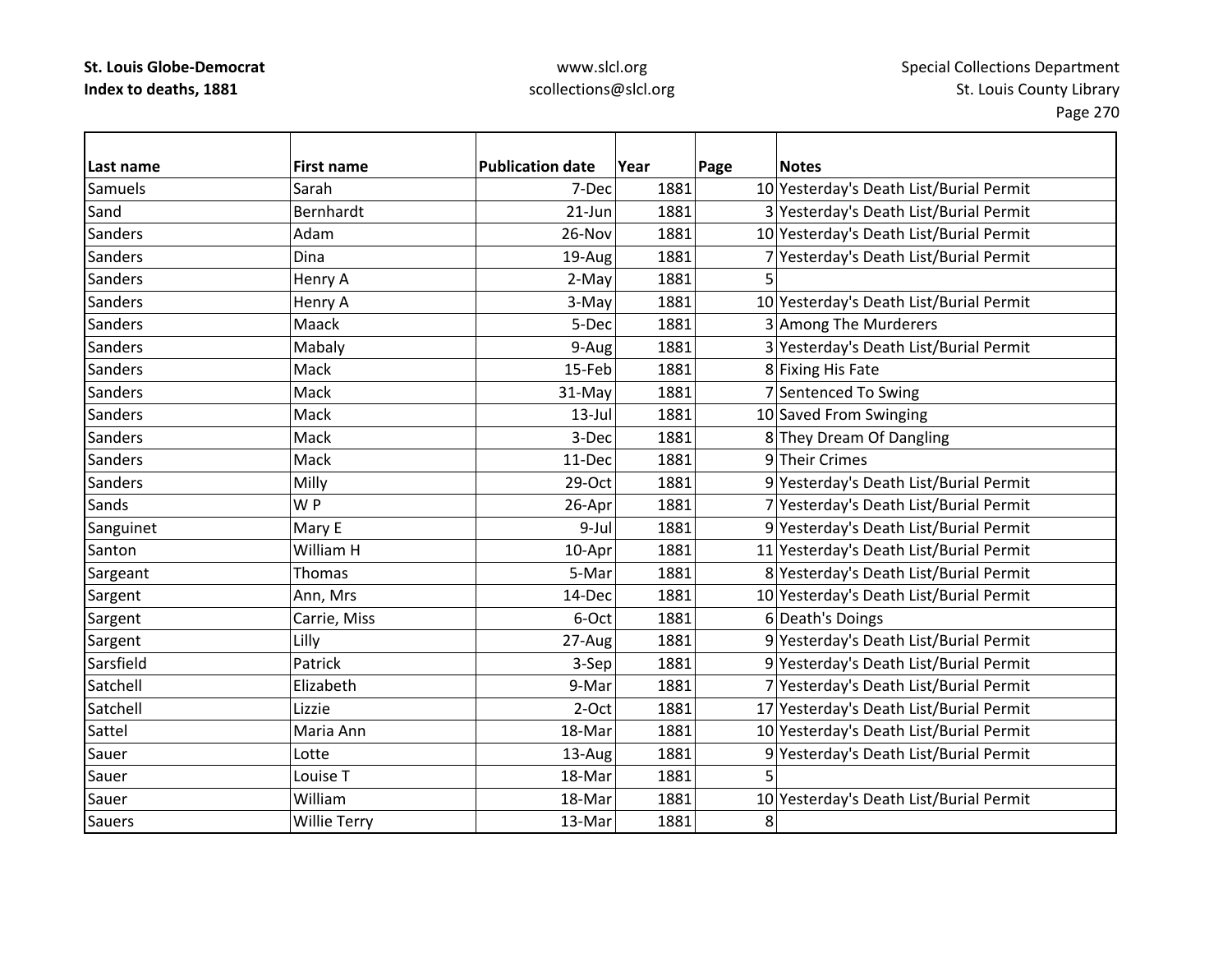### www.slcl.org scollections@slcl.org

**Last name First name Publication date Year Page Notes** SauffGeorge 13‐Oct 1881 10 Yesterday's Death List/Burial Permit **Saunders** Bridget 1881 3-Sep 1881 9 Yesterday's Death List/Burial Permit **Saunders** s 1-May 1881 8 Savignac Antoine 16‐Mar 1881 5 Savignac Antoine 17‐Mar 1881 5 Savignac Antoine 17‐Mar 1881 10 Yesterday's Death List/Burial Permit 1881 Savignac Joseph 13–Sep 1881 10 Yesterday's Death List/Burial Permit SawersLouise<sub>T</sub> 18-Mar 1881 10 Yesterday's Death List/Burial Permit SawtenAnne 3-Aug 1881 3-Aug 1881 3 Yesterday's Death List/Burial Permit Saxton Nannie H 17‐Apr 1881 5 Sayer **Edward B, Major** 1881 **5** Sayers E B, Major | 4-Sep | 1881 6 Splinters Sayers E B, Major Farmer S-Sep 1881 3 Splinters (Bayers 1881) Sayers Edward B 6-Sep 1881 7 Yesterday's Death List/Burial Permit ScanianMargaret, Mrs  $\vert$  4-Feb 1881 4 Coroner's Inquest ScanlanMargaret 20-Nov 1881 16 Yesterday's Death List/Burial Permit ScanlanPatrick **1881** 1881 10 Case For The Coroner ScanlanPatrick 1881 9‐Apr 1881 8 Coroner's Cases ScanlanPatrick 1881 9-Apr 1881 8 Yesterday's Death List/Burial Permit **Scanlon** Patrick **29-Dec** 1881 10 Homicides **Scanlon** n |Timothy | 4-Sep| 1881| 5 **Scarrett**  Charles30-Jun 1881 10 Yesterday's Death List/Burial Permit Scarrittt |Charles Curtis | 29-Jun| 1881| 5  $\overline{5}$ Scarry Delia 12‐Aug 1881 5 ScerumtzkeJoseph 1–Apr 1881 10 Yesterday's Death List/Burial Permit SchaafAdolph 1881 1881 10 Yesterday's Death List/Burial Permit Schaberg John Henry 26-Feb 1881 5 **Schachien** Bernhard **1881** 5-Oct 1881 7 Yesterday's Death List/Burial Permit Schacht Arden21-Jul 1881 10 Yesterday's Death List/Burial Permit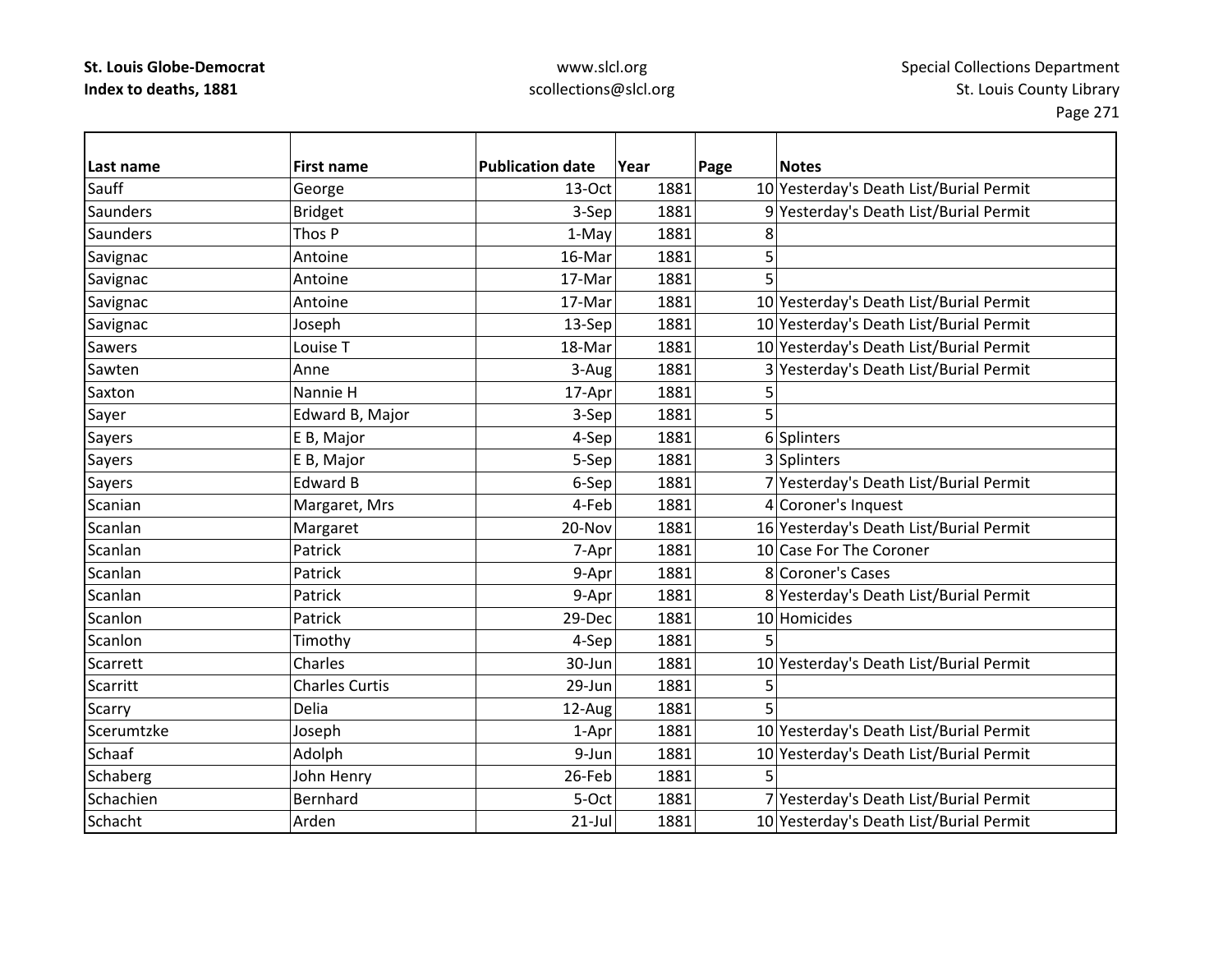| Last name      | <b>First name</b>      | <b>Publication date</b> | Year | <b>Notes</b><br>Page                    |
|----------------|------------------------|-------------------------|------|-----------------------------------------|
| Schaefer       | Gabriel                | 20-Aug                  | 1881 | 9 Yesterday's Death List/Burial Permit  |
| Schaefer       | Jacob                  | 13-Mar                  | 1881 | 16 Yesterday's Death List/Burial Permit |
| Schaefer       | Jacob                  | 18-Aug                  | 1881 | 10 Yesterday's Death List/Burial Permit |
| Schaefer       | John                   | $12$ -Jul               | 1881 | 3 Yesterday's Death List/Burial Permit  |
| Schaefer       | John (Infant Of)       | 10-Dec                  | 1881 | 10 Yesterday's Death List/Burial Permit |
| Schaefer       | Lizzie                 | 28-Jun                  | 1881 | 10 Yesterday's Death List/Burial Permit |
| Schaefer       | Louise                 | 20-Sep                  | 1881 | 10 Yesterday's Death List/Burial Permit |
| Schaefer       | Mathilde               | $20$ -Jul               | 1881 | 3 Yesterday's Death List/Burial Permit  |
| Schaefer       | Richard                | $19$ -Jul               | 1881 | 10 Death Register                       |
| Schaefer       | Thomas I               | 7-Feb                   | 1881 | 5                                       |
| Schaefer       | William                | 28-Oct                  | 1881 | 8 He Followed Her                       |
| Schaefer       | William, Mrs           | 28-Oct                  | 1881 | 8 He Followed Her                       |
| Schaefer       | <b>Wm</b>              | 29-Oct                  | 1881 | 7 Coroner                               |
| Schaeffer      | Edward                 | 30-Mar                  | 1881 | 7 Yesterday's Death List/Burial Permit  |
| Schaeffer      | Fred                   | $17$ -Jul               | 1881 | 11 Days Of Death                        |
| Schaeffer      | James                  | 15-Jun                  | 1881 | 7 Yesterday's Death List/Burial Permit  |
| Schaeffer      | Wm                     | 29-Dec                  | 1881 | 10 Suicides                             |
| Schaeter       | George                 | 18-Jan                  | 1881 | 10 Yesterday's Death List/Burial Permit |
| Schafer        | John                   | 14-Aug                  | 1881 | 16 Yesterday's Death List/Burial Permit |
| Schaffer       | Chas                   | 22-Jan                  | 1881 | 3 Yesterday's Death List/Burial Permit  |
| Schalier       | F <sub>E</sub>         | 18-Jan                  | 1881 | 10 Yesterday's Death List/Burial Permit |
| Schall         | Carl                   | 9-Aug                   | 1881 | 3 Yesterday's Death List/Burial Permit  |
| Schaller       | Frank, Prof            | 17-Jan                  | 1881 | 5                                       |
| Schaller       | <b>Theodore Valois</b> | 20-Nov                  | 1881 | 5                                       |
| Scharder       | Henry                  | 1-Feb                   | 1881 | 3 Yesterday's Death List/Burial Permit  |
| Scharding      | Peter                  | 25-Dec                  | 1881 | 14 Yesterday's Death List/Burial Permit |
| Scharer        | Sophia                 | 5-Aug                   | 1881 | 7 Yesterday's Death List/Burial Permit  |
| Scharlotte     | Herdinand              | 21-Sep                  | 1881 | 12 Yesterday's Death List/Burial Permit |
| Scharpenberger | Bernard                | 7-Dec                   | 1881 | 10 Yesterday's Death List/Burial Permit |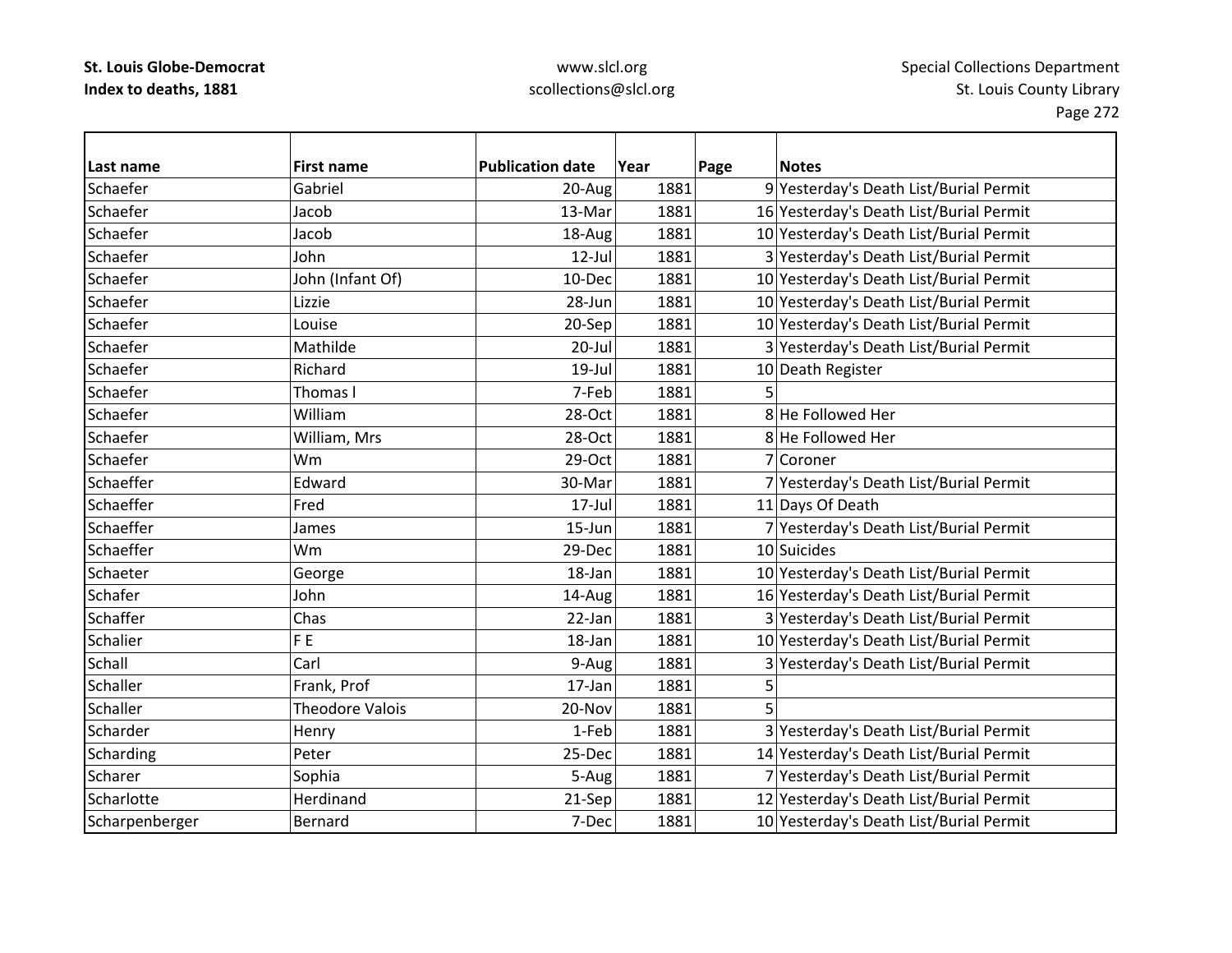| Last name    | <b>First name</b>       | <b>Publication date</b> | Year | Page | <b>Notes</b>                            |
|--------------|-------------------------|-------------------------|------|------|-----------------------------------------|
| Scharr       | Joseph                  | 24-Mar                  | 1881 | 5    |                                         |
| Schatt       | Theodore                | 7-Aug                   | 1881 |      | 6 Yesterday's Death List/Burial Permit  |
| Schauz       | William                 | 30-Jun                  | 1881 |      | 10 Yesterday's Death List/Burial Permit |
| Scheel       | Catherine               | 11-Aug                  | 1881 |      | 3 Yesterday's Death List/Burial Permit  |
| Scheel       | Joseph W                | 16-Dec                  | 1881 |      | 10 Yesterday's Death List/Burial Permit |
| Scheele      | Bertha                  | $16$ -Jan               | 1881 | 5    |                                         |
| Scheer       | Anna                    | 7-Jul                   | 1881 |      | 10 Yesterday's Death List/Burial Permit |
| Scheerer     | Wilhelmina              | 22-Oct                  | 1881 |      | 10 Yesterday's Death List/Burial Permit |
| Schefner     | Christ                  | 13-Dec                  | 1881 |      | 10 Yesterday's Death List/Burial Permit |
| Scheidlem    | Charles                 | $19$ -Jul               | 1881 |      | 10 Death Register                       |
| Scheidling   | Fred                    | 25-Mar                  | 1881 |      | 10 Yesterday's Death List/Burial Permit |
|              | <b>Francis Nicholas</b> |                         |      |      |                                         |
| Scheil       | Bonaventure             | 6-Feb                   | 1881 | 5    |                                         |
| Schelbaum    | Lena                    | 7-Aug                   | 1881 |      | 6 Yesterday's Death List/Burial Permit  |
| Schell       | John                    | 11-Nov                  | 1881 |      | 10 Yesterday's Death List/Burial Permit |
| Scheller     | Maria                   | 23-Nov                  | 1881 |      | 11 Yesterday's Death List/Burial Permit |
| Schenalebach | Mary                    | 18-Dec                  | 1881 |      | 17 Yesterday's Death List/Burial Permit |
| Schenck      | Anton                   | 18-Aug                  | 1881 |      | 10 Yesterday's Death List/Burial Permit |
| Schenck      | <b>Barbara</b>          | 23-Oct                  | 1881 |      | 3 Yesterday's Death List/Burial Permit  |
| Schendel     | Dorothea                | $19$ -Jul               | 1881 |      | 10 Death Register                       |
| Schendler    | Frederica               | 3-Dec                   | 1881 |      | 8 They Dream Of Dangling                |
| Schendler    | Lizzie                  | 3-Dec                   | 881  |      | 8 They Dream Of Dangling                |
| Schendler    | <b>Mrs</b>              | 5-Dec                   | 1881 |      | 3 Among The Murderers                   |
| Schenk       | Frederika               | 4-Feb                   | 1881 |      | 10 Yesterday's Death List/Burial Permit |
| Schenkel     | Jacob (Infant Of)       | 7-Dec                   | 1881 |      | 10 Yesterday's Death List/Burial Permit |
| Schenrenden  | Christina               | 19-May                  | 1881 |      | 6 St Louis In Splinters                 |
| Scheor       | John                    | 18-Jun                  | 1881 |      | 7 Yesterday's Death List/Burial Permit  |
| Scheren      | Francis                 | $13$ -Jul               | 1881 |      | 8 Yesterday's Death List/Burial Permit  |
| Scherr       | Joseph                  | 25-Mar                  | 1881 |      | 10 Yesterday's Death List/Burial Permit |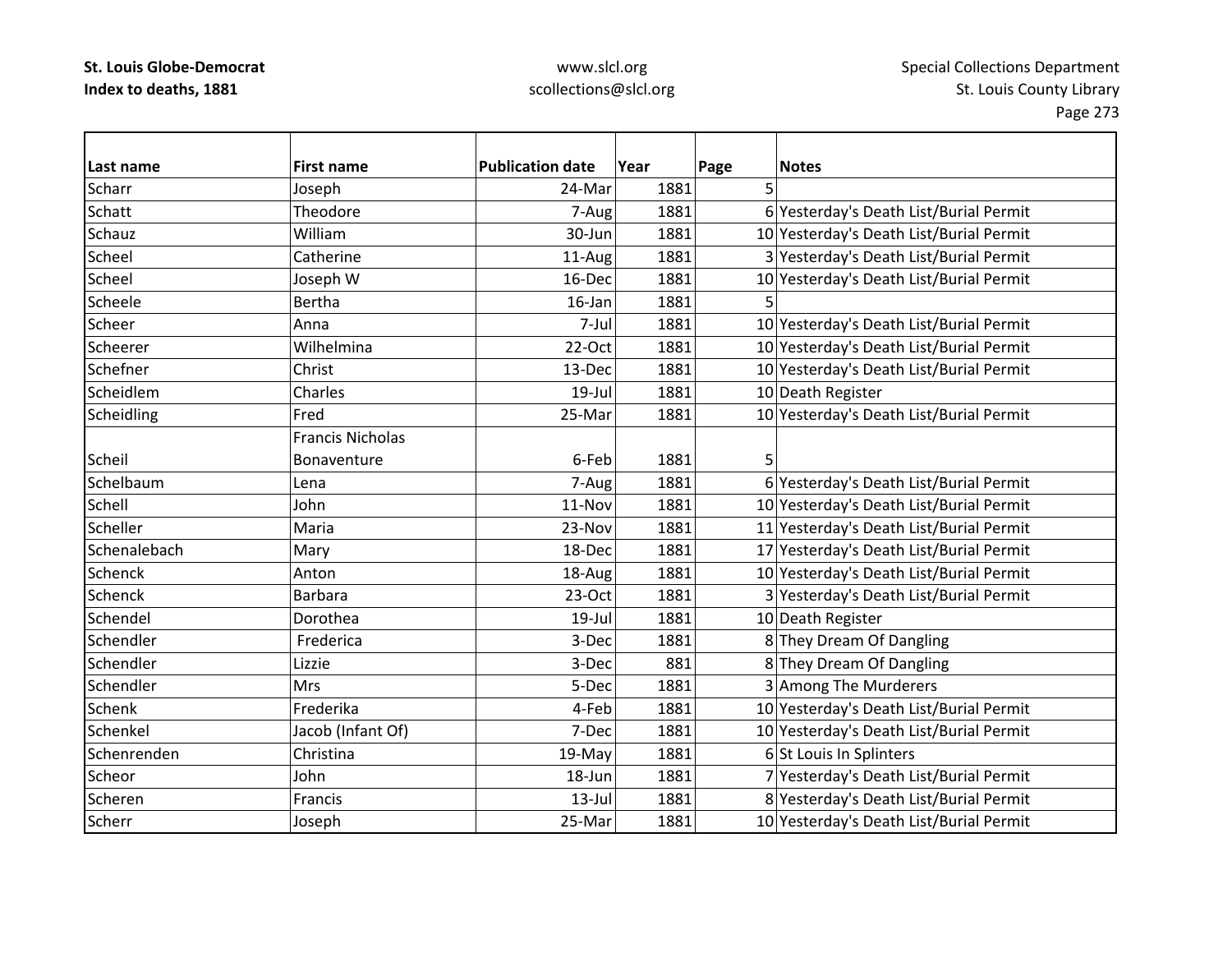| Last name      | <b>First name</b>    | <b>Publication date</b> | Year | Page           | <b>Notes</b>                            |
|----------------|----------------------|-------------------------|------|----------------|-----------------------------------------|
| Scherrer       | Katie                | 30-Jun                  | 1881 |                | 10 Yesterday's Death List/Burial Permit |
| Scherry        | Mathias              | 11-Oct                  | 1881 |                | 8 Yesterday's Death List/Burial Permit  |
| Scheve         | Anna                 | $20$ -Jul               | 1881 |                | 3 Yesterday's Death List/Burial Permit  |
| Schickel       | William              | 18-Mar                  | 1881 |                | 10 Yesterday's Death List/Burial Permit |
| Schien         | Kate                 | 6-Dec                   | 1881 |                | 10 Yesterday's Death List/Burial Permit |
| Schiene        | Franziska            | 28-Dec                  | 1881 |                | 10 Yesterday's Death List/Burial Permit |
| Schierholz     | William              | 8-Mar                   | 1881 | 5              |                                         |
| Schietz        | Herman               | 10-Dec                  | 1881 |                | 10 Yesterday's Death List/Burial Permit |
| Schildmeyer    | Frederick            | 26-Apr                  | 1881 |                | 7 Yesterday's Death List/Burial Permit  |
| Schildroth     | August               | $20 -$ Jul              | 1881 |                | 3 Yesterday's Death List/Burial Permit  |
| Schill         | Laura                | 12-Jan                  | 1881 |                | 8 Yesterday's Death List/Burial Permit  |
| Schiller       | Edward               | 28-Jun                  | 1881 |                | 8 Coroner's Investigations              |
| Schiller       | Gustave              | 22-Jul                  | 1881 |                | 10 Yesterday's Death List/Burial Permit |
| Schiller       | Louis                | 26-Nov                  | 1881 |                | 10 Yesterday's Death List/Burial Permit |
| Schillermann   | Alvina               | 27-Jul                  | 1881 |                | 10 Yesterday's Death List/Burial Permit |
| Schilling      | Geo H                | 25-Jan                  | 1881 |                | 8 Yesterday's Death List/Burial Permit  |
| Schillinger    | Catharine Frank, Mrs | 30-Oct                  | 1881 | $\overline{5}$ |                                         |
| Schillinger    | Catherine            | 30-Oct                  | 1881 |                | 11 Yesterday's Death List/Burial Permit |
| Schindler      | Clara                | 12-Aug                  | 1881 |                | 3 Yesterday's Death List/Burial Permit  |
| Schippen       | Franz                | 30-Oct                  | 1881 |                | 11 Yesterday's Death List/Burial Permit |
| <b>Schlank</b> | William              | 29-Nov                  | 1881 |                | 10 Yesterday's Death List/Burial Permit |
| Schlaske       | Henry                | 16-Oct                  | 1881 |                | 9 Yesterday's Death List/Burial Permit  |
| Schlechte      | Henry                | 8-Sep                   | 1881 |                | 10 Yesterday's Death List/Burial Permit |
| Schlegel       | Dora                 | $1$ -Jun                | 1881 |                | 7 Yesterday's Death List/Burial Permit  |
| Schleicker     | Maria                | 20-Aug                  | 1881 |                | 9 Yesterday's Death List/Burial Permit  |
| Schleifstein   | Anna                 | 30-Aug                  | 1881 |                | 10 Yesterday's Death List/Burial Permit |
| Schleiger      | Henry                | 3-Dec                   | 1881 |                | 10 Yesterday's Death List/Burial Permit |
| Schleth        | Henry                | 20-Dec                  | 1881 |                | 8Belleville                             |
| Schleuter      | Angela               | 15-Sep                  | 1881 |                | 10 Yesterday's Death List/Burial Permit |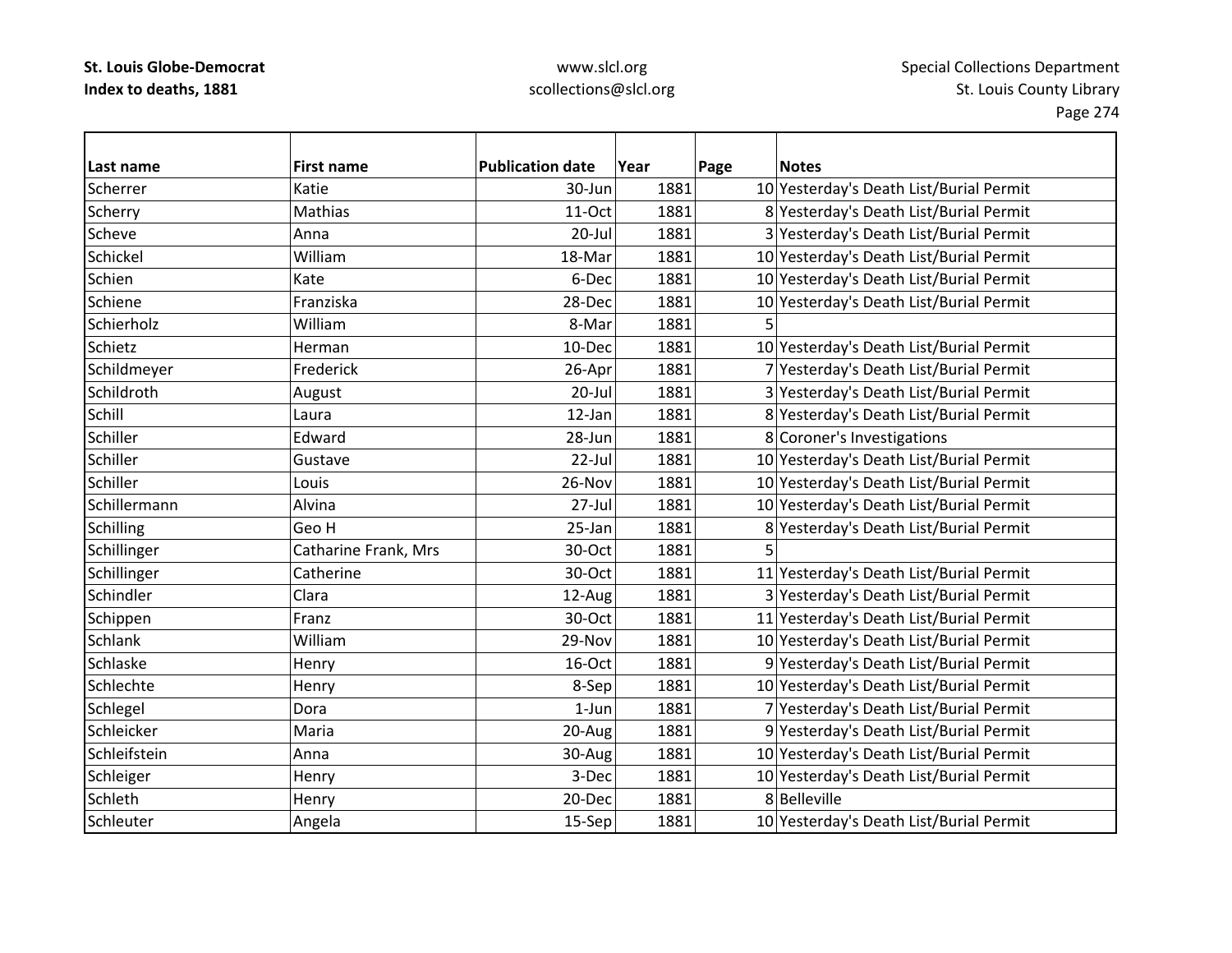| Last name        | <b>First name</b> | <b>Publication date</b> | Year | Page | <b>Notes</b>                            |
|------------------|-------------------|-------------------------|------|------|-----------------------------------------|
| Schliache        | Henry             | 15-Oct                  | 1881 |      | 8 Coroner's Cases                       |
| Schlichling      | William           | 9-Aug                   | 1881 |      | 3 Yesterday's Death List/Burial Permit  |
| Schlicker        | Heinrich          | $2-Jul$                 | 1881 |      | 3 Yesterday's Death List/Burial Permit  |
| Schlieberger     | Andrew            | 29-Dec                  | 1881 |      | 10 Suicides                             |
| Schliefer        | August            | 29-Dec                  | 1881 |      | 10 Suicides                             |
| Schlieper        | Charles           | 2-Aug                   | 1881 |      | 2 Dead While Drunk                      |
| Schlieper        | Charles           | 3-Aug                   | 1881 |      | 3 Yesterday's Death List/Burial Permit  |
| Schlingman       | Carlotta          | 11-Feb                  | 1881 |      | 7 Verdict Of Suicide                    |
| Schlingman       | Christina C       | 29-Dec                  | 1881 |      | 10 Suicides                             |
| <b>Schllank</b>  | Fred              | 27-Nov                  | 1881 | 5    |                                         |
| <b>Schloback</b> | Frederick         | 23-Sep                  | 1881 |      | 9 Yesterday's Death List/Burial Permit  |
| Schloday         | Unknown           | 15-Nov                  | 1881 |      | 8 Funeral Hastened                      |
| Schlosman        | John              | 17-Mar                  | 1881 |      | 10 Yesterday's Death List/Burial Permit |
| <b>Schloss</b>   | Anna              | 18-Nov                  | 1881 |      | 9 Yesterday's Death List/Burial Permit  |
| Schlucka         | Joseph            | 22-Oct                  | 1881 |      | 10 Yesterday's Death List/Burial Permit |
| Schlueter        | Frederick         | 9-Nov                   | 1881 |      | 10 Yesterday's Death List/Burial Permit |
| Schluter         | Ernest            | 9-Apr                   | 1881 | 5    |                                         |
| Schluter         | Ernst             | 28-Dec                  | 1881 |      | 10 Year's Mortality                     |
| Schluter         | Ernst             | 10-Apr                  | 1881 |      | 5 Death Of Ernst Schluter               |
| Schluter         | Ida               | 25-Jun                  | 1881 |      | 3 Yesterday's Death List/Burial Permit  |
| Schluter         | Otto              | 9-Jun                   | 1881 |      | 10 Yesterday's Death List/Burial Permit |
| Schmelzer        | Jacob             | $31$ -Jul               | 1881 |      | 6 Neighborhood News, Lebanon, Illinois  |
| Schmertz         | <b>Barbara</b>    | 22-Dec                  | 1881 |      | 10 Yesterday's Death List/Burial Permit |
| Schmid           | C                 | 7-Jul                   | 1881 |      | 10 Yesterday's Death List/Burial Permit |
| Schmidt          | Agnes             | 16-Aug                  | 1881 |      | 10 Yesterday's Death List/Burial Permit |
| Schmidt          | Amaline           | 25-Dec                  | 1881 |      | 14 Yesterday's Death List/Burial Permit |
| Schmidt          | Andrew            | 23-Nov                  | 1881 |      | 11 Yesterday's Death List/Burial Permit |
| Schmidt          | Anton             | 26-Apr                  | 1881 |      | 7 Yesterday's Death List/Burial Permit  |
| Schmidt          | Charles           | 29-Aug                  | 1881 |      | 3 Splinters                             |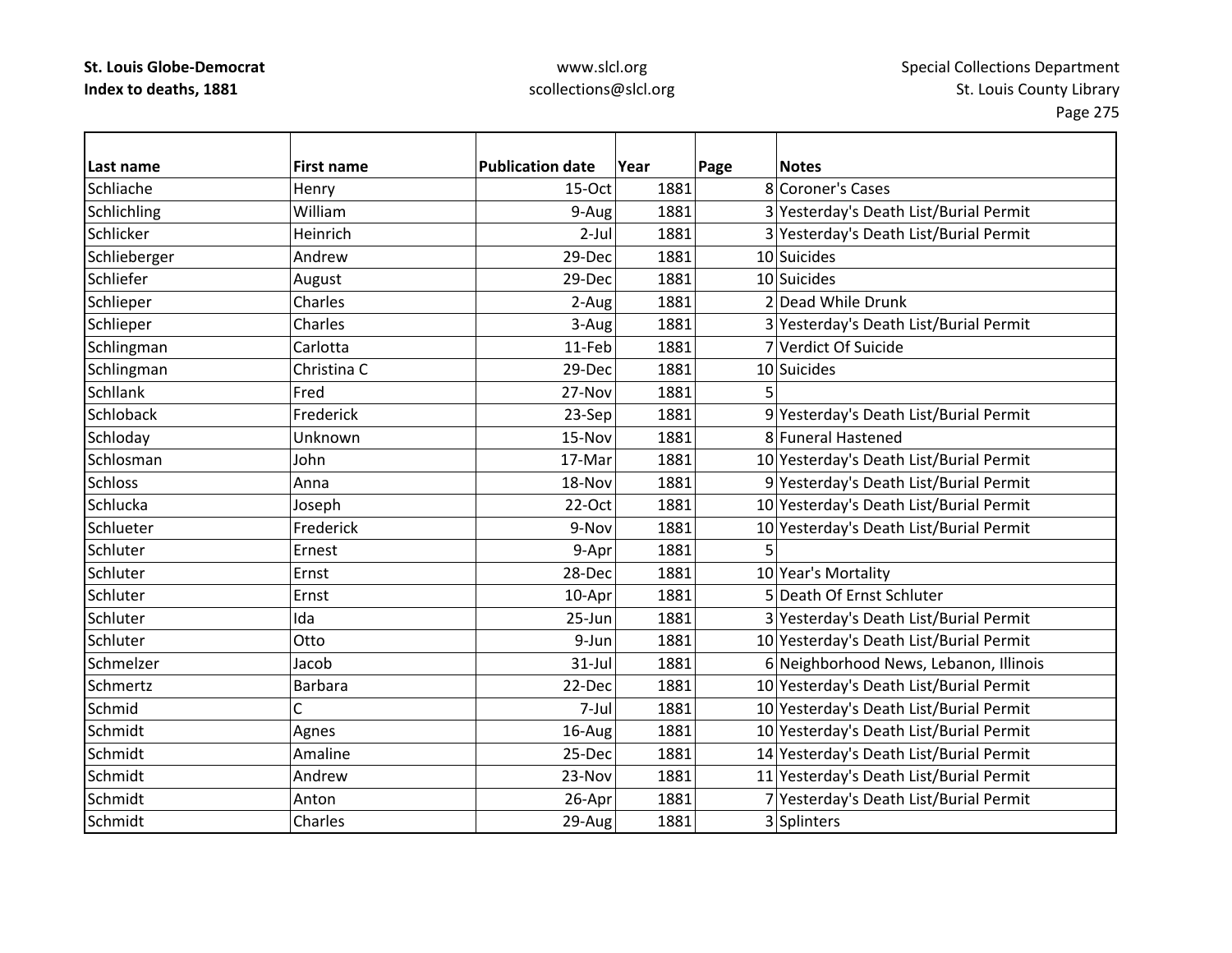| Last name     | <b>First name</b>   | <b>Publication date</b> | Year | Page | <b>Notes</b>                            |
|---------------|---------------------|-------------------------|------|------|-----------------------------------------|
| Schmidt       | David C             | 15-Dec                  | 1881 |      | 9 Yesterday's Death List/Burial Permit  |
| Schmidt       | Elizabeth           | $11$ -Jun               | 1881 |      | 9 Yesterday's Death List/Burial Permit  |
| Schmidt       | Emma                | 25-Jun                  | 1881 |      | 3 Yesterday's Death List/Burial Permit  |
| Schmidt       | Frank               | 5-Feb                   | 1881 |      | 6 Strewn By Steam                       |
| Schmidt       | Frank               | 27-Jan                  | 1881 |      | 10 Yesterday's Death List/Burial Permit |
| Schmidt       | Frank, Mrs          | 14-Aug                  | 1881 |      | 6 Splinters                             |
| Schmidt       | Fred                | 8-Sep                   | 1881 |      | 10 Yesterday's Death List/Burial Permit |
| Schmidt       | Fred                | 14-Oct                  | 1881 |      | 3 Yesterday's Death List/Burial Permit  |
| Schmidt       | Fred, Mrs           | 15-Aug                  | 1881 |      | 3 Splinters                             |
| Schmidt       | Frieda              | 23-Aug                  | 1881 |      | 7 Yesterday's Death List/Burial Permit  |
| Schmidt       | Geo                 | 9-Jun                   | 1881 |      | 10 Yesterday's Death List/Burial Permit |
| Schmidt       | Henry               | 11-Nov                  | 1881 |      | 10 Yesterday's Death List/Burial Permit |
| Schmidt       | John                | 5-Feb                   | 1881 |      | 6 Strewn By Steam                       |
| Schmidt       | John                | 29-Sep                  | 1881 |      | 2 Inquiry From Abroad                   |
| Schmidt       | John                | 13-Dec                  | 1881 |      | 3 Locals In Brief                       |
| Schmidt       | Josephine           | 25-Jun                  | 1881 |      | 3 Yesterday's Death List/Burial Permit  |
| Schmidt       | Louis               | 4-Dec                   | 1881 |      | 4 Pest House                            |
| Schmidt       | Louis               | 10-Dec                  | 1881 |      |                                         |
| Schmidt       | Louise              | 7-Jul                   | 1881 |      | 10 Yesterday's Death List/Burial Permit |
| Schmidt       | Maria               | 14-Aug                  | 1881 |      | 16 Yesterday's Death List/Burial Permit |
| Schmidt       | Martha              | 28-Oct                  | 1881 |      | 8 Yesterday's Death List/Burial Permit  |
| Schmidt       | Robert              | 22-Jul                  | 1881 |      | 8 Tramp Or A Count                      |
| Schmidt       | Robert              | 8-Nov                   | 1881 |      | 11 Yesterday's Death List/Burial Permit |
| Schmiederkamp | Anna                | $26$ -Jul               | 1881 |      | 10 Yesterday's Death List/Burial Permit |
| Schmier       | Emma                | 16-Aug                  | 1881 |      | 10 Yesterday's Death List/Burial Permit |
| Schmit        | <b>Fannie Marie</b> | 3-Sep                   | 1881 |      | 6 Allen's Grove Suicide                 |
| Schmit        | Ludwig              | 28-Oct                  | 1881 |      | 8 Yesterday's Death List/Burial Permit  |
| Schmitt       | Francis             | 26-Aug                  | 1881 |      | 3 Coroner's Work                        |
| Schmitt       | Francis             | 26-Aug                  | 1881 |      | 8 Yesterday's Death List/Burial Permit  |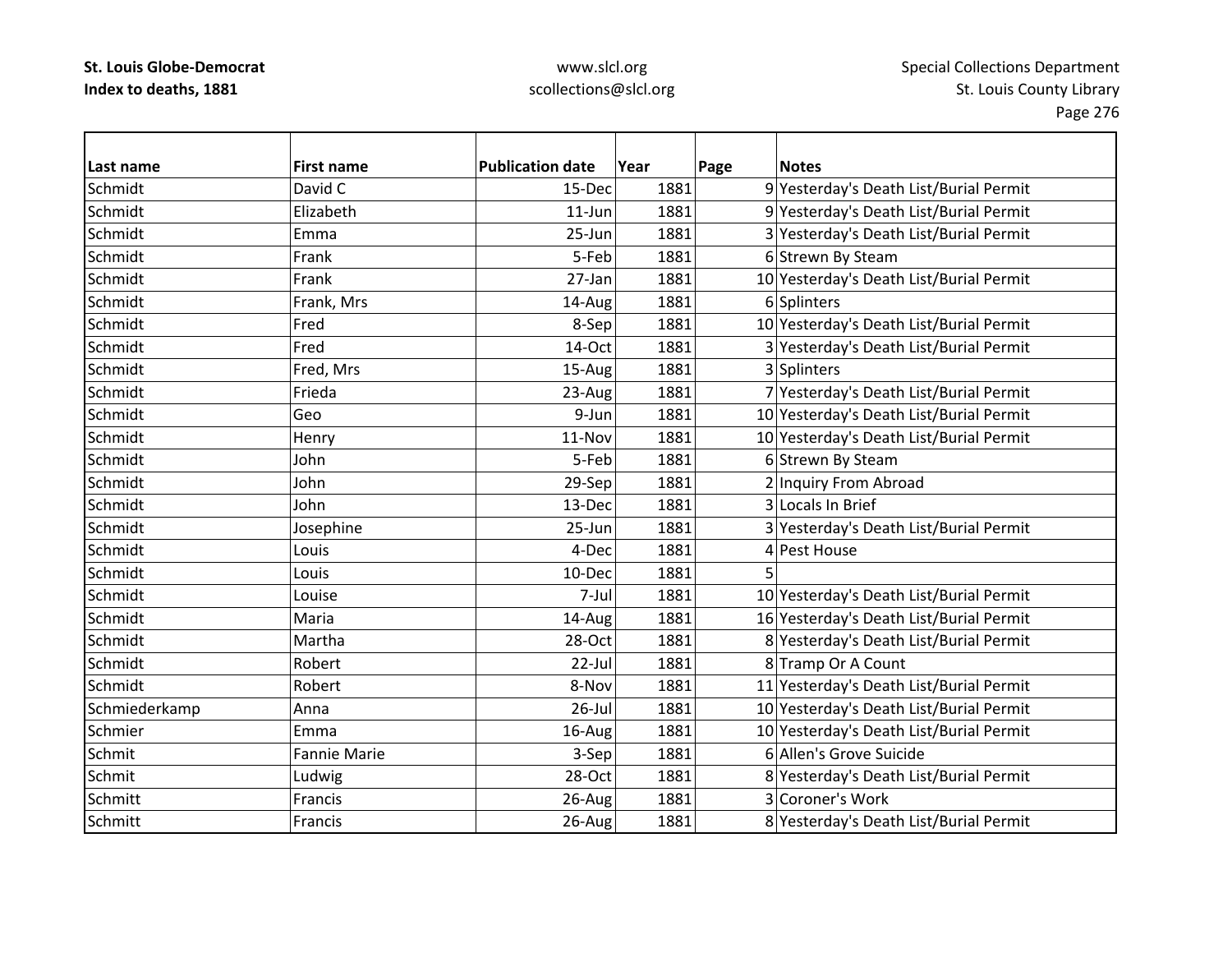### www.slcl.org scollections@slcl.org

**Last nameFirst name Publication date date Year Page Notes Schmitt** Herny 1981 1881 1881 10 Yesterday's Death List/Burial Permit **Schmitt**  Ida25-Sep 1881 15 Yesterday's Death List/Burial Permit **Schmitt**  Jacob14-Jul 1881 10 Yesterday's Death List/Burial Permit **Schmitt**  John12-Dec 1881 5 Schmitt John13-Dec 1881 10 Yesterday's Death List/Burial Permit **Schmitt**  Katherine7-Sep 1881 7 Yesterday's Death List/Burial Permit **Schmitt**  Lena $6$ -Oct 1881 12 Yesterday's Death List/Burial Permit **Schmitt**  Wm30-Aug 1881 6 Splinters Schmutz John19‐Oct 1881 3 Suburban News, Belleville **Schnaider**  $\vert$  1881  $\vert$  29-Nov  $\vert$  1881  $\vert$  5 **Schnaider** r |Joseph | 25-Oct | 1881 | 5 **Schnaider** Joseph 26-Nov 1881 6 Local In Brief **Schnaider** Joseph 1881 1881 13 Preparations For The Schnaider Obsequies **Schnaider**  Joseph 9‐Dec 1881 5 Funeral Notice **Schnaider** Joseph 10‐Dec 1881 5 Funeral Notice **Schnaider** Joseph 11‐Dec 1881 5 Funeral Notice **Schnaider**  Joseph 12‐Dec 1881 8 Earth To Earth **Schnaider** Joseph 28‐Dec 1881 10 Year's Mortality **Schnaider** Joseph, Sr  $26-Oct$  1881 5 SchnaiderJoseph, Sr  $27-Oct$  1881 5 **Schnaider**  Minnie11-Jan 1881 8 Yesterday's Death List/Burial Permit Schnapp August August 19‐Jul 1881 10 Death Register Schneddig Emma 24‐Dec 1881 12 Yesterday's Death List/Burial Permit Schneeberger Andreas Andreas Andreas Andreas **6**–Jul 1881 10 Yesterday's Death List/Burial Permit Schneeberger Andrew J 5‐Jul 1881 8 Strangled With A Rope SchneiderAdolph 17-Nov 1881 10 Death By Cerebral Apoplexy **Schneider** Albert 1961 1981 1-Jul 1881 7 Yesterday's Death List/Burial Permit **Schneider** Barney 20–Sep 1881 10 Yesterday's Death List/Burial Permit **Schneider** Henrietta J 22-Dec 1881 10 Yesterday's Death List/Burial Permit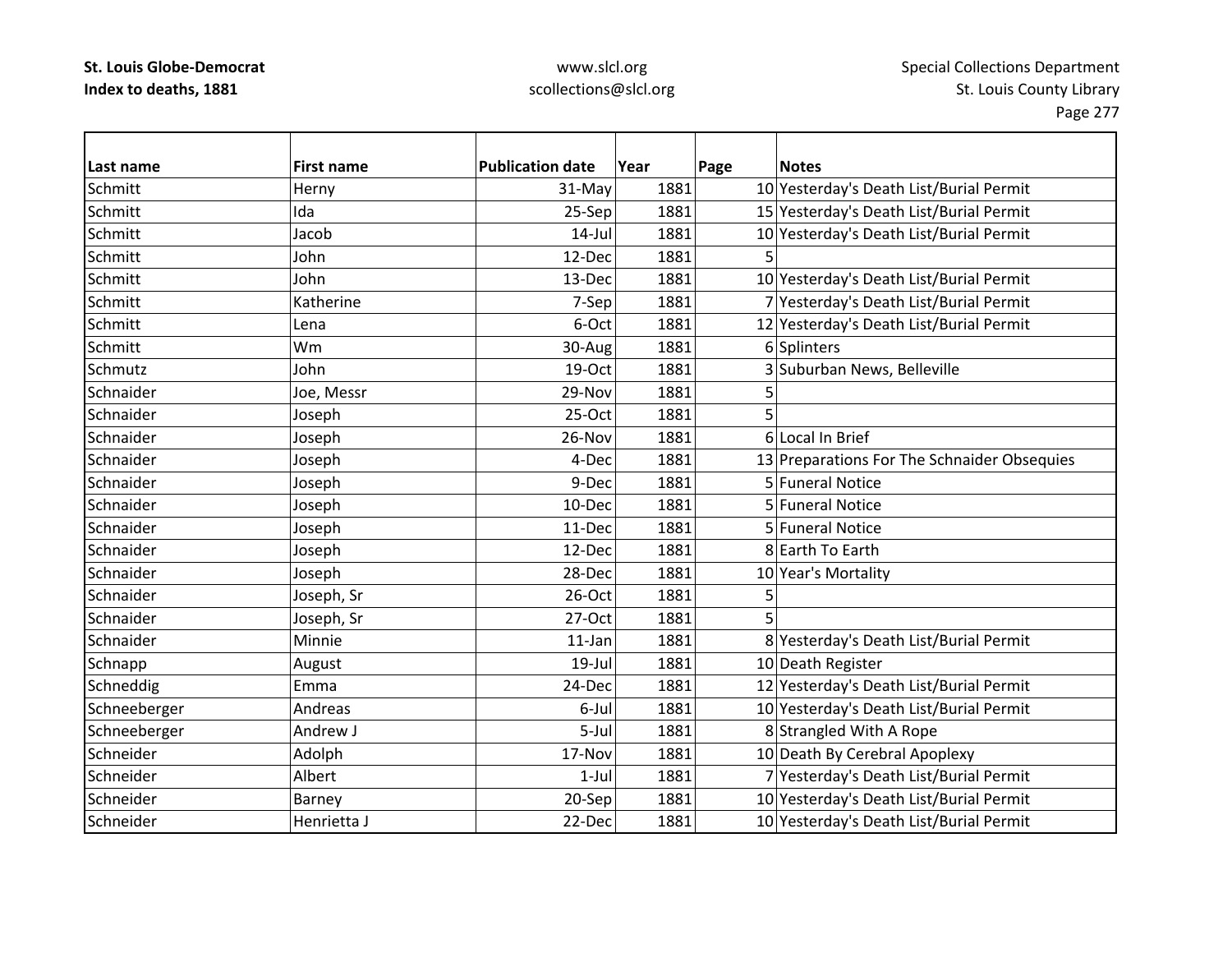| Last name  | <b>First name</b> | <b>Publication date</b> | Year | Page | <b>Notes</b>                            |
|------------|-------------------|-------------------------|------|------|-----------------------------------------|
| Schneider  | Louis             | 28-Dec                  | 1881 |      | 10 Yesterday's Death List/Burial Permit |
| Schneider  | Louise            | $22$ -Jul               | 1881 |      | 10 Yesterday's Death List/Burial Permit |
| Schneider  | Maximillian       | 2-Apr                   | 1881 |      | 9 Yesterday's Death List/Burial Permit  |
| Schneider  | Otto              | $14$ -Jul               | 1881 |      | 10 Yesterday's Death List/Burial Permit |
| Schneider  | Rudolph           | 8-Jul                   | 1881 |      | 10 Yesterday's Death List/Burial Permit |
| Schneider  | Rudolph, Mr       | 16-Nov                  | 1881 |      | 3 Drank Coffee And Fell Dead            |
| Schneider  | Rudolph, Mr       | 17-Nov                  | 1881 |      | 10 Yesterday's Death List/Burial Permit |
| Schneider  | Willie            | 2-Mar                   | 1881 |      | 3 Boy's Suicide                         |
| Schneider  | Willie R          | 18-Apr                  | 1881 | 5    |                                         |
| Schneider  | Wm F              | 19-Apr                  | 1881 | 10   |                                         |
| Schnelle   | Christopher H     | 4-Sep                   | 1881 | 5    |                                         |
| Schnelle   | Christopher H     | 6-Sep                   | 1881 |      | 7 Yesterday's Death List/Burial Permit  |
| Schnellman | Eva               | 7-Jul                   | 1881 |      | 10 Yesterday's Death List/Burial Permit |
| Schnetzler | Aloys             | 2-Jun                   | 1881 |      | 10 Yesterday's Death List/Burial Permit |
| Schnur     | Dickey            | 10-Aug                  | 1881 |      | 7 Yesterday's Death List/Burial Permit  |
| Schob      | Emilie            | 9-Mar                   | 1881 |      | 7 Yesterday's Death List/Burial Permit  |
| Schockey   | John              | 3-Oct                   | 1881 |      | 7 Death Of Assistant Chief Schockey     |
| Schockey   | John W            | 29-Sep                  | 1881 |      | 2 Shock To Schockey                     |
| Schockey   | John W            | 3-Oct                   | 1881 | 5    |                                         |
| Schockey   | John W            | 5-Oct                   | 1881 |      | 7 Dead Fireman                          |
| Schoedel   | Christiana        | 18-Feb                  | 1881 |      | 8 Yesterdays' Death List/Burial Permit  |
| Schoeh     | Isaac             | $12$ -Jul               | 1881 |      | 3 Yesterday's Death List/Burial Permit  |
| Schoemehl  | Carl A            | 29-Nov                  | 1881 |      | 10 Yesterday's Death List/Burial Permit |
| Schoemehl  | Elise             | 19-Nov                  | 1881 |      | 10 Yesterday's Death List/Burial Permit |
| Schoemehl  | George            | 22-Nov                  | 1881 |      | 11 Yesterday's Death List/Burial Permit |
| Schoen     | Meryer, Mr        | 3-Mar                   | 1881 | 5    |                                         |
| Schoen     | Meyer, Mr         | 2-Mar                   | 1881 |      |                                         |
| Schoenbeck | Hattie            | $10$ -Jul               | 1881 |      | 8 Yesterday's Death List/Burial Permit  |
| Schoerer   | Mathilde          | 3-Aug                   | 1881 |      | 3 Yesterday's Death List/Burial Permit  |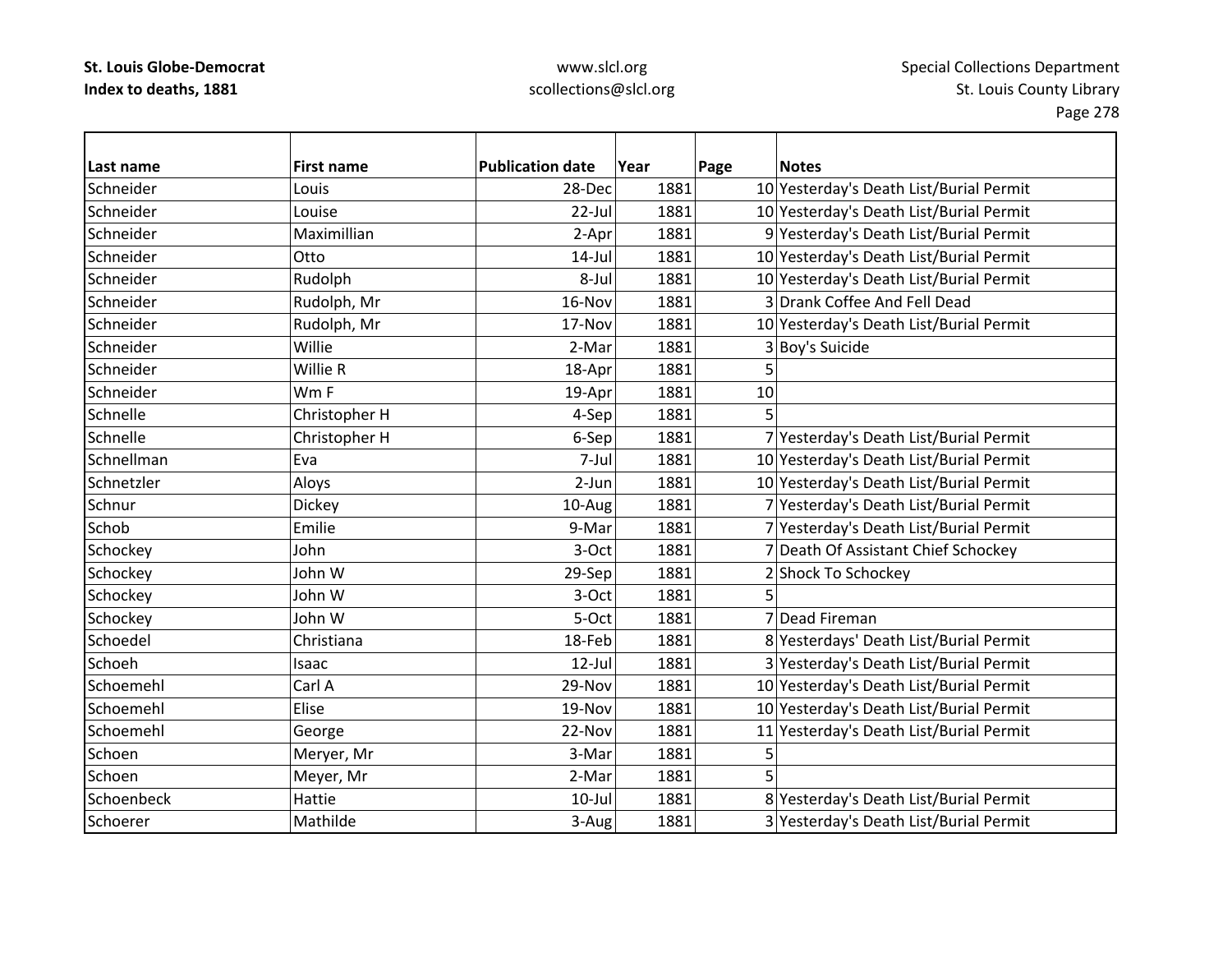| Last name       | <b>First name</b>  | <b>Publication date</b> | Year | Page           | <b>Notes</b>                            |
|-----------------|--------------------|-------------------------|------|----------------|-----------------------------------------|
| Scholl          | Caroline           | 20-May                  | 1881 |                | 3 Cruel Parents                         |
| Scholl          | Louise             | 6-Sep                   | 1881 |                | 7 Yesterday's Death List/Burial Permit  |
| Scholl          | Mabel              | $13$ -Jul               | 1881 |                | 8 Yesterday's Death List/Burial Permit  |
| Scholl          | Wm                 | 16-Dec                  | 1881 |                | 10 Yesterday's Death List/Burial Permit |
| Scholler        | Edward             | 28-Jun                  | 1881 |                | 10 Yesterday's Death List/Burial Permit |
| Schonell        | Anna               | 7-Apr                   | 1881 |                | 8 Yesterday's Death List/Burial Permit  |
| Schoo           | George             | 18-Mar                  | 1881 |                | 10 Yesterday's Death List/Burial Permit |
| Schording       | Fredrica           | 16-Apr                  | 1881 |                | 12 Yesterday's Death List/Burial Permit |
| Schott          | Christine          | 30-Jan                  | 1881 |                | 13 Yesterdays' Death List/Burial Permit |
| Schott          | Unknown, Mr        | 30-Apr                  | 1881 |                | 6 St Louis In Splinters                 |
| Schottmueller   | Wm                 | 22-Dec                  | 1881 |                | 10 Yesterday's Death List/Burial Permit |
| <b>Schrack</b>  | Eva                | 7-Sep                   | 1881 |                | 7 Yesterday's Death List/Burial Permit  |
| Schrader        | Albert             | $26$ -Jul               | 1881 |                | 10 Yesterday's Death List/Burial Permit |
| Schrader        | Charlie            | 28-Sep                  | 1881 |                | 12 Yesterday's Death List/Burial Permit |
| Schrader        | Henry              | 3-Aug                   | 1881 | $\overline{3}$ | Yesterday's Death List/Burial Permit    |
| Schrader        | Jacob A A Christen | 27-Aug                  | 1881 | 5              |                                         |
| Schrader        | Jacob A A Christen | 28-Aug                  | 1881 | 5              |                                         |
| Schrader        | Willie             | 7-Aug                   | 1881 | 5              |                                         |
| Schrader        | Willie             | 9-Aug                   | 1881 |                | 3 Yesterday's Death List/Burial Permit  |
| Schradner       | Rose               | 11-Aug                  | 1881 |                | 3 Yesterday's Death List/Burial Permit  |
| <b>Schreies</b> | Nicholas           | 7-Jul                   | 1881 |                | 10 Yesterday's Death List/Burial Permit |
| Schreiner       | Tecie Regina       | 30-Mar                  | 1881 |                |                                         |
| Schroeder       | Catherina          | 11-Mar                  | 1881 |                | 10 Yesterday's Death List/Burial Permit |
| Schroeder       | Ernest F           | 11-Dec                  | 1881 |                | 20 Yesterday's Death List/Burial Permit |
| Schroeder       | H <sub>D</sub>     | 2-Nov                   | 1881 |                | 7 Neighborhood News, Belleville         |
| Schroeder       | Henry              | $21$ -Jan               | 1881 |                | 3 Yesterdays' Death List/Burial Permit  |
| Schroeder       | Lillie             | 20-Aug                  | 1881 |                | 9 Yesterday's Death List/Burial Permit  |
| Schroeimp       | Wm                 | 17-Jul                  | 1881 |                | 11 Days Of Death                        |
| Schroepper      | Henry J            | 9-Mar                   | 1881 |                | 7 Yesterday's Death List/Burial Permit  |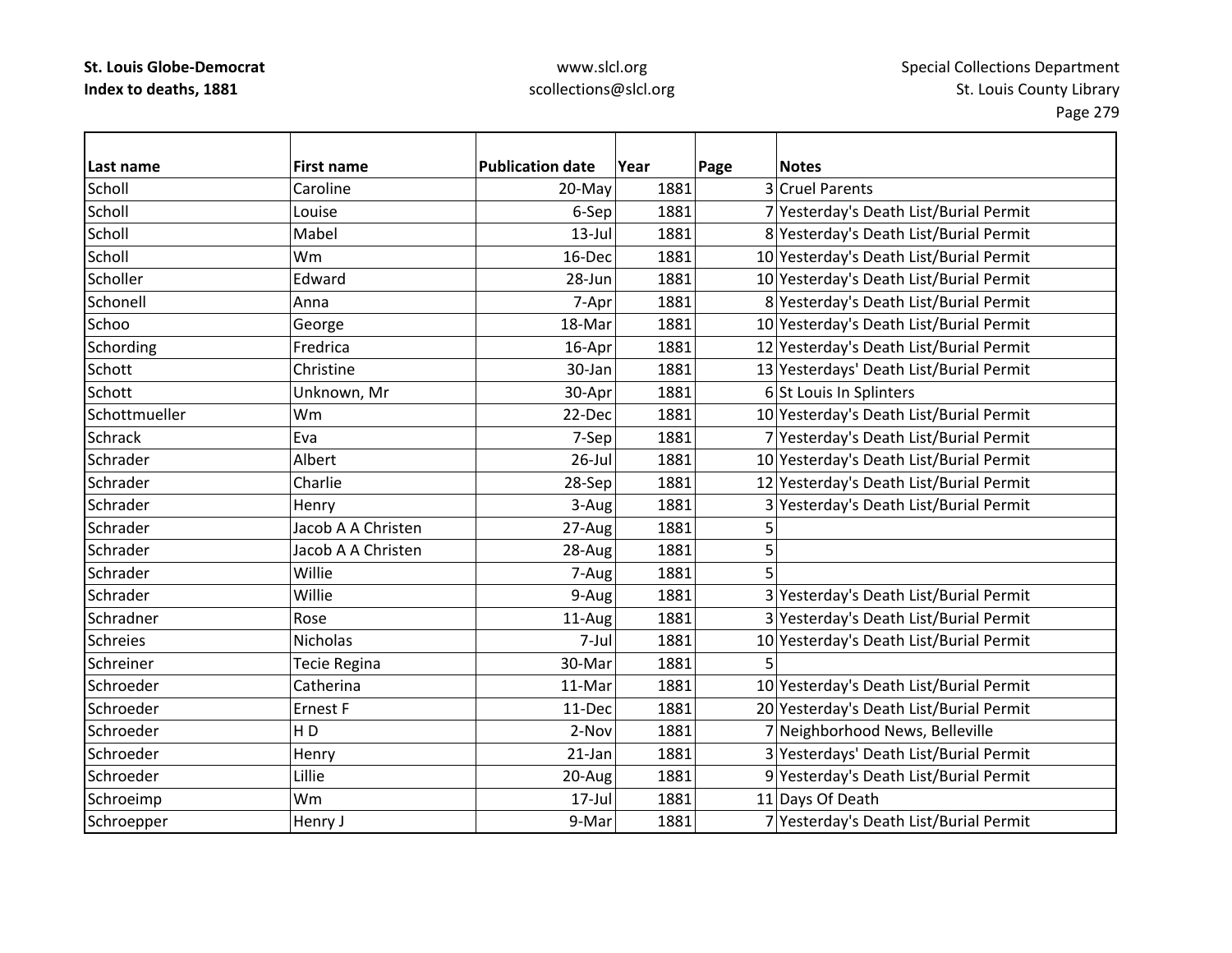| Last name      | <b>First name</b> | <b>Publication date</b> | Year | Page | <b>Notes</b>                            |
|----------------|-------------------|-------------------------|------|------|-----------------------------------------|
| Schrumph       | Frederick         | 7-Apr                   | 1881 |      | 8 Yesterday's Death List/Burial Permit  |
| Schubach       | Fred              | 19-Nov                  | 1881 |      | 10 Department Notes                     |
| Schuback       | Fred              | 19-Nov                  | 1881 |      | 10 Yesterday's Death List/Burial Permit |
| Schuchmann     | Otillie           | 29-Jan                  | 1881 | 5    |                                         |
| Schuchmann     | Ottilie           | 30-Jan                  | 1881 | 5    |                                         |
| Schuckman      | Hermine Ottilie   | 30-Jan                  | 1881 |      | 13 Yesterdays' Death List/Burial Permit |
| <b>Schucks</b> | John              | 25-Jan                  | 1881 |      | 8 Yesterdays' Death List/Burial Permit  |
| Schuellmann    | Xavier            | 9-Aug                   | 1881 |      | 3 Yesterday's Death List/Burial Permit  |
| Schuer         | Maria             | 2-Aug                   | 1881 |      | 3 Yesterday's Death List/Burial Permit  |
| Schuerman      | Charles           | 22-Feb                  | 1881 |      | 8 Friday Night's Suicide Identified     |
| Schuermann     | Margareth         | 4-Oct                   | 1881 |      | 10 Yesterday's Death List/Burial Permit |
| Schueter       | Amalia B          | 24-Dec                  | 1881 |      | 12 Yesterday's Death List/Burial Permit |
| Schuhmacher    | Julia S           | 27-Nov                  | 1881 |      | 11 Yesterday's Death List/Burial Permit |
| Schulenburg    | Eliza             | 2-Nov                   | 1881 | 5.   |                                         |
| Schuler        | Ferden            | 10-Apr                  | 1881 |      | 16 Two Inquests                         |
| Schuler        | Theodore          | 10-Apr                  | 1881 |      | 11 Yesterday's Death List/Burial Permit |
| Schuller       | Christopher       | $2-Jul$                 | 1881 |      | 3 Yesterday's Death List/Burial Permit  |
| Schuller       | John (Child Of)   | 14-Oct                  | 1881 |      | 3 Yesterday's Death List/Burial Permit  |
| Schulte        | Geo H             | 30-Jul                  | 1881 |      | 8 Yesterday's Death List/Burial Permit  |
| Schulte        | Mary              | 28-Jun                  | 1881 |      | 10 Yesterday's Death List/Burial Permit |
| Schulte        | Phillipp          | $1-Jul$                 | 1881 |      | 7 Yesterday's Death List/Burial Permit  |
| Schulte        | Rose              | 29-Jul                  | 1881 |      | 7 Yesterday's Death List/Burial Permit  |
| Schulter       | George            | 25-Dec                  | 1881 |      | 14 Yesterday's Death List/Burial Permit |
| Schultz        | <b>Bertha</b>     | $16$ -Jul               | 1881 |      | 8 Municipal Matters                     |
| Schultz        | Elizabeth         | 5-Apr                   | 1881 | 5    |                                         |
| Schultz        | Henry             | 9-Aug                   | 1881 |      | 3 Yesterday's Death List/Burial Permit  |
| Schultz        | Mena              | 18-Jan                  | 1881 |      | 10 Yesterdays' Death List/Burial Permit |
| Schultz        | Wm                | 22-Mar                  | 1881 | 5    |                                         |
| Schulz         | Chas              | 26-Jul                  | 1881 |      | 10 Yesterday's Death List/Burial Permit |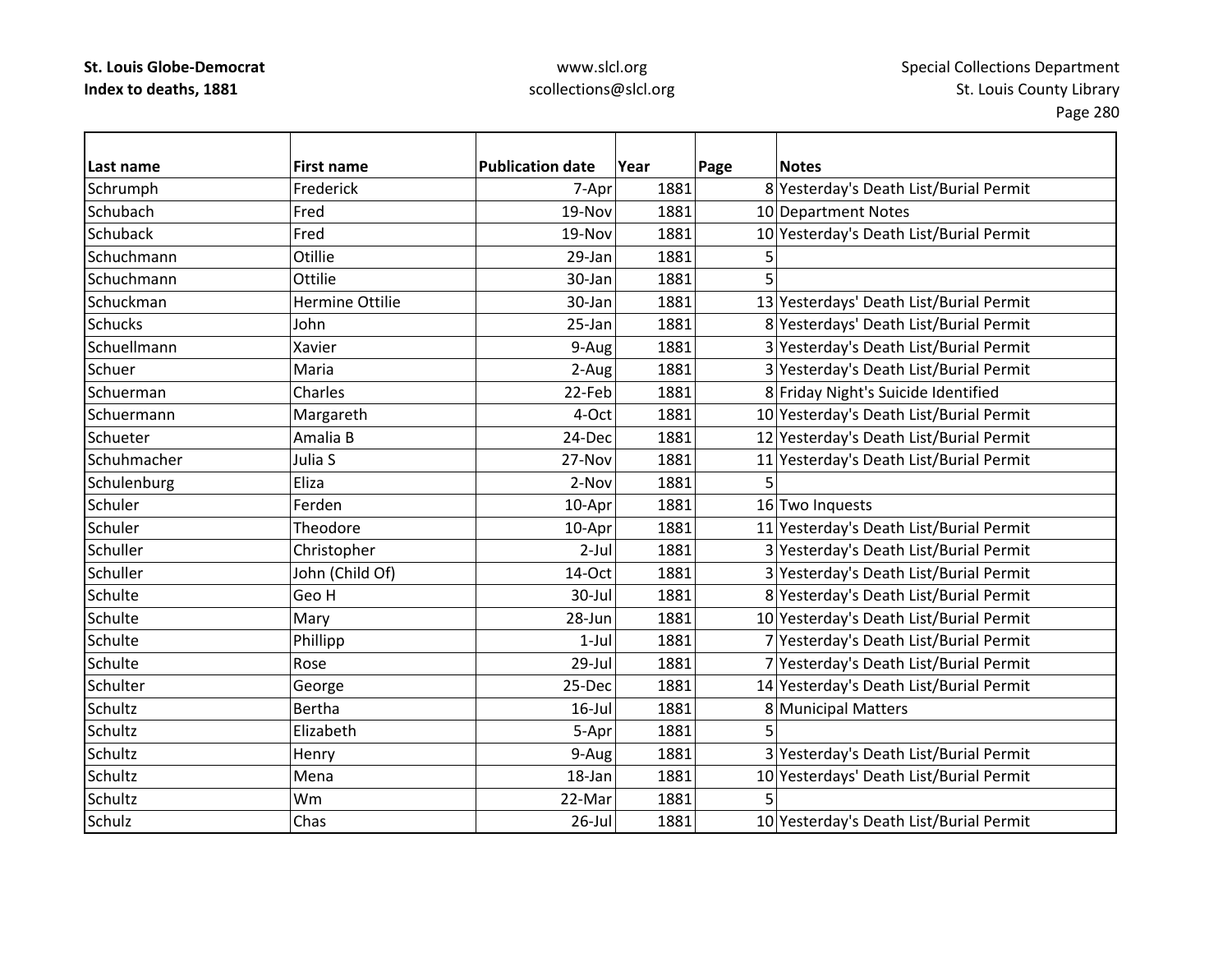| Last name      | <b>First name</b> | <b>Publication date</b> | Year | Page | <b>Notes</b>                            |
|----------------|-------------------|-------------------------|------|------|-----------------------------------------|
| Schulz         | Louis             | 17-Aug                  | 1881 |      | 8 Yesterday's Death List/Burial Permit  |
| Schulze        | Elizabeth         | 25-Feb                  | 1881 |      | 7 Yesterdays' Death List/Burial Permit  |
| Schumacher     | Diedrich          | 24-Apr                  | 1881 | 5    |                                         |
| Schumacher     | Diedrich          | 25-Apr                  | 1881 | 5    |                                         |
| Schumacher     | Dietrick          | 23-Apr                  | 1881 | 5    |                                         |
| Schumacher     | Henry             | 23-Dec                  | 1881 |      | 10 Yesterday's Death List/Burial Permit |
| Schumake       | W, Mr             | 10-Feb                  | 1881 |      | 7 Neighborhood News, Alton, Illinois    |
| Schumaker      | Bernhard          | $10 -$ Jul              | 1881 |      | 8 Yesterday's Death List/Burial Permit  |
| Schuman        | Herman G          | 25-Feb                  | 1881 |      | 7 Yesterdays' Death List/Burial Permit  |
| Schuman        | Hermann G         | 29-Dec                  | 1881 |      | 10 Suicides                             |
| Schundt        | John H            | 6-Sep                   | 1881 |      | 7 Yesterday's Death List/Burial Permit  |
| Schuonen       | Jean              | 10-Apr                  | 1881 |      | 11 Foreign Jesse Pomeroy                |
| Schuremann     | George            | 20-Aug                  | 1881 |      | 9 Yesterday's Death List/Burial Permit  |
| Schurhols      | Wm J              | 9-Mar                   | 1881 |      | 7 Yesterday's Death List/Burial Permit  |
| Schuster       | Edward            | 18-Jun                  | 1881 |      | 7 Yesterday's Death List/Burial Permit  |
| Schut          | Christian         | 2-Mar                   | 1881 |      | 3 Yesterday's Death List/Burial Permit  |
| Schuyler       | C M, Capt         | 6-Mar                   | 1881 |      | 14 Death Of Capt Schuyler               |
| Schwabe        | Carl F            | 10-Mar                  | 1881 |      | 10 Yesterday's Death List/Burial Permit |
| Schwable       | Julius            | 23-Aug                  | 1881 |      | 7 Yesterday's Death List/Burial Permit  |
| Schwalen       | Wm                | 19-Aug                  | 1881 |      | 7 Yesterday's Death List/Burial Permit  |
| Schwardt       | John              | 9-Nov                   | 1881 |      | 10 Yesterday's Death List/Burial Permit |
| Schwartz       | Augusta           | $16$ -Jan               | 1881 |      | 8 Sat On By The Coroner                 |
| Schwartz       | Augusta, Miss     | $16$ -Jan               | 1881 |      |                                         |
| Schwartzenbach | Geo               | 7-Jul                   | 1881 |      | 10 Yesterday's Death List/Burial Permit |
| Schwartzenbach | George            | 4-Jul                   | 1881 |      | 3 Splinters                             |
| Schwartzenback | George            | 6-Jul                   | 1881 |      | 3 Splinters                             |
| Schwarz        | Christine         | 28-Sep                  | 1881 |      | 12 Yesterday's Death List/Burial Permit |
| Schwatt        | Lizzie            | 17-Jun                  | 1881 |      | 3 Yesterday's Death List/Burial Permit  |
| Schwaun        | Henry (Infant Of) | 10-Dec                  | 1881 |      | 10 Yesterday's Death List/Burial Permit |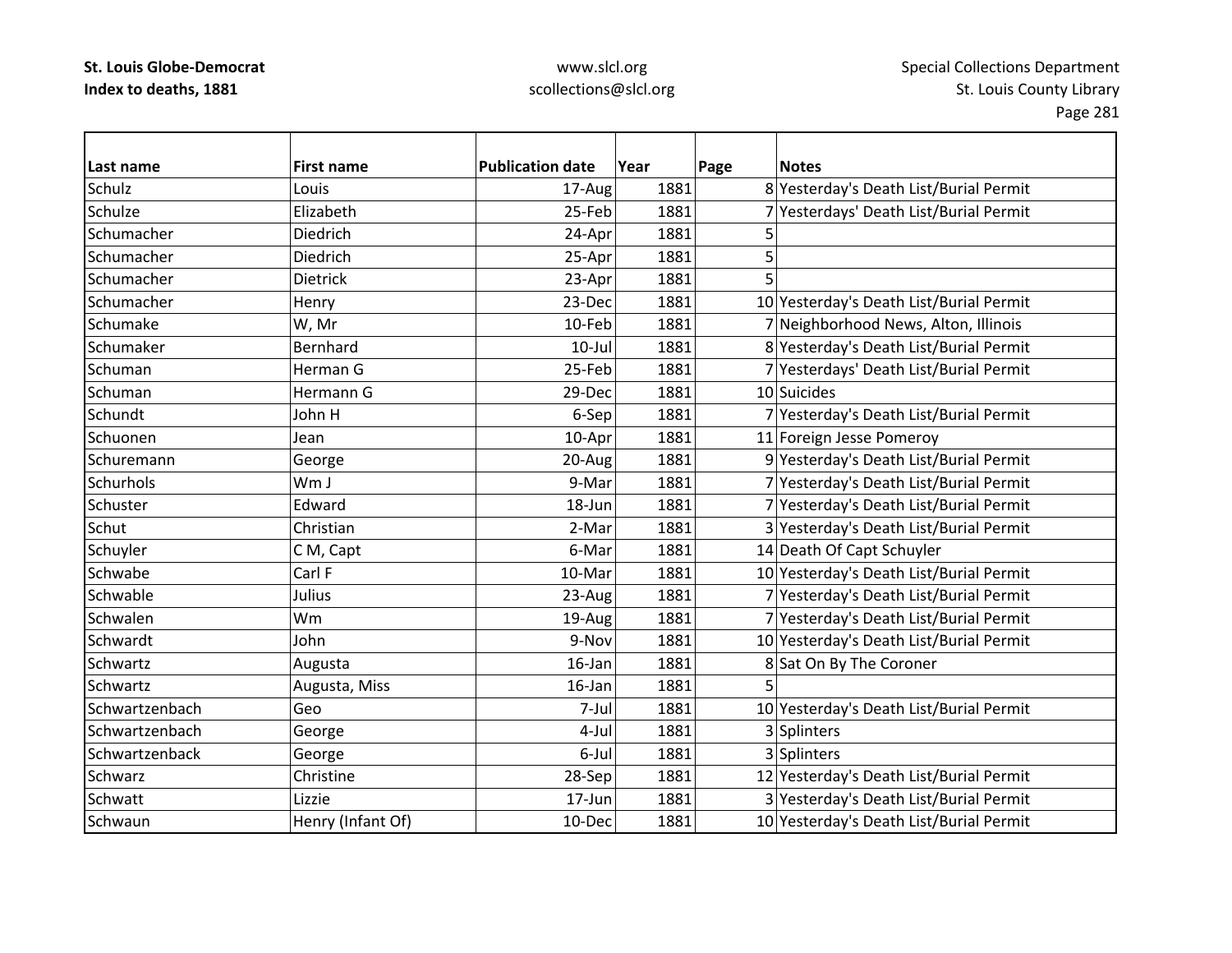| Last name      | <b>First name</b> | <b>Publication date</b> | Year | Page | <b>Notes</b>                            |
|----------------|-------------------|-------------------------|------|------|-----------------------------------------|
| Schweer        | Louise            | 12-Nov                  | 1881 |      | 10 Yesterday's Death List/Burial Permit |
| Schwenger      | Christian, Mr     | 12-Aug                  | 1881 |      | 3 Yesterday's Death List/Burial Permit  |
| Schwenker      | Rosa              | 8-Nov                   | 1881 |      | 11 Yesterday's Death List/Burial Permit |
| Schwerterbeck  | George            | $3$ -Jul                | 1881 |      | 4 Splinters                             |
| Schwoering     | Caroline          | 11-Aug                  | 1881 |      | 3 Yesterday's Death List/Burial Permit  |
| Schyltz        | Elizabeth         | 4-Apr                   | 1881 | 5    |                                         |
| Sclingmann     | Carlotta          | 10-Feb                  | 1881 |      | 6 Carlotta's Craze                      |
| Scobee         | Joanna, Mrs       | 1-Apr                   | 1881 |      |                                         |
| Scollard       | Michal            | 17-Dec                  | 1881 |      | 10 Yesterday's Death List/Burial Permit |
| Scorry         | Cordelia          | 13-Aug                  | 1881 |      | 9 Yesterday's Death List/Burial Permit  |
| Scott          | Charles           | $12$ -Jul               | 1881 |      | 3 Yesterday's Death List/Burial Permit  |
| Scott          | Edgar             | 1-Nov                   | 1881 |      | 10 Yesterday's Death List/Burial Permit |
| Scott          | George            | 27-Aug                  | 1881 |      | 9 Yesterday's Death List/Burial Permit  |
| Scott          | Isaac             | $11$ -Jun               | 1881 |      | 9 Yesterday's Death List/Burial Permit  |
| Scott          | Isaac             | $26$ -Jul               | 1881 |      | 10 Yesterday's Death List/Burial Permit |
| Scott          | James R           | $27 -$ Jul              | 1881 | 5    |                                         |
| Scott          | Jo                | 24-Aug                  | 1881 |      | 10 Yesterday's Death List/Burial Permit |
| Scott          | John R            | 27-Jul                  | 1881 |      | 7 Death of John R Scott                 |
| Scott          | John R            | 28-Jul                  | 1881 | 5    |                                         |
| Scott          | John R            | 29-Jul                  | 1881 |      | 7 Yesterday's Death List/Burial Permit  |
| Scott          | John R            | 28-Dec                  | 1881 |      | 10 Year's Mortality                     |
| Scott          | Leon              | 28-Jun                  | 1881 |      | 10 Yesterday's Death List/Burial Permit |
| Scott          | Matilda, Mrs      | 22-Jun                  | 1881 |      | 7 Neighborhood News, Alton              |
| Scott          | Richard           | 27-Apr                  | 1881 |      | 7 Yesterday's Death List/Burial Permit  |
| Scott          | Thornton          | 19-Jun                  | 1881 |      | 9 Yesterday's Death List/Burial Permit  |
| Scudder        | Catharine H       | $17$ -Jul               | 1881 | 5    |                                         |
| Scullen        | John              | 5-May                   | 1881 |      | 4 Fatal Accident                        |
| <b>Scullin</b> | John              | 27-Jan                  | 1881 |      | 6 Neighborhood News, East St. Louis     |
| Scully         | Irena             | 5-Nov                   | 1881 |      | 10 Yesterday's Death List/Burial Permit |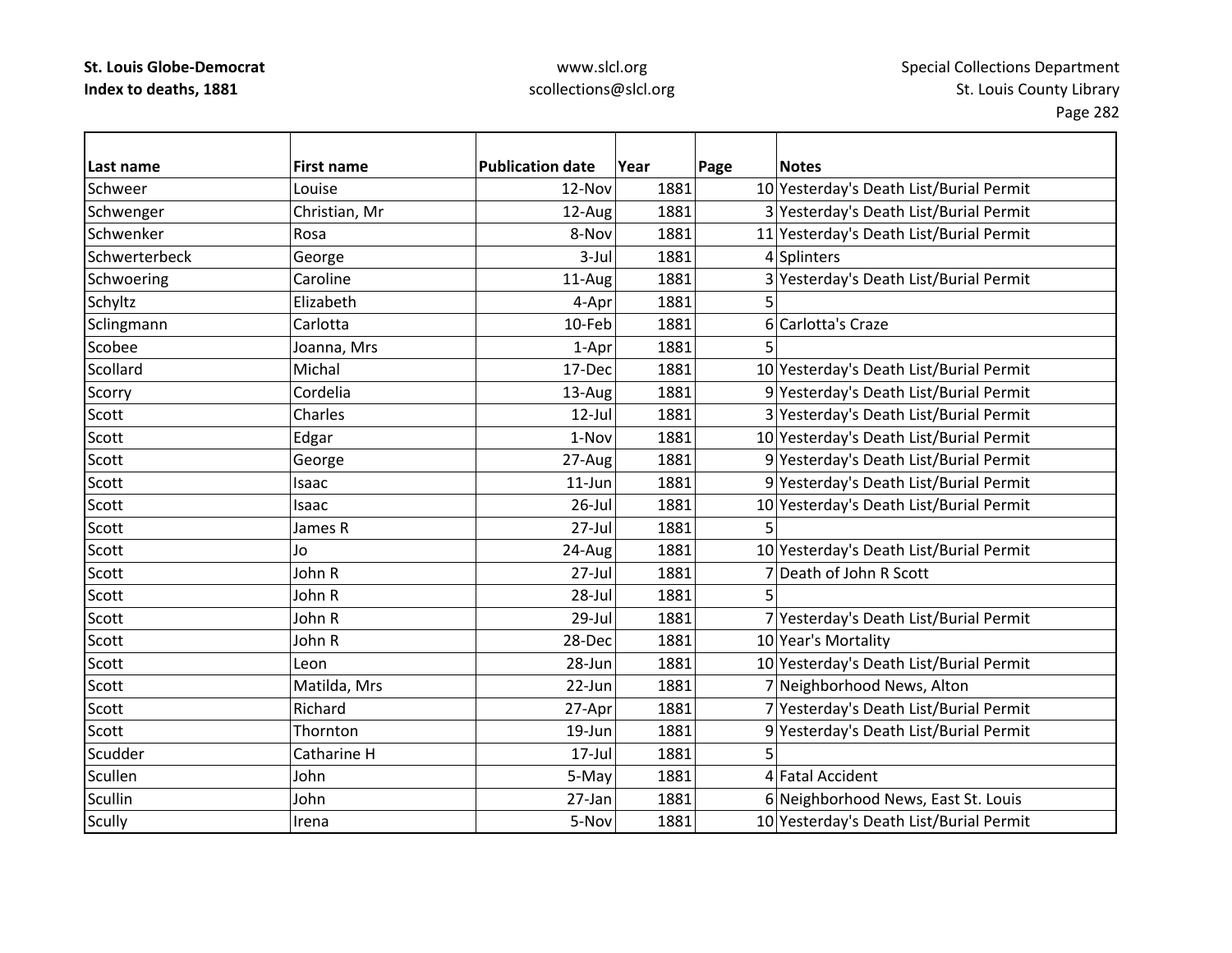| Last name    | <b>First name</b>    | <b>Publication date</b> | Year | Page | <b>Notes</b>                            |
|--------------|----------------------|-------------------------|------|------|-----------------------------------------|
| Scully       | Irena Alphonsa       | 4-Nov                   | 1881 | 5    |                                         |
| Scully       | John                 | 13-Dec                  | 1881 |      | 10 Yesterday's Death List/Burial Permit |
| Seagrave     | Mary                 | 5-Nov                   | 1881 |      | 10 Yesterday's Death List/Burial Permit |
| Seal         | Mildred E            | 4-May                   | 1881 |      | 3 Yesterday's Death List/Burial Permit  |
| Seal         | Mildred E            | 4-May                   | 1881 |      | 5 Yesterday's Death List/Burial Permit  |
| Seargent     | Edward               | 28-Sep                  | 1881 |      | 12 Yesterday's Death List/Burial Permit |
| <b>Sears</b> | E B, Major           | 3-Sep                   | 1881 |      | 7 Major E B Sears                       |
| Searsedl     | Katharine            | $21$ -Jun               | 1881 |      | 3 Yesterday's Death List/Burial Permit  |
| Seawell      | Bartholomew          | 25-May                  | 1881 |      | 6 Yesterday's Death List/Burial Permit  |
| Sebastian    | Eva                  | 8-Sep                   | 1881 |      | 10 Yesterday's Death List/Burial Permit |
|              | Hubertos (Infant Of) |                         |      |      |                                         |
| Sebatten     | Sebatten             | 2-Dec                   | 1881 |      | 10 Yesterday's Death List/Burial Permit |
| Seckel       | Margaret             | 2-Aug                   | 1881 |      | 3 Yesterday's Death List/Burial Permit  |
| Seebeck      | Lena                 | 2-Apr                   | 1881 |      | 9 Yesterday's Death List/Burial Permit  |
| Seebeck      | Margaret             | 7-Apr                   | 1881 |      | 8 Yesterday's Death List/Burial Permit  |
| Seekamp      | Pearl                | 16-Aug                  | 1881 |      | 10 Yesterday's Death List/Burial Permit |
| Seel         | Maria                | 21-Oct                  | 1881 |      | 11 Yesterday's Death List/Burial Permit |
| Seeman       | Willie               | 28-Aug                  | 1881 |      | 8 Yesterday's Death List/Burial Permit  |
| Sefert       | Katherin             | 6-Jul                   | 1881 |      | 10 Yesterday's Death List/Burial Permit |
| Sefton       | Chas A               | 9-Jun                   | 1881 |      | 10 Yesterday's Death List/Burial Permit |
| Segar        | Charles              | 11-Feb                  | 1881 | 5    |                                         |
| Segar        | Charles              | 12-Feb                  | 1881 |      | 6 Yesterdays' Death List/Burial Permit  |
| Seger        | Carl                 | $21$ -Jul               | 1881 |      | 10 Yesterday's Death List/Burial Permit |
| Segler       | Frederick            | 10-May                  | 1881 |      | 2 Killed By A Mule                      |
| Segraves     | May Etta             | 4-Nov                   | 1881 | 5    |                                         |
| Segraves     | May Etta             | 5-Nov                   | 1881 | 5    |                                         |
| Seher        | Christian            | 3-Dec                   | 1881 |      | 10 Yesterday's Death List/Burial Permit |
| Seibert      | Conrad               | 25-Nov                  | 1881 |      | 3 Local In Brief                        |
| Seidel       | Emilie               | 25-Sep                  | 1881 |      | 15 Yesterday's Death List/Burial Permit |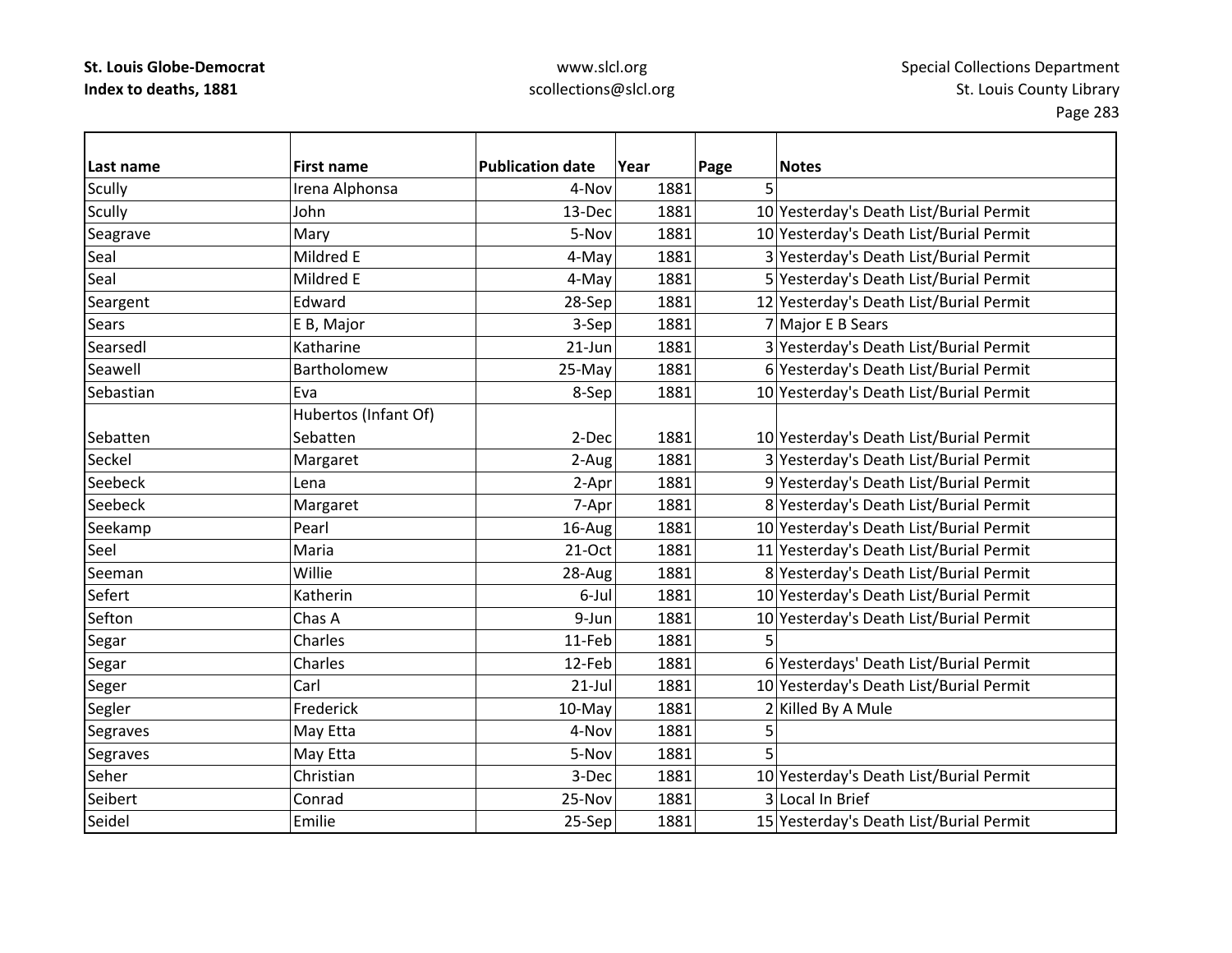| Last name      | <b>First name</b> | <b>Publication date</b> | Year | Page | <b>Notes</b>                            |
|----------------|-------------------|-------------------------|------|------|-----------------------------------------|
| Seiferd        | Wlliam J          | 4-Jun                   | 1881 |      | 7 Seiferd's Self-Cocker                 |
| Seifert        | Andrew            | 21-Dec                  | 1881 |      | 3 Small-Pox Bulletin                    |
| Seifried       | Wm                | 26-Aug                  | 1881 |      | 8 Yesterday's Death List/Burial Permit  |
| <b>Seimers</b> | Mother            | 8-Jul                   | 1881 |      | 3 St Louis In Splinters                 |
| Selby          | Emma Jane         | 9-Sep                   | 1881 |      |                                         |
| <b>Sellers</b> | BT                | 5-Feb                   | 1881 |      | 9 Yesterdays' Death List/Burial Permit  |
| Sellmeyer      | Annie             | 4-Oct                   | 1881 |      | 10 Yesterday's Death List/Burial Permit |
| Sencenich      | Sarah E           | 11-Dec                  | 1881 |      | 3 Subjects For The Coroner              |
| Senf           | Elizabeth         | 17-Nov                  | 1881 |      | 10 Yesterday's Death List/Burial Permit |
| Senn           | Gottfried         | 15-Nov                  | 1881 |      | 10 Yesterday's Death List/Burial Permit |
| Sensenbrenner  | John              | 4-Jan                   | 1881 |      | 10 Sensenbrenner's Death                |
| Sensenbrewer   | John T            | 6-Jan                   | 1881 |      | 10 Yesterday's Mortality/Burial Permit  |
| Senter         | Henry             | 16-Nov                  | 1881 |      | 10 Death Of Henry Senter                |
| Sentoris       | Henry             | 21-Dec                  | 1881 |      | 3 Mystery Of A Miser's Death            |
| Sentous        | Joseph            | 23-Nov                  | 1881 |      | 11 Yesterday's Death List/Burial Permit |
| Sepmeyer       | Charles           | 29-Jan                  | 1881 |      | 8 County Matters                        |
| Sessel         | Charles           | 6-Nov                   | 1881 |      |                                         |
| Sessel         | Charles           | 7-Nov                   | 1881 | 5    |                                         |
| Seunsenbrenner | Fredericke        | 2-Aug                   | 1881 |      | 3 Yesterday's Death List/Burial Permit  |
| Severson       | Augusta E         | 6-Feb                   | 1881 | 5    |                                         |
| Severson       | Augusta E         | 5-Feb                   | 1881 |      | 9 Yesterdays' Death List/Burial Permit  |
| Severson       | Augusta E, Mrs    | 4-Feb                   | 1881 | 5    |                                         |
| Sexton         | Agnes             | 15-Jan                  | 1881 |      | 9 Yesterdays' Death List/Burial Permit  |
| Sexton         | Catherine Allen   | 21-Oct                  | 1881 | 5    |                                         |
| Sexton         | Wells             | 5-Nov                   | 1881 |      | 15 Yesterday's Death List/Burial Permit |
| Sexton         | Wells             | 6-Nov                   | 1881 |      | 15 Yesterday's Death List/Burial Permit |
| seymour        | Maggie            | 9-Aug                   | 1881 |      | 3 Yesterday's Death List/Burial Permit  |
| Shab           | Charles           | 17-Aug                  | 1881 |      | 8 Yesterday's Death List/Burial Permit  |
| Shaefer        | Anton             | 9-Sep                   | 1881 |      | 10 Yesterday's Death List/Burial Permit |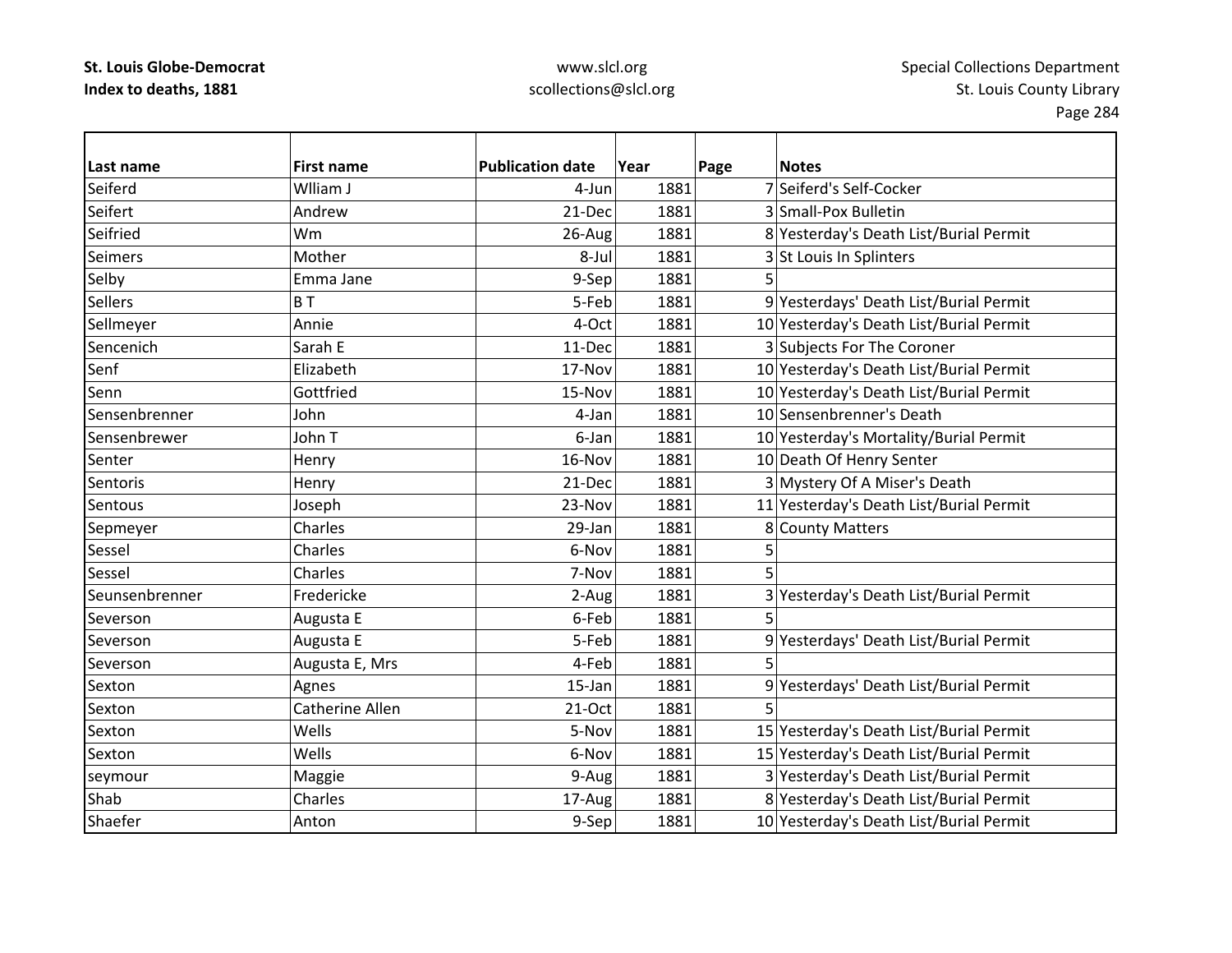| Last name         | <b>First name</b>  | <b>Publication date</b> | Year | Page | <b>Notes</b>                            |
|-------------------|--------------------|-------------------------|------|------|-----------------------------------------|
| Shaefer           | Catharine          | 19-Apr                  | 1881 | 10   |                                         |
| Shaever           | Walter             | 20-Nov                  | 1881 |      | 16 Yesterday's Death List/Burial Permit |
| <b>Shallcross</b> | Maude May          | 2-Dec                   | 1881 |      |                                         |
| Shaneielt         | Peter              | 30-Oct                  | 1881 |      | 11 Yesterday's Death List/Burial Permit |
| Shannon           | Cornelius          | 30-Jul                  | 1881 |      | 8 Yesterday's Death List/Burial Permit  |
| Shannon           | Henry              | 9-Apr                   | 1881 |      | 8 Yesterday's Death List/Burial Permit  |
| Shannon           | Mary               | 30-Aug                  | 1881 |      | 10 Yesterday's Death List/Burial Permit |
| Shannon           | Michael            | 24-Apr                  | 1881 | 5    |                                         |
| Sharkey           | Joseph             | 7-Apr                   | 1881 | 5    |                                         |
| Sharp             | Charles            | $13$ -Jul               | 1881 |      | 8 Yesterday's Death List/Burial Permit  |
| Shaughnessy       | Katie              | 30-Jun                  | 1881 |      | 10 Yesterday's Death List/Burial Permit |
| Shaw              | Alfred             | $15$ -Jul               | 1881 |      |                                         |
| Shaw              | Alfred             | $16$ -Jul               | 1881 |      | 8 Municipal Matters                     |
| Shaw              | Geo                | 27-Apr                  | 1881 |      | 7 Yesterday's Death List/Burial Permit  |
| Shaw              | George Ulamor Eric | 26-Apr                  | 1881 | 5    |                                         |
| Shaw              | George Ulamor Erle | 27-Apr                  | 1881 | 5    |                                         |
| Shaw              | J, Mr (Son Of)     | $16$ -Jul               | 1881 |      | 3 Killed By Falling From A Tree         |
| Shaw              | James              | 20-Jan                  | 1881 |      | 6 Burial Permits                        |
| Shaw              | John               | 11-Nov                  | 1881 |      | 3 Local In Brief                        |
| Shaw              | John               | 12-Nov                  | 1881 |      | 3 Locals In Brief                       |
| Shaw              | John               | 23-Nov                  | 1881 |      | 11 Yesterday's Death List/Burial Permit |
| Shaw              | Winney             | 7-Jan                   | 1881 |      | 7 Death Rate/Burial Permit              |
| Shay              | Mary               | $11$ -Jan               | 1881 |      | 8 Yesterdays' Death List/Burial Permit  |
| Shea              | Harry              | 14-Aug                  | 1881 | 5    |                                         |
| Shea              | Harry              | 14-Aug                  | 1881 |      | 16 Yesterday's Death List/Burial Permit |
| Shea              | James (Infant Of)  | 8-Dec                   | 1881 |      | 10 Yesterday's Death List/Burial Permit |
| Shea              | John               | 19-Apr                  | 1881 | 5    |                                         |
| Shea              | John               | 20-Apr                  | 1881 | 5    |                                         |
| Shea              | Joseph             | $12$ -Jul               | 1881 |      | 3 Yesterday's Death List/Burial Permit  |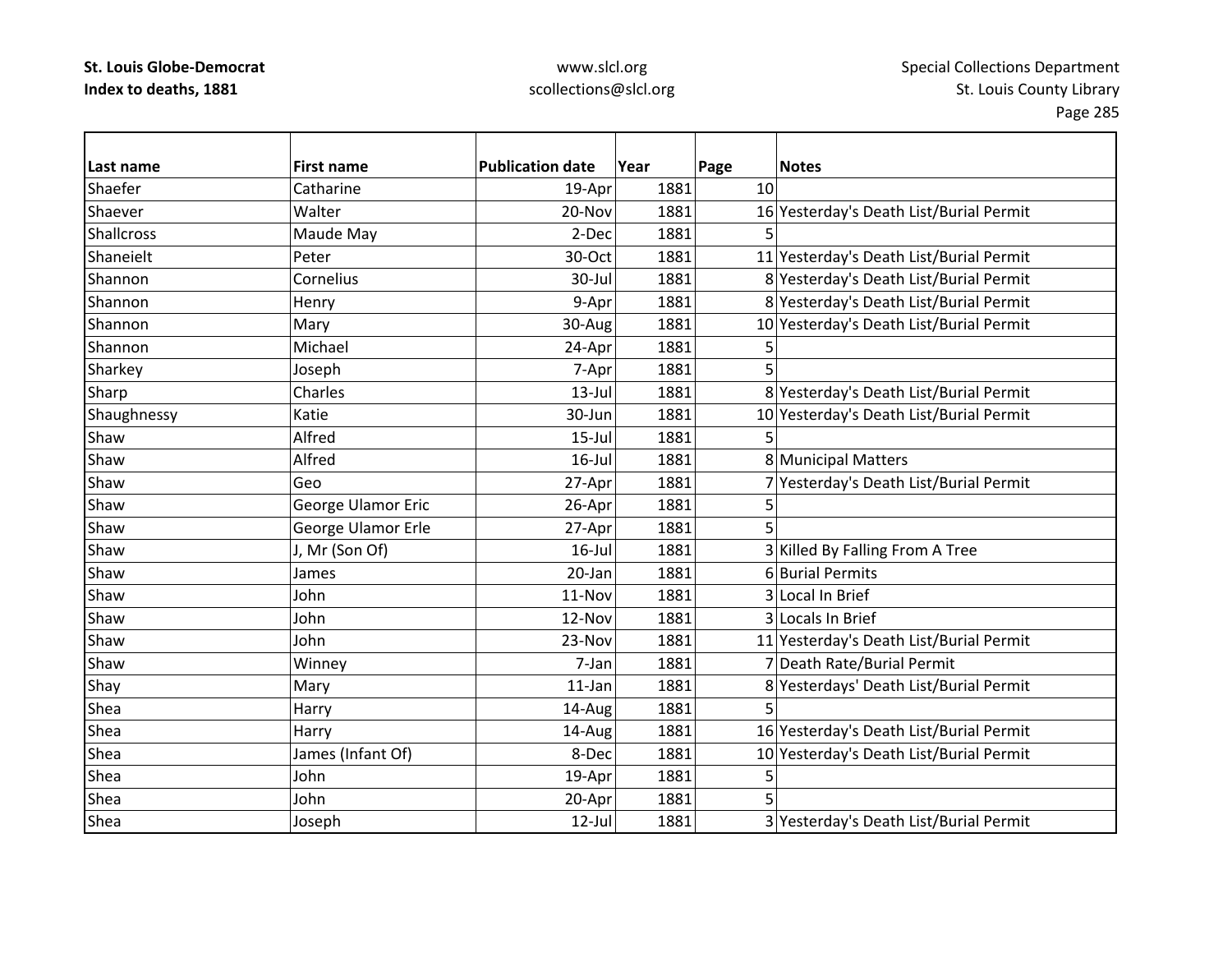| Last name | <b>First name</b> | <b>Publication date</b> | Year | Page | <b>Notes</b>                            |
|-----------|-------------------|-------------------------|------|------|-----------------------------------------|
| Shea      | Martha            | 26-Apr                  | 1881 | 5    |                                         |
| Shea      | Martin            | 25-Apr                  | 1881 | 5    |                                         |
| Shea      | Martin            | 27-Apr                  | 1881 |      | 7 Yesterday's Death List/Burial Permit  |
| Shea      | Martin            | 1-May                   | 1881 |      | 16 Yesterday's Death List/Burial Permit |
| Shea      | Mary              | 5-Mar                   | 1881 |      | 8 Yesterday's Death List/Burial Permit  |
| Shea      | Mary              | 3-Aug                   | 1881 |      | 3 Yesterday's Death List/Burial Permit  |
| Shea      | Mary              | 11-Nov                  | 1881 |      | 10 Yesterday's Death List/Burial Permit |
| Shea      | Mary              | $31$ -Jul               | 1881 |      | 8 Yesterday's Death List/Burial Permit  |
| Shea      | Mary M            | 14-Aug                  | 1881 |      | 14 Busy Over Bodies                     |
| Shea      | Mary M            | 16-Aug                  | 1881 |      | 10 Yesterday's Death List/Burial Permit |
| Shea      | Nora (Child Of)   | 26-Nov                  | 1881 |      | 10 Yesterday's Death List/Burial Permit |
| Sheahan   | Wm                | 27-Oct                  | 1881 |      | 9 Yesterday's Death List/Burial Permit  |
| Sheeham   | Cornelius         | 6-Aug                   | 1881 |      | Drowned While Bathing                   |
| Sheehan   | Catherine         | 14-Aug                  | 1881 | 5    |                                         |
| Sheehan   | Catherine         | 15-Aug                  | 1881 | 5    |                                         |
| Sheehan   | Catherine         | 16-Aug                  | 1881 | 5    |                                         |
| Sheehan   | Con               | 7-Aug                   | 1881 |      | 6 Splinters                             |
| Sheehan   | Cornelius         | 9-Aug                   | 1881 |      | 3 Yesterday's Death List/Burial Permit  |
| Sheehan   | Daniel            | $17$ -Jul               | 1881 |      | 11 Days Of Death                        |
| Sheehan   | Jeremiah (Son Of) | 8-Aug                   | 1881 |      | 3 Splinters                             |
| Sheehan   | William           | 14-Jun                  | 1881 |      | 10 Yesterday's Death List/Burial Permit |
| Sheehy    | Mattie            | 6-Jul                   | 1881 |      | 10 Yesterday's Death List/Burial Permit |
| Sheeran   | Anna              | 28-Jun                  | 1881 |      | 10 Yesterday's Death List/Burial Permit |
| Shehan    | Catherine, Mrs    | 16-Aug                  | 1881 |      | 10 Yesterday's Death List/Burial Permit |
| Shellert  | Christina         | 20-Sep                  | 1881 |      | 10 Yesterday's Death List/Burial Permit |
| Shelly    | Joseph Emmet      | 12-Mar                  | 1881 | 5    |                                         |
| Shelly    | Joseph Emmet      | 13-Mar                  | 1881 | 8    |                                         |
| Shelton   | Louisa            | 17-Apr                  | 1881 |      | 7 Yesterday's Death List/Burial Permit  |
| Shelton   | Sarah             | 8-Jun                   | 1881 |      | 7 Yesterday's Death List/Burial Permit  |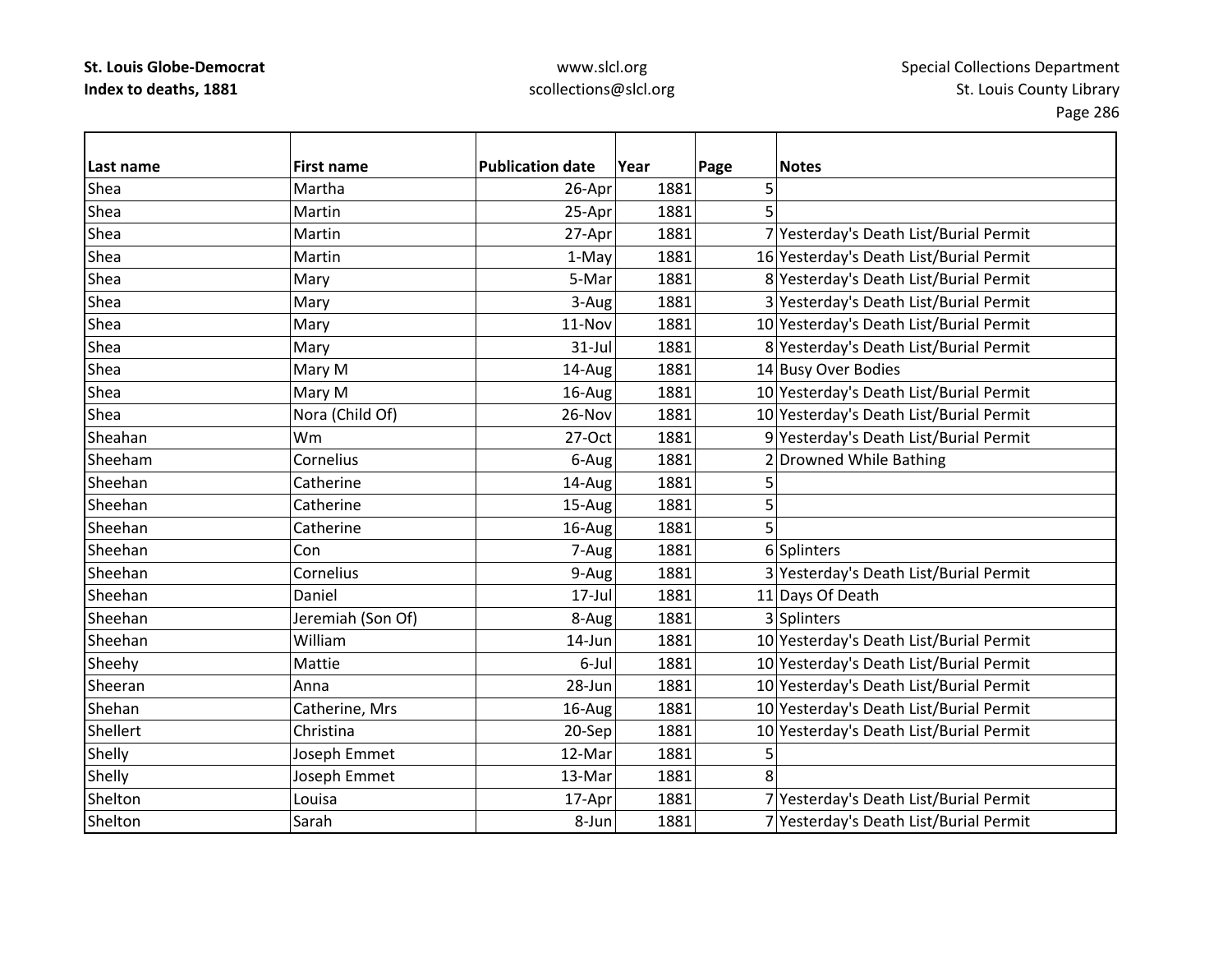## www.slcl.org scollections@slcl.org

 $\overline{\phantom{0}}$ 

| Last name    | <b>First name</b>       | <b>Publication date</b> | Year | Page<br><b>Notes</b>                        |
|--------------|-------------------------|-------------------------|------|---------------------------------------------|
| Shendalfelt  | Frank                   | 31-Aug                  | 1881 | 10 Yesterday's Death List/Burial Permit     |
| Shephard     | Annie                   | 8-Oct                   | 1881 | 9 Yesterday's Death List/Burial Permit      |
| Shepherd     | Elizabeth O             | 20-Mar                  | 1881 | 16 Yesterday's Death List/Burial Permit     |
| Shepherd     | Thomas                  | 25-Nov                  | 1881 | $\overline{5}$                              |
| Shepherd     | Thomas                  | 26-Nov                  | 1881 | 10 Yesterday's Death List/Burial Permit     |
| Shepherdson  | Mary E                  | $1-Jul$                 | 1881 | 7 Yesterday's Death List/Burial Permit      |
| Sheppard     | Ellen, Mrs              | $16$ -Jul               | 1881 | 6 Neighborhood News, Jacksonville, Illinois |
| Sheppard     | Hannah H                | 13-Aug                  | 1881 | 9 Yesterday's Death List/Burial Permit      |
| Sheppard     | Wm                      | 7-Dec                   | 1881 | 10 Yesterday's Death List/Burial Permit     |
| Sherdon      | Josephine               | 16-Sep                  | 1881 | 7 Yesterday's Death List/Burial Permit      |
| Sherer       | Catherine E             | 29-Nov                  | 1881 | 10 Yesterday's Death List/Burial Permit     |
| Sheridan     | <b>Charles Clarence</b> | 30-Jul                  | 1881 |                                             |
| Sheridan     | John J                  | 23-Mar                  | 1881 | 7 Yesterday's Death List/Burial Permit      |
| Sheridan     | John Jos                | 22-Mar                  | 1881 | 5                                           |
| Sheridan     | Martin                  | 11-Aug                  | 1881 | 3 Yesterday's Death List/Burial Permit      |
| Sheridan     | Mary                    | $12$ -Jul               | 1881 | 3 Yesterday's Death List/Burial Permit      |
| Sherman      | Jack                    | 16-Apr                  | 1881 | 12 Yesterday's Death List/Burial Permit     |
| Sherry       | Chas                    | 24-Nov                  | 1881 | 10 Yesterday's Death List/Burial Permit     |
| Sherwood     | Kate                    | 10-Nov                  | 1881 | 10 Yesterday's Death List/Burial Permit     |
| Shevlin      | Helen A                 | 7-Mar                   | 1881 | 5                                           |
| <b>Shick</b> | Catharine               | 16-Apr                  | 1881 | 12 Yesterday's Death List/Burial Permit     |
| Shiekel      | William                 | 17-Mar                  | 1881 | $2$  Inquest                                |
| Shiekel      | Willie                  | 17-Mar                  | 1881 | 2 Poisoned Pork                             |
| Shiel        | Francis                 | 6-Feb                   | 1881 | 2 Yesterdays' Death List/Burial Permit      |
| Shine        | Genevieve               | $16$ -Jul               | 1881 | 8 Municipal Matters                         |
| Shinn        | John                    | 13-Mar                  | 1881 | 8                                           |
| Shinn        | John                    | 14-Mar                  | 1881 | 5                                           |
| Shinn        | John                    | 14-Mar                  | 1881 | 7 Death Of "Father" Shinn                   |
| Shinn        | John                    | 16-Mar                  | 1881 | 3 Yesterday's Death List/Burial Permit      |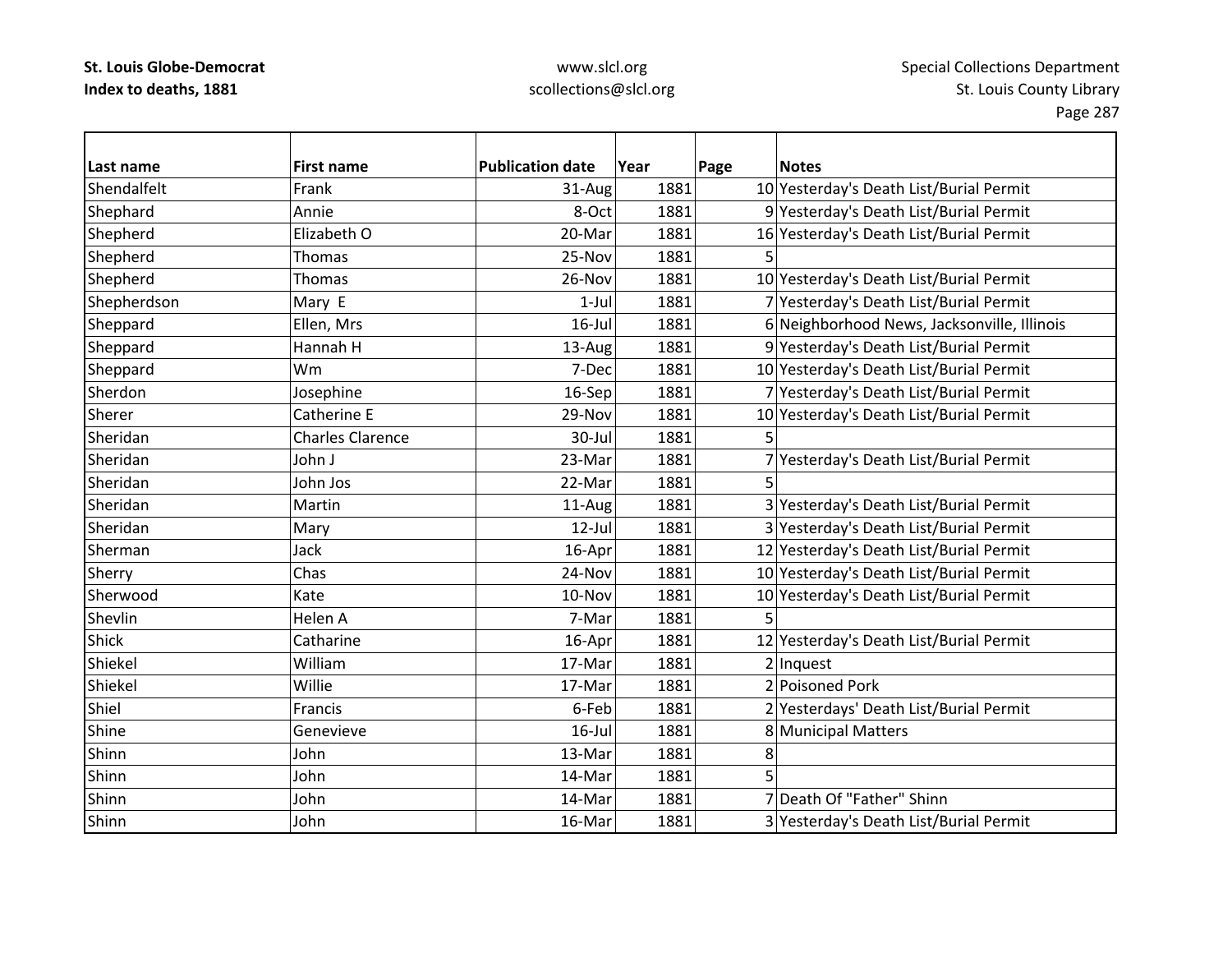| Last name   | <b>First name</b> | <b>Publication date</b> | Year | Page | <b>Notes</b>                            |
|-------------|-------------------|-------------------------|------|------|-----------------------------------------|
| Shinty      | Charles Wm        | 29-Dec                  | 1881 |      | 10 Suicides                             |
| Shockey     | John W            | 4-Oct                   | 1881 | 5    |                                         |
| Shockey     | John W            | 4-Oct                   | 1881 |      | 7 Fire Chief Shockey's Funeral          |
| Shockey     | John W            | 4-Oct                   | 1881 |      | 10 Yesterday's Death List/Burial Permit |
| Shockey     | John W            | 28-Dec                  | 1881 |      | 10 Year's Mortality                     |
| Short       | Andy              | 7-Sep                   | 1881 |      | 7 Yesterday's Death List/Burial Permit  |
| Short       | M E, (Child Of)   | $15 - Jun$              | 1881 |      | 7 Yesterday's Death List/Burial Permit  |
| Shrewsdbury | Georgia           | 22-Nov                  | 1881 |      | 11 Yesterday's Death List/Burial Permit |
| Shryock     | Geo S             | 7-Jul                   | 1881 |      | 10 Yesterday's Death List/Burial Permit |
| Shryock     | George S          | 5-Jul                   | 1881 |      |                                         |
| Shryock     | George S          | 6-Jul                   | 1881 |      | 5 Funeral Notice                        |
| Shryock     | George S          | 28-Dec                  | 1881 |      | 10 Year's Mortality                     |
| Shultheiss  | John              | 28-Jun                  | 1881 |      | 10 Yesterday's Death List/Burial Permit |
| Shumacher   | <b>Dietrick</b>   | 26-Apr                  | 1881 |      | 7 Yesterday's Death List/Burial Permit  |
| Sibaefer    | William           | 30-Oct                  | 1881 |      | 11 Yesterday's Death List/Burial Permit |
| Sibert      | Anna M            | $21$ -Jul               | 1881 |      | 10 Yesterday's Death List/Burial Permit |
| Sick        | Alphonse          | 8-Apr                   | 1881 |      | 10 Yesterday's Death List/Burial Permit |
| Siddler     | Vincens           | 30-Jan                  | 1881 |      | 13 Yesterdays' Death List/Burial Permit |
| Siebrecht   | Willie            | 8-Jun                   | 1881 |      | 7 Yesterday's Death List/Burial Permit  |
| Siedler     | Lina              | 8-Jan                   | 1881 |      | 7 Yesterdays' Death List/Burial Permit  |
| Siefert     | Emelle            | 20-Dec                  | 1881 |      | 10 Yesterday's Death List/Burial Permit |
| Siefert     | Ida               | 30-Dec                  | 1881 |      | 10 Yesterday's Death List/Burial Permit |
| Sieg        | Gustav G          | 25-Mar                  | 1881 | 5    |                                         |
| Sieg        | Gustav G          | 26-Mar                  | 1881 | 5    |                                         |
| Sieger      | Albert            | 22-Oct                  | 1881 |      | 10 Yesterday's Death List/Burial Permit |
| Siegmund    | Annie             | 1-May                   | 1881 |      | 16 Yesterday's Death List/Burial Permit |
| Siekman     | Fred              | 11-Aug                  | 1881 |      | 7 Splinters                             |
| Siekman     | Fred              | 12-Aug                  | 1881 |      | 6 Drowned In The River                  |
| Siemens     | Catherine         | 8-Dec                   | 1881 |      | 10 Yesterday's Death List/Burial Permit |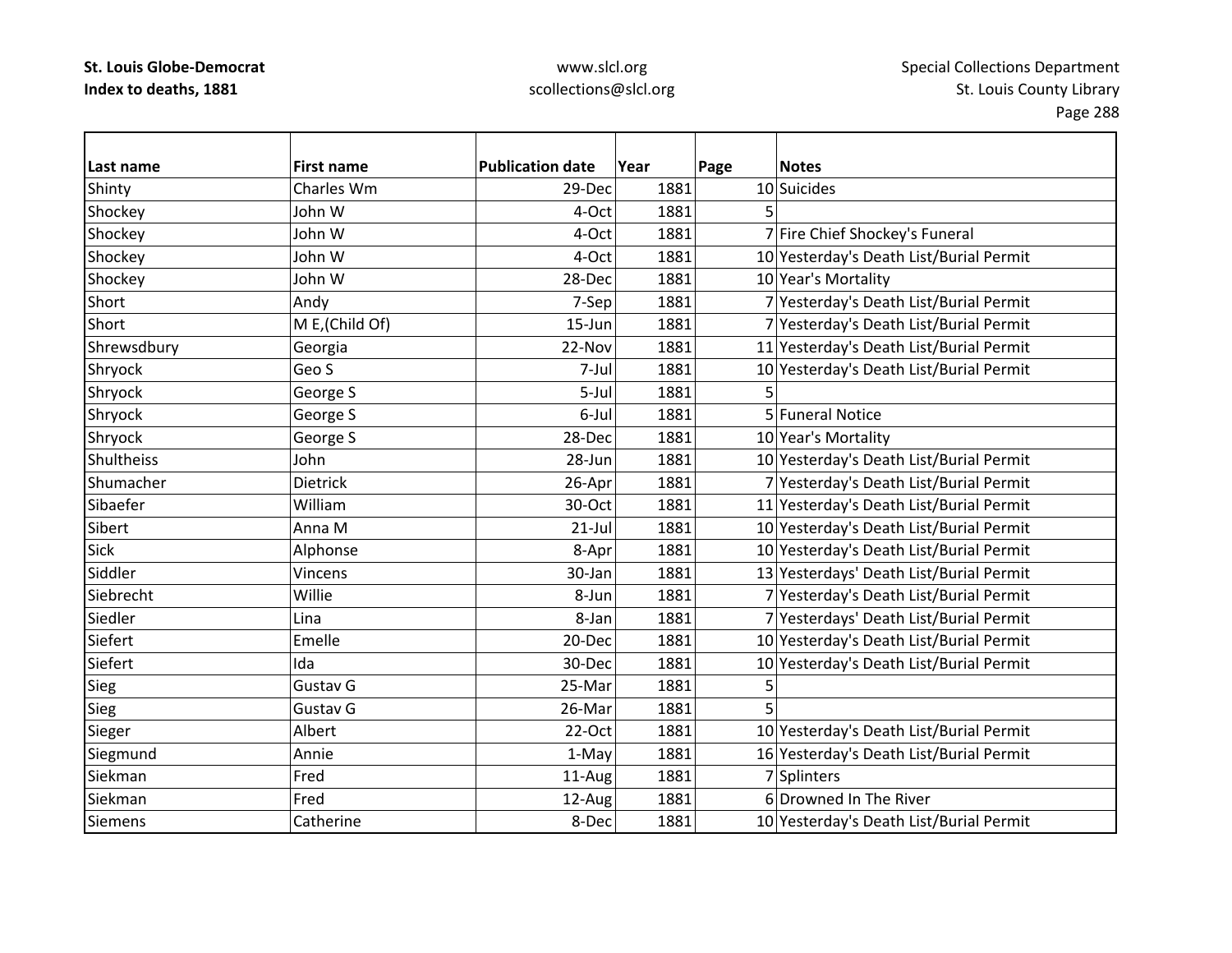| Last name      | <b>First name</b> | <b>Publication date</b> | Year | Page<br><b>Notes</b>                    |
|----------------|-------------------|-------------------------|------|-----------------------------------------|
| Siemer         | Geo W             | 21-Apr                  | 1881 | 10 Yesterday's Death List/Burial Permit |
| <b>Siemers</b> | Angela, Mother    | 8-Jul                   | 1881 | 10 Yesterday's Death List/Burial Permit |
| Sieverling     | Julius            | 30-Jun                  | 1881 | 10 Yesterday's Death List/Burial Permit |
| Sievin         | Jas               | 20-Oct                  | 1881 | 11 Coroner's Inquests                   |
| Sigemunt       | Joseph            | 15-Sep                  | 1881 | 5                                       |
| Silence        | Mary              | 18-Nov                  | 1881 | 5                                       |
| Silence        | Mary              | 19-Nov                  | 1881 | 5                                       |
| Silence        | Mary              | 20-Nov                  | 1881 | 5                                       |
| Silence        | Mary              | 20-Nov                  | 1881 | 16 Yesterday's Death List/Burial Permit |
| Silhair        | Lewis             | 25-May                  | 1881 | 6 Yesterday's Death List/Burial Permit  |
| Silver         | Ebenezer          | 12-Aug                  | 1881 | 3 Yesterday's Death List/Burial Permit  |
| Silverman      | Harriet, Mrs      | 27-Feb                  | 1881 | 5                                       |
| Simcocks       | Mary              | $12$ -Jul               | 1881 | 3 Yesterday's Death List/Burial Permit  |
| Simcox         | Daniel            | 8-Nov                   | 1881 | 11 Yesterday's Death List/Burial Permit |
| Simcox         | Daniel            | 8-Nov                   | 1881 | 5                                       |
| Simmon         | Katie             | 5-Feb                   | 1881 | 9 Yesterdays' Death List/Burial Permit  |
| <b>Simmons</b> | Julia, Mrs        | 12-Oct                  | 1881 | 6 Neighborhood News, East St Louis      |
| Simmons        | Richard W         | 19-Apr                  | 1881 | 5                                       |
| Simmons        | <b>Richard W</b>  | 20-Apr                  | 1881 | 5                                       |
| <b>Simmons</b> | Richard W         | 20-Apr                  | 1881 | 7 Death Of Mr Simmons                   |
| <b>Simmons</b> | <b>Richard W</b>  | 20-Apr                  | 1881 | 10 Yesterday's Death List/Burial Permit |
| <b>Simms</b>   | Chas              | 27-Apr                  | 1881 | 7 Yesterday's Death List/Burial Permit  |
| Simon          | Agusta            | 11-Dec                  | 1881 | 9 Their Crimes                          |
| Simon          | Augusta           | 3-Dec                   | 1881 | 8 They Dream Of Dangling                |
| Simon          | Augusta           | 12-Feb                  | 1881 | 8 Scaffold's Shadow                     |
| Simons         | Augusta           | 8-Feb                   | 1881 | 10 Tenderly Touched                     |
| <b>Simons</b>  | Augusta           | 9-Feb                   | 1881 | 10 Threadbare Theory                    |
| Simons         | Augusta           | 31-May                  | 1881 | 7 Sentenced To Swing                    |
| <b>Simons</b>  | Wm                | $23 - Jun$              | 1881 | 7 Yesterday's Death List/Burial Permit  |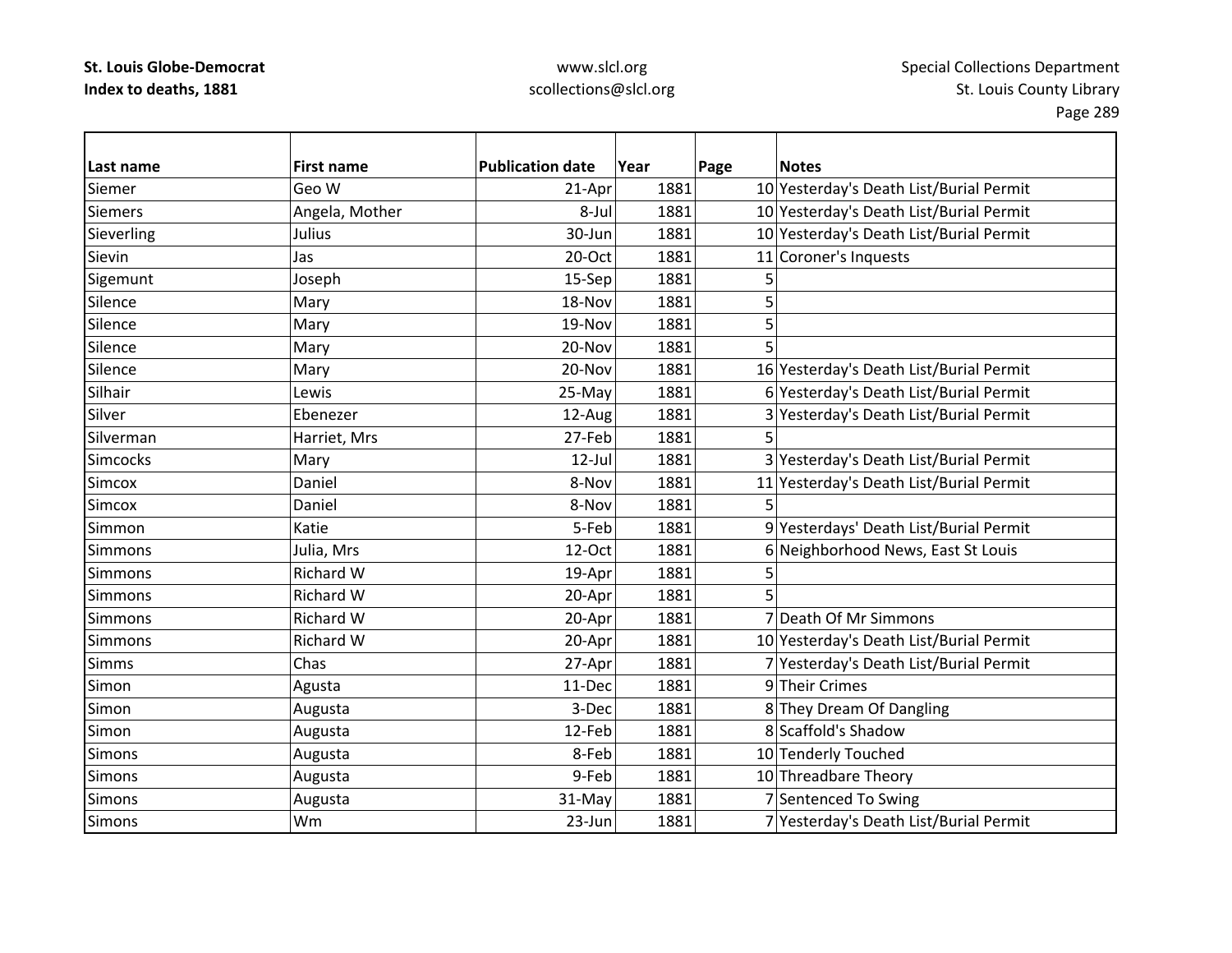| Last name       | <b>First name</b> | <b>Publication date</b> | Year | Page | <b>Notes</b>                            |
|-----------------|-------------------|-------------------------|------|------|-----------------------------------------|
| <b>Simpkins</b> | Lester            | 6-Dec                   | 1881 |      | 10 Yesterday's Death List/Burial Permit |
| Simpson         | Geo               | 26-May                  | 1881 |      | 10 Yesterday's Death List/Burial Permit |
| Simpson         | Irwin             | 27-Nov                  | 1881 |      |                                         |
| Simpson         | Monroe            | 10-Apr                  | 1881 |      | 11 Yesterday's Death List/Burial Permit |
| Sinclair        | Susan             | 26-Mar                  | 1881 |      | 8 Yesterday's Death List/Burial Permit  |
| Sinclair        | William           | 13-Dec                  | 1881 | 5    |                                         |
| Sinclair        | Willie            | 14-Dec                  | 1881 | 5    |                                         |
| Sinclair        | Wm                | 14-Dec                  | 1881 |      | 10 Yesterday's Death List/Burial Permit |
| Singer          | Ferdinand         | 6-Sep                   | 1881 | 5    |                                         |
| Singer          | Ferdinand         | 7-Sep                   | 1881 |      |                                         |
| Singer          | Ferdinand         | 7-Sep                   | 1881 |      | 7 Yesterday's Death List/Burial Permit  |
| Singleton       | John              | 13-Oct                  | 1881 |      | 10 Yesterday's Death List/Burial Permit |
| Singleton       | W S               | 19-Nov                  | 1881 | 5    |                                         |
| Singleton       | W S               | 20-Nov                  | 1881 | 5    |                                         |
| Sinn            | Charles           | 27-Feb                  | 1881 |      | 13 Yesterdays' Death List/Burial Permit |
| Siska           | Barbara, Miss     | 16-Jun                  | 1881 |      | 8 Chloroformed To Death                 |
| Sisson          | O P, Mrs          | 20-Mar                  | 1881 | 5    |                                         |
| Sitschgi        | Elizabeth         | 3-Dec                   | 1881 |      | 10 Yesterday's Death List/Burial Permit |
| Sivener         | James             | 24-Nov                  | 1881 |      | 10 Yesterday's Death List/Burial Permit |
| Siwike          | Heinrich          | 13-Oct                  | 1881 |      | 10 Yesterday's Death List/Burial Permit |
| Skaer           | Henry (Infant Of) | 22-Oct                  | 1881 |      | 10 Yesterday's Death List/Burial Permit |
| <b>Skeels</b>   | Mary, Mrs         | 29-Dec                  | 1881 |      | 3 Local In Brief                        |
| Skillman        | Susan             | 16-Apr                  | 1881 |      | 12 Yesterday's Death List/Burial Permit |
| Skinner         | Clara             | $2-Jul$                 | 1881 |      | 3 Yesterday's Death List/Burial Permit  |
| Skinner         | Emily             | 20-Oct                  | 1881 |      | 9 Yesterday's Death List/Burial Permit  |
| Skinner         | Emily J           | 19-Oct                  | 1881 | 5    |                                         |
| Skinner         | Esther            | 1-Nov                   | 1881 |      | 10 Yesterday's Death List/Burial Permit |
| Skinner         | Esther, Mrs       | 1-Nov                   | 1881 |      |                                         |
| Skinner         | Winney            | 30-Aug                  | 1881 |      | 10 Yesterday's Death List/Burial Permit |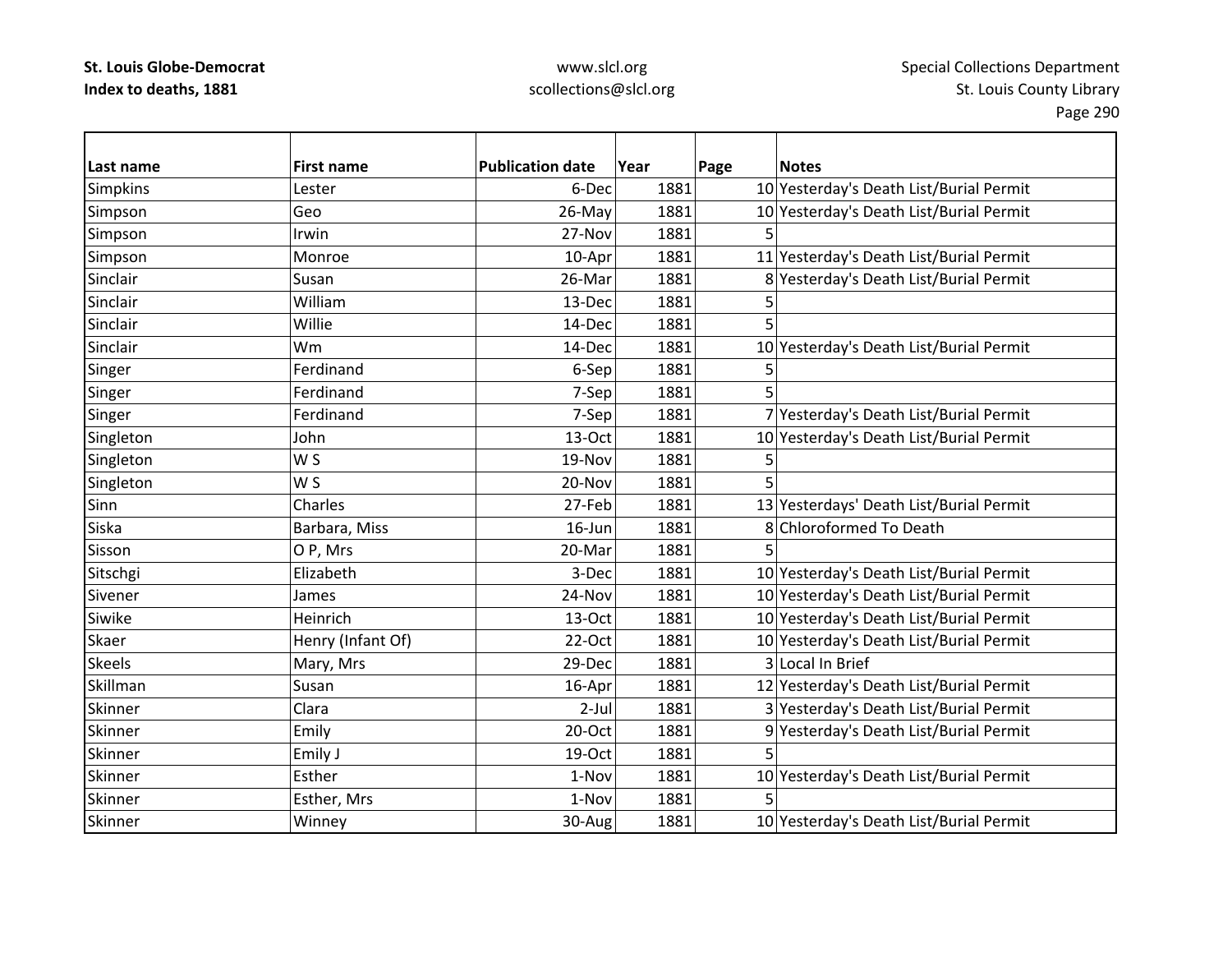| Last name    | <b>First name</b> | <b>Publication date</b> | Year | Page | <b>Notes</b>                            |
|--------------|-------------------|-------------------------|------|------|-----------------------------------------|
| <b>Skuse</b> | Alfred            | 23-Nov                  | 1881 |      | 11 Yesterday's Death List/Burial Permit |
| Slaahter     | Emile             | 30-Aug                  | 1881 |      | 10 Yesterday's Death List/Burial Permit |
| Slaige       | Christina         | 27-Jul                  | 1881 |      | 10 Yesterday's Death List/Burial Permit |
| Slater       | Sollus L          | 16-Mar                  | 1881 |      | 3 Yesterday's Death List/Burial Permit  |
| Slatter      | <b>Silas</b>      | 15-Mar                  | 1881 |      | 10 Almost Instant Death                 |
| Slattery     | James             | 13-Oct                  | 1881 |      | 10 Yesterday's Death List/Burial Permit |
| Slattery     | Thos              | $21-Oct$                | 1881 |      | 11 Yesterday's Death List/Burial Permit |
| Slaughter    | Daisy             | 8-Dec                   | 1881 |      | 10 Yesterday's Death List/Burial Permit |
| Slaughter    | Joseph            | 9-Nov                   | 1881 |      | 10 Yesterday's Death List/Burial Permit |
| Sleg         | Gustav G          | 24-Mar                  | 1881 | 5    |                                         |
| Slevin       | James             | 22-Oct                  | 1881 |      | 10 Yesterday's Death List/Burial Permit |
| Slevin       | James Madison     | 26-Feb                  | 1881 | 5    |                                         |
| Slevin       | James Madisoon    | 25-Feb                  | 1881 | 5    |                                         |
| Slipsey      | Wm H              | $23-Oct$                | 1881 |      | 6 William H Slipsey                     |
| Slompf       | Michael           | 18-Mar                  | 1881 |      | 10 Yesterday's Death List/Burial Permit |
| Slossel      | Arnold            | 2-Sep                   | 1881 |      | 3 Yesterday's Death List/Burial Permit  |
| Slubbe       | Willie E          | 9-Jun                   | 1881 |      | 10 Yesterday's Death List/Burial Permit |
| Smart        | Alice             | 29-Jun                  | 1881 |      | 3 Yesterday's Death List/Burial Permit  |
| Smart        | John              | 27-Mar                  | 1881 | 8    |                                         |
| Smith        | Adam              | 29-Aug                  | 1881 |      | 3 Splinters                             |
| Smith        | Allen W           | 30-Aug                  | 1881 |      | 7 Coroner's Cases                       |
| Smith        | Allen W           | 1-Sep                   | 1881 |      | 10 Yesterday's Death List/Burial Permit |
| Smith        | Amelia            | 9-Jun                   | 1881 |      | 10 Yesterday's Death List/Burial Permit |
| Smith        | Ann L, Mrs        | 3-May                   | 1881 | 5    |                                         |
| Smith        | Ann Maria         | 21-Sep                  | 1881 |      | 12 Yesterday's Death List/Burial Permit |
| Smith        | Ann, Mrs          | 24-Feb                  | 1881 |      | 2 Coroner's Cases                       |
| Smith        | Armand H          | 5-Apr                   | 1881 |      | 10 Yesterday's Death List/Burial Permit |
| Smith        | Augusta           | 13-Sep                  | 1881 |      | 10 Yesterday's Death List/Burial Permit |
| Smith        | <b>Boston B</b>   | 12-Mar                  | 1881 | 5    |                                         |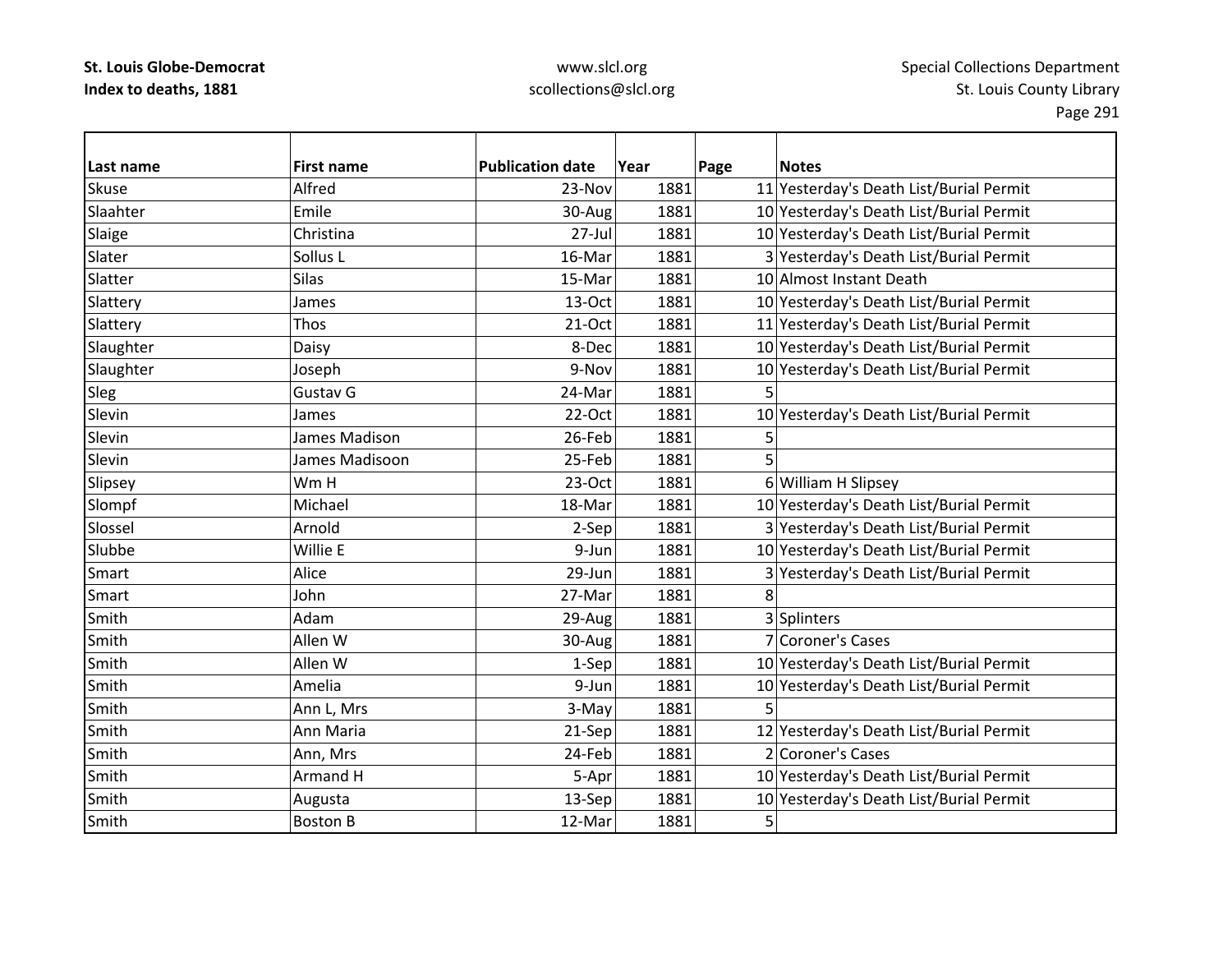| Last name | <b>First name</b>  | <b>Publication date</b> | Year | Page<br><b>Notes</b>                    |
|-----------|--------------------|-------------------------|------|-----------------------------------------|
| Smith     | Carrie             | 19-Apr                  | 1881 | 5                                       |
| Smith     | Champ              | 19-Jun                  | 1881 | 9 Yesterday's Death List/Burial Permit  |
| Smith     | Charles            | 27-Jan                  | 1881 | 10 Yesterdays' Death List/Burial Permit |
| Smith     | Charles            | 31-Aug                  | 1881 | 10 Yesterday's Death List/Burial Permit |
| Smith     | Edmund             | $14$ -Jul               | 1881 | 10 Yesterday's Death List/Burial Permit |
| Smith     | Eleanorah F, Mrs   | 24-Jul                  | 1881 | 5                                       |
| Smith     | Ellen              | 19-Sep                  | 1881 | 5                                       |
| Smith     | Ellen              | 20-Sep                  | 1881 | 5                                       |
| Smith     | Ellen              | 21-Sep                  | 1881 | 12 Yesterday's Death List/Burial Permit |
| Smith     | Frank              | 3-Mar                   | 1881 | 7 Death From a shaking                  |
| Smith     | Frank              | 5-Mar                   | 1881 | 8 Frank Smith's Death                   |
| Smith     | Frederick          | 13-Apr                  | 1881 | 5                                       |
| Smith     | Frederick          | 14-Apr                  | 1881 | 5                                       |
| Smith     | Frederick          | 15-Apr                  | 1881 | 3 Yesterday's Death List/Burial Permit  |
| Smith     | Geo                | $20 -$ Jul              | 1881 | 3 Yesterday's Death List/Burial Permit  |
| Smith     | Hugh               | 26-Oct                  | 1881 | 7 Neighborhood News, East St Louis      |
| Smith     | Hugo               | 26-Oct                  | 1881 | 5                                       |
| Smith     | Irwin Z            | 12-Oct                  | 1881 | 6 Local In Brief                        |
| Smith     | Irwin Z            | 12-Oct                  | 1881 | 8 Late Irwin Z Smith                    |
| Smith     | Irwin Z            | 14-Oct                  | 1881 | 10 Local Obsequies                      |
| Smith     | Irwin Z, Judge     | 8-Oct                   | 1881 | 7 Irwin Z Smith                         |
| Smith     | Irwin Z, Judge     | 9-Oct                   | 1881 | 8                                       |
| Smith     | Irwin Z, Judge     | 13-Oct                  | 1881 | 5 Funeral Notice                        |
| Smith     | Irwin Z, Judge     | 13-Oct                  | 1881 | 7 Late Irwin Z Smith                    |
| Smith     | Irwin Z, Judge     | 28-Dec                  | 1881 | 10 Year's Mortality                     |
| Smith     | J E (Infant Of)    | 2-Dec                   | 1881 | 10 Yesterday's Death List/Burial Permit |
| Smith     | Jacob              | 4-Aug                   | 1881 | 7 Yesterday's Death List/Burial Permit  |
| Smith     | Jacqueline Aurelia | 6-Oct                   | 1881 | 5                                       |
| Smith     | James              | 21-May                  | 1881 | 6 St Louis In Splinters                 |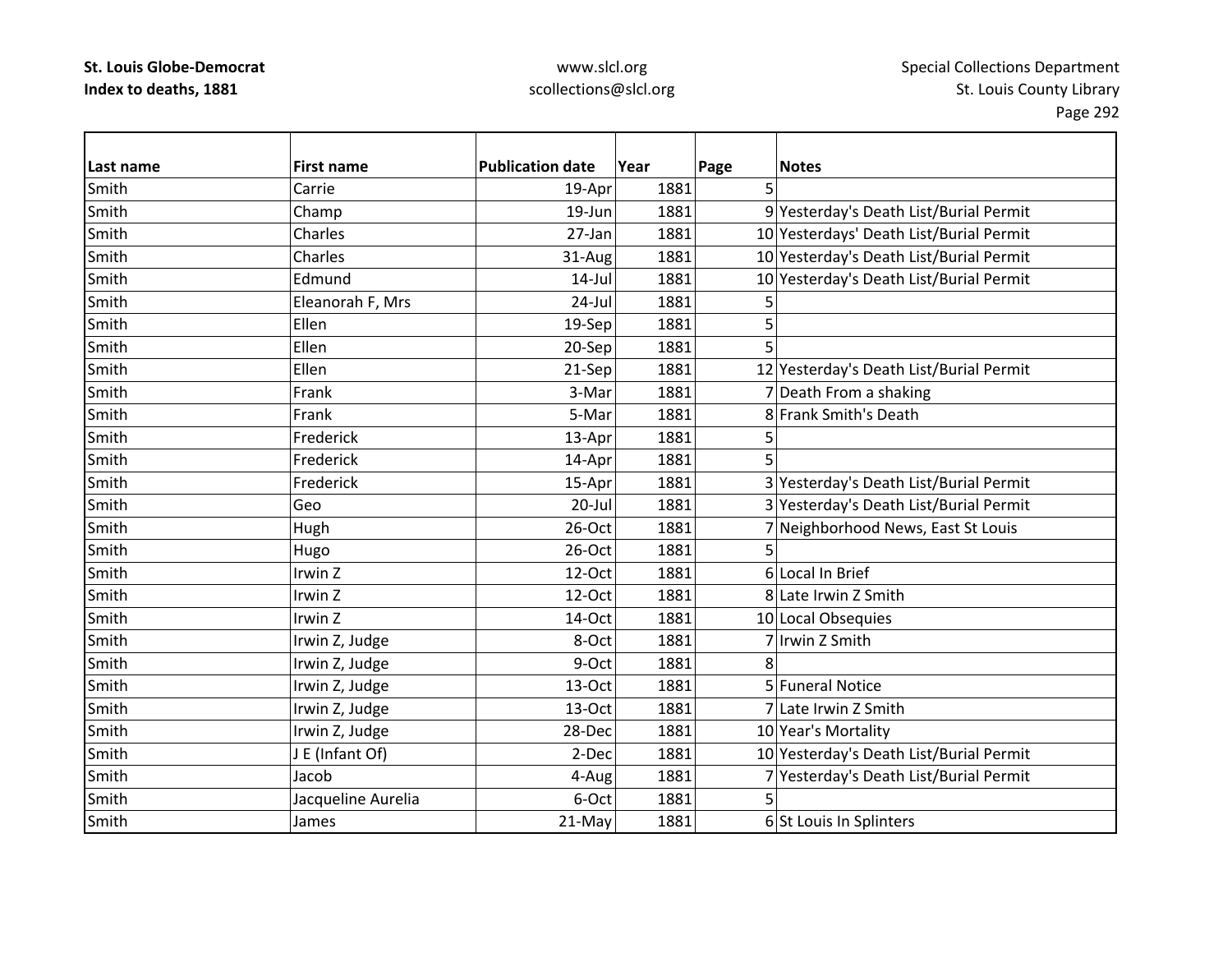| Last name | <b>First name</b>       | <b>Publication date</b> | Year | Page | <b>Notes</b>                            |
|-----------|-------------------------|-------------------------|------|------|-----------------------------------------|
| Smith     | James                   | 21-May                  | 1881 |      | 9 Horribly Mangled                      |
| Smith     | James                   | 23-May                  | 1881 |      | 5 Splinters                             |
| Smith     | James                   | $19$ -Jul               | 1881 |      | 10 Death Register                       |
| Smith     | James                   | 23-Nov                  | 1881 |      | 3 Local In Brief                        |
| Smith     | John                    | 19-Mar                  | 1881 |      | 7 Yesterday's Death List/Burial Permit  |
| Smith     | John                    | 13-Aug                  | 1881 |      | 6 Splinters                             |
| Smith     | John                    | 14-Aug                  | 1881 |      | 14 Busy Over Bodies                     |
| Smith     | John                    | 14-Aug                  | 1881 |      | 16 Yesterday's Death List/Burial Permit |
| Smith     | John                    | 30-Sep                  | 1881 |      | 5 John Smith's Murder                   |
| Smith     | John                    | 5-Oct                   | 1881 |      | 16 Inquest Underway                     |
| Smith     | John                    | 6-Oct                   | 1881 |      | 3 Subject Of Inquiry                    |
| Smith     | John                    | 6-Oct                   | 1881 |      | 12 Yesterday's Death List/Burial Permit |
| Smith     | John                    | 29-Dec                  | 1881 |      | 10 Homicides                            |
| Smith     | Joseph                  | 31-Aug                  | 1881 |      | 10 Yesterday's Death List/Burial Permit |
| Smith     | Kate                    | 23-Aug                  | 1881 |      | 7 Yesterday's Death List/Burial Permit  |
| Smith     | Lillian                 | 19-Oct                  | 1881 |      | 10 Yesterday's Death List/Burial Permit |
| Smith     | <b>Lillian Beatrice</b> | 18-Oct                  | 1881 | 5    |                                         |
| Smith     | Lillie                  | 7-Aug                   | 1881 |      | 6 Yesterday's Death List/Burial Permit  |
| Smith     | Lizzie (Child Of)       | 18-Dec                  | 1881 |      | 17 Yesterday's Death List/Burial Permit |
| Smith     | Lizzie R                | 6-Mar                   | 1881 |      | 10 Yesterday's Death List/Burial Permit |
| Smith     | Margaret                | 20-Feb                  | 1881 |      | 13 Yesterdays' Death List/Burial Permit |
| Smith     | Margaret, Mrs           | 8-May                   | 1881 |      |                                         |
| Smith     | Martha                  | $20 -$ Jul              | 1881 |      | 3 Yesterday's Death List/Burial Permit  |
| Smith     | Mary                    | 11-Sep                  | 1881 |      | 8 Yesterday's Death List/Burial Permit  |
| Smith     | Mary                    | 29-Dec                  | 1881 |      | 9 Yesterday's Death List/Burial Permit  |
| Smith     | Mary A                  | 21-Oct                  | 1881 | 5    |                                         |
| Smith     | Mary A                  | $22-Oct$                | 1881 |      | 10 Yesterday's Death List/Burial Permit |
| Smith     | Mary, Mrs               | 29-Dec                  | 1881 | 5    |                                         |
| Smith     | Michael                 | 19-Nov                  | 1881 |      | 10 Yesterday's Death List/Burial Permit |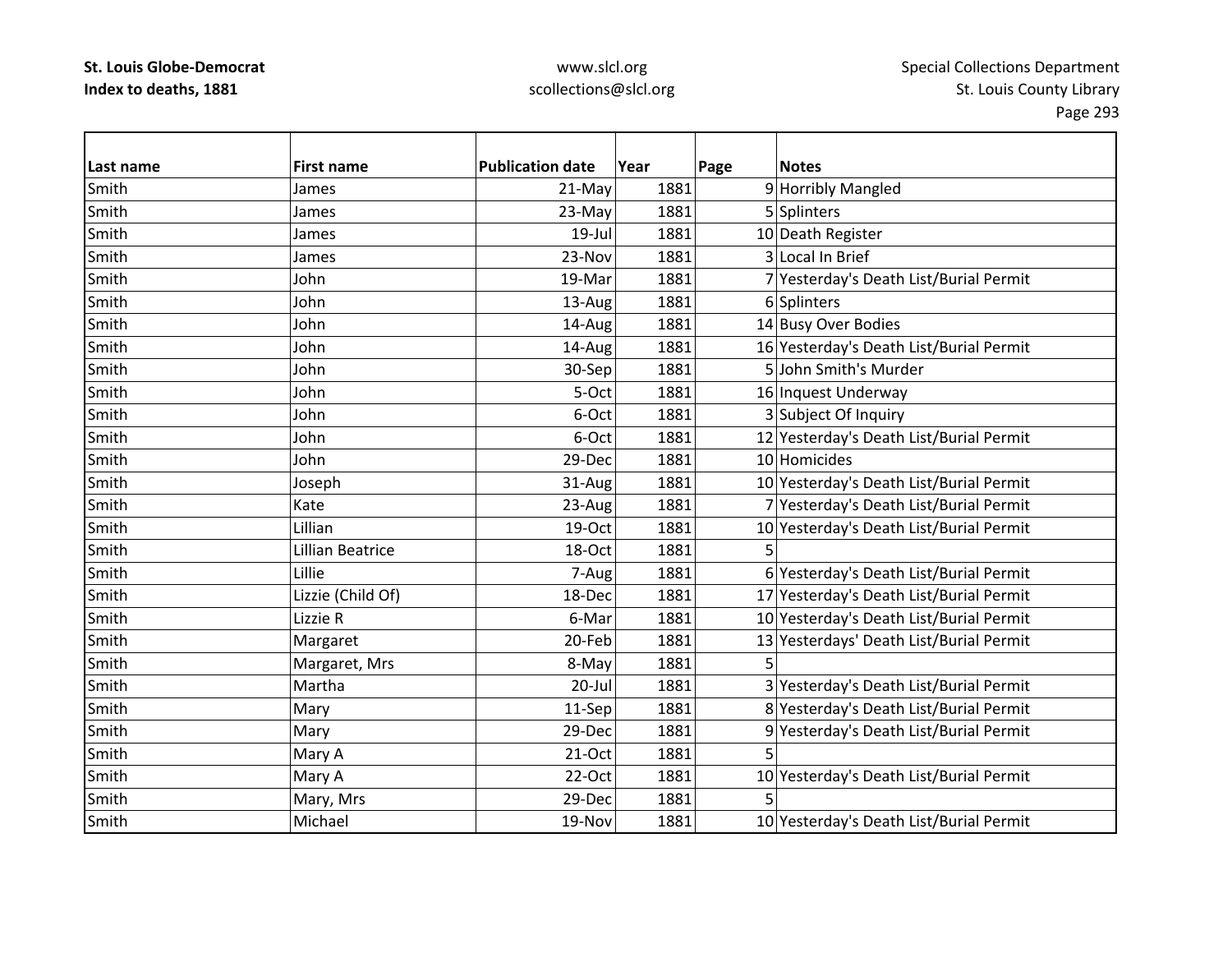| l Last name | <b>First name</b>     | <b>Publication date</b> | Year | Page | <b>Notes</b>                            |
|-------------|-----------------------|-------------------------|------|------|-----------------------------------------|
| Smith       | Nathan S, (Child Of)  | 30-Jun                  | 1881 |      | 10 Yesterday's Death List/Burial Permit |
| Smith       | Oscar                 | 12-Jan                  | 1881 |      | 8 Yesterdays' Death List/Burial Permit  |
| Smith       | Paul (Son Of)         | 8-Sep                   | 1881 |      | 3 Splinters                             |
| Smith       | Peter                 | 24-May                  | 1881 |      | 10 Yesterday's Death List/Burial Permit |
| Smith       | R <sub>B</sub>        | 5-May                   | 1881 | 5    |                                         |
| Smith       | Ralph                 | 9-Jun                   | 1881 |      | 10 Yesterday's Death List/Burial Permit |
| Smith       | Ralph Adelbert        | 8-Jun                   | 1881 | 5    |                                         |
| Smith       | Robert G, Capt        | 8-May                   | 1881 |      | 6 Death's Doings                        |
| Smith       | Stephen W             | 24-Mar                  | 1881 |      | 8 Yesterday's Death List/Burial Permit  |
| Smith       | Susan E               | 17-Jun                  | 1881 |      | 3 Yesterday's Death List/Burial Permit  |
| Smith       | Viola                 | 30-Aug                  | 1881 |      | 10 Yesterday's Death List/Burial Permit |
| Smith       | WH                    | 21-Dec                  | 1881 |      | 11 Yesterday's Death List/Burial Permit |
| Smith       | Wild                  | 20-Sep                  | 1881 |      | 8 Two Men On Slabs                      |
| Smith       | Wild                  | 21-Sep                  | 1881 |      | 12 Murder Mystery                       |
| Smith       | Wild                  | 22-Sep                  | 1881 |      | 10 That Mysterious Murder               |
| Smith       | William               | 31-Aug                  | 1881 |      | 10 Coroner's Cases                      |
| Smitt       | Oliver                | $26$ -Jul               | 1881 |      | 10 Yesterday's Death List/Burial Permit |
| Smucker     | <b>Belle Corrinne</b> | 8-May                   | 1881 | 5.   |                                         |
| Smucker     | Blanche, Miss         | 29-Apr                  | 1881 |      | 8 Died In A Foreign Land                |
| Smucker     | Corinne Belle, Miss   | 19-Jun                  | 1881 |      | 4 Dead On The Deep                      |
| Smucker     | <b>Corrinne Belle</b> | 19-Jun                  | 1881 |      | 5 Funeral Notice                        |
| Sneyd       | Martha, Miss          | 7-Dec                   | 1881 |      | 11 Neighborhood News, Alton             |
| Snider      | Bell                  | 30-Aug                  | 1881 |      | 10 Yesterday's Death List/Burial Permit |
| Snorgrass   | Lena                  | 3-Feb                   | 1881 |      | 10 Yesterdays' Death List/Burial Permit |
| Snow        | Azel, Dr              | 18-Jan                  | 1881 | 5    |                                         |
| Snow        | Azel, Dr              | 28-Dec                  | 1881 |      | 10 Year's Mortality                     |
| Snow        | Lewis Woodruff        | 9-Jul                   | 1881 | 5    |                                         |
| Snow        | Lizzie                | 9-Sep                   | 1881 | 5    |                                         |
| Snow        | Lizzie                | 11-Sep                  | 1881 | 5    |                                         |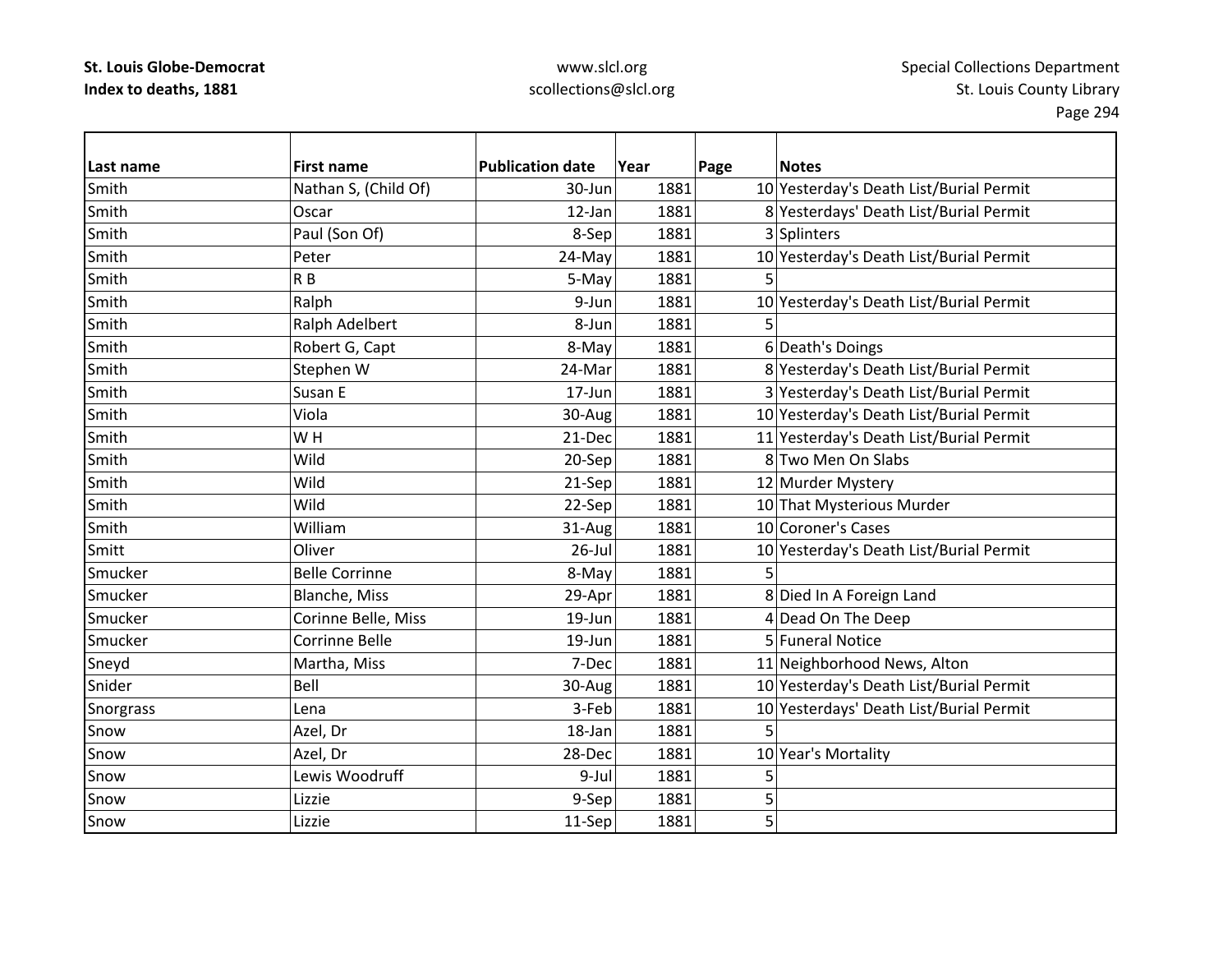## www.slcl.org scollections@slcl.org

 $\overline{\phantom{0}}$ 

| Last name      | <b>First name</b>  | <b>Publication date</b> | Year | Page | <b>Notes</b>                            |
|----------------|--------------------|-------------------------|------|------|-----------------------------------------|
| Snow           | Lizzie             | 13-Sep                  | 1881 |      | 10 Yesterday's Death List/Burial Permit |
| Snow           | Louis              | $10$ -Jul               | 1881 |      | 8 Yesterday's Death List/Burial Permit  |
| Snow           | Lucy               | 15-Jun                  | 1881 |      | 7 Neighborhood News, St Charles         |
| Snyder         | Adelaide, Mrs      | 16-May                  | 1881 |      | 3 Neighborhood News, Belleville         |
| Snyder         | John               | 22-Apr                  | 1881 |      | 10 Funeral Of John Snyder               |
| Snyder         | John, Judge        | 21-Apr                  | 1881 | 5    |                                         |
| Snyder         | John, Judge        | 28-Dec                  | 1881 |      | 10 Year's Mortality                     |
| Sobinski       | Louis              | 18-Nov                  | 1881 |      | 9 Yesterday's Death List/Burial Permit  |
| Solinger       | Rebecca            | 20-Mar                  | 1881 |      | 16 Yesterday's Death List/Burial Permit |
| Soller         | Lewis              | $12$ -Jul               | 1881 |      | 3 Yesterday's Death List/Burial Permit  |
| Solomon        | William A          | 26-Aug                  | 1881 |      | 8 Yesterday's Death List/Burial Permit  |
| Solon          | Mary               | 19-Jan                  | 1881 |      | 8 Yesterdays' Death List/Burial Permit  |
| Solon          | Mary, Mrs          | 18-Jan                  | 1881 |      |                                         |
| Somasney       | Michael            | 16-Jun                  | 1881 |      | 6 St Louis In Splinters                 |
| Sommer         | Fred               | 25-Sep                  | 1881 |      | 15 Yesterday's Death List/Burial Permit |
| Sommerkamp     | <b>Nettie</b>      | 28-Oct                  | 1881 |      | 8 Yesterday's Death List/Burial Permit  |
| <b>Sommers</b> | Catherine M        | 16-Dec                  | 1881 |      | 10 Yesterday's Death List/Burial Permit |
| <b>Sommers</b> | Catherine M, Mrs   | 15-Dec                  | 1881 |      |                                         |
| Somner         | Jacob              | 22-Mar                  | 1881 |      | 10 Yesterday's Death List/Burial Permit |
| Sondhaus       | Johanna            | 6-Mar                   | 1881 |      | 10 Yesterday's Death List/Burial Permit |
| Sonntag        | Clara              | 15-Jun                  | 1881 |      | 2 Scalded To Death                      |
| Sorg           | Edward             | 20-Sep                  | 1881 |      |                                         |
| Sorg           | Edward             | 22-Sep                  | 1881 |      | 10 Yesterday's Death List/Burial Permit |
| Sorg           | Frank              | 3-May                   | 1881 |      | 10 Yesterday's Death List/Burial Permit |
| Spahnle        | Magdalena          | 29-Apr                  | 1881 |      | 10 Yesterday's Death List/Burial Permit |
| Spain          | Sara F             | 2-Nov                   | 1881 | 5    |                                         |
| Spain          | Sarah F            | 3-Nov                   | 1881 |      | 10 Yesterday's Death List/Burial Permit |
| Spalding       | Frank              | 19-Feb                  | 1881 |      | 4 Brained And Burned                    |
| Spangeman      | John (Daughter Of) | 24-Mar                  | 1881 |      | 10 Horse-Car Accident                   |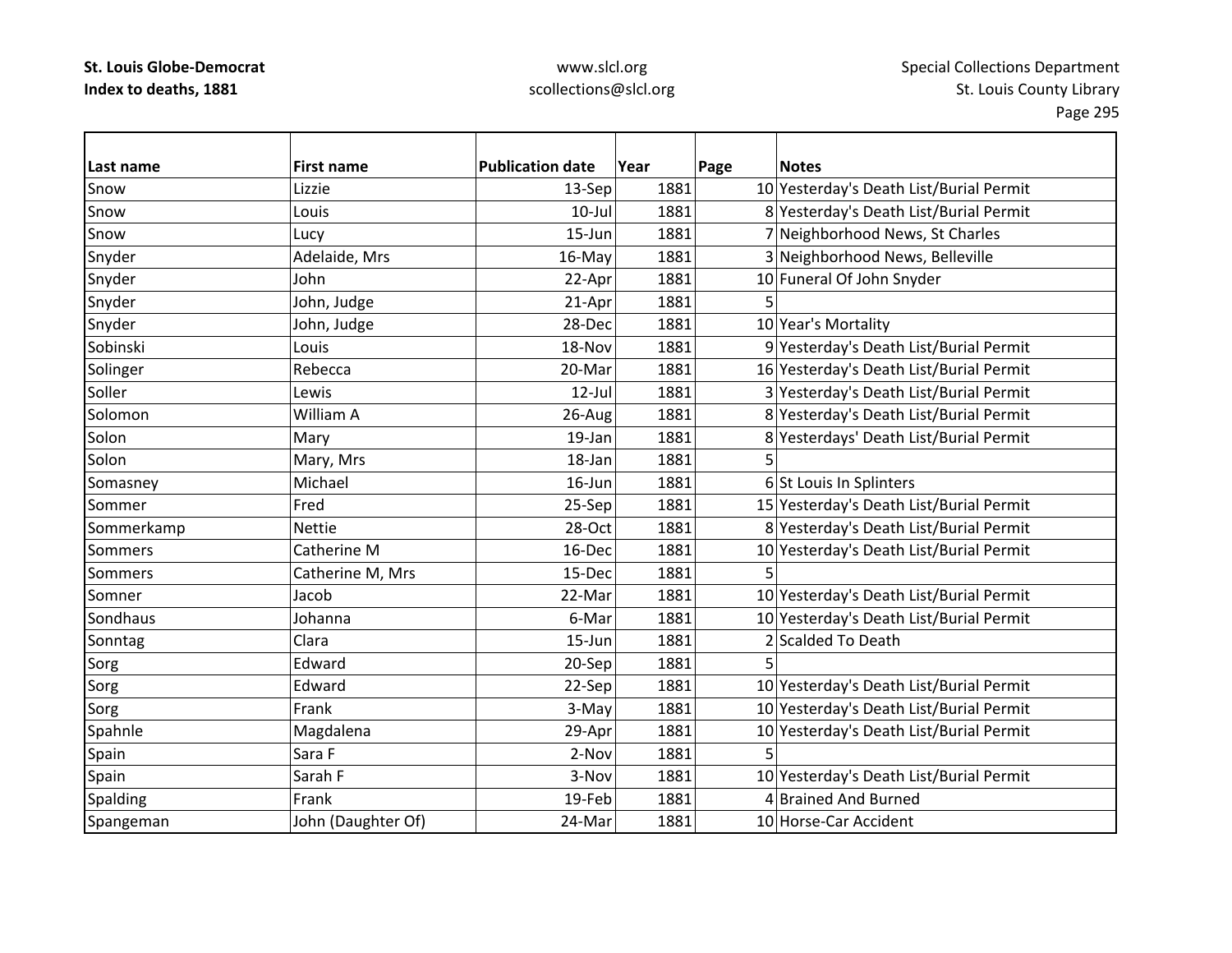| Last name     | <b>First name</b>   | <b>Publication date</b> | Year | Page | <b>Notes</b>                            |
|---------------|---------------------|-------------------------|------|------|-----------------------------------------|
| Spangenberg   | Wiliam G            | 11-Aug                  | 1881 |      | 8 Another Inquest                       |
| Spangenburg   | William G           | 10-Aug                  | 1881 |      | 8 Mangled By A Fall                     |
| Spanglenberg  | Maria               | $23-Oct$                | 1881 |      | 3 Yesterday's Death List/Burial Permit  |
| Sparhawk      | Alice J             | 30-Jan                  | 1881 | 5    |                                         |
| Sparhawk      | Alice J             | 1-Feb                   | 1881 |      | 3 Yesterdays' Death List/Burial Permit  |
| Spark         | John                | 6-Sep                   | 1881 |      | 7 Yesterday's Death List/Burial Permit  |
| <b>Sparks</b> | George              | 17-Nov                  | 1881 |      | 7 Neighborhood News, East St Louis      |
| Spath         | David               | 14-Feb                  | 1881 |      | 3 Splinters                             |
| Spath         | David               | 17-Feb                  | 1881 |      | 8 Yesterdays' Death List/Burial Permit  |
| Spatz         | Laura               | 15-Sep                  | 1881 |      | 10 Yesterday's Death List/Burial Permit |
| Spatz         | Lillie              | 12-Oct                  | 1881 |      | 10 Yesterday's Death List/Burial Permit |
| Spaum         | <b>Nicholas</b>     | 10-Nov                  | 1881 |      | 10 Yesterday's Death List/Burial Permit |
| Speakman      | Ben                 | 23-Aug                  | 1881 |      | 7 Yesterday's Death List/Burial Permit  |
| Speet         | Joseph              | 7-Sep                   | 1881 |      | 7 Neighborhood News, Alton              |
| Spelbrink     | Clara               | 1-Oct                   | 1881 | 5    |                                         |
| Spelbrink     | Henry M             | 20-Sep                  | 1881 | 5    |                                         |
| Spelbrink     | Henry M             | 21-Sep                  | 1881 | 5    |                                         |
| Spelbrink     | Henry M             | 21-Sep                  | 1881 |      | 12 Yesterday's Death List/Burial Permit |
|               | Bridget, Mrs(Infant |                         |      |      |                                         |
| Spellman      | Daughter Of)        | 21-Aug                  | 1881 |      | 9 Busy Over Bodies                      |
| Spellman      | <b>Nellie</b>       | 23-Aug                  | 1881 |      | 7 Yesterday's Death List/Burial Permit  |
| Spellmeier    | Eddy                | 30-Apr                  | 1881 |      | 9 Yesterday's Death List/Burial Permit  |
| Spencer       | Hattie              | 10-Aug                  | 1881 |      | 7 Yesterday's Death List/Burial Permit  |
| Spencer       | Willie              | 7-Mar                   | 1881 | 5    |                                         |
| Spengeman     | Amanda              | $10$ -Jul               | 1881 |      | 8 Yesterday's Death List/Burial Permit  |
| Spengemann    | Mina                | 26-Mar                  | 1881 |      | 8 Yesterday's Death List/Burial Permit  |
| Spengler      | Elizabeth           | $10$ -Jan               | 1881 | 5    |                                         |
| Spengler      | Elizabeth           | 9-Jan                   | 1881 | 5    |                                         |
| Spengler      | Mary                | 15-Sep                  | 1881 |      | 10 Yesterday's Death List/Burial Permit |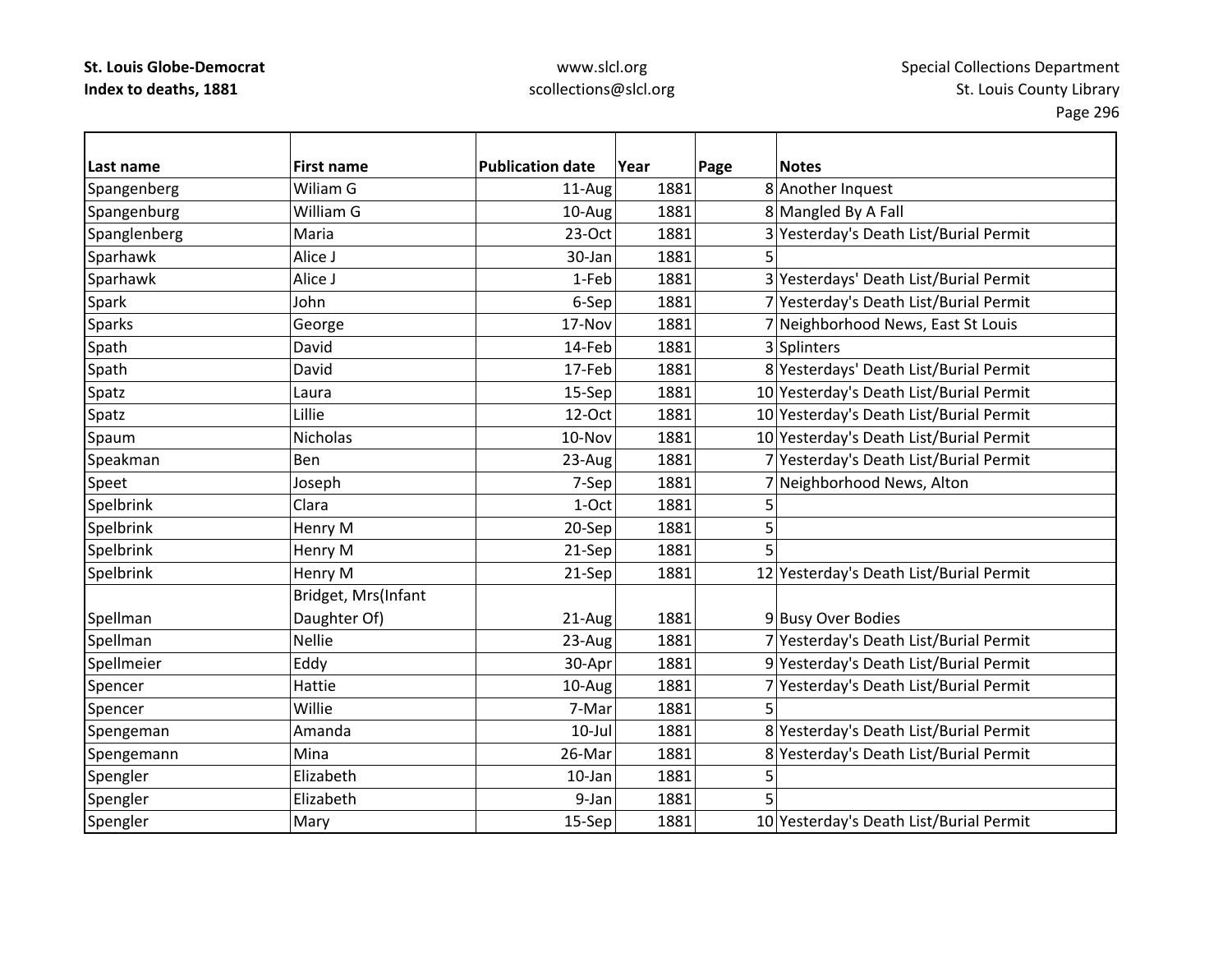| Last name        | <b>First name</b> | <b>Publication date</b> | Year | Page | <b>Notes</b>                            |
|------------------|-------------------|-------------------------|------|------|-----------------------------------------|
| Spengler         | Tobias, Jr        | $11$ -Jul               | 1881 | 5    |                                         |
| Spengler         | Tobias, Jr        | 12-Jul                  | 1881 | 5    |                                         |
| Speorio          | Mary Theresa      | $26$ -Jul               | 1881 |      | 10 Yesterday's Death List/Burial Permit |
| Sperber          | Elise             | 9-Feb                   | 1881 |      | 7 Yesterdays' Death List/Burial Permit  |
| Sperring         | Henry             | 18-Dec                  | 1881 |      | 17 Yesterday's Death List/Burial Permit |
| Spevlin          | Helen A           | 8-Mar                   | 1881 |      | 8 Yesterday's Death List/Burial Permit  |
| Spickler         | Arthur            | 9-Oct                   | 1881 |      | 3 Locals In Brief                       |
|                  |                   |                         |      |      |                                         |
| Spickler         | Arthur S          | 10-Oct                  | 1881 |      | 7 Death Of Arthur S Spickler            |
| Spickler         | Arthur S          | 9-Oct                   | 1881 | 8    |                                         |
| <b>Spies</b>     | Louis             | 18-Oct                  | 1881 | 5    |                                         |
| <b>Spies</b>     | Louis             | 19-Oct                  | 1881 |      | 10 Yesterday's Death List/Burial Permit |
| <b>Spies</b>     | Louis             | 28-Dec                  | 1881 |      | 10 Year's Mortality                     |
| <b>Spies</b>     | Louis, Mr         | 17-Oct                  | 1881 |      | 3 Death Of Justice Spies                |
| Spilker          | Emma              | 19-Oct                  | 1881 |      | 10 Yesterday's Death List/Burial Permit |
| Spilker          | Louise            | 24-Mar                  | 1881 | 5    |                                         |
| Spitz            | Hilda             | 11-May                  | 1881 | 5    |                                         |
| Spooner          | Martha            | 30-Aug                  | 1881 |      | 10 Yesterday's Death List/Burial Permit |
| Sprengler        | <b>Tobias</b>     | $12$ -Jul               | 1881 |      | 3 Yesterday's Death List/Burial Permit  |
| Spring           | Elizabeth Ann     | 27-Jul                  | 1881 |      | 10 Yesterday's Death List/Burial Permit |
| Springer         | T N, Mrs          | 16-Oct                  | 1881 |      | 6 Suicide In Alton                      |
| Springer         | Wm M T, Mr        | 13-Oct                  | 1881 |      | 6 Neighborhood News, East St Louis      |
| Springmeyer      | Frank             | 14-Jun                  | 1881 |      | 10 Yesterday's Death List/Burial Permit |
| Spungenberg      | W <sub>G</sub>    | 12-Aug                  | 1881 |      | 3 Yesterday's Death List/Burial Permit  |
| <b>St Clair</b>  | Eva               | 16-Mar                  | 1881 | 5    |                                         |
| <b>St Claire</b> | Mattie            | $1-Jul$                 | 1881 |      | 7 Yesterday's Death List/Burial Permit  |
| St Cyr           | Helen             | 21-Aug                  | 1881 | 5    |                                         |
| St Cyr           | Helen             | 23-Aug                  | 1881 |      | 7 Yesterday's Death List/Burial Permit  |
| <b>St Vrain</b>  | Clarence          | $11$ -Jul               | 1881 | 5    |                                         |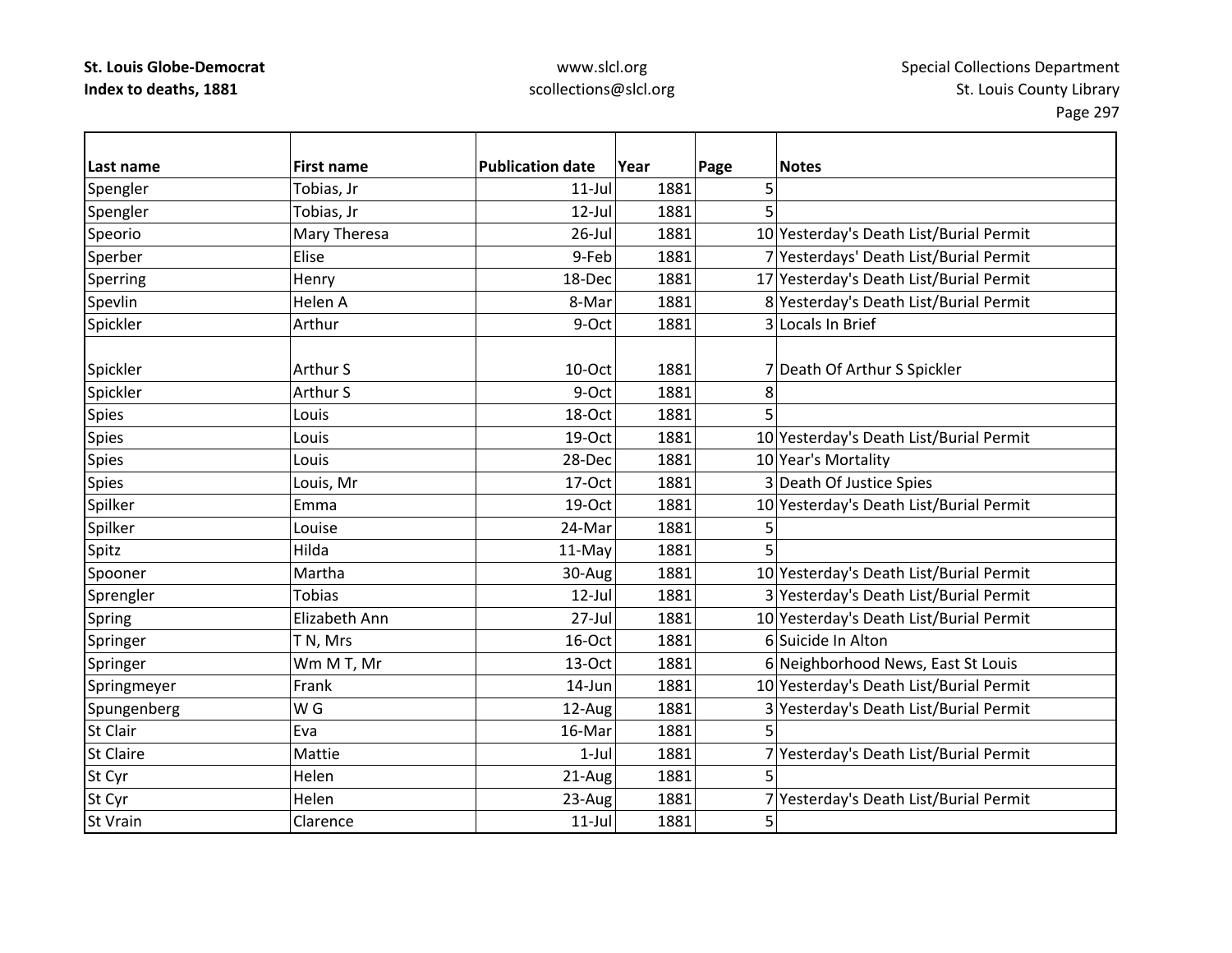## www.slcl.org scollections@slcl.org

 $\overline{\phantom{0}}$ 

| Last name       | <b>First name</b> | <b>Publication date</b> | Year | Page | <b>Notes</b>                            |
|-----------------|-------------------|-------------------------|------|------|-----------------------------------------|
| <b>St Vrain</b> | Clarence          | $12$ -Jul               | 1881 |      | 3 Yesterday's Death List/Burial Permit  |
| <b>Stack</b>    | Josie             | 9-Jan                   | 1881 | 5    |                                         |
| <b>Stack</b>    | Laura             | 9-Sep                   | 1881 |      | 10 Yesterday's Death List/Burial Permit |
| <b>Stack</b>    | Maggie            | 11-Jan                  | 1881 |      | 7 Death Follows A Kiss                  |
| <b>Stack</b>    | Mary, Miss        | $11$ -Jan               | 1881 |      | 7 Death Follows A Kiss                  |
| <b>Stack</b>    | Robert            | 17-Aug                  | 1881 |      | 7 Neighborhood News, East St Louis      |
| <b>Stack</b>    | Robert            | 24-Aug                  | 1881 |      | 10 Neighborhood News, East St Louis     |
| <b>Stack</b>    | Robert            | 20-Sep                  | 1881 |      | 10 Yesterday's Death List/Burial Permit |
| Stadelhofer     | Hugo              | 5-Aug                   | 1881 |      | 7 Yesterday's Death List/Burial Permit  |
| Staedeman       | John              | 27-Apr                  | 1881 |      | 7 Yesterday's Death List/Burial Permit  |
| Stahl           | John              | 25-Aug                  | 1881 |      | 10 Yesterday's Death List/Burial Permit |
| Stahl           | Willie            | 3-Dec                   | 1881 |      | 10 Yesterday's Death List/Burial Permit |
| Stainthorp      | Luce              | 19-Apr                  | 1881 |      |                                         |
| Stainthorp      | Lucy              | 20-Apr                  | 1881 |      | 10 Yesterday's Death List/Burial Permit |
| Stamm           | Adolph            | 24-Sep                  | 1881 |      | 9 Yesterday's Death List/Burial Permit  |
| Stammer         | Jacob             | 17-May                  | 1881 |      | 3 Coroner's Work                        |
| Stammer         | Jacob             | 16-May                  | 1881 |      | 8 Stammer's Death                       |
| Stammer         | John W            | 17-May                  | 1881 |      | 10 Yesterday's Death List/Burial Permit |
| Stampili        | Willis            | 8-Mar                   | 1881 |      | 8 Yesterday's Death List/Burial Permit  |
| <b>Stamps</b>   | Н                 | 15-Sep                  | 1881 |      | 10 Yesterday's Death List/Burial Permit |
| Stanberry       | Frank H           | 8-Jun                   | 1881 |      | 7 Yesterday's Death List/Burial Permit  |
| Stangle         | James Gillespie   | 7-Aug                   | 1881 | 5    |                                         |
| Stanley         | Mary H            | 23-Jan                  | 1881 |      |                                         |
| Stanley         | Pauline           | 24-Feb                  | 1881 |      | 6 Neighborhood News, Belleville         |
| Stansberry      | Mary              | 25-Jan                  | 1881 |      | 8 Yesterdays' Death List/Burial Permit  |
| <b>Stanse</b>   | Susannah          | 12-Jun                  | 1881 |      | 16 Yesterday's Death List/Burial Permit |
| Stanton         | Clara             | 15-Sep                  | 1881 | 5    |                                         |
| Stanton         | Clara             | 16-Sep                  | 1881 |      | 7 Yesterday's Death List/Burial Permit  |
| Stanton         | Hugh J            | 19-Apr                  | 1881 |      | 2 Death's Doings                        |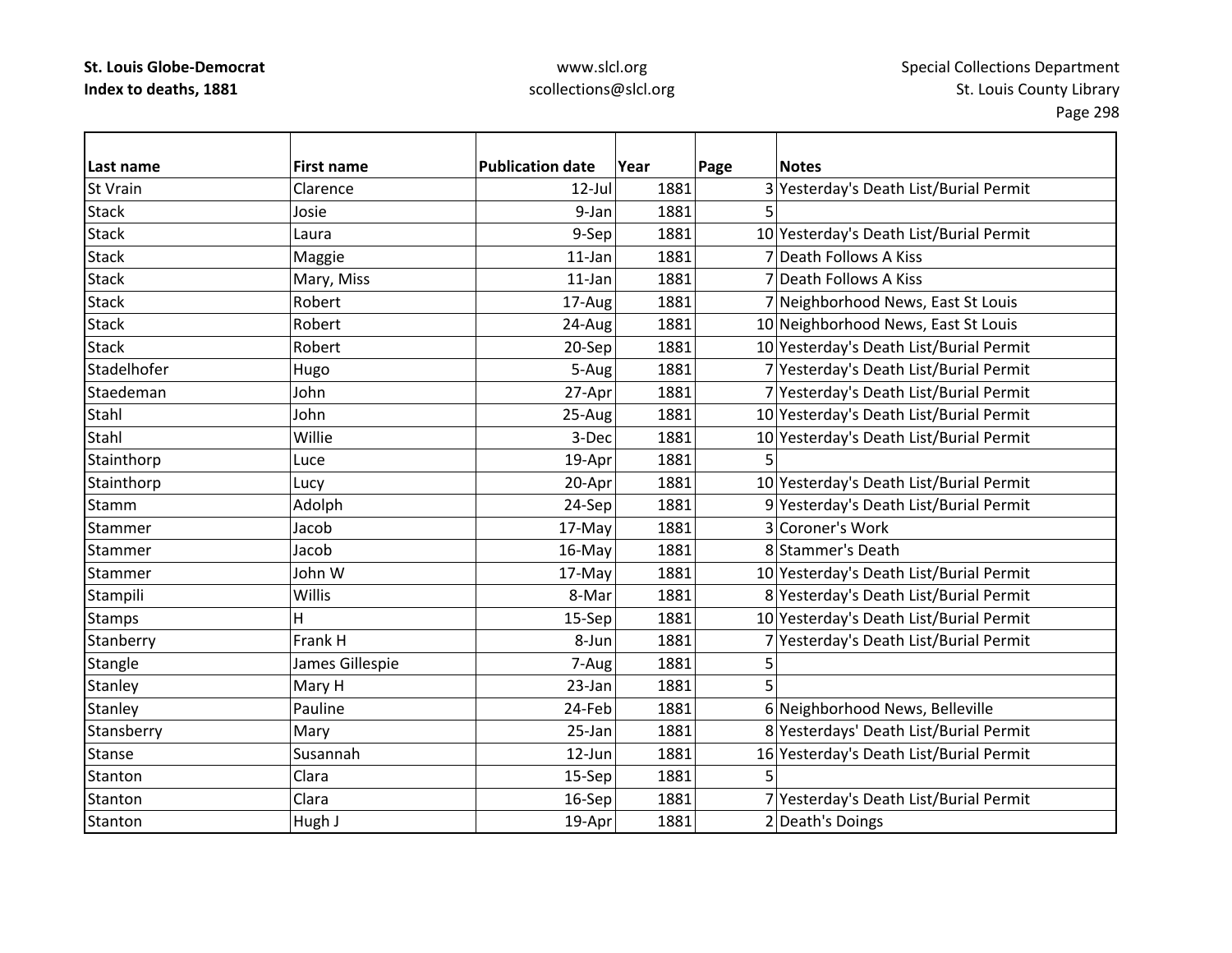| Last name        | <b>First name</b> | <b>Publication date</b> | Year | Page | <b>Notes</b>                            |
|------------------|-------------------|-------------------------|------|------|-----------------------------------------|
| Stanton          | Jeremiah          | $26$ -Jul               | 1881 |      | 10 Yesterday's Death List/Burial Permit |
| Stanton          | Sylvester         | 6-Jul                   | 1881 |      | 10 Yesterday's Death List/Burial Permit |
| Stanton          | Wm (Infant Of)    | 16-Sep                  | 1881 |      | 7 Yesterday's Death List/Burial Permit  |
| <b>Staples</b>   | Eunice            | 9-Oct                   | 1881 |      | 16 Yesterday's Death List/Burial Permit |
| <b>Starke</b>    | Clara             | 29-Jan                  | 1881 |      | 7 Yesterdays' Death List/Burial Permit  |
| <b>Starkloff</b> | Max C, Jr         | 6-Feb                   | 1881 | 5    |                                         |
| <b>Start</b>     | Rebecca A         | 8-Sep                   | 1881 |      | 10 Yesterday's Death List/Burial Permit |
| <b>Statery</b>   | F T, Judge        | 16-Feb                  | 1881 |      | 7 Neighborhood News, St. Charles        |
| <b>Statt</b>     | Heinrich          | $31$ -Jul               | 1881 |      | 8 Yesterday's Death List/Burial Permit  |
| Steadman         | Willie            | 22-Oct                  | 1881 |      | 10 Yesterday's Death List/Burial Permit |
| <b>Stealey</b>   | Geo               | 28-Apr                  | 1881 |      | 9 Yesterday's Death List/Burial Permit  |
| <b>Stealey</b>   | George M          | 27-Apr                  | 1881 | 5    |                                         |
| Stecker          | Francis           | $26$ -Jul               | 1881 |      | 10 Yesterday's Death List/Burial Permit |
| Stedeman         | Henry             | $11-Oct$                | 1881 |      | 8 Yesterday's Death List/Burial Permit  |
| <b>Steed</b>     | William           | 30-Sep                  | 1881 |      | 10 Yesterday's Death List/Burial Permit |
| Steedman         | Oran              | $1-Jul$                 | 1881 |      | 7 Yesterday's Death List/Burial Permit  |
| Steehn           | John, Mr          | 28-Dec                  | 1881 |      | 2 Laid To Rest                          |
| Steel            | Arnold            | 25-Jan                  | 1881 |      | 8 Yesterdays' Death List/Burial Permit  |
| <b>Steele</b>    | William           | 22-Apr                  | 1881 |      | 7 Yesterday's Death List/Burial Permit  |
| <b>Steer</b>     | George            | 6-May                   | 1881 |      | 10 Cases For The Coroner                |
| <b>Steer</b>     | George            | 29-Dec                  | 1881 |      | 10 Suicides                             |
| <b>Steer</b>     | George            | 5-May                   | 1881 |      | 6 Corpse In The Cell                    |
| Steffan          | Wm                | 6-Aug                   | 1881 |      | 3 Yesterday's Death List/Burial Permit  |
| Steible          | Valentine         | 25-Feb                  | 1881 |      | 7 Yesterdays' Death List/Burial Permit  |
| Steidley         | Edmund            | 9-Sep                   | 1881 |      | 10 Yesterday's Death List/Burial Permit |
| <b>Steigers</b>  | Peter             | 9-Aug                   | 1881 |      | 6 Splinters                             |
| <b>Steigers</b>  | Peter             | 10-Aug                  | 1881 |      | 7 Yesterday's Death List/Burial Permit  |
| <b>Steik</b>     | Julia             | 22-Apr                  | 1881 |      | 7 Yesterday's Death List/Burial Permit  |
| Steimel          | Magdalena         | 29-Oct                  | 1881 |      | 9 Yesterday's Death List/Burial Permit  |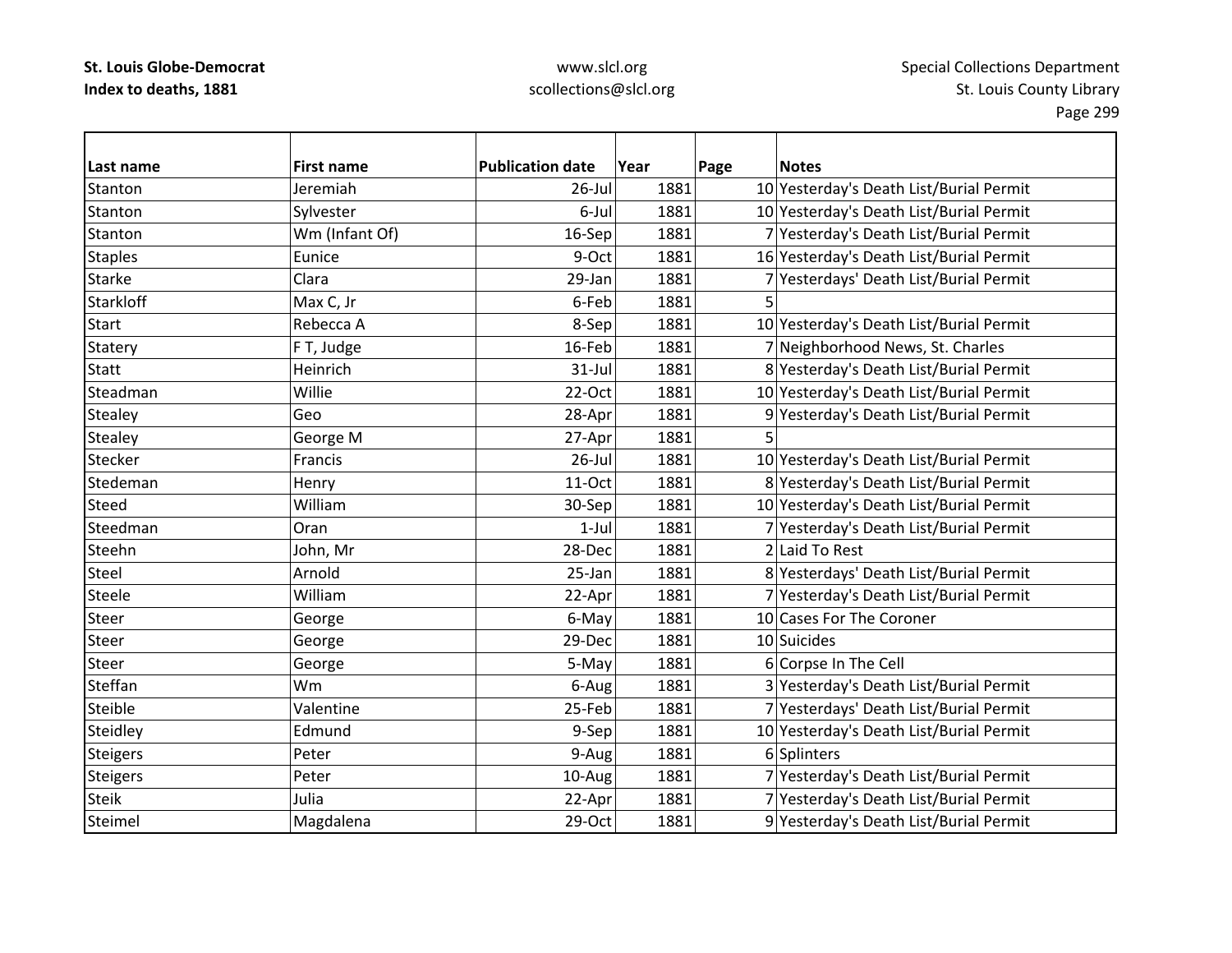| l Last name     | <b>First name</b> | <b>Publication date</b> | Year | Page<br><b>Notes</b>                    |
|-----------------|-------------------|-------------------------|------|-----------------------------------------|
| Stein           | Herman            | 16-Apr                  | 1881 | 5                                       |
| Stein           | Herman            | 15-Apr                  | 1881 | 5 Yesterday's Death List/Burial Permit  |
| Steinbecker     | <b>Bertha</b>     | 18-Jun                  | 1881 | 7 Yesterday's Death List/Burial Permit  |
| Steinbreder     | Wm                | 16-Nov                  | 1881 | 10 Yesterday's Death List/Burial Permit |
| Steineke        | Wm                | 19-Feb                  | 1881 | 9 Yesterdays' Death List/Burial Permit  |
| Steiner         | Franze            | 19-Apr                  | 1881 | 9 Two Inquests                          |
| Steinhaufel     | Justin            | 14-Jun                  | 1881 | 10 Yesterday's Death List/Burial Permit |
| Steinheufel     | Adelheit          | 25-Dec                  | 1881 | 14 Yesterday's Death List/Burial Permit |
| Steinkamp       | Andreas           | 30-Nov                  | 1881 | 10 Yesterday's Death List/Burial Permit |
| Steinke         | Caroline          | 20-Sep                  | 1881 | 10 Yesterday's Death List/Burial Permit |
| Steinkoetter    | John              | 6-Sep                   | 1881 | 7 Yesterday's Death List/Burial Permit  |
| Steinkrueger    | <b>Barbara</b>    | 20-Sep                  | 1881 | 10 Yesterday's Death List/Burial Permit |
| Steinmeier      | Ernest            | 11-Aug                  | 1881 | 5 Dragged To Death By A Mule            |
| Steinpole       | Lena              | 6-Apr                   | 1881 | 10 yesterday's Death List/Burial Permit |
| Steintz         | Chas M            | 27-Feb                  | 1881 | 8 Coroner's Inquest                     |
| <b>Steitz</b>   | John F            | 26-Mar                  | 1881 | 8 Yesterday's Death List/Burial Permit  |
| Stellham        | Caroline          | 30-Apr                  | 1881 | 9 Yesterday's Death List/Burial Permit  |
| Steltrer        | Henry             | 1-Oct                   | 1881 | 9 Yesterday's Death List/Burial Permit  |
| Stengel         | Louisa            | $21$ -Jun               | 1881 | 3 Yesterday's Death List/Burial Permit  |
| <b>Stephens</b> | Clara             | $3$ -Jul                | 1881 | 5 Obituary                              |
| <b>Stephens</b> | Henry             | 7-Jul                   | 1881 | 10 Yesterday's Death List/Burial Permit |
| <b>Stephens</b> | Joseph L          | 12-Aug                  | 1881 | 7 Joseph L Stephens                     |
| <b>Stephens</b> |                   | 10-Aug                  | 1881 | 7 Yesterday's Death List/Burial Permit  |
| <b>Stephens</b> | Louis             | 8-Aug                   | 1881 | 5                                       |
| <b>Stephens</b> | Louis             | 9-Augl                  | 1881 | 5                                       |
| <b>Stephens</b> | Lulu              | 20-Apr                  | 1881 | 10 Yesterday's Death List/Burial Permit |
| <b>Stephens</b> | Lulu              | 17-Mar                  | 1881 | 10 Yesterday's Death List/Burial Permit |
| <b>Stephens</b> | Metta             | 30-Aug                  | 1881 | 10 Yesterday's Death List/Burial Permit |
| Stephenson      | Ella              | $12$ -Jul               | 1881 | 3 Yesterday's Death List/Burial Permit  |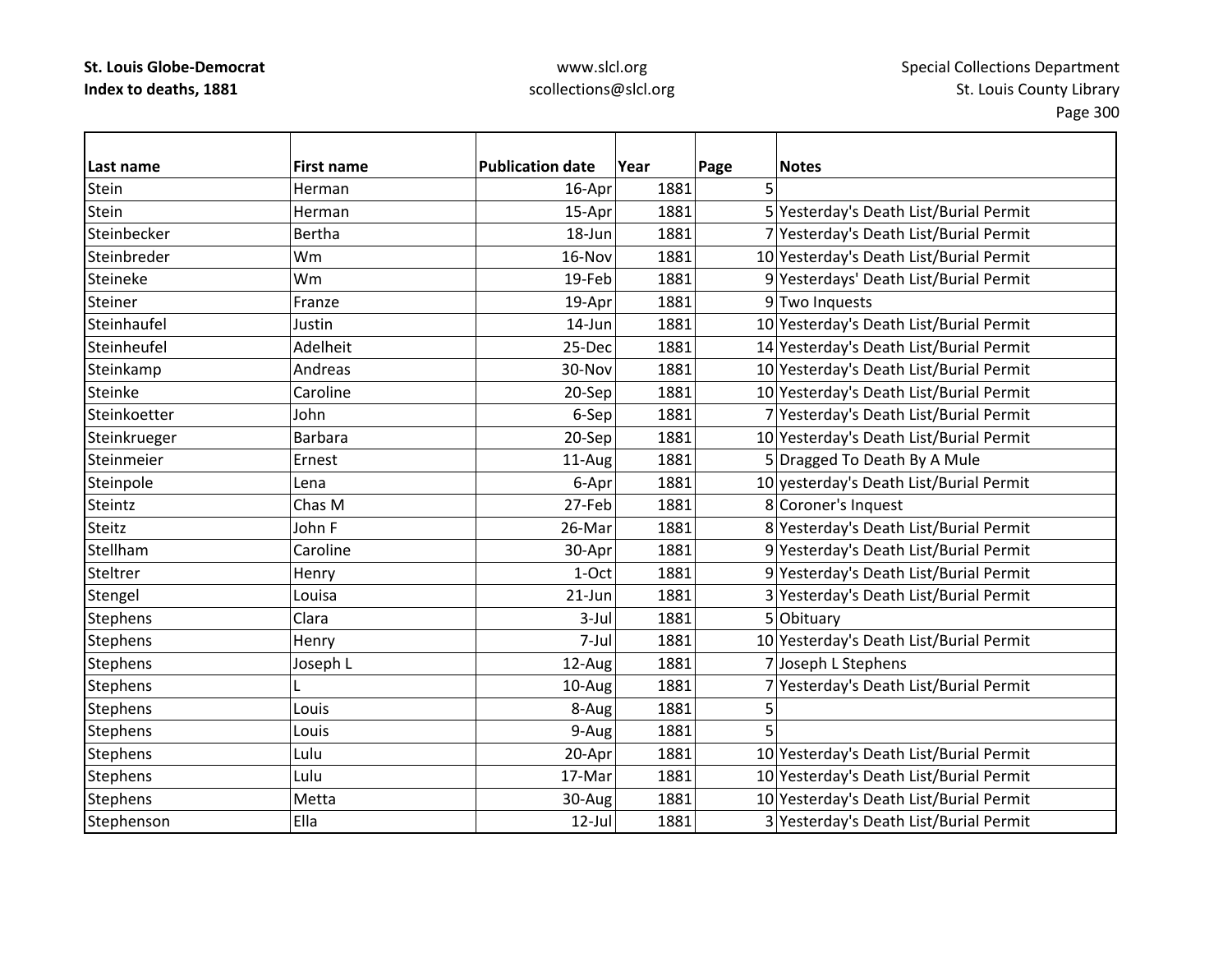| lLast name     | <b>First name</b>           | <b>Publication date</b> | Year    | Page | <b>Notes</b>                                |
|----------------|-----------------------------|-------------------------|---------|------|---------------------------------------------|
| Stephenson     | Ella May                    | $11$ -Jul               | 1881    | 5    |                                             |
| Stephenson     | George                      | $11$ -Jul               | 1881    |      | 5 Crushed And Scalded                       |
| Stephenson     | Nellie, Mrs                 | 7-Jul                   | 1881    |      | 7 Neighborhood News, Jacksonville, Illinois |
| Stephenson     | Unknown                     | $13$ -Jul               | 1881    |      | 3 Neighborhood News, East St Louis          |
| Stephenson     | Unknown (Male)              | $12$ -Jul               | 1881    |      | 8 Neighborhood News, East St Louis          |
| Sterka         | Joseph                      | 2-Aug                   | 1881    |      | 3 Yesterday's Death List/Burial Permit      |
| Sternitske     | Pauline                     | 11-Nov                  | 1881    |      | 10 Yesterday's Death List/Burial Permit     |
| Sterrat        | Ellen                       | 9-Aug                   | 1881    |      | 3 Yesterday's Death List/Burial Permit      |
| <b>Stevens</b> | Ed                          | $21-Jul$                | 1881    |      | 10 Yesterday's Death List/Burial Permit     |
| <b>Stevens</b> | Elizabeth Palmer, Mrs       | 16-Aug                  | 1881    |      | 2 Grim Gleaner, Mrs Stevens, of Decatur     |
| Stevens        | Jack                        | 1-May                   | 1881    |      | 2 St. Louis In Splinters                    |
| Stevens        | M A, Mrs                    | 6-Mar                   | 1881    | 5    |                                             |
| Stevenson      | <b>Bessie</b>               | 28-Sep                  | 1881    |      | 12 Yesterday's Death List/Burial Permit     |
|                |                             |                         |         |      |                                             |
| Stevenson      | Charles A, Mrs, (Infant Of) | 8-Jan                   | 1881    |      | 6 Kate Claxton's Bereavement                |
| Stevenson      | Eloise                      | 2-Apr                   | 1881    |      | 9 Yesterday's Death List/Burial Permit      |
| Stevenson      | Letticie, Miss              | 8-Nov                   | 1881    | 5    |                                             |
| Stevenson      | Lettitia                    | 10-Nov                  | 1881    |      | 10 Yesterday's Death List/Burial Permit     |
| Stevenson      | Mary, Mrs                   | 6-May                   | 1881    |      | 6Died                                       |
| Stevenson      | Unknown                     | 7-May                   | 1881    |      | 5 Funeral Notice                            |
| Steward        | James                       | 2-Apr                   | 1881    |      | 9 Yesterday's Death List/Burial Permit      |
| Stewart        | Charles                     | 11-Aug                  | 1881    |      | 5 Death And Desolation                      |
| <b>Stewart</b> | Charles                     | 10-Aug                  | 1881    |      | 5 Death And Desolation                      |
| Stewart        | Frank Manin                 | 20-Apr                  | 1881    |      | 10 Yesterday's Death List/Burial Permit     |
| Stewart        | James                       | 27-Jun                  | 1881 5B |      |                                             |
| Stewart        | James                       | 28-Jun                  | 1881    |      | 10 Yesterday's Death List/Burial Permit     |
| <b>Stewart</b> | Jas A                       | 1-May                   | 1881    | 8    |                                             |
| Stewart        | <b>Miles</b>                | $10$ -Jul               | 1881    |      | 6 St Louis In Splinters                     |
| <b>Stewart</b> | Robert                      | 30-Jul                  | 1881    |      | 8 Yesterday's Death List/Burial Permit      |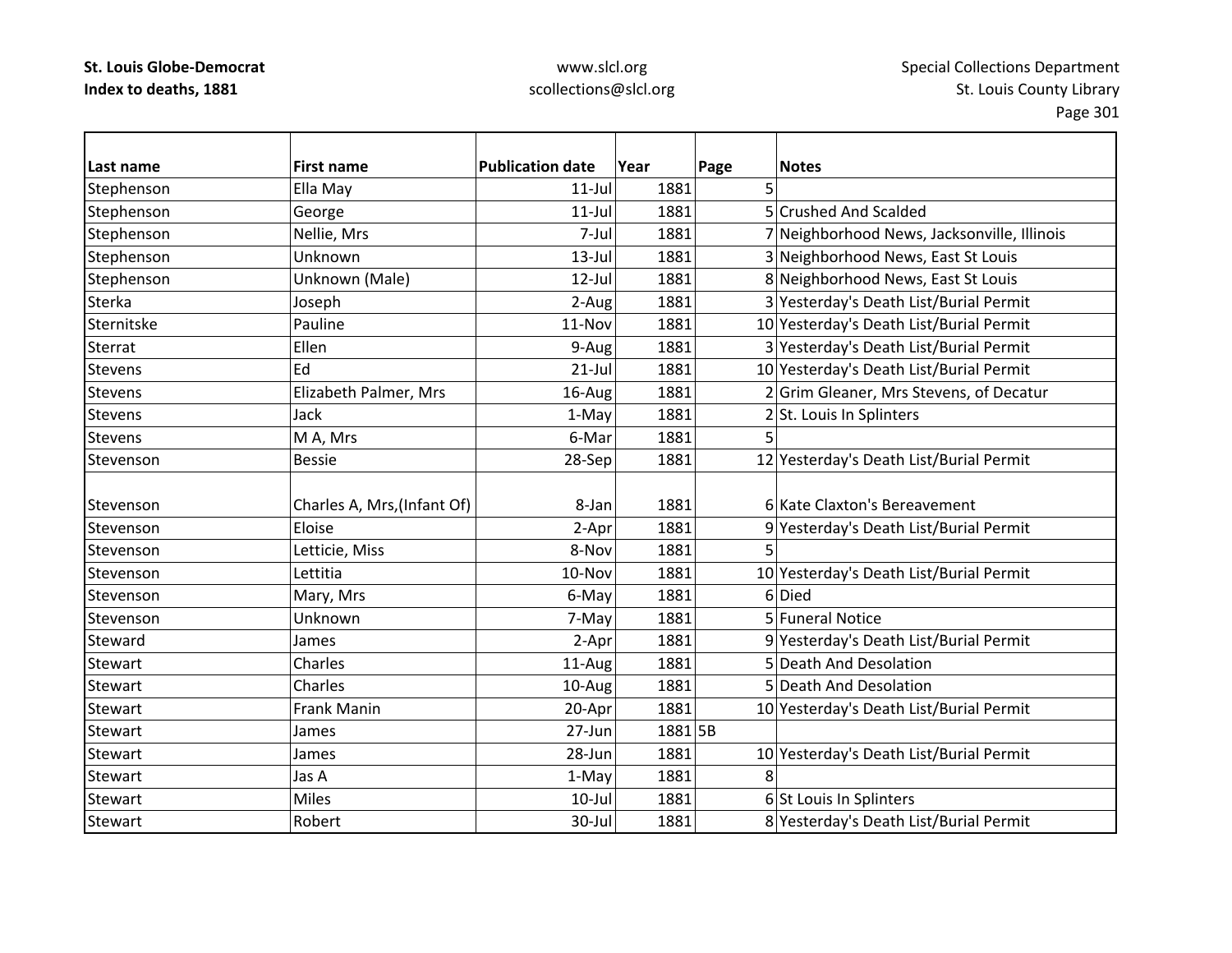| Last name        | <b>First name</b> | <b>Publication date</b> | Year | Page | <b>Notes</b>                            |
|------------------|-------------------|-------------------------|------|------|-----------------------------------------|
| <b>Stewart</b>   | William T, Jr     | 16-Apr                  | 1881 |      | 7 Neighborhood News, Louisiana, Mo      |
| Steyerwork       | Rachel            | 24-Jun                  | 1881 |      | 2 Yesterday's Death List/Burial Permit  |
| Stickfort        | Liddie            | 9-Aug                   | 1881 |      | 3 Yesterday's Death List/Burial Permit  |
| Stickler         | Margaret          | 9-Mar                   | 1881 |      | 7 Yesterday's Death List/Burial Permit  |
| Stickman         | Margaret          | 12-Feb                  | 1881 |      | 6 Yesterdays' Death List/Burial Permit  |
| Stiehr           | Charles           | $2$ -Jul                | 1881 |      | 3 Yesterday's Death List/Burial Permit  |
| <b>Stiens</b>    | John              | 3-Nov                   | 1881 |      | 10 Yesterday's Death List/Burial Permit |
| <b>Stile</b>     | Catherine         | 9-Mar                   | 1881 |      | 7 Yesterday's Death List/Burial Permit  |
| <b>Stine</b>     | Charlotte         | 29-Apr                  | 1881 |      | 10 Yesterday's Death List/Burial Permit |
| <b>Stine</b>     | Emily             | 12-Dec                  | 1881 | 5    |                                         |
| <b>Stine</b>     | Emily             | 13-Dec                  | 1881 |      | 10 Yesterday's Death List/Burial Permit |
| <b>Stine</b>     | James M           | 26-Apr                  | 1881 | 5    |                                         |
| <b>Stith</b>     | Morrison          | 9-Sep                   | 1881 |      | 10 Yesterday's Death List/Burial Permit |
| Stivera          | Elizabeth B       | $21$ -Jan               | 1881 |      | 3 Neighborhood News, Belleville         |
| Stobie           | James             | 18-Feb                  | 1881 | 5    |                                         |
| Stobie           | James             | 18-Feb                  | 1881 |      | 8 Yesterdays' Death List/Burial Permit  |
| <b>Stock</b>     | Catherine         | 31-Oct                  | 1881 |      |                                         |
| <b>Stock</b>     | Catherine         | 1-Nov                   | 1881 |      | 10 Yesterday's Death List/Burial Permit |
| Stocker          | Albert            | 25-May                  | 1881 |      | 6 Yesterday's Death List/Burial Permit  |
| Stocker          | <b>BF</b>         | 24-Jul                  | 1881 | 5    |                                         |
| Stocking         | Roswell           | 18-Mar                  | 1881 |      | 10 Yesterday's Death List/Burial Permit |
| Stockmann        | Arthur            | 16-Dec                  | 1881 |      | 10 Yesterday's Death List/Burial Permit |
| Stoddard         | W W               | 20-Mar                  | 1881 |      | 16 Yesterday's Death List/Burial Permit |
| Stodole          | Katie             | $17$ -Jul               | 1881 |      | 11 Days Of Death                        |
| Stoeppelwerth    | John Walter       | 14-Aug                  | 1881 |      | 16 Yesterday's Death List/Burial Permit |
| Stoile or Stolle | Bernard           | 14-Oct                  | 1881 |      | 3 Yesterday's Death List/Burial Permit  |
| <b>Stokes</b>    | JW, Conductor     | 11-May                  | 1881 |      | 6 Killed On The Tracks                  |
| <b>Stokes</b>    | Jasper W          | 12-May                  | 1881 | 5    |                                         |
| Stoll            | August            | 9-Jun                   | 1881 |      | 10 Yesterday's Death List/Burial Permit |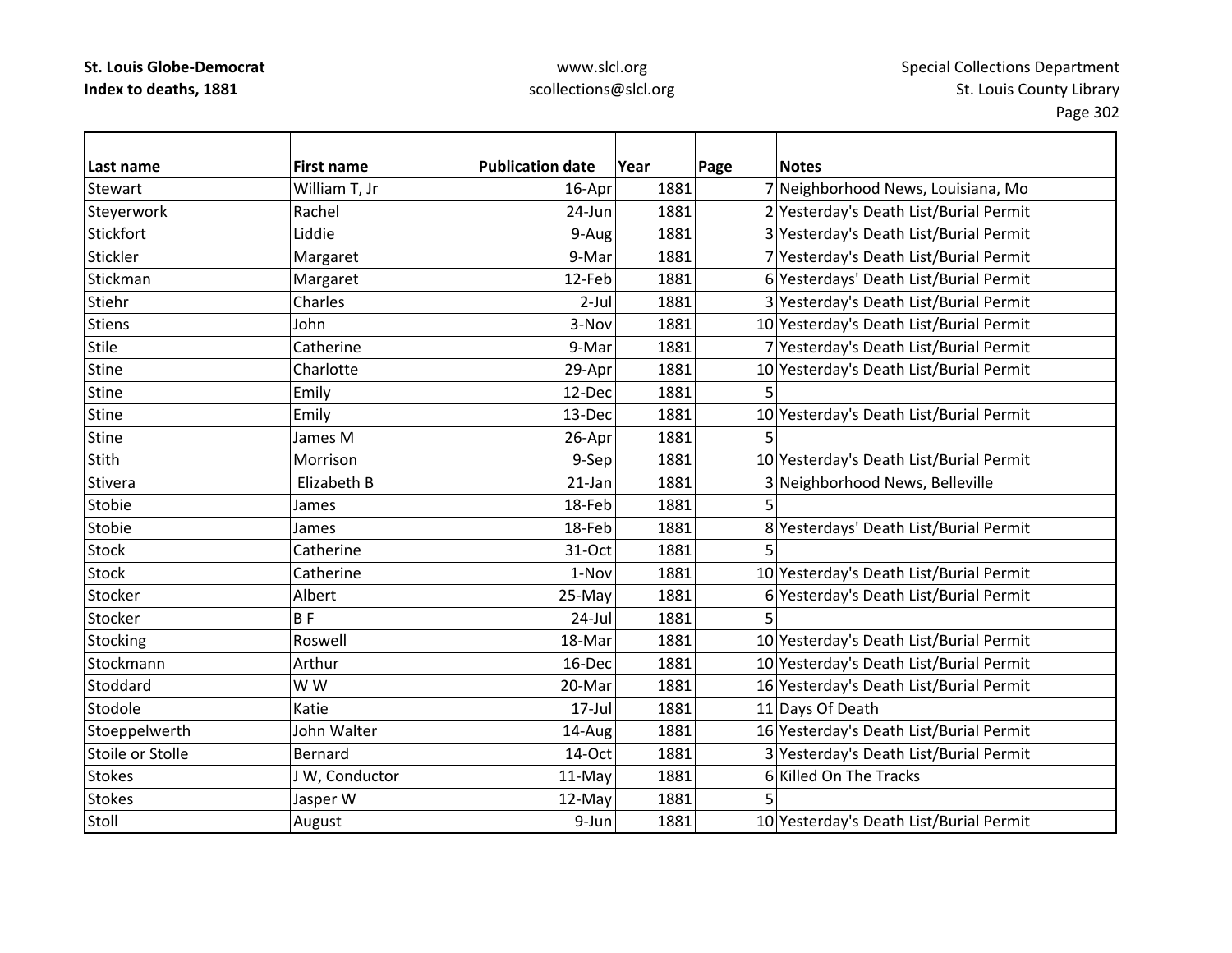| Last name      | <b>First name</b>  | <b>Publication date</b> | Year | Page | <b>Notes</b>                            |
|----------------|--------------------|-------------------------|------|------|-----------------------------------------|
| Stoll          | <b>Bernard</b>     | 31-Jul                  | 1881 |      | 6 Splinters                             |
| Stolle         | Bernard            | 31-Jul                  | 1881 |      | 8 Yesterday's Death List/Burial Permit  |
| Stolth         | Louisa             | 19-Aug                  | 1881 |      | 7 Yesterday's Death List/Burial Permit  |
| Stoltz         | Louise             | 18-Aug                  | 1881 | 5    |                                         |
| Stolz          | Louisa             | 17-Aug                  | 1881 | 5    |                                         |
| Stolz          | Wm                 | 22-Jan                  | 1881 |      | 3 Yesterdays' Death List/Burial Permit  |
| Stone          | Blair (Infant Of)  | 12-Jun                  | 1881 | 5    |                                         |
| Stone          | Jane               | $3$ -Jul                | 1881 |      | 16 Yesterday's Death List/Burial Permit |
| Stone          | William H          | 20-Apr                  | 1881 | 5    |                                         |
| Stone          | William H          | 21-Apr                  | 1881 | 5    |                                         |
| Stone          | Wm H, Jr           | 21-Apr                  | 1881 |      | 10 Yesterday's Death List/Burial Permit |
| Stoppelkamp    | Mary               | 20-Aug                  | 1881 |      | 9 Yesterday's Death List/Burial Permit  |
| <b>Storck</b>  | AF                 | 24-Nov                  | 1881 |      | 10 Yesterday's Death List/Burial Permit |
| <b>Storek</b>  | Louis              | 23-Sep                  | 1881 |      | 9 Yesterday's Death List/Burial Permit  |
| <b>Stork</b>   | Louis              | 22-Sep                  | 1881 | 5    |                                         |
| Storm          | Julia              | 25-Jan                  | 1881 |      | 8 Yesterdays' Death List/Burial Permit  |
| <b>Stowe</b>   | Allie              | 12-Oct                  | 1881 |      | 10 Yesterday's Death List/Burial Permit |
| <b>Strakka</b> | Anna               | $21-Oct$                | 1881 |      | 11 Yesterday's Death List/Burial Permit |
| Stranahan      | Lillie             | $12$ -Jul               | 1881 |      | 3 Yesterday's Death List/Burial Permit  |
| Stranahan      | WD                 | 14-Jan                  | 1881 |      | 3 Yesterdays' Death List/Burial Permit  |
| Stranahan      | WD                 | 14-Jan                  | 1881 | 5    |                                         |
| Strathmann     | Mary               | $26$ -Jul               | 1881 |      | 10 Yesterday's Death List/Burial Permit |
| Strattmeyer    | Charles            | 6-Jul                   | 1881 |      | 10 Yesterday's Death List/Burial Permit |
| Straub         | Emma               | 24-Dec                  | 1881 |      | 12 Yesterday's Death List/Burial Permit |
| Straube        | Eugene             | $21$ -Jul               | 1881 |      | 10 Yesterday's Death List/Burial Permit |
| Straube        | <b>Eugene Paul</b> | $24$ -Jul               | 1881 | 5    |                                         |
| Strautz        | Ann Mary           | 2-Nov                   | 1881 |      | 9 Yesterday's Death List/Burial Permit  |
| Strebler       | <b>Theresa</b>     | 16-Feb                  | 1881 |      | 8 Yesterdays' Death List/Burial Permit  |
| Strehle        | Emil               | 29-Dec                  | 1881 |      | 9 Yesterday's Death List/Burial Permit  |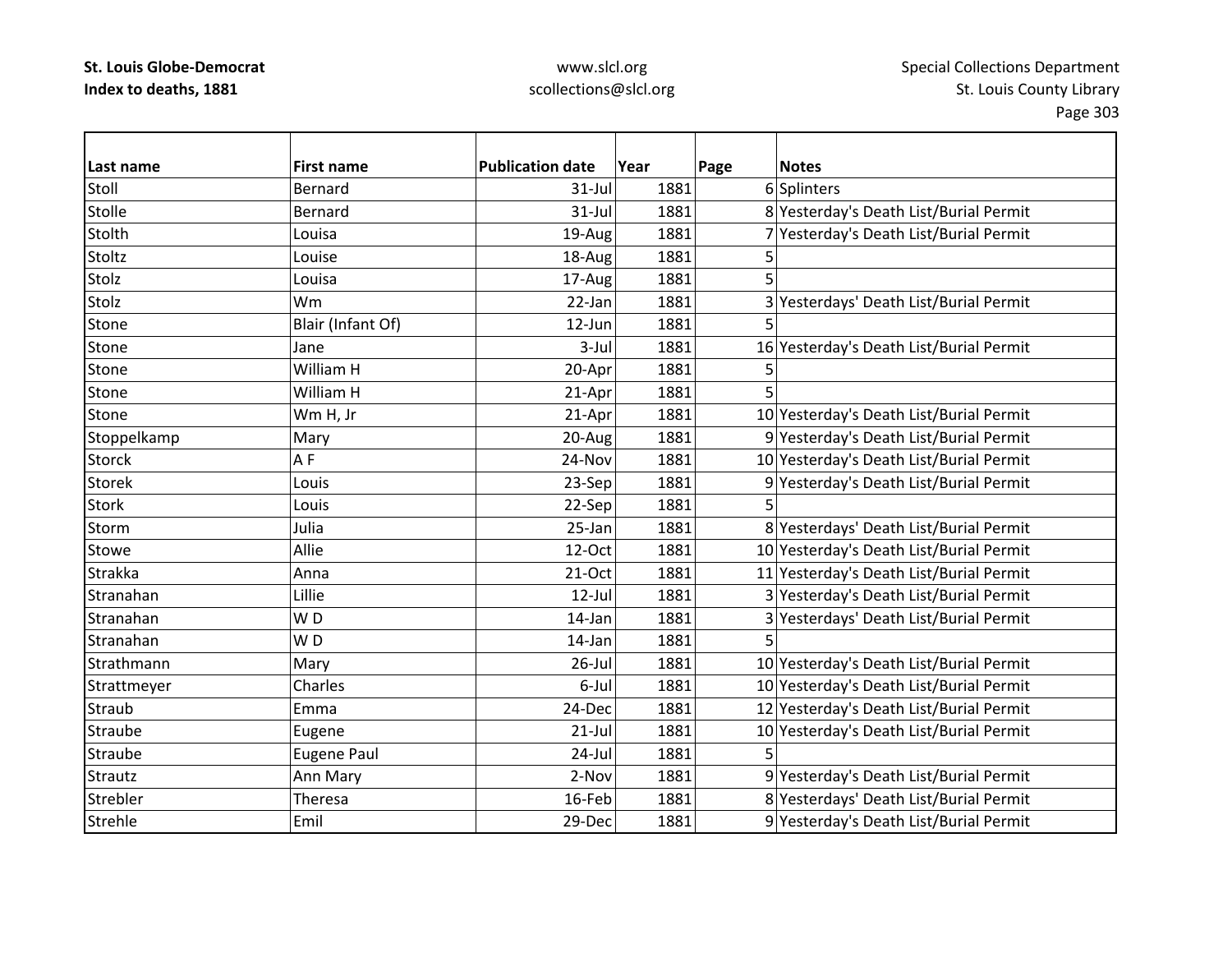| Last name        | <b>First name</b>  | <b>Publication date</b> | Year | Page | <b>Notes</b>                            |
|------------------|--------------------|-------------------------|------|------|-----------------------------------------|
| Strettmyer       | Charles            | $3$ -Jul                | 1881 |      | 4 Splinters                             |
| Strodt           | Henry              | 19-May                  | 1881 |      | 6 St Louis In Splinters                 |
| Stroeber         | Clement            | 12-Aug                  | 1881 |      | 3 Yesterday's Death List/Burial Permit  |
| <b>Strohbeck</b> | Josephine          | 5-Jan                   | 1881 |      | 7 Death List/ Burial Permit             |
| Stroth           | Heinrich           | 20-May                  | 1881 |      | 10 Coroner's Cases                      |
| Strother         | Mary               | 26-Nov                  | 1881 |      | 10 Yesterday's Death List/Burial Permit |
| Strotz           | <b>Mabel Marsh</b> | 14-Dec                  | 1881 |      | 10 Yesterday's Death List/Burial Permit |
| Stuard           | W <sub>D</sub>     | 18-Jun                  | 1881 |      | 7 Yesterday's Death List/Burial Permit  |
| <b>Stuart</b>    | <b>Edward R</b>    | 28-Jan                  | 1881 |      | 6 Neighborhood News, Belleville         |
| <b>Stuart</b>    | <b>Edward R</b>    | 30-Jan                  | 1881 |      |                                         |
| Stubenrauch      | Florence           | $15 - Jun$              | 1881 |      | 7 Yesterday's Death List/Burial Permit  |
| <b>Stuck</b>     | Ida                | 18-Aug                  | 1881 |      | 10 Yesterday's Death List/Burial Permit |
| Stuckstede       | Johann             | 18-Nov                  | 1881 |      | 9 Yesterday's Death List/Burial Permit  |
| Stuckstede       | Maria              | 16-Sep                  | 1881 |      | 7 Yesterday's Death List/Burial Permit  |
| Studley          | Mary T             | 11-Dec                  | 1881 |      | 20 Yesterday's Death List/Burial Permit |
| Studley          | Mary T, Mrs        | 10-Dec                  | 1881 | 5    |                                         |
| Studley          | Mary T, Mrs        | 11-Dec                  | 1881 | 5    |                                         |
| Studley          | R P, Mrs           | 11-Dec                  | 1881 |      | 20 Obsequies In St. Louis County        |
| Stuewer          | Edward             | 7-Dec                   | 1881 |      | 10 Yesterday's Death List/Burial Permit |
| Stumpp           | Maria W            | 30-Nov                  | 1881 |      | 10 Yesterday's Death List/Burial Permit |
| Stuntz           | Charles William    | 26-Feb                  | 1881 |      | 7 Saxon's Death Swing                   |
| Stussel          | Mary               | 27-Nov                  | 1881 |      | 11 Yesterday's Death List/Burial Permit |
| Stutt            | Heinrich           | 2-Aug                   | 1881 |      | 3 Yesterday's Death List/Burial Permit  |
| Suda             | Ida Laura          | 16-Oct                  | 1881 | 5    |                                         |
| Suda             | Laura              | 16-Oct                  | 1881 |      | 9 Yesterday's Death List/Burial Permit  |
| <b>Suess</b>     | Catharine          | 9-Oct                   | 1881 |      | 16 Yesterday's Death List/Burial Permit |
| Sughrne          | James              | 23-Dec                  | 1881 |      | 10 Yesterday's Death List/Burial Permit |
| Sughrue          | James              | 22-Dec                  | 1881 |      |                                         |
| Suhre            | Otto               | 1-Dec                   | 1881 |      | 10 Yesterday's Death List/Burial Permit |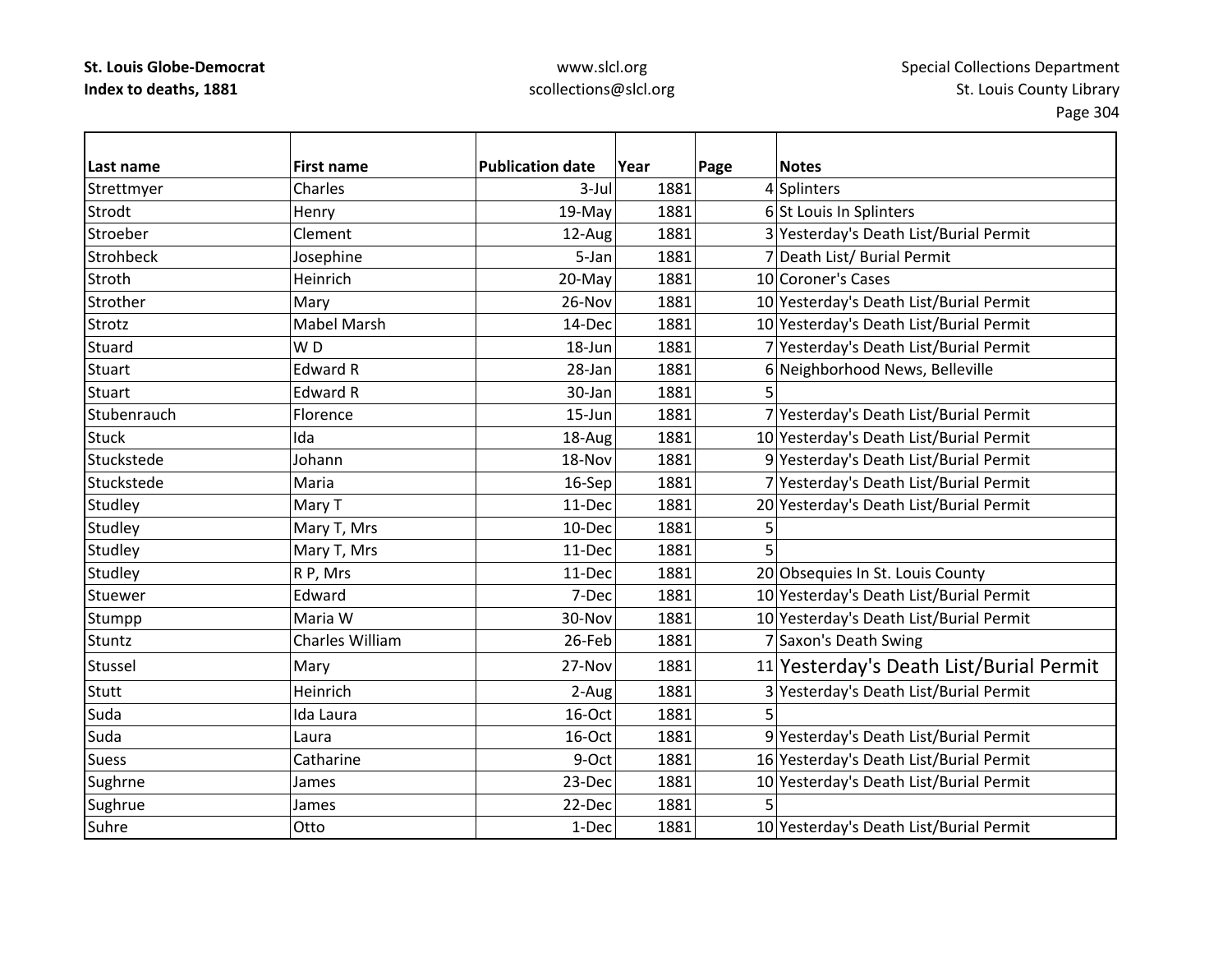| lLast name   | <b>First name</b>  | <b>Publication date</b> | Year | Page<br><b>Notes</b>                    |
|--------------|--------------------|-------------------------|------|-----------------------------------------|
| Suka (Siska) | <b>Barbara</b>     | 17-Jun                  | 1881 | 3 Yesterday's Death List/Burial Permit  |
| Sullivan     | Dan                | 13-Aug                  | 1881 | 9 Yesterday's Death List/Burial Permit  |
| Sullivan     | Daniel             | 12-Aug                  | 1881 | 5                                       |
| Sullivan     | Daniel             | 23-Nov                  | 1881 | 11 Yesterday's Death List/Burial Permit |
|              | Edward (Infant Of) |                         |      |                                         |
| Sullivan     | Sullivan           | 6-Dec                   | 1881 | 10 Yesterday's Death List/Burial Permit |
| Sullivan     | James              | 16-Aug                  | 1881 | 10 Yesterday's Death List/Burial Permit |
| Sullivan     | Katy               | 30-Oct                  | 1881 | 11 Yesterday's Death List/Burial Permit |
| Sullivan     | LO, Maj            | 15-Feb                  | 1881 | 5                                       |
| Sullivan     | Maggie             | 27-Nov                  | 1881 | 5                                       |
| Sullivan     | Rosanna            | 17-Nov                  | 1881 | 10 Yesterday's Death List/Burial Permit |
| Sullivan     | Thomas             | 8-Jul                   | 1881 | 3 Life For A Nap                        |
| Sullivan     | Thomas             | $10$ -Jul               | 1881 | 6 St Louis In Splinters                 |
| Sullivan     | Thomas             | 12-Jul                  | 1881 | 3 Yesterday's Death List/Burial Permit  |
| Sullivan     | Thomas             | 19-Jul                  | 1881 | 10 Death Register                       |
| Sullivan     | <b>Thomas</b>      | 6-Sep                   | 1881 | 6 Splinters                             |
| Sullivan     | Thomas             | $18 -$ Jul              | 1881 | 5                                       |
| Sullivan     | Thomas, Jr         | 10-Mar                  | 1881 | 5                                       |
| Sullivan     | Timothy            | 27-Apr                  | 1881 | 7 Yesterday's Death List/Burial Permit  |
| Sullivan     | Timothy            | 11-Aug                  | 1881 | 3 Yesterday's Death List/Burial Permit  |
| Sullivan     | William            | 16-Nov                  | 1881 | 7 Neighborhood News, Alton              |
| Sullivan     | Wm                 | 15-Nov                  | 1881 | 2 Under The Wheels                      |
| Sullvan      | Kathleen           | 1-Mar                   | 1881 |                                         |
| Summa        | Maria              | 20-Nov                  | 1881 | 16 Yesterday's Death List/Burial Permit |
| Summerfield  | Arthur             | 8-Oct                   | 1881 | 9 Yesterday's Death List/Burial Permit  |
| Summerfield  | Arthur Solomon     | 7-Oct                   | 1881 | 5                                       |
| Summerfield  | Samuel             | 14-Feb                  | 1881 | 5                                       |
| Summerfield  | Samuel             | 15-Feb                  | 1881 | 5                                       |
| Summerfield  | Samuel             | 28-Dec                  | 1881 | 10 Year's Mortality                     |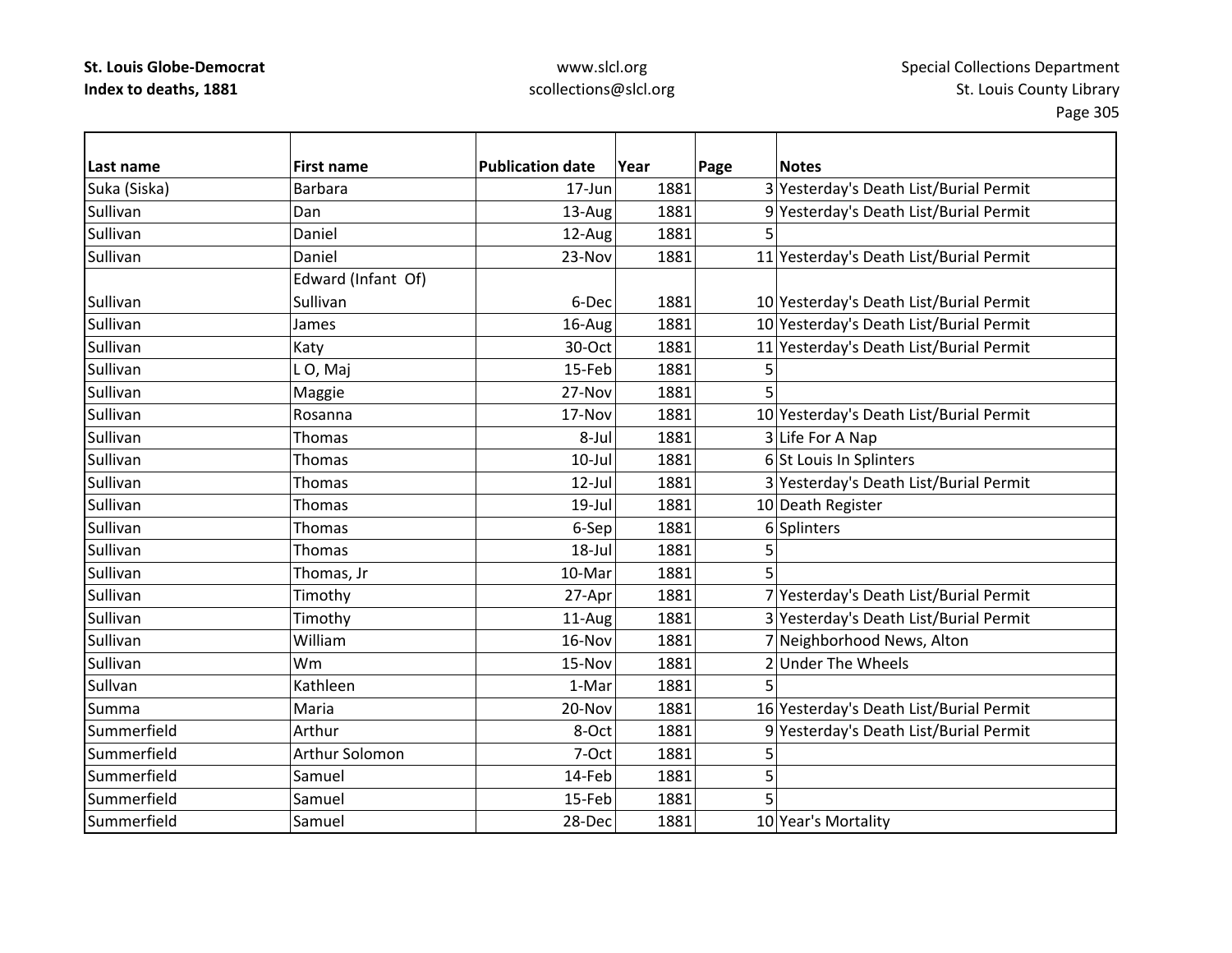| Last name      | <b>First name</b> | <b>Publication date</b> | Year | Page | <b>Notes</b>                            |
|----------------|-------------------|-------------------------|------|------|-----------------------------------------|
| <b>Summers</b> | Charles A         | 22-Nov                  | 1881 |      | 11 Yesterday's Death List/Burial Permit |
| Sunderland     | Julius            | 22-Feb                  | 1881 | 5    |                                         |
| Sunderland     | Julius            | 23-Feb                  | 1881 |      |                                         |
| Suruvan        | Anna              | 15-Apr                  | 1881 |      | 3 Yesterday's Death List/Burial Permit  |
| Sutter         | John, Mrs         | 2-Dec                   | 1881 | 5    |                                         |
| Sutton         | H <sub>C</sub>    | 14-Dec                  | 1881 | 5    |                                         |
| Sutton         | Ida               | 6-Sep                   | 1881 |      | 7 Yesterday's Death List/Burial Permit  |
| Swacker        | Gertrude          | 23-Aug                  | 1881 |      | 7 Yesterday's Death List/Burial Permit  |
| Swadley        | D <sub>F</sub>    | 23-Aug                  | 1881 |      | 7 Yesterday's Death List/Burial Permit  |
| Swadley        | David             | 20-Aug                  | 1881 |      | 7 Sad Case                              |
| Swadley        | David Foster      | 21-Aug                  | 1881 |      | 9 Busy Over Bodies                      |
| Swahlstedt     | Agnes             | 5-Nov                   | 1881 |      | 15 Yesterday's Death List/Burial Permit |
| Swahlstedt     | Agnes             | 6-Nov                   | 1881 |      | 15 Yesterday's Death List/Burial Permit |
| Swain          | Marshall M        | 5-Apr                   | 1881 |      | 10 Yesterday's Death List/Burial Permit |
| Swanzeil       | Peter             | 24-Nov                  | 1881 |      | 10 Yesterday's Death List/Burial Permit |
| Swarte         | Joseph            | 10-Mar                  | 1881 |      | 10 Yesterday's Death List/Burial Permit |
| Sweeney        | Michael           | 6-Jul                   | 1881 |      | 10 Yesterday's Death List/Burial Permit |
| Sweeney        | Sylvester         | $16$ -Jul               | 1881 | 5    |                                         |
| Sweeny         | John J            | 7-Jun                   | 1881 |      | 6 St Louis In splinters                 |
| Sweeny         | Sylvester         | $16$ -Jul               | 1881 |      | 8 Municipal Matters                     |
| Swheide        | Philip            | 14-Aug                  | 1881 |      | 16 Yesterday's Death List/Burial Permit |
| Swormstedt     | Mattie L          | 7-Feb                   | 1881 |      |                                         |
| Swormstedt     | Mattie L          | 8-Feb                   | 1881 | 6    | Yesterdays' Death List/Burial Permit    |
| Sykes          | Stephen           | 23-Nov                  | 1881 |      |                                         |
| Sykes          | Stephen           | 24-Nov                  | 1881 |      |                                         |
| Sylvester      | Josephine         | 30-Jun                  | 1881 |      | 10 Yesterday's Death List/Burial Permit |
| <b>Tackey</b>  | Annie             | 28-Aug                  | 1881 |      | 8 Yesterday's Death List/Burial Permit  |
| Tackey         | Henry             | 25-Mar                  | 1881 |      | 10 Yesterday's Death List/Burial Permit |
| <b>Taes</b>    | Henry             | 27-May                  | 1881 |      | 10 Yesterday's Death List/Burial Permit |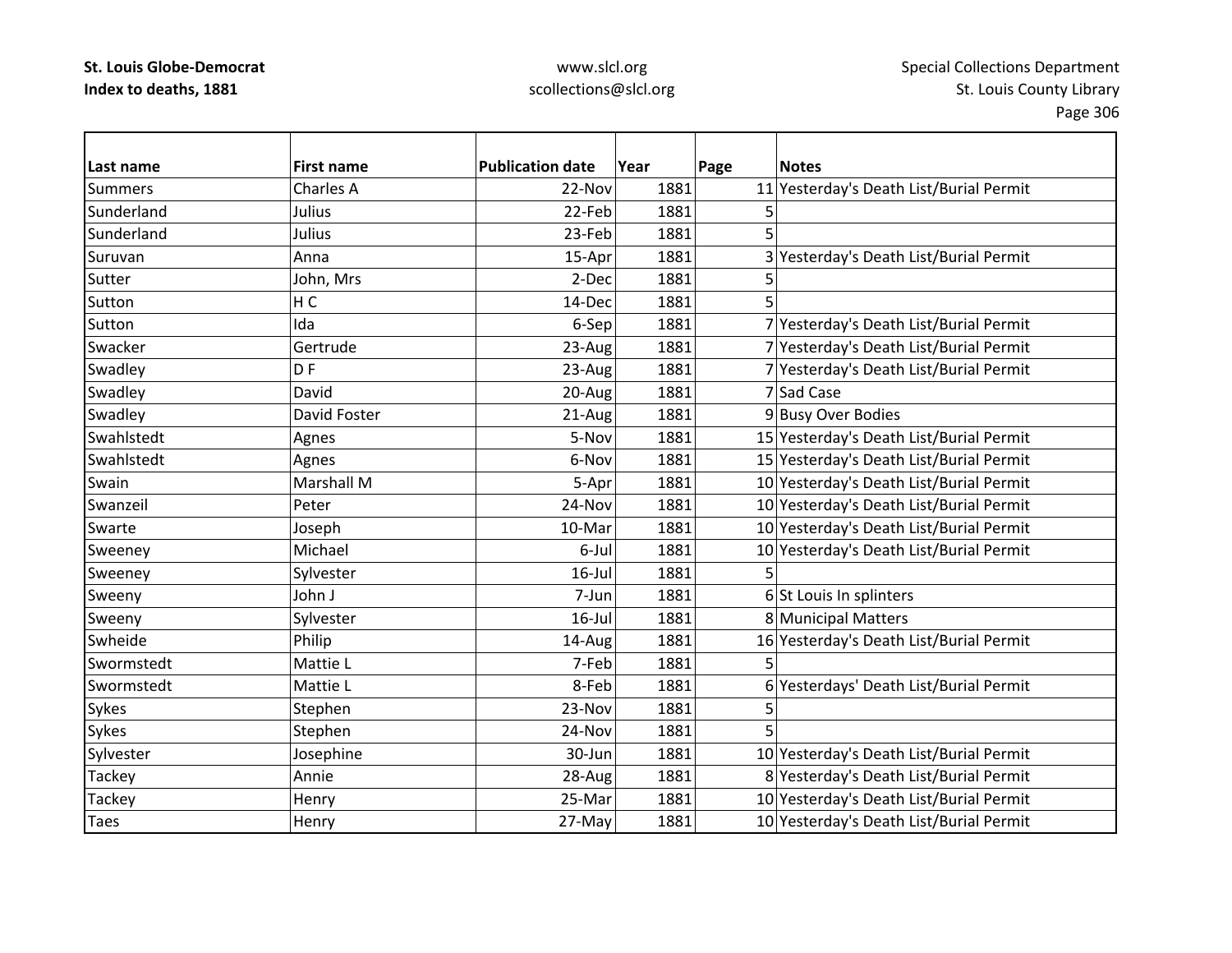| Last name      | <b>First name</b>         | <b>Publication date</b> | Year | Page | <b>Notes</b>                            |
|----------------|---------------------------|-------------------------|------|------|-----------------------------------------|
| Talbot         | Hank                      | 13-Dec                  | 1881 |      | 10 Yesterday's Death List/Burial Permit |
| Talken         | Ida                       | 6-Jul                   | 1881 |      | 10 Yesterday's Death List/Burial Permit |
| Talken         | Johanna                   | $10 -$ Jul              | 1881 |      | 6 St Louis In Splinters                 |
| Talmage        | <b>Walter Benington</b>   | 26-Sep                  | 1881 |      |                                         |
| Tammany        | Anna                      | 11-Oct                  | 1881 |      | 8 Yesterday's Death List/Burial Permit  |
| Tamplin        | Lucy                      | 1-Oct                   | 1881 |      | 9 Yesterday's Death List/Burial Permit  |
| Tandy          | Missouri B                | 24-Sep                  | 1881 | 5    |                                         |
| Tanner         | Charles J, Jr             | 4-Aug                   | 1881 | 5    |                                         |
| Tanner         | Jennie H                  | 21-Apr                  | 1881 | 5    |                                         |
| <b>Tanning</b> | Patrick                   | 8-Oct                   | 1881 |      | 9 Yesterday's Death List/Burial Permit  |
| Tanton         | Emil BO                   | 24-Nov                  | 1881 | 5    |                                         |
| Tanton         | Emil BO                   | 25-Nov                  | 1881 | 5    |                                         |
| Tanton         | Emile                     | 24-Nov                  | 1881 |      | 10 Yesterday's Death List/Burial Permit |
| Tarrohn        | John                      | 7-Aug                   | 1881 |      | 6 Yesterday's Death List/Burial Permit  |
| Tarwier        | Susanne                   | $21$ -Jul               | 1881 |      | 10 Yesterday's Death List/Burial Permit |
| Tasch          | <b>Bertha</b>             | $19$ -Jul               | 1881 |      | 10 Death Register                       |
| <b>Taussig</b> | Ś                         | 19-Apr                  | 1881 | 5    |                                         |
| <b>Tayes</b>   | Chas                      | 19-Jul                  | 1881 |      | 10 Death Register                       |
| Taylor         | Anna                      | 5-Jun                   | 1881 |      | 8 Yesterday's Death List/Burial Permit  |
| Taylor         | Caroline                  | 16-Mar                  | 1881 |      | 3 Yesterday's Death List/Burial Permit  |
| Taylor         | Cora                      | $1-Jul$                 | 1881 |      | 7 Yesterday's Death List/Burial Permit  |
| Taylor         | E H                       | $1-Jul$                 | 1881 |      | 7 Yesterday's Death List/Burial Permit  |
| Taylor         | Ella                      | 17-Jun                  | 1881 |      | 3 Yesterday's Death List/Burial Permit  |
| Taylor         | Elvira M                  | 17-Mar                  | 1881 |      | 10 Yesterday's Death List/Burial Permit |
| Taylor         | Henry M                   | 27-Apr                  | 1881 |      | 10 Coroner's Cases                      |
| Taylor         | Henry M                   | 28-Apr                  | 1881 |      | 9 Yesterday's Death List/Burial Permit  |
| Taylor         | Jane A                    | 27-Oct                  | 1881 | 5    |                                         |
|                |                           |                         |      |      |                                         |
| Taylor         | Joseph L, (Infant Son Of) | 4-Nov                   | 1881 | 6    |                                         |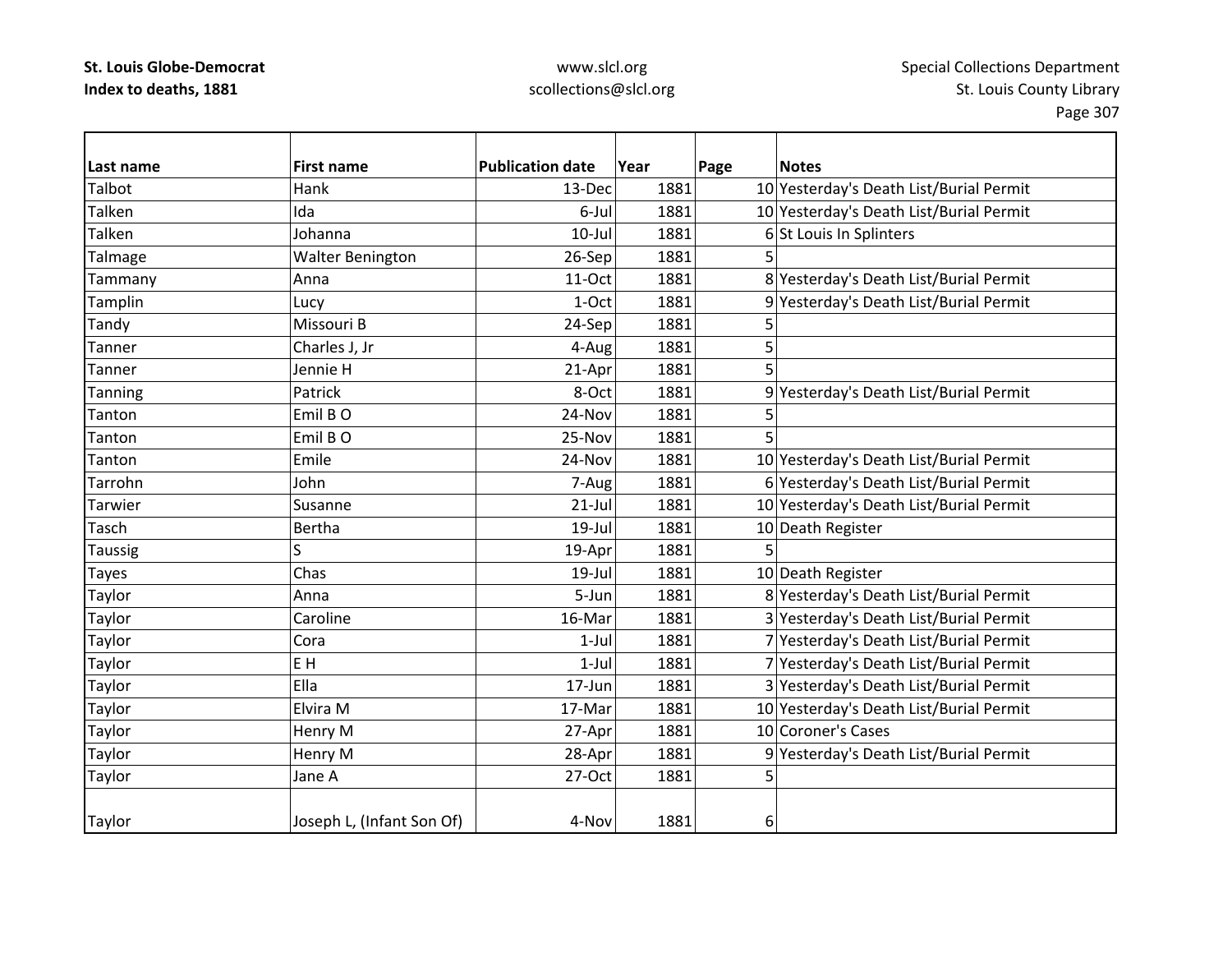| Last name     | <b>First name</b>         | <b>Publication date</b> | Year | Page | <b>Notes</b>                                |
|---------------|---------------------------|-------------------------|------|------|---------------------------------------------|
|               |                           |                         |      |      |                                             |
| <b>Taylor</b> | Joseph L, (Infant Son Of) | 5-Nov                   | 1881 | 5    |                                             |
| Taylor        | Louisa                    | 16-Jan                  | 1881 |      | 8 Sat On By The Coroner                     |
| Taylor        | <b>Mary Billings</b>      | 5-Feb                   | 1881 |      | 7 Neighborhood News, Jacksonville, Illinois |
| Taylor        | Oscar                     | 31-Aug                  | 1881 |      | 10 Yesterday's Death List/Burial Permit     |
| Taylor        | R W                       | 5-Nov                   | 1881 |      | 10 Yesterday's Death List/Burial Permit     |
| Taylor        | Reuben                    | 16-Mar                  | 1881 |      | 3 Yesterday's Death List/Burial Permit      |
| Taylor        | Richard                   | 24-Nov                  | 1881 |      | 10 Yesterday's Death List/Burial Permit     |
| Taylor        | Robert                    | 22-Sep                  | 1881 |      |                                             |
| Taylor        | Robert                    | 23-Sep                  | 1881 | 5    |                                             |
| Taylor        | Robert                    | 23-Sep                  | 1881 |      | 9 Yesterday's Death List/Burial Permit      |
| Taylor        | WO                        | 22-Apr                  | 1881 |      | 7 Coroner's Work                            |
| Taylor        | William O, Hon            | 21-Apr                  | 1881 |      | 7 Sudden Death At The Lindell               |
| Taylor        | Wm C                      | 6-Feb                   | 1881 |      | 2 Yesterdays' Death List/Burial Permit      |
| Taylor        | Wm O                      | 22-Apr                  | 1881 |      | 7 Yesterday's Death List/Burial Permit      |
| Tayon         | Margaret                  | 23-Sep                  | 1881 |      | 9 Yesterday's Death List/Burial Permit      |
| Tayon         | Martin                    | $16$ -Jul               | 1881 |      | 8 Municipal Matters                         |
| Tayon         | Maude                     | 1-May                   | 1881 | 8    |                                             |
| Tayon         | Maude                     | 2-May                   | 1881 |      |                                             |
| Teeney        | James                     | 14-Sep                  | 1881 |      | 10 Yesterday's Death List/Burial Permit     |
| Teleur        | Johanna                   | 30-Aug                  | 1881 |      | 10 Yesterday's Death List/Burial Permit     |
| Telsman       | Herman C                  | 23-Sep                  | 1881 |      | 9 Yesterday's Death List/Burial Permit      |
| <b>Temme</b>  | Frank J (Daughter Of)     | 23-Sep                  | 1881 |      | 6 Mysterious Death                          |
| Temme         | Rosa                      | 24-Sep                  | 1881 |      | 9 Yesterday's Death List/Burial Permit      |
| <b>Temme</b>  | Rose                      | 24-Sep                  | 1881 |      | 9 Doings Of The Coroner                     |
| Tempel        | Henry, Jr                 | 14-Apr                  | 1881 | 5    |                                             |
| Tempel        | Henry, Jr                 | 15-Apr                  | 1881 |      | 5 Yesterday's Death List/Burial Permit      |
| Temple        | H, Mr                     | 26-Aug                  | 1881 |      | 6 Slain Side By Side                        |
| Temple        | H, Mrs                    | 26-Aug                  | 1881 |      | 6 Slain Side By Side                        |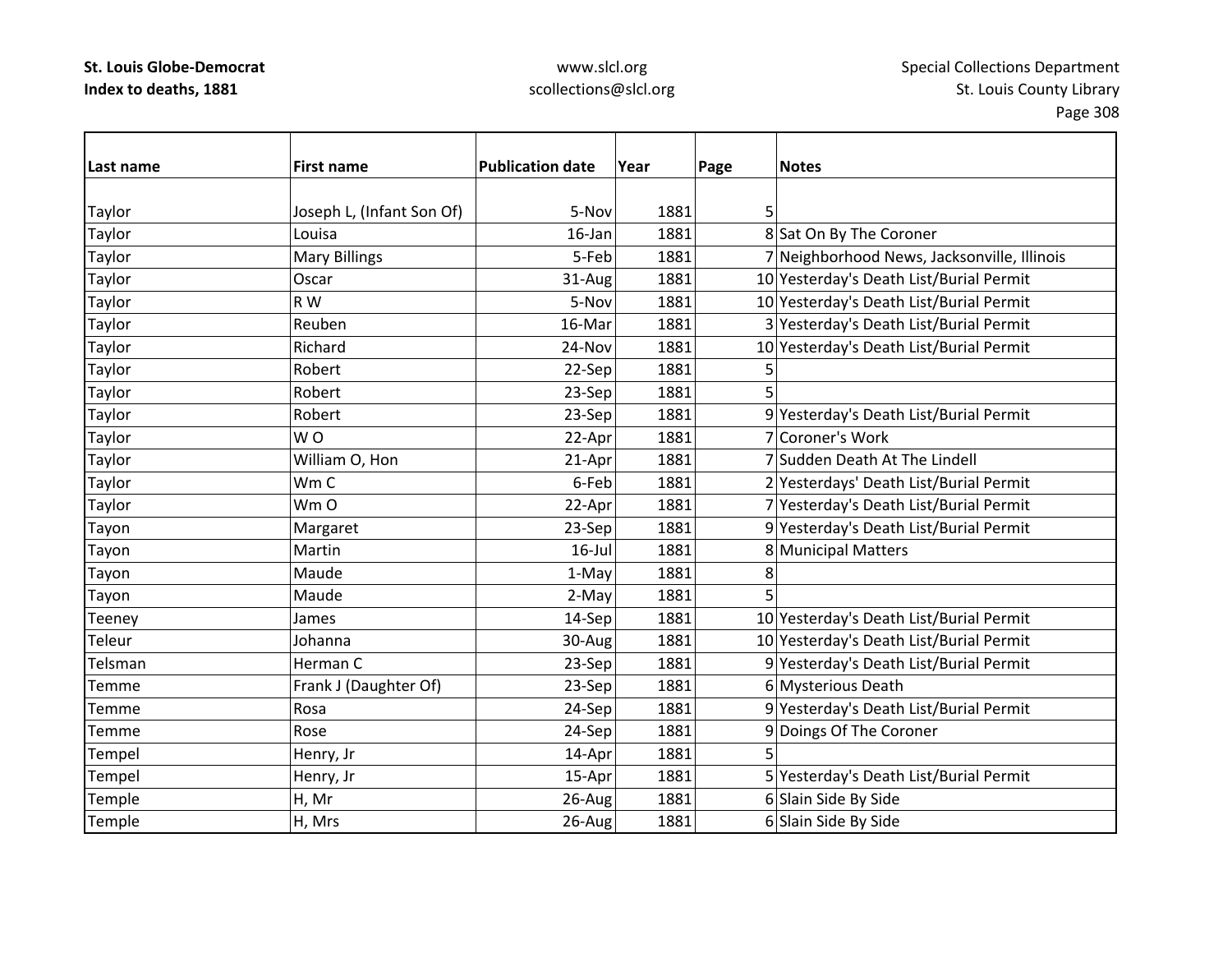| Last name   | <b>First name</b>     | <b>Publication date</b> | Year | Page | <b>Notes</b>                            |
|-------------|-----------------------|-------------------------|------|------|-----------------------------------------|
| Tenbeult    | <b>Mrs</b>            | 17-Nov                  | 1881 |      | 9 Calls On The Coroner                  |
| Tenbroeck   | Wm H                  | 5-Oct                   | 1881 |      | 7 Yesterday's Death List/Burial Permit  |
| Tensky      | Ida                   | 10-Dec                  | 1881 |      | 10 Yesterday's Death List/Burial Permit |
| Terbech     | Wilhelmine            | $10$ -Jun               | 1881 |      | 10 Yesterday's Death List/Burial Permit |
| Teresa      | Mary, Sister          | $12$ -Jul               | 1881 |      | 7 St Louis In Splinters                 |
| Terka       | Clara                 | 24-Jun                  | 1881 |      | 2 Yesterday's Death List/Burial Permit  |
| Terrell     | Benjamin              | 7-Jul                   | 1881 |      | 10 Yesterday's Death List/Burial Permit |
| Terry       | Mandy                 | 13-Dec                  | 1881 |      | 10 Yesterday's Death List/Burial Permit |
| Tesch       | Ludwig                | 25-May                  | 1881 |      | 6 Yesterday's Death List/Burial Permit  |
| Tesh        | John                  | 20-Aug                  | 1881 |      | 9 Yesterday's Death List/Burial Permit  |
| <b>Tess</b> | Edward                | 18-Apr                  | 1881 |      | 9 Yesterday's Death List/Burial Permit  |
| Tesson      | Asa                   | 5-Jun                   | 1881 |      |                                         |
| Tesson      | <b>Edward P</b>       | 24-Jun                  | 1881 | 5    |                                         |
| Tesson      | <b>Edward P</b>       | 25-Jun                  | 1881 | 5    |                                         |
| Tesson      | Edward P              | 25-Jun                  | 1881 |      | 6 Funeral Of Tesson                     |
| Tettenhorst | Carrie                | 14-Jan                  | 1881 |      | 3 Yesterdays' Death List/Burial Permit  |
| Teubeult    | Catherine             | 17-Nov                  | 1881 |      | 10 Yesterday's Death List/Burial Permit |
| Teurer      | Johanna               | $26$ -Jul               | 1881 |      | 10 Yesterday's Death List/Burial Permit |
| Teuseberg   | Wilhelmin             | 17-Sep                  | 1881 |      | 9 Yesterday's Death List/Burial Permit  |
| Texter      | Margaret              | 16-Aug                  | 1881 |      | 10 Yesterday's Death List/Burial Permit |
| Tgolden     | Cecelia               | $26$ -Jul               | 1881 |      | 10 Yesterday's Death List/Burial Permit |
| Thayer      | Thomas B              | 13-Feb                  | 1881 |      |                                         |
| Thayer      | Thomas B              | 28-Dec                  | 1881 |      | 10 Year's Mortality                     |
| Theeke      | Mary                  | 17-Nov                  | 1881 |      | 10 Yesterday's Death List/Burial Permit |
| Theresa     | Annie                 | 13-Dec                  | 1881 |      | 10 Yesterday's Death List/Burial Permit |
| Thias       | <b>William Ernest</b> | 7-Jan                   | 1881 |      | 8 Died In His Wagon                     |
| Thias       | Wm                    | 8-Jan                   | 1881 |      | 7 Yesterdays' Death List/Burial Permit  |
| Thie        | Francis               | 2-Feb                   | 1881 |      | 7 Yesterdays' Death List/Burial Permit  |
| Thiel       | Carl W                | 6-Sep                   | 1881 |      | 7 Yesterday's Death List/Burial Permit  |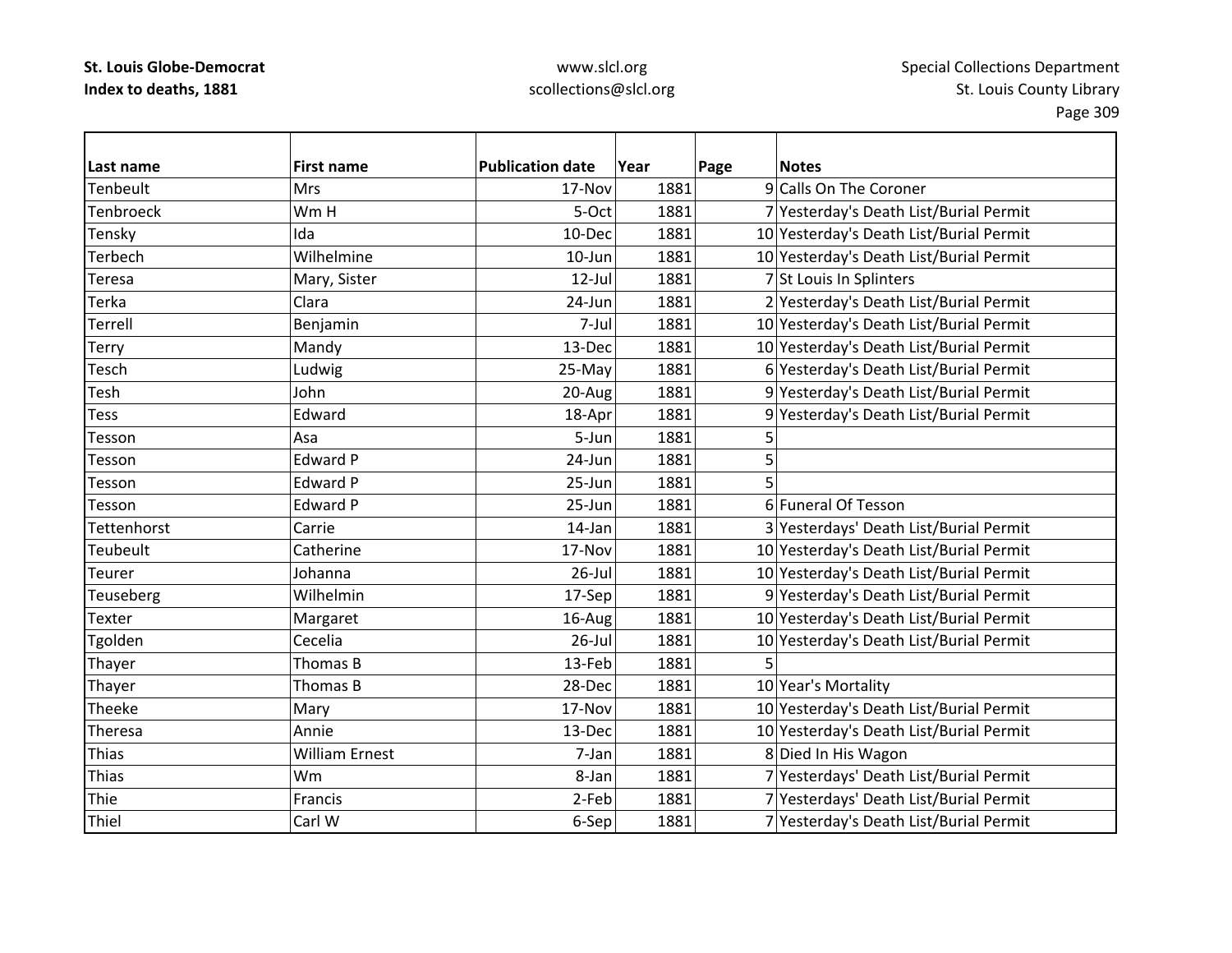| Last name    | <b>First name</b> | <b>Publication date</b> | Year | Page<br>5 | <b>Notes</b>                            |
|--------------|-------------------|-------------------------|------|-----------|-----------------------------------------|
| <b>Thies</b> | Maria Anna        | 13-Apr                  | 1881 |           |                                         |
| <b>Thies</b> | Mary              | 14-Apr                  | 1881 |           | 10 Yesterday's Death List/Burial Permit |
| <b>Thies</b> | Michael           | 11-Aug                  | 1881 |           | 3 Neighborhood News, Belleville         |
| Thole        | Emilie            | 8-Nov                   | 1881 |           | 11 Yesterday's Death List/Burial Permit |
| Thole        | Emily, Mrs        | 5-Nov                   | 1881 | 10        |                                         |
| Thole        | Emily, Mrs        | 6-Nov                   | 1881 | 5         |                                         |
| Thole        | Emily, Mrs        | 7-Nov                   | 1881 |           |                                         |
| Thoma        | Joseph            | 25-Aug                  | 1881 |           | 10 Yesterday's Death List/Burial Permit |
| Thoma        | Sophia            | 6-May                   | 1881 |           | 10 Yesterday's Death List/Burial Permit |
| Thoman       | Edward            | 19-Nov                  | 1881 |           | 10 Yesterday's Death List/Burial Permit |
| Thomas       | Alma              | 6-Mar                   | 1881 |           | 14 Work For The Coroner                 |
| Thomas       | Anthony           | 6-Dec                   | 1881 |           | 10 Yesterday's Death List/Burial Permit |
| Thomas       | Catherine         | 15-Apr                  | 1881 |           | 3 Yesterday's Death List/Burial Permit  |
| Thomas       | Chanie            | $13-Oct$                | 1881 |           | 10 Yesterday's Death List/Burial Permit |
| Thomas       | Daniel            | 4-Sep                   | 1881 |           | 8 How They Died                         |
| Thomas       | David             | 20-Mar                  | 1881 |           | 16 Yesterday's Death List/Burial Permit |
| Thomas       | Easter            | 5-May                   | 1881 | 5         |                                         |
| Thomas       | Eddie             | 6-Mar                   | 1881 |           | 10 Yesterday's Death List/Burial Permit |
| Thomas       | Esther            | 6-May                   | 1881 |           | 10 Yesterday's Death List/Burial Permit |
| Thomas       | Fannie            | 23-Jan                  | 1881 | 5         |                                         |
| Thomas       | Georgiana         | 24-Mar                  | 1881 |           | 8 Yesterday's Death List/Burial Permit  |
| Thomas       | Hattie            | 2-Mar                   | 1881 |           | 3 Yesterday's Death List/Burial Permit  |
| Thomas       | Marcelius         | 29-Jun                  | 1881 |           | 3 Yesterday's Death List/Burial Permit  |
| Thomas       | Marcellus J       | 29-Jun                  | 1881 |           |                                         |
| Thomas       | Mary              | $13$ -Jul               | 1881 |           | 8 Yesterday's Death List/Burial Permit  |
| Thomas       | Susan W           | 17-Apr                  | 1881 | 5         |                                         |
| Thomas       | Susan W           | 10-Nov                  | 1881 |           | 10 Yesterday's Death List/Burial Permit |
| Thomas       | Susan W, Mrs      | 10-Nov                  | 1881 |           | 9 Mrs Susan W Thomas                    |
| Thomas       | William           | 10-Dec                  | 1881 |           | 10 Yesterday's Death List/Burial Permit |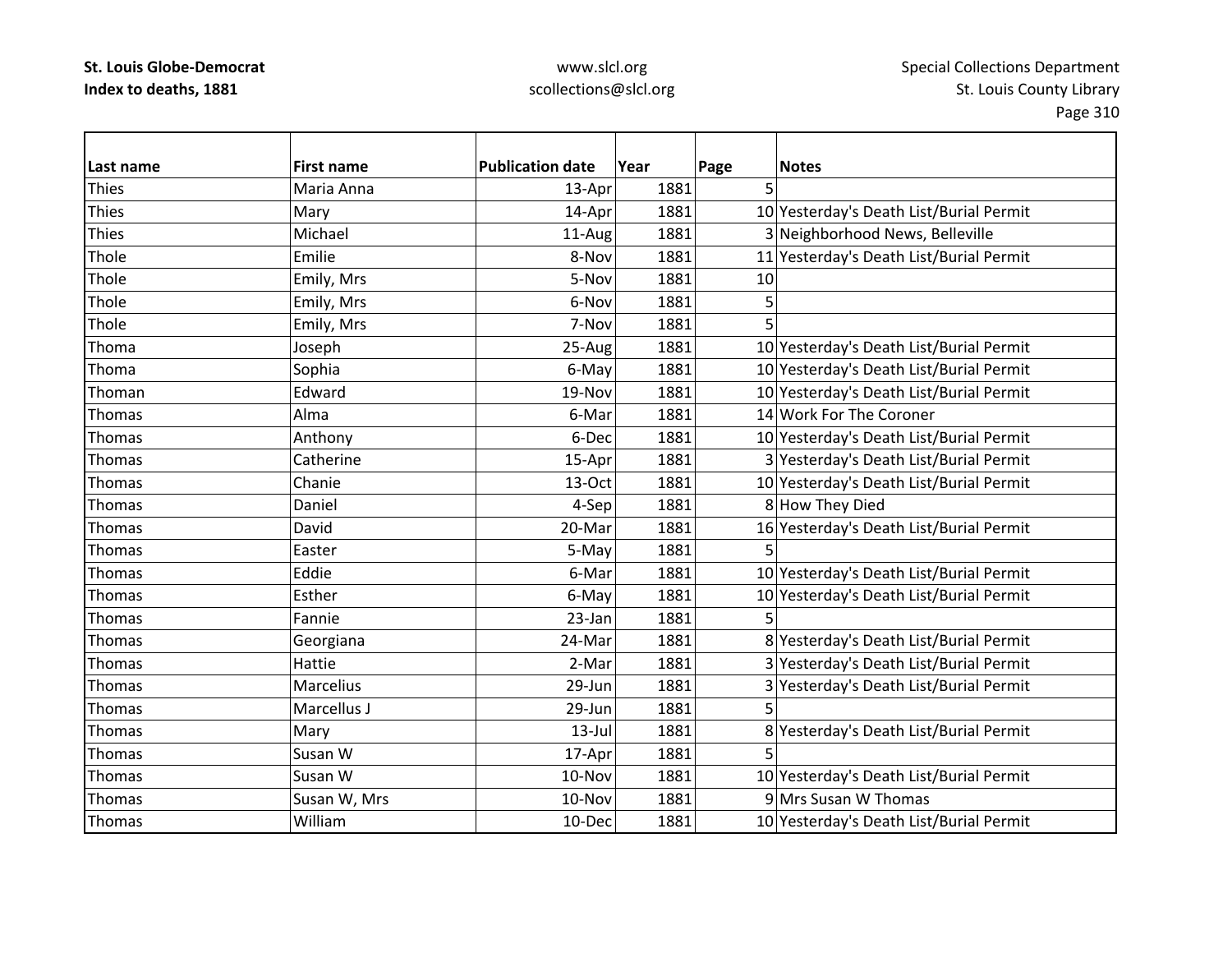| Last name        | <b>First name</b> | <b>Publication date</b> | Year | Page | <b>Notes</b>                            |
|------------------|-------------------|-------------------------|------|------|-----------------------------------------|
| Thompson         | Anson             | 13-Aug                  | 1881 |      | 6 Drowned While Bathing                 |
| Thompson         | Edward            | 8-Nov                   | 1881 |      | 11 Yesterday's Death List/Burial Permit |
| Thompson         | Elizabeth         | 25-Mar                  | 1881 |      | 10 Yesterday's Death List/Burial Permit |
| Thompson         | Henry             | 18-Nov                  | 881  |      | 9 Yesterday's Death List/Burial Permit  |
| Thompson         | Henry             | 18-Nov                  | 1881 |      | 9 Inquests And Verdicts                 |
| Thompson         | John              | 20-Dec                  | 1881 | 5    |                                         |
| Thompson         | John              | 21-Dec                  | 1881 |      | 11 Yesterday's Death List/Burial Permit |
| Thompson         | John H            | $31-Jul$                | 1881 |      | 8 Yesterday's Death List/Burial Permit  |
| Thompson         | Kate B            | 13-Oct                  | 1881 |      | 10 Yesterday's Death List/Burial Permit |
| Thompson         | Katie B           | 12-Oct                  | 1881 | 5    |                                         |
| Thompson         | Macklot           | 20-Mar                  | 1881 | 5    |                                         |
| Thompson         | Macklot           | 21-Mar                  | 1881 | 5    |                                         |
| Thompson         | Mamie             | 28-Aug                  | 1881 | 5    |                                         |
| Thompson         | Marklot           | 22-Mar                  | 1881 |      | 10 Yesterday's Death List/Burial Permit |
| Thompson         | Mary              | 15-Apr                  | 1881 |      | 5 Yesterday's Death List/Burial Permit  |
| Thompson         | Mary              | $3-Jul$                 | 1881 |      | 16 Yesterday's Death List/Burial Permit |
| Thompson         | Mary, Mrs         | 16-Apr                  | 1881 |      | 7 Neighborhood News, Belleville         |
| Thompson         | Maurice           | 27-Aug                  | 1881 |      | 9 Yesterday's Death List/Burial Permit  |
| Thompson         | Phineas J         | 3-Oct                   | 1881 | 5    |                                         |
| Thompson         | Phineas J         | 4-Oct                   | 1881 | 5    |                                         |
| Thompson         | Phineas Jenks     | 5-Oct                   | 1881 |      | 7 Yesterday's Death List/Burial Permit  |
| Thompson         | Rose              | 15-Jun                  | 1881 |      | 7 Yesterday's Death List/Burial Permit  |
| Thompson         | Willie            | 9-Jul                   | 1881 |      | 9 Yesterday's Death List/Burial Permit  |
| Thompson         | Wm                | 22-Dec                  | 1881 |      | 10 Yesterday's Death List/Burial Permit |
| Thompson-Cordner | Wm                | 22-May                  | 1881 | 5    |                                         |
| Thone            | Ferdinand         | $15$ -Jul               | 1881 |      | 10 Municipal Matters                    |
| Thorn            | Henry             | 30-Aug                  | 1881 |      | 10 Yesterday's Death List/Burial Permit |
| Thornburg        | Wm A              | 13-Feb                  | 1881 | 5    |                                         |
| Thornburg        | Wm A              | 14-Feb                  | 1881 | 5    |                                         |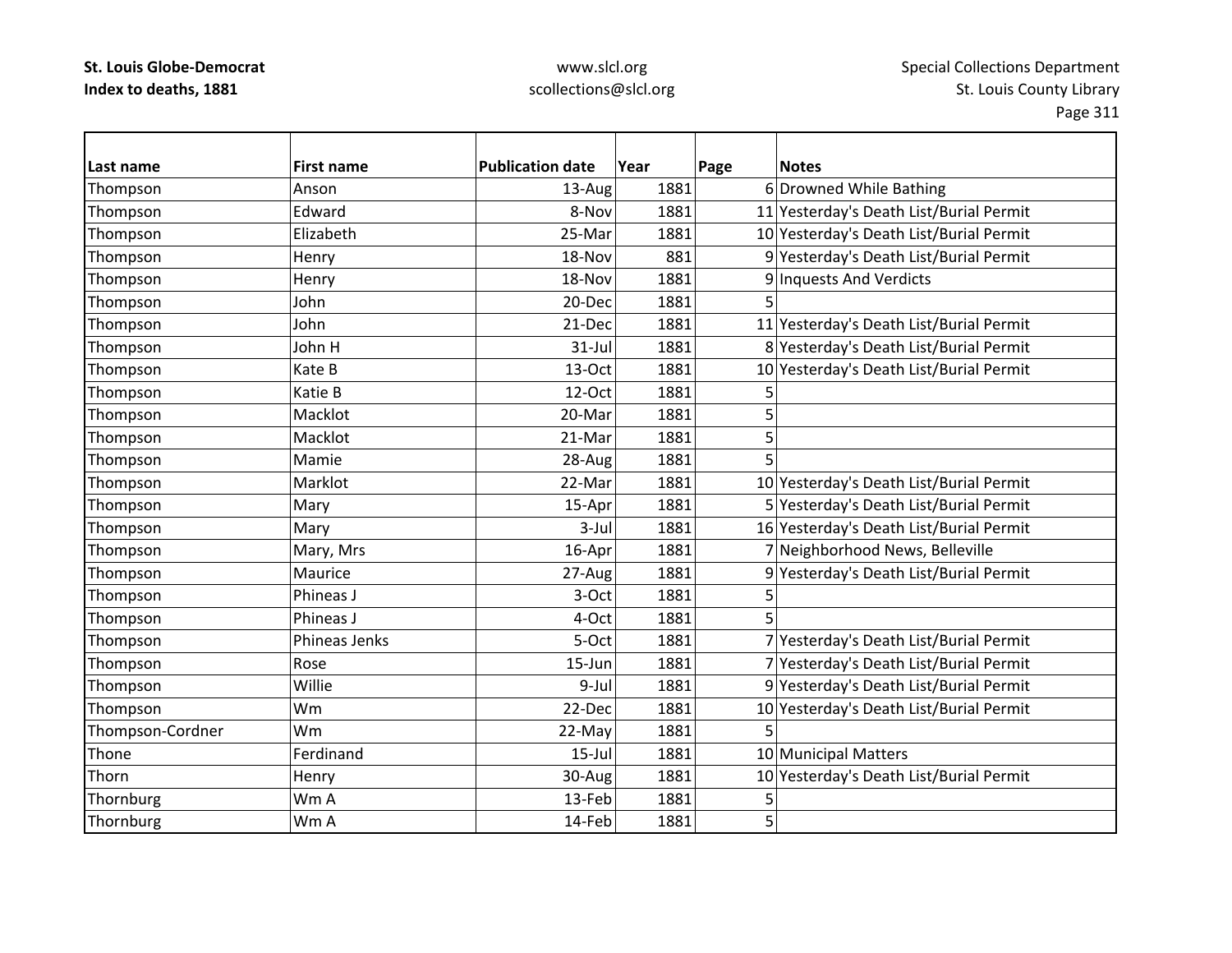| Last name       | <b>First name</b> | <b>Publication date</b> | Year | Page | <b>Notes</b>                            |
|-----------------|-------------------|-------------------------|------|------|-----------------------------------------|
| Thornburg       | Wm A              | 28-Dec                  | 1881 |      | 10 Year's Mortality                     |
| Thornburgh      | FH, Mrs           | 4-May                   | 1881 |      | 10 Funeral Of Mrs Thornburgh            |
| Thornburgh      | Jenne E           | 3-May                   | 1881 | 5    |                                         |
| Thornburgh      | Jennie E          | 30-Apr                  | 1881 | 5    |                                         |
| Thornburgh      | Jennie E          | 1-May                   | 1881 | 8    |                                         |
| Thornburgh      | Jennie E          | 2-May                   | 1881 | 5    |                                         |
| Thornburgh      | WA                | 15-Feb                  | 1881 |      | 10 Yesterdays' Death List/Burial Permit |
| Thornburgh      | Wm A              | 13-Feb                  | 1881 |      | 8 Death Of Wm A Thornburgh              |
| Thornhill       | Richard           | 11-Oct                  | 1881 |      | 8 Yesterday's Death List/Burial Permit  |
| Thornton        | Anna, Mrs         | 25-Dec                  | 1881 | 5    |                                         |
| Thornton        | Jupiter           | 5-Nov                   | 1881 |      | 15 Yesterday's Death List/Burial Permit |
| Thornton        | Jupiter           | 6-Nov                   | 1881 |      | 15 Yesterday's Death List/Burial Permit |
| Thornton        | Lucy              | 12-Oct                  | 1881 |      | 10 Yesterday's Death List/Burial Permit |
| Thornton        | Mattie M          | 2-Feb                   | 1881 |      |                                         |
| Thornton        | Wm M K            | 25-Feb                  | 1881 |      |                                         |
| Thorp           | Catharine         | 12-Aug                  | 1881 |      | 3 Yesterday's Death List/Burial Permit  |
| Thue            | Dora              | $1-Jul$                 | 1881 |      | 7 Yesterday's Death List/Burial Permit  |
| Thuman          | Charles           | 5-Apr                   | 1881 |      | 10 Yesterday's Death List/Burial Permit |
| Thuman          | Charles S         | 4-Apr                   | 1881 |      |                                         |
| Thuman          | Charles S         | 5-Apr                   | 1881 |      |                                         |
| Thurman         | Lulu              | 8-Jul                   | 1881 |      | 10 Yesterday's Death List/Burial Permit |
| Thygeson        | Oscar J T         | 14-Apr                  | 1881 |      | 10 Yesterday's Death List/Burial Permit |
| Thynn           | Henry             | 1-Feb                   | 1881 |      | 3 Yesterdays' Death List/Burial Permit  |
| <b>Tibbs</b>    | George            | 9-Dec                   | 1881 |      | 6 Local In Brief                        |
| <b>Tichacek</b> | William           | 21-Oct                  | 1881 |      | 11 Yesterday's Death List/Burial Permit |
| Tichacik        | Lucy              | 6-Jul                   | 1881 |      | 10 Yesterday's Death List/Burial Permit |
| Tiemann         | Bernard           | 6-Oct                   | 1881 |      | 2 Sudden Death                          |
| Tiemann         | Robert            | 17-Aug                  | 1881 |      | 8 Yesterday's Death List/Burial Permit  |
| Tiernan         | Annie             | 5-Oct                   | 1881 |      | 7 Yesterday's Death List/Burial Permit  |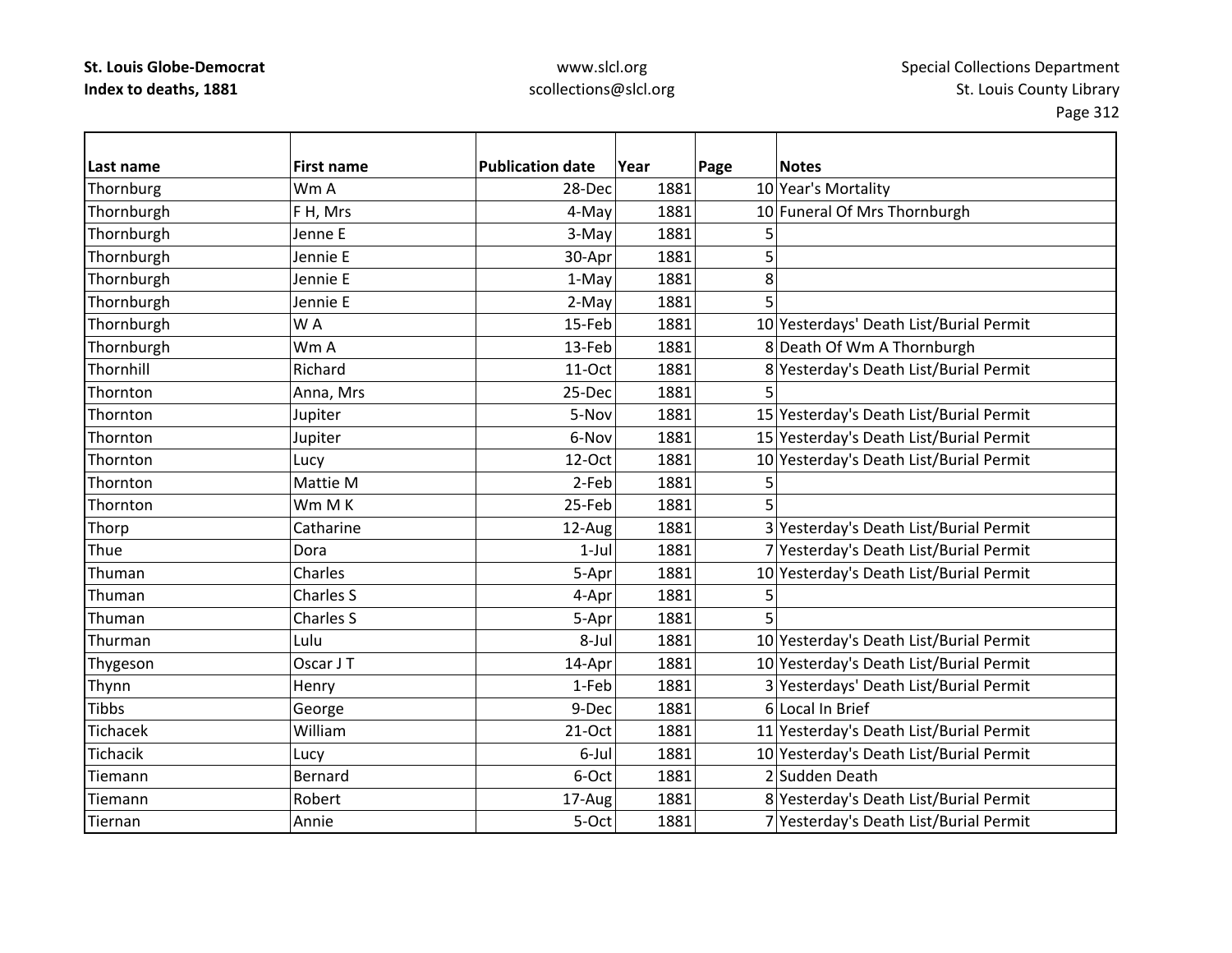| Last name         | <b>First name</b> | <b>Publication date</b> | Year | Page | <b>Notes</b>                            |
|-------------------|-------------------|-------------------------|------|------|-----------------------------------------|
| Tierney           | Gerty             | 29-Mar                  | 1881 | 5    |                                         |
| Tierney           | Johanna           | 22-Sep                  | 1881 |      | 10 Yesterday's Death List/Burial Permit |
| Tiesehek          | Frank             | 4-May                   | 1881 |      | 3 Yesterday's Death List/Burial Permit  |
| Tiffuan           | Dennis            | 21-Dec                  | 1881 |      | 11 Yesterday's Death List/Burial Permit |
| Tighe             | Jno J             | 19-May                  | 1881 |      | 8 In Memoriam                           |
| <b>Tighe</b>      | John              | 27-Apr                  | 1881 | 5    |                                         |
| Tighe             | John              | 29-Apr                  | 1881 |      | 10 Yesterday's Death List/Burial Permit |
| Tighe             | John              | 18-May                  | 1881 |      | 6 Coroner's Cases                       |
| Tighe             | John              | 18-May                  | 1881 |      | 10 Death From A Drunk                   |
| Tighe             | John              | 28-Apr                  | 1881 | 5    |                                         |
| <b>Tighe</b>      | John J            | 18-May                  | 1881 | 5    |                                         |
| <b>Tigue</b>      | John J            | 19-May                  | 1881 | 5    |                                         |
| Tilbert           | Maria S           | 8-Sep                   | 1881 |      | 10 Yesterday's Death List/Burial Permit |
| Tilford           | E M               | 8-Apr                   | 1881 |      | 10 Yesterday's Death List/Burial Permit |
| Tillerm           | Isaac             | $16$ -Jul               | 1881 |      | 8 Municipal Matters                     |
| Tilley            | Phineas           | 11-Dec                  | 1881 |      | 3 Subjects For The Coro9ner             |
| Tillison          | Edna              | 4-May                   | 1881 |      | 3 Yesterday's Death List/Burial Permit  |
| Tilton            | Hannah            | 5-Jan                   | 1881 |      | 7 Death List/ Burial Permit             |
| Timberlake        | WA                | 28-Dec                  | 1881 |      | 10 Year's Mortality                     |
| Timberlake        | W A, Mr           | 4-May                   | 1881 |      | 5 Yesterday's Death List/Burial Permit  |
| Timberlake        | William H         | 4-May                   | 1881 |      | 8 Death Of William H Timberlake         |
| <b>Timmermann</b> | F A               | 18-Sep                  | 1881 |      | 6 Yesterday's Death List/Burial Permit  |
| Tinothy           | Unknown           | 26-Oct                  | 1881 |      |                                         |
| Tintra            | Magdalena         | 11-Sep                  | 1881 |      | 8 Yesterday's Death List/Burial Permit  |
| Tippel            | Rudolph           | 7-Jul                   | 1881 |      | 10 Yesterday's Death List/Burial Permit |
| Toben             | Wm                | 3-Sep                   | 1881 |      | 9 Yesterday's Death List/Burial Permit  |
| Tobin             | Catherine         | 13-Aug                  | 1881 |      | 8 Coroner's Work                        |
| Tobin             | Catherine         | 13-Aug                  | 1881 |      | 9 Yesterday's Death List/Burial Permit  |
| Tobin             | Patrick           | 8-Sep                   | 1881 |      | 10 Yesterday's Death List/Burial Permit |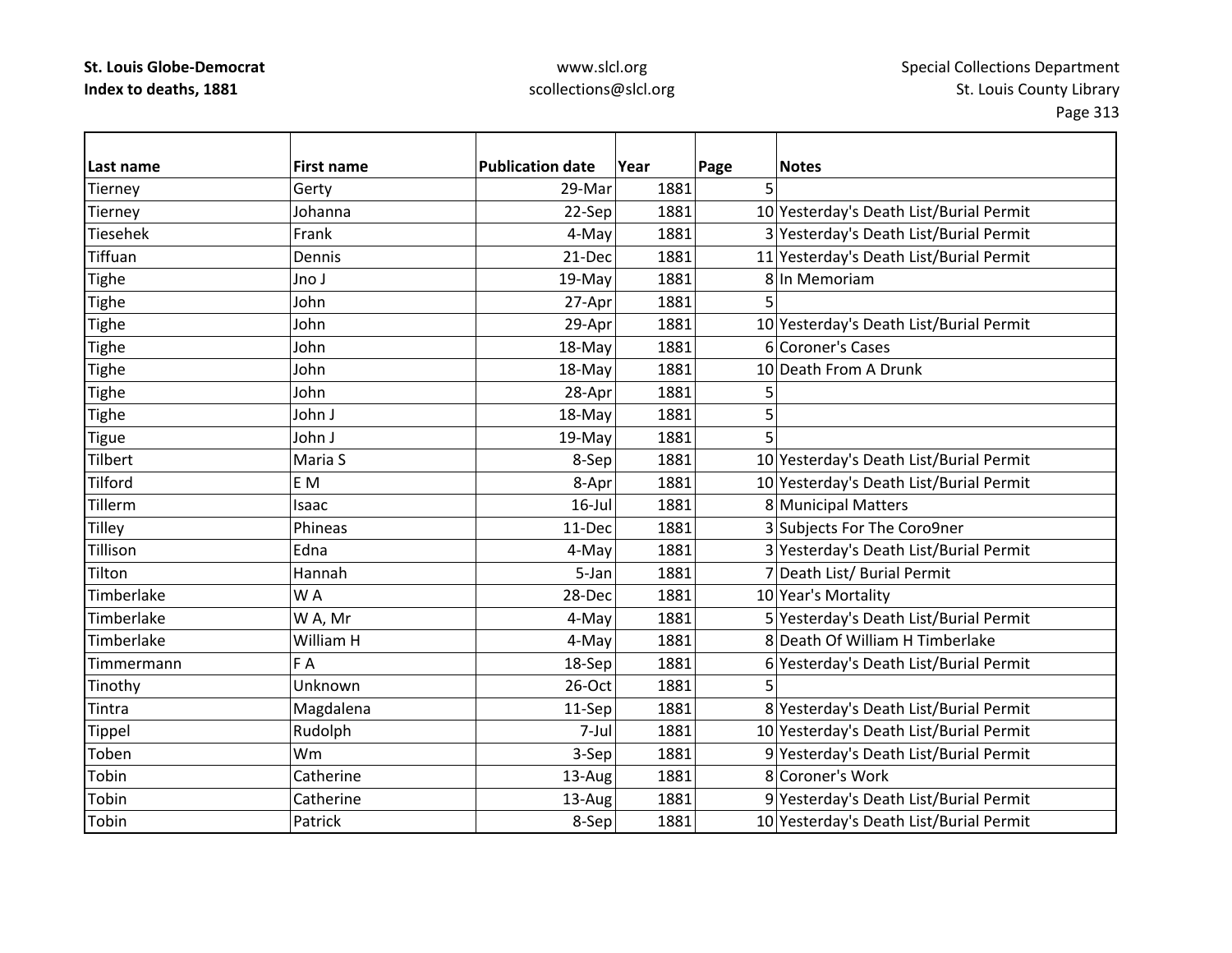| Last name     | <b>First name</b> | <b>Publication date</b> | Year | Page | <b>Notes</b>                            |
|---------------|-------------------|-------------------------|------|------|-----------------------------------------|
| Tobin         | Thomas            | 11-Mar                  | 1881 |      | 10 Yesterday's Death List/Burial Permit |
| Tockstein     | Robert            | 6-Jul                   | 1881 |      | 10 Yesterday's Death List/Burial Permit |
| Todd          | H A, Mr           | 14-Jan                  | 1881 |      | 3 Death of H A Todd                     |
| Todd          | Henry A           | 14-Jan                  | 1881 |      |                                         |
| Todd          | Henry A           | 15-Jan                  | 1881 |      | 9 Yesterdays' Death List/Burial Permit  |
| Toelke        | Johanna           | 29-Dec                  | 1881 |      | 10 Suicides                             |
| Toelke        | Johanne           | $10$ -Jul               | 1881 |      | 8 Yesterday's Death List/Burial Permit  |
| Toick         | J (Infant Of)     | 10-Dec                  | 1881 |      | 10 Yesterday's Death List/Burial Permit |
| Tompkyns      | Fred              | 19-Dec                  | 1881 |      | 4 Midnight Tragedy                      |
| <b>Tonges</b> | Frederick P       | 2-Feb                   | 1881 |      | 7 Yesterdays' Death List/Burial Permit  |
| Tonkin        | Alfred            | 22-Dec                  | 1881 |      | 7 The Inquest                           |
| Tonkin        | Alfred            | 24-Dec                  | 1881 |      | 6 Kitty Confesses                       |
| Tonkin        | Alfred            | 25-Dec                  | 1881 |      | 14 Yesterday's Death List/Burial Permit |
| Tonkin        | Alfred            | 26-Dec                  | 1881 |      | 7 Tonkin Taken To The Tomb              |
| Tonkin        | Fred              | 20-Dec                  | 1881 |      | 3 Tonkin Trapped, Tonkin's Death        |
| Tonkin        | Fred              | 21-Dec                  | 1881 |      | 3 Tonkin Tragedy                        |
| Tonkin        | Fred              | 29-Dec                  | 1881 |      | 10 Homicides                            |
| Tonn          | Willialm G        | 25-Jan                  | 1881 |      | 8 Died On The Train                     |
| Toohey        | Mary              | 3-Aug                   | 1881 |      | 3 Yesterday's Death List/Burial Permit  |
| Tooley        | Martin            | $12$ -Jul               | 1881 |      | 3 Yesterday's Death List/Burial Permit  |
| Totten        | Stewart           | 26-Feb                  | 1881 | 5    |                                         |
| Totton        | Stewart           | 25-Feb                  | 1881 | 5    |                                         |
| Touder        | Mary              | 8-Jun                   | 1881 |      | 7 Yesterday's Death List/Burial Permit  |
| Toundorff     | Rosanna           | 11-Sep                  | 1881 |      | 8 Yesterday's Death List/Burial Permit  |
| Tourville     | Augusta Alma      | 11-Sep                  | 1881 | 5    |                                         |
| <b>Towers</b> | John              | 14-May                  | 1881 | 5    |                                         |
| Towt          | Mary              | 4-Aug                   | 1881 |      | 7 Yesterday's Death List/Burial Permit  |
| Toy           | Daniel V          | 17-Jul                  | 1881 | 5    |                                         |
| Toy           | David V           | $16$ -Jul               | 1881 |      | 8 Municipal Matters                     |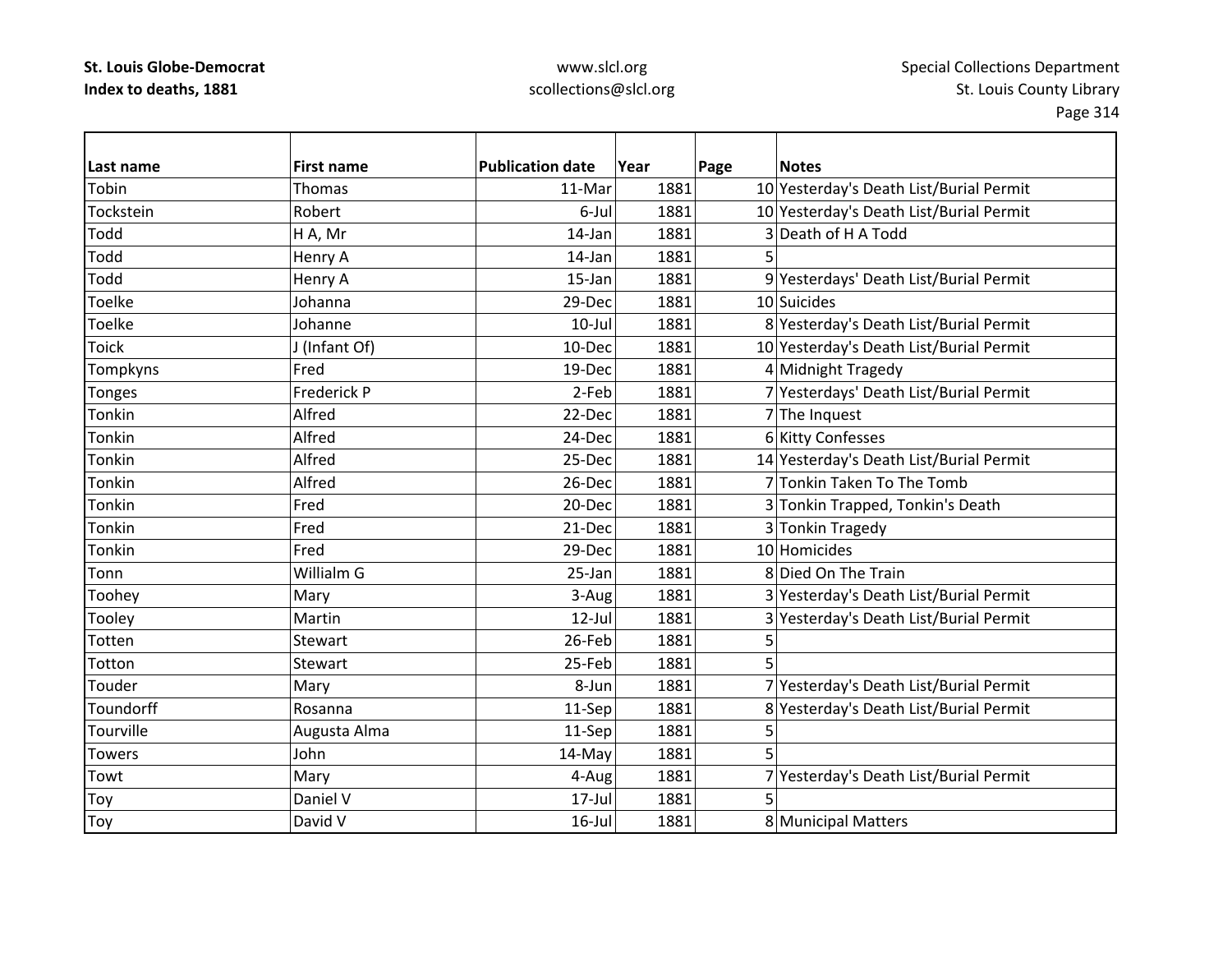| Last name      | <b>First name</b> | <b>Publication date</b> | Year | Page | <b>Notes</b>                            |
|----------------|-------------------|-------------------------|------|------|-----------------------------------------|
| Traber         | Edward            | 8-Jul                   | 1881 |      | 10 Yesterday's Death List/Burial Permit |
| Tracey         | Th                | 9-Apr                   | 1881 |      | 8 Coroner's Cases                       |
| <b>Tracy</b>   | Wm                | 22-Apr                  | 1881 |      | 7 Yesterday's Death List/Burial Permit  |
| <b>Trapp</b>   | Rosa              | 23-Apr                  | 1881 |      | 3 Yesterday's Death List/Burial Permit  |
| <b>Trebel</b>  | Henry             | 13-Jan                  | 1881 |      | 10 Yesterdays' Death List/Burial Permit |
| Tredinnick     | Harry             | 9-Jul                   | 1881 |      | 9 Yesterday's Death List/Burial Permit  |
| Treibel        | Henry             | 29-Dec                  | 1881 |      | 10 Suicides                             |
| Treit          | William           | 30-Sep                  | 1881 |      | 10 Yesterday's Death List/Burial Permit |
| Tremarpre      | Annie Louise      | 30-Jan                  | 1881 | 5    |                                         |
| Tremayne       | Annie Louise      | 31-Jan                  | 1881 |      |                                         |
| Triebel        | Henry             | $11$ -Jan               | 1881 |      | 6 Revolver Route                        |
| <b>Triggs</b>  | Eddy              | 2-Jun                   | 1881 |      | 10 Yesterday's Death List/Burial Permit |
| Trimp          | Mary              | 30-Oct                  | 1881 |      | 11 Yesterday's Death List/Burial Permit |
| Trintrup       | Maria K           | 2-Dec                   | 1881 |      | 10 Yesterday's Death List/Burial Permit |
| Troeger        | Elsa              | 16-Aug                  | 1881 |      | 10 Yesterday's Death List/Burial Permit |
| Trojan         | Fred              | $12$ -Jul               | 1881 |      | 3 Yesterday's Death List/Burial Permit  |
| Troll          | Mary              | $26$ -Jul               | 1881 |      | 10 Yesterday's Death List/Burial Permit |
| Troske         | Mannford          | 5-Aug                   | 1881 |      | 7 Yesterday's Death List/Burial Permit  |
| Troxler        | Unknown           | 16-Apr                  | 1881 |      | 12 On Trial For His Life                |
| <b>Troxler</b> | Unknown           | 19-Apr                  | 1881 |      | 10 For Using A Knife                    |
| Trueb          | Rosina            | 3-Jun                   | 1881 |      | 7 Yesterday's Death List/Burial Permit  |
| Trumbo         | Frank H           | 14-Sep                  | 1881 | 5    |                                         |
| Trumbull       | Elizabeth E       | 28-Nov                  | 1881 |      |                                         |
| Tudermark      | Henry W           | 24-Nov                  | 1881 |      | 10 Yesterday's Death List/Burial Permit |
| Tuengel        | Fritz             | 13-Dec                  | 1881 |      | 10 Yesterday's Death List/Burial Permit |
| <b>Tuggy</b>   | Emma E            | 22-Jul                  | 1881 |      | 10 Yesterday's Death List/Burial Permit |
| <b>Tuggy</b>   | Emma E            | 29-Dec                  | 1881 |      | 10 Suicides                             |
| Tunstall       | Lulu Cockrill     | 28-Jun                  | 1881 |      |                                         |
| Turner         | Adam              | 12-Apr                  | 1881 |      | 10 Yesterday's Death List/Burial Permit |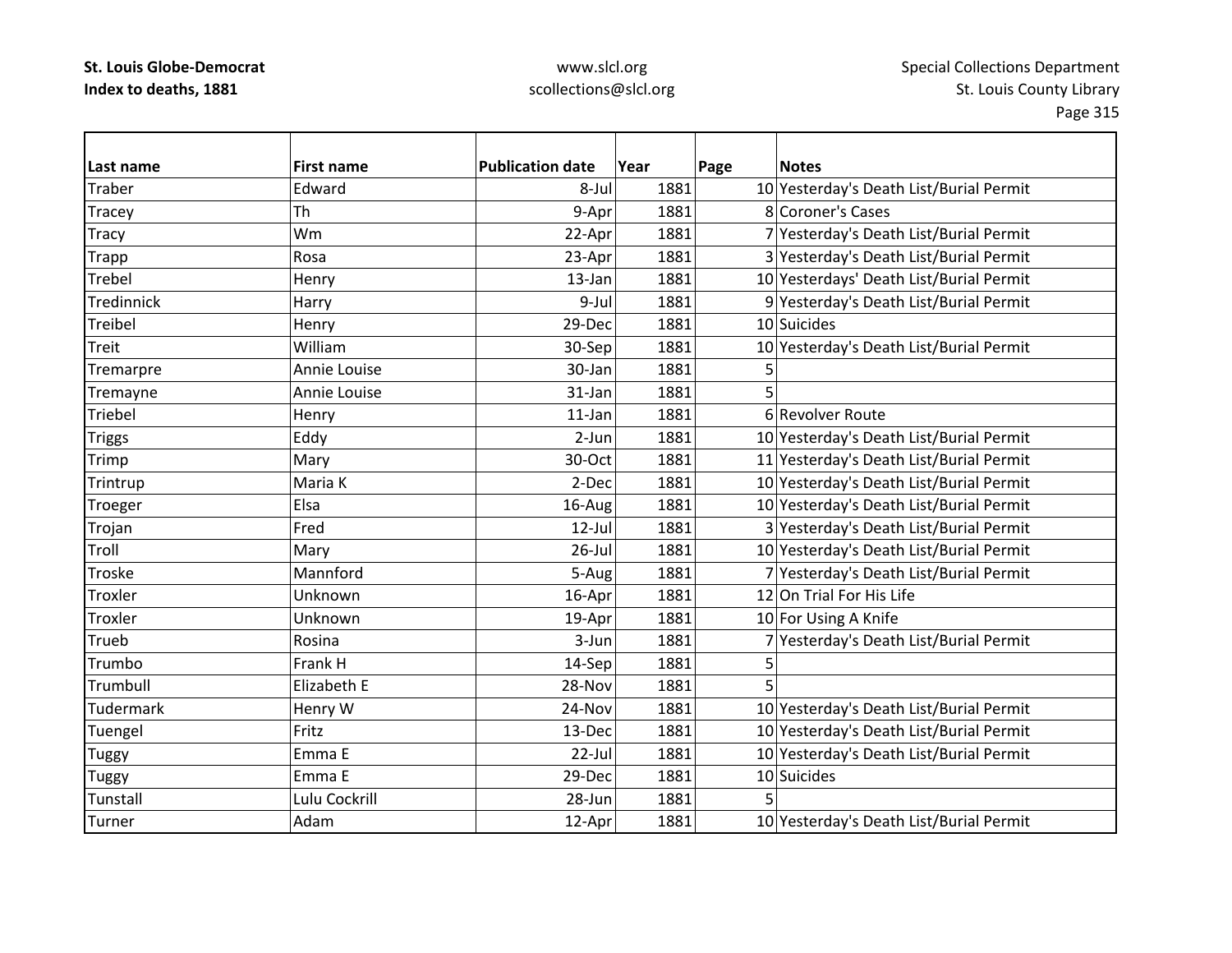| Last name    | <b>First name</b>     | <b>Publication date</b> | Year | Page | <b>Notes</b>                            |
|--------------|-----------------------|-------------------------|------|------|-----------------------------------------|
| Turner       | Daniel                | 1-Sep                   | 1881 |      | 10 Yesterday's Death List/Burial Permit |
| Turner       | Henry                 | 28-May                  | 1881 |      | 2 Murderer In Custody                   |
| Turner       | Henry S               | 20-Dec                  | 1881 |      | 10 Yesterday's Death List/Burial Permit |
| Turner       | Henry S               | 20-Dec                  | 1881 |      | 11 Laid To Rest                         |
| Turner       | <b>Henry Smith</b>    | 17-Dec                  | 1881 |      |                                         |
| Turner       | Henry Smith           | 17-Dec                  | 1881 |      | 10 Henry S Turner's Death               |
| Turner       | Henry Smith           | 18-Dec                  | 1881 | 5    |                                         |
| Turner       | Henry Smith           | 19-Dec                  | 1881 |      |                                         |
| Turner       | Henry Smith, Major    | 28-Dec                  | 1881 |      | 10 Year's Mortality                     |
| Turner       | James                 | 28-Feb                  | 1881 |      |                                         |
| Turner       | James J               | 27-Feb                  | 1881 |      | 13 Yesterdays' Death List/Burial Permit |
| Turner       | Jane                  | 20-Nov                  | 1881 |      | 16 Yesterday's Death List/Burial Permit |
| Turner       | John                  | 16-Dec                  | 1881 |      | 10 Yesterday's Death List/Burial Permit |
| Turner       | Katie                 | 20-Sep                  | 1881 |      | 10 Yesterday's Death List/Burial Permit |
| Turner       | Sarah                 | 28-Dec                  | 1881 |      | 10 Yesterday's Death List/Burial Permit |
| Turner       | Stevens               | 25-Oct                  | 1881 |      | 6 Locals In Brief                       |
| Turner       | Stevens               | 25-Oct                  | 1881 |      | 7 Yesterday's Death List/Burial Permit  |
| Turner       | Unknown, Conductor    | $21-Oct$                | 1881 |      | 3 Local In Brief                        |
| Turner       | William, Conductor    | 17-Oct                  | 1881 |      | 6 Conductor Turner Killed Near De Soto  |
| <b>Turry</b> | Camelia               | 20-Dec                  | 1881 |      | 10 Yesterday's Death List/Burial Permit |
| Tutt         | Sallie C              | 30-Jun                  | 1881 |      | 10 Yesterday's Death List/Burial Permit |
| Tutt         | Sallie Chiles, Mrs    | 29-Jun                  | 1881 | 5    |                                         |
| Twegens      | John VD               | 11-Dec                  | 1881 |      | 20 Yesterday's Death List/Burial Permit |
| Twichell     | <b>Charles Carter</b> | 8-Jul                   | 1881 | 5    |                                         |
| Twiehaus     | L H                   | 31-Aug                  | 1881 |      |                                         |
| Twiehaus     | Louis                 | 1-Sep                   | 1881 |      | 10 Yesterday's Death List/Burial Permit |
| Twitchaell   | Charles               | 9-Jul                   | 1881 |      | 9 Yesterday's Death List/Burial Permit  |
| Tyler        | Geo                   | 31-Jul                  | 1881 |      | 8 Yesterday's Death List/Burial Permit  |
| Tyler        | H A                   | 2-Jun                   | 1881 |      | 8 Coroner's Cases                       |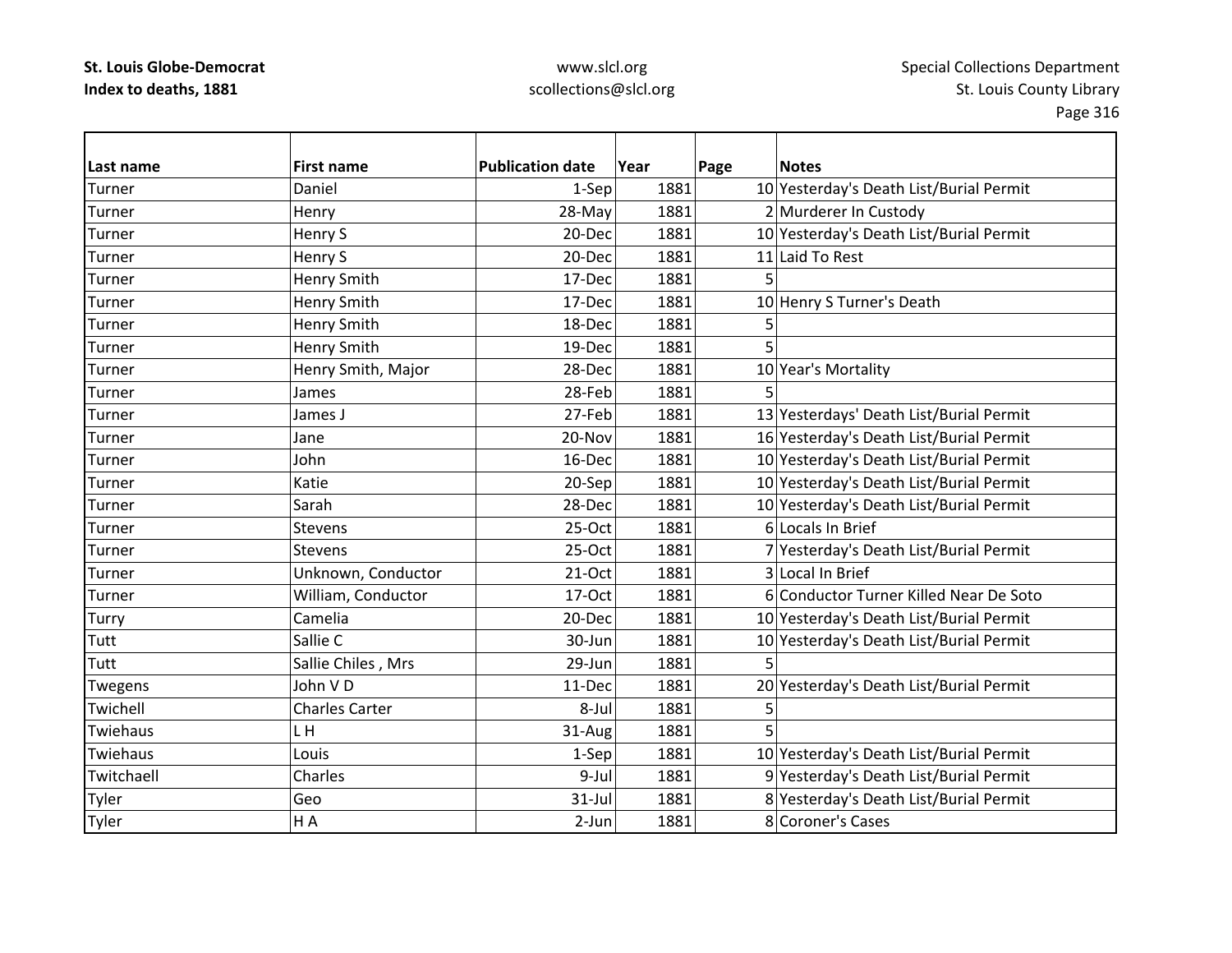| Last name      | <b>First name</b>   | <b>Publication date</b> | Year | Page | <b>Notes</b>                            |
|----------------|---------------------|-------------------------|------|------|-----------------------------------------|
| Tyler          | James               | 30-Jul                  | 1881 |      | 8 Yesterday's Death List/Burial Permit  |
| Uhl            | Theresa             | 5-Apr                   | 1881 |      | 10 Yesterday's Death List/Burial Permit |
| Uhland         | L Margaretta        | 19-Jun                  | 1881 |      | 9 Yesterday's Death List/Burial Permit  |
| Uhlmansick     | Frederich Wilhelm   | 6-Sep                   | 1881 |      | 7 Yesterday's Death List/Burial Permit  |
| Ujinski        | John                | 9-Apr                   | 1881 |      | 8 Yesterday's Death List/Burial Permit  |
| <b>Ullins</b>  | <b>Barbara</b>      | 18-Mar                  | 1881 |      | 10 Yesterday's Death List/Burial Permit |
| Ulrich         | <b>Estelle Paul</b> | 17-Dec                  | 1881 | 5    |                                         |
| Ulrich         | Mathias             | 13-Aug                  | 1881 |      | 9 Yesterday's Death List/Burial Permit  |
| Ulrici         | <b>Estell F</b>     | 18-Dec                  | 1881 |      | 17 Yesterday's Death List/Burial Permit |
| Ulrici         | <b>Estelle Paul</b> | 18-Dec                  | 1881 | 5    |                                         |
| Ulrici         | <b>Estelle Paul</b> | 19-Dec                  | 1881 | 5    |                                         |
| Ulrici         | <b>Estelle Paul</b> | 20-Dec                  | 1881 | 5    |                                         |
| Ulrici         | <b>Mrs</b>          | 21-Dec                  | 1881 |      | 10 Earth To Earth                       |
| Ulrici         | Richard W, Mrs      | 17-Dec                  | 1881 |      | 9 Death Of Mrs R W Ulrici               |
| Umbach         | Hulda               | 8-Mar                   | 1881 |      | 8 Yesterday's Death List/Burial Permit  |
| <b>Umbreit</b> | Ernst               | 29-Dec                  | 1881 |      | 9 Yesterday's Death List/Burial Permit  |
| Urban          | Louisa              | 10-Jun                  | 1881 |      | 10 Yesterday's Death List/Burial Permit |
| Urel           | Alfred              | $23-Oct$                | 1881 |      | 3 Yesterday's Death List/Burial Permit  |
| Urrell         | Carl                | $17 - Jun$              | 1881 |      | 3 Yesterday's Death List/Burial Permit  |
| Utz            | Theodore            | 4-Oct                   | 1881 |      | 10 Yesterday's Death List/Burial Permit |
| Vadish         | Fred                | $15$ -Jul               | 1881 |      | 10 Municipal Matters                    |
| Vail           | H B                 | $26$ -Jul               | 1881 |      | 2 Neighborhood News, Belleville         |
| Vail           | H B                 | 19-Aug                  | 1881 |      | 8 Neighborhood News, East St Louis      |
| Vail           | H B                 | 16-Nov                  | 1881 |      | 7 Neighborhood News, Belleville         |
| Vail           | Horace B            | 10-Nov                  | 1881 |      | 8 Neighborhood News, Belleville         |
| Vail           | Unknown             | 29-Oct                  | 1881 |      | 8 Vail Homicide                         |
| Vailey         | Henry               | 18-Jun                  | 1881 |      | 7 Yesterday's Death List/Burial Permit  |
| Valenta        | John                | 3-May                   | 1881 |      | 10 Yesterday's Death List/Burial Permit |
| Valentine      | James               | $1-Jul$                 | 1881 |      | 7 Yesterday's Death List/Burial Permit  |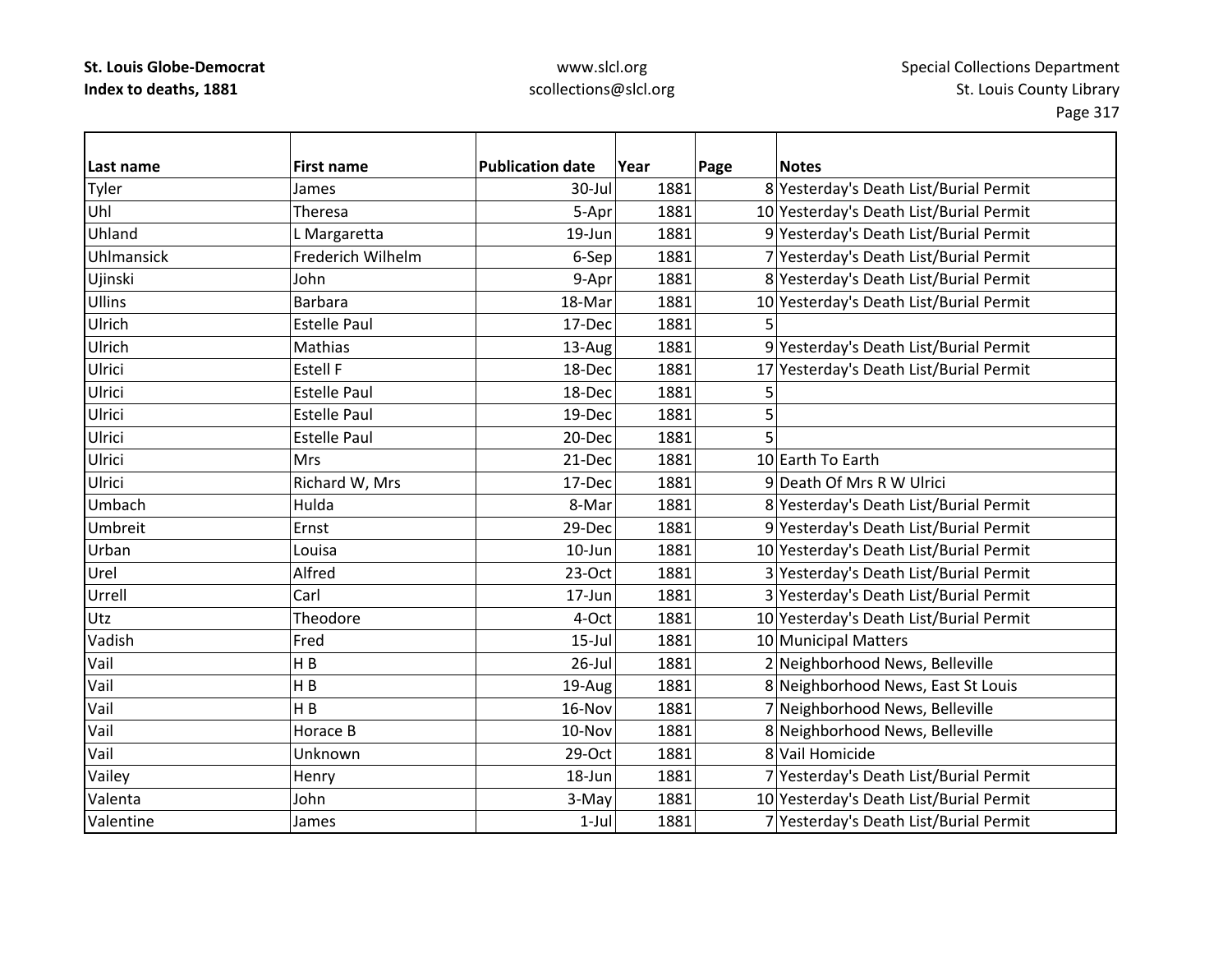## www.slcl.org scollections@slcl.org

 $\overline{\phantom{0}}$ 

| Last name   | <b>First name</b>               | <b>Publication date</b> | Year | Page | <b>Notes</b>                            |
|-------------|---------------------------------|-------------------------|------|------|-----------------------------------------|
| Vallat      | Ernest                          | 7-Oct                   | 1881 | 5    |                                         |
| Vallat      | Ernst                           | 9-Oct                   | 1881 |      | 16 Yesterday's Death List/Burial Permit |
| Valle       | Antoine                         | 17-Jul                  | 1881 |      | 8 Slain While Sleeping                  |
| Valle       | Antoine                         | $19$ -Jul               | 1881 |      | 8 Antoine Valle                         |
| Valle       | Antoine                         | $21$ -Jul               | 1881 |      | 10 Yesterday's Death List/Burial Permit |
| Valle       | Antoine                         | 20-Aug                  | 1881 |      | 8 Caught By Cassidy                     |
| Valle       | Antoine                         | 9-Nov                   | 1881 |      | 11 Guilty Of Murder                     |
| Valle       | Antoine                         | 29-Dec                  | 1881 |      | 10 Homicides                            |
|             |                                 |                         |      |      |                                         |
| Valle       | <b>Antoine Valle's Murderer</b> | 18-Jul                  | 1881 |      | 8 Antoine Valle's Murderer              |
| Valle       | Louise                          | 23-Jun                  | 1881 |      | 7 Yesterday's Death List/Burial Permit  |
| Valliant    | <b>Ben Taylor</b>               | 19-Apr                  | 1881 | 5    |                                         |
| Valliant    | Benj T                          | 19-Apr                  | 1881 | 10   |                                         |
| Van Arnam   | Mary L, Mrs                     | 16-Oct                  | 1881 | 5    |                                         |
| Van Dach    | Theresia                        | 23-Mar                  | 1881 |      | 7 Yesterday's Death List/Burial Permit  |
| Van Hock    | Cornelia                        | 17-Mar                  | 1881 |      | 10 Over The Dead                        |
| Van Hock    | Cornelia                        | 18-Mar                  | 1881 |      | 10 Yesterday's Death List/Burial Permit |
| Van Hoock   | Agnes                           | 2-Sep                   | 1881 |      | 3 Yesterday's Death List/Burial Permit  |
| Van Hook    | Geo W                           | 4-Apr                   | 1881 | 5    |                                         |
| Van Hook    | Geo W                           | 5-Apr                   | 1881 |      | 10 Yesterday's Death List/Burial Permit |
| Van Slyke   | Hazael                          | 9-Sep                   | 1881 | 5    |                                         |
| Van Slyke   | Hazel                           | 9-Sep                   | 1881 |      | 10 Yesterday's Death List/Burial Permit |
| Van Wolmer  | Anna                            | 7-Apr                   | 1881 |      | 8 Yesterday's Death List/Burial Permit  |
| Van Wormer  | Anna, Miss                      | 6-Apr                   | 1881 | 5    |                                         |
| Vance       | Ada                             | 17-Nov                  | 1881 |      | 3 Local In Brief                        |
| Vance       | Ada, Miss                       | 17-Nov                  | 1881 | 3    |                                         |
| Vandaveer   | William Peyton                  | 6-Mar                   | 1881 | 5    |                                         |
| Vanderburgh | Mary E                          | 30-Mar                  | 1881 |      | 7 Yesterday's Death List/Burial Permit  |
| Vanderpluyn | Andrew                          | 19-Jun                  | 1881 |      | 9 Yesterday's Death List/Burial Permit  |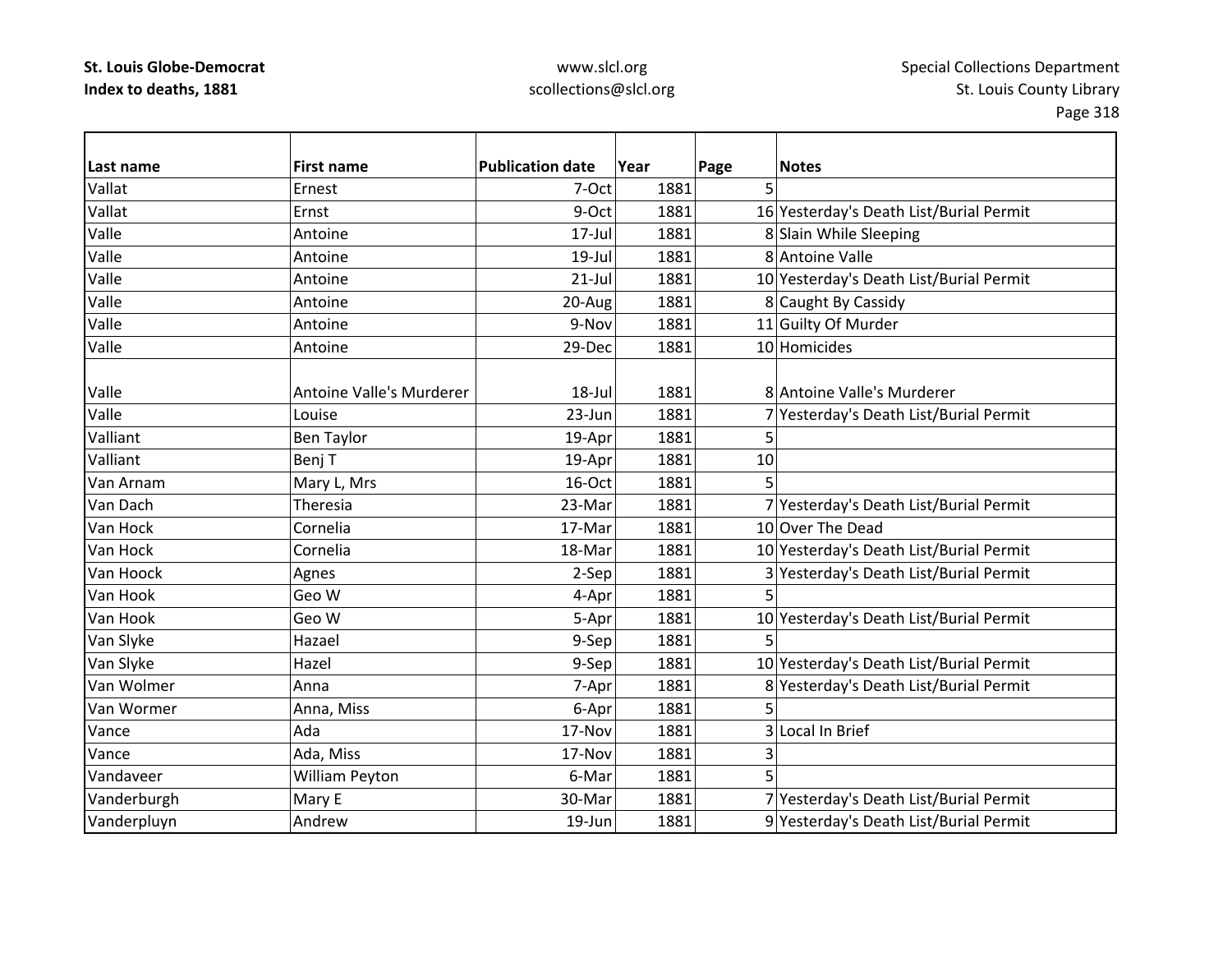| Last name  | <b>First name</b> | <b>Publication date</b> | Year | Page<br><b>Notes</b>                    |
|------------|-------------------|-------------------------|------|-----------------------------------------|
| Varroll    | Lawrence          | 8-Nov                   | 1881 | 11 Yesterday's Death List/Burial Permit |
| Varwig     | Christian W       | $23-Oct$                | 1881 | 3 Yesterday's Death List/Burial Permit  |
| Vaudry     | Chas              | 7-Aug                   | 1881 | 6 Yesterday's Death List/Burial Permit  |
| Vaughan    | Ellen             | 24-Apr                  | 1881 | 9 Yesterday's Death List/Burial Permit  |
| Veazey     | Maria Estelle     | 25-Jun                  | 1881 | 5                                       |
| Veitch     | Matilda           | 19-Aug                  | 1881 | 7 Yesterday's Death List/Burial Permit  |
| Vertell    | Katharine         | 28-Sep                  | 1881 | 12 Yesterday's Death List/Burial Permit |
| Vespermann | Hermann           | 16-Mar                  | 1881 | 3 Yesterday's Death List/Burial Permit  |
| Vetter     | Ferdinand         | 8-Feb                   | 1881 | 8 Ferdinand Better's Death              |
| Vetter     | Ferdinand         | 9-Feb                   | 1881 | 7 Yesterdays' Death List/Burial Permit  |
| Veyrorsset | David             | 24-Apr                  | 1881 | 9 Yesterday's Death List/Burial Permit  |
| Viegn      | Elizabeth         | 12-Jan                  | 1881 | 8 Yesterdays' Death List/Burial Permit  |
| Viehle     | Fred              | 17-Jun                  | 1881 | 3 Yesterday's Death List/Burial Permit  |
| Vien       | Elizabeth         | $11$ -Jan               | 1881 | 5                                       |
| Vincen     | Clara             | 18-Feb                  | 1881 | 8 Yesterdays' Death List/Burial Permit  |
| Vindoz     | Sarah             | 26-Aug                  | 1881 | 8 Yesterday's Death List/Burial Permit  |
| Vinverlob  | Theodore          | 4-Aug                   | 1881 | 7 Yesterday's Death List/Burial Permit  |
| Vitter     | Auguste           | 8-Jul                   | 1881 | 10 Yesterday's Death List/Burial Permit |
| Vodde      | Dietrich          | 17-Apr                  | 1881 | 7 Yesterday's Death List/Burial Permit  |
| Voegeding  | John Henry        | 26-Jun                  | 1881 | 5                                       |
| Voelcker   | Isabella Gibson   | 8-Jul                   | 1881 | 5                                       |
| Voelker    | Isabella          | 9-Jul                   | 1881 | 9 Yesterday's Death List/Burial Permit  |
| Voerster   | August            | 20-Mar                  | 1881 | 16 Yesterday's Death List/Burial Permit |
| Voester    | Annie             | 2-Apr                   | 1881 | 9 Yesterday's Death List/Burial Permit  |
| Vogarty    | <b>Wm</b>         | $11$ -Jun               | 1881 | 9 Yesterday's Death List/Burial Permit  |
| Vogel      | Margaret          | $1-Jul$                 | 1881 | 7 Yesterday's Death List/Burial Permit  |
| Vogel      | Otto              | $26$ -Jul               | 1881 | 10 Yesterday's Death List/Burial Permit |
| Vogler     | Charles           | 8-Sep                   | 1881 | 10 Yesterday's Death List/Burial Permit |
| Vogler     | Frank             | 18-Jan                  | 1881 | 10 Yesterdays' Death List/Burial Permit |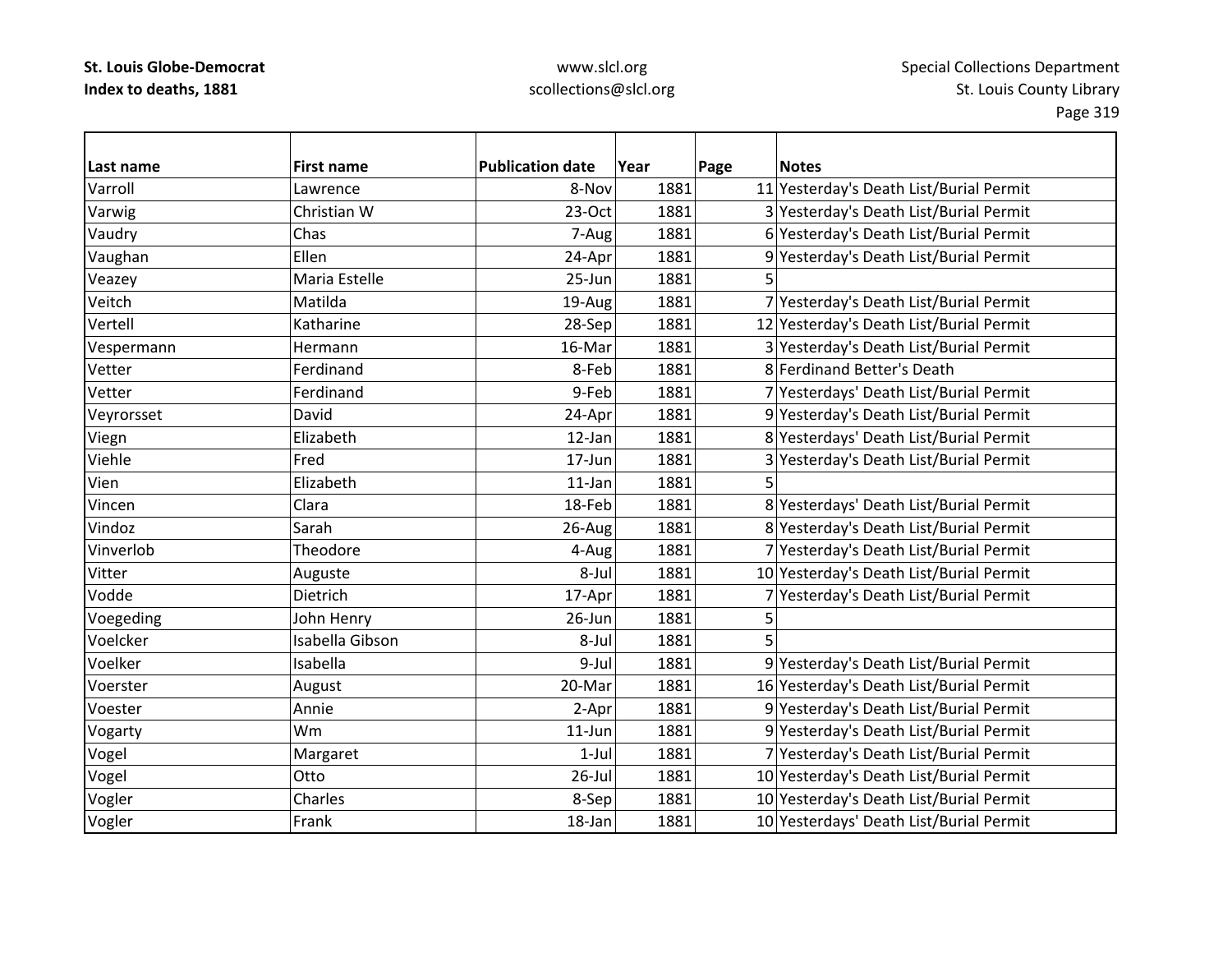| Last name   | <b>First name</b> | <b>Publication date</b> | Year | Page | <b>Notes</b>                            |
|-------------|-------------------|-------------------------|------|------|-----------------------------------------|
| Vogt        | Anna              | 30-Jun                  | 1881 |      | 10 Yesterday's Death List/Burial Permit |
| Vogt        | Chas              | 7-Dec                   | 1881 |      | 10 Yesterday's Death List/Burial Permit |
| Vogt        | Chas              | 7-Dec                   | 1881 |      | 10 How Small-Pox Spreads                |
| Vogt        | Mary              | 12-Aug                  | 1881 |      | 3 Yesterday's Death List/Burial Permit  |
| Vogus       | Henry             | 25-Dec                  | 1881 |      | 6 Belleville Murder                     |
| Volisek     | Mary              | 1-Nov                   | 1881 |      | 10 Yesterday's Death List/Burial Permit |
| Volk        | John              | 8-Jul                   | 1881 |      | 10 Yesterday's Death List/Burial Permit |
| Volkman     | Albert            | 22-Jul                  | 1881 |      | 3 Killed In An Instant                  |
| Volkman     | Frank             | 3-Aug                   | 1881 |      | 3 Yesterday's Death List/Burial Permit  |
| Vollberg    | Ida               | 27-Jul                  | 1881 | 5    |                                         |
| Vollberg    | Ida               | $28 -$ Jul              | 1881 | 5    |                                         |
| Vollmer     | Otto              | 15-Jun                  | 1881 |      | 7 Yesterday's Death List/Burial Permit  |
| Voltz       | Clara             | 9-Sep                   | 1881 |      | 10 Yesterday's Death List/Burial Permit |
| Von der Ahe | <b>CFH</b>        | $29$ -Jul               | 1881 |      | 7 Yesterday's Death List/Burial Permit  |
| Von der Ahe | Hannah            | 29-Oct                  | 1881 |      | 9 Yesterday's Death List/Burial Permit  |
| Von Der Au  | Henry             | 28-Oct                  | 1881 | 5    |                                         |
| Von Der Au  | Henry             | 29-Oct                  | 1881 | 5    |                                         |
| Von Handorf | Catherine         | 20-Apr                  | 1881 |      | 10 Yesterday's Death List/Burial Permit |
| Vonderberg  | Henry             | 23-Mar                  | 1881 |      | 7 Yesterday's Death List/Burial Permit  |
| Vonderheide | Mary              | 22-Jul                  | 1881 |      | 10 Yesterday's Death List/Burial Permit |
| Vossler     | Christopher       | 29-Dec                  | 1881 |      | 10 Suicides                             |
| Vossler     | Christopher       | 6-Feb                   | 1881 |      | 2 Yesterdays' Death List/Burial Permit  |
| Waaber      | Paul D            | 7-Apr                   | 1881 |      | 8 Yesterday's Death List/Burial Permit  |
| Wac         | Cecelia           | $13$ -Jul               | 1881 |      | 8 Yesterday's Death List/Burial Permit  |
| Wachter     | Edward            | 4-Sep                   | 1881 | 5    |                                         |
| Wachter     | Edward            | 6-Sep                   | 1881 |      | 7 Yesterday's Death List/Burial Permit  |
| Wacker      | Wilhelm           | 8-Jul                   | 1881 |      | 10 Yesterday's Death List/Burial Permit |
| Waddell     | James J           | $17 -$ Jul              | 1881 |      |                                         |
| Waddell     | James J           | $19$ -Jul               | 1881 |      | 10 Death Register                       |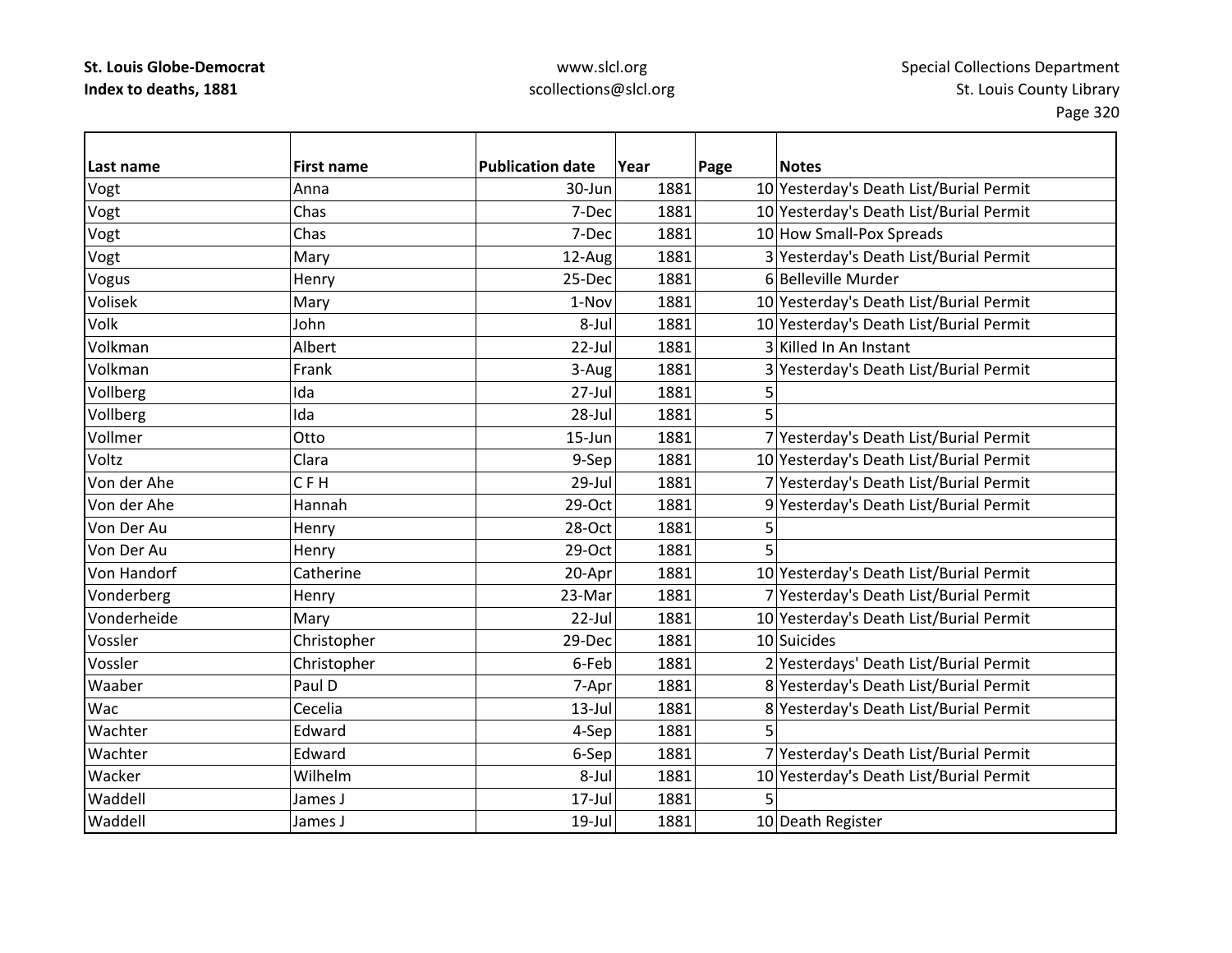### www.slcl.org scollections@slcl.org

**Last name First name Publication date Year Page Notes** Waddell James $28$ -Dec 1881 10 Year's Mortality Waddell John2-Feb 1881 7 Yesterdays' Death List/Burial Permit Waddell John2-Feb 1881 7 Coroner's Inquest WadeAnna 20‐Nov 1881 16 Yesterday's Death List/Burial Permit 16 Anna Wade Sarah23-Dec 1881 10 Yesterday's Death List/Burial Permit Wadee IW W M 19 19-Jun 1881 9 Yesterday's Death List/Burial Permit Waegner  $\vert$ Eugene  $\vert$  9-Nov 1881 10 Yesterday's Death List/Burial Permit Wagenbreth Anna 12‐Nov 1881 10 Yesterday's Death List/Burial Permit Waggoner Unknown(Male) 22‐Dec 1881 9 Neighborhood News, Jacksonville, Illinois Wagne Nillie (Mother Of) 10‐Jul 1881 11 Injured By A Runaway Wagner Catherine 30‐Sep 1881 6 Wagner Christ, Mr 19‐Dec 1881 1|Ride To Death Wagner Edward Edward 29‐Jun 1881 3 Yesterday's Death List/Burial Permit Wagner Elizabeth  $\vert$  22-Jul 1881 10 Yesterday's Death List/Burial Permit Wagner Ferdinand Ferdinand 10‐Mar 1881 10‐Mar 1881 10 Yesterday's Death List/Burial Permit Wagner  $J$ osephine 19‐Mar 1881 7 Yesterday's Death List/Burial Permit Wagner Number Katherina 1981 1–0ct 1881 9 Yesterday's Death List/Burial Permit Wagner  $\vert$  Oscar  $\vert$  16-Jul 1881 8 Municipal Matters Wagner Xavia 1881 3 Yesterday's Death List/Burial Permit 9-Aug 1881 3 Yesterday's Death List/Burial Permit Wagstaff Charles 3‐Jul 1881 16 Yesterday's Death List/Burial Permit Wahl Rosa20-May 1881 10 Coroner's Cases Wahl Rosie18-May 1881 6 Perilous Play Wait Patience30-Oct 1881 5 Wakefield Luella 12‐Jul 1881 3 Yesterday's Death List/Burial Permit WakefieldSandy 27-Aug 1881 9 Yesterday's Death List/Burial Permit Wakefield Willie17-Jun 1881 3 Yesterday's Death List/Burial Permit Walberg Margaretta 1981 21-Jan 1881 3 Yesterdays' Death List/Burial Permit WaldenHerny 17‐Mar 1881 10 Yesterday's Death List/Burial Permit Walkenfort Heinrich8-Sep 1881 10 Yesterday's Death List/Burial Permit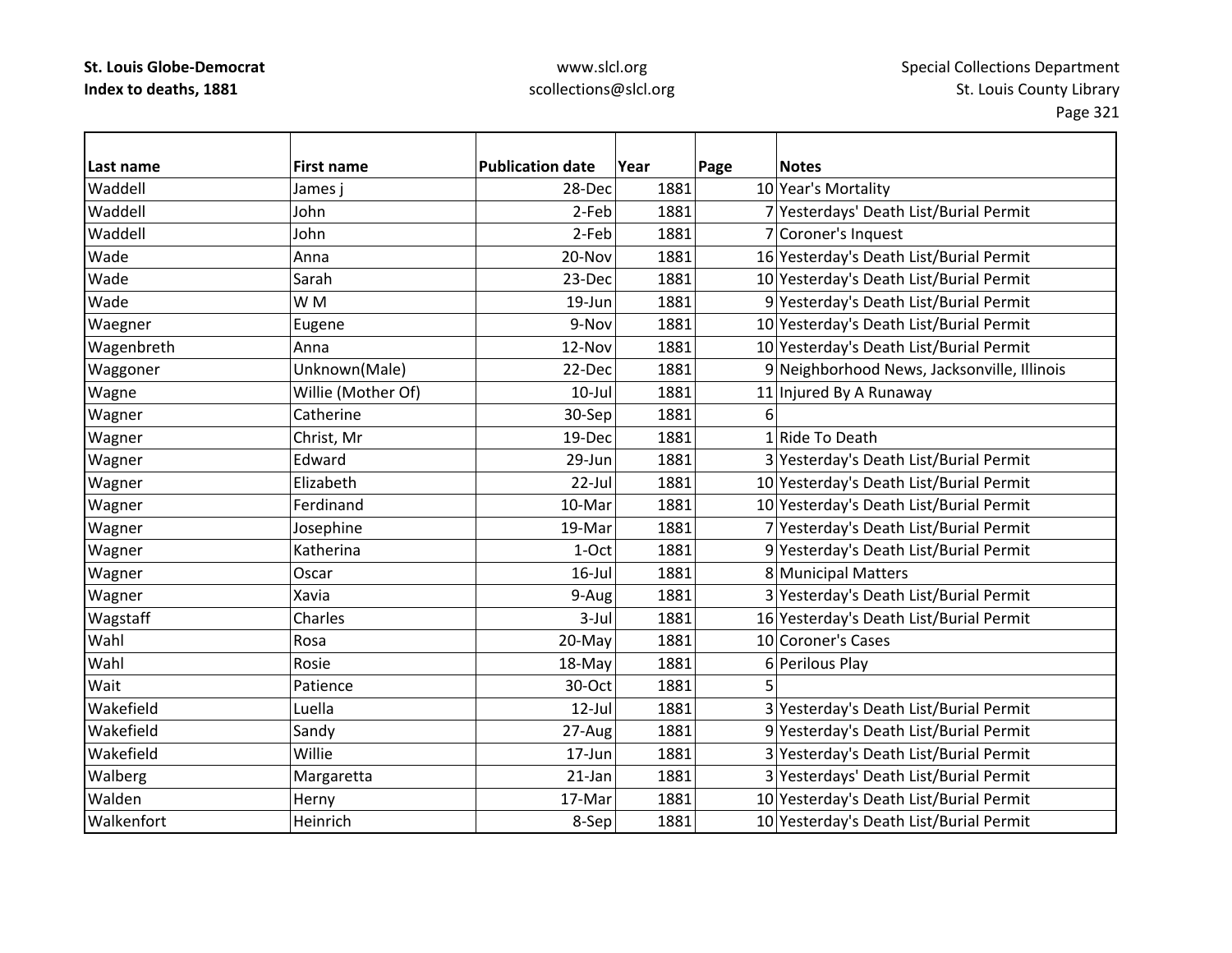| Last name   | <b>First name</b>    | <b>Publication date</b> | Year | Page | <b>Notes</b>                            |
|-------------|----------------------|-------------------------|------|------|-----------------------------------------|
| Walkenhorst | Herman               | 20-Sep                  | 1881 |      | 10 Yesterday's Death List/Burial Permit |
| Walker      | Alfred               | 18-May                  | 1881 |      | 6 East St Louis                         |
| Walker      | Annie                | 20-Apr                  | 1881 | 5    |                                         |
| Walker      | Annie                | 21-Apr                  | 1881 |      | 10 Yesterday's Death List/Burial Permit |
| Walker      | Eber                 | 5-Dec                   | 1881 |      | 10 Yesterday's Death List/Burial Permit |
| Walker      | Ella                 | 7-Jul                   | 1881 |      | 10 Yesterday's Death List/Burial Permit |
| Walker      | Ella                 | $1$ -Jul                | 1881 |      | 7 Yesterday's Death List/Burial Permit  |
| Walker      | George M             | 17-May                  | 1881 | 5    |                                         |
| Walker      | Henry                | 15-Jun                  | 1881 |      | 7 Yesterday's Death List/Burial Permit  |
| Walker      | James S              | 27-Sep                  | 1881 |      | 9 Apoplexy                              |
| Walker      | James S              | 28-Sep                  | 1881 |      | 12 Yesterday's Death List/Burial Permit |
| Walker      | James S, Sr          | 26-Sep                  | 1881 | 5    |                                         |
| Walker      | James Spencer        | 26-Sep                  | 1881 |      | 7 Born In And Died Of 1808              |
| Walker      | Joseph P             | 12-Aug                  | 1881 |      | 2 Cases For The Coroner                 |
| Walker      | Lucresez             | 29-Nov                  | 1881 |      | 10 Yesterday's Death List/Burial Permit |
| Walker      | Maragaret, Mrs       | 29-Jun                  | 1881 | 5    |                                         |
| Walker      | Margaret             | 29-Jun                  | 1881 |      | 3 Yesterday's Death List/Burial Permit  |
| Walker      | Terilda              | 3-May                   | 1881 | 5    |                                         |
| Walker      | Unknown              | 18-Oct                  | 1881 |      | 6 Local In Brief                        |
| Walker      | Zerilda              | 4-May                   | 1881 |      | 3 Yesterday's Death List/Burial Permit  |
| Wall        | Andreas              | 13-Mar                  | 1881 |      | 16 Yesterday's Death List/Burial Permit |
| Wall        | F E, Mrs             | 7-Sep                   | 1881 |      | 8 Death Of Mrs F E Wall                 |
| Wall        | F E, Mrs             | 8-Sep                   | 1881 |      |                                         |
| Wall        | <b>Francis E</b>     | 8-Sep                   | 1881 |      | 10 Yesterday's Death List/Burial Permit |
| Wall        | Harry                | 21-Oct                  | 1881 |      | 11 Yesterday's Death List/Burial Permit |
| Wall        | Nicholas, Capt       | 7-Sep                   | 1881 | 5    |                                         |
| Wall        | Weldon               | 8-Nov                   | 1881 |      | 11 Yesterday's Death List/Burial Permit |
| Wallace     | Ann, Mrs (Infant of) | 4-Dec                   | 1881 |      | 3 Local In Brief                        |
| Wallace     | John C               | 16-Nov                  | 1881 | 5    |                                         |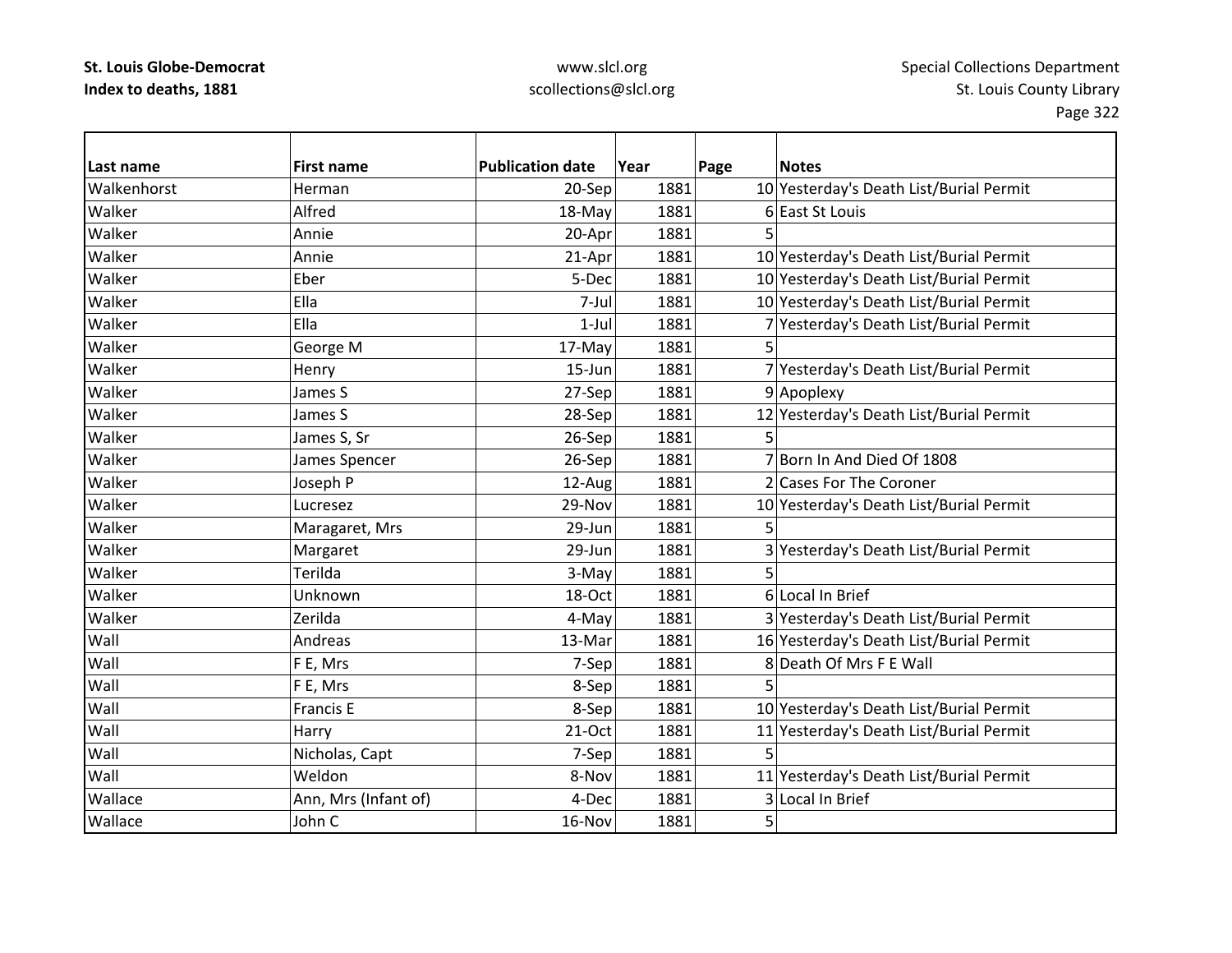### www.slcl.org scollections@slcl.org

**Last name First name Publication date Year Page Notes** WallaceJohn C 17-Nov 1881 10 Yesterday's Death List/Burial Permit WallaceLydia 15‐Nov 1881 10 Yesterday's Death List/Burial Permit Walleck Kate15-Jul 1881 10 Municipal Matters WallemannMelchoir 29-Nov 1881 10 Yesterday's Death List/Burial Permit WallensteinGeorge 8-Oct 1881 9 Yesterday's Death List/Burial Permit WallerMary J 26-Mar | 26-Mar | 1881 8 Yesterday's Death List/Burial Permit Walmsley Stephen 56-Jul 1881 10 Yesterday's Death List/Burial Permit WalshCatherine  $17$ -Jul  $1881$  5 WalshCatherine  $18$ -Jul  $18$ -Jul  $1881$  5 WalshCatherine 20–Jul 1881 3 Yesterday's Death List/Burial Permit WalshEdward 12 | 21‐Sep 1881 12 Yesterday's Death List/Burial Permit WalshJohn 7‐Sep 1881 7 Yesterday's Death List/Burial Permit Walsh Julia 24‐Jan 1881 5 Walsh Julia 25‐Jan 1881 5 WalshJulia 26-Mar 1881 8 Yesterday's Death List/Burial Permit WalshJulius 1881 3-Jun 1881 3 Julius Walsh WalshKate 3-Nov 1881 10 Yesterday's Death List/Burial Permit WalshMaria 15‐Feb 1881 10 Yesterdays' Death List/Burial Permit WalshMary 19 19-Jun 1881 9 Yesterday's Death List/Burial Permit WalshMary F 22-Apr 1881 7 Coroner's Work WalshMary, Miss  $14$ -Feb  $1881$  5 Walsh Matthew24-Nov 1881 10 Yesterday's Death List/Burial Permit WalshMichael 29‐Jan 1881 6 Murdered Policeman's Parents Destitute WalshMichael 1881 6‐Jul 1881 10 Yesterday's Death List/Burial Permit WalshMichael Barrett 1881 5-Jul 1881 WalshMichael, Officer  $1-\text{May}$  1881 6 Walsh Murder WalshNancy 15‐Jun 1881 7 Yesterday's Death List/Burial Permit Walshh |Officer | 24-Feb| 1881| 7|Walsh 7 Walsh Murder WalshPeter 1881 6‐Aug 1881 3 Yesterday's Death List/Burial Permit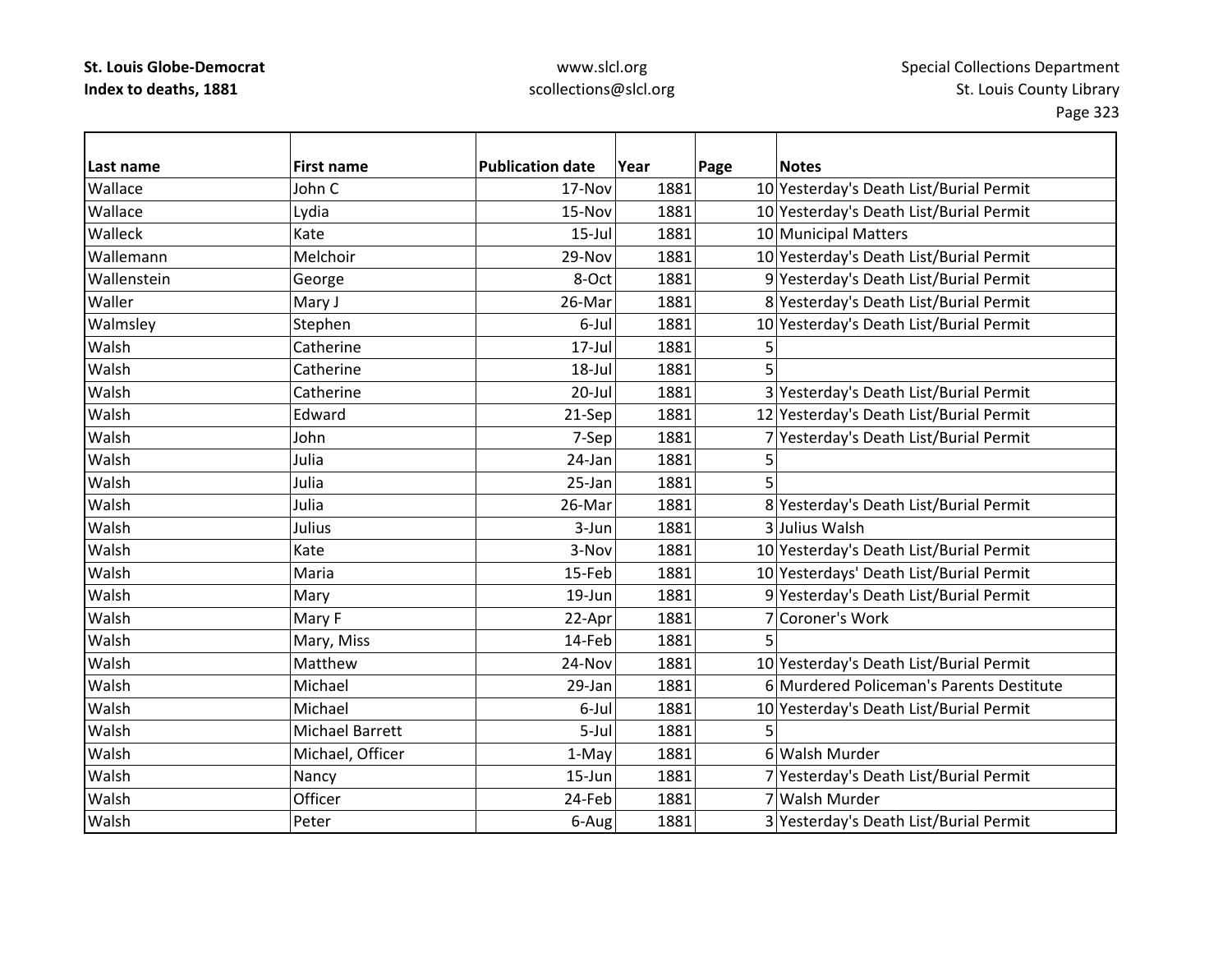| lLast name  | <b>First name</b> | <b>Publication date</b> | Year | Page | <b>Notes</b>                            |
|-------------|-------------------|-------------------------|------|------|-----------------------------------------|
| Walsh       | Richard           | $11$ -Jan               | 1881 |      | 7 An Empty Purse                        |
| Walsh       | <b>Richard J</b>  | 10-Jan                  | 1881 |      | 5 Abed In Blood                         |
| Walsh       | Richard J         | 29-Dec                  | 1881 |      | 10 Suicides                             |
| Walsh       | Sarah             | 19-Mar                  | 1881 | 5    |                                         |
| Walsh       | Sarah             | 20-Mar                  | 1881 |      | 16 Yesterday's Death List/Burial Permit |
| Walsh       | Simon             | 9-Feb                   | 1881 |      | 7 Yesterdays' Death List/Burial Permit  |
| Walsh       | Willie A          | 25-Oct                  | 1881 | 5    |                                         |
| Walsh       | Wm                | 25-Oct                  | 1881 |      | 7 Yesterday's Death List/Burial Permit  |
| Walter      | Christina         | 21-Sep                  | 1881 |      | 12 Yesterday's Death List/Burial Permit |
| Walter      | George            | 30-Apr                  | 1881 | 5    |                                         |
| Walter      | Horace            | 9-Jul                   | 1881 |      | 9 Yesterday's Death List/Burial Permit  |
| Walter      | Jacob             | 19-Apr                  | 1881 |      | 3 Splinters                             |
| Walter      | Jacob             | 19-Apr                  | 1881 | 10   |                                         |
| Walter      | Jacob             | 29-Dec                  | 1881 |      | 10 Suicides                             |
| Walter      | Joseph P          | 14-Aug                  | 1881 |      | 14 Busy Over Bodies                     |
| Walter      | Kate              | $1$ -Jul                | 1881 |      | 7 Yesterday's Death List/Burial Permit  |
| Walter      | Louis             | 27-Aug                  | 1881 |      | 6 Hurled On High                        |
| Walter      | Louis             | 28-Aug                  | 1881 |      | 8 Coroner's Cases                       |
| Walter      | Louis             | 30-Aug                  | 1881 |      | 7 Singular Story                        |
| Walter      | Louis             | 30-Aug                  | 1881 |      | 10 Yesterday's Death List/Burial Permit |
| Walter      | Mary              | 30-Aug                  | 1881 |      | 10 Yesterday's Death List/Burial Permit |
| Walter      | Otto              | 25-Jan                  | 1881 |      | 6 Splinters                             |
| Walter      | Otto              | 29-Jan                  | 1881 |      | 7 Yesterdays' Death List/Burial Permit  |
| Walter      | Philipp           | 31-Aug                  | 1881 |      | 10 Yesterday's Death List/Burial Permit |
| Walters     | Fannie A          | 13-Mar                  | 1881 |      | 16 Yesterday's Death List/Burial Permit |
| Walters     | Stephen           | 28-Oct                  | 1881 |      | 8 Yesterday's Death List/Burial Permit  |
| Walton      | Elizabeth         | 24-Aug                  | 1881 |      | 10 Yesterday's Death List/Burial Permit |
| Walton      | Franciscus        | 9-Aug                   | 1881 |      | 3 Yesterday's Death List/Burial Permit  |
| Walzenegger | Henrietta         | 22-Apr                  | 1881 |      | 7 Yesterday's Death List/Burial Permit  |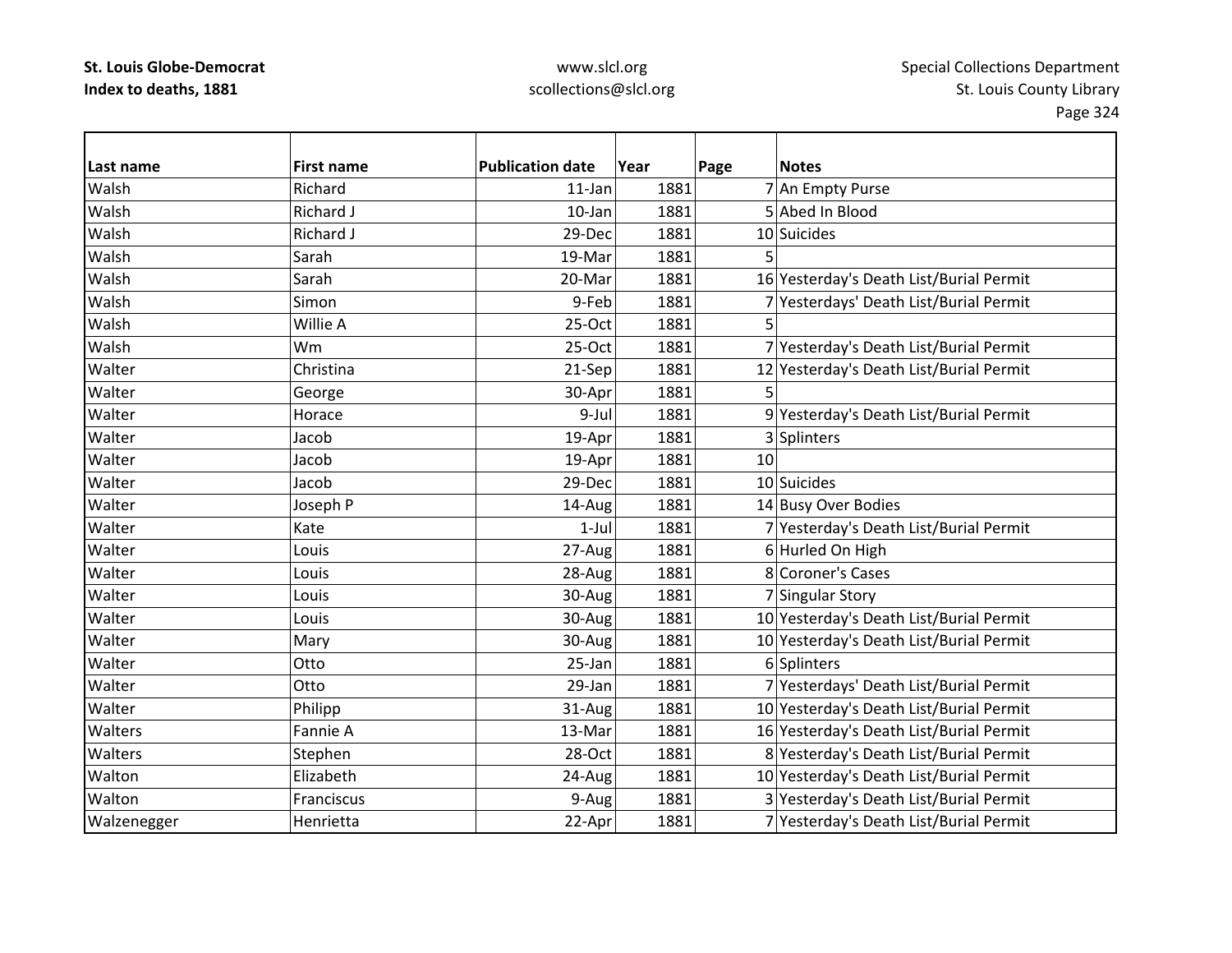## www.slcl.org scollections@slcl.org

 $\overline{\phantom{0}}$ 

| Last name  | <b>First name</b> | <b>Publication date</b> | Year | Page | <b>Notes</b>                            |
|------------|-------------------|-------------------------|------|------|-----------------------------------------|
| Wambold    | Emelie            | 13-Mar                  | 1881 |      | 16 Yesterday's Death List/Burial Permit |
| Wangelin   | Hanna J           | 30-Mar                  | 1881 | 5    |                                         |
| Wann       | Emma              | 12-Aug                  | 1881 |      | 3 Yesterday's Death List/Burial Permit  |
| Ward       | Ben               | $31$ -Jul               | 1881 |      | 8 Yesterday's Death List/Burial Permit  |
| Ward       | J W               | 23-Aug                  | 1881 |      | 7 Yesterday's Death List/Burial Permit  |
| Ward       | Maragaret, Mrs    | 22-Dec                  | 1881 | 5    |                                         |
| Ward       | Margaret          | 19-Mar                  | 1881 |      | 7 Yesterday's Death List/Burial Permit  |
| Ward       | Margaret, Mrs     | 23-Dec                  | 1881 |      |                                         |
| Ward       | Mary              | 23-Dec                  | 1881 |      | 10 Yesterday's Death List/Burial Permit |
| Ware       | Frank             | 18-Dec                  | 1881 |      | 17 Yesterday's Death List/Burial Permit |
| Ware       | John P            | 11-Feb                  | 1881 | 5    |                                         |
| Ware       | John P            | 12-Feb                  | 1881 |      | 6 Yesterdays' Death List/Burial Permit  |
| Wargeson   | Frank W           | 23-Dec                  | 1881 |      | 10 Yesterday's Death List/Burial Permit |
| Warmann    | Carl              | 5-Dec                   | 1881 |      | 10 Yesterday's Death List/Burial Permit |
| Warmka     | Constantine       | 9-Aug                   | 1881 |      | 3 Yesterday's Death List/Burial Permit  |
| Warmke     | Paul              | 17-Aug                  | 1881 |      | 8 Yesterday's Death List/Burial Permit  |
| Warnecke   | Christian         | 2-Jun                   | 1881 |      | 10 Yesterday's Death List/Burial Permit |
| Warner     | Anne              | 2-Oct                   | 1881 |      | 17 Yesterday's Death List/Burial Permit |
| Warning    | Josephine         | 1-Oct                   | 1881 |      | 9 Yesterday's Death List/Burial Permit  |
| Warton     | Thos J, Jr        | 31-Oct                  | 1881 |      | 10 Odd Accidents                        |
| Washington | <b>Berdie</b>     | $14$ -Jul               | 1881 |      | 10 Yesterday's Death List/Burial Permit |
| Washington | Geo               | 20-Sep                  | 1881 |      | 10 Yesterday's Death List/Burial Permit |
| Washington | Henry             | 21-May                  | 1881 |      | 9 Yesterday's Death List/Burial Permit  |
| Washington | Johanna           | 14-Dec                  | 1881 |      | 6 Locals In Brief                       |
| Washington | Johanna           | 15-Dec                  | 1881 |      | 9 Yesterday's Death List/Burial Permit  |
| Washington | Margaret T        | $21-Oct$                | 1881 |      | 11 Yesterday's Death List/Burial Permit |
| Washington | Mary              | 11-Mar                  | 1881 |      | 10 Yesterday's Death List/Burial Permit |
| Washington | Wm                | 6-Oct                   | 1881 |      | 12 Yesterday's Death List/Burial Permit |
| Washua     | John              | 2-Nov                   | 1881 |      | 9 Yesterday's Death List/Burial Permit  |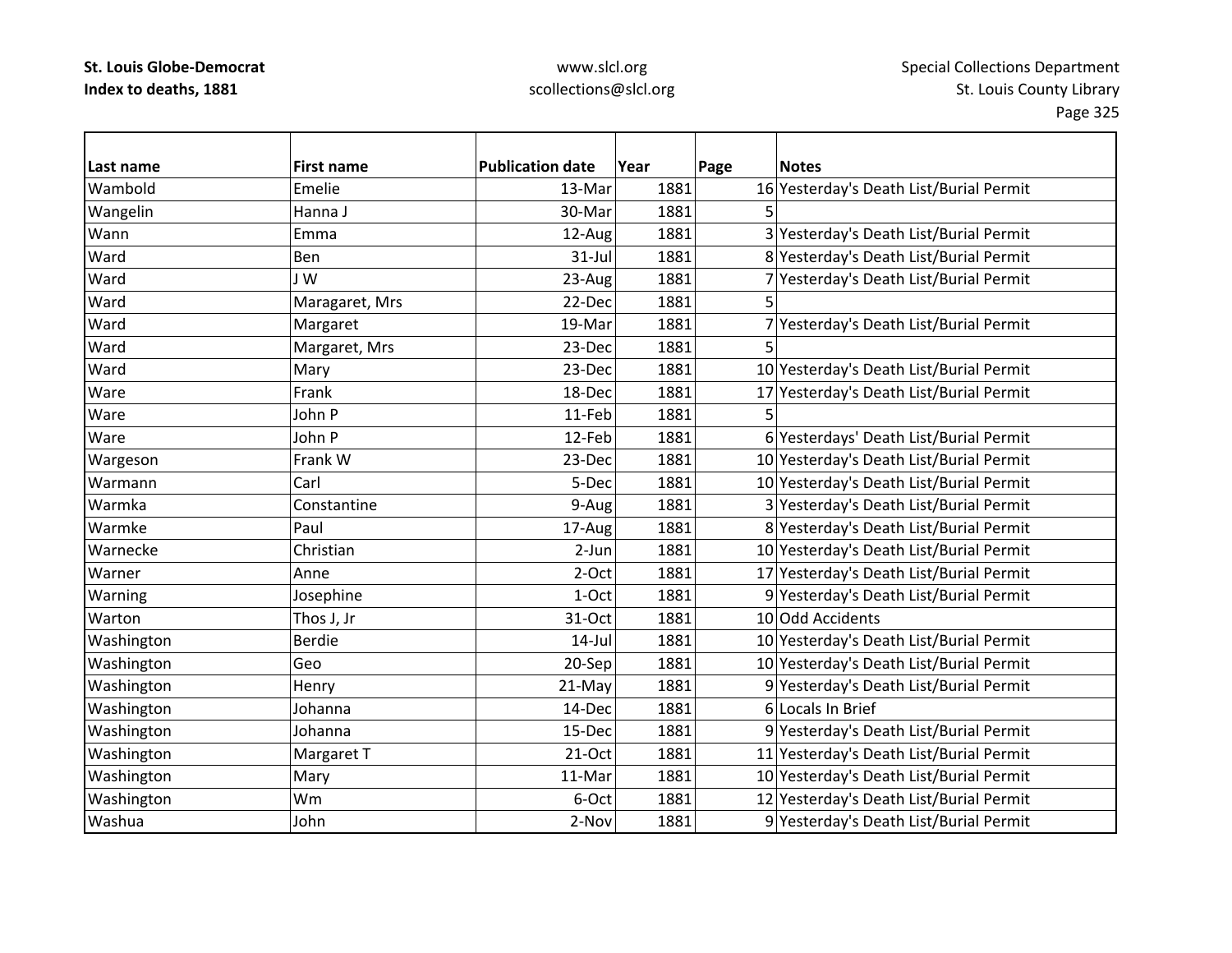## www.slcl.org scollections@slcl.org

 $\overline{\phantom{0}}$ 

| Last name  | <b>First name</b> | <b>Publication date</b> | Year | Page | <b>Notes</b>                            |
|------------|-------------------|-------------------------|------|------|-----------------------------------------|
| Wasserfuhr | August            | 25-Sep                  | 1881 |      | 6 Sad Suicide                           |
| Wasserfuhr | August            | 29-Dec                  | 1881 |      | 10 Suicides                             |
| Wastier    | Jacob G           | 4-Dec                   | 1881 | 2    |                                         |
| Waters     | Willie K          | 19-Jun                  | 1881 | 5    |                                         |
| Wathros    | Lilly             | 19-Nov                  | 1881 |      | 10 Yesterday's Death List/Burial Permit |
| Watkins    | Ada               | 30-Jan                  | 1881 |      | 13 Yesterdays' Death List/Burial Permit |
| Watkins    | Pinky             | 3-Feb                   | 1881 |      | 10 Yesterdays' Death List/Burial Permit |
| Watkins    | Wm                | 9-Aug                   | 1881 |      | 3 Yesterday's Death List/Burial Permit  |
| Watsom     | <b>Belle</b>      | 15-Feb                  | 1881 |      | 10 Yesterdays' Death List/Burial Permit |
| Watson     | Ebenezer M        | 24-Jan                  | 1881 | 5    |                                         |
| Watson     | Kate              | 12-Oct                  | 1881 |      | 10 Yesterday's Death List/Burial Permit |
| Watson     | Katie C           | 13-Oct                  | 1881 | 5    |                                         |
| Watson     | Minnie, Miss      | 9-Nov                   | 1881 |      |                                         |
| Watson     | Pearly            | 26-Nov                  | 1881 |      | 10 Yesterday's Death List/Burial Permit |
| Watson     | Sarah J           | 10-Nov                  | 1881 |      | 10 Yesterday's Death List/Burial Permit |
| Watson     | Virginia          | $13$ -Jul               | 1881 |      | 8 Yesterday's Death List/Burial Permit  |
| Watt       | Philip            | 5-Nov                   | 1881 |      | 15 Yesterday's Death List/Burial Permit |
| Watt       | Philip            | 6-Nov                   | 1881 |      | 15 Yesterday's Death List/Burial Permit |
| Watt       | Robert            | 28-Nov                  | 1881 |      | 2 Local In Brief                        |
| Watt       | Robert A          | 27-Nov                  | 1881 | 5    |                                         |
| Watt       | Robert A          | 28-Nov                  | 1881 | 5    |                                         |
| Watt       | Robert B          | 28-Dec                  | 1881 |      | 10 Year's Mortality                     |
| Watt       | Robt A            | 27-Nov                  | 1881 |      | 15   Want To Know                       |
| Watts      | Elizabeth Belden  | $21$ -Jul               | 1881 | 5    |                                         |
| Watts      | <b>Nettie</b>     | 12-Jun                  | 1881 |      | 16 Yesterday's Death List/Burial Permit |
| Waugh      | George            | 5-Jan                   | 1881 | 5    |                                         |
| Waugh      | Moses             | 7-Dec                   | 1881 |      | 11 Death Of Moses Waugh                 |
| Weasling   | Adeline M         | 17-Feb                  | 1881 |      | 8 Yesterdays' Death List/Burial Permit  |
| Weatherby  | Elizabeth         | 30-Jan                  | 1881 |      | 3 Yesterdays' Death List/Burial Permit  |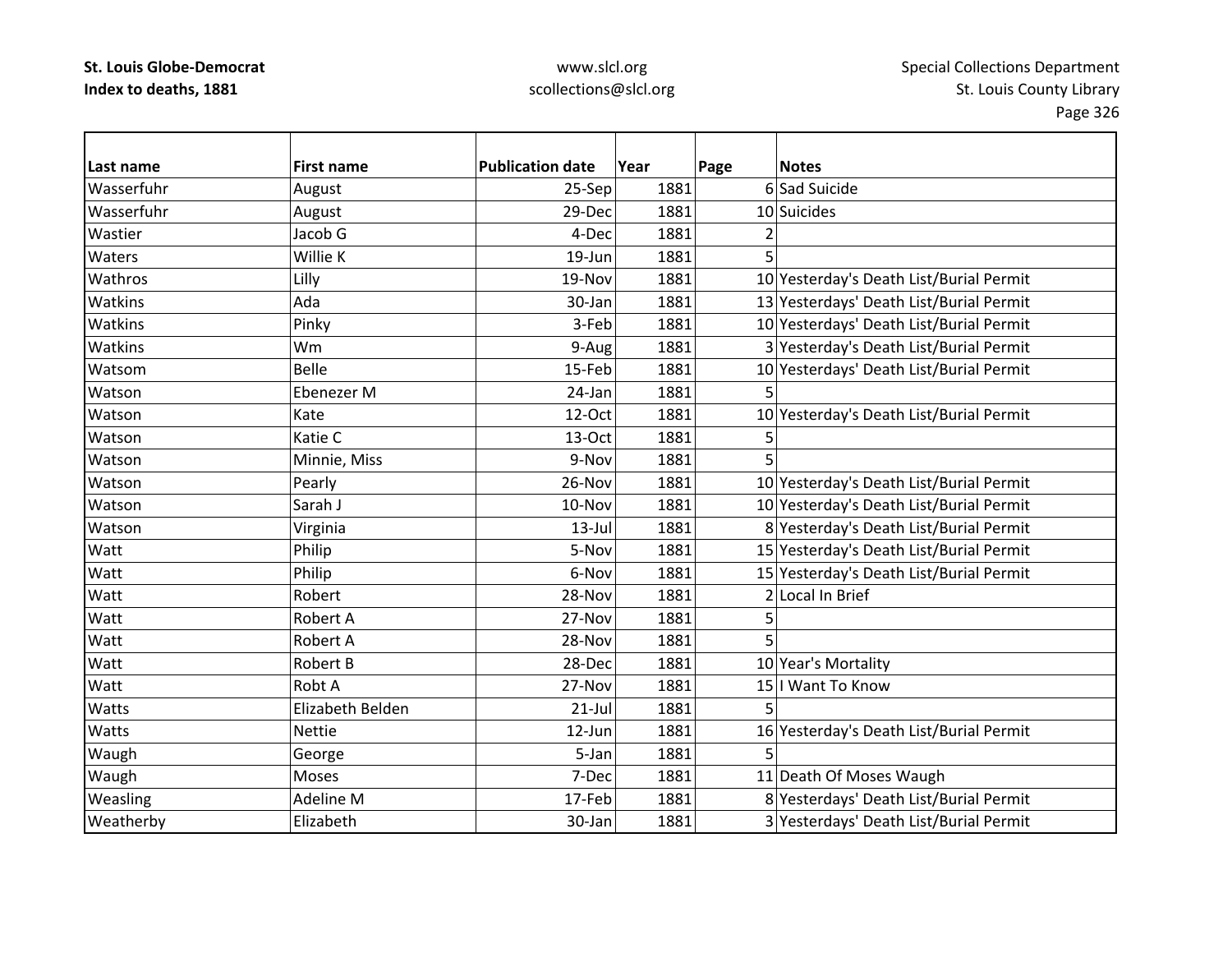| Last name  | <b>First name</b> | <b>Publication date</b> | Year | Page | <b>Notes</b>                            |
|------------|-------------------|-------------------------|------|------|-----------------------------------------|
| Weaver     | Mary              | 11-Oct                  | 1881 |      | 8 Yesterday's Death List/Burial Permit  |
| Weaver     | Mary J            | 14-Sep                  | 1881 |      | 10 Yesterday's Death List/Burial Permit |
| Weaver     | Theo              | 12-Oct                  | 1881 |      | 10 Yesterday's Death List/Burial Permit |
| Webb       | <b>Bicher</b>     | 26-Oct                  | 1881 |      | 11 Coroner's Inquests                   |
| Webb       | Richard           | 27-Oct                  | 1881 |      | 9 Yesterday's Death List/Burial Permit  |
| Webber     | Harry             | 16-Oct                  | 1881 |      |                                         |
| Weber      | Anton             | 15-Sep                  | 1881 |      | 10 Yesterday's Death List/Burial Permit |
| Weber      | Charles           | 26-Apr                  | 1881 |      | 7 Yesterday's Death List/Burial Permit  |
| Weber      | Chas              | 24-Sep                  | 1881 |      | 9 Yesterday's Death List/Burial Permit  |
| Weber      | Erwein            | 12-Aug                  | 1881 |      | 3 Yesterday's Death List/Burial Permit  |
| Weber      | Erwein            | 23-Aug                  | 1881 |      | 7 Yesterday's Death List/Burial Permit  |
| Weber      | Fiedel            | 21-May                  | 1881 |      | 9 Yesterday's Death List/Burial Permit  |
| Weber      | Gertrude          | 7-Apr                   | 1881 |      | 8 yesterday's Death List/Burial Permit  |
| Weber      | Henry             | 7-Apr                   | 1881 |      | 8 Yesterday's Death List/Burial Permit  |
| Weber      | Mary              | $29-Oct$                | 1881 |      | 9 Yesterday's Death List/Burial Permit  |
| Weber      | Michael, Mr       | 18-Feb                  | 1881 |      | 3 Neighborhood News, East St. Louis     |
| Weber      | Paul              | 2-Nov                   | 1881 |      | 9 Yesterday's Death List/Burial Permit  |
| Webster    | Chester A         | 20-Nov                  | 1881 |      | 16 Yesterday's Death List/Burial Permit |
| Wedel      | Adam, Sr          | 26-Apr                  | 1881 |      | 6 Neighborhood News, Alton              |
| Wedig      | Clara             | $15$ -Jul               | 1881 |      | 10 Municipal Matters                    |
| Wedley     | Magdalena         | 19-Oct                  | 1881 |      | 10 Yesterday's Death List/Burial Permit |
| Wegener    | John T            | 8-Jul                   | 1881 |      | 10 Yesterday's Death List/Burial Permit |
| Wegginhorn | Agnes             | 6-Jan                   | 1881 |      | 10 Yesterday's Mortality/Burial Permit  |
| Wegner     | Josephine         | 16-Mar                  | 1881 | 5    |                                         |
| Wehmeyer   | Louisa            | 9-Nov                   | 1881 |      | 10 Yesterday's Death List/Burial Permit |
| Wehmeyer   | Louise            | 6-Nov                   | 1881 | 5    |                                         |
| Wehmeyer   | Louise            | 7-Nov                   | 1881 | 5    |                                         |
| Wehmeyer   | Louise            | 8-Nov                   | 1881 | 5    |                                         |
| Wehrfrisit | Bernard           | 24-Mar                  | 1881 |      | 3 Splinters                             |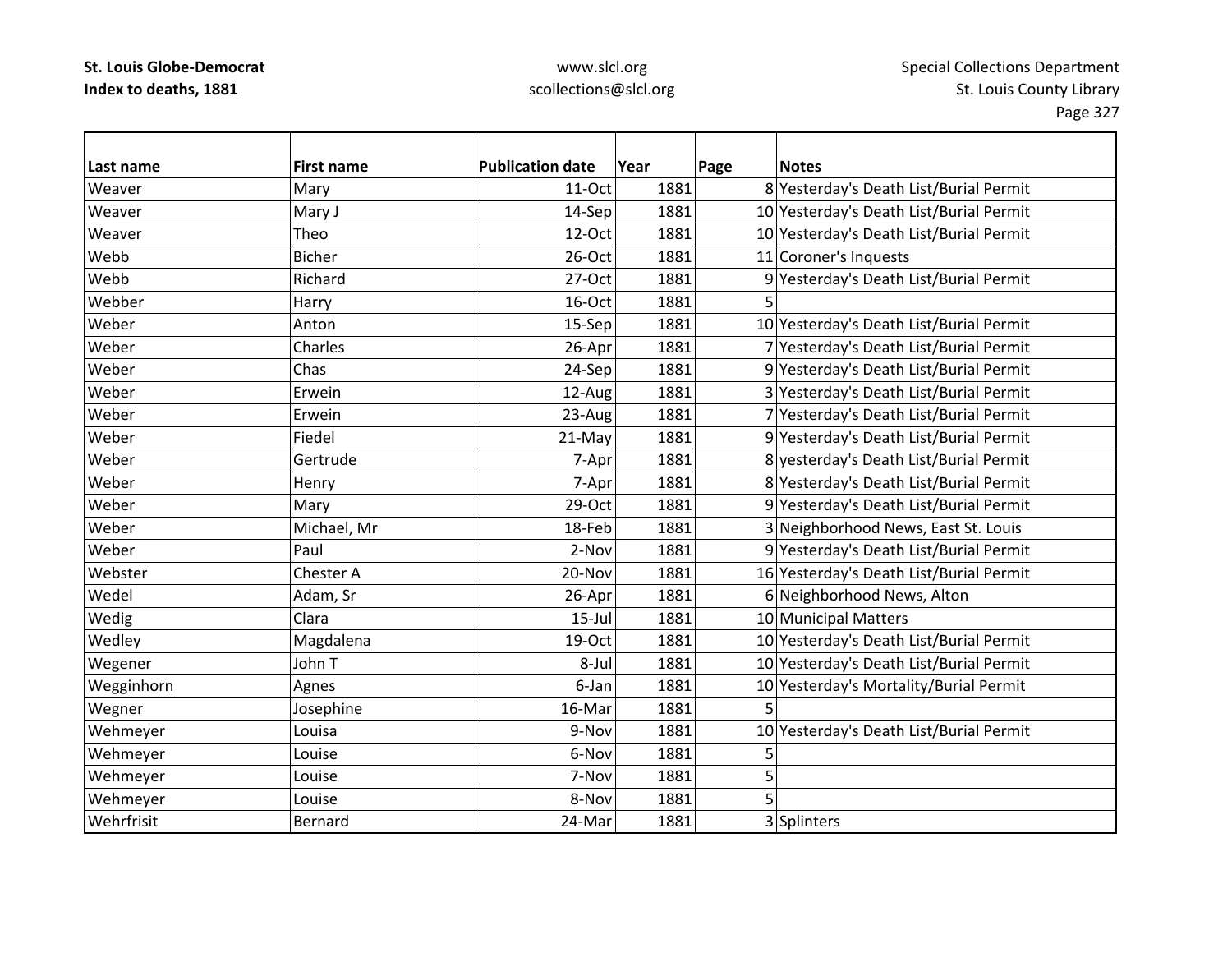| l Last name  | <b>First name</b>   | <b>Publication date</b> | Year | Page | <b>Notes</b>                            |
|--------------|---------------------|-------------------------|------|------|-----------------------------------------|
| Wehrfritz    | Bernard             | 25-Mar                  | 1881 |      | 8 Three Coroner's Cases                 |
| Wehrfritz    | Bernard             | 25-Mar                  | 1881 |      | 10 Yesterday's Death List/Burial Permit |
| Wehrle       | Andrew              | 12-Aug                  | 1881 |      | 3 Yesterday's Death List/Burial Permit  |
| Wehrle       | Philip              | 3-Nov                   | 1881 |      | 10 Yesterday's Death List/Burial Permit |
| Weick        | John                | 9-Apr                   | 1881 |      | 8 Yesterday's Death List/Burial Permit  |
| Weicker      | Sophia              | 6-Jul                   | 1881 |      | 10 Yesterday's Death List/Burial Permit |
| Weidenhof    | Ferdinand           | 15-Nov                  | 1881 |      | 10 Yesterday's Death List/Burial Permit |
| Weider       | Frank               | 19-Nov                  | 1881 |      | 10 Department Notes                     |
| Weidig       |                     | 26-May                  | 1881 |      | 3 Splinters                             |
| Weidig       | Jacob               | 26-May                  | 1881 |      | 10 Yesterday's Death List/Burial Permit |
| Weiding      | Jacob, Jr           | 26-May                  | 1881 | 5    |                                         |
| Weidmer      | John                | 11-Nov                  | 1881 |      | 10 Yesterday's Death List/Burial Permit |
| Weigand      | Lizzie              | 18-Jun                  | 1881 |      | 7 Yesterday's Death List/Burial Permit  |
| Weigel       | Helene              | 27-Nov                  | 1881 |      | 11 Yesterday's Death List/Burial Permit |
| Weightman    | Richard             | 6-Feb                   | 1881 |      | 2 Yesterdays' Death List/Burial Permit  |
| Weil         | August              | $15$ -Jul               | 1881 |      | 10 Municipal Matters                    |
| Weil         | Philip              | $31$ -Jul               | 1881 |      |                                         |
| Weil         | Philip              | $31$ -Jul               | 1881 |      | 6 Splinters                             |
| Weil         | Philip              | 2-Aug                   | 1881 |      | 3 Yesterday's Death List/Burial Permit  |
| Weilmann     | H                   | 15-Aug                  | 1881 |      | 7 Mills Fire                            |
| Weimann      | Joseph              | 13-Aug                  | 1881 |      | 8 A Farmer Was Killed                   |
| Weinck       | <b>Bettie</b>       | 24-Dec                  | 1881 |      | 12 Yesterday's Death List/Burial Permit |
| Weinel       | Chas W, (Infant Of) | 13-Sep                  | 1881 |      | 10 Yesterday's Death List/Burial Permit |
| Weiners      | Alex                | 14-Dec                  | 1881 |      | 10 Yesterday's Death List/Burial Permit |
| Weinerth     | Jacob               | 8-Jul                   | 1881 |      | 20 Yesterday's Death List/Burial Permit |
| Weinheimer   | Julius L            | 11-Mar                  | 1881 |      | 10 Yesterday's Death List/Burial Permit |
| Weinhover    | Lizzette            | 15-Dec                  | 1881 |      | 9 Yesterday's Death List/Burial Permit  |
| Weirick      | <b>Bettie</b>       | 23-Dec                  | 1881 | 5    |                                         |
| Weisenberger | Julius              | 6-Feb                   | 1881 |      | 2 Yesterdays' Death List/Burial Permit  |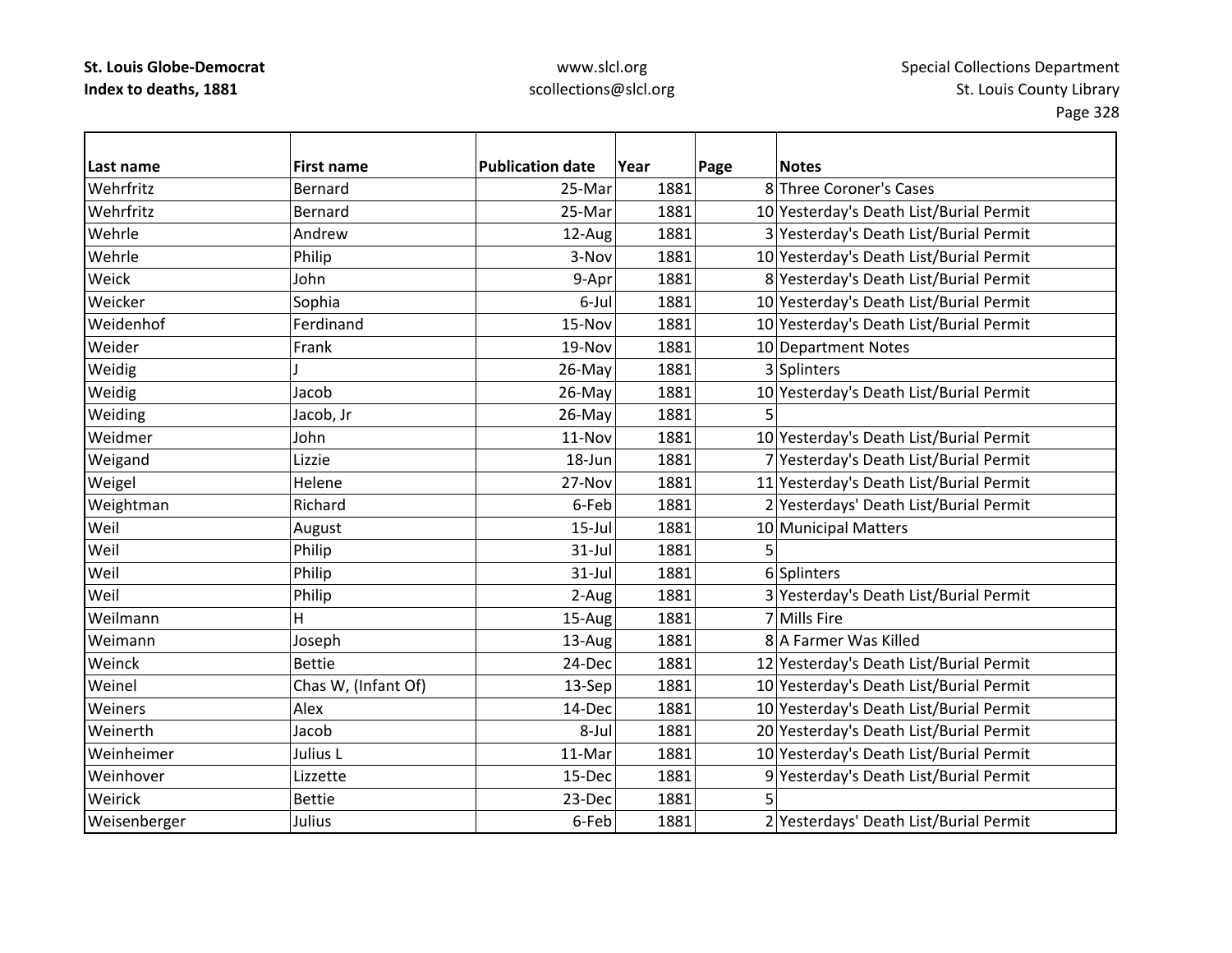| lLast name    | <b>First name</b>   | <b>Publication date</b> | Year | Page | <b>Notes</b>                                 |
|---------------|---------------------|-------------------------|------|------|----------------------------------------------|
| Weisenburger  | Lizzie              | 20-Dec                  | 1881 | 5    |                                              |
| Weisenburger  | Lizzie              | 21-Dec                  | 1881 | 5    |                                              |
| Weisner       | Peter               | 4-Sep                   | 1881 |      | 8 How They Died                              |
| Weiss         | John                | 6-Oct                   | 1881 |      | 12 Yesterday's Death List/Burial Permit      |
| Weiss         | Mathew              | 8-Nov                   | 1881 | 5    |                                              |
| Weiss         | Mathew              | 9-Nov                   | 1881 | 5    |                                              |
| Weiss         | Mathias             | 9-Nov                   | 1881 |      | 10 Yesterday's Death List/Burial Permit      |
| Weiss         | Mathias, Messr      | 29-Nov                  | 1881 |      |                                              |
| Weiss         | <b>Unknown Male</b> | $2-Jun$                 | 1881 |      | 7 Neighborhood News, South St. Louis         |
| Weissbaar     | Mina                | 11-Jan                  | 1881 |      | 8 Yesterdays' Death List/Burial Permit       |
| Weissenborger | Elizabeth           | 22-Dec                  | 1881 |      | 10 Yesterday's Death List/Burial Permit      |
| Weister       | Peter               | 6-Sep                   | 1881 |      | 7 Yesterday's Death List/Burial Permit       |
| Weiter        | Joseph P            | 14-Aug                  | 1881 |      | 16 Yesterday's Death List/Burial Permit      |
| Weitkamp      | Willie              | 28-Jul                  | 1881 |      | 3 Other Inquests                             |
| Weitzel       | Clara               | 10-Aug                  | 1881 |      | 7 Yesterday's Death List/Burial Permit       |
| Welkener      | Laura               | 11-Sep                  | 1881 |      | 8 Yesterday's Death List/Burial Permit       |
| Wellemann     | Melchior            | 28-Nov                  | 1881 |      | 2 Local In Brief                             |
| Wellhoener    | Charlotte           | 19-Apr                  | 1881 | 10   |                                              |
| Welllmeyer    | Fred W              | $17$ -Jul               | 1881 |      | 11 Days Of Death                             |
| Wellmann      | H                   | 16-Aug                  | 1881 |      | 10 Yesterday's Death List/Burial Permit      |
| Wellpott      | William             | $14$ -Jul               | 1881 |      | 10 Yesterday's Death List/Burial Permit      |
| Wells         | Delia               | 2-Dec                   | 1881 |      | 10 Yesterday's Death List/Burial Permit      |
| Wells         | Frank               | $16$ -Jun               | 1881 |      |                                              |
| Wells         | Frank               | 17-Jun                  | 1881 |      | 3 Yesterday's Death List/Burial Permit       |
| Wells         | Richarad            | 28-Sep                  | 1881 |      | 6 Splinters                                  |
| Welsch        | Rachel              | 29-Nov                  | 1881 |      | 10 Yesterday's Death List/Burial Permit      |
| Welsh         | Annie               | $11$ -Jan               | 1881 |      | 8 Yesterdays' Death List/Burial Permit       |
| Welsh         | John                | 7-Jan                   | 1881 |      | 7 Death Rate/Burial Permit, St. Ann's Asylum |
| Welsh         | John                | 6-Jul                   | 1881 |      | 10 Yesterday's Death List/Burial Permit      |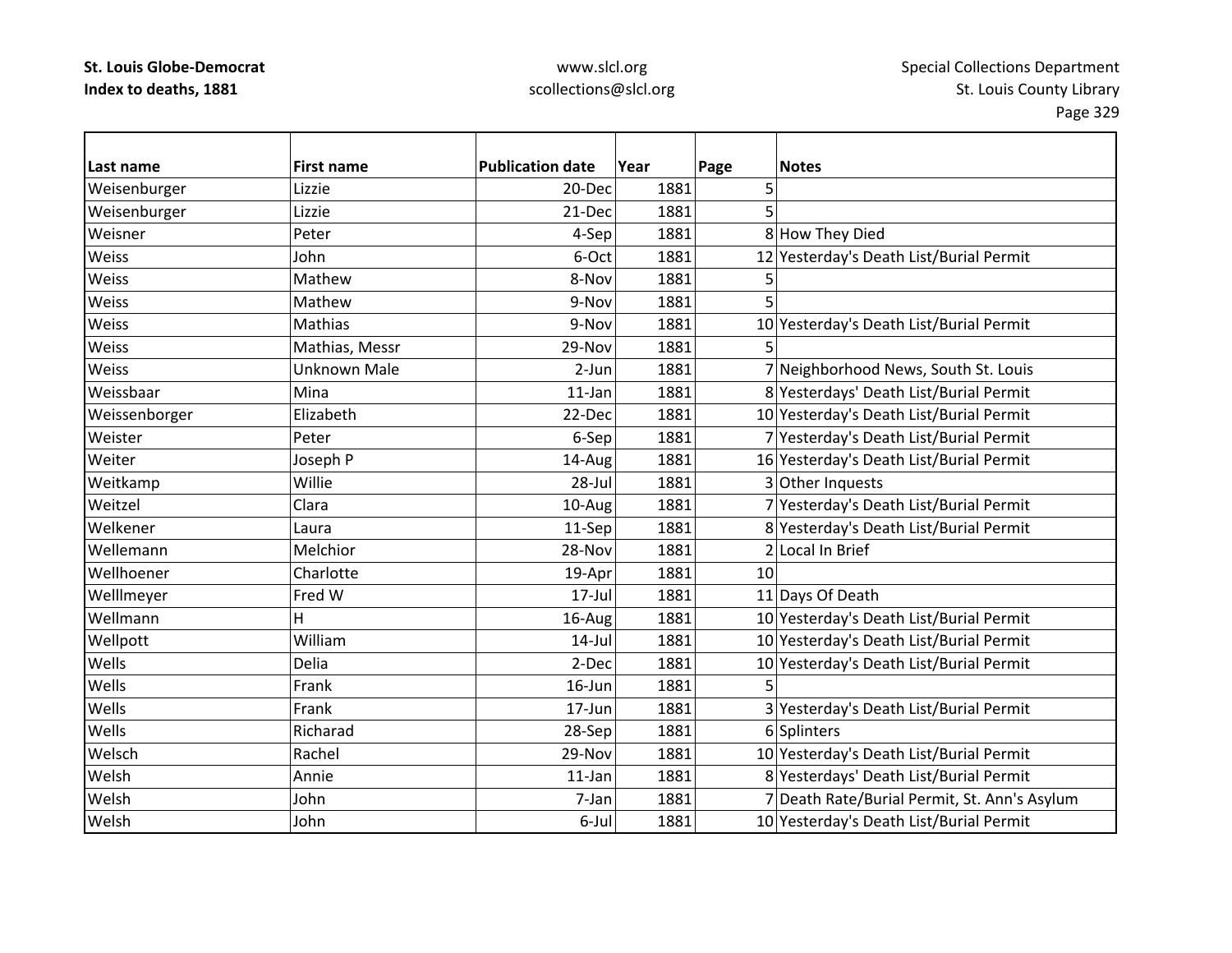| Last name   | <b>First name</b> | <b>Publication date</b> | Year | Page | <b>Notes</b>                            |
|-------------|-------------------|-------------------------|------|------|-----------------------------------------|
| Welsh       | John              | 12-Aug                  | 1881 |      | 3 Yesterday's Death List/Burial Permit  |
| Welsh       | Julia             | 26-Jan                  | 1881 |      | 8 Yesterdays' Death List/Burial Permit  |
| Welsh       | Mary F            | 23-Apr                  | 1881 |      | 3 Yesterday's Death List/Burial Permit  |
| Welsh       | Mathew            | 23-Nov                  | 1881 |      |                                         |
| Welsh       | Mathew            | 24-Nov                  | 1881 |      |                                         |
| Welsh       | Michael           | 24-Mar                  | 1881 |      | 8 Yesterday's Death List/Burial Permit  |
| Welsh       | Thos              | 16-Sep                  | 1881 |      | 7 Yesterday's Death List/Burial Permit  |
| Weltman     | Jacob             | 2-Apr                   | 1881 |      | 9 Yesterday's Death List/Burial Permit  |
| Weltman     | Joseph            | 4-Nov                   | 1881 |      | 10 Yesterday's Death List/Burial Permit |
| Wemicker    | Fred (Infant Of)  | 19-May                  | 1881 |      | 7 Yesterday's Death List/Burial Permit  |
| Wendeler    | Frederick         | 1-Dec                   | 1881 |      | 10 Yesterday's Death List/Burial Permit |
| Wendland    | Caroline          | 26-Mar                  | 1881 |      | 8 Yesterday's Death List/Burial Permit  |
| Wendt       | Geo               | 11-Nov                  | 1881 |      | 10 Yesterday's Death List/Burial Permit |
| Wengerter   | Joseph            | 22-Feb                  | 1881 |      | 3 Yesterdays' Death List/Burial Permit  |
| Wenzel      | Caroline          | $26$ -Jul               | 1881 |      | 10 Yesterday's Death List/Burial Permit |
| Wenzel      | Maragaretta       | 28-Apr                  | 1881 |      | 9 Yesterday's Death List/Burial Permit  |
| Werder      | Julia             | 8-Dec                   | 1881 |      | 10 Yesterday's Death List/Burial Permit |
| Werner      | Bertha            | 11-Aug                  | 1881 |      | 3 Yesterday's Death List/Burial Permit  |
| Werner      | Emma              | 5-Nov                   | 1881 | 10   |                                         |
| Werner      | Emma              | 6-Nov                   | 1881 | 5    |                                         |
| Werner      | Emma              | 7-Nov                   | 1881 | 5    |                                         |
| Werner      | Emma              | 8-Nov                   | 1881 |      | 11 Yesterday's Death List/Burial Permit |
| Werner      | Eugene S          | 9-Jan                   | 1881 | 5    |                                         |
| Wernse      | Ida               | 14-Dec                  | 1881 | 5    |                                         |
| Wernse      | Ida               | 14-Dec                  | 1881 |      | 10 Yesterday's Death List/Burial Permit |
| Werthmiller | <b>Virolaus</b>   | 16-Aug                  | 1881 |      | 10 Yesterday's Death List/Burial Permit |
| Werting     | Joseph            | 5-Aug                   | 1881 |      | 7 Yesterday's Death List/Burial Permit  |
| Werz        | Heinrich          | 29-Oct                  | 1881 |      | 9 Yesterday's Death List/Burial Permit  |
| West        | Alice             | 17-Sep                  | 1881 |      | 9 Yesterday's Death List/Burial Permit  |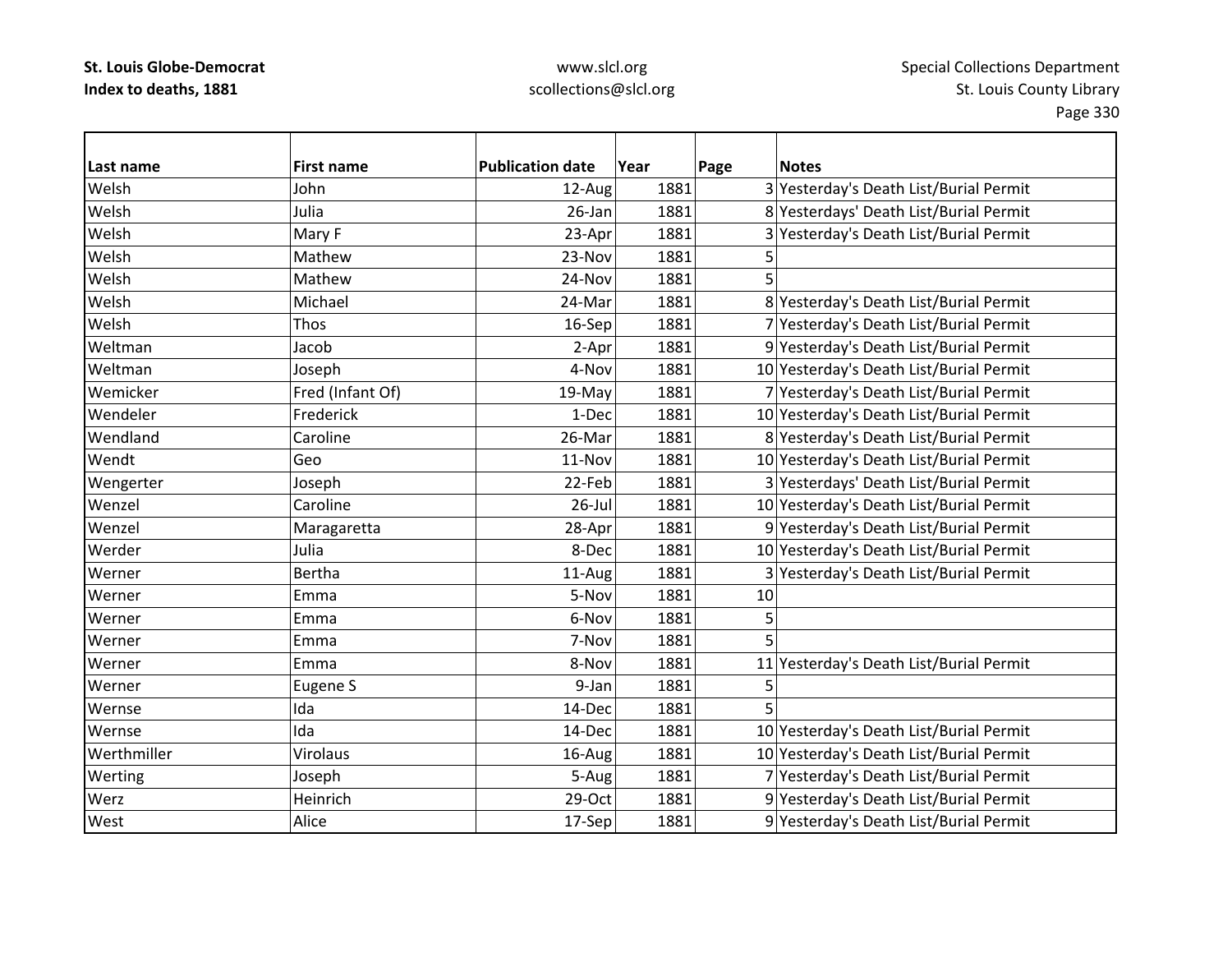| Last name    | <b>First name</b>     | <b>Publication date</b> | Year | Page | <b>Notes</b>                                |
|--------------|-----------------------|-------------------------|------|------|---------------------------------------------|
| West         | Eliza                 | 9-Mar                   | 1881 |      | 7 Yesterday's Death List/Burial Permit      |
| West         | Martha                | 25-Aug                  | 1881 |      | 10 Yesterday's Death List/Burial Permit     |
| West         | Mary                  | $13$ -Jul               | 1881 |      | 8 Yesterday's Death List/Burial Permit      |
| West         | W <sub>B</sub>        | 16-Dec                  | 1881 |      | 10 Yesterday's Death List/Burial Permit     |
| West         | William Branham       | 16-Dec                  | 1881 | 5    |                                             |
| West         | Mary                  | $12$ -Jul               | 1881 | 5    |                                             |
| Westenberger | Clarinda <sub>T</sub> | 7-Aug                   | 1881 |      | 6 Yesterday's Death List/Burial Permit      |
| Wester       | Maria                 | 23-Apr                  | 1881 |      | 3 Yesterday's Death List/Burial Permit      |
| Westerbeck   | Helena                | 12-Jul                  | 1881 |      | 3 Yesterday's Death List/Burial Permit      |
| Westerfield  | Finley F              | 19-Oct                  | 1881 | 5    |                                             |
| Westerfield  | Finley F              | 20-Oct                  | 1881 |      | 9 Yesterday's Death List/Burial Permit      |
| Westerheide  | Stephen HD            | 20-Mar                  | 1881 | 5    |                                             |
| Westhold     | Henry (Infant Of)     | 2-Dec                   | 1881 |      | 10 Yesterday's Death List/Burial Permit     |
| Westhold     | Wm                    | 25-Aug                  | 1881 |      | 10 Yesterday's Death List/Burial Permit     |
| Westholt     | Wm                    | 3-Jun                   | 1881 |      | 7 Yesterday's Death List/Burial Permit      |
| Westlum      | John                  | $26$ -Jul               | 1881 |      | 10 Yesterday's Death List/Burial Permit     |
| Weston       | Mary E                | 1-Nov                   | 1881 |      | 10 Yesterday's Death List/Burial Permit     |
| Westrope     | Richard               | 26-Mar                  | 1881 |      | 6 Neighborhood News, Jacksonville, Illinois |
| Wetsein      | William               | 12-Apr                  | 1881 |      | 10 Yesterday's Death List/Burial Permit     |
| Wetz         | Frank                 | 16-Aug                  | 1881 |      | 10 Yesterday's Death List/Burial Permit     |
| Wetzel       | Emma                  | 23-Sep                  | 1881 |      | 9 Yesterday's Death List/Burial Permit      |
| Wetzel       | Heinrich              | 4-Feb                   | 1881 |      | 10 Yesterdays' Death List/Burial Permit     |
| Wetzel       | Henry, Mr             | 2-Feb                   | 1881 |      | 3 Splinters                                 |
| Wetzel       | Henry, Mr             | 3-Feb                   | 1881 |      | 10 Henry Wetzel's Death                     |
| Whalen       | John W                | 31-May                  | 1881 |      | 3 Crushed By Cars                           |
| Whalen       | JT                    | $1-Jun$                 | 1881 |      | 7 Yesterday's Death List/Burial Permit      |
| Whalen       | John                  | 13-Aug                  | 1881 |      | 9 Yesterday's Death List/Burial Permit      |
| Whalen       | Mamie                 | 26-Jan                  | 1881 | 5    |                                             |
| Whalen       | Mary                  | 27-Jan                  | 1881 |      | 10 Yesterdays' Death List/Burial Permit     |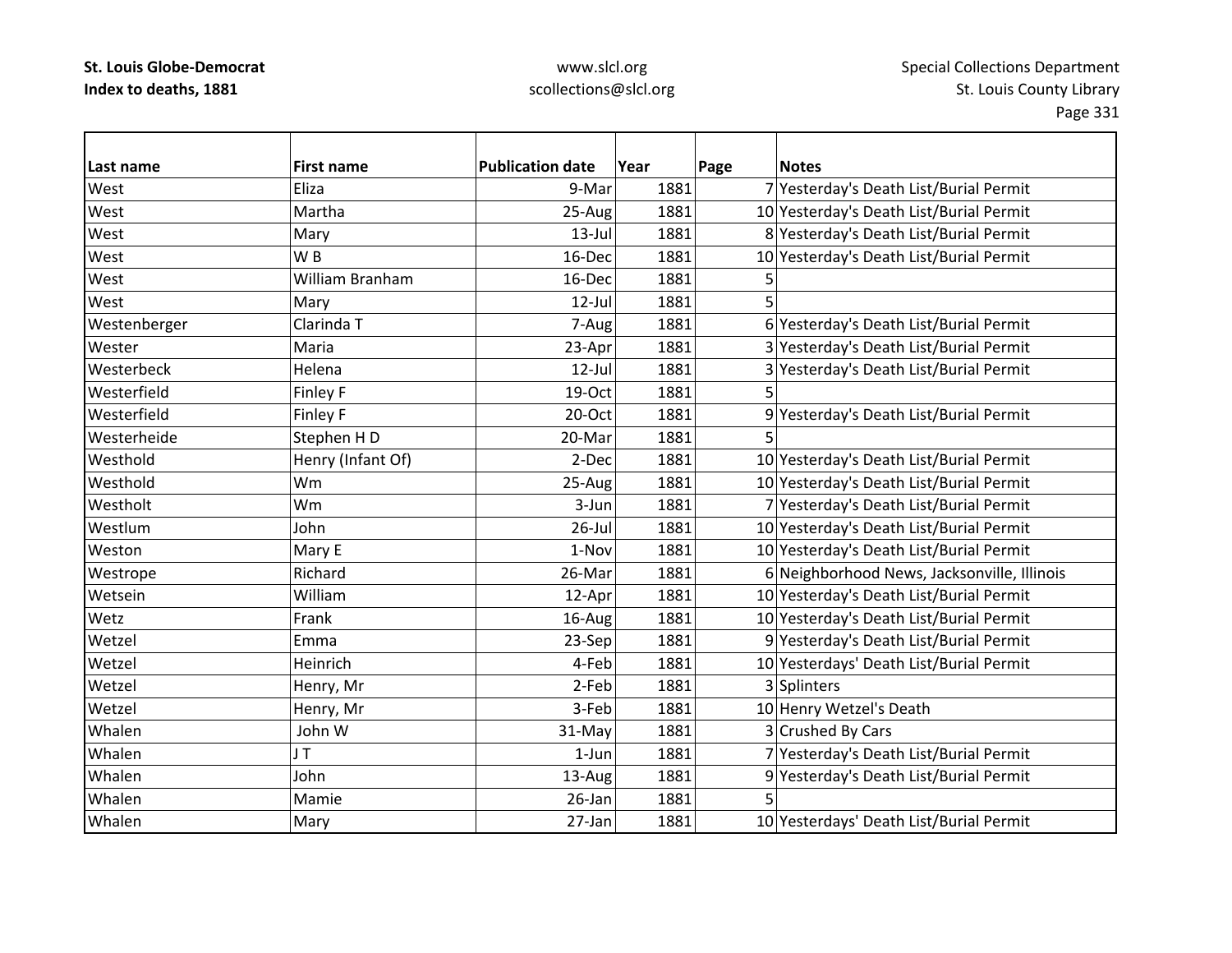| Last name | <b>First name</b>      | <b>Publication date</b> | Year | <b>Notes</b><br>Page                    |
|-----------|------------------------|-------------------------|------|-----------------------------------------|
| Whalen    | Thos                   | 28-Aug                  | 1881 | 8 Yesterday's Death List/Burial Permit  |
| Whalen    | Tim                    | 11-Jan                  | 1881 | 10 Death Of An Old Fireman              |
| Whartenby | Elizabeth, Mrs         | $13$ -Jul               | 1881 | 5                                       |
| Wheatley  | Frank                  | 6-Jul                   | 1881 | 10 Yesterday's Death List/Burial Permit |
| Wheatley  | Marjeane               | 7-May                   | 1881 | 5                                       |
| Wheatley  | Marjeanee              | 8-May                   | 1881 | 5                                       |
| Wheatly   | Alex                   | 3-Nov                   | 1881 | 10 Yesterday's Death List/Burial Permit |
| Whedon    | William J              | 12-Apr                  | 1881 | 10 Yesterday's Death List/Burial Permit |
| Wheeler   | Bailey                 | 5-Apr                   | 1881 | 10 Yesterday's Death List/Burial Permit |
| Wheeler   | Catharine              | 21-Sep                  | 1881 | 12 Yesterday's Death List/Burial Permit |
| Whelan    | Geo                    | 29-Apr                  | 1881 | 10 Yesterday's Death List/Burial Permit |
| Whelan    | John                   | 3-Nov                   | 1881 | 10 Yesterday's Death List/Burial Permit |
| Whelan    | Mary                   | 9-Jun                   | 1881 | 10 Yesterday's Death List/Burial Permit |
| Whelan    | Thomas                 | $12$ -Jan               | 1881 | 5                                       |
| Whelan    | Timothy                | $11$ -Jan               | 1881 | 5                                       |
| Whelan    | Timothy                | 12-Jan                  | 1881 | 8 Yesterdays' Death List/Burial Permit  |
| Whest     | Eliza                  | 15-Jun                  | 1881 | 7 Yesterday's Death List/Burial Permit  |
| Whisker   | Daniel W               | 3-Aug                   | 1881 | 3 Yesterday's Death List/Burial Permit  |
| Whitacker | Daniel                 | 7-Jan                   | 1881 | 7 Death Rate/Burial Permit              |
| Whitaker  | Samuel                 | 26-May                  | 1881 | 10 Yesterday's Death List/Burial Permit |
| White     | Alfred                 | 26-Oct                  | 1881 | 11 Yesterday's Death List/Burial Permit |
| White     | Elizabeth              | 1-Nov                   | 1881 | 10 Yesterday's Death List/Burial Permit |
| White     | Esther                 | 21-Dec                  | 1881 | 11 Yesterday's Death List/Burial Permit |
| White     | HL                     | 14-Aug                  | 1881 | 5                                       |
| White     | Harry                  | 2-Oct                   | 1881 | 17 Yesterday's Death List/Burial Permit |
| White     | Harry S                | 14-Aug                  | 1881 | 16 Yesterday's Death List/Burial Permit |
| White     | John                   | 29-Oct                  | 1881 | 9 Yesterday's Death List/Burial Permit  |
| White     | John (Boy Tiplet Of)   | 28-Dec                  | 1881 | 9 Santa Claus Babies                    |
| White     | John (Girl Triplet Of) | 28-Dec                  | 1881 | 9 Santa Claus Babies                    |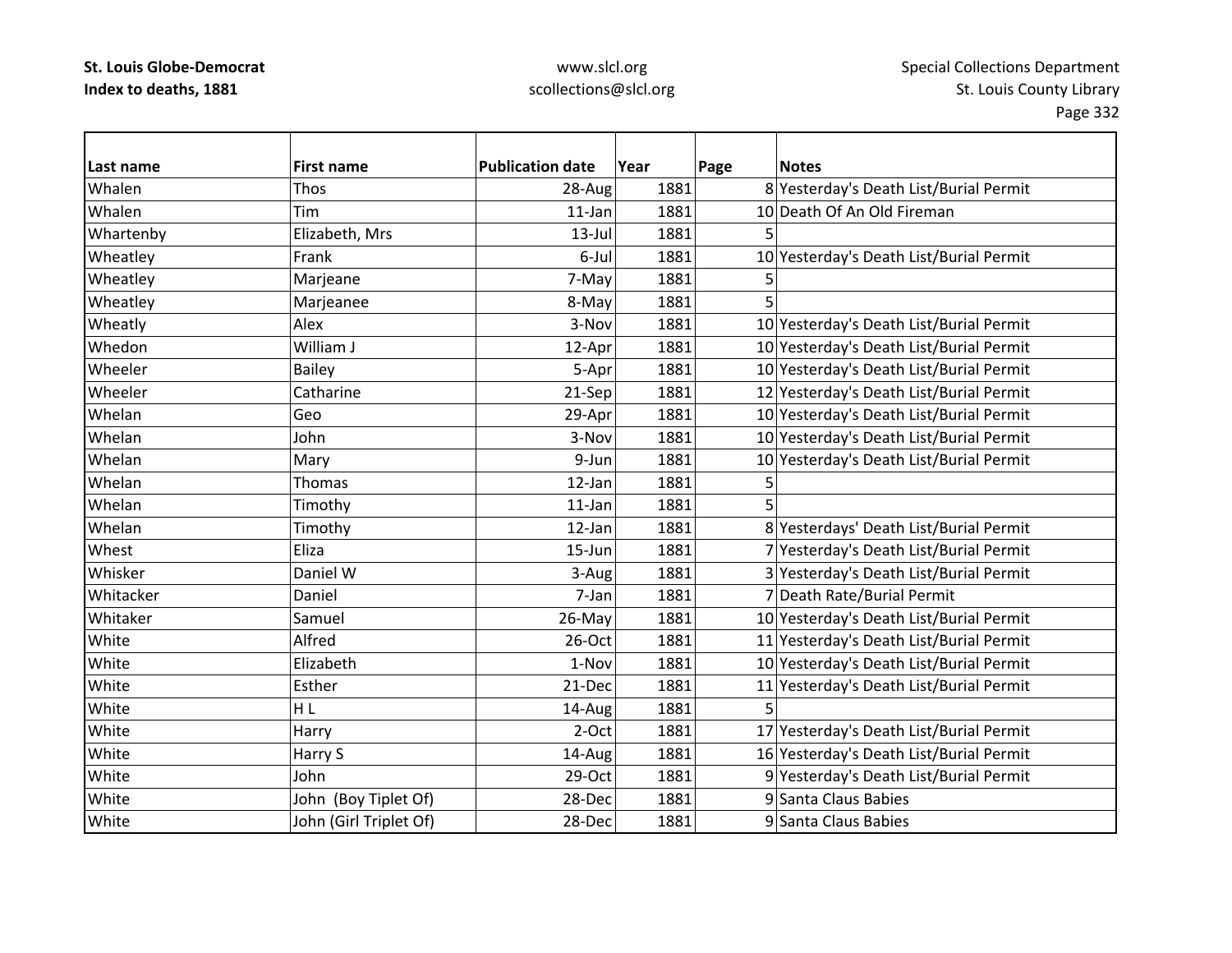| Last name  | <b>First name</b>       | <b>Publication date</b> | Year | Page | <b>Notes</b>                                |
|------------|-------------------------|-------------------------|------|------|---------------------------------------------|
| White      | John (Twin Infants Of)  | 29-Dec                  | 1881 |      | 9 Yesterday's Death List/Burial Permit      |
| White      | Josephine               | 25-Mar                  | 1881 |      | 10 Yesterday's Death List/Burial Permit     |
| White      | Laura                   | 13-Apr                  | 1881 |      | 10 Cruelly Crushed To Death                 |
| White      | Martha A                | 22-Nov                  | 1881 |      | 11 Yesterday's Death List/Burial Permit     |
| White      | Mary                    | 27-Aug                  | 1881 |      | 9 Yesterday's Death List/Burial Permit      |
| White      | Richard                 | 28-Dec                  | 1881 |      | 10 Yesterday's Death List/Burial Permit     |
| White      | Samuel                  | $19$ -Jul               | 1881 |      | 10 Death Register                           |
| White      | <b>Silas</b>            | 26-Aug                  | 1881 |      | 8 Yesterday's Death List/Burial Permit      |
| White      | Geo                     | 13-Aug                  | 1881 |      | 9 Yesterday's Death List/Burial Permit      |
| Whitekamp  | Mary                    | 22-Dec                  | 1881 |      | 10 Yesterday's Death List/Burial Permit     |
| Whiteman   | Clara V                 | 14-Apr                  | 1881 | 5    |                                             |
| Whiteman   | Clara V                 | 15-Apr                  | 1881 |      | 3 Yesterday's Death List/Burial Permit      |
| Whitesides | Henson                  | 11-Aug                  | 1881 |      | 3 Yesterday's Death List/Burial Permit      |
| Whitesides | Wm                      | 14-Jan                  | 1881 |      | 3 Yesterdays' Death List/Burial Permit      |
| Whitler    | Theresa                 | 8-Sep                   | 1881 |      | 10 Yesterday's Death List/Burial Permit     |
| Whitmore   | <b>Frederick Morton</b> | 30-Dec                  | 1881 | 5    |                                             |
| Whitney    | Chas                    | 15-Oct                  | 1881 |      | 8 Double Fatality                           |
| Whitney    | Elizabeh, Mrs           | 2-Apr                   | 1881 |      | 8 Neighborhood News, St. Charles            |
| Whitney    | Frank, Mr               | 12-Mar                  | 1881 |      | 6 Neighborhood News, Jacksonville, Illinois |
| Whitney    | Joseph                  | $15$ -Jul               | 1881 |      | 10 Municipal Matters                        |
| Whitney    | <b>Silas</b>            | 17-Oct                  | 1881 |      | 3 Suburban, East St Louis                   |
| Whortenly  | Elizabeth               | $14$ -Jul               | 1881 |      | 10 Yesterday's Death List/Burial Permit     |
| Why        | Ah                      | 21-Feb                  | 1881 | 5    |                                             |
| Why        | Ah                      | 22-Feb                  | 1881 |      | 3 Yesterdays' Death List/Burial Permit      |
| Why        | Ah                      | 22-Feb                  | 1881 |      | 6 Splinters                                 |
| Why        | Ah                      | 28-Dec                  | 1881 |      | 10 Year's Mortality                         |
| Wibbing    | Adolph                  | 16-May                  | 1881 |      | 3 Splinters                                 |
| Wibbing    | Adolph                  | 18-May                  | 1881 |      | 7 Yesterday's Death List/Burial Permit      |
| Wichner    | John                    | 11-Apr                  | 1881 | 5    |                                             |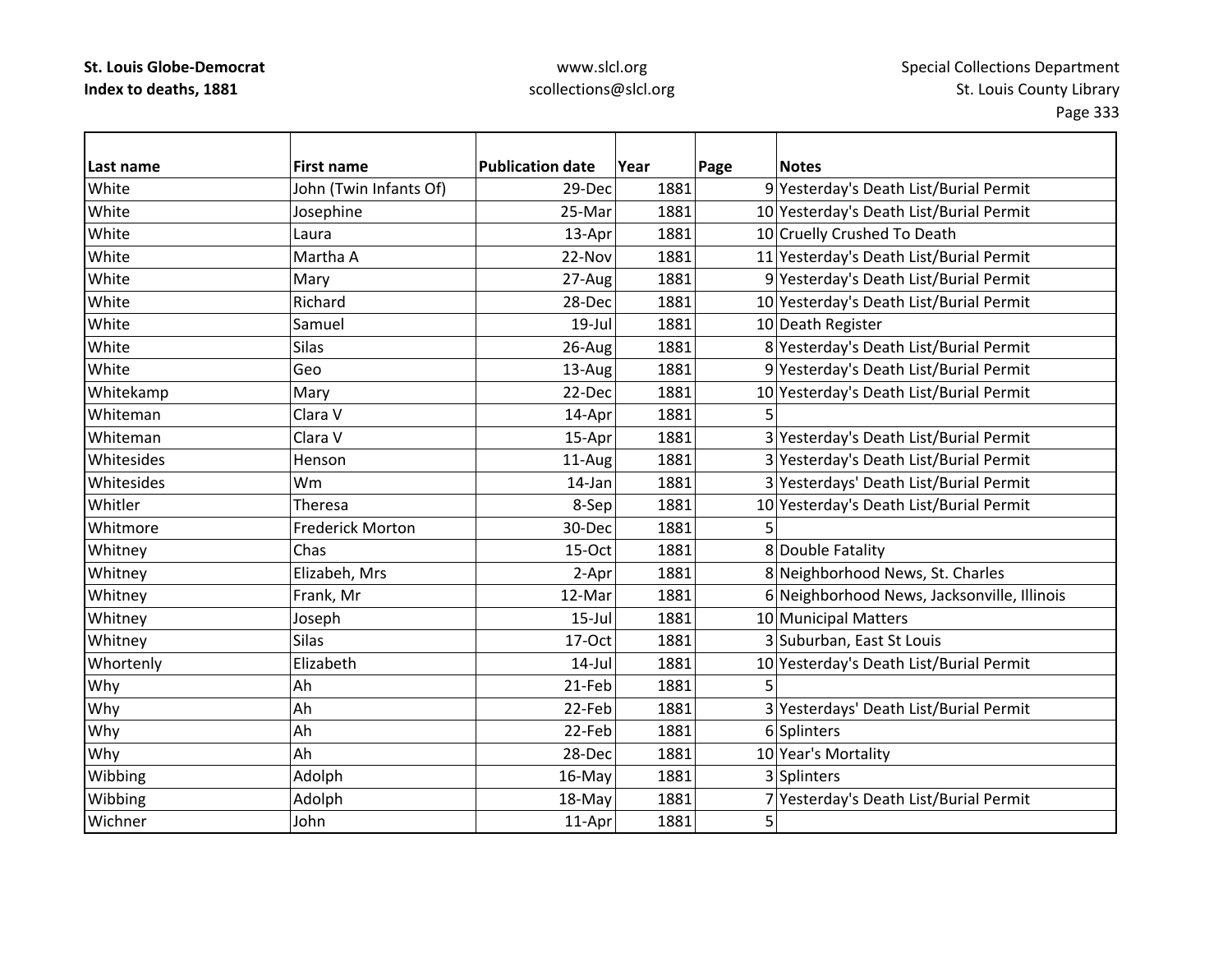| lLast name   | <b>First name</b>     | <b>Publication date</b> | Year | Page | <b>Notes</b>                            |
|--------------|-----------------------|-------------------------|------|------|-----------------------------------------|
| Wichter      | Ben                   | 22-Oct                  | 1881 |      | 10 Broke His Neck                       |
| Wickmeyer    | Casper                | 18-Oct                  | 1881 |      | 7 Yesterday's Death List/Burial Permit  |
| <b>Wicks</b> | Louisa                | 18-Dec                  | 1881 |      | 17 Yesterday's Death List/Burial Permit |
| Wider        | E W                   | 8-Jul                   | 1881 |      | 3 St Louis In Splinters                 |
| Wider        | E W                   | 8-Jul                   | 1881 |      | 10 Yesterday's Death List/Burial Permit |
| Wider        | E W                   | 9-Jul                   | 1881 |      | 6 East St Louis                         |
| Wider        | Ernest W, Hon         | 7-Jul                   | 1881 |      | 7 Neighborhood News, East St Louis      |
| Widmer       | Dinah                 | 12-Aug                  | 1881 |      | 3 Yesterday's Death List/Burial Permit  |
| Wiebusch     | John Frederick August | 17-May                  | 1881 | 5    |                                         |
| Wiebusch     | John Friedrick August | 16-May                  | 1881 | 5    |                                         |
| Wiecek       | Anna T, Mrs           | 6-Mar                   | 1881 |      | 10 Yesterday's Death List/Burial Permit |
| Wiedebush    | Charles               | 24-Aug                  | 1881 |      | 10 Yesterday's Death List/Burial Permit |
| Wiedekamper  | Lydia                 | 3-Aug                   | 1881 |      | 3 Yesterday's Death List/Burial Permit  |
| Wiedeman     | Wilhelmina            | 9-Sep                   | 1881 |      | 10 Yesterday's Death List/Burial Permit |
| Wiedner      | Frank                 | 19-Nov                  | 1881 |      | 10 Yesterday's Death List/Burial Permit |
| Wiegenhorn   | Edward                | 25-Nov                  | 1881 |      | 3 Died In A Ditch                       |
| Wiegert      | Edward                | 21-Apr                  | 1881 |      | 10 Yesterday's Death List/Burial Permit |
| Wieland      | Ernst                 | 24-Aug                  | 1881 |      | 10 Yesterday's Death List/Burial Permit |
| Wiemann      | Geo                   | 24-Sep                  | 1881 |      | 7 Under The Wheels To Death             |
| Wienhoff     | John E                | $12$ -Jul               | 1881 | 5    |                                         |
| Wienhoff     | John E                | $13$ -Jul               | 1881 | 5    |                                         |
| Wiese        | Frank, Sr             | 27-Nov                  | 1881 |      | 11 Yesterday's Death List/Burial Permit |
| Wiesing      | Elizabeth             | 16-Apr                  | 1881 |      | 12 Yesterday's Death List/Burial Permit |
| Wiggenhorn   | Agnes                 | 5-Jan                   | 1881 | 5    |                                         |
| Wiggenhorn   | Edward                | 27-Nov                  | 1881 |      | 11 Yesterday's Death List/Burial Permit |
| Wilcox       | Caroline              | 26-Apr                  | 1881 |      | 7 Yesterday's Death List/Burial Permit  |
| Wilcox       | Jesse                 | 5-Nov                   | 1881 |      | 15 Yesterday's Death List/Burial Permit |
| Wilcox       | Jesse                 | 6-Nov                   | 1881 |      | 15 Yesterday's Death List/Burial Permit |
| Wilcox       | Jessie Belle          | 5-Nov                   | 1881 | 10   |                                         |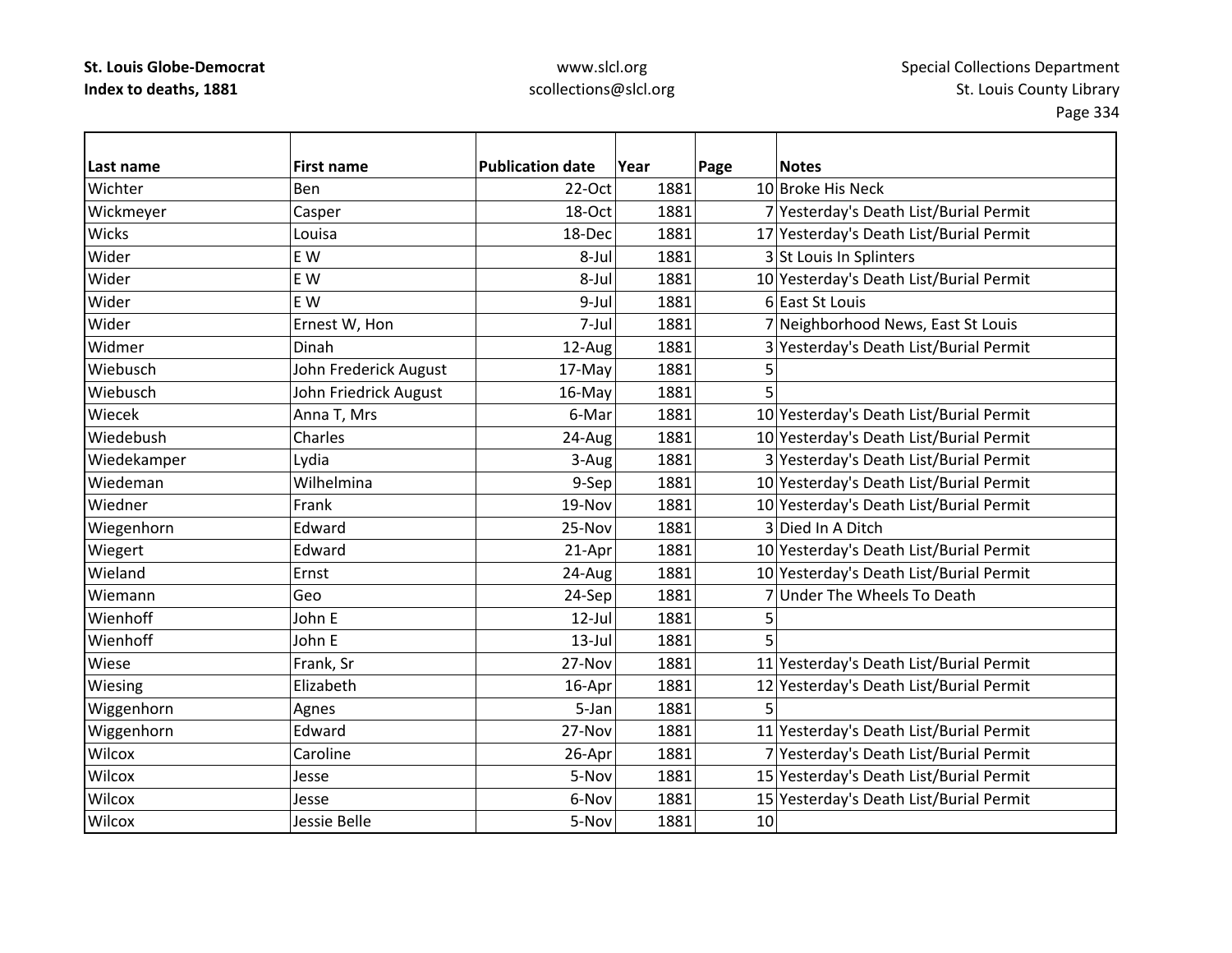## www.slcl.org scollections@slcl.org

 $\overline{\phantom{a}}$ 

| Last name      | <b>First name</b> | <b>Publication date</b> | Year | Page | <b>Notes</b>                            |
|----------------|-------------------|-------------------------|------|------|-----------------------------------------|
| Wilcox         | Mary Eleanor      | 13-Feb                  | 1881 | 5    |                                         |
| Wilcox         | Virginia          | 28-Dec                  | 1881 | 5    |                                         |
| Wilcox         | Virginia          | 28-Dec                  | 1881 |      | 10 Yesterday's Death List/Burial Permit |
| Wilder         | <b>Bertha</b>     | 30-Apr                  | 1881 | 5    |                                         |
| Wilder         | <b>Bertha</b>     | 1-May                   | 1881 |      | 16 Yesterday's Death List/Burial Permit |
| Wilder         | Rosie C           | 30-Sep                  | 1881 | 6    |                                         |
| Wilder         | Unknown, Alderman | 8-Jul                   | 1881 |      | 3 Neighborhood News, East St Louis      |
| Wildheisen     | Wilhelmina        | $14$ -Jul               | 1881 |      | 10 Yesterday's Death List/Burial Permit |
| Wilding        | Peter             | 2-Aug                   | 1881 |      | 7 Neighborhood News, Belleville         |
| Wilding        | Peter (Ex-Mayor)  | $12$ -Jul               | 1881 |      | 8 Neighborhood News, Belleville         |
| Wiles          | Annie             | 8-Jul                   | 1881 |      | 10 Yesterday's Death List/Burial Permit |
| Wiles          | Robert            | 19-Oct                  | 1881 |      |                                         |
| Wiles          | Robert            | 20-Oct                  | 1881 |      |                                         |
| Wiles          | Robert            | 20-Oct                  | 1881 |      | 9 Yesterday's Death List/Burial Permit  |
| Wiley          | Hamit             | 14-Jan                  | 1881 |      | 3 Yesterdays' Death List/Burial Permit  |
| Wiley          | John (Son Of)     | 28-Jun                  | 1881 |      | 6 Neighborhood News, Belleville         |
| Wilford        | <b>Nick</b>       | 24-Aug                  | 1881 |      | 5 Driven To Death By Rum                |
| Wilhelm        | Aglae Margot      | 6-Feb                   | 1881 |      | 3 Lust And Lead                         |
| Wilhelm        | Algae, Mrs        | 6-Feb                   | 1881 |      | 3 Coroner's Inquest                     |
| Wilhelm        | Xavier            | 6-Feb                   | 1881 |      | 3 Lust And Lead                         |
| Wilhelm        | Xavier, Mr        | 6-Feb                   | 1881 |      | 3 Coroner's Inquest                     |
| Wilke          | Amanda            | 7-Sep                   | 1881 |      | 7 Yesterday's Death List/Burial Permit  |
| Wilke          | Catherine         | 7-Aug                   | 1881 |      | 6 Yesterday's Death List/Burial Permit  |
| Wilke          | Christian         | 12-Sep                  | 1881 |      | 3 Splinters                             |
| Wilke          | Christian         | 13-Sep                  | 1881 |      | 10 Yesterday's Death List/Burial Permit |
| Wilke          | Christian         | 29-Dec                  | 1881 |      | 10 Suicides                             |
| <b>Wilkins</b> | John              | 20-Aug                  | 1881 |      | 9 Yesterday's Death List/Burial Permit  |
| Wilkins        | John S            | 23-Apr                  | 1881 | 5    |                                         |
| <b>Wilkins</b> | John S            | 24-Apr                  | 1881 | 5    |                                         |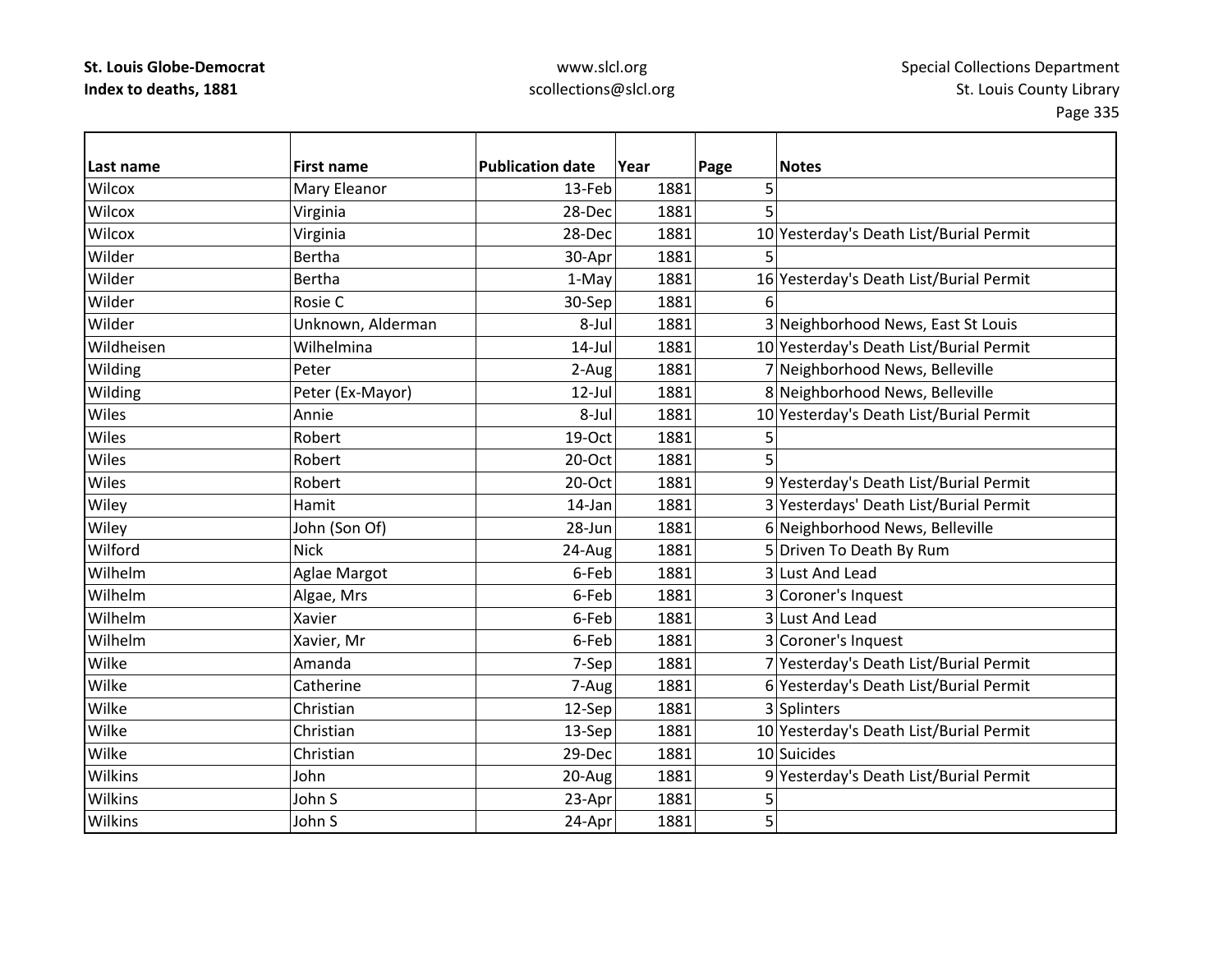## www.slcl.org scollections@slcl.org

 $\overline{\phantom{0}}$ 

| Last name       | <b>First name</b>  | <b>Publication date</b> | Year | Page | <b>Notes</b>                            |
|-----------------|--------------------|-------------------------|------|------|-----------------------------------------|
| Wilkins         | John S             | 24-Apr                  | 1881 |      | 9 Yesterday's Death List/Burial Permit  |
| Wilkins         | Katie              | $1-Jul$                 | 1881 |      | 7 Yesterday's Death List/Burial Permit  |
| Wilkins         | Katie Worsham      | 30-Jun                  | 1881 |      |                                         |
| Wilkinson       | <b>Bartlett</b>    | 5-Jan                   | 1881 |      | 7 Death List/ Burial Permit             |
| Willes          | Mary Luelia        | 28-Jun                  | 1881 |      | 8 Coroner's Investigations              |
| Willey          | Morris             | 12-Aug                  | 1881 |      | 3 Yesterday's Death List/Burial Permit  |
| Willgenstein    | Louis              | 29-Dec                  | 1881 |      | 10 Homicides                            |
| Willi           | Anton              | 12-Oct                  | 1881 |      | 10 Yesterday's Death List/Burial Permit |
| William         | Geo                | 14-Apr                  | 1881 |      | 10 Yesterday's Death List/Burial Permit |
| Williams        | Adaline, Mrs       | 24-Feb                  | 1881 | 5    |                                         |
| Williams        | Aglae              | 29-Dec                  | 1881 |      | 10 Homicides                            |
| Williams        | Alex               | 15-Nov                  | 1881 |      | 10 Yesterday's Death List/Burial Permit |
| Williams        | Annie              | 16-Mar                  | 1881 |      | 3 Yesterday's Death List/Burial Permit  |
| Williams        | Annie              | 22-Dec                  | 1881 |      | 10 Yesterday's Death List/Burial Permit |
| Williams        | Caroline           | 30-Nov                  | 1881 |      | 10 Yesterday's Death List/Burial Permit |
| Williams        | Charles            | 26-Apr                  | 1881 |      | 7 Yesterday's Death List/Burial Permit  |
| Williams        | Charles            | 31-Aug                  | 1881 |      | 10 Coroner's Cases                      |
| Williams        | David              | 9-Jan                   | 1881 |      | 12 Yesterdays' Death List/Burial Permit |
| Williams        | David              | 19-Aug                  | 1881 |      | 7 Yesterday's Death List/Burial Permit  |
| Williams        | David              | 7-Sep                   | 1881 |      | 7 Neighborhood News, Belleville         |
| Williams        | Edward             | 30-Oct                  | 1881 |      | 11 Yesterday's Death List/Burial Permit |
| Williams        | Geo                | 20-Oct                  | 1881 |      | 9 Yesterday's Death List/Burial Permit  |
| Williams        | George (Infant Of) | 30-Dec                  | 1881 |      | 10 Yesterday's Death List/Burial Permit |
| Williams        | Hattie             | 21-May                  | 1881 |      | 9 Yesterday's Death List/Burial Permit  |
| <b>Williams</b> | James              | 27-Apr                  | 1881 |      | 3 Murderous Mulatto                     |
| Williams        | James              | 9-May                   | 1881 |      | 2 St Louis In Splinters                 |
| Williams        | Jane               | 30-Aug                  | 1881 |      | 10 Yesterday's Death List/Burial Permit |
| Williams        | Josephine E        | 17-Jan                  | 1881 | 5    |                                         |
| Williams        | Laura              | 8-Mar                   | 1881 |      | 8 Yesterday's Death List/Burial Permit  |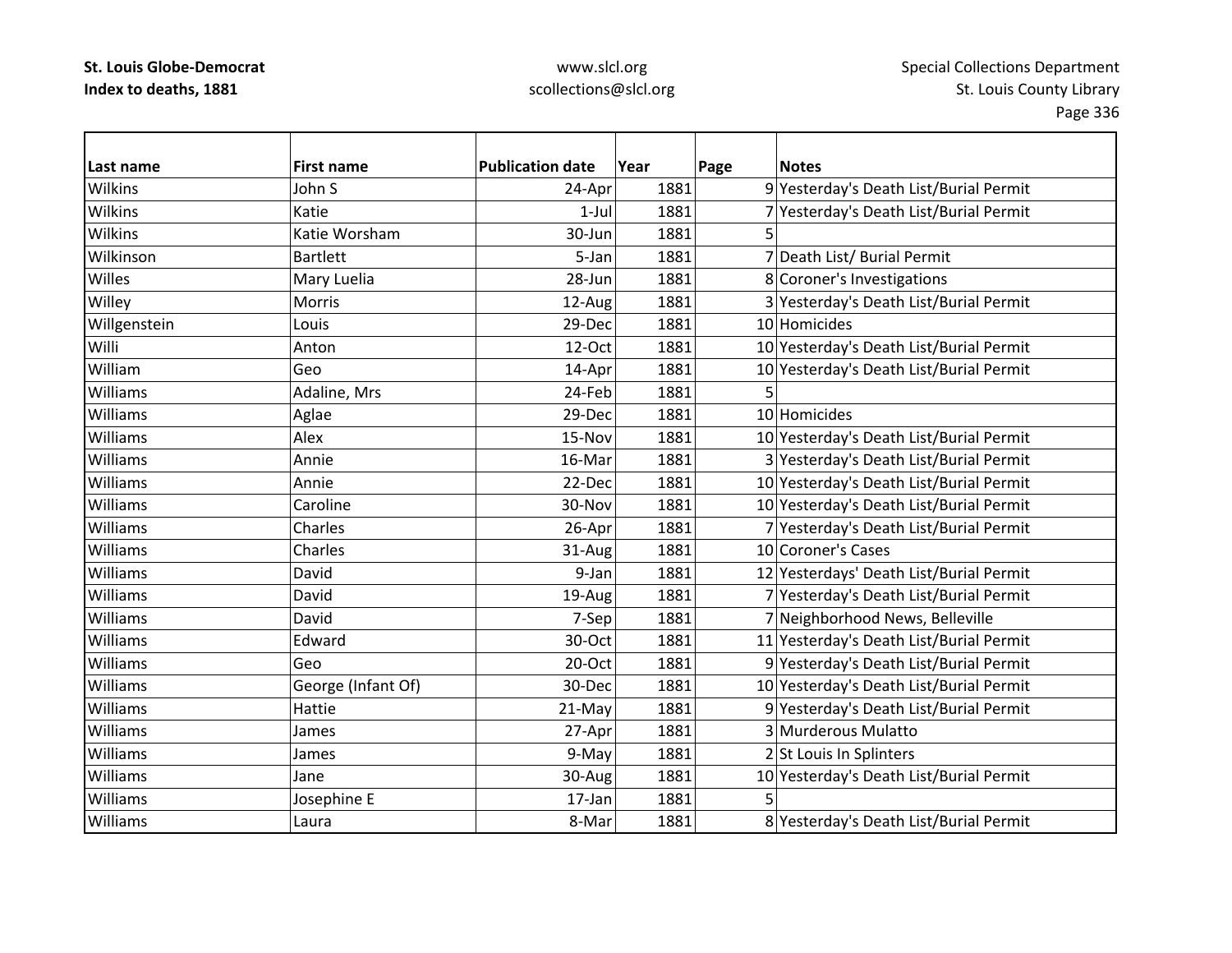## www.slcl.org scollections@slcl.org

 $\overline{\phantom{0}}$ 

| Last name     | <b>First name</b>    | <b>Publication date</b> | Year | Page | <b>Notes</b>                            |
|---------------|----------------------|-------------------------|------|------|-----------------------------------------|
| Williams      | Maggie               | 19-Oct                  | 1881 |      | 10 Yesterday's Death List/Burial Permit |
| Williams      | Mary                 | 8-Mar                   | 1881 |      | 8 Yesterday's Death List/Burial Permit  |
| Williams      | Mary                 | 26-Apr                  | 1881 |      | 7 Yesterday's Death List/Burial Permit  |
| Williams      | Mathilda             | 2-Nov                   | 1881 |      | 9 Yesterday's Death List/Burial Permit  |
| Williams      | Mattie               | 9-Aug                   | 1881 |      | 3 Yesterday's Death List/Burial Permit  |
| Williams      | Mose                 | 19-May                  | 1881 |      | 8 It May Be Murder                      |
| Williams      | Mose                 | 20-May                  | 1881 |      | 10 Killing Of Mose Williams             |
| Williams      | Moses                | 21-May                  | 1881 |      | 8 See Anderson, Moses                   |
| Williams      | Rose, Mrs            | 25-Mar                  | 1881 | 5    |                                         |
| Williams      | Thomas               | 6-Jul                   | 1881 |      | 10 Yesterday's Death List/Burial Permit |
| Williams      | <b>Tillie</b>        | 25-Jun                  | 1881 |      | 3 Yesterday's Death List/Burial Permit  |
| Williams      | Unknown              | 13-Aug                  | 1881 |      | 6 Arrest Of A Murderer                  |
| Williamson    | Benj                 | 8-Jul                   | 1881 |      | 10 Yesterday's Death List/Burial Permit |
| Williamson    | John                 | 30-Dec                  | 1881 |      | 10 Death Of John Williamson             |
| Williamson    | Leslie               | 1-Nov                   | 1881 |      | 10 Yesterday's Death List/Burial Permit |
| Williamson    | Mason                | $15$ -Jul               | 1881 |      | 6 Splinters                             |
| Williamson    | Rosanna              | 13-Sep                  | 1881 |      | 10 Yesterday's Death List/Burial Permit |
| Willians      | Pocahontas           | 18-May                  | 1881 |      | 7 Yesterday's Death List/Burial Permit  |
| Willig        | Hulda                | 3-Jul                   | 1881 |      | 16 Yesterday's Death List/Burial Permit |
| Willig        | <b>Hulda Pauline</b> | 3-Jul                   | 1881 | 5    |                                         |
| Williman      | Henry                | 13-Aug                  | 1881 |      | 2 Two Of The Injured Dead               |
| Willinsen     | Annie                | 19-Aug                  | 1881 |      | 7 Yesterday's Death List/Burial Permit  |
| Willis        | Catherine            | 21-Dec                  | 1881 |      | 11 Yesterday's Death List/Burial Permit |
| Willis        | Chas                 | 17-Sep                  | 1881 |      | 9 Yesterday's Death List/Burial Permit  |
| Willis        | Jane                 | 16-Sep                  | 1881 |      | 7 Yesterday's Death List/Burial Permit  |
| Willis        | Joseph George        | 17-Apr                  | 1881 |      | 7 Yesterday's Death List/Burial Permit  |
| <b>Willis</b> | Mary                 | 29-Jun                  | 1881 |      | 3 Yesterday's Death List/Burial Permit  |
| Willisch      | Martin               | 16-Nov                  | 1881 |      | 10 Yesterday's Death List/Burial Permit |
| Willmore      | W <sub>C</sub>       | 14-Nov                  | 1881 | 5    |                                         |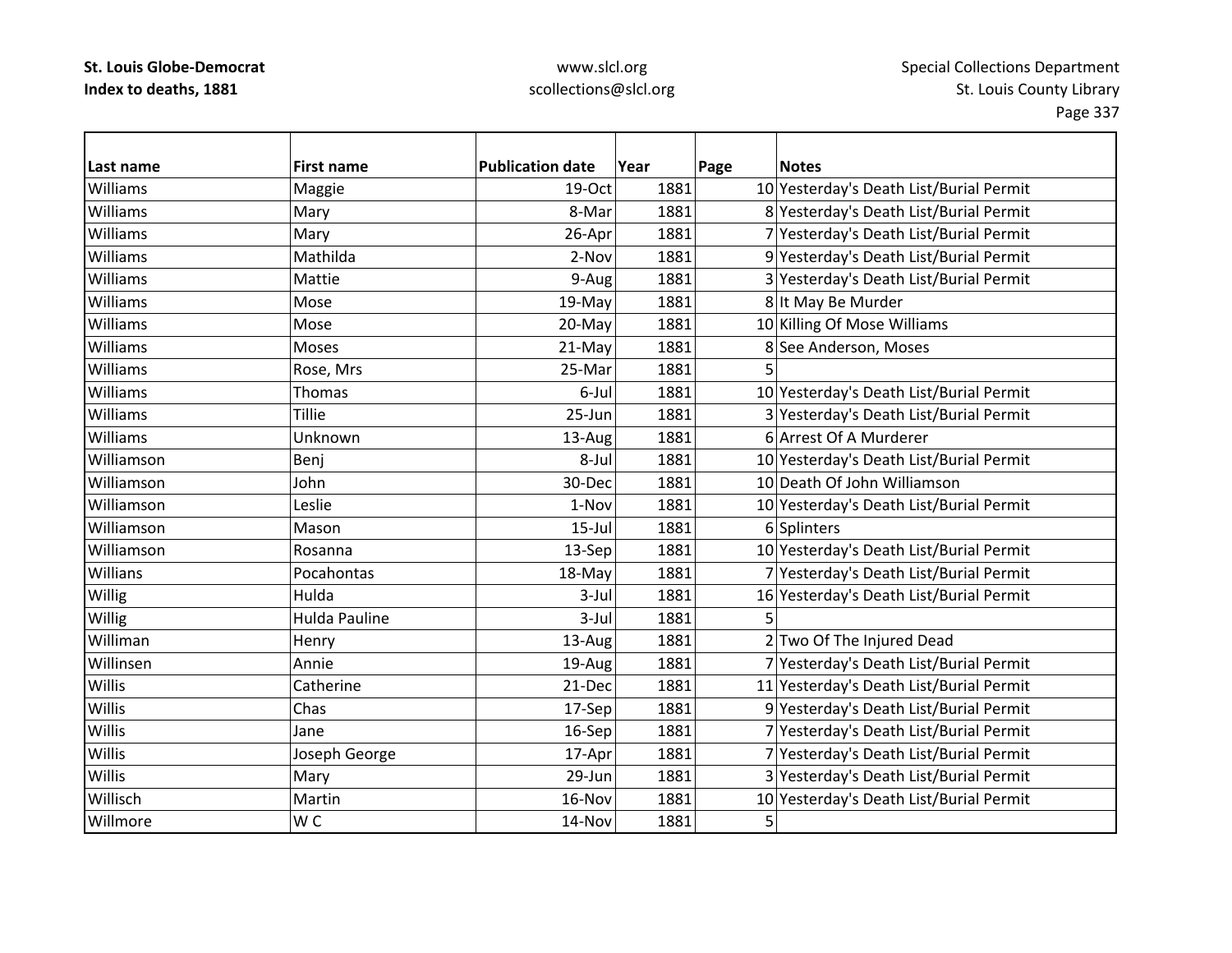| Last name | <b>First name</b> | <b>Publication date</b> | Year | Page | <b>Notes</b>                            |
|-----------|-------------------|-------------------------|------|------|-----------------------------------------|
| Willmore  | W <sub>C</sub>    | 15-Nov                  | 1881 |      | 10 Yesterday's Death List/Burial Permit |
| Wills     | Jane              | 20-Sep                  | 1881 |      | 10 Yesterday's Death List/Burial Permit |
| Willueme  | Xavier            | 29-Dec                  | 1881 |      | 10 Suicides                             |
| Wilmot    | F W               | 26-Oct                  | 1881 | 5    |                                         |
| Wilms     | Frederick         | 8-Jul                   | 1881 |      | 10 Yesterday's Death List/Burial Permit |
| Wilms     | Frederick J, Mr   | 6-Jul                   | 1881 | 5    |                                         |
| Wilshusen | John J            | 21-Feb                  | 1881 | 5    |                                         |
| Wilshusen | John J            | 22-Feb                  | 1881 | 5    |                                         |
| Wilsmann  | Herman            | 7-Sep                   | 1881 |      | 7 Yesterday's Death List/Burial Permit  |
| Wilson    | Adene             | 29-Apr                  | 1881 |      | 10 Yesterday's Death List/Burial Permit |
| Wilson    | Amanda            | 2-Nov                   | 1881 |      | 9 Yesterday's Death List/Burial Permit  |
| Wilson    | Charles R         | 21-Dec                  | 1881 |      | 6 Grim Reaper's Harvest                 |
| Wilson    | Chas A            | 28-Apr                  | 1881 |      | 9 Yesterday's Death List/Burial Permit  |
| Wilson    | D, Mr             | 15-Apr                  | 1881 |      | 5 Yesterday's Death List/Burial Permit  |
| Wilson    | Daisy             | $26$ -Jul               | 1881 |      | 10 Yesterday's Death List/Burial Permit |
| Wilson    | Daisy Lee         | 24-Jul                  | 1881 | 5    |                                         |
| Wilson    | Daniel            | 6-Apr                   | 1881 |      | 10 yesterday's Death List/Burial Permit |
| Wilson    | Frank             | $10$ -Jul               | 1881 |      | 6 St Louis In Splinters                 |
| Wilson    | Frank             | 2-Nov                   | 1881 |      | 9 Yesterday's Death List/Burial Permit  |
| Wilson    | Geo               | 8-Jul                   | 1881 |      | 10 Yesterday's Death List/Burial Permit |
| Wilson    | Geo w             | 10-Nov                  | 1881 | 5    |                                         |
| Wilson    | George            | 11-Nov                  | 1881 |      | 10 Yesterday's Death List/Burial Permit |
| Wilson    | Granville         | 8-Oct                   | 1881 |      | 9 Yesterday's Death List/Burial Permit  |
| Wilson    | James             | 1-Nov                   | 1881 |      | 10 Yesterday's Death List/Burial Permit |
| Wilson    | James Montgomery  | 6-May                   | 1881 | 5    |                                         |
| Wilson    | Jane Montgomery   | 1-May                   | 1881 | 8    |                                         |
| Wilson    | Julius            | 6-Dec                   | 1881 |      | 10 Yesterday's Death List/Burial Permit |
| Wilson    | Kate C            | 26-Aug                  | 1881 | 5    |                                         |
| Wilson    | Kate C            | 27-Aug                  | 1881 | 5    |                                         |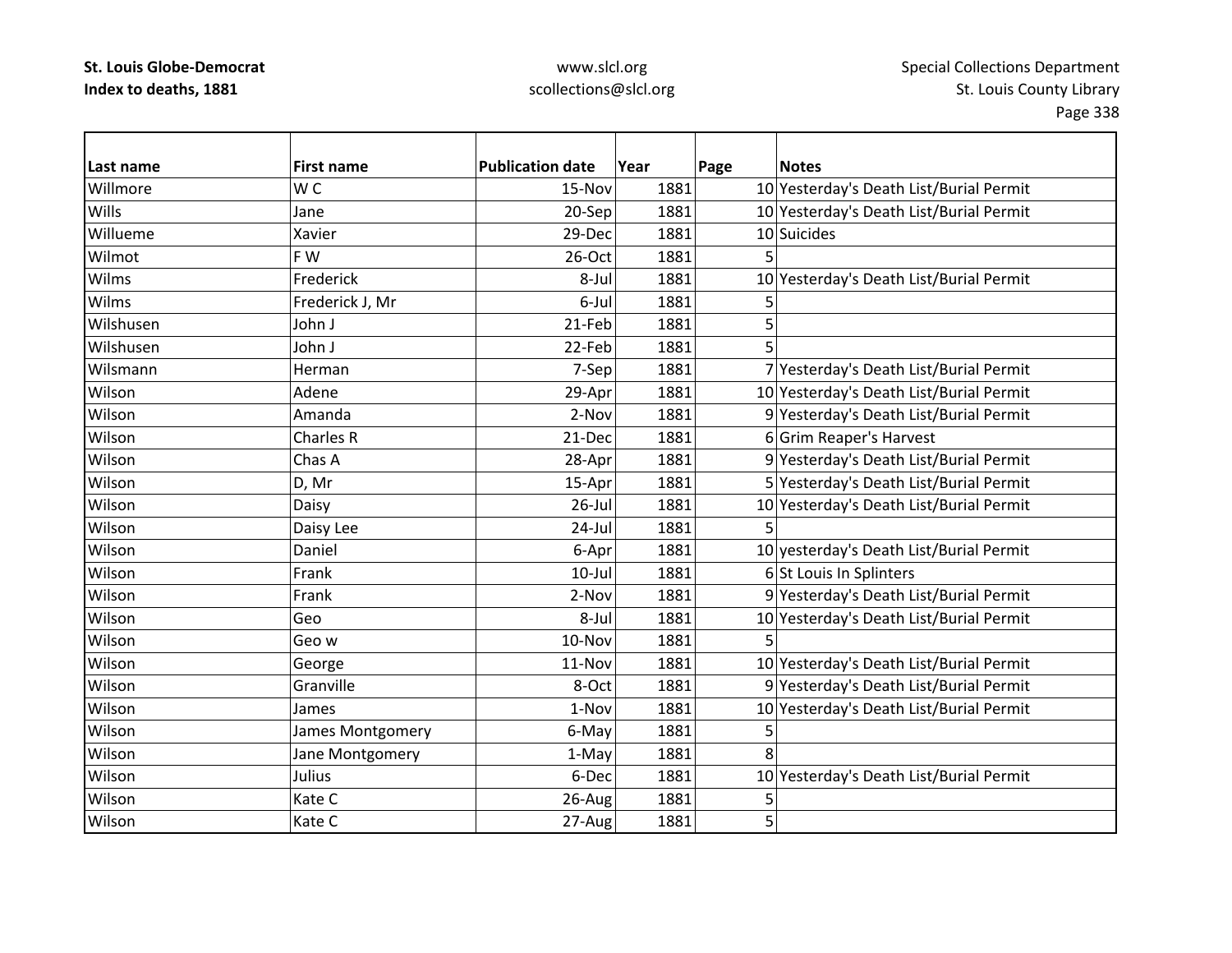| Last name    | <b>First name</b> | <b>Publication date</b> | Year | Page<br><b>Notes</b>                    |
|--------------|-------------------|-------------------------|------|-----------------------------------------|
| Wilson       | Katie Hackett     | 17-Apr                  | 1881 | 5                                       |
| Wilson       | Matilda V         | 10-Mar                  | 1881 | 10 Yesterday's Death List/Burial Permit |
| Wilson       | Nathaniel         | 18-Sep                  | 1881 | 6 Yesterday's Death List/Burial Permit  |
| Wilson       | Samuel G          | $26$ -Oct               | 1881 | 11 Yesterday's Death List/Burial Permit |
| Wilson       | Selina            | 5-Dec                   | 1881 | 3 Among The Murderers                   |
| Wilson       | Selina, Mrs       | 27-May                  | 1881 | 10 Chance Shot                          |
| Wilson       | <b>Stelia</b>     | 25-Mar                  | 1881 | 10 Yesterday's Death List/Burial Permit |
| Wilson       | W A, Mrs          | 6-Jul                   | 1881 | 5                                       |
| Wilson       | William K         | 2-May                   | 1881 | 5                                       |
| Wilson       | William K         | 3-May                   | 1881 | 5                                       |
| Wimar        | Mary              | 8-Jul                   | 1881 | 10 Yesterday's Death List/Burial Permit |
| Wimmer       | Carl Gustav       | 2-Dec                   | 1881 | 10 Yesterday's Death List/Burial Permit |
| Winckelmeyer | <b>Edward H</b>   | 6-Mar                   | 1881 | 5                                       |
| Winckler     | George A          | 16-Aug                  | 1881 | 10 Yesterday's Death List/Burial Permit |
| Winder       | <b>Thomas</b>     | 2-Feb                   | 1881 | 7 Yesterdays' Death List/Burial Permit  |
| Windsaller   | Robert            | 12-Aug                  | 1881 | 6 Dropped Dead                          |
| Winga        | Mattie            | 30-Sep                  | 1881 | 10 Yesterday's Death List/Burial Permit |
| Wingage      | John              | 11-Oct                  | 1881 | 6 Locals In Brief                       |
| Wingate      | John              | 11-Oct                  | 1881 | 5                                       |
| Wingate      | John              | 12-Oct                  | 1881 | 5                                       |
| Wingate      | John              | 12-Oct                  | 1881 | 10 Yesterday's Death List/Burial Permit |
| Winhof       | John              | $13$ -Jul               | 1881 | 8 Yesterday's Death List/Burial Permit  |
| Winhoff      | John              | $13$ -Jul               | 1881 | 8 Case Of Cholera                       |
| Winkler      | Daniel            | 16-Sep                  | 1881 | 7 Yesterday's Death List/Burial Permit  |
| Winkler      | Geneva            | 3-Aug                   | 1881 | 3 Yesterday's Death List/Burial Permit  |
| Winkler      | Rosa              | 13-Aug                  | 1881 | 9 Yesterday's Death List/Burial Permit  |
| Winkler      | Rudolph           | $26$ -Jul               | 1881 | 10 Yesterday's Death List/Burial Permit |
| Winn         | Casper            | 30-Sep                  | 1881 | 10 Yesterday's Death List/Burial Permit |
| Winnter      | Elizabeth, Miss   | 10-Apr                  | 1881 | 5                                       |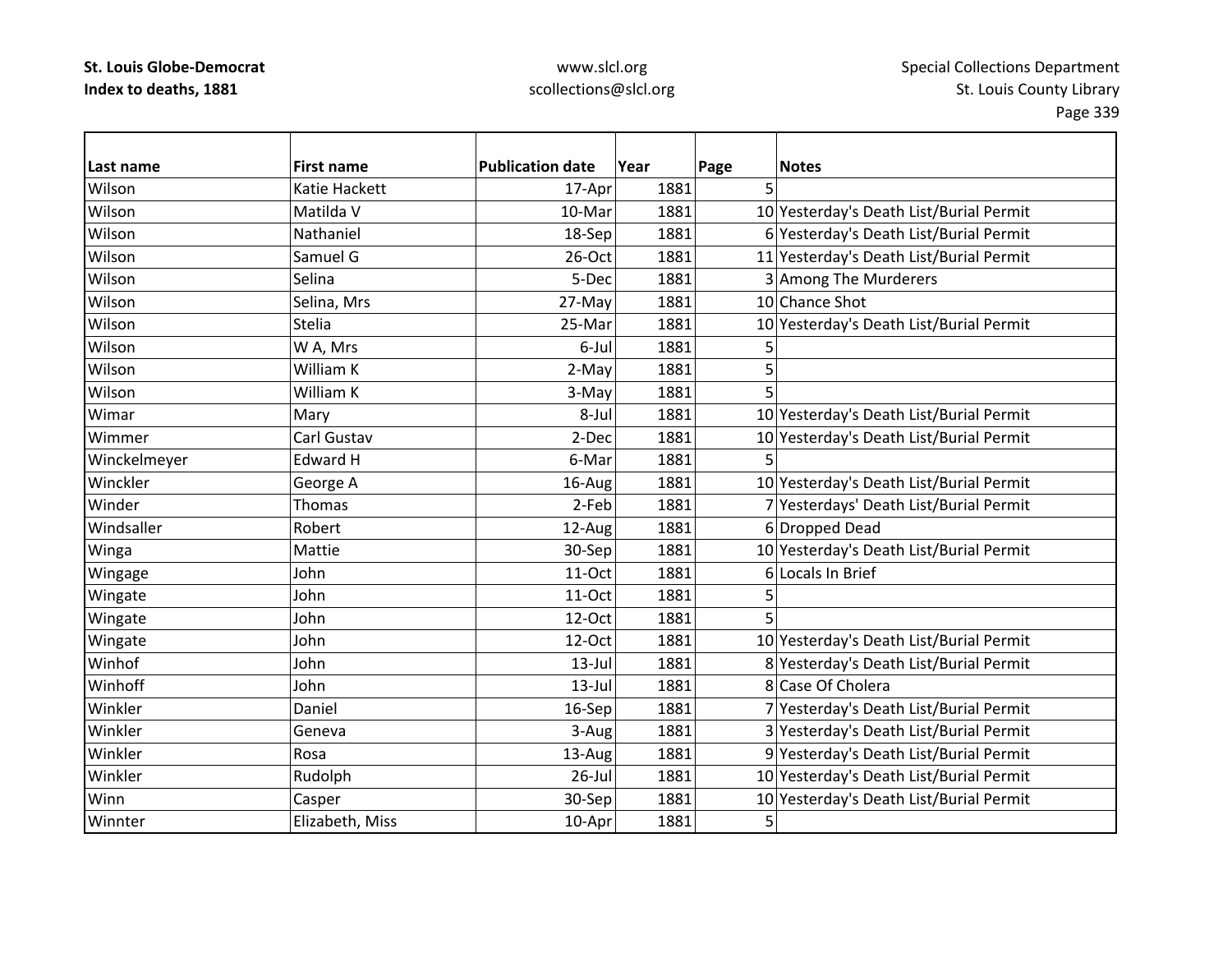| Last name    | <b>First name</b>   | <b>Publication date</b> | Year | Page | <b>Notes</b>                            |
|--------------|---------------------|-------------------------|------|------|-----------------------------------------|
| Winslow      | Robert              | 12-Aug                  | 1881 |      | 7 Neighborhood News, East St Louis      |
| Winter       | Alfred, (Infant Of) | 10-Nov                  | 1881 |      | 10 Yesterday's Death List/Burial Permit |
| Winter       | Joseph              | 18-Jun                  | 1881 |      | 7 Yesterday's Death List/Burial Permit  |
| Winters      | Gracie              | 28-May                  | 1881 |      | 9 Yesterday's Death List/Burial Permit  |
| Wirchard     | Hermann             | 8-Jul                   | 1881 |      | 10 Yesterday's Death List/Burial Permit |
| Wirth        | Annie               | 3-Sep                   | 1881 |      | 9 Yesterday's Death List/Burial Permit  |
| Wirth        | John Fred           | 16-Aug                  | 1881 | 5    |                                         |
| Wirth        | John Fred           | 16-Aug                  | 1881 |      | 6 Splinters                             |
| Wise         | Anna                | $10$ -Jul               | 1881 |      | 8 Yesterday's Death List/Burial Permit  |
| Wishmeyer    | <b>Edward Henry</b> | 10-Feb                  | 1881 | 5    |                                         |
| Wisnier      | Magdalene           | $20$ -Jul               | 1881 |      | 3 Yesterday's Death List/Burial Permit  |
| Wisselhorn   | Jessie              | 16-Oct                  | 1881 |      | 9 Yesterday's Death List/Burial Permit  |
| Withers      | Henry               | 28-Oct                  | 1881 |      | 8 Yesterday's Death List/Burial Permit  |
| Withinton    | Geo                 | 17-Feb                  | 1881 |      |                                         |
| Withoft      | Edwin               | 3-Feb                   | 1881 |      | 10 Yesterdays' Death List/Burial Permit |
| Witsig       | Augusta             | 8-Jun                   | 1881 |      | 7 Yesterday's Death List/Burial Permit  |
| Witt         | Henry               | 12-Aug                  | 1881 |      | 3 Yesterday's Death List/Burial Permit  |
| Wittemer     | Henry               | 20-Sep                  | 1881 |      | 10 Yesterday's Death List/Burial Permit |
| Witter       | Wilhelmme           | 25-Dec                  | 1881 |      | 14 Yesterday's Death List/Burial Permit |
| Wittgenstein | Louis               | $15$ -Jul               | 1881 |      | 3 Held For Murder                       |
| Wittgenstein | Louis               | $17 -$ Jul              | 1881 |      | 6 Splinters                             |
| Wittich      | Magdalena           | 6-Apr                   | 1881 |      | 10 yesterday's Death List/Burial Permit |
| Wittling     | JP                  | 20-Jan                  | 1881 |      | 8 Discussing The Dead                   |
| Wittling     | Peter               | 19-Jan                  | 1881 |      | 8 Naming The Dead                       |
| Wittmer      | Rudolph             | 17-May                  | 1881 |      | 10 Yesterday's Death List/Burial Permit |
| Witzl        | Maria               | 14-Aug                  | 1881 |      | 16 Yesterday's Death List/Burial Permit |
| Wodley       | Magdalene           | 18-Oct                  | 1881 | 5    |                                         |
| Woehler      | Albert              | 24-Jan                  | 1881 |      | 8 Killed By An Ice-Wagon                |
| Woehler      | Albert              | 25-Jan                  | 1881 |      | 8 Yesterdays' Death List/Burial Permit  |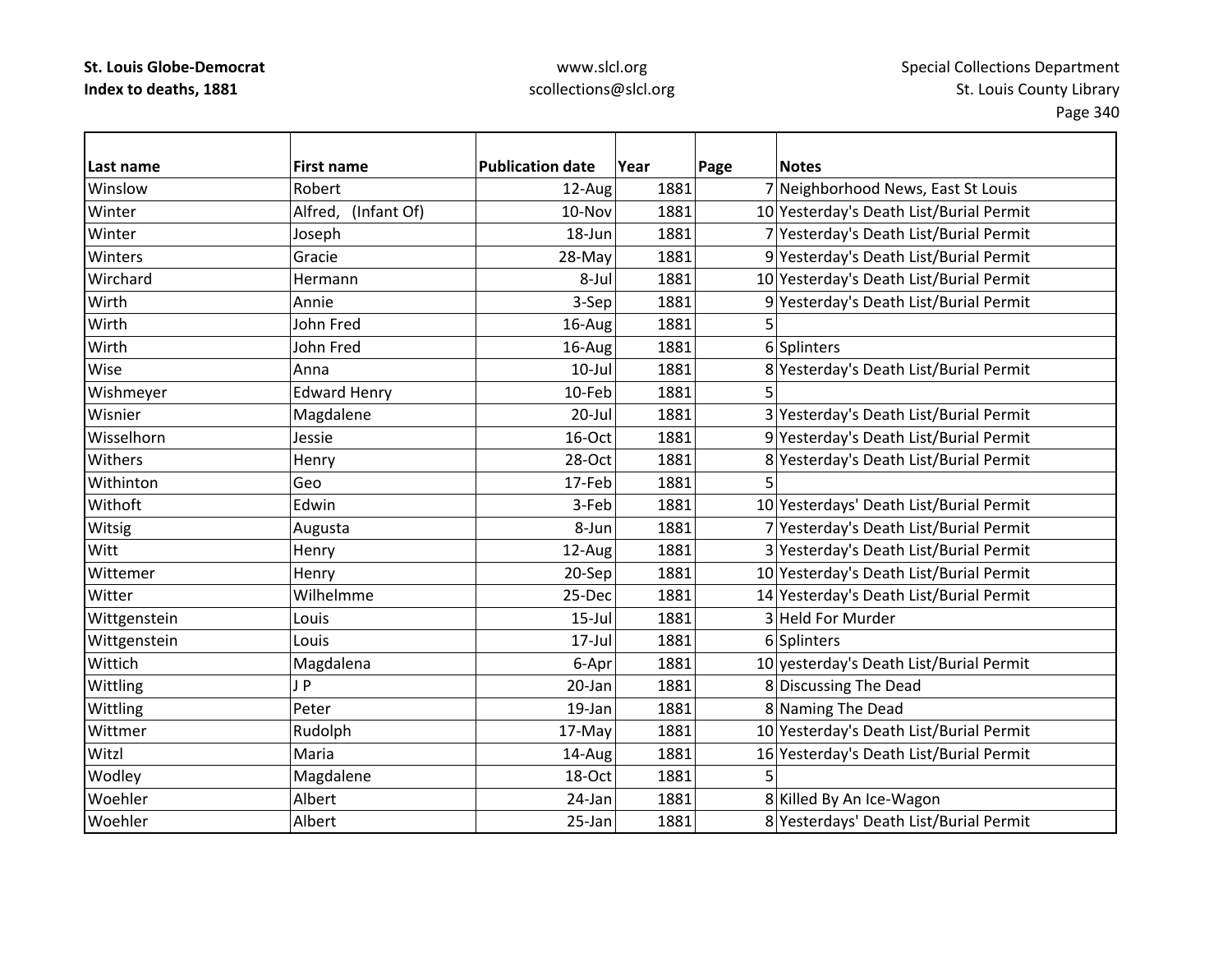### www.slcl.org scollections@slcl.org

**Last nameFirst name Publication date date Year Page Notes** WoehnerAlbert 12–Jun 12-Jun 1881 16 Yesterday's Death List/Burial Permit WoehrmannErnst Frederick 10‐Mar 1881 5 Woellner Emma7-Sep 1881 7 Yesterday's Death List/Burial Permit Woerner Anna15-Jun 1881 7 Yesterday's Death List/Burial Permit WoernerEugene S 1881 1881 12 Yesterdays' Death List/Burial Permit Woerner John31-May 1881 10 Yesterday's Death List/Burial Permit **Woerners**  William2-Nov 1881 7 Queer Facts And Happenings Woerse Chas 29‐Dec 1881 10 Suicides Woesee |Charles | 26-Nov 1881 6 Determined To Die **Wohlforth** John 2‐Mar 1881 3 Yesterday's Death List/Burial Permit WoleCasper 20-Nov 1881 16 Yesterday's Death List/Burial Permit Wolf Dora8-Feb 1881 6 Yesterdays' Death List/Burial Permit **Wolf**  Fred28-Dec 1881 10 Yesterday's Death List/Burial Permit Wolf Geo14-Aug 1881 16 Yesterday's Death List/Burial Permit WolfGeorge 31-Aug 1881 1881 10 Yesterday's Death List/Burial Permit Wolf Katherina2-Aug 1881 3 Yesterday's Death List/Burial Permit **Wolf**  Louisa24-Mar 1881 3 Splinters **Wolf**  Louisa26-Mar 1881 8 Yesterday's Death List/Burial Permit **Wolf**  Maude 19‐Jul 1881 10 Death Register Wolf Otto26-Nov | 1881 | 10 Yesterday's Death List/Burial Permit Wolf William8-Dec 1881 10 Yesterday's Death List/Burial Permit WolfHenry 25‐Sep 1881 15 Yesterday's Death List/Burial Permit WolfeAbbie Fitzgerald 18–Sep 1881 6 Yesterday's Death List/Burial Permit WolfeFanny **29-Jun** 1881 3 Yesterday's Death List/Burial Permit WolfeMargaretta C  $15-Aug$  1881 5 Wolfe Walter J 20‐Jul 1881 55 Wolfe Walter J, Col 21‐Jul 1881 5 Wolfenmeier Wilhelmine18-Jun 1881 7 Yesterday's Death List/Burial Permit **Wolff**  $\begin{array}{|c|c|c|c|}\n \hline\n \text{f} & \text{1881} & \text{5}\n \end{array}$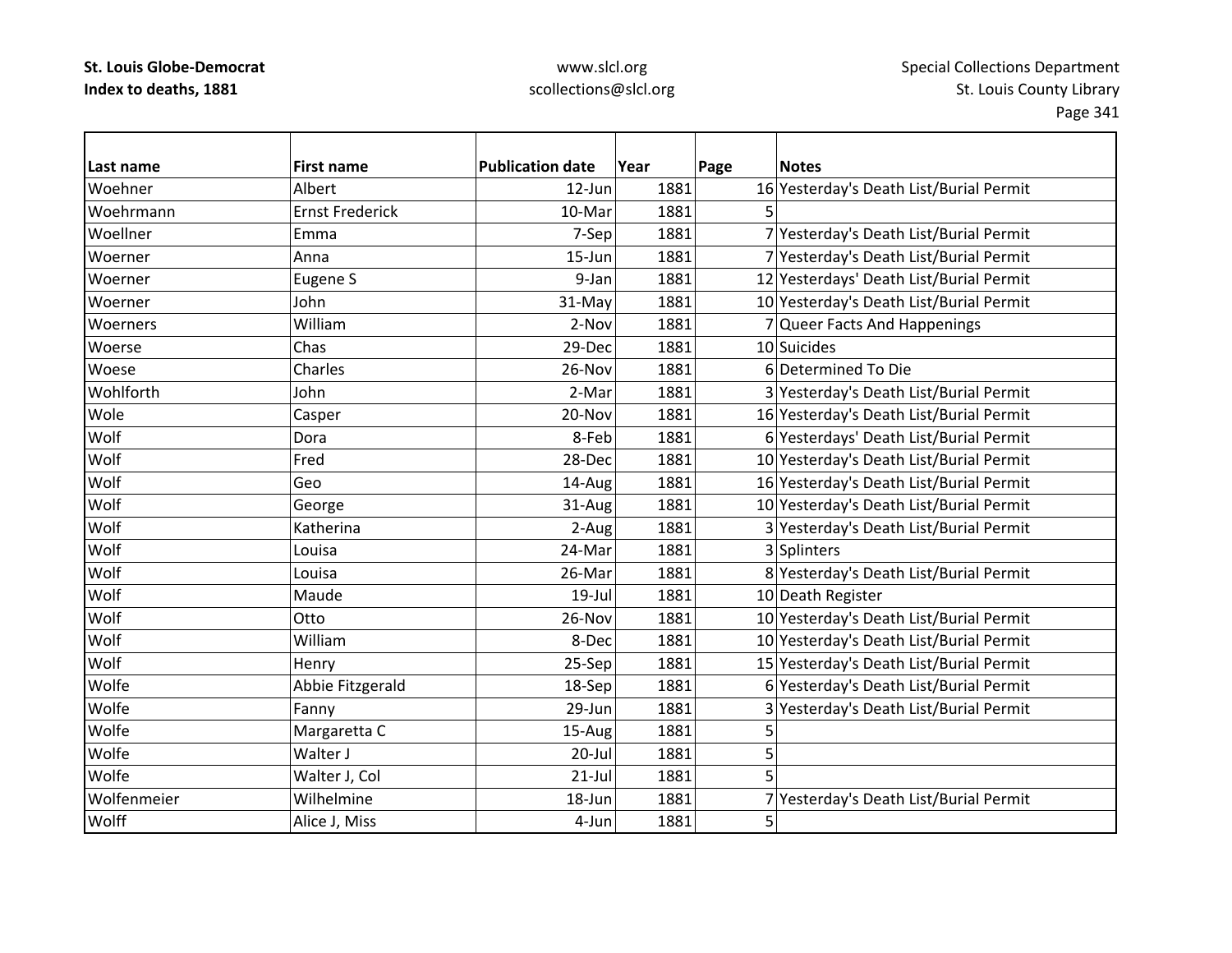| Last name | <b>First name</b> | <b>Publication date</b> | Year | Page | <b>Notes</b>                            |
|-----------|-------------------|-------------------------|------|------|-----------------------------------------|
| Wolff     | Geo C             | 22-Oct                  | 1881 |      | 10 Yesterday's Death List/Burial Permit |
| Wolff     | George C, Capt    | 19-Oct                  | 1881 | 5    |                                         |
| Wolff     | George C, Capt    | 20-Oct                  | 1881 | 5    |                                         |
| Wolff     | George C, Capt    | $21-Oct$                | 1881 | 5    |                                         |
| Wolff     | George C, Capt    | $22-Oct$                | 1881 | 5    |                                         |
| Wolff     | George C, Capt    | 23-Oct                  | 1881 | 5    |                                         |
| Wolff     | George C, Capt    | 24-Oct                  | 1881 |      | 8 Late George C Wolff                   |
| Wolff     | George C, Capt    | 28-Dec                  | 1881 |      | 10 Year's Mortality                     |
| Wolfmeyer | Heinrich          | 12-Aug                  | 1881 |      | 3 Yesterday's Death List/Burial Permit  |
| Wolfort   | Alvin             | 12-Aug                  | 1881 | 5    |                                         |
| Wolfort   | Louis             | $16$ -Jun               | 1881 |      | 10 Yesterday's Death List/Burial Permit |
| Wolgast   | Christine         | 2-Aug                   | 1881 |      | 3 Yesterday's Death List/Burial Permit  |
| Wollbrink | Wilhelmine        | 31-May                  | 1881 |      | 10 Yesterday's Death List/Burial Permit |
| Wollinger | George            | 23-Apr                  | 1881 |      | 9Drowned                                |
| Wolljer   | Johanna           | 30-Oct                  | 1881 |      | 11 Yesterday's Death List/Burial Permit |
| Wolz      | Casper            | 18-Nov                  | 1881 | 5    |                                         |
| Wolz      | Casper            | 20-Nov                  | 1881 | 5    |                                         |
| Wood      | C W               | 9-Jun                   | 1881 |      |                                         |
| Wood      | Charles W         | $10$ -Jun               | 1881 |      | 10 Yesterday's Death List/Burial Permit |
| Wood      | Clarence S        | 23-Jan                  | 1881 | 5    |                                         |
| Wood      | F M, Jr           | 1-May                   | 1881 | 8    |                                         |
| Wood      | F M, Jr           | 2-May                   | 1881 | 5    |                                         |
| Wood      | Raymond           | 4-Nov                   | 1881 |      | 10 Yesterday's Death List/Burial Permit |
| Wood      | Henry             | $2-Jun$                 | 1881 |      | 10 Yesterday's Death List/Burial Permit |
| Woodhouse | Alice             | 11-Aug                  | 1881 |      | 3 Yesterday's Death List/Burial Permit  |
| Woodlock  | Joseph            | 15-Sep                  | 1881 |      | 10 Yesterday's Death List/Burial Permit |
| Woodruff  | Sarah E           | 6-Sep                   | 1881 |      | 7 Yesterday's Death List/Burial Permit  |
| Woods     | A D, Mrs          | 19-Nov                  | 1881 | 5    |                                         |
| Woods     | A D, Mrs          | 20-Nov                  | 1881 | 5    |                                         |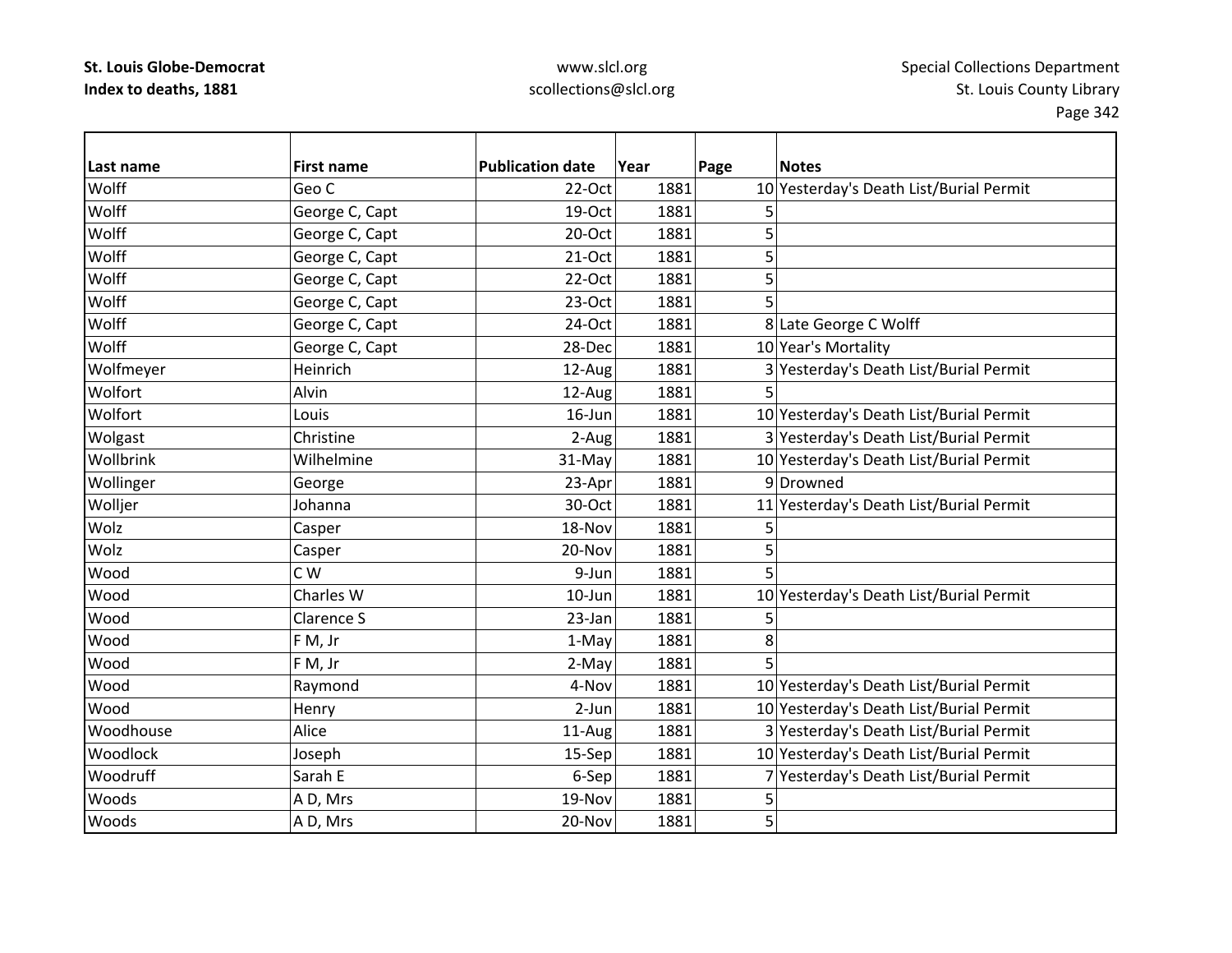| Last name   | <b>First name</b>     | <b>Publication date</b> | Year | Page | <b>Notes</b>                                |
|-------------|-----------------------|-------------------------|------|------|---------------------------------------------|
| Woods       | Albert                | 3-May                   | 1881 |      | 10 Yesterday's Death List/Burial Permit     |
| Woods       | F M, Jr               | 30-Apr                  | 1881 |      |                                             |
| Woods       | Henry H               | $13$ -Jul               | 1881 |      | 3 Neighborhood News, Jacksonville, Illinois |
| Woods       | John G, Col           | $20$ -Jul               | 1881 |      | 2 Mysterious Murder                         |
| Woods       | Lydia Woolston        | 3-Apr                   | 1881 |      |                                             |
| Woods       | Richard               | 24-Apr                  | 1881 |      | 9 Yesterday's Death List/Burial Permit      |
| Woods       | Robert                | 30-Jan                  | 1881 |      | 13 Yesterdays' Death List/Burial Permit     |
| Woods       | Robert L              | 29-Jan                  | 1881 |      | 6 Splinters                                 |
| Woods       | Whiteman              | 22-Mar                  | 1881 |      | 10 Yesterday's Death List/Burial Permit     |
| Woods       | Henry                 | $1-Jun$                 | 1881 | 5    |                                             |
| Woodsworth  | Anna                  | 8-May                   | 1881 | 5    |                                             |
| Woodward    | James                 | 2-Feb                   | 1881 |      | 7 Yesterdays' Death List/Burial Permit      |
| Woodworth   | Lua                   | 6-Jul                   | 1881 |      | 10 Yesterday's Death List/Burial Permit     |
| Woolwine    | <b>Minnie Price</b>   | 14-Aug                  | 1881 | 5    |                                             |
| Woracheck   | Frank                 | 21-Apr                  | 1881 |      | 10 Yesterday's Death List/Burial Permit     |
| Worges      | Matthew               | 2-Feb                   | 1881 |      | 7 Yesterdays' Death List/Burial Permit      |
| Workel      | Josephine             | 25-Oct                  | 1881 |      | 7 Yesterday's Death List/Burial Permit      |
| Wormbrodt   | Frits                 | 4-May                   | 1881 |      | 3 Yesterday's Death List/Burial Permit      |
| Worrack     | William               | 15-Jun                  | 1881 |      | 7 Yesterday's Death List/Burial Permit      |
| Worse       | Charles               | 27-Nov                  | 1881 |      | 7 Local In Brief                            |
| Worshain    | Eugene                | 20-Aug                  | 1881 |      | 9 Yesterday's Death List/Burial Permit      |
| Worsham     | <b>Eugene Dickson</b> | 21-Aug                  | 1881 |      |                                             |
| Worth       | Anna                  | 29-Jun                  | 1881 |      | 3 Yesterday's Death List/Burial Permit      |
| Worth       | Annie                 | 1-Sep                   | 1881 | 5    |                                             |
| Worthington | E, Mrs                | 11-Feb                  | 1881 |      |                                             |
| Wotlucka    | Caroline              | 12-Jun                  | 1881 |      | 16 Yesterday's Death List/Burial Permit     |
| Wouderlich  | Mary                  | 17-Nov                  | 1881 |      | 10 Yesterday's Death List/Burial Permit     |
| Wrede       | Katherine             | 8-Sep                   | 1881 |      | 10 Yesterday's Death List/Burial Permit     |
| Wright      | A <sub>C</sub>        | 8-Nov                   | 1881 |      | 11 Yesterday's Death List/Burial Permit     |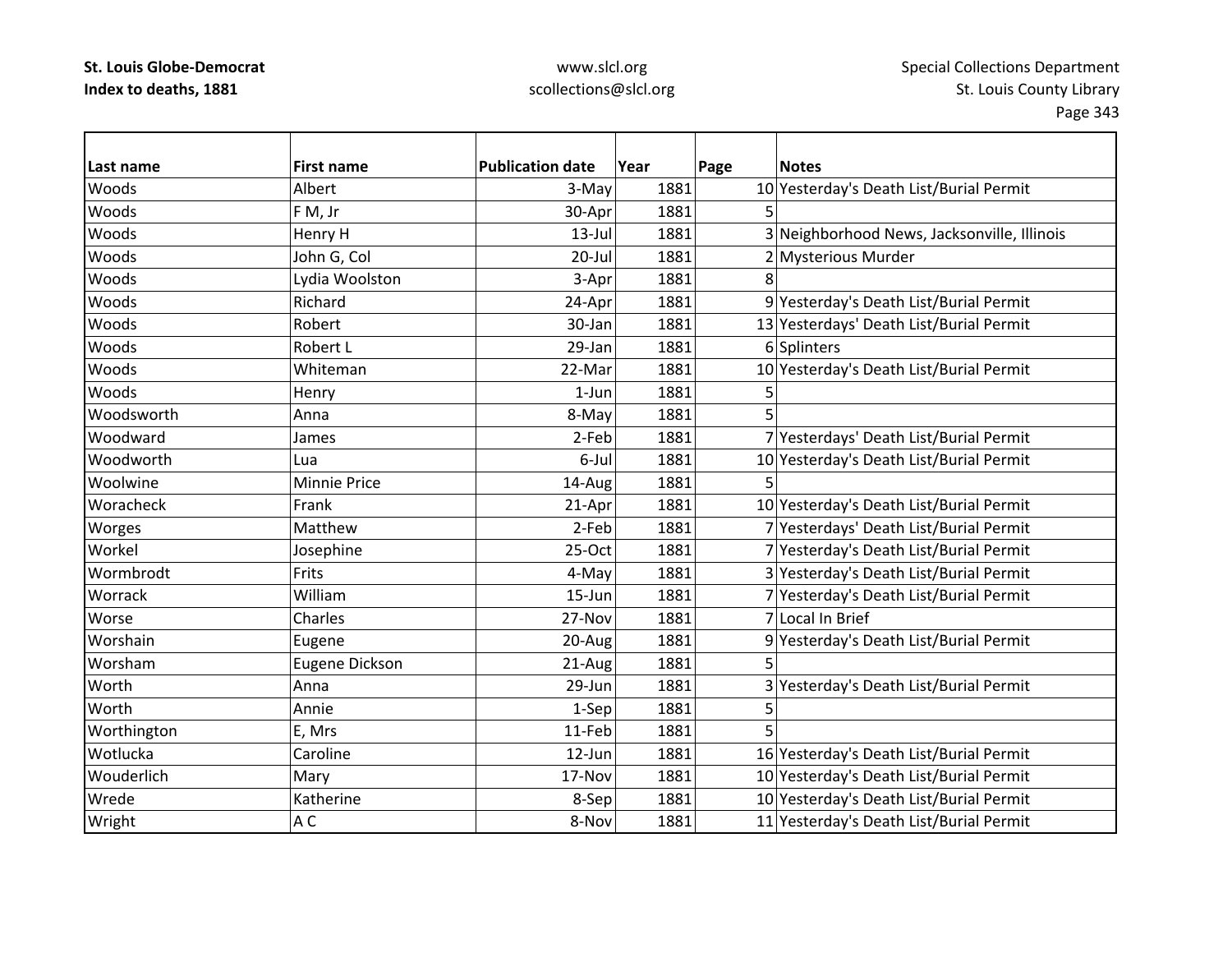| Last name  | <b>First name</b> | <b>Publication date</b> | Year | Page | <b>Notes</b>                                |
|------------|-------------------|-------------------------|------|------|---------------------------------------------|
| Wright     | Arabella C, Mrs   | 6-Oct                   | 1881 |      | 3 Subject Of Inquiry                        |
| Wright     | Arabella S        | 5-Oct                   | 1881 |      | 7 Yesterday's Death List/Burial Permit      |
| Wright     | Asa S, Mrs        | 5-Oct                   | 1881 | 5    |                                             |
| Wright     | Charles           | 22-Jan                  | 1881 |      | 6 Splinters                                 |
| Wright     | Chas              | 25-Jan                  | 1881 |      | 8 Yesterdays' Death List/Burial Permit      |
| Wright     | Emma              | 23-Aug                  | 1881 |      | 7 Yesterday's Death List/Burial Permit      |
| Wright     | Fanny             | 14-Jun                  | 1881 |      | 10 Yesterday's Death List/Burial Permit     |
| Wright     | Geo               | 14-Aug                  | 1881 |      | 16 Yesterday's Death List/Burial Permit     |
| Wright     | Geo P             | 9-Aug                   | 1881 |      | 3 Yesterday's Death List/Burial Permit      |
| Wright     | George            | 23-Jan                  | 1881 |      | 7 Splinters                                 |
| Wright     | George            | 12-Aug                  | 1881 |      | 6 Splinters                                 |
| Wright     | George            | 13-Aug                  | 1881 |      | 6 Splinters                                 |
| Wright     | George            | 14-Aug                  | 1881 |      | 6 Splinters                                 |
| Wright     | George            | 14-Aug                  | 1881 |      | 14 Busy Over Bodies                         |
| Wright     | James             | 4-Jun                   | 1881 |      | 7 Coroner's Cases                           |
| Wright     | James A           | 26-Mar                  | 1881 |      | 6 Neighborhood News, Jacksonville, Illinois |
| Wright     | <b>Mrs</b>        | 5-Oct                   | 1881 |      | 7 Elevator Accident                         |
| Wuest      | John              | 30-May                  | 1881 |      | 8 Three Boys Drowned                        |
| Wuhurann   | Henry             | 16-Aug                  | 1881 |      | 10 Yesterday's Death List/Burial Permit     |
| Wullieme   | Aglae             | 8-Feb                   | 1881 |      | 6 Yesterdays' Death List/Burial Permit      |
| Wullieme   | Xavier            | 8-Feb                   | 1881 |      | 6 Yesterdays' Death List/Burial Permit      |
| Wumley     | Sadie             | 14-Sep                  | 1881 |      | 10 Yesterday's Death List/Burial Permit     |
| Wunch      | Annie             | 26-Aug                  | 1881 |      | 8 Yesterday's Death List/Burial Permit      |
| Wunch      | John              | 12-Aug                  | 1881 |      | 3 Yesterday's Death List/Burial Permit      |
| Wunderlich | Johann            | 8-Apr                   | 1881 |      | 10 Yesterday's Death List/Burial Permit     |
| Wunsch     | Andreas           | 2-Apr                   | 1881 |      | 9 Yesterday's Death List/Burial Permit      |
| Wunseh     | Heinrich          | 17-Dec                  | 1881 |      | 10 Yesterday's Death List/Burial Permit     |
| Wurst      | Philip            | 26-Nov                  | 1881 |      | 10 Yesterday's Death List/Burial Permit     |
| Wurtz      | Cora Justine      | 6-Apr                   | 1881 | 5    |                                             |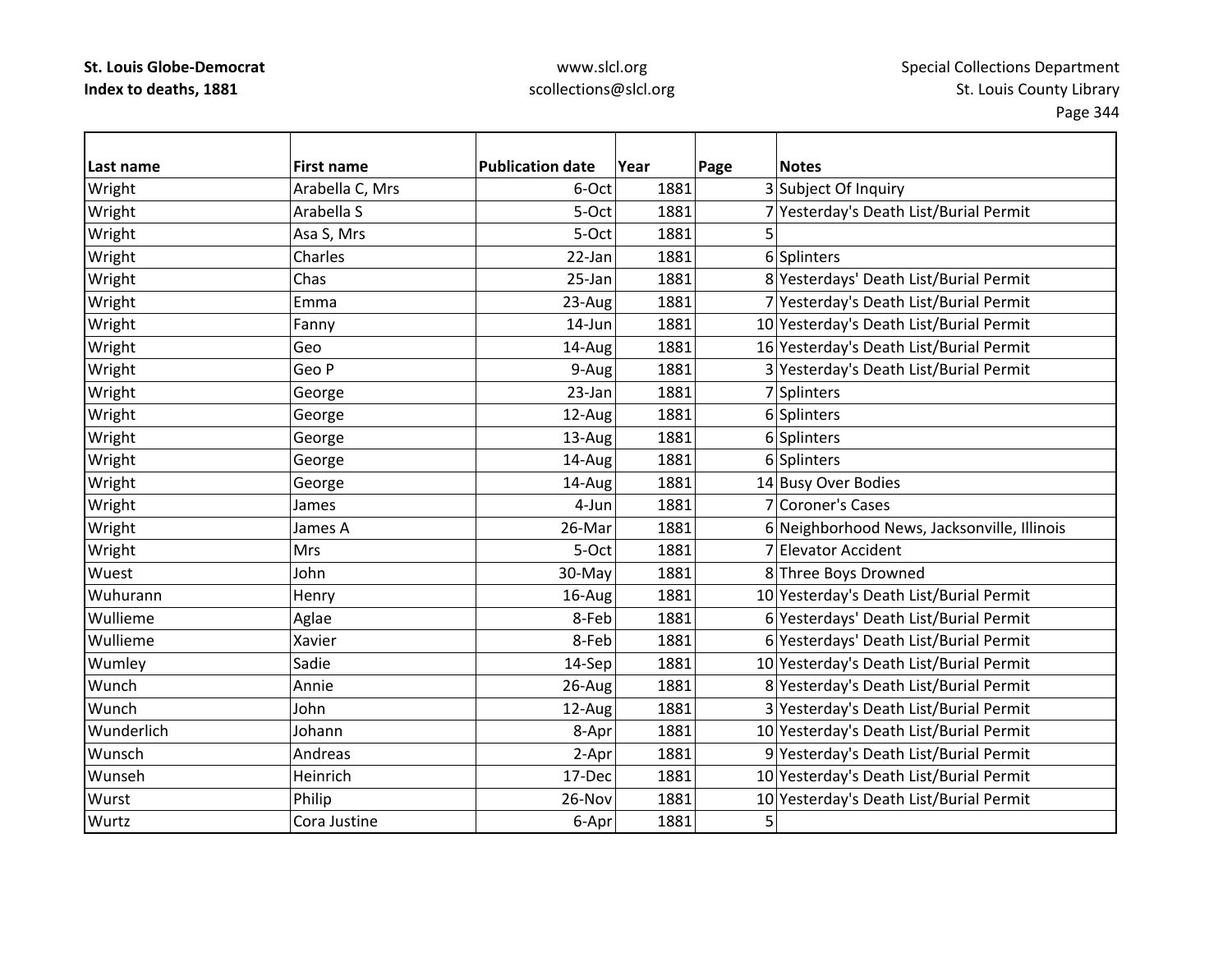| Last name | <b>First name</b>         | <b>Publication date</b> | Year | Page | <b>Notes</b>                            |
|-----------|---------------------------|-------------------------|------|------|-----------------------------------------|
| Wylie     | Harriet                   | $14$ -Jan               | 1881 | 5    |                                         |
| Wyly      | William                   | 15-May                  | 1881 | 8    |                                         |
| Wyman     | Annie                     | $3$ -Jul                | 1881 |      | 16 Yesterday's Death List/Burial Permit |
| Wynown    | John                      | 2-Nov                   | 1881 |      | 9 Yesterday's Death List/Burial Permit  |
| Yaeger    | CL                        | 8-Nov                   | 1881 |      | 11 Yesterday's Death List/Burial Permit |
| Yaeger    | Franz M                   | 12-Nov                  | 1881 |      | 10 Yesterday's Death List/Burial Permit |
| Yeager    | Ida May                   | 30-Dec                  | 1881 | 5    |                                         |
|           |                           |                         |      |      |                                         |
| Yeager    | Leopold (6 Yrs, Child Of) | 20-Nov                  | 1881 |      | 6 Two Children Drowned                  |
|           |                           |                         |      |      |                                         |
| Yeager    | Leopold (8 Yrs, Child Of) | 20-Nov                  | 1881 |      | 6 Two Children Drowned                  |
| Yeats     | Thomas M                  | 26-Mar                  | 1881 | 5    |                                         |
| Yeats     | Thomas M                  | 27-Mar                  | 1881 | 8    |                                         |
| Yeats     | Thomas M                  | 28-Dec                  | 1881 |      | 10 Year's Mortality                     |
| Yellie    | Felix                     | 11-Dec                  | 1881 |      | 3 Subjects For The Coro9ner             |
| Yeomana   | <b>Thomas</b>             | 9-Oct                   | 1881 |      | 4 Suicide In Mid-River                  |
| Yeomans   | Thomas                    | 11-Oct                  | 1881 |      | 6 Locals In Brief                       |
| Yest      | Eliza                     | 8-Jun                   | 1881 |      | 7 Yesterday's Death List/Burial Permit  |
| Yocum     | Harry                     | $2$ -Jul                | 1881 |      | 3 Yesterday's Death List/Burial Permit  |
| Yocum     | Mary L                    | 1-Feb                   | 1881 |      | 3 Yesterdays' Death List/Burial Permit  |
| Yocum     | Mary Louisa               | 30-Jan                  | 1881 | 5    |                                         |
| Yocum     | Mary Louisa               | 31-Jan                  | 1881 | 5    |                                         |
| Yoegeus   | Frederika                 | 1-Sep                   | 1881 |      | 10 Yesterday's Death List/Burial Permit |
| Yost      | Cora                      | 25-Jan                  | 1881 |      | 8 Yesterdays' Death List/Burial Permit  |
| Youmg     | Sarah W                   | 28-Oct                  | 1881 |      | 8 Yesterday's Death List/Burial Permit  |
| Young     | Ambrose                   | $15$ -Jun               | 1881 |      | 7 Neighborhood News, East St Louis      |
| Young     | Charles                   | 30-Sep                  | 1881 | 6    |                                         |
| Young     | David                     | 9-Oct                   | 1881 |      | 16 Yesterday's Death List/Burial Permit |
| Young     | David                     | 8-Oct                   | 1881 |      | 6 Local In Brief                        |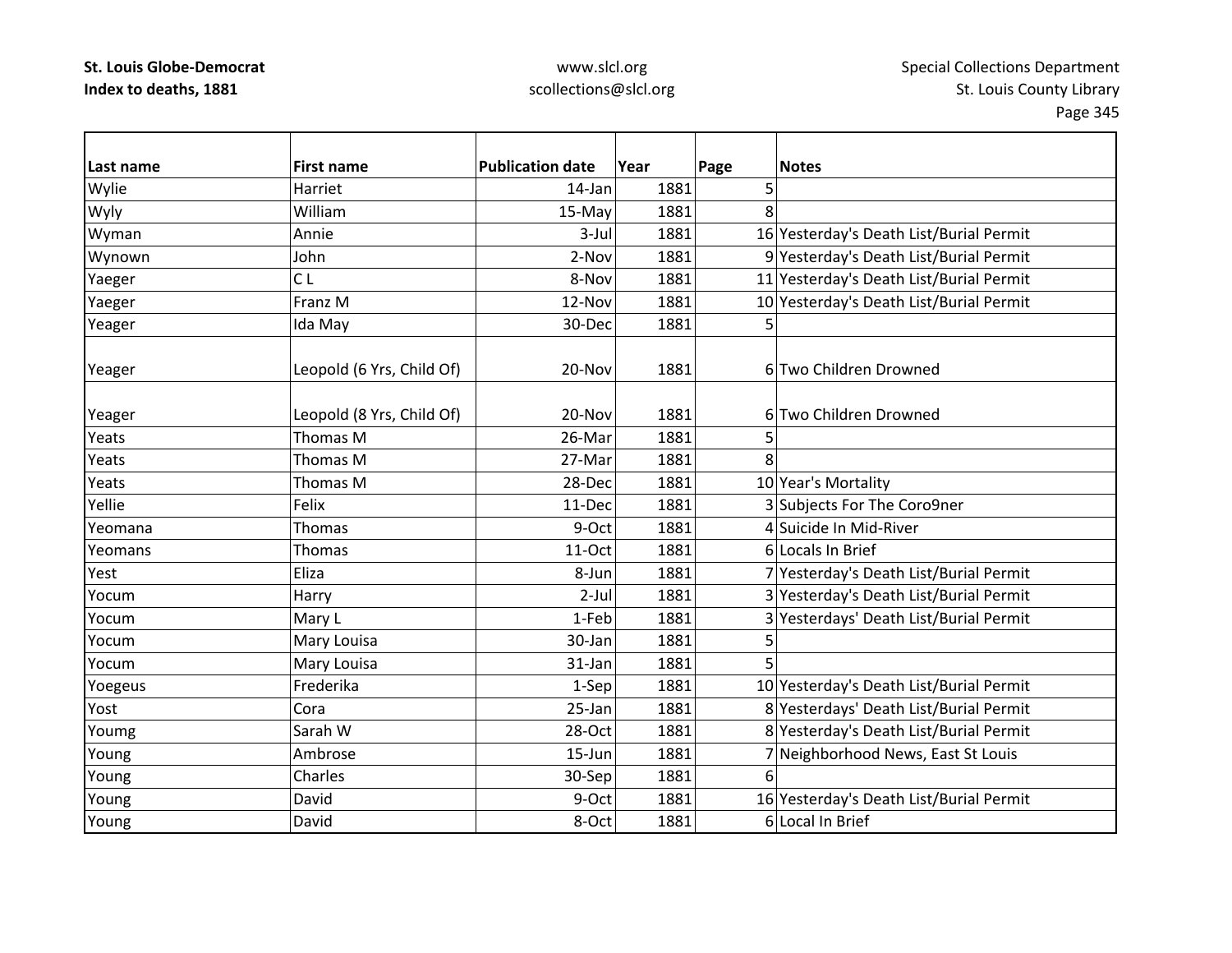| Last name | <b>First name</b>    | <b>Publication date</b> | Year | Page | <b>Notes</b>                            |
|-----------|----------------------|-------------------------|------|------|-----------------------------------------|
| Young     | David M              | 8-Oct                   | 1881 | 5    |                                         |
| Young     | Emma Dooley, Mrs     | 18-Jul                  | 1881 | 5    |                                         |
| Young     | Emma(Wife Of Arthur) | $19$ -Jul               | 1881 |      | 10 Death Register                       |
| Young     | Geo B                | 19-Apr                  | 1881 | 10   |                                         |
| Young     | George               | 19-Apr                  | 1881 |      | 9 Two Inquests                          |
| Young     | George B             | 17-Apr                  | 1881 | 5    |                                         |
| Young     | Lillie               | 25-Jun                  | 1881 |      | 3 Yesterday's Death List/Burial Permit  |
| Young     | Maud                 | 12-Aug                  | 1881 |      | 3 Yesterday's Death List/Burial Permit  |
| Young     | Mina A               | 30-Jan                  | 1881 |      | 13 Yesterdays' Death List/Burial Permit |
| Young     | Otto                 | 31-Aug                  | 1881 |      | 10 Yesterday's Death List/Burial Permit |
| Young     | Otto                 | 31-Aug                  | 1881 |      | 10 Coroner's Cases                      |
| Young     | Rosa                 | 1-Mar                   | 1881 | 5    |                                         |
| Young     | Rosa                 | 2-Mar                   | 1881 |      | 3 Yesterday's Death List/Burial Permit  |
| Young     | Susie                | 9-Sep                   | 1881 |      | 10 Yesterday's Death List/Burial Permit |
| Yount     | Justice (Son Of)     | 18-Apr                  | 1881 |      | 3 Splinters                             |
| Yung      | Fang                 | 9-Sep                   | 1881 |      | 8 Death Of A Chinaman                   |
| Yung      | Pang                 | 9-Sep                   | 1881 |      | 10 Yesterday's Death List/Burial Permit |
| Yung      | Pang                 | 10-Sep                  | 1881 |      | 9 Pang Yung's Funeral                   |
| Zacharias | Emma                 | 14-Sep                  | 1881 |      | 10 Yesterday's Death List/Burial Permit |
| Zacharias | Emma, Mrs            | 13-Sep                  | 1881 | 5    |                                         |
| Zacharias | Maria                | 17-Jun                  | 1881 |      | 3 Yesterday's Death List/Burial Permit  |
| Zaeger    | Henry                | 15-Feb                  | 1881 |      | 7 Coroner's Inquest                     |
| Zahn      | Catharina            | $12$ -Jul               | 1881 |      | 3 Yesterday's Death List/Burial Permit  |
| Zaleika   | Magdalena            | 3-Apr                   | 1881 |      | 8 Yesterday's Death List/Burial Permit  |
| Zastrow   | Wilhelmine           | $3$ -Jul                | 1881 |      | 16 Yesterday's Death List/Burial Permit |
| Zausch    | Henrietta            | 8-Sep                   | 1881 |      | 10 Yesterday's Death List/Burial Permit |
| Zausch    | Louisa               | 14-Sep                  | 1881 |      | 10 Yesterday's Death List/Burial Permit |
| Zedwood   | Frank                | 16-Aug                  | 1881 |      | 6 Splinters                             |
| Zeis      | Maria E              | 6-May                   | 1881 | 5    |                                         |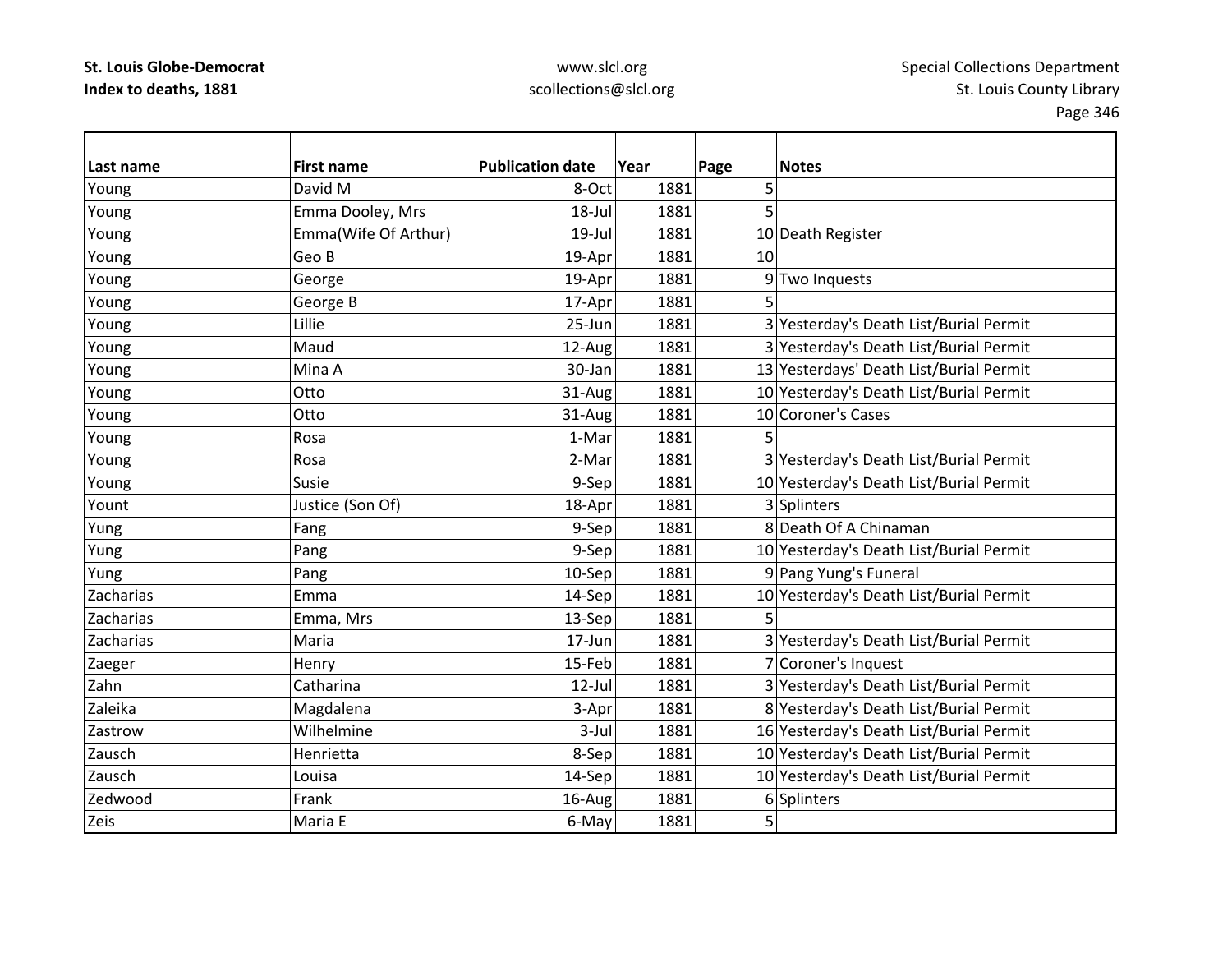| Last name  | <b>First name</b> | <b>Publication date</b> | Year | Page | <b>Notes</b>                            |
|------------|-------------------|-------------------------|------|------|-----------------------------------------|
| Zeis       | Maria E           | 7-Mayl                  | 1881 | 5    |                                         |
| Zeis       | Maria E           | 8-May                   | 1881 |      |                                         |
| Zeisler    | Steven            | 6-Jul                   | 1881 |      | 10 Yesterday's Death List/Burial Permit |
| Zeiss      | Anaak             | 2-Mar                   | 1881 |      | 3 Yesterday's Death List/Burial Permit  |
| Zelius     | Paul              | 4-Aug                   | 1881 |      | 7 Yesterday's Death List/Burial Permit  |
| Zeller     | Christiana        | 23-Aug                  | 1881 |      | 7 Yesterday's Death List/Burial Permit  |
| Zeller     | Frederick         | 16-Nov                  | 1881 |      | 10 Yesterday's Death List/Burial Permit |
| Zeword     | Frank             | 16-Aug                  | 1881 |      | 7 Coroner's Cases                       |
| Ziegler    | Andrew            | 19-Mar                  | 1881 |      | 7 Yesterday's Death List/Burial Permit  |
| Ziegler    | Frank             | 24-May                  | 1881 |      | 10 Yesterday's Death List/Burial Permit |
| Ziegler    | Mary              | 25-Aug                  | 1881 |      | 10 Yesterday's Death List/Burial Permit |
| Ziekel     | Henrietta         | 31-Aug                  | 1881 |      | 10 Yesterday's Death List/Burial Permit |
| Ziganowski | Emil              | 8-Oct                   | 1881 |      | 9 Yesterday's Death List/Burial Permit  |
| Zimmerle   | Carl              | 23-Dec                  | 1881 |      | 10 Yesterday's Death List/Burial Permit |
| Zimmermann | Charles           | 10-Sep                  | 1881 |      | 3 Neighborhood News, East St Louis      |
| Zimmermann | Nathalia          | $19$ -Jul               | 1881 |      | 10 Death Register                       |
| Zittle     | Andrew            | 23-Mar                  | 1881 |      | 6 Neighborhood News, Belleville         |
| Zittle     | Andrew            | 29-May                  | 1881 |      | 6 Belleville                            |
| Zoell      | Louis             | 1-Mar                   | 1881 |      | 10 Yesterdays' Death List/Burial Permit |
| Zoeller    | Andrew H          | 19-Mar                  | 1881 |      | 7 Yesterday's Death List/Burial Permit  |
| Zoeller    | Elizabeth         | 29-Oct                  | 1881 |      | 9 Yesterday's Death List/Burial Permit  |
| Zorg       | Wendlin           | $13$ -Jul               | 1881 |      | 8 Yesterday's Death List/Burial Permit  |
| Zoward     | Mary              | 11-Nov                  | 1881 |      | 10 Yesterday's Death List/Burial Permit |
| Zumisteg   | Eliza             | 27-Jan                  | 1881 |      | 10 Yesterdays' Death List/Burial Permit |
| Zumsteg    | Leonhard          | 18-Oct                  | 1881 |      | 7 Yesterday's Death List/Burial Permit  |
| Zumsteg    | Mathias           | 2-Dec                   | 1881 |      | 10 Yesterday's Death List/Burial Permit |
| Zumsteg    | Sylvester         | 8-May                   | 1881 |      | 16 Yesterday's Death List/Burial Permit |
| Zureher    | John              | 21-Oct                  | 1881 |      | 11 Yesterday's Death List/Burial Permit |
| Zurheide   | Anna Maria        | 2-Feb                   | 1881 |      | 7 Yesterdays' Death List/Burial Permit  |